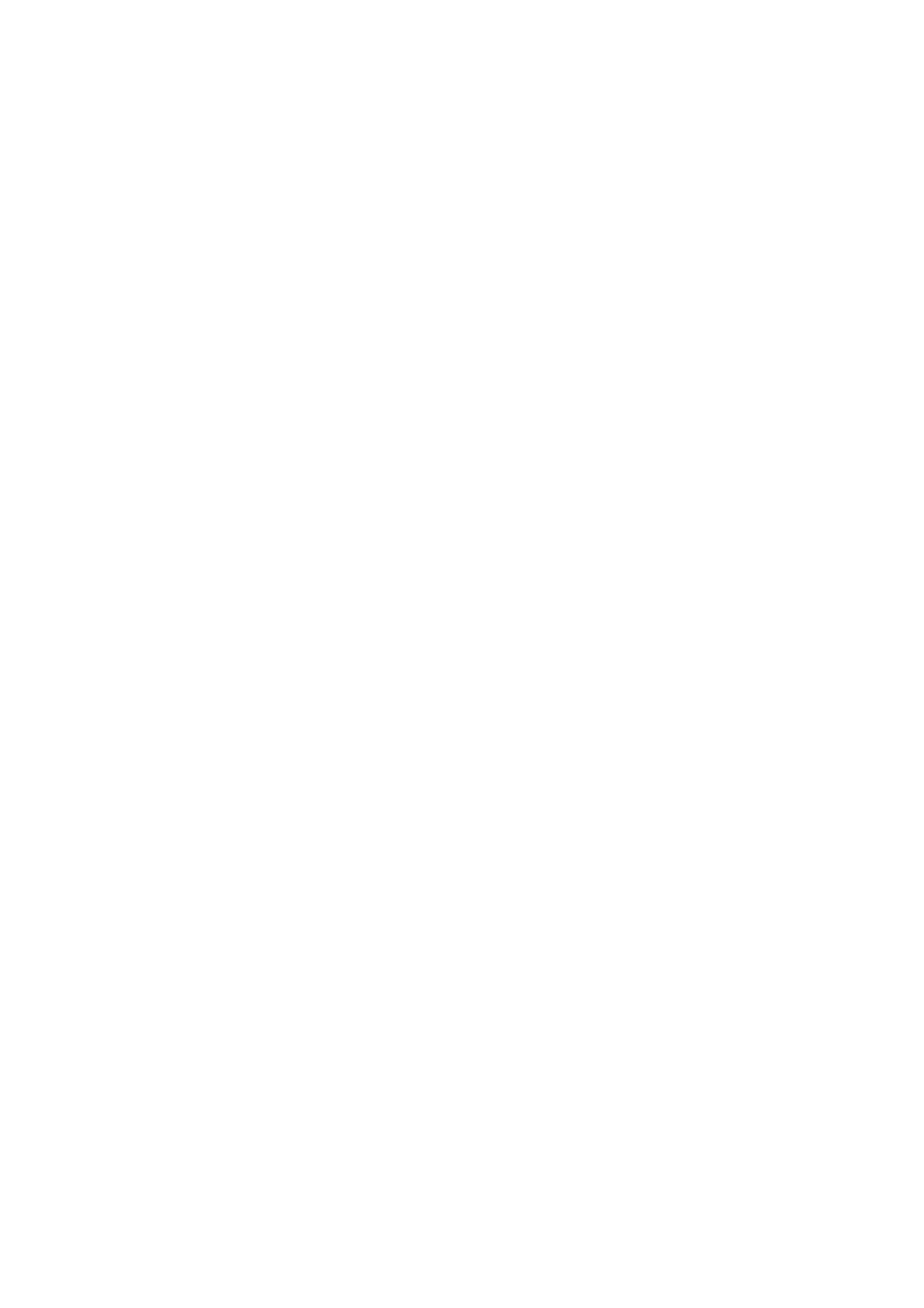Western Australia

# Industrial Relations Act 1979

# **Contents**

# Part I — Introductory

| 1.   | Short title                                       | $\overline{2}$ |
|------|---------------------------------------------------|----------------|
| 2.   | Commencement                                      | $\overline{c}$ |
| 3.   | Application of Act off-shore                      | $\overline{c}$ |
| 4.   | Repeal                                            |                |
| 6.   | Objects of Act                                    | $rac{5}{5}$    |
| 7.   | Terms used                                        | 6              |
|      | Part II — The Western Australian                  |                |
|      | <b>Industrial Relations Commission</b>            |                |
|      | Division 1 — Constitution of the Commission       |                |
| 8.   | Commission constituted                            | 19             |
| 9.   | Qualifications for appointment of Chief           |                |
|      | Commissioner                                      | 20             |
| 10.  | Age limit for commissioners                       | 20             |
| 11.  | Oath of office and secrecy                        | 21             |
| 12.  | Commission is court of record etc.                | 22             |
| 13.  | Protection of commissioners and others            | 22             |
| 14.  | Exercise of powers and jurisdiction of Commission | 22             |
| 14A. | Dual Federal and State appointments               | 23             |
| 14B. | Performance of duties by dual Federal and State   |                |
|      | appointees                                        | 23             |
| 15.  | Constitution of Full Bench and Commission in      |                |
|      | <b>Court Session</b>                              | 24             |
| 16.  | Chief Commissioner's functions                    | 24             |

As at 19 Dec 2018 Version 15-c0-01 page i Published on www.legislation.wa.gov.au

16A. Delegation by Chief Commissioner 26<br>17. Appointment of acting commissioners 27 17. Appointment of acting commissioners 27<br>18. Extending appointments 28

16. Chief Commissioner's functions<br>16A. Delegation by Chief Commission

Extending appointments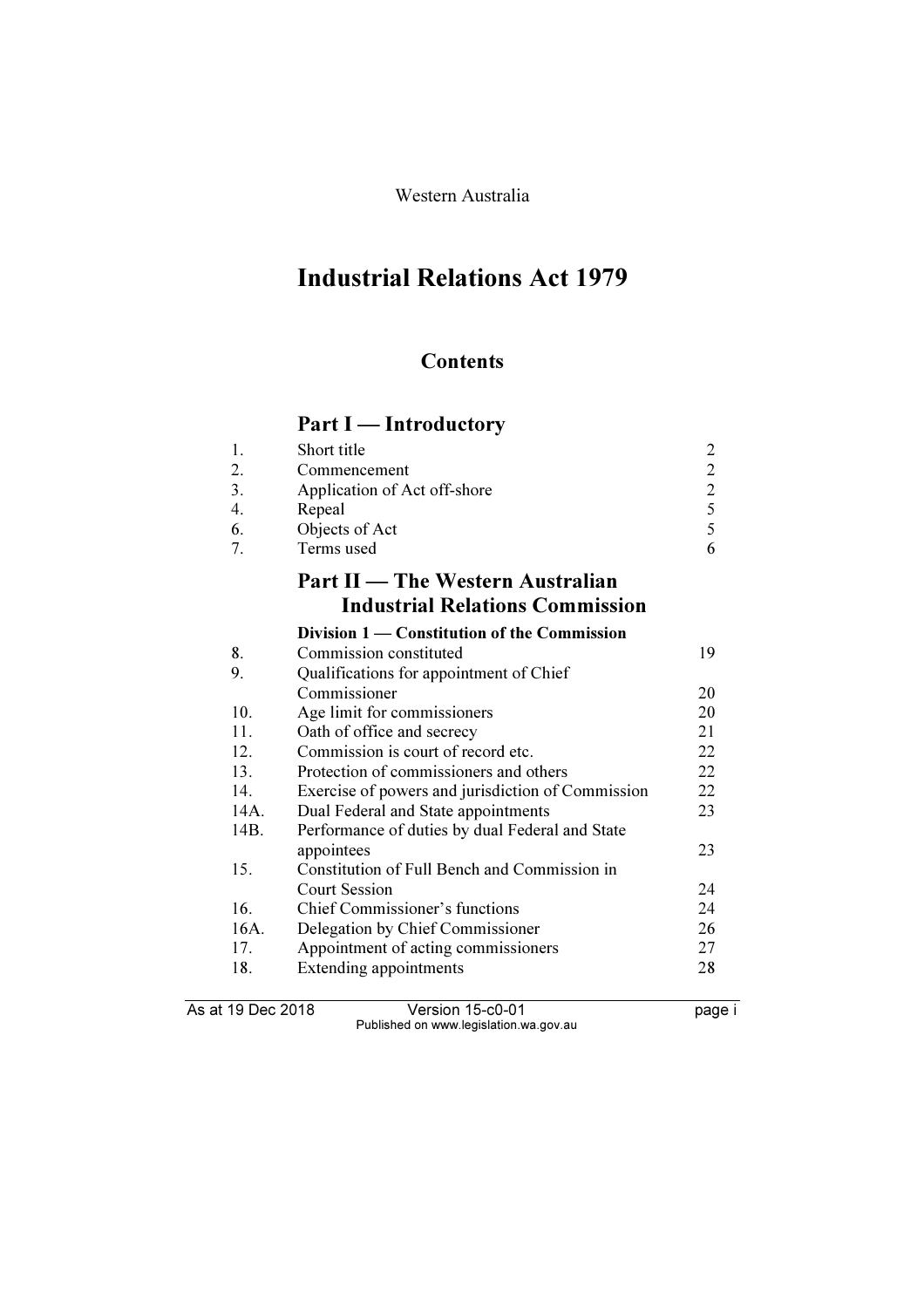### **Contents**

| 19.   | Duty of commissioners                              | 28 |
|-------|----------------------------------------------------|----|
| 20.   | Conditions of service of commissioners             | 28 |
| 21.   | Resignation from office                            | 30 |
| 22.   | Tenure subject to good behaviour                   | 30 |
|       | Division 2 — General jurisdiction and powers       |    |
|       | of the Commission                                  |    |
| 22A.  | Terms used                                         | 31 |
| 22B.  | Commission to act with due speed                   | 31 |
| 23.   | Jurisdiction of Commission                         | 31 |
| 23A.  | Unfair dismissal claims, Commission's powers on    | 34 |
| 23B.  | Third party involvement in employment claim,       |    |
|       | Commission's powers to prevent etc.                | 36 |
| 24.   | Industrial matters, Commission may decide what     |    |
|       | are                                                | 37 |
| 25.   | Allocation of industrial matters by Chief          |    |
|       | Commissioner                                       | 37 |
| 26.   | Commission to act according to equity and good     |    |
|       | conscience                                         | 38 |
| 27.   | Powers of Commission                               | 42 |
| 28.   | Powers in s. 27 may be exercised at any time after |    |
|       | matter lodged                                      | 45 |
| 29.   | Who may refer industrial matters to Commission     | 46 |
| 29AA. | Certain claims not to be determined                | 47 |
| 29A.  | Proposed award etc., service of etc.               | 48 |
| 29B.  | Parties to proceedings                             | 50 |
| 30.   | Minister may intervene on behalf of State          | 51 |
| 31.   | Representation of parties to proceedings           | 51 |
| 32.   | Conciliation and arbitration of industrial matters | 52 |
| 32A.  | Conciliation and arbitration functions of          |    |
|       | Commission are unlimited                           | 54 |
| 33.   | Evidence before Commission                         | 55 |
| 34.   | Decisions of Commission, form of and review of     | 57 |
| 35.   | Decision to be first drawn up as minutes           | 58 |
| 36.   | Copy of decision must be given to parties and be   |    |
|       | available for inspection                           | 59 |
|       | Division 2A — Awards                               |    |
| 36A.  | Non-award employees, interim award for etc.        | 59 |
| 37.   | Effect, area and scope of awards                   | 60 |
| 38.   | Named parties to awards                            | 60 |
|       |                                                    |    |

page ii Version 15-c0-01 As at 19 Dec 2018 Published on www.legislation.wa.gov.au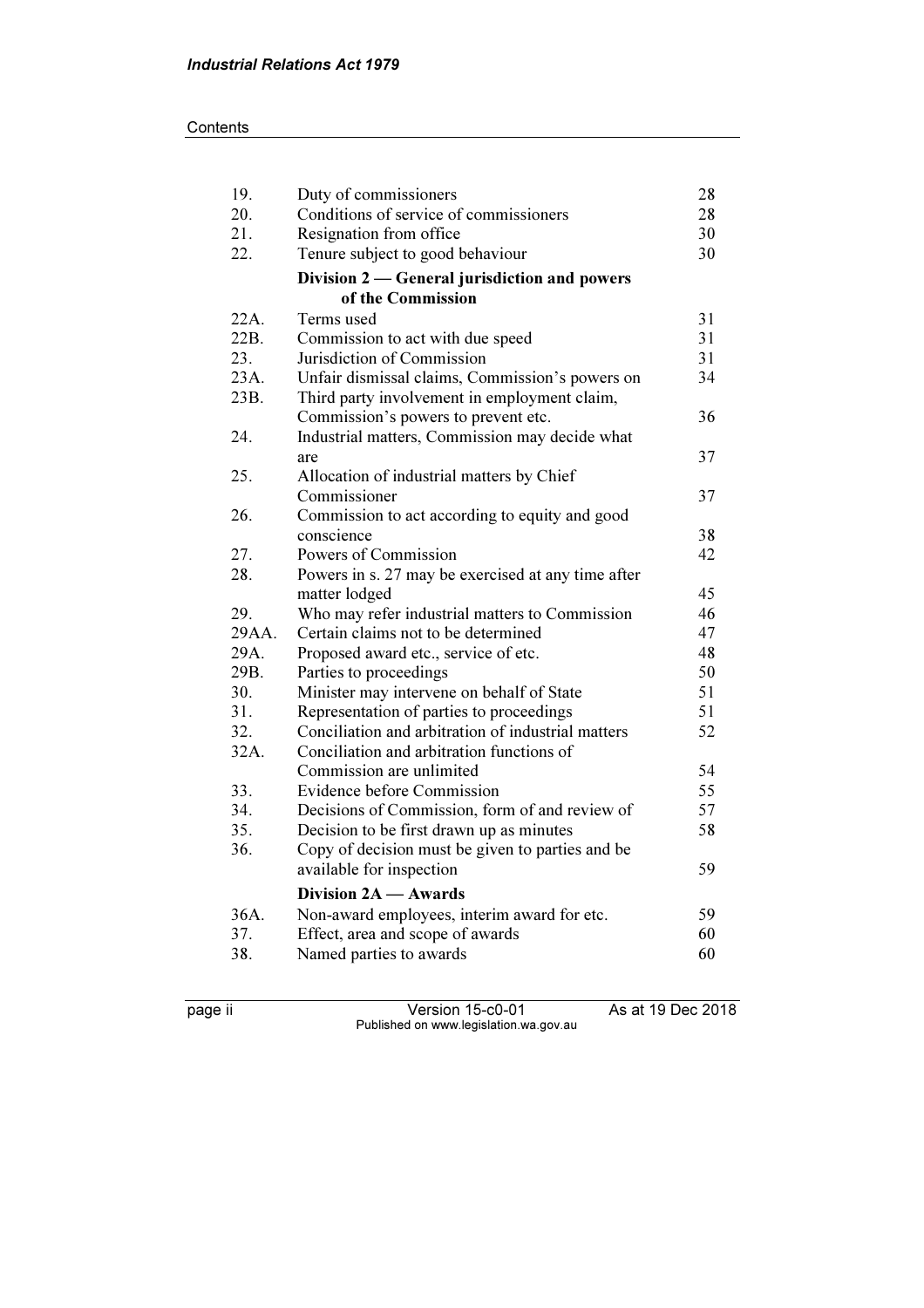| 39.  | When award operates                                 | 62 |
|------|-----------------------------------------------------|----|
| 40.  | Varying and cancelling awards                       | 62 |
| 40A. | Incorporation of industrial agreement provisions    |    |
|      | into awards by consent                              | 63 |
| 40B. | Power to vary awards to reflect statutory etc.      |    |
|      | requirements, to promote efficiency and to          |    |
|      | facilitate implementation                           | 64 |
|      | Division 2B - Industrial agreements                 |    |
| 40C. | Terms used                                          | 66 |
| 41.  | Industrial agreements, making, registration and     |    |
|      | effect of                                           | 66 |
| 41A. | Which industrial agreements shall not be registered |    |
|      | under $s. 41$                                       | 68 |
| 42.  | Bargaining for industrial agreement, initiating     | 69 |
| 42A. | Response to initiation of bargaining                | 70 |
| 42B. | Bargaining for industrial agreements, good faith    |    |
|      | required etc.                                       | 71 |
| 42C. | Code of good faith                                  | 72 |
| 42D. | Duty of good faith does not require concluded       |    |
|      | industrial agreement                                | 73 |
| 42E. | Commission may assist bargaining                    | 73 |
| 42F. | Commission's power over negotiating parties         |    |
|      | restricted                                          | 74 |
| 42G. | Parties may agree to Commission making orders as    |    |
|      | to terms of agreement                               | 74 |
| 42H. | Commission may declare that bargaining has          |    |
|      | ended                                               | 75 |
| 42I. | Enterprise order, applying for and making           | 75 |
| 42J. | Enterprise order, effect of                         | 77 |
| 42K. | Enterprise order, term of and varying etc.          | 78 |
| 42L. | When bargaining ends                                | 79 |
| 42M. | Regulations for this Division                       | 79 |
| 43.  | Industrial agreement, varying, renewing and         |    |
|      | cancelling                                          | 79 |
|      | Division 2C — Holding of compulsory                 |    |
|      | conferences                                         |    |
| 44.  | Compulsory conference, summoning, holding etc.      | 80 |

As at 19 Dec 2018 Version 15-c0-01 page iii Published on www.legislation.wa.gov.au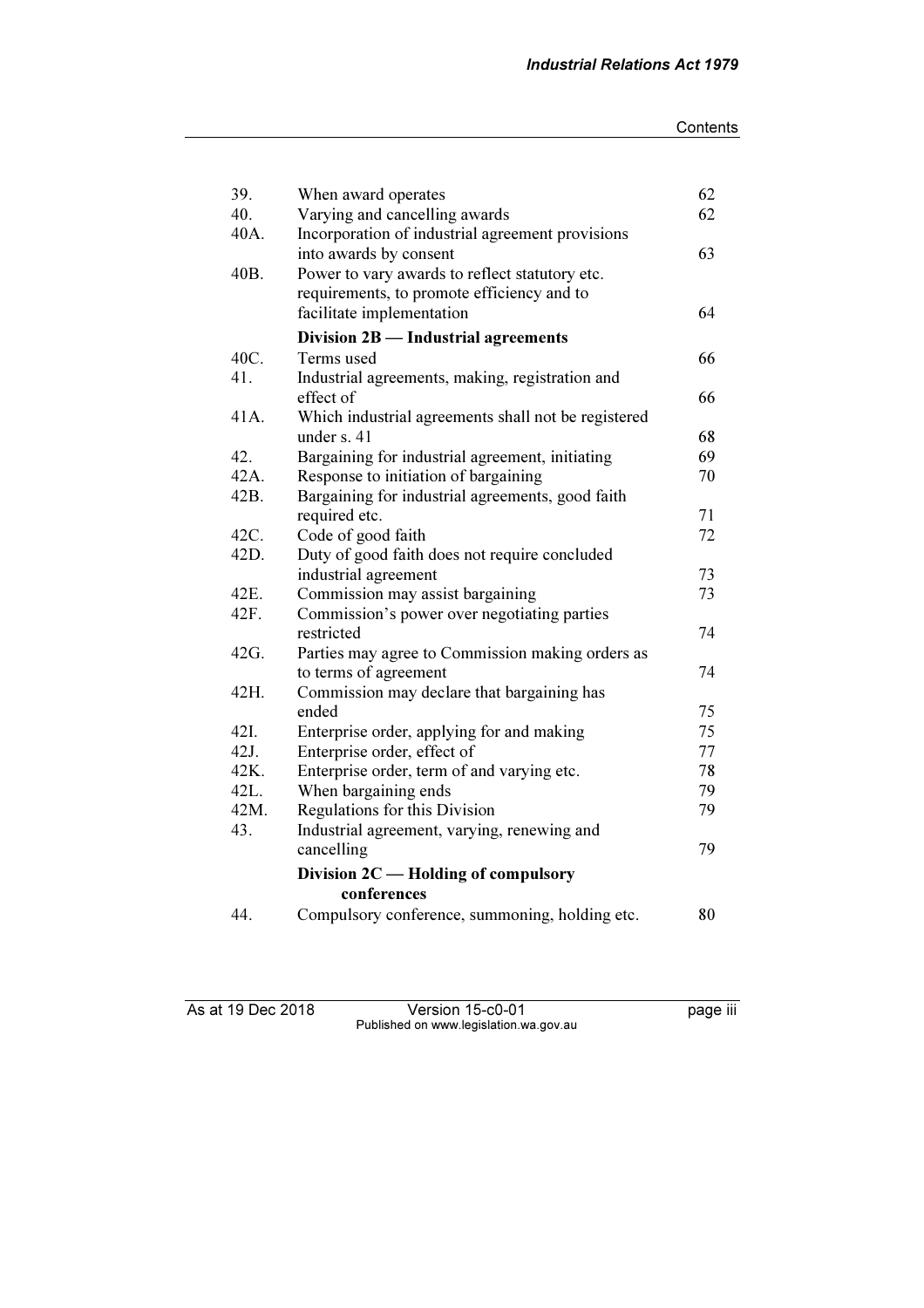|       | Division 2D — Miscellaneous provisions                                        |          |
|-------|-------------------------------------------------------------------------------|----------|
|       | relating to awards, orders and                                                |          |
|       | agreements                                                                    |          |
| 46.   | Interpretation of awards and orders by Commission                             | 85       |
| 47.   | Defunct awards etc., cancelling; employers not in                             | 86       |
| 48.   | business etc., deleting from awards etc.<br>Board of Reference for each award | 87       |
| 48A.  |                                                                               |          |
| 48B.  | Awards etc. to provide for dispute resolution                                 | 89<br>90 |
|       | Superannuation, provisions about in awards etc.                               |          |
|       | Division $2E$ — Appeals to the Full Bench                                     |          |
| 49.   | Appeal from Commission's decision                                             | 92       |
|       | Division $2F$ - Keeping of and access to                                      |          |
|       | employment records                                                            |          |
| 49D.  | Employer's duties as to employment records                                    | 95       |
| 49E.  | Access to employment records                                                  | 97       |
| 49F.  | <b>Enforcement of this Division</b>                                           | 98       |
|       | Division 2G - Right of entry and inspection by                                |          |
|       | authorised representatives                                                    |          |
| 49G.  | Terms used                                                                    | 98       |
| 49H.  | Entry for discussions with employees                                          | 99       |
| 49I.  | Entry to investigate certain breaches                                         | 99       |
| 49J.  | Authorising authorised representatives                                        | 101      |
| 49K.  | No entry to premises used for habitation                                      | 103      |
| 49L.  | Authority must be shown on request                                            | 103      |
| 49M.  | Obstructing etc. rights etc. under this Division etc.                         | 103      |
| 49N.  | Entry and inspection, provisions in awards etc. as                            |          |
|       | to                                                                            | 104      |
| 49O.  | <b>Enforcement of this Division</b>                                           | 105      |
|       | Division 3 — General Orders                                                   |          |
| 50.   | General Orders, nature of and making                                          | 105      |
| 50A.  | Rates of pay etc. for MCE Act and awards, annual                              |          |
|       | State Wage order as to                                                        | 106      |
| 50B.  | Apprentices, matters relevant to setting rates for in                         |          |
|       | State Wage order                                                              | 109      |
| 51A.  | Public sector discipline, General Orders as to                                | 110      |
| 51B.  | General Order not to set minimum condition set by                             |          |
|       | <b>MCE</b> Act                                                                | 111      |
| 51BA. | Notice of hearing to make General Order                                       | 112      |
| 51BB. | Right to be heard before General Order made                                   | 112      |
|       |                                                                               |          |

page iv Version 15-c0-01 As at 19 Dec 2018 Published on www.legislation.wa.gov.au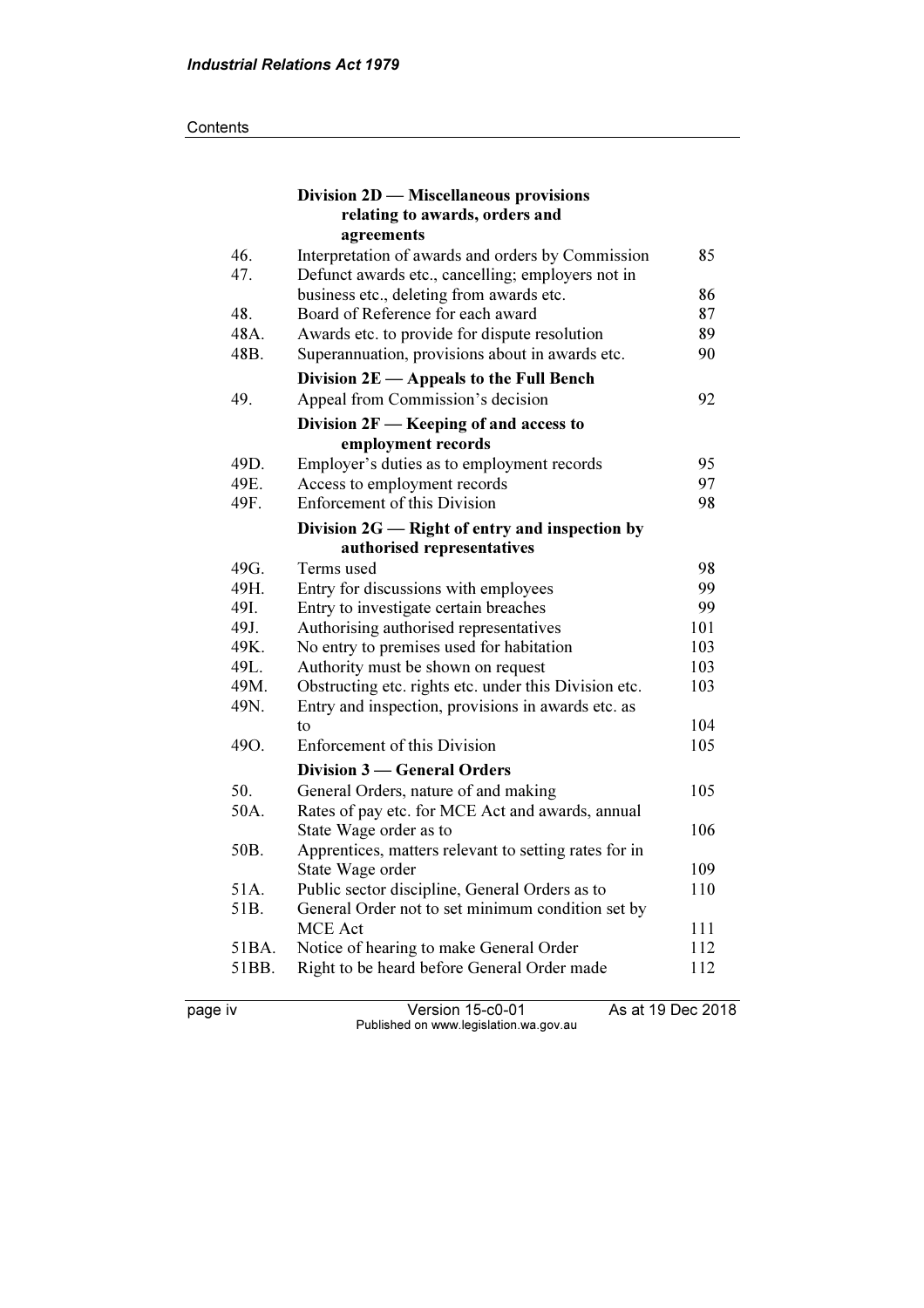#### **Contents**

| 51BC.<br>51BD. | Commissioner may deal with certain proceedings           | 113 |
|----------------|----------------------------------------------------------|-----|
|                | Awards etc. affected by General Order, publication<br>of | 113 |
| 51BE.          | Publication of order                                     | 113 |
|                |                                                          |     |
|                | Division 3A – MCE Act functions                          |     |
|                | <b>Subdivision 1 - Preliminary</b>                       |     |
| 51C.           | Term used: Commission                                    | 113 |
|                | Subdivision 3 - Casual employees' loading                |     |
| 51I.           | Casual employees' loading, setting for MCE Act           |     |
|                | s. 11                                                    | 114 |
|                | Subdivision 4 — Orders under this Division<br>generally  |     |
| 51J.           | Notice of hearings under this Division                   | 114 |
| 51K.           | Right to be heard before order made under this           |     |
|                | Division                                                 | 115 |
| 51L.           | Orders under this Division, restrictions on              | 115 |
| 51M.           | Publication of orders                                    | 115 |
| 51N.           | Variation and rescission of s. 51I orders                | 115 |
|                | Division 3B - Collective agreements and good             |     |
|                | faith bargaining                                         |     |
| 51O.           | Terms used                                               | 116 |
| 51P.           | When organisation may represent employees                | 117 |
| 51Q.           | Bargaining agents, appointment of etc.                   | 117 |
| 51R.           | Bargaining for collective agreement, initiating          | 118 |
| 51S.           | Bargaining for collective agreement, good faith          |     |
|                | required etc.                                            | 119 |
| 51T.           | Application of s. 42D and 42E                            | 119 |
|                | Division 4 — Industrial organisations and                |     |
|                | associations                                             |     |
| 52.<br>53.     | Terms used                                               | 120 |
|                | Organisations of employees, which can be                 | 120 |
| 54.            | registered<br>Organisations of employers, which can be   |     |
|                | registered                                               | 121 |
| 55.            | Applications for registration under s. 53 or 54          | 121 |
| 56.            | Rules of organisations to provide for secret ballots     |     |
|                | etc. at elections                                        | 124 |
| 56A.           | Casual vacancies, rules as to filling                    | 126 |
|                |                                                          |     |

As at 19 Dec 2018 Version 15-c0-01 page v Published on www.legislation.wa.gov.au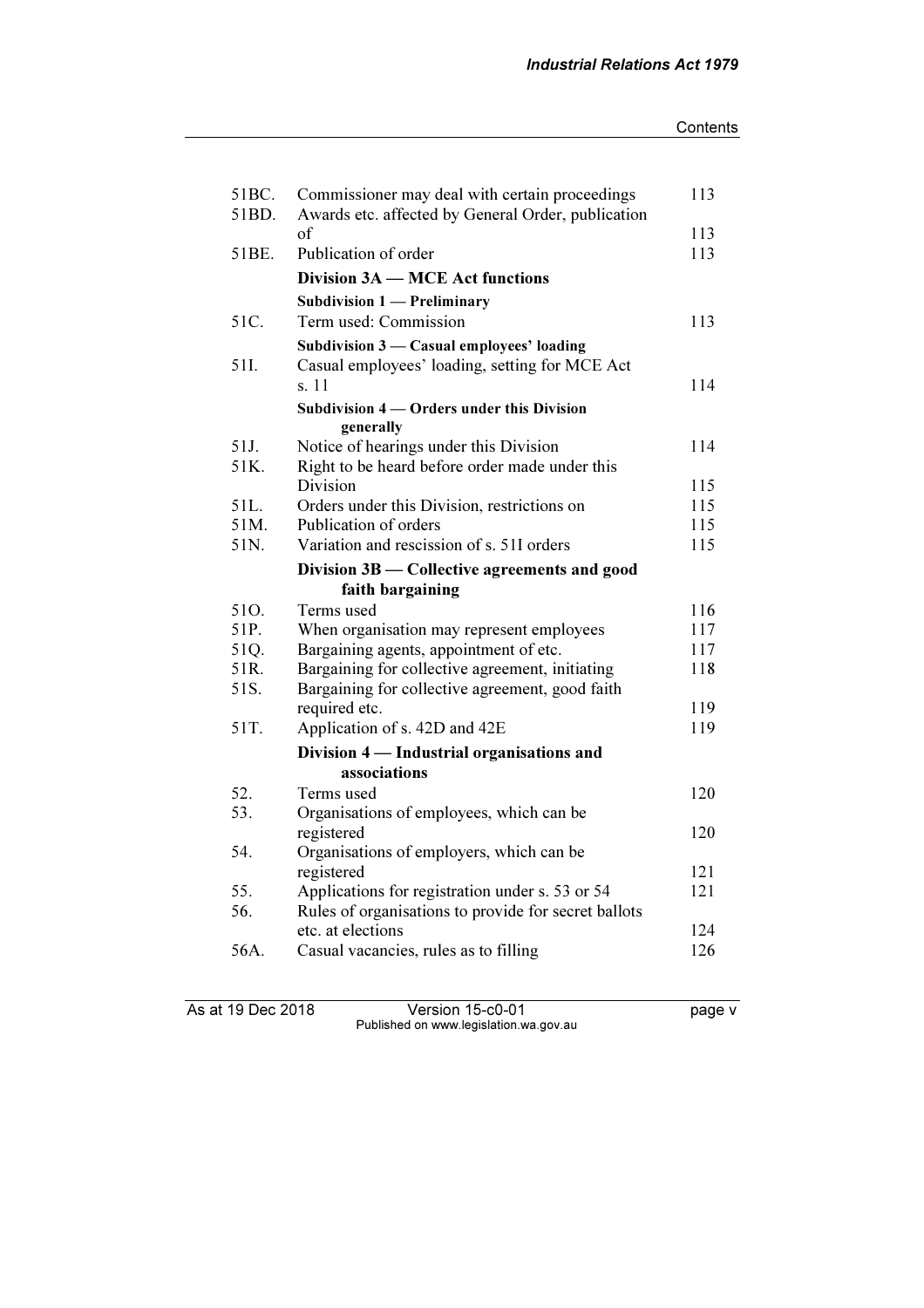### **Contents**

| 57.  | Elections by direct voting system to be by secret     |     |
|------|-------------------------------------------------------|-----|
|      | postal ballot                                         | 127 |
| 58.  | Registering organisations, rules etc.                 | 127 |
| 59.  | Names of registered organisations, restrictions on    | 128 |
| 60.  | Organisation becomes incorporated on registration     | 129 |
| 61.  | Effect of registration                                | 130 |
| 62.  | Altering registered rules                             | 130 |
| 63.  | Records, organisations' duties as to etc.             | 131 |
| 64.  | Membership register, Registrar may direct             |     |
|      | rectification of etc.                                 | 132 |
| 64A. | Resigning from an organisation                        | 132 |
| 64B. | Membership ends if subscription not paid              | 133 |
| 64C. | Effect of s. 64A and 64B in relation to               |     |
|      | organisation's rules                                  | 133 |
| 64D. | Purging register, organisation's rules to provide for | 134 |
| 65.  | Accounts of organisation, audit and filing of         | 134 |
| 65A. | Auditor's powers                                      | 135 |
| 66.  | Power of Chief Commissioner to deal with rules of     |     |
|      | organisation                                          | 135 |
| 67.  | Industrial associations, registering                  | 138 |
| 68.  | Declaration as to certain functions                   | 139 |
| 69.  | Election, conduct of by Registrar or Electoral        |     |
|      | Commissioner                                          | 139 |
| 70.  | Offences in relation to elections                     | 141 |
| 71.  | State branches of Federal organisations, rules of as  |     |
|      | to membership and offices                             | 143 |
| 71A. | Rules of Federal organisation, State organisation     |     |
|      | may adopt                                             | 146 |
| 72.  | Amalgamated organisations, registration of            | 148 |
| 72A. | Employee organisations, orders as to whom they        |     |
|      | represent                                             | 149 |
| 72B. | AMA may represent interests of medical                |     |
|      | practitioners                                         | 151 |
| 73.  | Cancelling and suspending registration of             |     |
|      | organisation, procedure for                           | 152 |
|      | Division 5 — Duties of officers of organisations      |     |
| 74.  | Finance official's duties                             | 157 |
| 75.  | Auditor to report on compliance with s. 74 duties     | 158 |
| 77.  | Duty under s. 74, enforcing                           | 159 |
| 78.  | Failure to comply with s. $77(2)(e)$ order            | 160 |
|      |                                                       |     |

page vi Version 15-c0-01 As at 19 Dec 2018 Published on www.legislation.wa.gov.au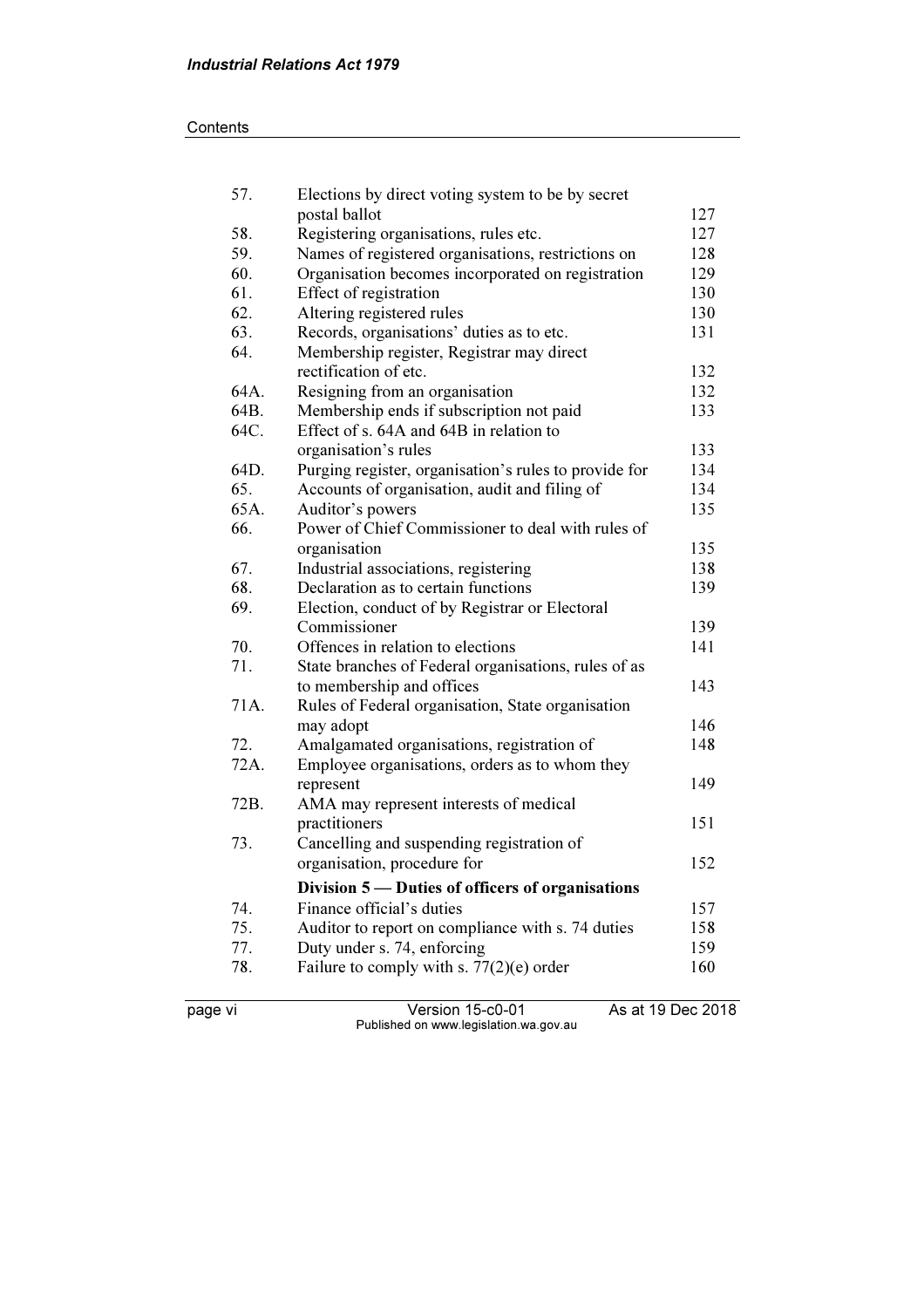| 79.   | Proceedings under s. 77, effect on or of other           |     |
|-------|----------------------------------------------------------|-----|
|       | proceedings                                              | 160 |
| 80.   | Disqualification from office for breach of s. 74<br>duty | 162 |
|       |                                                          |     |
|       | <b>Part IIA — Constituent authorities</b>                |     |
|       | Division 2 — Public service arbitrator and               |     |
|       | appeal boards                                            |     |
| 80C.  | Terms used and construction and application of           |     |
|       | Division                                                 | 163 |
| 80D.  | Public service arbitrators, appointment of etc.          | 165 |
| 80E.  | Jurisdiction of Arbitrator                               | 166 |
| 80F.  | Who may refer matters to Arbitrator                      | 168 |
| 80G.  | Part II Div. 2 to 2G, application of                     | 169 |
| 80H.  | Public Service Appeal Board, members of etc.             | 169 |
| 80I.  | Board's jurisdiction                                     | 170 |
| 80J.  | Institution of appeals under s. 80I                      | 171 |
| 80K.  | Proceedings of Board                                     | 172 |
| 80L.  | Certain provisions of Part II Div. 2 apply               | 172 |
|       | Division 3 - Railways Classification Board               |     |
| 80M.  | Terms used                                               | 173 |
| 80N.  | Railways Classification Board, members of etc.           | 174 |
| 80O.  | Terms of office etc.                                     | 176 |
| 80P.  | <b>Extending appointments</b>                            | 177 |
| 80Q.  | Validity of acts of Board                                | 178 |
| 80R.  | Board's jurisdiction                                     | 178 |
| 80S.  | Who may refer matters to Board                           | 181 |
| 80U.  | Vacant salaried position, reclassification of            | 181 |
| 80V.  | Proceedings of Board                                     | 182 |
| 80W.  | Part II Div. 2 to 2G, application of                     | 182 |
|       | <b>Part IIB</b> — Enquiries                              |     |
| 80ZE. | Minister may refer matter to Commission for              |     |
|       | enquiry                                                  | 184 |
|       | Part IIC — Arrangements with other                       |     |
|       | industrial authorities                                   |     |
|       |                                                          |     |
| 80ZF. | Term used: Fair Work Commission                          | 185 |
|       |                                                          |     |

As at 19 Dec 2018 Version 15-c0-01 page vii Published on www.legislation.wa.gov.au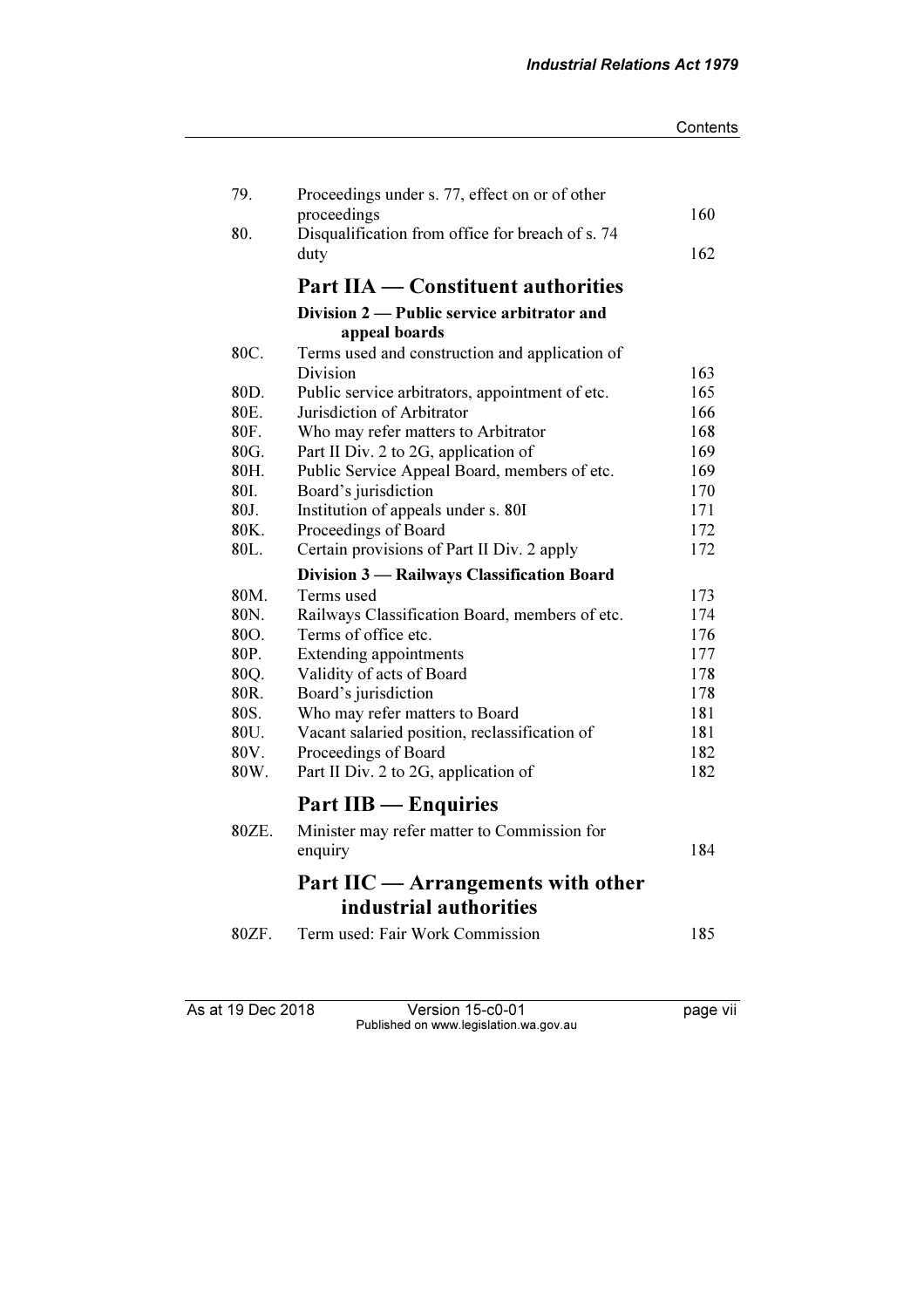| 80ZG.   | Joint proceedings of Commission and Fair Work        |     |
|---------|------------------------------------------------------|-----|
|         | Commission                                           | 185 |
| 80ZH.   | Referring matters to Fair Work Commission for        |     |
|         | determination under this Act                         | 186 |
| 80ZI.   | Conferences with other industrial authorities        | 187 |
| 80ZJ.   | Commission may exercise powers conferred by          |     |
|         | Fair Work Act 2009 (Cwlth) etc.                      | 187 |
|         | Part III – Enforcement of Act,                       |     |
|         | awards, industrial agreements                        |     |
|         | and orders                                           |     |
| 81.     | Industrial magistrate's courts established           | 189 |
| 81A.    | Jurisdiction under this Act of industrial            |     |
|         | magistrate's court                                   | 189 |
| 81 A A. | Jurisdiction under other Acts of industrial          |     |
|         | magistrate's court                                   | 189 |
| 81B.    | Industrial magistrate's courts, constitution of      | 190 |
| 81C.    | Sittings of industrial magistrate's courts           | 191 |
| 81CA.   | Procedure etc. of industrial magistrate's courts     | 191 |
| 81CB.   | Industrial magistrate's court judgments,             |     |
|         | enforcement of                                       | 193 |
| 81D.    | Clerks of industrial magistrate's courts             | 193 |
| 81E.    | Representation of parties in industrial magistrate's |     |
|         | court                                                | 194 |
| 81F.    | Industrial magistrate's court records, access to     | 194 |
| 82.     | Jurisdiction of Full Bench                           | 195 |
| 82A.    | Time limit for certain applications                  | 196 |
| 83.     | Enforcing awards etc.                                | 196 |
| 83A.    | Underpayment of employee, orders to remedy           | 198 |
| 83B.    | Unfair dismissal, enforcing s. 23A order as to       | 199 |
| 83C.    | Costs of enforcement orders under s. 83, 83A         |     |
|         | and 83B                                              | 202 |
| 83D.    | Offences under this Act, jurisdiction as to          | 202 |
| 83E.    | Civil penalty provision, proceedings for             |     |
|         | contravening                                         | 202 |
| 83F.    | Costs and penalties, payment of                      | 205 |
| 84.     | Appeal from industrial magistrate's court to Full    |     |
|         | Bench                                                | 205 |

page viii Version 15-c0-01 As at 19 Dec 2018 Published on www.legislation.wa.gov.au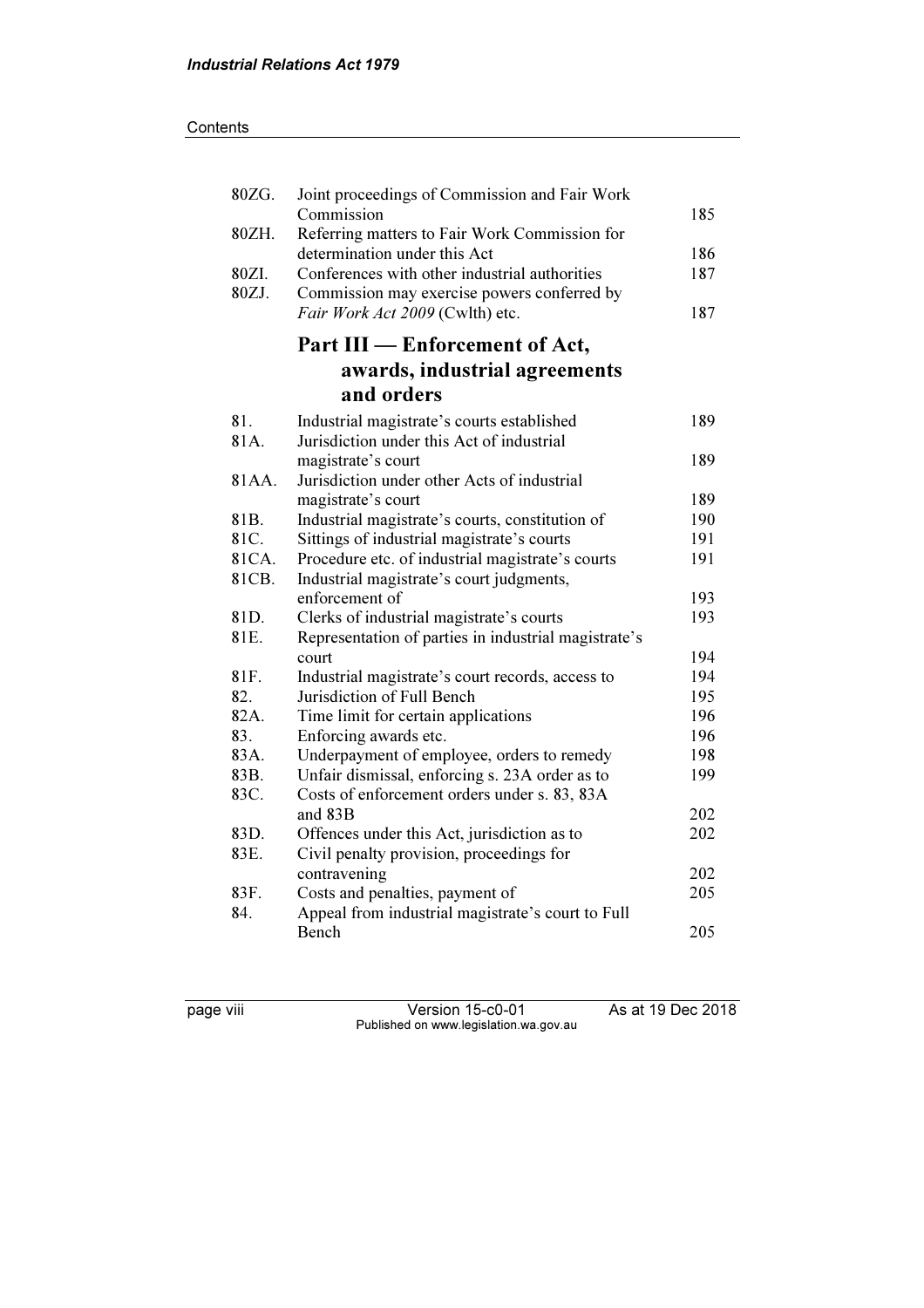| 84A. | Certain contraventions of Act, enforcement of<br>before Full Bench | 206 |
|------|--------------------------------------------------------------------|-----|
|      | Part IV — Western Australian                                       |     |
|      | <b>Industrial Appeal Court</b>                                     |     |
| 85.  | <b>Constitution of Court</b>                                       | 209 |
| 86.  | Jurisdiction of Court                                              | 210 |
| 87.  | Decision of Court                                                  | 211 |
| 88.  | Judgments, enforcement of                                          | 211 |
| 90.  | Appeal from Commission to Court                                    | 212 |
| 91.  | Representation before Court                                        | 213 |
| 92.  | Contempt, Court's powers as to                                     | 214 |
|      | Part $V$ — The Registrar and other                                 |     |
|      | officers of the Commission                                         |     |
| 93.  | Appointment and duties of officers                                 | 215 |
| 94.  | Authority of officers to do acts as directed                       | 217 |
| 95.  | Deputy registrar's functions                                       | 218 |
| 96.  | Delegation by Commission to Registrar                              | 218 |
|      | Part VIA — Freedom of association                                  |     |
| 96A. | Terms used                                                         | 221 |
| 96B. | Awards etc. not to contain certain provisions about                |     |
|      | membership of organisations                                        | 221 |
| 96C. | Discrimination because of membership of                            |     |
|      | organisation, offence                                              | 222 |
| 96D. | Discriminatory etc. acts against persons                           |     |
|      | performing work for employers because of                           |     |
|      | membership or non-membership of employee                           |     |
|      | organisation, offence                                              | 223 |

As at 19 Dec 2018 Version 15-c0-01 page ix Published on www.legislation.wa.gov.au

offence 224

about 225

in s. 96C, 96D and 96E 226

offences in s. 96C, 96D and 96E 226

96E. Discriminatory etc. acts against persons because of non-membership of employee organisation,

96F. Penalties under s. 96C, 96D and 96E, provisions

96H. Criminal responsibility of corporations etc. for

96G. Criminal responsibility of officers etc. for offences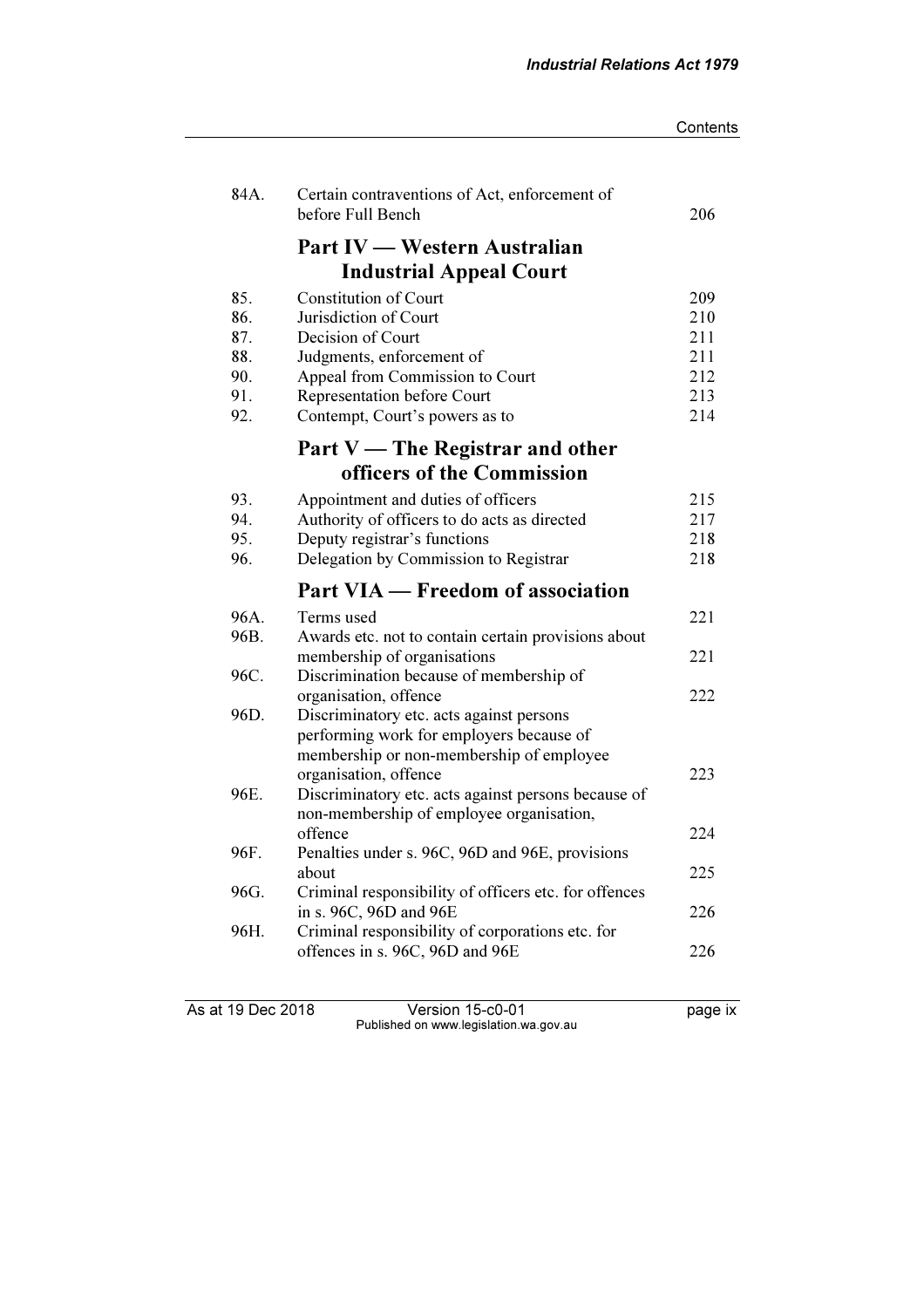| 96I.<br>96J. | Evidentiary provisions for s. 96C, 96D and 96E<br>Court may order compliance with s. 96C, 96D | 227 |
|--------------|-----------------------------------------------------------------------------------------------|-----|
|              | or 96E                                                                                        | 228 |
| 96K.         | Appeal against decision under s. 96J                                                          | 229 |
| 96L.         | Other court orders after conviction under s. 96C,                                             |     |
|              | 96D or 96E                                                                                    | 229 |
|              | <b>Part VID — Employer-employee</b>                                                           |     |
|              | agreements                                                                                    |     |
|              | Division 1 - Preliminary                                                                      |     |
| 97U.         | Terms used                                                                                    | 231 |
|              | Division 2 — The making of an EEA                                                             |     |
| 97UA.        | Employer and employee may make EEA                                                            | 233 |
| 97UB.        | EEA may deal with post-employment matters                                                     | 233 |
| 97UC.        | Other provisions about making EEA                                                             | 234 |
| 97UD.        | Making of EEA by person with a mental disability                                              | 234 |
| 97UE.        | <b>Effect of EEA</b>                                                                          | 234 |
| 97UF.        | EEA not to be made while industrial agreement in                                              |     |
|              | operation                                                                                     | 235 |
| 97UG.        | Documents etc. to be given to employee before                                                 |     |
|              | EEA signed                                                                                    | 236 |
| 97UH.        | Application of s. 97UG if draft EEA amended                                                   | 237 |
| 97UI.        | EEA information statement, form of                                                            |     |
|              | (s. 97UG(2)(b))                                                                               | 237 |
| 97UJ.        | Bargaining agents, appointing etc.                                                            | 238 |
| 97UK.        | Prohibited conduct relating to bargaining agents                                              | 239 |
|              | Division 3 – Form and content of EEA                                                          |     |
| 97UL.        | Form of EEA                                                                                   | 239 |
| 97UM.        | Additional formalities for EEA made with                                                      |     |
|              | employee under 18                                                                             | 240 |
| 97UN.        | EEA must provide for resolution of disputes                                                   | 241 |
| 97UO.        | EEA dispute provisions, content of                                                            | 241 |
| 97UP.        | Industrial authority may be specified as arbitrator                                           | 242 |
|              | Division 4 – Commencement, duration and                                                       |     |
|              | variation                                                                                     |     |
| 97UQ.        | New employee, when EEA commences                                                              | 243 |
| 97UR.        | Existing employee, when EEA commences                                                         | 243 |
| 97US.        | Expiry of EEA                                                                                 | 243 |
|              |                                                                                               |     |

page x Version 15-c0-01 As at 19 Dec 2018 Published on www.legislation.wa.gov.au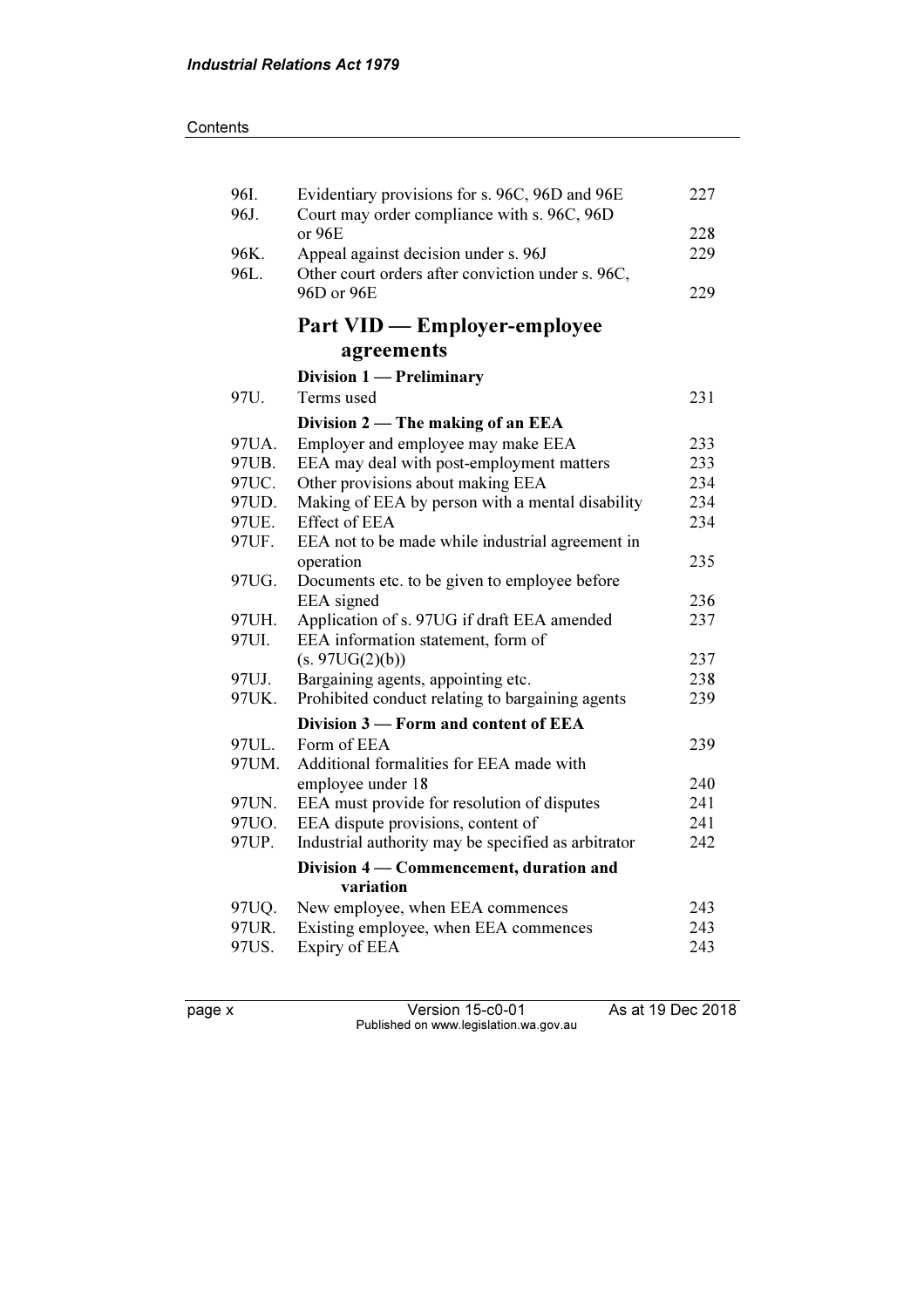| 97UT. | Employment conditions applicable on expiry of          |     |
|-------|--------------------------------------------------------|-----|
|       | <b>EEA</b>                                             | 244 |
| 97UU. | EEA cannot be varied                                   | 244 |
| 97UV. | Cancelling EEA                                         | 245 |
| 97UW. | Termination of employment, effect of on EEA            | 245 |
|       | Division 5 – Registration of EEAs                      |     |
|       | Subdivision 1 - Preliminary                            |     |
| 97UX. | Delegation by Registrar                                | 245 |
|       | <b>Subdivision 2 — Registration</b>                    |     |
| 97UY. | Lodgment of EEA for registration                       | 246 |
| 97UZ. | EEA with new employee, effect of not lodging           | 247 |
| 97V.  | Recovery of money if s. 97UZ applies                   | 247 |
| 97VA. | Employment conditions of new employee if EEA           |     |
|       | not lodged                                             | 248 |
| 97VB. | Registrar to be satisfied EEA is in order for          |     |
|       | registration                                           | 248 |
| 97VC. | Registrar's powers for s. 97VB                         | 249 |
| 97VD. | Registrar to notify parties of certain deficiencies in |     |
|       | <b>EEA</b>                                             | 249 |
| 97VE. | Parties may correct deficiencies in EEA                | 250 |
| 97VF. | Registration of EEA                                    | 250 |
| 97VG. | Refusal of registration of EEA                         | 251 |
| 97VH. | When refusal has effect                                | 251 |
| 97VI. | EEA for new employee refused registration, effect      |     |
|       | ceases                                                 | 251 |
| 97VJ. | Recovery of money if s. 97VI applies                   | 252 |
| 97VK. | Employment conditions of new employee if               |     |
|       | registration refused                                   | 252 |
| 97VL. | Registrar to provide copy of registered EEA            | 253 |
|       | Subdivision $3$ - Appeal against refusal of            |     |
|       | registration                                           |     |
| 97VM. | Appeal against refusal of registration                 | 253 |
| 97VN. | Relevant industrial authority to notify parties of     |     |
|       | certain deficiencies in EEA                            | 254 |
| 97VO. | Parties may correct deficiencies in EEA                | 254 |
| 97VP. | Determination of appeal                                | 255 |
| 97VQ. | Procedure on appeal                                    | 256 |

As at 19 Dec 2018 Version 15-c0-01 page xi Published on www.legislation.wa.gov.au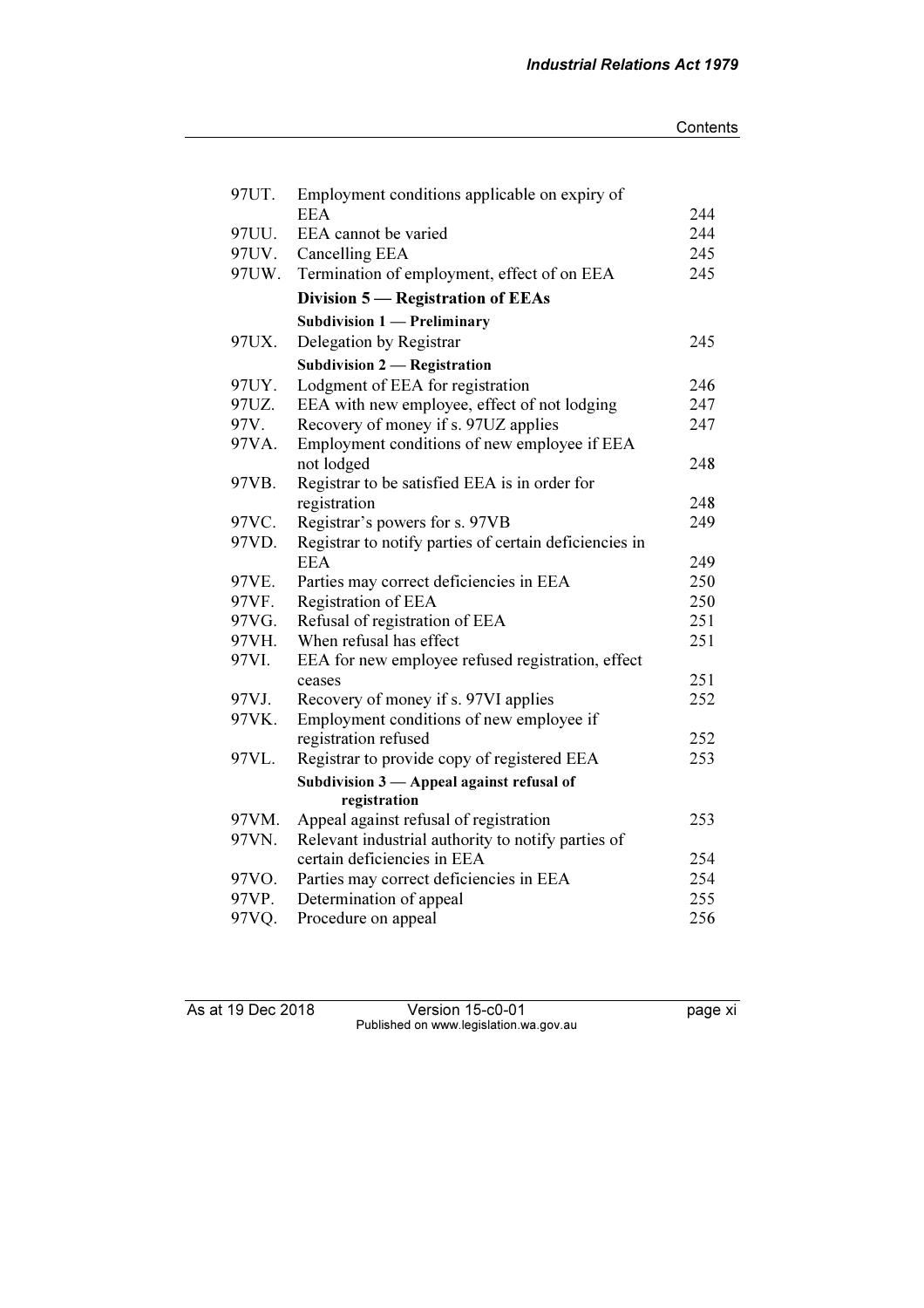|       | Division 6 - No-disadvantage test                   |     |
|-------|-----------------------------------------------------|-----|
|       | <b>Subdivision 1 - Definition</b>                   |     |
| 97VR. | Terms used                                          | 256 |
| 97VS. | No-disadvantage test defined                        | 256 |
| 97VT. | Determining which award etc. is relevant for        |     |
|       | s. 97VS                                             | 258 |
| 97VU. | All entitlements to be considered                   | 259 |
| 97VV. | Application of test if Supported Wage System        |     |
|       | applies                                             | 259 |
|       | Subdivision 2 — Principles to be followed in        |     |
|       | application of no-disadvantage test                 |     |
| 97VW. | Term used: Commission                               | 260 |
| 97VX. | Commission to establish principles and guidelines   | 260 |
| 97VY. | Registrar and Commission to give effect to          |     |
|       | s. 97VX instrument                                  | 260 |
| 97VZ. | Minister or peak industry body may seek             |     |
|       | amendment etc. of s. 97VX instrument                | 261 |
| 97W.  | Public comment to be sought before s. 97VX          |     |
|       | instrument amended etc.                             | 261 |
| 97WA. | How public comment to be sought                     | 262 |
|       |                                                     |     |
|       | Division 7 - Register                               |     |
| 97WB. | Terms used                                          | 263 |
| 97WC. | Register of EEAs                                    | 263 |
| 97WD. | Inspection of register                              | 264 |
| 97WE. | Commission may exempt an EEA from inspection        | 264 |
| 97WF. | Protected information not to be disclosed           | 264 |
| 97WG. | Certified copies of EEAs                            | 265 |
|       | Division 8 — Disputes                               |     |
| 97WH. | Terms used                                          | 265 |
| 97WI. | Arbitration jurisdiction of relevant industrial     |     |
|       | authority                                           | 266 |
| 97WJ. | Representation of parties                           | 266 |
| 97WK. | Alleged delay in dispute resolution, referral of to |     |
|       | relevant industrial authority etc.                  | 266 |
| 97WL. | Several disputes may be subject of one arbitration  | 267 |
| 97WM. | Arbitrator's power to obtain information            | 268 |
| 97WN. | Orders and determinations of arbitrators            | 268 |
| 97WO. | Orders and determinations, form of etc.             | 269 |
| 97WP. | Enforcing orders and determinations                 | 270 |

page xii Version 15-c0-01 As at 19 Dec 2018 Published on www.legislation.wa.gov.au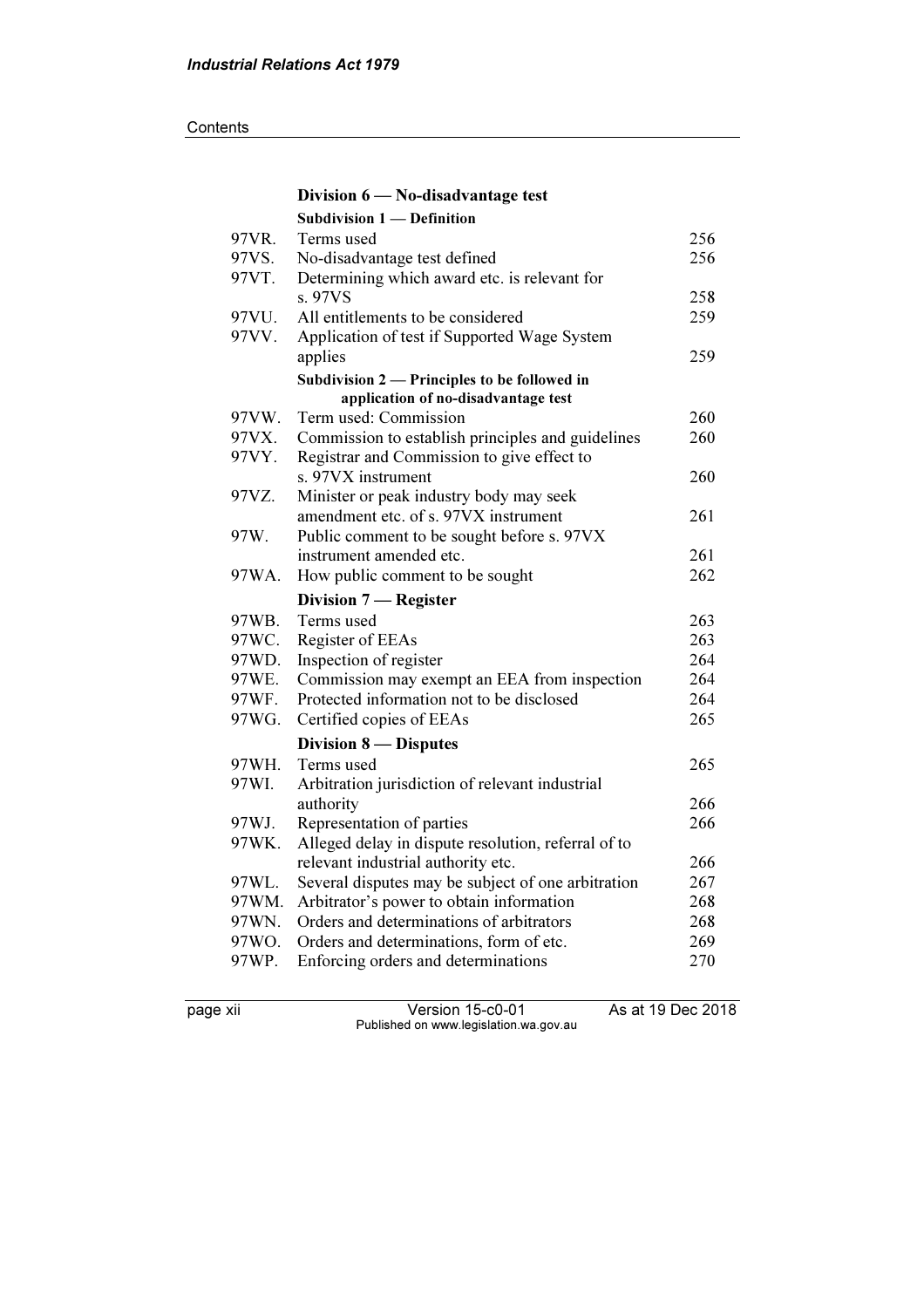#### **Contents**

| 97WQ.             | Industrial magistrate's court not bound by<br>arbitrator's interpretation of EEA | 270       |
|-------------------|----------------------------------------------------------------------------------|-----------|
|                   | Division 9 — EEAs for persons with mental                                        |           |
|                   | disabilities                                                                     |           |
|                   | Subdivision $1$ - Preliminary                                                    |           |
| 97WR.             | Terms used                                                                       | 270       |
| 97WS.             | Guardianship and Administration Act 1990,                                        |           |
|                   | relationship of this Division to                                                 | 271       |
| 97WT.             | Registrar to notify Public Advocate of applications                              |           |
|                   | and orders for approval of representative                                        | 272       |
| 97WU.             | Public Advocate to notify Registrar of relevant                                  |           |
|                   | guardianship orders                                                              | 273       |
|                   | Subdivision 2 — Approval of person to act on behalf                              |           |
|                   | of person with a mental disability                                               |           |
| 97WV.             | Application for approval                                                         | 274       |
| 97WW.             | Requirements for s. 97WV application                                             | 274       |
| 97WX.             | Forms for s. 97WW to be prescribed                                               | 275       |
| 97WY.             | Who may be approved as a representative                                          | 275       |
| 97WZ.             | Approval of representative                                                       | 276       |
| 97X.              | Effect of s. 97WZ order                                                          | 277       |
| 97XA.             | Refusal of approval                                                              | 277       |
| 97XB.             | Appeal against refusal of approval                                               | 277       |
| 97XC.             | Determination of appeal                                                          | 278       |
|                   | Subdivision 3 – Functions of representative                                      |           |
| 97XD.             | Functions                                                                        | 278       |
| 97XE.             | Effect of acts of representative                                                 | 279       |
| 97XF.             | Duties of representative                                                         | 279       |
|                   | Subdivision 4 — Termination of representative's                                  |           |
|                   | authority to act                                                                 |           |
| 97XG.             | Duration of order approving representative                                       | 280       |
| 97XH.             | Resignation of representative                                                    | 281       |
| 97XI.             | Revocation order, application to SAT for                                         | 281       |
| 97XJ.             | Right to be heard on s. 97XI application                                         | 282       |
| 97XK.             | SAT may make revocation order                                                    | 282       |
| 97XL.             | Guardianship and Administration Act 1990,<br>application of for s. 97XK          | 283       |
|                   | Subdivision $5 -$ Approval of new representative                                 |           |
| 97XM.             | Application for new approval where representative                                |           |
|                   | dies or approval is revoked                                                      | 283       |
| As at 19 Dec 2018 | Version 15-c0-01                                                                 | page xiii |

Published on www.legislation.wa.gov.au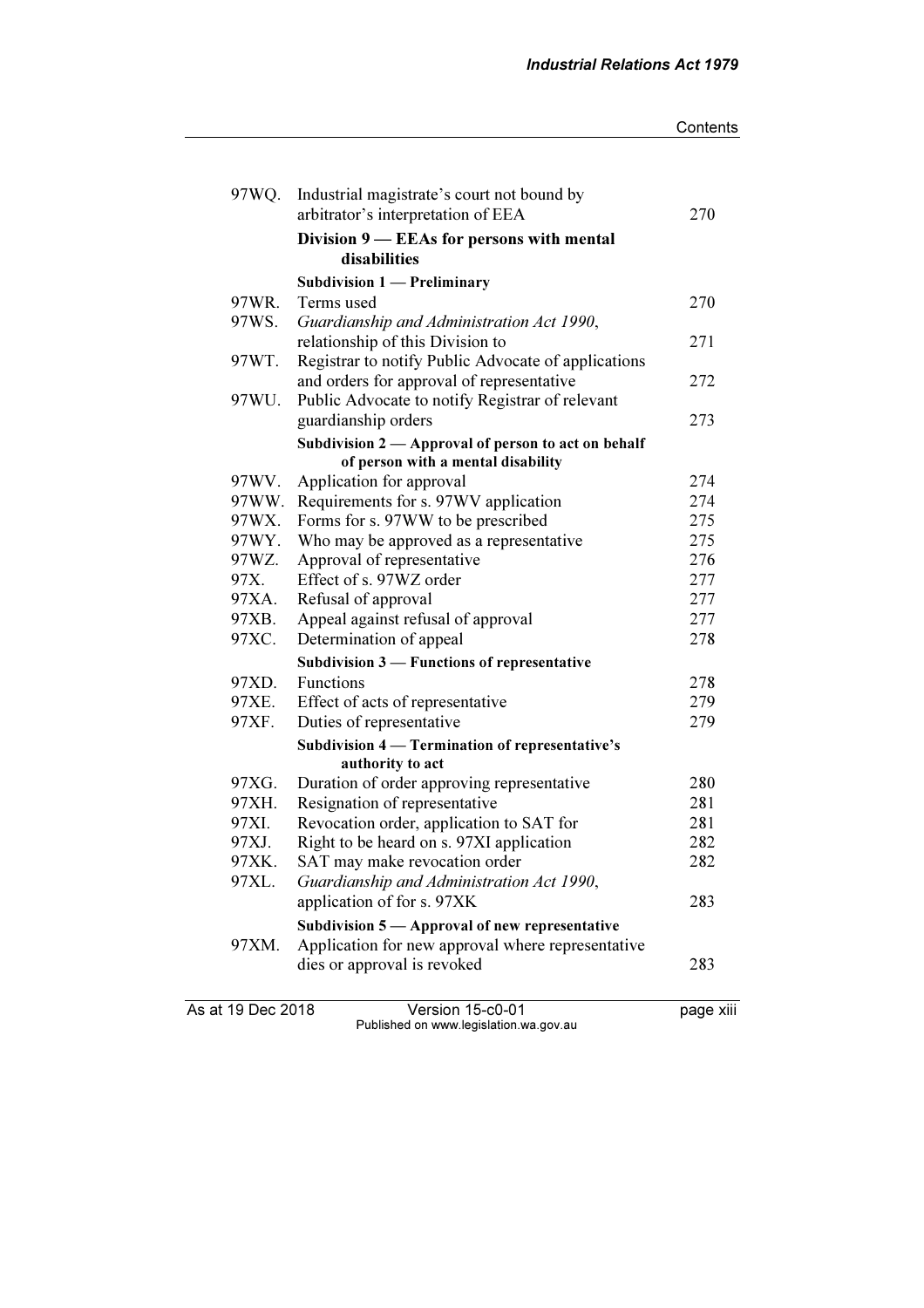### **Contents**

| 97XN. | Approval of representative                          | 284 |  |
|-------|-----------------------------------------------------|-----|--|
| 97XO. | Effect of s. 97XN order                             |     |  |
| 97XP. | Refusal of approval                                 |     |  |
| 97XQ. | Appeal against refusal of approval                  | 285 |  |
|       | <b>Subdivision 6 – Miscellaneous</b>                |     |  |
| 97XR. | Registrar's powers for s. 97WV and 97XM             | 286 |  |
| 97XS. | EEA not affected by revocation of order or          |     |  |
|       | vacancy in position of representative               | 286 |  |
| 97XT. | Register of s. 97WZ and 97XN orders                 | 286 |  |
| 97XU. | Certified copies of registered entry                |     |  |
| 97XV. | Information obtained under this Division not to be  |     |  |
|       | disclosed                                           | 287 |  |
| 97XW. | Procedure in proceedings under this Division        | 288 |  |
|       | Division 10 - Certain conduct prohibited            |     |  |
| 97XX. | Purpose of this Division                            | 288 |  |
| 97XY. | Enforcing prohibitions in this Division             | 289 |  |
| 97XZ. | Making employment etc. conditional on EEA           |     |  |
|       | being entered into prohibited                       | 289 |  |
| 97Y.  | Certain advertising prohibited                      | 290 |  |
| 97YA. | Exception to s. 97XZ and 97YB                       | 290 |  |
| 97YB. | Employer offering EEA to also offer other           |     |  |
|       | employment arrangements                             | 291 |  |
| 97YC. | Order for compliance with s. 97YB                   | 291 |  |
| 97YD. | Threats and intimidation as to EEA prohibited       | 292 |  |
| 97YE. | Misinformation prohibited<br>293                    |     |  |
| 97YF. | Dismissal etc. because of refusal to make or        |     |  |
|       | cancel EEA prohibited                               | 293 |  |
| 97YG. | Breach of s. 97YF, court orders that may be made    |     |  |
|       | for                                                 | 293 |  |
| 97YH. | Burden of proof in s. 97YF proceedings              | 294 |  |
|       | Division 11 - General                               |     |  |
| 97YI. | Review of Div. 5, 6 and 7                           | 295 |  |
| 97YJ. | Regulations                                         | 295 |  |
|       | <b>Part VII — Miscellaneous</b>                     |     |  |
| 98.   | Industrial inspectors, designation and functions of |     |  |
|       | etc.                                                | 296 |  |
| 99A.  | Identity cards for industrial inspectors            | 298 |  |
| 99B.  | Production of identity card                         | 299 |  |
|       |                                                     |     |  |
|       |                                                     |     |  |

page xiv Version 15-c0-01 As at 19 Dec 2018 Published on www.legislation.wa.gov.au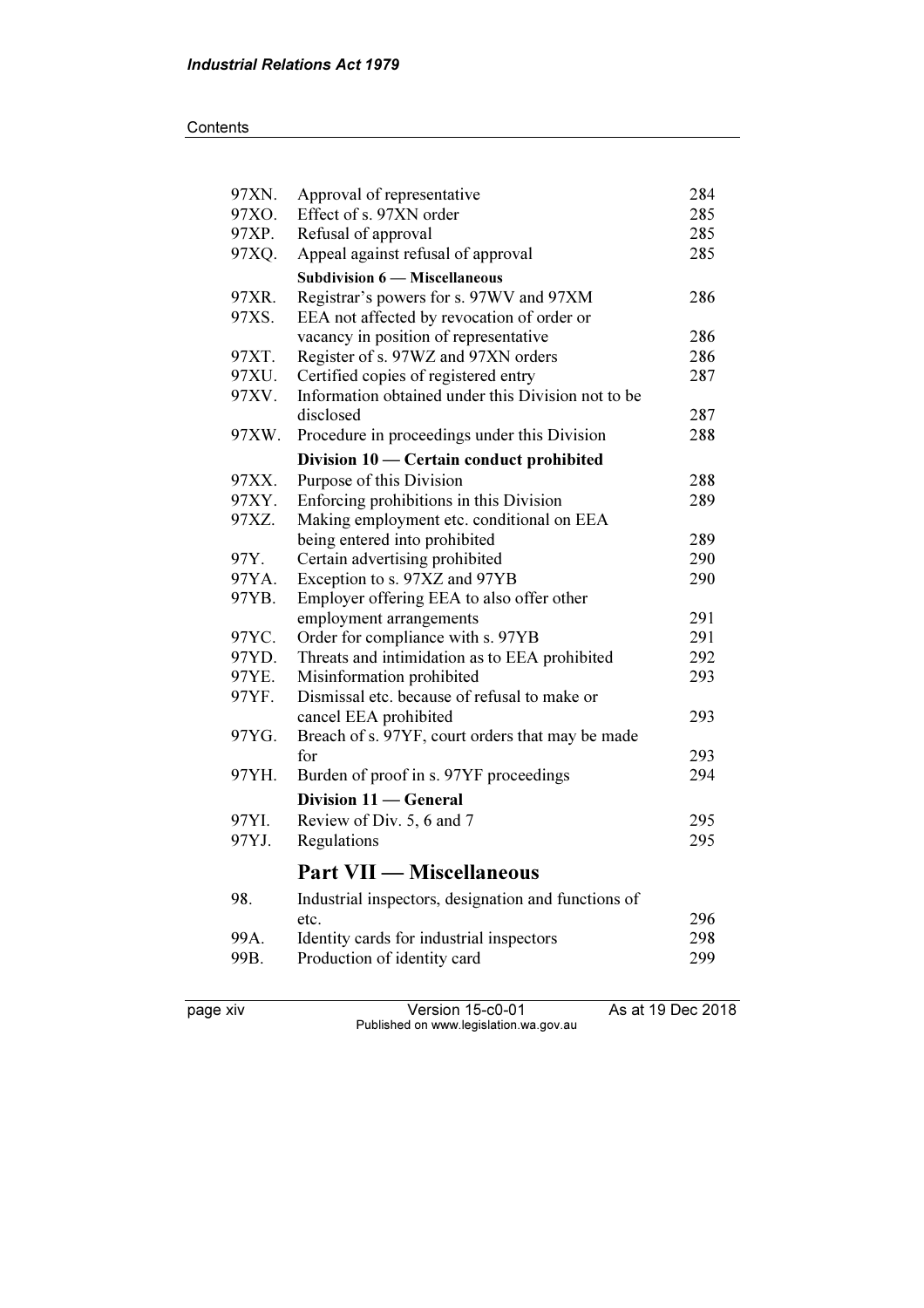| 99C.          | <b>Staff for Department</b>                                            | 299        |
|---------------|------------------------------------------------------------------------|------------|
| 99D.          | Designation of officers, generally                                     | 300        |
| 99.           | Wage rates in awards not affected by repeal of                         |            |
|               | basic wage provisions                                                  | 300<br>301 |
| 102.<br>102A. | Obstruction etc. prohibited                                            |            |
|               | Institution of certain proceedings, powers of                          | 302        |
| 103.          | Registrar etc. for<br>Certain applications may relate to more than one |            |
|               | breach                                                                 | 302        |
| 104.          | Prosecutions                                                           | 303        |
| 105.          |                                                                        | 303        |
| 106.          | Awards etc., evidence of                                               |            |
|               | Official signatures and appointments, judicial<br>notice of            | 304        |
| 107.          | No costs to be awarded against Registrar, deputy                       |            |
|               | registrar or industrial inspector                                      | 304        |
| 108.          | Organisations and associations not affected by                         |            |
|               | certain Imperial Acts                                                  | 304        |
| 109.          | Dues payable to organisation or association may be                     |            |
|               | sued for                                                               | 305        |
| 110.          | Disputes between organisation or association and                       |            |
|               | its members, how to be determined                                      | 305        |
| 111.          | No premiums etc. to be taken for employment                            | 306        |
| 112.          | Certain rules of organisation as to penalties invalid                  | 306        |
| 112A.         | Industrial agents, registration of                                     | 307        |
| 113.          | Regulations                                                            | 309        |
| 114.          | Contracting out from awards etc. prohibited                            | 312        |
| 115.          | Police officers, application of Act to (Sch. 3)                        |            |
| 116.          | Transitional provisions for Industrial Relations                       | 312        |
|               | Amendment Act 2018                                                     | 313        |
|               |                                                                        |            |
|               | Schedule 1 – Matters to be                                             |            |
|               | published in the "Western                                              |            |
|               | <b>Australian Industrial Gazette"</b>                                  |            |
|               | Schedule 3 — Police officers                                           |            |
|               |                                                                        |            |
| 1.            | Term used: Arbitrator                                                  | 315        |
| 2.            | Application of Act to police officer                                   | 315        |
| 3.            | Western Australian Police Union of Workers,                            |            |
|               | status of                                                              | 316        |
|               |                                                                        |            |

As at 19 Dec 2018 **Version 15-c0-01 Dec** 2018 Published on www.legislation.wa.gov.au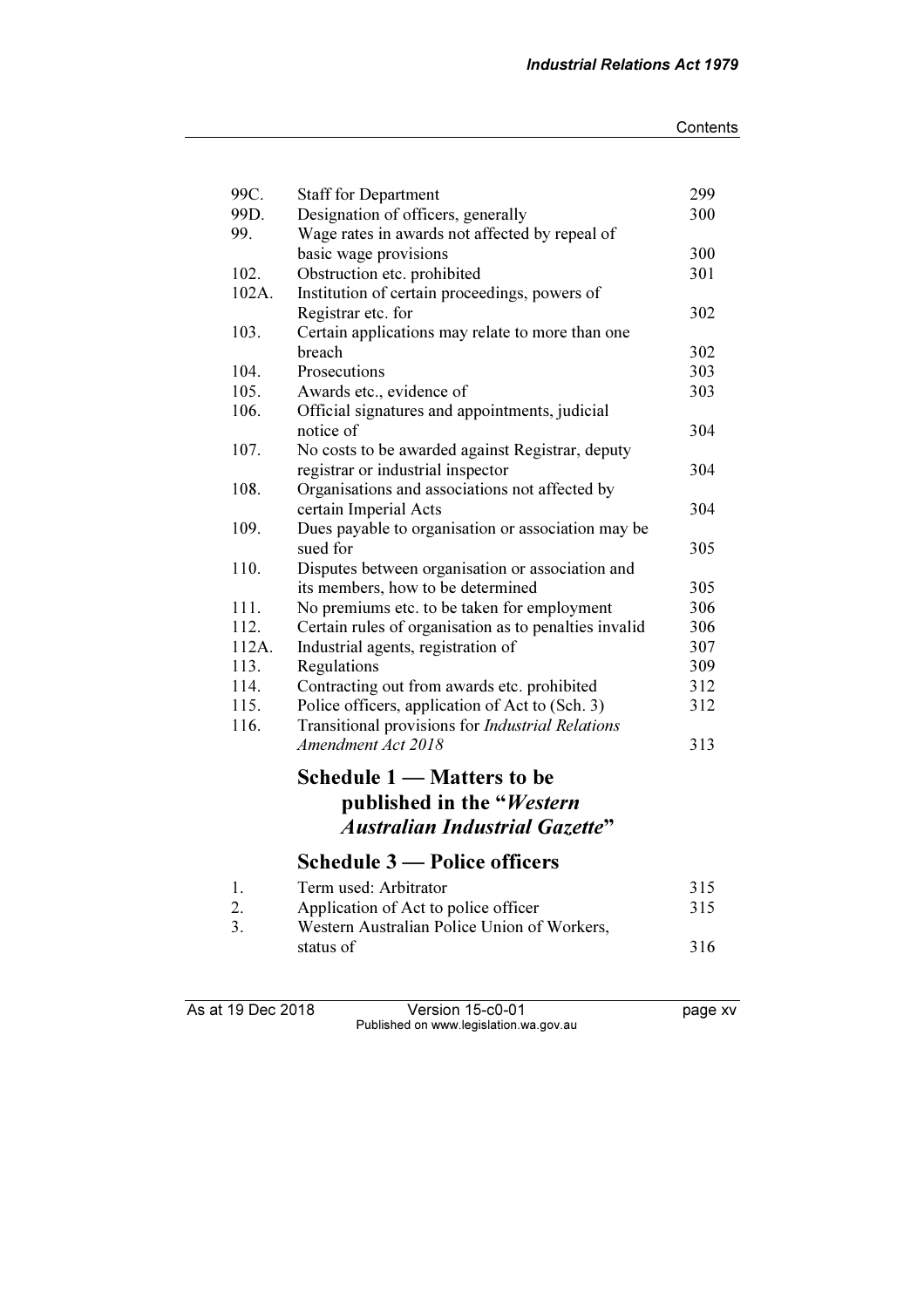**Contents** 

|                  | <b>Schedule 4 – Registration</b><br>requirements for EEAs |     |
|------------------|-----------------------------------------------------------|-----|
| 1.               | When EEA is in order for registration                     | 317 |
|                  | Schedule 5 – Powers to obtain                             |     |
|                  | information, and                                          |     |
|                  | related provisions                                        |     |
| 1.               | Authorised person's powers to obtain information          | 319 |
| 2.               | Obstructing authorised person                             | 319 |
| 3.               | False statement to authorised person                      | 319 |
| $\overline{4}$ . | Failure to comply with cl. 1 requirement                  | 320 |
| 5.               | Legal professional privilege overridden                   | 320 |
| 6.               | Incriminating answers or documents                        | 320 |
|                  | Schedule 6 - Transitional provisions                      |     |
|                  | Division $1$ – Preliminary                                |     |
| 1.               | Terms used                                                | 321 |
|                  | Division 2 — Provisions for President                     |     |
| 2.               | Acting President: continuation in office                  | 321 |
| $\overline{3}$ . | Past President's pension entitlements                     | 322 |
| $\overline{4}$ . | Judicial notice of signature and appointment of           |     |
|                  | President                                                 | 322 |
|                  | Division $3$ — Provisions for pending matters             |     |
| 5.               | Pending matters                                           | 322 |
| 6.               | Order under former s. 49 does not begin hearing of        |     |
|                  | appeal                                                    | 323 |
| 7.               | Notices and applications under former s. 55               | 323 |
| 8.               | Summonses under former s. 73                              | 324 |
|                  | <b>Notes</b>                                              |     |
|                  | Compilation table                                         | 325 |
|                  | Provisions that have not come into operation              | 332 |
|                  |                                                           |     |

# Defined terms

page xvi Version 15-c0-01 As at 19 Dec 2018 Published on www.legislation.wa.gov.au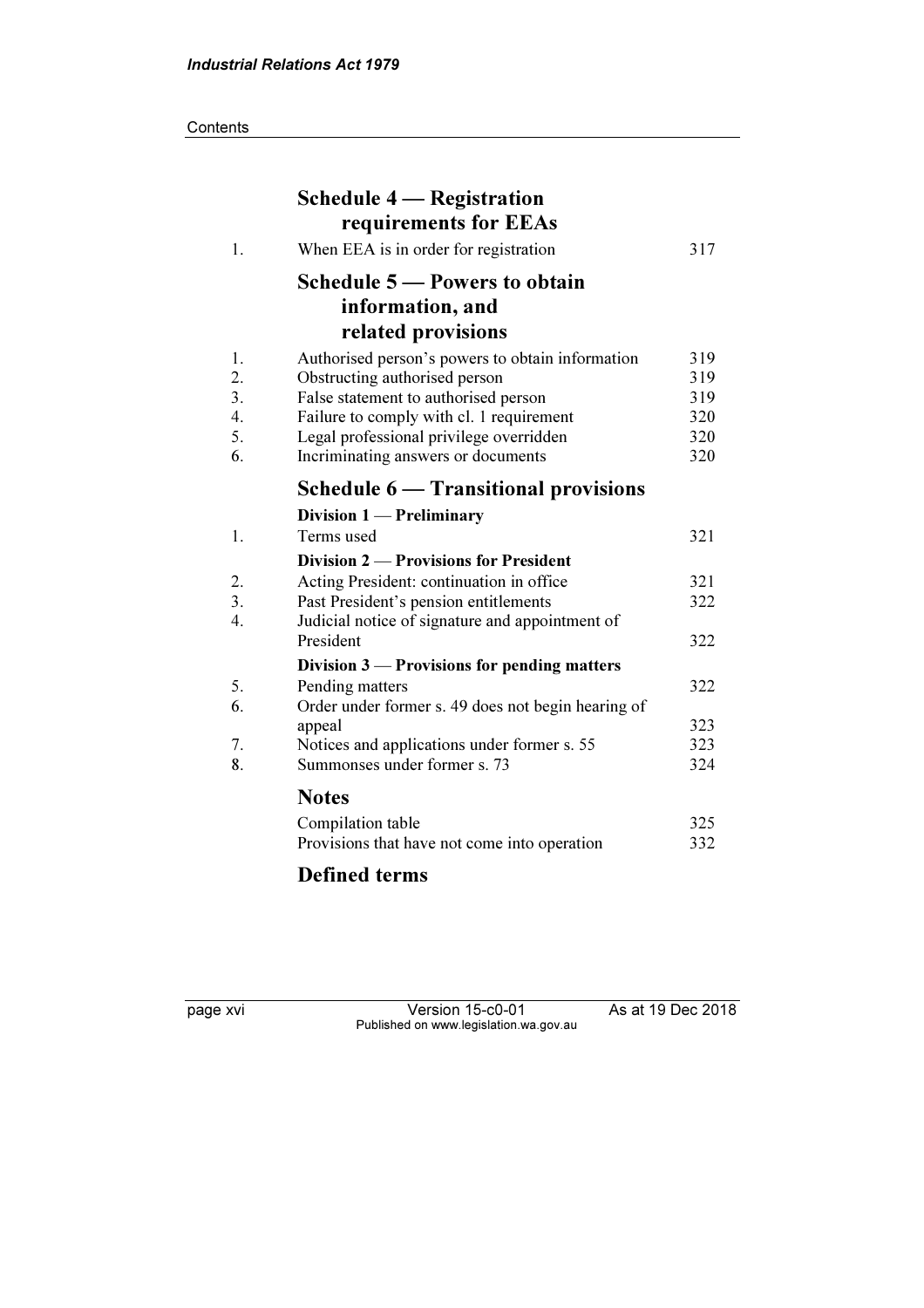Western Australia

# Industrial Relations Act 1979

An Act to consolidate and amend the law relating to the prevention and resolution of conflict in respect of industrial matters, the mutual rights and duties of employers and employees, the rights and duties of organisations of employers and employees, and for related purposes.

As at 19 Dec 2018 Version 15-c0-01 page 1 Published on www.legislation.wa.gov.au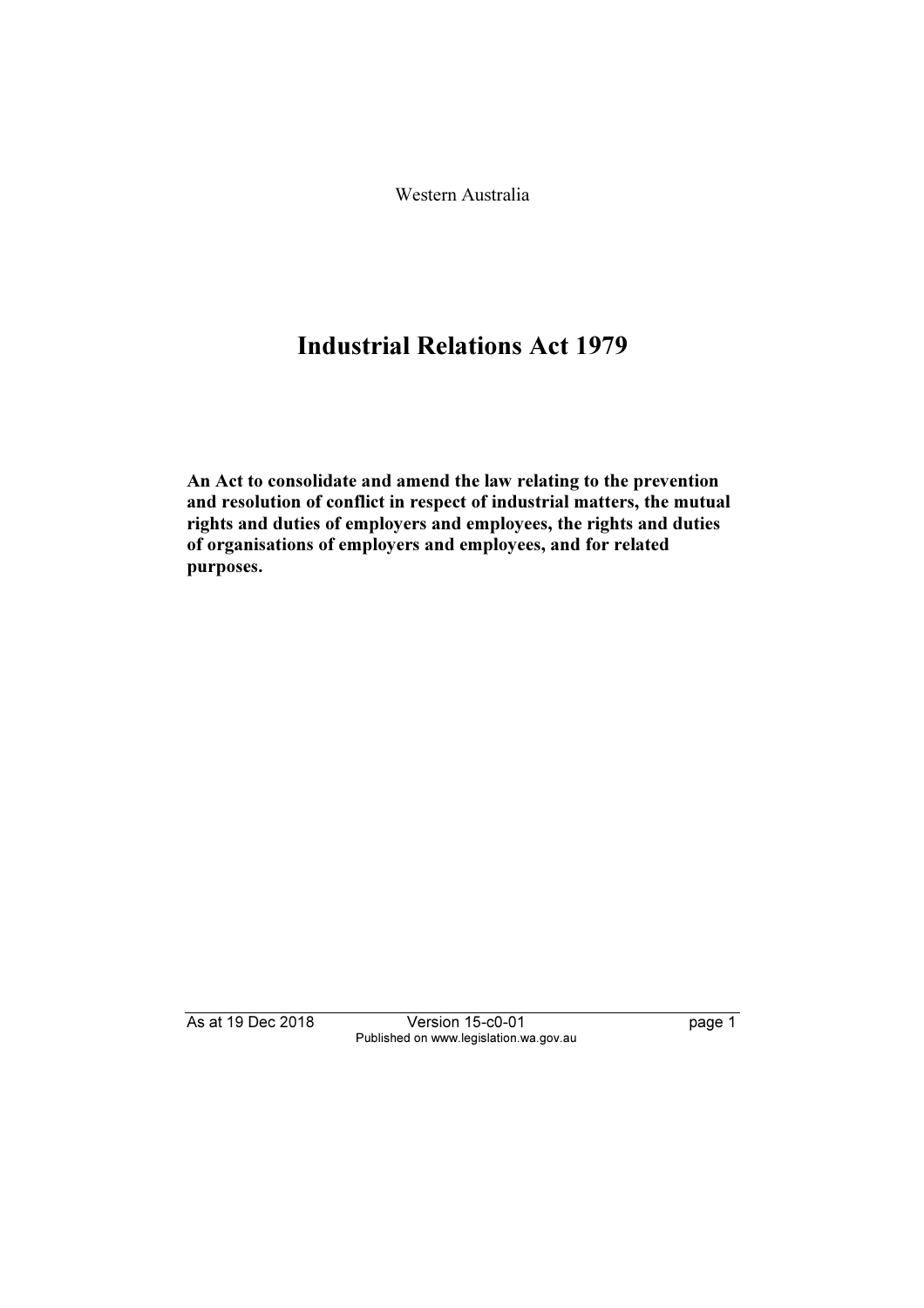# Part I — Introductory

### 1. Short title

This Act may be cited as the *Industrial Relations Act 1979*<sup>1</sup>. [Section 1 amended: No. 94 of 1984 s. 4.]

## 2. Commencement

 The provisions of this Act shall come into operation on such day or days as is or are, respectively, fixed by proclamation  $\frac{1}{1}$ .

## 3. Application of Act off-shore

- (1) Subject to subsections (5) and (6) where any industry is carried  $on$  —
	- (a) partly within the State and partly within an area to which this subsection applies; or
	- (b) wholly or partly in an area to which this subsection applies, and —
		- (i) facilities for servicing or supporting that industry are maintained in the State by or on behalf of the employer concerned; or
		- (ii) the employer concerned is connected with the State; or
		- (iii) that industry is carried on from, or on, or by means of, an aircraft, ship, or vessel certificated, registered, or licensed under a law of the State or by a public authority, or which is required to be so certificated, registered, or licensed; or
		- (iv) that industry is carried on from, or on, or by means of, a rig or other structure, installation, or equipment, the use or function of which is regulated by the State or by the State and the Commonwealth, or is required to be so regulated; or
		- (v) that industry is authorised or regulated by the State or by the State and the Commonwealth; or

page 2 Version 15-c0-01 As at 19 Dec 2018 Published on www.legislation.wa.gov.au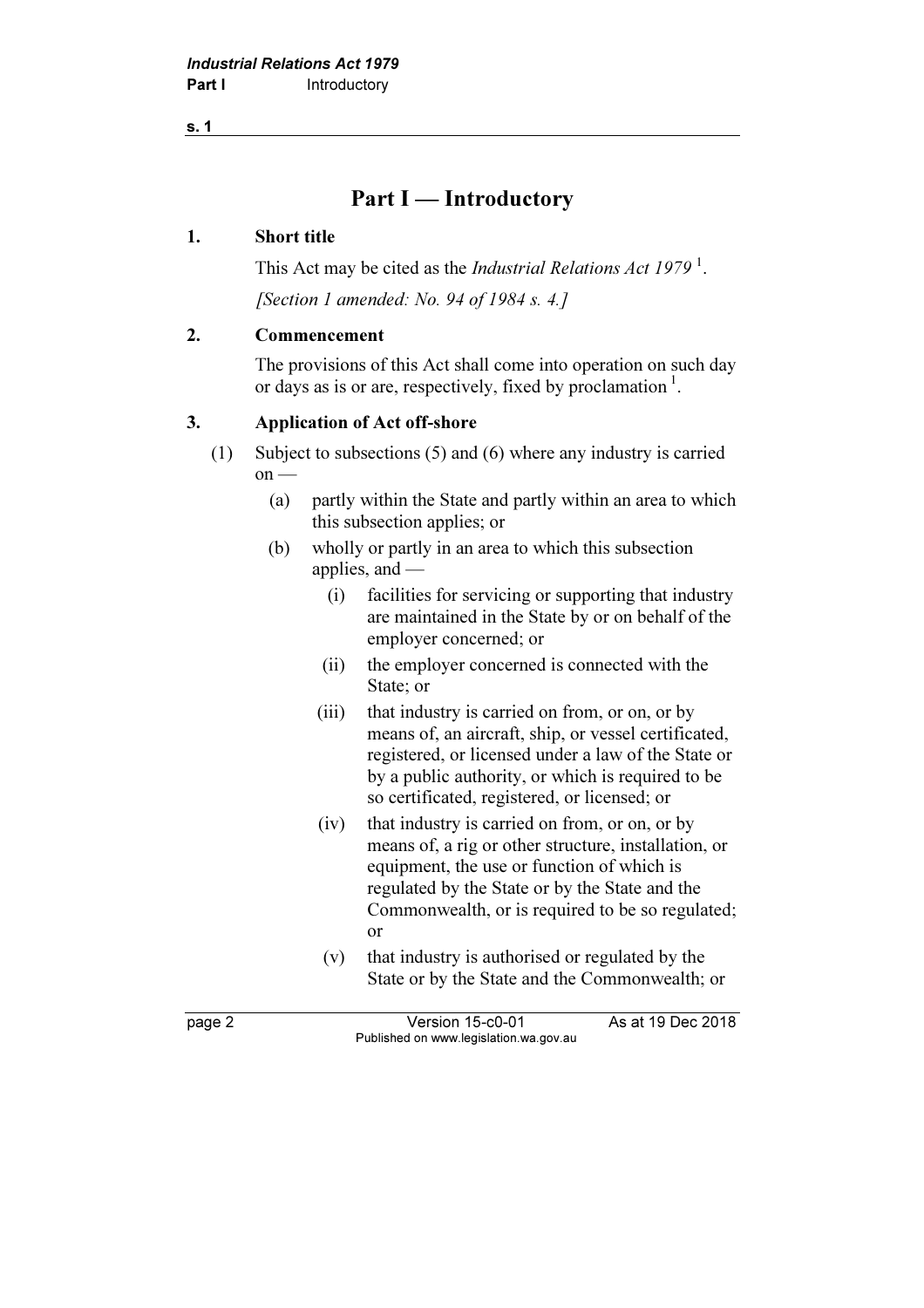(vi) that industry is carried on pursuant to a law of the State,

 then this Act applies to and in relation to that industry in so far as any employment relates to the area to which this subsection applies and in any such case this Act also applies to and in relation to any industrial matter or industrial action related thereto, and any jurisdiction, function, duty, or power exercisable, imposed, or conferred by or under this Act extends thereto.

- (2) An employer shall, for the purposes of subsection (1), be connected with the State if that employer —
	- (a) is domiciled in the State; or
	- (b) is resident in the State, normally or temporarily; or
	- (c) being a body corporate, is
		- (i) registered, incorporated, or established under a law of the State; or
		- (ii) taken to be registered in the State; or
		- (iii) a related body corporate of such a body for the purposes of the Corporations Act 2001 of the Commonwealth;
		- or
	- (d) in connection with the industry concerned, has an office or a place of business in the State; or
	- (e) is the holder of a licence, lease, tenement, permit, or other authority, granted under a law of the State or by a public authority under or by virtue of which the industry is carried on.
- (3) The areas to which subsection (1) applies are
	- (a) that area situate west of 129° of east longitude reckoning from the meridian of Greenwich, that is part of the areas known as and comprised within —
		- (i) the Australian fishing zone as defined by the Commonwealth Fisheries Act 1952<sup>2</sup>; or

| As at 19 Dec 2018 | Version 15-c0-01                       | page 3 |
|-------------------|----------------------------------------|--------|
|                   | Published on www.legislation.wa.gov.au |        |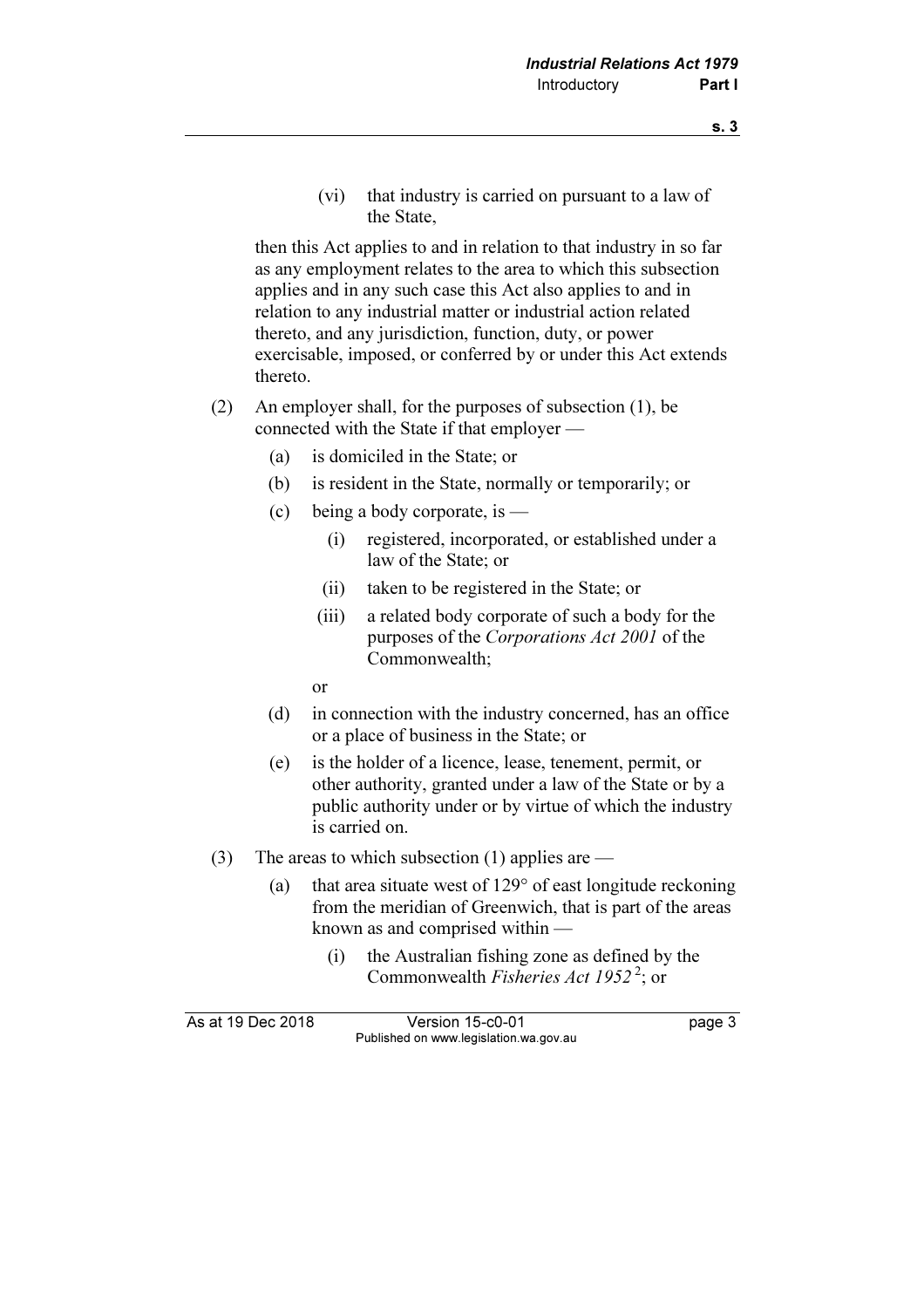- (ii) the continental shelf, within the meaning of the Convention on the Continental Shelf a copy of which in the English language is set out in Schedule 1 to the Commonwealth Petroleum (Submerged Lands) Act  $1967^3$ ;
- (b) any other area seaward of the State to which from time to time the laws of the State apply or, by a law of the Commonwealth, are applied.
- (4) For the purposes of any proceedings under this Act an averment in the application or process —
	- (a) that an employer was, pursuant to subsection (2), at a specified time or during a specified period or at all material times connected with the State; or
	- (b) that any conduct, event, circumstance, or matter occurred, or that any place is situate, within an area referred to in subsection (3),

 shall, in the absence of proof to the contrary, be deemed to be proved.

- (5) Subsections (1), (2), and (3) shall not be construed as applying this Act to or in relation to any person, circumstance, thing, or place by reason only of the operation of paragraph (c) of the interpretation of the term *industry* set out in section  $7(1)$  unless this Act would also apply by reason of the operation of subsection (1).
- (6) Effect shall be given to subsections  $(1)$ ,  $(2)$ , and  $(3)$  only where this Act or any provision of this Act would not otherwise apply as a law of the State, or be applied as a law of the Commonwealth, to or in relation to any person, circumstance, thing, or place.

 [Section 3 amended: No. 10 of 1982 s. 28; No. 10 of 2001 s. 111.]

page 4 Version 15-c0-01 As at 19 Dec 2018 Published on www.legislation.wa.gov.au

s. 3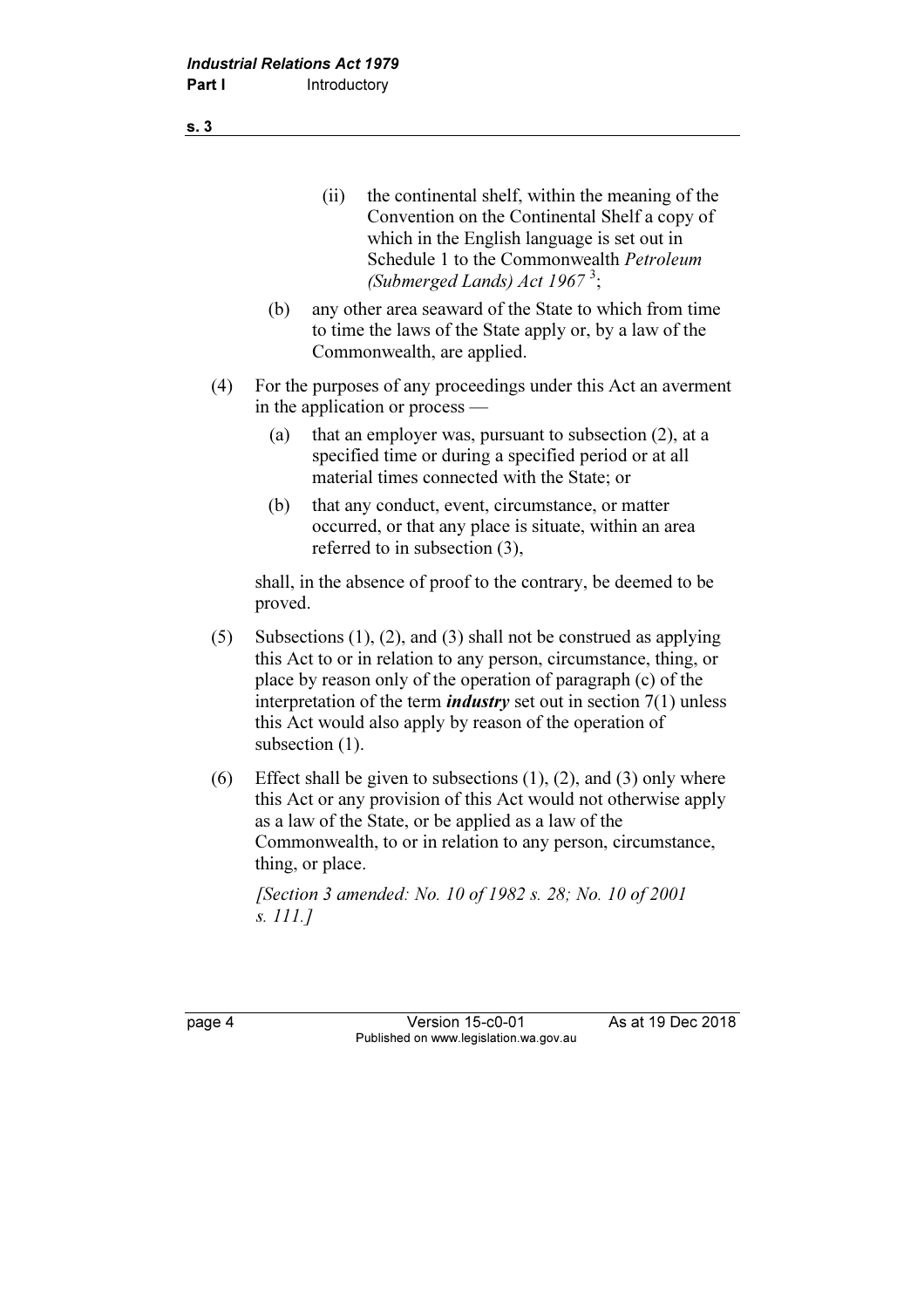## 4. Repeal

The Industrial Arbitration Act 1912 is hereby repealed.

[5. Deleted: No. 79 of 1995 s. 66(2).]

## 6. Objects of Act

The principal objects of this Act are —

- (a) to promote goodwill in industry and in enterprises within industry; and
- (aa) to provide for rights and obligations in relation to good faith bargaining; and
- (ab) to promote the principles of freedom of association and the right to organise; and
- (ac) to promote equal remuneration for men and women for work of equal value; and
- (ad) to promote collective bargaining and to establish the primacy of collective agreements over individual agreements; and
- (ae) to ensure all agreements registered under this Act provide for fair terms and conditions of employment; and
- (af) to facilitate the efficient organisation and performance of work according to the needs of an industry and enterprises within it, balanced with fairness to the employees in the industry and enterprises; and
- (ag) to encourage employers, employees and organisations to reach agreements appropriate to the needs of enterprises within industry and the employees in those enterprises; and
- (b) to encourage, and provide means for, conciliation with a view to amicable agreement, thereby preventing and settling industrial disputes; and
- (c) to provide means for preventing and settling industrial disputes not resolved by amicable agreement, including

As at 19 Dec 2018 Version 15-c0-01 page 5 Published on www.legislation.wa.gov.au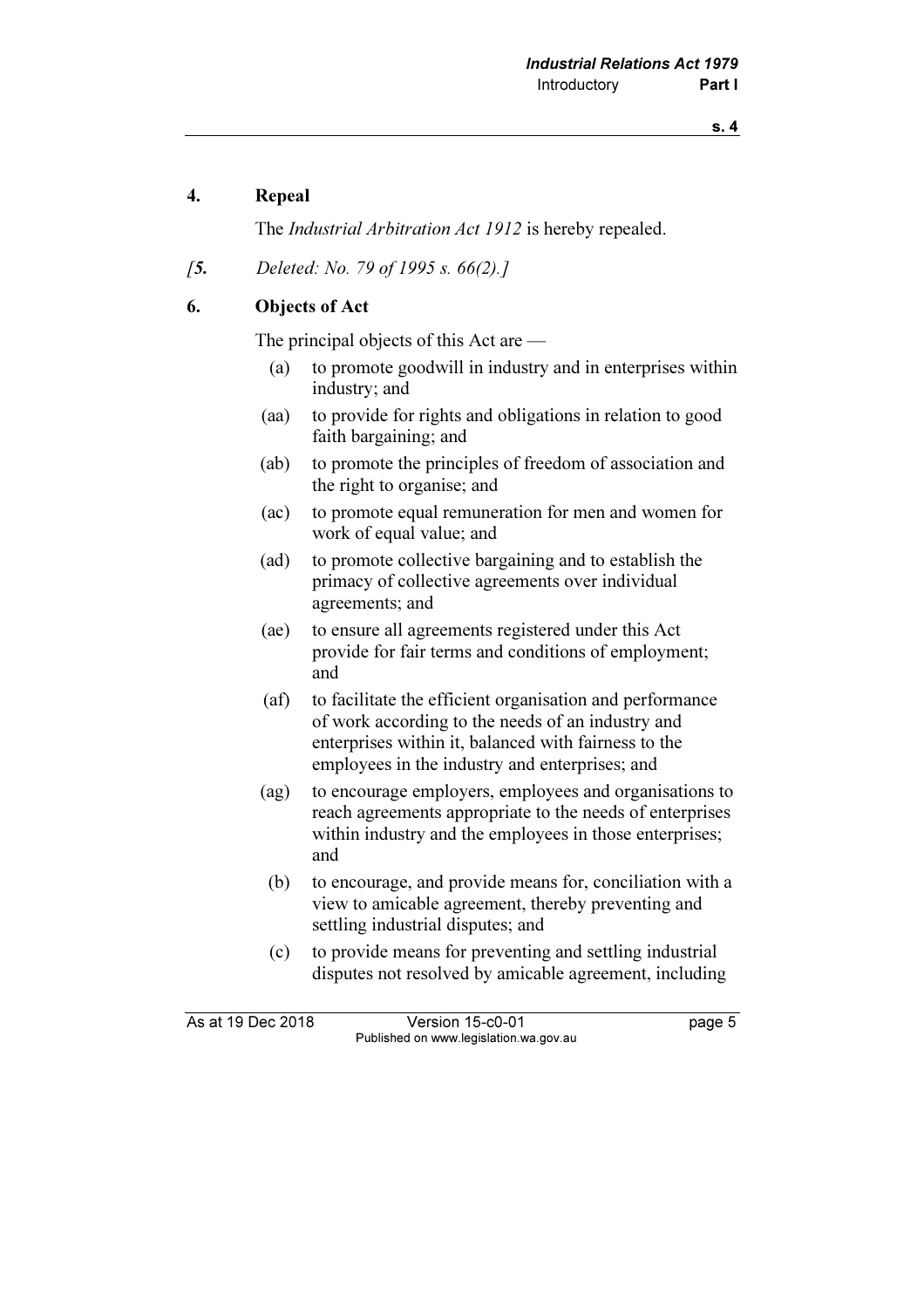threatened, impending and probable industrial disputes, with the maximum of expedition and the minimum of legal form and technicality; and

- (ca) to provide a system of fair wages and conditions of employment; and
- (d) to provide for the observance and enforcement of agreements and awards made for the prevention or settlement of industrial disputes; and
- (e) to encourage the formation of representative organisations of employers and employees and their registration under this Act and to discourage, so far as practicable, overlapping of eligibility for membership of such organisations; and
- (f) to encourage the democratic control of organisations so registered and the full participation by members of such an organisation in the affairs of the organisation; and
- (g) to encourage persons, organisations and authorities involved in, or performing functions with respect to, the conduct of industrial relations under the laws of the State to communicate, consult and co-operate with persons, organisations and authorities involved in, or performing functions with respect to, the conduct or regulation of industrial relations under the laws of the Commonwealth.

[Section 6 inserted: No. 94 of 1984 s. 5; amended: No. 20 of 2002 s. 114 and 127.]

## 7. Terms used

(1) In this Act, unless the contrary intention appears —

alteration, in relation to rules of an organisation, includes amendment, addition to, variation, rescission or substitution;

**apprentice** means a person who is an apprentice under a training contract registered under the Vocational Education and Training Act 1996 Part 7 Division 2;

page 6 Version 15-c0-01 As at 19 Dec 2018 Published on www.legislation.wa.gov.au

s. 7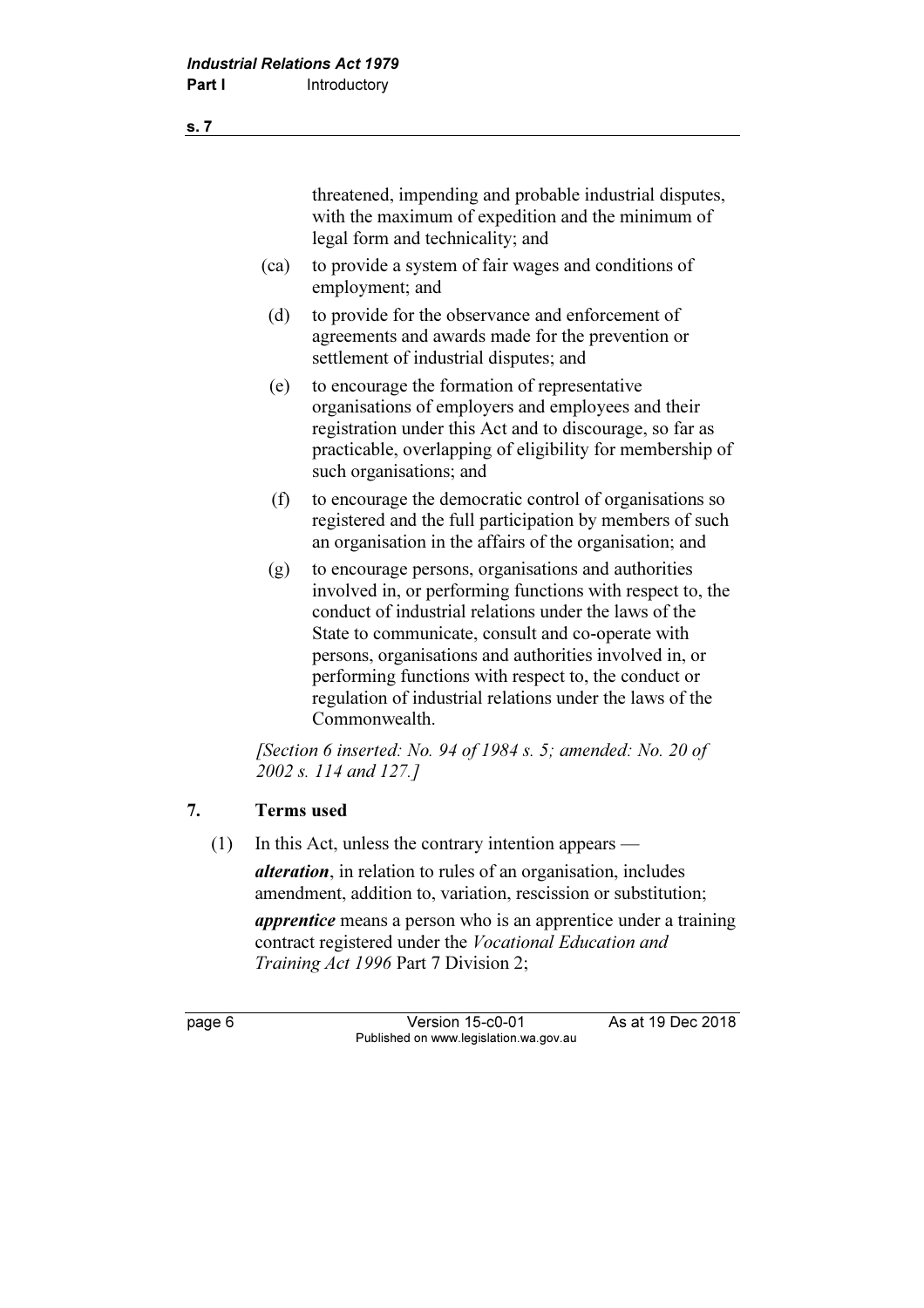association means an association that is registered under Division 4 of Part II;

award means an award made by the Commission under this Act;

calling means any trade, craft, occupation, or classification of an employee;

canvasser means any person wholly and solely employed in the writing of industrial insurance business or in the collection of premiums at not longer intervals than one month in respect of such insurance, or in both, but does not include a person who directly or indirectly carries on or is concerned in the carrying on or conduct of any other business or occupation in conjunction with that of industrial insurance;

CEO means the chief executive officer of the Department;

Chamber means the body known as the Chamber of Commerce and Industry of Western Australia (Inc);

Chief Commissioner includes an acting Chief Commissioner;

civil penalty provision means a provision of this Act, or any other written law, that is specified to be a civil penalty provision for the purposes of section 83E;

**Commission** means the body continued and constituted under this Act under the name of The Western Australian Industrial Relations Commission;

Commission in Court Session means the Commission constituted as provided by section 15(2);

commissioner means a commissioner appointed under this Act and includes the Chief Commissioner, the Senior Commissioner and an acting commissioner;

**Commonwealth Act** means the Workplace Relations Act 1996<sup>4</sup> of the Commonwealth;

constituent authority means the public service arbitrator, a Public Service Appeal Board, or the Railways Classification Board, established or appointed under Part IIA;

As at 19 Dec 2018 Version 15-c0-01 page 7 Published on www.legislation.wa.gov.au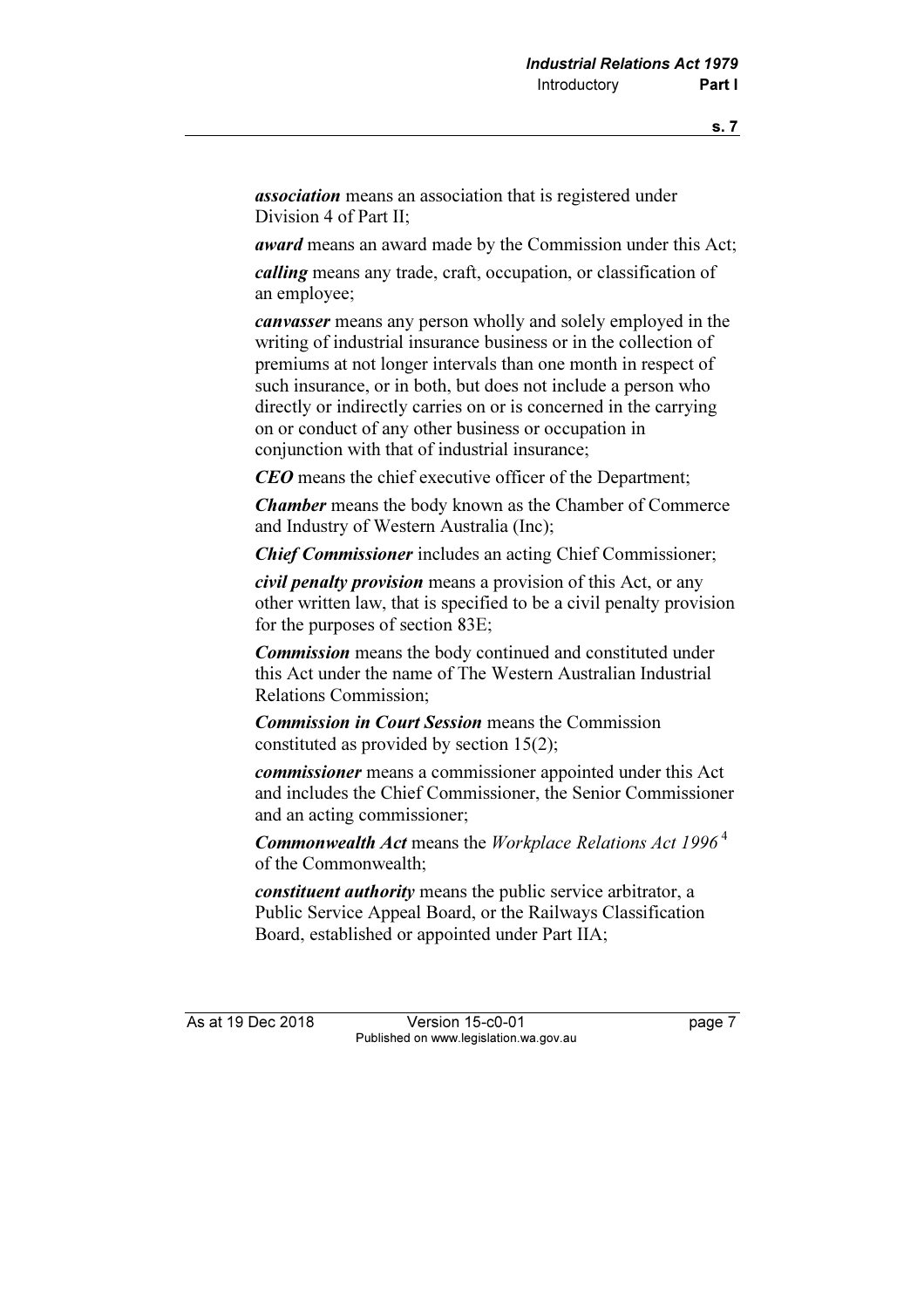Court means the Western Australian Industrial Appeal Court continued and constituted under this Act;

decision includes award, order, declaration or finding;

declaration means a declaration made by the Commission under this Act;

Department means the department of the Public Service principally assisting the Minister in the administration of this Act;

departmental officer means a person employed in the Department as referred to in section 99C(2);

deputy registrar means a person designated as a deputy registrar under this Act;

employee means —

- (a) any person employed by an employer to do work for hire or reward including an apprentice; or
- (b) any person whose usual status is that of an employee; or
- (c) any person employed as a canvasser whose services are remunerated wholly or partly by commission or percentage reward; or
- (d) any person who is the lessee of any tools or other implements of production or of any vehicle used in the delivery of goods or who is the owner, whether wholly or partly, of any vehicle used in the transport of goods or passengers if he is in all other respects an employee,

 but does not include any person engaged in domestic service in a private home unless —

- (e) more than 6 boarders or lodgers are therein received for pay or reward; or
- (f) the person so engaged is employed by an employer, who is not the owner or occupier of the private home, but who provides that owner or occupier with the services of the person so engaged;

page 8 Version 15-c0-01 As at 19 Dec 2018 Published on www.legislation.wa.gov.au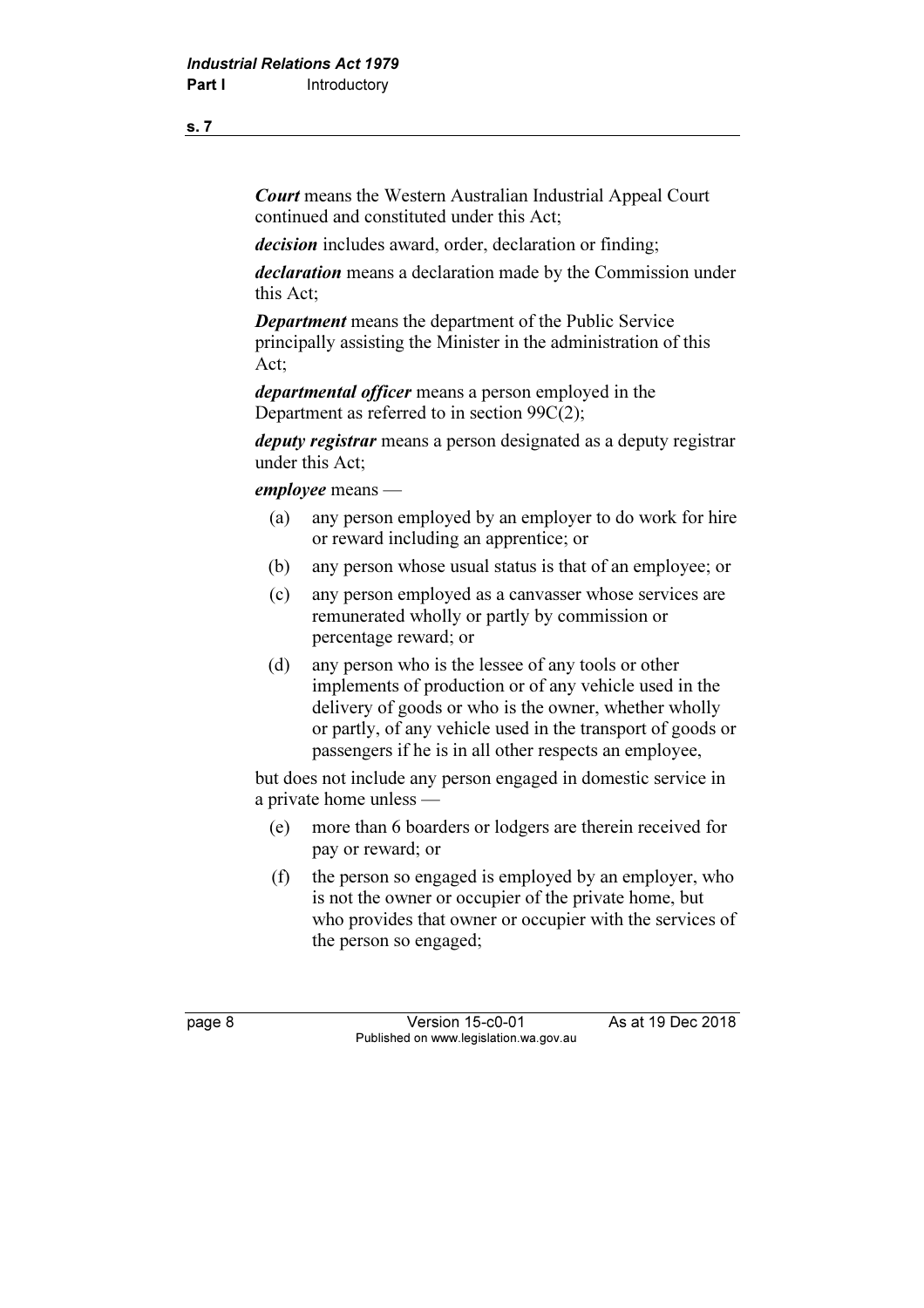employer includes —

- (a) persons, firms, companies and corporations; and
- (b) the Crown and any Minister of the Crown, or any public authority,

 employing one or more employees and also includes a labour hire agency or group training organisation that arranges for an employee (being a person who is a party to a contract of service with the agency or organisation) to do work for another person, even though the employee is working for the other person under an arrangement between the agency or organisation and the other person;

employer-employee agreement or EEA means an employer-employee agreement provided for by section 97UA;

employment record means a record kept under section 49D;

*enterprise order* has the meaning given by section  $42I(1)$ ;

**Fair Work Commission** means the body established by the Fair Work Act 2009 (Commonwealth) section 575;

final offer arbitration means arbitration in which an issue is decided by the Commission by awarding, without qualification or amendment, that one of the final proposals made by the parties concerned which, viewed in its entirety is, in the opinion of the Commission, the more or the most reasonable, as the case may be;

finding means a decision, determination or ruling made in the course of proceedings that does not finally decide, determine or dispose of the matter to which the proceedings relate;

**Full Bench** means the Commission constituted as provided by section  $15(1)$ ;

group training organisation means an organisation that manages the employment and training of apprentices under contracted work based arrangements for the purpose of hosting those apprentices out to other employers;

As at 19 Dec 2018 Version 15-c0-01 page 9 Published on www.legislation.wa.gov.au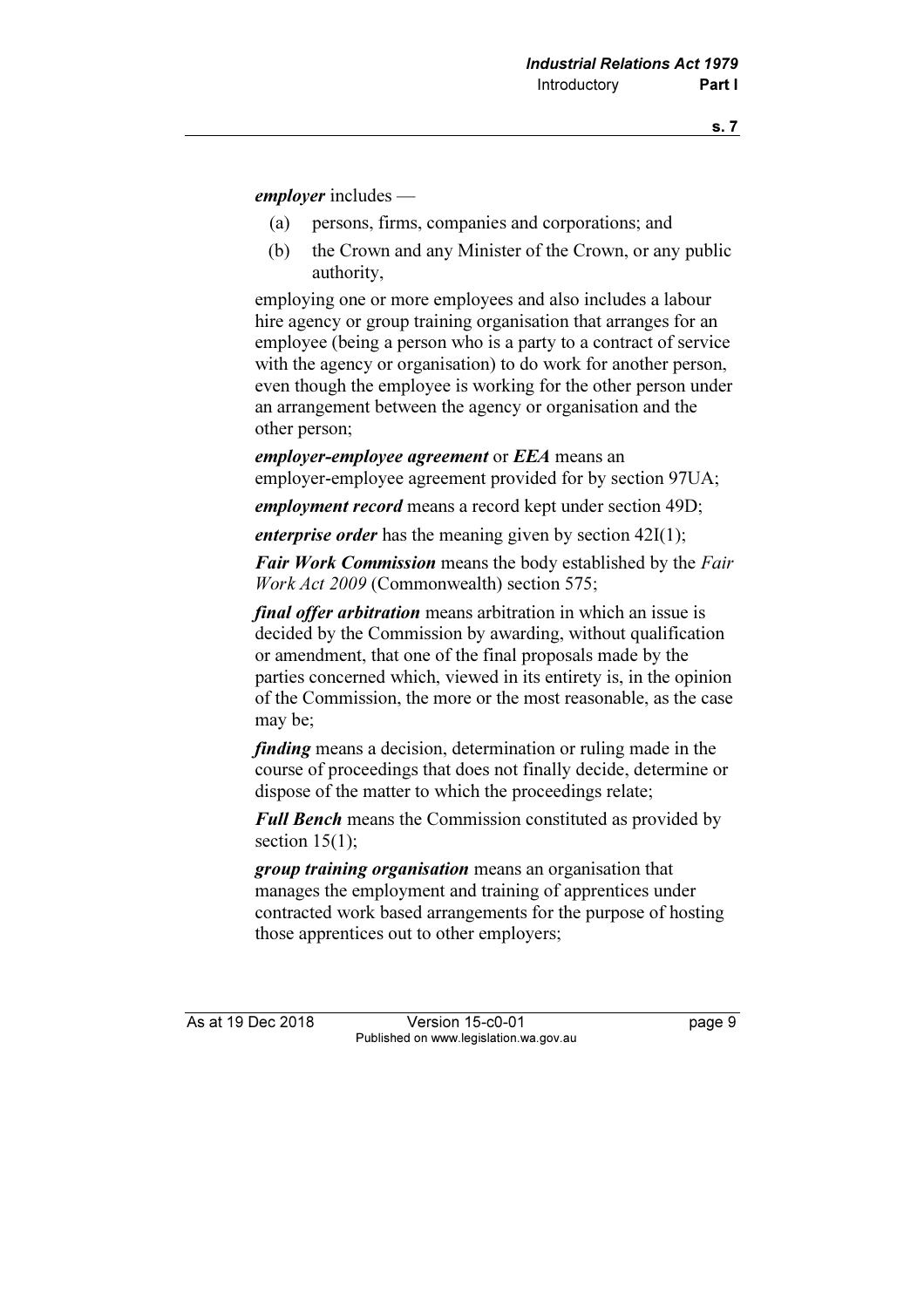industrial action means any act, omission, or circumstance done, effected, or brought about by an organisation or employer or employee or by any other person for the purpose, or in the opinion of the Commission for the purpose, of compelling an employer or an employee or an organisation to accept any terms or conditions of employment or to enforce compliance with any demand relating to employment not including an application made under this Act;

*industrial agreement* means an agreement registered by the Commission under this Act as an industrial agreement;

Industrial Gazette means the Western Australian Industrial Gazette published pursuant to this Act;

industrial inspector means a person designated as an industrial inspector under this Act;

industrial magistrate's court means industrial magistrate's court established under section 81(1);

industrial matter means any matter affecting or relating or pertaining to the work, privileges, rights, or duties of employers or employees in any industry or of any employer or employee therein and, without limiting the generality of that meaning, includes any matter affecting or relating or pertaining to —

- (a) the wages, salaries, allowances, or other remuneration of employees or the prices to be paid in respect of their employment;
- (b) the hours of employment, leave of absence, sex, age, qualification, or status of employees and the mode, terms, and conditions of employment including conditions which are to take effect after the termination of employment;
- (c) the employment of children or young persons, or of any person or class of persons, in any industry, or the dismissal of or refusal to employ any person or class of persons therein;
- (ca) the relationship between employers and employees;

page 10 Version 15-c0-01 As at 19 Dec 2018 Published on www.legislation.wa.gov.au

s. 7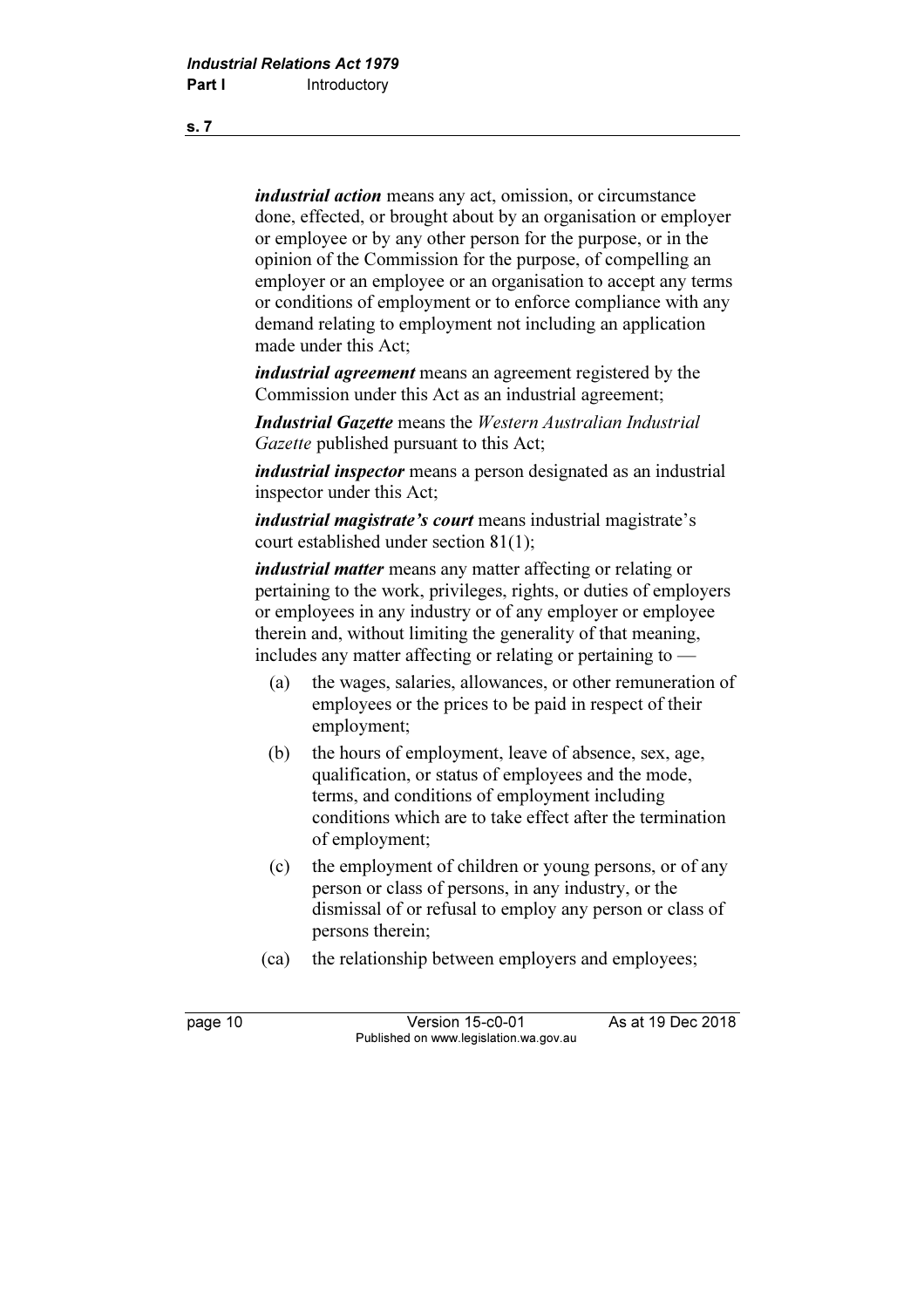- (d) any established custom or usage of any industry, either generally or in the particular locality affected;
- (e) the privileges, rights, or duties of any organisation or association or any officer or member thereof in or in respect of any industry;
- (f) in respect of apprentices, these additional matters
	- (i) their wage rates and, subject to the Vocational Education and Training Act 1996 Part 7 Division 2, other conditions of employment; and
	- (ii) the wages, allowances and other remuneration to be paid to them, including for time spent in performing their obligations under training contracts registered under the Vocational Education and Training Act 1996 Part 7 Division 2, whether at their employers' workplaces or not; and
	- (iii) without limiting subparagraphs (i) and (ii), those other rights, duties and liabilities of them and their employers under such contracts that do not relate to the training and assessment they are to undergo, whether at their employers' workplaces or not;
- (g) any matter relating to the collection of subscriptions to an organisation of employees with the agreement of the employee from whom the subscriptions are collected including —
	- (i) the restoration of a practice of collecting subscriptions to an organisation of employees where that practice has been stopped by an employer; or
	- (ii) the implementation of an agreement between an organisation of employees and an employer under which the employer agrees to collect subscriptions to the organisation;
- [(h) deleted]

As at 19 Dec 2018 Version 15-c0-01 page 11 Published on www.legislation.wa.gov.au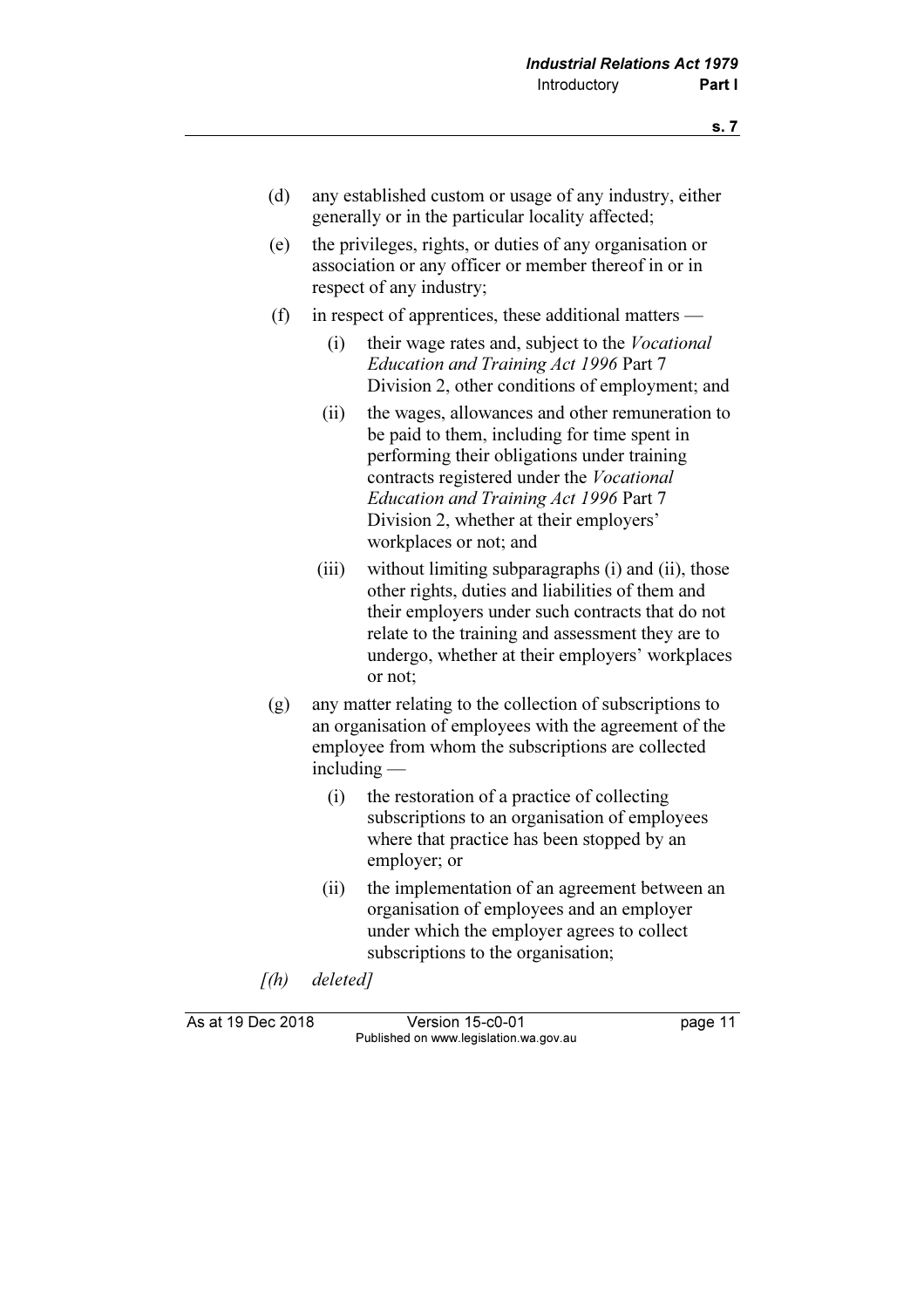- (i) any matter, whether falling within the preceding part of this interpretation or not, where —
	- (i) an organisation of employees and an employer agree that it is desirable for the matter to be dealt with as if it were an industrial matter; and
	- (ii) the Commission is of the opinion that the objects of this Act would be furthered if the matter were dealt with as an industrial matter;

 and also includes any matter of an industrial nature the subject of an industrial dispute or the subject of a situation that may give rise to an industrial dispute but does not include —

- (j) compulsion to join an organisation of employees to obtain or hold employment; or
- (k) preference of employment at the time of, or during, employment by reason of being or not being a member of an organisation of employees; or
- (l) non-employment by reason of being or not being a member of an organisation of employees; or
- (m) any matter relating to the matters described in paragraph  $(i)$ ,  $(k)$  or  $(l)$ ;

*industry* includes each of the following —

- (a) any business, trade, manufacture, undertaking, or calling of employers;
- (b) the exercise and performance of the functions, powers, and duties of the Crown and any Minister of the Crown, or any public authority;
- (c) any calling, service, employment, handicraft, or occupation or vocation of employees,

 whether or not, apart from this Act, it is, or is considered to be, industry or of an industrial nature, and also includes —

(d) a branch of an industry or a group of industries;

page 12 Version 15-c0-01 As at 19 Dec 2018 Published on www.legislation.wa.gov.au

s. 7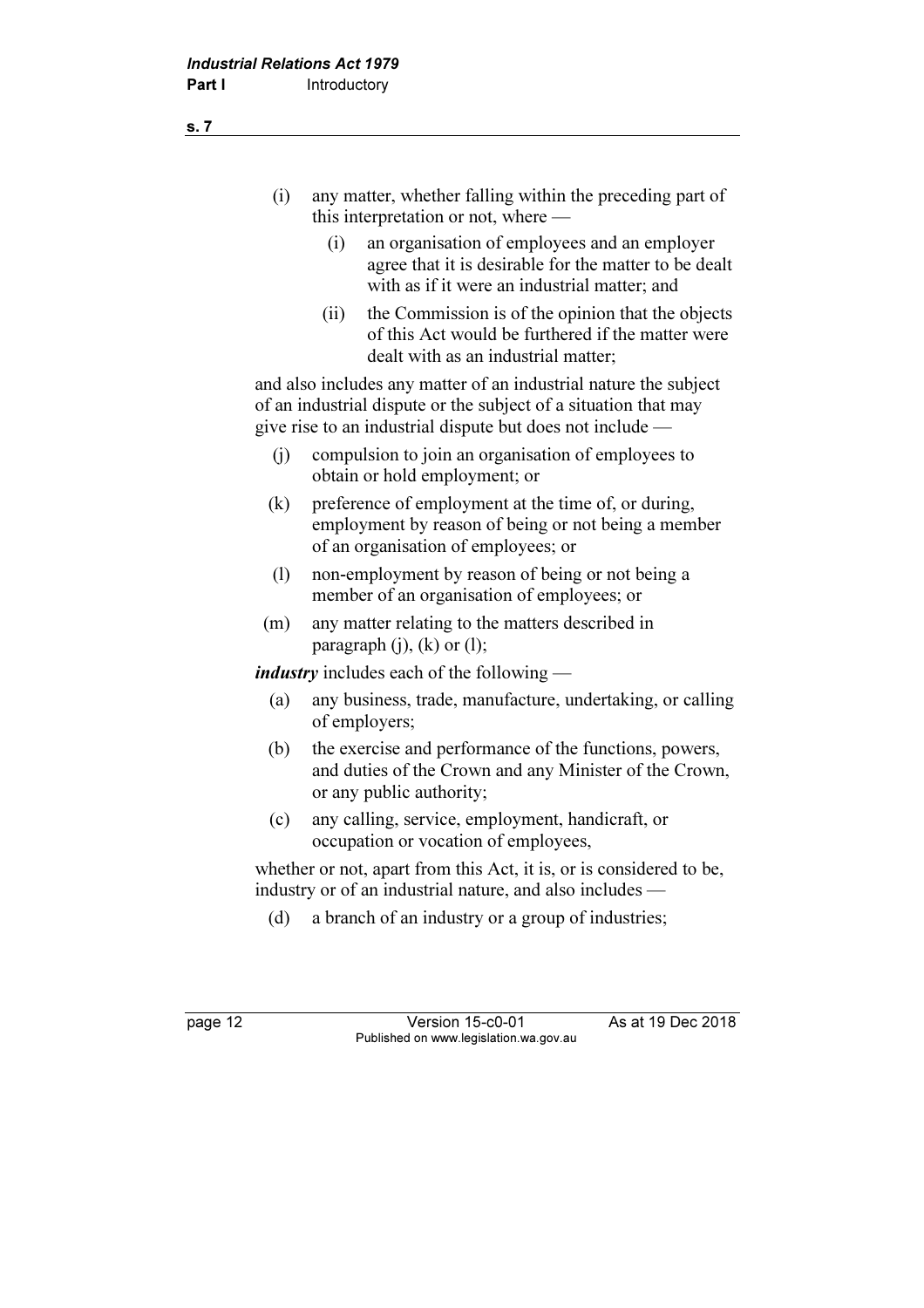*irregularity*, in relation to an election for an office, includes a breach of the rules of an organisation, and any act, omission, or other means by which the full and free recording of votes, by persons entitled to record votes, and by no other persons, or a correct ascertainment or declaration of the results of the voting is, or is attempted to be, prevented or hindered;

judge means a judge of the Supreme Court;

labour hire agency means a person or entity that conducts a business of the kind commonly known as a labour hire agency;

legal practitioner means an Australian legal practitioner within the meaning of that term in the Legal Profession Act 2008 section 3;

**MCE Act means the Minimum Conditions of Employment** Act 1993;

Mines and Metals Association means the body known as the Australian Mines and Metals Association (Incorporated);

office in relation to an organisation means —

- (a) the office of a member of the committee of management of the organisation; and
- (b) the office of president, vice president, secretary, assistant secretary, or other executive office by whatever name called of the organisation; and
- (c) the office of a person holding, whether as trustee or otherwise, property of the organisation, or property in which the organisation has any beneficial interest; and
- (d) an office within the organisation for the filling of which an election is conducted within the organisation; and
- (e) any other office, all or any of the functions of which are declared by the Commission under section 68 to be those of an office in the organisation,

 but does not include the office of any person who is an employee of the organisation and who does not have a vote on the committee of management of the organisation;

As at 19 Dec 2018 Version 15-c0-01 page 13 Published on www.legislation.wa.gov.au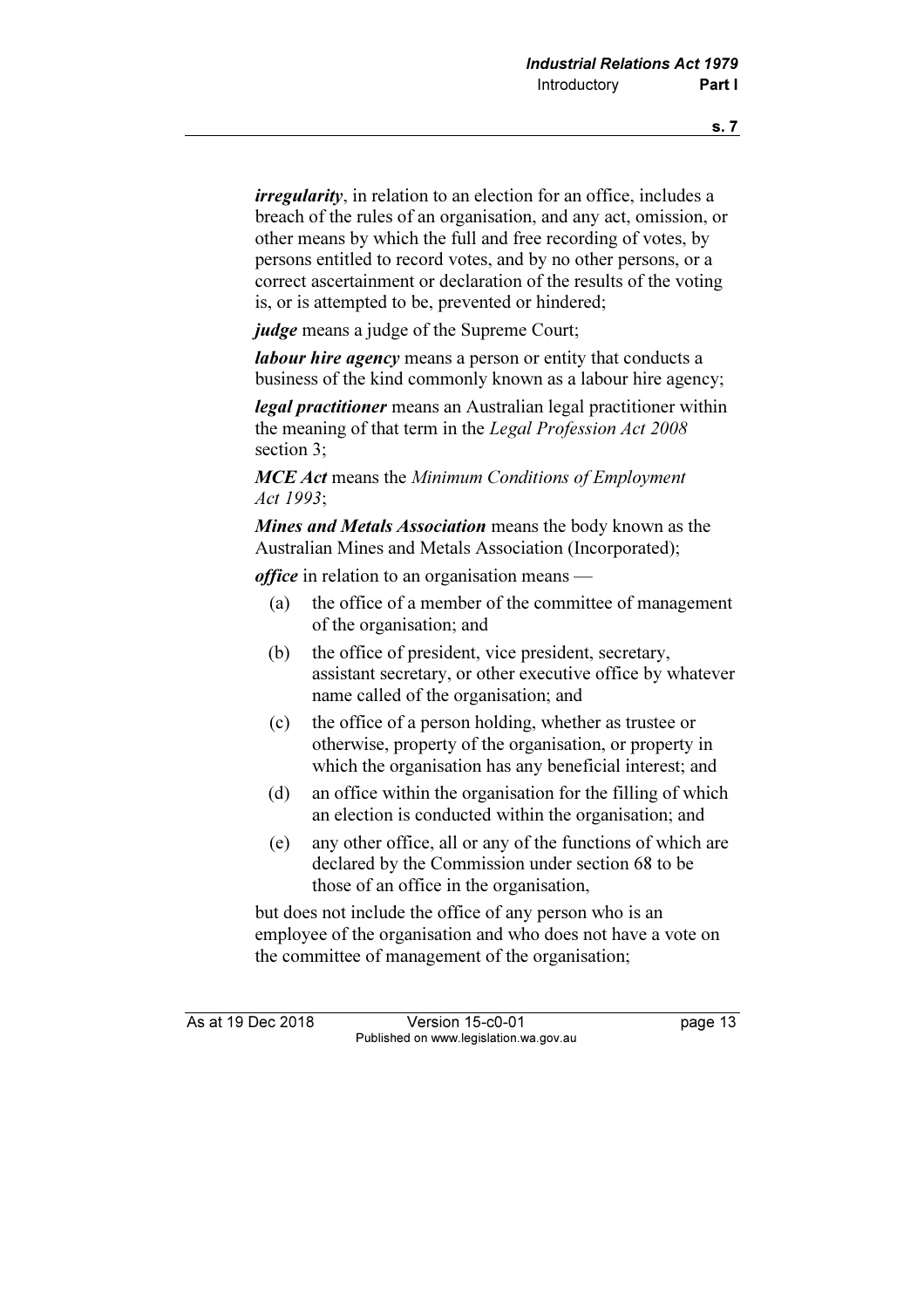officer means a person who carries out, or whose duty is or includes the carrying out of, the whole or part of the functions of an office in an organisation;

### officer of the Commission means —

- (a) the Registrar, a deputy registrar or any other Registrar's Department officer assisting the Commission in the performance of its functions; or
- (b) an officer appointed under section 93(1a);

officer of the Court means the clerk of the Court or any other Registrar's Department officer assisting the Court in the performance of its functions;

organisation means an organisation that is registered under Division 4 of Part II;

post-secondary education institution means an institution or part of an institution established or continued by or under the University of Western Australia Act 1911, the Curtin University Act 1966, the Murdoch University Act 1973, the Edith Cowan University Act 1984 or the Vocational Education and Training Act 1996;

premises includes any land, building, structure, mine, mine working, aircraft, ship or other vessel, vehicle and place, and any part of it;

presiding commissioner, of the Full Bench, means the presiding commissioner under section 15(1A);

*presiding judge* means the presiding judge of the Court;

principal executive officer in relation to an organisation or association means the president or chairman of that organisation or association;

public authority means the Governor in Executive Council, any Minister of the Crown in right of the State, the President of the Legislative Council or the Speaker of the Legislative Assembly or the President of the Legislative Council and the Speaker of the Legislative Assembly, acting jointly, as the case requires, under the Parliamentary and Electorate Staff (Employment)

page 14 Version 15-c0-01 As at 19 Dec 2018 Published on www.legislation.wa.gov.au

s. 7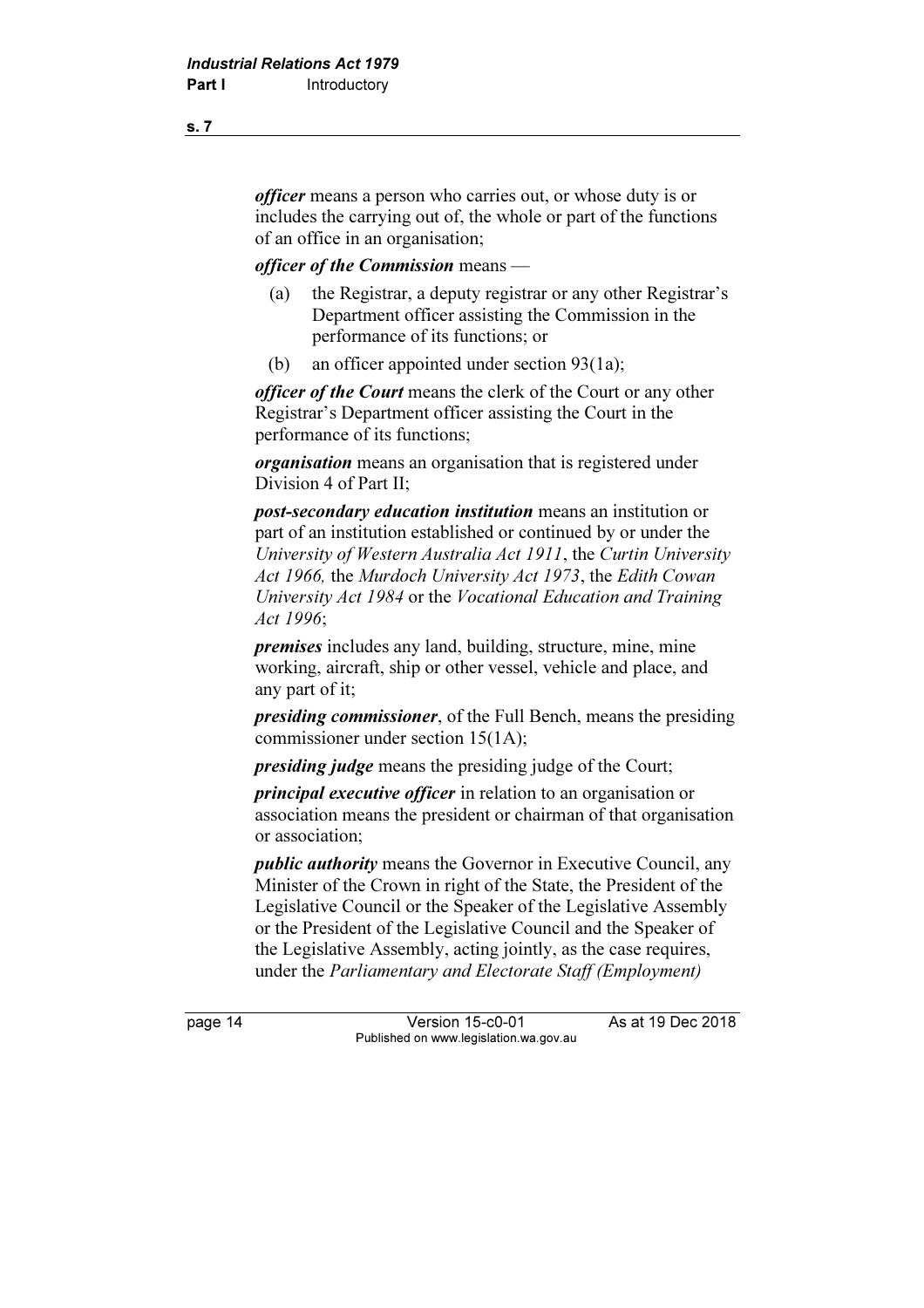Act 1992, the Governor or his or her delegate under the Governor's Establishment Act 1992, State Government department, State trading concern, State instrumentality, State agency, or any public statutory body, corporate or unincorporate, established under a written law but does not include a local government, regional local government or regional subsidiary;

public hospital means a public hospital as defined in the Health Services Act 2016 section 6;

public service officer means a public service officer within the meaning of the Public Sector Management Act 1994;

published in the required manner means published in the next available issue of the Industrial Gazette and —

- (a) in a newspaper circulating throughout the State; or
- (b) on an internet website maintained by the Commission;

record means any thing or process —

- (a) upon or by which information is recorded or stored; or
- (b) by means of which a meaning can be conveyed by any means in a visible or recoverable form,

 whether or not the assistance of some electronic, electrical, mechanical, chemical or other machine or process is required to convey the information or meaning;

Registrar means the chief executive officer of the Registrar's Department or, if another person is designated as the Registrar under this Act, that person;

**Registrar's Department** means the department of the Public Service known as the Department of the Registrar Western Australian Industrial Relations Commission;

**Registrar's Department officer** means a person employed in the Registrar's Department as referred to in section 99C(3);

registration, in relation to an organisation, means registration under Division 4 of Part II by authority of the Commission in Court Session;

As at 19 Dec 2018 Version 15-c0-01 page 15 Published on www.legislation.wa.gov.au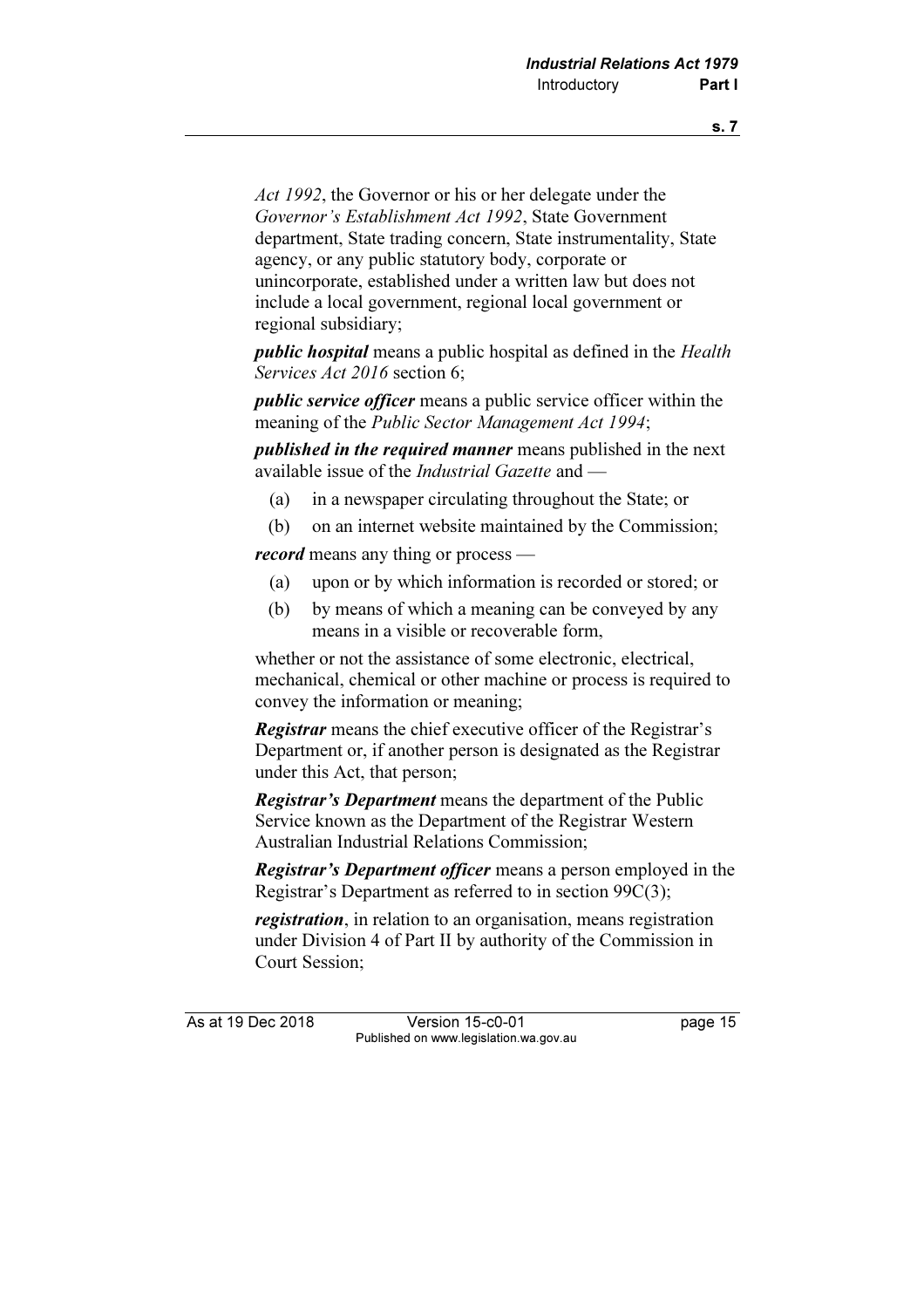repealed Act means the Act repealed by section 4;

representative has the meaning given by section 97X or 97XO;

represented person has the meaning given by section 97X or 97XO;

secondary office, in relation to a person who holds the office of commissioner and is subsequently appointed to an office of the Fair Work Commission under section 14A, means the office of member of the Fair Work Commission;

Senior Commissioner includes an acting Senior Commissioner;

subscription means any subscription, fee or dues payable by a member for or in respect of membership of an organisation;

*vary* in relation to an award or industrial agreement means to add a new provision or to add to, alter, amend or rescind an existing provision.

- (1a) A matter relating to  $-$ 
	- (a) the dismissal of an employee by an employer; or
	- (b) the refusal or failure of an employer to allow an employee a benefit under his contract of service,

 is and remains an industrial matter for the purposes of this Act even though their relationship as employee and employer has ended.

- $(2)$  deleted]
- (3) A matter or claim that has been referred, or appeal that has been brought, to the Tribunal provided for by section 51G of the Occupational Safety and Health Act 1984 under a provision mentioned in —
	- (a) subsection (1) of that section; or
	- (b) section 102(1) of the Mines Safety and Inspection Act 1994; or
	- (c) clause 69(1) of Schedule 1 to the Petroleum and Geothermal Energy Resources Act 1967, clause 69(1) of Schedule 1 to the Petroleum Pipelines Act 1969, or

page 16 Version 15-c0-01 As at 19 Dec 2018 Published on www.legislation.wa.gov.au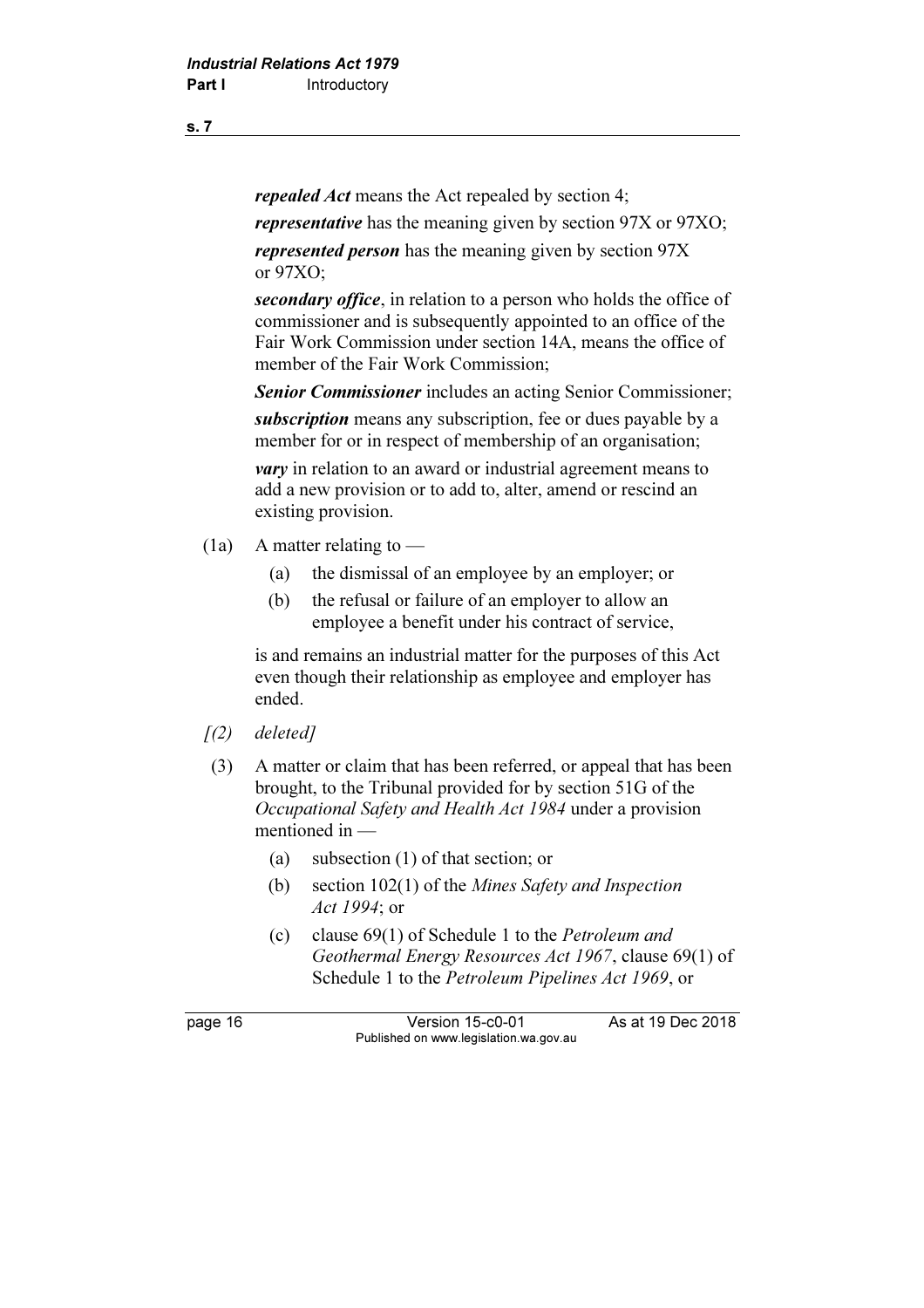clause 70(1) of Schedule 5 to the Petroleum (Submerged Lands) Act 1982,

is not an industrial matter.

- (4) Subsections (3) and (4) of section 34 do not apply to a determination that is made contrary to subsection (3) or to any proceeding based on that determination, and in the determination of any application for a prerogative writ or declaratory judgment no regard shall be had to the existence of any right of appeal under this Act.
- $(5)$  In this Act
	- (a) a reference to an industrial matter includes a reference to a matter relating to bargaining in good faith for an industrial agreement or collective agreement (as that term is defined in the Commonwealth Act); and
	- (b) a reference to jurisdiction to inquire into and deal with an industrial matter includes a reference to jurisdiction to assist parties to bargain for an industrial agreement or collective agreement (as that term is defined in the Commonwealth Act).
- (6) Subject to subsection (7), for the purposes of the definitions of employee and employer in subsection  $(1)$ , if a person (the principal) engages a person, or a group of persons, under a contract to personally give a performance as, or as part of, musical, theatrical, dance or comic entertainment, the principal is to be regarded as employing the person, or each person in the group, to do work.
- (7) Subsection (6) has effect only to the extent necessary to enable a claim of the kind referred to in section  $29(1)(b)(ii)$  to be referred to and dealt with by the Commission in respect of a person who would not be an employee but for the operation of subsection  $(6)$ .
- (8) Notes in this Act are provided to assist understanding and do not form part of the Act.

As at 19 Dec 2018 Version 15-c0-01 page 17 Published on www.legislation.wa.gov.au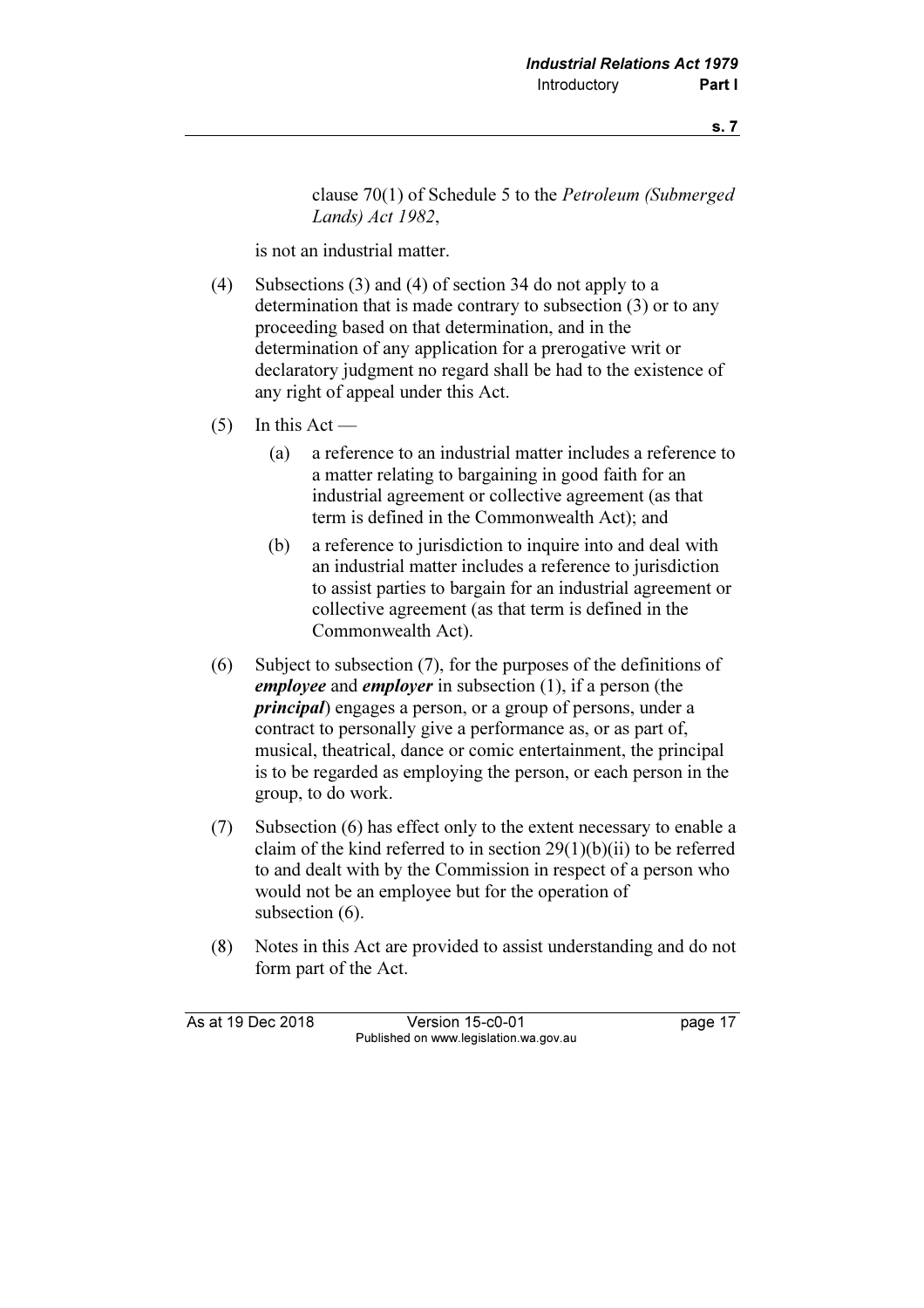[Section 7 inserted: No. 94 of 1984 s. 6; amended: No. 83 of 1987 s. 38; No. 119 of 1987 s. 5; No. 73 of 1990 s. 45; No. 99 of 1990 s. 4; No. 44 of 1991 s. 5; No. 40 of 1992 s. 8; No. 15 of 1993 s. 4; No. 32 of 1994 s. 14; No. 103 of 1994 s. 18; No. 1 of 1995 s. 4, 26 and 49; No. 30 of 1995 s. 77; No. 79 of 1995 s. 30; No. 14 of 1996 s. 4; No. 42 of 1996 s. 71; No. 3 of 1997 s. 29<sup>5</sup> and 35; No. 36 of 1999 s. 247; No. 20 of 2002 s. 6, 128, 142, 149, 178, 185, 190(1), 191(1) and (2) and 194(2); No. 65 of 2003 s. 41(2); No. 51 of 2004 s. 70(2); No. 59 of 2004 s. 112; No. 68 of 2004 s. 87(2); No. 13 of 2005 s. 49(2)(b); No. 36 of 2006 s. 24 and 67; No. 35 of 2007 s. 97(2); No. 21 of 2008 s. 668(2); No. 44 of 2008 s. 53(2)-(6); No. 53 of 2011 s. 32, 39 and 40; No. 11 of 2016 s. 295(2); No. 26 of 2016 s. 62; No. 32 of 2016 s. 183; No. 39 or 2018 s. 4; amended: Gazette 15 Aug 2003 p. 3686.]

[Part 1A (s. 7A-7G) deleted: No. 20 of 2002 s. 111(4) and 113(1).]

page 18 Version 15-c0-01 As at 19 Dec 2018 Published on www.legislation.wa.gov.au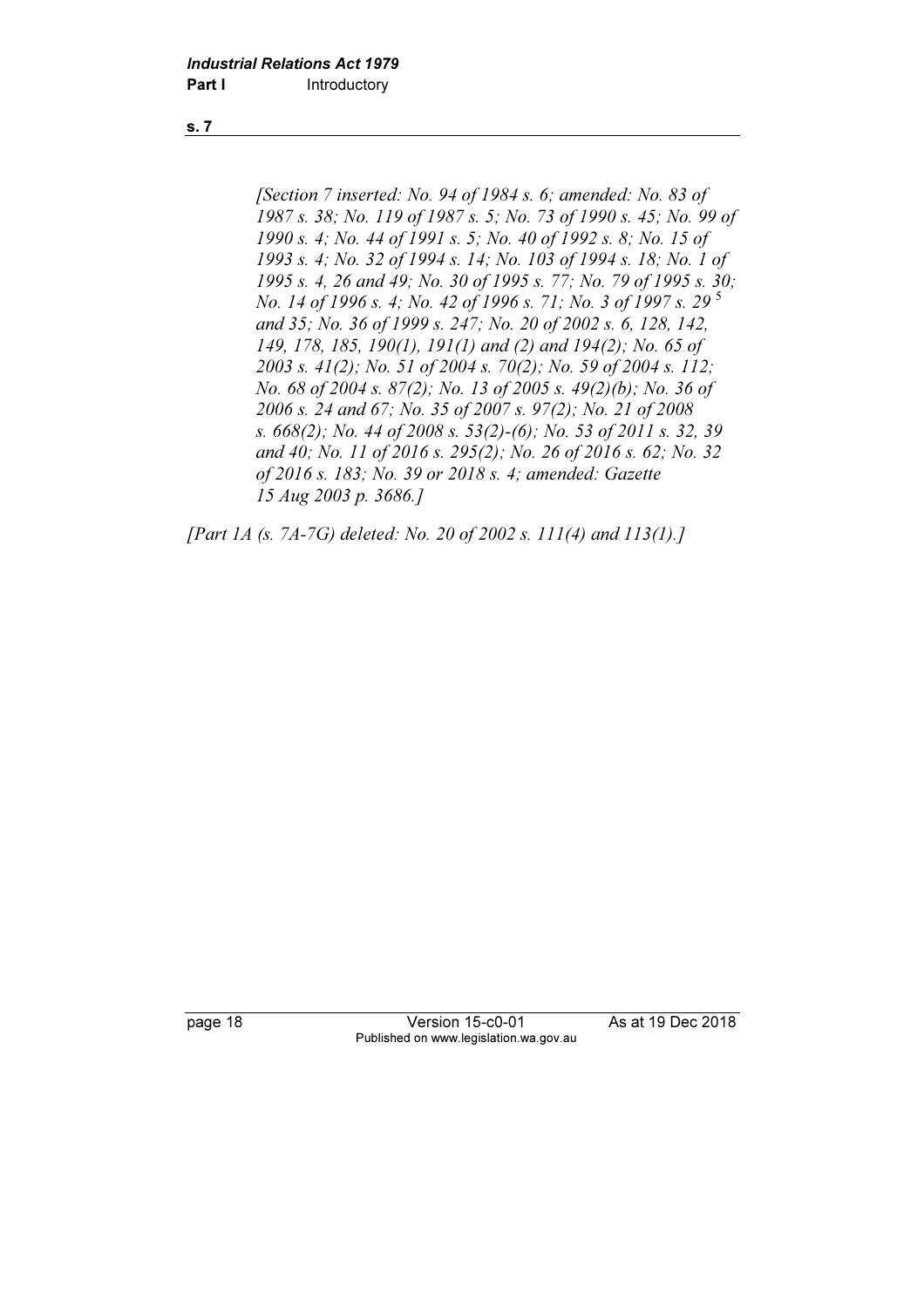# Part II — The Western Australian Industrial Relations Commission

[Heading amended: No. 94 of 1984 s. 7.]

# Division 1 — Constitution of the Commission

### 8. Commission constituted

- (1) The Commission by the name The Western Australian Industrial Commission established under the repealed Act is hereby continued in existence subject to this Act under the name The Western Australian Industrial Relations Commission.
- (2) The Commission is to consist of
	- $[(a)$  deleted]
	- (b) a Chief Commissioner; and
	- (c) a Senior Commissioner; and
	- (d) such number of other commissioners as may, from time to time, be necessary for the purposes of this Act,

 who are respectively appointed to their offices by the Governor by commission under the Public Seal of the State.

- (3A) At least one commissioner who holds office under subsection (2)(d) must, in addition to the other attributes required for appointment, have —
	- (a) knowledge of or experience in the field of occupational safety and health; and
	- (b) knowledge of the Occupational Safety and Health Act 1984, the Mines Safety and Inspection Act 1994, the Petroleum and Geothermal Energy Resources Act 1967, the Petroleum Pipelines Act 1969 or the Petroleum (Submerged Lands) Act 1982,

 sufficient for exercising the jurisdiction that the commissioner designated under section 16(2A) is required to exercise.

As at 19 Dec 2018 Version 15-c0-01 page 19 Published on www.legislation.wa.gov.au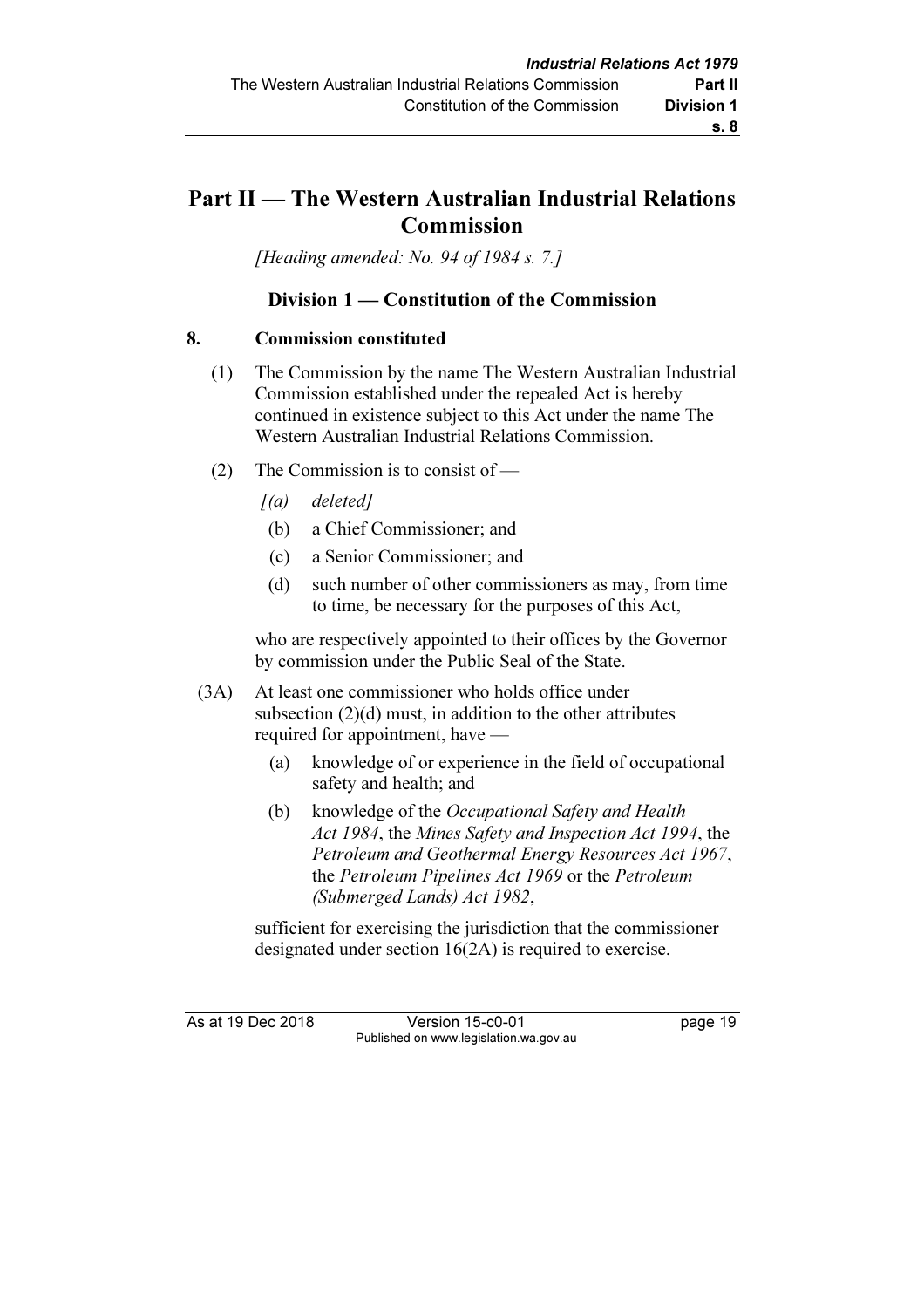- (3) The order of seniority of commissioners is
	- (a) Chief Commissioner;
	- (b) Senior Commissioner;
	- (c) other commissioners according to the dates of their appointments unless 2 or more of their appointments are made on the same day in which case their order of seniority is such as shall be assigned to them by the Governor when appointing them.

[Section 8 amended: No. 94 of 1984 s. 8 and 66; No. 51 of 2004 s. 70(3); No. 68 of 2004 s. 87(3); No. 13 of 2005 s. 49(3); No. 35 of 2007 s. 97(3); No. 36 of 2009 s. 18; No. 39 of 2018 s. 5.]

# 9. Qualifications for appointment of Chief Commissioner

 $\int(1)$ - $\int$ a) deleted]

- (2) A person shall not be appointed Chief Commissioner unless
	- (a) he has had experience at a high level in industrial relations; or
	- (b) he has, not less than 5 years previously, obtained a degree of a university or an educational qualification of similar standard after studies considered by the Governor to have substantial relevance to the duties of the Chief Commissioner.

[Section 9 inserted: No. 94 of 1984 s. 9; amended: No. 99 of 1990 s. 5; No. 21 of 2008 s. 668(3); No. 39 of 2018 s. 6.]

# 10. Age limit for commissioners

 A person who has attained the age of 65 years is ineligible for appointment as a commissioner and each commissioner must retire from office upon attaining the age of 65 years.

 [Section 10 inserted: No. 94 of 1984 s. 9; amended: No. 39 of 2018 s. 7.]

page 20 **Version 15-c0-01** As at 19 Dec 2018 Published on www.legislation.wa.gov.au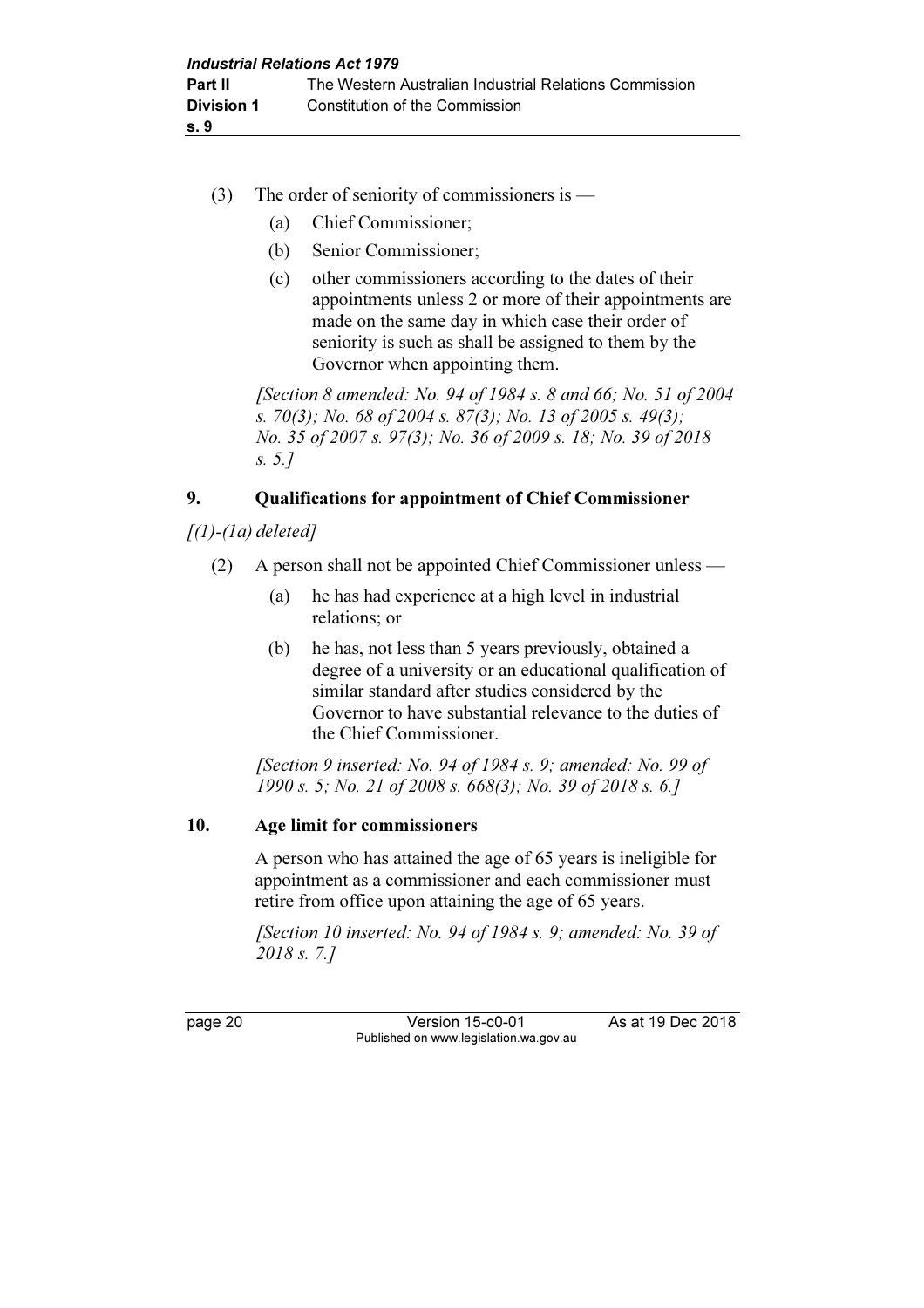### 11. Oath of office and secrecy

- (1) Subject to subsection (2), before entering upon office each commissioner must make oath before a judge that the commissioner will faithfully and impartially perform the duties of office of commissioner and will not, except in the discharge of those duties, disclose to any person any evidence or other matter brought before the Commission.
- (2) When a commissioner is appointed the Chief Commissioner or the Senior Commissioner he is not required to make again the oath referred to in subsection (1).

 [Section 11 amended: No. 94 of 1984 s. 66; No. 39 of 2018 s. 8.]

As at 19 Dec 2018 Version 15-c0-01 page 21 Published on www.legislation.wa.gov.au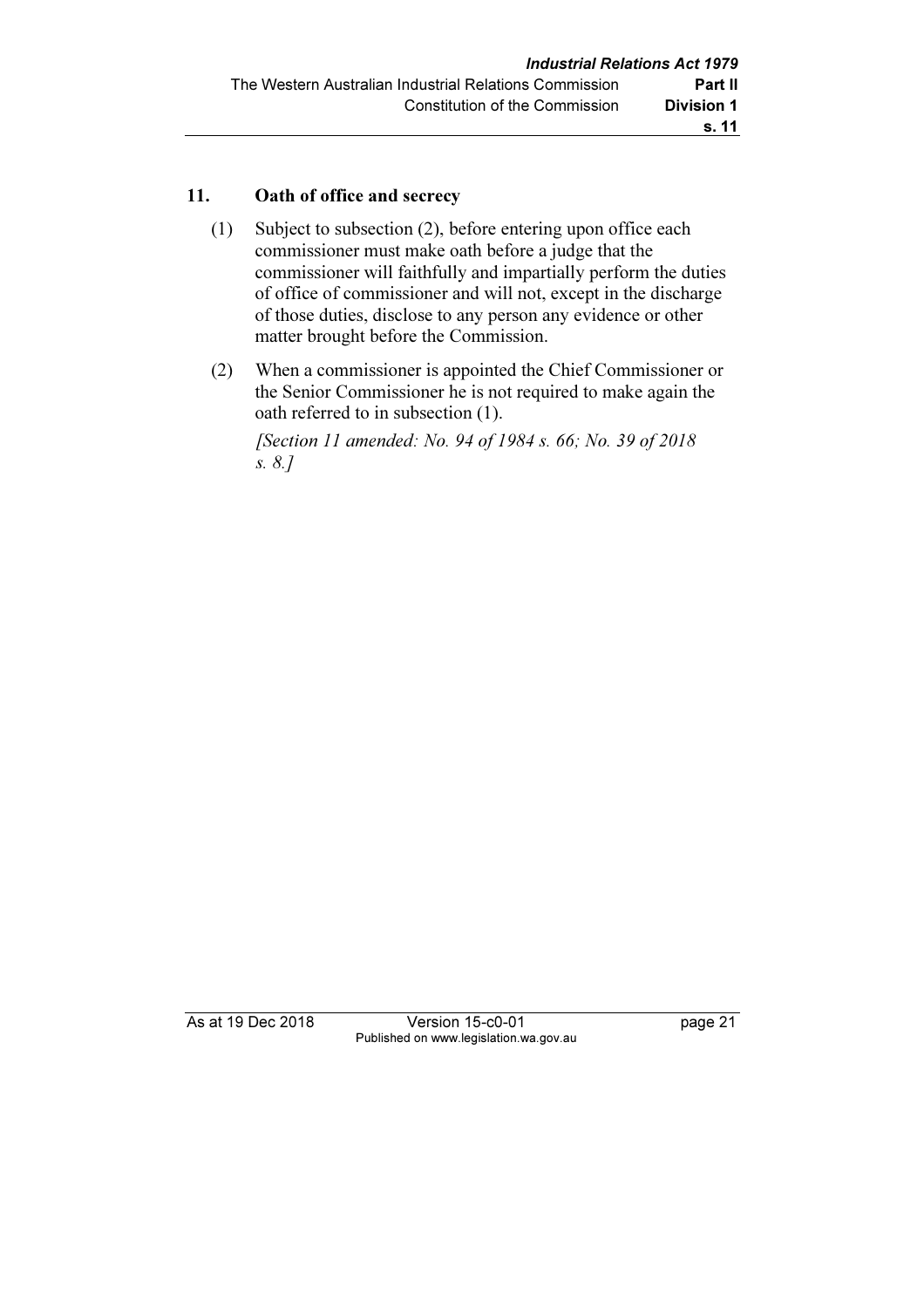### 12. Commission is court of record etc.

- (1) The Commission is a court of record and shall have an official seal.
- (2) All courts, judges, and persons acting judicially shall take judicial notice of the seal of the Commission affixed to a document and shall presume that it has been duly so affixed.

# 13. Protection of commissioners and others

 Each of the following persons has the same protection and immunity as a judge has when performing functions of a judge —

- (a) a commissioner when performing the functions of a commissioner;
- (b) an industrial magistrate appointed under section 81B when performing the functions of an industrial magistrate;
- (c) a member of a Board of Reference referred to in section 48 when performing the functions of a member of a Board of Reference;
- (d) a constituent authority or a member of a constituent authority, as the case requires, when performing the functions of a constituent authority or a member of a constituent authority.

[Section 13 inserted: No. 39 of 2018 s. 9.]

# 14. Exercise of powers and jurisdiction of Commission

- [(1) deleted]
- (2) A commissioner sitting or acting alone constitutes the Commission and, except as otherwise provided in this Act, he has and may exercise while so sitting or acting, all the powers and jurisdiction of the Commission.

page 22 Version 15-c0-01 As at 19 Dec 2018 Published on www.legislation.wa.gov.au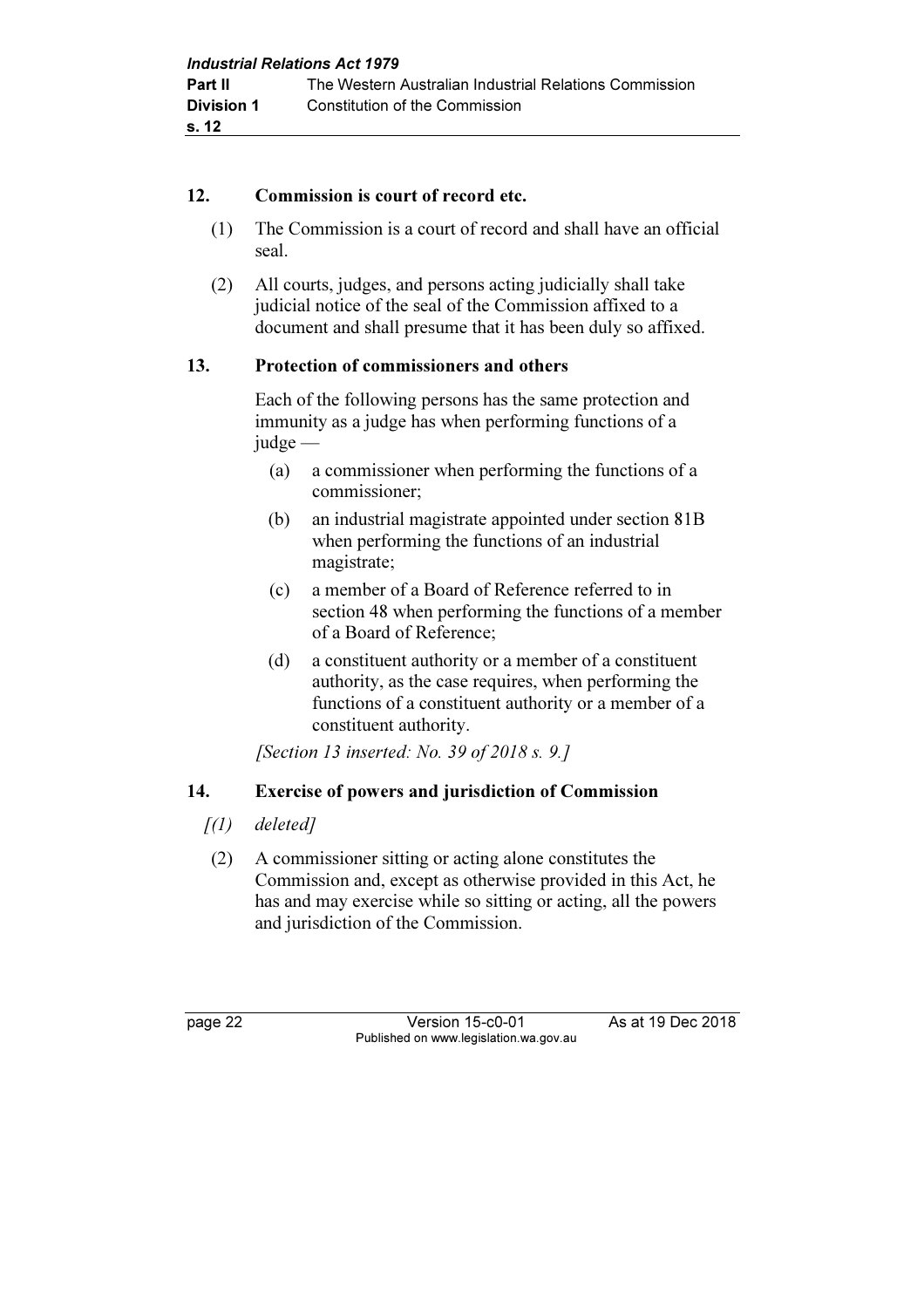(3) Where more than one commissioner is sitting or acting at the same time in the exercise of the jurisdiction of the Commission. each such commissioner constitutes the Commission.

[Section 14 amended: No. 39 of 2018 s. 10.]

# 14A. Dual Federal and State appointments

 A commissioner may be appointed as a member of the Fair Work Commission, and a person so appointed may, subject to section  $22(2)(c)$ , at the same time hold the office of commissioner and member of the Fair Work Commission but not otherwise.

[Section 14A inserted: No. 99 of 1990 s. 6; amended: No. 53 of 2011 s. 39; No. 39 of 2018 s. 11.]

### 14B. Performance of duties by dual Federal and State appointees

- (1) As agreed from time to time by the Chief Commissioner and the President of the Fair Work Commission, a person who holds the office of commissioner and an office of member of the Fair Work Commission —
	- (a) may perform the duties of the secondary office; and
	- (b) may exercise, in relation to a particular matter
		- (i) any powers that the person has as a commissioner; and
		- (ii) any powers that the person has as a member of the Fair Work Commission.
- (2) The Minister may give directions in writing to the Chief Commissioner with respect to agreements under subsection (1) and the Chief Commissioner shall give effect to every such direction and shall not enter into any agreement under subsection (1) that is contrary to those directions.
- (3) Directions under subsection (2) shall be limited to matters of administration and shall not deal with matters of conciliation or arbitration.

As at 19 Dec 2018 Version 15-c0-01 page 23 Published on www.legislation.wa.gov.au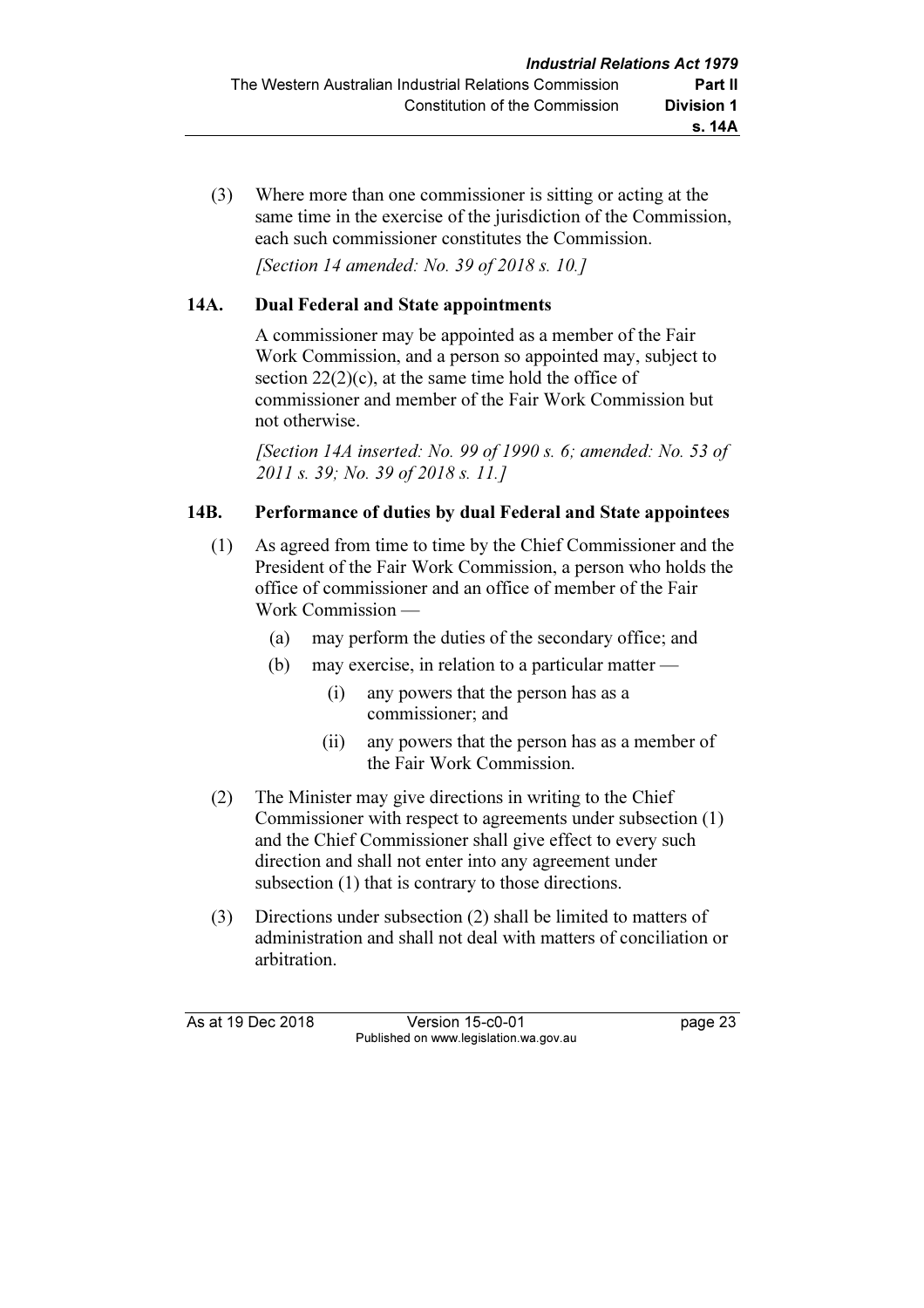(4) The Minister shall cause a copy of any direction given under subsection (2) to be laid before each House of Parliament within 15 sitting days of that House after the date on which the direction was given.

[Section 14B inserted: No. 99 of 1990 s. 6; amended: No. 53 of 2011 s. 39; No. 39 of 2018 s. 12.]

# 15. Constitution of Full Bench and Commission in Court Session

- (1) The Full Bench is to be constituted by 3 commissioners, at least 1 of whom must be the Chief Commissioner or the Senior Commissioner, sitting or acting together.
- (1A) The presiding commissioner of the Full Bench is the most senior of the commissioners who constitute the Full Bench.
	- (2) The Commission in Court Session shall be constituted by not less than 3 commissioners sitting or acting together.

[Section 15 amended: No. 39 of 2018 s. 13.]

# 16. Chief Commissioner's functions

(1) In subsections (1aa) to  $(1ac)$  —

Commission includes the Full Bench, the Commission in Court Session and a constituent authority.

- (1aa) The Chief Commissioner is responsible for matters of an administrative nature relating to the Commission and commissioners.
- (1ab) Subject to this Act, the Chief Commissioner may allocate and reallocate the work of the Commission and may assign or appoint commissioners for the purposes of constituting the Commission, or altering the constitution of the Commission, in relation to a matter.
- (1ac) When it is continuing to deal with and deciding a matter that has been reallocated, or in relation to which its constitution has been altered, the Commission can have regard to —

page 24 Version 15-c0-01 As at 19 Dec 2018 Published on www.legislation.wa.gov.au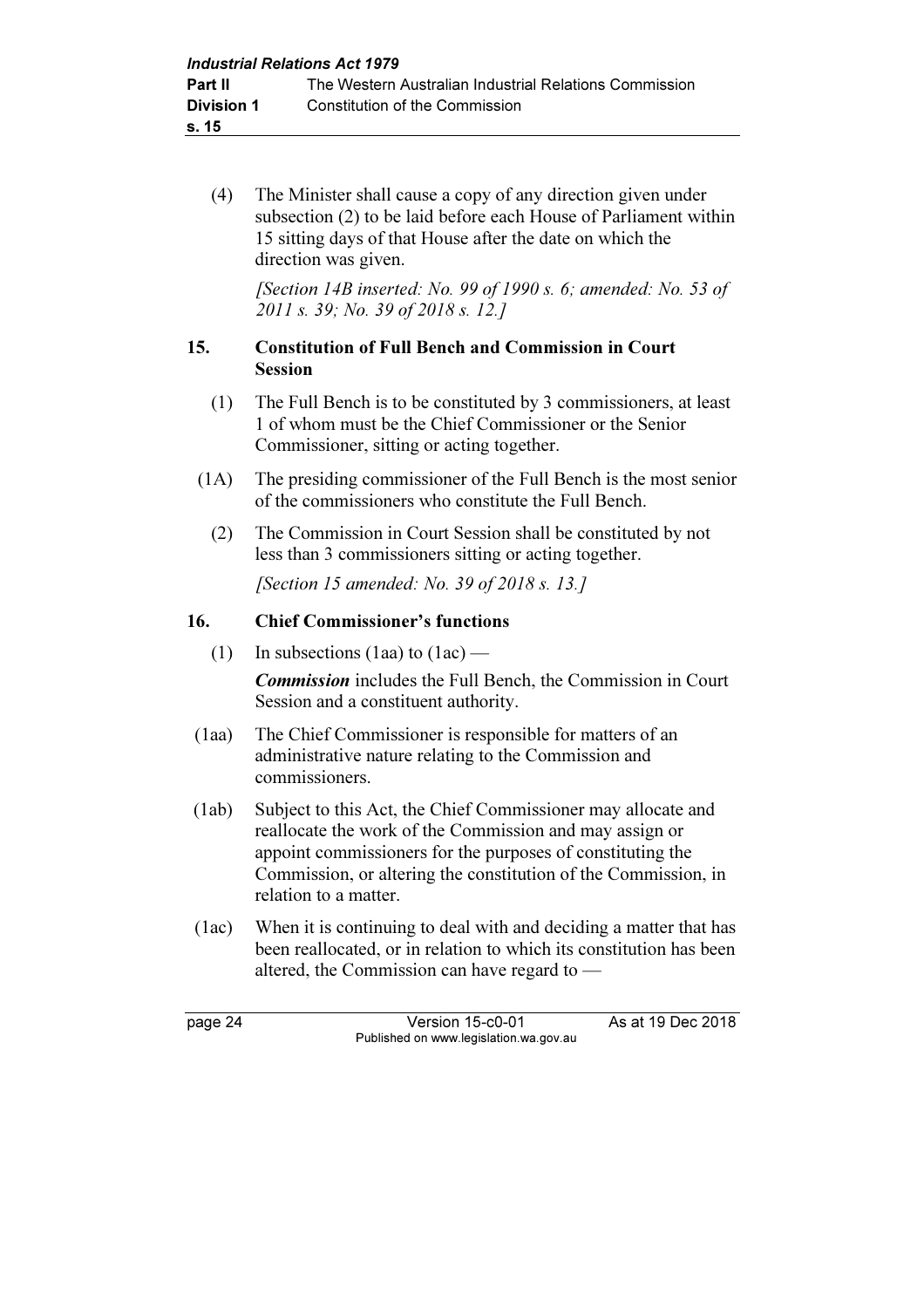- (a) any record of the proceedings of the Commission in relation to the matter before the reallocation or alteration; or
- (b) any evidence taken in the proceedings before the reallocation or alteration.
- (1a) The Chief Commissioner may assign a commissioner to sit or act alone as the Commission or to sit or act as a member of the Full Bench or the Commission in Court Session notwithstanding that that commissioner is for the time being appointed as or to a constituent authority.
- (2A) The Chief Commissioner must, in writing, designate one commissioner, who holds office under section 8(2)(d) and who satisfies the additional requirements referred to in section 8(3A), to exercise the jurisdiction conferred by the *Occupational Safety* and Health Act 1984 section 51G.
- (2B) Without affecting the Chief Commissioner's duty under subsection (2A) to ensure that, at any one time, one commissioner is designated, the Chief Commissioner —
	- (a) may at or after the time when a commissioner is designated under subsection (2A), in writing, specify a date when the designation ceases to have effect; and
	- (b) may, in writing, vary any date so specified.
- (2C) The designation of a commissioner under subsection (2A) to exercise the jurisdiction conferred by the *Occupational Safety* and Health Act 1984 section 51G does not preclude the commissioner from also performing other functions as a commissioner under this Act.
- (2D) The commissioner who, immediately before commencement, was the commissioner whose appointment satisfied the requirements of section 8(2a) (as it was before the commencement) is, on and from commencement, to be taken to be designated under subsection (2A) to exercise the jurisdiction conferred by the Occupational Safety and Health Act 1984 section 51G.

As at 19 Dec 2018 Version 15-c0-01 page 25 Published on www.legislation.wa.gov.au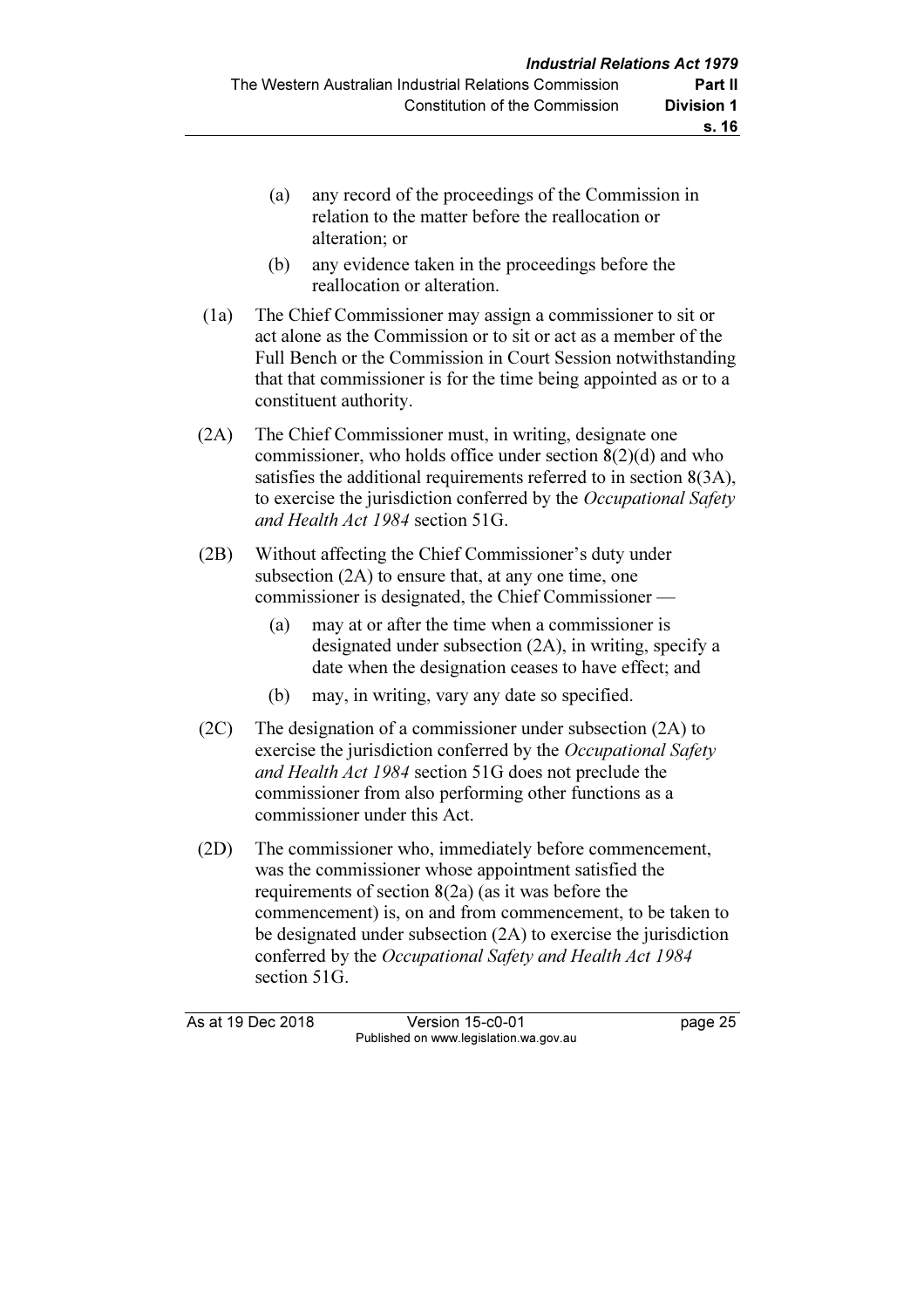$(2E)$  In subsection  $(2D)$  —

commencement means the commencement of the Occupational Safety and Health Legislation Amendment Act 2009 section 19.

- (2) The Chief Commissioner
	- $[(a)$  deleted]
	- (b) shall, before 1 October in each year, make a written report to the Minister relating to the operation of this Act up to the last preceding 30 June; and
	- $[(c)$  deleted]
	- (d) may require the commissioners to attend a conference of commissioners for the purposes of paragraph (b) or for any other purpose.
- (3) Where the Chief Commissioner is unable to attend to his duties under this Act, whether on account of illness or otherwise, or where there is a vacancy in the office of Chief Commissioner, the duties and powers of the Chief Commissioner devolve on the commissioner who is next in order of seniority and not himself absent or unable to perform those duties, unless the Governor appoints some other person to be acting Chief Commissioner.

 [Section 16 amended: No. 121 of 1982 s. 4; No. 94 of 1984 s. 10 and 66; No. 1 of 1995 s. 53; No. 14 of 2005 s. 4; No. 36 of 2009 s. 19; No. 39 of 2018 s. 14.]

# 16A. Delegation by Chief Commissioner

- (1) The Chief Commissioner may delegate to another commissioner any power or duty of the Chief Commissioner under another provision of this Act.
- (2) The delegation must be in writing signed by the Chief Commissioner.
- (3) A person to whom a power or duty is delegated in accordance with this section cannot delegate that power or duty.

page 26 Version 15-c0-01 As at 19 Dec 2018 Published on www.legislation.wa.gov.au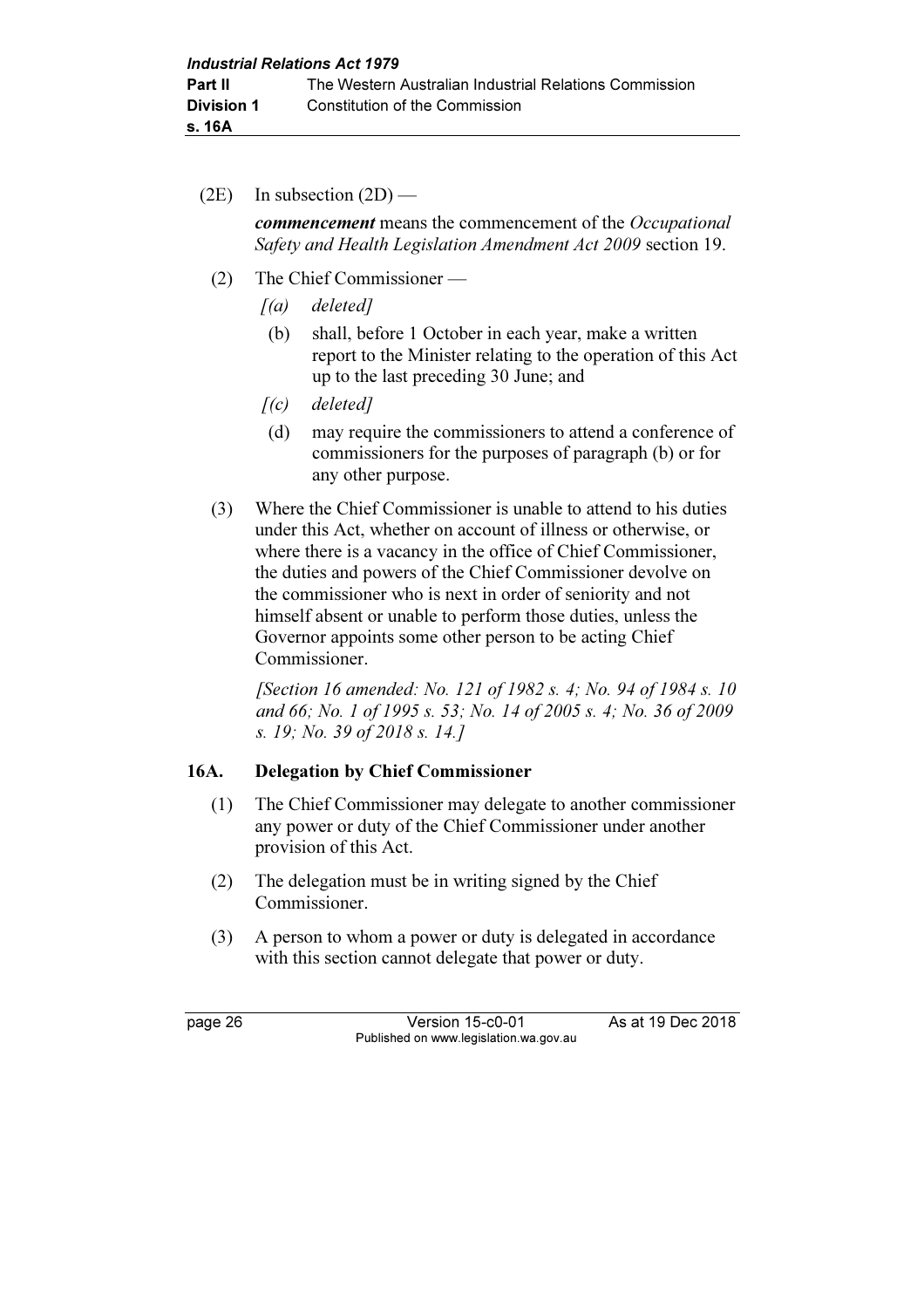- (4) A person exercising or performing a power or duty that has been delegated to the person in accordance with this section is taken to do so in accordance with the terms of the delegation unless the contrary is shown.
- (5) Nothing in this section limits the ability of the Chief Commissioner to perform a function through an officer or agent.

[Section 16A inserted: No. 14 of 2005 s. 5; amended: No. 39 of 2018 s. 15.]

# 17. Appointment of acting commissioners

 (1) Where a commissioner is, or is expected to be, unable to attend to their duties under this Act, whether on account of illness or otherwise, the Governor may appoint a person to be acting Chief Commissioner, acting Senior Commissioner or an acting commissioner, as the case may require, for such period as the Governor determines.

 $[(1a), (1b)$  deleted]

- (2) A person must not be appointed acting Chief Commissioner unless the person holds the relevant qualifications prescribed in section 9.
- $(3)$  deleted]
- (4) If, under this section, a person receives an appointment to act in an office, the rights and obligations of the person in relation to the office are, subject to the terms of that appointment, as prescribed for the office.

 [Section 17 amended: No. 121 of 1982 s. 5; No. 94 of 1984 s. 11; No. 1 of 1995 s. 53; No. 14 of 2005 s. 6; No. 39 of 2018 s. 16.]

As at 19 Dec 2018 Version 15-c0-01 page 27 Published on www.legislation.wa.gov.au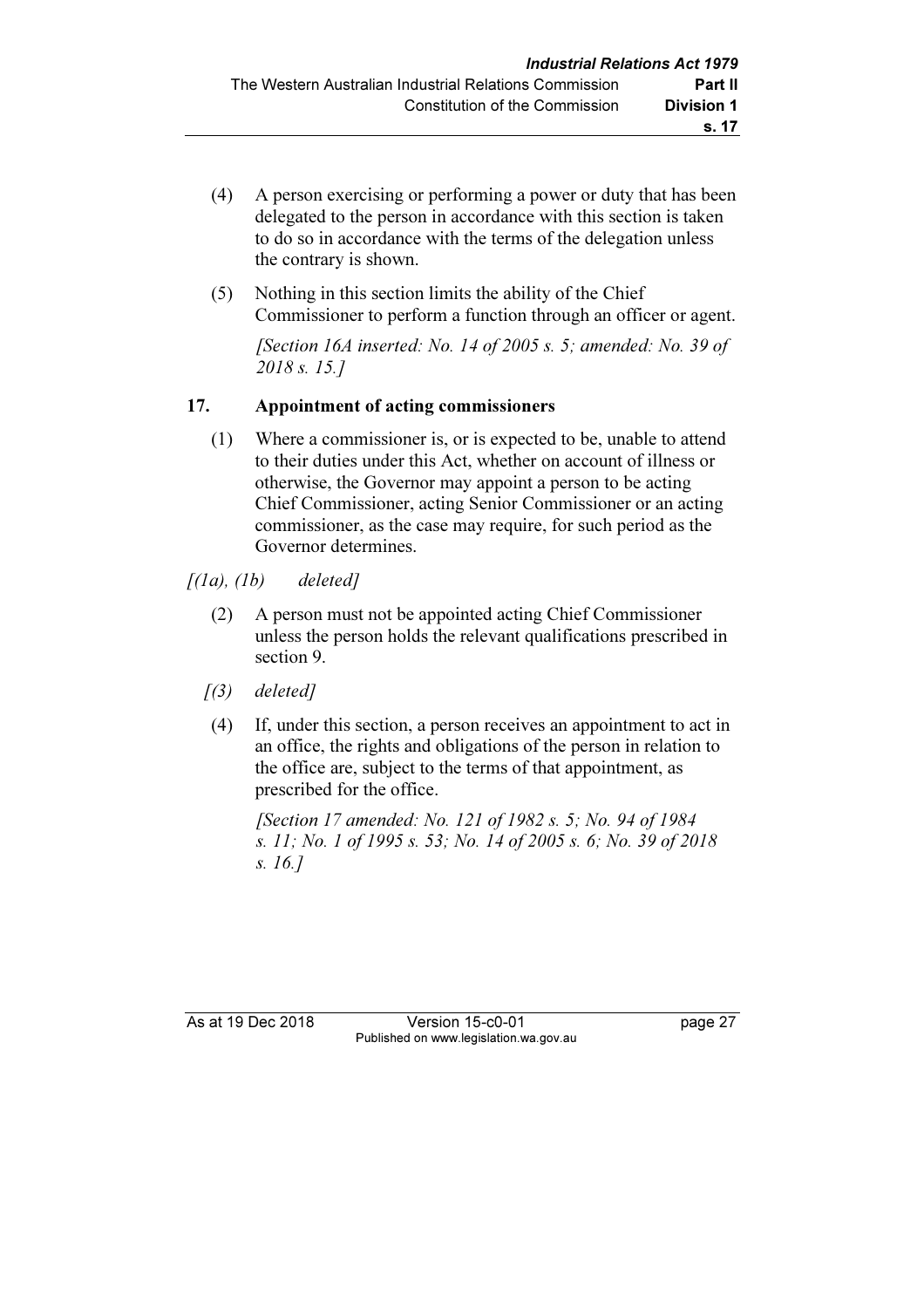### 18. Extending appointments

- (1) Notwithstanding the retirement of a commissioner or the expiry of the period for which an acting commissioner has been appointed under this Act, the Governor may extend the commissioner's period of office for such further period as the Governor determines, in order to enable the commissioner to complete all matters, proceedings, or inquiries that the commissioner has entered upon and has not completed before the retirement or the expiry.
- (2) The Governor may from time to time extend any further period determined by him under subsection (1) notwithstanding the expiry of that further period for such further period or periods as he thinks fit.
- (3) The continuation in office of a retired commissioner under subsection (1) does not prevent the appointment of a person to fill the office from which the commissioner retired.
- (4) The continuation in office of an acting commissioner under subsection (1) does not prevent the appointment of another person to act in the office in which the acting commissioner acted.

[Section 18 amended: No. 94 of 1984 s. 12; No. 14 of 2005 s. 7; No. 39 of 2018 s. 17.]

# 19. Duty of commissioners

 Each commissioner must keep acquainted with industrial affairs and conditions.

[Section 19 inserted: No. 39 of 2018 s. 18.]

# 20. Conditions of service of commissioners

- $\int(1)$  deleted]
- (2) The offices of commissioners are to be regarded, for the purposes of the Salaries and Allowances Act 1975 and any other

page 28 Version 15-c0-01 As at 19 Dec 2018 Published on www.legislation.wa.gov.au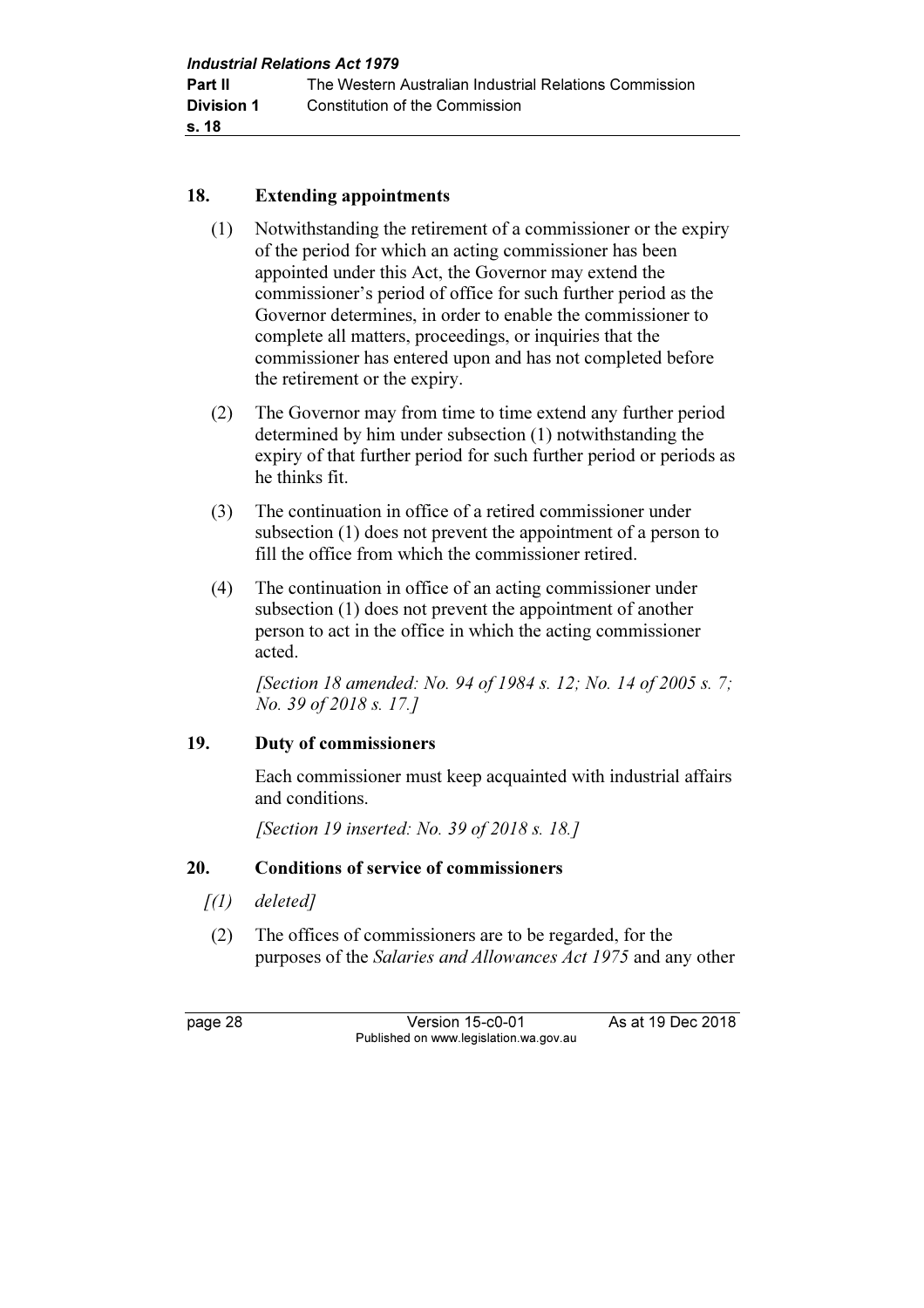written law, as having been prescribed for the purposes of section  $6(1)(e)$  of that Act.

#### $(3)-(7)$  deleted]

- (8) A commissioner shall, while he holds his office, be deemed to be an employee within the meaning of and for the purposes of the Superannuation and Family Benefits Act 1938<sup>6,7</sup>.
- (8a) For the purposes of any calculation or determination under the Superannuation and Family Benefits Act 1938 $^6$  the duration  $of$  —
	- (a) any service by a person as a commissioner that occurs after the commencement day; and
	- (b) any period for which a person is deemed to have continued in service under the State following his retirement as a commissioner on or after the commencement day; and
	- (c) any period for which a person might have remained in service under the State but for —
		- (i) his death after the commencement day while serving as a commissioner; or
		- (ii) his retirement as a commissioner on or after the commencement day on the ground of invalidity or physical or mental incapacity to perform his duties,

shall be deemed to be increased by  $100\%$ <sup>7</sup>.

(8b) In subsection (8a) *commencement day* means the day of the coming into operation of section 3 of the Industrial Arbitration Amendment Act (No. 2)  $1984^7$ .

 $[(8c), (8d)$  deleted]

 (9) Where a commissioner was immediately before his appointment as a commissioner, an officer of the Public Service of the State, he retains his existing and accruing rights and for the purpose of determining those rights, his service as a commissioner shall be

As at 19 Dec 2018 Version 15-c0-01 page 29 Published on www.legislation.wa.gov.au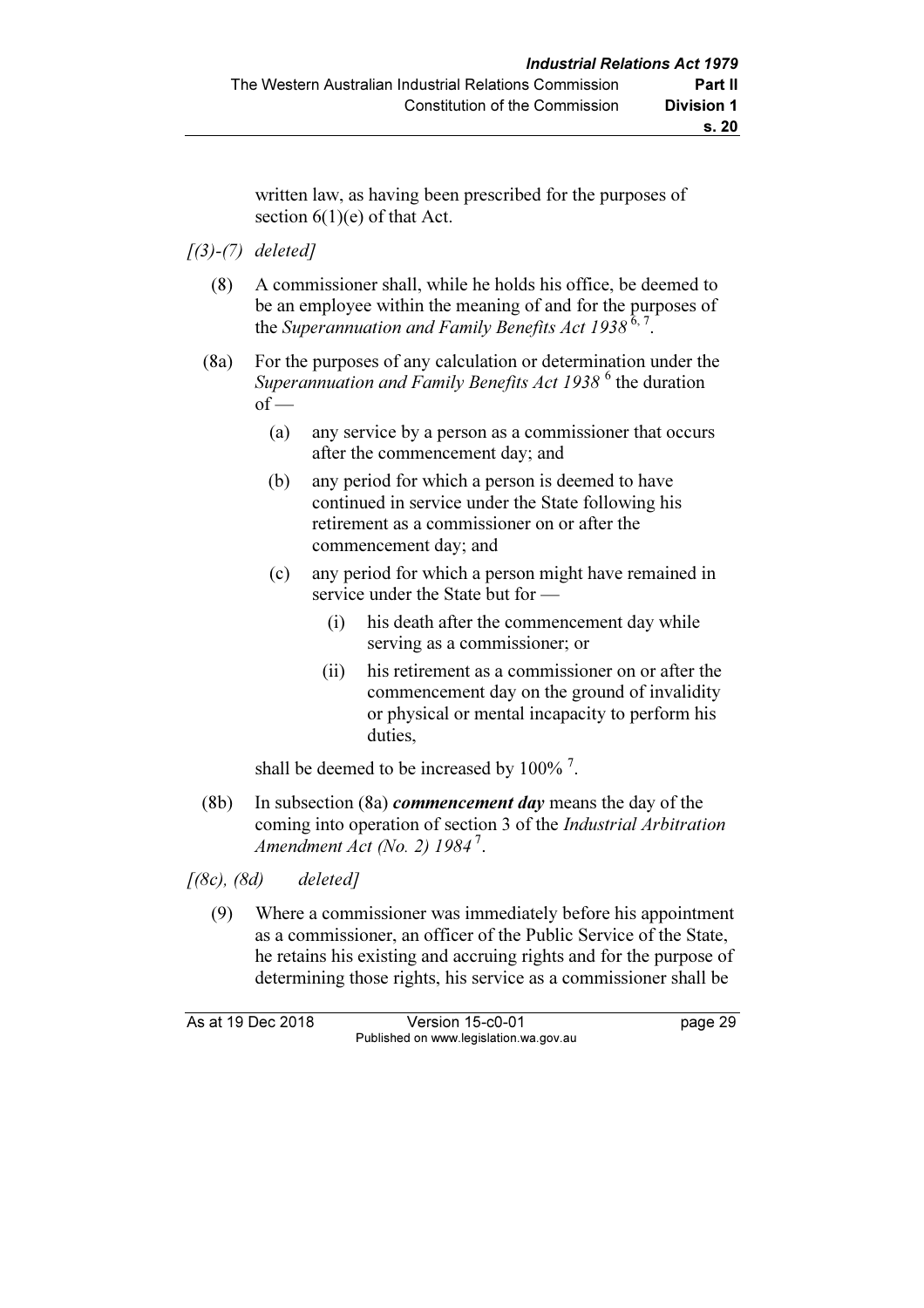taken into account as if it were service within the Public Service of the State.

 (10) The rights of a commissioner to paid leave of absence and to lump sum payments on ceasing to hold office for the money equivalent of leave of absence shall be not less than those of a permanent officer under the Public Sector Management Act 1994.

 $[(11)-(13)$  deleted]

 [Section 20 amended: No. 121 of 1982 s. 6; No. 92 of 1984 s. 3 and 4; No. 82 of 1987 s. 8; No. 99 of 1990 s. 7; No. 20 of 2002 s. 186(1); No. 28 of 2003 s. 89; No. 39 of 2018 s. 19.]

# 21. Resignation from office

 A commissioner may resign office by writing addressed to the Governor and the resignation takes effect on the day on which it is received by the Governor or such later day as is specified in the writing.

[Section 21 amended: No. 39 of 2018 s. 20.]

### 22. Tenure subject to good behaviour

- (1) Subject to subsection (2)(c), commissioners hold their offices during good behaviour, subject to a power of removal by the Governor upon the address of both Houses of Parliament.
- (2) The office of a commissioner becomes vacant if the commissioner —
	- (a) is removed from office under subsection (1); or
	- (b) retires under section 10 or resigns under section 21; or
	- (c) except with the approval of the Governor, accepts the office of member of the Fair Work Commission.

[Section 22 amended: No. 94 of 1984 s. 13; No. 99 of 1990 s. 8; No. 1 of 1995 s. 53; No. 53 of 2011 s. 39; No. 39 of 2018 s. 21.]

page 30 Version 15-c0-01 As at 19 Dec 2018 Published on www.legislation.wa.gov.au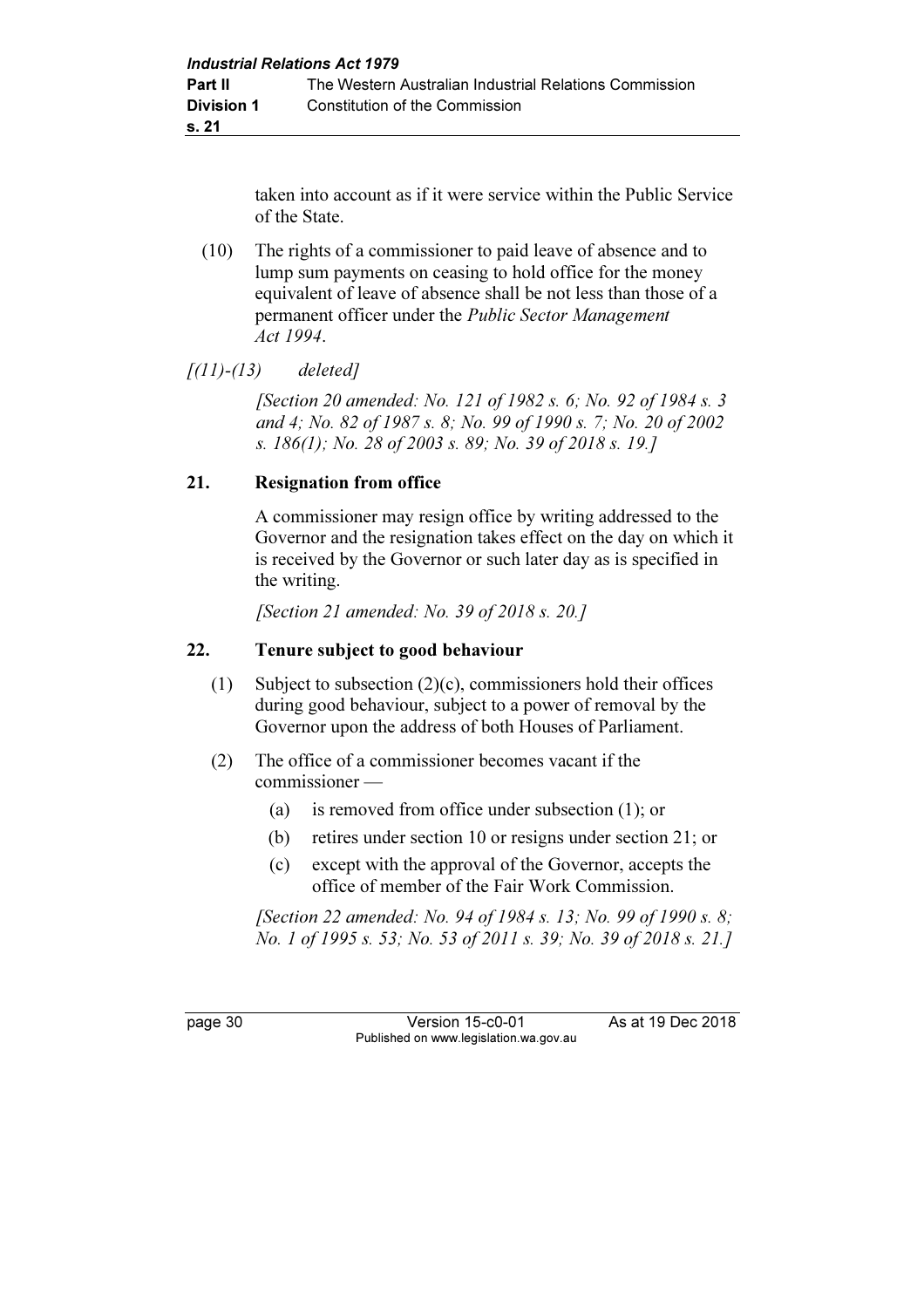# Division 2 — General jurisdiction and powers of the **Commission**

# 22A. Terms used

In this Division and Divisions 2A to 2G —

**Commission** means the Commission constituted otherwise than as a constituent authority;

industrial matter does not include a matter in respect of which, subject to Division 3, a constituent authority has exclusive jurisdiction under this Act.

[Section 22A inserted: No. 94 of 1984 s. 14; amended: No. 20 of 2002 s. 121(1).]

# 22B. Commission to act with due speed

 In the performance of its functions the Commission is to act with as much speed as the requirements of this Act and a proper consideration of the matter before it permit.

[Section 22B inserted: No. 20 of 2002 s. 150.]

# 23. Jurisdiction of Commission

- (1) Subject to this Act, the Commission has cognizance of and authority to enquire into and deal with any industrial matter.
- (2) Where by or under any other Act power is conferred on a person or body to appoint officers or employees for the purposes of that Act or to fix or determine the salaries, wages, or other remuneration, or other conditions of employment, of officers or employees appointed for those purposes, or to do both of those things —
	- (a) the jurisdiction that the Commission would have but for that other Act to hear and determine any matter or dispute relating to the salaries, wages, or other remuneration, or other conditions of employment, of those officers or employees is not affected by that power conferred by or pursuant to that other Act; and

As at 19 Dec 2018 Version 15-c0-01 page 31 Published on www.legislation.wa.gov.au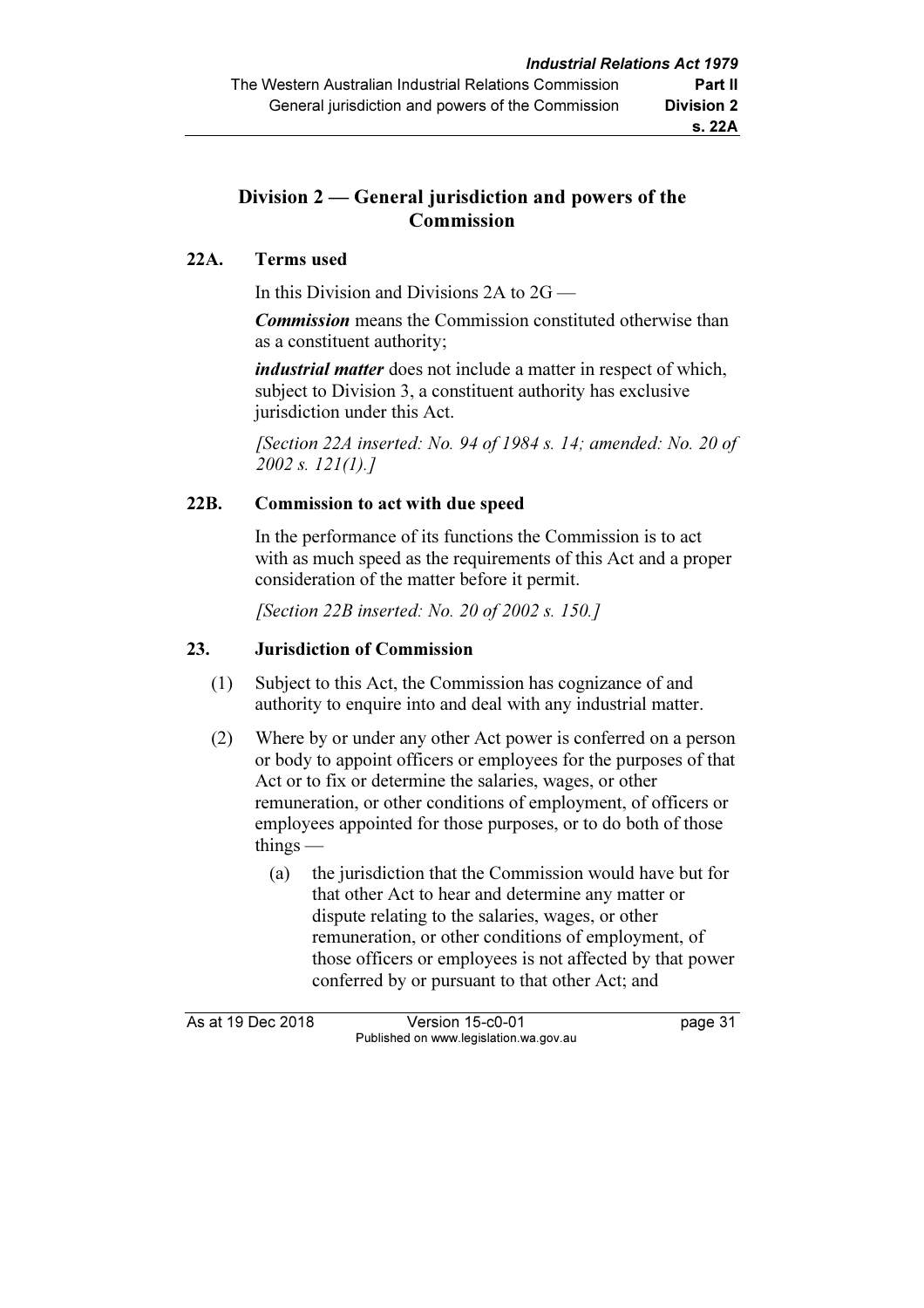- (b) where there is any inconsistency between a decision of the Commission relating to any such matter or dispute and any decision in the exercise or purported exercise of that power conferred by or under that other Act, to the extent of the inconsistency the former prevails and the latter is of no force or effect.
- (2a) Notwithstanding subsections (1) and (2), the Commission does not have jurisdiction to enquire into or deal with any matter in respect of which a procedure referred to in section 97(1)(a) of the Public Sector Management Act 1994 is, or may be, prescribed under that Act.
- (3) The Commission in the exercise of the jurisdiction conferred on it by this Part shall not —
	- (a) prohibit the employment of employees on any day of the week or restrict in any other way the number of days or hours in the week during which any operation may be carried on in any industry or by any employer but nothing in this paragraph —
		- (i) prevents the registration with the Commission of any industrial agreement that contains or provides for any such prohibition or restriction; or
		- (ii) prevents the Commission from fixing the rates for overtime, work on holidays, shift work, weekend work, and other special work, including allowances as compensation for overtime or any such work;
	- (b) regulate the rates of salary or wages, or the conditions of employment of any person who holds an office for which the remuneration payable is determined or recommended pursuant to the Salaries and Allowances Act 1975;
	- (c) make an award or order empowering a representative of an organisation to enter any part of —

page 32 Version 15-c0-01 As at 19 Dec 2018 Published on www.legislation.wa.gov.au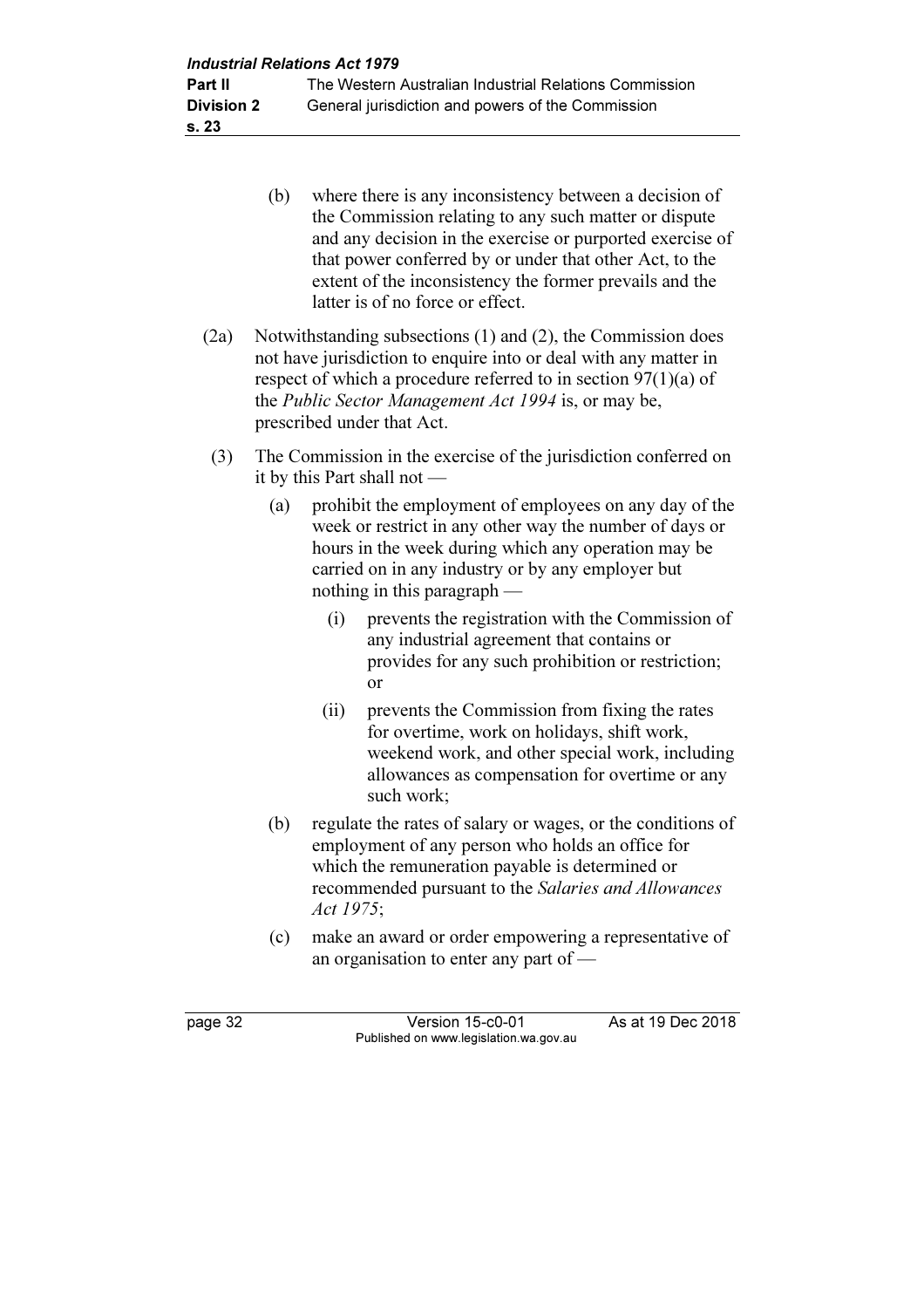- (i) the premises of an employer, the principal use of which premises is for habitation by the employer and his household; or
- (ii) a private home in which a person engaged in domestic service is employed by an employer, who is not the owner or occupier of that private home, but who provides that owner or occupier with the services of the person so engaged;
- (d) regulate the suspension from duty in, discipline in, dismissal from, termination of, or reinstatement in, employment of any employee or any one of a class of employees if there is provision, however expressed, by or under any other Act for or in relation to a matter of that kind and there is provision, however expressed, by or under that other Act for an appeal in a matter of that kind;
- (e) provide for
	- (i) compulsion to join an organisation to obtain or hold employment; or
	- (ii) non-employment by reason of being or not being a member of an organisation;
- (f) provide for preference of employment at the time of, or during, employment by reason of being or not being a member of an organisation;
- (g) limit the working hours of employees engaged in the agricultural and pastoral industry but nothing in this paragraph prevents the registration with the Commission of any industrial agreement that contains or provides for any such limitation;
- (h) on a claim of harsh, oppressive or unfair dismissal
	- (i) in the case of an application under section 44, make any order except an order that is authorised by section 23A or 44; and

As at 19 Dec 2018 Version 15-c0-01 page 33 Published on www.legislation.wa.gov.au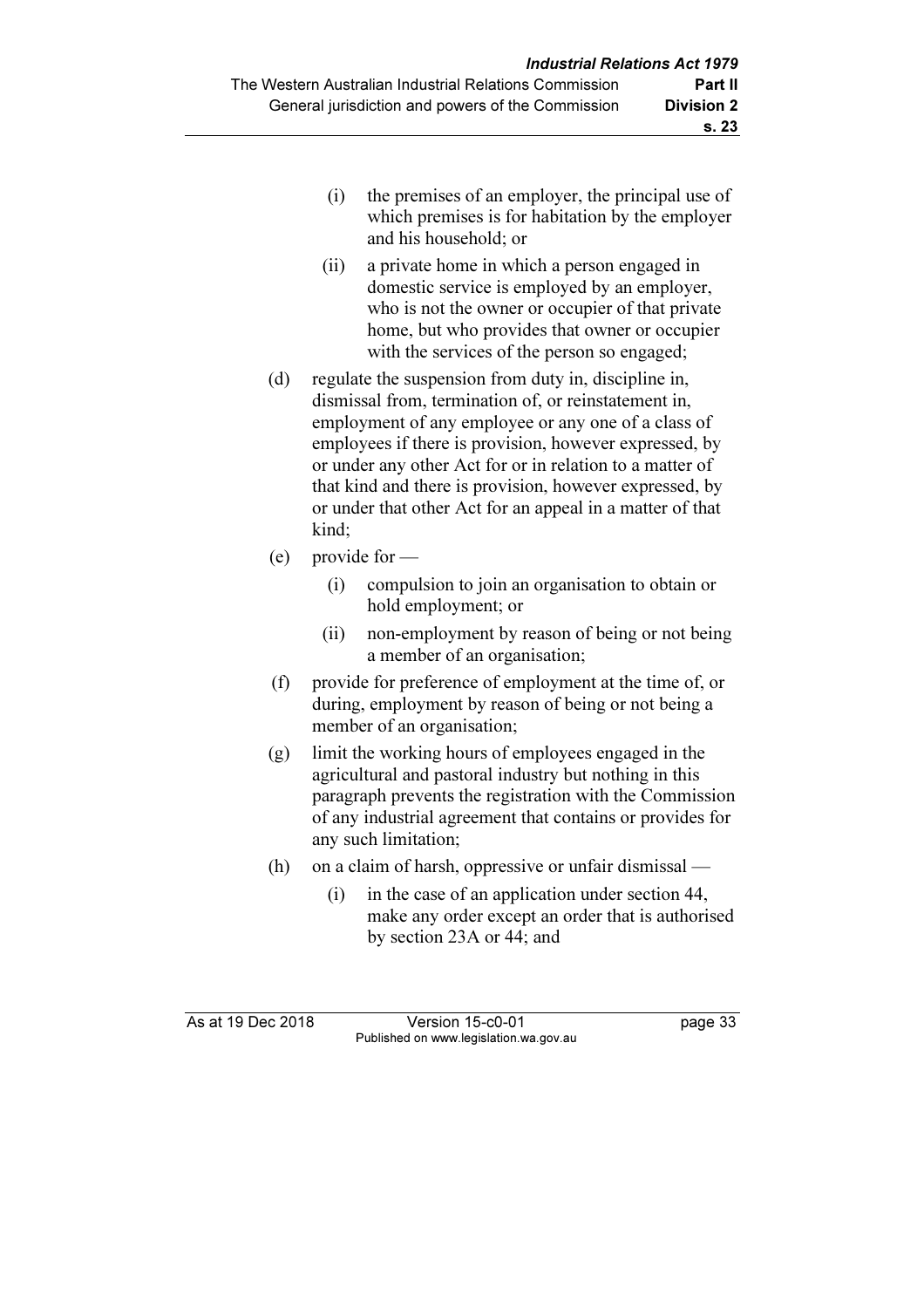(ii) in any other case, make any order except an order that is authorised by section 23A.

 [Section 23 amended: No. 82 of 1980 s. 2; No. 121 of 1982 s. 7; No. 94 of 1984 s. 15 and 66; No. 119 of 1987 s. 7; No. 15 of 1993 s. 6; No. 1 of 1995 s. 27 and 40; No. 3 of 1997 s.  $30^{5}$ ; No. 20 of 2002 s. 137 and 143.]

[23AA. Deleted: No. 3 of 1997 s. 22<sup>5</sup>.]

#### 23A. Unfair dismissal claims, Commission's powers on

- (1) The Commission may make an order under this section if the Commission determines that the dismissal of an employee was harsh, oppressive or unfair.
- (2) In determining whether the dismissal of an employee was harsh, oppressive or unfair the Commission shall have regard to whether the employee —
	- (a) at the time of the dismissal, was employed for a period of probation agreed between the employer and employee in writing or otherwise; and
	- (b) had been so employed for a period of less than 3 months.
- (3) The Commission may order the employer to reinstate the employee to the employee's former position on conditions at least as favourable as the conditions on which the employee was employed immediately before dismissal.
- (4) If the Commission considers that reinstatement would be impracticable, the Commission may order the employer to re-employ the employee in another position that the Commission considers —
	- (a) the employer has available; and
	- (b) is suitable.
- (5) The Commission may, in addition to making an order under subsection (3) or (4), make either or both of the following orders —

page 34 Version 15-c0-01 As at 19 Dec 2018 Published on www.legislation.wa.gov.au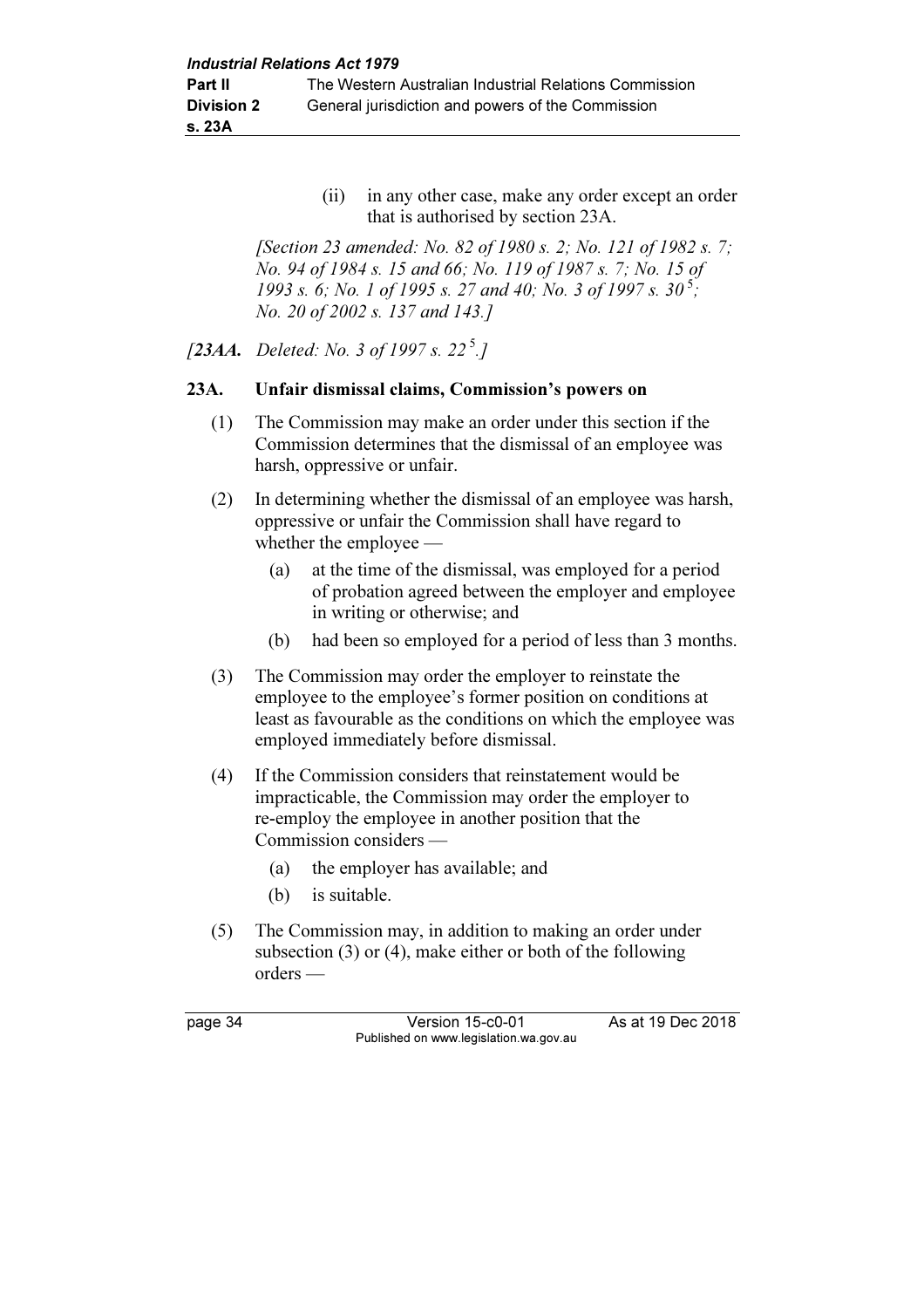- (a) an order it considers necessary to maintain the continuity of the employee's employment;
- (b) an order to the employer to pay to the employee the remuneration lost, or likely to have been lost, by the employee because of the dismissal.
- (6) If, and only if, the Commission considers reinstatement or re-employment would be impracticable, the Commission may, subject to subsections (7) and (8), order the employer to pay to the employee an amount of compensation for loss or injury caused by the dismissal.
- (7) In deciding an amount of compensation for the purposes of making an order under subsection (6), the Commission is to have regard to —
	- (a) the efforts (if any) of the employer and employee to mitigate the loss suffered by the employee as a result of the dismissal; and
	- (b) any redress the employee has obtained under another enactment where the evidence necessary to establish the claim for that redress is also the evidence necessary to establish the claim before the Commission; and
	- (c) any other matter that the Commission considers relevant.
- (8) The amount ordered to be paid under subsection (6) is not to exceed 6 months' remuneration of the employee.
- (9) For the purposes of subsection (8) the Commission may calculate the amount on the basis of an average rate received by the employee during any relevant period of employment.
- (10) For the avoidance of doubt, an order under subsection (6) may permit the employer concerned to pay the compensation required in instalments specified in the order.
- (11) An order under this section may require that it be complied with within a specified time.

As at 19 Dec 2018 Version 15-c0-01 page 35 Published on www.legislation.wa.gov.au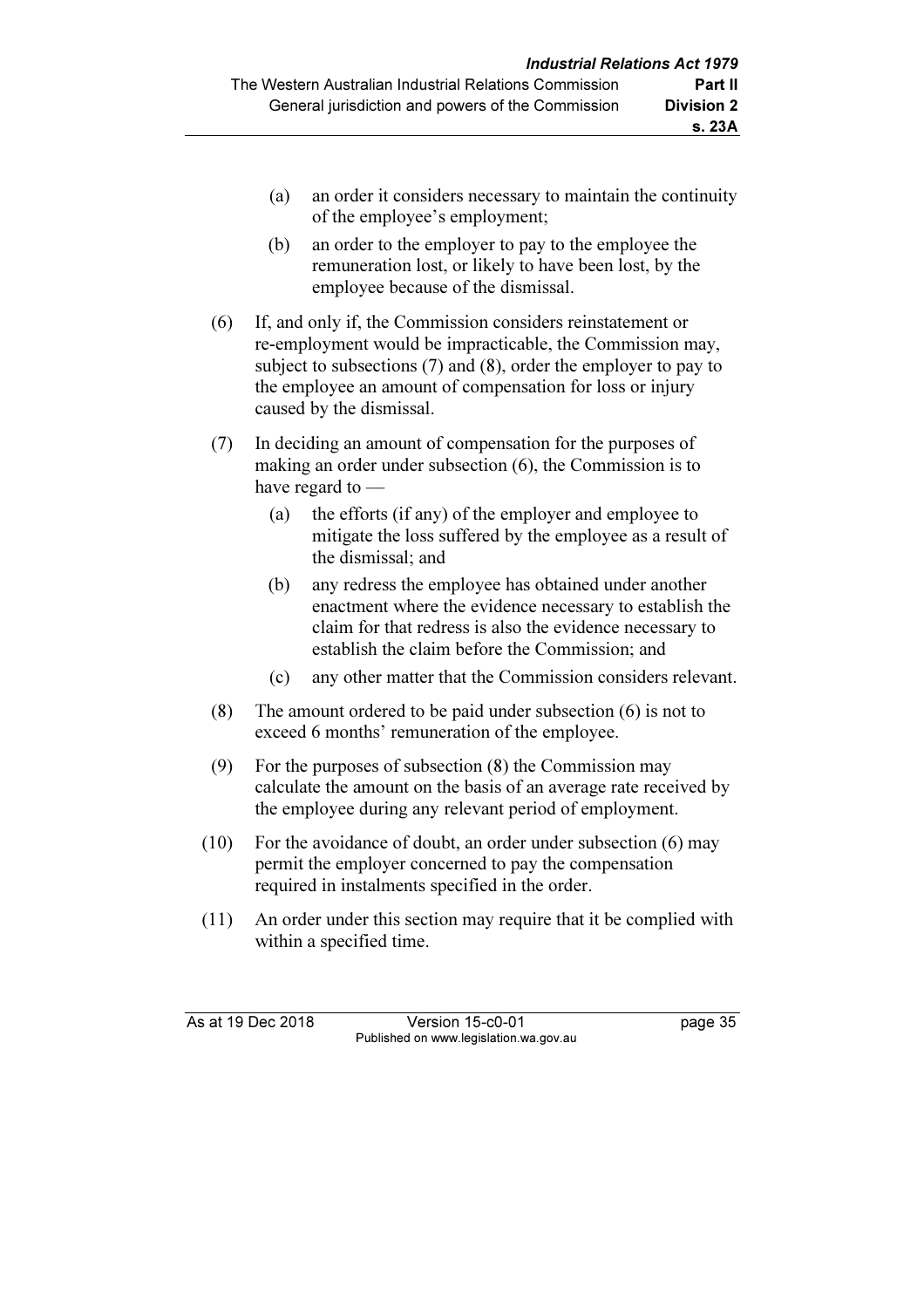(12) The Commission may make any ancillary or incidental order that the Commission thinks necessary for giving effect to any order made under this section.

[Section 23A inserted: No. 20 of 2002 s. 138(1).]

### 23B. Third party involvement in employment claim, Commission's powers to prevent etc.

 $(1)$  In this section  $-$ 

employment claim means a claim made to the Commission in which any of the following is an issue —

- (a) the refusal or failure of an employer to employ a person (the affected person);
- (b) an employer's employment or transfer of an employee to work at a particular place or site, or refusal or failure to employ or transfer an employee to work at a particular place or site;
- (c) the reinstatement or re-employment of an employee who has been dismissed by an employer;

third party, in relation to an employment claim, means any person, other than the employer on whom a copy of the claim has been served.

- (2) The Commission may, if it considers it necessary to do so in the interests of equity, good conscience and the substantial merits of an employment claim, order a third party to refrain from preventing, hindering or interfering with, or doing anything that would have the effect of preventing, hindering or interfering  $with -$ 
	- (a) the employment of the affected person; or
	- (b) the employment or transfer of the employee to work at a particular place or site; or
	- (c) the reinstatement or re-employment of the employee.

page 36 Version 15-c0-01 As at 19 Dec 2018 Published on www.legislation.wa.gov.au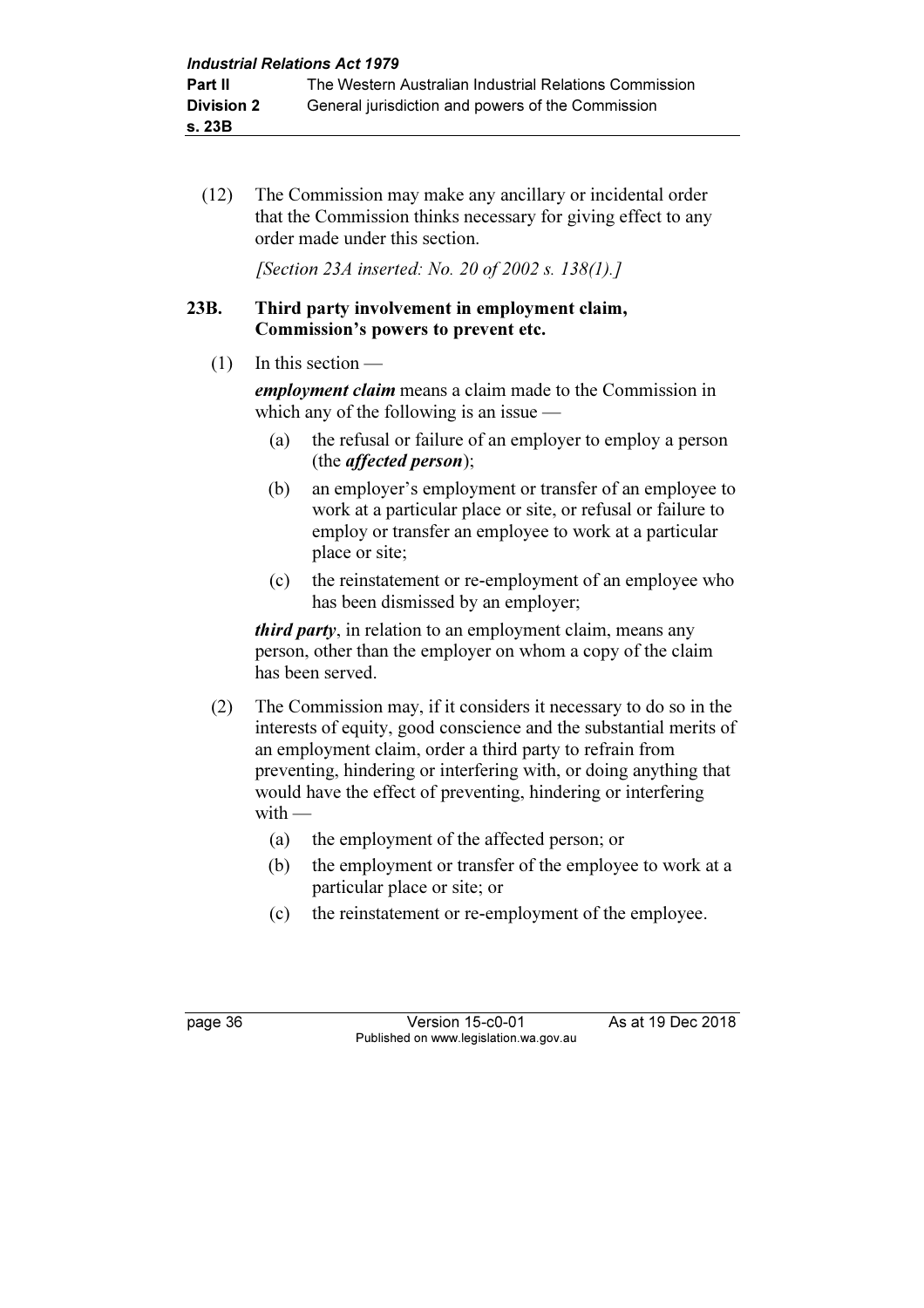(3) Subsection (2) is not to be taken as limiting the persons in respect of whom the Commission can make other orders under this Act.

[Section 23B inserted: No. 20 of 2002 s. 138(1).]

# 24. Industrial matters, Commission may decide what are

- (1) The Commission has jurisdiction to determine in any proceedings before it whether any matter to which those proceedings relate is an industrial matter and a finding by the Commission on that question is, subject to sections 49 and 90, final and conclusive with respect to those proceedings.
- (2) A determination under subsection (1) is not a decision for the purposes of section 49 or 90 unless and until —
	- (a) those proceedings have been concluded; or
	- (b) leave to appeal is granted by the Commission making that determination.

 [Section 24 amended: No. 15 of 1993 s. 8; amended: Gazette 15 Aug 2003 p. 3686.]

# 25. Allocation of industrial matters by Chief Commissioner

- (1) For the purposes of section 16(1ab), in allocating the work of the Commission under this Division and Divisions 2A to 2G the Chief Commissioner may —
	- (a) allocate matters to a commissioner; and
	- (b) allocate matters directly to the Commission in Court Session; and
	- (c) notwithstanding that he has allocated a matter to a commissioner, revoke that allocation and allocate the matter to another commissioner or directly to the Commission in Court Session.

As at 19 Dec 2018 Version 15-c0-01 page 37 Published on www.legislation.wa.gov.au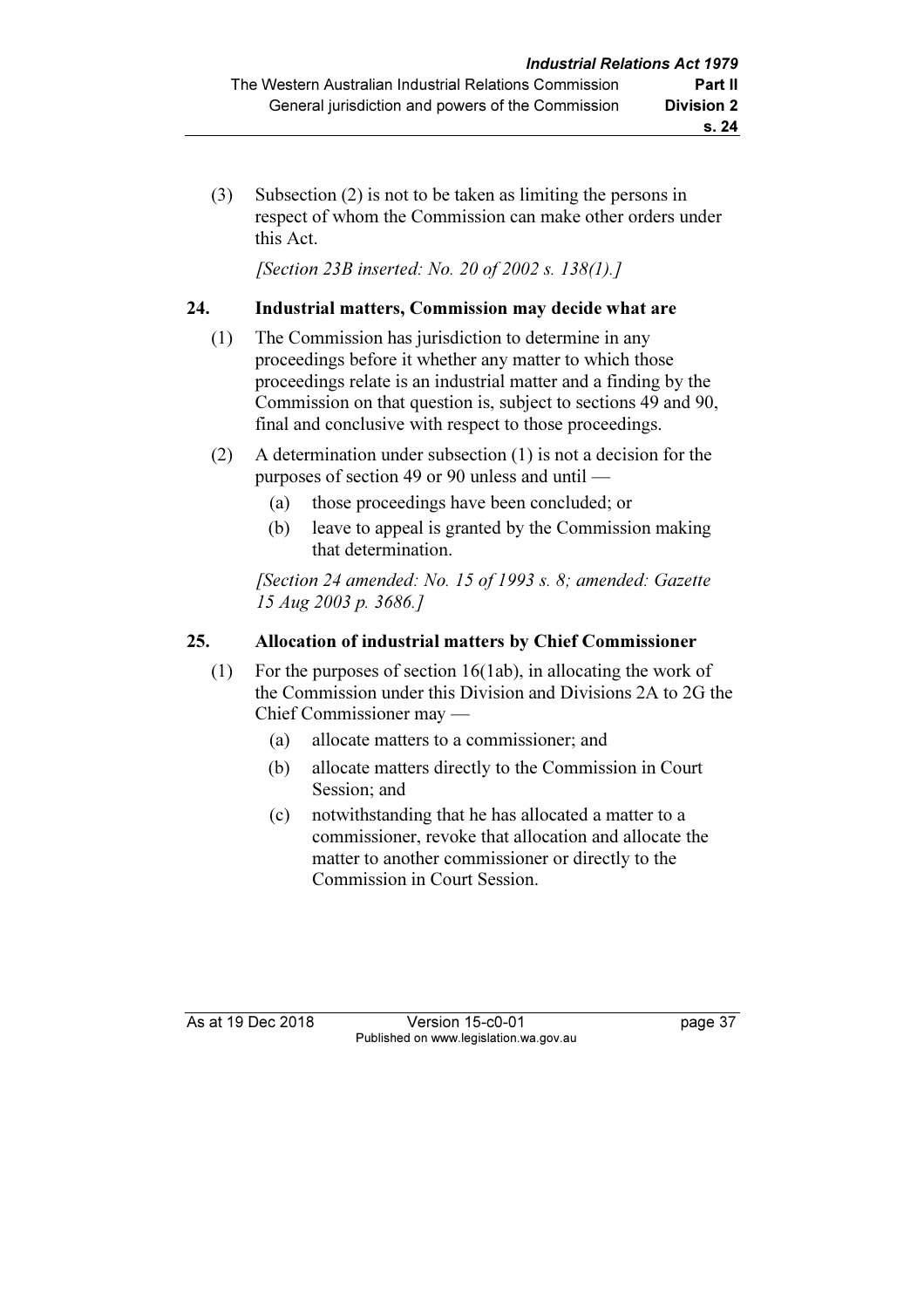- (2) Subsection  $(1)$ 
	- (a) has effect subject to any provision of this Division or Division 2A to 2G under which the Commission is to be constituted in a particular way; and
	- (b) does not affect the operation of Part IIC.

 [Section 25 inserted: No. 94 of 1984 s. 16; amended: No. 20 of 2002 s. 121(2) and (3); No. 14 of 2005 s. 8.]

#### 26. Commission to act according to equity and good conscience

- (1) In the exercise of its jurisdiction under this Act the Commission —
	- (a) shall act according to equity, good conscience, and the substantial merits of the case without regard to technicalities or legal forms; and
	- (b) shall not be bound by any rules of evidence, but may inform itself on any matter in such a way as it thinks just; and
	- (c) shall have regard for the interests of the persons immediately concerned whether directly affected or not and, where appropriate, for the interests of the community as a whole; and
	- (d) shall take into consideration to the extent that it is relevant —
		- (i) the state of the national economy;
		- (ii) the state of the economy of Western Australia;
		- (iii) the capacity of employers as a whole or of an individual employer to pay wages, salaries, allowances or other remuneration and to bear the cost of improved or additional conditions of employment;
		- (iv) the likely effects of its decision on the economies referred to in subparagraphs (i) and (ii) and, in particular, on the level of employment and on inflation;

page 38 Version 15-c0-01 As at 19 Dec 2018 Published on www.legislation.wa.gov.au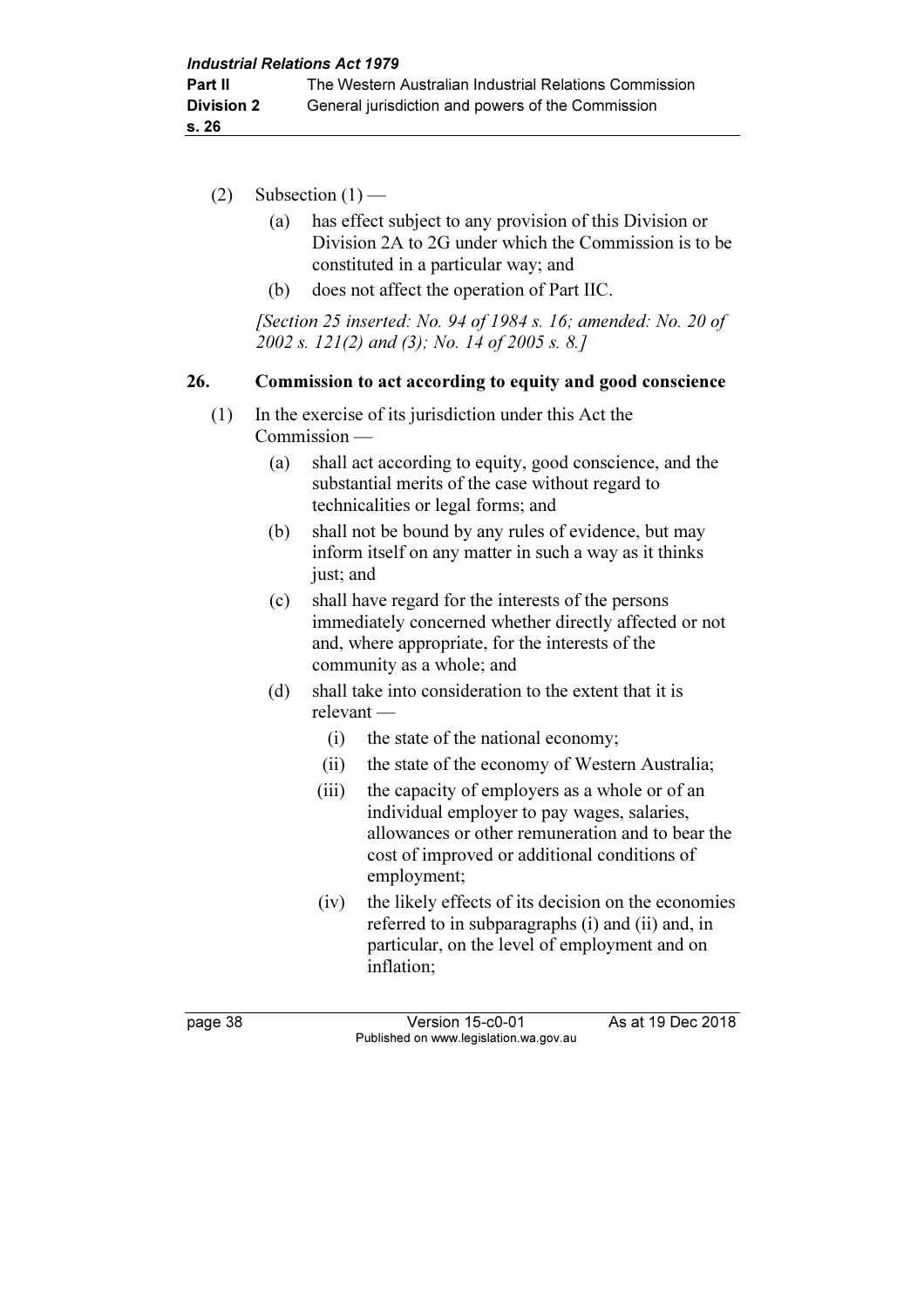- (v) any changes in productivity that have occurred or are likely to occur;
- (vi) the need to facilitate the efficient organisation and performance of work according to the needs of an industry and enterprises within it, balanced with fairness to the employees in the industry and enterprises;
- (vii) the need to encourage employers, employees and organisations to reach agreements appropriate to the needs of enterprises and the employees in those enterprises.
- (2A) In making a public sector decision the Commission must take into consideration the following —
	- (a) any Public Sector Wages Policy Statement that is applicable in relation to negotiations with the public sector entity;
	- (b) the financial position and fiscal strategy of the State as set out in the following —
		- (i) the most recent Government Financial Strategy Statement released under the Government Financial Responsibility Act 2000 section 11(1) and made publicly available under section 9 of that Act;
		- (ii) the Government Financial Projections Statement;
		- (iii) any submissions made to the Commission on behalf of the public sector entity or the State government;
	- (c) the financial position of the public sector entity as set out in the following —
		- (i) the part of the most recent budget papers tabled in the Legislative Assembly that deals with the public sector entity under the title "Agency Information in Support of the Estimates" or, if

As at 19 Dec 2018 Version 15-c0-01 page 39 Published on www.legislation.wa.gov.au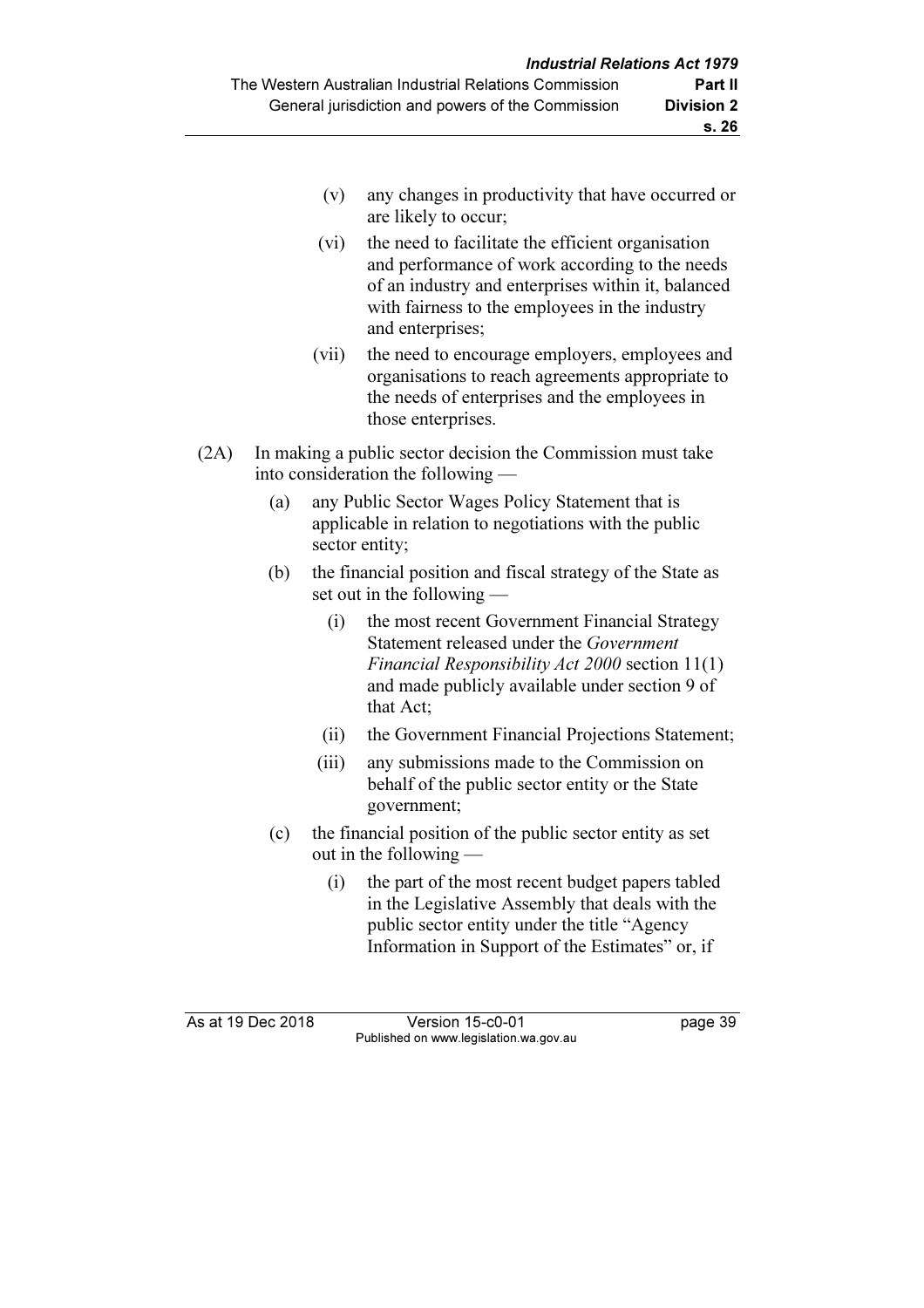s. 26

the regulations prescribe another part of those budget papers, that other part;

 (ii) any submissions made to the Commission on behalf of the public sector entity or the State government.

### (2B) In subsection  $(2A)$  —

Government Financial Projections Statement means whichever is the most recent of the following —

- (a) the most recent Government Financial Projections Statement that is —
	- (i) released under the Government Financial Responsibility Act 2000 section 12(1); and
	- (ii) made publicly available in the budget papers tabled in the Legislative Assembly under the title "Economic and Fiscal Outlook" or, if the regulations prescribe another part of the budget papers, that other part;
- (b) the most recent Government Mid-year Financial Projections Statement that is —
	- (i) released under the Government Financial Responsibility Act 2000 section 13(1); and
	- (ii) made publicly available under section 9 of that Act;

public sector decision means any of the following —

- (a) an order made under section 42G that will be included in an agreement that will extend to and bind a public sector entity or its employing authority (as defined in the Public Sector Management Act 1994 section 5);
- (b) an enterprise order that will extend to and bind a public sector entity or its employing authority (as defined in the Public Sector Management Act 1994 section 5);
- (c) if the matters set out in subsection  $(2A)(a)$ , (b) and (c) are relevant to the decision, any other decision that will

page 40 Version 15-c0-01 As at 19 Dec 2018 Published on www.legislation.wa.gov.au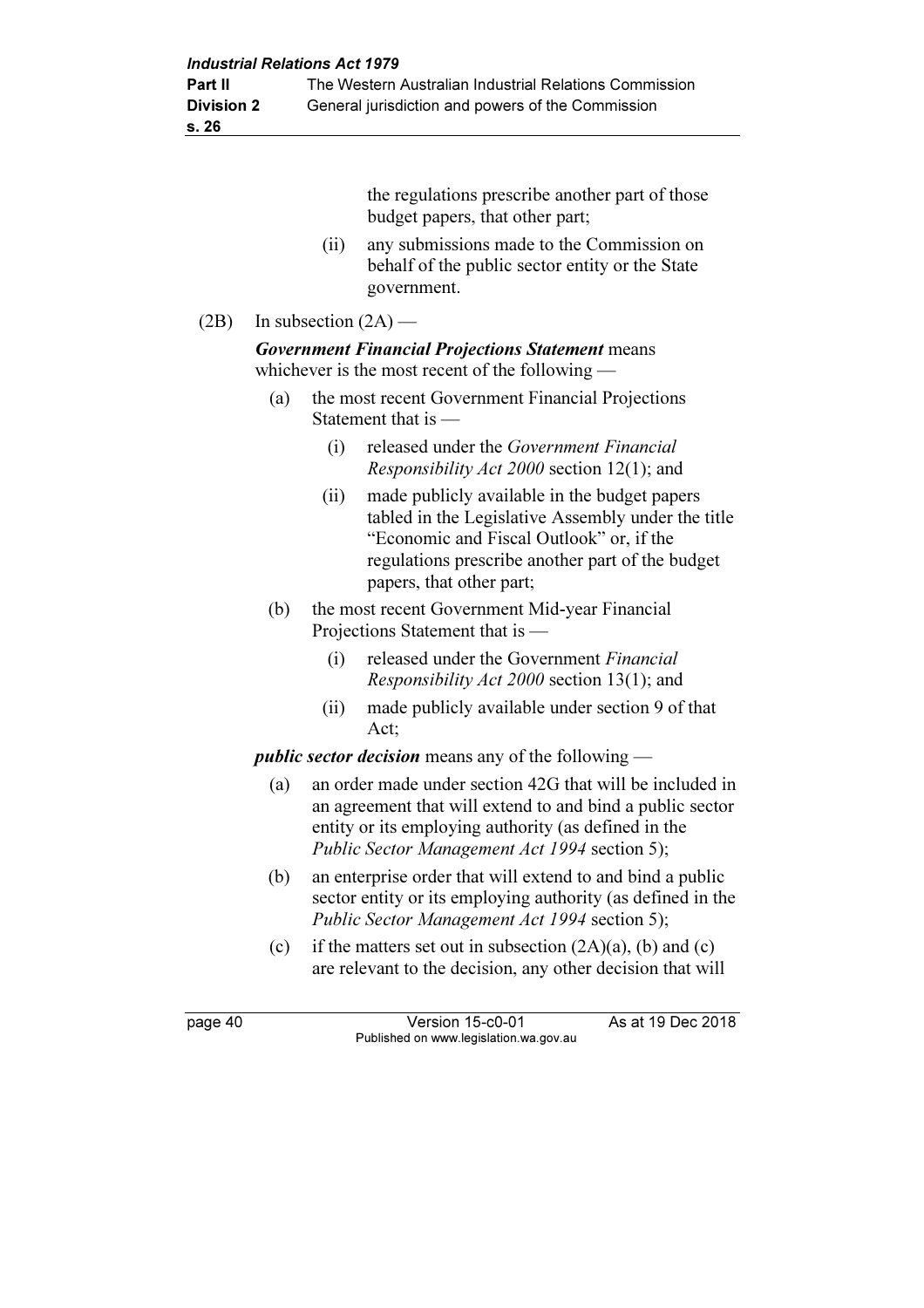extend to and bind a public sector entity or its employing authority (as defined in the Public Sector Management Act 1994 section 5);

#### public sector entity means either of the following —

- (a) a public sector body as defined in the Public Sector Management Act 1994 section 3(1);
- (b) an entity that is  $-$ 
	- (i) mentioned in the Public Sector Management Act 1994 Schedule 1; and
	- (ii) prescribed by regulations made by the Governor;

#### Public Sector Wages Policy Statement means —

- (a) the Public Sector Wages Policy Statement 2014 issued by the State government that applies to industrial agreements expiring after 1 November 2013; or
- (b) if any Public Sector Wages Policy Statement is issued in substitution for that statement, the later statement.
- (2C) The matters the Commission is required to take into consideration under subsection (2A) are in addition to any matter it is required to take into consideration under subsection  $(1)(d)$ .
- $(2D)$  Subsection  $(2A)$ 
	- (a) does not apply in relation to  $-$ 
		- (i) an order made under section 42G in respect of an agreement proposed to be made in substitution for an industrial agreement that specifies a nominal expiry date that is earlier than 1 November 2013; or
		- (ii) an enterprise order made in substitution for an enterprise order that provides for an expiry day that is earlier than 1 November 2013;

but

As at 19 Dec 2018 Version 15-c0-01 page 41 Published on www.legislation.wa.gov.au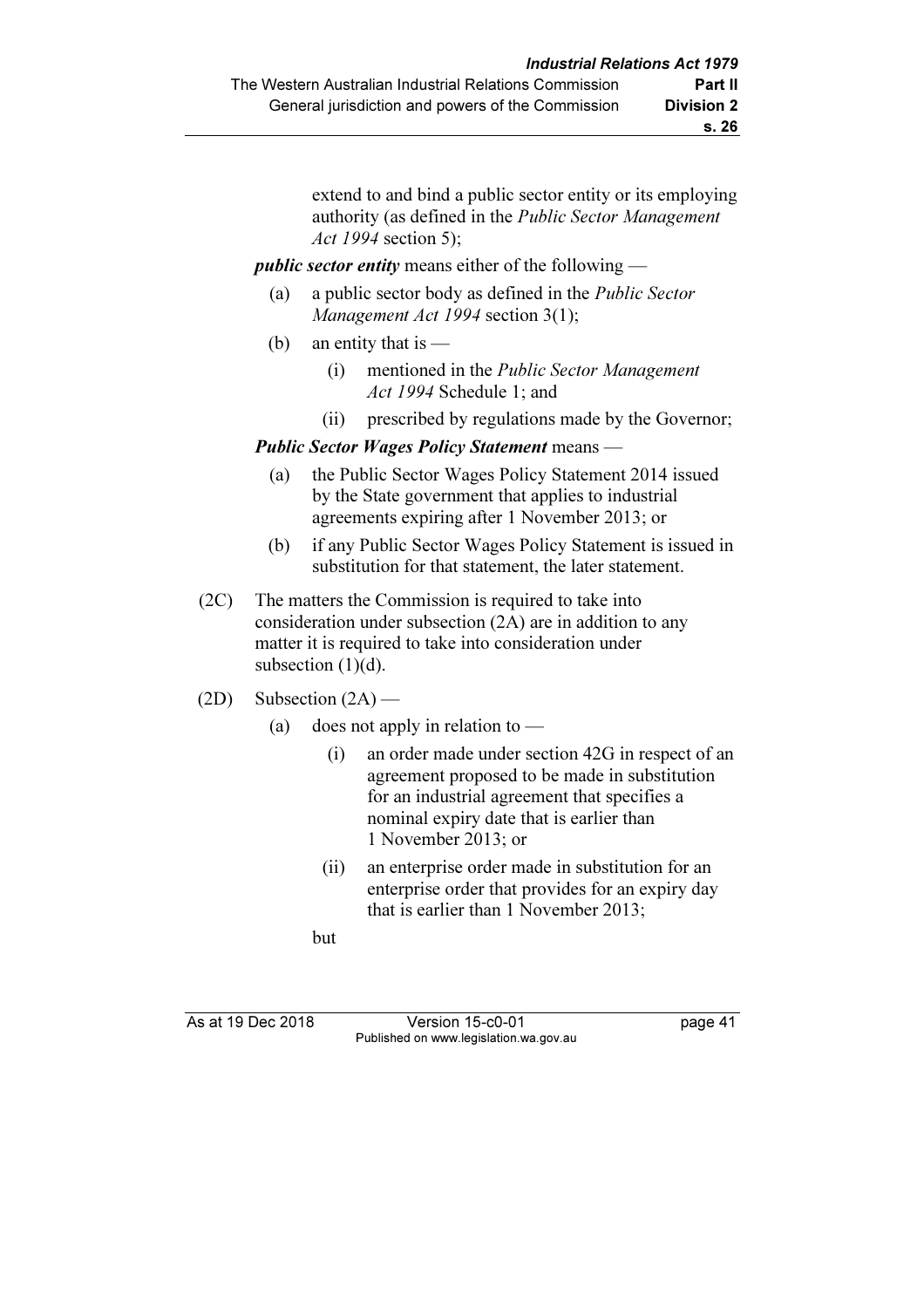| 27.      | <b>Powers of Commission</b>                                                                                                                                                                                                                                                                                                                                                   |
|----------|-------------------------------------------------------------------------------------------------------------------------------------------------------------------------------------------------------------------------------------------------------------------------------------------------------------------------------------------------------------------------------|
| $/26A$ . | Deleted: No. 20 of 2002 s. 111(6).]                                                                                                                                                                                                                                                                                                                                           |
| (4)      | Subsections $(1)$ to $(3)$ inclusive do not, in any particular case,<br>prevent the use by the Commission, with the consent of the<br>parties concerned, of final offer arbitration.<br>[Section 26 amended: No. 121 of 1982 s. 9; No. 94 of 1984]<br>s. 17; No. 79 of 1995 s. 9; No. 20 of 2002 s. 129; No. 36 of 2006<br>s. 10; No. 8 of 2014 s. 4.]                        |
| (3)      | Where the Commission, in deciding any matter before it<br>proposes or intends to take into account any matter or<br>information that was not raised before it on the hearing of the<br>matter, the Commission shall, before deciding the matter, notify<br>the parties concerned and afford them the opportunity of being<br>heard in relation to that matter or information. |
| (2)      | In granting relief or redress under this Act the Commission is<br>not restricted to the specific claim made or to the subject matter<br>of the claim.                                                                                                                                                                                                                         |
| (2E)     | Subsections $(1)(d)$ and $(2A)$ do not apply when the Commission<br>is exercising its jurisdiction under section 50A.                                                                                                                                                                                                                                                         |
|          | (b)<br>except as provided in paragraph (a), applies in relation to<br>any public sector decision in respect of a matter arising<br>before, on or after the commencement of the Workforce<br>Reform Act 2014 section 4.                                                                                                                                                        |
|          |                                                                                                                                                                                                                                                                                                                                                                               |

- (1) Except as otherwise provided in this Act, the Commission may, in relation to any matter before it —
	- (a) at any stage of the proceedings dismiss the matter or any part thereof or refrain from further hearing or determining the matter or part if it is satisfied —
		- (i) that the matter or part thereof is trivial; or
		- (ii) that further proceedings are not necessary or desirable in the public interest; or

page 42 Version 15-c0-01 As at 19 Dec 2018 Published on www.legislation.wa.gov.au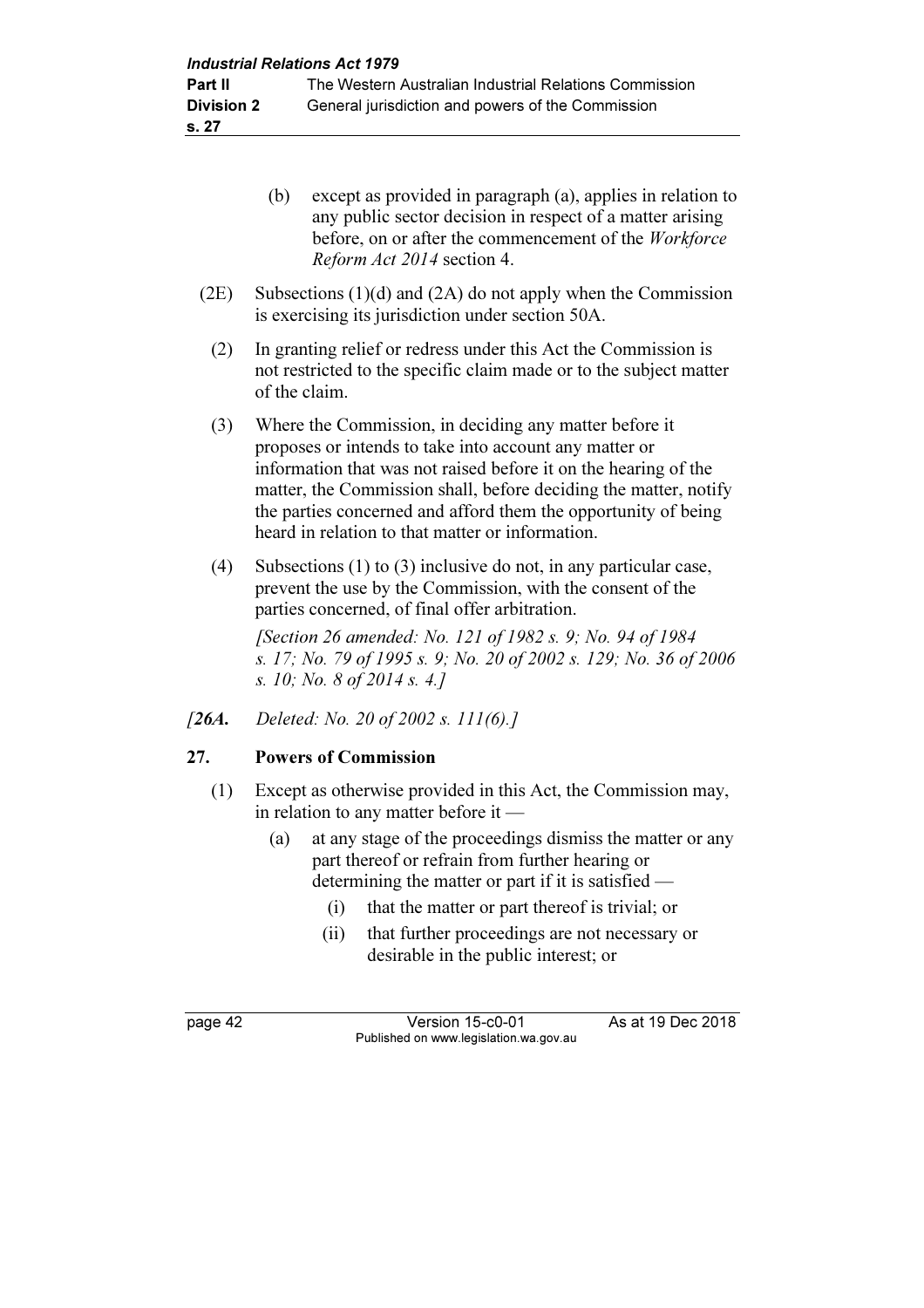- (iii) that the person who referred the matter to the Commission does not have a sufficient interest in the matter; or
- (iv) that for any other reason the matter or part should be dismissed or the hearing thereof discontinued, as the case may be;

and

- (b) take evidence on oath or affirmation; and
- (c) order any party to the matter to pay to any other party such costs and expenses including expenses of witnesses as are specified in the order, but so that no costs shall be allowed for the services of any legal practitioner, or agent; and
- (d) proceed to hear and determine the matter or any part thereof in the absence of any party thereto who has been duly summoned to appear or duly served with notice of the proceedings; and
- (e) sit at any time and place; and
- (f) adjourn to any time and place; and
- $[(g)$  deleted]
- (h) direct any person, whether a witness or intending witness or not, to leave the place wherein the proceedings are being conducted; and
- (ha) determine the periods that are reasonably necessary for the fair and adequate presentation of the respective cases of the parties to the proceedings and require that the cases be presented within the respective periods; and
- (hb) require evidence or argument to be presented in writing, and decide the matters on which it will hear oral evidence or argument; and
	- (i) refer any matter to an expert and accept his report as evidence; and
	- (j) direct parties to be struck out or persons to be joined; and

As at 19 Dec 2018 Version 15-c0-01 page 43 Published on www.legislation.wa.gov.au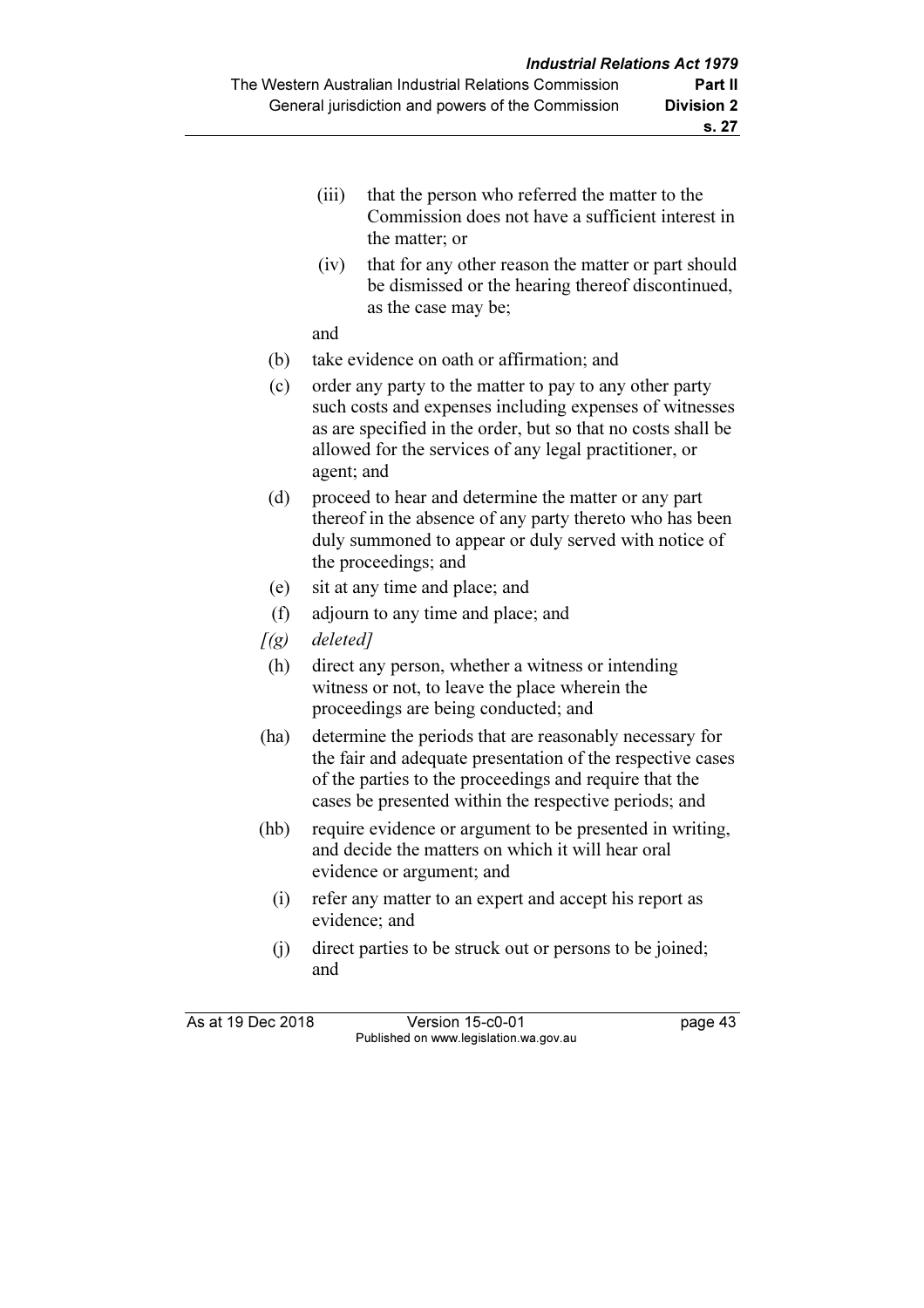- (k) permit the intervention, on such terms as it thinks fit, of any person who, in the opinion of the Commission has a sufficient interest in the matter; and
- (l) allow the amendment of any proceedings on such terms as it thinks fit; and
- (m) correct, amend, or waive any error, defect, or irregularity whether in substance or in form; and
- (n) extend any prescribed time or any time fixed by an order of the Commission; and
- (o) make such orders as may be just with respect to any interlocutory proceedings to be taken before the hearing of any matter, the costs of those proceedings, the issues to be submitted to the Commission, the persons to be served with notice of proceedings, delivery of particulars of the claims of all parties, admissions, discovery, inspection, or production of documents, inspection or production of property, examination of witnesses, and the place and mode of hearing; and
- (p) enter upon any manufactory, building, workshop, factory, mine, mine-working, ship or vessel, shed, place, or premises of any kind whatsoever, wherein or in respect of which any industry is or is reputed to be carried on, or any work is being or has been done or commenced, or any matter or thing is taking or has taken place, which is the subject of a matter before the Commission or is related thereto; and
- (q) inspect and view any work, material machinery, appliance, article, book, record, document, matter, or thing whatsoever being in any manufactory, building, workshop, factory, mine, mine-working, ship or vessel, shed, place or premises of a kind referred to in paragraph (p); and
- (r) question any person who may be in or upon any such manufactory, building, workshop, factory, mine,

page 44 Version 15-c0-01 As at 19 Dec 2018 Published on www.legislation.wa.gov.au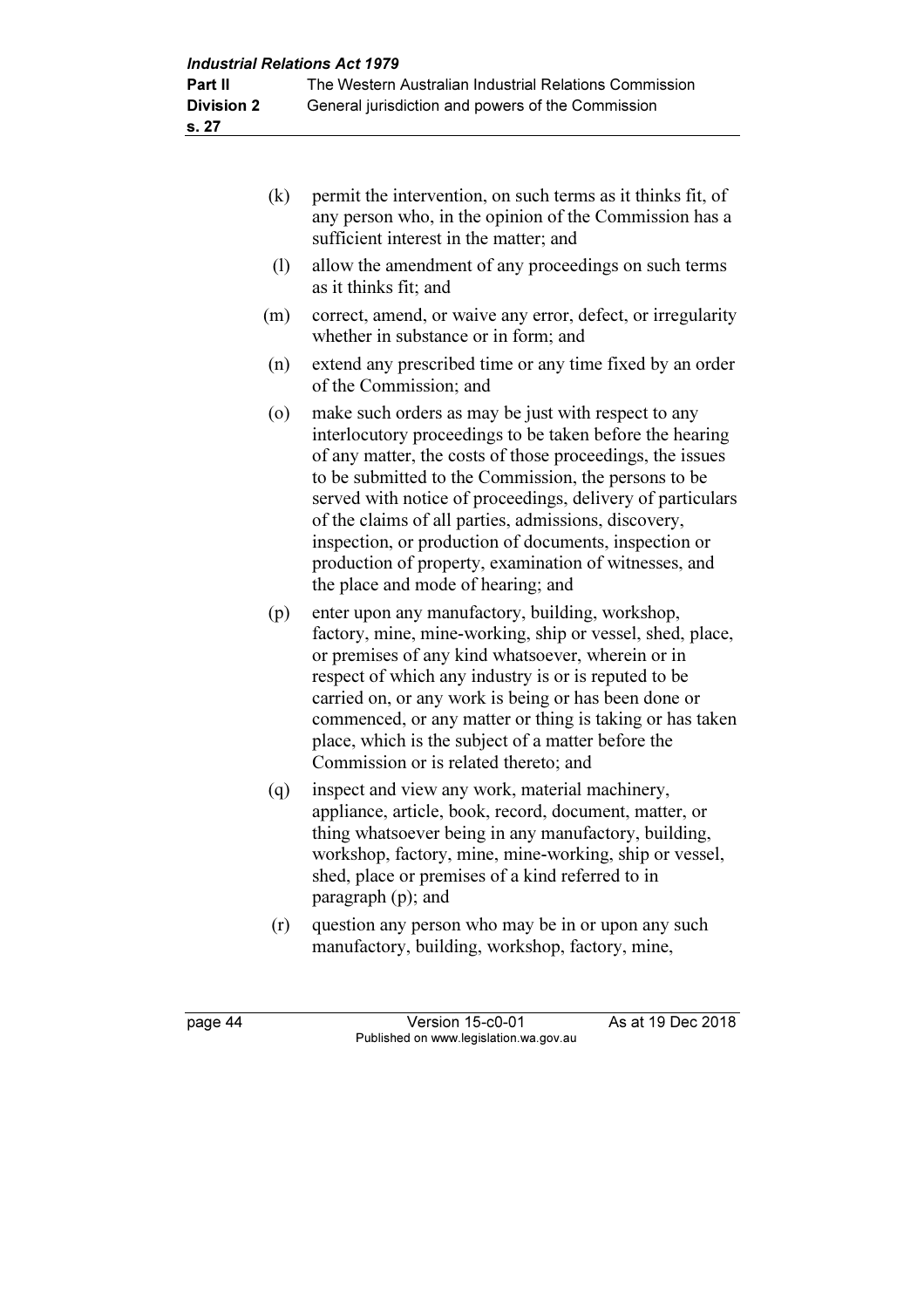mine-working, ship or vessel, shed, place or premises in respect or in relation to any such matter or thing; and

- (s) consolidate or divide proceedings relating to the same industry and all or any matters before the Commission; and
- (t) with the consent of the Chief Commissioner refer the matter or any part of the matter, including any question of interpretation of the rules of an organisation arising in the matter, to the Commission in Court Session for hearing and determination by the Commission in Court Session; and
- (u) with the consent of the Chief Commissioner refer to the Full Bench for hearing and determination by the Full Bench any question of law arising in the matter, other than a question of interpretation of the rules of an organisation; and
- (v) generally give all such directions and do all such things as are necessary or expedient for the expeditious and just hearing and determination of the matter.
- (1a) Except as otherwise provided in this Act, the Commission shall, in relation to any matter before it, conduct its proceedings in public unless the Commission, at any stage of the proceedings, is of the opinion that the objects of the Act will be better served by conducting the proceedings in private.
- (2) The powers contained in subsection  $(1)(p)$ ,  $(q)$  and  $(r)$  may, if the Commission so directs in any case, be exercised by an officer of the Commission or by an expert to whom any matter has been referred by the Commission.

 [Section 27 amended: No. 121 of 1982 s. 10; No. 94 of 1984 s. 18 and 66; No. 20 of 2002 s. 122; No. 39 of 2018 s. 22.]

### 28. Powers in s. 27 may be exercised at any time after matter lodged

 The powers conferred on the Commission by section 27 may be exercised in relation to a matter at any time after the matter has

As at 19 Dec 2018 Version 15-c0-01 page 45 Published on www.legislation.wa.gov.au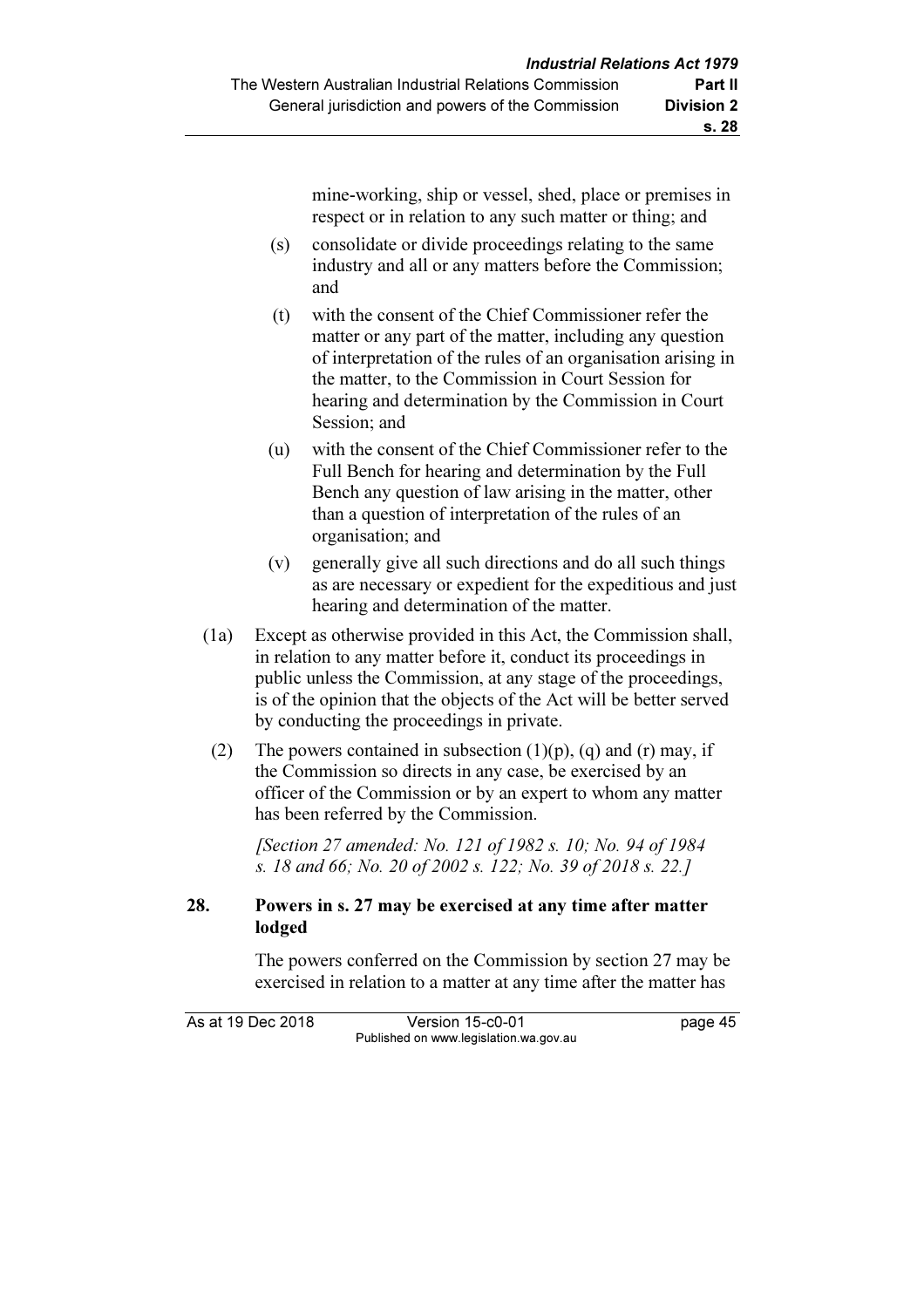been lodged in the Commission notwithstanding that the procedures prescribed under this Act have not at that time been complied with to the extent necessary to enable the matter to be heard and determined by the Commission.

#### 29. Who may refer industrial matters to Commission

- (1) An industrial matter may be referred to the Commission
	- (a) in any case, by
		- (i) an employer with a sufficient interest in the industrial matter; or
		- (ii) an organisation in which persons to whom the industrial matter relates are eligible to be enrolled as members or an association that represents such an organisation; or
		- (iii) the Minister;
		- and
	- (b) in the case of a claim by an employee
		- (i) that he has been harshly, oppressively or unfairly dismissed from his employment; or
		- (ii) that he has not been allowed by his employer a benefit, not being a benefit under an award or order, to which he is entitled under his contract of employment,

by the employee.

- (1a) A party to an employer-employee agreement has the right to refer to the Commission constituted by a commissioner where the Commission so constituted is the relevant industrial authority under Part VID —
	- (a) any question, dispute or difficulty that the Commission as so constituted has jurisdiction to determine under section 97WI; or
	- (b) an allegation referred to in section 97WK(2).

page 46 Version 15-c0-01 As at 19 Dec 2018 Published on www.legislation.wa.gov.au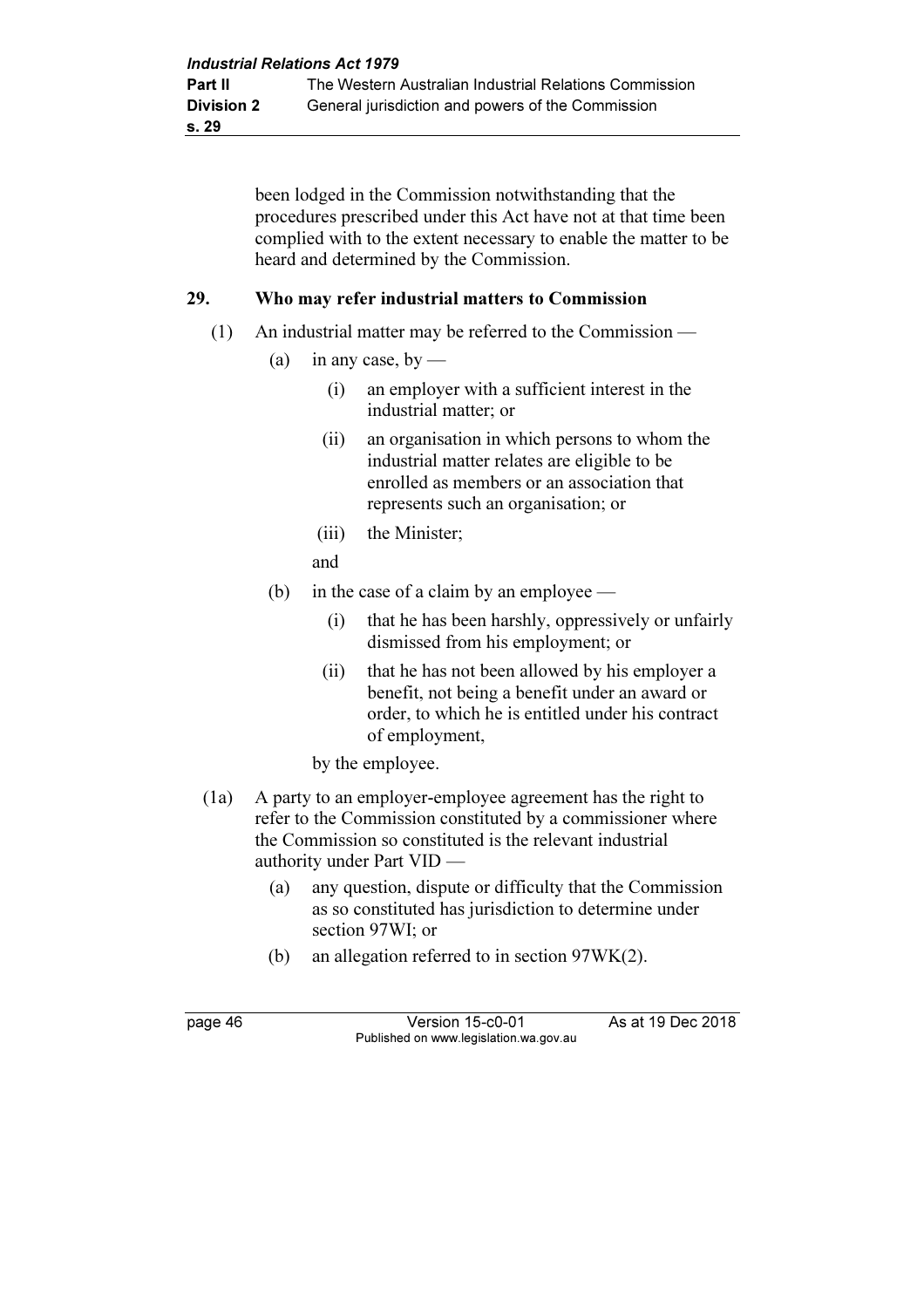- (2) Subject to subsection (3), a referral under subsection  $(1)(b)(i)$  is to be made not later than 28 days after the day on which the employee's employment is terminated.
- (3) The Commission may accept a referral by an employee under subsection  $(1)(b)(i)$  that is out of time if the Commission considers that it would be unfair not to do so.

[Section 29 inserted: No. 94 of 1984 s. 19; amended: No. 15 of 1993 s. 10; No. 1 of 1995 s. 7 and 43; No. 3 of 1997 s. 24; No. 36 of 1999 s. 247; No. 20 of 2002 s. 7 and 139.]

# 29AA. Certain claims not to be determined

- (1) Subject to subsection (2), the Commission must not determine a claim of harsh, oppressive or unfair dismissal from employment if the dismissed employee has lodged an application with the Fair Work Commission for relief in respect of the termination of that employment.
- (2) Despite subsection (1) the Commission may determine the claim if the application to the Fair Work Commission is —
	- (a) withdrawn; or
	- (b) rejected or dismissed on the ground that it is not within the jurisdiction of the Fair Work Commission to determine the application.
- (3) The Commission must not determine a claim of harsh, oppressive or unfair dismissal from employment if —
	- (a) an industrial instrument does not apply to the employment of the employee; and
	- (b) the employee's contract of employment provides for a salary exceeding the prescribed amount.
- (4) The Commission must not determine a claim that an employee has not been allowed by his or her employer a benefit to which the employee is entitled under a contract of employment if —
	- (a) an industrial instrument does not apply to the employment of the employee; and

As at 19 Dec 2018 Version 15-c0-01 page 47 Published on www.legislation.wa.gov.au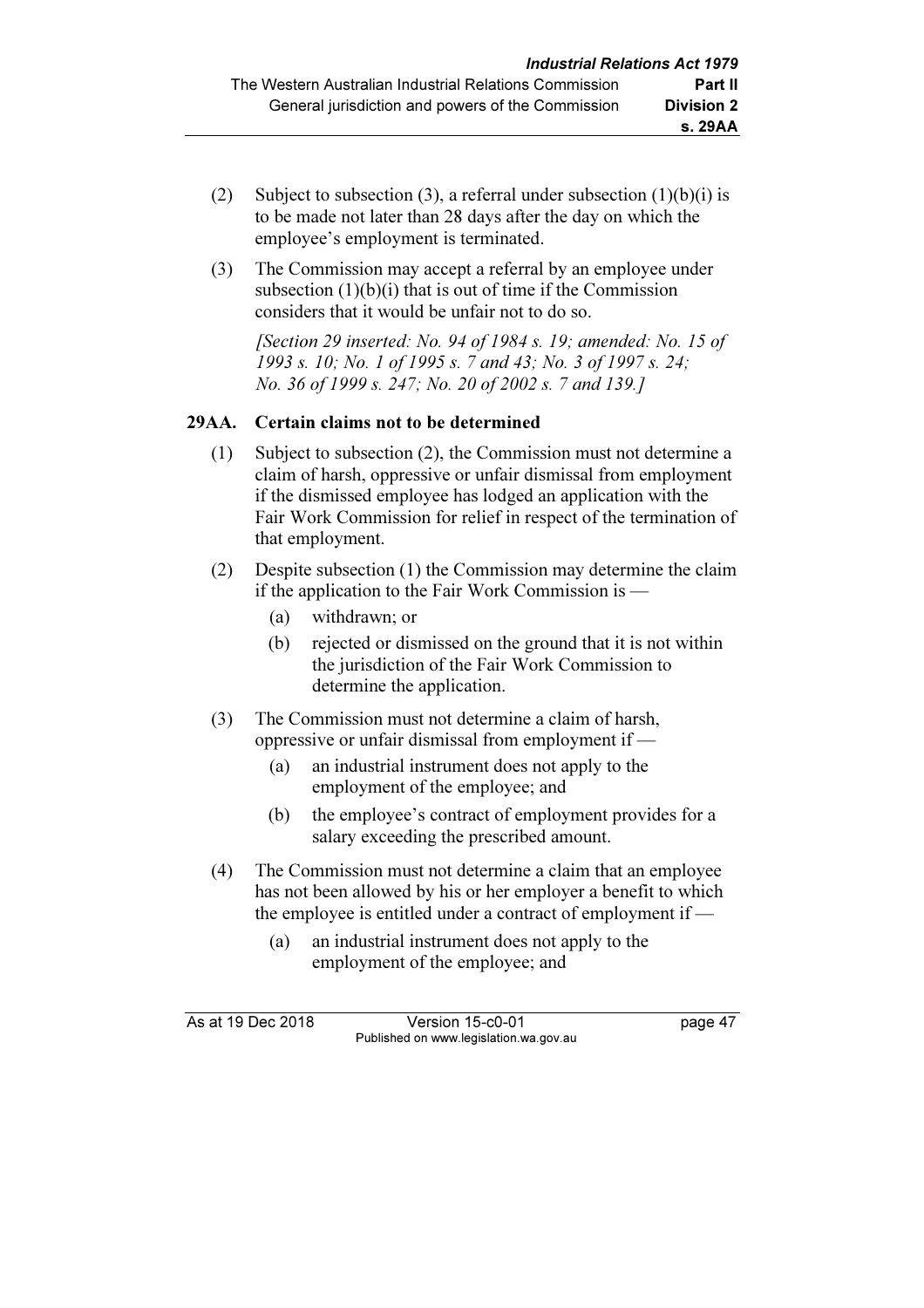- (b) the employee's contract of employment provides for a salary exceeding the prescribed amount.
- (5) In this section —

### industrial instrument means —

- (a) an award; or
- (b) an order of the Commission under this Act that is not an order prescribed by regulations made by the Governor for the purposes of this section; or
- (c) an industrial agreement; or
- (d) an employer-employee agreement;

### prescribed amount means —

- (a) \$90 000 per annum; or
- (b) the salary specified, or worked out in a manner specified, in regulations made by the Governor for the purposes of this section.

[Section 29AA inserted: No. 20 of 2002 s.  $140(1)$ ; amended: No. 53 of 2011 s. 39; No. 39 of 2018 s. 23; amended: Gazette 15 Aug 2003 p. 3686.]

# 29A. Proposed award etc., service of etc.

- (1) Where an industrial matter has been referred to the Commission pursuant to section 29, the claimant or applicant shall specify the nature of the relief sought.
- (1a) In this section —

area and scope provisions means the parts of an award or industrial agreement that relate to the area of operation and scope of the award or industrial agreement.

- (1b) Subject to subsection  $(2A)$ 
	- (a) area and scope provisions of a proposed award or industrial agreement; and
	- (b) proposed variations to the area and scope provisions of an existing award or industrial agreement,

page 48 Version 15-c0-01 As at 19 Dec 2018 Published on www.legislation.wa.gov.au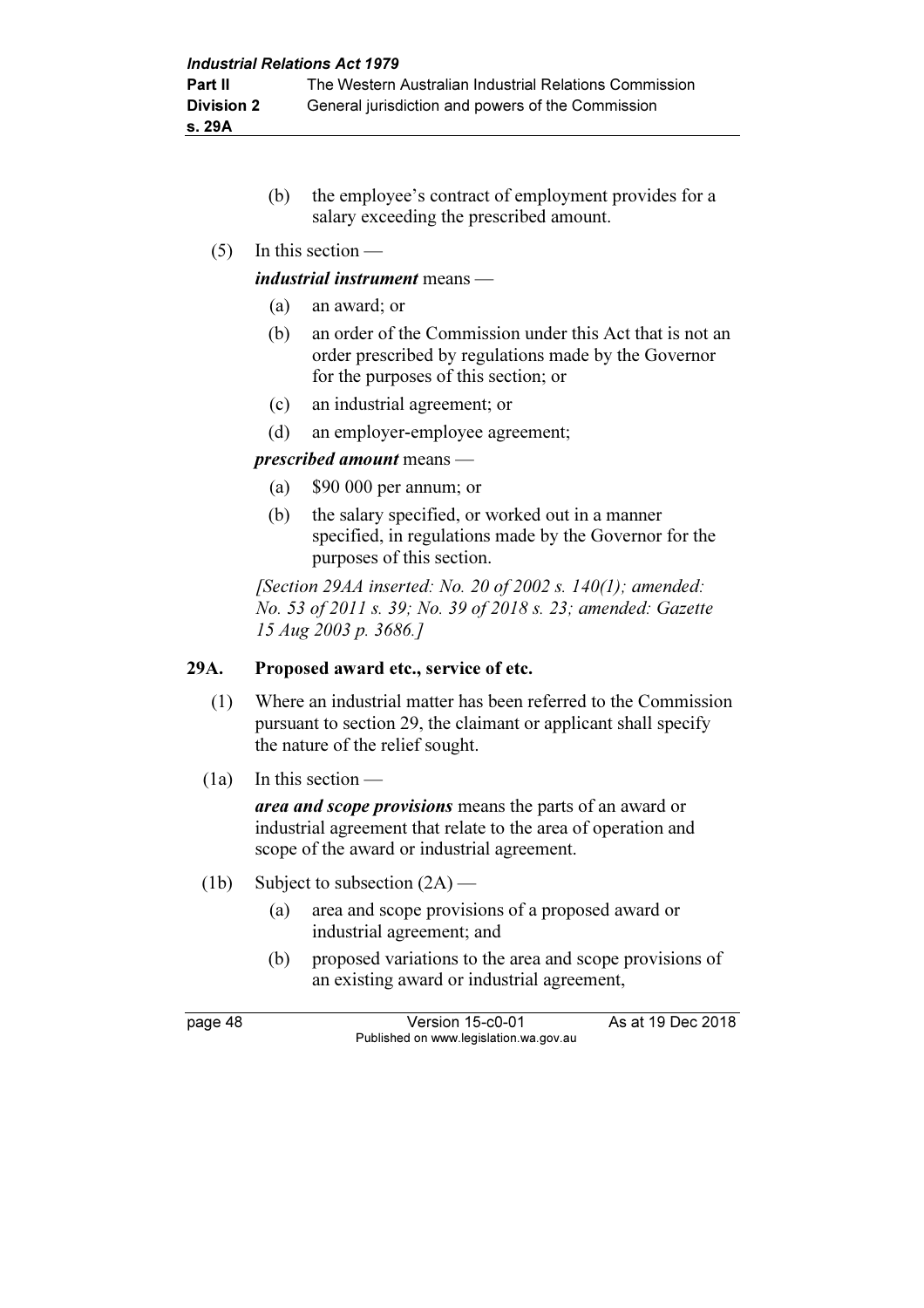shall be published in the required manner.

 (2) Subject to any direction given under subsection (2A), if the reference of an industrial matter to the Commission seeks the issuance of an award or the registration of an industrial agreement, or the variation of the area and scope provisions of an existing award or agreement, the Commission shall not hear the claim or application until the area and scope provisions of the proposed award or industrial agreement have, or the proposed variation has, been published in the required manner and a copy of the claim or application has been served —

- (a) in the case of a proposed award or variation of an award,  $on$  —
	- (i) UnionsWA, the Chamber, the Mines and Metals Association and the Minister; and
	- (ii) such organisations, associations and employers as the Commission may direct being, in the case of employers, such employers as constitute, in the opinion of the Commission, a sufficient number of employers who are reasonably representative of the employers who would be bound by the proposed award or the award as proposed to be varied, as the case may be;
- (b) in the case of the proposed registration or variation of an industrial agreement, on UnionsWA, the Chamber, the Mines and Metals Association and the Minister.
- (2A) The Chief Commissioner may, if of the opinion that it is appropriate to do so in the circumstances, direct that the area and scope provisions of the proposed award or industrial agreement —
	- (a) need not be published in the Industrial Gazette; or
	- (b) need not be published at all.
- (2b) Nothing in subsection (2A) affects or dispenses with any requirement of subsection (2) that a copy of a claim or

As at 19 Dec 2018 Version 15-c0-01 page 49 Published on www.legislation.wa.gov.au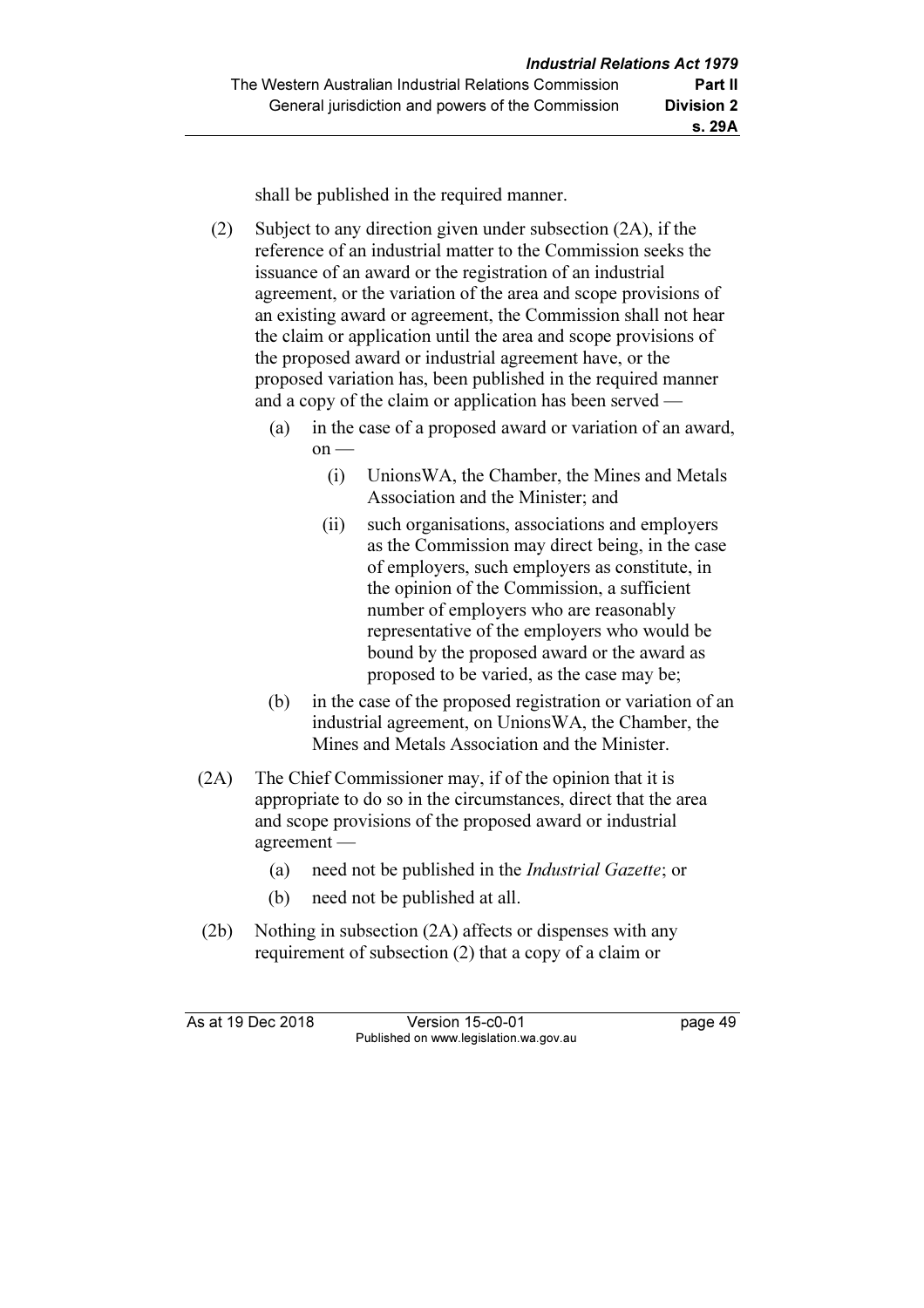application be served on any person, body or authority referred to in subsection  $(2)(a)$  or  $(b)$ .

- (2c) The area and scope provisions of an award may be amended under section 40A without the proposed variation having been published in the required manner.
- (3) Unless otherwise directed by the Commission, where the reference of an industrial matter to the Commission seeks the variation of an award or industrial agreement, other than a variation of the kind mentioned in subsection (2), the Commission shall not hear the claim or application until the named parties to the award or the parties to the industrial agreement, as the case requires, have been served with a copy of the claim.
- (4) Where the reference of an industrial matter to the Commission seeks the issuance or variation of an order or declaration, other than of a kind referred to in subsection (2) or (3) the Commission shall not hear the claim or application until the persons sought to be bound by the decision in the proceedings have been served with a copy of the claim or application.

 [Section 29A inserted: No. 94 of 1984 s. 19; amended: No. 119 of 1987 s. 8; No. 15 of 1993 s. 31; No. 20 of 2002 s. 115; No. 53 of 2011 s. 41 and 48.]

# 29B. Parties to proceedings

Subject to section  $27(1)(i)$  the parties to proceedings before the Commission shall be —

- (a) the claimant or applicant by whom or which the proceedings were initiated; and
- (b) the other persons, bodies, organisations or associations upon whom or which a copy of the claim or application is served.

[Section 29B inserted: No. 94 of 1984 s. 19.]

page 50 Version 15-c0-01 As at 19 Dec 2018 Published on www.legislation.wa.gov.au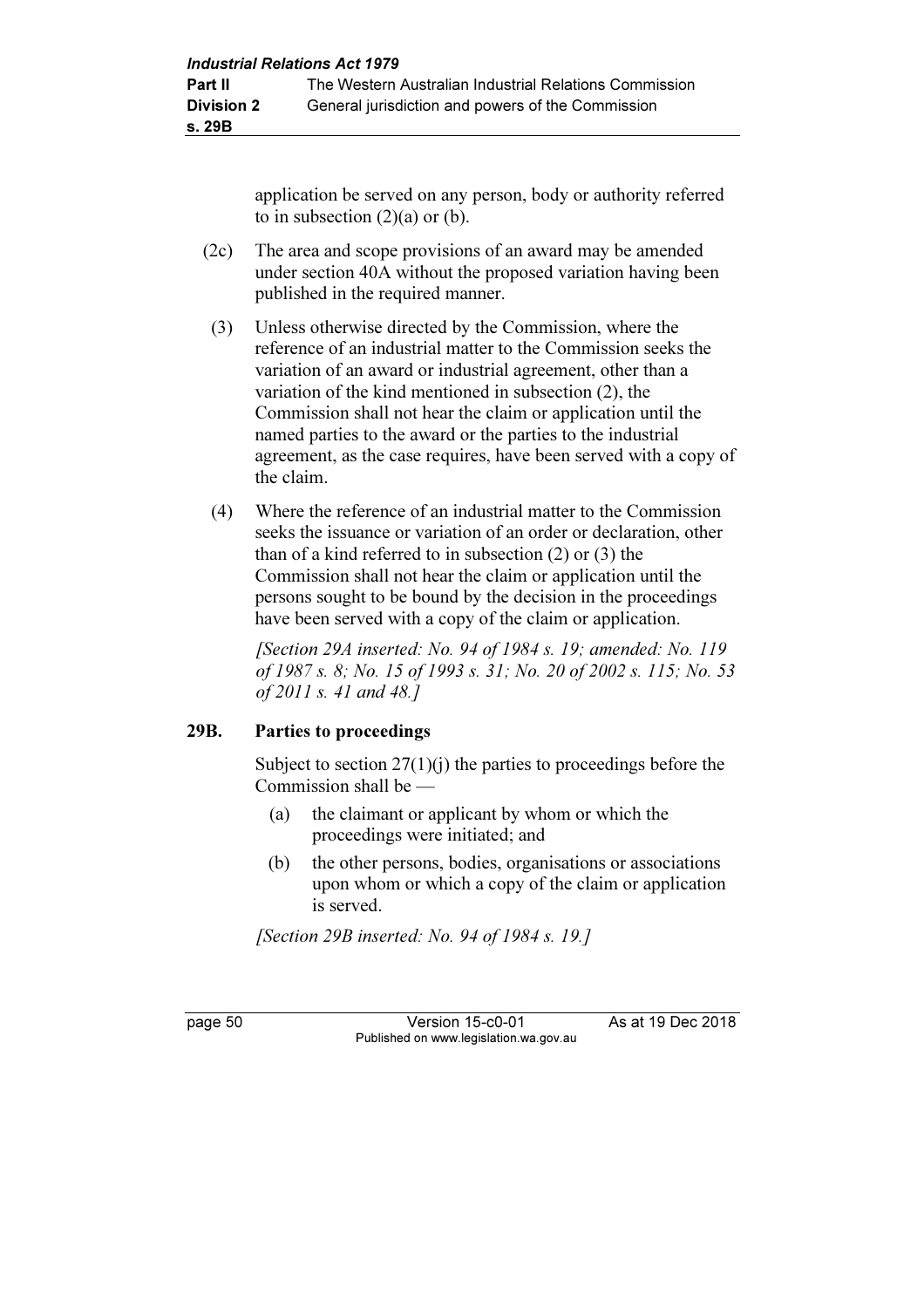### 30. Minister may intervene on behalf of State

- (1) The Minister may, by giving the Registrar notice in writing of his intention to do so, and by leave of the Commission, intervene on behalf of the State in any proceedings before the Commission in which the State has an interest.
- $(1)$  deletedl [Section 30 inserted: No. 94 of 1984 s. 19; amended: No. 36 of 2006 s. 11.]

# 31. Representation of parties to proceedings

- (1) Any party to proceedings before the Commission, and any other person or body permitted by or under this Act to intervene or be heard in proceedings before the Commission, may appear —
	- (a) in person; or
	- (b) by an agent; or
	- $(c)$  where
		- (i) that party, person or body, or any of the other parties, persons or bodies permitted to intervene or be heard, is UnionsWA, the Chamber, the Mines and Metals Association, the Minister or the Minister of the Commonwealth administering the Department of the Commonwealth that has the administration of the Fair Work Act 2009 (Commonwealth); or
		- (ii) the proceedings are in respect of a claim referred to the Commission under section 29(1)(b) or involve the hearing and determination of an application under section  $44(7)(a)(iii)$ ; or
		- (iii) all parties to the proceedings expressly consent to legal practitioners appearing and being heard in the proceedings; or

As at 19 Dec 2018 Version 15-c0-01 page 51 Published on www.legislation.wa.gov.au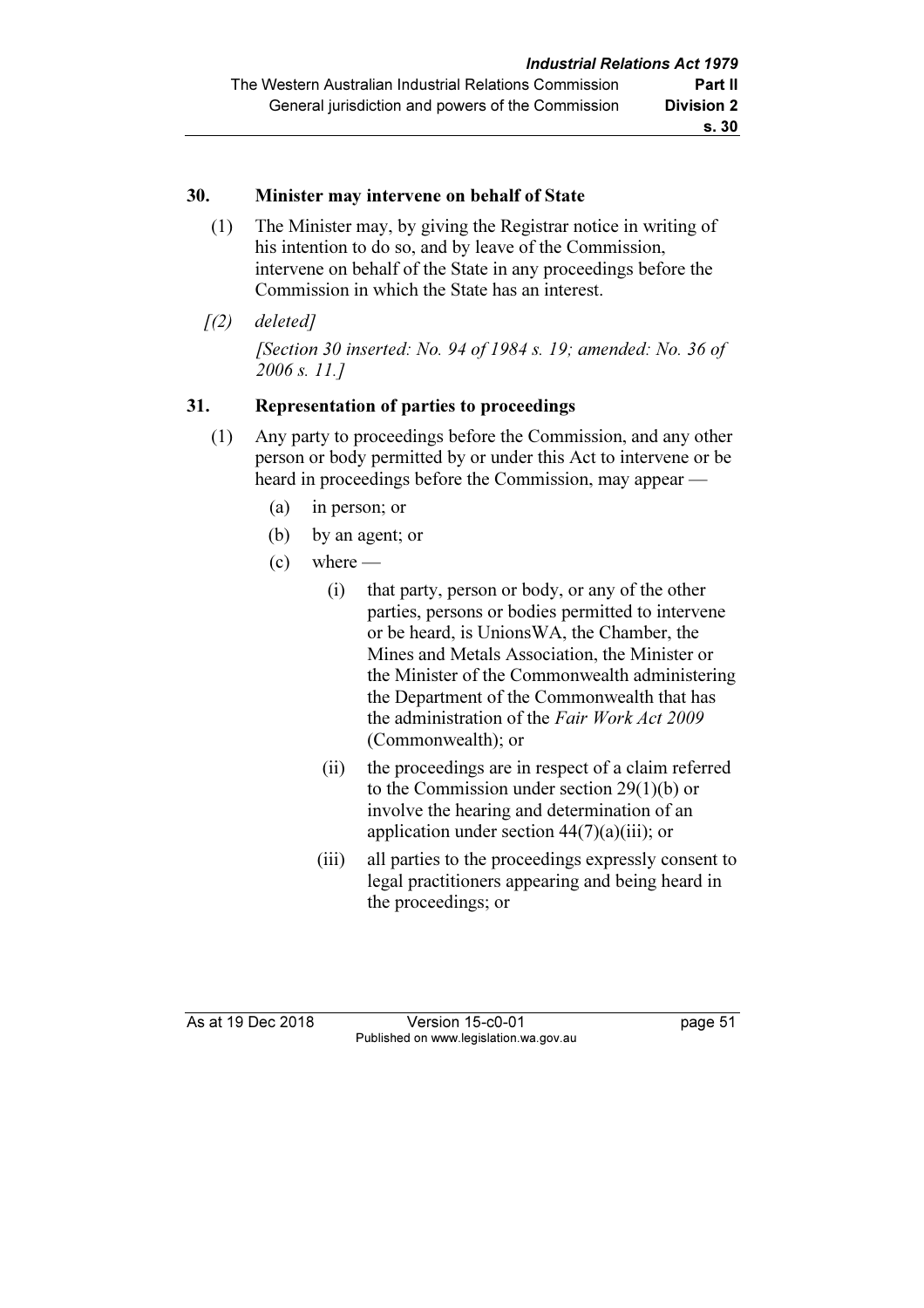(iv) the Commission, under subsection (4), allows legal practitioners to appear and be heard in the proceedings,

by a legal practitioner.

- (2) An organisation or association shall be deemed to have appeared in person if it is represented by its secretary or by any officer of the organisation or association.
- (3) A person or body appearing by a legal practitioner or agent is bound by the acts of that legal practitioner or agent.
- (4) Where a question of law is raised or argued or is likely in the opinion of the Commission to be raised or argued in proceedings before the Commission, the Commission may allow legal practitioners to appear and be heard.
- (5) The Commission may make regulations prescribing the manner in which authorisation of any agent is to be given, either generally or for a particular case.

 [Section 31 amended: No. 121 of 1982 s. 12; No. 94 of 1984 s. 20 and 66; No. 15 of 1993 s. 31; No. 1 of 1995 s. 8; No. 36 of 1999 s. 247; No. 21 of 2008 s. 668(4); No. 53 of 2011 s. 33 and 48.]

# 32. Conciliation and arbitration of industrial matters

- (1) Where an industrial matter has been referred to the Commission the Commission shall, unless it is satisfied that the resolution of the matter would not be assisted by so doing, endeavour to resolve the matter by conciliation.
- (2) In endeavouring to resolve an industrial matter by conciliation the Commission shall do all such things as appear to it to be right and proper to assist the parties to reach an agreement on terms for the resolution of the matter.
- (3) Without limiting the generality of subsection (2) the Commission may, for the purposes of that subsection —

page 52 Version 15-c0-01 As at 19 Dec 2018 Published on www.legislation.wa.gov.au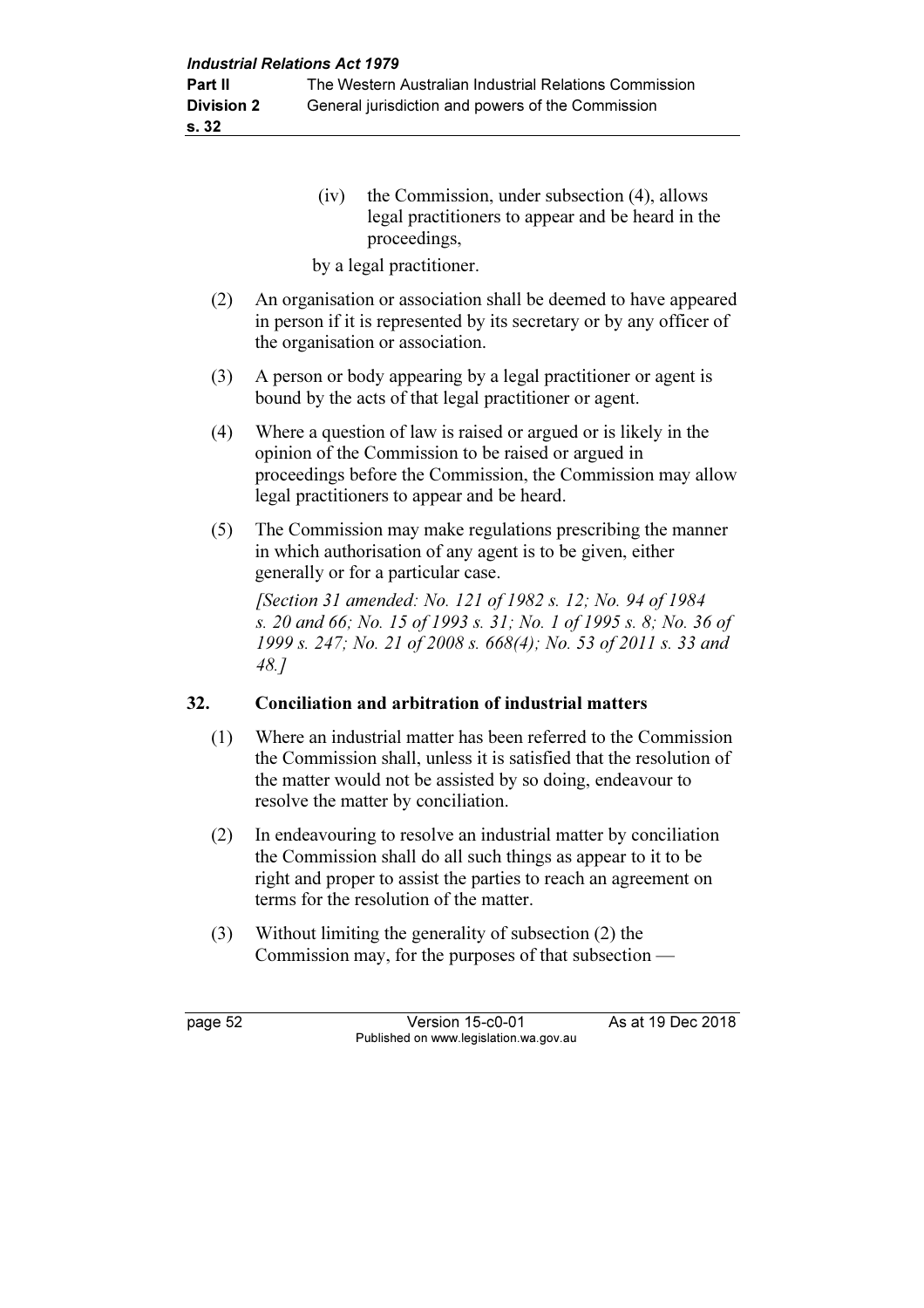| (a)<br>(b) | arrange conferences of the parties or their<br>representatives presided over by the Commission;<br>arrange for the parties or their representatives to confer<br>among themselves at a conference at which the |
|------------|----------------------------------------------------------------------------------------------------------------------------------------------------------------------------------------------------------------|
|            | Commission is not present.                                                                                                                                                                                     |
| (4)        | The Commission shall —                                                                                                                                                                                         |
| (a)        | if it gives or makes a direction, order or declaration<br>orally under subsection (8), reduce the direction, order<br>or declaration to writing as soon as is practicable<br>thereafter; and                   |
| (b)        | preface each direction, order or declaration given or<br>made by it under subsection $(8)$ —                                                                                                                   |
|            | if so given or made in writing, at the time of that<br>(i)<br>giving or making; or                                                                                                                             |
|            | if so given or made orally, at the time of the<br>(ii)<br>reduction of that direction, order or declaration to<br>writing,                                                                                     |
|            | with a preamble in writing setting out the circumstances                                                                                                                                                       |

which led to the giving or making of that direction, order or declaration; and

- (c) make the text of each direction, order or declaration given or made by it under subsection (8) and of the preamble thereto available to the parties as soon as is practicable after that giving or making.
- $(5)$  deleted]

- (6) Where the Commission does not endeavour to resolve a matter by conciliation or, having endeavoured to do so —
	- (a) is satisfied that further resort to conciliation would be unavailing; or
	- (b) is requested by all the parties to the proceedings to decide the matter by arbitration,

the Commission may decide the matter by arbitration.

As at 19 Dec 2018 Version 15-c0-01 page 53 Published on www.legislation.wa.gov.au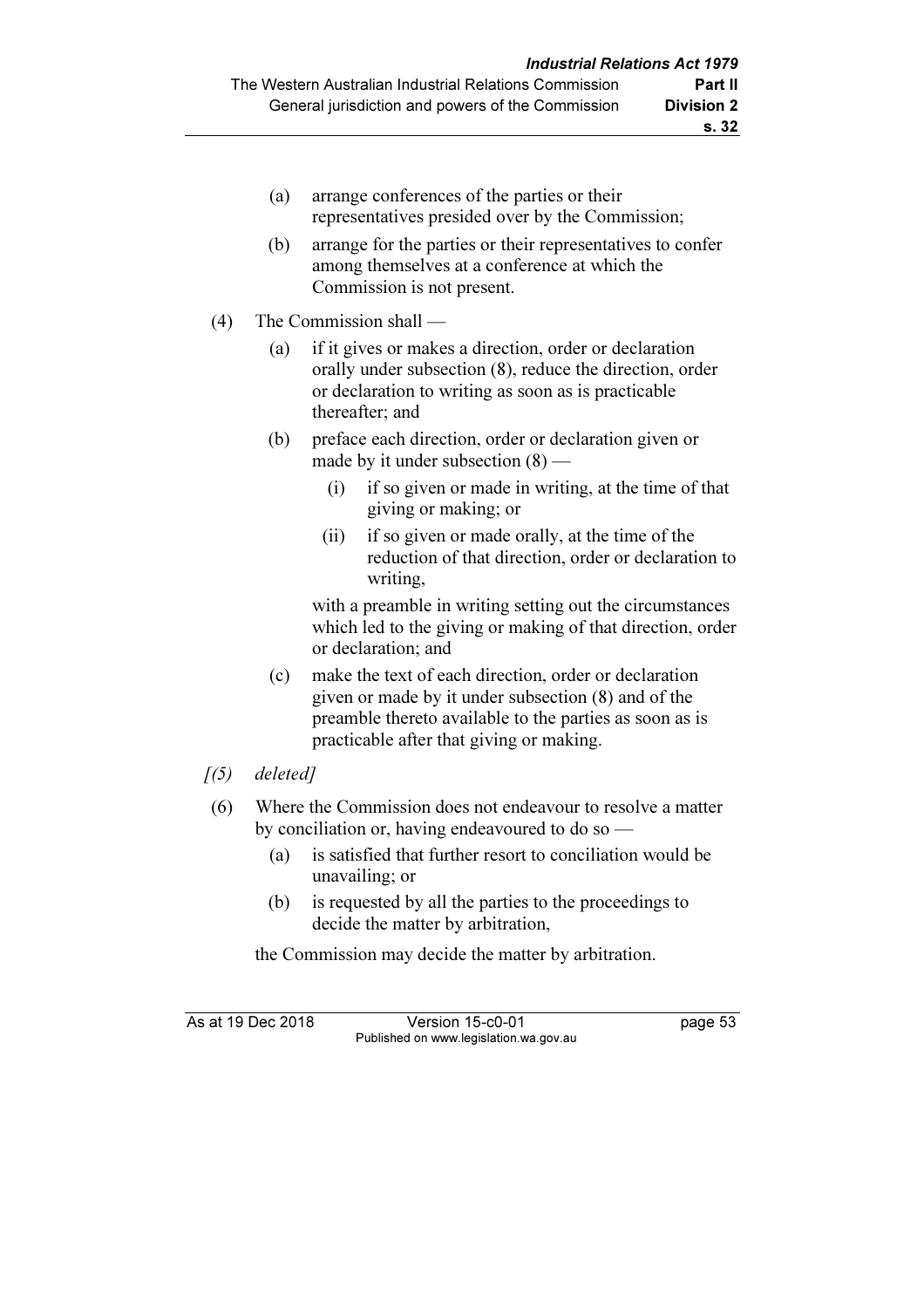- (7) Where a matter is decided by arbitration the Commission shall endeavour to ensure that the matter is resolved on terms that could reasonably have been agreed between the parties in the first instance or by conciliation.
- (8) For the purposes of this section the Commission may
	- (a) give such directions and make such orders as will in the opinion of the Commission —
		- (i) prevent the deterioration of industrial relations in respect of the matter until conciliation or arbitration has resolved the matter; or
		- (ii) enable conciliation or arbitration to resolve the matter; or
		- (iii) encourage the parties to exchange or divulge attitudes or information which in the opinion of the Commission would assist in the resolution of the matter;
	- (b) give any direction or make any order or declaration which the Commission is otherwise authorised to give or make under this Act.

[Section 32 inserted: No. 94 of 1984 s. 21; amended: No. 119 of 1987 s. 9; No. 3 of 1997 s. 36; No. 20 of 2002 s. 187 and 194(3) and (4); No. 8 of 2009 s. 77(2)-(4).]

# 32A. Conciliation and arbitration functions of Commission are unlimited

- (1) The functions of the Commission under this Act as to the resolution of matters by conciliation (*conciliation functions*) and the determination of matters by arbitration (*arbitration* functions) —
	- (a) are to and may be performed at any time and from time to time as and when their performance is necessary or expedient; and
	- (b) are not limited by any other provision of this Act.

page 54 Version 15-c0-01 As at 19 Dec 2018 Published on www.legislation.wa.gov.au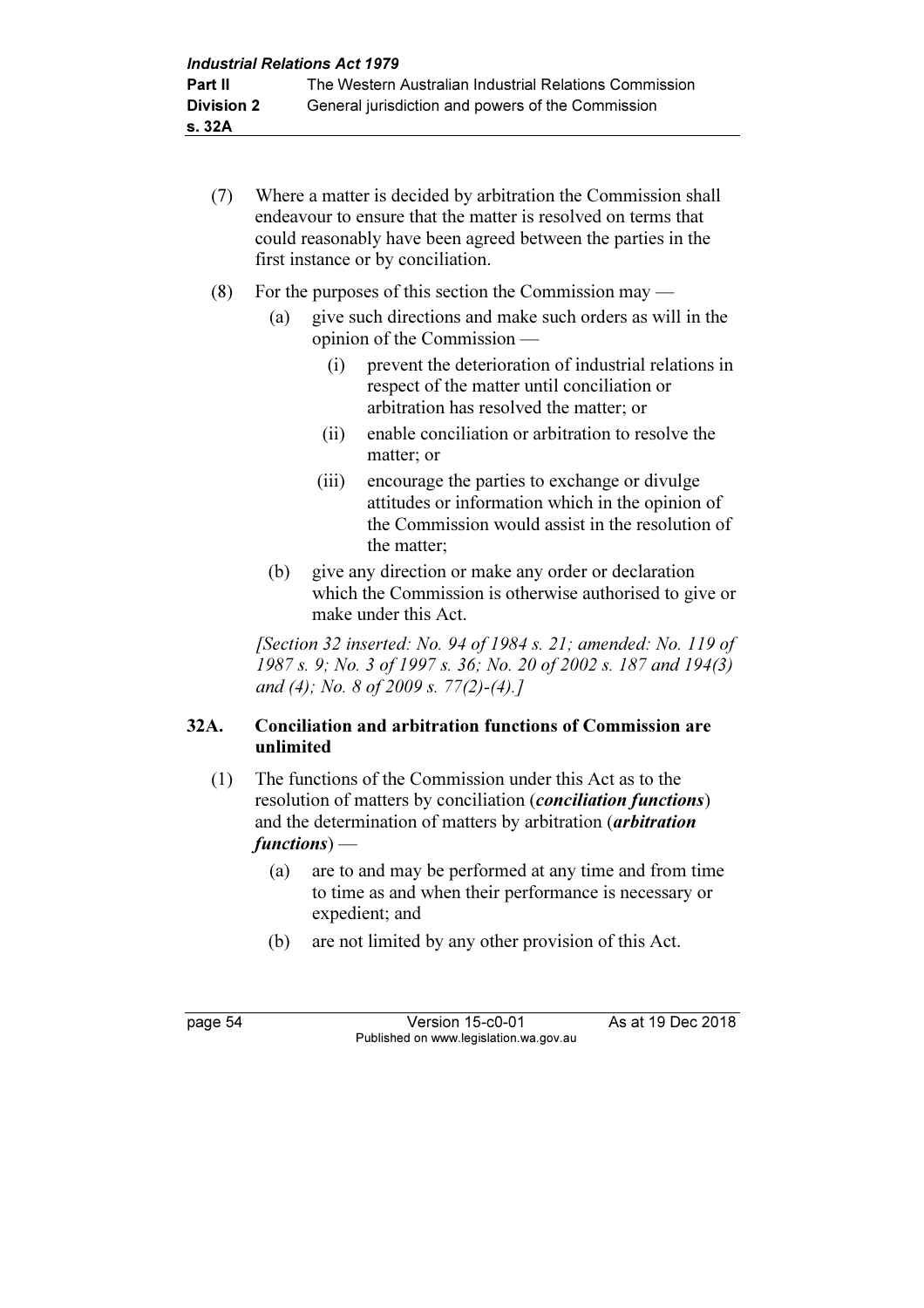(2) Without limiting subsection (1), nothing in this Act prevents the performance of conciliation functions merely because arbitration functions are being or have been performed.

[Section 32A inserted: No. 20 of 2002 s. 123.]

### 33. Evidence before Commission

- (1) With respect to evidence in proceedings before the Commission —
	- (a) the Registrar shall, on the application of any party, or by direction of the Commission, issue a summons in the prescribed form to any person to appear and give evidence before the Commission and the summons may require that person to produce before the Commission any books, papers, or other documents in his possession, or under his control, in any way relating to the proceedings; and
	- (b) a person who attends the Commission in accordance with such summons shall be entitled to receive from the party at whose instance he was summoned an allowance for expenses as determined by the Commission; and
	- (c) subject to subsection (2), a person duly served with such summons, shall not without good cause, proof of which is on him, fail to attend or to duly produce any book, paper, or document as required or refuse to be sworn as a witness or to answer any question which he is required by the Commission to answer; and
	- (d) the Commission may, whenever it shall appear just or convenient so to do, make any order for the examination upon oath or otherwise before the Commission or any officer of the Commission, or any other person, and at any place of any witness or person, and may empower any party to give the deposition of such witness or person in evidence on such terms, if any, as the Commission may direct; and

As at 19 Dec 2018 Version 15-c0-01 page 55 Published on www.legislation.wa.gov.au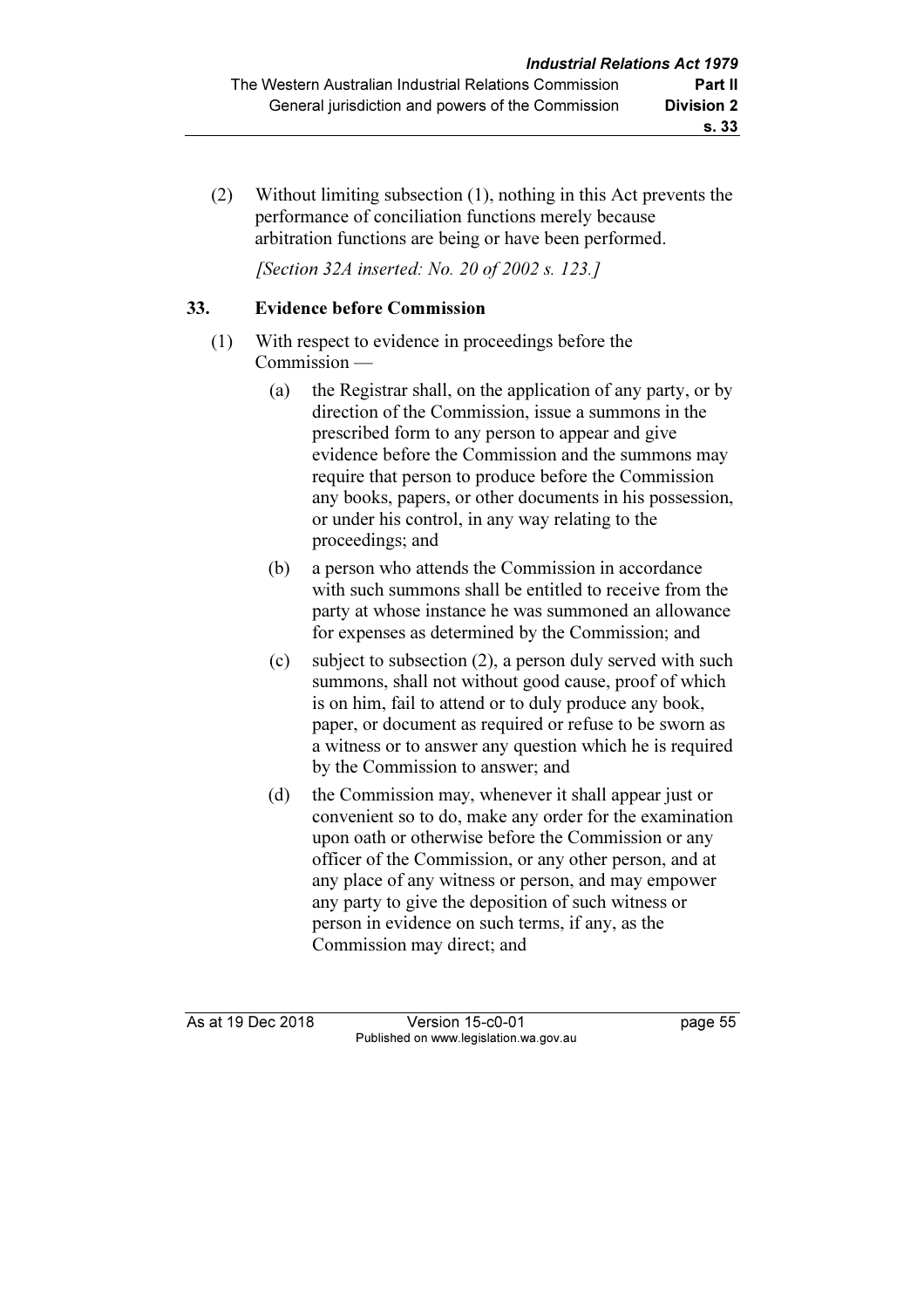- (e) the Commission shall take evidence on oath or affirmation.
- (2) Where a summons is issued to, and duly served on, a person to appear and give evidence before the Commission, the person may make application to the Commission for cause to be shown for him to so appear and, if on the hearing of the application such cause is not shown, he is not required to so appear.
- (3) Evidence relating to any trade secret, or to the profits or financial position of any witness or party, shall not be disclosed except to the Commission, or published without the consent of the person entitled to the trade secret or non-disclosure.
- (4) The evidence referred to in subsection (3) shall, if the witness or party so requests, be taken in private.
- (5) All books, papers, and other documents produced in evidence before the Commission may be inspected by the Commission and also by such of the parties as the Commission allows, but the information obtained therefrom shall not be made public without the permission of the Commission, and such parts of the documents as in the opinion of the Commission do not relate to the matter at issue may be sealed up, but such books, papers, and documents relating to any trade secret or to the profits or financial position of any witness or party shall not, without the consent of that witness or party, be inspected by any party.
- (6) Subsection  $(1)(a)$ ,  $(b)$ , and  $(c)$  do not apply to or in relation to a summons issued pursuant to section 44.

 [Section 33 amended: No. 121 of 1982 s. 13; No. 94 of 1984 s. 22 and 65.]

page 56 Version 15-c0-01 As at 19 Dec 2018 Published on www.legislation.wa.gov.au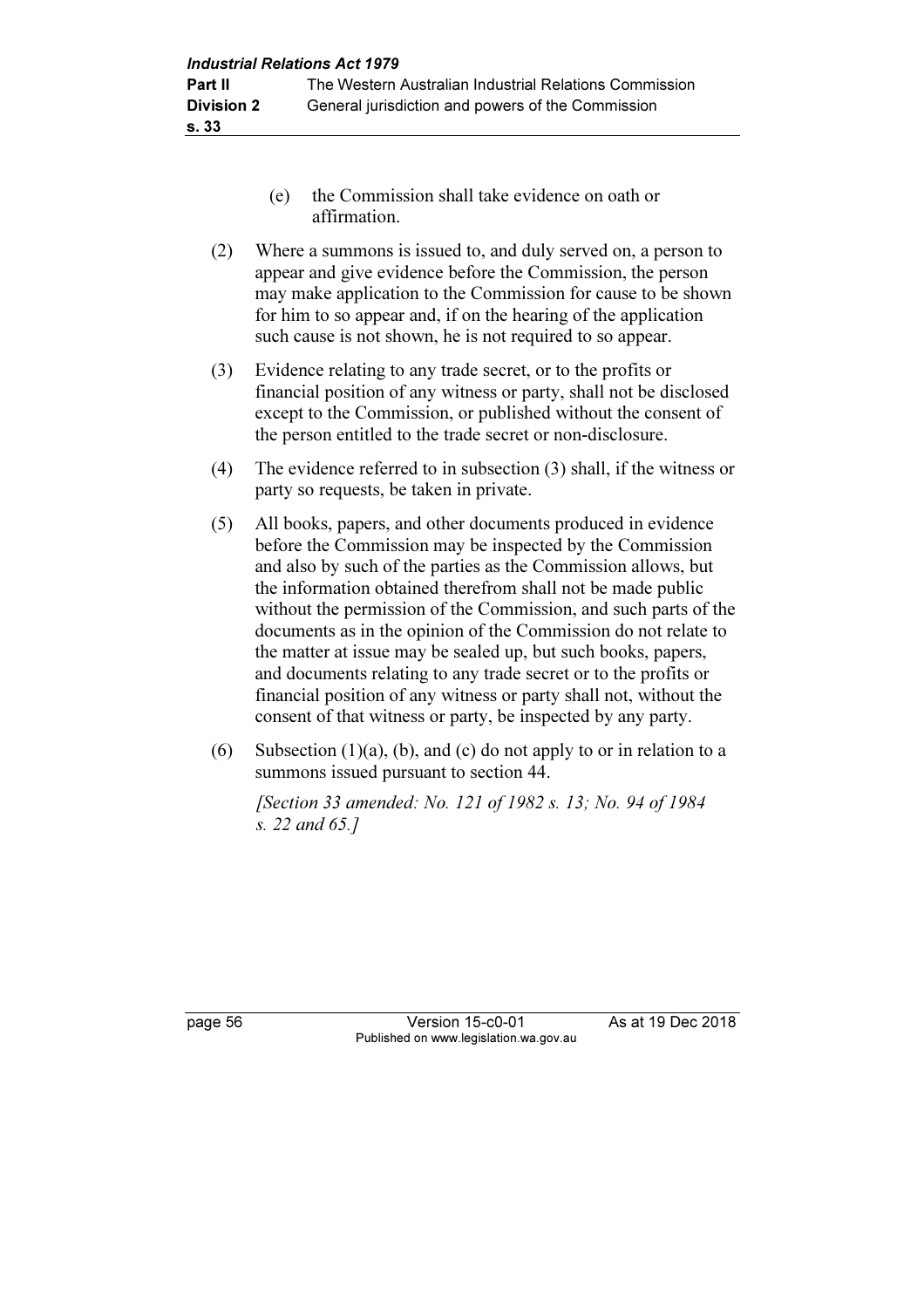#### 34. Decisions of Commission, form of and review of

- (1) The decision of the Commission must be made in the form of an award, order or declaration and must be signed and dated at the time it is made —
	- (a) in the case of a decision made by the Commission constituted by a single commissioner — by the commissioner; or
	- (b) in the case of a decision of the Commission in Court Session — by the most senior commissioner of the commissioners who constitute the Commission in Court Session; or
	- (c) in the case of a decision by the Full Bench or its presiding commissioner — by the presiding commissioner of the Full Bench.
- (1A) A decision of the Commission must be sealed with the seal of the Commission.
	- (2) When the commissioners who constitute the Commission in Court Session are divided in opinion on a question, the question must be decided according to the decision of the majority of the commissioners.
	- (3) Proceedings before the Commission shall not be impeached or held bad for want of form nor shall they be removable to any court by certiorari or otherwise —
		- (a) on any ground relating to jurisdiction; or
		- (b) on any other ground.
	- (4) Except as provided by this Act, no award, order, declaration, finding, or proceeding of the Commission shall be liable to be challenged, appealed against, reviewed, quashed, or called in question by or in any court —
		- (a) on any ground relating to jurisdiction; or
		- (b) on any other ground.

As at 19 Dec 2018 Version 15-c0-01 page 57 Published on www.legislation.wa.gov.au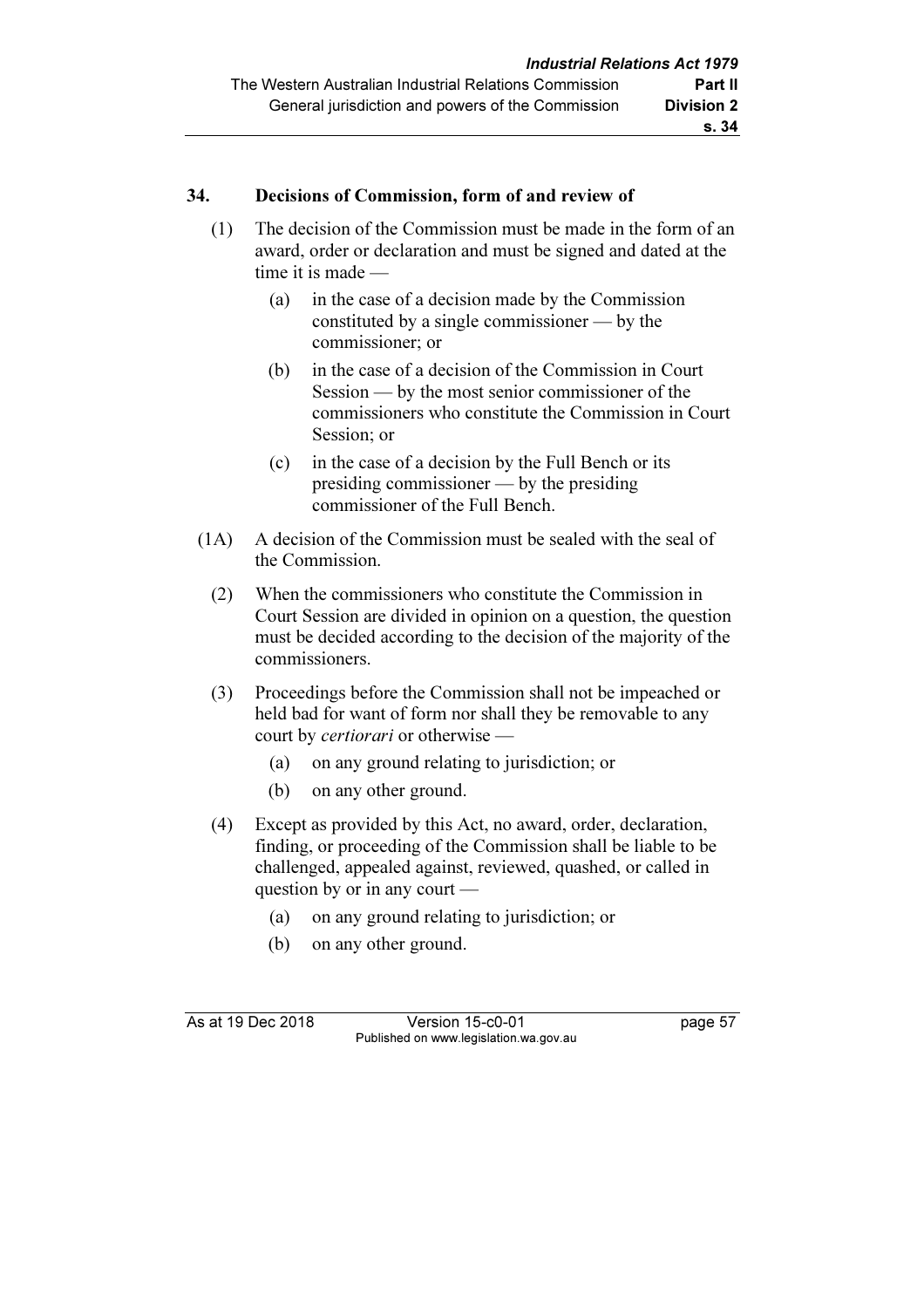[Section 34 amended: No. 94 of 1984 s. 23; No. 20 of 2002 s. 124; No. 39 of 2018 s. 24.]

#### 35. Decision to be first drawn up as minutes

 $(1A)$  In this section —

final decision means a decision, determination or ruling in proceedings that finally decides, determines or disposes of the matter to which the proceedings relate.

- (1) Subject to subsection (4), a final decision must, before it is made, be drawn up in the form of minutes which must be handed down to the parties concerned and, unless in any particular case the Commission otherwise determines, its reasons for decision must be published at the same time.
- (1AB) Subsection (1) does not apply to an order made for the purposes of section 27(1)(a) or an order or declaration made under section 32(8).
	- (2) At the discretion of the commissioner giving the decision the minutes and reasons for decision may be handed down by the Registrar.
	- (3) The parties concerned shall, at a time fixed by the Commission, be entitled to speak to matters contained in the minutes of the decision and the Commission may, after hearing the parties, vary the terms of those minutes before the final decision is made in the terms of the minutes.
	- (4) The Commission, with the consent of the parties, may waive the requirements of this section in any case in which it is of the opinion that the procedures therein prescribed are inappropriate or unnecessary.

 [Section 35 amended: No. 121 of 1982 s. 14; No. 94 of 1984 s. 24 and 66; No. 39 of 2018 s. 25.]

page 58 Version 15-c0-01 As at 19 Dec 2018 Published on www.legislation.wa.gov.au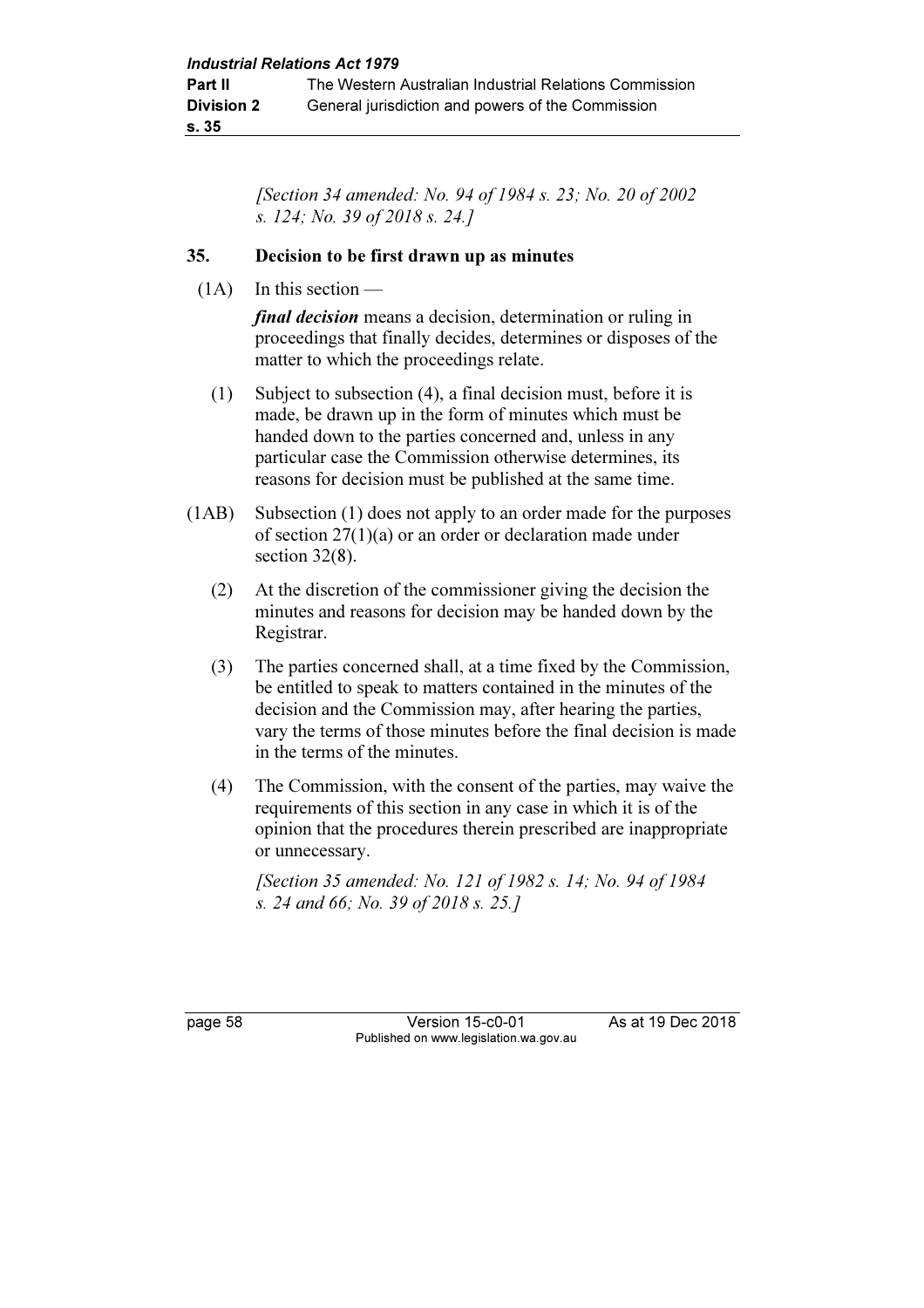## 36. Copy of decision must be given to parties and be available for inspection

- (1) The Commission must, as soon as practicable after making a decision —
	- (a) give a copy of the decision to each party to the proceeding; and
	- (b) deposit a copy of the decision in the office of the Registrar.
- (2) A copy of each decision of the Commission lodged in the office of the Registrar must be open to inspection without charge during office hours by any person interested.

[Section 36 inserted: No. 39 of 2018 s. 26.]

# Division 2A — Awards

[Heading inserted: No. 20 of 2002 s. 116.]

## 36A. Non-award employees, interim award for etc.

- (1) In any proceedings in which the Commission is considering the making of an award (the *new award*) that extends to employees to whom no award currently extends (the *employees*), the onus is on any party opposing the making of the new award to show that it would not be in the public interest.
- (2) The Commission may make an interim award that extends to the employees pending the making of the new award.
- (3) An interim award may be made if the Commission considers
	- (a) that it would provide a fair basis for the application of the no-disadvantage test provided for by Part VID Division 6 Subdivision 1; or
	- (b) that it would protect the existing wages and conditions of employment of the employees until the new award is made; or

As at 19 Dec 2018 Version 15-c0-01 page 59 Published on www.legislation.wa.gov.au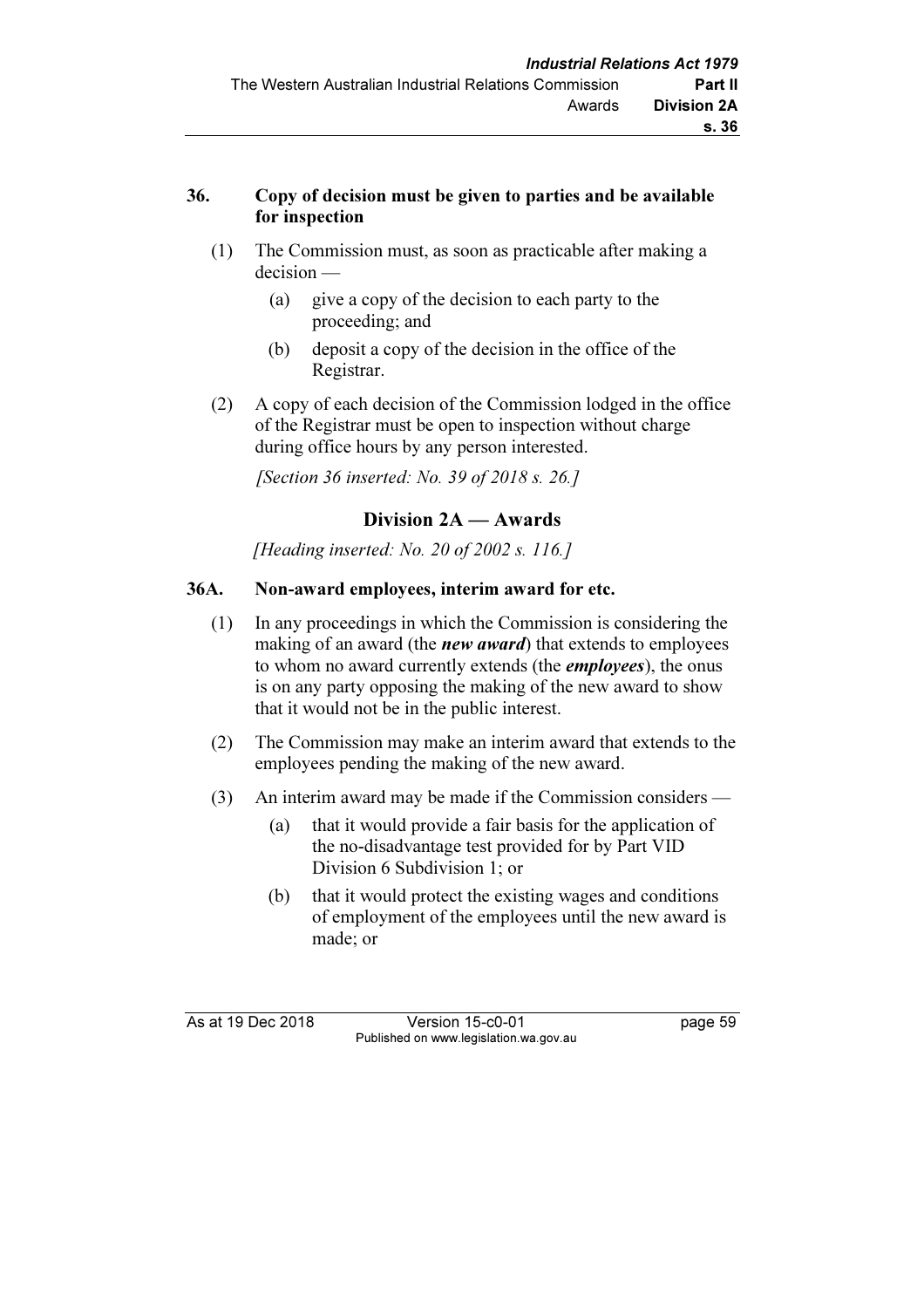(c) that it would be appropriate for any other reason. [Section 36A inserted: No. 20 of 2002 s. 116.]

### 37. Effect, area and scope of awards

- (1) An award has effect according to its terms, but unless and to the extent that those terms expressly provide otherwise it shall, subject to this section —
	- (a) extend to and bind
		- (i) all employees employed in any calling mentioned therein in the industry or industries to which the award applies; and
		- (ii) all employers employing those employees; and
	- (b) operate throughout the State, other than in the areas to which section 3(1) applies.
- $(2), (3)$  deleted]
	- (4) An award, and any provision of an award, whether or not it has been made for a specified term, shall, subject to any variation made under this Act, remain in force until cancelled, suspended, or replaced under this Act unless, in the case of an award or a provision made for a specified term, it is expressly provided that the award or the provision, as the case may be, shall cease to operate upon the expiration of that term.
	- (5) Subsection (4) does not prevent the cancellation, suspension, or replacement of an award in part.

[Section 37 amended: No. 94 of 1984 s. 66.]

[37A. Deleted: No. 20 of 2002 s. 188.]

### 38. Named parties to awards

 (1) The parties to proceedings before the Commission in which an award is made, other than UnionsWA, the Chamber, the Mines

page 60 Version 15-c0-01 As at 19 Dec 2018 Published on www.legislation.wa.gov.au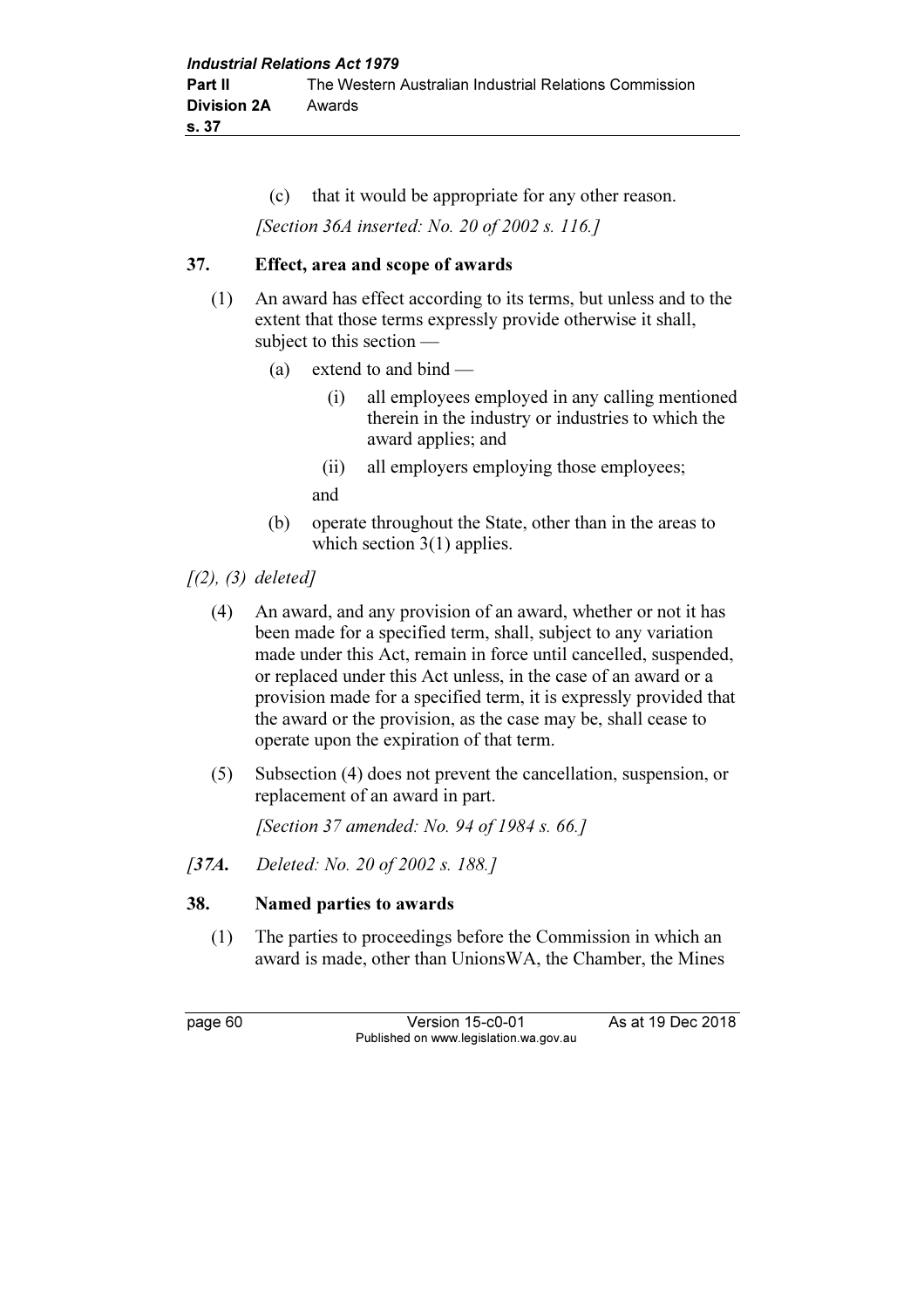and Metals Association and the Minister, shall be listed in the award as the named parties to the award.

- (1a) If after the commencement of section 12 of the Industrial Relations Amendment Act 1993 —
	- (a) any party to proceedings in which an award is made, other than UnionsWA, the Chamber, the Mines and Metals Association and the Minister, is not listed in the award as a named party as required by subsection (1); and
	- (b) the Commission has not ordered that the party is not to be a party to the award,

the party is to be taken to be a named party to the award.

- (1b) In subsections (1) and (1a) *party* does not include an intervener.
- (2) At any time after an award has been made the Commission may, by order made on the application of —
	- (a) any employer who, in the opinion of the Commission, has a sufficient interest in the matter; or
	- (b) any organisation which is registered in respect of any calling mentioned in the award or in respect of any industry to which the award applies; or
	- (c) any association on which any such organisation is represented,

 add as a named party to the award any employer, organisation or association.

- (3) Where an employer who is added as a named party to an award under subsection (2) is, at the time of that addition, engaged in an industry to which the award did not previously apply and the scope of the award is varied by virtue of that addition, the variation shall for the purposes of section 37(1) be expressly limited to that industry.
- (4) An employer is not to be added as a named party to an award under subsection (2) if that addition would have the effect of

As at 19 Dec 2018 Version 15-c0-01 page 61 Published on www.legislation.wa.gov.au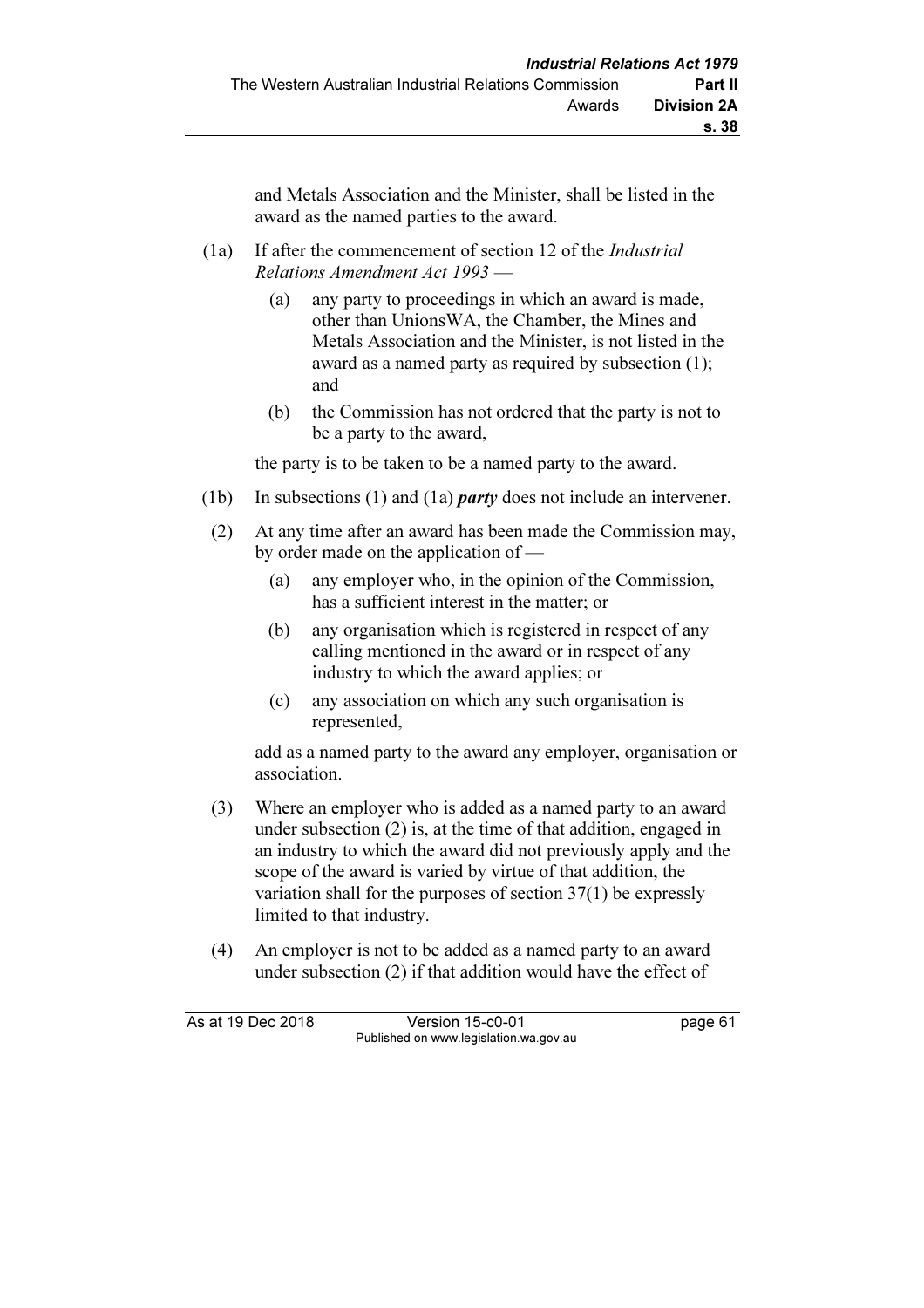extending the award to employees to whom another award already extends.

[Section 38 inserted: No. 94 of 1984 s. 25; amended: No. 15 of 1993 s. 12 and 31; No. 20 of 2002 s. 117(1); No. 53 of 2011 s. 48.]

#### 39. When award operates

- (1) An award comes into operation
	- (a) on the day on which it is made; or
	- (b) on such day or days as the Commission fixes and specifies in the award.
- $(2)$  deleted]
- (3) The Commission may, by its award, give retrospective effect to the whole or any part of the award —
	- (a) if and to the extent that the parties to the award so agree; or
	- (b) if, in the opinion of the Commission, there are special circumstances which make it fair and right so to do,

 but in a case to which paragraph (b) applies, not beyond the date upon which the application leading to the making of the award was lodged in the Commission.

 (4) For the purpose of subsection (3), an award or a provision of it has retrospective effect if and only if it has effect from a date earlier than the day on which the award is made.

[Section 39 amended: No. 39 of 2018 s. 27.]

### 40. Varying and cancelling awards

 (1) Subject to subsections (2), (3) and (4) and to sections 29A and 38, the Commission may by order at any time vary an award.

page 62 Version 15-c0-01 As at 19 Dec 2018 Published on www.legislation.wa.gov.au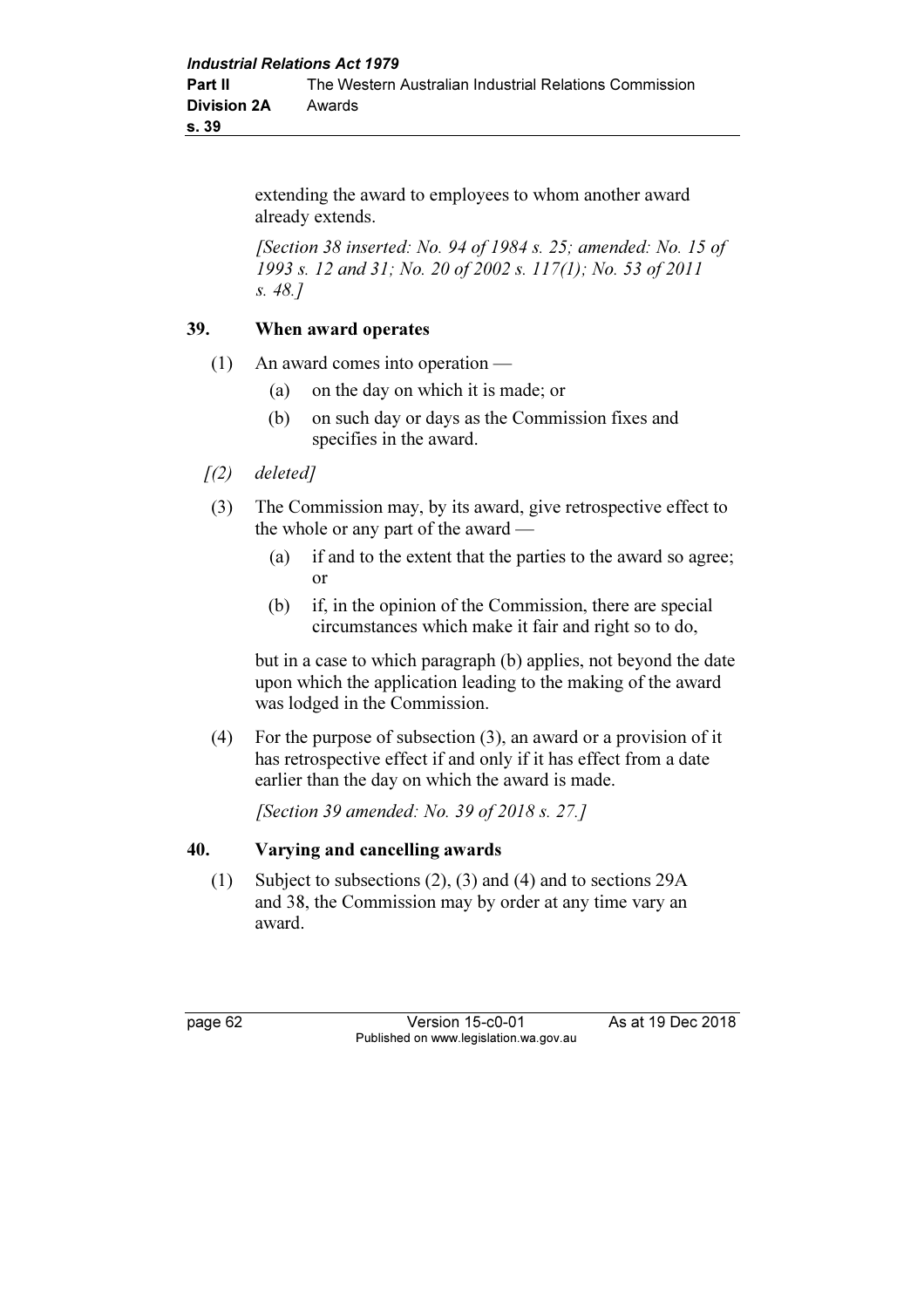- (2) An application to the Commission to vary an award may be made by any organisation or association named as a party to the award or employer bound by the award.
- (3) Where an award or any provision thereof is limited as to its duration the Commission —
	- (a) may, subject to such conditions as it considers fit, reserve to any party to the award liberty to apply to vary the award or that provision, as the case may be; and
	- (b) shall not, within the specified term, vary the award or that provision, as the case may be, unless and to the extent that —
		- (i) it is satisfied that, by reason of circumstances which have arisen since the time at which the specified term was fixed, it would be inequitable and unjust not to do so; or
		- (ii) on an application made under paragraph (a), it is satisfied that it is fair and right so to do; or
		- (iii) the parties to the award agree that the award or provision should be varied;

and

- (c) may within the specified term cancel the award if the parties to the award agree that it be cancelled.
- (4) Section 39 applies, with such modifications as are necessary, to and in relation to an order made under this section.

[Section 40 amended: No. 94 of 1984 s. 66.]

## 40A. Incorporation of industrial agreement provisions into awards by consent

- $(1)$  If
	- (a) an award extends to employees to whom an industrial agreement extends; and

As at 19 Dec 2018 Version 15-c0-01 page 63 Published on www.legislation.wa.gov.au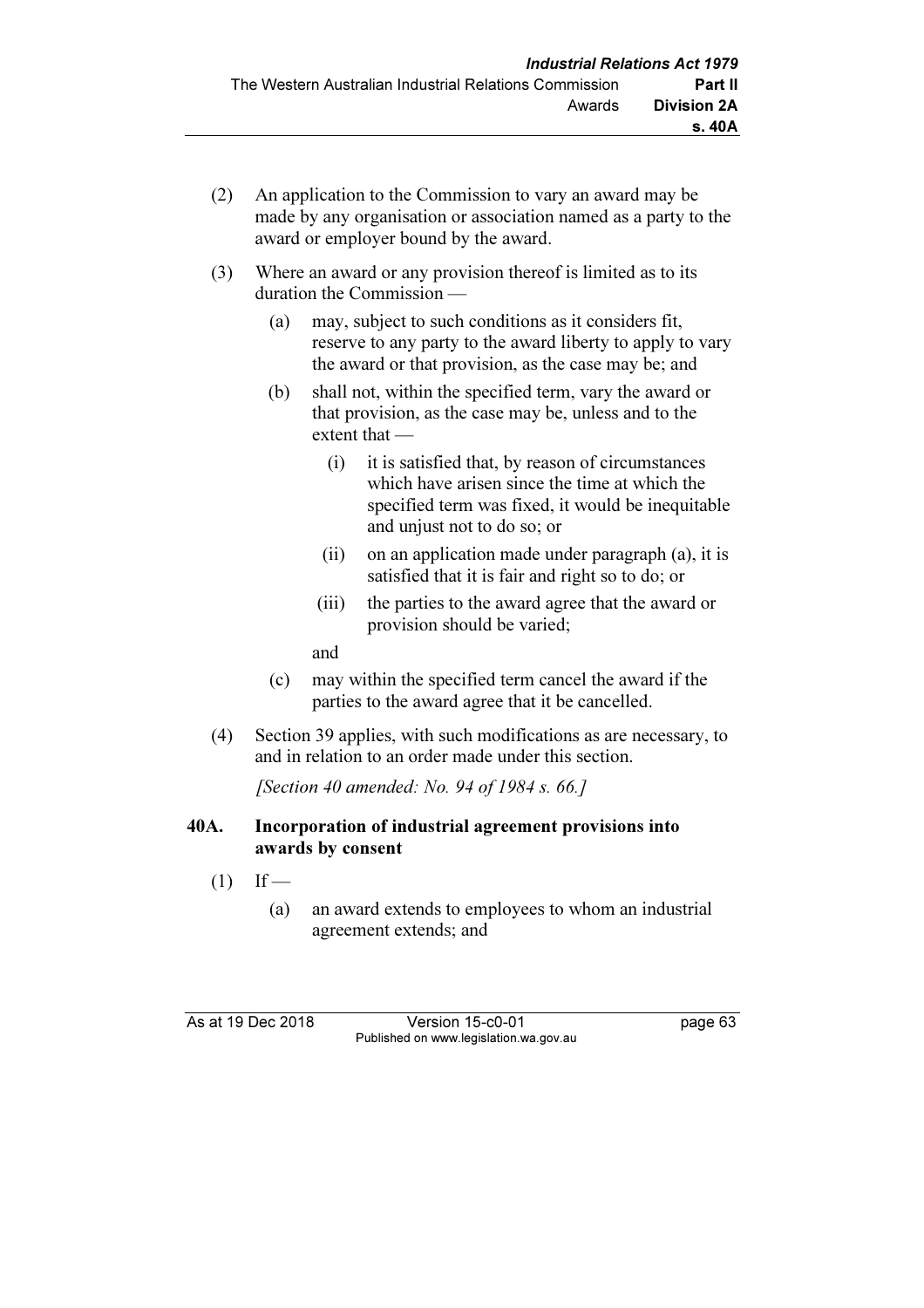- (b) a named party to the award who is also a party to the agreement applies to the Commission for the incorporation of some or all of the provisions of the agreement into the award; and
- (c) each other party to the agreement consents to the incorporation of those provisions into the award,

 the Commission shall by order vary the award by incorporating those provisions of the agreement into the award, but the variation shall be expressly limited to the employees and employers to whom the agreement extends.

 (2) This section does not limit the operation of section 40 and that section applies to any application or order made under this section.

[Section 40A inserted: No. 20 of 2002 s. 118.]

#### 40B. Power to vary awards to reflect statutory etc. requirements, to promote efficiency and to facilitate implementation

- (1) The Commission, of its own motion, may by order at any time vary an award for any one or more of the following purposes —
	- (a) to ensure that the award does not contain wages that are less than the minimum award wage as ordered by the Commission under section 50A;
	- (b) to ensure that the award does not contain conditions of employment that are less favourable than those provided by the MCE Act;
	- (c) to ensure that the award does not contain provisions that discriminate against an employee on any ground on which discrimination in work is unlawful under the Equal Opportunity Act 1984;
	- (d) to ensure that the award does not contain provisions that are obsolete or need updating;
	- (e) to ensure that the award is consistent with the facilitation of the efficient organisation and performance of work according to the needs of an industry and enterprises

page 64 Version 15-c0-01 As at 19 Dec 2018 Published on www.legislation.wa.gov.au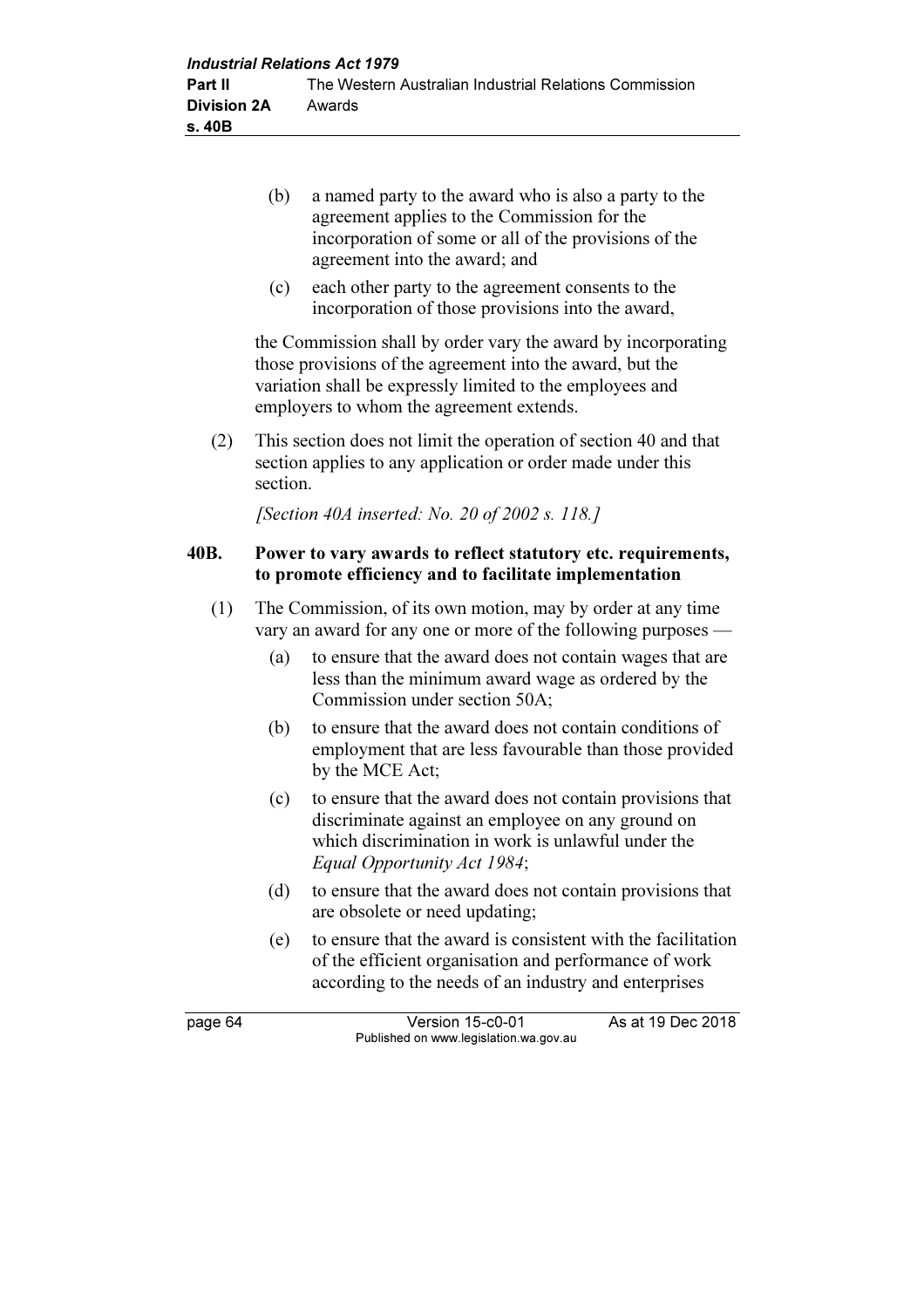within it, balanced with fairness to the employees in the industry and enterprises.

- (2) The Commission shall not make an order under this section until it has given notice to the named parties to the award and UnionsWA, the Chamber, the Mines and Metals Association and the Minister and afforded them an opportunity to be heard in relation to the proposed variations.
- (3) The Commission shall cause a copy of an order made under this section to be —
	- (a) given to the named parties to the award and to UnionsWA, the Chamber, the Mines and Metals Association and the Minister; and
	- (b) published in the required manner.
- (4) Section 39 applies to and in relation to an order made under this section —
	- (a) as if the reference in section 39(3) to the date on which an application was lodged in the Commission were a reference to the date on which notice was first given under subsection (2); and
	- (b) with such other modifications as are necessary.
- (5) This section does not prevent or affect the making of an application under section 40 to vary an award for a purpose mentioned in subsection (1).

 [Section 40B inserted: No. 20 of 2002 s. 118; amended: No. 36 of 2006 s. 12; No. 53 of 2011 s. 48.]

As at 19 Dec 2018 Version 15-c0-01 page 65 Published on www.legislation.wa.gov.au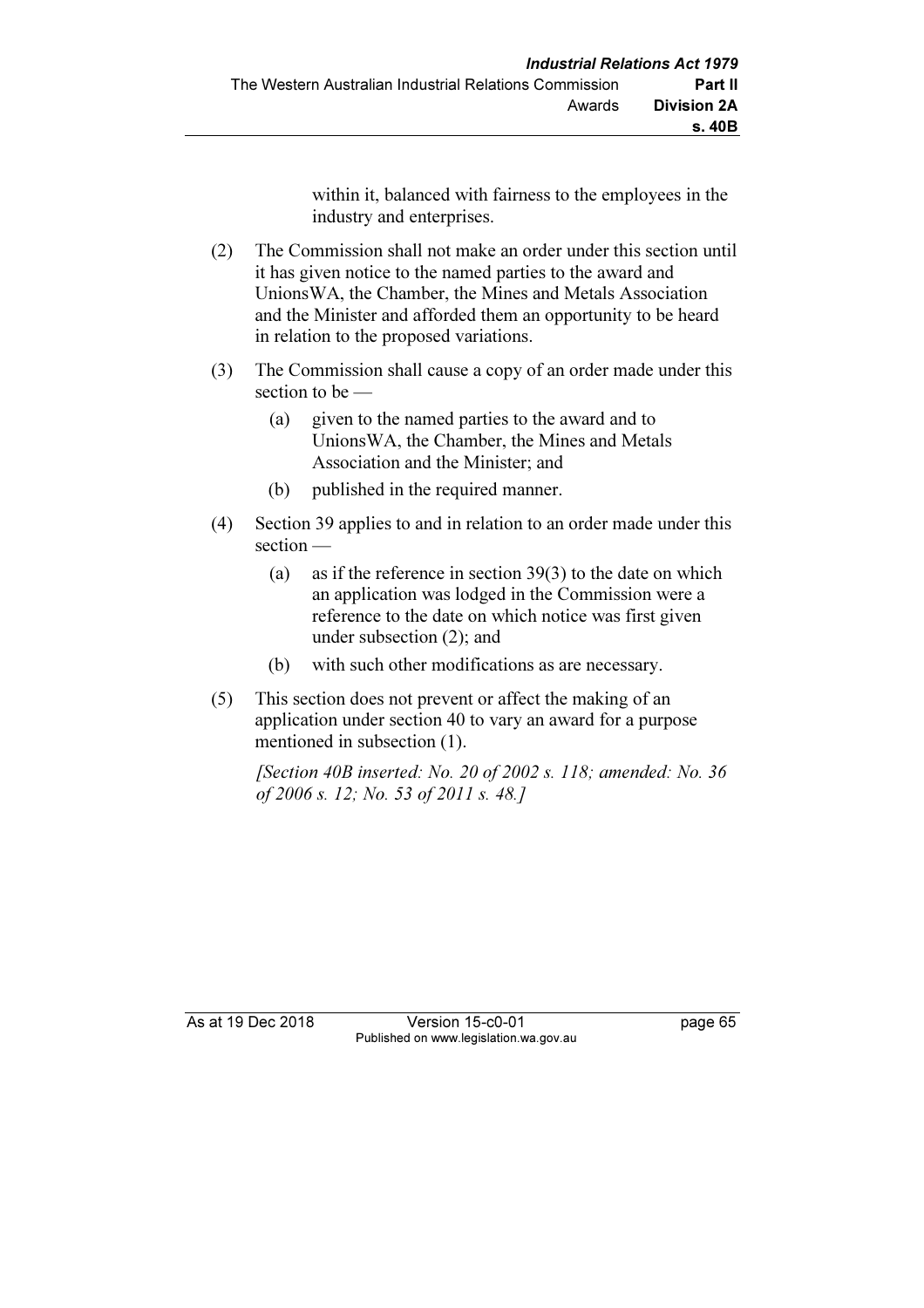## Division 2B — Industrial agreements

[Heading inserted: No. 20 of 2002 s. 130.]

#### 40C. Terms used

In this Division —

*initiating party*, in relation to a proposed industrial agreement, means the party that initiated the bargaining for the agreement under section 42(1);

negotiating party, in relation to a proposed industrial agreement, means —

- (a) the initiating party; and
- (b) a person who notifies the initiating party under section 42A(1) that that person will bargain for the industrial agreement;

prescribed period has the meaning given by section 42A(1) and includes any extension of that period ordered by the Commission.

[Section 40C inserted: No. 20 of 2002 s. 130.]

#### 41. Industrial agreements, making, registration and effect of

- (1) An agreement with respect to any industrial matter or for the prevention or resolution under this Act of disputes, disagreements, or questions relating thereto may be made between an organisation or association of employees and any employer or organisation or association of employers.
- (1a) An agreement may apply to a single enterprise or more than a single enterprise.
- (1b) For the purposes of subsection (1a) an agreement applies to more than a single enterprise if it applies to —
	- (a) more than one business, project or undertaking; or
	- (b) the activities carried on by more than one public authority.

page 66 Version 15-c0-01 As at 19 Dec 2018 Published on www.legislation.wa.gov.au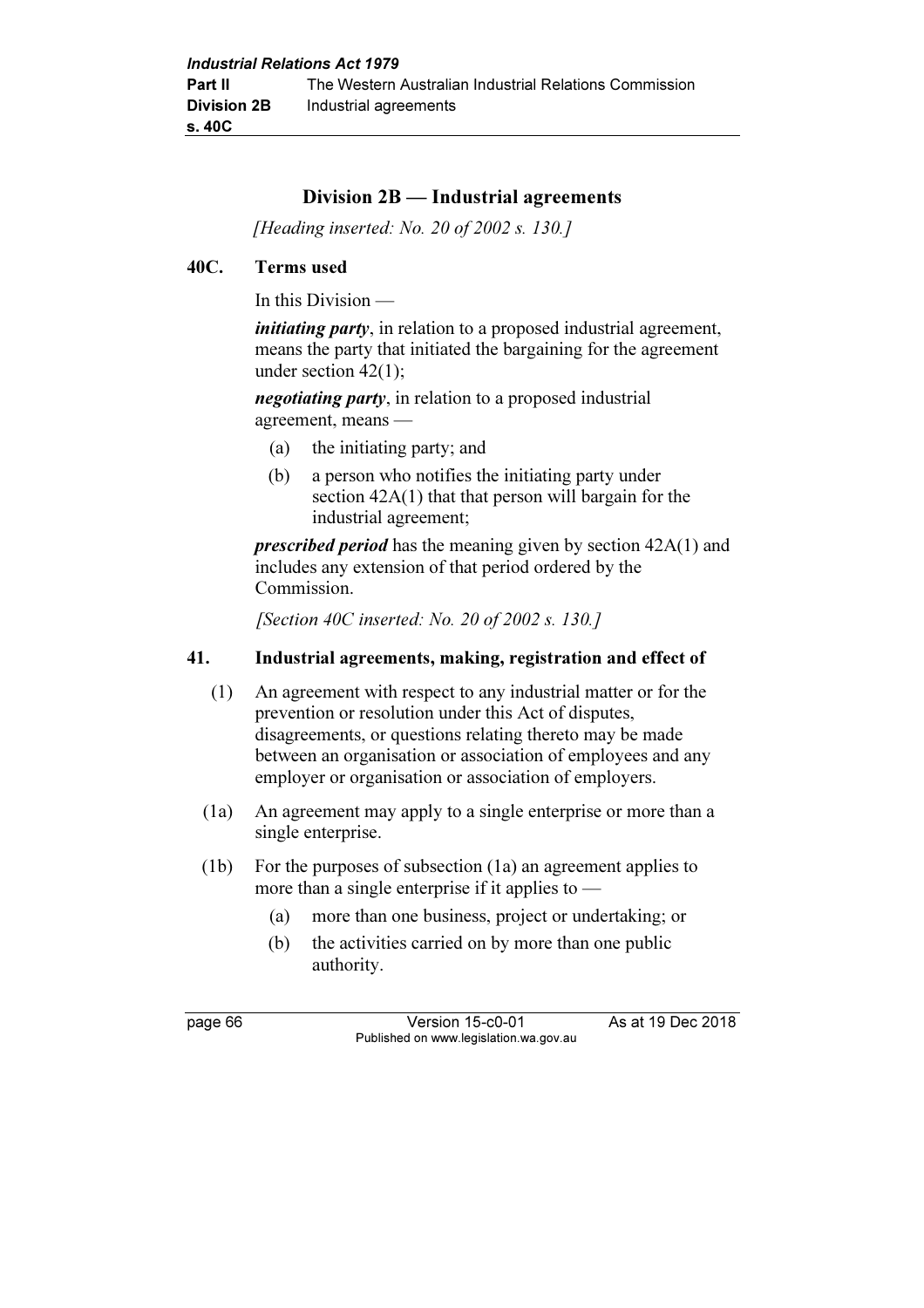- (2) Subject to subsection (3) and sections 41A and 49N, where the parties to an agreement referred to in subsection (1) apply to the Commission for registration of the agreement as an industrial agreement the Commission shall register the agreement as an industrial agreement.
- (3) Before registering an industrial agreement the Commission may require the parties thereto to effect such variation as the Commission considers necessary or desirable for the purpose of giving clear expression to the true intention of the parties.
- (4) An industrial agreement extends to and binds
	- (a) all employees who are employed
		- (i) in any calling mentioned in the industrial agreement in the industry or industries to which the industrial agreement applies; and
		- (ii) by an employer who is  $-$ 
			- (I) a party to the industrial agreement; or
			- (II) a member of an organisation of employers that is a party to the industrial agreement or that is a member of an association of employers that is a party to the industrial agreement;

and

(b) all employers referred to in paragraph (a)(ii),

 and no other employee or employer, and its scope shall be expressly so limited in the industrial agreement.

- (5) An industrial agreement shall operate
	- (a) in the area specified therein; and
	- (b) for the term specified therein.
- (6) Notwithstanding the expiry of the term of an industrial agreement, it shall, subject to this Act, continue in force in respect of all parties thereto, except those who retire therefrom,

As at 19 Dec 2018 Version 15-c0-01 page 67 Published on www.legislation.wa.gov.au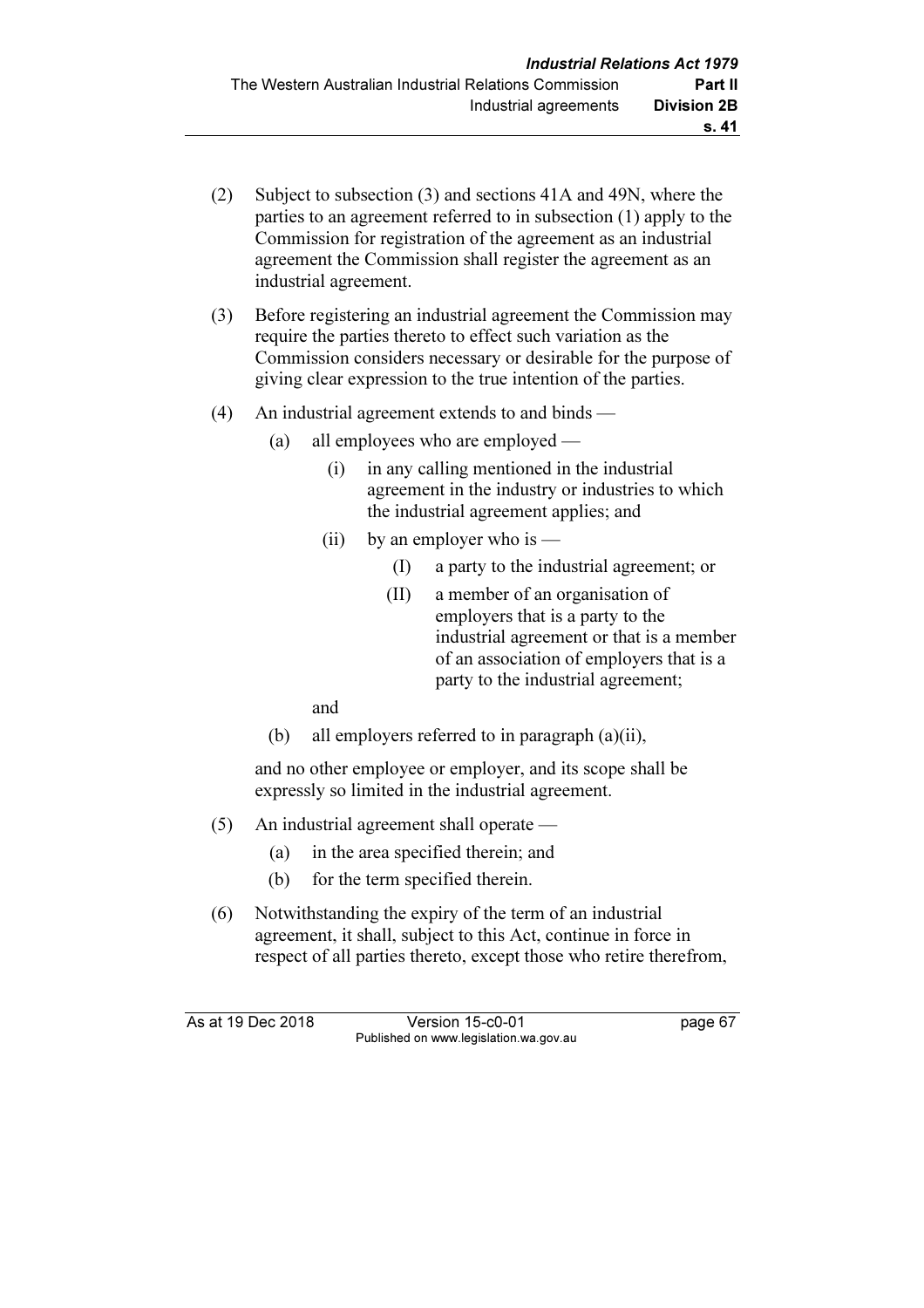until a new agreement or an award in substitution for the first-mentioned agreement has been made.

- (7) At any time after, or not more than 30 days before, the expiry of an industrial agreement any party thereto may file in the office of the Registrar a notice in the prescribed form signifying his intention to retire therefrom at the expiration of 30 days from the date of such filing, and such party shall on the expiration of that period cease to be a party to the agreement.
- (8) When a new industrial agreement is made and registered, or an award or enterprise order is made, in substitution for an industrial agreement (the *first agreement*), the first agreement is taken to be cancelled, except to the extent that the new industrial agreement, award or order saves the provisions of the first agreement.
- (9) To the extent that an industrial agreement is contrary to or inconsistent with an award, the industrial agreement prevails unless the agreement expressly provides otherwise.

[Section 41 inserted: No. 94 of 1984 s. 26; amended: No. 15 of 1993 s. 13; No. 20 of 2002 s. 131 and 144.]

#### 41A. Which industrial agreements shall not be registered under s. 41

- (1) The Commission shall not under section 41 register an agreement as an industrial agreement unless the agreement —
	- (a) specifies a nominal expiry date that is no later than 3 years after the date on which the agreement will come into operation; and
	- (b) includes any provision specified in relation to that agreement by an order referred to in section 42G; and
	- (c) includes an estimate of the number of employees who will be bound by the agreement upon registration.
- (2) The Commission shall not under section 41 register an agreement as an industrial agreement to which an organisation

page 68 Version 15-c0-01 As at 19 Dec 2018 Published on www.legislation.wa.gov.au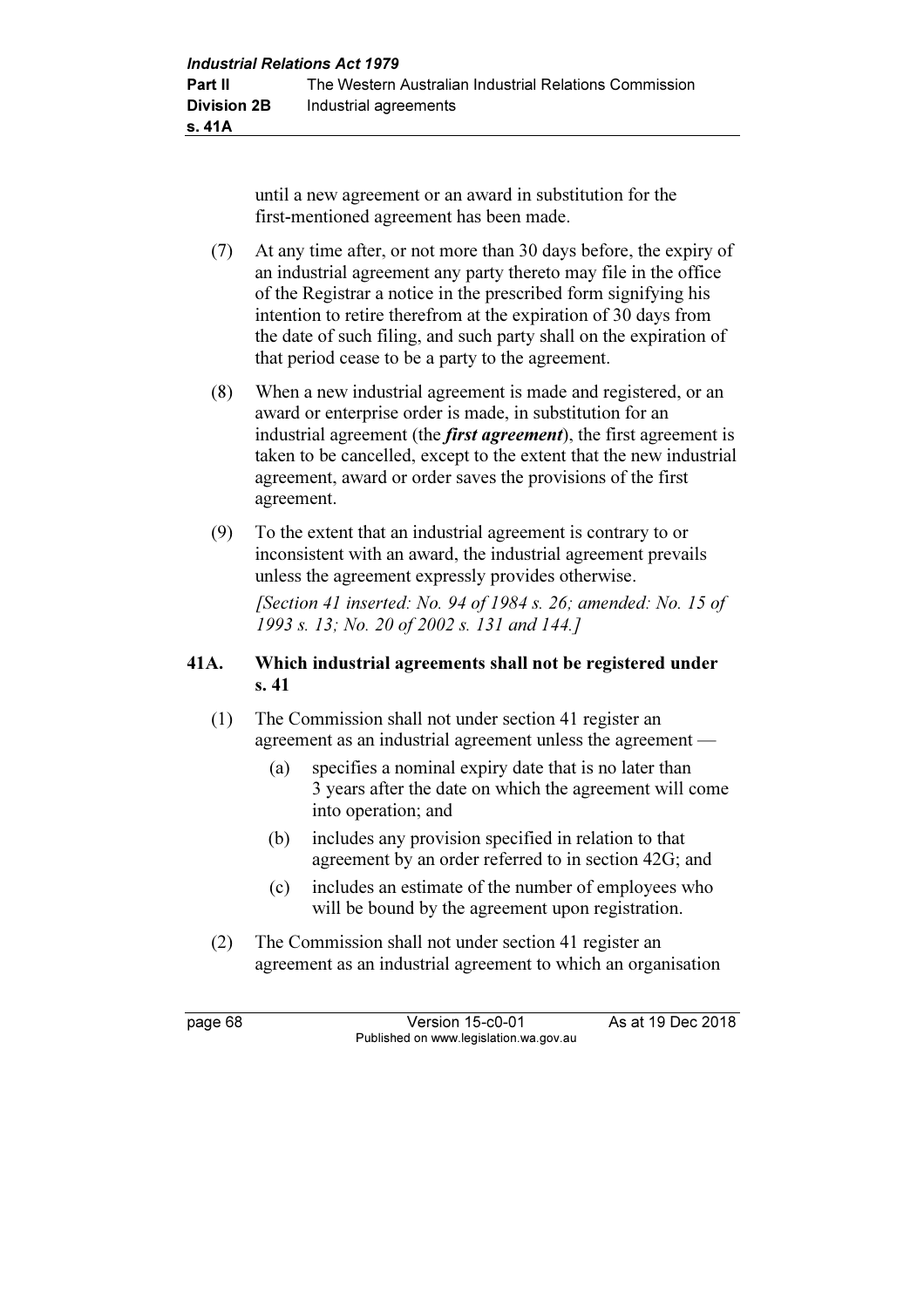or association of employees is a party, unless the employees who will be bound by the agreement upon registration are members of, or eligible to be members of, that organisation or association.

[Section 41A inserted: No. 20 of 2002 s. 132.]

#### 42. Bargaining for industrial agreement, initiating

- (1) Bargaining for an industrial agreement may be initiated by an organisation or association of employees, an employer or an organisation or association of employers giving to an intended party to the agreement a written notice that complies with subsection (3).
- (2) A notice under subsection (1) is not to be given to an organisation or association of employers unless that organisation or association has given written consent to being given such notice.
- (3) A notice complies with this subsection if it is accompanied by particulars of —
	- (a) the types of employment to be covered by the agreement; and
	- (b) the area in which the agreement is to operate; and
	- (c) the intended parties to the agreement; and
	- (d) any other matter prescribed by regulations made by the Governor under section 42M.
- (4) If there is no applicable industrial agreement or enterprise order in force, bargaining may be initiated under subsection (1) at any time.
- (5) If there is an applicable industrial agreement or an applicable enterprise order in force, bargaining must not be initiated under subsection (1) earlier than 90 days before the nominal expiry date of the agreement or order.
- (6) Where bargaining is initiated under subsection (1) with more than one intended party to the agreement, all the negotiating parties are to bargain together unless the Commission, on the

As at 19 Dec 2018 Version 15-c0-01 page 69 Published on www.legislation.wa.gov.au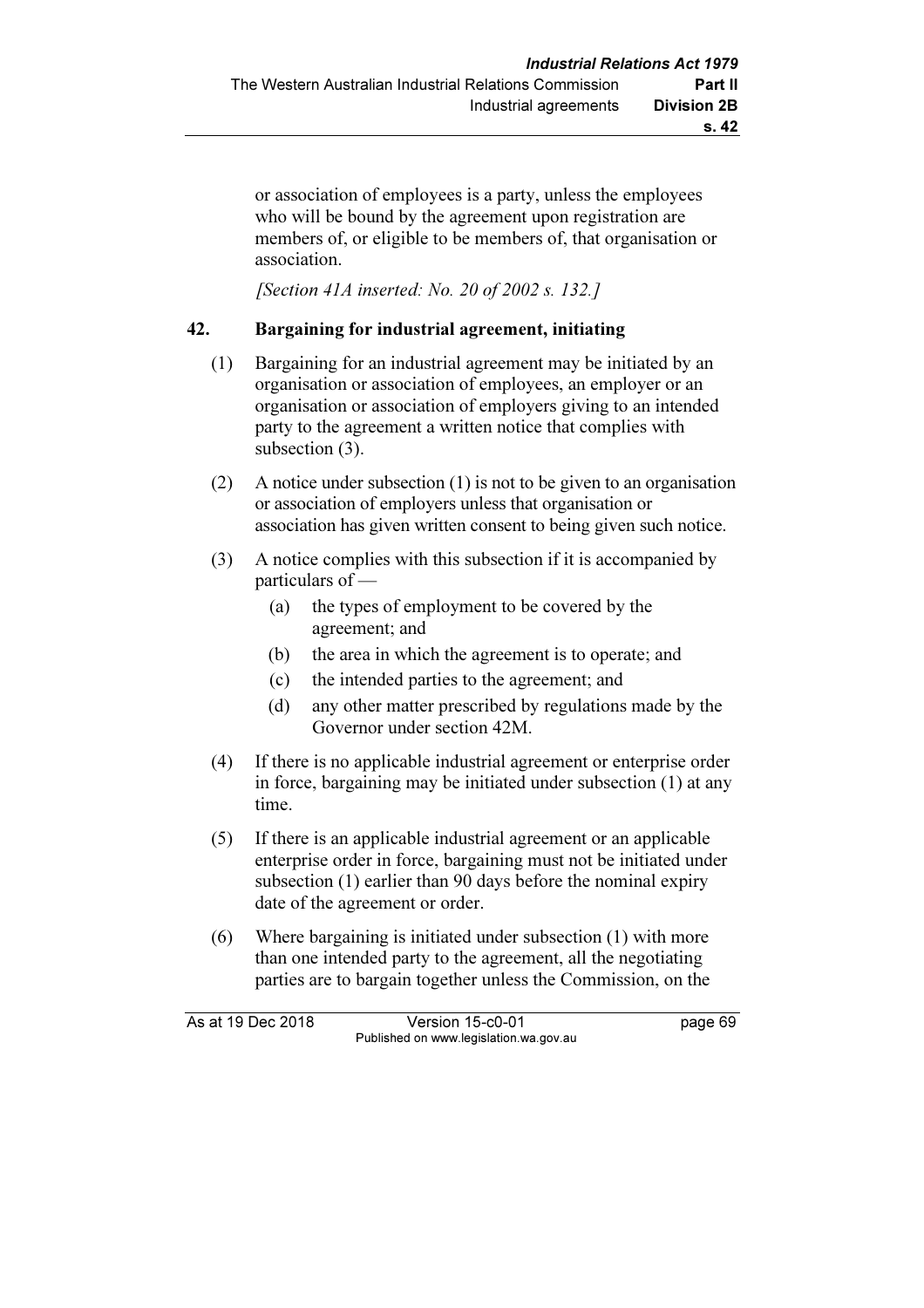application of a negotiating party, directs that that negotiating party may negotiate separately with the initiating party.

- (7) Nothing in this section prevents or limits a person from bargaining for an industrial agreement when bargaining has not been initiated under subsection (1).
- (8) In subsection  $(5)$  —

nominal expiry date means the date specified in the agreement or enterprise order as the date on which the agreement or enterprise order expires.

[Section 42 inserted: No. 20 of 2002 s. 133.]

#### 42A. Response to initiation of bargaining

- (1) A person to whom a notice is given under section 42(1) may notify the initiating party within 21 days of receiving the notice (the *prescribed period*) as to whether that person will, or will not, bargain for an industrial agreement.
- (2) The Commission may by order, on application by a person to whom a notice is given under section 42(1), extend by no more than 7 days the period within which that person may respond under subsection (1).
- (3) The Commission may make an order under subsection (2) although an application for the order was not made until after the expiration of the prescribed period.
- (4) An order under subsection (2) may be made subject to such conditions as the Commission thinks fit.
- (5) An application under subsection (2) operates
	- (a) as a bar to an application for an enterprise order by a negotiating party; and
	- (b) as a stay of any application for an enterprise order that has been made by a negotiating party,

 until the application under subsection (2) is determined or withdrawn.

page 70 Version 15-c0-01 As at 19 Dec 2018 Published on www.legislation.wa.gov.au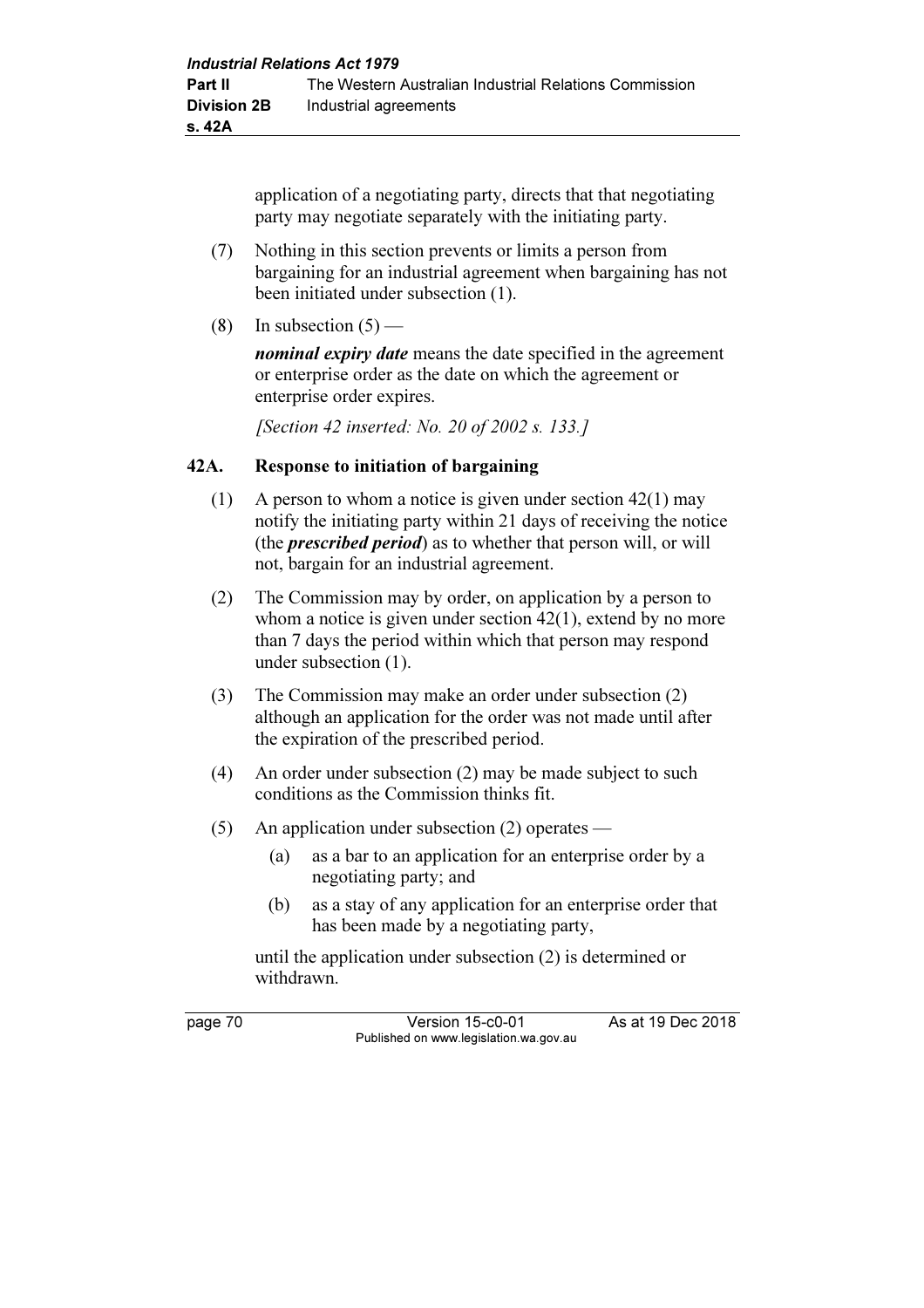(6) Bargaining between negotiating parties for an industrial agreement is initiated when the negotiating party to whom the notice is given notifies the initiating party under subsection (1) that that negotiating party will bargain.

[Section 42A inserted: No. 20 of 2002 s. 133.]

#### 42B. Bargaining for industrial agreements, good faith required etc.

- (1) When bargaining for an industrial agreement, a negotiating party shall bargain in good faith.
- (2) Without limiting the meaning of the expression, bargaining in **good faith** by negotiating parties includes doing the following things —
	- (a) stating their position on matters at issue, and explaining that position;
	- (b) meeting at reasonable times, intervals and places for the purpose of conducting face-to-face bargaining;
	- (c) disclosing relevant and necessary information for bargaining;
	- (d) acting honestly and openly, which includes not capriciously adding or withdrawing items for bargaining;
	- (e) recognising bargaining agents;
	- (f) providing reasonable facilities to representatives of organisations and associations of employees necessary for them to carry out their functions;
	- (g) bargaining genuinely and dedicating sufficient resources to ensure this occurs;
	- (h) adhering to agreed outcomes and commitments made by the parties.
- (3) The Commission may, having regard to the circumstances in which the industrial action occurs, determine that engaging in industrial action is a breach of the duty to bargain in good faith.

As at 19 Dec 2018 Version 15-c0-01 page 71 Published on www.legislation.wa.gov.au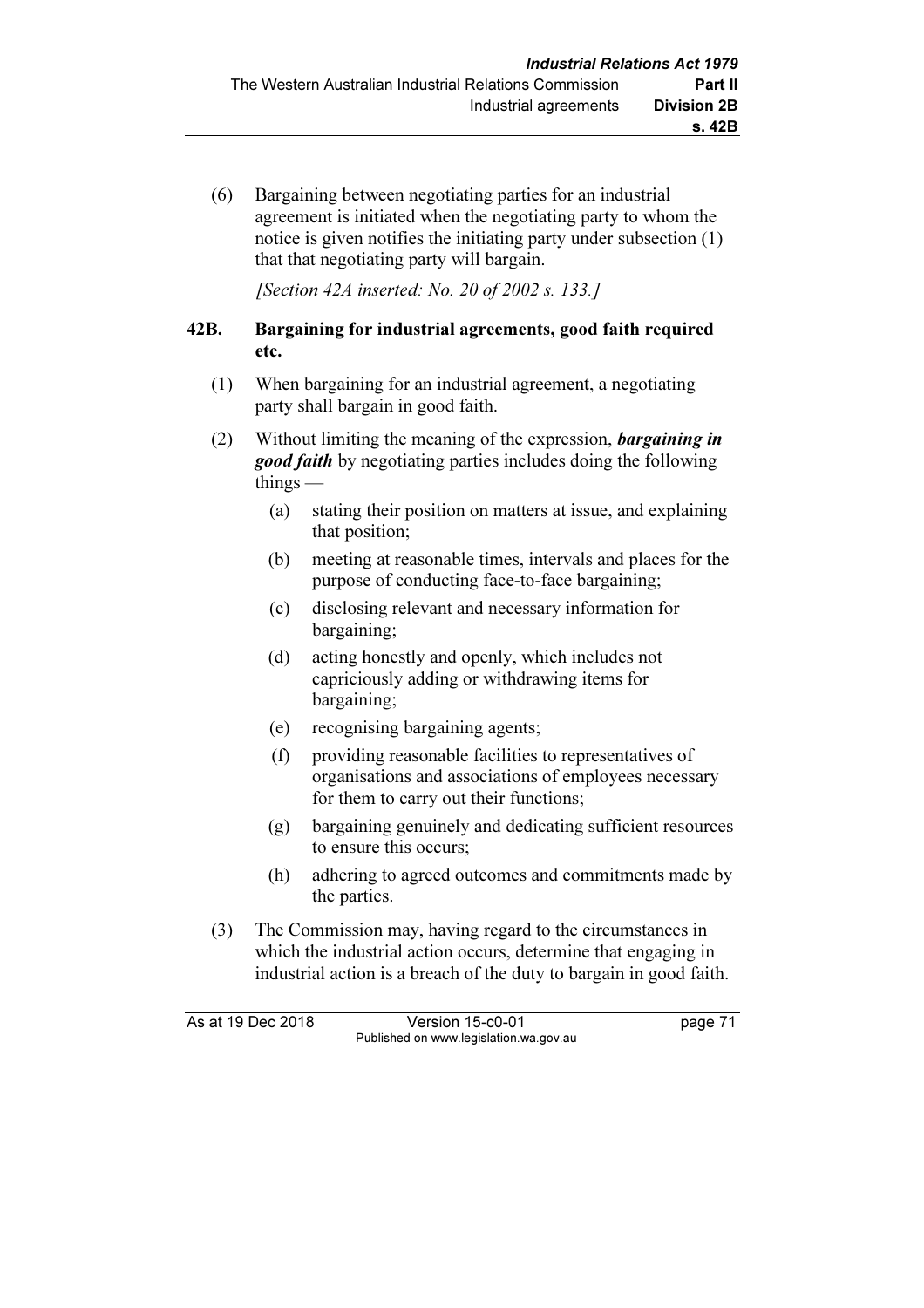- (4) For the purposes of this section, a person is a bargaining agent  $if -$ 
	- (a) that person has been appointed in writing by a negotiating party to an agreement as a bargaining agent of that party in relation to the agreement; and
	- (b) a copy of the appointment has been provided to the other negotiating party to the agreement; and
	- (c) the appointment has not been terminated.
- (5) An appointment of a bargaining agent may be terminated at any time by notice of termination given by the negotiating party who appointed the agent in writing to the agent.
- (6) A copy of a notice of termination must be given to each other negotiating party.
- (7) For the purposes of section 12 of the Legal Profession Act 2008 a bargaining agent is authorised to provide advice and other services in relation to bargaining for an industrial agreement.
- (8) Nothing in this section affects the requirement of section 112A that only a person who is registered under that section may appear as an agent under section 31, 81E or 91.

[Section 42B inserted: No. 20 of 2002 s. 133; amended: No. 65 of 2003 s. 41(3); No. 21 of 2008 s. 668(5).]

# 42C. Code of good faith

- (1) The Commission may make a code of good faith to provide guidance about the application of the duty of good faith under section 42B in relation to bargaining for an industrial agreement —
	- (a) generally; or
	- (b) in relation to particular types of situations.
- (2) The code shall not be inconsistent with this Division.
- (3) Section 43(7), (8) and (9) of the Interpretation Act 1984 apply to the code as if it were subsidiary legislation.

page 72 Version 15-c0-01 As at 19 Dec 2018 Published on www.legislation.wa.gov.au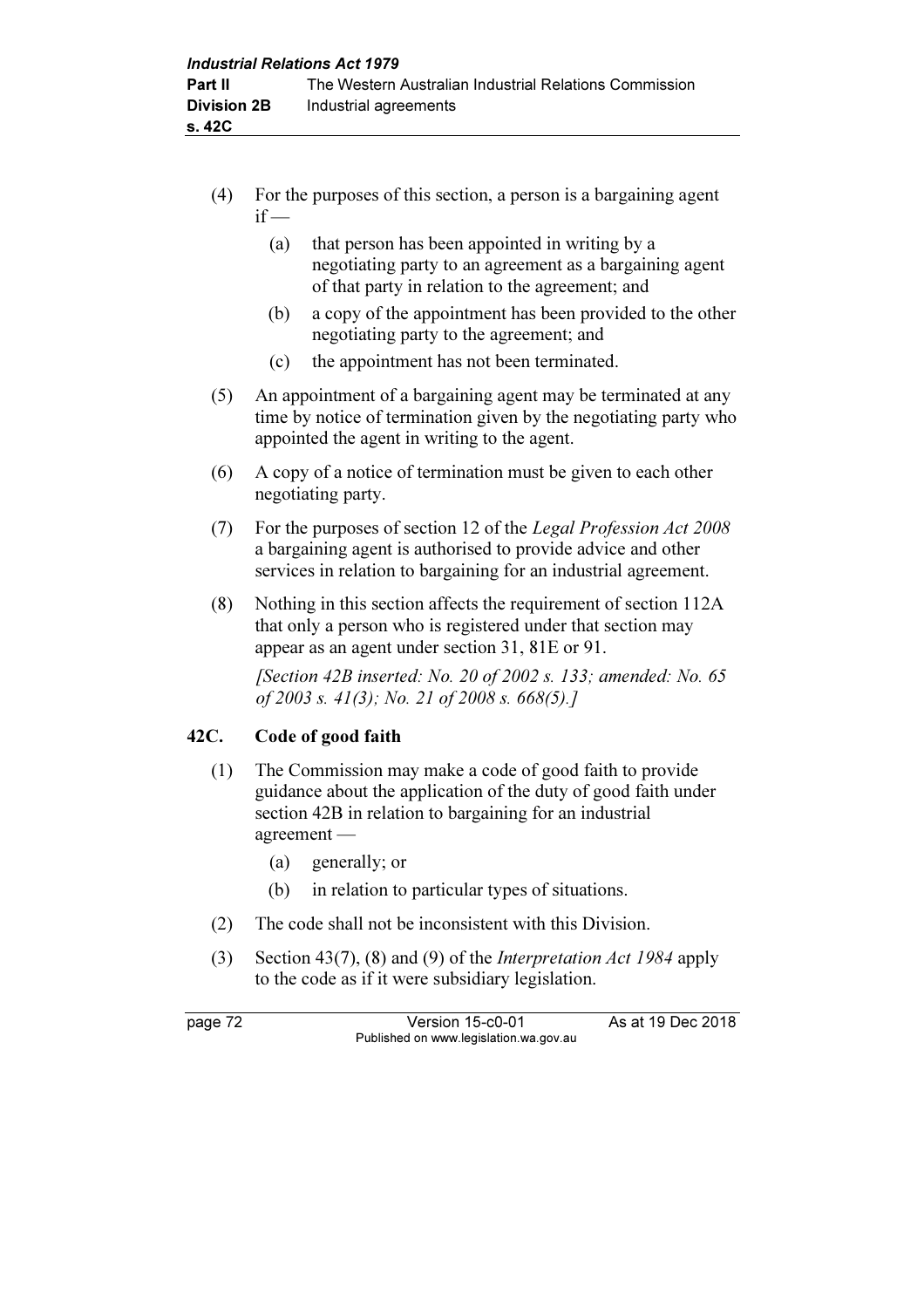- (4) The Commission may amend or revoke the code or revoke it and substitute another code for it.
- (5) The Commission shall cause the code, and any amendment or substituted code or any revocation of a code, to be published in the Industrial Gazette for public information.
- (6) In this section —

Commission means the Commission in Court Session.

[Section 42C inserted: No. 20 of 2002 s. 133.]

#### 42D. Duty of good faith does not require concluded industrial agreement

 The duty of good faith in section 42B does not require a negotiating party —

- (a) to agree on any matter for inclusion in, or exclusion from, an industrial agreement; or
- (b) to enter into an industrial agreement.

[Section 42D inserted: No. 20 of 2002 s. 133.]

#### 42E. Commission may assist bargaining

- (1) To assist parties to bargain for an industrial agreement, the Commission may exercise its powers as if it were endeavouring to resolve an industrial matter.
- (2) Without limiting subsection (1) the Commission may make orders and give directions for the purpose of —
	- (a) ensuring that the negotiating parties bargain in good faith; and
	- (b) otherwise facilitating bargaining in good faith by negotiating parties.
- (3) In particular, the Commission may order for the purposes of subsection (2) that a negotiating party do, or refrain from doing, any particular thing.

[Section 42E inserted: No. 20 of 2002 s. 133.]

As at 19 Dec 2018 Version 15-c0-01 page 73 Published on www.legislation.wa.gov.au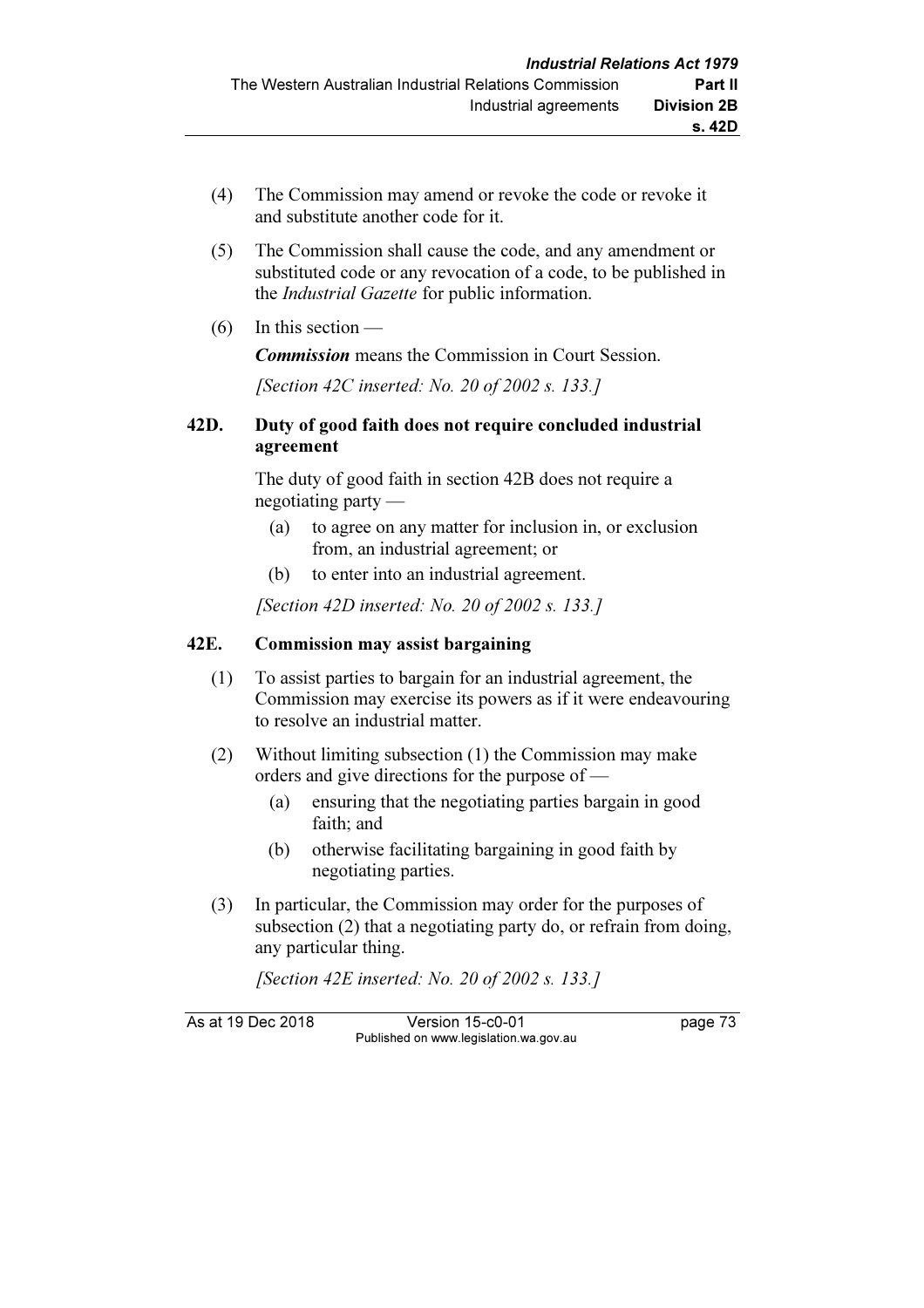#### 42F. Commission's power over negotiating parties restricted

 Except as provided in section 42G, the Commission must not give any direction or make any order or declaration requiring, or having the effect of requiring, a negotiating party to enter into an industrial agreement or to include any matter in, or exclude any matter from, an industrial agreement.

[Section 42F inserted: No. 20 of 2002 s. 133.]

#### 42G. Parties may agree to Commission making orders as to terms of agreement

- (1) This section applies where
	- (a) negotiating parties have reached agreement on some, but not all, of the provisions of a proposed agreement; and
	- (b) an application is made to the Commission for registration of the agreement as an industrial agreement, the agreement to include any further provisions specified by an order referred to in subsection (2); and
	- (c) an application is made to the Commission by the negotiating parties for an order as to specified matters on which agreement has not been reached.
- (2) When registering the agreement, the Commission may order that the agreement include provisions specified by the Commission.
- (3) An order referred to in subsection (2) may only be made in relation to matters specified by the negotiating parties in an application referred to in subsection (1)(c).
- (4) In deciding the terms of an order the Commission may have regard to any matter it considers relevant.
- (5) When an order referred to in subsection (2) is made, the provisions specified by the Commission are, by force of this section, included in the agreement registered by the Commission.

page 74 Version 15-c0-01 As at 19 Dec 2018 Published on www.legislation.wa.gov.au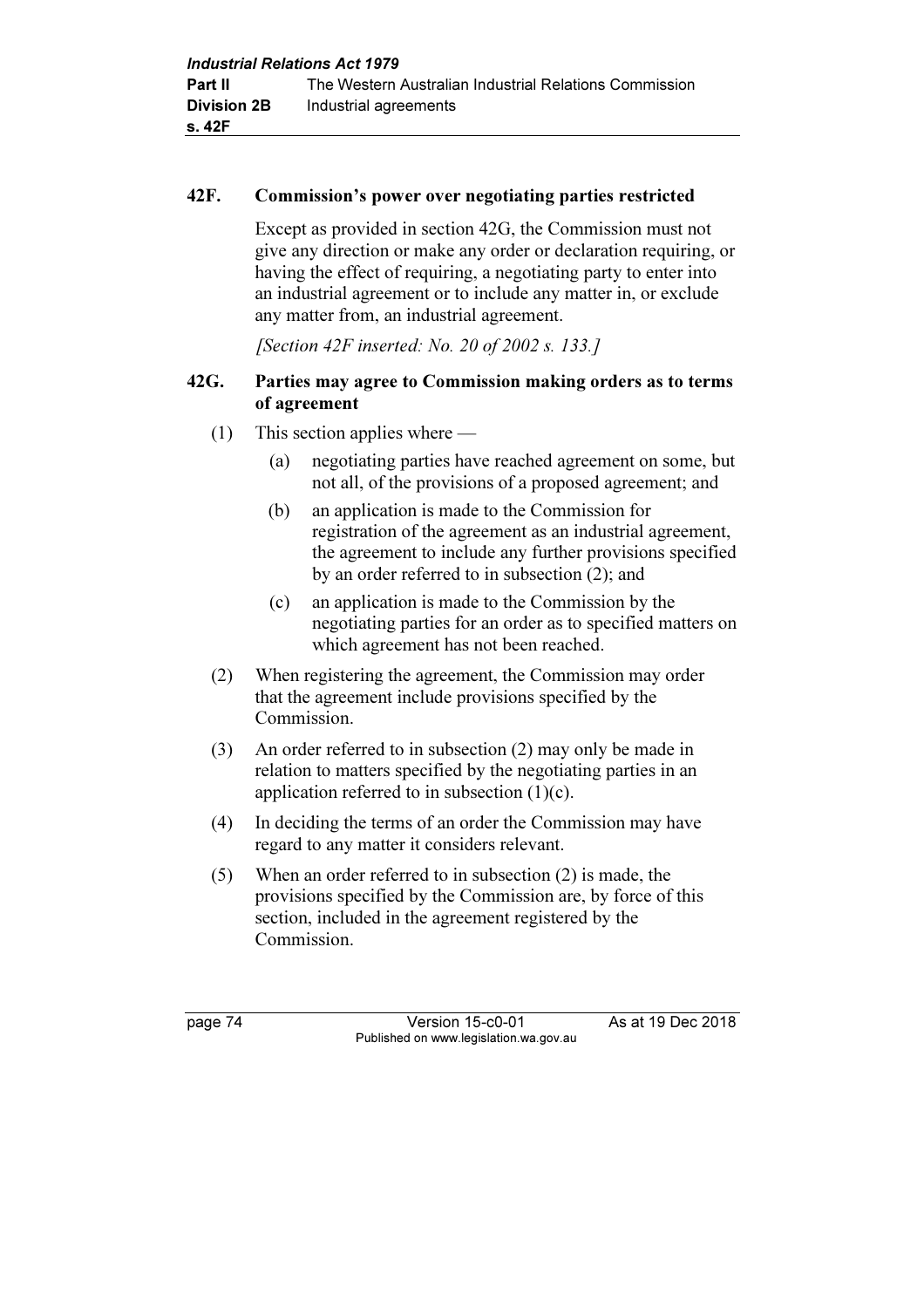(6) Despite section 49, no appeal lies from an order referred to in subsection (2).

[Section 42G inserted: No. 20 of 2002 s. 133.]

## 42H. Commission may declare that bargaining has ended

- (1) If, on the application of a negotiating party, the Commission constituted by a single commissioner determines that —
	- (a) the applicant has bargained in good faith; and
	- (b) bargaining between the applicant and another negotiating party has failed; and
	- (c) there is no reasonable prospect of the negotiating parties reaching an agreement,

 the Commission may declare that the bargaining has ended between those negotiating parties.

 (2) Despite section 49, no appeal lies from a declaration under subsection  $(1)$ .

[Section 42H inserted: No. 20 of 2002 s. 133.]

## 42I. Enterprise order, applying for and making

- $(1)$  If
	- (a) the Commission declares under section 42H that bargaining has ended between negotiating parties; or
	- (b) the person to whom a notice is given under section  $42(1)$ does not respond to the notice within the prescribed period or responds with a refusal to bargain,

 the Commission may, upon an application under subsection (2), make an order (an enterprise order) —

 (c) providing for any matter that might otherwise be provided for in an industrial agreement to which the negotiating parties referred to in paragraph (a), or the initiating party and the person referred to in paragraph (b), were parties, irrespective of the

As at 19 Dec 2018 Version 15-c0-01 page 75 Published on www.legislation.wa.gov.au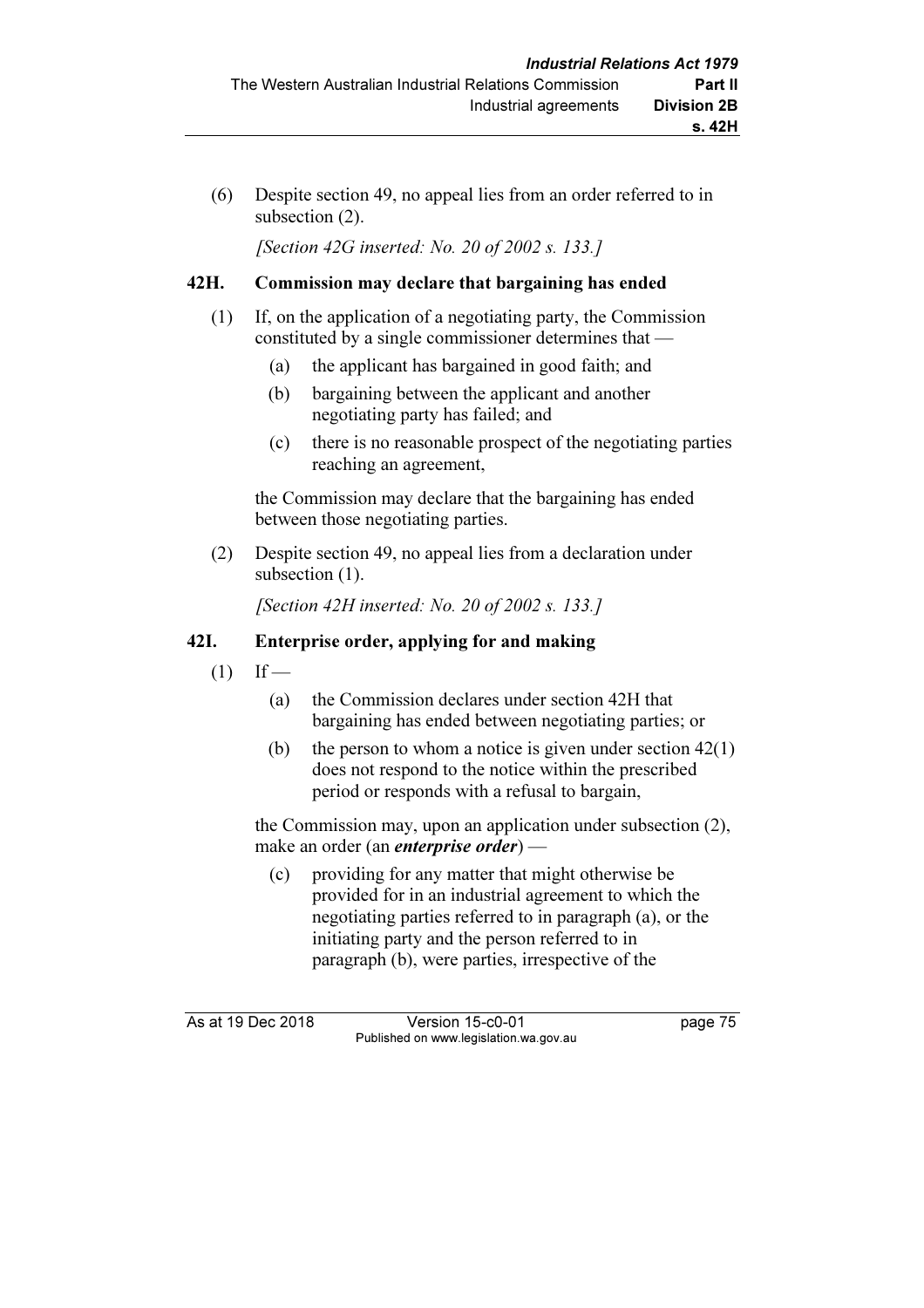provisions of any award, order or industrial agreement already in force; and (d) that the Commission considers is fair and reasonable in all of the circumstances. (2) An application for an enterprise order may be made — (a) where subsection  $(1)(a)$  applies — (i) if the negotiating party in respect of whom the declaration was made is not an organisation or association of employers, by the negotiating party; and (ii) if the negotiating party in respect of whom the declaration was made is an organisation or association of employers, by an employer who is a member of the negotiating party; and (b) where subsection  $(1)(b)$  applies — (i) if the initiating party is not an organisation or association of employers, by the initiating party; (ii) if the initiating party is an organisation or association of employers, by an employer who is a member of the initiating party. (3) An application for an enterprise order may be made — (a) where subsection  $(1)(a)$  applies, within 21 days after the making of the declaration; and (b) where subsection (1)(b) applies, within 21 days after the

- end of the prescribed period.
- (4) Without limiting section 32A, the Commission may exercise its powers of conciliation in relation to a matter even if an application for an enterprise order has been made in relation to the same matter.

[Section 42I inserted: No. 20 of 2002 s. 133.]

page 76 Version 15-c0-01 As at 19 Dec 2018 Published on www.legislation.wa.gov.au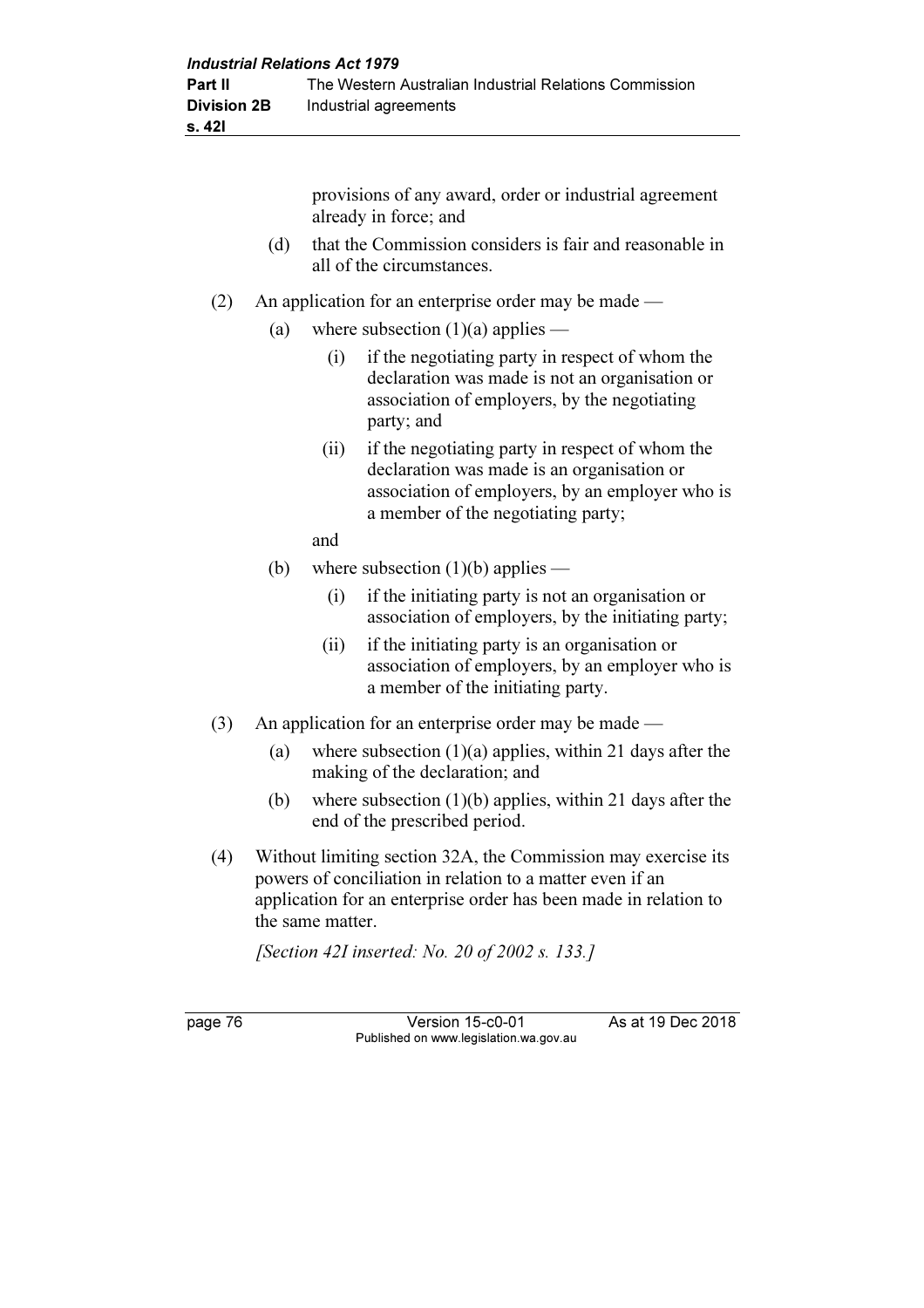#### 42J. Enterprise order, effect of

- (1) An enterprise order extends to and binds
	- (a) all employees who are employed
		- (i) in any calling mentioned in the enterprise order in the industry or industries to which the enterprise order applies; and
		- (ii) by the employer specified in the order under subsection  $(5)(a)$ ;

and

 (b) the employer specified in the order under subsection  $(5)(a)$ ,

 and no other employee or employer, and its scope is to be expressly so limited in the enterprise order.

- (2) An enterprise order operates in the area specified in the order.
- (3) To the extent that an enterprise order is in conflict with an award or industrial agreement, the enterprise order prevails.
- (4) An enterprise order is enforceable under section 83 as if the order were an award and any organisation or association who is specified in the order under subsection (5) were a named party to the award.
- (5) The Commission is to specify in the enterprise order
	- (a) the employer to whom the enterprise order extends and who is bound by the enterprise order; and
	- (b) any organisation or association of employees that is a relevant negotiating party or person referred to in section  $42I(1)(b)$ , as the case requires.
- (6) The employer specified under subsection  $(5)(a)$  is to be
	- (a) the applicant for the enterprise order; or
	- (b) if the applicant for the enterprise order was an organisation or association of employees —
		- (i) the negotiating party; or

As at 19 Dec 2018 Version 15-c0-01 page 77 Published on www.legislation.wa.gov.au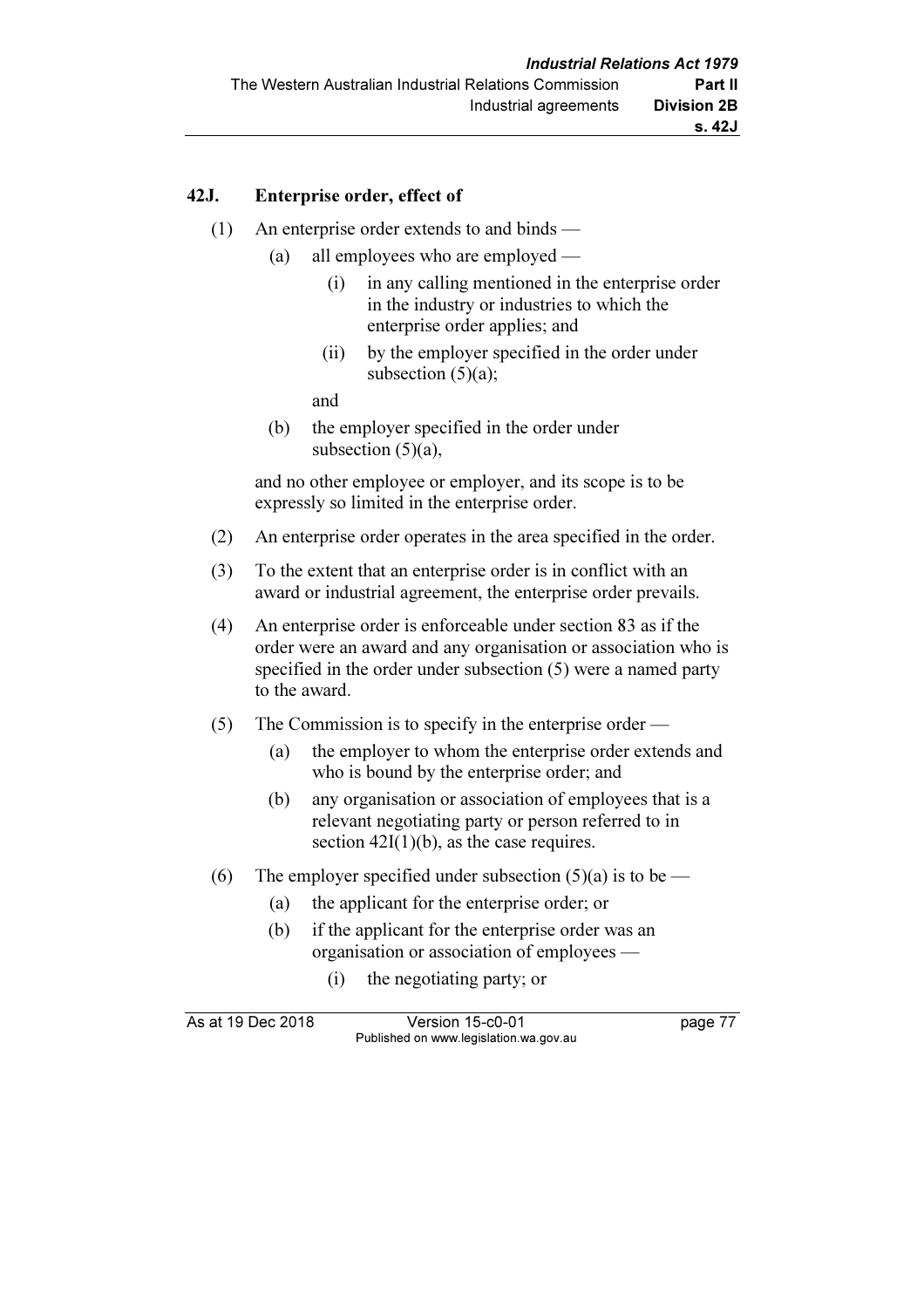- (ii) the person referred to in section  $42I(1)(b)$ ; or
- (iii) the member of an organisation or association of employers that is a negotiating party; or
- (iv) the member of an organisation or association of employers that is a person referred to in section  $42I(1)(b)$ ,

specified in the application for the enterprise order.

[Section 42J inserted: No. 20 of 2002 s. 133.]

#### 42K. Enterprise order, term of and varying etc.

- (1) Subject to this section, an enterprise order operates for the term specified in the order.
- (2) An enterprise order must provide for the day on which it expires which cannot be more than 2 years from and including the day on which it comes into operation.
- (3) An enterprise order is not to be varied by the Commission unless all of the persons specified in the order under section  $42J(5)$  consent to the variation.
- (4) The Commission is not to make an award or another enterprise order in substitution for an enterprise order unless the term of the enterprise order has expired.
- (5) The Commission is not to register an industrial agreement in substitution for an enterprise order unless —
	- (a) the application to the Commission to register the industrial agreement is made by each of the persons specified in the order under section 42J(5); or
	- (b) the term of the enterprise order has expired.
- (6) The Commission is not to cancel an enterprise order unless an industrial agreement has been registered, or an award or order has been made, in substitution for that enterprise order.
- (7) Despite the expiry of an enterprise order, the enterprise order continues in force in respect of all the persons specified in the

page 78 Version 15-c0-01 As at 19 Dec 2018 Published on www.legislation.wa.gov.au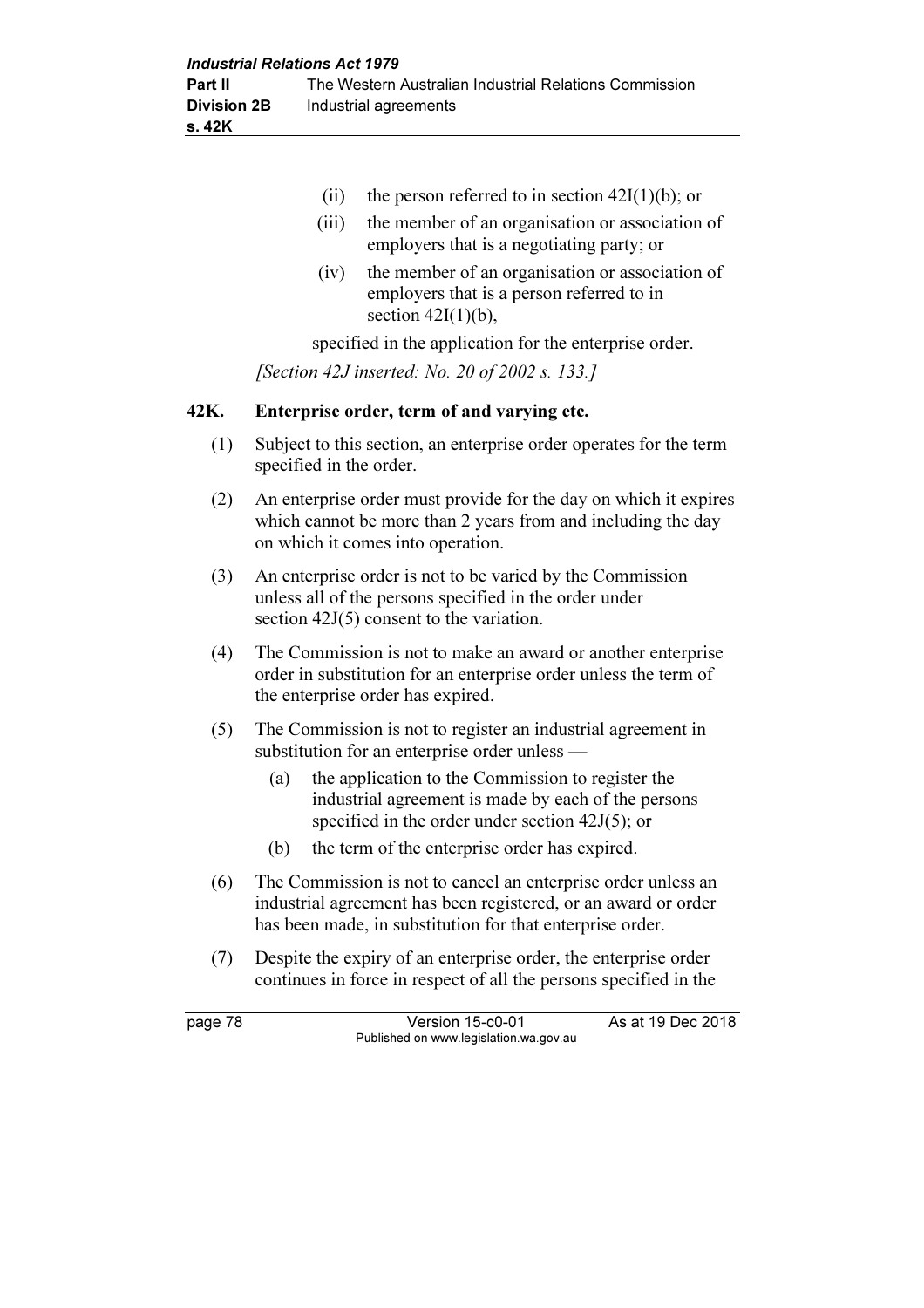order under section 42J(5) until a new industrial agreement, enterprise order or an award, in substitution for the enterprise order, has been made or registered as the case requires.

[Section 42K inserted: No. 20 of 2002 s. 133.]

## 42L. When bargaining ends

Bargaining initiated under section 42(1) ends —

- (a) in relation to negotiating parties who make an agreement, when that agreement is made; and
- (b) in relation to negotiating parties specified in a declaration under section 42H, when that declaration is made.

[Section 42L inserted: No. 20 of 2002 s. 133.]

### 42M. Regulations for this Division

- (1) The Governor may make regulations prescribing any matter that is necessary or convenient to be prescribed for giving effect to the purposes of this Division.
- (2) Without limiting subsection (1) the Governor may make regulations for any of the purposes set out in section 113(1) to give effect to the purposes of this Division.
- (3) If there is any conflict or inconsistency between a regulation made by the Governor and a regulation made under section 113(1), the regulation made by the Governor prevails to the extent of the conflict or inconsistency.

[Section 42M inserted: No. 20 of 2002 s. 133.]

### 43. Industrial agreement, varying, renewing and cancelling

 (1) An industrial agreement may be varied, renewed, or cancelled by a subsequent agreement made by and between all the parties thereto and in so far as the agreement relates to an employer, organisation or association of employers, on the one hand, and to an organisation or association of employees, on the other

As at 19 Dec 2018 Version 15-c0-01 page 79 Published on www.legislation.wa.gov.au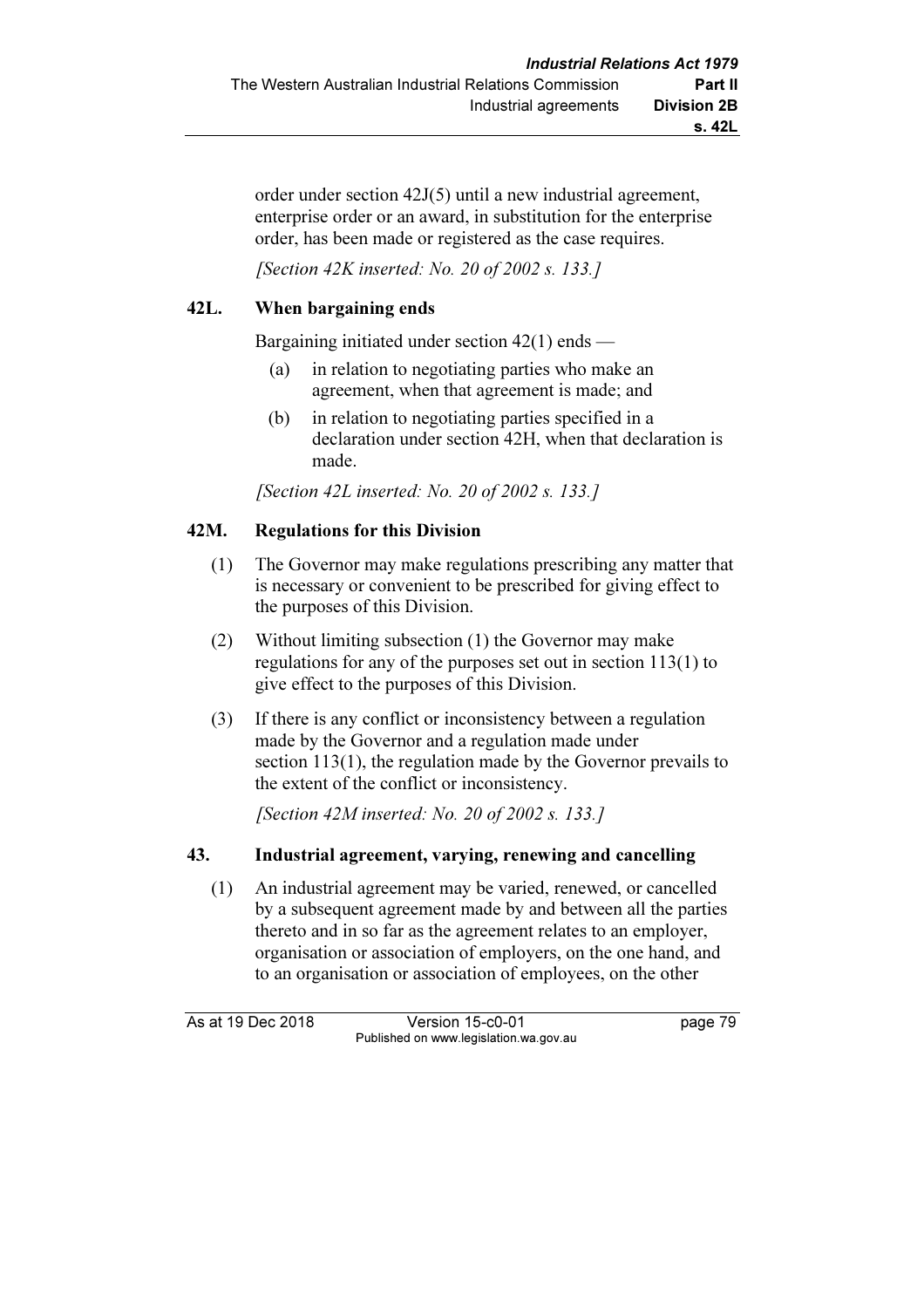hand, it may be varied, renewed or cancelled by a subsequent agreement between that employer, organisation or association of employers and that organisation or association of employees.

- (2) The Commission may vary an industrial agreement for the purpose of including, omitting or varying a provision, however expressed, that authorises an employer to stand-down an employee.
- (3) An application to the Commission to vary an industrial agreement for a purpose mentioned in subsection (2) may be made by any organisation, association or employer which or who is a party to the agreement.

[Section 43 inserted: No. 94 of 1984 s. 26; amended: No. 15 of 1993 s. 16; No. 1 of 1995 s. 50.]

# Division 2C — Holding of compulsory conferences

[Heading inserted: No. 20 of 2002 s. 119(1).]

## 44. Compulsory conference, summoning, holding etc.

- (1) Subject to this section, the Commission constituted by a commissioner may summon any person to attend, at a time and place specified in the summons, at a conference before the Commission.
- (2) A summons under this section
	- (a) may be given in the prescribed manner; and
	- (b) when so given shall, in any proceedings under this Act relating thereto, be deemed to have been served on the person to whom it is directed unless that person, in those proceedings, satisfies the commissioner who caused the summons to be given or the Full Bench, as the case may be, that he did not receive the summons.
- (3) Any person so summoned shall, except for good cause, proof of which is on him, attend the conference at the time and place specified in the summons and continue his attendance thereat as directed by the Commission.

page 80 Version 15-c0-01 As at 19 Dec 2018 Published on www.legislation.wa.gov.au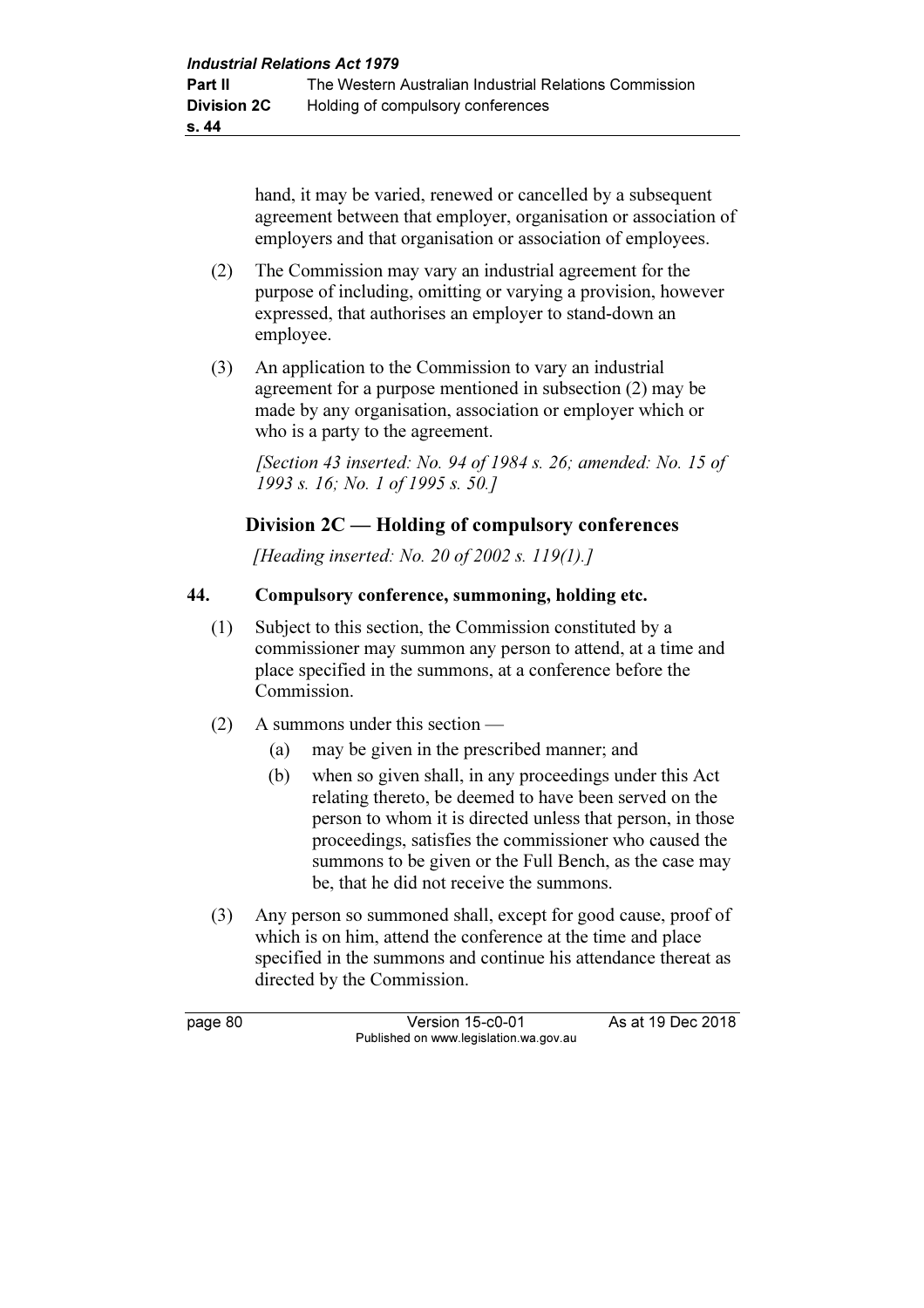- $(4)$  deleted]
- (5) A conference under this section shall be held in private unless the Commission, at any stage of the conference, is of the opinion that the objects of the Act will be better served by holding the conference in public.
- (5a) In endeavouring to resolve any matter by conciliation the Commission shall do all such things as appear to it to be right and proper to assist the parties to a conference under this section to reach an agreement on terms for the resolution of the matter.
- (6) The Commission may, at or in relation to a conference under this section, make such suggestions and give such directions as it considers appropriate and, without limiting the generality of the foregoing may —
	- (a) direct the parties or any of them to confer with one another or with any other person and without a chairman or with the Registrar or a deputy registrar as chairman; and
	- (b) direct that disclosure of any matter discussed at the conference be limited in such manner as the Commission may specify; and
	- (ba) with respect to industrial matters, give such directions and make such orders as will in the opinion of the Commission —
		- (i) prevent the deterioration of industrial relations in respect of the matter in question until conciliation or arbitration has resolved that matter; or
		- (ii) enable conciliation or arbitration to resolve the matter in question; or
		- (iii) encourage the parties to exchange or divulge attitudes or information which in the opinion of the Commission would assist in the resolution of the matter in question;
		- and

As at 19 Dec 2018 Version 15-c0-01 page 81 Published on www.legislation.wa.gov.au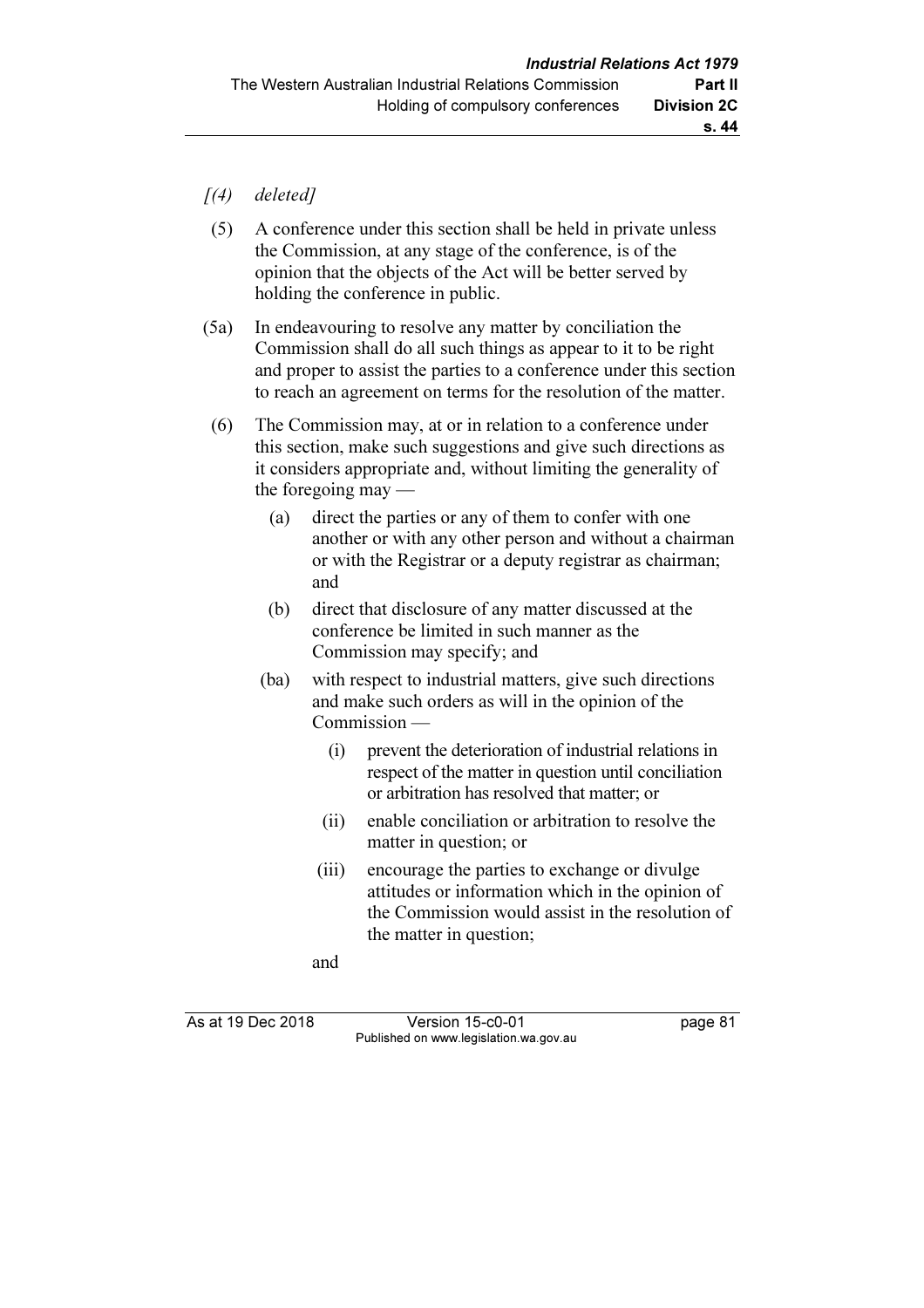|      | (bb)                                                                           | with respect to industrial matters —                                                                                                                                                                                                                                       |
|------|--------------------------------------------------------------------------------|----------------------------------------------------------------------------------------------------------------------------------------------------------------------------------------------------------------------------------------------------------------------------|
|      |                                                                                | give any direction or make any order or<br>(i)<br>declaration which the Commission is otherwise<br>authorised to give or make under this Act; and                                                                                                                          |
|      |                                                                                | without limiting paragraph (ba) or<br>(ii)<br>subparagraph (i), in the case of a claim of harsh,<br>oppressive or unfair dismissal of an employee,<br>make any interim order the Commission thinks<br>appropriate in the circumstances pending<br>resolution of the claim; |
|      |                                                                                | and                                                                                                                                                                                                                                                                        |
|      | (c)                                                                            | exercise such of the powers of the Commission referred<br>to in section $27(1)$ as the Commission considers<br>appropriate.                                                                                                                                                |
| (6a) |                                                                                | An order made under subsection $(6)(ba)$ or $(bb)$ —                                                                                                                                                                                                                       |
|      | (a)                                                                            | binds only the parties to the relevant conference under<br>this section; and                                                                                                                                                                                               |
|      | (b)                                                                            | may vary the operation of an existing award or industrial<br>agreement in respect of the parties referred to in<br>paragraph (a).                                                                                                                                          |
| (7)  | The Commission may exercise the power conferred on it by<br>subsection $(1)$ — |                                                                                                                                                                                                                                                                            |

- (a) on the application of  $-$ 
	- (i) any organisation, association or employer; or
	- (ii) the Minister on behalf of the State; or
	- (iii) an employee in respect of a dispute relating to his entitlement to long service leave;
	- or
- (b) on the motion of the Commission itself whenever industrial action has occurred or, in the opinion of the Commission, is likely to occur.

page 82 Version 15-c0-01 As at 19 Dec 2018 Published on www.legislation.wa.gov.au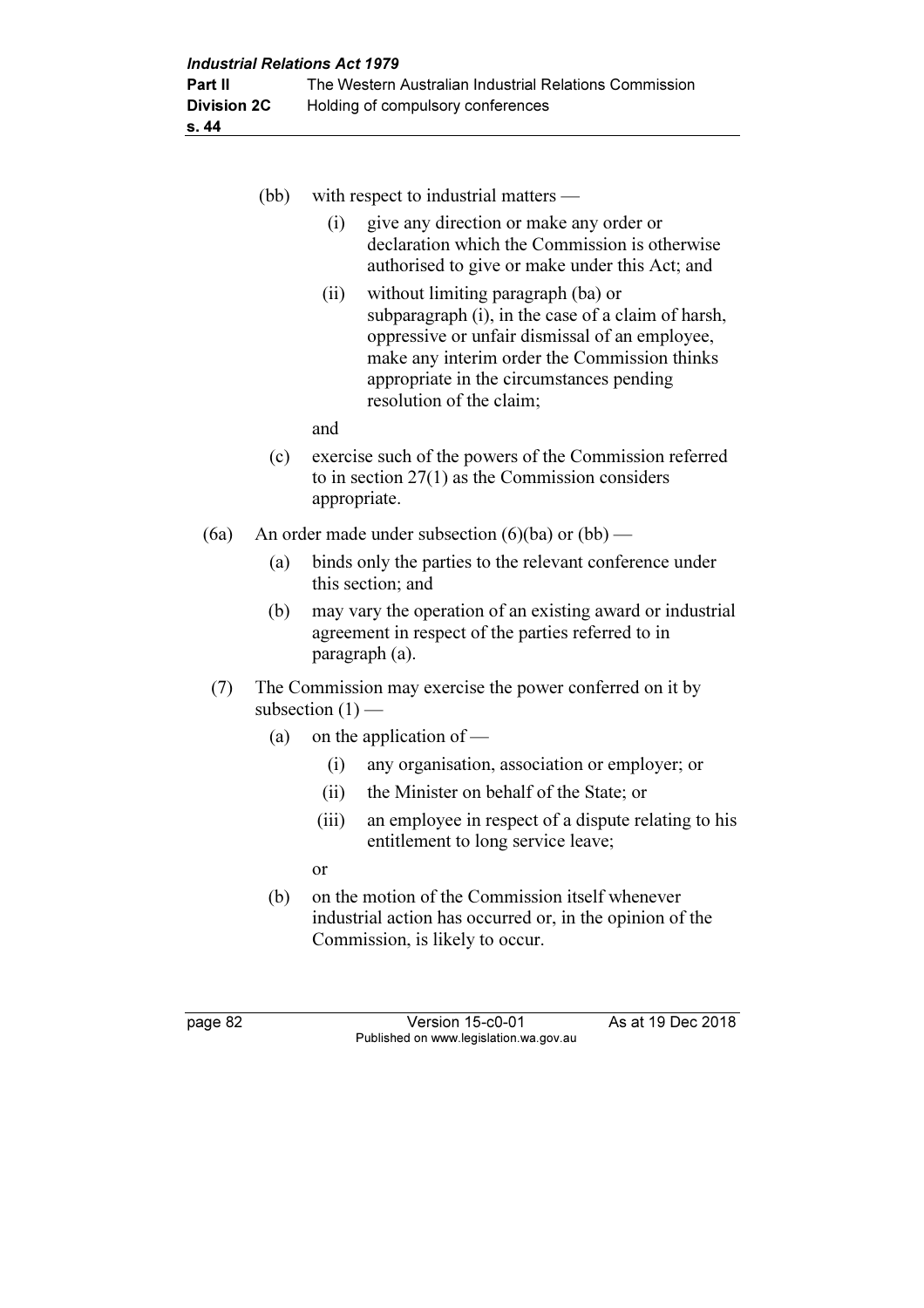- (8) Where, at a conference held in accordance with this section, agreement is reached between the parties or any of them in relation to any industrial matter the Commission may —
	- (a) make an order in the terms of that agreement binding only on those parties who consented thereto; or
	- $[(b), (c)$  deleted]
		- (d) where the nature or subject matter of the agreement does not, in the opinion of the Commission, require that an order in terms of the agreement be made, make, sign, and file a memorandum of the terms of the agreement.
- (9) Where at the conclusion of a conference held in accordance with this section any question, dispute, or disagreement in relation to an industrial matter has not been settled by agreement between all of the parties, the Commission may hear and determine that question, dispute, or disagreement and may make an order binding only the parties in relation to whom the matter has not been so settled.
- (10) Subject to subsections (11) and (12), the Commission may, for the hearing and determination of a matter under subsection (9), be constituted by the commissioner who presided over the conference.
- (11) Where the commissioner referred to in subsection (10) proposes to constitute the Commission for the purpose mentioned in that subsection, he shall, at the conclusion of the conference advise the parties thereto of his intention so to do, and, if any party thereupon objects to the Commission being so constituted for that purpose, that commissioner shall not enter upon the hearing of the matter concerned unless —
	- (a) he has discussed with the Chief Commissioner the propriety of his so doing; and
	- (b) the Chief Commissioner, after interviewing the objecting party, has directed him so to do.

As at 19 Dec 2018 Version 15-c0-01 page 83 Published on www.legislation.wa.gov.au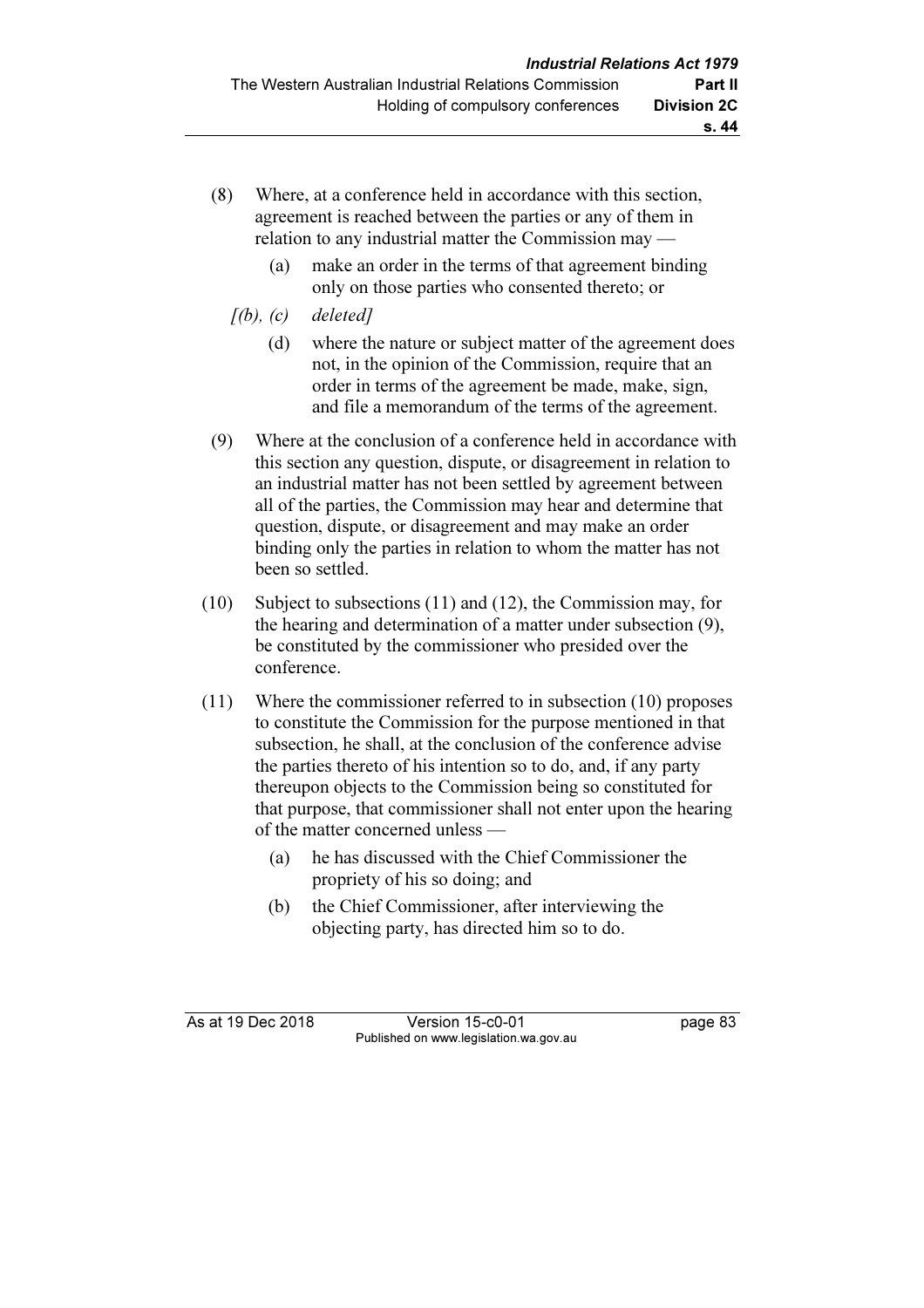- (12) Where the Chief Commissioner does not give the direction referred to in subsection  $(11)(b)$ , he may —
	- (a) allocate the matter in dispute for hearing and determination by the Commission constituted by a commissioner other than the commissioner who presided over the conference; and
	- (b) exercise in relation to the matter such powers of the Commission referred to in section 27(1) as he considers appropriate and are not inconsistent with the hearing and determination under paragraph (a).
- (12a) Where, at the conclusion of a conference held in accordance with this section, any question, dispute, or disagreement in relation to an industrial matter has not been settled by agreement between all of the parties, and the parties in relation to whom the matter has not been so settled all consent in writing to the commissioner who presided over the conference conclusively determining that question, dispute or disagreement, that commissioner may hear and determine that question, dispute, or disagreement and make an order binding on the parties who so consented.
- (12b) Nothing in subsection (12a) authorises the commissioner to use final offer arbitration without the express consent, in writing, of all of the parties concerned.
- (12c) Notwithstanding section 49 no appeal shall lie from an order made under subsection (12a).
- (12d) As soon as is practicable after giving or making a direction, order or declaration orally under this section, the Commission shall —
	- (a) reduce the direction, order or declaration to writing; and
	- (b) make the text of the direction, order or declaration available to the parties bound by the order or to which the direction or declaration applies.
- (12e) Subsection (12d) does not apply to an order or declaration to which section 35 applies.

page 84 Version 15-c0-01 As at 19 Dec 2018 Published on www.legislation.wa.gov.au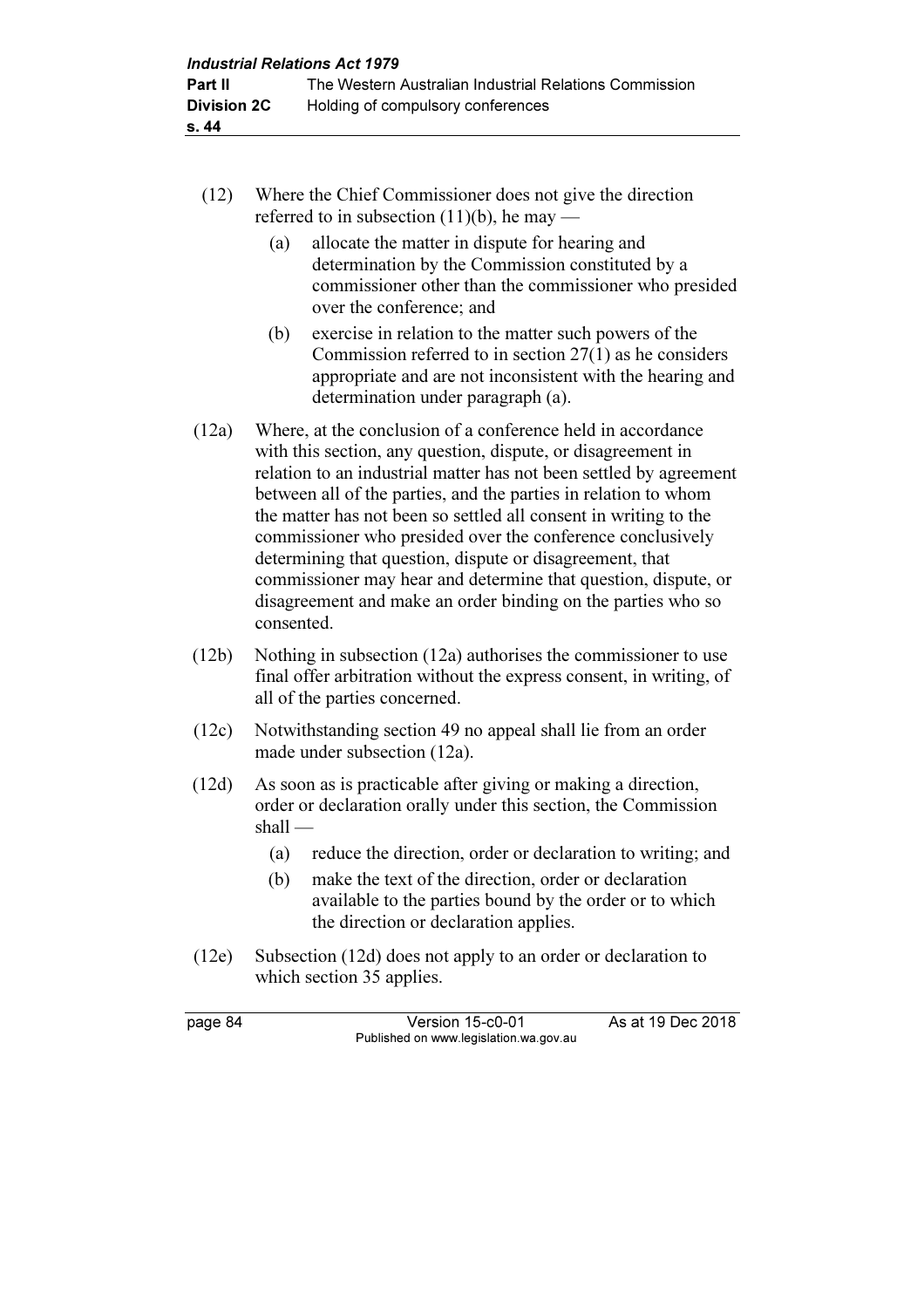(13) Section 39 applies, with such modifications as are necessary, to an order made under this section.

> [Section 44 amended: No. 121 of 1982 s. 18; No. 94 of 1984 s. 27, 65 and 66; No. 119 of 1987 s. 10; No. 15 of 1993 s. 17; No. 3 of 1997 s. 37; No. 20 of 2002 s. 141(1), 151 and 194(5); amended: Gazette 15 Aug 2003 p. 3686.]

[45. Deleted: No. 94 of 1984 s. 66.]

### Division 2D — Miscellaneous provisions relating to awards, orders and agreements

[Heading inserted: No. 20 of 2002 s. 119(2).]

#### 46. Interpretation of awards and orders by Commission

- (1) At any time while an award is in force under this Act the Commission may, on the application of any employer, organisation, or association bound by the award —
	- (a) declare the true interpretation of the award; and
	- (b) where that declaration so requires, by order vary any provision of the award for the purpose of remedying any defect therein or of giving fuller effect thereto.
- (2) A declaration under this section may be made in the Commission's reasons for decision but shall be made in the form of an order if, within 7 days of the handing down of the Commission's reasons for decision, any organisation, association, or employer bound by the award so requests.
- (3) Subject to this Act, a declaration made under this section is binding on all courts and all persons with respect to the matter the subject of the declaration.
- (4) Section 35 does not apply to or in relation to this section unless an order is made under subsection (1)(b) or under subsection (2).

As at 19 Dec 2018 Version 15-c0-01 page 85 Published on www.legislation.wa.gov.au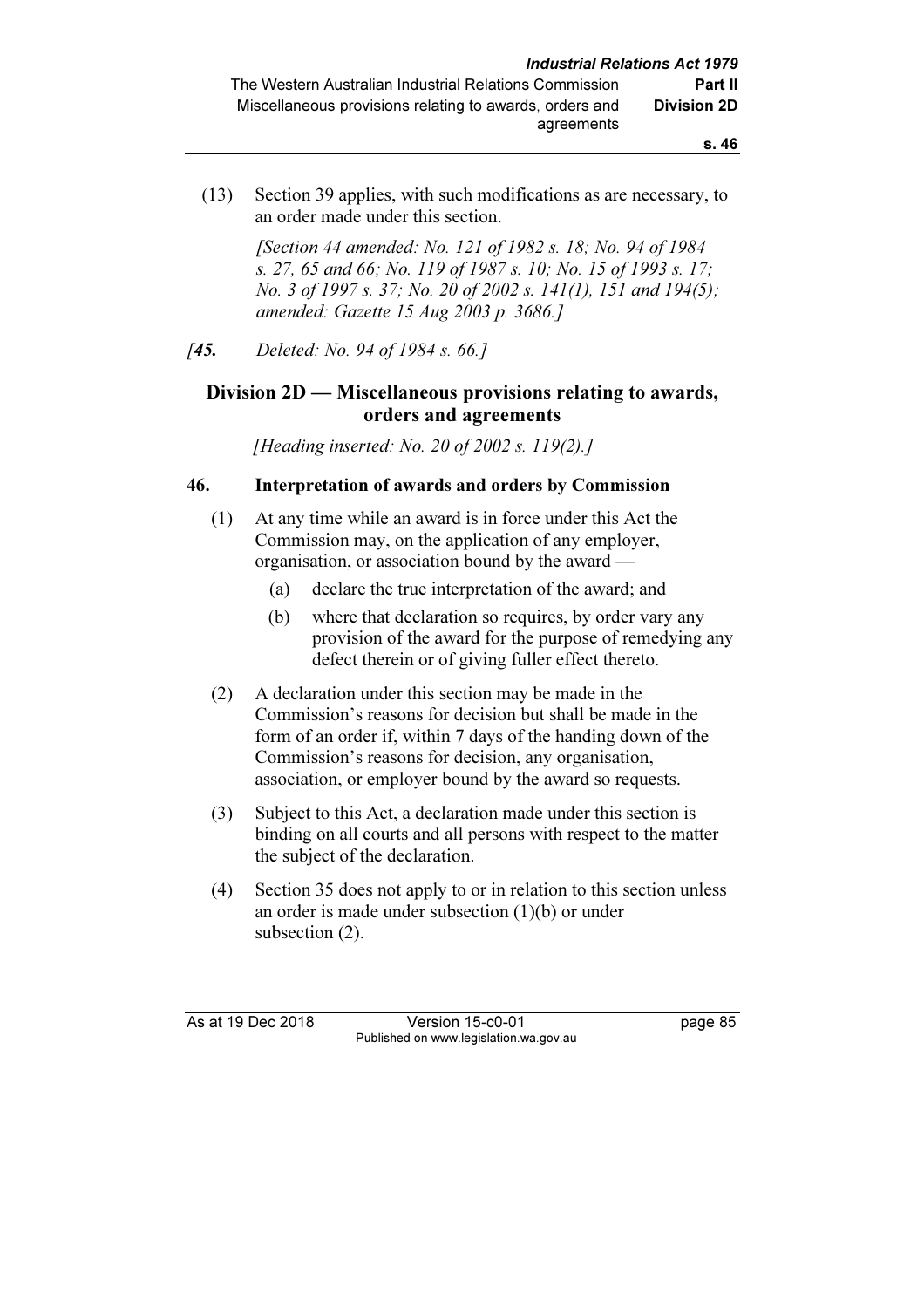| <b>Industrial Relations Act 1979</b> |                                                                                                                                                                                                                                                                                                                                                                                                                        |                                                                                                                                                                                                                                                                                                                                                                                                                                               |  |  |
|--------------------------------------|------------------------------------------------------------------------------------------------------------------------------------------------------------------------------------------------------------------------------------------------------------------------------------------------------------------------------------------------------------------------------------------------------------------------|-----------------------------------------------------------------------------------------------------------------------------------------------------------------------------------------------------------------------------------------------------------------------------------------------------------------------------------------------------------------------------------------------------------------------------------------------|--|--|
| Part II<br><b>Division 2D</b>        |                                                                                                                                                                                                                                                                                                                                                                                                                        | The Western Australian Industrial Relations Commission<br>Miscellaneous provisions relating to awards, orders and<br>agreements                                                                                                                                                                                                                                                                                                               |  |  |
| s. 47                                |                                                                                                                                                                                                                                                                                                                                                                                                                        |                                                                                                                                                                                                                                                                                                                                                                                                                                               |  |  |
| (5)                                  |                                                                                                                                                                                                                                                                                                                                                                                                                        | In this section <i>award</i> includes an order, including a General<br>Order, made by the Commission under any provision of this Act<br>other than this section and an industrial agreement.                                                                                                                                                                                                                                                  |  |  |
|                                      |                                                                                                                                                                                                                                                                                                                                                                                                                        | <i>[Section 46 amended: No. 94 of 1984 s. 66.]</i>                                                                                                                                                                                                                                                                                                                                                                                            |  |  |
| 47.                                  |                                                                                                                                                                                                                                                                                                                                                                                                                        | Defunct awards etc., cancelling; employers not in business<br>etc., deleting from awards etc.                                                                                                                                                                                                                                                                                                                                                 |  |  |
| (1)                                  |                                                                                                                                                                                                                                                                                                                                                                                                                        | Subject to subsections $(3)$ , $(4)$ and $(5)$ , where, in the opinion of<br>the Commission, there is no employee to whom an award or<br>industrial agreement applies, the Commission may on its own<br>motion, by order, cancel that award or industrial agreement.                                                                                                                                                                          |  |  |
| (2)                                  | Subject to subsections $(3)$ , $(4)$ and $(5)$ , where the Commission is<br>of the opinion that a party to an award who is named as an<br>employer is no longer carrying on business as an employer in<br>the industry to which the award applies or is, for any other<br>reason, not bound by the award, the Commission may on its<br>own motion, by order, strike out that party as a named party to<br>the award.   |                                                                                                                                                                                                                                                                                                                                                                                                                                               |  |  |
| (2a)                                 | Subject to subsections $(3)$ , $(4)$ and $(5)$ , where the Commission is<br>of the opinion that a party to an industrial agreement is no<br>longer carrying on business as an employer referred to in<br>section $41(4)(a)(ii)$ in relation to the agreement or is, for any<br>other reason, not bound by the agreement, the Commission may<br>on its own motion, by order, strike out that party to the<br>agreement. |                                                                                                                                                                                                                                                                                                                                                                                                                                               |  |  |
| (3)                                  | (a)<br>(b)                                                                                                                                                                                                                                                                                                                                                                                                             | The Commission shall not make an order under subsection (1),<br>$(2)$ or $(2a)$ unless before making the order<br>it has directed the Registrar to make such enquiries as it<br>considers necessary, and the Registrar has reported on<br>the result of those enquiries to the Commission in<br>writing; and<br>after receiving the report of the Registrar, the<br>Commission has —<br>(i)<br>caused the Registrar to give general notice by |  |  |
|                                      |                                                                                                                                                                                                                                                                                                                                                                                                                        | publication in the required manner of the                                                                                                                                                                                                                                                                                                                                                                                                     |  |  |
| page 86                              |                                                                                                                                                                                                                                                                                                                                                                                                                        | As at 19 Dec 2018<br>Version 15-c0-01<br>Published on www.legislation.wa.gov.au                                                                                                                                                                                                                                                                                                                                                               |  |  |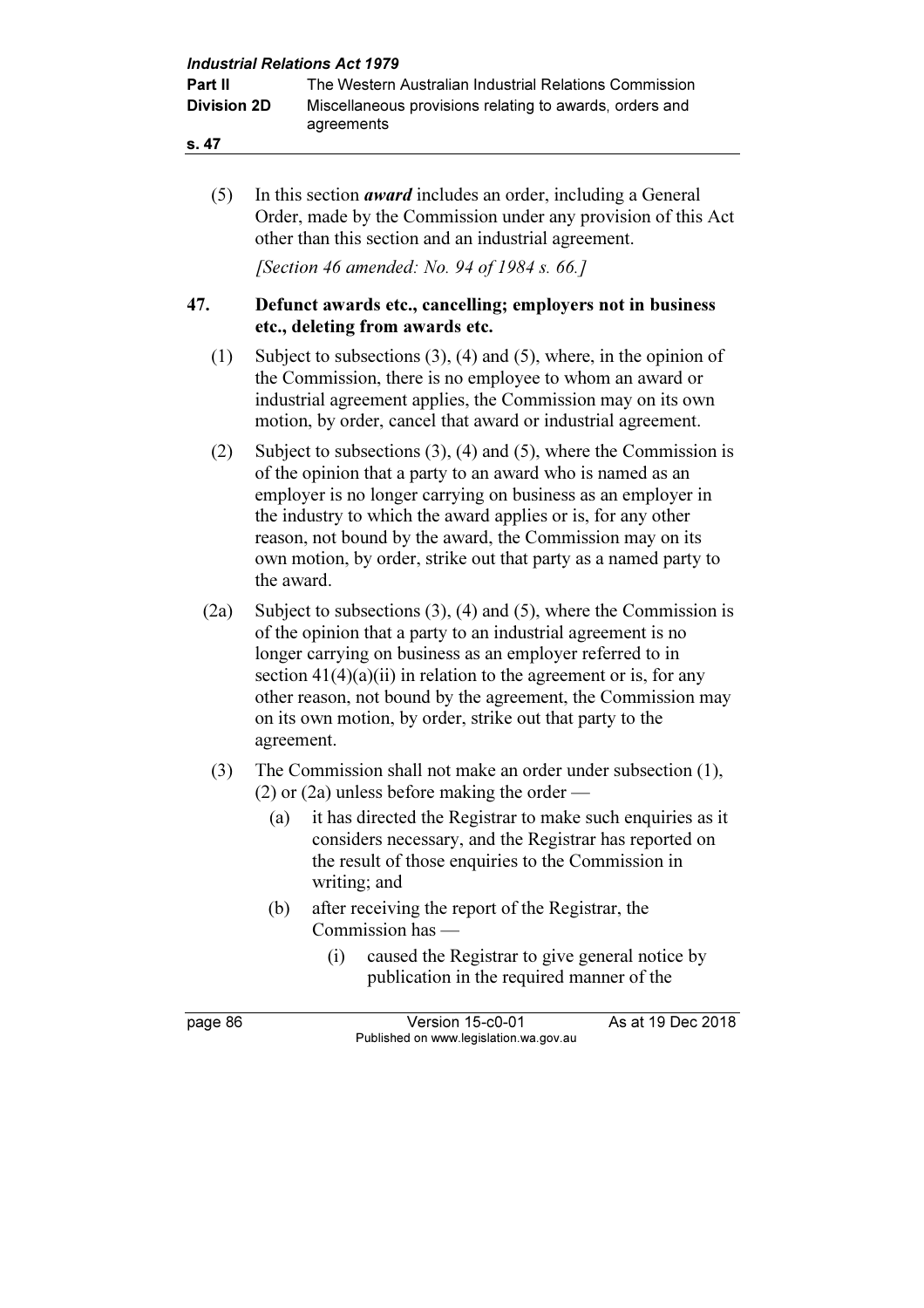intention of the Commission to make the order; and

- (ii) directed the Registrar to serve copies of the notice on such persons as the Commission may specify.
- (4) Any person may, within 30 days of the day on which the notice referred to in subsection (3) is first published, object to the Commission making the order referred to in the notice.
- (5) If the Commission does not uphold an objection to the making of the order referred to in the notice the Commission may make the order and shall, as soon as practicable thereafter, direct the Registrar to serve a copy of the order —
	- (a) where the order relates to an award, on each organisation of employees that is a named party to the award, on such other persons as are bound by the award as the Commission thinks fit, and on UnionsWA, the Chamber and the Mines and Metals Association;
	- (b) where the order relates to an industrial agreement, on each party to the agreement.

[Section 47 amended: No. 94 of 1984 s. 28 and 66; No. 15 of 1993 s. 31; No. 1 of 1995 s. 53; No. 20 of 2002 s. 190(2) and (3); No. 53 of 2011 s. 48.]

### 48. Board of Reference for each award

- (1) For each award in force under this Act there shall be a Board of Reference.
- (2) Subject to subsection (5), each Board of Reference shall consist of a chairman appointed by the Chief Commissioner and an equal number of employers' and employees' members nominated and appointed in the manner prescribed, not being more than 2 in number on each side unless the Chief Commissioner, in any particular case or for the purposes of a specified award, approves the appointment of a greater number.

As at 19 Dec 2018 Version 15-c0-01 page 87 Published on www.legislation.wa.gov.au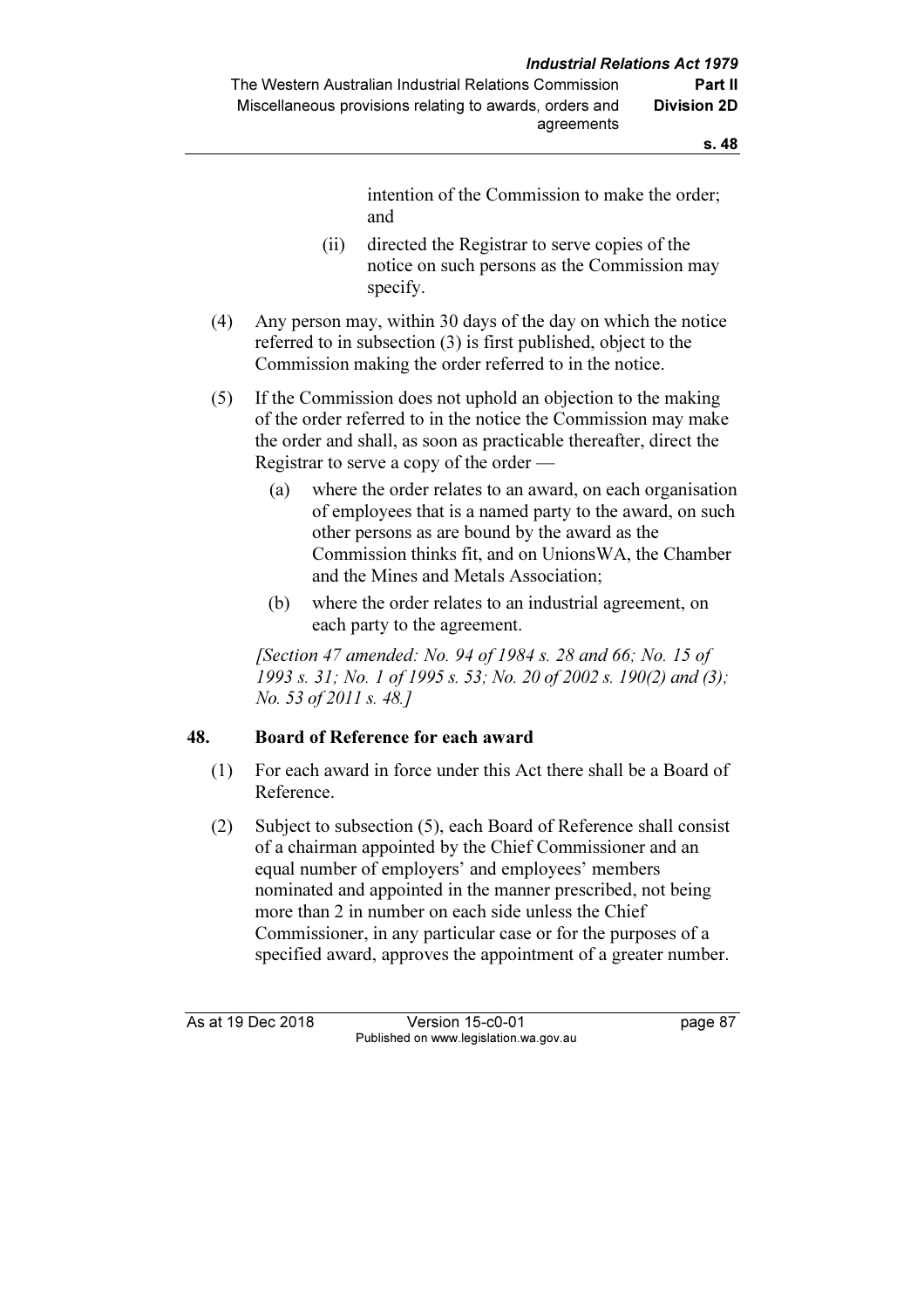s. 48

#### $(3), (4)$  deleted]

- (5) The Chief Commissioner may appoint a person as chairman of a Board of Reference —
	- (a) for the purpose of dealing with a particular matter; or
	- (b) for a specified period of time,

 and, in the case of an appointment in accordance with paragraph (b) may terminate such appointment and make another appointment within that specified period, or may extend that specified period.

- (6) A Board of Reference may allow, approve, fix, determine, or deal with —
	- (a) any matter or thing that, under the award, may require to be allowed, approved, fixed, determined, or dealt with by a Board of Reference; and
	- (b) any matter or thing arising under or out of the provisions of an award, not involving the interpretation of any such provision, which the Commission may at any time, by order, authorise a Board of Reference to allow, approve, fix, determine, or deal with,

 in the manner and subject to the conditions specified in the award or order, as the case may be.

- (7) The powers conferred on a Board of Reference under the provisions of this section may be exercised by the Commission constituted by a commissioner.
- (8) Where the nominated employers' and employees' members of a Board of Reference are equally divided in opinion on any matter before the Board of Reference the decision of the Board of Reference shall be in accordance with the opinion of the chairman.
- (9) The chairman shall, after consultation with the nominated members, record in a memorandum signed by him —
	- (a) all facts found by the Board of Reference; and

page 88 Version 15-c0-01 As at 19 Dec 2018 Published on www.legislation.wa.gov.au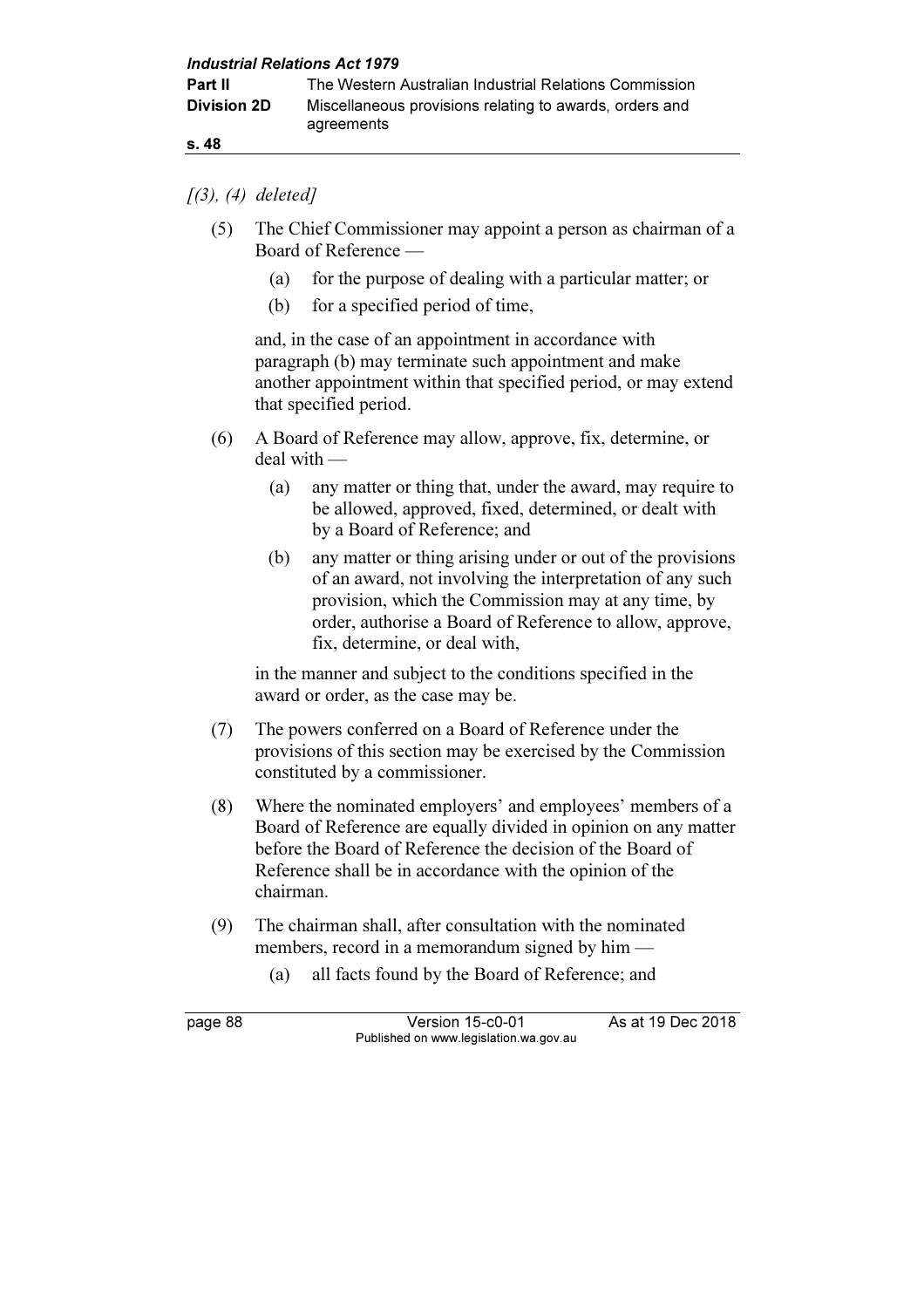(b) the decision of the Board of Reference,

 and shall forward that memorandum to the Registrar for filing in his office.

- (10) Subject to subsection (11), the decision referred to in subsection (9) is upon being filed as prescribed therein, enforceable under this Act as if it were an award.
- (11) Subject to subsection (12), any organisation, association, or employer affected by a decision of a Board of Reference may, within 21 days from the date of that decision appeal against that decision to the Commission in Court Session in the manner prescribed.
- (12) An appeal under subsection (11) shall be heard and determined on the facts referred to in subsection (9)(a) and the Commission in Court Session may, if it upholds the appeal, rescind or vary the decision in such manner as it sees fit or may remit the matter to the Board of Reference for further hearing and determination.

 $[(13), (14)$  deleted]

 (15) The Commission may, in any order made by it under this Act, provide that any matter or thing arising under or out of the provisions of the order, not involving the interpretation of any such provision, may be allowed, approved, fixed, determined, or dealt with by a Board of Reference and the provisions of this section apply to such an order in all respects as if it were an award.

> [Section 48 amended: No. 94 of 1984 s. 29 and 66; No. 119 of 1987 s. 11.]

### 48A. Awards etc. to provide for dispute resolution

 (1) In exercising its jurisdiction under this Part the Commission shall not make an award or applicable order, or register an industrial agreement, unless the award, order or industrial agreement makes provision for procedures to be followed in

As at 19 Dec 2018 Version 15-c0-01 page 89 Published on www.legislation.wa.gov.au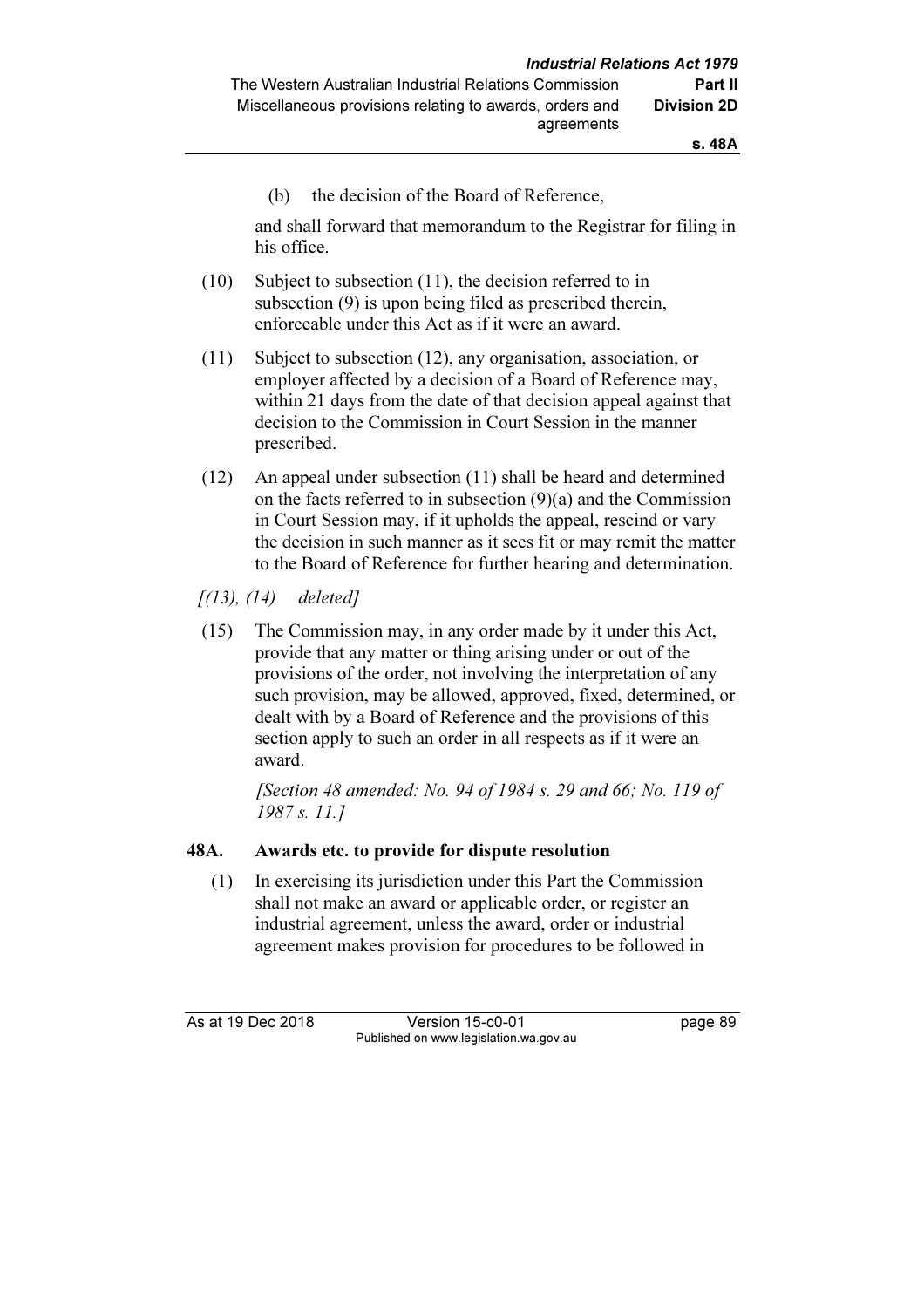|                    | <b>Industrial Relations Act 1979</b>                                                                           |  |
|--------------------|----------------------------------------------------------------------------------------------------------------|--|
| <b>Part II</b>     | The Western Australian Industrial Relations Commission                                                         |  |
| <b>Division 2D</b> | Miscellaneous provisions relating to awards, orders and<br>agreements                                          |  |
| s. 48B             |                                                                                                                |  |
|                    | connection with questions, disputes or difficulties arising under<br>the award, order or industrial agreement. |  |

 (1a) The procedures referred to in subsection (1) shall provide for the persons involved in the question, dispute or difficulty to confer among themselves and make reasonable attempts to resolve questions, disputes or difficulties before taking those matters to the Commission.

- (2) The Commission may order persons involved in a question, dispute or difficulty arising under an award, order or industrial agreement that is before the Commission to comply with the dispute settling procedures provided for in that award, order or industrial agreement.
- (3) In subsection (1) *applicable order* means an order with respect to which, in the opinion of the Commission, a question, dispute or difficulty capable of resolution by dispute settling procedures may arise.

[Section 48A inserted as section 49A: No. 79 of 1995 s. 11: amended: No. 3 of 1997 s. 31<sup>5</sup>; renumbered as section 48A: No. 20 of 2002 s. 120.]

### 48B. Superannuation, provisions about in awards etc.

(1) In this section —

complying superannuation fund or scheme means a superannuation fund or scheme —

- (a) that is a complying superannuation fund or scheme within the meaning of the Superannuation Guarantee (Administration) Act 1992 of the Commonwealth; and
- (b) to which, under the governing rules of the fund or scheme, contributions may be made by or in respect of the employee permitted to nominate a fund or scheme.
- (2) In exercising its jurisdiction under this Part the Commission shall not make an award or order, or register an industrial agreement, which requires contribution to a superannuation fund

page 90 Version 15-c0-01 As at 19 Dec 2018 Published on www.legislation.wa.gov.au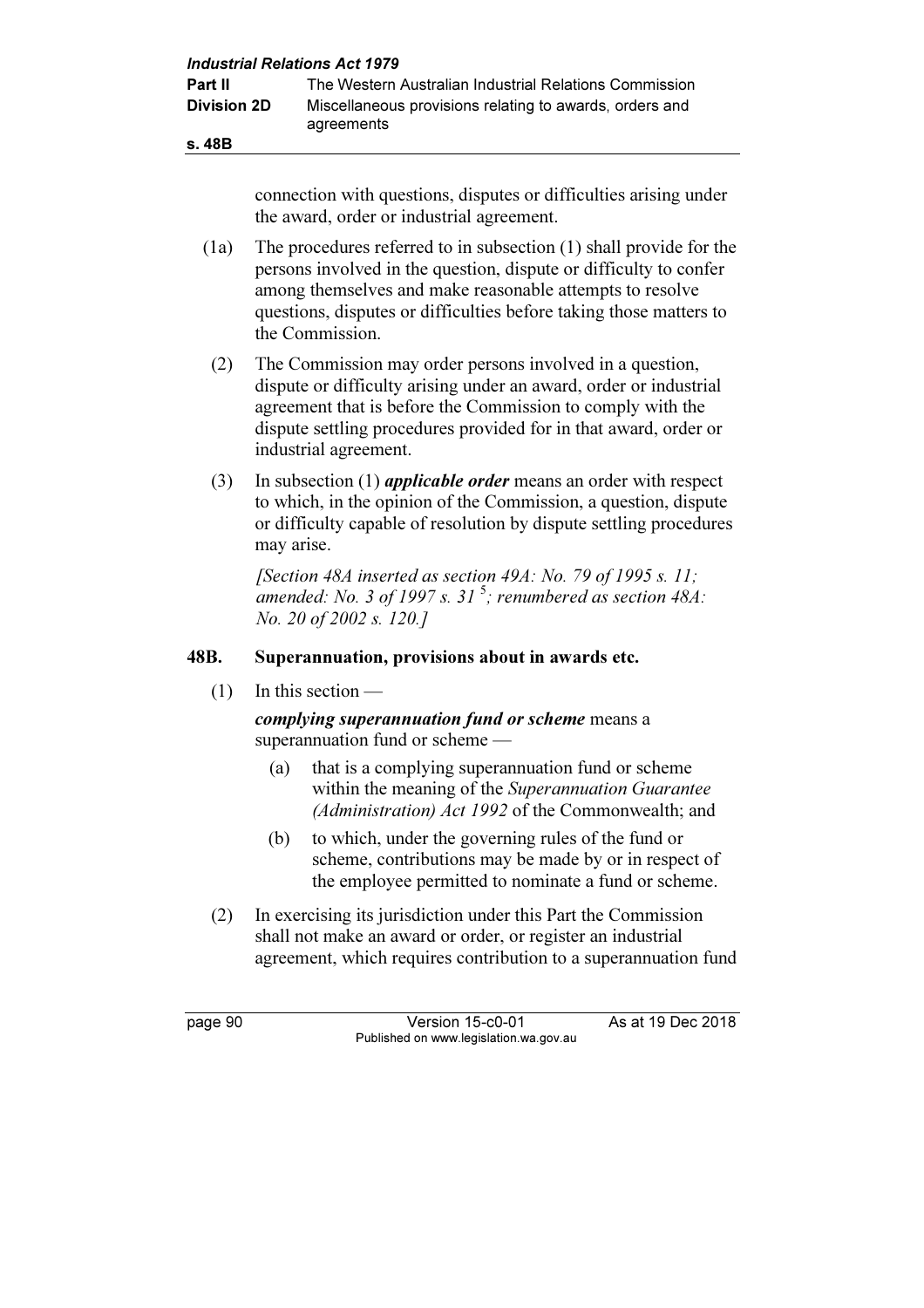or scheme by an employee or by an employer in respect of an employee unless the award, order or industrial agreement —

- (a) permits the employee to nominate a complying superannuation fund or scheme; and
- (b) requires the employer to notify the employee of the entitlement to nominate a complying superannuation fund or scheme; and
- (c) requires the employer
	- (i) if the award, order or industrial agreement specifies one or more complying superannuation funds or schemes to which contributions may be made, to make contributions to that fund or scheme, or one of those funds or schemes nominated by the employer, until the employee nominates a complying superannuation fund or scheme; or
	- (ii) if the award, order or industrial agreement does not specify a complying superannuation fund or scheme to which contributions may be made, to make contributions to a complying fund or scheme nominated by the employer until the employee nominates such a fund or scheme;
	- and
- (d) requires the employee and employer to be bound by the nomination of the employee unless the employee and employer agree to change the complying superannuation fund or scheme to which contributions are to be made; and
- (e) provides that an employer shall not unreasonably refuse to agree to a change of complying superannuation fund or scheme requested by an employee.
- (3) The Governor may make regulations
	- (a) prescribing procedures to be followed by an employer in notifying an employee of entitlement to nominate a complying superannuation fund or scheme; and

As at 19 Dec 2018 Version 15-c0-01 page 91 Published on www.legislation.wa.gov.au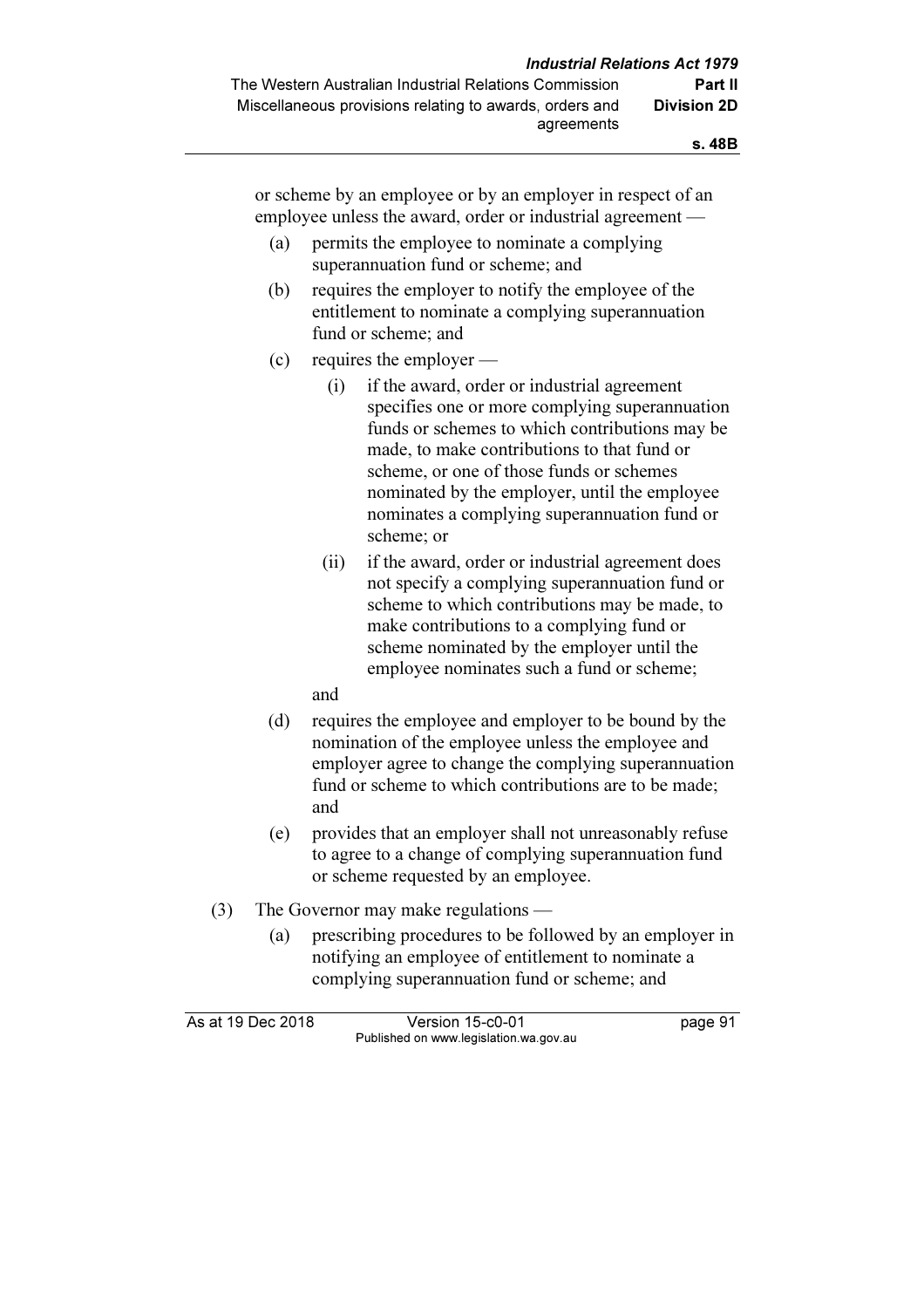- (b) prescribing procedures to be followed by an employee in nominating a complying superannuation fund or scheme.
- (4) A person shall not by threats or intimidation persuade or attempt to persuade —
	- (a) an employee or prospective employee to nominate a particular superannuation fund or scheme; or
	- (b) an employer to make contributions to a particular superannuation fund or scheme.

Penalty:

- (a) in the case of an individual, \$1 000;
- (b) in any other case, \$5 000.
- (5) In subsection  $(4)$  —

threats includes any conduct by an employer that clearly indicates to an employee or prospective employee that employment or promotion is conditional upon the employee nominating, or changing to, a complying superannuation fund or scheme suggested by the employer.

[Section 48B inserted as section 49C: No. 79 of 1995 s. 13(1); renumbered as section 48B: No. 20 of 2002 s. 120.]

# Division 2E — Appeals to the Full Bench

[Heading inserted: No. 20 of 2002 s. 119(3).]

## 49. Appeal from Commission's decision

- (1) In subsections (2) to (6a) the *Commission* means the Commission constituted by a commissioner, but does not include the Commission exercising jurisdiction under section 80ZE or subsection (11).
- (2) Subject to this section, an appeal lies to the Full Bench in the manner prescribed from any decision of the Commission.

page 92 Version 15-c0-01 As at 19 Dec 2018 Published on www.legislation.wa.gov.au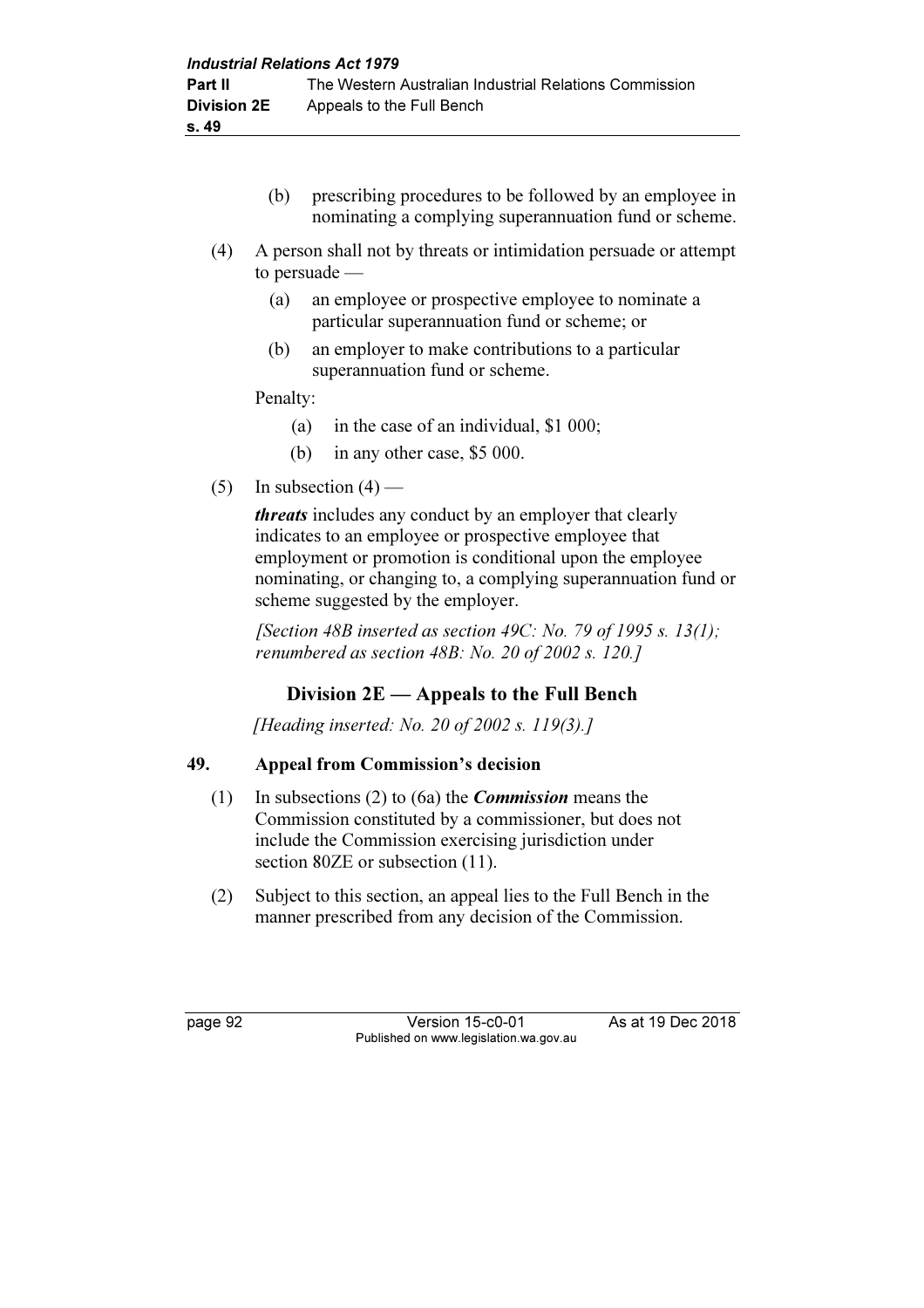- (2a) An appeal does not lie under this section from a finding unless, in the opinion of the Full Bench, the matter is of such importance that, in the public interest, an appeal should lie.
- (2b) An appeal does not lie under this section from a determination —
	- (a) of a relevant industrial authority
		- (i) under section 97VP; or
		- (ii) in an arbitration under any EEA dispute provision of the kind referred to in section 97UP;
- or
	- (b) of the Commission under section 97XC or 97XQ.
	- (3) An appeal under this section shall be instituted within 21 days of the date of the decision against which the appeal is brought and may be instituted by —
		- (a) any party to the proceedings wherein the decision was made; or
		- (b) any person who was an intervener in those proceedings.
	- (4) An appeal under this section
		- (a) shall be heard and determined on the evidence and matters raised in the proceedings before the Commission; and
		- (b) shall, if brought by a person referred to in subsection (3)(b), be dismissed unless, on the hearing of the appeal, that person obtains leave of the Full Bench,

and, for the purpose of paragraph  $(a)$ , *proceedings* includes any proceedings arising under section 35(3).

- (5) In the exercise of its jurisdiction under this section the Full Bench may, by order —
	- (a) dismiss the appeal; or

As at 19 Dec 2018 Version 15-c0-01 page 93 Published on www.legislation.wa.gov.au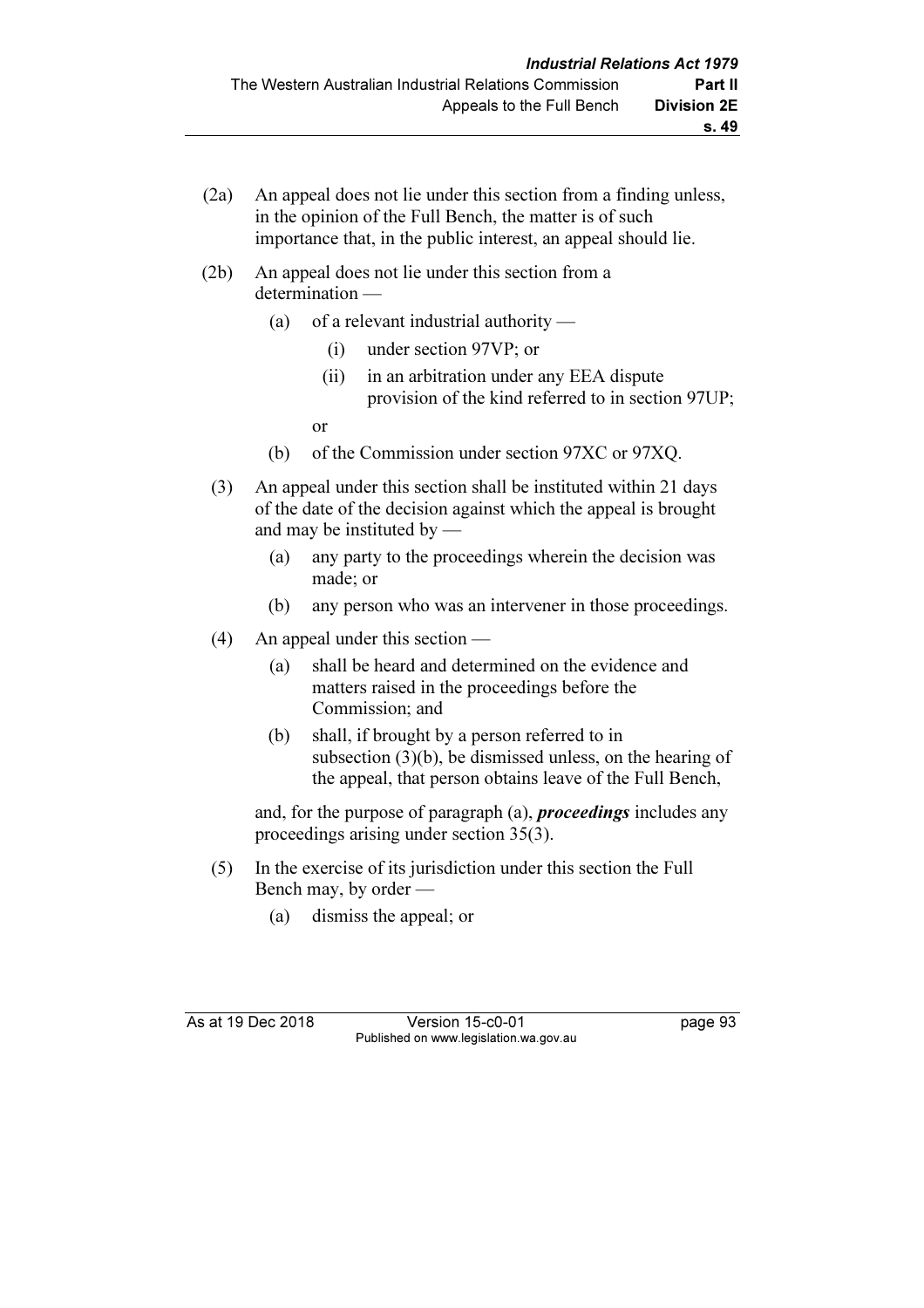- (b) uphold the appeal and quash the decision or, subject to subsection (6), vary it in such manner as the Full Bench considers appropriate; or
- (c) suspend the operation of the decision and remit the case to the Commission for further hearing and determination.
- (6) Where the Full Bench varies a decision under subsection (5)(b) the decision as so varied shall be in terms which could have been awarded by the Commission that gave the decision.
- (6a) The Full Bench is not to remit a case to the Commission under subsection (5)(c) unless it considers that it is unable to make its own decision on the merits of the case because of lack of evidence or for other good reason.
- $(7)$  deleted]
- (8) When the commissioners who constitute the Full Bench are divided on a question, the question must be decided according to the decision of a majority of them but, if their decisions on the question are equally divided, the question must be decided according to the decision of the presiding commissioner of the Full Bench.
- (9) When any question of law arises in any proceedings before the Full Bench, the presiding commissioner of the Full Bench may state a case for the decision of the Court and must do so if a majority of the members of the Full Bench so request.
- (10) Subsections (8), and (9) apply to and in relation to all proceedings before the Full Bench whether under this section or otherwise.
- (11) At any time after an appeal to the Full Bench has been instituted under this section a person who has a sufficient interest may apply to the Commission for an order that the operation of the decision appealed against be stayed, wholly or in part, pending the hearing and determination of the appeal.

page 94 Version 15-c0-01 As at 19 Dec 2018 Published on www.legislation.wa.gov.au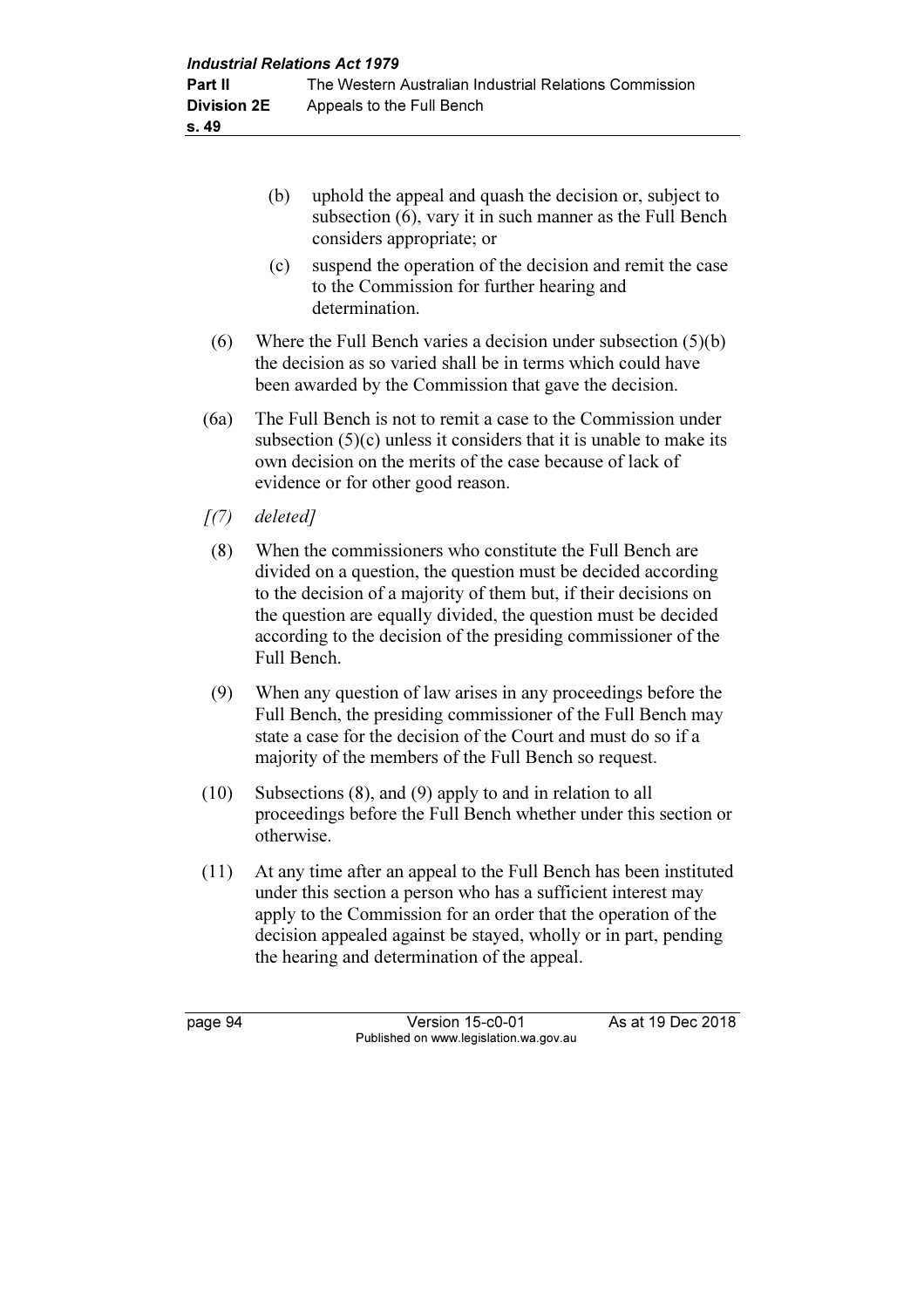(12) For the purposes of hearing and determining an application under subsection (11) for an order in respect of a decision, the Commission must be constituted by the presiding commissioner of the Full Bench allocated the appeal against the decision.

> [Section 49 amended: No. 121 of 1982 s. 20; No. 94 of 1984 s. 30 and 66; No. 119 of 1987 s. 12; No. 1 of 1995 s. 9; No. 36 of 1999 s. 247; No. 20 of 2002 s. 8 and 125; No. 39 of 2018 s. 28.]

- [49A. Renumbered as section  $48A$ : No. 20 of 2002 s. 120.]
- [49AB, 49B. Deleted: No. 20 of 2002 s. 145.]
- [49C. Renumbered as section 48B: No. 20 of 2002 s. 120.]

## Division 2F — Keeping of and access to employment records

[Heading inserted: No. 20 of 2002 s. 146(1).]

### 49D. Employer's duties as to employment records

- (1) Subsection (2) applies to an employee during any period when an industrial instrument applies to his or her employment.
- (2) An employer must ensure that details are recorded of
	- (a) the employee's name and, if the employee is under 21 years of age, his or her date of birth; and
	- (b) any industrial instrument that applies; and
	- (c) the date on which the employee commenced employment with the employer; and
	- (d) for each day
		- (i) the time at which the employee started and finished work; and
		- (ii) the period or periods for which the employee was paid; and
		- (iii) details of work breaks including meal breaks;
		- and

As at 19 Dec 2018 Version 15-c0-01 page 95 Published on www.legislation.wa.gov.au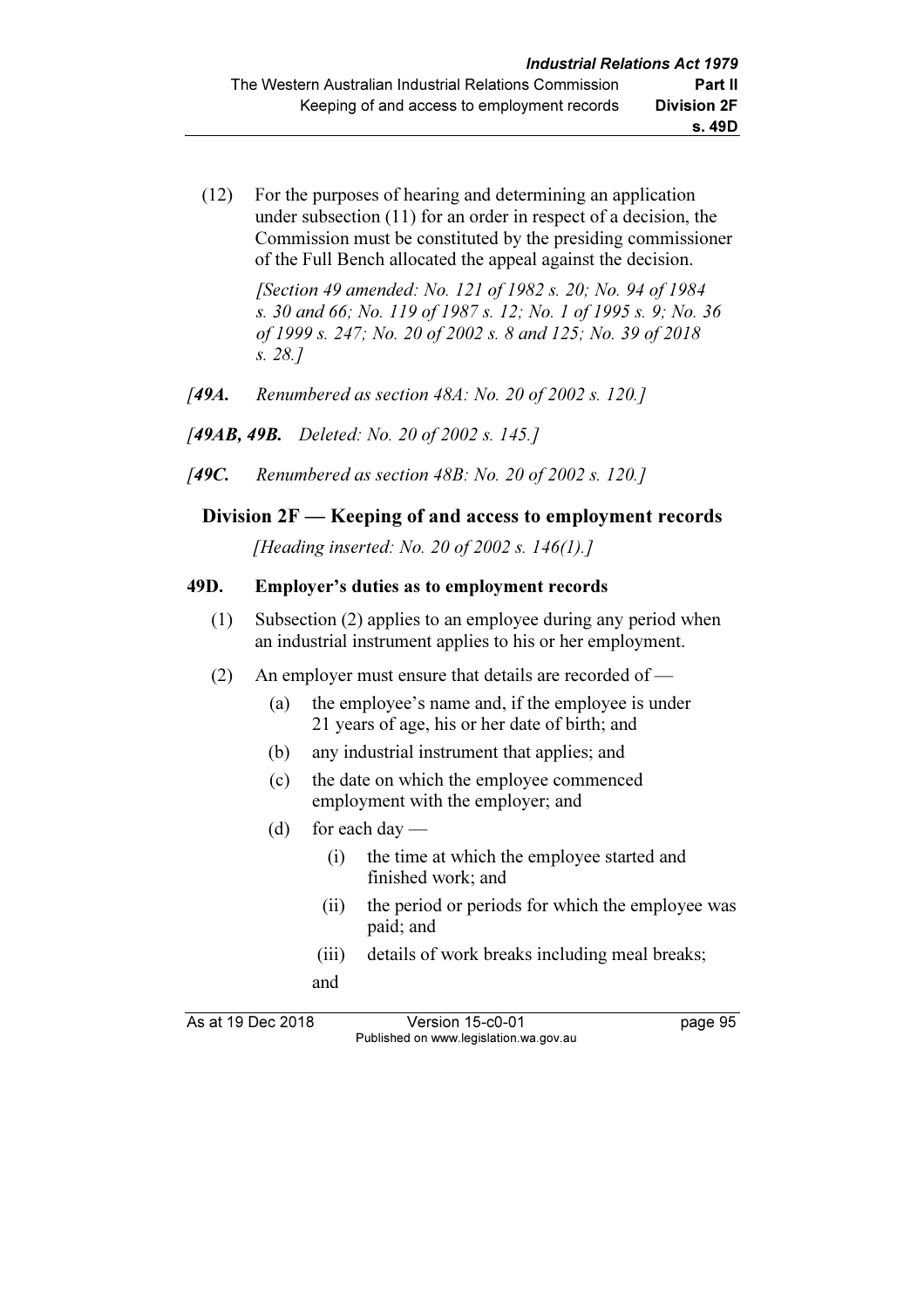- (e) for each pay period (i) the employee's designation; and (ii) the gross and net amounts paid to the employee under the industrial instrument; and (iii) all deductions and the reasons for them; and (f) all leave taken by the employee, whether paid, partly paid or unpaid; and (g) the information necessary for the calculation of the entitlement to, and payment for long service leave under the Long Service Leave Act 1958, the Construction Industry Portable Paid Long Service Leave Act 1985 or the industrial instrument; and (h) any other information in respect of the employee required under the industrial instrument to be recorded; and (i) any information, not otherwise covered by this subsection, that is necessary to show that the remuneration and benefits received by the employee comply with the industrial instrument. (3) The employer must ensure that — (a) the employment records are kept in accordance with regulations made by the Governor; and
	- (b) each entry in relation to long service leave is retained
		- (i) during the employment of the employee; and
		- (ii) for not less than 7 years after the employment terminates;

and

 (c) each other entry is retained for not less than 7 years after it is made.

page 96 Version 15-c0-01 As at 19 Dec 2018 Published on www.legislation.wa.gov.au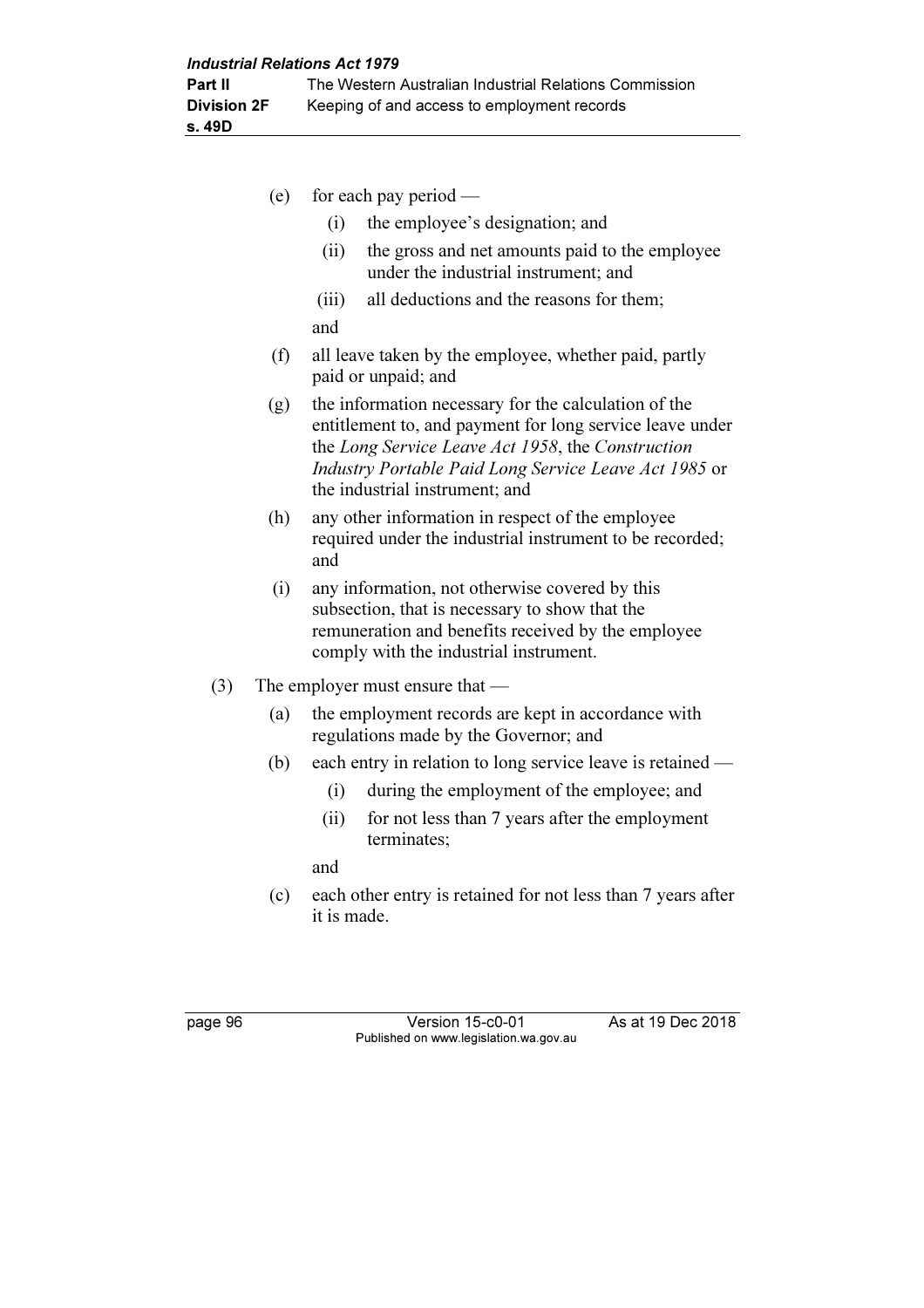(4) In this section —

### industrial instrument means —

- (a) an award; or
- (b) an order of the Commission under this Act; or
- (c) an industrial agreement; or
- (d) an employer-employee agreement.

[Section 49D inserted: No. 20 of 2002 s. 146(1).]

### 49E. Access to employment records

- (1) An employer, on written request by a relevant person, must
	- (a) produce to the person the employment records relating to an employee; and
	- (b) let the person inspect the employment records.
- (2) The duty placed on an employer by subsection  $(1)$ 
	- (a) continues so long as the records are required to be kept under section 49D(3); and
	- (b) is not affected by the fact that the employee is no longer employed by the employer or that the industrial instrument no longer applies to him or her; and
	- (c) includes the further duties
		- (i) to let the relevant person enter premises of the employer for the purpose of inspecting the records; and
		- (ii) to let the relevant person take copies of or extracts from the records;
		- and
	- (d) must be complied with not later than
		- (i) at the end of the next pay period after the request is received; or
		- (ii) the seventh day after the day on which the request was made to the employer.

As at 19 Dec 2018 Version 15-c0-01 page 97 Published on www.legislation.wa.gov.au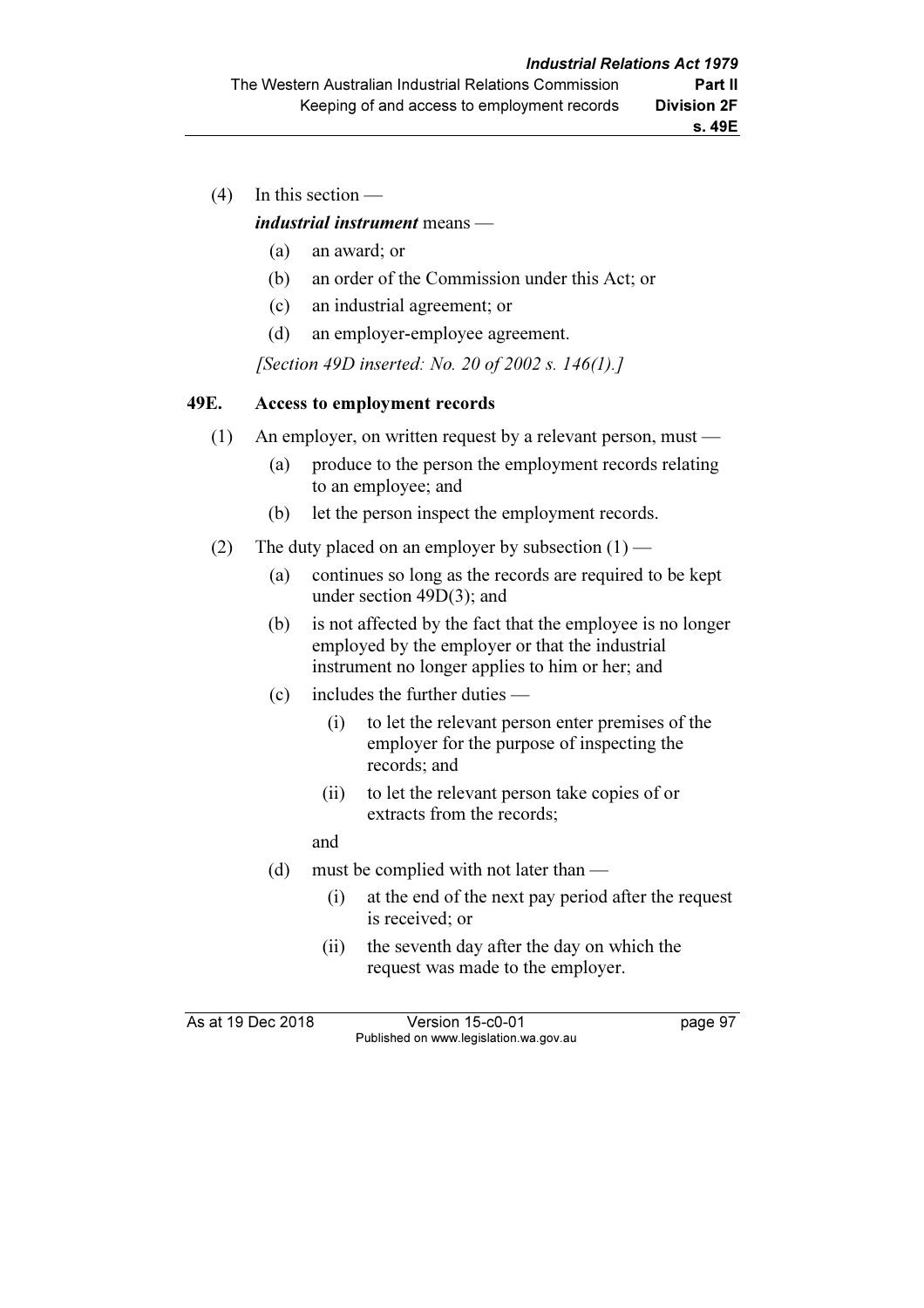- (3) Nothing in this section limits or otherwise affects the powers of an industrial inspector in relation to the inspection of employment records.
- (4) In this section —

### relevant person means —

- (a) the employee concerned; and
- (b) if the employee is a represented person, his or her representative; and
- (c) a person authorised in writing by the employee; and
- (d) a Registrar's Department officer authorised in writing by the Registrar.

[Section 49E inserted: No. 20 of 2002 s.  $146(1)$ ; amended: No. 39 of 2018 s. 29.]

### 49F. Enforcement of this Division

 A contravention of section 49D(2), 49D(3) or 49E(1) is not an offence but those subsections are civil penalty provisions for the purposes of section 83E.

[Section 49F inserted: No. 20 of 2002 s. 146(1).]

# Division 2G — Right of entry and inspection by authorised representatives

[Heading inserted: No. 20 of 2002 s. 146(1).]

## 49G. Terms used

In this Division —

authorised representative means a person who holds an authority in force under this Division;

relevant employee, when used in connection with the exercise of a power by an authorised representative of an organisation, means an employee who is a member of the organisation or who is eligible to become a member of the organisation.

page 98 Version 15-c0-01 As at 19 Dec 2018 Published on www.legislation.wa.gov.au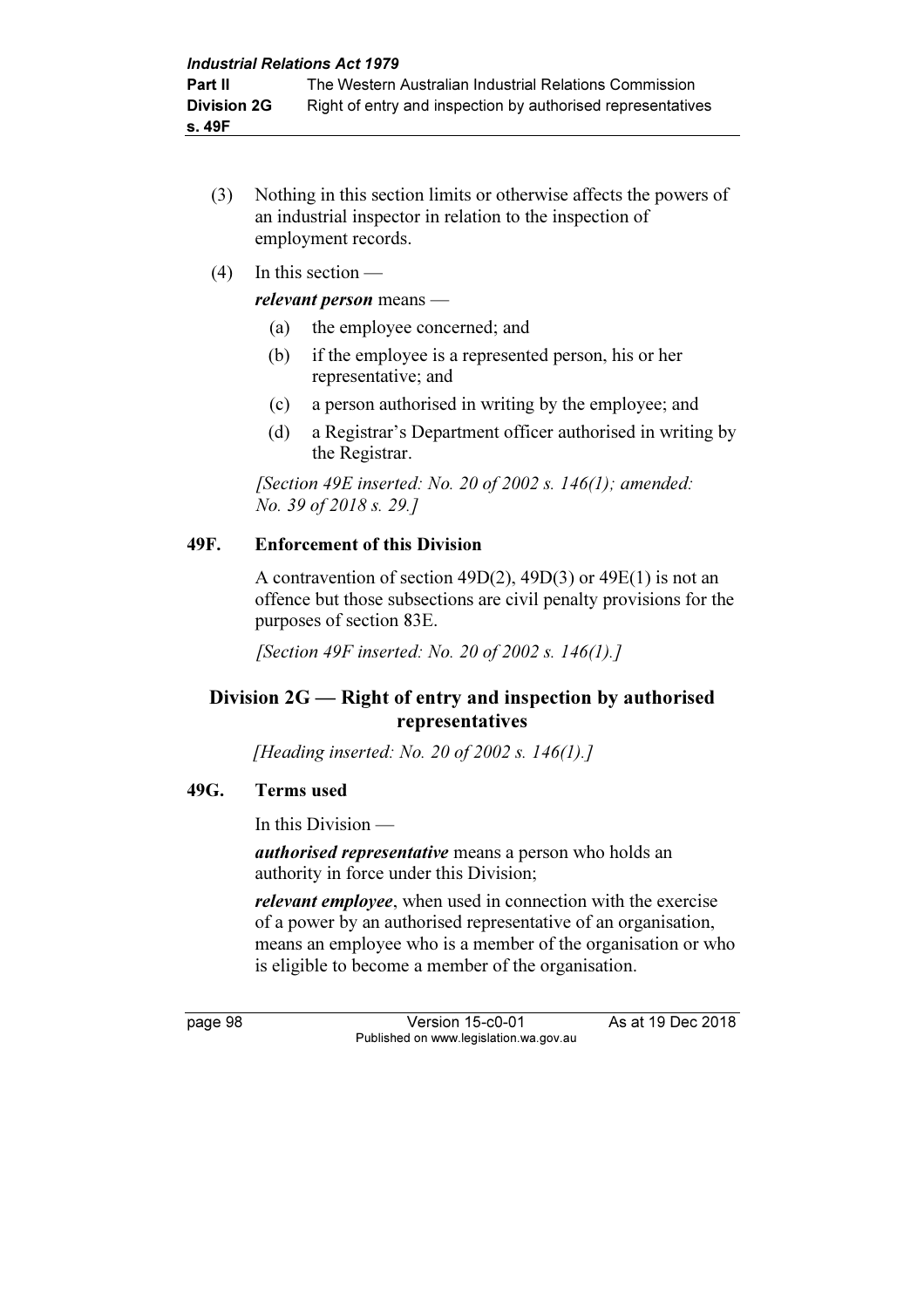[Section 49G inserted: No. 20 of 2002 s. 146(1).]

### 49H. Entry for discussions with employees

- (1) An authorised representative of an organisation may enter, during working hours, any premises where relevant employees work, for the purpose of holding discussions at the premises with any of the relevant employees who wish to participate in those discussions.
- (2) If an award, order or industrial agreement that extends to the relevant employees makes provision as to entry onto premises by an authorised representative and —
	- (a) does not require notice to be given by the representative; or
	- (b) requires a specified period of notice to be given by the representative,

 the authorised representative is not required to give notice under this section.

 (3) If subsection (2) does not apply, the authorised representative is not entitled to exercise a power conferred by this section unless the authorised representative has given the employer of the employees concerned at least 24 hours' written notice.

[Section 49H inserted: No. 20 of 2002 s. 146(1).]

## 49I. Entry to investigate certain breaches

 (1) An authorised representative of an organisation may enter, during working hours, any premises where relevant employees work, for the purpose of investigating any suspected breach of this Act, the Long Service Leave Act 1958, the MCE Act, the Occupational Safety and Health Act 1984, the Mines Safety and Inspection Act 1994 or an award, order, industrial agreement or employer-employee agreement that applies to any such employee.

As at 19 Dec 2018 Version 15-c0-01 page 99 Published on www.legislation.wa.gov.au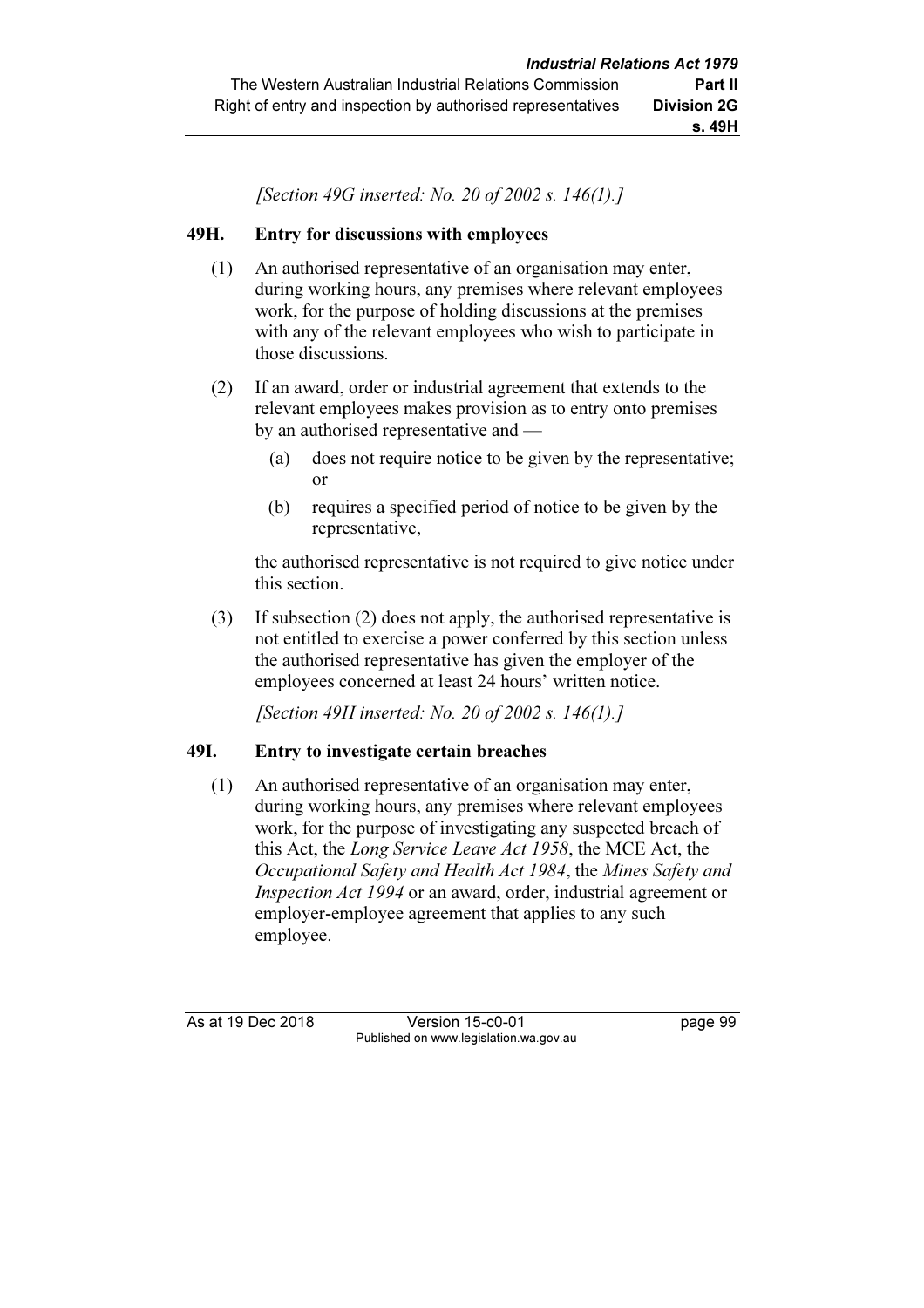- (2) For the purpose of investigating any such suspected breach, the authorised representative may —
	- (a) subject to subsections (3) and (6), require the employer to produce for the representative's inspection, during working hours at the employer's premises or at any mutually convenient time and place, any employment records of employees or other documents kept by the employer that are related to the suspected breach; and
	- (b) make copies of the entries in the employment records or documents related to the suspected breach; and
	- (c) during working hours, inspect or view any work, material, machinery, or appliance, that is relevant to the suspected breach.
- (3) The authorised representative is not entitled to require an employer to produce an employment record of an employee if the employee —
	- (a) is a party to an employer-employee agreement; and
	- (b) has made a written request to the employer that the record not be available for inspection by an authorised representative.
- (4) A written request under subsection  $(3)(b)$ 
	- (a) may be withdrawn by written notice given by the employee to the employer; and
	- (b) has effect until it is so withdrawn.
- (5) An authorised representative is not entitled to exercise a power conferred by this section for the purpose of investigating a suspected breach of an employer-employee agreement to which a relevant employee is a party unless the authorised representative is authorised in writing by that relevant employee to carry out the investigation.
- (6) An authorised representative is not entitled to require the production of employment records or other documents unless,

page 100 Version 15-c0-01 As at 19 Dec 2018 Published on www.legislation.wa.gov.au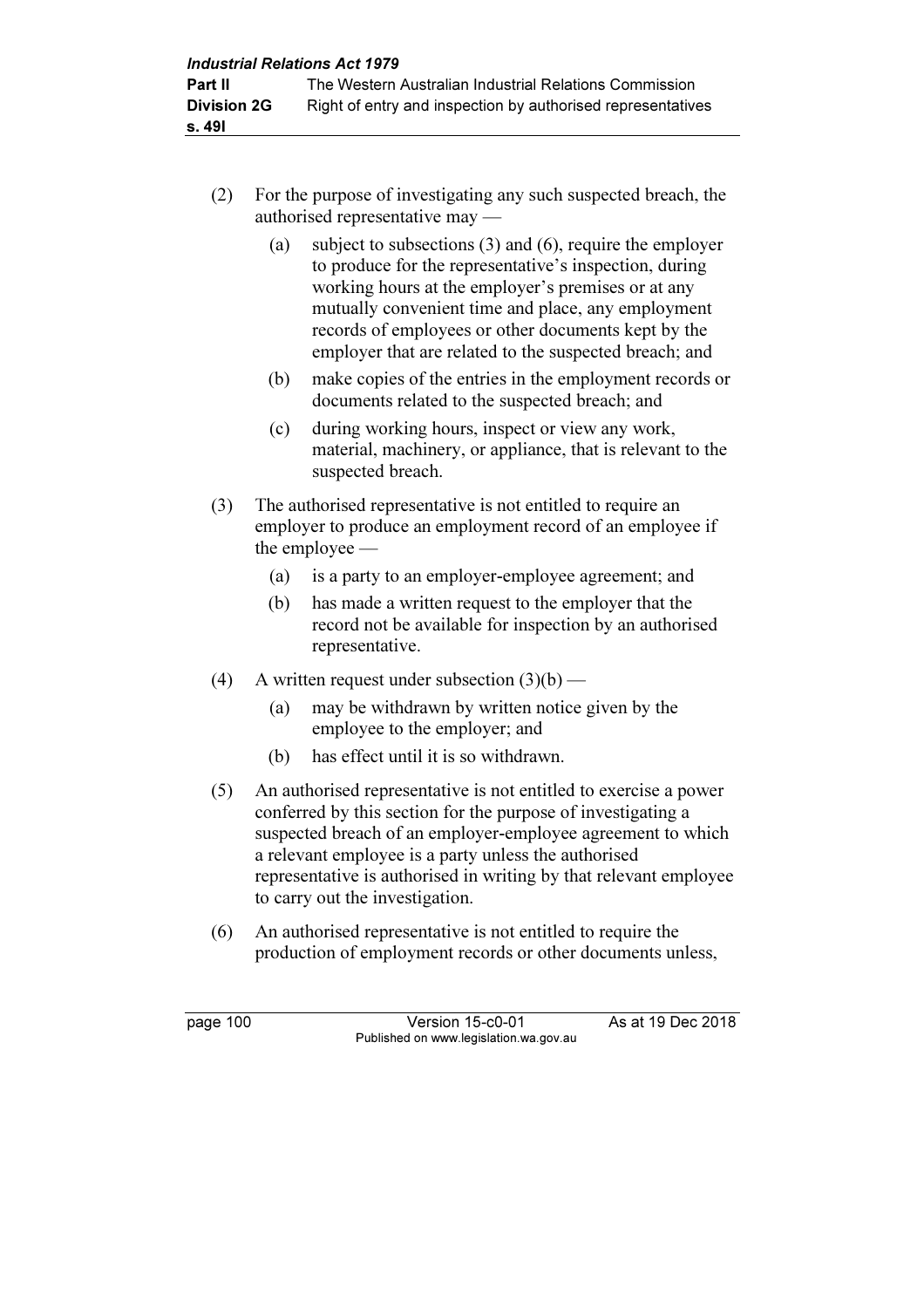before exercising the power, the authorised representative has given the employer concerned —

- (a) if the records or other documents are kept on the employer's premises, at least 24 hours' written notice; or
- (b) if the records or other documents are kept elsewhere, at least 48 hours' written notice.
- (7) The Commission may, on the ex parte application of an authorised representative, waive the requirement to give the employer concerned notice of an intended exercise of a power under subsection (6) if the Commission is satisfied that to give such notice would defeat the purpose for which the power is intended to be exercised.
- (8) If the requirement for notice is waived under subsection  $(7)$ 
	- (a) the Commission must give the authorised representative a certificate authorising the exercise of the power without notice; and
	- (b) the authorised representative must, after entering the premises and before requiring the production of the records or documents, give the person who is apparently in charge of the premises the certificate or a copy of the certificate.

[Section 49I inserted: No. 20 of 2002 s. 146(1); amended: Gazette 15 Aug 2003 p. 3686.]

## 49J. Authorising authorised representatives

- (1) The Registrar, on application by the secretary of an organisation of employees to issue an authority for the purposes of this Division to a person nominated by the secretary in the application, must issue the authority.
- (2) The Registrar must not issue an authority for the purposes of this Division to a person who has held an authority under this Division that has been revoked under subsection (5) unless the Commission in Court Session on application by any person has ordered that the authority be so issued.

As at 19 Dec 2018 Version 15-c0-01 page 101 Published on www.legislation.wa.gov.au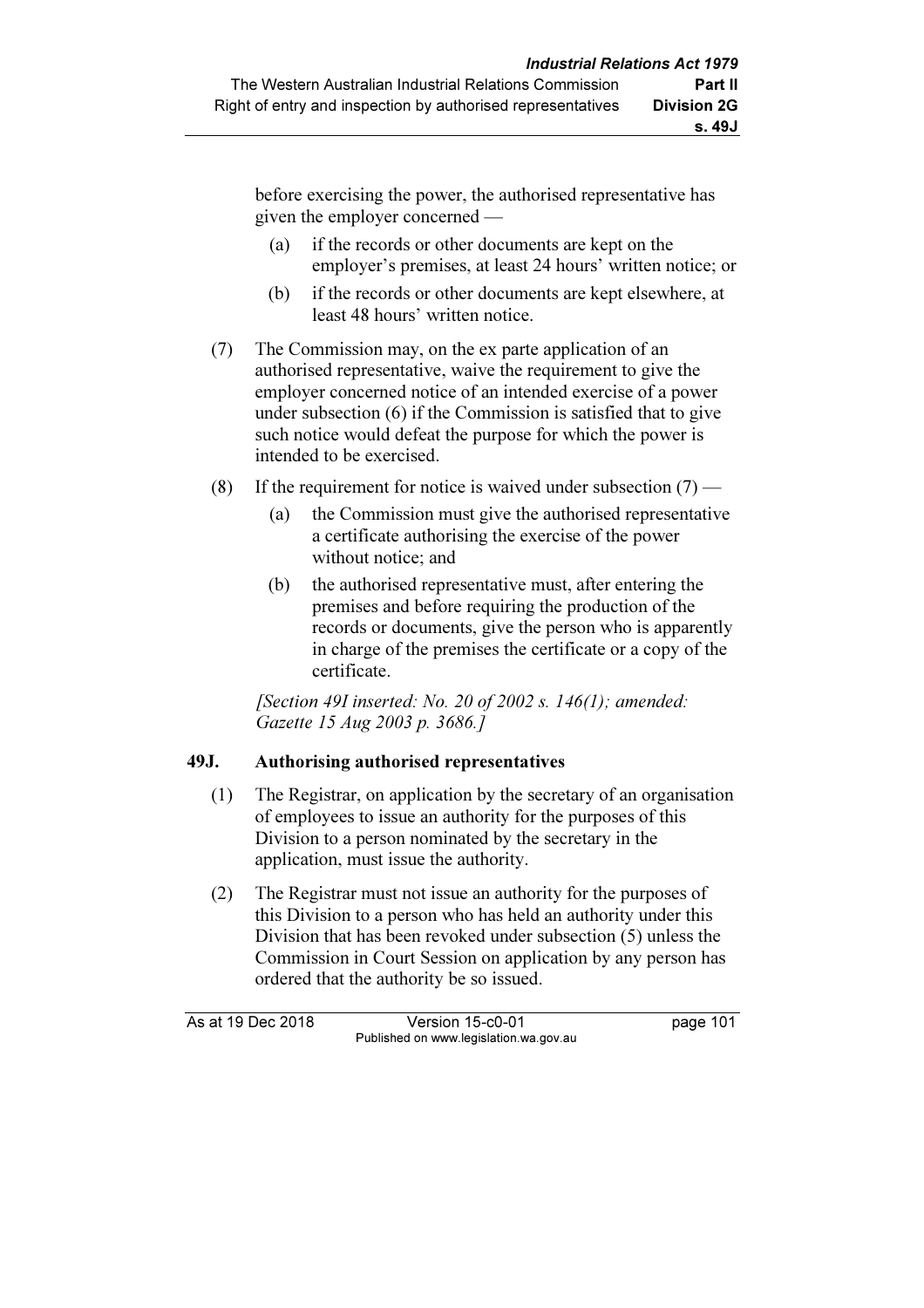- (3) A person to whom an authority is issued is an authorised representative of the organisation on whose behalf the application for the authority was made.
- (4) The authority remains in force unless it is revoked or suspended under this section.
- (5) The Commission constituted by a commissioner may, by order, on application by any person, revoke, or suspend for a period determined by the Commission, the authority if satisfied that the person to whom it was issued has —
	- (a) acted in an improper manner in the exercise of any power conferred on the person by this Division; or
	- (b) intentionally and unduly hindered an employer or employees during their working time.
- (6) The Registrar may, on application by the secretary of the organisation of employees on whose behalf the application for the authority was made, revoke the authority.
- (6a) The Registrar must not revoke an authority under subsection (6)  $if -$ 
	- (a) proceedings pursuant to an application made under subsection (5) in relation to the authority are pending or in progress; or
	- (b) appeal proceedings in respect of a decision made under subsection (5) in relation to the authority are pending or in progress, or the time within which such proceedings may be instituted has not elapsed.
- (7) An application for the revocation of an authority under subsection (5) is to set out the grounds on which the application is made.
- (8) Despite section 49
	- (a) no appeal lies from a decision of the Commission under subsection (2); and

page 102 Version 15-c0-01 As at 19 Dec 2018 Published on www.legislation.wa.gov.au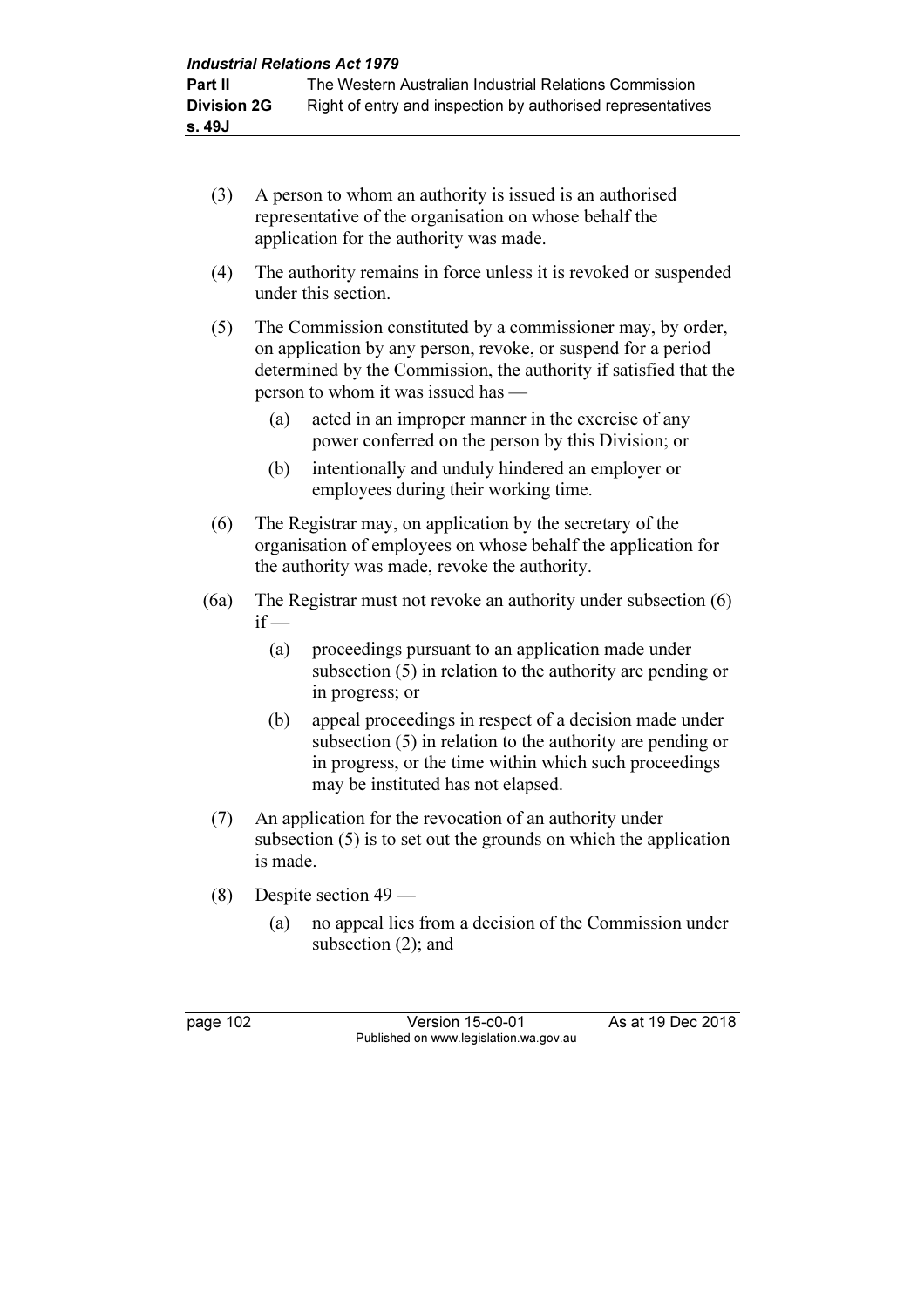- (b) section 49(2a) does not apply to an appeal from a decision under subsection (5).
- (9) A person to whom an authority has been issued under this section must, within 14 days after the revocation of the authority, return the authority to the Registrar.

[Section 49J inserted: No. 20 of 2002 s.  $146(1)$ ; amended: No. 36 of 2006 s. 8.]

## 49K. No entry to premises used for habitation

 An authorised representative does not have authority under this Division to enter any part of the premises of an employer that is principally used for habitation by the employer and his or her household.

[Section 49K inserted: No. 20 of 2002 s. 146(1).]

## 49L. Authority must be shown on request

- $(1)$  If
	- (a) a person proposes to enter, or is on, premises in accordance with section 49H or 49I; and
	- (b) the occupier requests the person to show his or her authority,

 the person is not entitled under that section to enter or remain on the premises unless he or she shows the occupier the authority in force under this Division.

(2) In this section —

occupier includes a person in charge of the premises.

[Section 49L inserted: No. 20 of 2002 s. 146(1).]

## 49M. Obstructing etc. rights etc. under this Division etc.

 (1) The occupier of premises must not refuse, or intentionally and unduly delay, entry to the premises by a person entitled to enter the premises under section 49H or 49I.

As at 19 Dec 2018 Version 15-c0-01 page 103 Published on www.legislation.wa.gov.au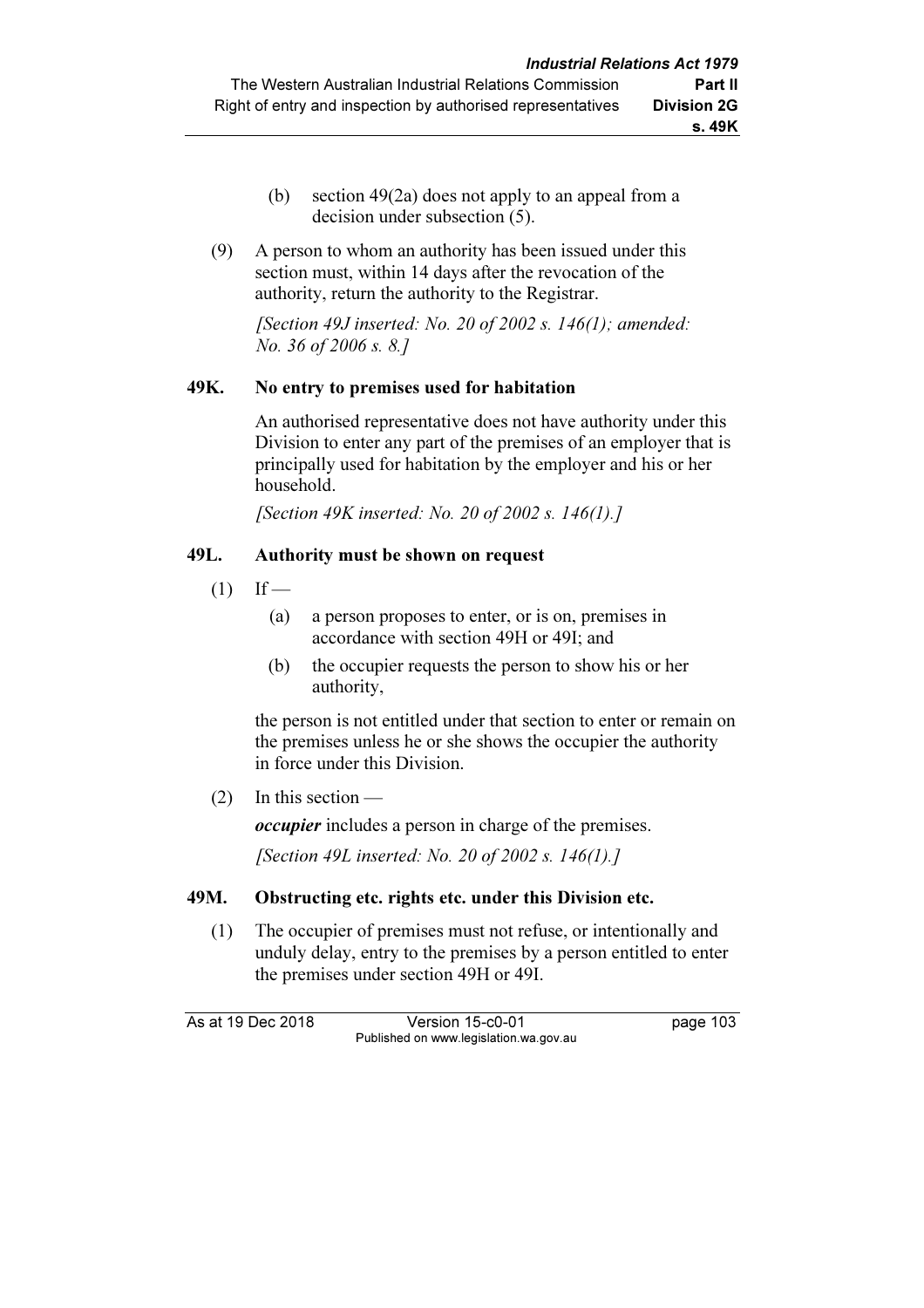- (2) A person must not intentionally and unduly hinder or obstruct an authorised representative in the exercise of the powers conferred by this Division.
- (3) A person must not purport to exercise the powers of an authorised representative under this Division if the person is not the holder of a current authority issued by the Registrar under this Division.

[Section 49M inserted: No. 20 of 2002 s. 146(1).]

## 49N. Entry and inspection, provisions in awards etc. as to

- (1) The Commission does not have jurisdiction to make an award or order or register an agreement conferring, or making provision for the exercise of, powers of entry and inspection that are additional to, or inconsistent with, the powers of entry and inspection under Division 2F and this Division and the provisions as to the exercise of those powers.
- (2) Nothing in subsection (1) prevents or limits the Commission from specifying in an award or order, or registering an agreement that specifies, the period of notice required to be given by an authorised representative to an employer before entering premises where relevant employees work.
- (3) To the extent that the provisions of an award, order or industrial agreement confer or make provision for the exercise of powers of entry and inspection that are additional to, or inconsistent with, the powers of entry and inspection under Division 2F and this Division or the provisions as to the exercise of those powers, those provisions have no effect.

[Section 49N inserted: No. 20 of 2002 s.  $146(1)$ ; amended: No. 50 of 2016 s. 16.]

page 104 Version 15-c0-01 As at 19 Dec 2018 Published on www.legislation.wa.gov.au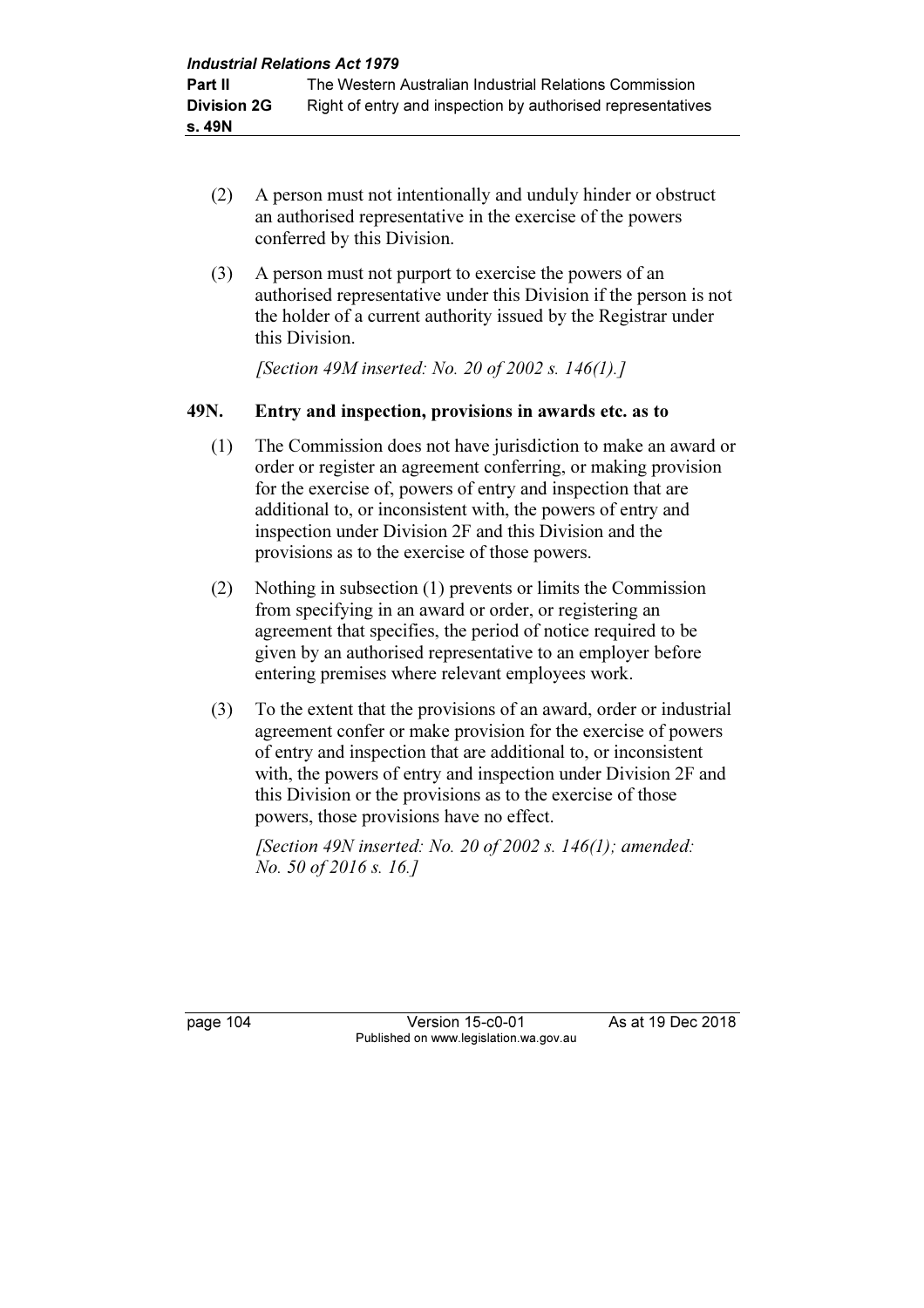# 49O. Enforcement of this Division

A contravention of section 49J(9) or  $49M(1)$ , (2) or (3) is not an offence but those subsections are civil penalty provisions for the purposes of section 83E.

[Section 490 inserted: No. 20 of 2002 s. 146(1).]

# Division 3 — General Orders

## 50. General Orders, nature of and making

- (1) In this Division Commission means Commission in Court Session.
- (2) Subject to this Act, the Commission may, of its own motion or on the application of UnionsWA, the Chamber, the Mines and Metals Association or the Minister —
	- (a) make General Orders relating to industrial matters in accordance with and subject to this Division; and
	- (b) add to, vary, or rescind any General Order so made.
- (3) A General Order may be made to apply generally to employees throughout the State whether or not they are employed under and subject to awards or industrial agreements or may be limited to employees —
	- (a) who are employed under and subject to awards or industrial agreements; or
	- (b) who are not so employed,

 but shall not apply to any employee whose conditions of employment may not be determined by the Commission.

 (4) A General Order applying to or with respect to employees of the kind referred to in subsection (3)(a) may add to or vary all awards and industrial agreements or may be limited in its effect to such awards and industrial agreements or awards or industrial agreements as may be specified in the General Order.

As at 19 Dec 2018 Version 15-c0-01 page 105 Published on www.legislation.wa.gov.au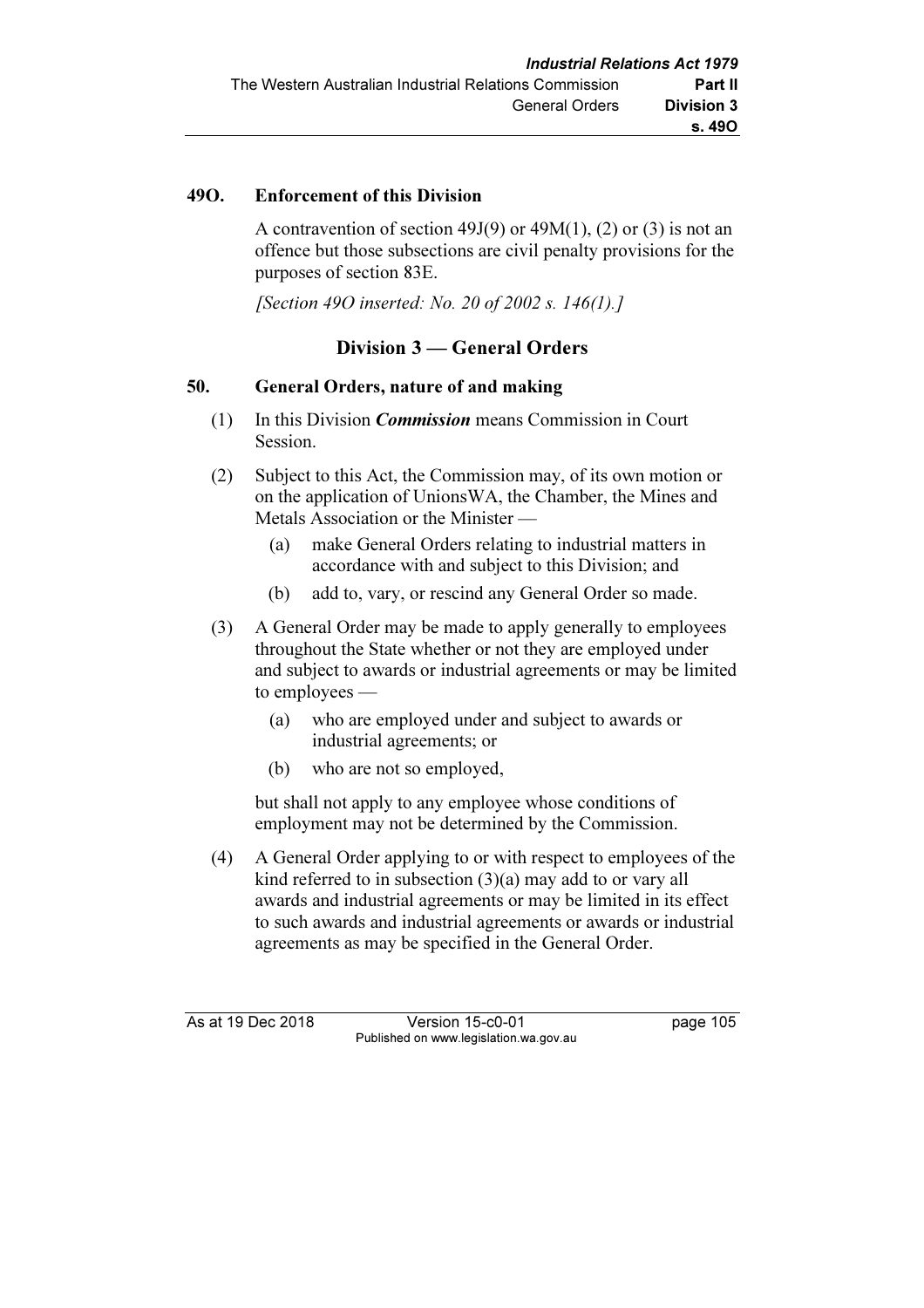### $(5)$ ,  $(6)$  deleted]

 (7) A General Order shall not be made in respect of preference of employment at the time of, or during, employment by reason of being or not being a member of an organisation.

 [Section 50 amended: No. 94 of 1984 s. 32 and 66; No. 15 of 1993 s. 18 and 31; No. 20 of 2002 s. 179 and 190(4); No. 36 of 2006 s. 13; No. 53 of 2011 s. 48.]

### 50A. Rates of pay etc. for MCE Act and awards, annual State Wage order as to

- (1) The Commission shall before 1 July in each year, of its own motion make a General Order (the **State Wage order)** —
	- (a) setting
		- (i) the minimum weekly rate of pay applicable under section 12 of the MCE Act to employees who have reached 21 years of age and who are not apprentices;
		- (ii) the minimum weekly rate or rates of pay applicable under section 14 of the MCE Act to apprentices;

and

- (b) adjusting rates of wages paid under awards; and
- (c) having regard to the statement of principles issued under paragraph  $(d)$  —
	- (i) varying each award affected by the exercise of jurisdiction under paragraph (b) to ensure that the award is consistent with the order; and
	- (ii) if the Commission considers it appropriate to do so, making other consequential changes to specified awards;

and

page 106 Version 15-c0-01 As at 19 Dec 2018 Published on www.legislation.wa.gov.au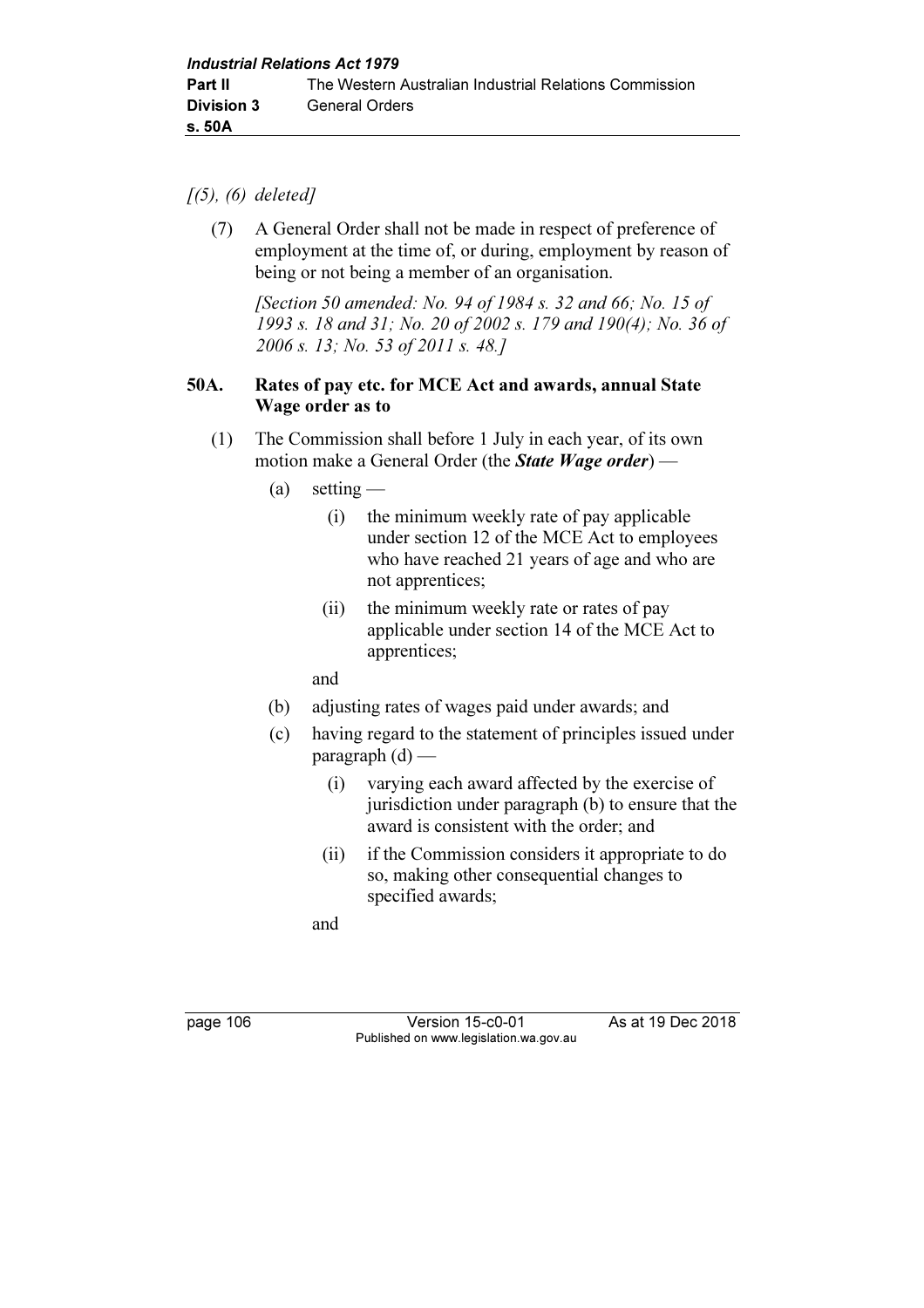- (d) setting out a statement of principles to be applied and followed in relation to the exercise of jurisdiction under this Act to set the wages, salaries, allowances or other remuneration of employees or the prices to be paid in respect of their employment.
- (2) The Commission may, in relation to awards generally or specified awards, do any or all of the following for the purposes of subsection  $(1)(b)$  —
	- (a) adjust all rates of wages;
	- (b) adjust individual rates of wages;
	- (c) adjust a series of rates of wages;
	- (d) adjust specialised rates of wages.
- (3) In making an order under this section, the Commission shall take into consideration —
	- (a) the need to
		- (i) ensure that Western Australians have a system of fair wages and conditions of employment; and
		- (ii) meet the needs of the low paid; and
		- (iii) provide fair wage standards in the context of living standards generally prevailing in the community; and
		- (iv) contribute to improved living standards for employees; and
		- (v) protect employees who may be unable to reach an industrial agreement; and
		- (vi) encourage ongoing skills development; and
		- (vii) provide equal remuneration for men and women for work of equal or comparable value;
		- and
	- (b) the state of the economy of Western Australia and the likely effect of its decision on that economy and, in

As at 19 Dec 2018 Version 15-c0-01 page 107 Published on www.legislation.wa.gov.au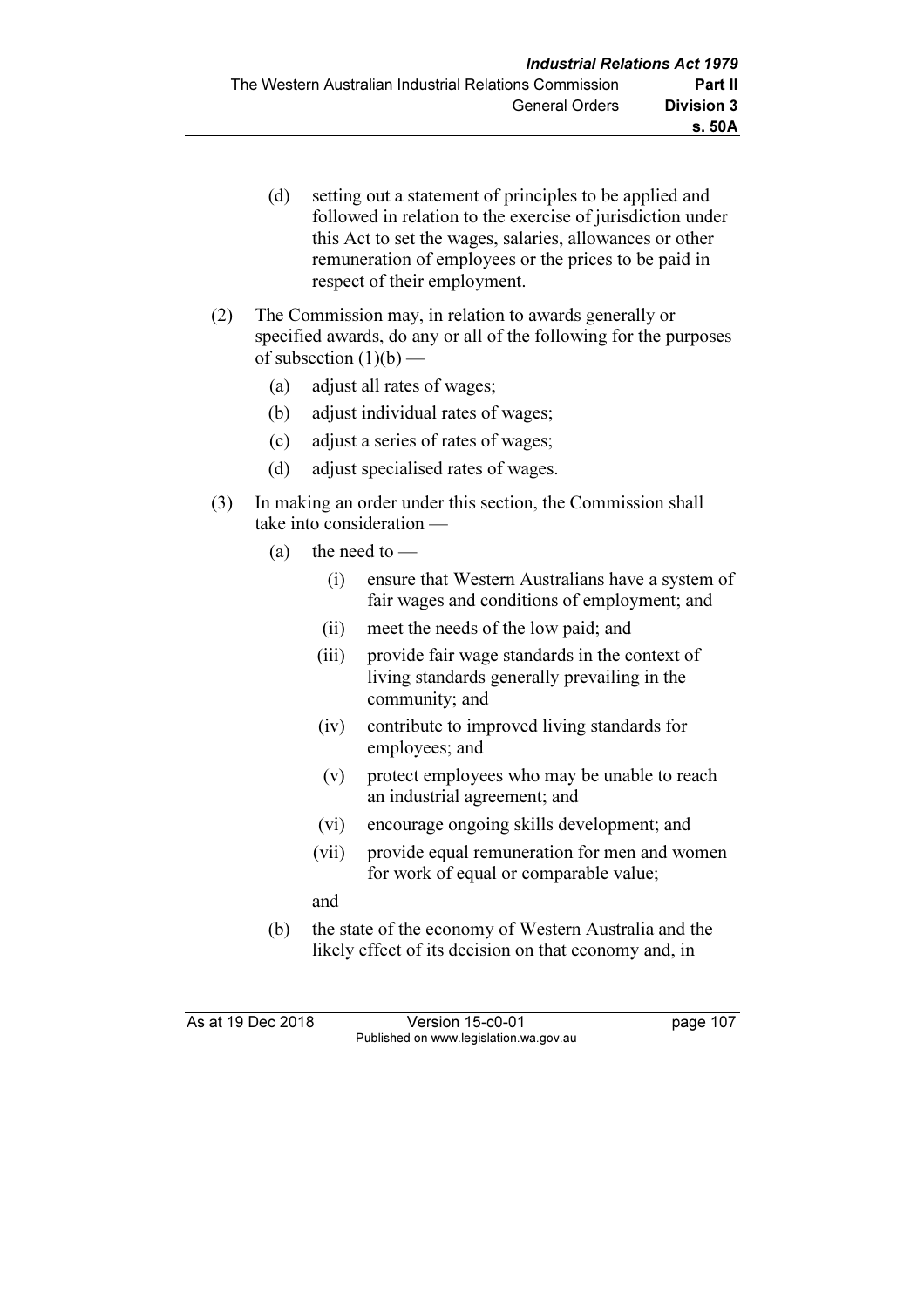particular, on the level of employment, inflation and productivity in Western Australia; and

- (c) to the extent that it is relevant, the state of the national economy; and
- (d) to the extent that it is relevant, the capacity of employers as a whole to bear the costs of increased wages, salaries, allowances and other remuneration; and
- (e) for the purposes of subsection  $(1)(b)$  and  $(c)$ , the need to ensure that the Western Australian award framework represents a system of fair wages and conditions of employment; and
- (f) relevant decisions of other industrial courts and tribunals; and
- (g) any other matters the Commission considers relevant.
- (4) Without limiting the generality of this section and section 26(1), in the exercise of its jurisdiction under subsection  $(1)(b)$  and  $(c)$ the Commission shall ensure, to the extent possible, that there is consistency and equity in relation to the variation of awards.
- (5) A State Wage order takes effect on 1 July in the year it is made and is applicable in respect of an employee or apprentice on and from the commencement of the first pay period of the employee or apprentice on or after that date.
- (6) A State Wage order in effect under this section when a subsequent order is made under subsection (1) ceases to apply in respect of an employee or apprentice on the day on which the subsequent order commences to apply in respect of the employee or apprentice.
- (7) A State Wage order shall not be added to or varied.
- (8) Nothing in subsection (7) affects the Commission's powers under section 27(1)(m).

 [Section 50A inserted: No. 36 of 2006 s. 14; amended: No. 44 of 2008 s. 53(7)-(9).]

page 108 Version 15-c0-01 As at 19 Dec 2018 Published on www.legislation.wa.gov.au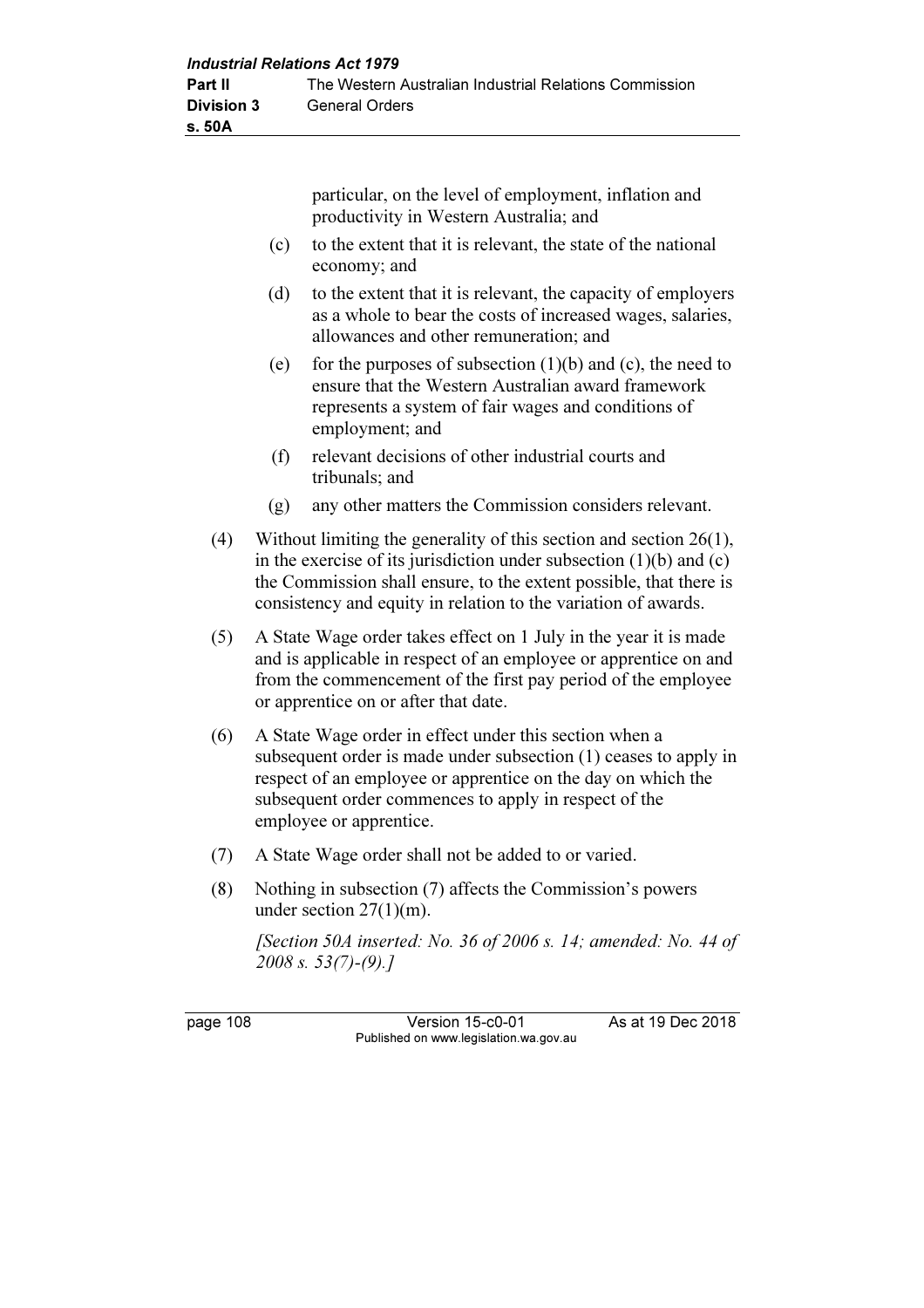## 50B. Apprentices, matters relevant to setting rates for in State Wage order

- (1) For the purposes of section  $50A(1)(a)(ii)$  and (iii), the Commission may —
	- (a) set a minimum weekly rate of pay in relation to apprentices generally; or
	- (b) subject to subsections (2) and (3), set a minimum weekly rate of pay in relation to apprentices who belong to particular classes of apprentice; or
	- (c) do a combination of the things authorised by paragraphs (a) and (b).
- (2) The Commission may set a minimum weekly rate of pay in relation to apprentices who have reached 21 years of age that is different from a rate or rates for apprentices who are under 21 years of age.
- (3) The Commission shall ensure that at any particular time there is applicable in relation to each class of apprentice —
	- (a) a minimum weekly rate of pay set in respect of that class; or
	- (b) the minimum weekly rate of pay in relation to apprentices generally.
- (4) In setting a minimum weekly rate of pay in relation to apprentices generally or in relation to apprentices who belong to a particular class of apprentice, the Commission may use such means as in its opinion are appropriate including, but not limited  $to -$ 
	- (a) setting the rate in figures; or
	- (b) setting the rate as a proportion of
		- (i) the minimum weekly rate of pay referred to in section  $50A(1)(a)(i)$ ; or
		- (ii) any award or other wages instrument;
- or

As at 19 Dec 2018 Version 15-c0-01 page 109 Published on www.legislation.wa.gov.au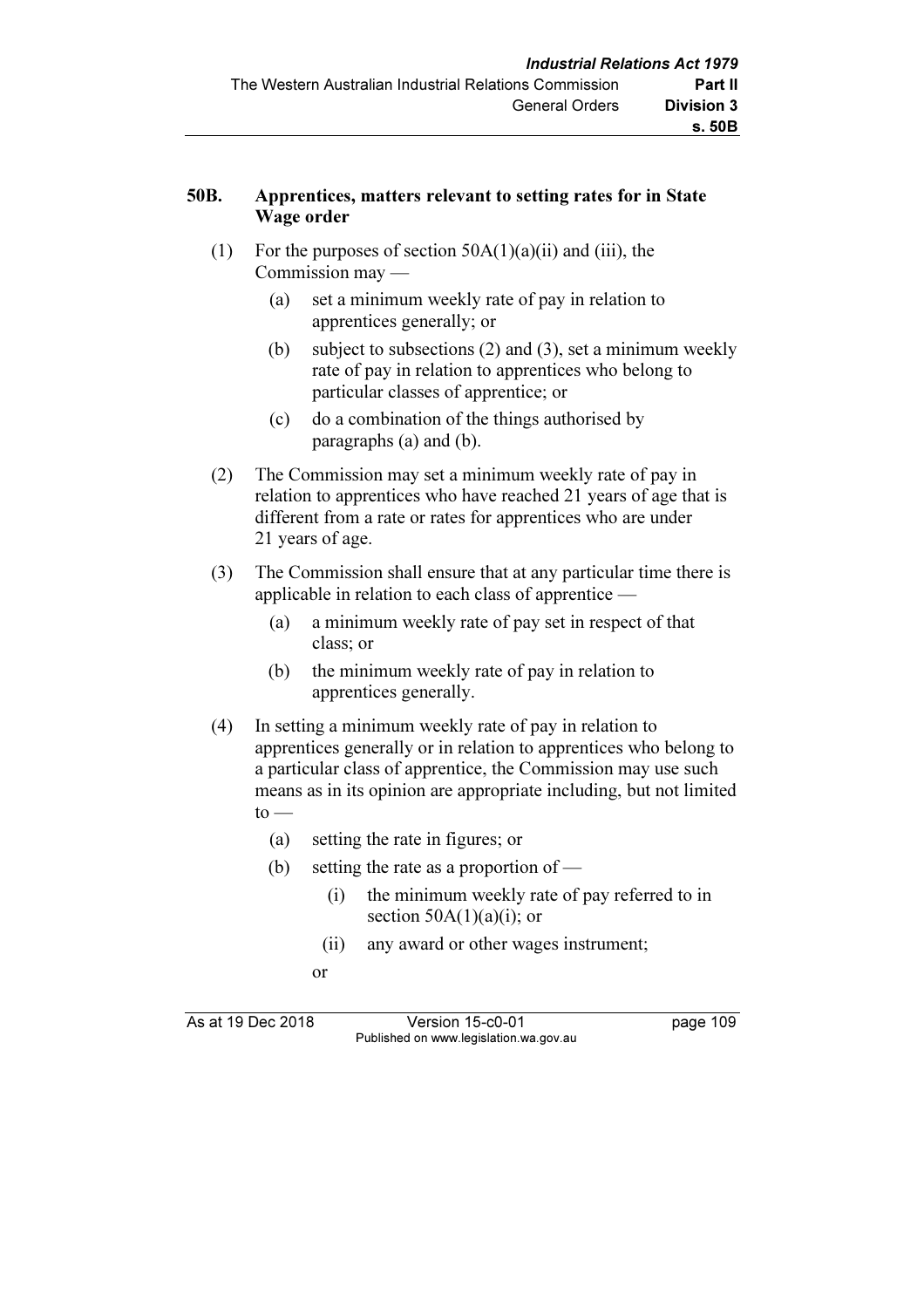- (c) adopting some or all of the provisions of any award or other wages instrument; or
- (d) setting out any other method for the calculation or assessment of the rate.

 [Section 50B inserted: No. 36 of 2006 s. 14; amended: No. 44 of 2008 s. 53(10)-(13).]

[51. Deleted: No. 36 of 2006 s. 15.]

### 51A. Public sector discipline, General Orders as to

- (1) Subject to this Act, the Commission may in respect of a public authority and its employees, on application by the Minister, UnionsWA or an organisation with sufficient interest in the matter —
	- (a) make a General Order or General Orders with respect to one or more of the following —
		- (i) suspension from duty in employment; and
		- (ii) discipline in employment; and
		- (iii) dismissal from employment; and
		- (iv) termination of employment,
		- and with respect to any matter related thereto; and
	- (b) add to, vary or rescind any General Order so made.
- (2) A General Order referred to in subsection (1) may be made so as to apply to —
	- (a) public authorities and their employees generally;
	- (b) a specified public authority or specified public authorities and its or their employees;
	- (c) public authorities and their employees bound by a specified award or specified awards;
	- (d) a specified class of employees employed in a public authority or public authorities.

page 110 Version 15-c0-01 As at 19 Dec 2018 Published on www.legislation.wa.gov.au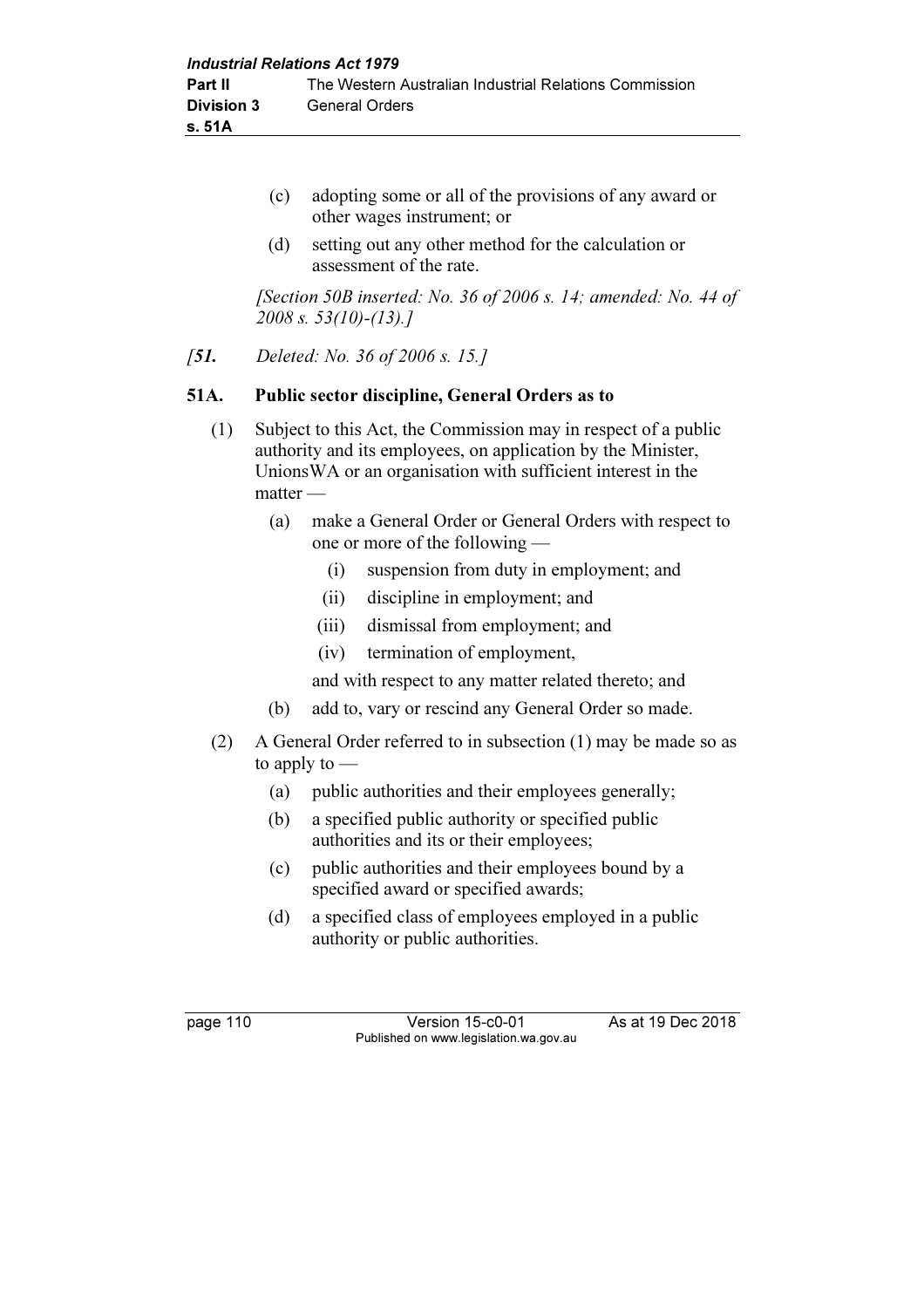- (3) In subsection (2) specified means specified in the General Order.
- (4) A General Order in relation to a matter referred to in subsection (1)(a) shall not be made so as to apply to —
	- (a) any employee whose conditions of employment may not be determined by the Commission; or
	- (b) any employee in relation to whom
		- (i) there is provision, however expressed, by or under any other Act for or in relation to that matter; and
		- (ii) there is provision by or under that other Act for an appeal in that matter;

or

- (c) any member of the academic staff of a post-secondary education institution.
- (5) A General Order referred to in subsection (1) shall not be made under subsection  $(2)(c)$  so as to apply to any employee covered by an award where an organisation that is a party to that award does not consent to the General Order being so made.

 [Section 51A inserted: No. 94 of 1984 s. 33; amended: No. 53 of 2011 s. 48.]

# 51B. General Order not to set minimum condition set by MCE Act

- (1) Except as provided in section 50A, the Commission does not have power under this Division to make a General Order setting a minimum condition in relation to a matter if the matter is the subject of a minimum condition of employment as defined in the MCE Act.
- (2) Nothing in subsection (1) prevents the Commission from making a General Order under this Division in relation to a matter that is the subject of a minimum condition of

As at 19 Dec 2018 Version 15-c0-01 page 111 Published on www.legislation.wa.gov.au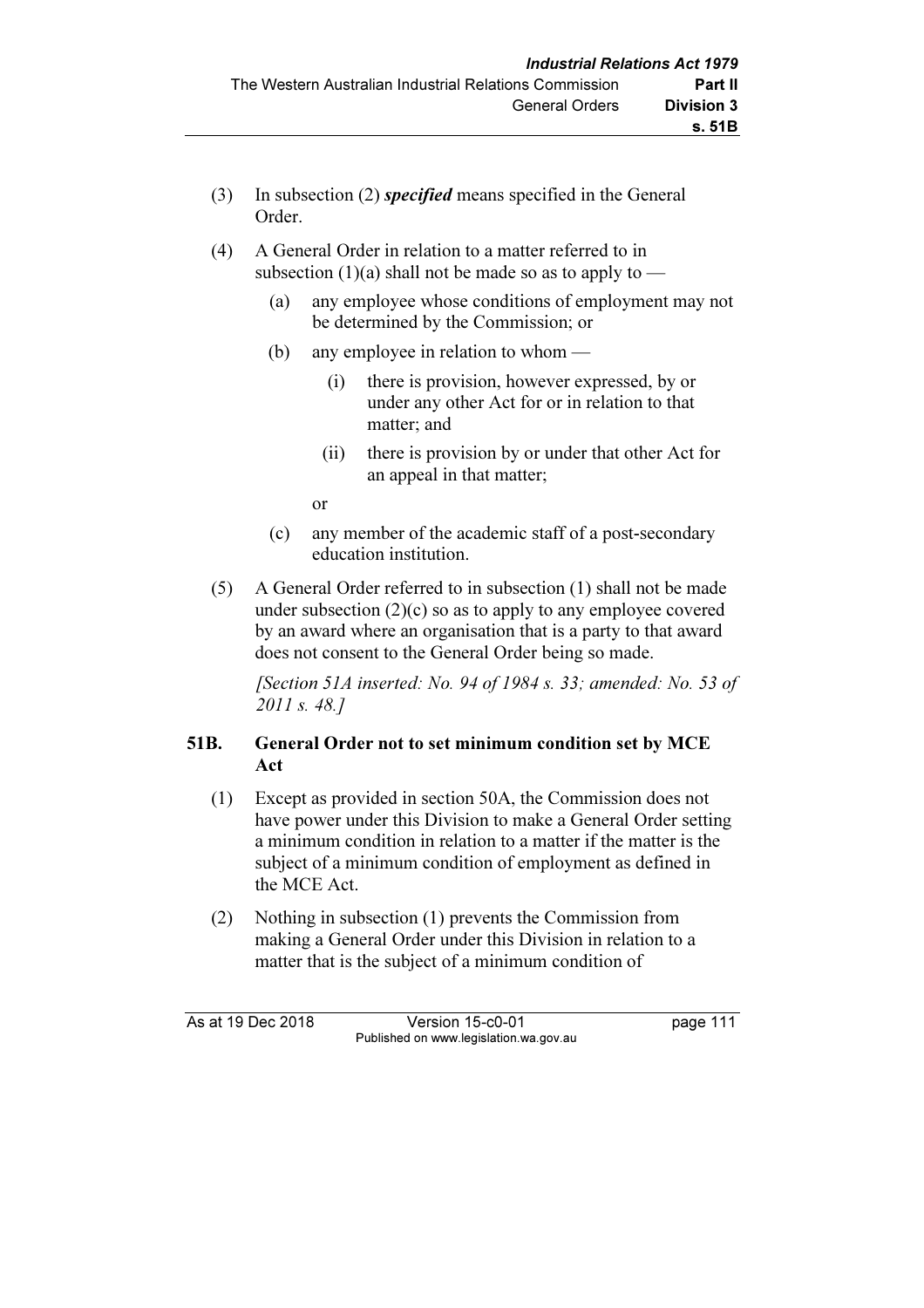employment as defined in the MCE Act if the General Order is more favourable to employees than the minimum condition of employment.

 [Section 51B inserted: No. 20 of 2002 s. 180; amended: No. 36 of 2006 s. 16.]

## 51BA. Notice of hearing to make General Order

- (1) The Commission shall ensure that notice of each initial hearing to be conducted for the purposes of making a General Order under this Division is —
	- (a) given by written notice to UnionsWA, the Chamber, the Mines and Metals Association, the Minister, and any other person the Commission is of the opinion may be of assistance; and
	- (b) published in the required manner and in any other manner the Commission thinks fit.
- (2) Subsection (1) does not apply when the Commission is exercising its jurisdiction under section 51A.

[Section 51BA inserted: No. 36 of 2006 s. 17; amended: No. 53 of 2011 s. 48.]

#### 51BB. Right to be heard before General Order made

 The Commission shall not make a General Order under this Division until it has afforded —

- (a) each person given notice under section  $51BA(1)(a)$ ; and
- (b) any other employer, employee, or other person permitted by the Commission to be heard,

an opportunity to be heard in relation to the matter.

[Section 51BB inserted: No. 36 of 2006 s. 17.]

page 112 Version 15-c0-01 As at 19 Dec 2018 Published on www.legislation.wa.gov.au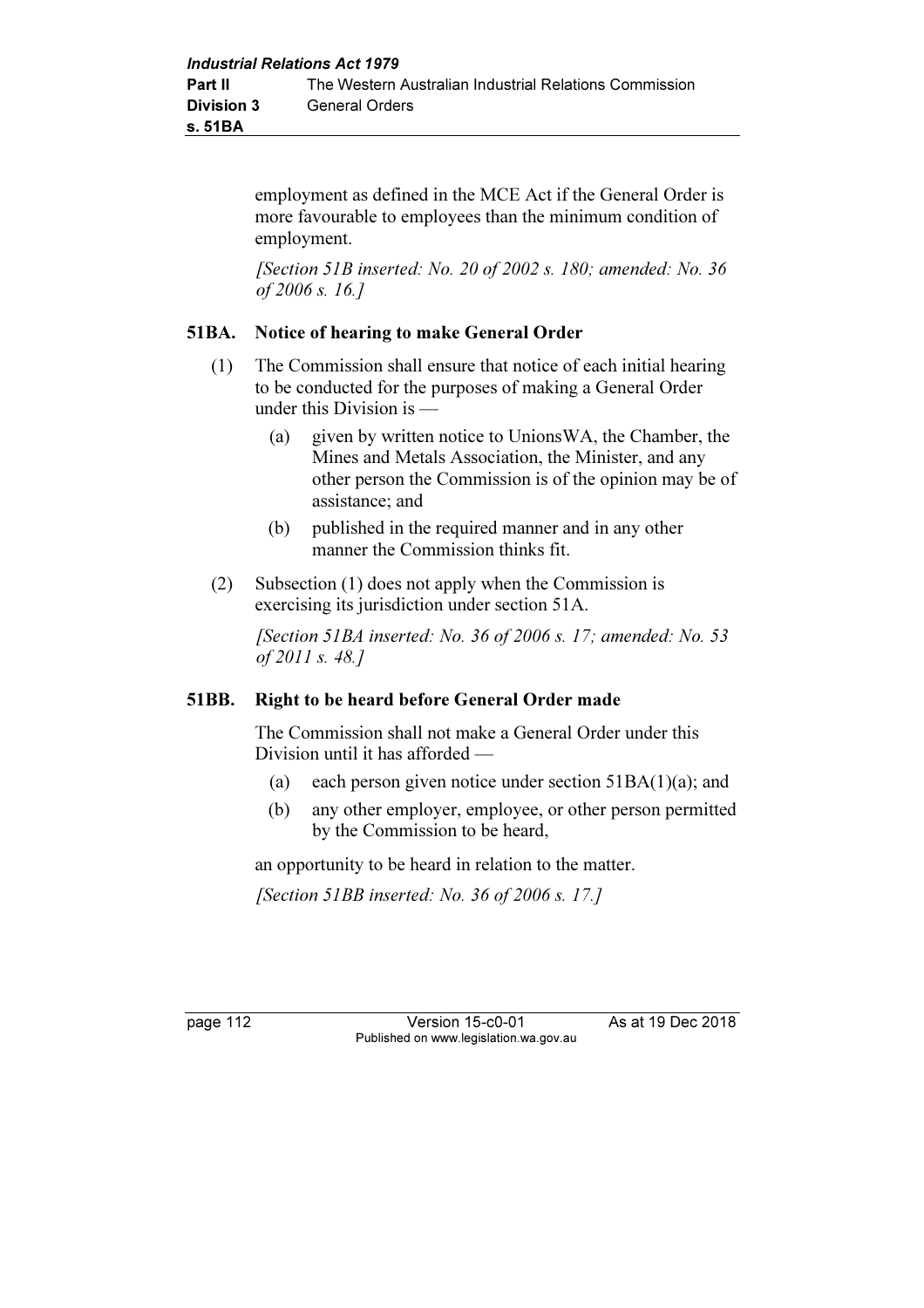### 51BC. Commissioner may deal with certain proceedings

 The Chief Commissioner may direct a commissioner to deal with any conciliation or interlocutory or procedural matter arising during the determination of a General Order under this Division.

[Section 51BC inserted: No. 36 of 2006 s. 17.]

## 51BD. Awards etc. affected by General Order, publication of

 When the Commission makes a General Order under this Division which affects awards and industrial agreements, or awards or industrial agreements, in force under this Act, the Commission may, in respect of each award or industrial agreement so affected, direct the Registrar to prepare and publish in the required manner the provisions of that award or industrial agreement resulting from the operation of that General Order.

[Section 51BD inserted: No. 36 of 2006 s. 17.]

### 51BE. Publication of order

 The Registrar shall publish in the required manner any General Order made under this Division.

[Section 51BE inserted: No. 36 of 2006 s. 17.]

# Division 3A — MCE Act functions

[Heading inserted: No. 20 of 2002 s. 181.]

## Subdivision 1 — Preliminary

[Heading inserted: No. 20 of 2002 s. 181.]

#### 51C. Term used: Commission

(1) In this Division —

Commission means the Commission in Court Session.

As at 19 Dec 2018 Version 15-c0-01 page 113 Published on www.legislation.wa.gov.au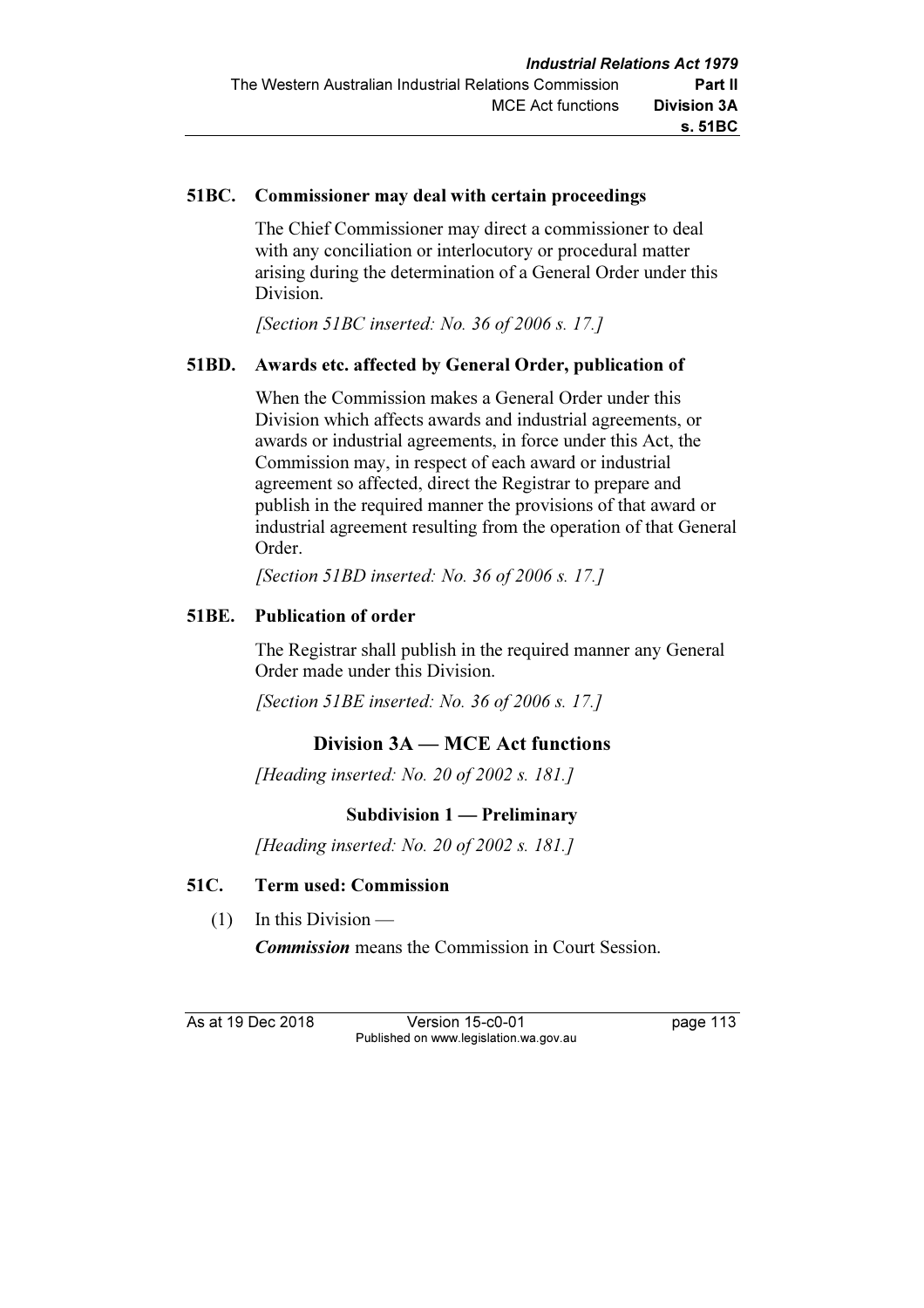(2) Subject to subsection (1), words and expressions in this Division that are defined in the MCE Act have the meanings that they have in that Act.

[Section 51C inserted: No. 20 of 2002 s. 181; amended: No. 36 of 2006 s. 18.]

[Subdivision 2 (s. 51D-51H) deleted: No. 36 of 2006 s. 19.]

## Subdivision 3 — Casual employees' loading

[Heading inserted: No. 20 of 2002 s. 181.]

## 51I. Casual employees' loading, setting for MCE Act s. 11

- (1) Subject to subsection (2), the Commission may, by way of order, set a percentage that is higher than 20% to be the prescribed percentage for the purposes of section 11 of the MCE Act.
- (2) An order under subsection (1) can only be made on an application made —
	- (a) by UnionsWA, the Chamber, the Mines and Metals Association or the Minister; and
	- (b) at least 12 months after the determination of the most recent application for an order under subsection (1).

[Section 51I inserted: No. 20 of 2002 s. 181; amended: No. 53 of 2011 s. 48.]

## Subdivision 4 — Orders under this Division generally

[Heading inserted: No. 20 of 2002 s. 181.]

## 51J. Notice of hearings under this Division

 The Commission shall ensure that notice of each initial hearing to be conducted for the purposes of making or reviewing an order under this Division is given —

 (a) by giving written notice to UnionsWA, the Chamber, the Mines and Metals Association, the Minister and each organisation; and

page 114 Version 15-c0-01 As at 19 Dec 2018 Published on www.legislation.wa.gov.au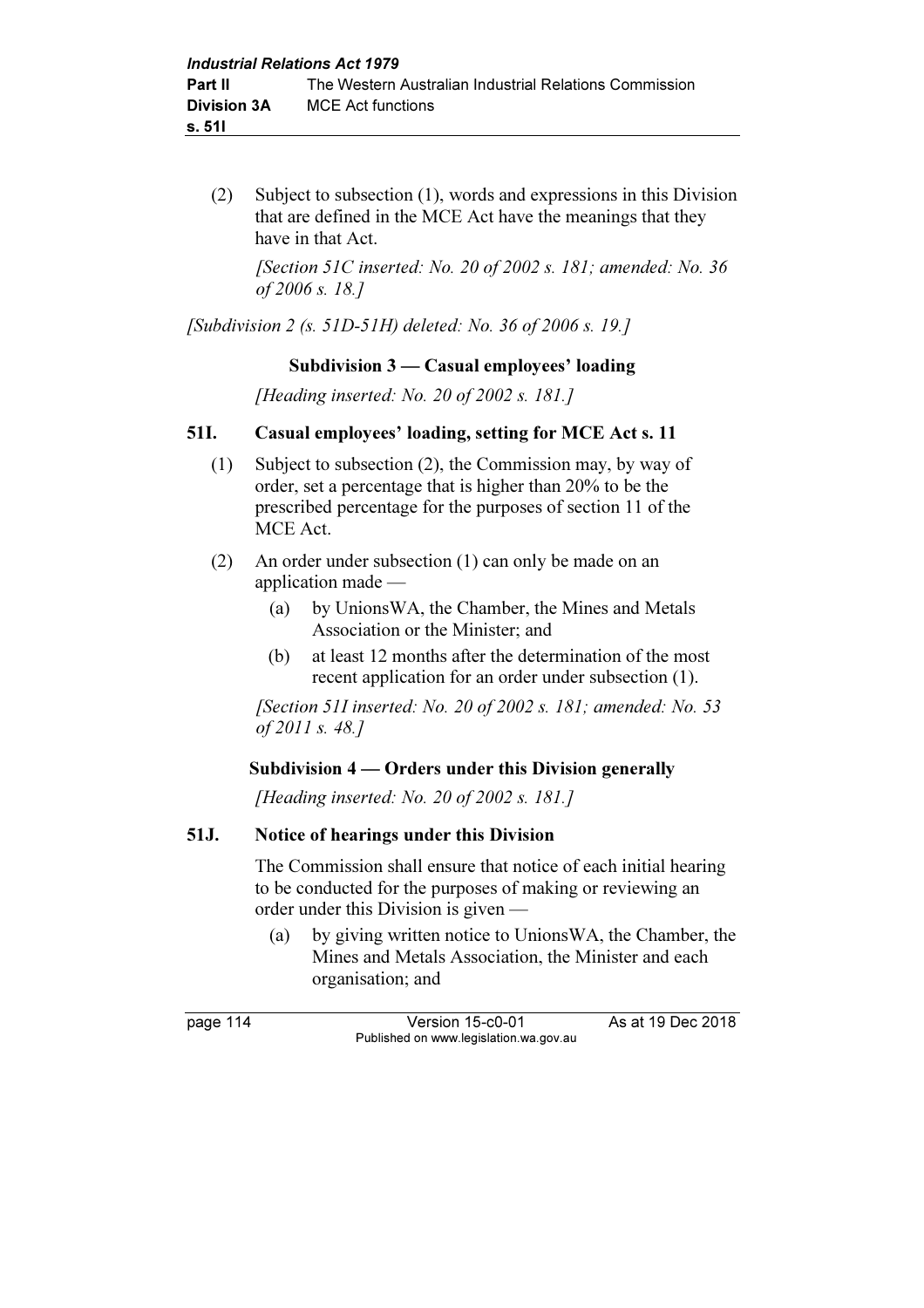(b) by publication in the required manner.

 [Section 51J inserted: No. 20 of 2002 s. 181; amended: No. 53 of 2011 s. 48.]

# 51K. Right to be heard before order made under this Division

 The Commission shall not make an order under this Division until it has afforded UnionsWA, the Chamber, the Mines and Metals Association, the Minister and any other person permitted by the Commission to be heard, an opportunity to be heard in relation to the matter.

[Section 51K inserted: No. 20 of 2002 s. 181; amended: No. 53 of 2011 s. 48.]

## 51L. Orders under this Division, restrictions on

An order made under this Division shall not —

- (a) provide for a penalty rate or allowance of any kind; or
- (b) provide for a loading of any kind other than that referred to in section 51I; or
- (c) be made in respect of preference of employment at the time of, or during employment by reason of being or not being a member of an organisation.

[Section 51L inserted: No. 20 of 2002 s. 181.]

## 51M. Publication of orders

 The Commission shall direct the Registrar to prepare and publish in the Industrial Gazette the provisions of all orders made under this Division.

[Section 51M inserted: No. 20 of 2002 s. 181.]

## 51N. Variation and rescission of s. 51I orders

- $\int(1)$  deleted]
- (2) An order made under section 51I shall not be added to, varied or rescinded except in accordance with section 51I(2).

As at 19 Dec 2018 Version 15-c0-01 page 115 Published on www.legislation.wa.gov.au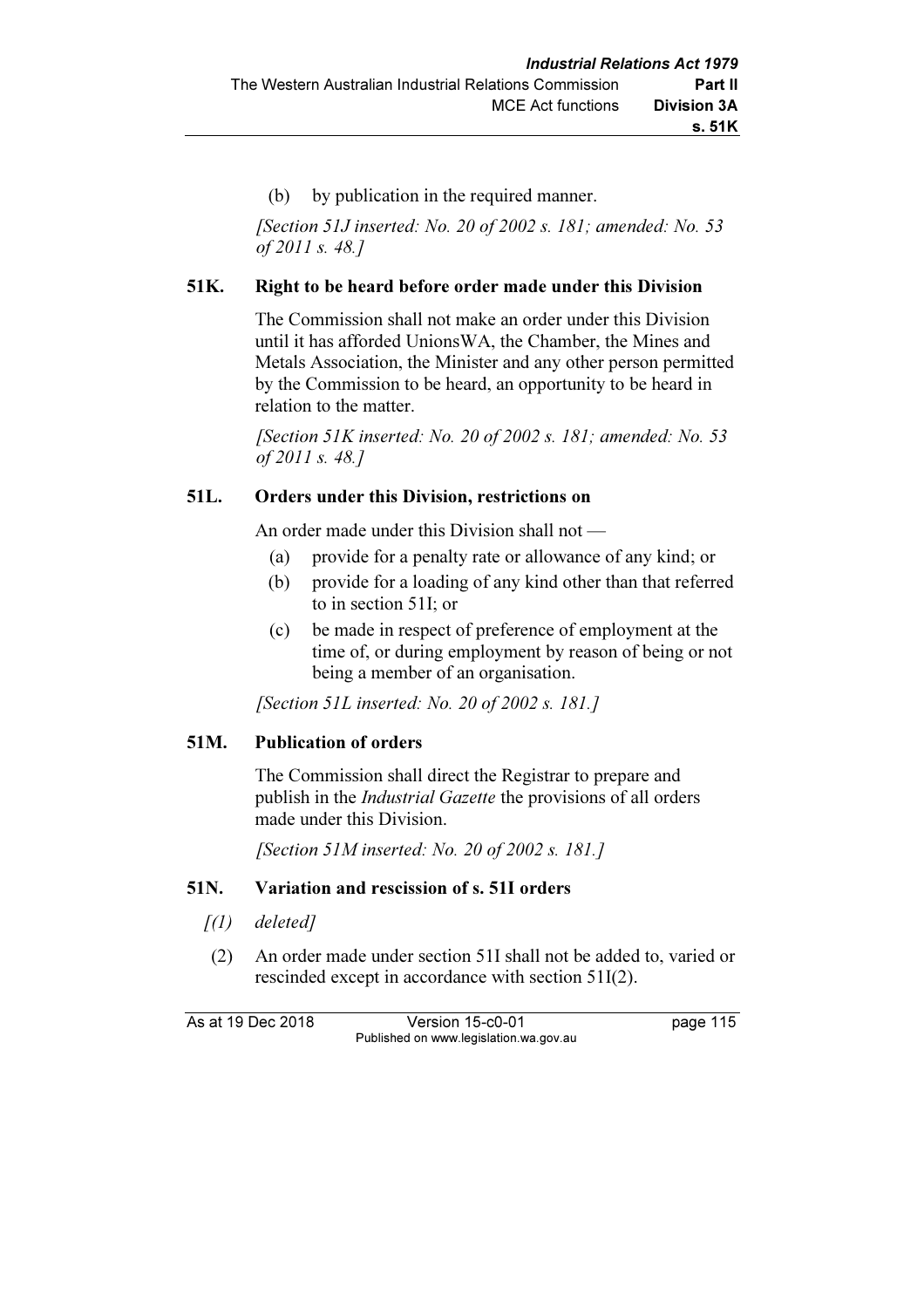(3) Nothing in subsection (2) affects the Commission's powers under section 27(1)(m).

 [Section 51N inserted: No. 20 of 2002 s. 181; amended: No. 36 of 2006 s. 20.]

# Division 3B — Collective agreements and good faith bargaining

[Heading inserted: No. 36 of 2006 s. 25.]

## 51O. Terms used

 $(1)$  In this Division —

**bargaining agent** has the meaning given by section 51Q;

*initiating party*, in relation to a proposed collective agreement, means the person who initiates bargaining for the agreement under section 51R;

negotiating party, in relation to a proposed collective agreement, means —

- (a) the initiating party;
- (b) if the initiating party is an employer any organisation that is  $-$ 
	- (i) proposed to be bound by the proposed collective agreement; or
	- (ii) acting under section 51P on behalf of the employees whose employment is proposed to be subject to the proposed collective agreement;
- (c) if the initiating party is an organisation of employees the employer who is proposed to be bound by the proposed collective agreement;

## organisation means —

- (a) an organisation as defined in the Commonwealth Act; or
- (b) a transitionally registered association as defined in Schedule 10 clause 1 of the Commonwealth Act.

page 116 Version 15-c0-01 As at 19 Dec 2018 Published on www.legislation.wa.gov.au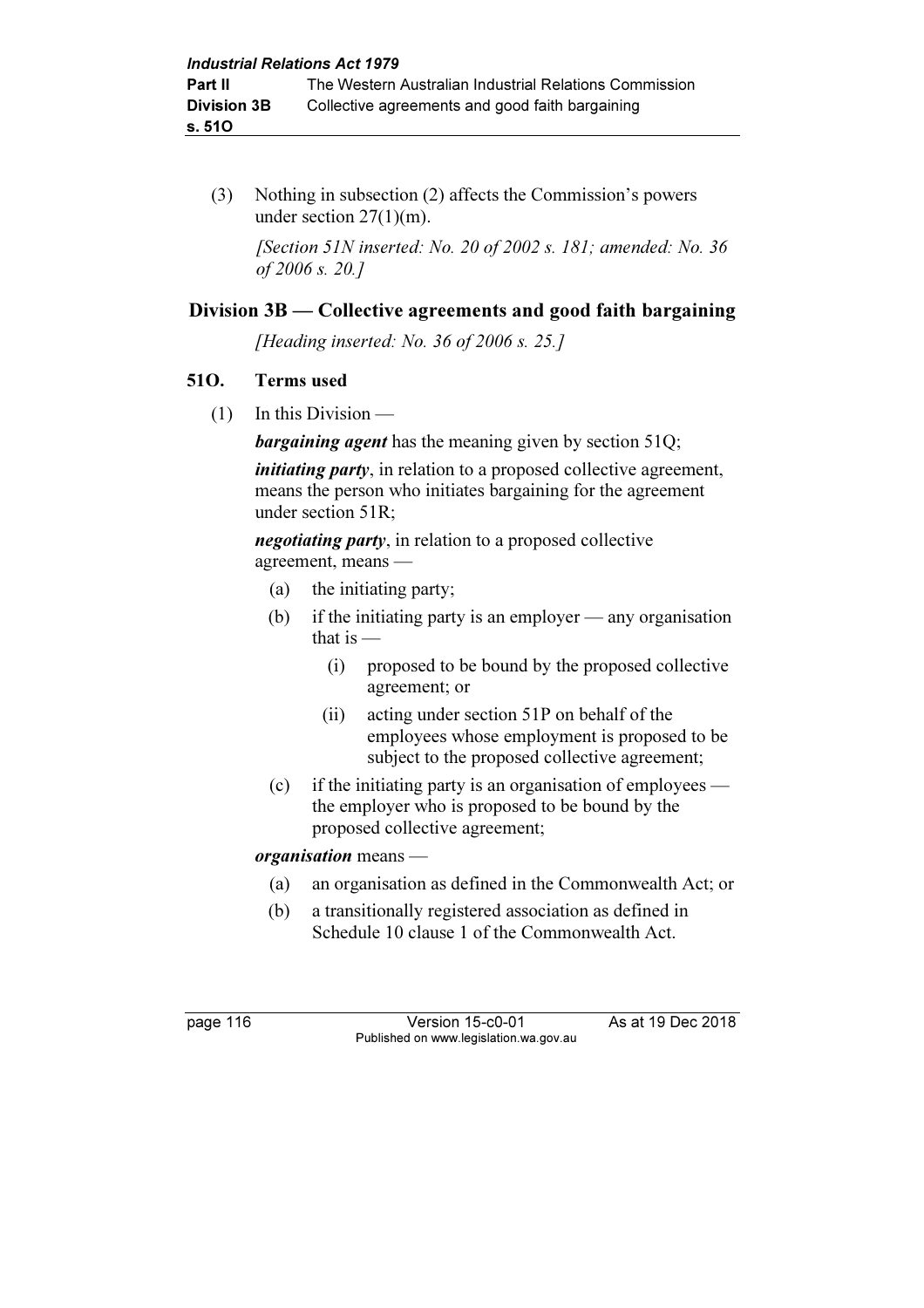- (2) In this Division each of the following terms has the meaning given to it by the Commonwealth Act —
	- (a) collective agreement;
	- (b) employee;
	- (c) employer;
	- (d) employment;
	- (e) nominal expiry date.

[Section 51O inserted: No. 36 of 2006 s. 25.]

# 51P. When organisation may represent employees

 An organisation may act under this Division on behalf of employees whose employment is proposed to be subject to a proposed collective agreement if —

- (a) at least one of those employees has requested the organisation in writing to act on behalf of the employees; and
- (b) the employee making the request is a member of the organisation or is eligible to become a member of the organisation.

[Section 51P inserted: No. 36 of 2006 s. 25.]

# 51Q. Bargaining agents, appointment of etc.

- (1) For the purposes of this Division, a person is a bargaining agent  $if -$ 
	- (a) that person has been appointed in writing by a negotiating party to be that party's bargaining agent in relation to a proposed collective agreement; and
	- (b) a copy of the appointment has been provided to the other negotiating party; and
	- (c) the appointment has not been terminated.
- (2) An appointment of a bargaining agent may be terminated at any time by notice of termination given by the negotiating party who appointed the agent in writing to the agent.

As at 19 Dec 2018 Version 15-c0-01 page 117 Published on www.legislation.wa.gov.au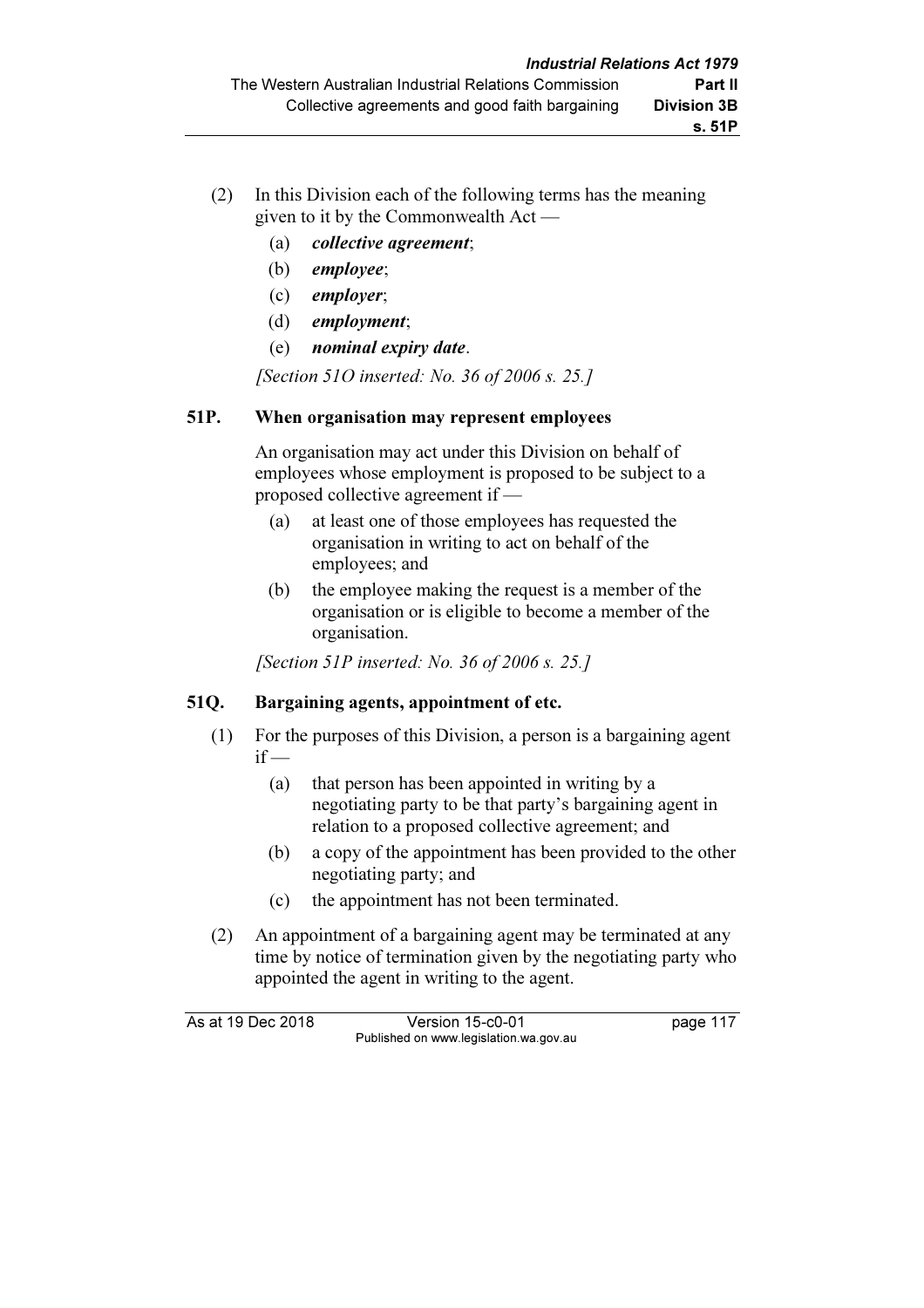- (3) A copy of a notice of termination must be given to each other negotiating party.
- (4) For the purposes of section 12 of the Legal Profession Act 2008 a bargaining agent is authorised to provide advice and other services in relation to bargaining for a collective agreement.

[Section 51Q inserted: No. 36 of 2006 s. 25; amended: No. 21 of 2008 s. 668(5).]

## 51R. Bargaining for collective agreement, initiating

- (1) Bargaining for a proposed collective agreement may be initiated by an organisation of employees or an employer (the *initiating* party) giving to each other negotiating party and filing in the office of the Registrar a written notice that complies with subsection (3).
- (2) Subject to section 51P, an organisation of employees may initiate bargaining under subsection (1) on behalf of employees whose employment will be subject to the proposed collective agreement.
- (3) A notice complies with this subsection if it is accompanied by particulars of —
	- (a) the business to be covered by the proposed collective agreement; and
	- (b) the types of employees whose employment will be subject to the proposed collective agreement and the other persons who will be bound by the proposed collective agreement; and
	- (c) the proposed nominal expiry date of the proposed collective agreement; and
	- (d) any other matter prescribed by regulations made by the Governor for the purposes of this section.
- (4) If bargaining is initiated under subsection (1) with more than one negotiating party to the proposed collective agreement, all the parties are to bargain together unless the Commission, on

page 118 Version 15-c0-01 As at 19 Dec 2018 Published on www.legislation.wa.gov.au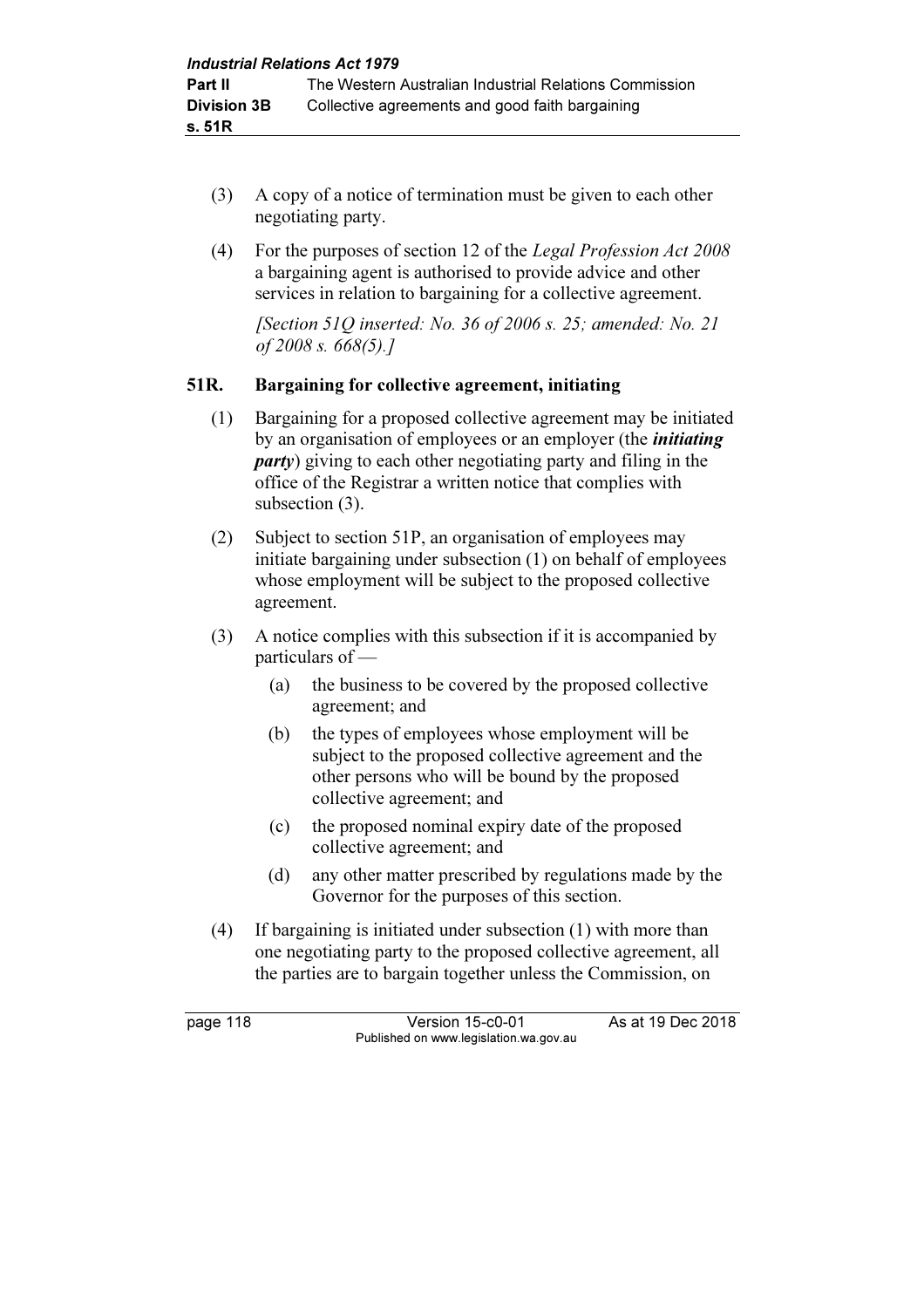the application of a negotiating party, directs that that party may bargain separately with another negotiating party.

[Section 51R inserted: No. 36 of 2006 s. 25.]

## 51S. Bargaining for collective agreement, good faith required etc.

- (1) If bargaining for a collective agreement has been initiated under section 51R the negotiating parties must bargain in good faith for the agreement.
- (2) Without limiting the meaning of the expression, bargaining in good faith includes —
	- (a) doing the things set out in section  $42B(2)(a)$  to (d) and (f) to (h); and
	- (b) recognising a bargaining agent duly appointed for the purpose of bargaining for the collective agreement.
- (3) A code of good faith in force under section 42C applies, with necessary changes and to the extent that is practicable, in relation to bargaining for a collective agreement.

[Section 51S inserted: No. 36 of 2006 s. 25.]

## 51T. Application of s. 42D and 42E

- (1) Section 42D and, subject to subsection (2), section 42E apply, with necessary changes, in relation to bargaining for a collective agreement and, for that purpose, any reference in those sections to a term used in this Division has the meaning given to that term in this Division.
- (2) The Commission must not give any direction or make any order or declaration requiring, or having the effect of requiring, a negotiating party to enter into a collective agreement or to include any matter in, or exclude any matter from, a collective agreement.

[Section 51T inserted: No. 36 of 2006 s. 25.]

As at 19 Dec 2018 Version 15-c0-01 page 119 Published on www.legislation.wa.gov.au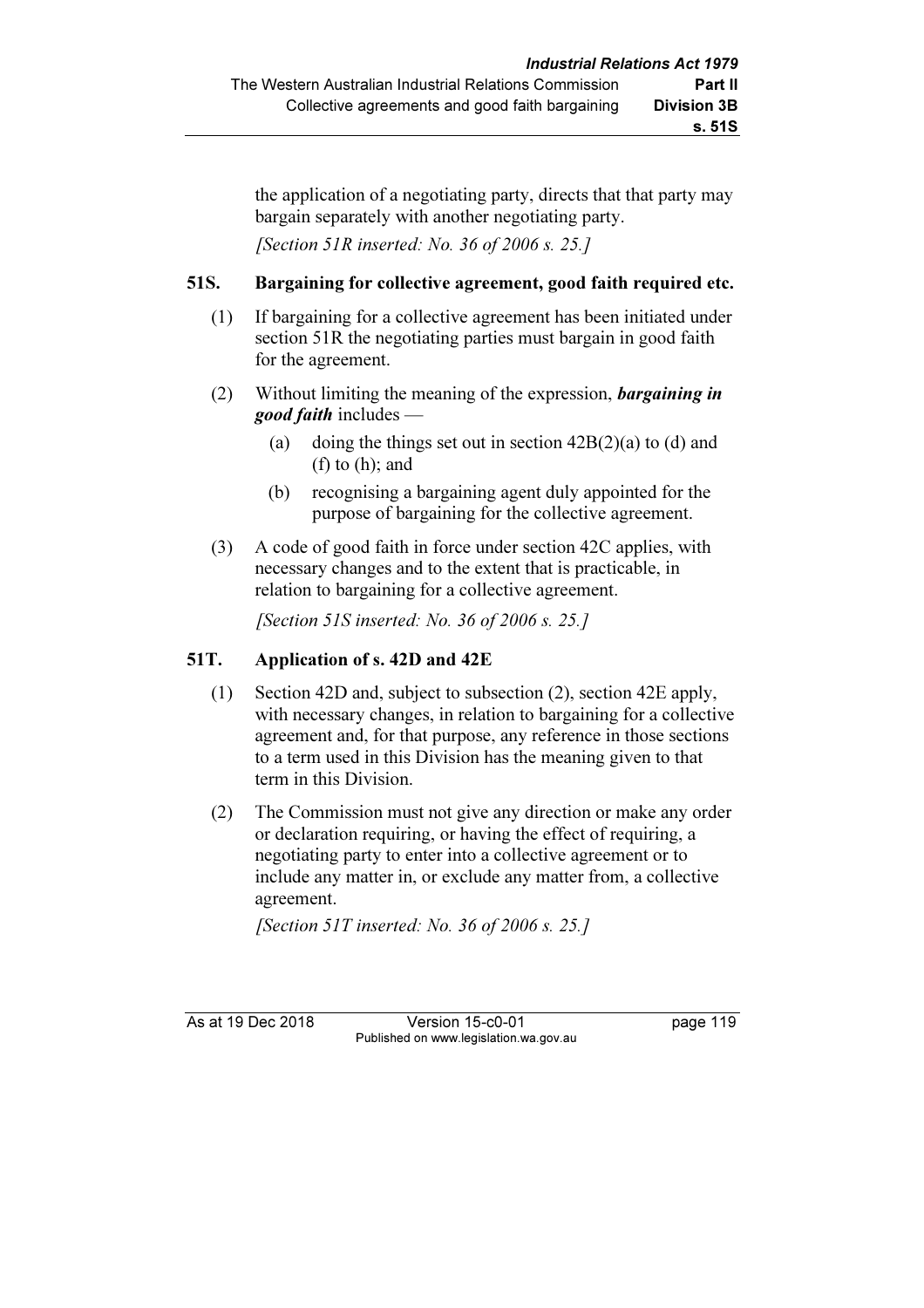# Division 4 — Industrial organisations and associations

[Heading amended: No. 119 of 1987 s. 14.]

### 52. Terms used

In this Division, unless a contrary intention appears —

collegiate electoral system, in relation to an election for an office in an organisation, means a method of election comprising a first stage, at which persons are elected to a number of offices by a direct voting system, and a subsequent stage or subsequent stages at which persons are elected by secret ballot by and from the persons elected at the immediately preceding stage;

direct voting system, in relation to an election for an office in an organisation, means a method of election by secret postal ballot at which all financial members, or all financial members included in such branch, section, or other division, or in such class, as is appropriate, having regard to the nature of the office, are, subject to reasonable provisions with respect to enrolment, eligible to vote;

one-tier collegiate electoral system means a collegiate electoral system comprising only one stage after the first stage;

postal ballot means a ballot for the purposes of which a ballot paper is sent by prepaid post to each person entitled to vote and facilities are provided for the return of the completed ballot paper by post by the voter without expense to him.

[Section 52 amended: No. 119 of 1987 s. 15.]

## 53. Organisations of employees, which can be registered

 (1) Subject to this Act, any unregistered organisation consisting of not less than 200 employees associated for the purpose of protecting or furthering the interests of employees may be registered by authority of the Commission in Court Session.

page 120 Version 15-c0-01 As at 19 Dec 2018 Published on www.legislation.wa.gov.au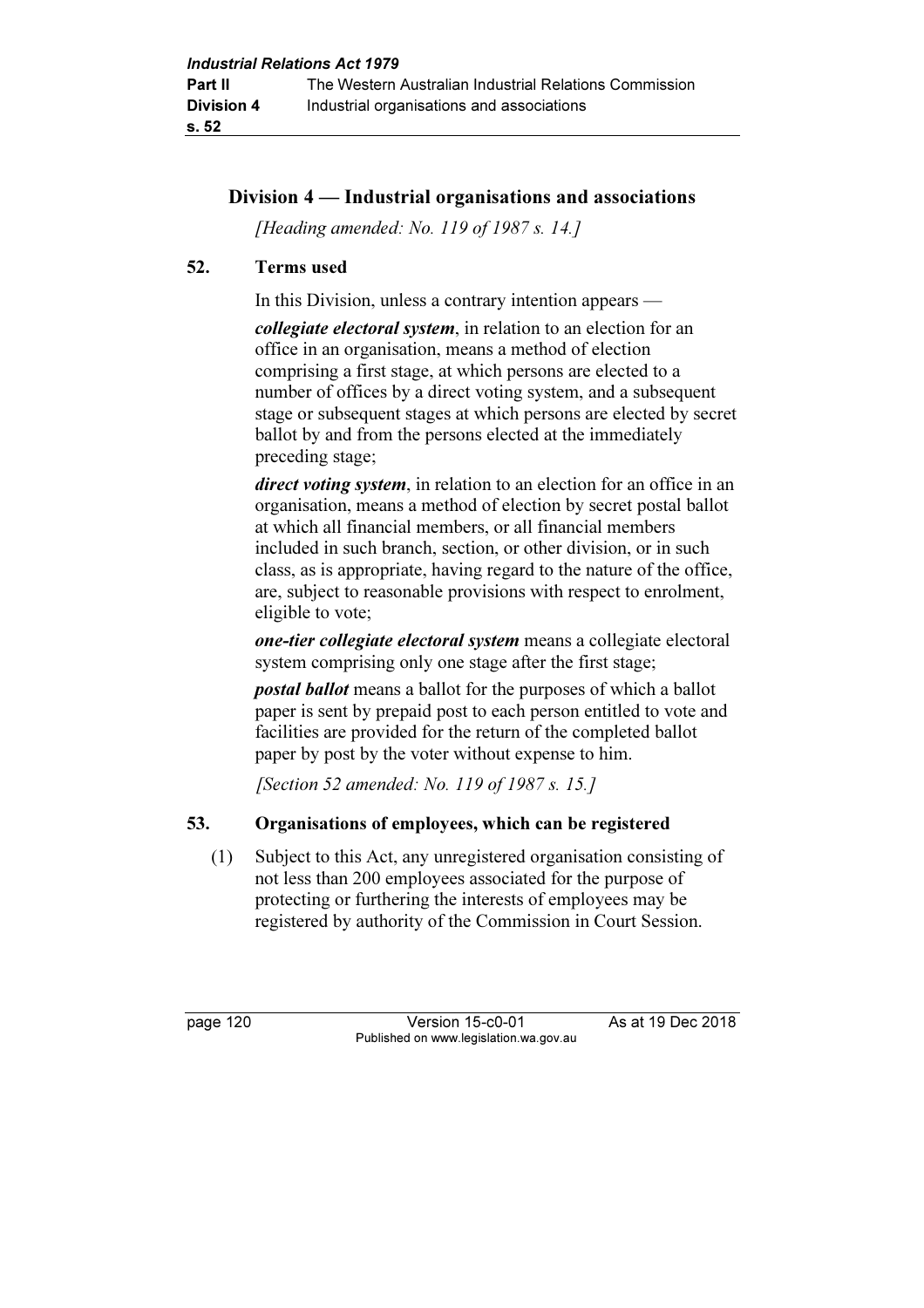(2) Subject to this Act, an unregistered organisation consisting of less than 200 employees may be registered by authority of the Commission in Court Session if it is satisfied that there is good reason, consistent with the objects prescribed in section 6, to permit registration.

[Section 53 inserted: No. 94 of 1984 s. 34; amended: No. 39 of 2018 s. 30.]

## 54. Organisations of employers, which can be registered

- (1) Subject to this Act, an unregistered organisation consisting of 2 or more employers who —
	- (a) have, in the aggregate throughout the 6 months immediately preceding the date of application for registration employed on an average, taken per month, not less than 200 employees; and
	- (b) are associated for the purpose of protecting or furthering the interests of those employers,

 may be registered by authority of the Commission in Court Session.

 (2) Subject to this Act an unregistered organisation that does not comply with subsection (1)(a) may be registered by authority of the Commission in Court Session if it is satisfied that there is good reason, consistent with the objects prescribed in section 6, to permit registration.

 [Section 54 inserted: No. 94 of 1984 s. 34; amended: No. 39 of 2018 s. 31.]

## 55. Applications for registration under s. 53 or 54

- (1) An organisation seeking registration under section 53 or 54 shall lodge in the office of the Registrar —
	- (a) a list of the officers of the organisation with their addresses; and
	- (b) 3 copies of the rules of the organisation; and

As at 19 Dec 2018 Version 15-c0-01 page 121 Published on www.legislation.wa.gov.au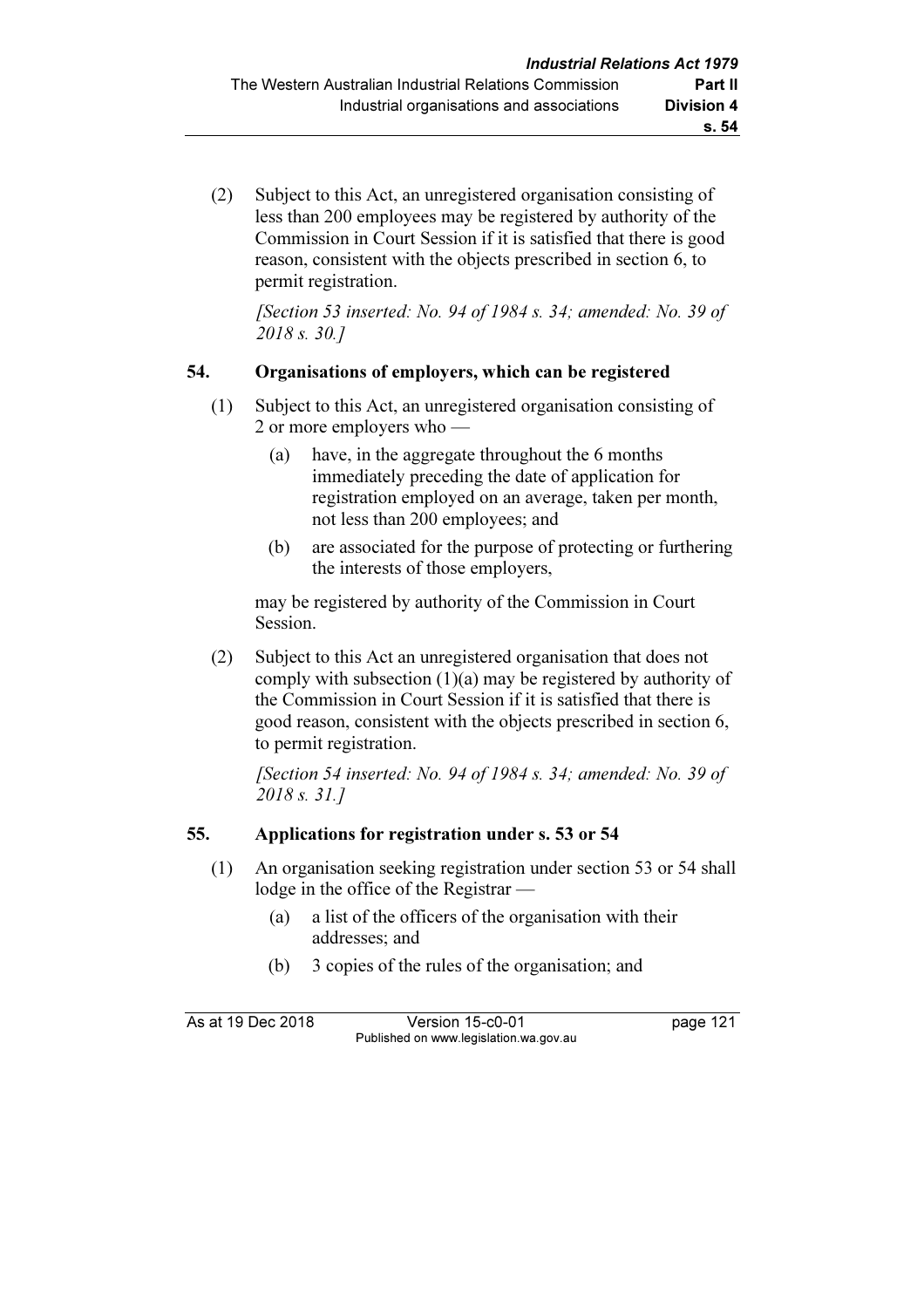- (c) the prescribed form of application.
- (2) When the organisation has complied with the requirements of subsection (1) the Registrar shall publish in the required manner —
	- (a) a notice of the application; and
	- (b) a copy of such rules of the organisation as relate to the qualification of persons for membership of the organisation and, without limiting the generality thereof, including any rule by which the area of the State within which the organisation operates, or intends to operate, is limited; and
	- (c) notice that any person who objects to the registration of the organisation and who, having given notice of that objection within the time and in the manner prescribed, satisfies the Commission in Court Session that the person has a sufficient interest in the matter, may appear and be heard in objection to the application.
- (3) An application under this section shall not be listed for hearing before the Commission in Court Session until after the expiration of 30 days from the day on which the matters referred to in subsection (2) are first published.
- (4) Notwithstanding that an organisation complies with section 53(1) or 54(1) or that the Commission in Court Session is satisfied for the purposes of section 53(2) or 54(2), the Commission in Court Session must refuse an application by the organisation under this section unless it is satisfied that —
	- (a) the application has been authorised in accordance with the rules of the organisation; and
	- (b) reasonable steps have been taken to adequately inform the members —
		- (i) of the intention of the organisation to apply for registration; and
		- (ii) of the proposed rules of the organisation; and

page 122 Version 15-c0-01 As at 19 Dec 2018 Published on www.legislation.wa.gov.au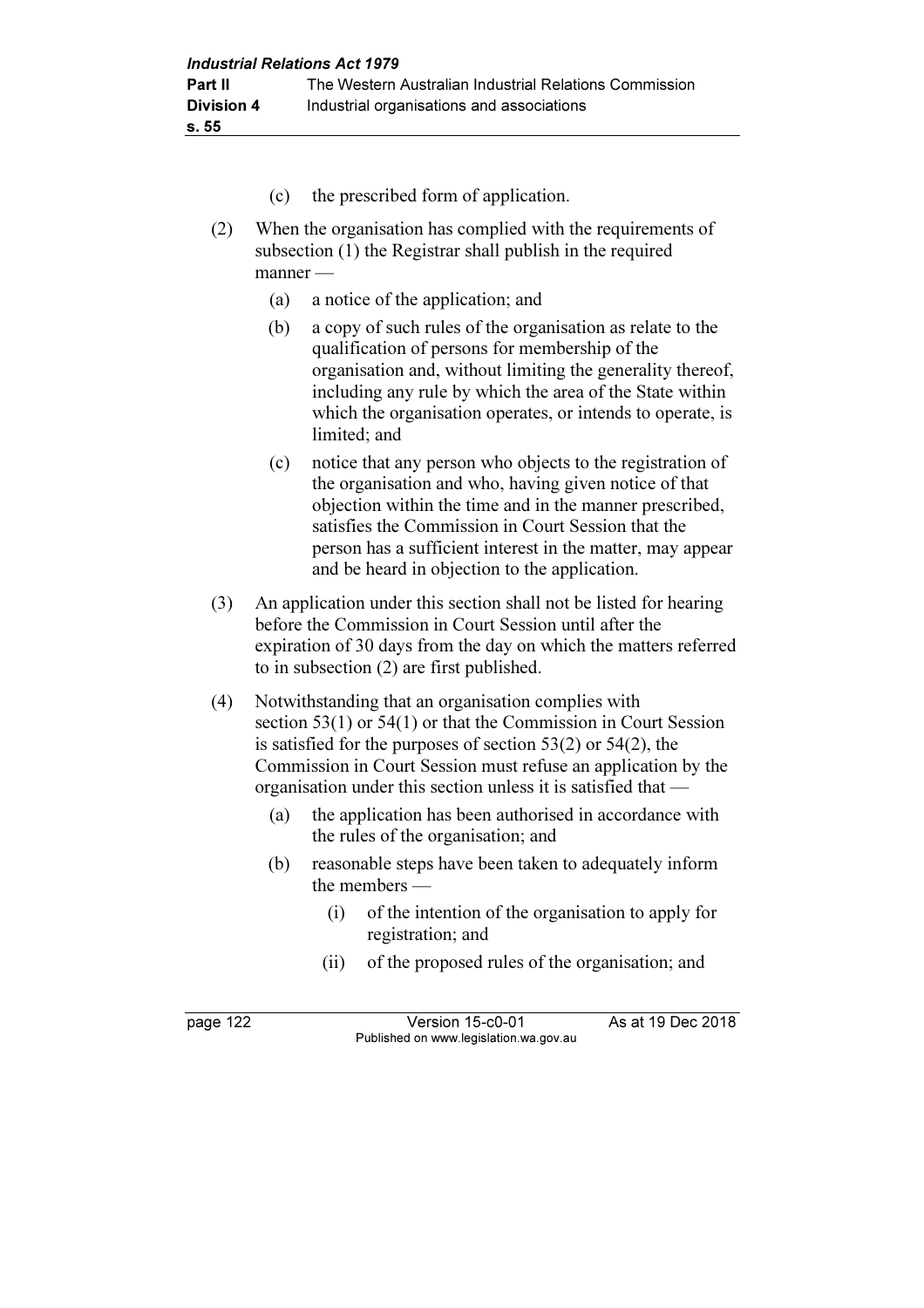(iii) that the members or any of them may object to the making of the application or to those rules or any of them by forwarding a written objection to the Registrar,

 and having regard to the structure of the organisation and any other relevant circumstance, the members have been afforded a reasonable opportunity to make such an objection; and

- (c) in relation to the members of the organisation
	- (i) less than 5% have objected to the making of the application or to those rules or any of them, as the case may be; or
	- (ii) a majority of the members who voted in a ballot conducted in a manner approved by the Registrar has authorised or approved the making of the application and the proposed rules;

and

- (d) in relation to the alteration of the rules of the organisation, those rules provide for reasonable notice of any proposed alteration and reasons therefor to be given to the members of the organisation and for reasonable opportunity for the members to object to any such proposal; and
- (e) rules of the organisation relating to elections for  $of$ fice —
	- (i) provide that the election shall be by secret ballot; and
	- (ii) conform with the requirements of section  $56(1)$ ,

 and are such as will ensure, as far as practicable, that no irregularity can occur in connection with the election.

 (5) Notwithstanding that an organisation complies with section 53(1) or 54(1), the Commission in Court Session must refuse an application by the organisation under this section if a registered organisation whose rules relating to membership

As at 19 Dec 2018 Version 15-c0-01 page 123 Published on www.legislation.wa.gov.au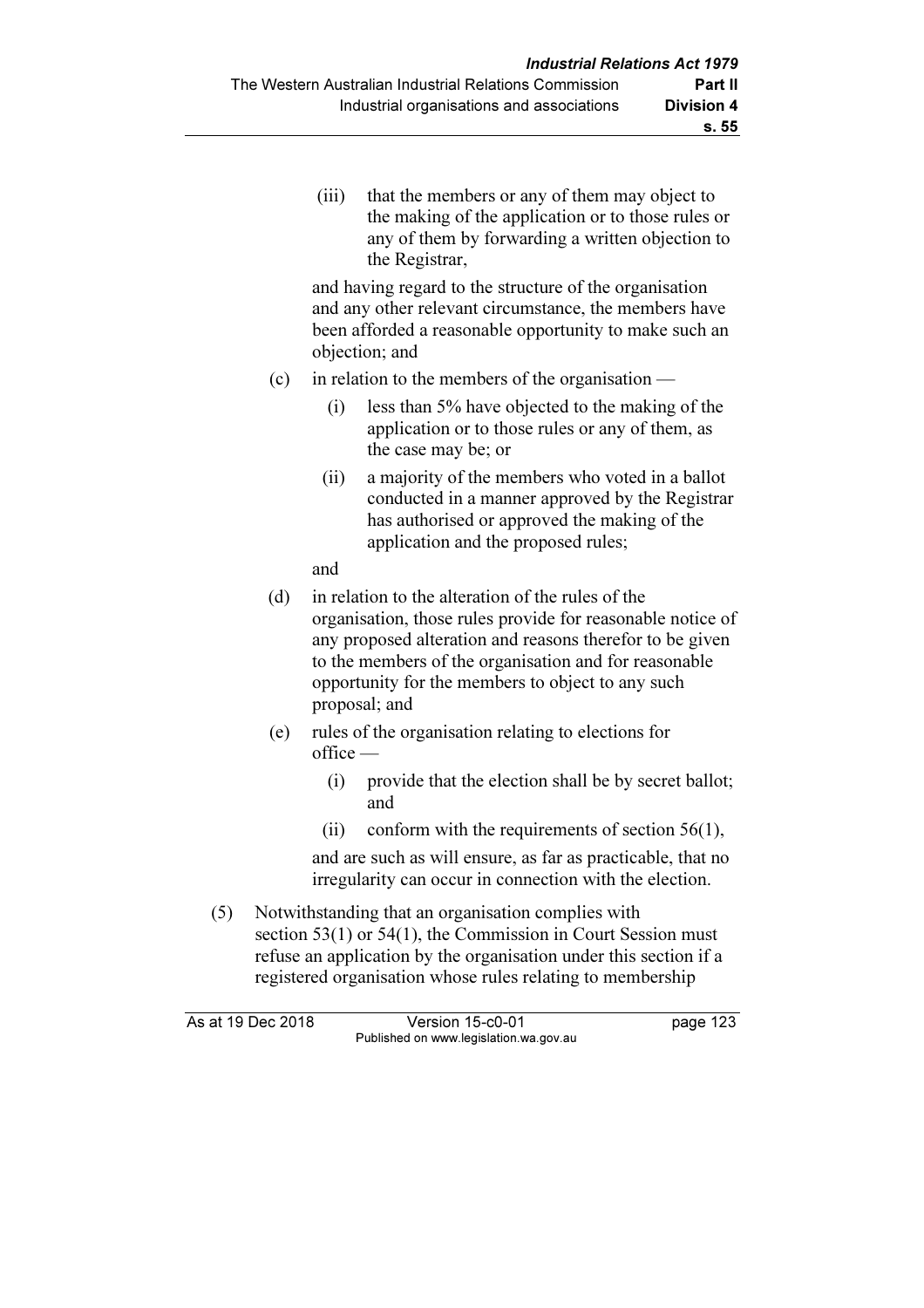enable it to enrol as a member some or all of the persons eligible, pursuant to the rules of the first-mentioned organisation, to be members of the first-mentioned organisation unless the Commission in Court Session is satisfied that there is good reason, consistent with the objects prescribed in section 6, to permit registration.

[Section 55 amended: No. 94 of 1984 s. 35 and 66: No. 79 of 1995 s. 31; No. 20 of 2002 s. 190(4) and (5); No. 39 of 2018 s. 32.]

### 56. Rules of organisations to provide for secret ballots etc. at elections

- (1) The rules of an organisation
	- (a) shall provide for the conduct of every election to an office within the organisation (including the acceptance or the rejection of nominations) by a returning officer, not being the holder of any other office in, and not being an employee of, the organisation; and
	- (b) shall provide that, if the returning officer conducting such election finds a nomination to be defective, he shall before rejecting the nomination, notify the person concerned of the defect, and where it is practicable to do so, give him the opportunity of remedying the defect within such period as is applicable under the rules, which shall, where practicable, be not less than 7 days after his being so notified; and
	- (c) shall provide for the election of the holder of each office within the organisation, such election to be either by —
		- (i) a direct voting system; or
		- (ii) a collegiate electoral system being, in the case of an office the duties of which are of a full-time nature, a one-tier collegiate electoral system;

and

page 124 Version 15-c0-01 As at 19 Dec 2018 Published on www.legislation.wa.gov.au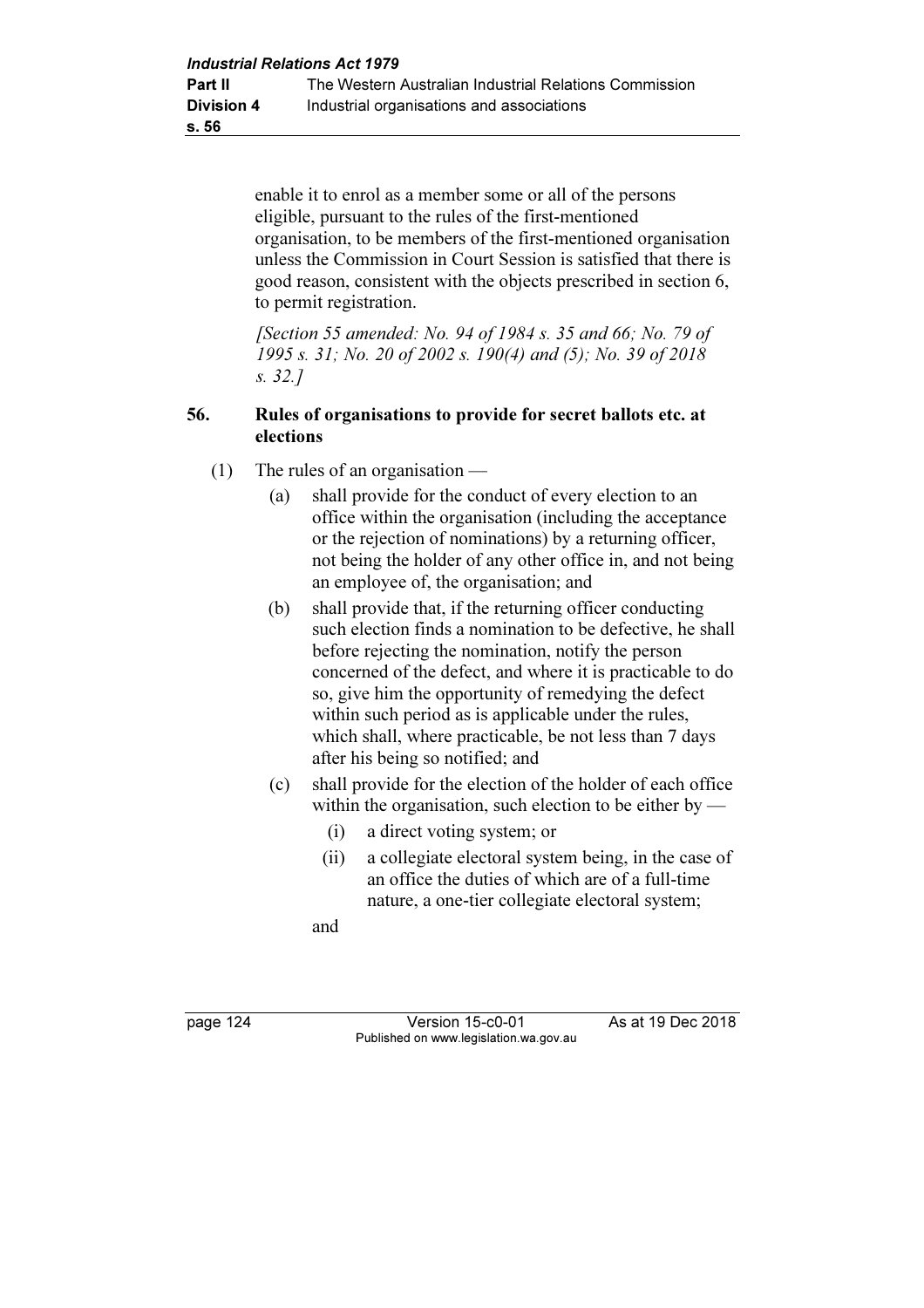- (d) shall, in relation to any election for office  $-$ 
	- (i) provide that the election shall be by secret ballot; and
	- (ii) make provision for
		- (I) absent voting; and
		- (II) the manner in which persons may become candidates for election; and
		- (III) the appointment, conduct and duties of returning officers; and
		- (IV) the conduct of the ballot; and
		- (V) the appointment, conduct, and duties of scrutineers to represent the candidates at the ballot; and
		- (VI) the declaration of the result of the ballot; and
	- (iii) ensure, as far as practicable, that no irregularity can occur in connection with the election;

and

- (e) shall not permit a person to be elected to hold an office within the organisation for a period exceeding 4 years without being re-elected; and
- (f) shall not permit a person to be elected to fill a casual vacancy in an office for a period exceeding the unexpired portion of the term of the person who has vacated the office.
- (2) Where the rules of an organisation which was registered immediately prior to the coming into operation of this section do not, in the opinion of the Registrar, conform with the requirements of subsection (1), the Registrar may, after inviting the organisation to consult with him on the matter, allow the organisation such time as he determines within which to bring them into conformity with those requirements or determine such alterations of the rules as will in his opinion bring them into conformity with those requirements.

| As at 19 Dec 2018 | Version 15-c0-01                       | page 125 |
|-------------------|----------------------------------------|----------|
|                   | Published on www.legislation.wa.gov.au |          |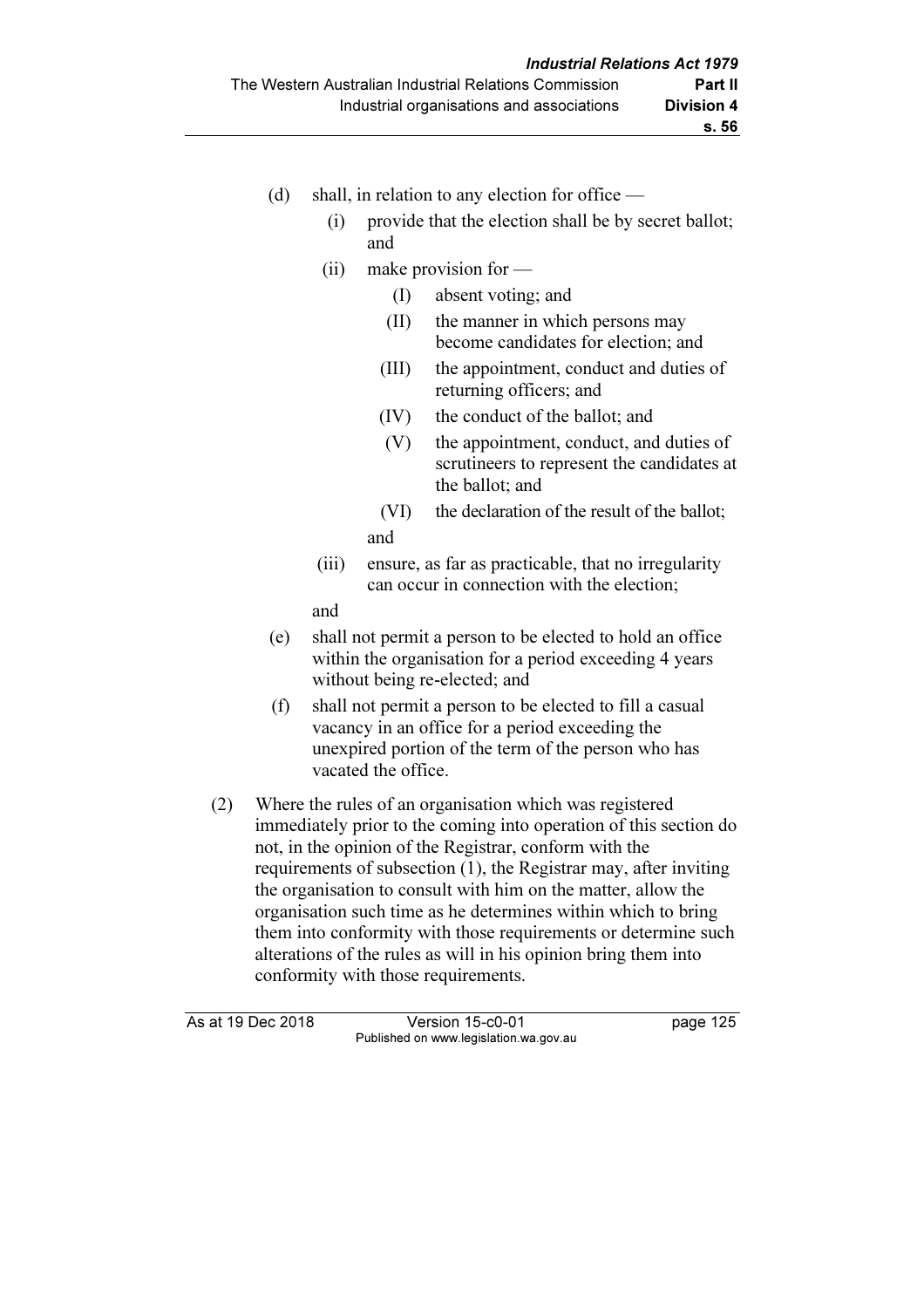(3) The Registrar shall register the alterations determined by him, or made by the organisation to his satisfaction, pursuant to subsection (2) and thereupon the rules shall be deemed to be altered accordingly.

[Section 56 inserted: No. 94 of 1984 s. 36.]

#### 56A. Casual vacancies, rules as to filling

- (1) This section has effect notwithstanding any other provision of this Act.
- (2) Subject to subsection (3), rules made by an organisation under this subsection may provide for the filling of a casual vacancy in such manner as is provided in those rules.
- (3) Rules made under subsection (2) shall include provision to the effect that a casual vacancy may be filled in a manner provided in those rules —
	- (a) where the original term did not exceed 12 months for the unexpired portion of the original term; or
	- (b) where the original term exceeded 12 months for so much of the unexpired portion of the original term as does not exceed three-quarters of the original term.
- (4) In subsection (3) *original term*, in relation to a casual vacancy in an office, means the period in respect of which the last person to have been elected to that office to fill a vacancy other than a casual vacancy was elected.
- (5) Where a vacancy in an office is filled in a manner provided in rules made under subsection (2), the person so filling the vacancy shall be taken for the purposes of this Act (other than this section) and the provisions of the rules of the organisation (other than the first-mentioned rules), to have been elected to that office in accordance with those provisions.

[Section 56A inserted: No. 94 of 1984 s. 36.]

page 126 Version 15-c0-01 As at 19 Dec 2018 Published on www.legislation.wa.gov.au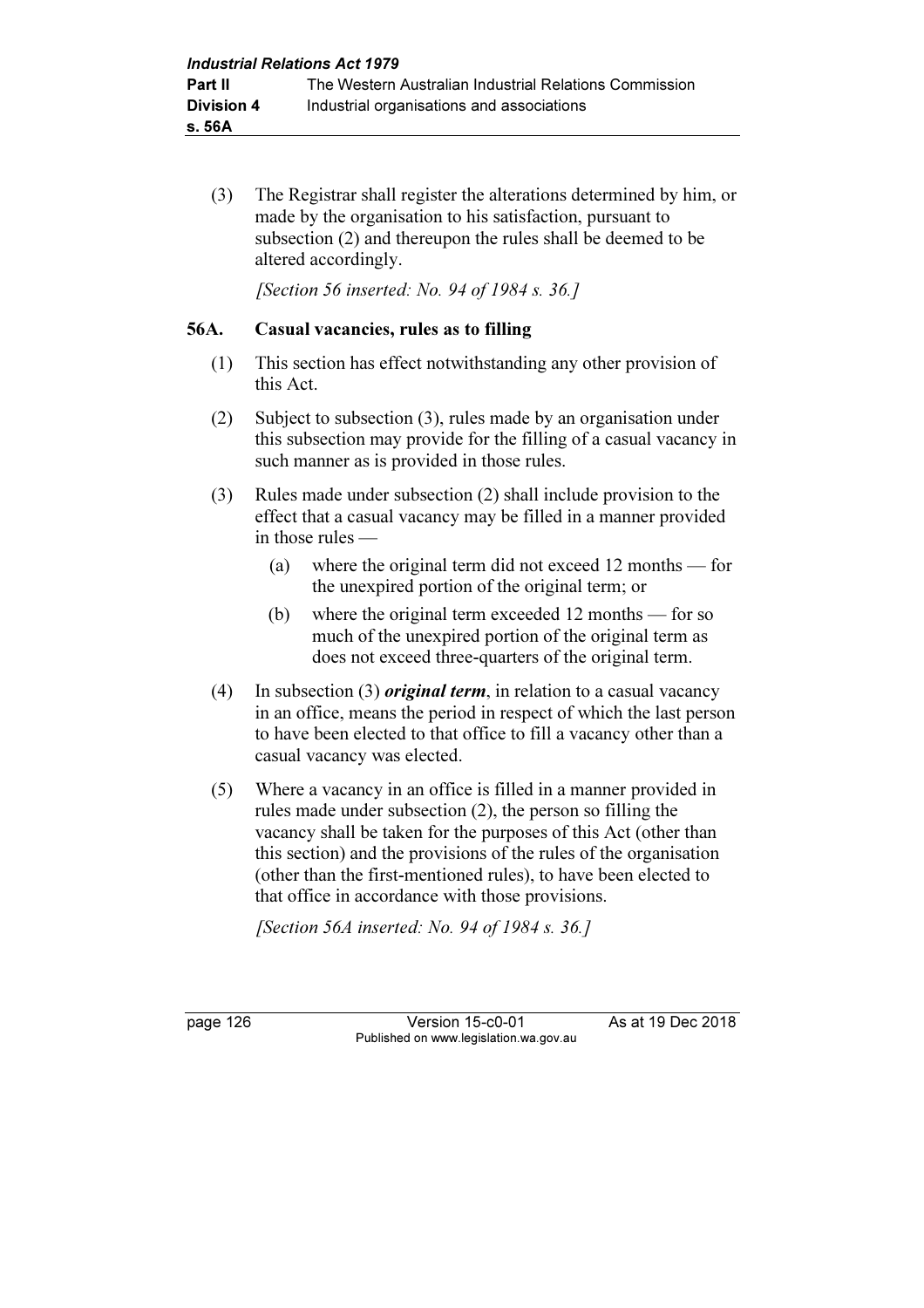#### 57. Elections by direct voting system to be by secret postal ballot

- (1) Every election by a direct voting system for an office in an organisation shall be by secret postal ballot.
- (2) The regulations may make provision for and in relation to the conduct of an election in accordance with the requirements of this section.
- (3) Where the rules of an organisation as in force at the date of the coming into operation of this section provide for an election or elections to which this section applies to be by a secret ballot other than a secret postal ballot, the Registrar may, upon application by the organisation in accordance with the regulations, by instrument in writing under his hand, exempt the organisation in respect of an election from the application of this section if he is satisfied that the conduct of the election in accordance with those rules —
	- (a) is likely to result in a fuller participation by members of the organisation in the ballot than would result from a postal ballot; and
	- (b) will afford members entitled to vote an adequate opportunity of voting without intimidation.
- (4) This section, and the regulations made for the purposes of this section, have effect notwithstanding anything contained in the rules of an organisation.
- (5) This section does not apply to an election any step in which was taken, in accordance with the rules of the organisation, before the date of the coming into operation of this section. [Section 57 amended: No. 94 of 1984 s. 66.]

## 58. Registering organisations, rules etc.

- (1) Where, under this Act, the Registrar is authorised by the Commission in Court Session to register an organisation the Registrar must so register it by registering —
	- (a) its name; and

As at 19 Dec 2018 Version 15-c0-01 page 127 Published on www.legislation.wa.gov.au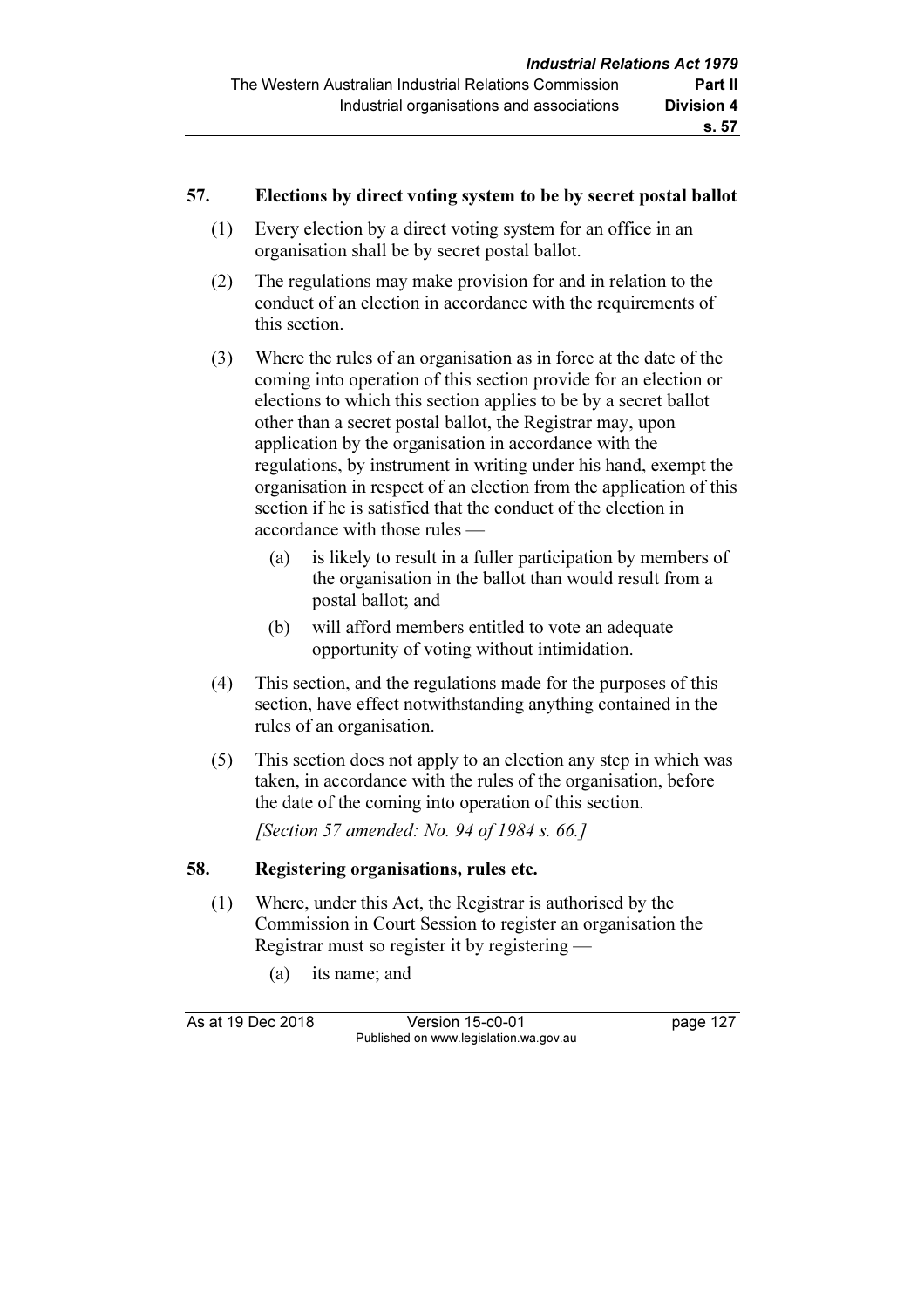- (b) its rules; and
- (c) the address of the office where the business of the organisation is conducted,

 and give to the organisation a certificate in the prescribed form which until cancelled is, subject to this Act, conclusive evidence of the registration of the organisation under this Act and of the organisation having complied with the prescribed conditions that entitle it to be so registered.

- (2) Where the Commission in Court Session authorises the Registrar to register an organisation it may do so —
	- (a) unconditionally; or
	- (b) subject to the compliance by the organisation with any direction given to it by the Commission in Court Session in dealing with the application by the organisation for registration.
- (3) On an application for the registration of an organisation the agent or representative of the applicant may request the Commission in Court Session to authorise the rules of the organisation to be registered in terms that exclude certain persons or classes of persons from the description of persons who would have been eligible for enrolment as members of the organisation under the rules as lodged under section 55(1)(b) and, if so requested, the Commission in Court Session may authorise the Registrar to register the rules in those terms.

[Section 58 amended: No. 94 of 1984 s. 37 and 66; No. 39 of 2018 s. 33.]

#### 59. Names of registered organisations, restrictions on

 (1) The Commission in Court Session must not authorise the registration of an organisation under a name identical with that by which any other organisation has been registered or which by reason of its resemblance to the name of another organisation or body or for any other reason is, in the opinion of the

page 128 Version 15-c0-01 As at 19 Dec 2018 Published on www.legislation.wa.gov.au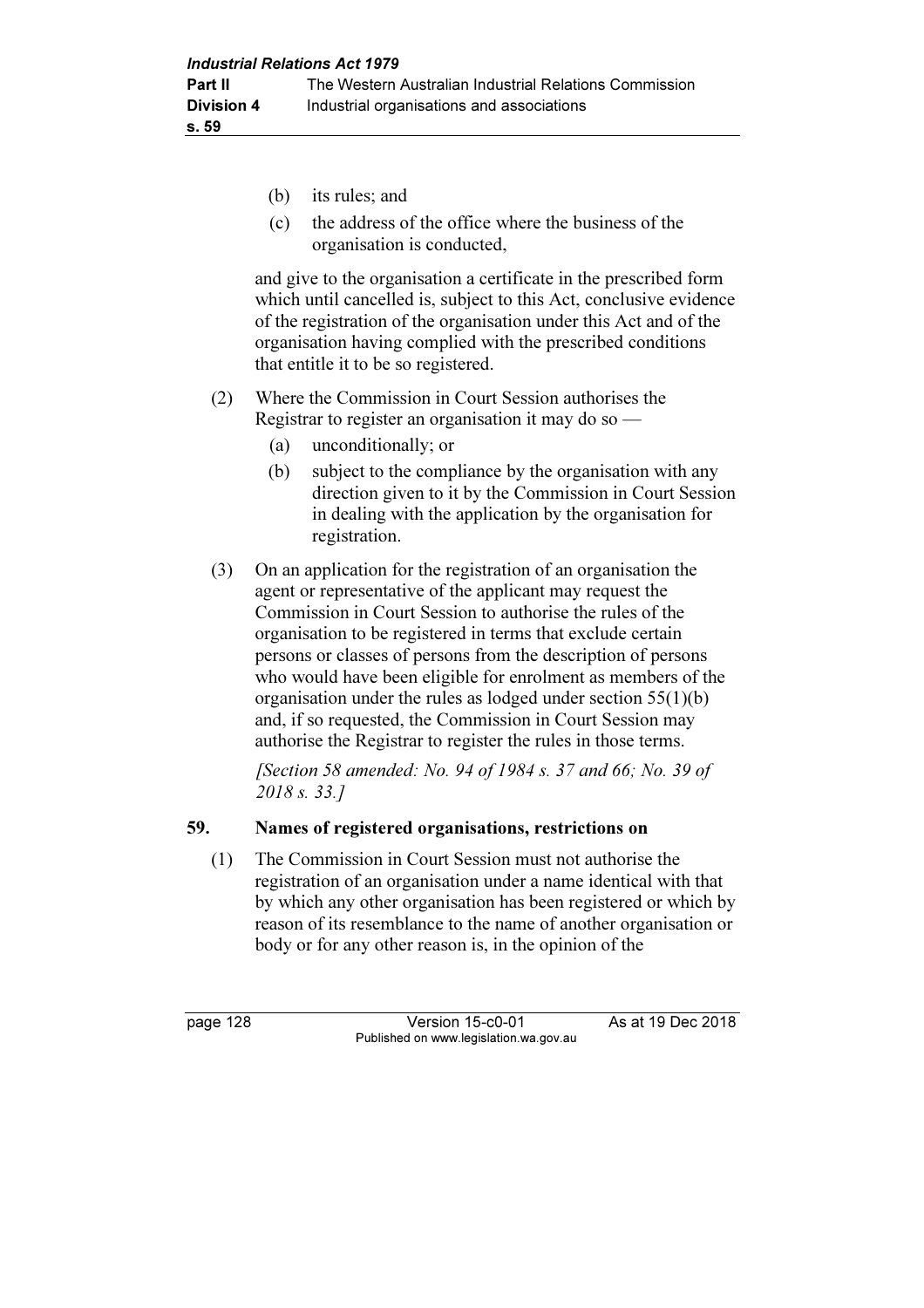Commission in Court Session, likely to deceive or mislead any person.

- (2) The registered name shall clearly indicate whether the organisation is an organisation of employers or an organisation of employees.
- (3) This section does not prevent the Commission in Court Session from authorising an organisation to which a certificate has been issued under section 71 to change its name so as to correspond with the name of its counterpart Federal body under that section.

[Section 59 amended: No. 94 of 1984 s. 66; No. 39 of 2018] s. 34.]

# 60. Organisation becomes incorporated on registration

- (1) An organisation shall, upon and during registration, become and be, for the purposes of this Act, a body corporate by the registered name, having perpetual succession and a common seal, but, subject to this Act, an organisation may at any time, with the consent of the Commission in Court Session, change its name.
- (2) An organisation may sue and be sued and may purchase, take on lease, hold, sell, lease, mortgage, exchange, and otherwise own, possess, and deal with any real or personal property.
- (3) The service on an organisation of any process, notice, or document of any kind may be effected by delivering it to the secretary or principal executive officer of the organisation or by leaving it at the office referred to in section 58 or by posting it to that office by certified mail addressed to the secretary of the organisation or in such other manner as may be prescribed.

[Section 60 amended: No. 94 of 1984 s. 66; No. 119 of 1987] s. 16; No. 39 of 2018 s. 35.]

As at 19 Dec 2018 Version 15-c0-01 page 129 Published on www.legislation.wa.gov.au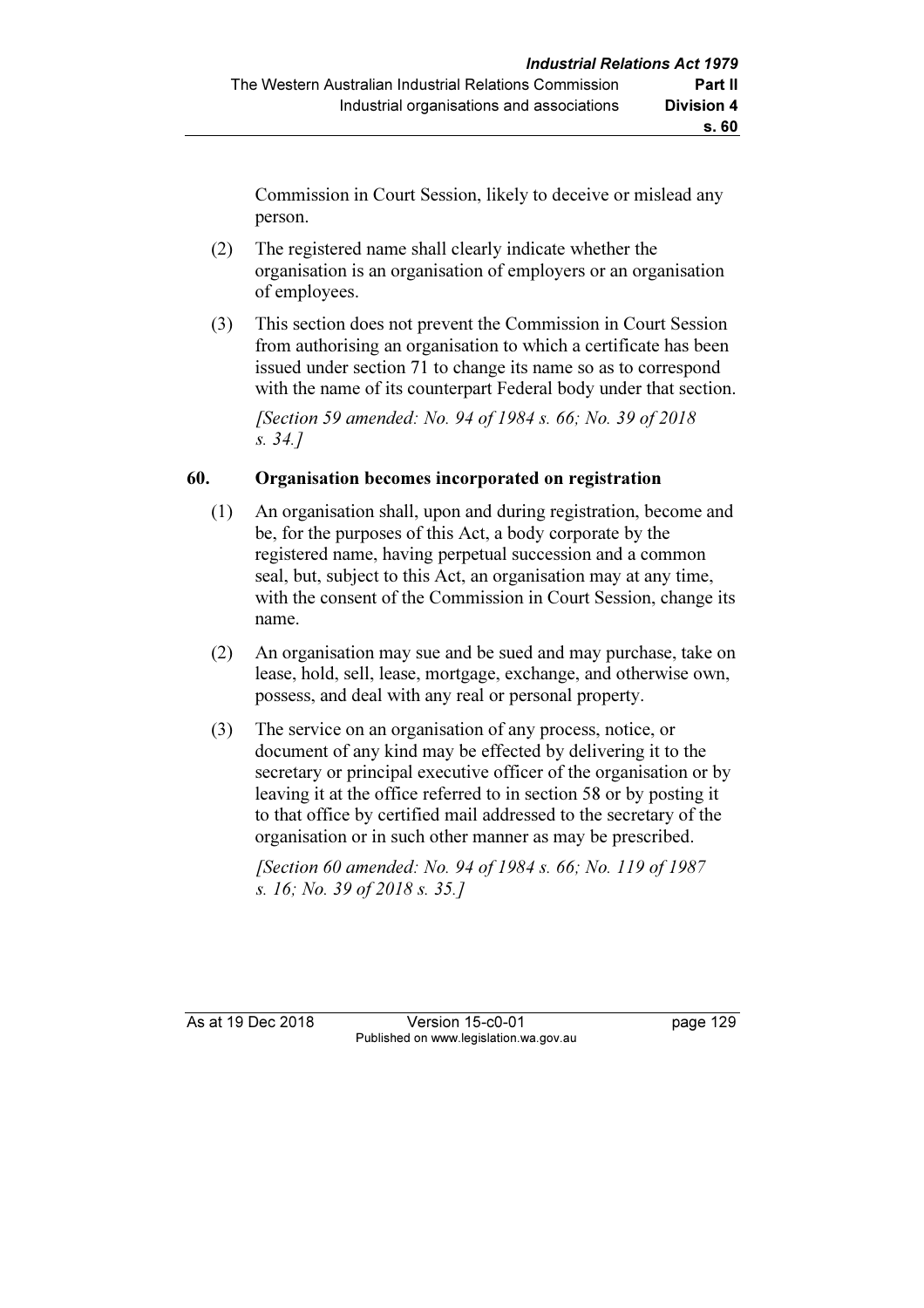#### 61. Effect of registration

 Upon and after registration, the organisation and its members for the time being shall be subject to the jurisdiction of the Court and the Commission and to this Act; and, subject to this Act, all its members shall be bound by the rules of the organisation during the continuance of their membership.

[Section 61 amended: No. 94 of 1984 s. 66.]

## 62. Altering registered rules

- (1) Upon and after the registration of rules in accordance with section 58(1), an alteration to those rules by the organisation concerned shall not be or become effective until the Registrar has given to the organisation a certificate that the alteration has been registered.
- (2) The Registrar shall not register any alteration to the rules of an organisation that relates to its name, qualifications of persons for membership, or a matter referred to in section 71(2) or (5) unless so authorised by the Commission in Court Session.
- (3) Subject to section 71(8), the Registrar shall not register an alteration to any rule unless, after consulting with the Chief Commissioner, the Registrar is satisfied that —
	- (a) the application has been authorised in accordance with the rules of the organisation; and
	- (b) reasonable steps have been taken to adequately inform the members —
		- (i) of the proposal for alteration and the reasons therefor; and
		- (ii) that the members or any of them may object to the proposed alteration by forwarding a written objection to the Registrar,

 and, having regard to the structure of the organisation, and any other relevant circumstance, the members have been afforded a reasonable opportunity to object to the alteration; and

page 130 Version 15-c0-01 As at 19 Dec 2018 Published on www.legislation.wa.gov.au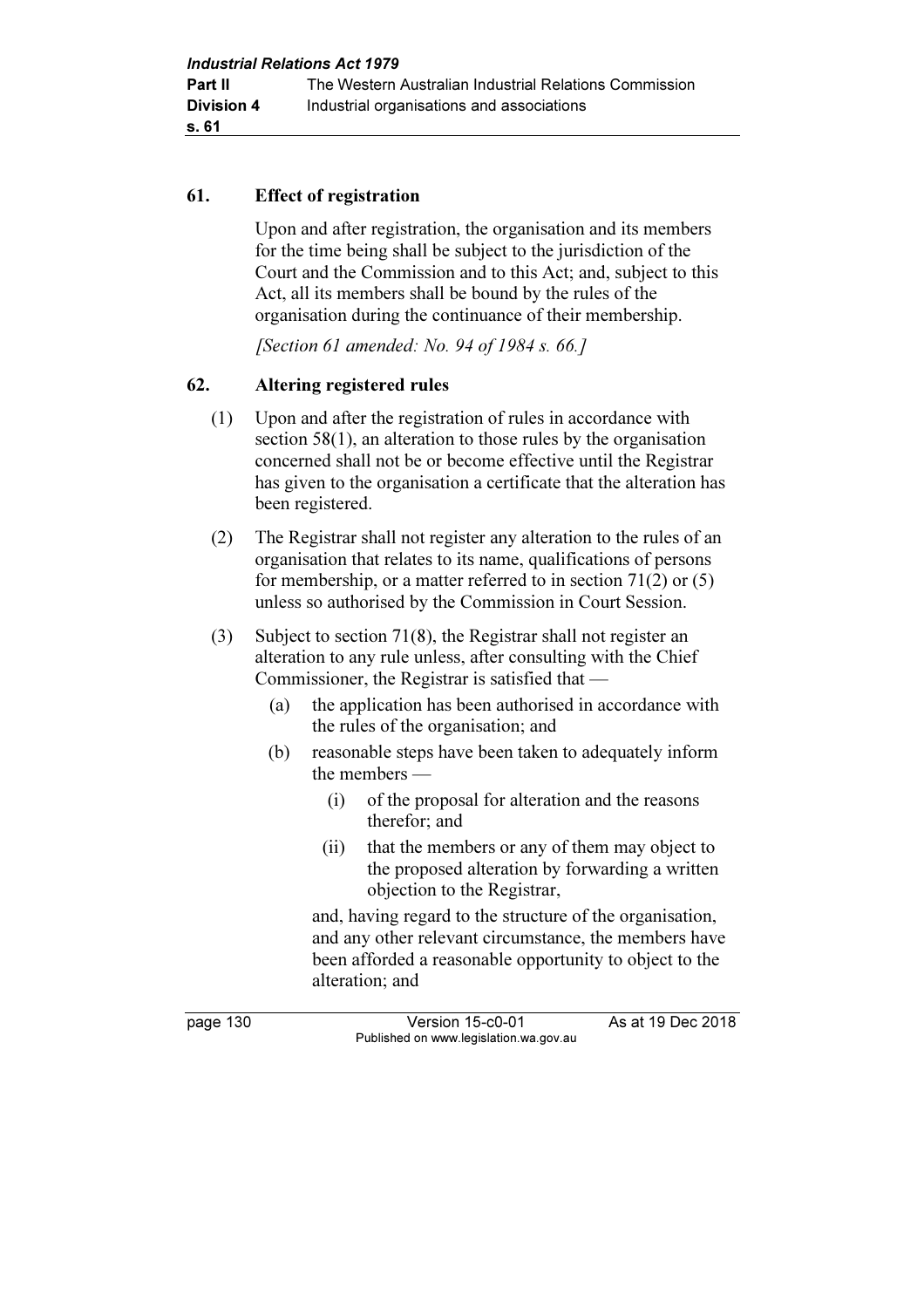- (c) less than 5% of the members of the organisation has objected to the proposed alteration or a majority of the members who voted in a ballot conducted in a manner approved by the Registrar has authorised or approved the proposed alteration.
- (4) Sections 55, 56 and 58(3) apply, with such modifications as are necessary, to and in relation to an application by an organisation for alteration of a rule of a kind referred to in subsection (2).

 [Section 62 amended: No. 94 of 1984 s. 38 and 66; No. 39 of 2018 s. 36.]

## 63. Records, organisations' duties as to etc.

- (1) An organisation shall keep the following records
	- (a) a register of its members showing the name and residential address of each member and details of the financial status of each member in respect of his membership; and
	- (b) a list of the names, residential addresses, and occupations of the persons holding offices in the organisation; and
	- (c) accounting records that are in accordance with generally accepted accounting principles and truly record and explain the financial transactions and financial position of the organisation; and
	- (d) such other records as are prescribed.
- (2) An organisation shall file with the Registrar once in each year, at such time as is prescribed, a copy of the records required to be kept under subsection (1)(b) and a record of the number of members in the organisation, certified by statutory declaration by the Secretary or other prescribed officer of the organisation to be a correct statement of the information contained therein.
- (3) An organisation shall file with the Registrar in such manner and within such time as is prescribed notification of changes in the holding of offices.

As at 19 Dec 2018 Version 15-c0-01 page 131 Published on www.legislation.wa.gov.au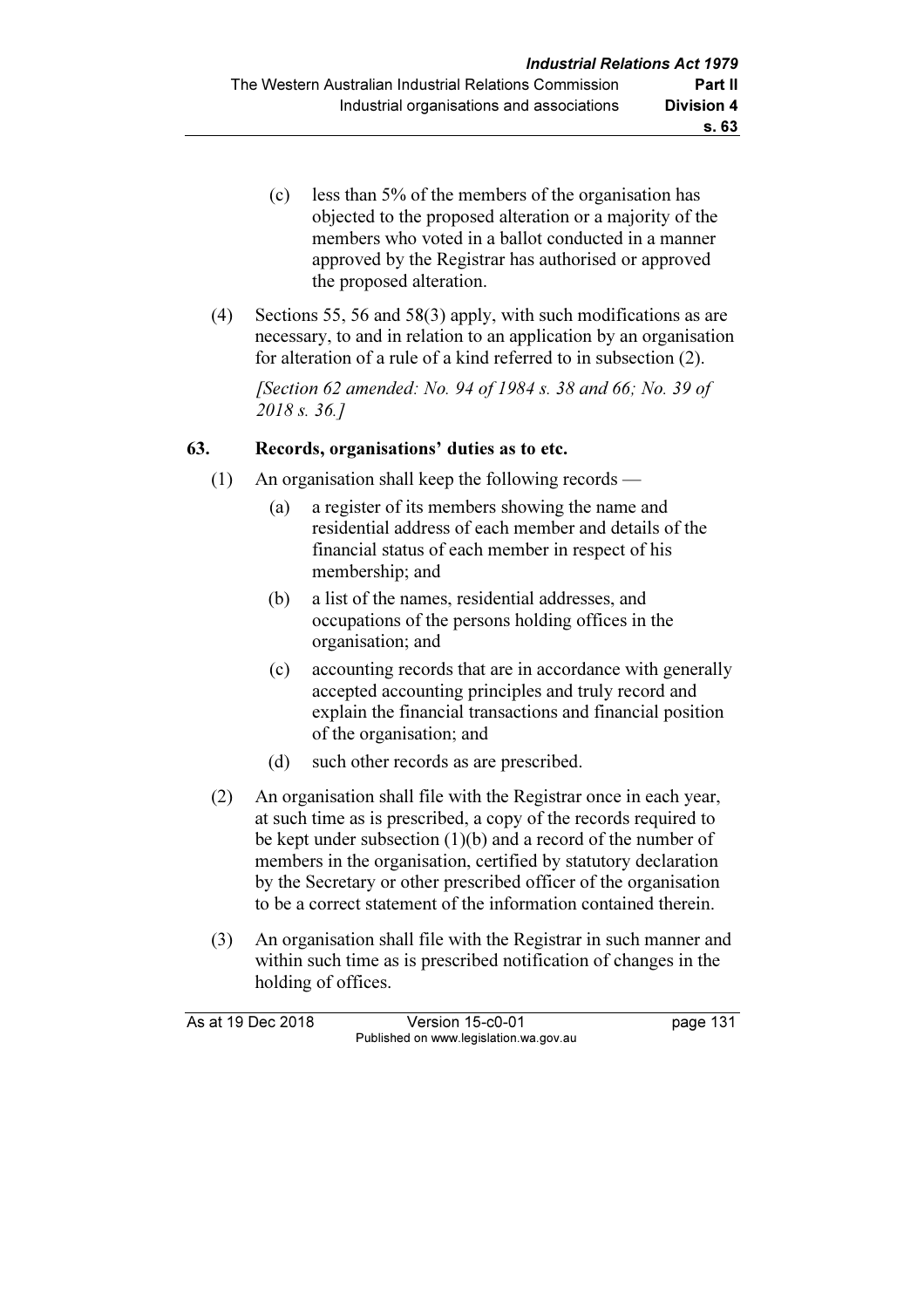#### $[(4), (5)$  deleted]

- (6) All documents filed with the Registrar pursuant to this section and section 65 shall be made available for inspection at the office of the Registrar as prescribed.
- (7) The register of members of an organisation shall be made available by the organisation for inspection by such persons as are authorised by the Registrar, at such times as are appointed by him, at the office of the organisation.

 [Section 63 amended: No. 94 of 1984 s. 39, 65 and 66; No. 79 of 1995 s. 5.]

#### 64. Membership register, Registrar may direct rectification of etc.

- (1) Where it appears to the Registrar that the register of members of an organisation is not being maintained in such a form and manner as to provide, for the purpose of the conduct of a ballot or election pursuant to this Act, a convenient form of the accurate particulars of the membership of the organisation, he may direct the organisation to make such rectifications in the register and such changes in the form or manner in which the register is being maintained, as he considers necessary for that purpose.
- (2) An organisation to which a direction is given under subsection (1) shall comply therewith.
- (3) A certificate from the Registrar stating that a person specified in the certificate was at a time so specified a member or officer of an organisation so specified is, in all courts and proceedings, evidence of the facts so stated.

[Section 64 amended: No. 94 of 1984 s. 65 and 66.]

## 64A. Resigning from an organisation

 (1) A member of an organisation may end that membership by written notice of resignation addressed to the organisation.

page 132 Version 15-c0-01 As at 19 Dec 2018 Published on www.legislation.wa.gov.au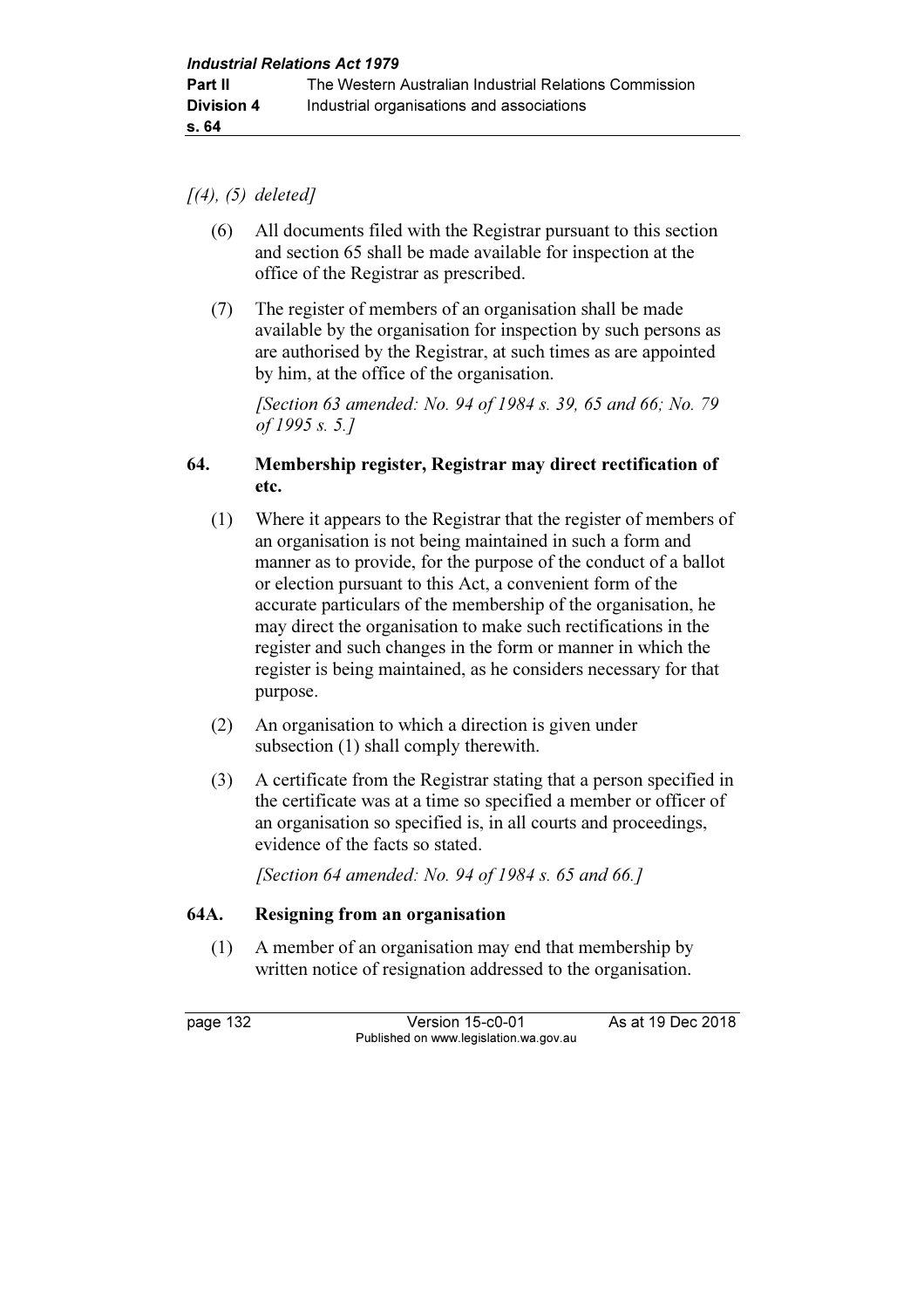- (2) A notice of resignation shall be served on the organisation by
	- (a) delivering it personally to the organisation's office at the address registered under section 58(1)(c); or
	- (b) sending it by certified mail to the address mentioned in paragraph (a) or to the address of the organisation as ascertained by referring to a current directory of telephone numbers.
- (3) A notice of resignation takes effect on the day on which it is served on the organisation or on a later day specified in the notice.

[Section 64A inserted: No. 1 of 1995 s. 51.]

# 64B. Membership ends if subscription not paid

- $(1)$  Where
	- (a) a period in respect of which a subscription has been paid to an organisation for a person's membership of the organisation expires; and
	- (b) no subscription to continue or renew that membership has been paid to the organisation before, or within 3 months after, that expiry,

 that membership ends by operation of this subsection at the end of that 3 month period.

 (2) Subsection (1) does not apply if the membership has already ended under section 64A or under the rules of the organisation.

[Section 64B inserted: No. 1 of 1995 s. 51.]

# 64C. Effect of s. 64A and 64B in relation to organisation's rules

 (1) The ways of ending membership of an organisation set out in sections 64A and 64B are in addition to any ways of ending that membership provided for in the rules of the organisation.

As at 19 Dec 2018 Version 15-c0-01 page 133 Published on www.legislation.wa.gov.au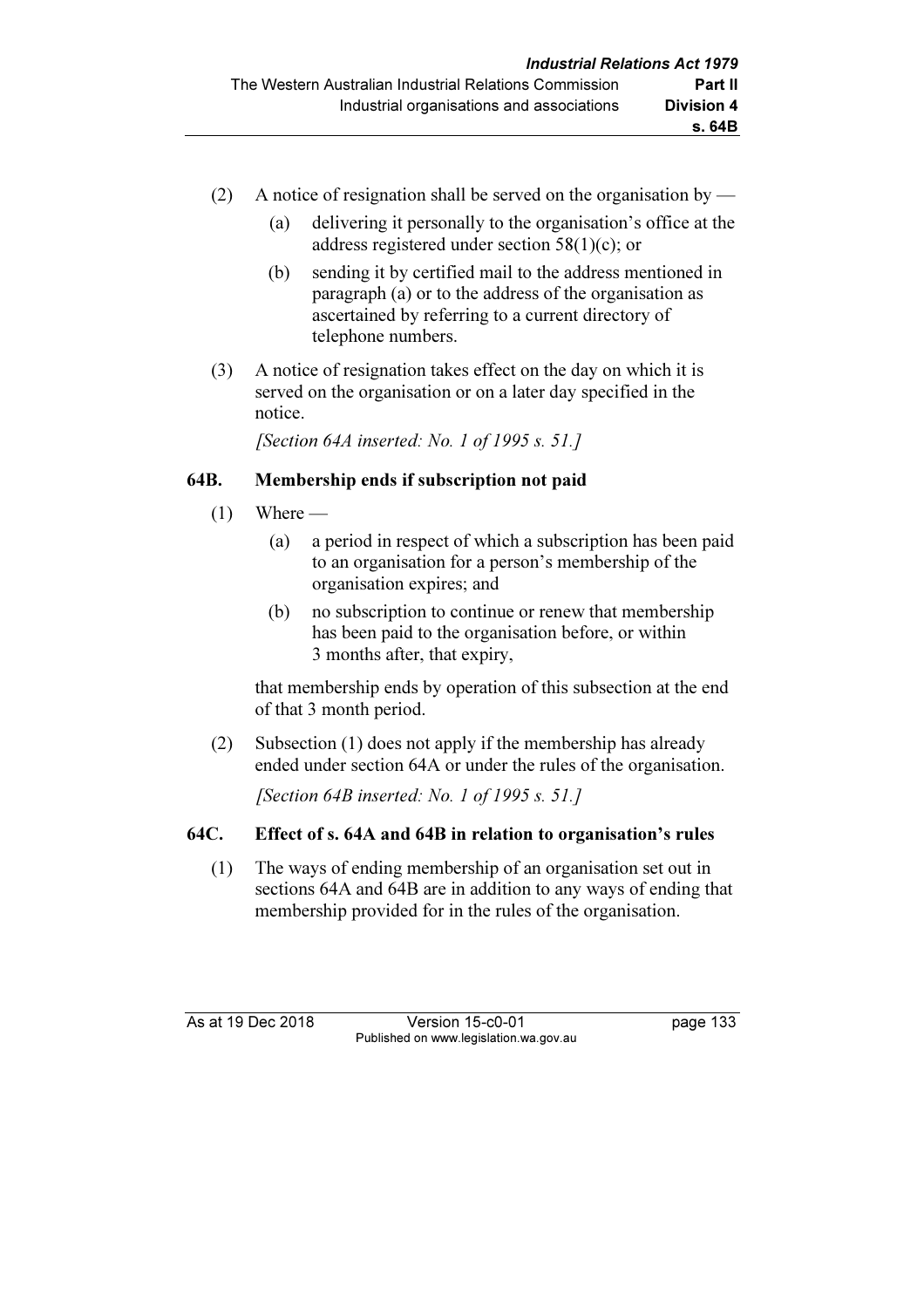(2) The ending of membership of an organisation under section 64A or 64B has effect despite anything in the rules of the organisation.

[Section 64C inserted: No. 1 of 1995 s. 51.]

## 64D. Purging register, organisation's rules to provide for

 The rules of an organisation shall provide for the register referred to in section 63 to be purged on not less than 4 occasions in each year by striking off the names of members whose membership has ended under section 64A or 64B or under the rules.

[Section 64D inserted: No. 79 of 1995 s. 32.]

## 65. Accounts of organisation, audit and filing of

The secretary of each organisation shall —

- (a) cause the accounting records of that organisation to be properly audited by a person registered as an auditor under the Corporations Act 2001 of the Commonwealth (in this section called the auditor) within 6 calendar months after the end of each financial year of that organisation; and
- (b) within one calendar month after the completion of the audit referred to in paragraph (a), deliver to the Registrar —
	- (i) a balance sheet of the assets and liabilities of that organisation audited by the auditor and made up to the date of the closing of the accounts of that organisation in respect of the financial year concerned; and
	- (ii) a statement of the receipts and expenditure of that organisation during the financial year concerned audited by the auditor; and

page 134 Version 15-c0-01 As at 19 Dec 2018 Published on www.legislation.wa.gov.au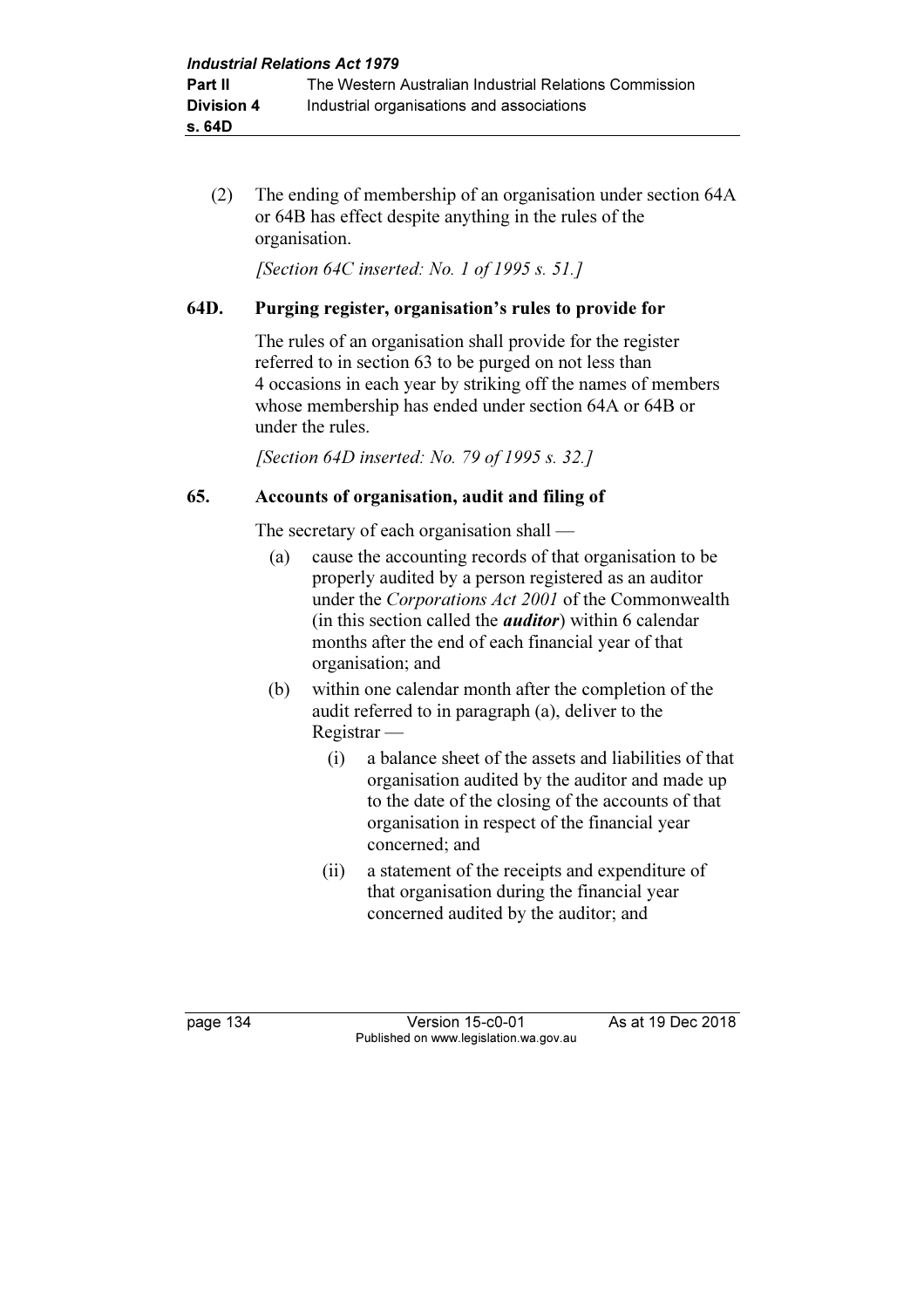(iii) a cash flow statement of the organisation for the financial year concerned audited by the auditor.

 [Section 65 inserted: No. 121 of 1982 s. 22; amended: No. 94 of 1984 s. 65 and 66; No. 79 of 1995 s. 6; No. 10 of 2001 s. 112; No. 74 of 2003 s. 68(2).]

#### 65A. Auditor's powers

 For the purposes of auditing the accounting records of an organisation or of performing any function conferred on the auditor under this Act, the auditor of an organisation is entitled —

- (a) to have full and free access at all reasonable times to all records or documents relating to the receipt or expenditure of moneys by the organisation, or the acquisition, use or disposal of assets of the organisation, or the incurring of liabilities by the organisation; and
- (b) to require any officer or employee of the organisation to provide the auditor with any information or explanation that the auditor wants.

[Section 65A inserted: No. 79 of 1995 s. 7.]

## 66. Power of Chief Commissioner to deal with rules of organisation

- (1) The following persons may apply to the Chief Commissioner for an order or direction under this section —
	- (a) a person who is or has been a member of an organisation; or
	- (b) a person who has applied for and not been admitted to membership in an organisation; or
	- (c) the Registrar acting on the complaint of or on behalf of a person referred to in paragraph (a) or of the Registrar's own motion.

As at 19 Dec 2018 Version 15-c0-01 page 135 Published on www.legislation.wa.gov.au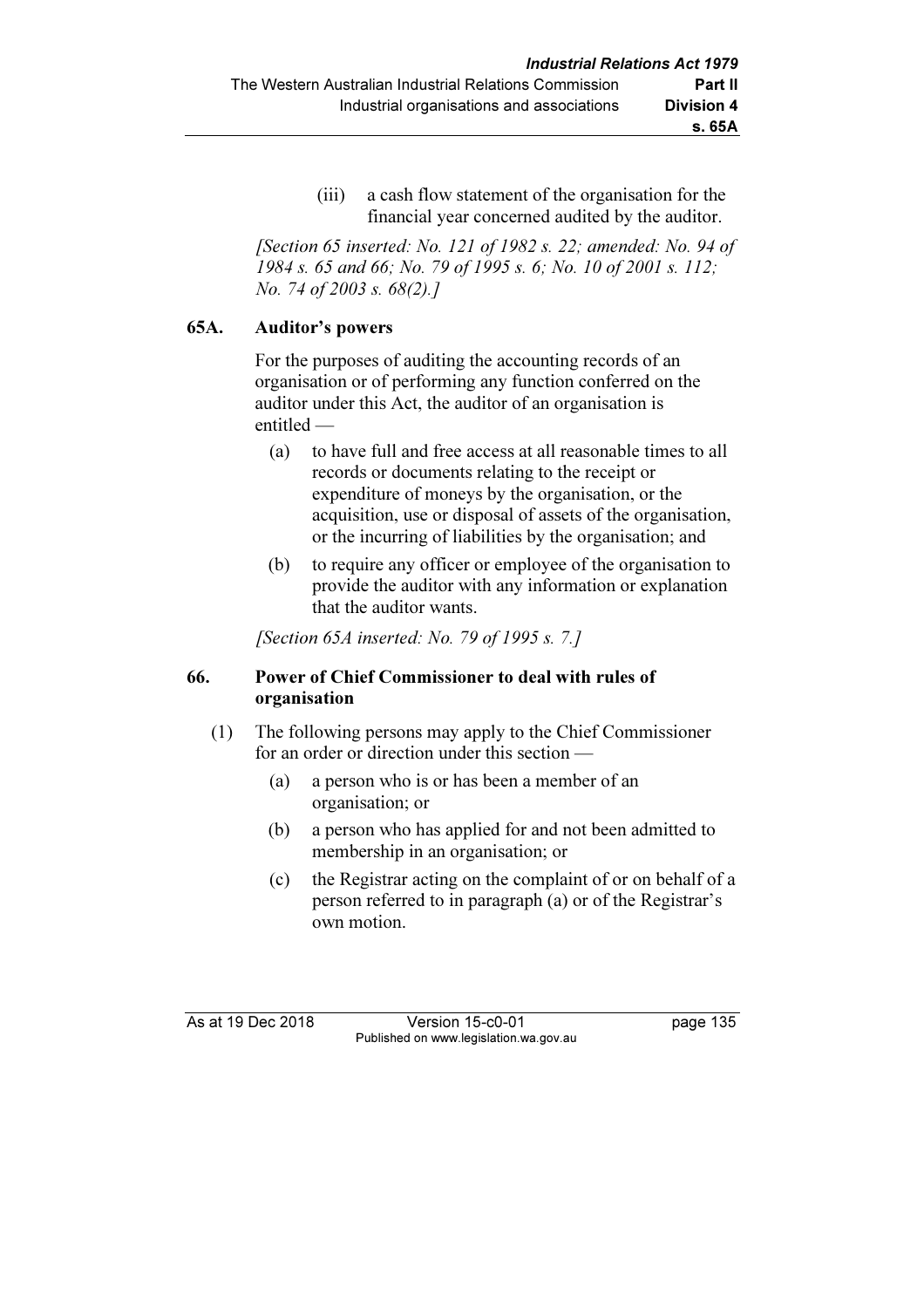- (2) On an application made pursuant to this section, the Chief Commissioner may make such order or give such directions relating to the rules of the organisation, their observance or non-observance or the manner of their observance, either generally or in the particular case, as the Chief Commissioner considers to be appropriate and without limiting the generality of the foregoing may —
	- (a) disallow any rule which, in the opinion of the Chief Commissioner —
		- (i) is contrary to or inconsistent with any Act or law, or an award, industrial agreement, order or direction made, registered or given under this Act; or
		- (ii) is tyrannical or oppressive; or
		- (iii) prevents or hinders any member of the organisation from observing the law or the provisions of an award, industrial agreement, order or direction made, registered or given under this Act; or
		- (iv) imposes unreasonable conditions upon the membership of a member or upon an applicant for membership; or
		- (v) is inconsistent with the democratic control of the organisation by its members;

and

- (b) instead of disallowing a rule under paragraph (a), direct the organisation to alter that rule within a specified time in such manner as the Chief Commissioner may direct; and
- (c) disallow any rule which has not been altered by the organisation after a direction to do so pursuant to paragraph (b); and
- (ca) where the Chief Commissioner disallows any rule under paragraph (a) or (c), give such directions as the Chief

page 136 Version 15-c0-01 As at 19 Dec 2018 Published on www.legislation.wa.gov.au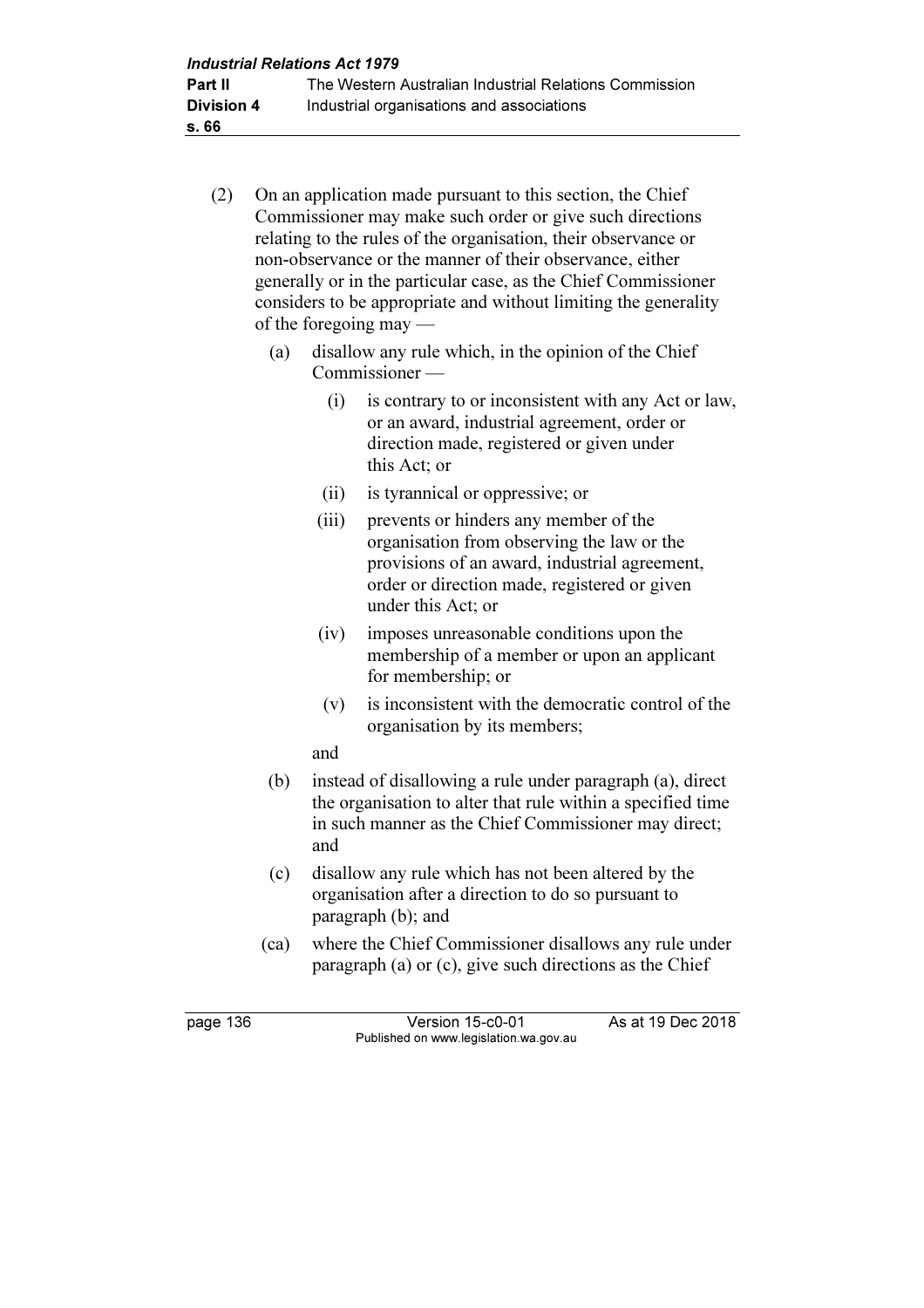Commissioner considers necessary to remedy, rectify, reverse or alter or to validate or give effect to, any act, matter or thing that has been done in pursuance of the disallowed rule; and

- (d) declare the true interpretation of any rule; and
- (e) inquire into any election for an office in the organisation if it is alleged that there has been an irregularity in connection with that election and make such orders and give such directions as the Chief Commissioner considers necessary —
	- (i) to cure the irregularity including rectifying the register of members of the organisation; or
	- (ii) to remedy or alter any direct or indirect consequence thereof;

and

- (f) in connection with an inquiry under paragraph  $(e)$ 
	- (i) give such directions as the Chief Commissioner considers necessary to the Registrar or to any other person in relation to ballot papers, envelopes, lists, or other documents of any kind relating to the election;
	- (ii) order that any person named in the order shall or shall not, as the case may be, for such period as the Chief Commissioner considers reasonable in the circumstances and specifies in the order, act or continue to act in and be deemed to hold an office to which the inquiry relates;
	- (iii) declare any act done in connection with the election to be void or validate any act so done.

 $(3)$  deleted]

As at 19 Dec 2018 Version 15-c0-01 page 137 Published on www.legislation.wa.gov.au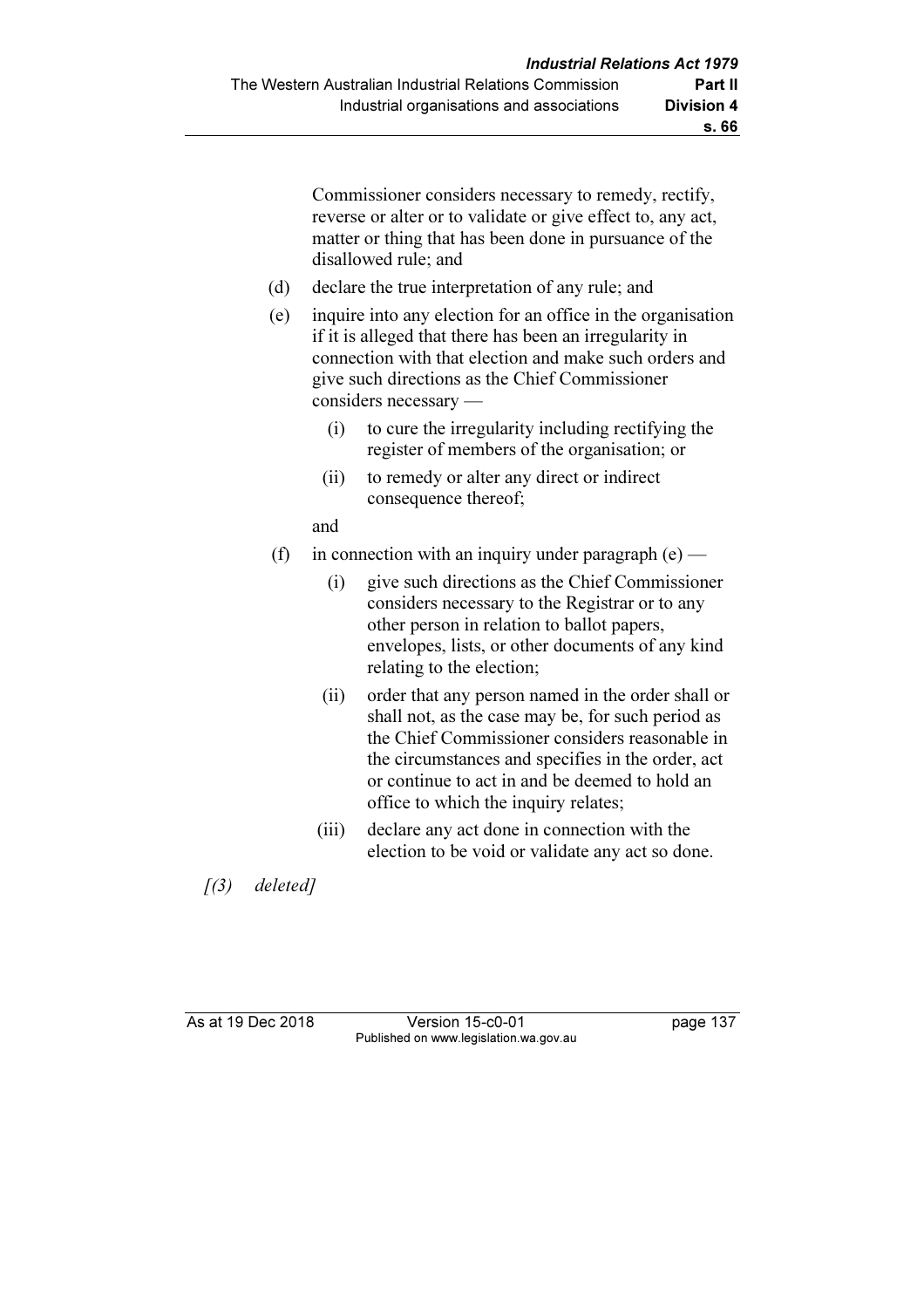- (4) Any person to whom an order or direction given or made under this section applies shall comply with that order or direction whether or not it is contrary to or inconsistent with any rule of the organisation concerned.
- $(5)$  deleted]
- (6) A rule disallowed pursuant to subsection  $(2)(a)$  or  $(c)$  is void.

 $[(7), (8)$  deleted]

 (9) The power of the Chief Commissioner under subsection (2)(d) may, on a reference made under section 27(1)(t), be exercised by the Commission in Court Session.

[Section 66 amended: No. 94 of 1984 s. 40 and 66; No. 119 of 1987 s. 17; No. 1 of 1995 s. 52 and 53; No. 79 of 1995 s. 33; No. 3 of 1997 s. 12; No. 39 of 2018 s. 37.]

#### 67. Industrial associations, registering

- (1) A council or other body, however designated, formed by and for the purpose of representing 2 or more organisations to the extent that they have industrial interests in common may, subject to this Act, be registered as an association under this Act.
- (2) An association registered pursuant to subsection (1) may act on behalf of all employees eligible for membership of any of the organisations represented by the association in respect of a calling or industry in respect of which the association was formed.
- (3) Subject to this section, the provisions of this Act relating to organisations, their rules, records, officers and members shall extend and apply, with such modifications as are necessary, to an association, its rules, records, officers and members respectively.

[Section 67 inserted: No. 94 of 1984 s. 41.]

page 138 Version 15-c0-01 As at 19 Dec 2018 Published on www.legislation.wa.gov.au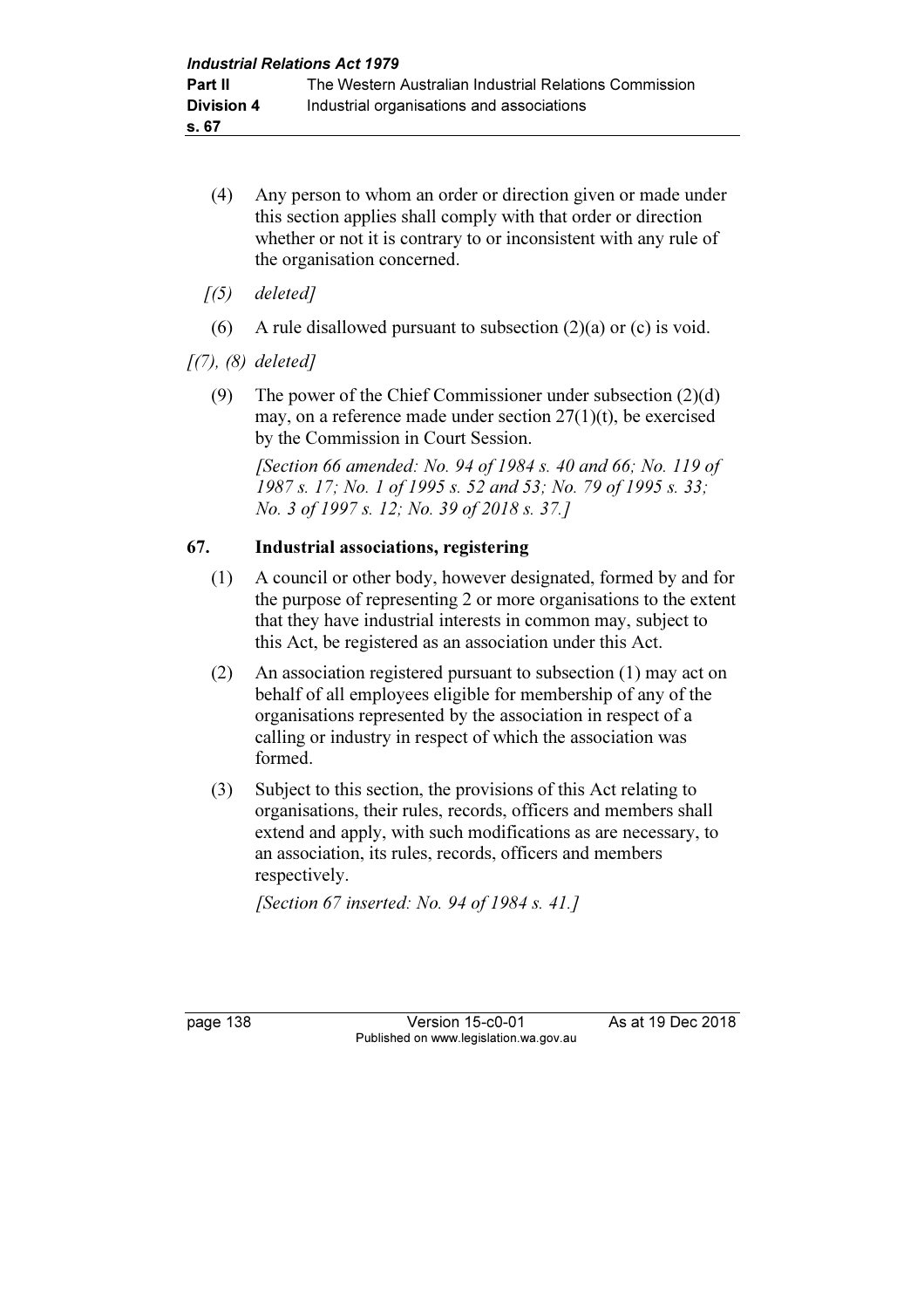#### 68. Declaration as to certain functions

 The Commission may, on its own motion or on the application of a person of a kind referred to in section 66(1), declare all or any of the functions of an office to be those of an office in an organisation.

 [Section 68 amended: No. 94 of 1984 s. 66; No. 39 of 2018 s. 38.]

#### 69. Election, conduct of by Registrar or Electoral Commissioner

- (1) An election for an office in an organisation may be conducted pursuant to this section where the Registrar decides that a request that the election be so conducted has been duly made.
- (2) A request is duly made if it is made in writing within the time prescribed —
	- (a) by an officer of an organisation on behalf of the organisation; or
	- (b) by a person authorised to make the request by and on behalf of not less than  $1/20^{th}$  of the members of, or 250 of the members of the organisation, whichever is the lesser number.
- (3) Where a request is made or purports to be made in accordance with this section, the Registrar shall, after making such inquiries, if any, as he considers necessary, decide whether or not the request has been duly made.
- (4) Where the Registrar decides that a request has been duly made, he shall inform the organisation, and, where the request was made by a person referred to in subsection (2)(b), that person, accordingly, and make arrangements with the Electoral Commissioner appointed under the Electoral Act 1907 for the conduct of the election by an officer holding office under that Act or by some other person authorised in writing by the Electoral Commissioner.

As at 19 Dec 2018 Version 15-c0-01 page 139 Published on www.legislation.wa.gov.au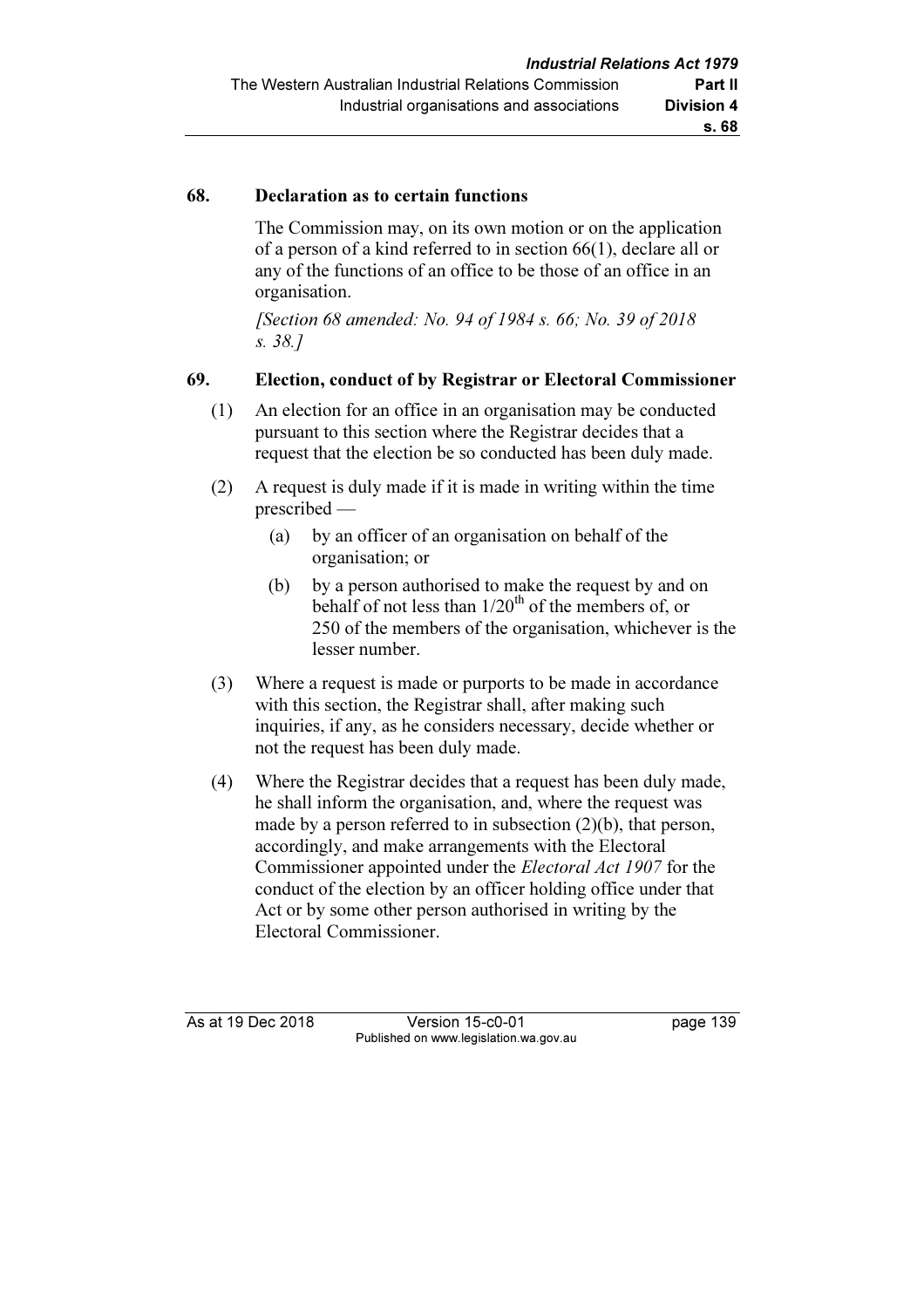- (5) Notwithstanding anything contained in the rules of the organisation, the person conducting the election may take such action and give such directions as he considers necessary in order —
	- (a) to ensure that no irregularities occur in or in connection with the election; or
	- (b) to rectify the register of members of the organisation; or
	- (c) to remedy procedural defects which appear to him to exist in those rules.
- $(6)$  A person shall not
	- (a) refuse or fail to comply with a direction given in accordance with subsection (5); or
	- (b) obstruct or hinder
		- (i) the person conducting an election under this section in the conduct of the election or the taking of any action in accordance with subsection (5); or
		- (ii) any other person in the carrying out of a direction given in accordance with subsection (5).
- (7) An election conducted pursuant to this section is not invalid by reason only of an irregularity in the request in pursuance of which the election was conducted or by reason of a breach of the rules of the organisation involved in anything done or omitted, or in compliance with a direction given, in accordance with this section.
- (8) The expense of any election conducted in accordance with this section shall be borne by the State; and the Consolidated Account is to the necessary extent appropriated accordingly.
- (9) The Secretary of the organisation shall, within such time as the Registrar may require, lodge with the Registrar a copy of the register of members referred to in section 63 and that register shall be open for inspection and extracts may be taken

page 140 Version 15-c0-01 As at 19 Dec 2018 Published on www.legislation.wa.gov.au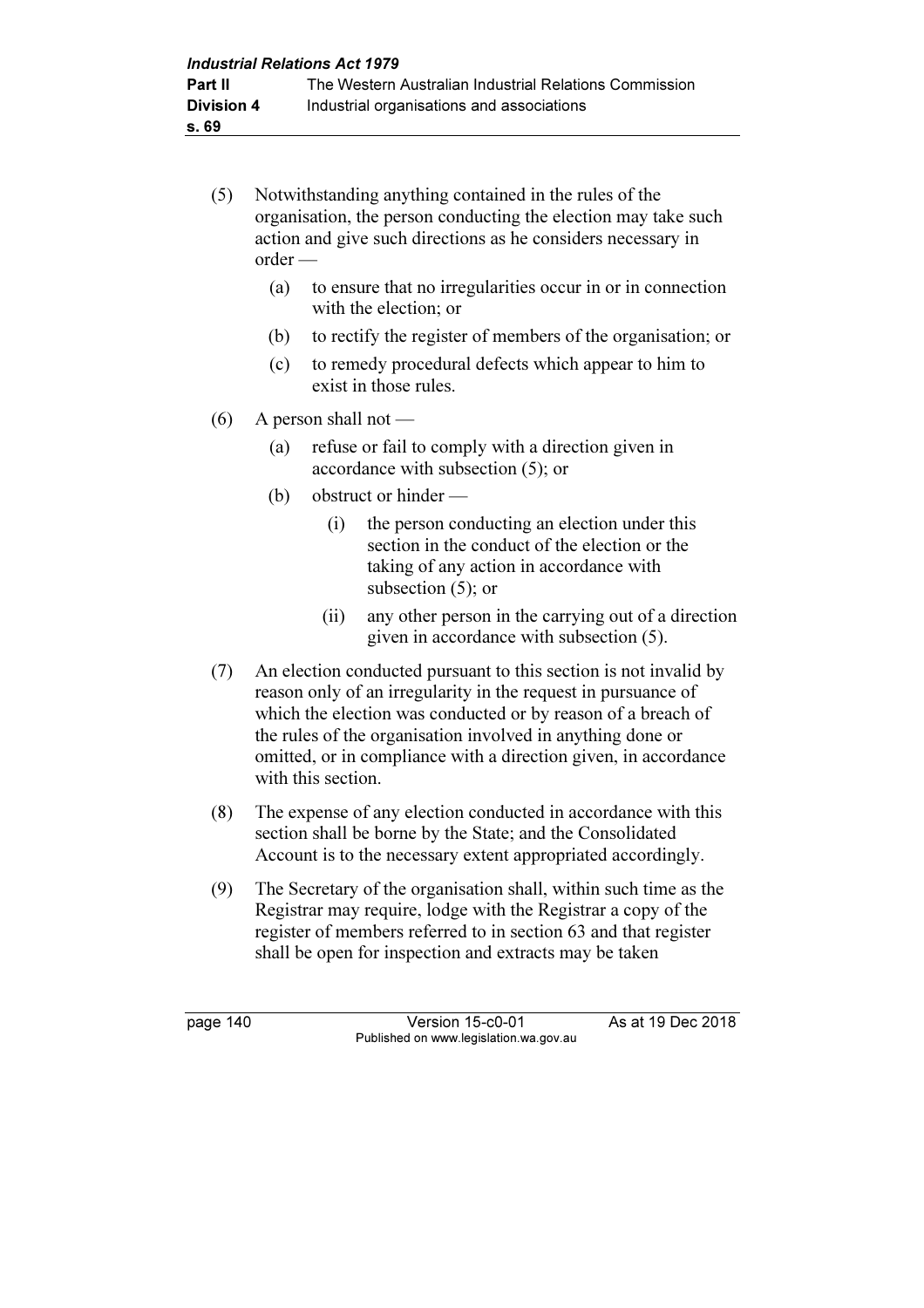therefrom, at the office of the person conducting the election, by any member of the organisation or candidate at the election.

 (10) In proceedings before the Commission or any court in connection with anything done or proposed to be done by reason of a request duly made in accordance with this section the copy register referred to in subsection (9) is evidence that the persons shown therein as members of the organisation were, at the date on which that request was so made, members of the organisation.

- (11) Where the Registrar decides that a request has not been duly made under this section he shall inform the organisation and, where the request has been made by a person referred to in subsection (2)(b), that person, accordingly.
- (12) The officer or person who made the request for the conduct of the election under this section may, within 7 days of the organisation or that person, as the case may be, being informed by the Registrar of the decision that the request has not been duly made, appeal to the Commission in Court Session in the manner prescribed against that decision.

 [Section 69 amended: No. 94 of 1984 s. 42, 65 and 66; No. 98 of 1985 s. 3; No. 6 of 1993 s. 11; No. 1 of 1995 s. 53; No. 77 of 2006 s. 4; No. 39 of 2018 s. 39.]

## 70. Offences in relation to elections

- (1) A person shall not, without lawful authority or excuse, in or in connection with an election for an office —
	- (a) personate another person to secure a ballot paper to which the personator is not entitled, or personate another person for the purpose of voting; or
	- (b) destroy, deface, alter, take, or otherwise interfere with a nomination paper, ballot paper, or envelope; or

As at 19 Dec 2018 Version 15-c0-01 page 141 Published on www.legislation.wa.gov.au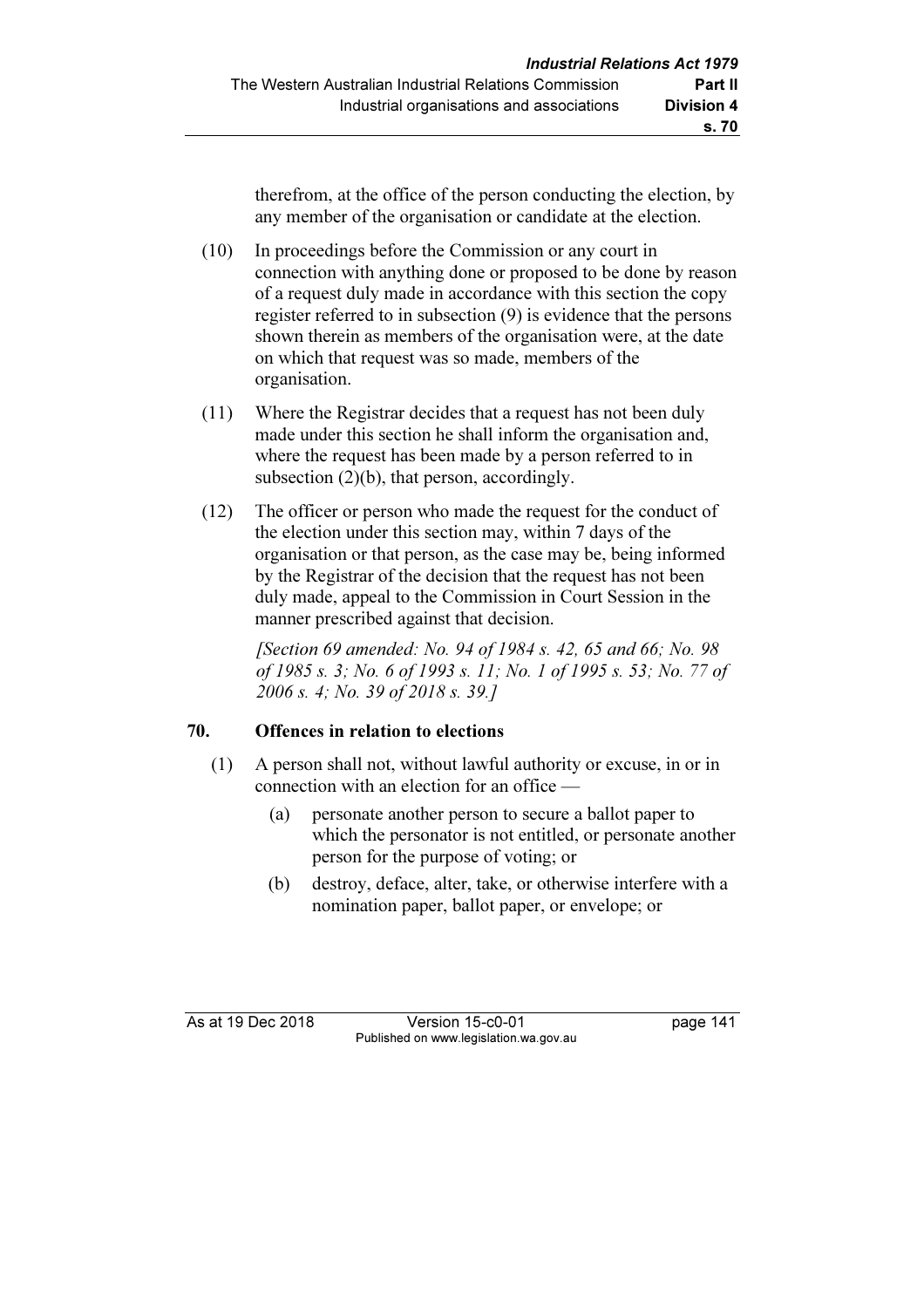|     | (c)           | put or deliver a ballot paper or other paper —                                                                                                              |
|-----|---------------|-------------------------------------------------------------------------------------------------------------------------------------------------------------|
|     |               | (i)<br>into a ballot box or other ballot receptacle; or                                                                                                     |
|     |               | (ii)<br>into the post; or                                                                                                                                   |
|     |               | (iii)<br>to a person receiving ballot papers for the<br>purposes of the election;                                                                           |
|     |               | <b>or</b>                                                                                                                                                   |
|     | (d)           | record a vote which he is not entitled to record; or                                                                                                        |
|     | (e)           | record more than one vote; or                                                                                                                               |
|     | (f)           | forge or utter, knowing it to be forged, a nomination<br>paper, ballot paper, or envelope; or                                                               |
|     | (g)           | supply a ballot paper; or                                                                                                                                   |
|     | (h)           | obtain, or have in his possession, a ballot paper; or                                                                                                       |
|     | (i)           | destroy, take, open, or otherwise interfere with a ballot<br>box.                                                                                           |
| (2) | $of$ fice $-$ | A person shall not, in or in connection with an election for an                                                                                             |
|     | (a)           | threaten, offer or suggest violence, injury, punishment,<br>damage, loss, disadvantage, or any form of intimidation<br>for or on account of, or to induce — |
|     |               | candidature or withdrawal of candidature; or<br>(i)                                                                                                         |
|     |               | (ii)<br>a vote or an omission to vote; or                                                                                                                   |
|     |               | (iii)<br>support or opposition to a candidate; or                                                                                                           |
|     |               | a promise of a vote, or an omission to vote, or of<br>(iv)<br>support for, or of opposition to a candidate;                                                 |

- or
- (b) use, cause, inflict, or procure violence, punishment, damage, loss, disadvantage, or any form of intimidation for or on account of any such candidature, withdrawal, vote, omission, support, or opposition.

page 142 Version 15-c0-01 As at 19 Dec 2018 Published on www.legislation.wa.gov.au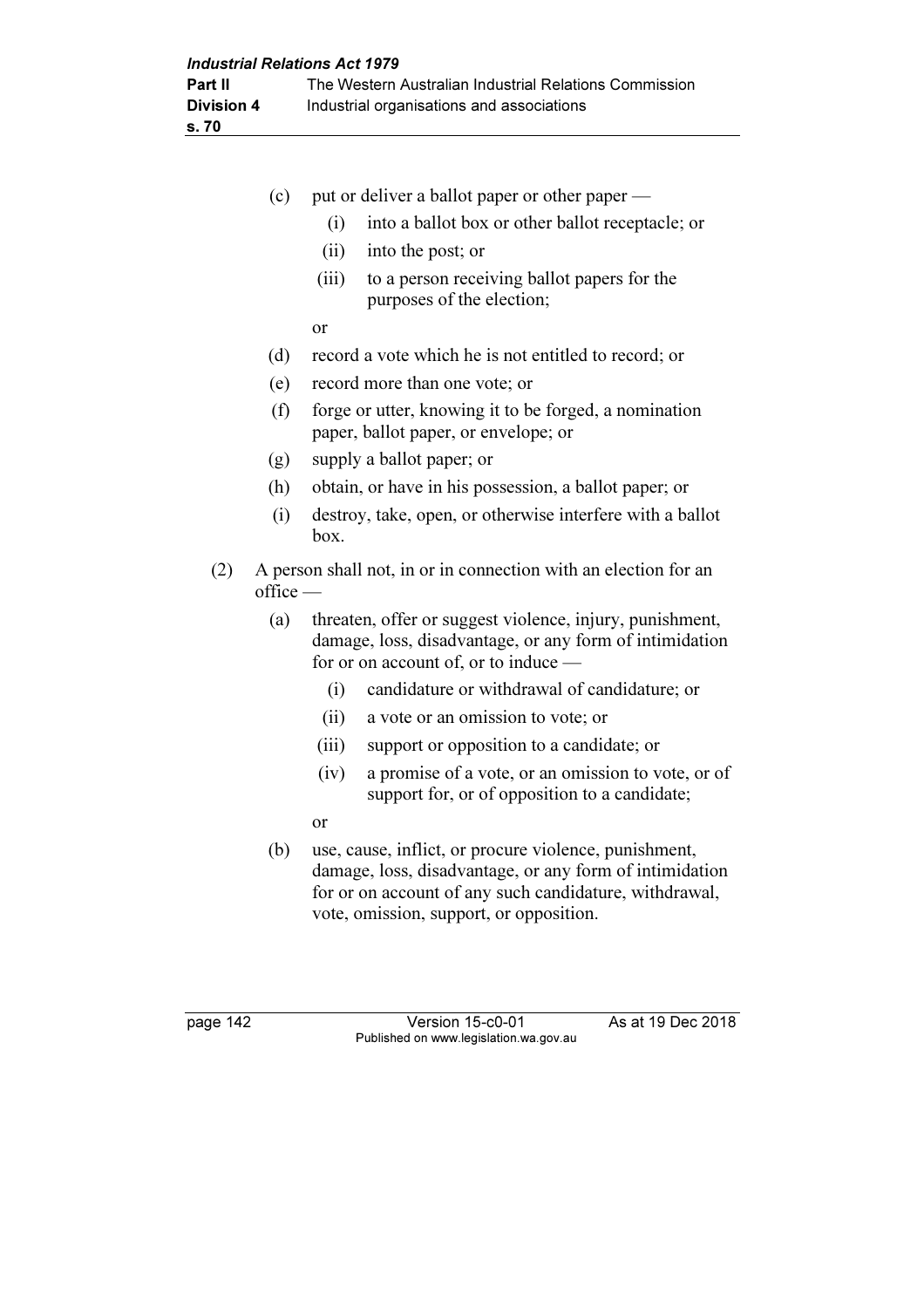(3) A contravention of subsection (1) or (2) is not an offence but those subsections are civil penalty provisions for the purposes of section 83E.

[Section 70 amended: No. 94 of 1984 s. 65; No. 1 of 1995 s. 53; No. 20 of 2002 s. 152(1).]

#### 71. State branches of Federal organisations, rules of as to membership and offices

 $(1)$  In this section —

**Branch** means the Western Australian Branch of an organisation of employees registered under the Fair Work (Registered Organisations) Act 2009 (Commonwealth);

counterpart Federal body, in relation to a State organisation, means a Branch the rules of which —

- (a) relating to the qualifications of persons for membership; and
- (b) prescribing the offices which shall exist within the Branch,

 are, or, in accordance with this section, are deemed to be, the same as the rules of the State organisation relating to the corresponding subject matter; and

**State organisation** means an organisation that is registered under Division 4 of Part II.

- (2) The rules of the State organisation and its counterpart Federal body relating to the qualifications of persons for membership are deemed to be the same if, in the opinion of the Commission in Court Session, they are substantially the same.
- (3) The Commission in Court Session may form the opinion that the rules referred to in subsection (2) are substantially the same notwithstanding that a person who is —
	- (a) eligible to be a member of the State organisation is, by reason of being a member of a particular class of

As at 19 Dec 2018 Version 15-c0-01 page 143 Published on www.legislation.wa.gov.au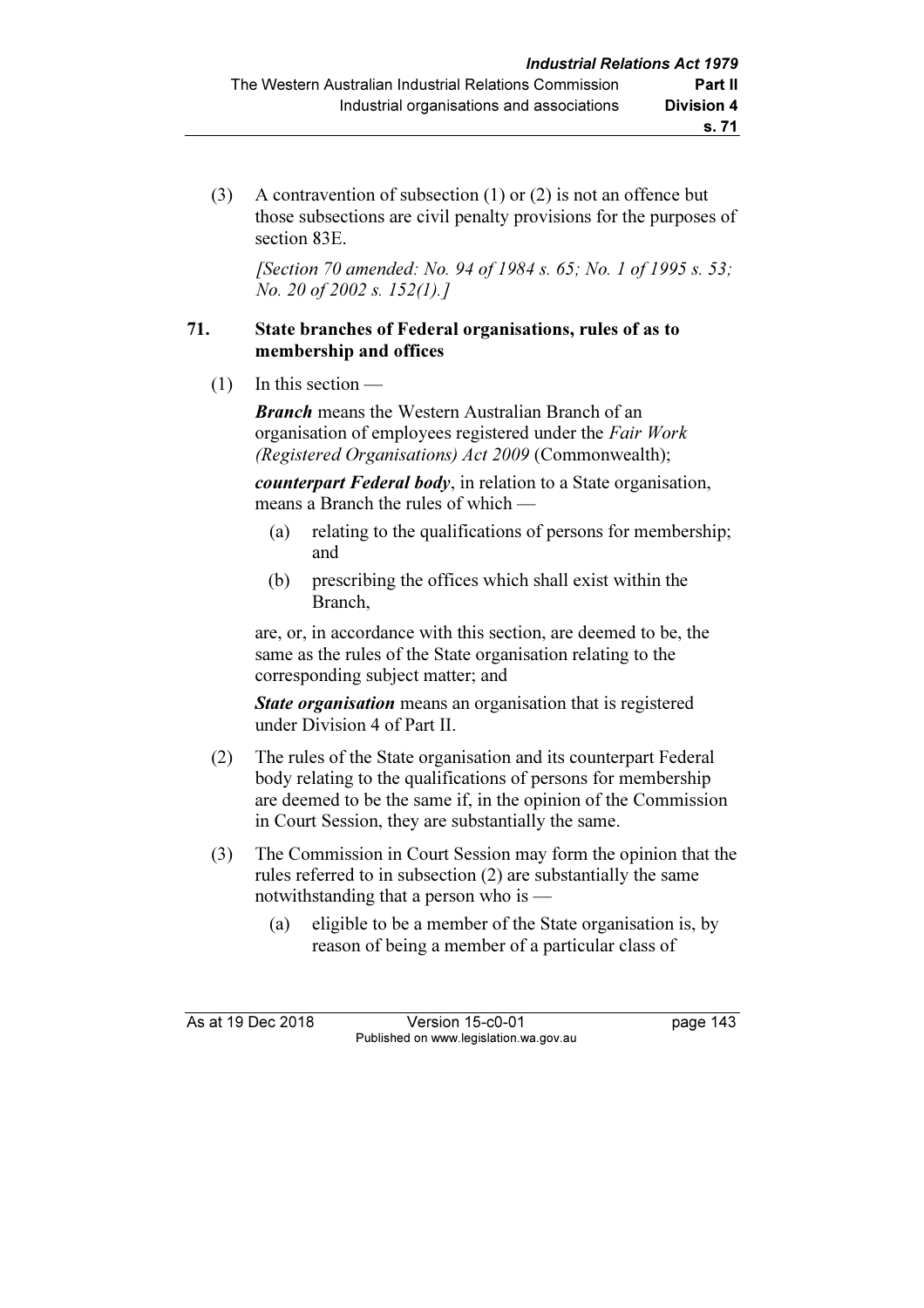persons, ineligible to be a member of that State organisation's counterpart Federal body; or

- (b) eligible to be a member of the counterpart Federal body is, for the reason referred to in paragraph (a), ineligible to be a member of the State organisation.
- (4) The rules of a counterpart Federal body prescribing the offices which shall exist in the Branch are deemed to be the same as the rules of the State organisation prescribing the offices which shall exist in the State organisation if, for every office in the State organisation there is a corresponding office in the Branch.
- (5) Where, after the coming into operation of this section
	- (a) the rules of a State organisation are altered pursuant to section 62 to provide that each office in the State organisation may, from such time as the committee of management of the State organisation may determine, be held by the person who, in accordance with the rules of the State organisation's counterpart Federal body, holds the corresponding office in that body; and
	- (b) the committee of management of the State organisation decides and, in the prescribed manner notifies the Registrar accordingly, that from a date specified in the notification all offices in the State organisation will be filled in accordance with the rule referred to in paragraph (a),

 the Registrar shall issue the State organisation with a certificate which declares —

- (c) that the provisions of this Act relating to elections for office within a State organisation do not, from the date referred to in paragraph (b), apply in relation to offices in that State organisation; and
- (d) that, from that date, the persons holding office in the State organisation in accordance with the rule referred to in paragraph (a) shall, for all purposes, be the officers of the State organisation,

page 144 Version 15-c0-01 As at 19 Dec 2018 Published on www.legislation.wa.gov.au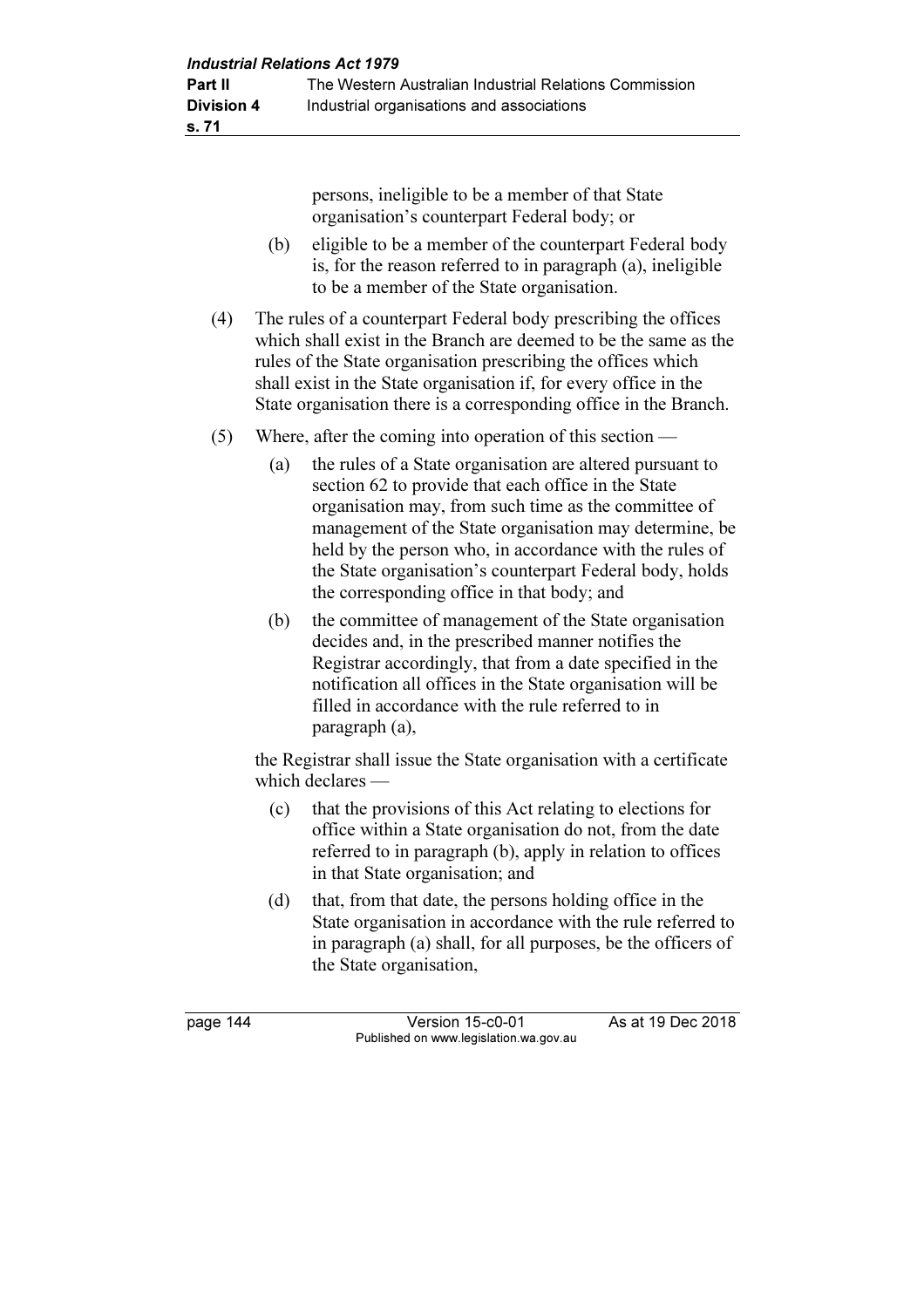and the certificate has effect according to its tenor.

- (6) A State organisation to which a certificate issued under this section applies may, notwithstanding any provision in its rules to the contrary, make an agreement with the organisation of which the State organisation's counterpart Federal body is the Branch, relating to the management and control of the funds or property, or both, of the State organisation.
- (7) Where a memorandum of an agreement referred to in subsection  $(6)$  is —
	- (a) sealed with the respective seals of the State organisation and the other organisation concerned; and
	- (b) signed on behalf of the State organisation and the other organisation by the persons authorised under their respective rules to execute such an instrument; and
	- (c) lodged with the Registrar,

 the Commission in Court Session may, if it is satisfied that the terms of the agreement are not detrimental to the interests of persons who are eligible to be members of the State organisation and of its counterpart Federal body and will not prevent or hinder the State organisation from satisfying any debt or obligation howsoever arising, approve the agreement.

- (8) Where the Commission in Court Session approves an agreement under subsection (7) the Registrar must —
	- (a) register the memorandum as an alteration to the rules of the State organisation; and
	- (b) amend, where necessary, the certificate issued to the State organisation under subsection (5) by declaring that the State organisation is, from the date of registration of the memorandum, exempted from compliance with such provisions of this Act and to such an extent as the Commission in Court Session may, having regard to the terms of the memorandum, direct; and

As at 19 Dec 2018 Version 15-c0-01 page 145 Published on www.legislation.wa.gov.au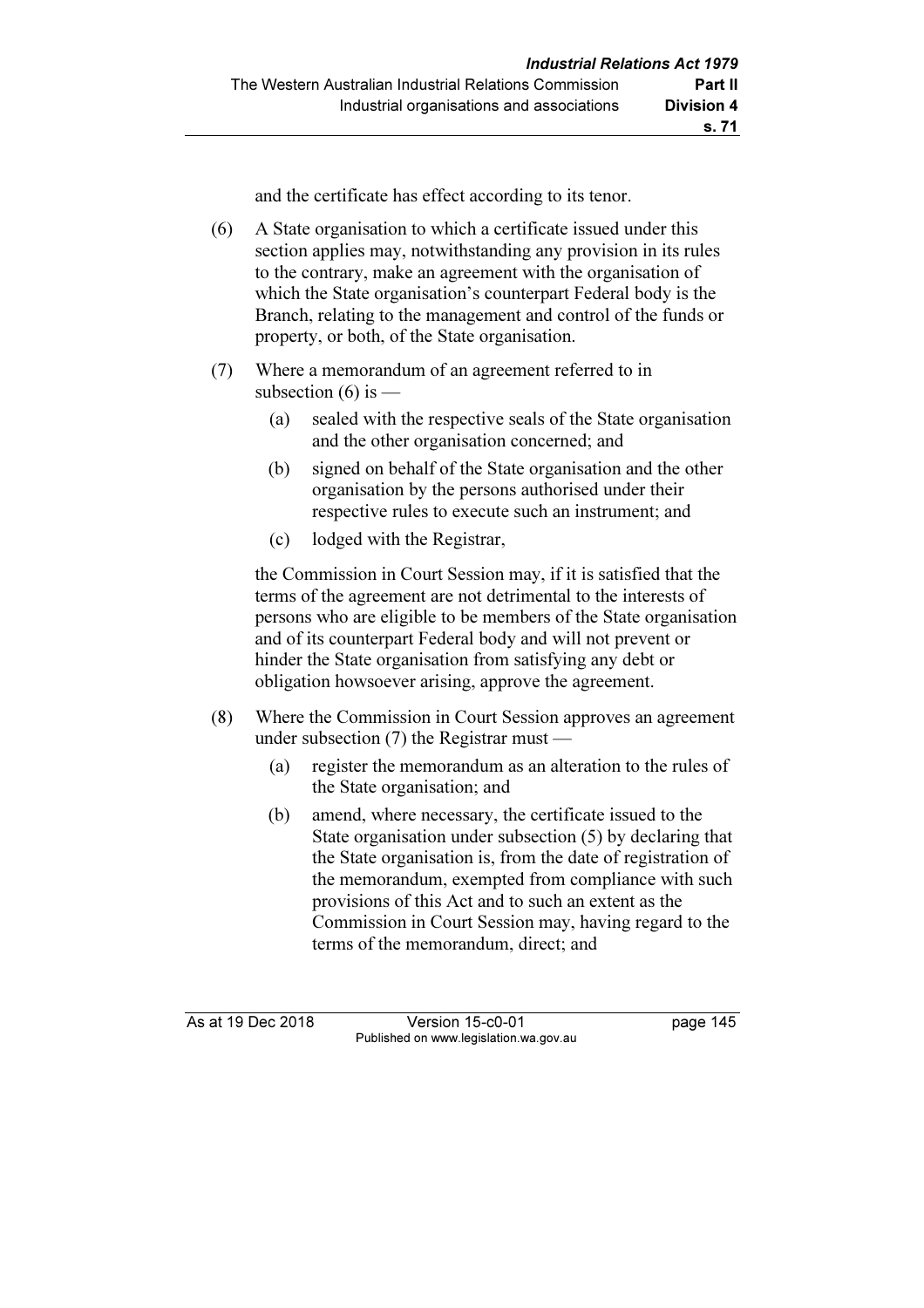- (c) notify the State organisation in writing of the matters referred to in paragraphs (a) and (b).
- (9) After the issue to a State organisation of a certificate or an amended certificate under this section —
	- (a) the rule referred to in subsection  $(5)(a)$  and a memorandum registered under subsection (8)(a) shall not be altered unless the alteration is approved by the Commission in Court Session; and
	- (b) an alteration to any rule of the State organisation other than the rule referred to in paragraph (a) may be registered by the Registrar if the Registrar is satisfied that the rule as so altered is the same as a rule of the State organisation's counterpart Federal body; and
	- (c) every member of the State organisation's counterpart Federal body who is eligible to be a member of the State organisation shall, for all the purposes of this Act and of any award, industrial agreement or order, be deemed to be a member of the State organisation.
- (10) Before granting approval to an alteration of the rule or memorandum referred to in subsection (9)(a), the Commission in Court Session may require compliance by the State organisation with such conditions as the Commission in Court Session considers appropriate.

 [Section 71 amended: No. 94 of 1984 s. 66; No. 119 of 1987 s. 18; No. 1 of 1995 s. 53; No. 74 of 2003 s. 68(3); No. 53 of 2011 s. 34; No. 39 of 2018 s. 40.]

## 71A. Rules of Federal organisation, State organisation may adopt

(1) In this section —

counterpart Federal body and State organisation have the same respective meanings as in section 71.

page 146 Version 15-c0-01 As at 19 Dec 2018 Published on www.legislation.wa.gov.au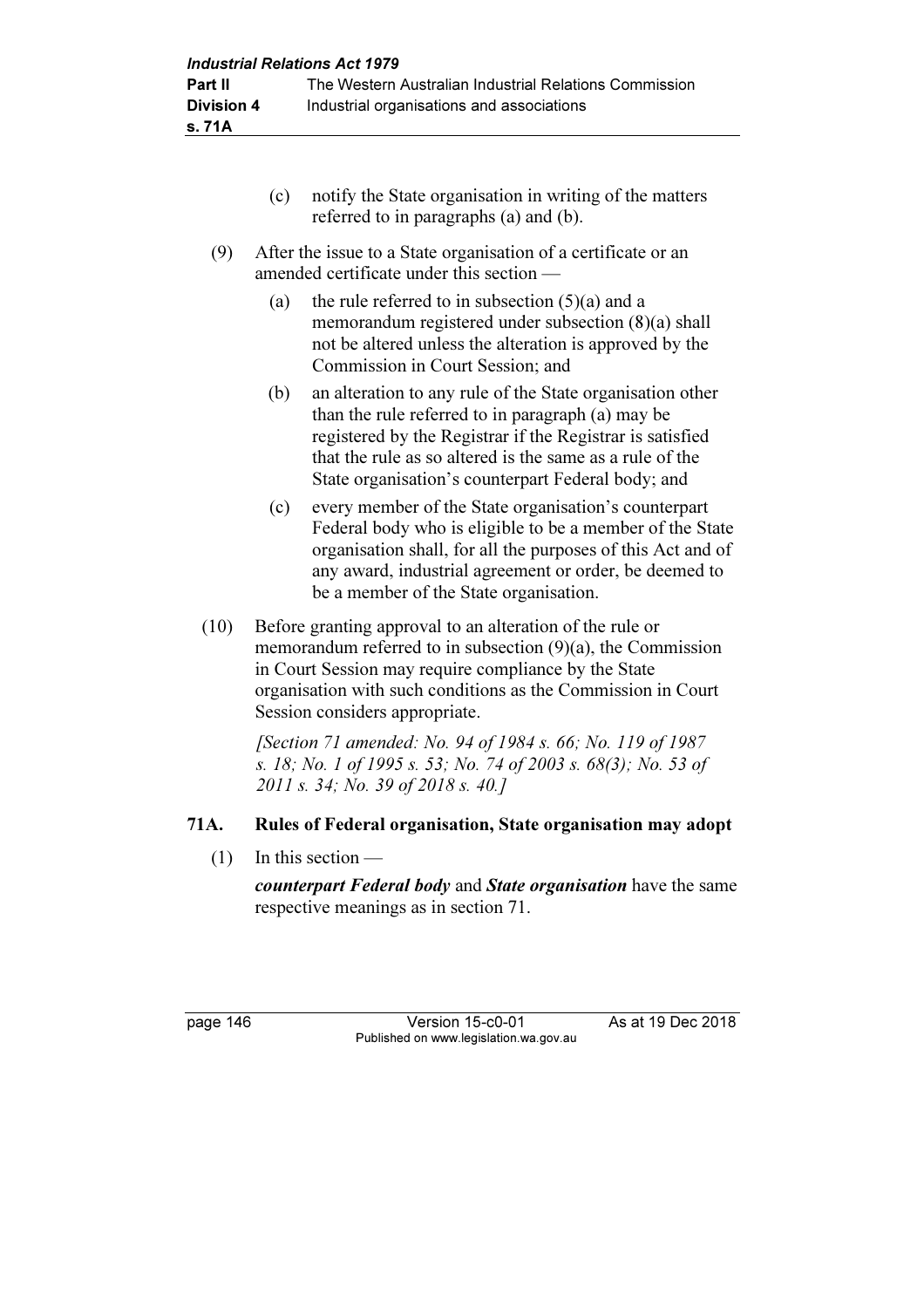- (2) Subject to this section, a State organisation may alter its rules (in this section referred to as the **State rules**) by including in the State rules a provision (in this section referred to as the *adopting provision*) stating that all of the rules of its counterpart Federal body other than —
	- (a) a rule relating to the name of the State organisation; and
	- (b) a rule relating to the qualifications of persons for membership; and
	- (c) any rule specifically excluded in the adopting provision,

 are by force of this section adopted as rules of the State organisation.

- (3) Subject to subsection (5) where a State organisation alters its rules under subsection (2) the rules adopted by that State organisation are by force of this section, and notwithstanding anything to the contrary in section 62, deemed to be rules of the State organisation.
- (4) The rules adopted under subsection (2) include, unless provision to the contrary is made by the State organisation in the adopting provision —
	- (a) any amendments made to those rules; and
	- (b) any further rules made by the counterpart Federal body,

after the coming into operation of the adopting provision.

- (5) Where a State organisation makes an adopting provision under subsection  $(2)$  —
	- (a) the Registrar shall register that adopting provision as an alteration to the rules of that State organisation; and
	- (b) that adopting provision shall not be or become effective until registered under paragraph (a).
- (6) Section 62 does not apply to or in relation to the alteration of State rules under or by force of this section.

[Section 71A inserted: No. 99 of 1990 s. 9.]

As at 19 Dec 2018 Version 15-c0-01 page 147 Published on www.legislation.wa.gov.au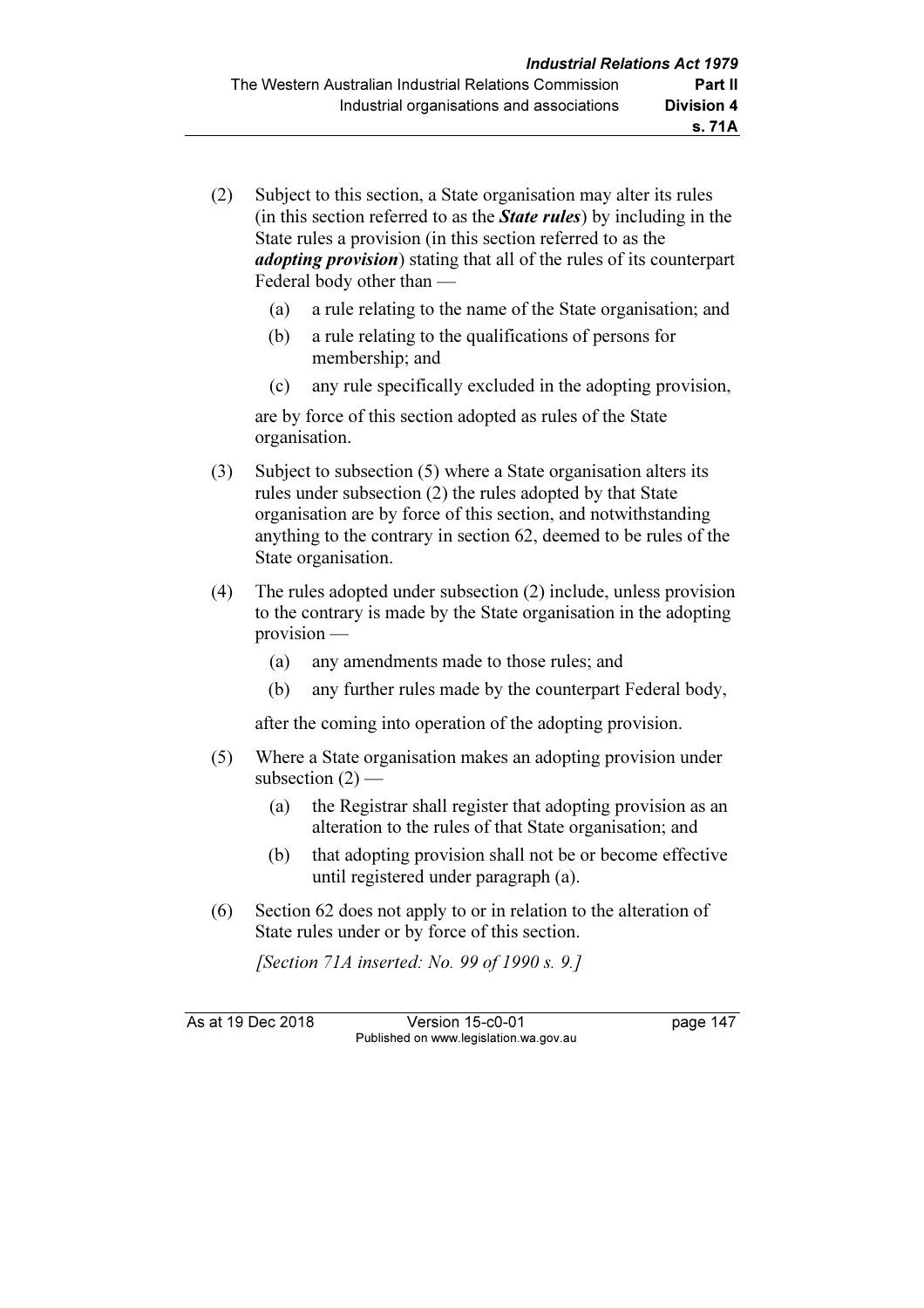#### 72. Amalgamated organisations, registration of

- (1) Where 2 or more organisations (in this section referred to as the amalgamating organisations) apply for the registration of a new organisation and the rules of the proposed new organisation are such that the only persons eligible for membership of the new organisation will be persons who, if the amalgamating organisations had remained in being, would have been eligible for membership of at least one of the amalgamating organisations, the new organisation may be registered by authority of the Commission in Court Session.
- (2) An application under this section shall be made under the respective seals of the amalgamating organisations and shall be signed by the secretary and principal executive officer of each of those organisations.
- (3) The provisions of this Division applying to and in relation to the registration of organisations under section 53(1) or 54(1), other than section 55(5), shall apply with such modifications as are necessary, to and in relation to the registration of an organisation under this section.
- (4) Subsection (1) does not prevent the alteration, pursuant to this Act, at any time after an organisation has been registered under this section, of the rules referred to in that subsection.
- (5) On and from the date on which an organisation is registered under this section —
	- (a) the registration of each of the amalgamating organisations is cancelled; and
	- (b) all the property, rights, duties, and obligations whatever held by, vested in, or imposed on each of those organisations shall be held by, vested in, or imposed on, as the case may be, the new organisation; and
	- (c) actions and other proceedings already commenced by or against any of those organisations may be continued by or against the new organisation and the new organisation

page 148 Version 15-c0-01 As at 19 Dec 2018 Published on www.legislation.wa.gov.au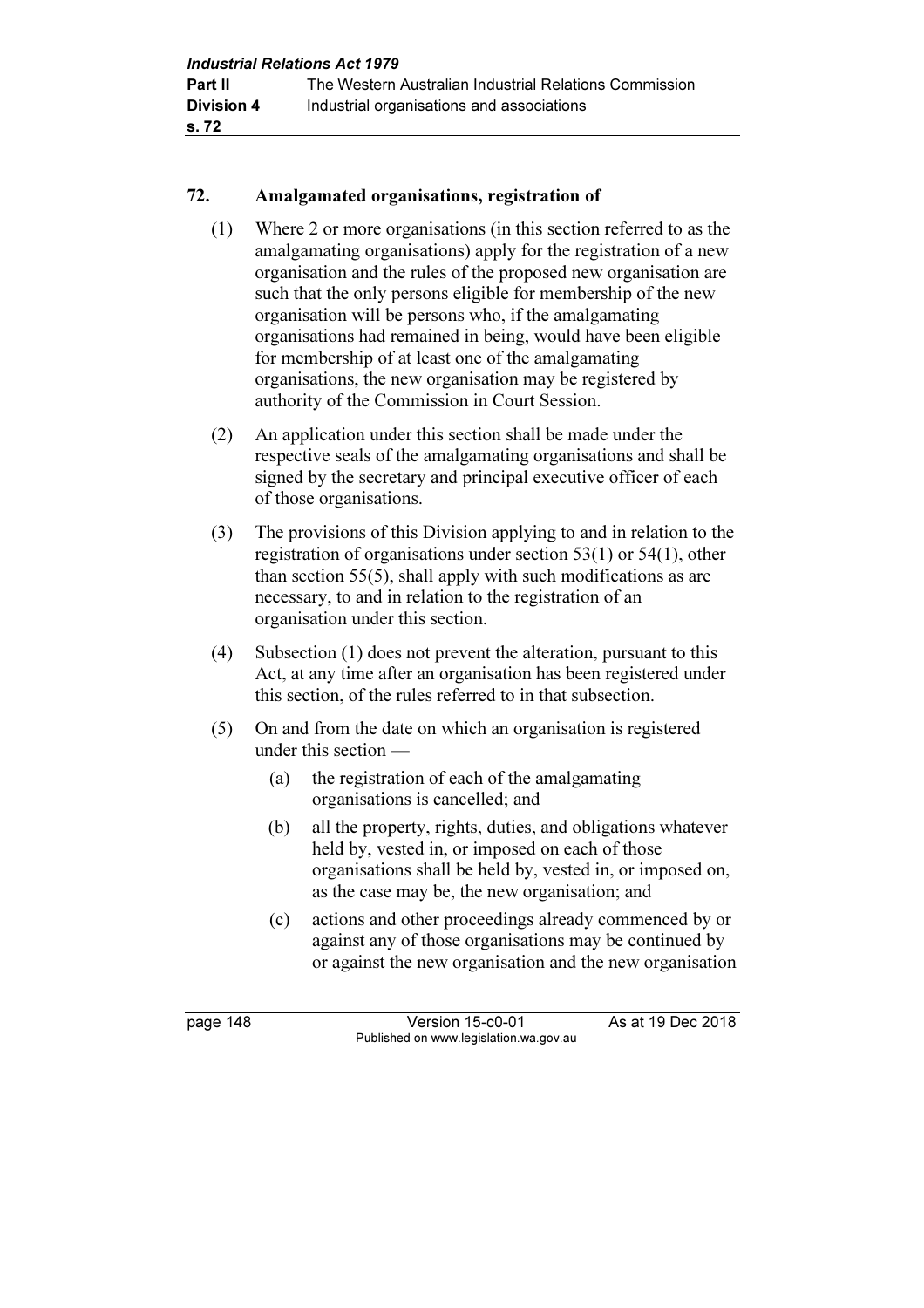is substituted for each of those organisations as a party; and

 (d) actions and other proceedings that could have been brought by or against any of those organisations may be brought by or against the new organisation.

[Section 72 inserted: No. 94 of 1984 s. 43; amended: No. 1 of 1995 s. 53; No. 79 of 1995 s. 34; No. 39 of 2018 s. 41.]

#### 72A. Employee organisations, orders as to whom they represent

 $(1)$  In this section —

enterprise means —

- (a) a business, or part of a business, that is carried on by a single employer; or
- (b) a business, or part of a business, that is carried on by 2 or more employers as a joint venture or single enterprise; or
- (c) activities carried on by a public authority, or part of those activities; or
- (d) a single project, undertaking or place of work;

organisation means an organisation of employees and includes the Western Australian Branch of the Australian Medical Association Incorporated.

- (2) An organisation, an employer or the Minister may apply to the Commission in Court Session for an order —
	- (a) that an organisation has the right, to the exclusion of another organisation or other organisations, to represent under this Act the industrial interests of a particular class or group of employees employed in an enterprise who are eligible for membership of the organisation;
	- (b) that an organisation that does not have the right to represent under this Act the industrial interests of a particular class or group of employees employed in an enterprise has that right;

As at 19 Dec 2018 Version 15-c0-01 page 149 Published on www.legislation.wa.gov.au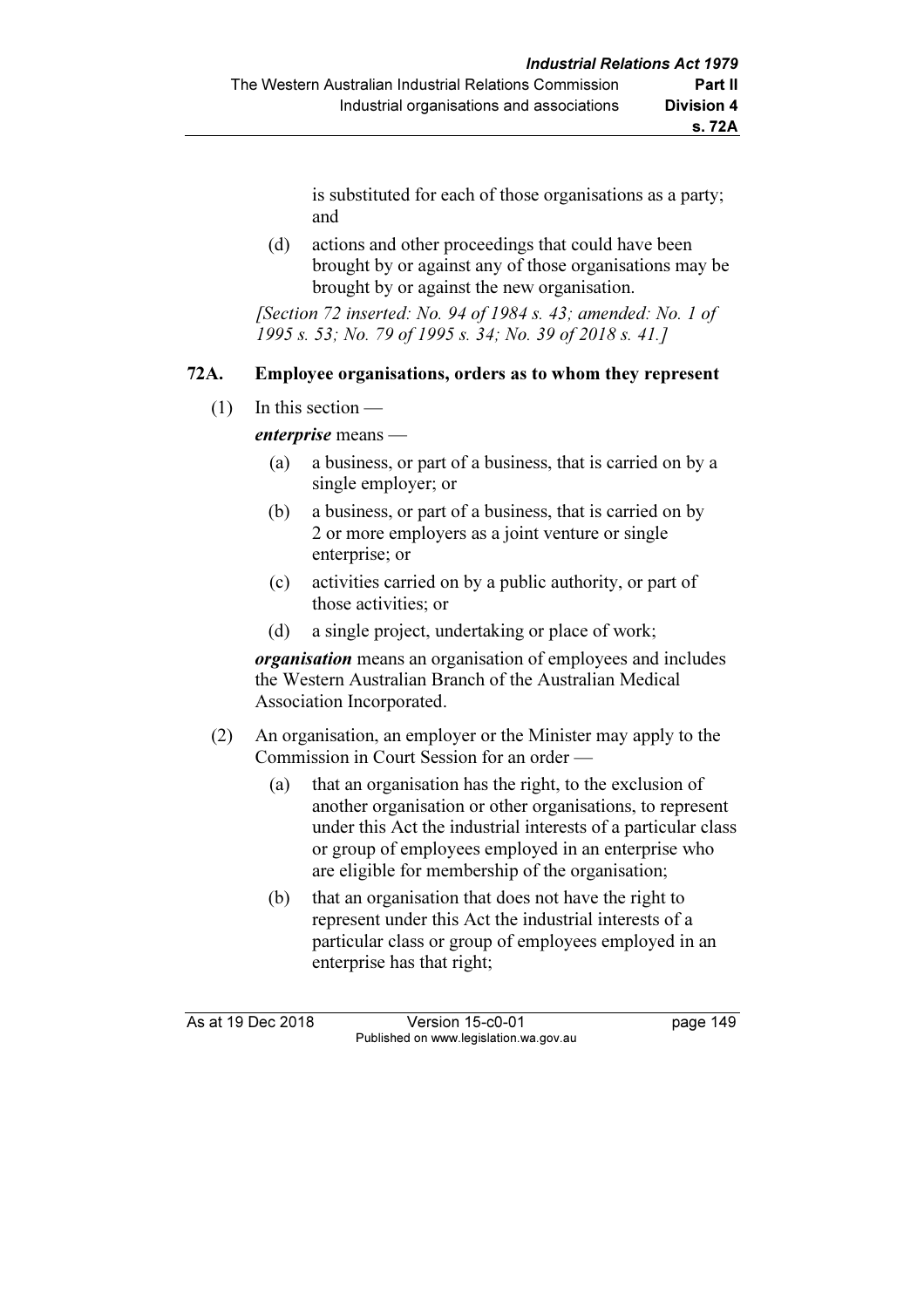- (c) that an organisation does not have the right to represent under this Act the industrial interests of a particular class or group of employees employed in an enterprise who are eligible for membership of the organisation.
- (3) The Registrar must publish notice of an application under subsection (2) in the *Industrial Gazette* and —
	- (a) in a newspaper circulating throughout the State; or
	- (b) on an internet website maintained by the Commission,

 and the application must not be listed for hearing before the Commission in Court Session until after the expiration of 30 days from the day on which the notice is first published.

- (4) On an application under subsection (2), the Commission in Court Session may make one or more of the orders applied for, and may make any such order subject to any condition or limitation.
- (5) The Commission in Court Session must not make any order described in subsection (2) without giving persons who, in its opinion, have a sufficient interest in the matter an opportunity of being heard.
- (6) Where an order is made under subsection (4), the Commission in Court Session must refer the matter to the Chief Commissioner unless it is satisfied that the rules of the organisations concerned do not need to be altered.
- (7) On a referral under subsection (6) the Chief Commissioner must, after giving the organisations concerned an opportunity of being heard, make such alterations (if any) to the rules of the organisations as are, in the Chief Commissioner's opinion, necessary to reflect the order made by the Commission in Court Session.
- (8) An alteration must be made by instrument in writing signed by the Chief Commissioner and takes effect on a day specified in the instrument.

page 150 Version 15-c0-01 As at 19 Dec 2018 Published on www.legislation.wa.gov.au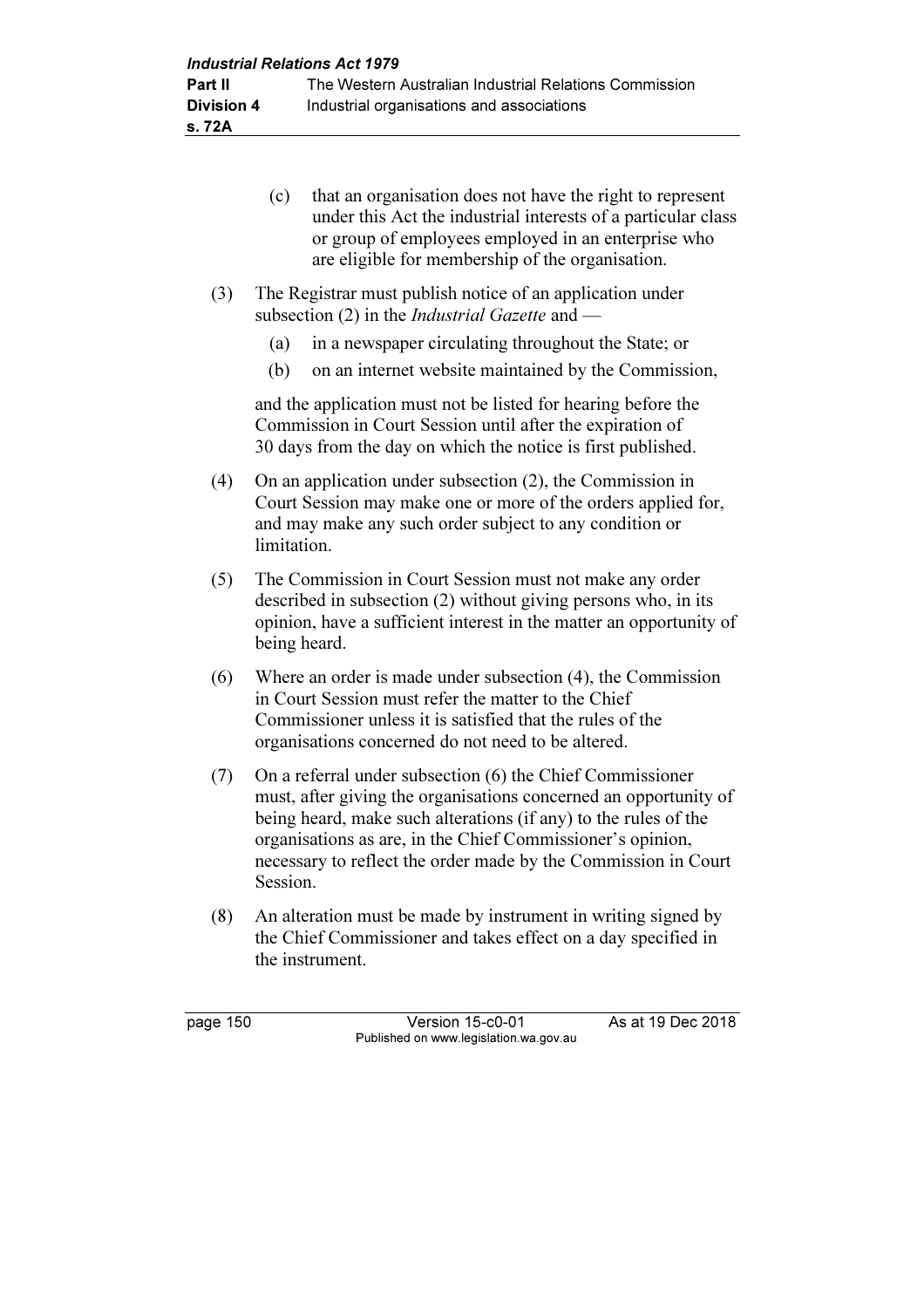[Section 72A inserted: No. 15 of 1993 s. 20; amended: No. 79 of 1995 s. 35; No. 20 of 2002 s. 190(6); No. 39 of 2018 s. 42.]

#### 72B. AMA may represent interests of medical practitioners

 $(1)$  In this section —

medical practitioner means a person registered under the Health Practitioner Regulation National Law (Western Australia) in the medical profession;

WA Branch of the AMA means the Western Australian Branch of the Australian Medical Association Incorporated.

- (2) The WA Branch of the AMA may represent under this Act the industrial interests of medical practitioners as if it were an organisation of employees and for that purpose —
	- (a) the references to *organisation* in paragraphs (e), (i), (j),  $(k)$  and  $(l)$  of the definition of *industrial matter* in section 7(1) include the WA Branch of the AMA; and
	- (b) Divisions 2 and 3 of Part II, sections 80C(4) and 80F and Parts III and VIA apply to the WA Branch of the AMA as if it were an organisation of employees.
- (3) The WA Branch of the AMA does not have the right, to the exclusion of an organisation or organisations, to represent under this Act the industrial interests of medical practitioners, unless an order to that effect is made under section 72A.
- (4) Within 30 days of the coming into operation of section 36 of the Industrial Relations Legislation Amendment and Repeal Act 1995 the WA Branch of the AMA shall lodge with the Registrar a copy of its rules as then in force.
- (5) The WA Branch of the AMA shall lodge with the Registrar, within 30 days of the making of the alteration, any alteration made to the rules lodged under subsection (4) as altered from time to time.
- (6) The WA Branch of the AMA shall file with the Registrar once in each year, at such time as is prescribed —

| As at 19 Dec 2018 | Version 15-c0-01                       | page 151 |
|-------------------|----------------------------------------|----------|
|                   | Published on www.legislation.wa.gov.au |          |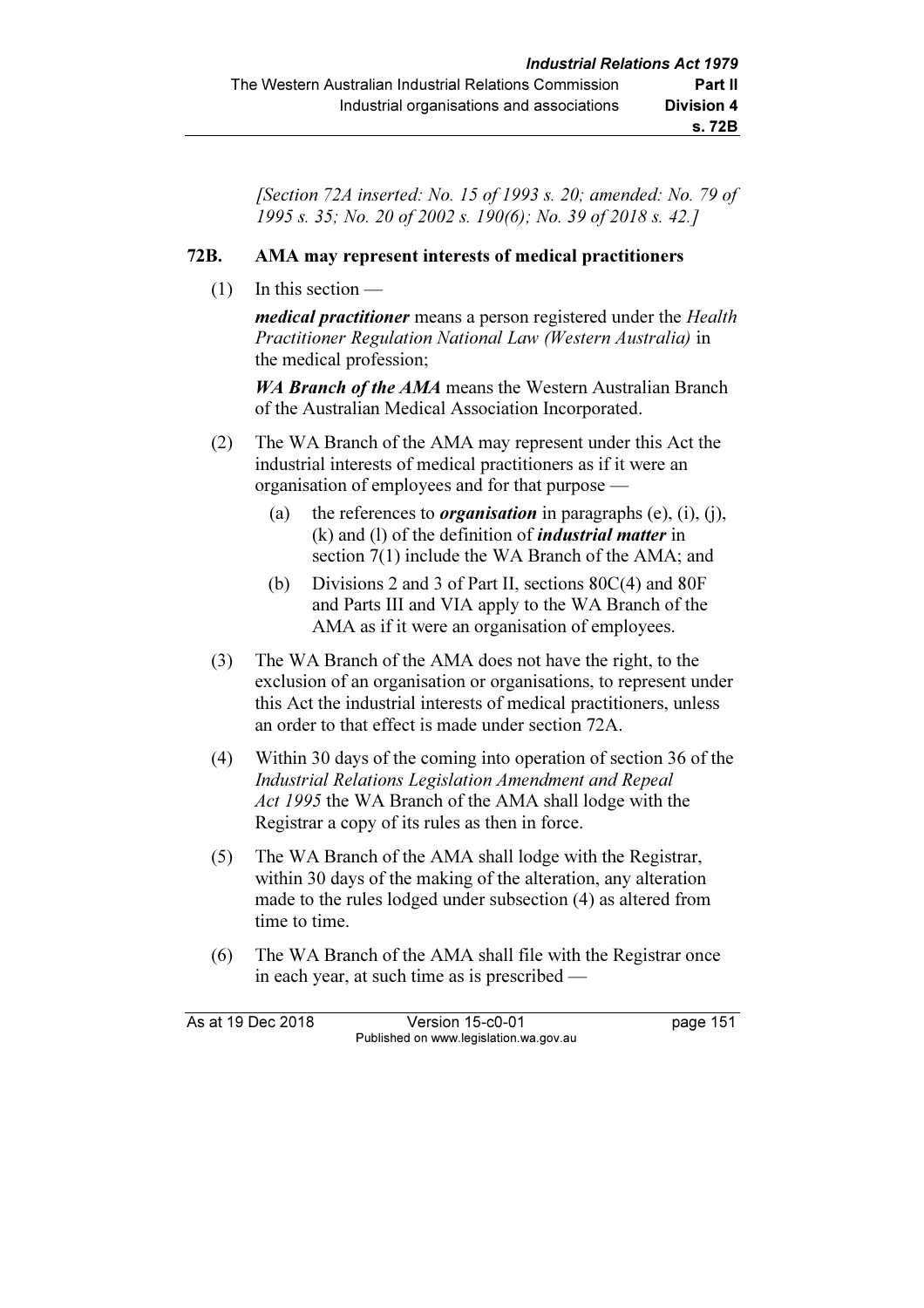- (a) a list of the names, residential addresses, and occupations of the persons holding offices in the Branch; and
- (b) a record of the number of members of the Branch,

 certified by statutory declaration by the Executive Director of the Branch to be a correct statement of the information contained in the list and the record.

[Section 72B inserted: No. 79 of 1995 s. 36; amended: No. 22 of 2008 Sch. 3 cl. 30(2); No. 35 of 2010 s. 99.]

#### 73. Cancelling and suspending registration of organisation, procedure for

- (1) Subject to this section, the Commission constituted by a commissioner may of its own motion or at the request of the Minister or any employer or organisation at any time direct the Registrar in writing to issue to an organisation a summons to appear before the Commission in Court Session on a date specified in the summons, and show cause why the registration of the organisation under this Act should not be cancelled or suspended, as the case may be, either generally or with respect to any employee or group or class of employees.
- (2) The Registrar must ascertain from the Chief Commissioner the date to be specified in the summons referred to in subsection (1) and that date must not, without good cause, be less than 14 days from the date on which the summons is issued by the Registrar.
- (3) In respect of a request made under subsection  $(1)$ 
	- (a) where the request is made by the Minister and is accompanied by a declaration made by him that in his opinion —
		- (i) the safety, health, or welfare of the community or a part of it is at risk; or
		- (ii) a number of a group or class of employees who are, or are eligible to be, members of the organisation is bound by an award made under

page 152 Version 15-c0-01 As at 19 Dec 2018 Published on www.legislation.wa.gov.au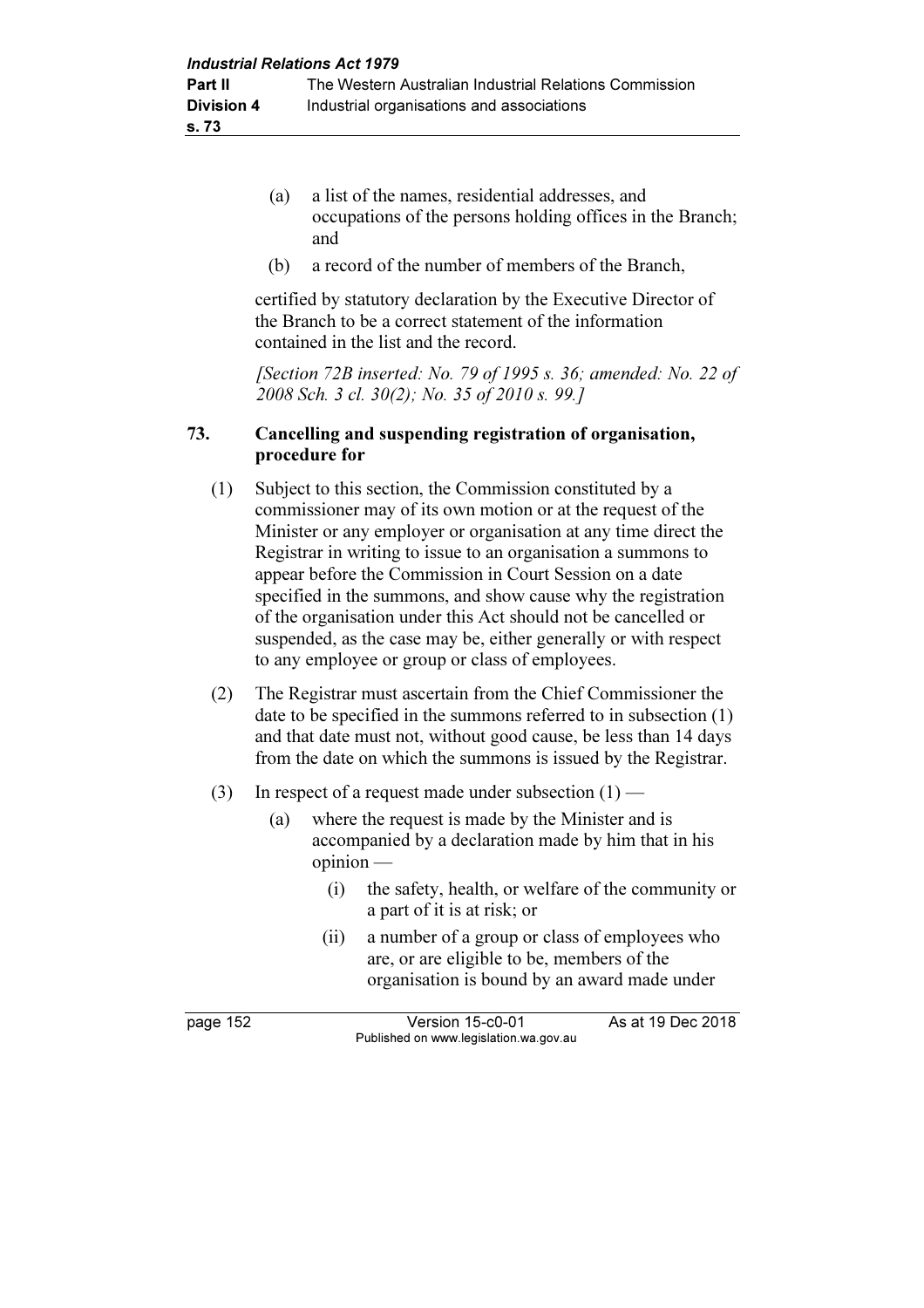the Fair Work Act 2009 (Commonwealth) or continued in existence under the Fair Work (Transitional Provisions and Consequential Amendments) Act 2009 (Commonwealth),

 the Commission shall give a direction under that subsection; and

- (b) in any other case, the Commission may give a direction under that subsection if, by reason of the conduct of the organisation or its officers or members or any of them, either generally or in a particular case, it appears to the Commission that the continuance of the registration is not consistent with or will not serve the objects of this Act, but the Commission shall not give such a direction in a case to which this paragraph applies unless it has advised the organisation of its intention to do so and has invited such officers of the organisation as the Commission considers appropriate to consult with it in respect of that conduct.
- (4) A direction to the Registrar under subsection (1) shall include a statement of the reasons for which the direction is given and a copy of that statement shall be attached to the summons referred to in that subsection and served therewith.
- (5) The organisation concerned may apply to the Registrar for further particulars of the statement of reasons referred to in subsection (4) and the Registrar shall supply such further particulars as the commissioner who constituted the Commission that gave the direction may direct.
- (6) For the hearing and determination of a matter under this section the commissioner referred to in subsection (5) must not be one of the commissioners who constitute the Commission in Court Session for the purposes of this section.
- (7) On the return of the summons (not being a summons to which subsection (7b) applies) if it appears to the Commission in Court Session that by reason of the conduct of the organisation or its

As at 19 Dec 2018 Version 15-c0-01 page 153 Published on www.legislation.wa.gov.au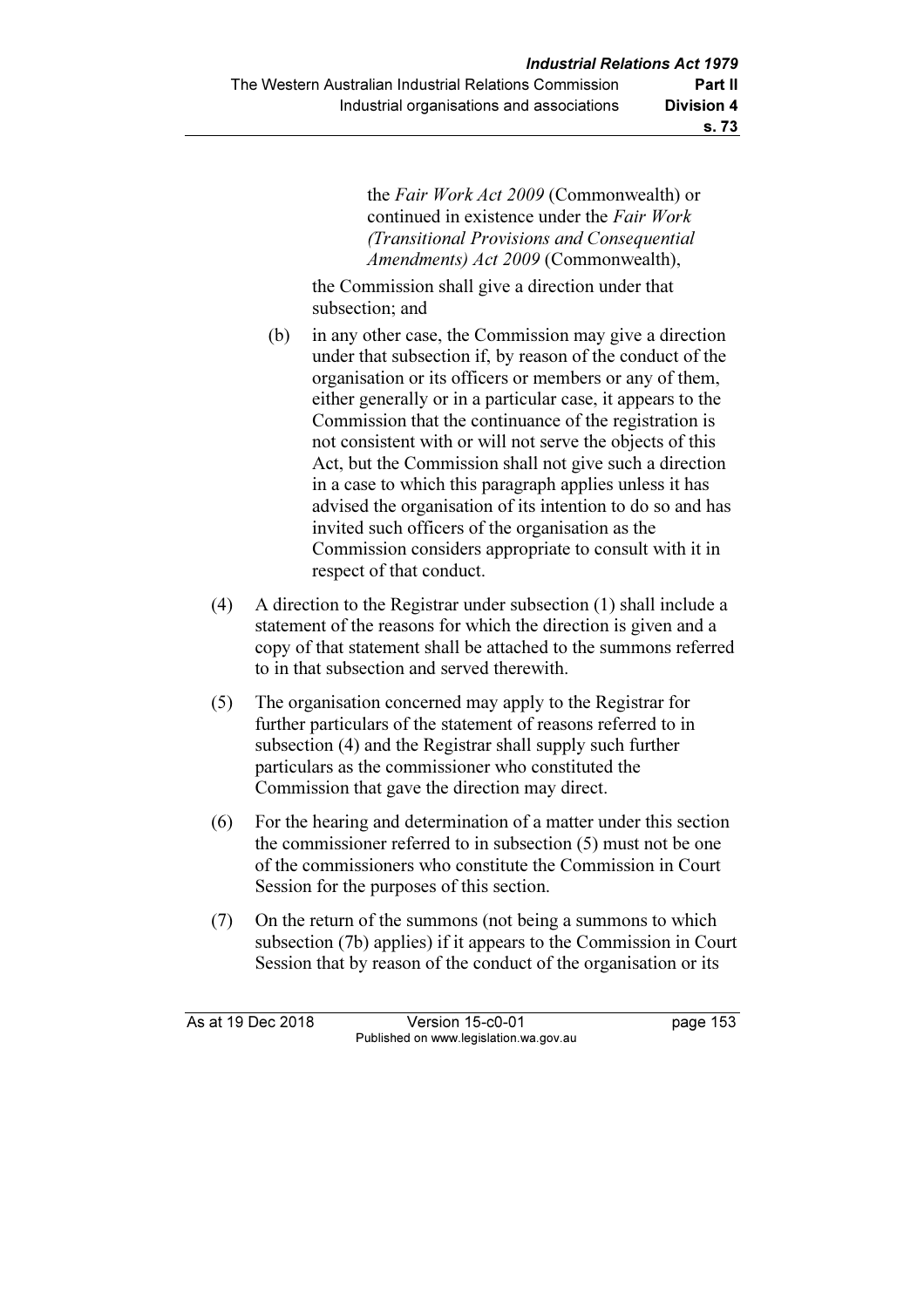officers or members or any of them, either generally or in any particular case, the continuance of the registration is not consistent with or will not serve the objects of this Act, the Commission in Court Session —

- (a) shall make one of the orders described in subsection (7a); and
- (b) may make one or both of the orders described in subsection (8).
- (7a) The orders referred to in subsection (7)(a) are
	- (a) an order cancelling the registration of the organisation; or
	- (b) an order cancelling the rights of the organisation under this Act either generally or with respect to any employee or group or class of employees specified in the order; or
	- (c) an order suspending for a time specified in the order or without limit of time and, in either case, subject to such conditions or exceptions, or both, as the Commission in Court Session thinks fit, that registration or those rights.
- (7b) On the return of a summons issued following a declaration by the Minister under subsection  $(3)(a)(ii)$ , if it appears to the Commission in Court Session that a number of a group or class of employees who are, or are qualified to be, members of an organisation is bound by an award made under the Fair Work Act 2009 (Commonwealth) or continued in existence under the Fair Work (Transitional Provisions and Consequential Amendments) Act 2009 (Commonwealth), the Commission in Court Session —
	- (a) shall make an order cancelling the rights of the organisation under this Act with respect to that group or class of employees; and

page 154 Version 15-c0-01 As at 19 Dec 2018 Published on www.legislation.wa.gov.au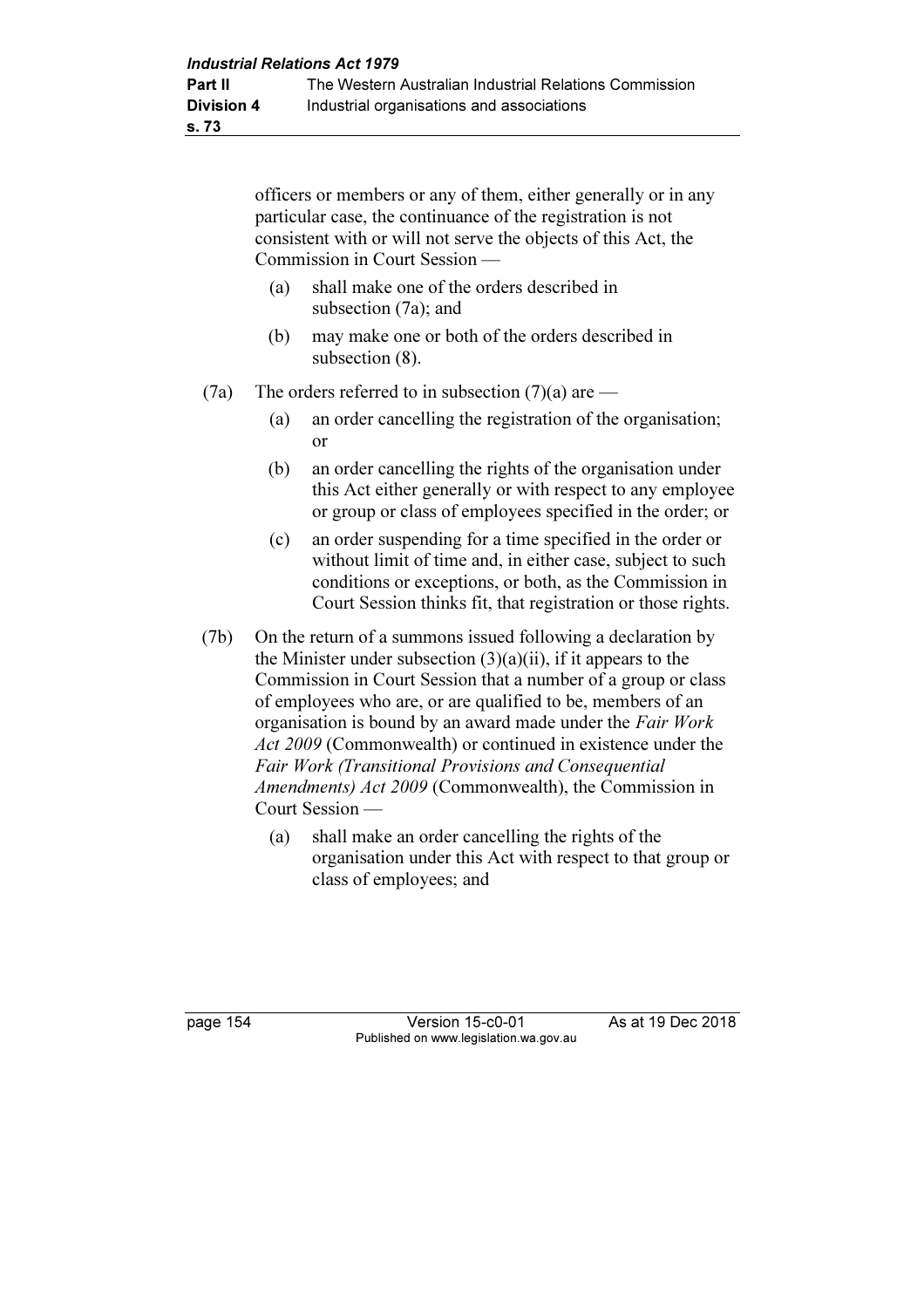- (b) may make an order under subsection (8)(a).
- (8) For the purposes of subsection (7) and notwithstanding anything in this Act, the orders which the Commission in Court Session may make include —
	- (a) an order with respect to the rules of the organisations cancelling or suspending or varying in any way the rules or any part of the rules referred to in section 55(2); and
	- (b) an order cancelling or suspending an award, industrial agreement or order or any provision of an award, industrial agreement or order.
- (9) An order made under this section comes into operation and has effect from such date on or after the making of the order as the Commission in Court Session may determine and specify therein, but it may be prescribed in the order that the order shall not commence to operate from the date specified therein if, before that date, the organisation satisfies the Commission in Court Session that it has complied or is complying with conditions or requisitions made by the Commission in Court Session when making the order.
- (10) An order made under this section may provide for the cancellation of the registration of an organisation after such period of suspension of rights under this Act as the Commission in Court Session considers necessary to enable any debts, liabilities, or obligations incurred by the organisation to be met and the period of suspension under this subsection may be extended by the Commission in Court Session to such extent as may appear to it to be necessary.
- (11) An order made under this section has effect according to its tenor and the Registrar shall, where necessary, amend his records accordingly.

As at 19 Dec 2018 Version 15-c0-01 page 155 Published on www.legislation.wa.gov.au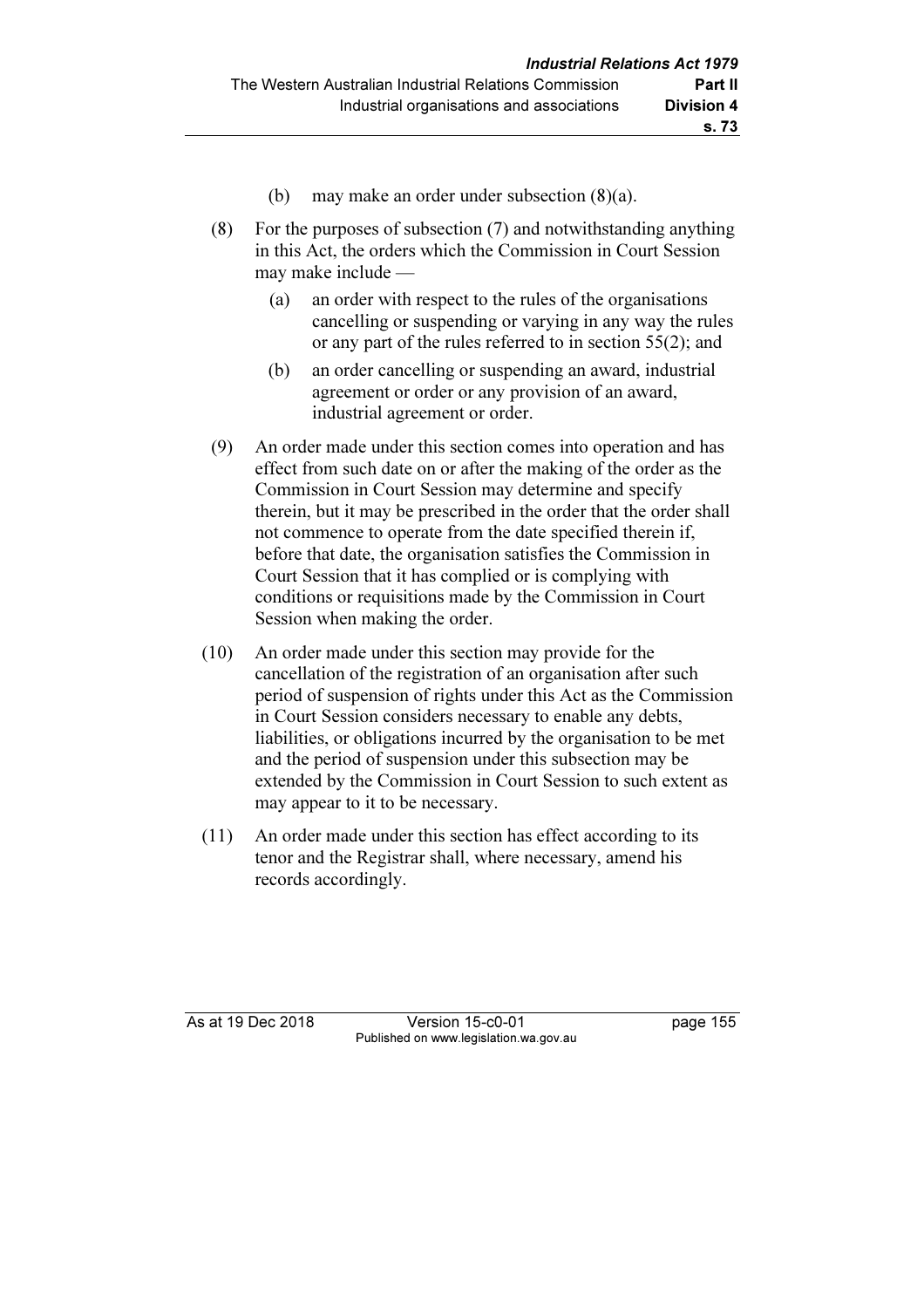- (12) The Commission in Court Session must cancel the registration of an organisation if it is satisfied on the application of the Registrar that —
	- (a) the number of members of the organisation or, the number of employees of the members of the organisation would not entitle it to registration under section 53 or section 54, as the case may be; or
	- (b) the organisation is defunct; or
	- (c) the organisation has, in the manner prescribed, requested that its registration be cancelled.
- (12a) The Registrar shall make an application under subsection (12) in every case where it appears to him or her that there are sufficient grounds for doing so.
- (13) Proceedings for the cancellation or suspension of the registration of an organisation, or any of its rights under this Act, shall not be instituted otherwise than under this section.
- (14) During any period in which
	- (a) an organisation of employees is not registered; or
	- (b) the registration of an organisation of employees is suspended,

 an employer shall not deduct from the wages of any employee any amount for or in respect of membership of the organisation.

Penalty: \$2 000.

 [Section 73 amended: No. 121 of 1982 s. 23; No. 94 of 1984 s. 44 and 66; No. 119 of 1987 s. 19; No. 15 of 1993 s. 21; No. 3 of 1997 s. 9 and 19; No. 20 of 2002 s. 193(2) and 194(6); No. 53 of 2011 s. 35; No. 39 of 2018 s. 43; amended: Gazette 15 Aug 2003 p. 3686.]

page 156 Version 15-c0-01 As at 19 Dec 2018 Published on www.legislation.wa.gov.au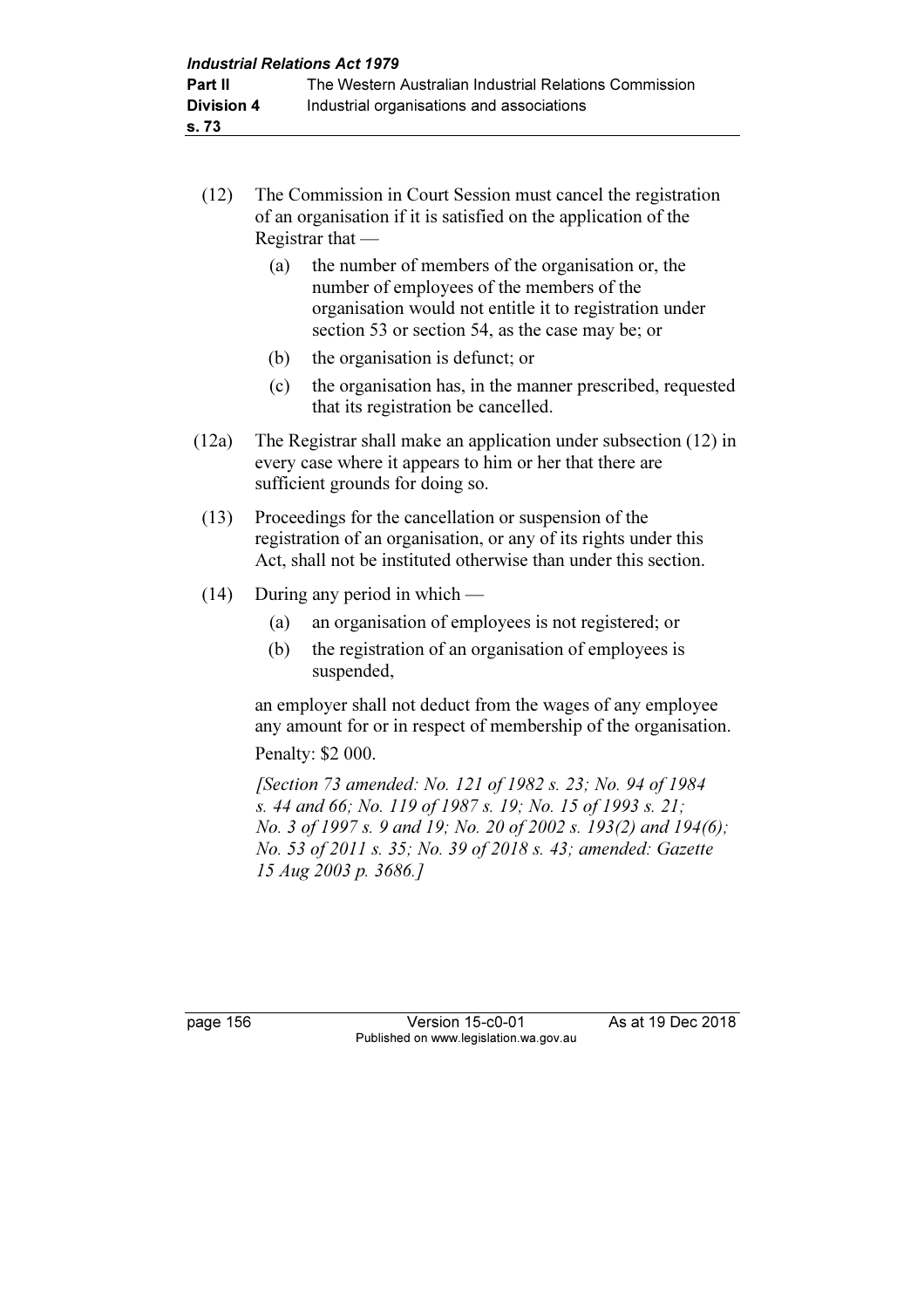# s. 74

## Division 5 — Duties of officers of organisations

[Heading inserted: No. 79 of 1995 s.  $8(1)$ ; amended: No. 3 of 1997 s. 4; No. 20 of 2002 s. 192(1).]

#### 74. Finance official's duties

(1) In this section and in section 77 —

finance official means an officer of an organisation who is entitled to participate directly in the financial management of the organisation.

- (2) A finance official is to act honestly at all times in the performance of the functions of the finance official's office or employment.
- (3) A finance official is to exercise a reasonable degree of care and diligence at all times in the performance of the functions of the finance official's office or employment.
- (4) The degree of care and diligence required by subsection (3) is the degree of care and diligence that a reasonable person in the finance official's position would reasonably be expected to exercise.
- (5) Each finance official of an organisation is to ensure that the organisation keeps and maintains accounting records as required by section  $63(1)(c)$ .
- (6) A person who is or has been a finance official of an organisation is not to make use of information acquired by virtue of the person's position as a finance official to obtain or seek to obtain directly or indirectly, a pecuniary advantage for the person or for any other person or to cause or seek to cause detriment, loss or damage to the organisation.
- (7) Subsection (6) does not apply to acts done
	- (a) in and for the purposes of the performance of the functions of a finance official's office or employment; or
	- (b) with the consent of the committee of management of the organisation.

As at 19 Dec 2018 Version 15-c0-01 page 157 Published on www.legislation.wa.gov.au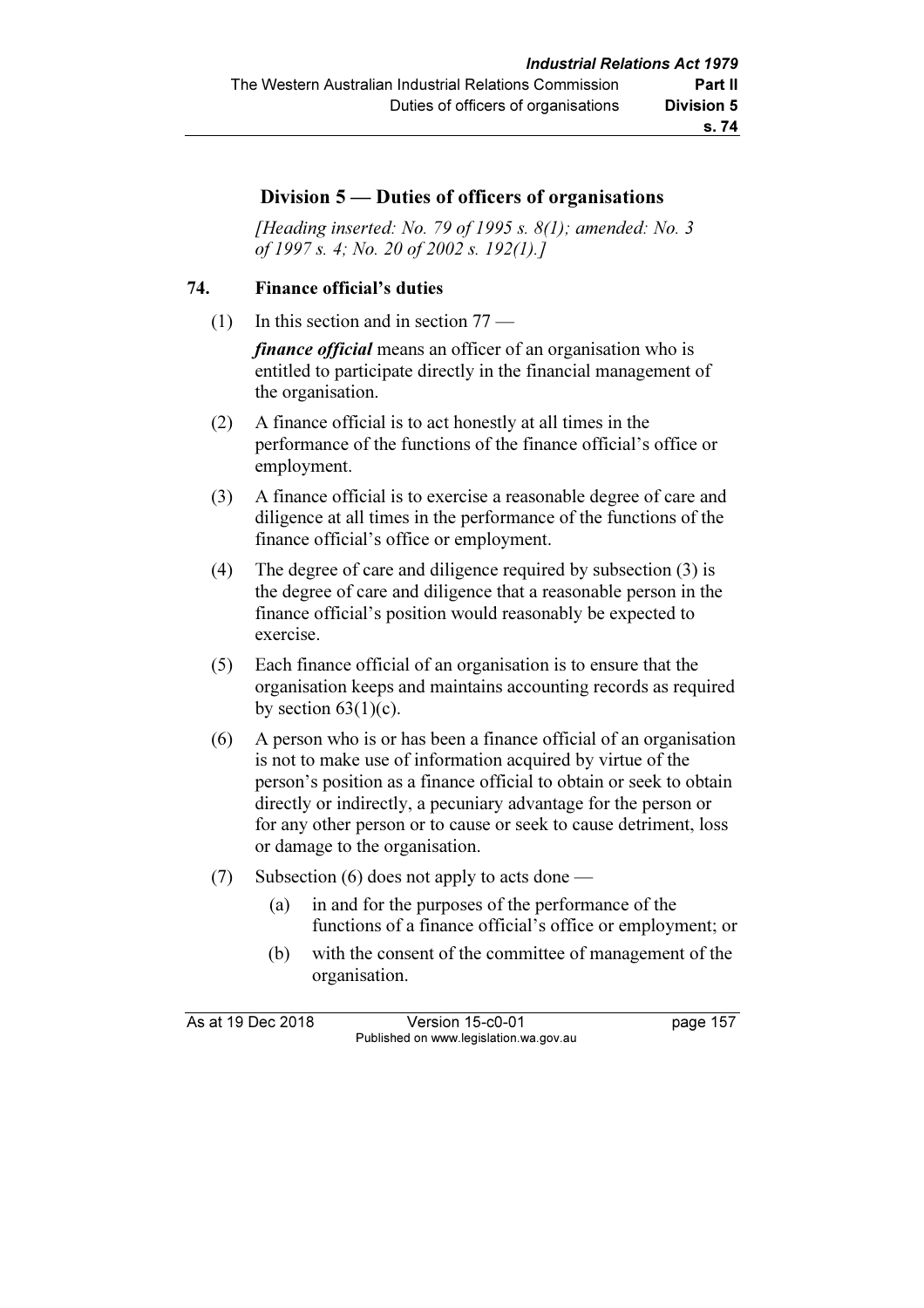- (8) Details of any matter about which consent is given under subsection (7)(b) are to be disclosed by the committee of management to the members of the organisation in accordance with the rules of the organisation.
- (9) A finance official of an organisation is not to make use of the finance official's position as a finance official to obtain or seek to obtain, directly or indirectly, a pecuniary advantage for the official or for any other person or to cause or seek to cause detriment, loss or damage to the organisation.
- (10) Subsection (9) does not apply to acts done in and for the purposes of the performance of the functions of a finance official's office or employment.
- (11) A finance official of an organisation is to provide the committee of management of the organisation with returns of the finance official's pecuniary interests at such times and in such form as are prescribed by the rules of the organisation.
- (12) A finance official of an organisation who has a material personal interest in a matter involving the organisation is to disclose the nature of the interest to the committee of management of the organisation as soon as is practicable after the relevant facts come to the finance official's knowledge.
- (13) Subject to section 79, this section is in addition to, and not in derogation of, any rule of law relating to the duties or liabilities of a finance official and does not prevent the institution of civil proceedings in respect of a breach of such a duty or in respect of such a liability.

[Section 74 inserted: No. 79 of 1995 s.  $8(1)$ ; amended: No. 3 of 1997 s. 5; No. 20 of 2002 s. 192(2).]

#### 75. Auditor to report on compliance with s. 74 duties

 (1) In reporting on the accounting records of an organisation under section 65 the auditor is to express an opinion as to whether any person has contravened or failed to comply with section 74.

page 158 Version 15-c0-01 As at 19 Dec 2018 Published on www.legislation.wa.gov.au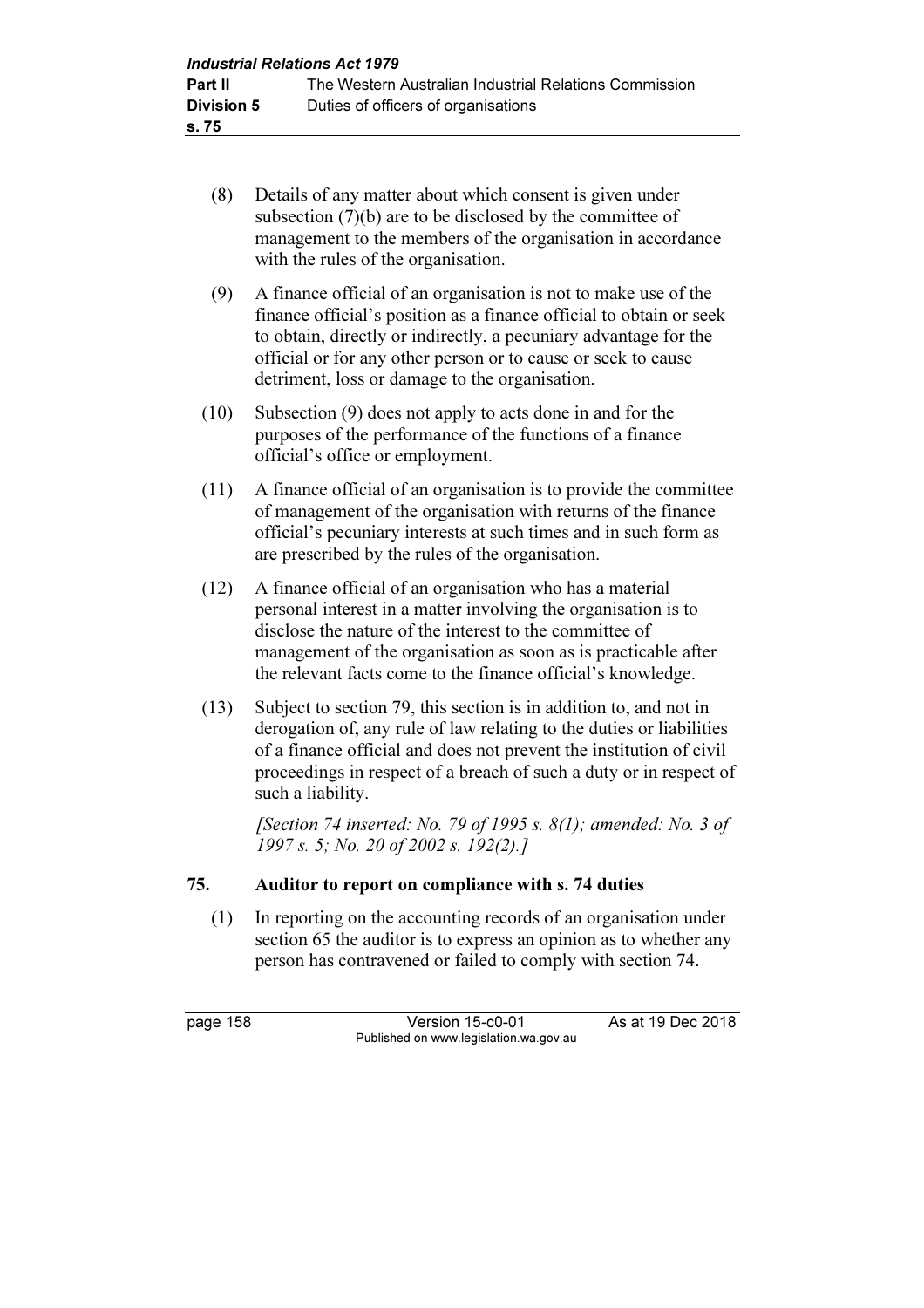(2) If the auditor finds that the accounting records are not in a form that enables an informed opinion to be expressed as required by subsection (1), the auditor is to report that finding.

[Section 75 inserted: No. 79 of 1995 s. 8(1).]

[7**6.** Deleted: No. 39 of 2018 s. 44.]

# 77. Duty under s. 74, enforcing

- (1) If a person who is or has been a finance official of an organisation (the *respondent*) contravenes or fails to comply with section  $74$  —
	- (a) the organisation; or
	- (b) an officer of the organisation; or
	- (c) a member of the organisation; or
	- (d) the Registrar or a deputy registrar; or
	- (e) an industrial inspector,

 may apply in the prescribed manner to an industrial magistrate's court for the enforcement of section 74.

- (2) On the hearing of an application under subsection (1) the industrial magistrate's court may, if the contravention or failure to comply is proved, do any one or more of the following —
	- (a) by order, issue a caution to the respondent;
	- (b) subject to subsection (3) and section 79(5)(a), by order impose a penalty on the respondent of such amount as the industrial magistrate's court considers just, but not exceeding \$5 000;
	- (c) order the respondent to pay compensation to the organisation in respect of any loss or damage suffered by the organisation as a result of the contravention or failure to comply;
	- (d) order the restitution or forfeiture of any pecuniary advantage obtained by any person as a result of the contravention or failure to comply;

As at 19 Dec 2018 Version 15-c0-01 page 159 Published on www.legislation.wa.gov.au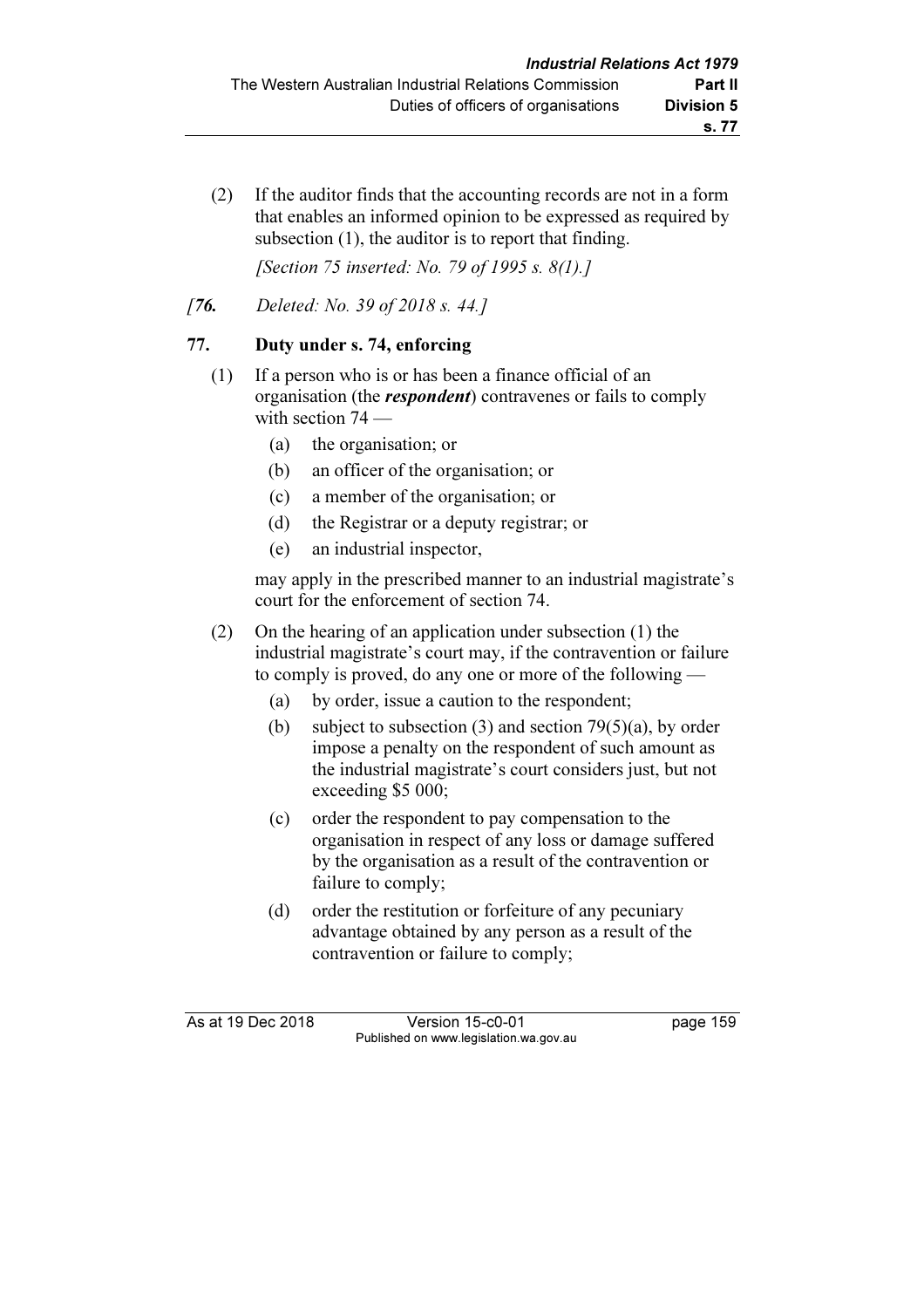- (e) order the respondent to do any specified thing or to cease any specified activity.
- (3) Only one penalty can be imposed on the respondent under subsection (2)(b) in respect of contraventions or failures to comply arising out of one course of conduct.
- (4) The industrial magistrate's court may, by order, dismiss an application under subsection (1).
- (5) Subject to subsection (6) an order under subsection (2) or (4) may be made with or without costs.
- (6) Costs shall not be given against the Registrar, a deputy registrar or an industrial inspector in relation to proceedings under this section.
- (7) Where the industrial magistrate's court orders money to be paid under this section by way of a penalty, compensation, restitution, forfeiture or costs the industrial magistrate's court shall state in the order the name of the person liable to pay the money and the name of the person to whom the money is to be paid.

[Section 77 inserted: No. 79 of 1995 s.  $8(1)$ ; amended: No. 3 of 1997 s. 6.]

## 78. Failure to comply with s. 77(2)(e) order

 A person who fails to comply with an order under section 77(2)(e) is guilty of an offence and liable to a penalty of \$5 000 and a daily penalty of \$500.

[Section 78 inserted: No. 3 of 1997 s. 7.]

## 79. Proceedings under s. 77, effect on or of other proceedings

 (1) Subject to subsection (3), where an application is made to an industrial magistrate's court under section 77, the matter to which the application relates (whether as shown in the application or as emerging in the course of the determination of

page 160 Version 15-c0-01 As at 19 Dec 2018 Published on www.legislation.wa.gov.au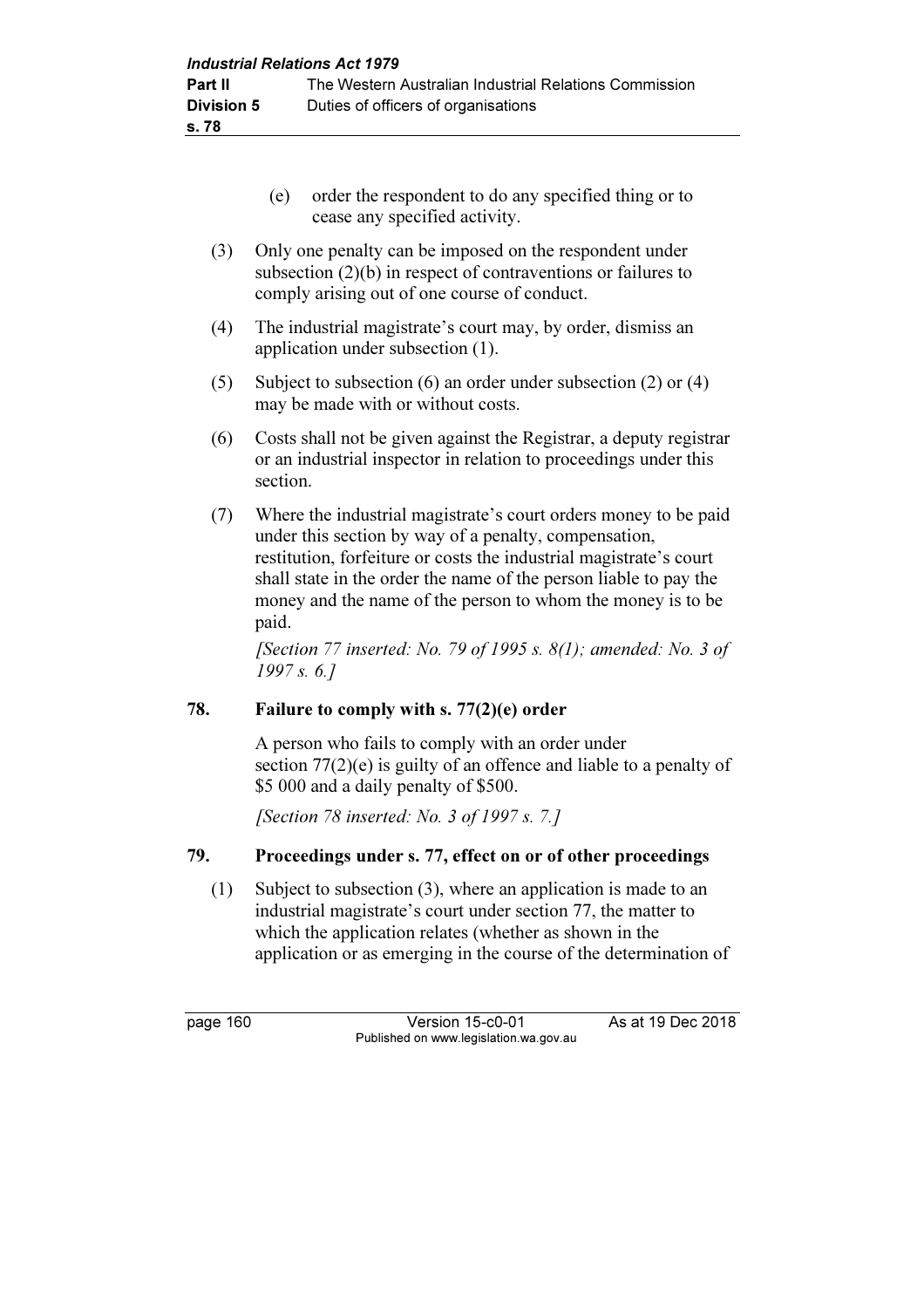the application) is not justiciable by another court in civil proceedings unless —

- (a) that matter was before that other court at the time when the application was made to the industrial magistrate's court; or
- (b) the application to the industrial magistrate's court is withdrawn or not pursued.
- (2) Where a matter that an industrial magistrate's court has jurisdiction to determine under section 77 is before another court in civil proceedings, that other court may order that the matter be transferred to and determined by the industrial magistrate's court.
- (3) Where a matter that a court has jurisdiction to determine in civil proceedings is before an industrial magistrate's court, the industrial magistrate's court may order that the matter be transferred to and determined by that other court.
- (4) In making an order for compensation, restitution or forfeiture under section  $77(2)(c)$  or (d) an industrial magistrate's court is to have regard to any amount that the respondent has been ordered to pay in civil proceedings relating to the same matter in another court.
- (5) If criminal proceedings are instituted under any other enactment in respect of conduct that also constitutes a contravention of or failure to comply with section 74 —
	- (a) an industrial magistrate's court is not to impose a penalty under section 77(2)(b) in proceedings under section 77 in respect of the matter; but
	- (b) the outcome of the criminal proceedings is not to be taken into consideration in the determination of proceedings under section 77 in respect of the matter.

[Section 79 inserted: No. 3 of 1997 s. 7.]

As at 19 Dec 2018 Version 15-c0-01 page 161 Published on www.legislation.wa.gov.au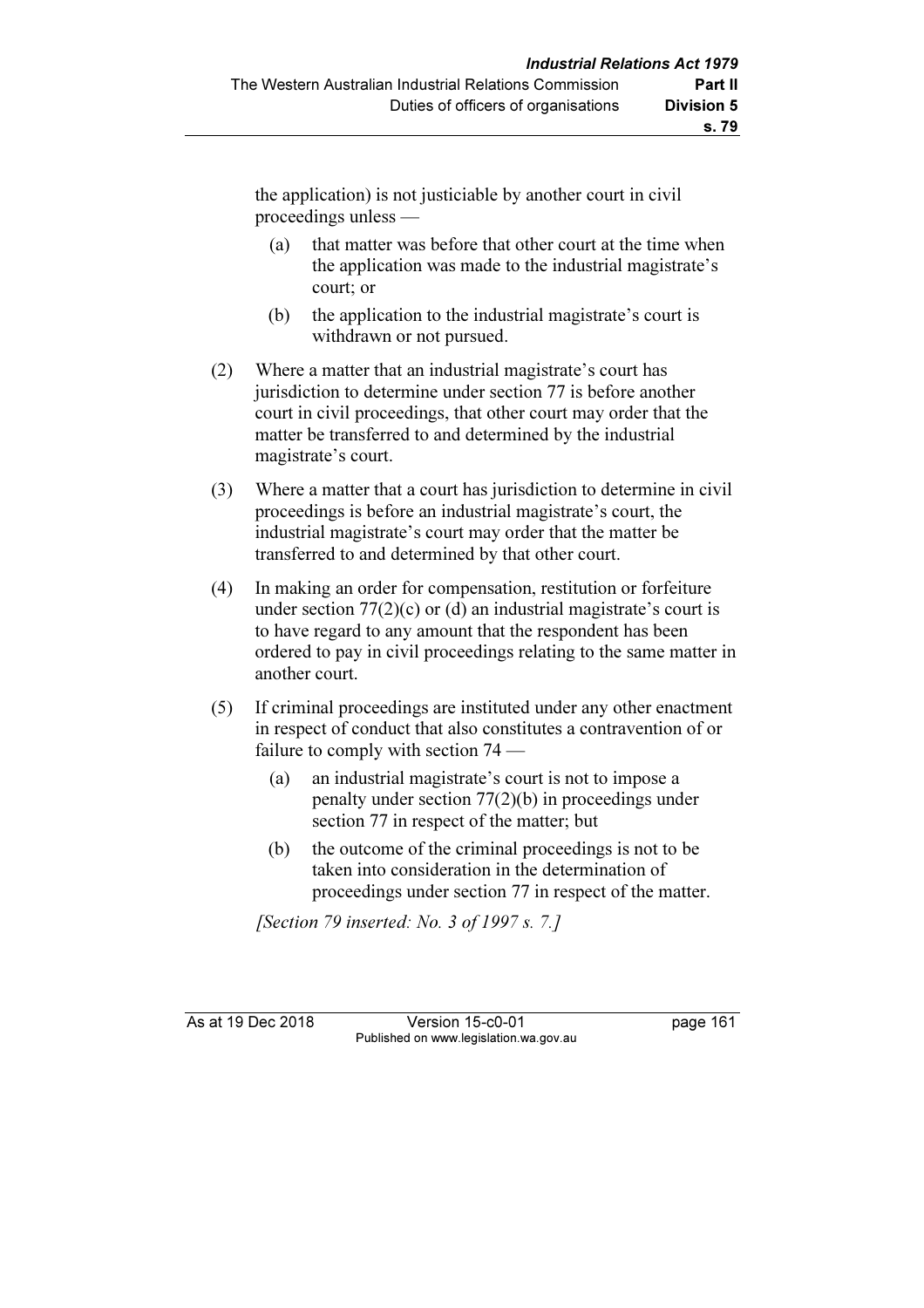#### 80. Disqualification from office for breach of s. 74 duty

- (1) If an order is made against an officer of an organisation under section  $77(2)(b)$ , (c), (d) or (e), the industrial magistrate's court may, on the application of the Registrar, order —
	- (a) that the officer's office becomes vacant when the order is made; and
	- (b) that, from the time when the order is made, the officer is disqualified from holding or acting in any office in the organisation during such period of not more than 3 years as is specified in the order.
- (2) The industrial magistrate's court may include in an order under subsection (1) any provision that it considers necessary to ensure the operation of the order and to provide for the election or appointment of a person to replace the officer whose office becomes vacant under the order.
- (3) A person who performs or attempts to perform the functions of an office in the organisation while disqualified by an order under subsection (1) from holding or acting in the office commits an offence punishable by the Supreme Court as for a contempt.

[Section 80 inserted: No. 3 of 1997 s. 7.]

page 162 Version 15-c0-01 As at 19 Dec 2018 Published on www.legislation.wa.gov.au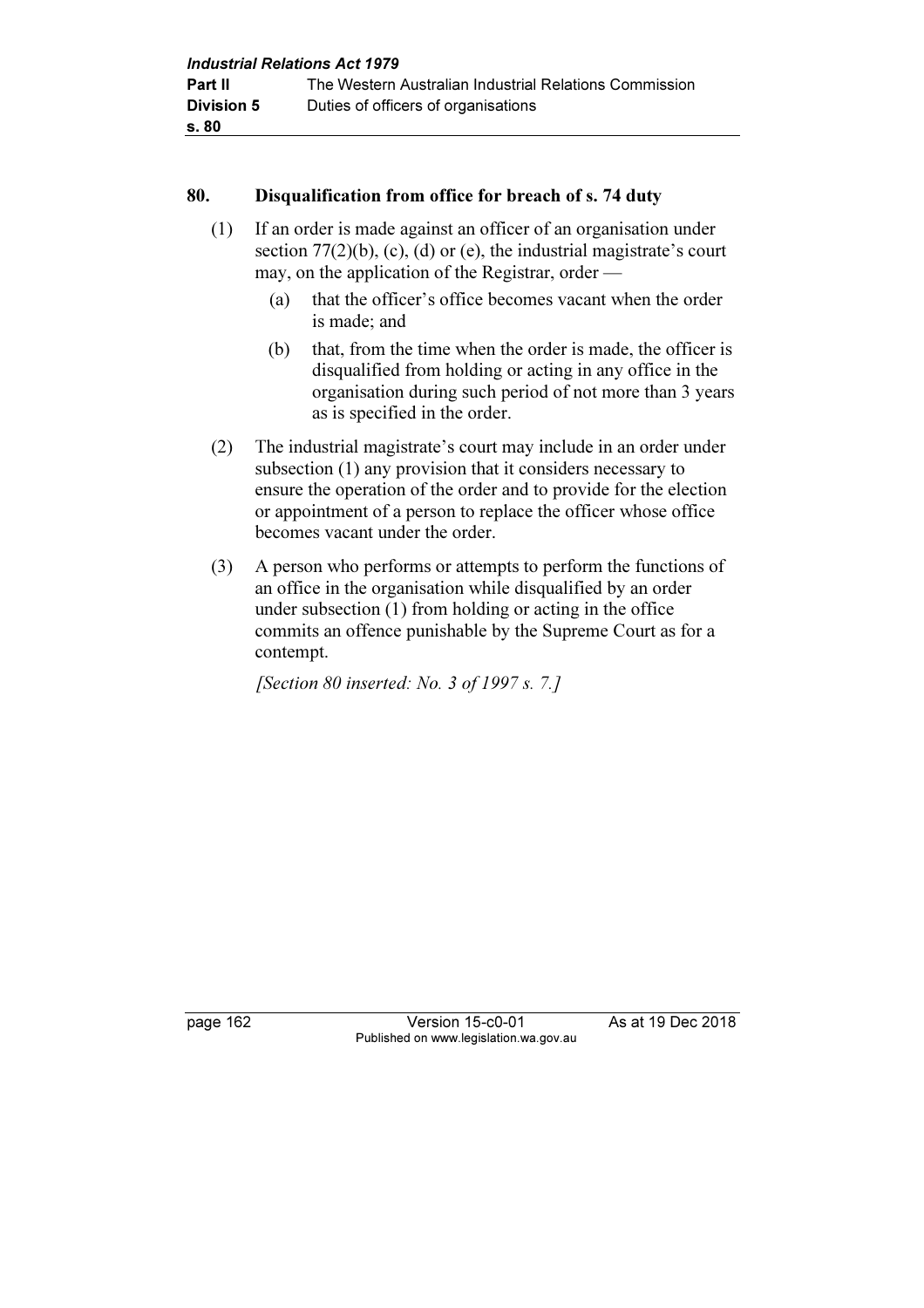# Part IIA — Constituent authorities

[Heading inserted: No. 94 of 1984 s. 47.]

[Division 1 (s. 73A, 80A, 80B) deleted: No. 1 of 1995 s. 10.]

## Division 2 — Public service arbitrator and appeal boards

[Heading inserted: No. 94 of 1984 s. 47.]

### 80C. Terms used and construction and application of Division

 (1) For the purposes of this Division, unless the contrary intention appears —

Arbitrator means the Commission constituted by a public service arbitrator appointed under this Division;

Association means the organisation registered as the Civil Service Association of Western Australia Incorporated;

**Board** means the Commission constituted as a Public Service Appeal Board established under this Division;

### employer —

- (a) in relation to a government officer who is a public service officer, means the employing authority of that public service officer; and
- (aa) in relation to a government officer who is an employee within the meaning of the Health Services Act 2016 section 6, means the employing authority of the employee; and
- (b) in relation to any other government officer, means the public authority by whom or by which that government officer is employed;

#### employing authority means —

 (a) in relation to a government officer who is an employee within the meaning of the Health Services Act 2016 section 6, an employing authority within the meaning of section 103 of that Act:

As at 19 Dec 2018 Version 15-c0-01 page 163 Published on www.legislation.wa.gov.au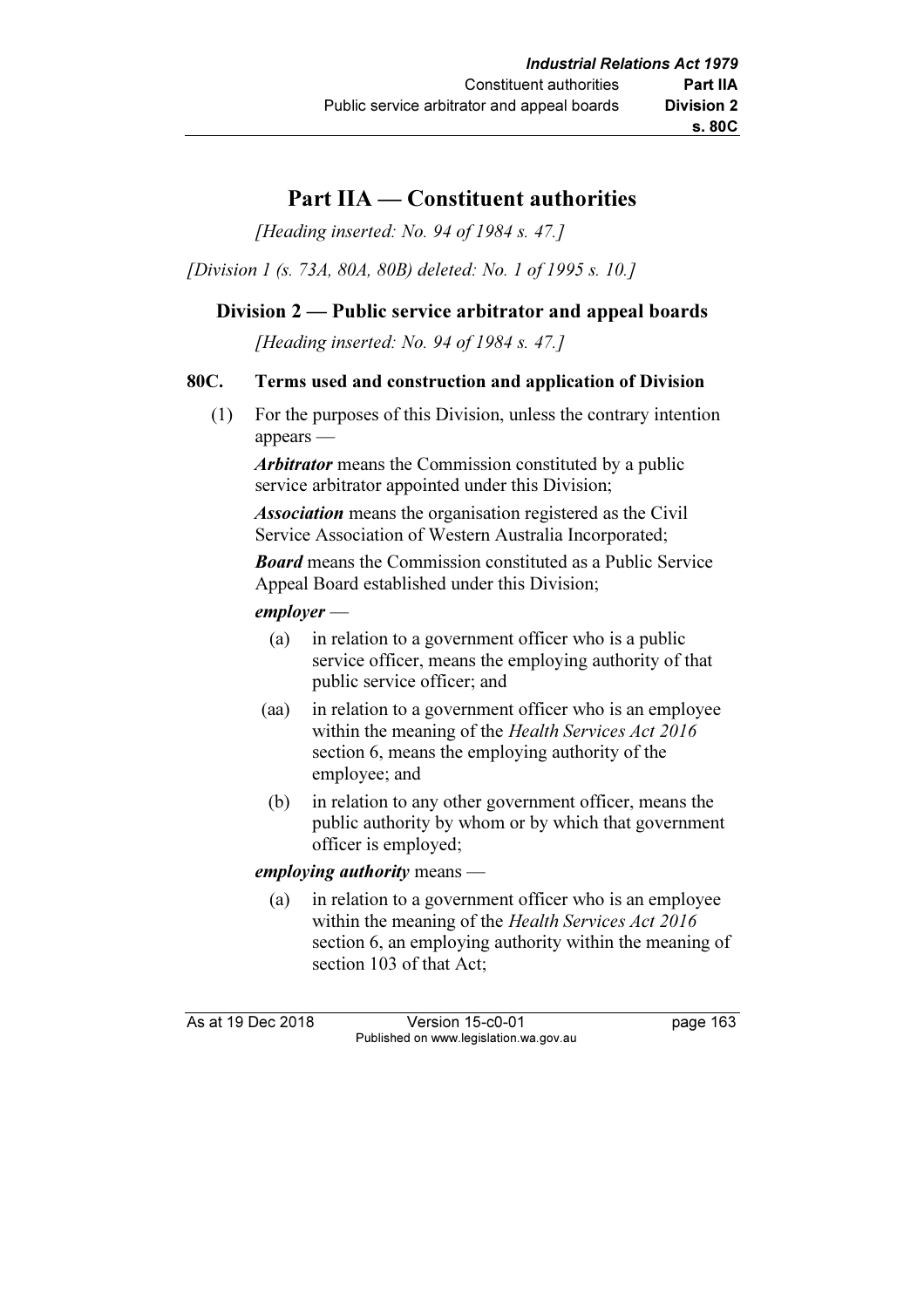(b) in relation to any other government officer, an employing authority within the meaning of the Public Sector Management Act 1994 section 5;

### government officer means —

- (a) every public service officer; and
- (aa) each member of the Governor's Establishment within the meaning of the Governor's Establishment Act 1992; and
- (ab) each member of a department of the staff of Parliament referred to in, and each electorate officer within the meaning of, the *Parliamentary and Electorate Staff* (Employment) Act 1992; and
- (b) every other person employed on the salaried staff of a public authority; and
- (c) any person not referred to in paragraph (a) or (b) who would have been a government officer within the meaning of section 96 of this Act as enacted before the coming into operation of section 58 of the Acts Amendment and Repeal (Industrial Relations) Act (No. 2) 1984,

but does not include —

- (d) any teacher; or
- (e) any railway officer as defined in section 80M; or
- (f) any member of the academic staff of a post-secondary education institution;

#### teacher includes —

- (a) any person employed as a member of the teaching staff under section 235(1)(b) of the School Education Act 1999;
- (b) any person who is a member of the teaching staff or another person appointed under section 236(2) and who is employed at a community kindergarten registered under Part 5 of the School Education Act 1999,

page 164 Version 15-c0-01 As at 19 Dec 2018 Published on www.legislation.wa.gov.au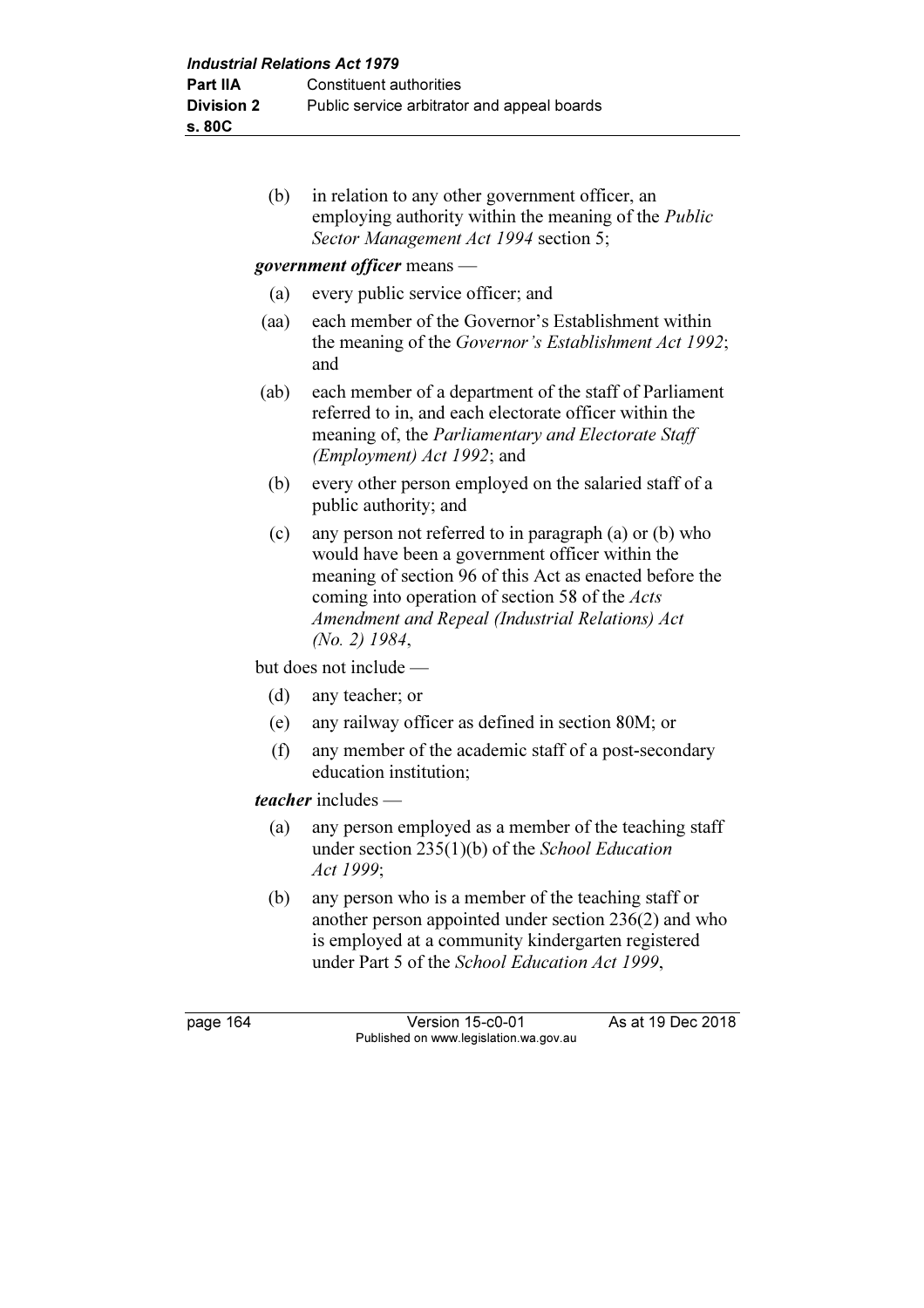but does not include any public service officer, whether or not that public service officer holds or acts in a position in respect of which a teaching academic qualification is required.

- (2) This Division shall be read in conjunction with the Public Sector Management Act 1994 and the Health Services Act 2016.
- (3) Sections 80E and 80F do not apply to a government officer if and when he occupies —
	- (a) an office for which the remuneration payable is determined or recommended pursuant to the Salaries and Allowances Act 1975; or
	- (b) an office for which the remuneration is determined by an Act to be at a fixed rate, or is determined or to be determined by the Governor pursuant to the provisions of any Act.
- (4) Where any industrial matter in relation to a government officer or group of government officers is being dealt with under this Act and a question arises between 2 or more organisations as to which of them or whether or not one of them, should be named as a party to an award or order or should become a party to an industrial agreement, regard shall be had, when that question is being determined, to the past coverage of such government officers by organisations under awards, orders and industrial agreements and under unregistered industrial agreements that the Commission considers to be relevant.

[Section 80C inserted: No. 94 of 1984 s. 47; amended: No. 40 of 1992 s. 9(1); No. 32 of 1994 s. 14; No. 103 of 1994 s. 18; No. 1 of 1995 s. 11; No. 79 of 1995 s. 36; No. 36 of 1999 s. 247; No. 11 of 2016 s. 295(3)-(5).]

#### 80D. Public service arbitrators, appointment of etc.

- (1) The Chief Commissioner
	- (a) must appoint 1 commissioner as a public service arbitrator within the Commission; and

As at 19 Dec 2018 Version 15-c0-01 page 165 Published on www.legislation.wa.gov.au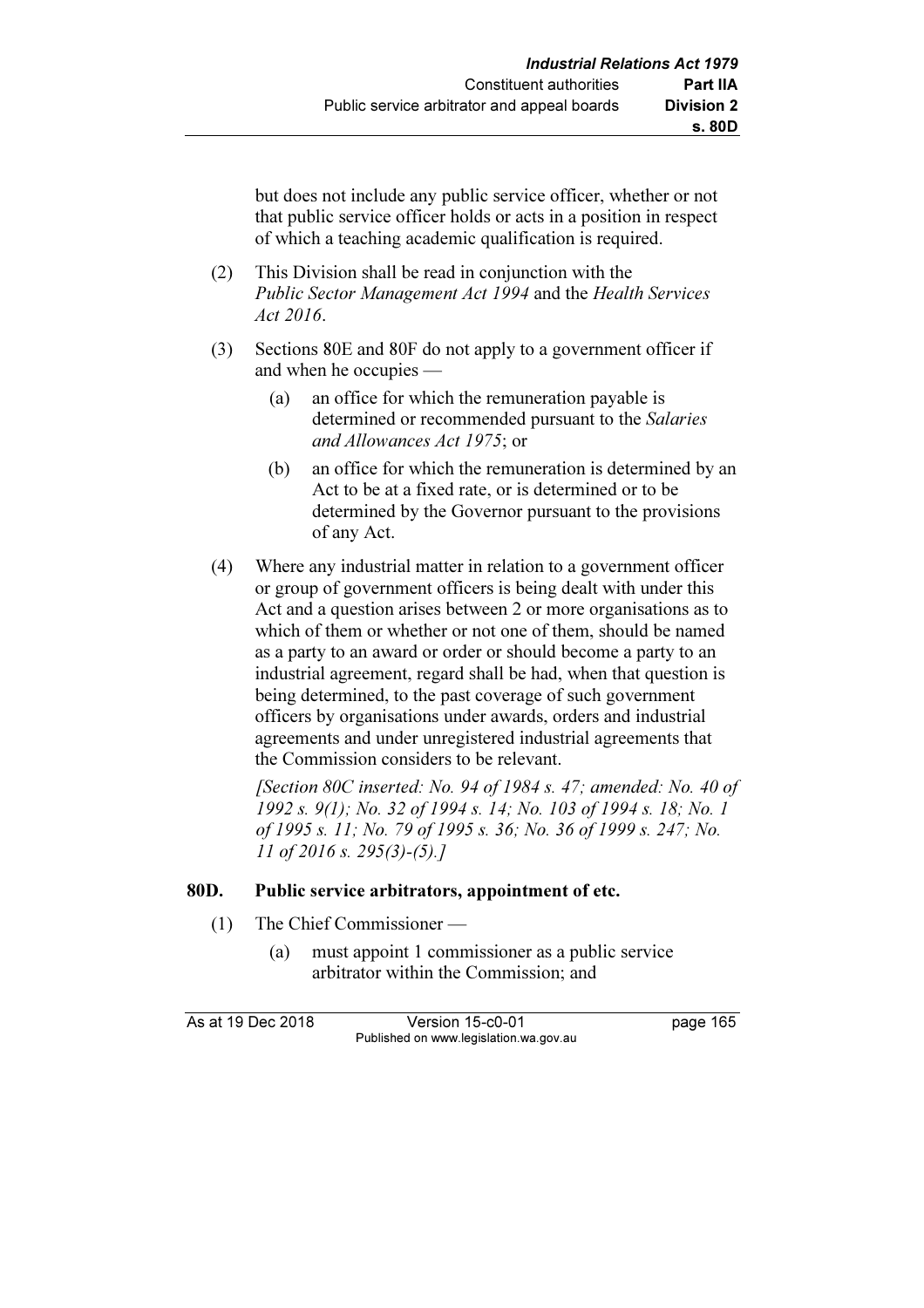- (b) may appoint 1 or more commissioners as additional public service arbitrators within the Commission.
- (2) Without limiting subsection (1), the Chief Commissioner may be appointed as a public service arbitrator under that subsection.
- $(3)$  deleted]
- (4) An arbitrator shall hold office for such period not exceeding 2 years as is specified in the instrument of his appointment and is eligible for reappointment.
- (5) The office of an arbitrator becomes vacant if
	- (a) he ceases to be a commissioner; or
	- (b) his appointment as an arbitrator is terminated pursuant to subsection  $(6)$ .
- (6) The Chief Commissioner may at any time terminate the appointment of an arbitrator.

[Section 80D inserted: No. 94 of 1984 s. 47; amended: No. 39 of 2018 s. 45.]

### 80E. Jurisdiction of Arbitrator

- (1) Subject to Division 3 of Part II and subsections (6) and (7), an Arbitrator has exclusive jurisdiction to enquire into and deal with any industrial matter relating to a government officer, a group of government officers or government officers generally.
- (2) Without limiting the generality of subsection (1) the jurisdiction conferred by that subsection includes jurisdiction to deal  $with -$ 
	- (a) a claim in respect of the salary, range of salary or title allocated to the office occupied by a government officer and, where a range of salary was allocated to the office occupied by him, in respect of the particular salary within that range of salary allocated to him; and
	- (b) a claim in respect of a decision of an employer to downgrade any office that is vacant.

page 166 Version 15-c0-01 As at 19 Dec 2018 Published on www.legislation.wa.gov.au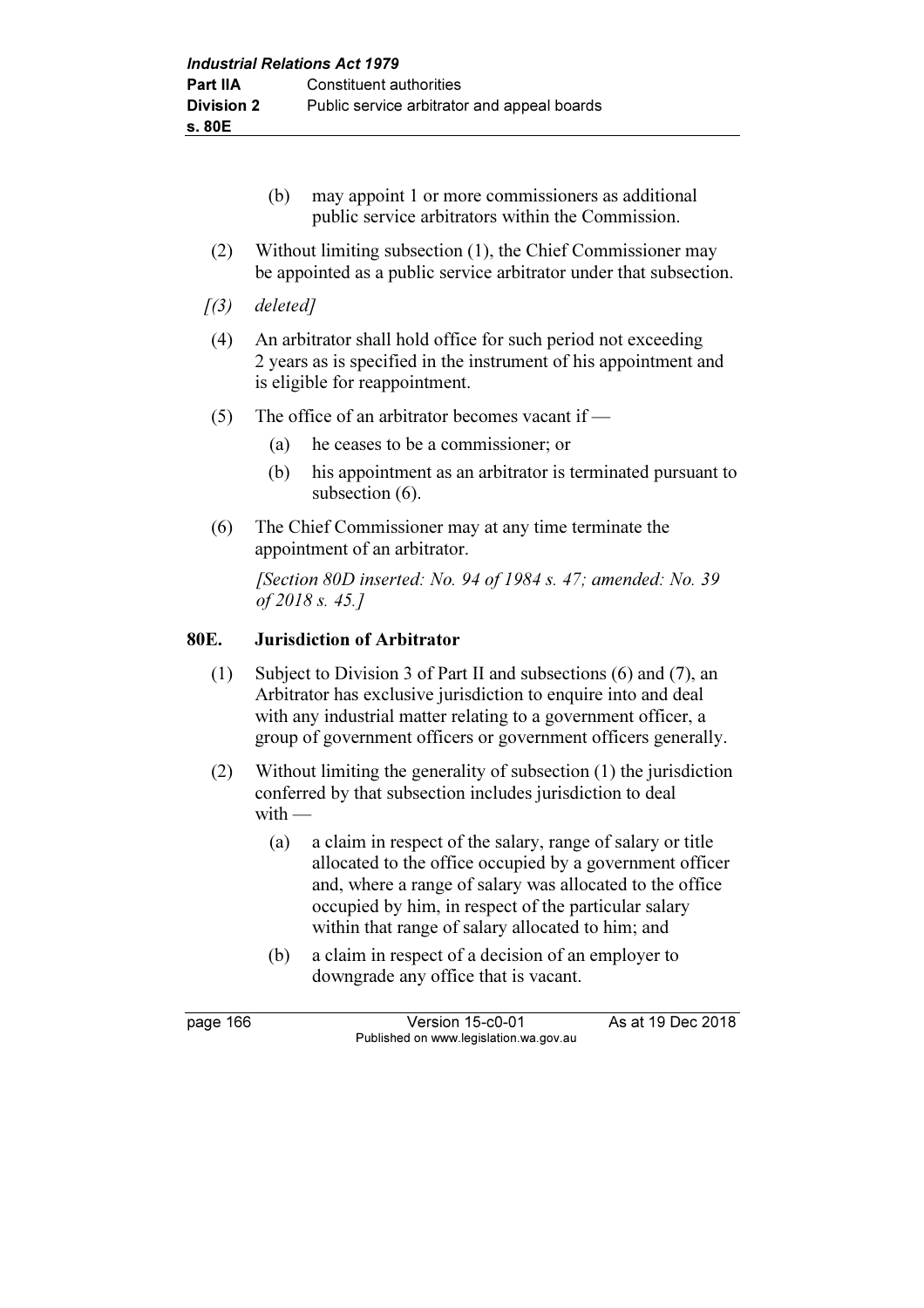- (3) An Arbitrator also has the jurisdiction conferred on an Arbitrator as a relevant industrial authority by —
	- (a) Part VID Division 5 Subdivision 3; and
	- (b) section 97WI; and
	- (c) section 97WK.
- (4) The jurisdiction referred to in subsection (3) is to be exercised in accordance with the relevant provisions of Part VID, and the provisions of —
	- (a) subsection (6); and
	- (b) section 80G,

 do not apply to the exercise of any such jurisdiction by an Arbitrator.

- (5) Nothing in subsection (1) or (2) shall affect or interfere with the exercise by an employer in relation to any government officer, or office under his administration, of any power in relation to any matter within the jurisdiction of an Arbitrator, but any act, matter or thing done by an employer in relation to any such matter is liable to be reviewed, nullified, modified or varied by an Arbitrator in the course of the exercise by him of his jurisdiction in respect of that matter under this Division.
- (6) Notwithstanding subsection (1), but subject to subsection (7), an Arbitrator may —
	- (a) with the consent of the Chief Commissioner refer to the Commission in Court Session for hearing and determination by the Commission in Court Session —
		- (i) an industrial matter referred to in subsection (1) or any part of that industrial matter; or
		- (ii) any question of interpretation of the rules of an organisation arising in a matter before the Arbitrator;

and

As at 19 Dec 2018 Version 15-c0-01 page 167 Published on www.legislation.wa.gov.au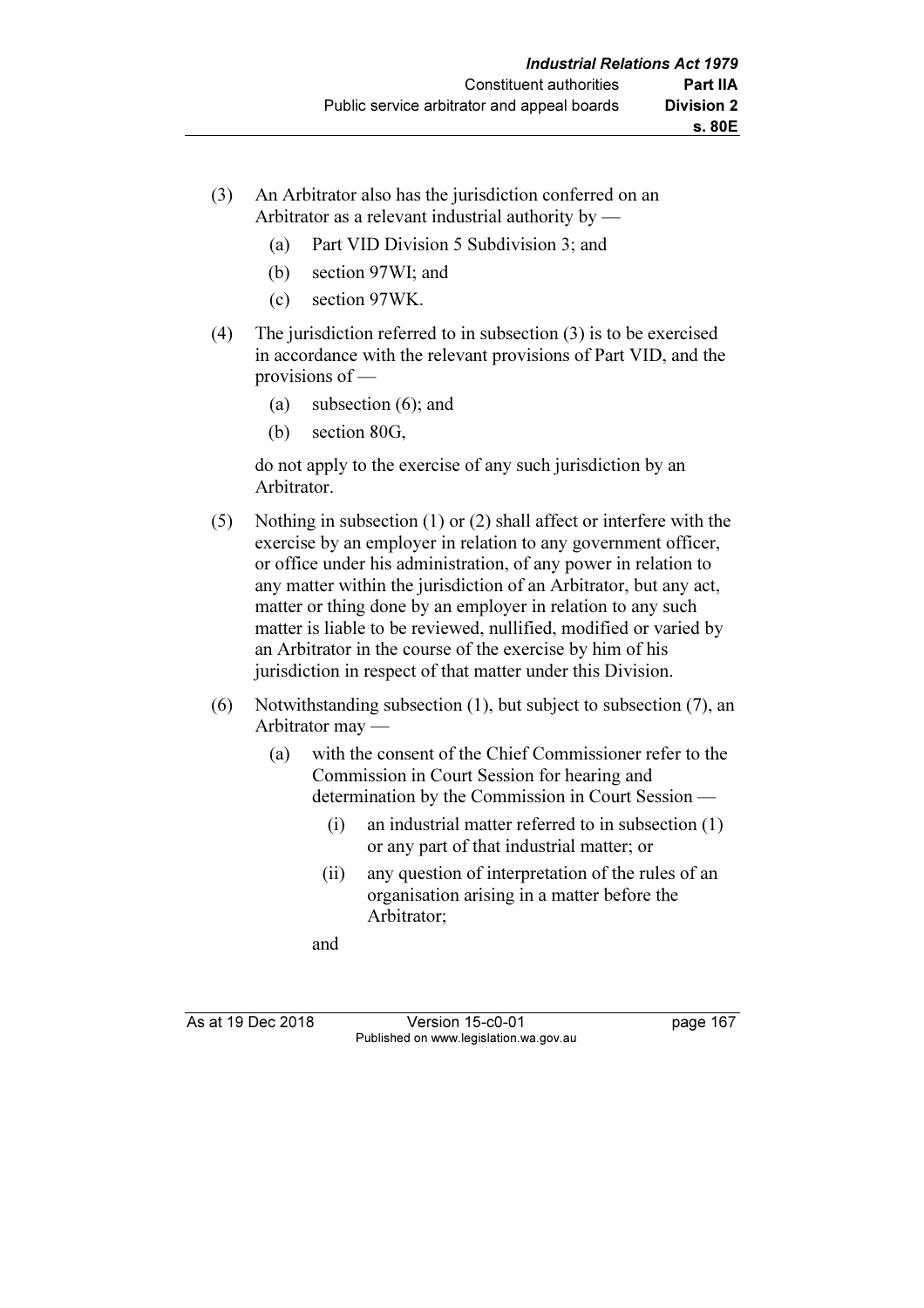(b) with the consent of the Chief Commissioner refer to the Full Bench for hearing and determination by the Full Bench any question of law arising in a matter before the Arbitrator, other than a question of interpretation of the rules of an organisation,

 and the Commission in Court Session or the Full Bench, as the case may be, may hear and determine the matter, or part thereof, or question, so referred.

- (7) Despite subsections (1) and (6), an Arbitrator does not have jurisdiction to enquire into or deal with, or refer to the Commission in Court Session or the Full Bench the following —
	- (a) any matter in respect of which a decision is, or may be, made under regulations referred to in the Public Sector Management Act 1994 section 94 or 95A;
	- (b) any matter in respect of which a procedure referred to in the Public Sector Management Act 1994 section 97(1)(a) is, or may be, prescribed under that Act.

 [Section 80E inserted: No. 94 of 1984 s. 47; amended: No. 99 of 1990 s. 12; No. 1 of 1995 s. 28; No. 20 of 2002 s. 9; No. 8 of 2014 s. 5; No. 39 of 2018 s. 46.]

## 80F. Who may refer matters to Arbitrator

- (1) Subject to subsections (2) and (3) an industrial matter may be referred to an Arbitrator under section 80E by an employer, organisation or association or by the Minister.
- (2) A claim mentioned in section  $80E(2)(a)$  may be referred to an Arbitrator by the government officer concerned, or by an organisation on his behalf, or by his employer.
- (3) A claim mentioned in section 80E(2)(b) may be referred to an Arbitrator by an organisation or an employer.
- (4) A government officer who is an employee under an employer-employee agreement may refer to an Arbitrator where

page 168 Version 15-c0-01 As at 19 Dec 2018 Published on www.legislation.wa.gov.au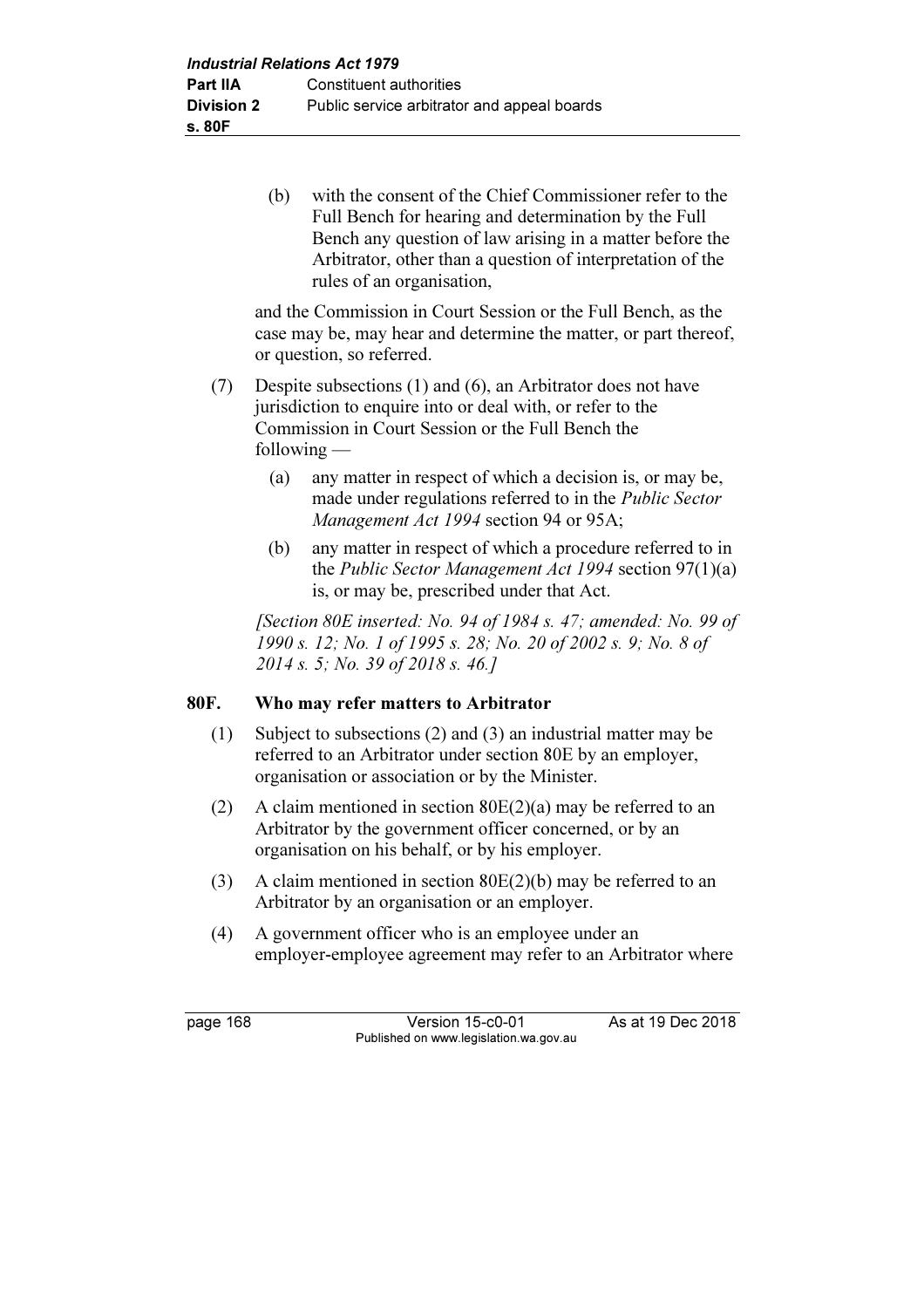an Arbitrator is the relevant industrial authority under Part VID —

- (a) any question, dispute or difficulty that an Arbitrator has jurisdiction to determine under section 97WI; and
- (b) an allegation referred to in section 97WK(2).

[Section 80F inserted: No. 94 of 1984 s. 47; amended: No. 20 of 2002 s. 10.]

## 80G. Part II Div. 2 to 2G, application of

- (1) Subject to this Division, the provisions of Part II Divisions 2 to 2G that apply to or in relation to the exercise of the jurisdiction of the Commission constituted by a commissioner shall apply with such modifications as are prescribed and such other modifications as may be necessary or appropriate, to the exercise by an Arbitrator of his jurisdiction under this Act.
- (2) For the purposes of subsection (1), section 49 shall not apply to a decision of an Arbitrator on a claim mentioned in section 80E(2).

[Section 80G inserted: No. 94 of 1984 s. 47; amended: No. 20 of 2002 s. 121(4).]

## 80H. Public Service Appeal Board, members of etc.

- (1) For the purpose of an appeal under section 80I there shall be established, within and as part of the Commission, a board to be known as a Public Service Appeal Board.
- (2) A Board shall consist of 3 members.
- $(3)$  deleted]
- (4) The members of a Board shall be
	- (a) a public service arbitrator, who shall be the chairman; and
	- (b) an employer's representative appointed by the employer of the appellant; and

As at 19 Dec 2018 Version 15-c0-01 page 169 Published on www.legislation.wa.gov.au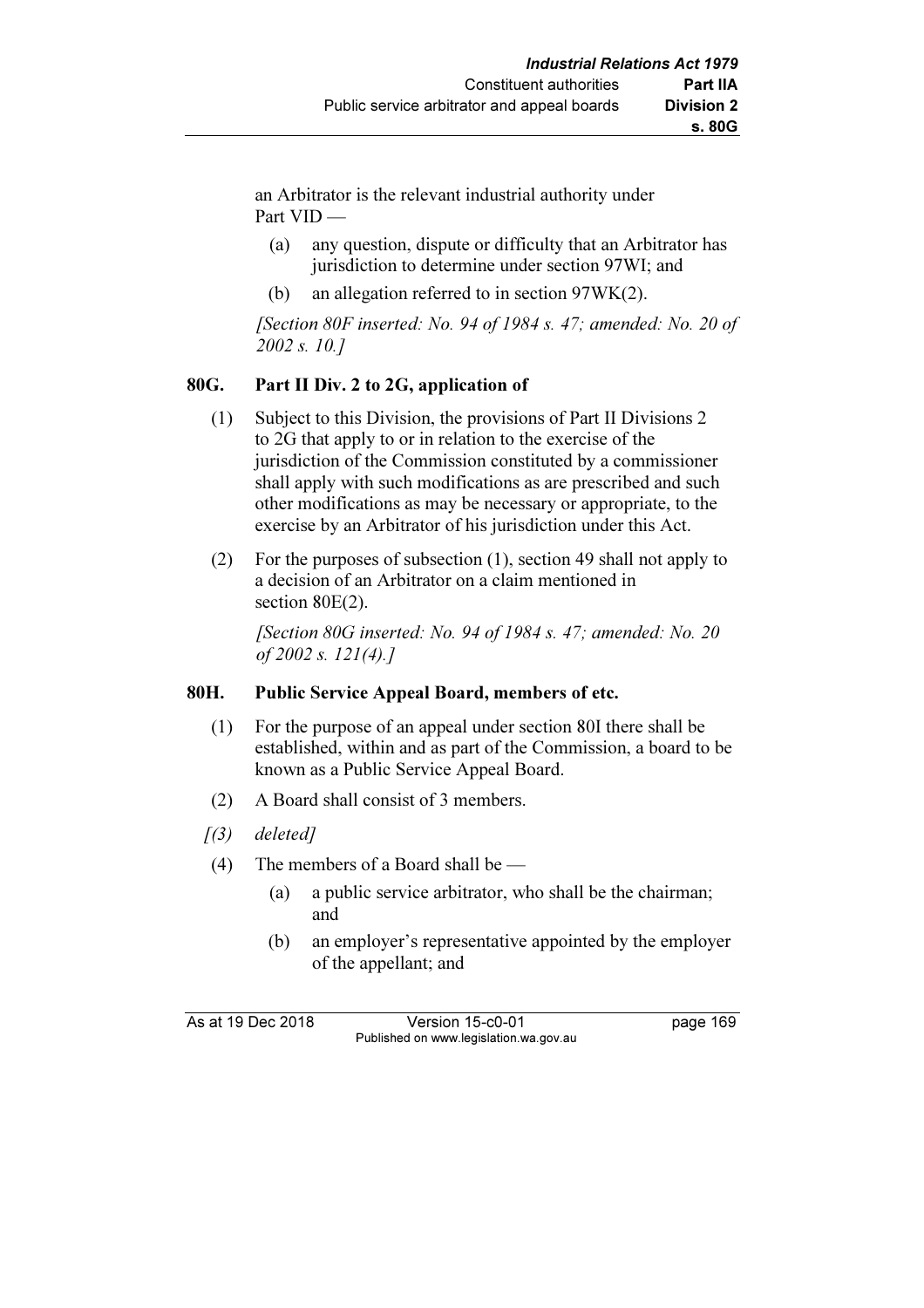- (c) an employee's representative appointed by the relevant organisation.
- (5) In subsection (4) relevant organisation means the Association unless the appellant is a member of another organisation in which case it means that organisation.
- (6) In this section and section 80J organisation means an organisation of employees registered under Division 4 of Part II, an association of employees registered as an organisation pursuant to the provisions of the Fair Work (Registered Organisations) Act 2009 (Commonwealth) or, in the case of an appeal by a medical practitioner employed in a public hospital, the Western Australian Branch of the Australian Medical Association Incorporated.
- (7) In subsection (4) *public service arbitrator* means a commissioner who is, for the time being, a public service arbitrator appointed under section 80D.

 [Section 80H inserted: No. 94 of 1984 s. 47; amended: No 32 of 1994 s. 14; No. 79 of 1995 s. 67(2); No. 53 of 2011 s. 36; No. 39 of 2018 s. 47.]

## 80I. Board's jurisdiction

- (1) Subject to the Public Sector Management Act 1994 section 52, the Health Services Act 2016 section 118 and subsection (3) of this section, a Board has jurisdiction to hear and determine —
	- (a) an appeal by any public service officer against any decision of an employing authority in relation to an interpretation of any provision of the Public Sector Management Act 1994, and any provision of the regulations made under that Act, concerning the conditions of service (other than salaries and allowances) of public service officers;
	- (b) an appeal by a government officer under the Public Sector Management Act 1994 section 78 against a

page 170 Version 15-c0-01 As at 19 Dec 2018 Published on www.legislation.wa.gov.au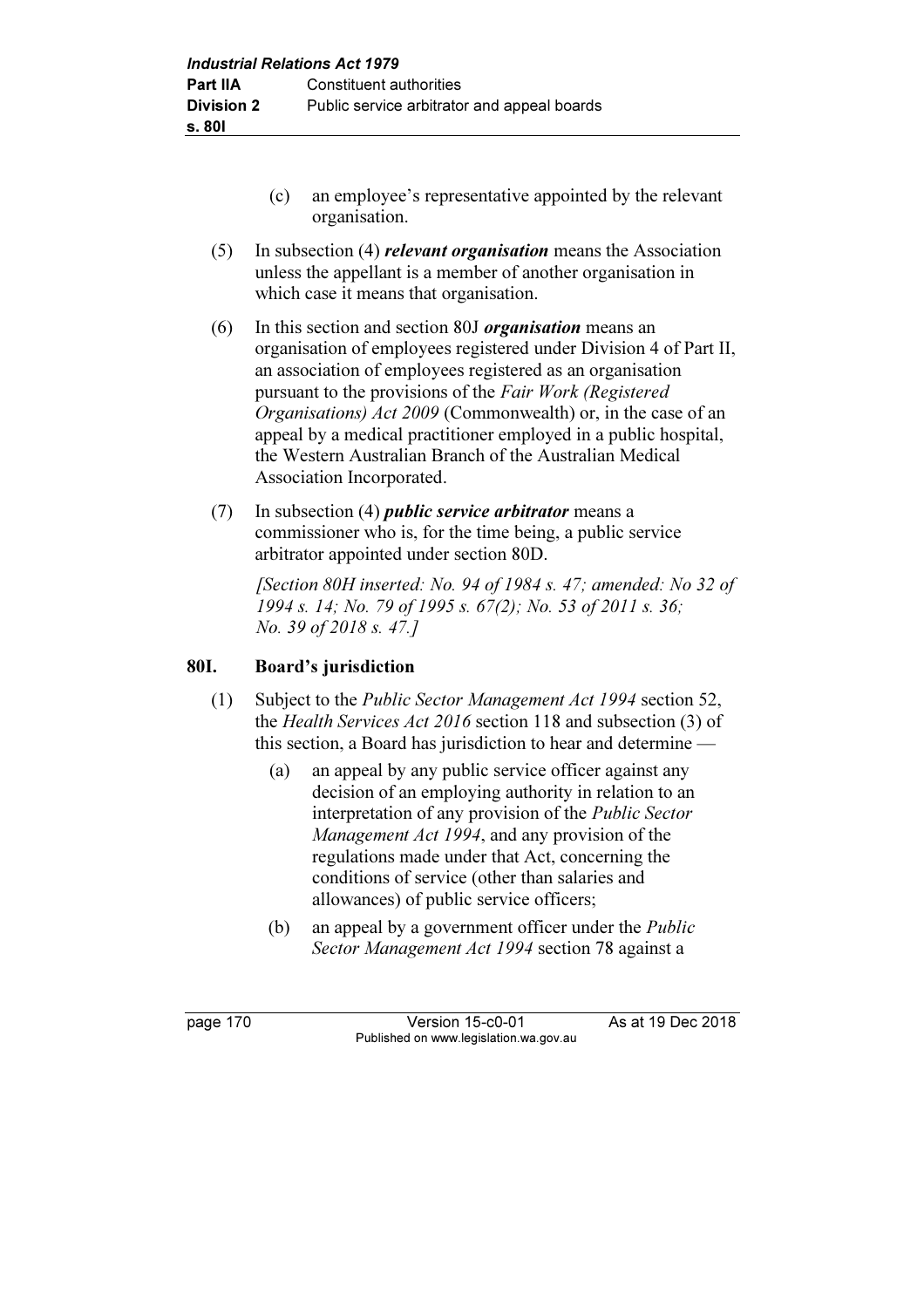decision or finding referred to in subsection (1)(b) of that section;

- (c) an appeal by a government officer under the Health Services Act 2016 section 172 against a decision or finding referred to in subsection (1)(b) of that section;
- (d) an appeal, other than an appeal under the Public Sector Management Act 1994 section 78(1) or the Health Services Act 2016 section 172(2), by a government officer that the government officer be dismissed,

 and to adjust all such matters as are referred to in paragraphs (a), (b), (c) and (d).

- $(1)$  deletedl
- (3) A Board does not have jurisdiction to hear and determine an appeal by a government officer from a decision made under regulations referred to in the Public Sector Management Act 1994 section 94 or 95A.

 [Section 80I inserted: No. 94 of 1984 s. 47; amended: No. 32 of 1994 s. 14; No. 1 of 1995 s. 29; No. 39 of 2010 s. 109; No. 8 of 2014 s. 6; No. 11 of 2016 s. 295(6).]

## 80J. Institution of appeals under s. 80I

An appeal under section 80I —

- (a) shall be instituted in the prescribed manner and within the prescribed time;
- (b) may be instituted by the public service officer or other government officer concerned or by an organisation on his behalf.

 [Section 80J inserted: No. 94 of 1984 s. 47; amended: No. 32 of 1994 s. 14.]

As at 19 Dec 2018 Version 15-c0-01 page 171 Published on www.legislation.wa.gov.au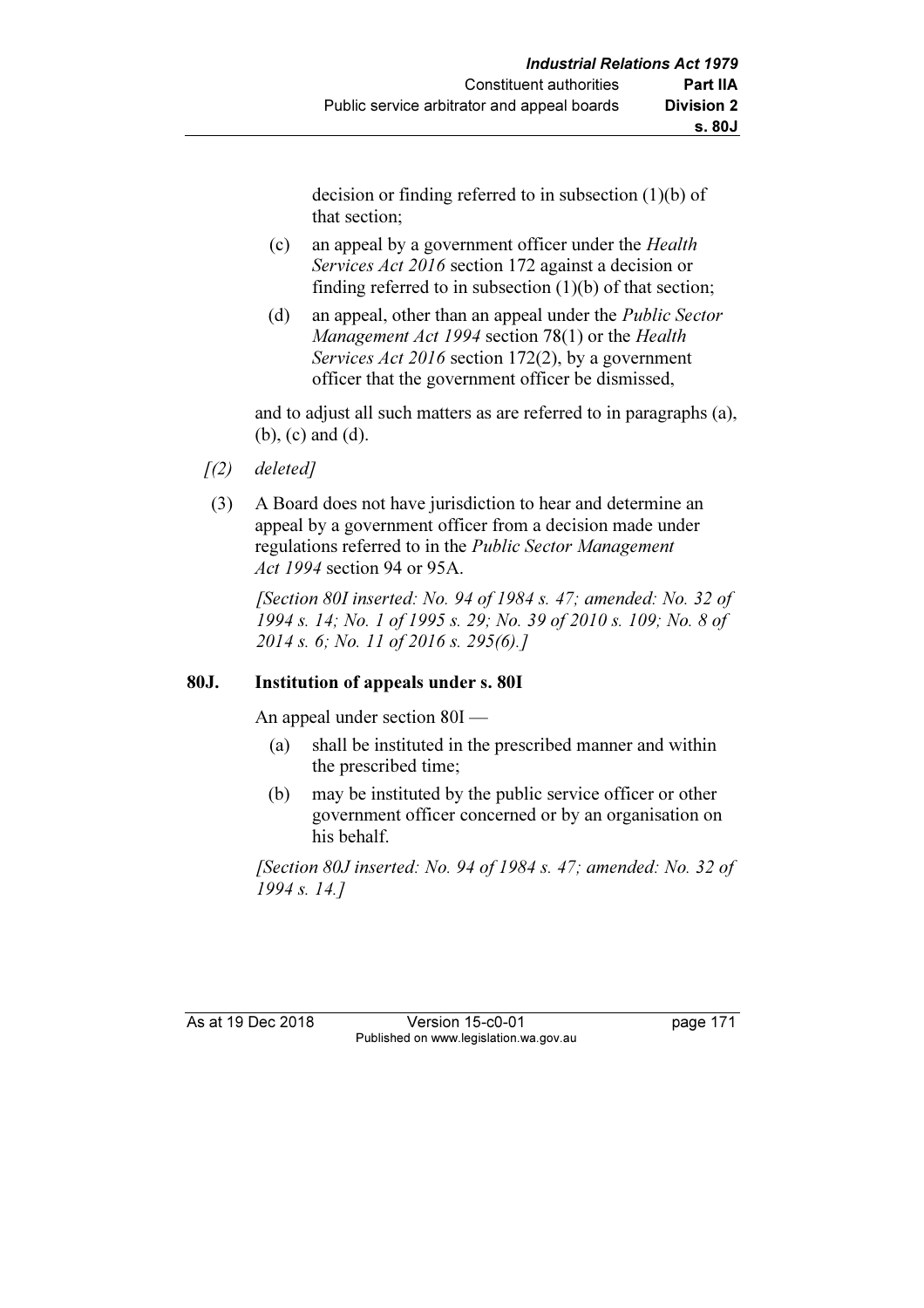#### 80K. Proceedings of Board

- (1) For the purposes of exercising its jurisdiction a Board may sit at any time and place appointed by the chairman of the Board and may adjourn to any time and place appointed by him.
- (2) The decision of a Board must be given in writing and must be signed and dated at the time it is made by the chairman of the Board.
- (3) The jurisdiction of a Board shall be exercised by all the members sitting together and when the members are divided in opinion on a question, the question shall be decided according to the decision of the majority of the members.
- (4) To the extent to which it is not prescribed a Board may regulate its own procedure.

[Section 80K inserted: No. 94 of 1984 s. 47; amended: No. 39 of 2018 s. 48.]

#### 80L. Certain provisions of Part II Div. 2 apply

- (1) Subject to this Division the provisions of sections 22B, 26(1) and (3), 27, 28, 31(1), (2), (3) and (5), 34(3) and (4) and 36 that apply to and in relation to the exercise of the jurisdiction under this Act of the Commission constituted by a commissioner shall apply, with such modifications as are prescribed and such other modifications as may be necessary, to the exercise by a Board of its jurisdiction under this Act.
- (2) For the purposes of subsection (1) section  $31(1)$  shall apply as if paragraph (c) were deleted and the following paragraph were substituted —
- "
- (c) by a legal practitioner.

".

 [Section 80L inserted: No. 94 of 1984 s. 47; amended: No. 20 of 2002 s. 153; No. 39 of 2018 s. 49.]

page 172 Version 15-c0-01 As at 19 Dec 2018 Published on www.legislation.wa.gov.au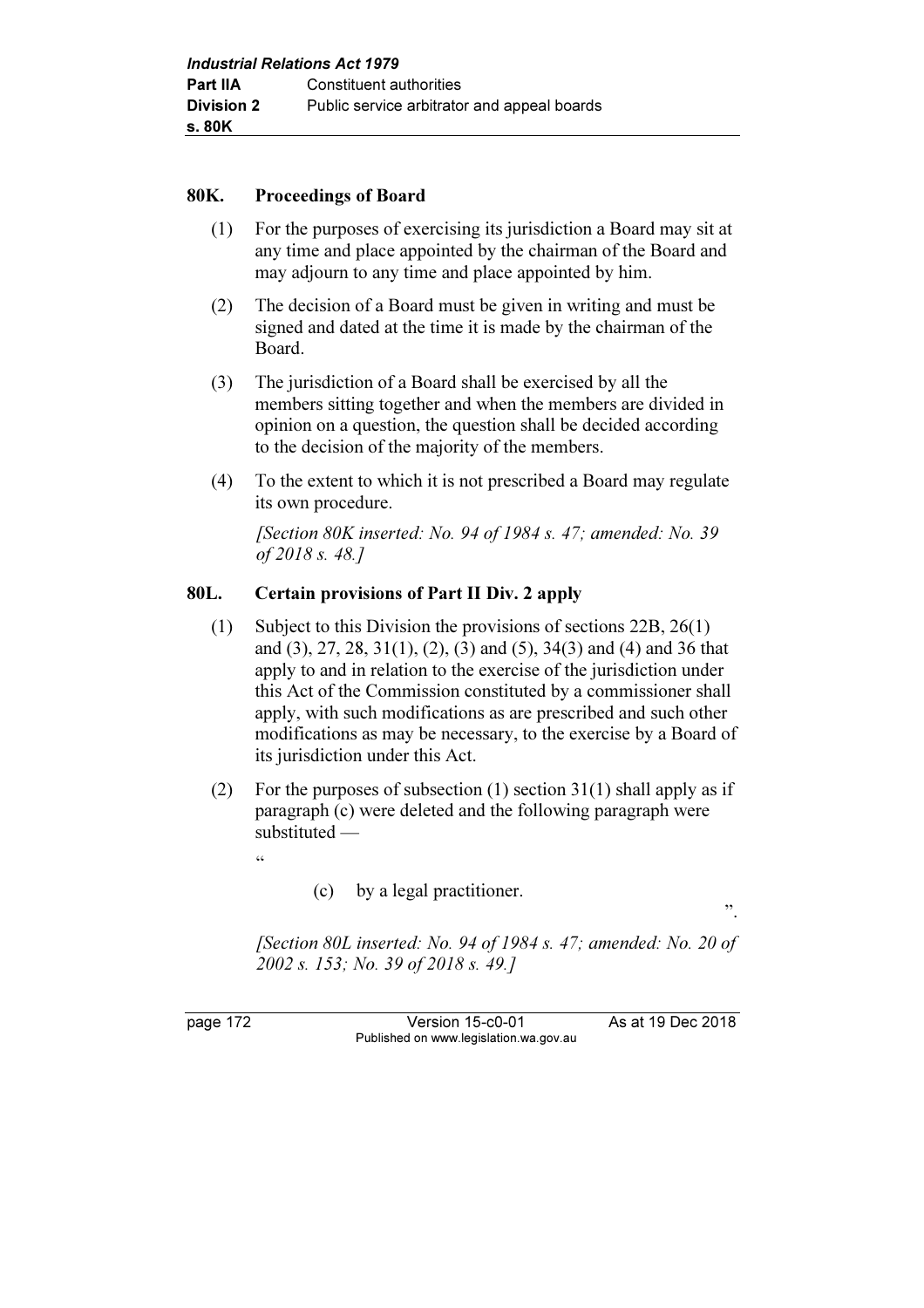## Division 3 — Railways Classification Board

[Heading inserted: No. 94 of 1984 s. 47.]

#### 80M. Terms used

(1) In this Division unless the contrary intention appears —

**Board** means the Commission constituted by the Railways Classification Board established under this Division;

head of branch means an officer in control of one of the recognised divisions of the staff of the Public Transport Authority who receives his instructions from and communicates with the Public Transport Authority directly;

member means any member of the Board and includes the chairman;

**Public Transport Authority means the Public Transport** Authority of Western Australia established by the Public Transport Authority Act 2003 section 5;

railway *officer* means any specified award employee (as defined in the Government Railways Act 1904 section 73) —

- (a) holding or acting in a salaried position; or
- (b) receiving a daily rate of pay as a temporary clerk in the service of the Public Transport Authority;

salaried position means a position in the service of the Public Transport Authority to which an annual salary is assigned but does not include —

- (a) the position of head of branch or sub-head of branch; or
- (b) a position held by a person engaged in a professional capacity;

sub-head of branch means an officer in control of some recognised section of a division of the staff of the Public Transport Authority who receives his instructions from and communicates with the head of the branch directly;

transport Minister means the Minister responsible for the administration of the Public Transport Authority Act 2003;

As at 19 Dec 2018 Version 15-c0-01 page 173 Published on www.legislation.wa.gov.au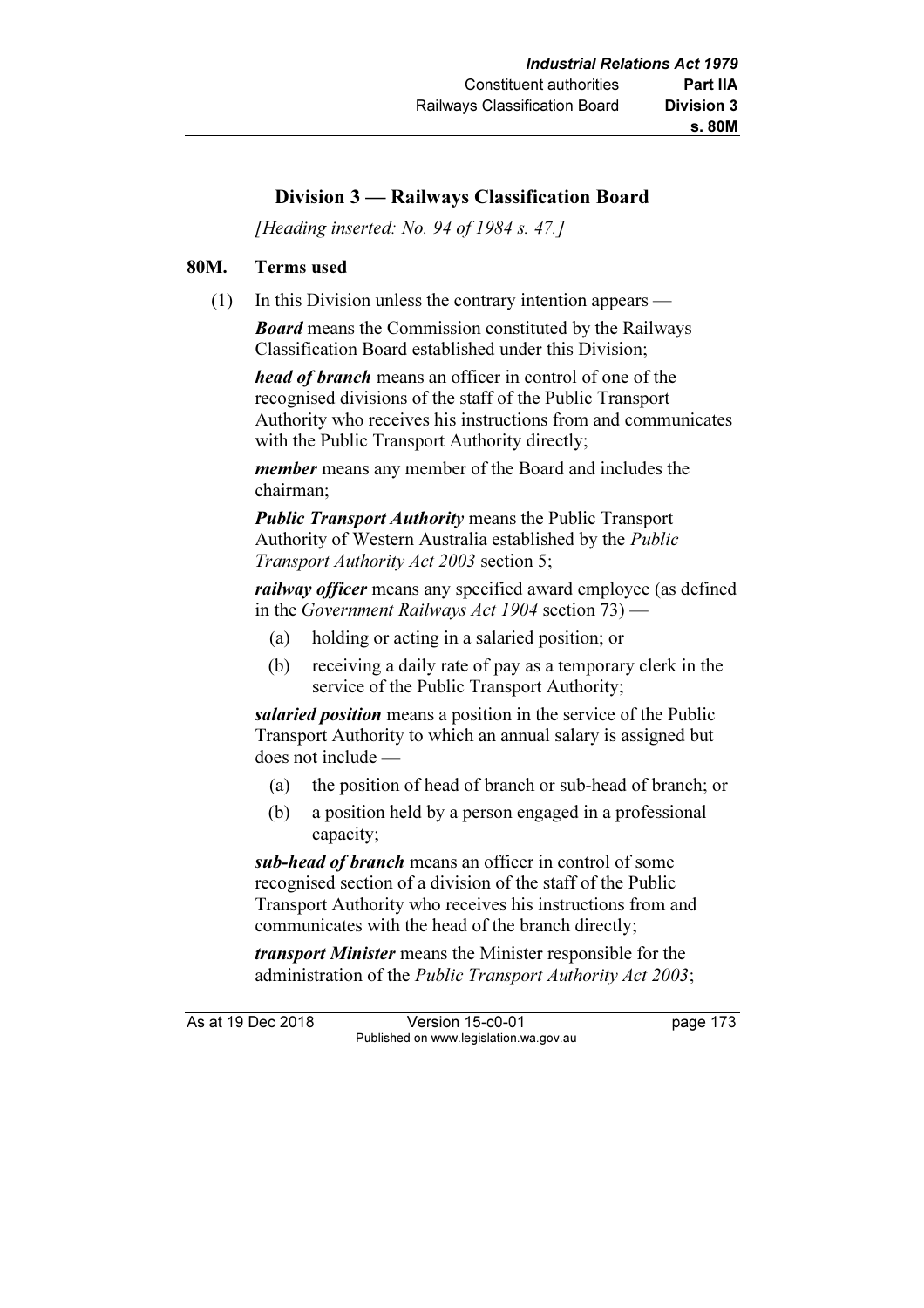Union means the body known as the West Australian Railway Officers Union.

- (2) Subject to this Division, the Union shall be deemed to be, and shall have and enjoy all of the rights, privileges and duties of, an organisation registered under this Act.
- (3) Forthwith after the coming into operation of section 47 of the Acts Amendment and Repeal (Industrial Relations) Act (No. 2) 1984 the Union shall lodge with the Registrar a true copy of its constitution and rules as then in force, certified in writing under the hands of its President and Secretary, and thereafter those rules shall be deemed to be the registered rules of the Union and shall not be altered other than in accordance with this Act.

 [Section 80M inserted: No. 94 of 1984 s. 47; amended: No. 31 of 2003 s. 147(2) and (5).]

### 80N. Railways Classification Board, members of etc.

- (1) There shall be established, within and as part of the Commission, a board to be known as the Railways Classification Board.
- (2) Subject to this Act, the Board shall consist of 3 members, of  $whom$  —
	- (a) one shall be appointed by the Chief Commissioner from amongst the other commissioners, after consultation with the transport Minister and the Union, and shall be chairman of the Board; and
	- (b) one shall be a person nominated for appointment by the Public Transport Authority and appointed by the Governor; and
	- (c) one shall be a person nominated for appointment by the Union and appointed by the Governor.
- (3) Whenever it is necessary for a person to be nominated for appointment to an office referred to in subsection (2)(b) or (c)

page 174 Version 15-c0-01 As at 19 Dec 2018 Published on www.legislation.wa.gov.au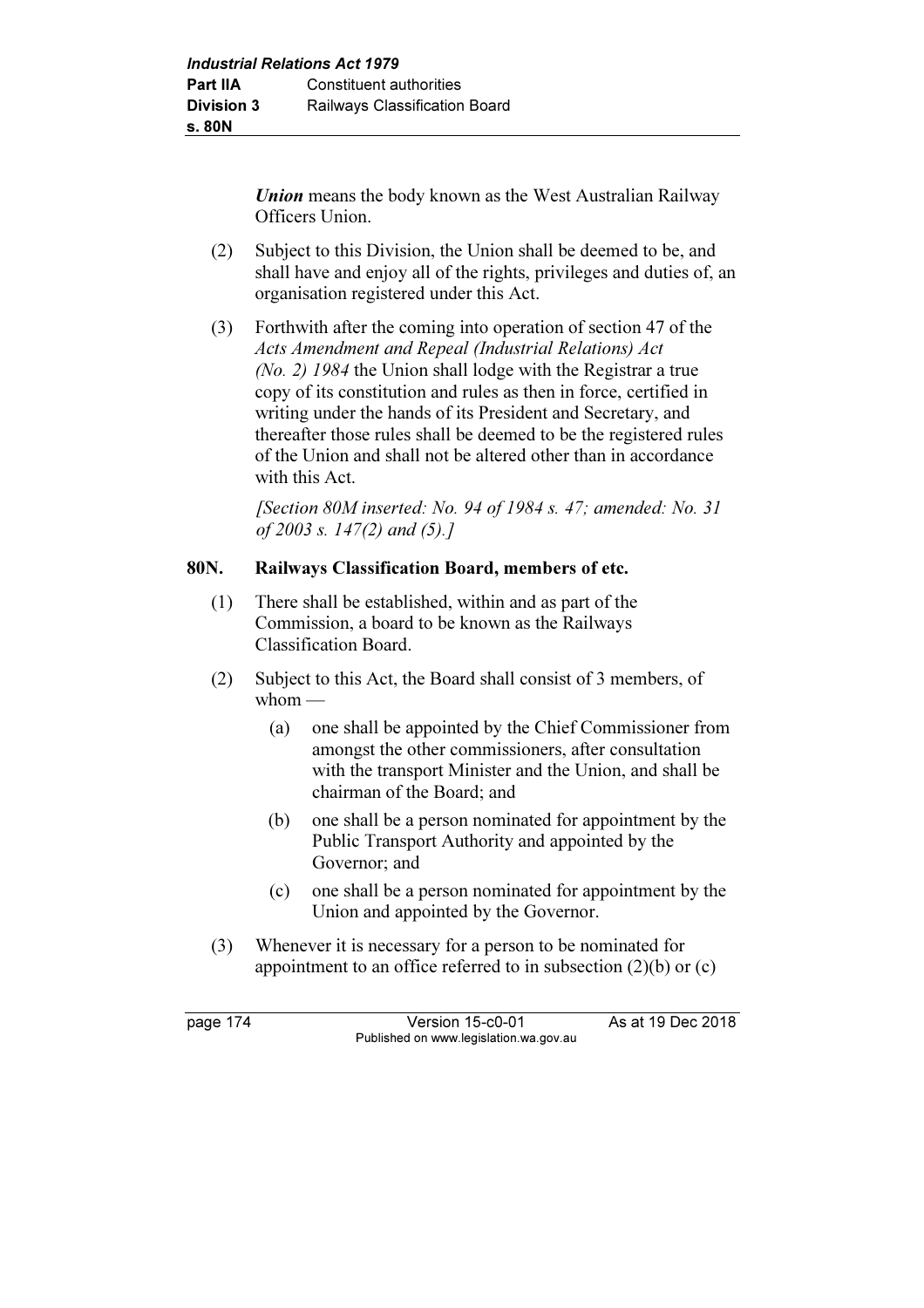the Minister shall, in writing, request the Public Transport Authority, or the Union, as the case requires, to submit to him, in writing, the name of a person willing to act as a member of the Board.

- (4) Where a request under subsection (3) is made to the Union the Electoral Commissioner appointed under the Electoral Act 1907, or some other officer appointed by him in writing, shall conduct an election in the prescribed manner amongst the members of the Union for the purposes of determining the name of the person to be nominated by that body for appointment to the office of member, but if, for any reason, a person is not elected for nomination within the period prescribed in that behalf the Union may determine that name in accordance with its rules.
- (5) Where the Public Transport Authority or the Union has been requested under subsection (3) to submit the name of a person to the Minister —
	- (a) if such a name is submitted to the Minister within the prescribed period of the Public Transport Authority or the Union, as the case requires, receiving the request, the person whose name appears on the submission shall be appointed to the office of member; and
	- (b) if default is made within that time in submitting a name to the Minister, the Minister may nominate for appointment to the office of member such person as he thinks fit.
- (6) A person who has been dismissed from the service of the Public Transport Authority for misconduct is not eligible for appointment as a member or the deputy of a member of the Board.

[Section 80N inserted: No. 94 of 1984 s. 47; amended: No. 31] of 2003 s. 147(3) and (5).]

As at 19 Dec 2018 Version 15-c0-01 page 175 Published on www.legislation.wa.gov.au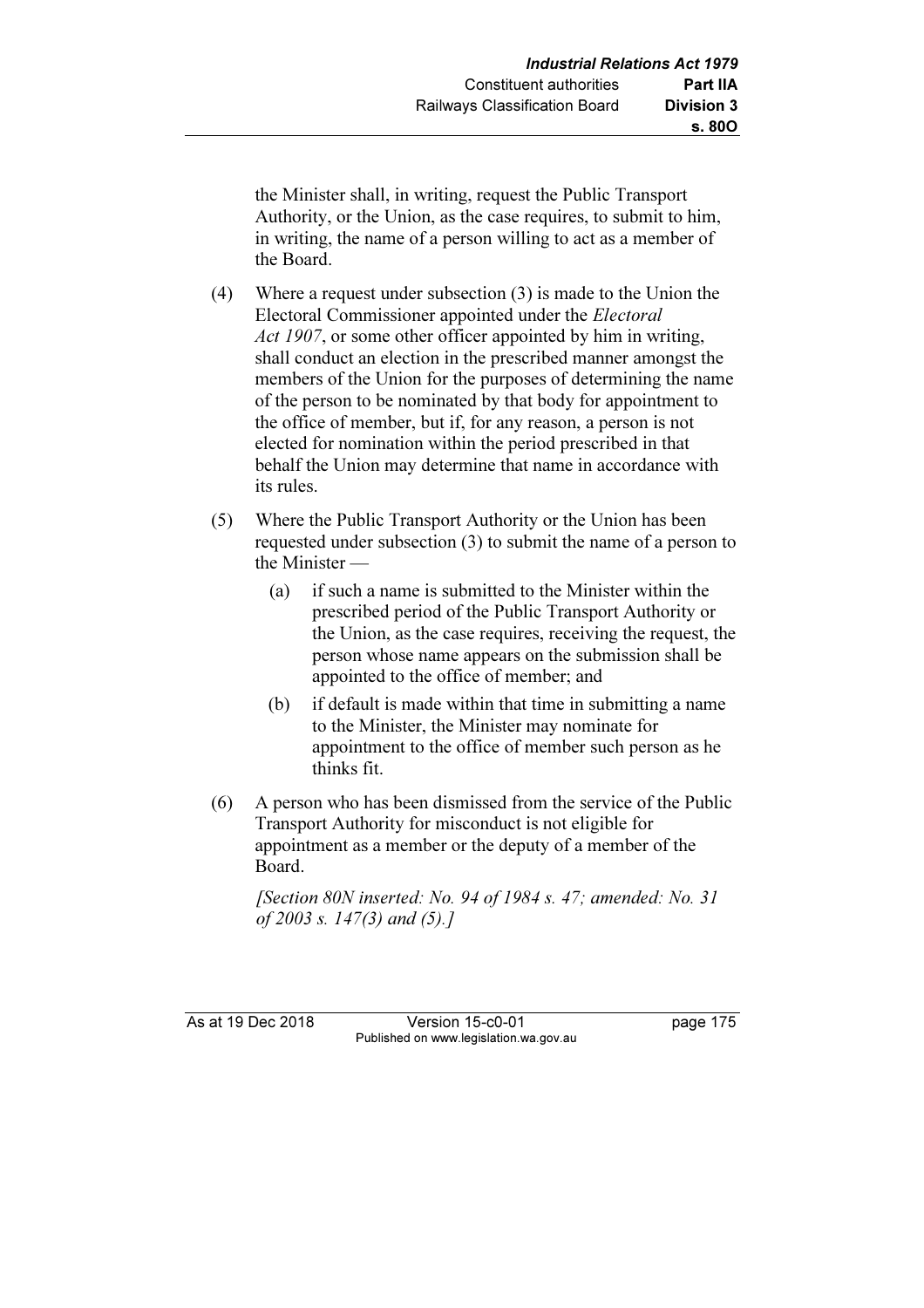### 80O. Terms of office etc.

- $(1)$  Subject to this Act
	- (a) a person appointed as chairman or as a member pursuant to section 80N(2)(b) shall hold office for such period, not exceeding 2 years as is specified in the instrument of his appointment and is eligible for reappointment;
	- (b) a person appointed as a member pursuant to section 80N(2)(c) shall hold office for a period of 2 years and is eligible for reappointment.
- (2) The office of the chairman becomes vacant if
	- (a) he ceases to be a commissioner; or
	- (b) his appointment as a member of the Board is terminated pursuant to subsection (3).
- (3) The Chief Commissioner may, after consultation with the Union, at any time terminate the appointment of the chairman as a member of the Board.
- (4) The Governor may terminate the appointment of a member referred to in section  $80N(2)(b)$  or (c) for inability, inefficiency or misbehaviour.
- (5) The office of a member referred to in section  $80N(2)(b)$  or (c) shall become vacant if —
	- (a) in the case of a member referred to in section  $80N(2)(b)$ , the nomination of the Public Transport Authority of the member is withdrawn; or
	- (b) he resigns pursuant to subsection (6); or
	- (c) he is, according to the Interpretation Act 1984 section 13D, a bankrupt or a person whose affairs are under insolvency laws; or
	- (d) his appointment is terminated pursuant to subsection (4); or
	- (e) he is dismissed from the service of the Public Transport Authority for misconduct.

page 176 Version 15-c0-01 As at 19 Dec 2018 Published on www.legislation.wa.gov.au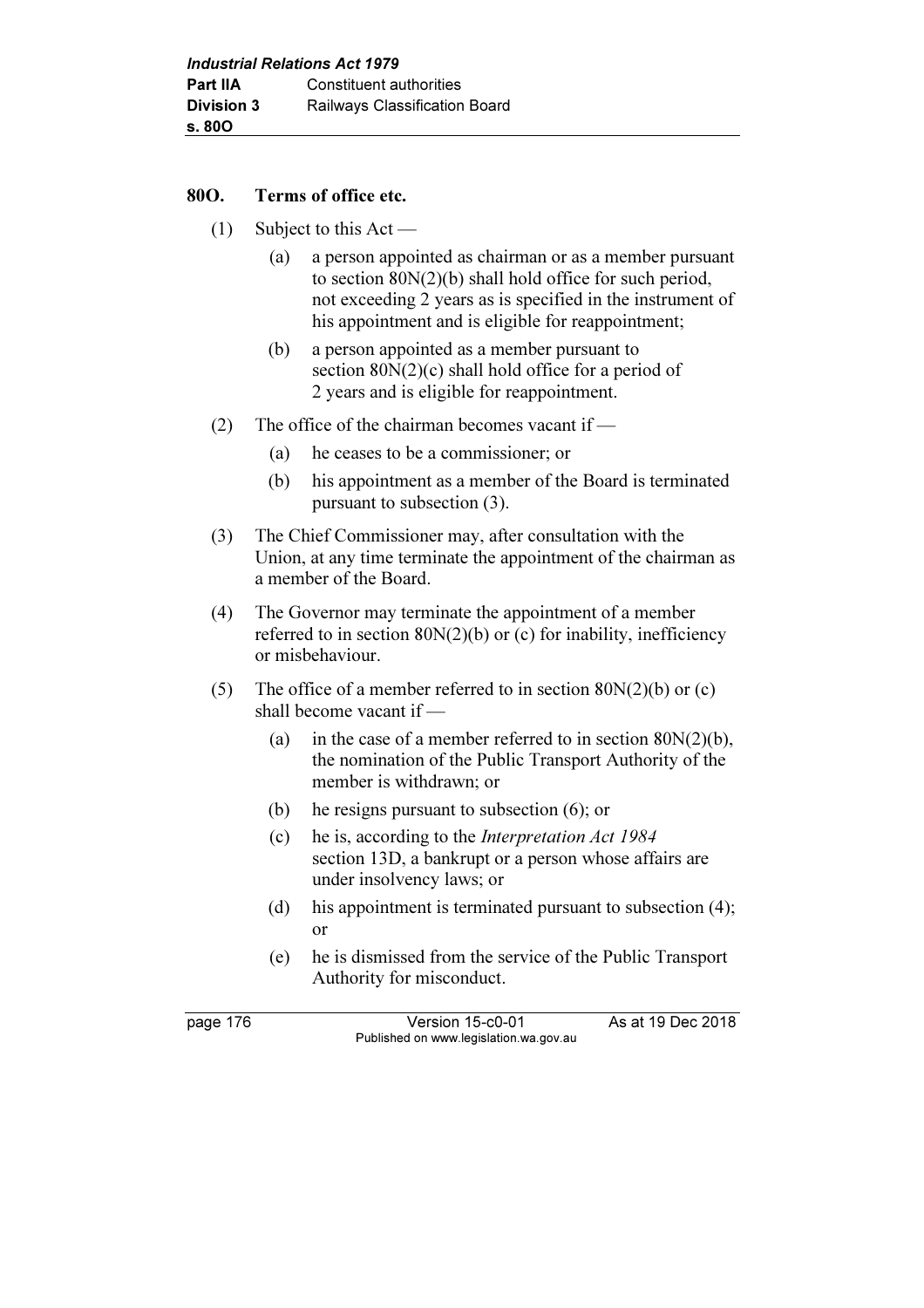- (6) A member referred to in section  $80N(2)(b)$  or (c) may resign his office by written notice signed by him and addressed to the Minister and the resignation takes effect on the day on which it is received by the Minister or on such later day as is specified in the notice.
- (7) The Chief Commissioner may, after consultation with the transport Minister and the Union, appoint a commissioner to be the deputy of the chairman and may at any time terminate that appointment.
- (8) The Governor may
	- (a) appoint as deputy of a member, other than the chairman, a person who has been nominated in the manner in which the member was nominated; and
	- (b) terminate any appointment under paragraph (a) at any time.
- (9) A person appointed pursuant to subsection (7) or (8) has all the functions, powers and duties of the member for whom he is the deputy, in his capacity as a member, in the event of —
	- (a) that member being unable to attend to his duties under this Division, whether on account of illness or otherwise; or
	- (b) the office of that member being vacant.

[Section 80O inserted: No. 94 of 1984 s. 47; amended: No. 31] of 2003 s. 147(4) and (5); No. 18 of 2009 s. 45.]

## 80P. Extending appointments

 (1) Notwithstanding the expiry of the period of appointment of a member or deputy of a member, the Chief Commissioner or the Governor, as the case may be, may continue him in office for such period as the Chief Commissioner or the Governor determines in order to enable the Board to complete all matters, proceedings or inquiries that it has entered upon while he was a member or deputy.

As at 19 Dec 2018 Version 15-c0-01 page 177 Published on www.legislation.wa.gov.au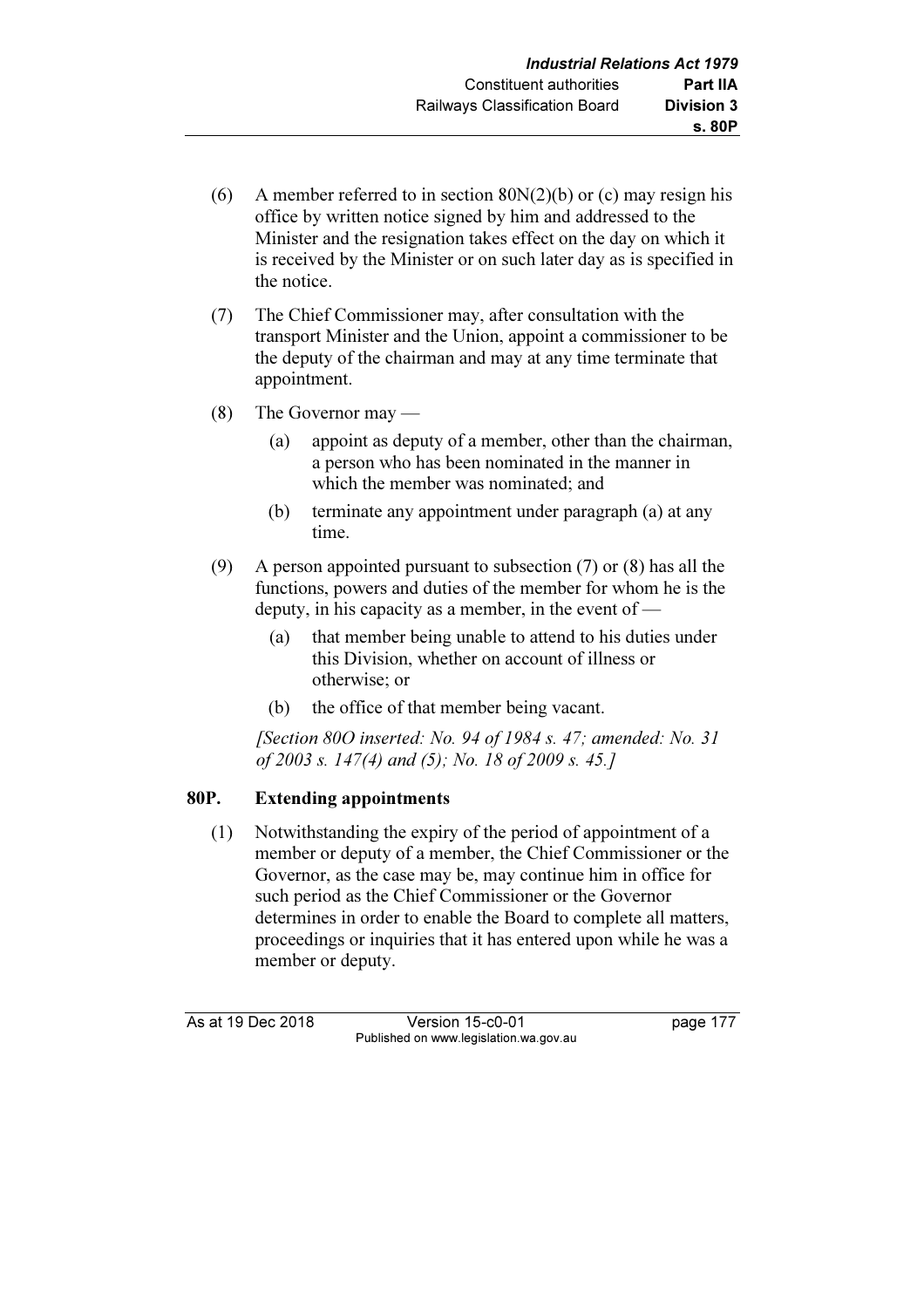(2) The Chief Commissioner or the Governor, as the case may be, may from time to time extend a period determined by him under subsection (1), notwithstanding the expiry of that period, for such further period or periods as he thinks fit.

[Section 80P inserted: No. 94 of 1984 s. 47.]

## 80Q. Validity of acts of Board

 An act, proceeding, decision or determination of the Board is not invalid by reason of any defect or irregularity in the election, nomination or appointment of any member or deputy of a member.

[Section 80O inserted: No. 94 of 1984 s. 47.]

## 80R. Board's jurisdiction

- (1) Subject to Division 3 of Part II and subsections (2a) and (3), the Board has exclusive jurisdiction to enquire into and deal with any industrial matter relating to a railway officer, a group of railway officers or railway officers generally.
- (2) Without limiting the generality of subsection (1), but subject to subsection (2a), the jurisdiction conferred by that subsection includes jurisdiction —
	- (a) to classify all salaried positions; and
	- (b) to create classes and to provide the minimum and maximum salaries of all salaried positions in any class; and
	- (c) to prescribe the method by which railway officers shall be advanced from the minimum to the maximum of the salary assigned to their positions, or from class to class; and
	- (d) to hear and determine any application by any railway officer or class of railway officers in respect of the classification, reclassification, or salary of that railway officer or class of railway officers, or his or their position or positions; and

page 178 Version 15-c0-01 As at 19 Dec 2018 Published on www.legislation.wa.gov.au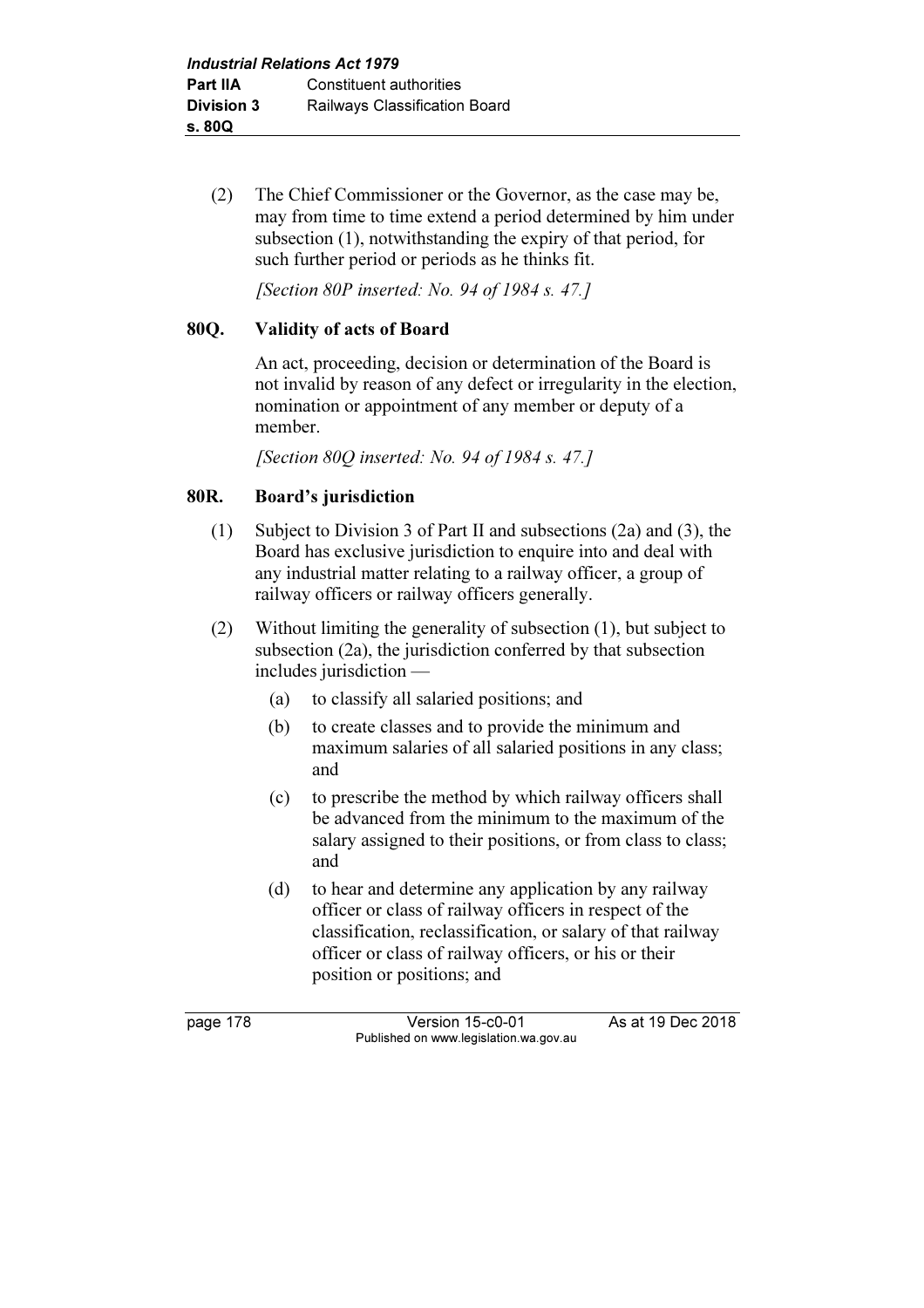- (e) to hear and determine any appeal by the Union in respect of the reclassification of a salaried position by the Public Transport Authority pursuant to section 80U(1); and
- (f) to hear and determine any application by the Public Transport Authority in respect of the classification, reclassification or salary of any railway officer or class of railway officers or his or their position.
- (2a) Where the Westrail Enterprise Bargaining Agreement provides that an industrial matter is to be included in an umbrella enterprise award established in accordance with that Agreement, that industrial matter —
	- (a) is, for the purposes of enabling such an award to be made by the Commission, taken to be an industrial matter in respect of which the Board does not have jurisdiction; and
	- (b) ceases to be an industrial matter in respect of which the Board has jurisdiction upon the making by the Commission of such an award including that industrial matter.
- $(2b)$  In subsection  $(2a)$  *Westrail Enterprise Bargaining Agreement* means the Westrail Enterprise Bargaining Agreement 1992 registered by the Commission on 18 February 1993, as renewed from time to time, or any Agreement expressed to be made in substitution for that Agreement.
- (2c) The Board also has the jurisdiction conferred on it as a relevant industrial authority by —
	- (a) Part VID Division 5 Subdivision 3; and
	- (b) section 97WI; and
	- (c) section 97WK.
- (2d) The jurisdiction referred to in subsection (2c) is to be exercised in accordance with the relevant provisions of Part VID, and the provisions of —
	- (a) subsection (3); and

As at 19 Dec 2018 Version 15-c0-01 page 179 Published on www.legislation.wa.gov.au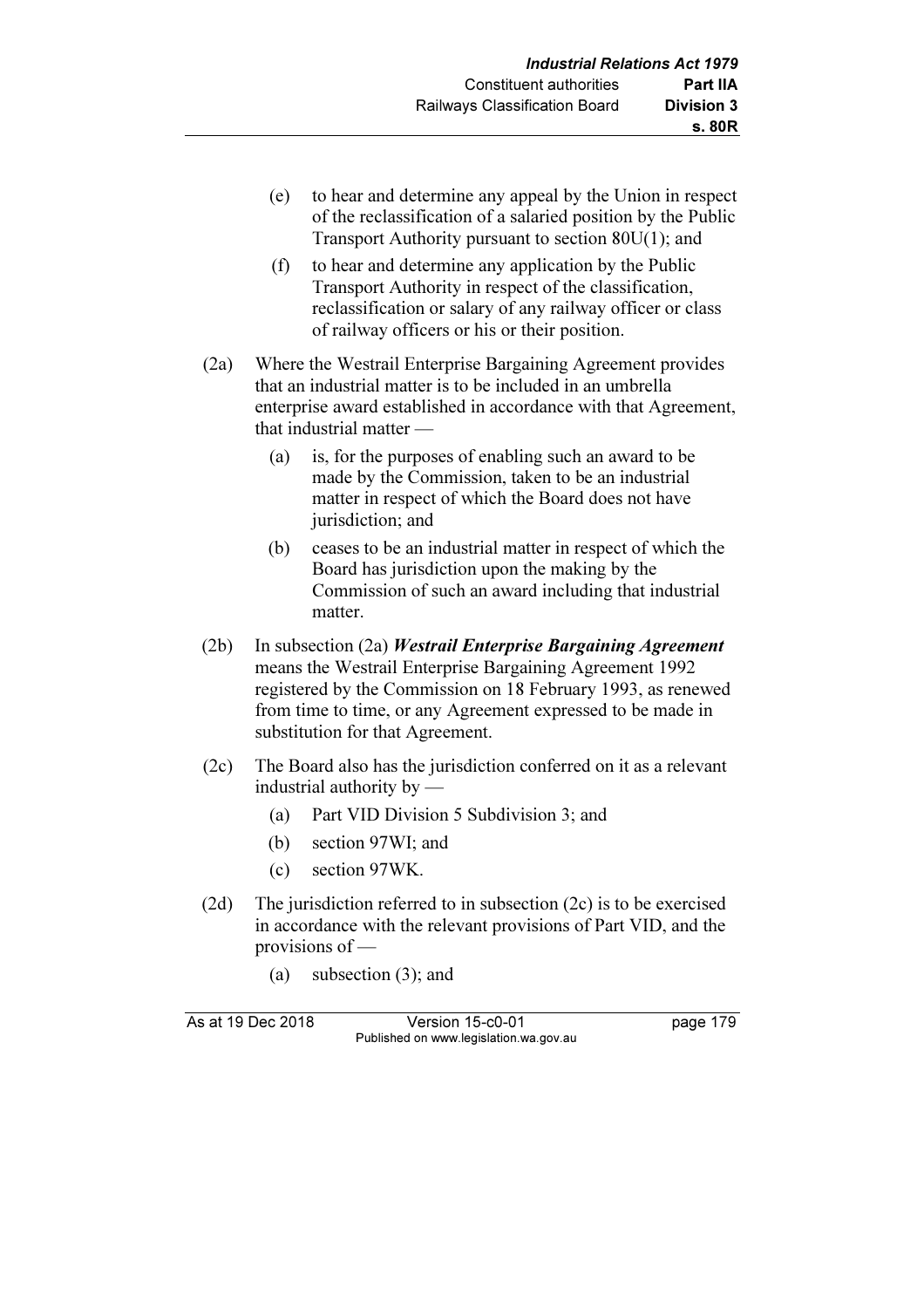(b) section 80W,

 do not apply to the exercise of any such jurisdiction by the Board.

- (3) Notwithstanding subsection (1) the Board may
	- (a) with the consent of the Chief Commissioner refer to the Commission in Court Session for hearing and determination by the Commission in Court Session —
		- (i) an industrial matter referred to in subsection (1) or any part of that industrial matter; or
		- (ii) any question of interpretation of the rules of an organisation arising in a matter before the Board;

and

 (b) with the consent of the Chief Commissioner refer to the Full Bench for hearing and determination by the Full Bench any question of law arising in a matter before the Board, other than a question of interpretation of the rules of an organisation,

 and the Commission in Court Session or the Full Bench, as the case may be, may hear and determine the matter, or part thereof, or question, so referred.

- (4) Despite subsections (1) and (3), the Board does not have jurisdiction to enquire into or deal with, or refer to the Commission in Court Session or the Full Bench the following —
	- (a) any matter in respect of which a decision is, or may be, made under regulations referred to in the Public Sector Management Act 1994 section 94 or 95A;
	- (b) any matter in respect of which a procedure referred to in the Public Sector Management Act 1994 section 97(1)(a) is, or may be, prescribed under that Act.

page 180 Version 15-c0-01 As at 19 Dec 2018 Published on www.legislation.wa.gov.au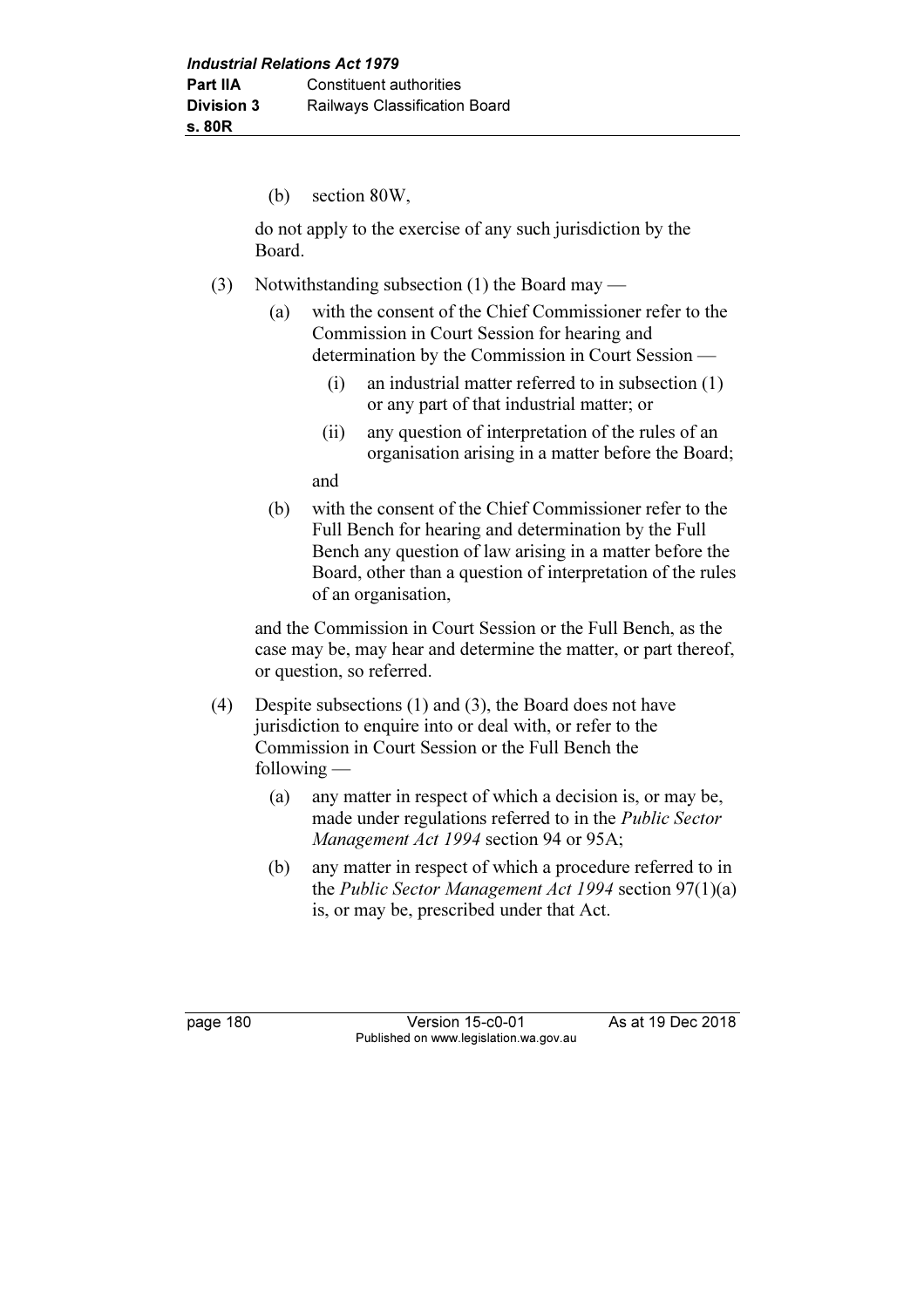[Section 80R inserted: No. 94 of 1984 s. 47; amended: No. 99 of 1990 s. 13; No. 1 of 1995 s. 36; No. 20 of 2002 s. 11; No. 31 of 2003 s. 147(5); No. 8 of 2014 s. 7; No. 39 of 2018 s. 50.]

### 80S. Who may refer matters to Board

- (1) Subject to section 80R(2)(d), (e) and (f) an industrial matter may be referred to the Board by the Union or the Public Transport Authority.
- (2) An application referred to in section  $80R(2)(d)$  may be made by the railway officer or officers concerned or by the Union on his or their behalf.
- (3) A railway officer who is an employee under an employer-employee agreement may refer to the Board where the Board is the relevant industrial authority under Part VID —
	- (a) any question, dispute or difficulty that the Board has jurisdiction to determine under section 97WI; and
	- (b) an allegation referred to in section 97WK(2).

[Section 80S inserted: No. 94 of 1984 s. 47; amended: No. 20 of 2002 s. 12; No. 31 of 2003 s. 147(5).]

[80T. Deleted: No. 1 of 1995 s. 30.]

## 80U. Vacant salaried position, reclassification of

- (1) Where any salaried position becomes vacant by reason of the retirement, resignation or voluntary transfer of an officer from that position, the Public Transport Authority may reclassify that position.
- (2) Notwithstanding that a salaried position has been classified or reclassified by or under a decision or award of the Board, the Public Transport Authority shall not be regarded as having —
	- (a) failed to give due effect to that decision; or
	- (b) failed to comply with the provisions of that award,

As at 19 Dec 2018 Version 15-c0-01 page 181 Published on www.legislation.wa.gov.au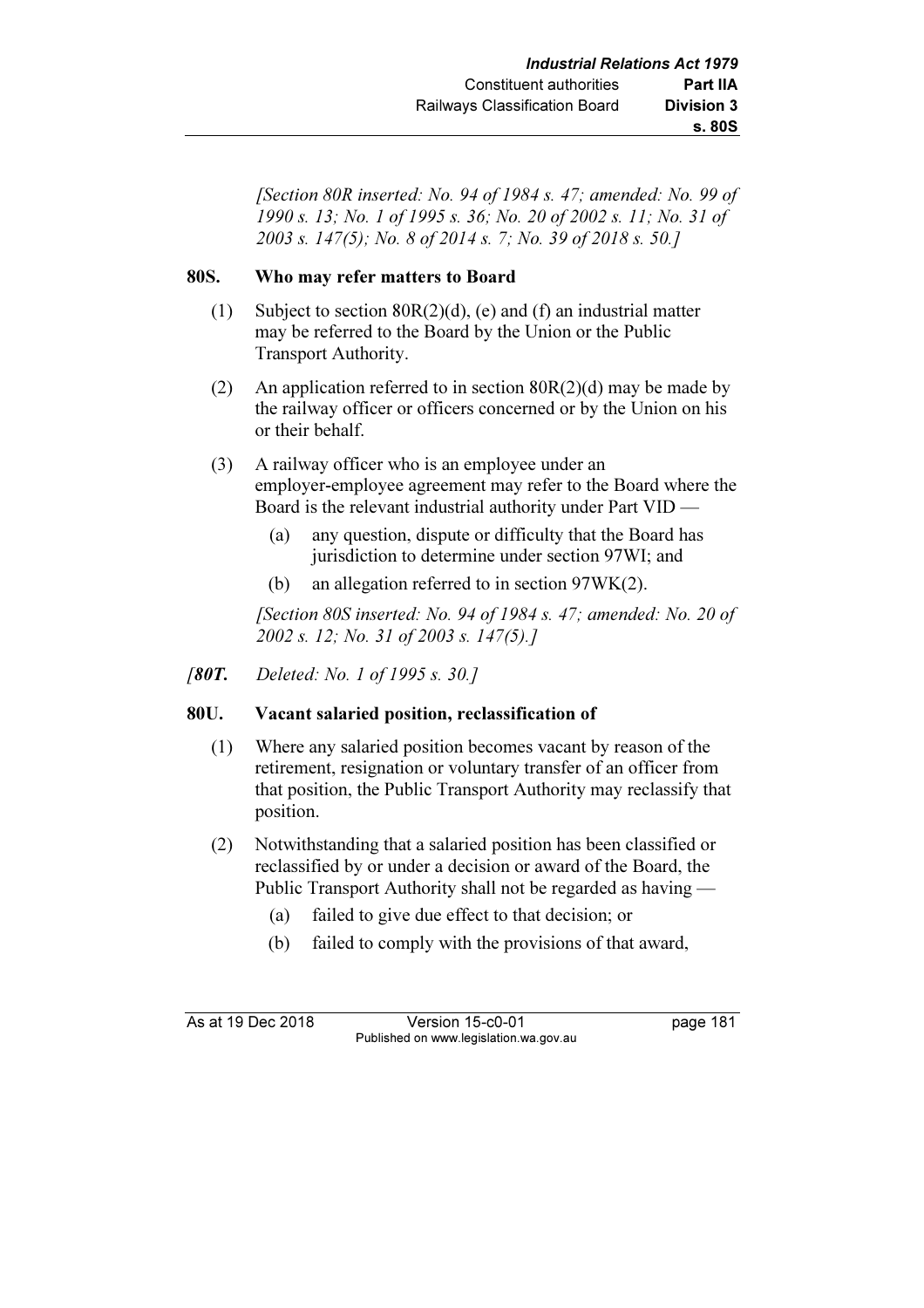by reason only that it has reclassified that position pursuant to subsection  $(1)$ .

 (3) Where the Board is notified by the Public Transport Authority that a salaried position classified under an award of the Board has been reclassified pursuant to subsection (1) then, unless the Board upholds an appeal against that reclassification under section  $80R(2)(e)$ , the Board shall vary the award in accordance with that reclassification.

[Section 80U inserted: No. 94 of 1984 s. 47; amended: No. 31] of 2003 s. 147(5).]

## 80V. Proceedings of Board

- (1) For the purposes of exercising its jurisdiction the Board may sit at any time and place appointed by the chairman and may adjourn to any time and place appointed by him.
- (2) The jurisdiction of the Board shall be exercised by all the members sitting together and when the members are divided in opinion on a question, the question shall be decided according to the decision of the majority of the members.
- (3) The decision of the Board must be in the form of an award, order, determination or declaration and must be signed and dated at the time it is made by the chairman.
- (4) To the extent to which it is not prescribed the Board may regulate its own procedure.

 [Section 80V inserted: No. 94 of 1984 s. 47; amended: No. 39 of 2018 s. 51.]

## 80W. Part II Div. 2 to 2G, application of

 (1) Subject to this Division, the provisions of Part II Divisions 2 to 2G that apply to and in relation to the exercise of the jurisdiction under this Act of the Commission constituted by a commissioner shall apply, with such modifications as are prescribed and such other modifications as may be necessary or

page 182 Version 15-c0-01 As at 19 Dec 2018 Published on www.legislation.wa.gov.au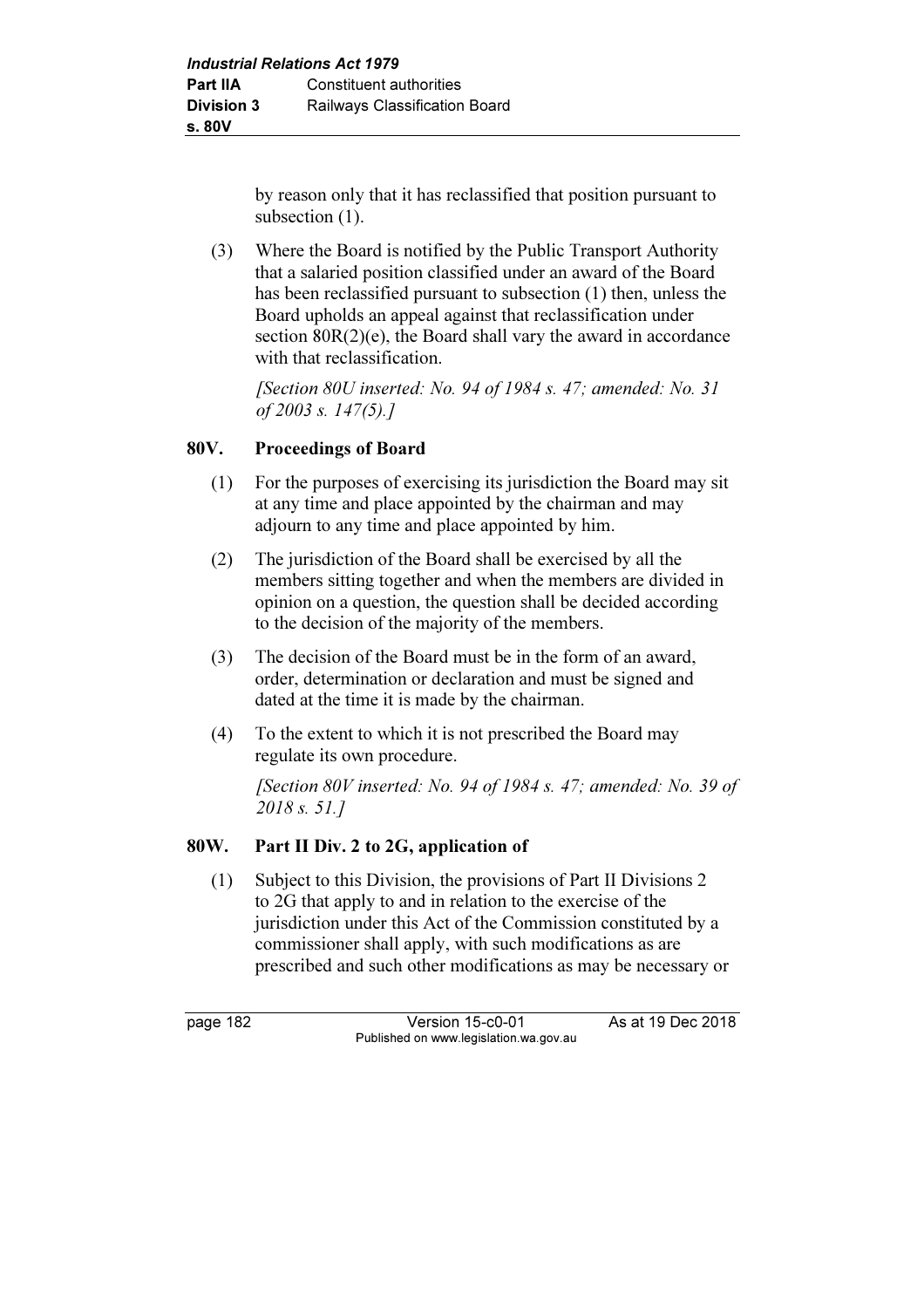appropriate, to the exercise by the Board of its jurisdiction under this Act.

 (2) For the purposes of subsection (1), section 49 does not apply to a decision of the Board referred to in section 80R(2).

 [Section 80W inserted: No. 94 of 1984 s. 47; amended: No. 79 of 1995 s. 14; No. 20 of 2002 s. 121(5).]

[Division 4 (s. 80X-80Z, 80ZA-80ZD) deleted: No. 1 of 1995 s. 31.]

As at 19 Dec 2018 Version 15-c0-01 page 183 Published on www.legislation.wa.gov.au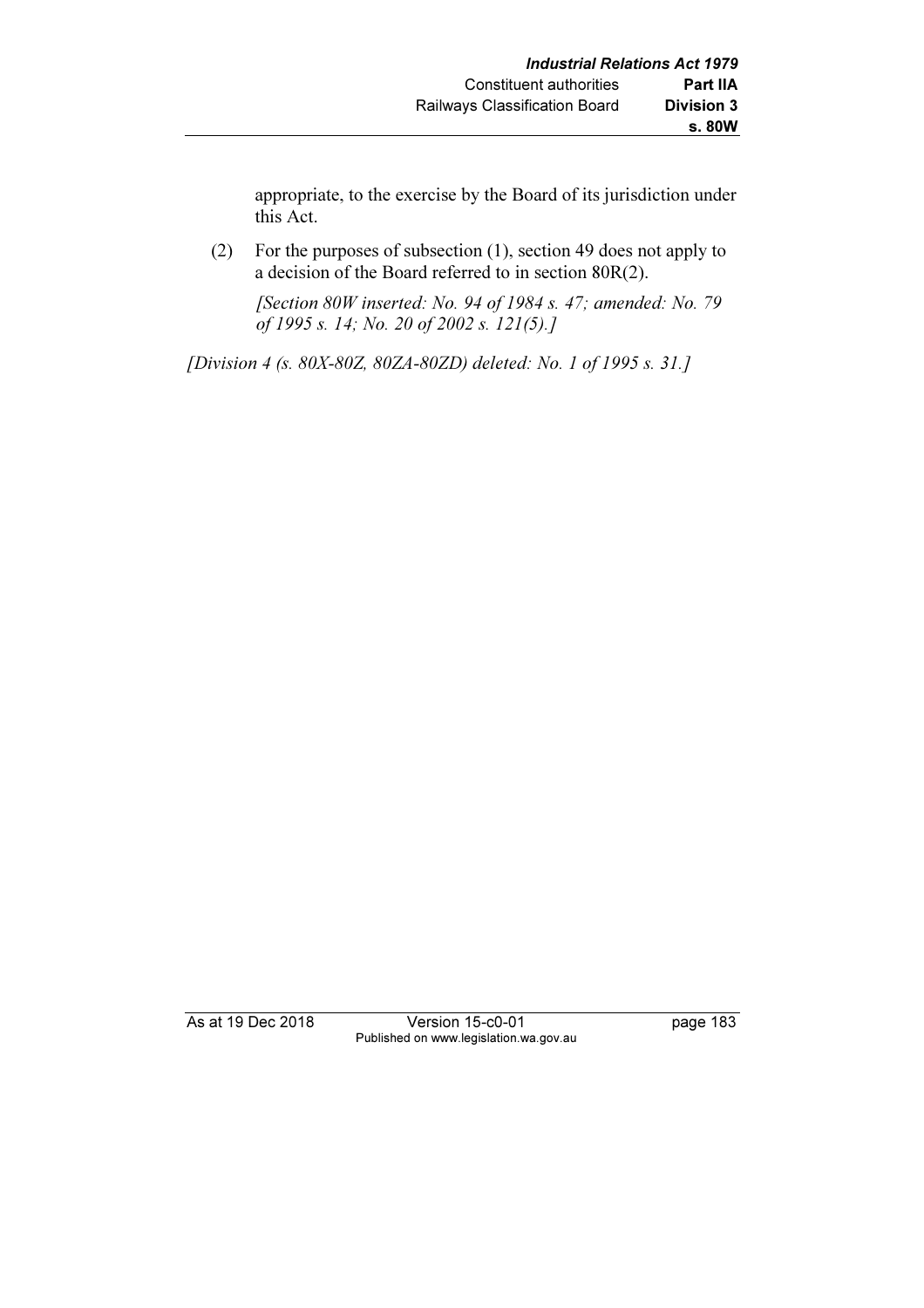s. 80ZE

# Part IIB — Enquiries

[Heading inserted: No. 94 of 1984 s. 47.]

### 80ZE. Minister may refer matter to Commission for enquiry

- (1) The Minister may refer to the Commission for enquiry and report under this section any matter that, in the opinion of the Minister, affects or may affect industrial relations and the Commission shall enquire into that matter and report to the Minister thereon.
- (2) Subsection (1) does not apply to an industrial matter or a matter that is otherwise within the jurisdiction of the Commission under this Act.

[Section 80ZE inserted: No. 94 of 1984 s. 47; amended: No. 15 of 1993 s. 22; amended: Gazette 15 Aug 2003 p. 3686.]

page 184 Version 15-c0-01 As at 19 Dec 2018 Published on www.legislation.wa.gov.au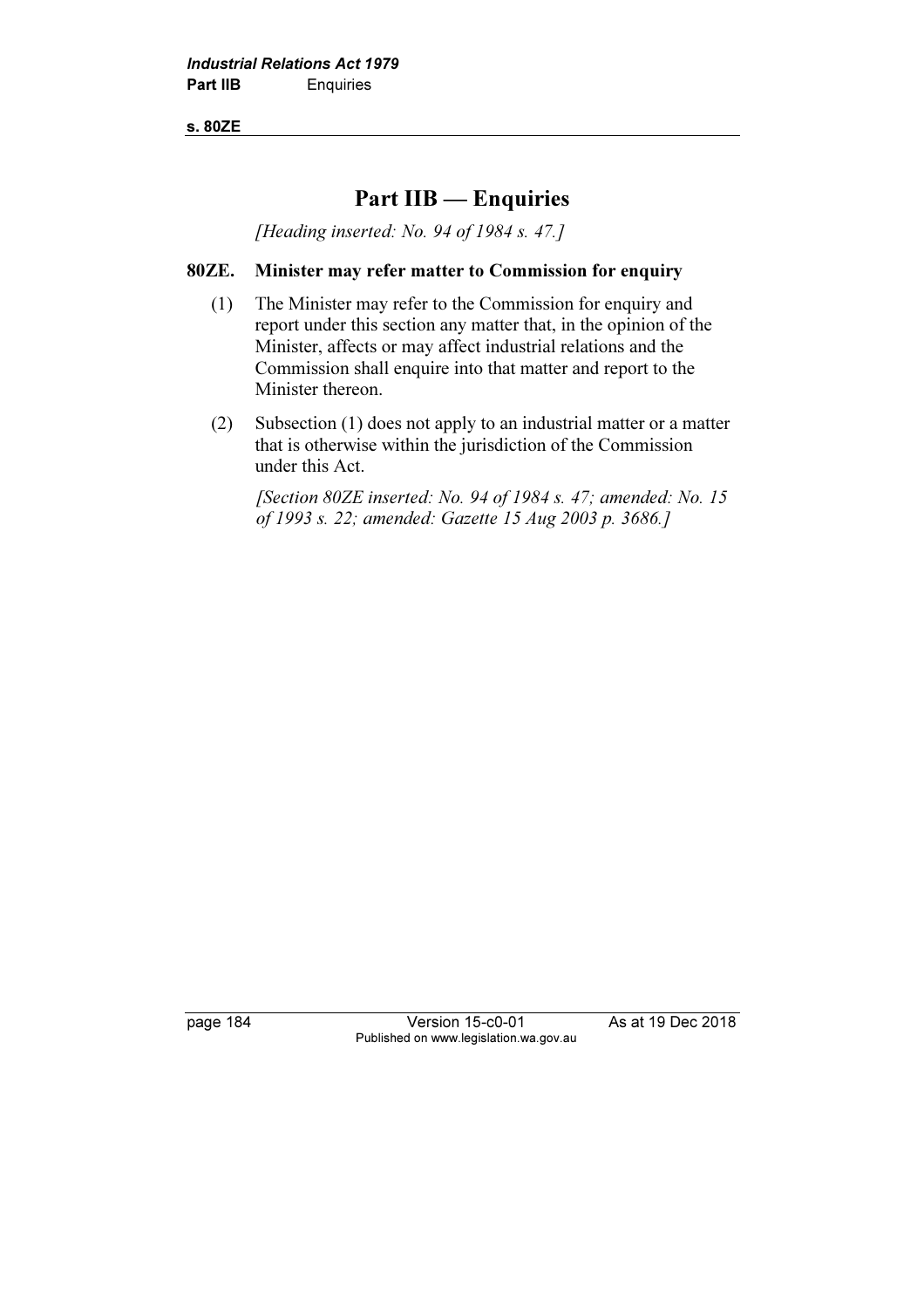s. 80ZF

# Part IIC — Arrangements with other industrial authorities

[Heading inserted: No. 94 of 1984 s. 47.]

#### 80ZF. Term used: Fair Work Commission

In this Part —

Fair Work Commission includes a member of the Fair Work Commission.

[Section 80ZF inserted: No. 39 of 2018 s. 52.]

#### 80ZG. Joint proceedings of Commission and Fair Work Commission

- (1) If in the opinion of the Chief Commissioner it is appropriate to do so, the Commission may, notwithstanding anything in this Act, exercise, in the presence of —
	- (a) the Fair Work Commission; and
	- (b) the parties to an industrial dispute in relation to which the Fair Work Commission is exercising power; and
	- (c) any witness summoned by the Fair Work Commission,

 any of the powers of the Commission that are exercisable by it in relation to an industrial matter.

- (2) Where the Commission is exercising, as provided by subsection (1), in relation to an industrial matter, any of the powers of the Commission that are exercisable by it, it may, without limiting the generality of section  $26(1)(a)$  and (b), have regard to any evidence given, in its presence and in the presence of the parties to the industrial matter, to the Fair Work Commission, being evidence that is relevant to the exercise of those powers.
- (3) Nothing in this section shall be taken to prevent the Commission from exercising powers in relation to an industrial matter in the

As at 19 Dec 2018 Version 15-c0-01 page 185 Published on www.legislation.wa.gov.au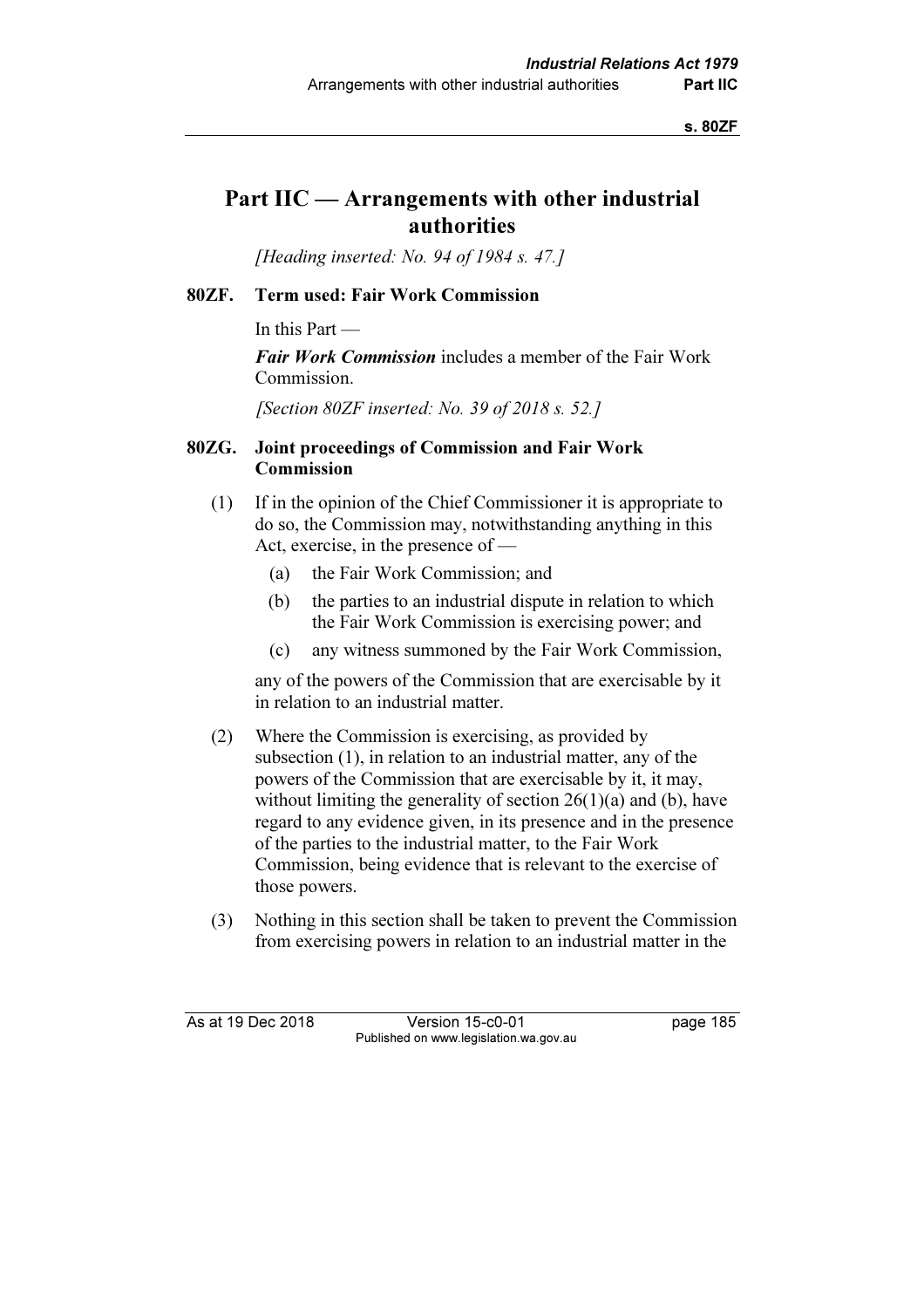#### s. 80ZH

presence of any person other than the Fair Work Commission or a person referred to in subsection (1)(b) or (c).

[Section 80ZG inserted: No. 94 of 1984 s. 47; amended: No. 53 of 2011 s. 39; No. 39 of 2018 s. 53.]

### 80ZH. Referring matters to Fair Work Commission for determination under this Act

- (1) The Chief Commissioner may, where in his opinion it is appropriate to do so, request the President of the Fair Work Commission to nominate a member of the Fair Work Commission to deal with the whole or any part of an industrial matter which has arisen or is threatened or impending.
- (2) Where, in accordance with a request under subsection (1), the President of the Fair Work Commission nominates a member of the Fair Work Commission, the Chief Commissioner may refer the whole or part of the industrial matter in respect of which the request was made to the member to be inquired into and to be dealt with under this Act by conciliation, by arbitration or by conciliation and, if necessary, by arbitration, and may, at any time before a decision is made by the member in relation to the industrial matter, revoke the reference.
- (3) For the purposes of inquiring into and dealing with the whole or part of an industrial matter that has been referred to him under subsection (2), the member of the Fair Work Commission may exercise all the powers of the Commission under this Act that are exercisable by a commissioner or by a constituent authority and in the exercise of those powers shall be deemed to be the Commission.
- (4) Without limiting subsection (3), a decision made by a member of the Fair Work Commission in relation to an industrial matter referred to him under subsection (2) shall, for the purposes of this Act, be deemed to be an award, order or declaration as the case may require, made by the Commission under this Act.

page 186 Version 15-c0-01 As at 19 Dec 2018 Published on www.legislation.wa.gov.au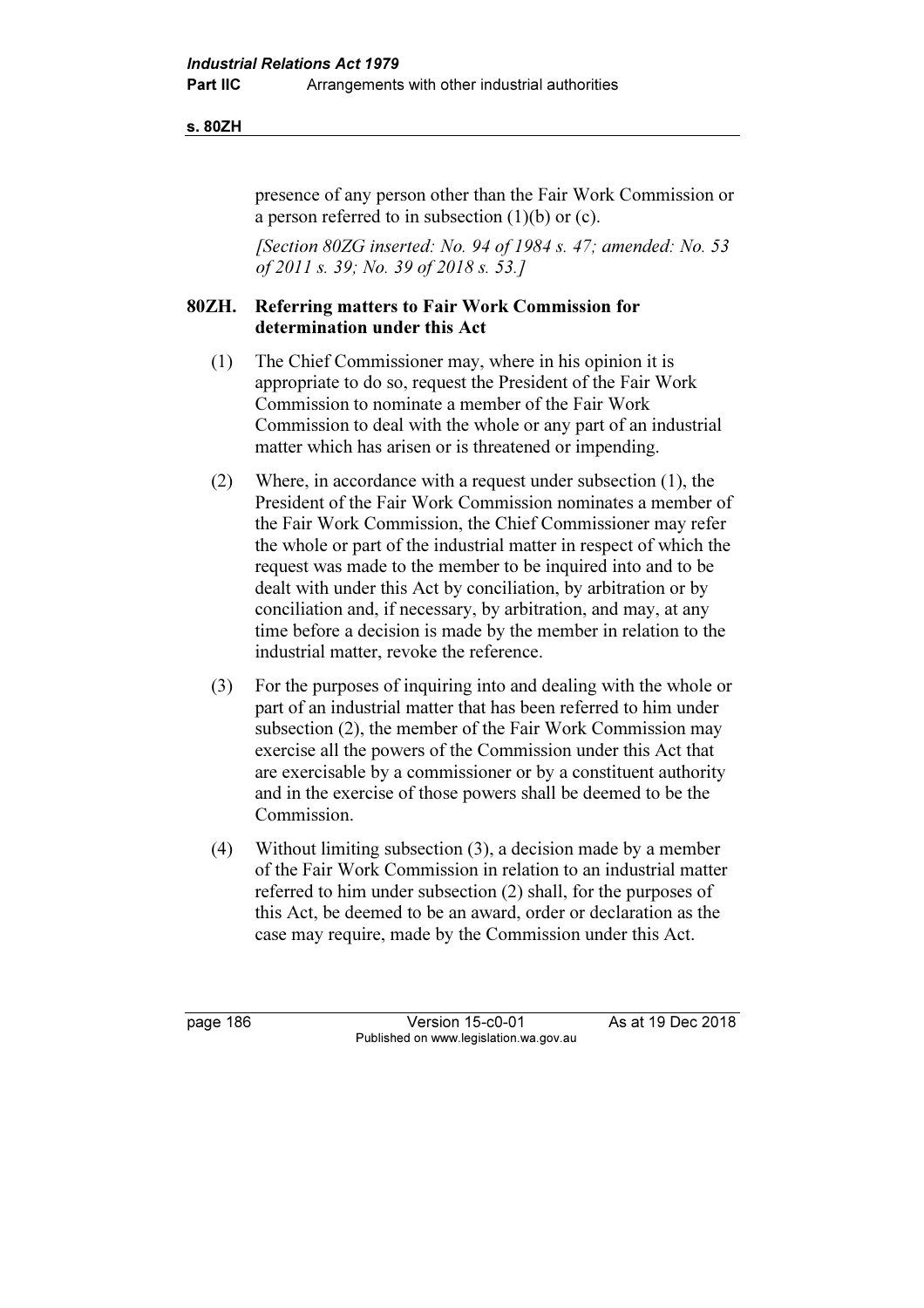s. 80ZI

[Section 80ZH inserted: No. 94 of 1984 s. 47; amended: No. 53 of 2011 s. 39; No. 39 of 2018 s. 54.]

#### 80ZI. Conferences with other industrial authorities

- (1) Where it appears to the Chief Commissioner to be desirable, in relation to a matter falling within the jurisdiction of the Commission, that a conference be held with a corresponding authority, the Chief Commissioner may, if that authority is willing, confer with that authority, or arrange for another commissioner to confer with that authority, with a view to securing coordination between any decision made or to be made under this Act and any decision made or to be made by that authority.
- (2) Where it appears to the Chief Commissioner to be desirable, the Chief Commissioner may confer with the Fair Work Commission in relation to the exercise, or the proposed exercise, of the powers of the Commission under section 80ZG.
- (3) In subsection (1) *corresponding authority* means the Fair Work Commission or any board or court of conciliation or arbitration or other tribunal, body or persons having authority under the laws of another State or a Territory of the Commonwealth to exercise any power of conciliation or arbitration with reference to industrial relations, or any special board constituted under any law of another State or a Territory relating to factories, or any other board, court, tribunal or body of another State or Territory prescribed for the purposes of this section.

[Section 80ZI inserted: No. 94 of 1984 s. 47; amended: No. 53 of 2011 s. 39; No. 39 of 2018 s. 55.]

### 80ZJ. Commission may exercise powers conferred by Fair Work Act 2009 (Cwlth) etc.

 (1) Subject to this Act the Commission may exercise the powers conferred on it by or under such of the provisions as may be prescribed of the Fair Work Act 2009 (Commonwealth) or of any other prescribed enactment.

As at 19 Dec 2018 Version 15-c0-01 page 187 Published on www.legislation.wa.gov.au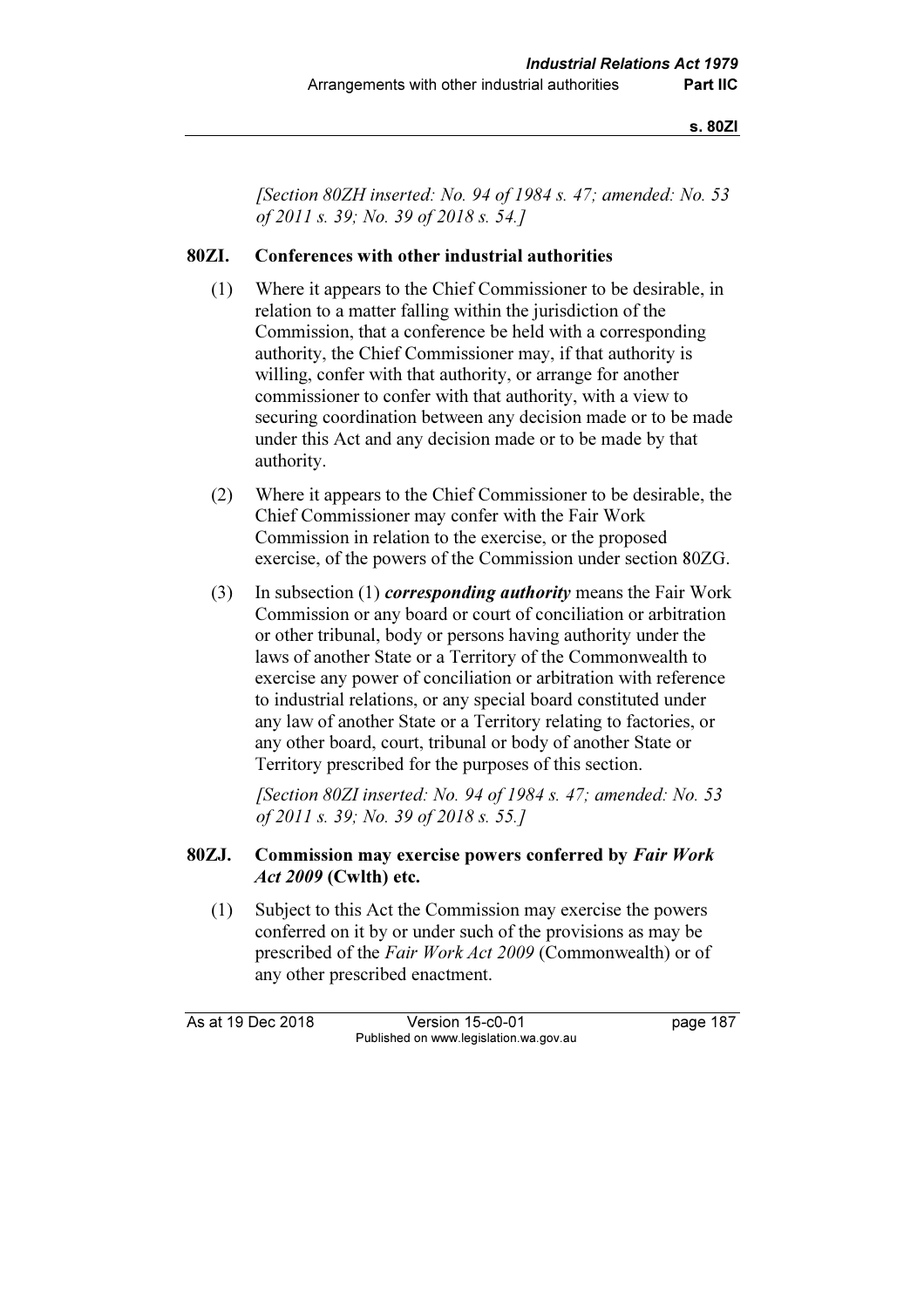(2) A decision made by the Commission in exercise of the powers referred to in subsection (1) shall, for the purposes of this Act, be deemed not to have been made by the Commission under this Act.

 [Section 80ZJ inserted: No. 94 of 1984 s. 47; amended: No. 53 of 2011 s. 37.]

page 188 Version 15-c0-01 As at 19 Dec 2018 Published on www.legislation.wa.gov.au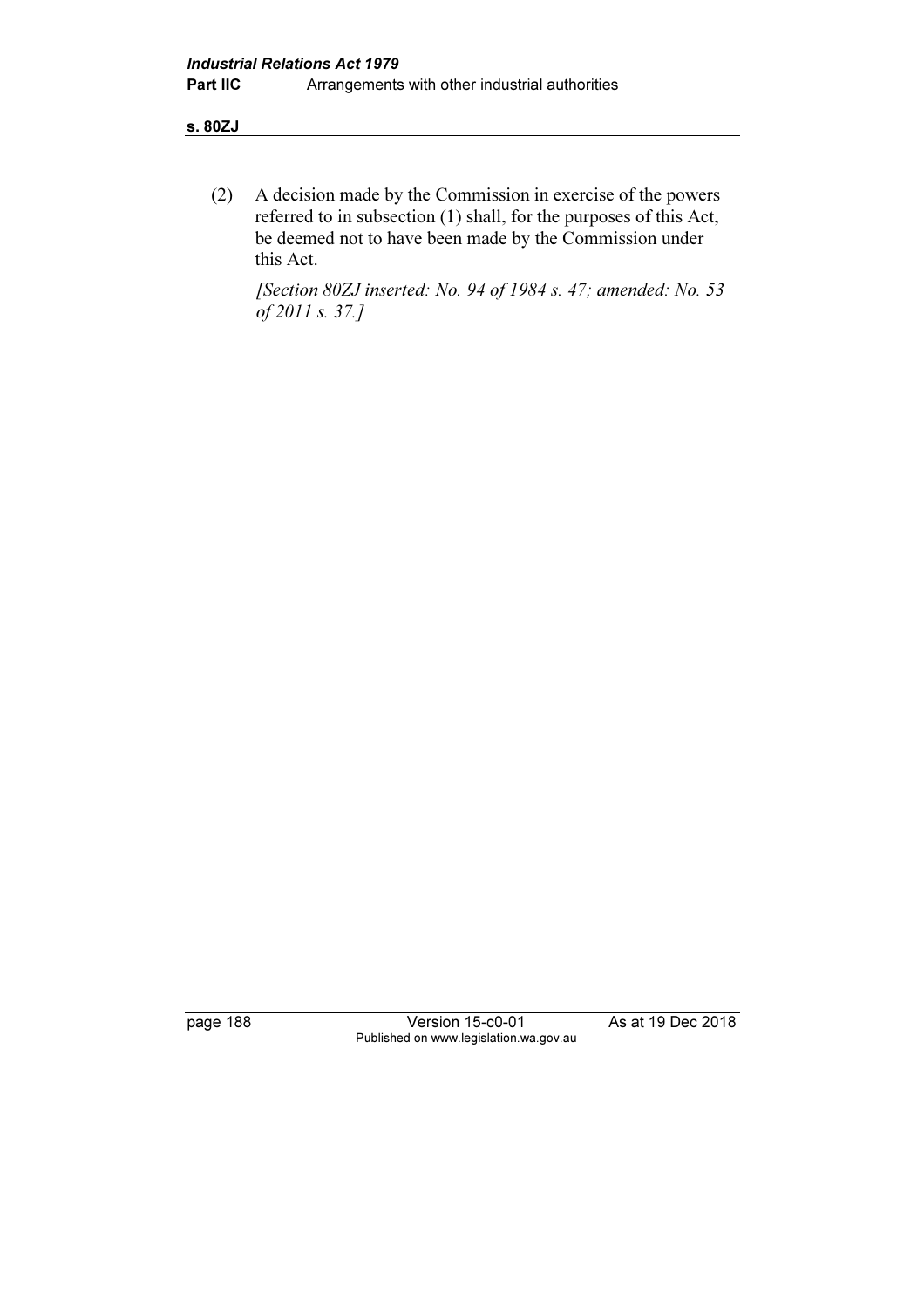# Part III — Enforcement of Act, awards, industrial agreements and orders

[Heading amended: No. 94 of 1984 s. 48.]

#### 81. Industrial magistrate's courts established

- (1) The Governor may by proclamation establish an industrial magistrate's court at any place within the State.
- (2) An industrial magistrate's court is a court of record and shall have an official seal of which judicial notice shall be taken.
- (3) The Governor may by proclamation disestablish an industrial magistrate's court.
- (4) When an industrial magistrate's court is disestablished, all proceedings pending in the industrial magistrate's court and all records of the industrial magistrate's court shall be transferred to such other industrial magistrate's court as the Governor in the relevant proclamation referred to in subsection (3) directs.

[Section 81 inserted: No. 44 of 1991 s.  $6.1$ ]

### 81A. Jurisdiction under this Act of industrial magistrate's court

 An industrial magistrate's court has the jurisdiction conferred on it by sections 77, 80(1) and (2), 83, 83A, 83B, 83D, 83E, 96J, 97V(3), 97VJ(3), 97YC, 97YG, 110, 111 and 112.

[Section 81A inserted: No. 79 of 1995 s. 19; amended: No. 3 of 1997 s. 8, 18, and 21(1); No. 20 of 2002 s. 13, 160(1), 193(3) and 195(2).]

## 81AA. Jurisdiction under other Acts of industrial magistrate's court

 In addition to its jurisdiction under this Act, an industrial magistrate's court has the jurisdiction conferred on it by the following —

 (a) the Construction Industry Portable Paid Long Service Leave Act 1985 section 53;

As at 19 Dec 2018 Version 15-c0-01 page 189 Published on www.legislation.wa.gov.au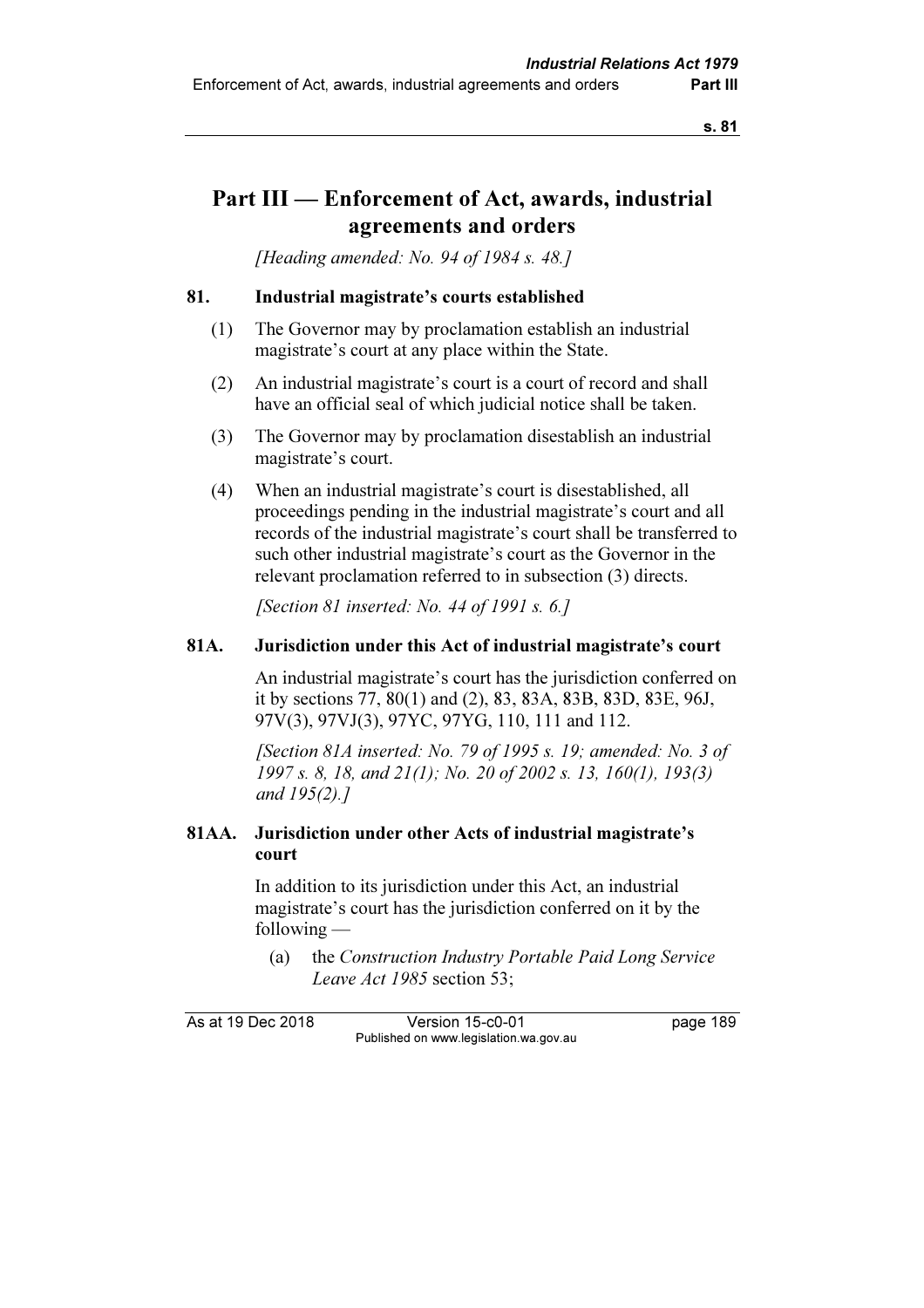s. 81B

- (ba) Part IV of the Long Service Leave Act 1958;
- $(1)(bb)$  deleted]
- (bc) section 196(2) of the Children and Community Services Act 2004.
- $[(b)$  deleted]

[Section 81AA inserted: No. 15 of 1993 s. 24; amended: No. 79 of 1995 s. 20; No. 20 of 2002 s. 113(2) and 182; No. 34 of 2004 s. 251; No. 36 of 2006 s. 68; No. 53 of 2011 s. 29 and 42.]

### 81B. Industrial magistrate's courts, constitution of

- (1) An industrial magistrate's court shall be constituted by an industrial magistrate.
- (2) The Governor may, on the recommendation of the Chief Magistrate, appoint a person holding office as a magistrate to be an industrial magistrate.
- (3) An industrial magistrate ceases to hold office as such when
	- (a) he ceases to be a magistrate; or
	- (b) he resigns his office as industrial magistrate by writing delivered to the Governor.
- (4) When an industrial magistrate is, or is expected to be, for any reason unable to perform the functions of his office, the Governor may, on the recommendation of the Chief Magistrate, appoint a person holding office as a magistrate to act in the office of the industrial magistrate for the period, or the remainder of the period, as the case requires, during which the industrial magistrate is, or is expected to be, so unable.
- (5) An industrial magistrate or acting industrial magistrate shall, if the industrial magistrate's court constituted by him has not completed the hearing and determination of any application when he ceases to be an industrial magistrate or acting industrial magistrate, as the case requires, be deemed notwithstanding that cessation to continue to hold office as an industrial magistrate or

page 190 Version 15-c0-01 As at 19 Dec 2018 Published on www.legislation.wa.gov.au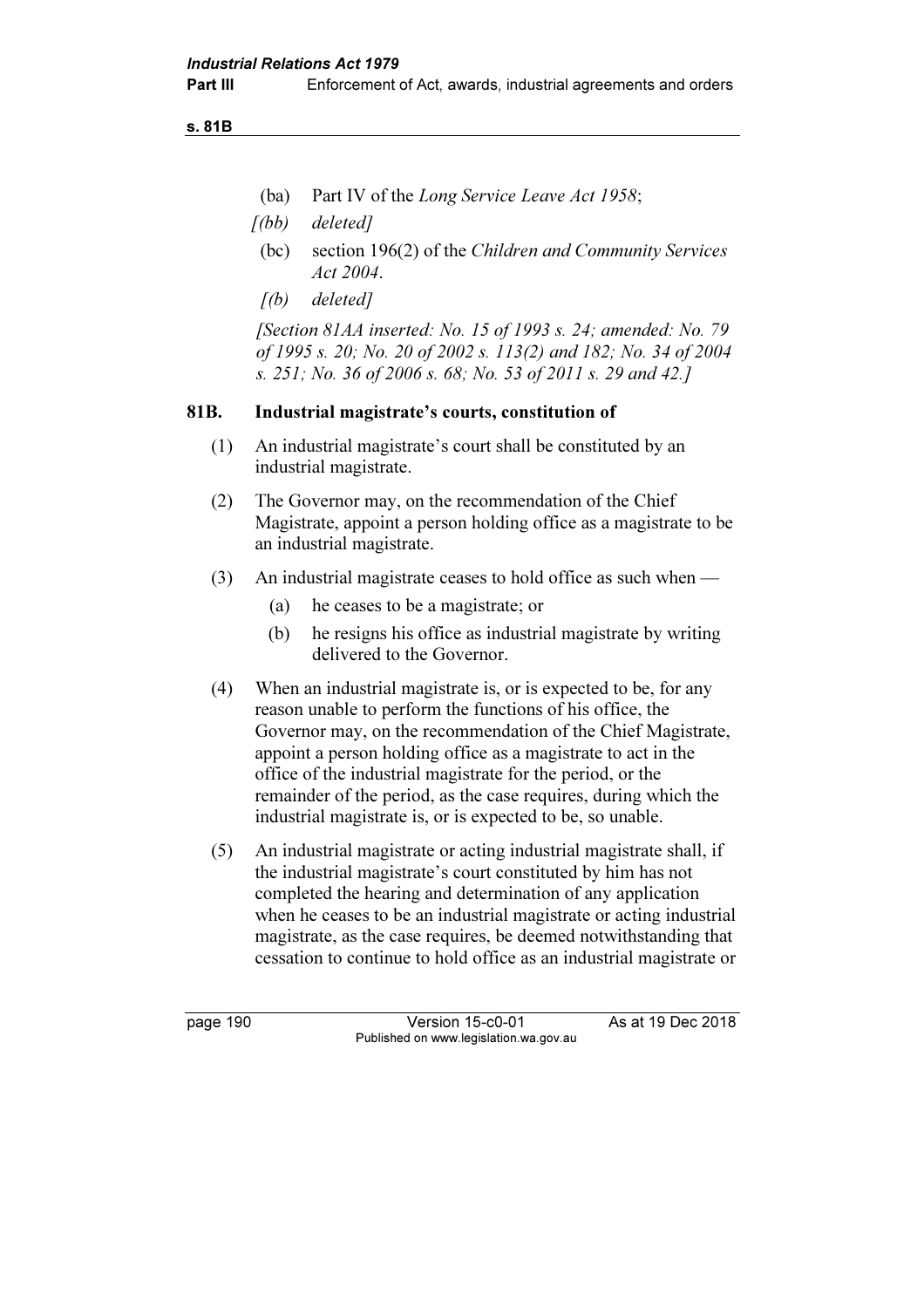acting industrial magistrate until that hearing and determination are completed.

 $(6)$  In this section —

Chief Magistrate means the Chief Magistrate of the Magistrates Court.

 [Section 81B inserted: No. 44 of 1991 s. 6; amended: No. 59 of 2004 s. 112; No. 39 of 2018 s. 56.]

## 81C. Sittings of industrial magistrate's courts

- (1) Notwithstanding anything in section 81(1), an industrial magistrate's court may sit and act at any time and place.
- (2) Notice of the time when an industrial magistrate's court will sit shall be posted in a public place at —
	- (a) the place referred to in section  $81(1)$ ; and
	- (b) if the place referred to in section  $81(1)$  is not the place where the industrial magistrate's court will be sitting at the time, the place where the industrial magistrate's court will be sitting at that time.

[Section 81C inserted: No. 44 of 1991 s.  $6.$ ]

## 81CA. Procedure etc. of industrial magistrate's courts

(1) In this section —

general jurisdiction means the jurisdiction of an industrial magistrate's court under —

- (a) section 77, 80(1) and (2), 83(1) to (7), 83A, 83B(1) to (9), 83E(1) to (8), 96J, 97V(3), 97VJ(3), 97YC, 97YG, 110, 111 or 112; or
- (b) Part IV of the Long Service Leave Act 1958; or
- (c) the Construction Industry Portable Paid Long Service Leave Act 1985 section 53;

As at 19 Dec 2018 Version 15-c0-01 page 191 Published on www.legislation.wa.gov.au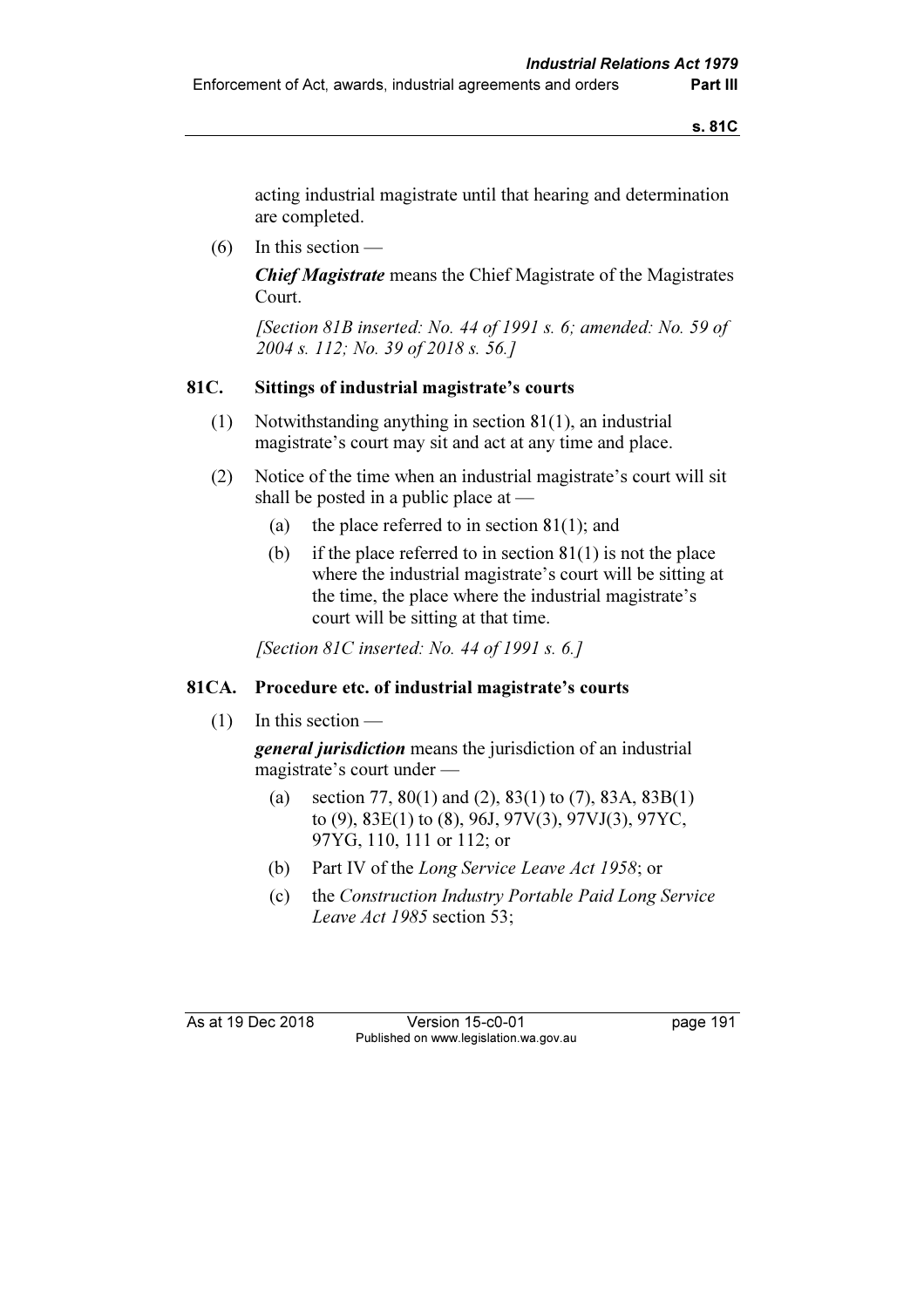s. 81CA

prosecution jurisdiction means the jurisdiction of an industrial magistrate's court under —

- (a) section 83D; or
- $[(b), (c)$  deleted]
	- (d) section 196(2) of the Children and Community Services Act 2004.
- (2) Except as otherwise prescribed by or under this Act or another  $law -$ 
	- (a) the powers of an industrial magistrate's court; and
	- (b) the practice and procedure to be observed by an industrial magistrate's court,

 when exercising general jurisdiction are those provided for by the Magistrates Court (Civil Proceedings) Act 2004 as if the proceedings were a case within the meaning of that Act.

- (3) Without limiting subsection (2), regulations may extend the circumstances in which an industrial magistrate's court exercising general jurisdiction may hear and determine an action under Part 4 of the Magistrates Court (Civil Proceedings) Act 2004.
- $(4)$  deleted]
- (5) When exercising prosecution jurisdiction an industrial magistrate's court constitutes a court of summary jurisdiction and the Criminal Procedure Act 2004 applies.
- $[(6), (7)$  deleted]
	- (7a) Sections 15, 16, 35 and 36 and Part 3 Division 2 of the Magistrates Court Act 2004 apply to and in relation to an industrial magistrate's court and its officers in the same way as they apply to and in relation to the Magistrates Court and its officers.

page 192 Version 15-c0-01 As at 19 Dec 2018 Published on www.legislation.wa.gov.au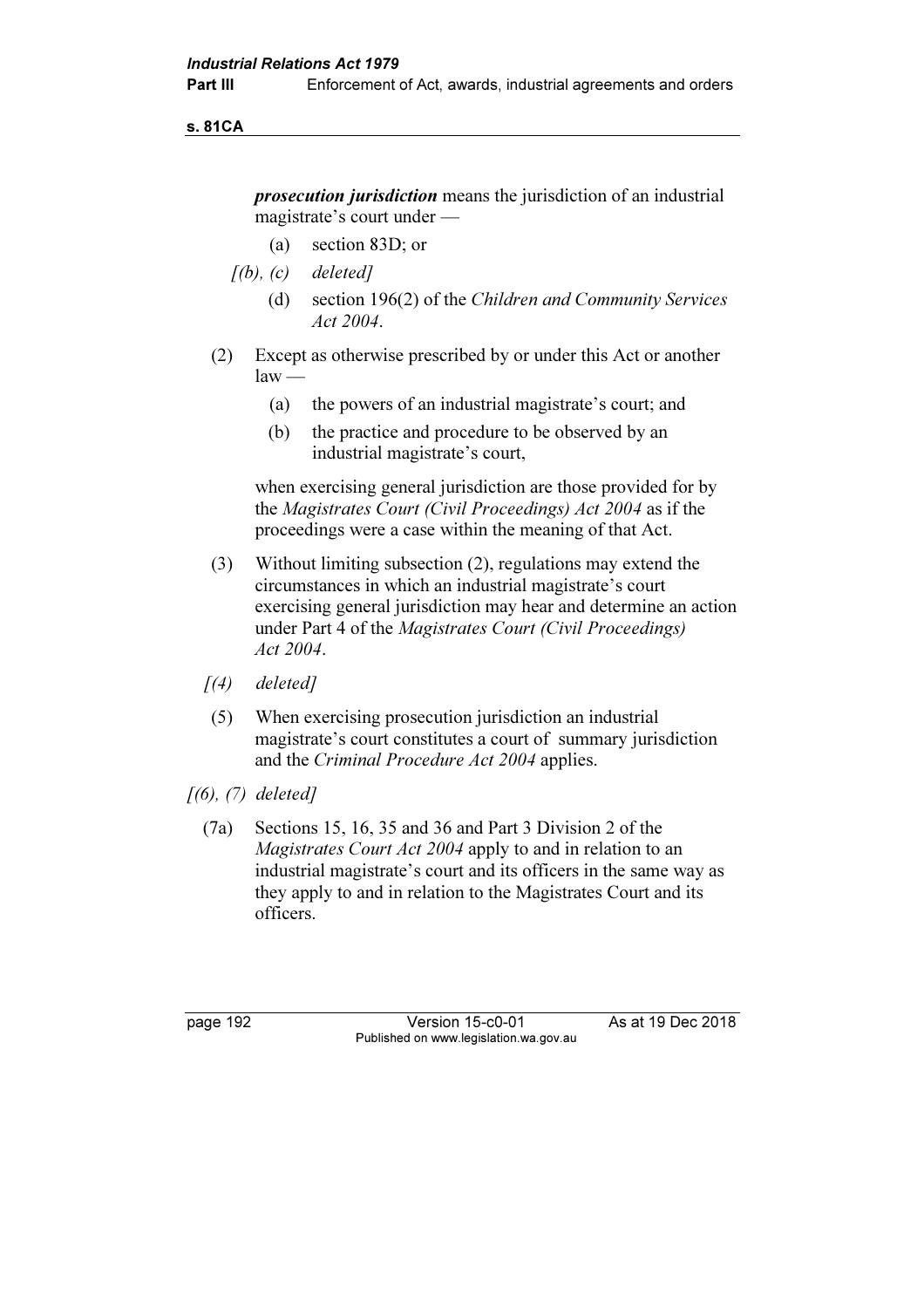(8) In the absence of evidence to the contrary, anything done by an industrial magistrate's court shall be taken to have been done within its jurisdiction.

 [Section 81CA inserted: No. 79 of 1995 s. 21; amended: No. 3 of 1997 s. 8, 18 and 21(2); No. 20 of 2002 s. 14, 113(3), 160(2), 182, 193(4) and 195(3) and (4); No. 34 of 2004 s. 251; No. 59 of 2004 s. 112; No. 84 of 2004 s. 78; No. 36 of 2006 s. 69; No. 5 of 2008 s. 61; No. 53 of 2011 s. 30.]

## 81CB. Industrial magistrate's court judgments, enforcement of

 $(1)$  In this section —

**general jurisdiction** has the meaning given to that term by section 81CA;

judgment includes an order, direction or decision.

- (2) A person to whom money is to be paid under a judgment of an industrial magistrate's court made in the exercise of general jurisdiction may enforce it by lodging a copy of it, certified by a clerk of the court, and an affidavit stating to what extent it has not been complied with, with a court of competent jurisdiction.
- (3) If, or to the extent that, a judgment of an industrial magistrate's court made in the exercise of general jurisdiction does not require the payment of money, a person entitled to the benefit of the judgment may enforce it by lodging a copy of it, certified by a clerk of the court, and an affidavit stating to what extent it has not been complied with, with the Magistrates Court.
- (4) A judgment that is lodged with a court under subsection (2) or (3) is to be taken to be a judgment of that court and may be enforced accordingly.

[Section 81CB inserted: No. 5 of 2008 s. 62.]

## 81D. Clerks of industrial magistrate's courts

 (1) Each industrial magistrate's court shall have a clerk, who shall be an officer of the Public Service.

As at 19 Dec 2018 Version 15-c0-01 page 193 Published on www.legislation.wa.gov.au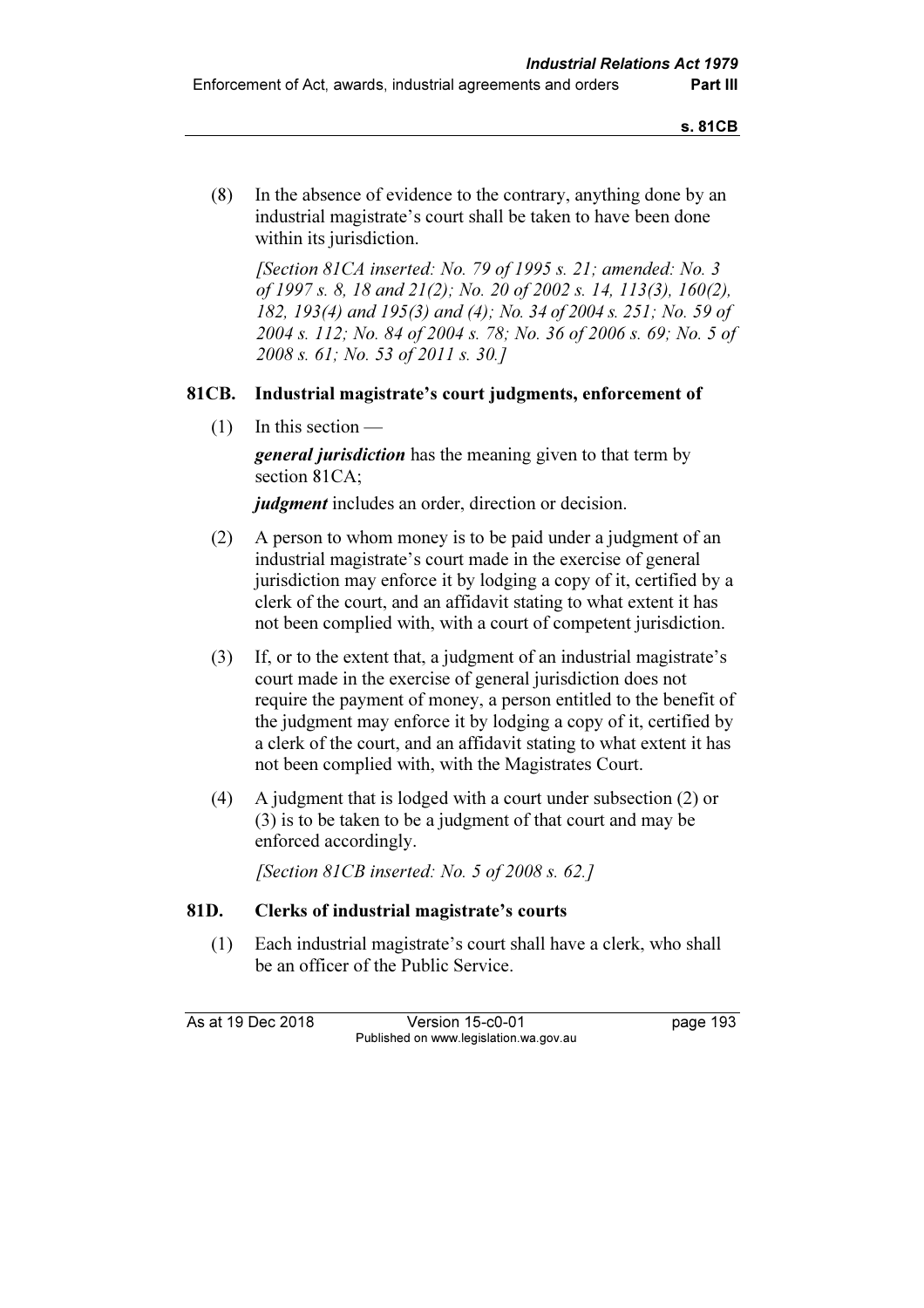s. 81E

- (2) An industrial magistrate may perform any function of a clerk of the industrial magistrate's court constituted by the industrial magistrate.
- (3) For the purposes of prosecution jurisdiction, the clerk of an industrial magistrate's court has in relation to that court like powers to those that a registrar of the Magistrates Court has for the purposes of the criminal jurisdiction of the Magistrates Court under the Criminal Procedure Act 2004.
- (4) For the purposes of general jurisdiction, the clerk of an industrial magistrate's court has like powers to those that a registrar of the Magistrates Court has for the purposes of the civil jurisdiction of the Magistrates Court under the Magistrates Court (Civil Proceedings) Act 2004.

 [Section 81D inserted: No. 44 of 1991 s. 6; amended: No. 15 of 1993 s. 25; No. 79 of 1995 s. 22; No. 59 of 2004 s. 109; No. 84 of 2004 s. 78.]

## 81E. Representation of parties in industrial magistrate's court

 In proceedings before an industrial magistrate's court a party  $may -$ 

- (a) appear in person; or
- (b) be represented by an agent; or
- (c) be represented by a legal practitioner.

[Section 81E inserted: No. 79 of 1995 s. 15.]

## 81F. Industrial magistrate's court records, access to

- (1) In respect of an industrial magistrate's court's records of proceedings under its prosecution jurisdiction (as defined in section 81CA), section 33 of the *Magistrates Court Act 2004*, with any necessary changes, applies.
- (2) In respect of an industrial magistrate's court's records of proceedings under its general jurisdiction (as defined in section 81CA), subsections (3) to (9) apply.

page 194 Version 15-c0-01 As at 19 Dec 2018 Published on www.legislation.wa.gov.au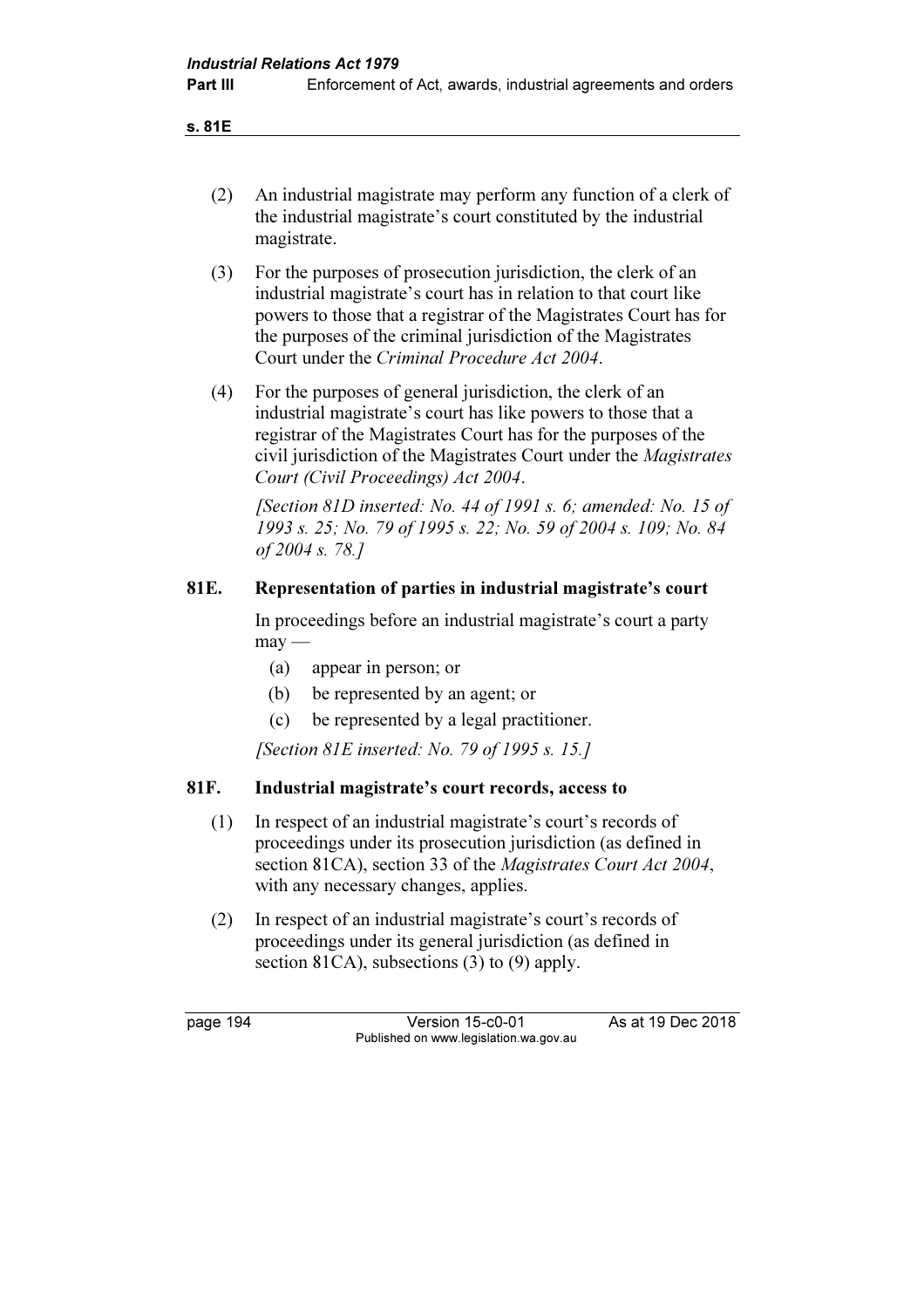- (3) A party to the proceedings may, on request, inspect or obtain a copy of any document that is part of the court's record of those proceedings.
- (4) A person who is not a party to the proceedings may, with the leave of the court, inspect or obtain a copy of any document that is part of the court's record of the proceedings.
- (5) Any person may, with the leave of the court, inspect or obtain a copy of any thing (other than a document) received by the court in the proceedings on which information is recorded or stored, such as a photograph, tape or disc.
- (6) Any person may, with the leave of the court, listen to, view or obtain a copy of a recording of the proceedings.
- (7) When giving leave under subsection  $(4)$ ,  $(5)$  or  $(6)$  the court may impose conditions on the person's access to information, including a condition prohibiting or limiting the publication or use of the information.
- (8) A decision by the court under subsection  $(4)$ ,  $(5)$ ,  $(6)$  or  $(7)$  is administrative and is final and not subject to any form of review.
- (9) If under this section a document may be supplied to a person it may, at the request of the person, be supplied in an electronic form.
- (10) The regulations may prescribe fees to be paid for inspecting, obtaining a copy of, listening to or viewing information in relation to proceedings in both the general jurisdiction and the prosecution jurisdiction of an industrial magistrate's court.

[Section 81F inserted: No. 59 of 2004 s. 110.]

## 82. Jurisdiction of Full Bench

 (1) The Full Bench has jurisdiction to hear and determine any application made to it under section 84A.

As at 19 Dec 2018 Version 15-c0-01 page 195 Published on www.legislation.wa.gov.au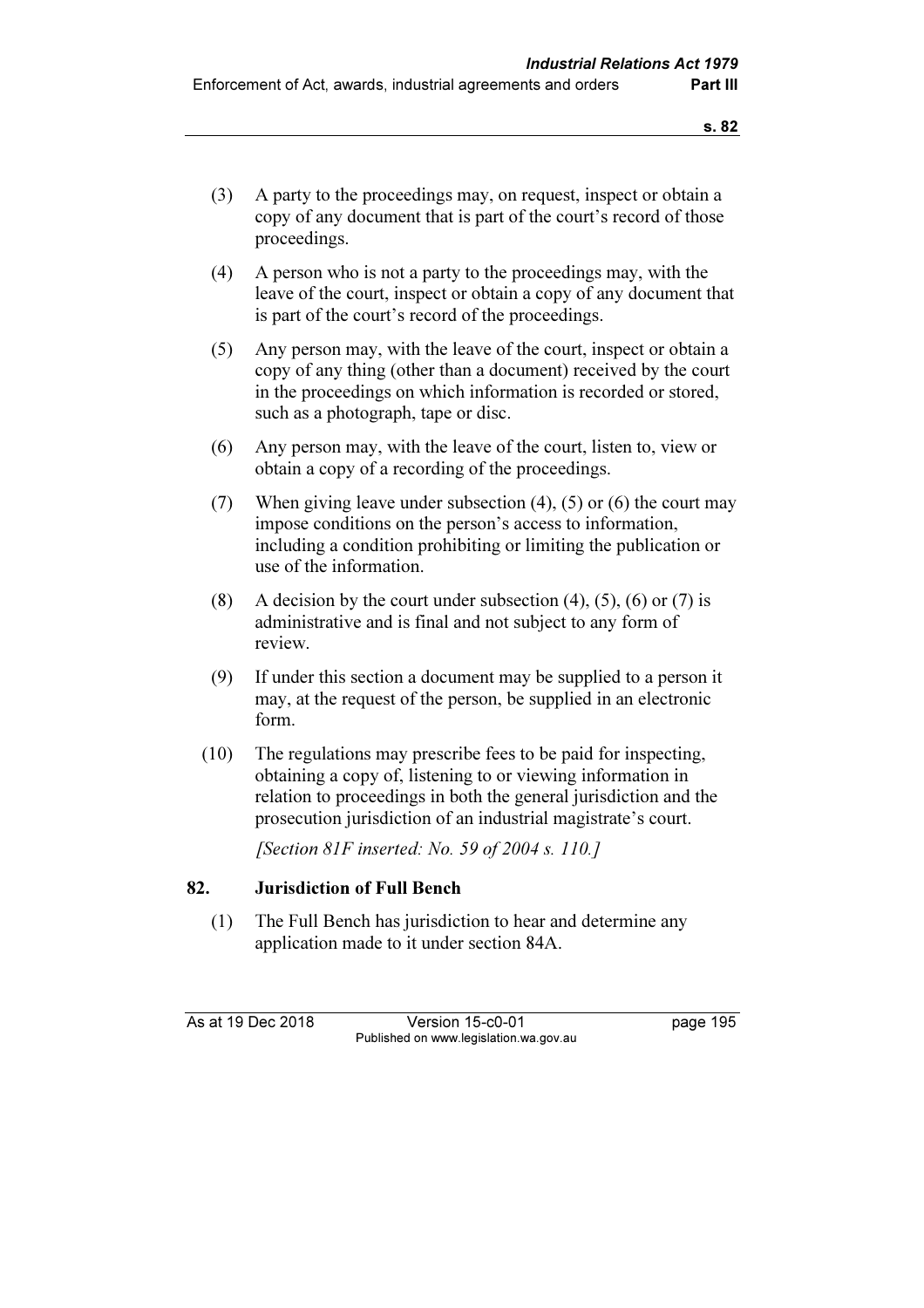s. 82A

- (2) An application for the enforcement of a provision of this Act or of a direction, order or declaration made or given under section 32, 44(6) or 66 shall not be made otherwise than to the Full Bench.
- (3) Subsection (2) does not apply to the enforcement of
	- (a) a civil penalty provision; or
	- (b) a provision of this Act, if a contravention of or failure to comply with the provision constitutes an offence against this Act.

[Section 82 inserted: No. 44 of 1991 s. 6; amended: No. 20 of 2002 s. 154.]

### 82A. Time limit for certain applications

 An application under section 77, 83, 83B, 83E or 84A shall be made within 6 years from the time of the alleged contravention or failure to comply.

[Section 82A inserted: No. 94 of 1984 s. 50; amended: No. 79 of 1995 s. 23; No. 20 of 2002 s. 160(3).]

### 83. Enforcing awards etc.

- (1) Subject to this Act, where a person contravenes or fails to comply with a provision of an instrument to which this section applies any of the following may apply in the prescribed manner to an industrial magistrate's court for the enforcement of the provision —
	- (a) the Registrar or a deputy registrar;
	- (b) an industrial inspector;
	- (c) in the case of an award or industrial agreement, any organisation or association named as a party to it;
	- (d) in the case of an award, industrial agreement or order, an employer bound by it;
	- (e) any person on his or her own behalf who is a party to the instrument or to whom it applies;

page 196 Version 15-c0-01 As at 19 Dec 2018 Published on www.legislation.wa.gov.au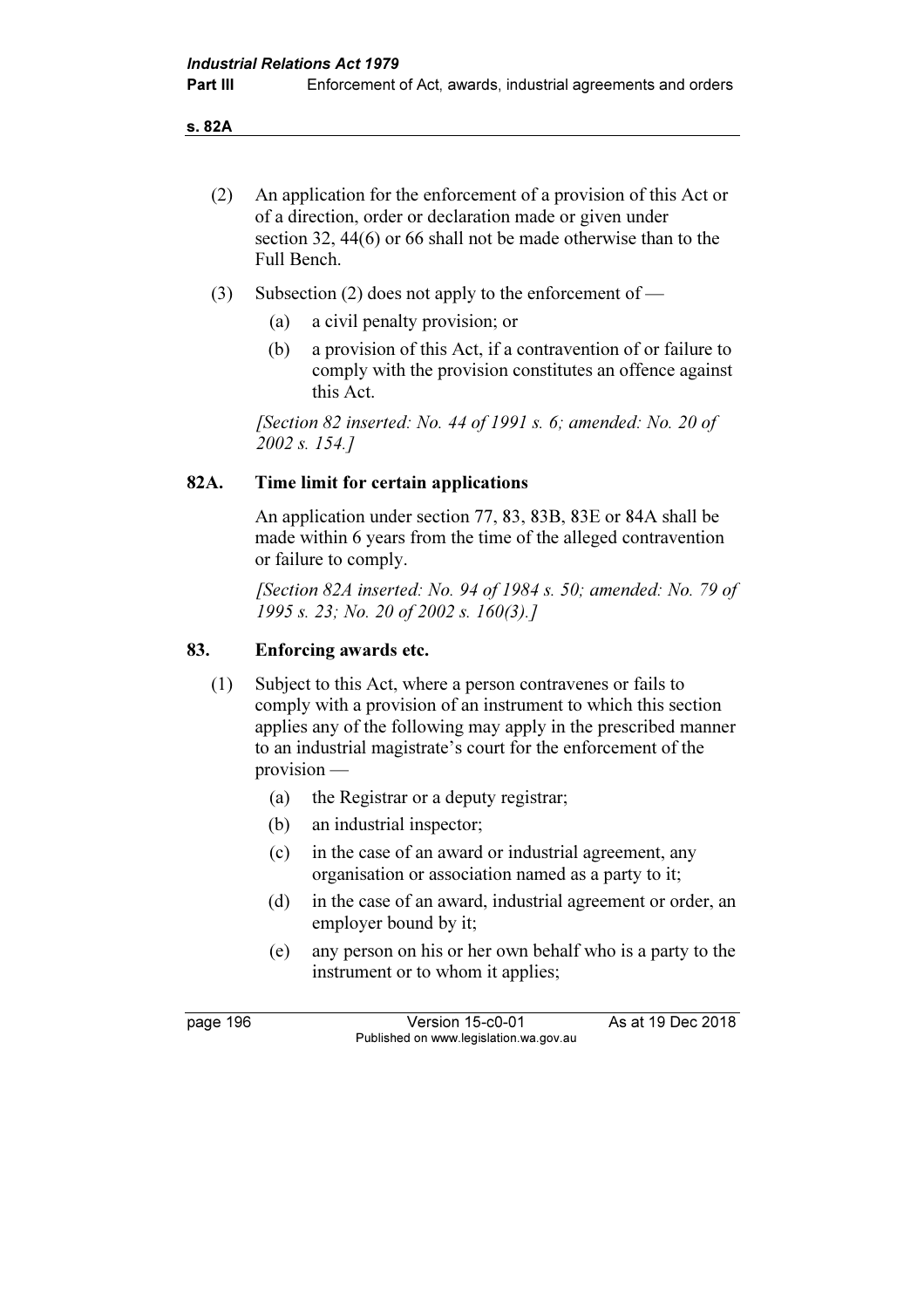- (f) if an employee under an employer-employee agreement is a represented person, a representative acting on his or her behalf.
- (2) In this section —

### instrument to which this section applies means  $-$

- (a) an award; and
- (b) an industrial agreement; and
- (c) an employer-employee agreement; and
- (d) an order made by the Commission, other than an order made under section 23A, 32, 44(6) or 66.
- (3) An application for the enforcement of an instrument to which this section applies shall not be made otherwise than under subsection  $(1)$ .
- (4) On the hearing of an application under subsection (1) the industrial magistrate's court may, by order —
	- (a) if the contravention or failure to comply is proved
		- (i) issue a caution; or
		- (ii) impose such penalty as the industrial magistrate's court thinks just but not exceeding \$2,000 in the case of an employer, organisation or association and \$500 in any other case;
		- or
	- (b) dismiss the application.
- (5) If a contravention or failure to comply with a provision of an instrument to which this section applies is proved against a person as mentioned in subsection (4) the industrial magistrate's court may, in addition to imposing a penalty under that subsection, make an order against the person for the purpose of preventing any further contravention or failure to comply with the provision.

As at 19 Dec 2018 Version 15-c0-01 page 197 Published on www.legislation.wa.gov.au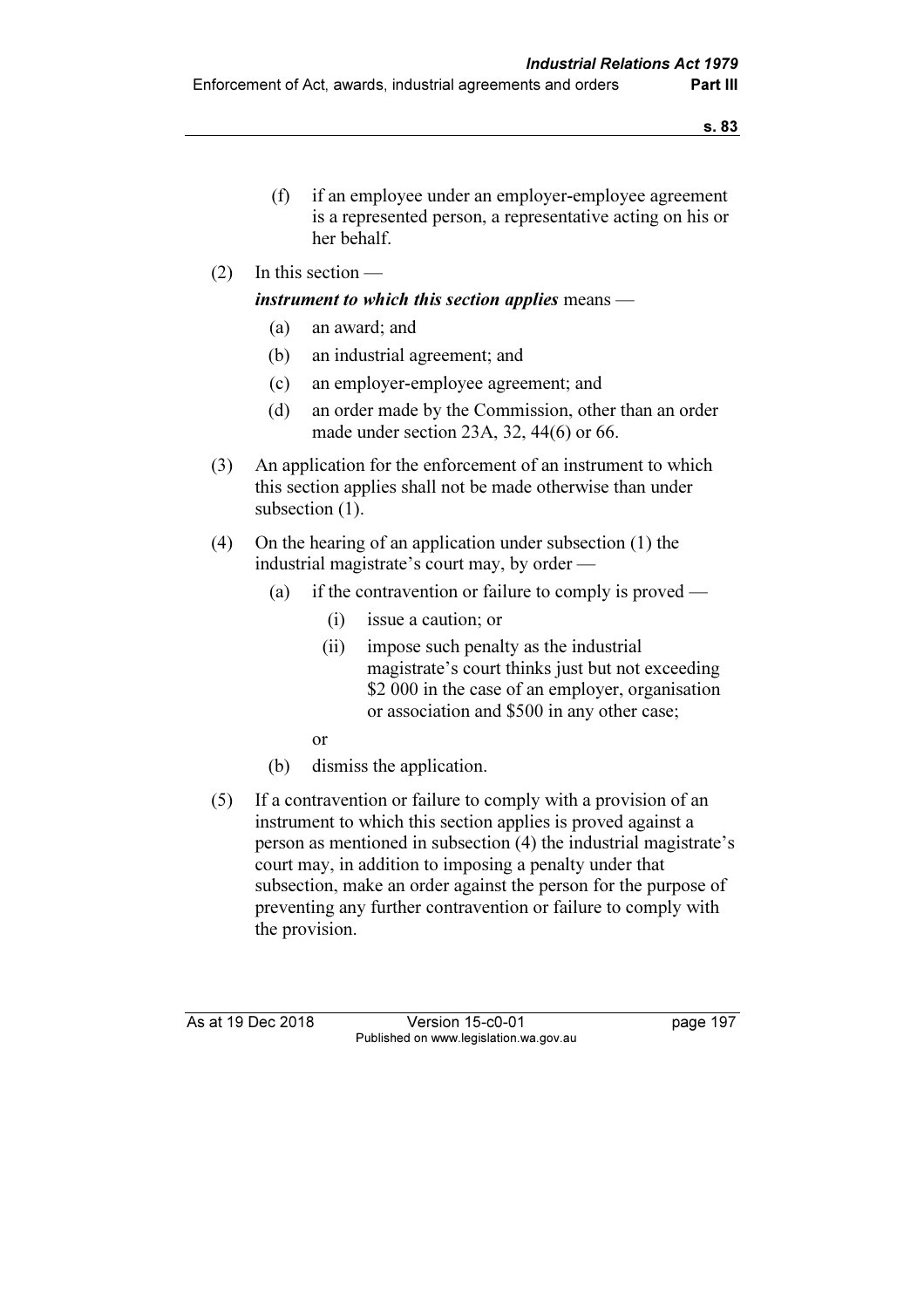**Part III** Enforcement of Act, awards, industrial agreements and orders

s. 83A

- (6) An order under subsection  $(5)$ 
	- (a) may be made subject to any terms and conditions the court thinks appropriate; and
	- (b) may be revoked at any time.
- (7) An interim order may be made under subsection (5) pending final determination of an application under subsection (1).
- (8) A person shall comply with an order made against him or her under subsection (5).

Penalty: \$5 000 and a daily penalty of \$500.

[Section 83 inserted: No. 20 of 2002 s. 155(1).]

### 83A. Underpayment of employee, orders to remedy

- (1) Where in any proceedings brought under section 83(1) against an employer it appears to the industrial magistrate's court that an employee of that employer has not been paid by that employer the amount which the employee was entitled to be paid under an instrument to which that section applies the industrial magistrate's court shall, subject to subsection (2), order that employer to pay to that employee the amount by which the employee has been underpaid.
- (2) An order may only be made under subsection  $(1)$ 
	- (a) in respect of any amount relating to a period not being more than 6 years prior to the commencement of the proceedings; or
	- (b) if the employer concerned appears to the industrial magistrate's court, or has been found under section 83E, to have contravened section  $102(1)(a)$  or (b) by reason of having failed —
		- (i) to produce or exhibit a record relevant to the proceedings; or
		- (ii) to allow such a record to be examined; or
		- (iii) to answer a question relevant to the proceedings truthfully to the best of the employer's

page 198 Version 15-c0-01 As at 19 Dec 2018 Published on www.legislation.wa.gov.au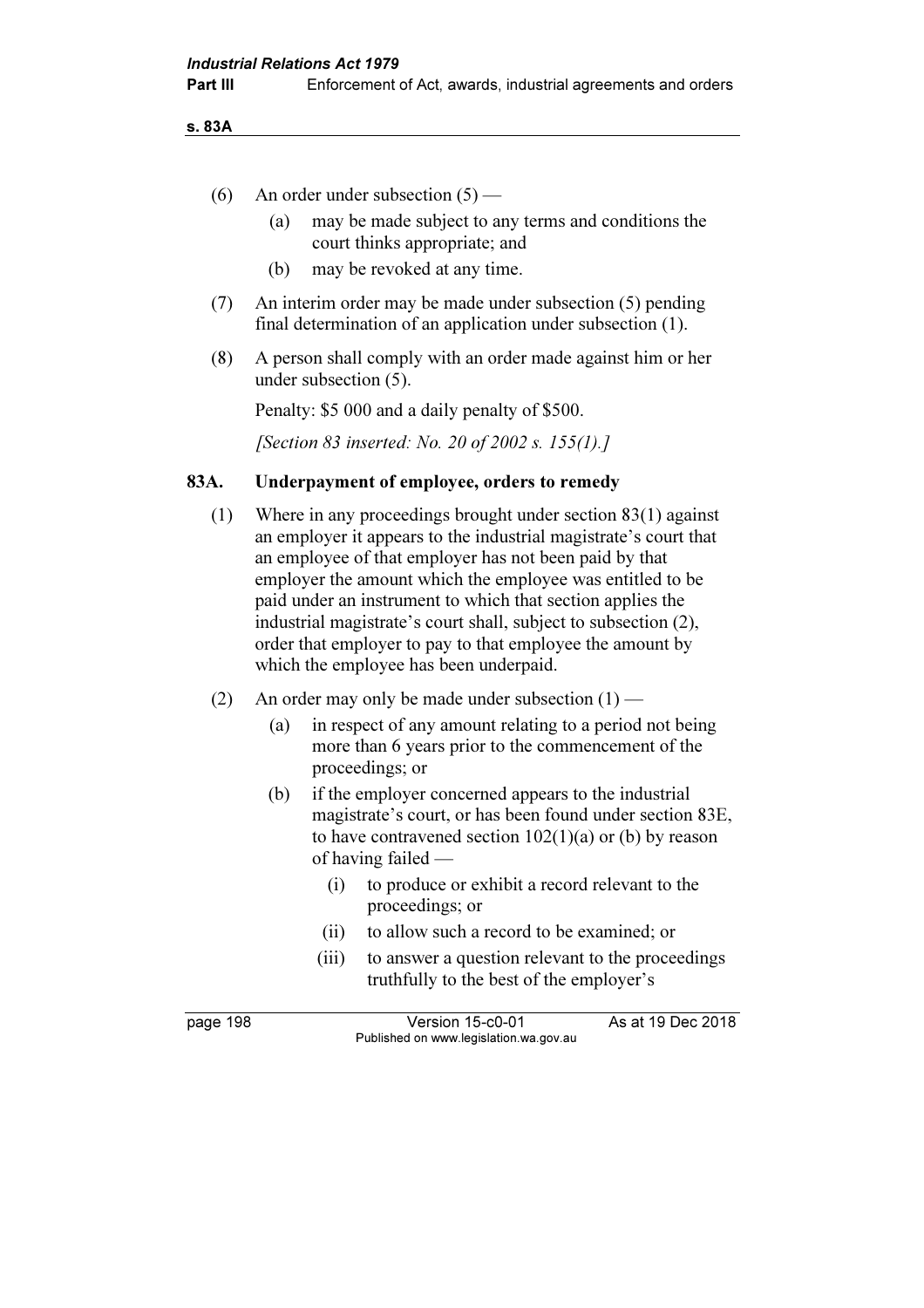knowledge, information and belief, as the case requires,

 in respect of any amount relating to a period not being more than 6 years prior to that failure.

- (3) When an order is made under subsection (1), the amount stated in the order shall be taken to be a penalty imposed under this Act and may be recovered accordingly, but on recovery shall be paid as stated in the order under section 83F.
- (4) Nothing in this section limits the operation of section 83.

[Section 83A inserted: No. 20 of 2002 s. 155(1).]

# 83B. Unfair dismissal, enforcing s. 23A order as to

- (1) Where an employer contravenes or fails to comply with an order made under section 23A any of the following may apply in the prescribed manner to an industrial magistrate's court for the enforcement of the order —
	- (a) the Registrar or a deputy registrar; and
	- (b) an industrial inspector; and
	- (c) an organisation of employees in which the employee in relation to whom the order is made is eligible to be enrolled as a member or an association that represents such an organisation; and
	- (d) the employee in relation to whom the order is made.
- (2) No fee is payable for the filing of an application under subsection  $(1)$ .
- (3) On an application under subsection (1) in respect of a contravention or failure to comply with an order under section 23A(3) or (4), the industrial magistrate's court may —
	- (a) if the contravention or failure to comply is proved, make an order for whichever of the following type of remedy was requested in the application —
		- (i) an order that the employer do any specified thing, or cease any specified activity, for the

| As at 19 Dec 2018 | Version 15-c0-01                       | page 199 |
|-------------------|----------------------------------------|----------|
|                   | Published on www.legislation.wa.gov.au |          |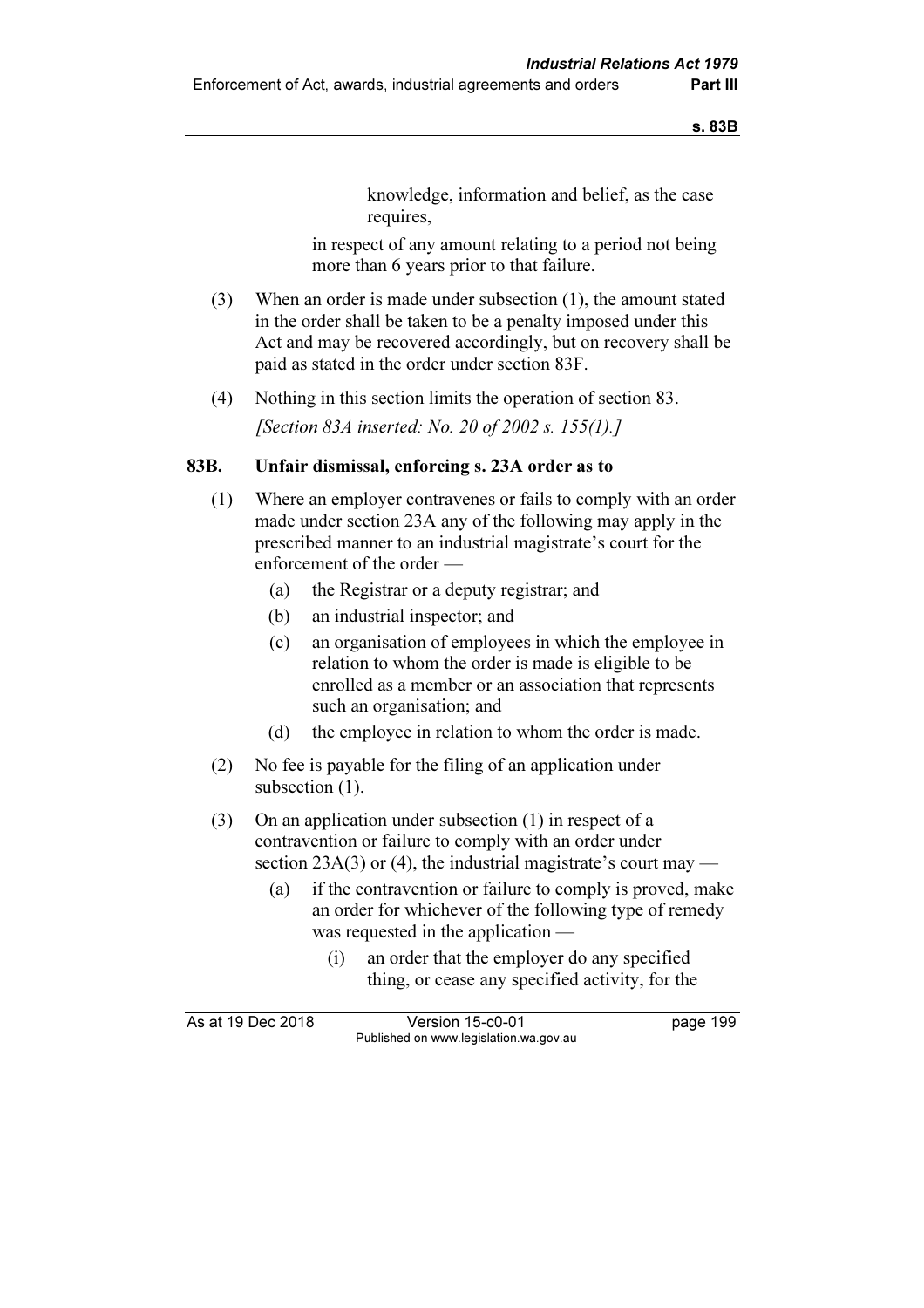s. 83B

purpose of preventing any further contravention or failure to comply with the order;

- (ii) an order revoking the order, and any associated orders, made under section 23A and, subject to subsection (7), ordering the employer to pay to the employee an amount decided by the industrial magistrate's court;
- or
	- (b) dismiss the application.
	- (4) On an application under subsection (1) in respect of a contravention or failure to comply with an order under section  $23A(5)$ , (6) or (12), the industrial magistrate's court  $may -$ 
		- (a) if the contravention or failure to comply is proved, order the person to do any specified thing, or to cease any specified activity, for the purpose of preventing any further contravention or failure to comply with the order; or
		- (b) dismiss the application.
	- (5) The industrial magistrate's court may, in addition to making an order under subsection  $(3)(a)$  or  $(4)(a)$  —
		- (a) issue a caution or impose such penalty as the industrial magistrate's court thinks just but not exceeding \$5 000; and
		- (b) in the case of an order under subsection (3)(a), order the employer to pay to the employee, in addition to any remuneration or amount ordered to be paid, the remuneration lost, or likely to have been lost, by the employee because of the contravention or failure to comply with the order under section 23A; and
		- (c) make any ancillary or incidental order that the court thinks necessary for giving effect to any order made under this section.

page 200 Version 15-c0-01 As at 19 Dec 2018 Published on www.legislation.wa.gov.au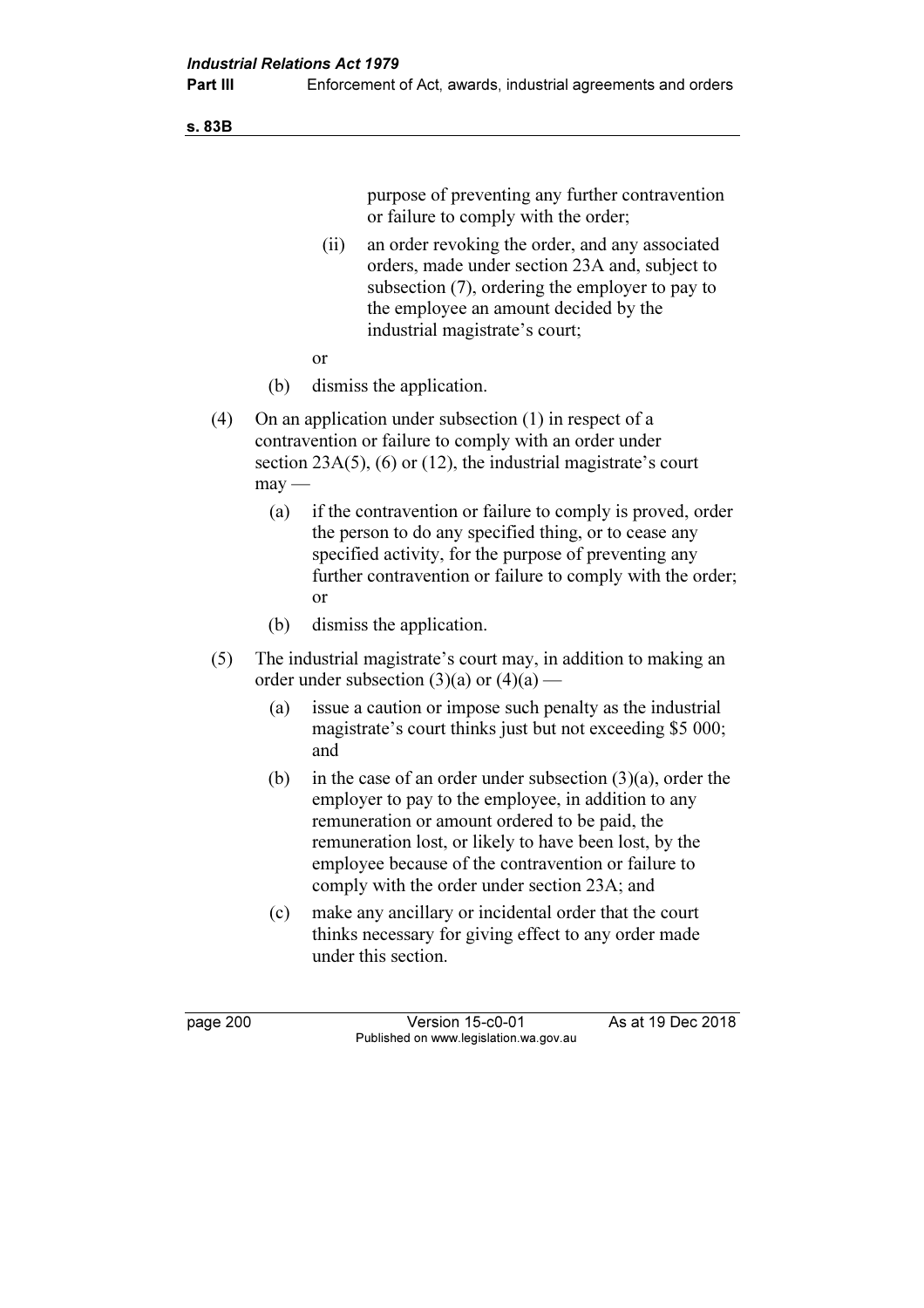- (6) An order under subsection  $(3)(a)$  or  $(4)(a)$ 
	- (a) shall, unless it has immediate effect, specify a time within which the order must be obeyed (which time may be extended by the court); and
	- (b) may be made subject to any terms and conditions the court thinks appropriate.
- (7) The amount ordered to be paid under subsection  $(3)(a)(ii)$ 
	- (a) is not to be less than 6 months' remuneration of the employee in relation to whom the order is made; and
	- (b) is not to exceed 12 months' remuneration of the employee in relation to whom the order is made.
- (8) For the purposes of subsection (7) the industrial magistrate's court may calculate the amount on the basis of an average rate received by the employee during any relevant period of employment.
- (9) In deciding an amount for the purposes of making an order under subsection  $(3)(a)(ii)$ , the industrial magistrate's court is to have regard to —
	- (a) the efforts (if any) of the employer and employee to mitigate the loss suffered by the former employee as a result of the dismissal; and
	- (b) any redress the employee has obtained under another enactment where the evidence necessary to establish the claim for that redress was also the evidence necessary to establish the claim before the Commission under section 23A: and
	- (c) any other matter that the court considers relevant.
- (10) A person shall comply with an order made against that person under subsection  $(3)(a)$  or  $(4)(a)$ .

Penalty: \$5 000 and a daily penalty of \$500.

[Section 83B inserted: No. 20 of 2002 s. 155(1).]

As at 19 Dec 2018 Version 15-c0-01 page 201 Published on www.legislation.wa.gov.au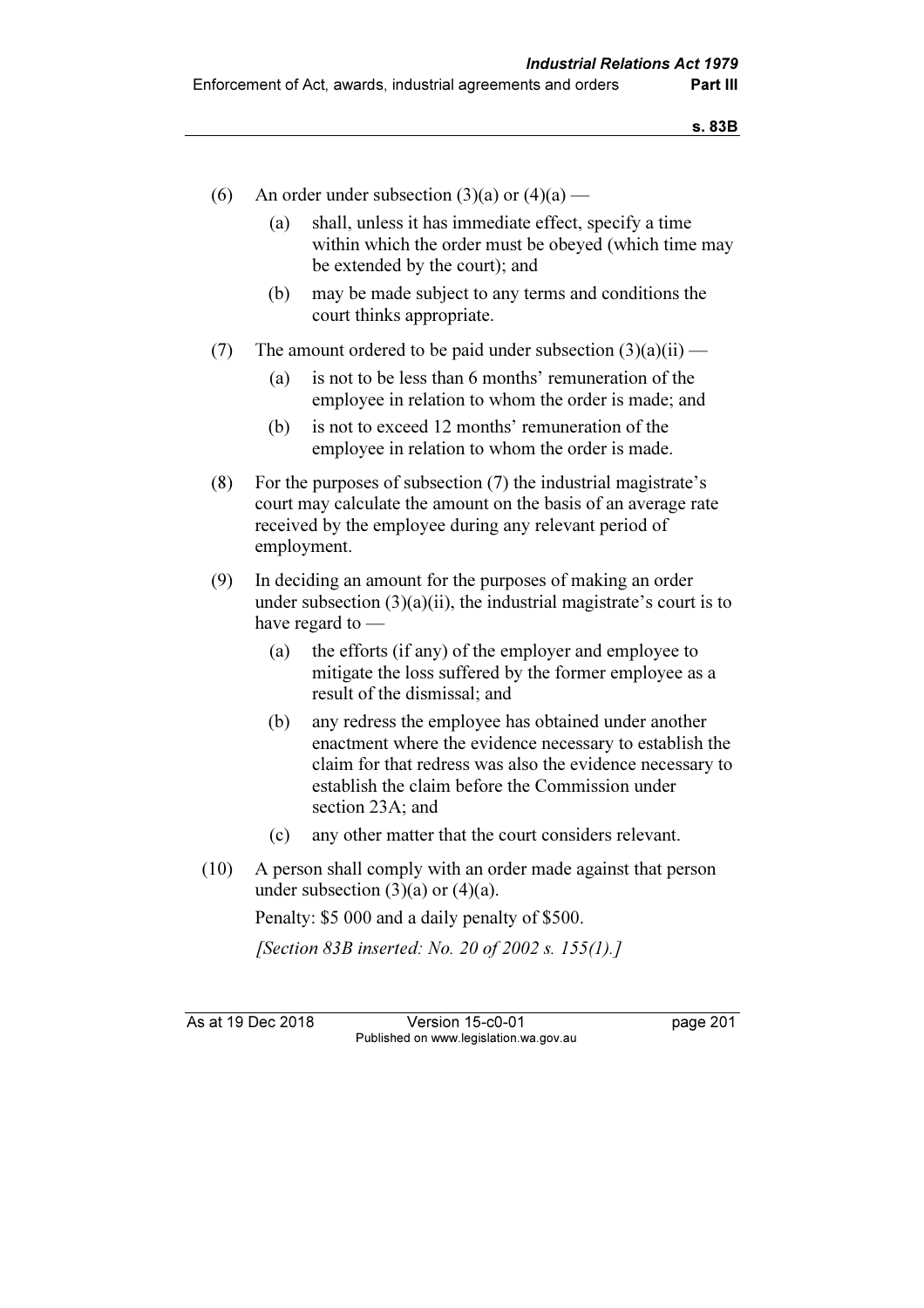```
s. 83C
```
### 83C. Costs of enforcement orders under s. 83, 83A and 83B

- (1) Subject to subsection (2), an order under section 83, 83A or 83B may be made in any case with or without costs, but in no case shall any costs be given against the Registrar, a deputy registrar, or an industrial inspector.
- (2) In proceedings under section 83 or 83B costs shall not be given to any party to the proceedings for the services of any legal practitioner or agent of that party unless, in the opinion of the industrial magistrate's court, the proceedings have been frivolously or vexatiously instituted or defended, as the case requires, by the other party.

[Section 83C inserted: No. 20 of 2002 s. 155(1).]

# 83D. Offences under this Act, jurisdiction as to

- (1) An industrial magistrate's court has jurisdiction to hear and determine any charge of an offence under this Act other than an offence under section 80(3).
- (2) A determination of an industrial magistrate's court made in the exercise of the jurisdiction conferred by subsection (1) cannot be appealed under the Criminal Appeals Act 2004.
- (3) Without limiting section 84 or section 19(1) of the Children's Court of Western Australia Act 1988, the jurisdiction referred to in subsection (1) shall not be exercised by any other court.

[Section 83D inserted as section 83A: No. 79 of 1995 s. 25; renumbered as section 83D: No. 20 of 2002 s. 156; amended: No. 59 of 2004 s. 112; No. 84 of 2004 s. 78 and 80; No. 5 of 2008 s. 63.]

### 83E. Civil penalty provision, proceedings for contravening

- (1) If a person contravenes a civil penalty provision, an industrial magistrate's court may make an order imposing a penalty on the person, not exceeding —
	- (a) in the case of an employer, organisation or association, \$5 000; and

page 202 Version 15-c0-01 As at 19 Dec 2018 Published on www.legislation.wa.gov.au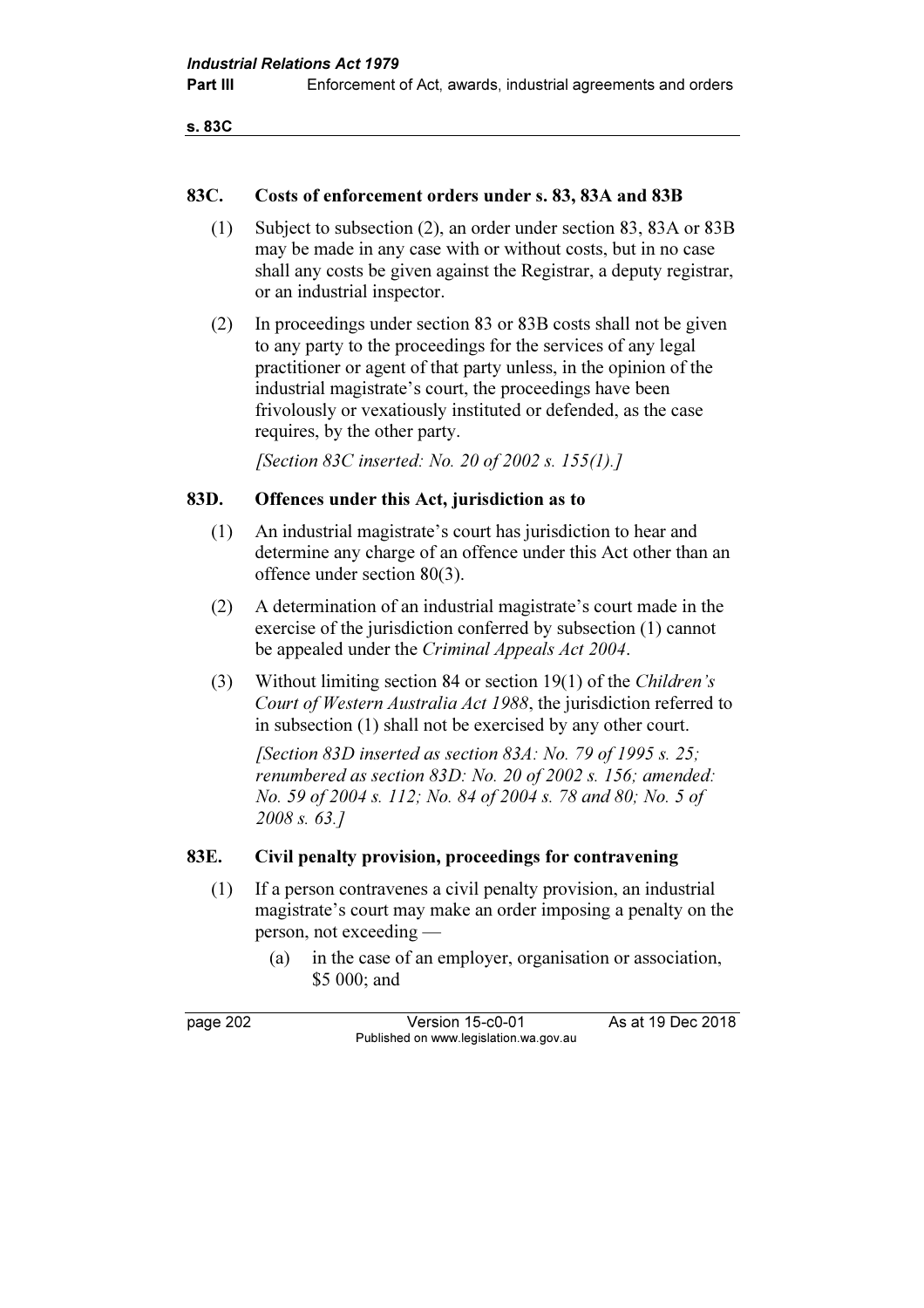- (b) in any other case, \$1 000.
- (2) Subject to subsection (3), if a person contravenes a civil penalty provision an industrial magistrate's court may, instead of or in addition to making an order under subsection (1), make an order against the person for the purpose of preventing any further contravention of that provision.
- (3) In the case of a contravention of section 49D(2) or (3), the court is not to make an order under subsection (2) instead of making an order under subsection (1) but may make an order under subsection (2) in addition to making an order under subsection  $(1)$ .
- (4) An order under subsection (2)
	- (a) may be subject to any terms and conditions the court thinks appropriate; and
	- (b) may be revoked at any time.
- (5) An interim order may be made under subsection (2) pending final determination of an application under this section.
- (6) Except as provided in subsections (6a) and (7A), an application for an order under this section may be made by  $-$ 
	- (a) a person directly affected by the contravention or, if that person is a represented person, his or her representative; or
	- (b) an organisation or association of which a person who comes within paragraph (a) is a member; or
	- (c) the Registrar or a deputy registrar; or
	- (d) an industrial inspector.
- $(6a)$  Subsection  $(6)(c)$  does not apply in the case of a contravention of section  $8(3)$ ,  $44(3)$  or  $45(1)$  of the MCE Act or of section 26(2) or 26A(1) of the Long Service Leave Act 1958.

As at 19 Dec 2018 Version 15-c0-01 page 203 Published on www.legislation.wa.gov.au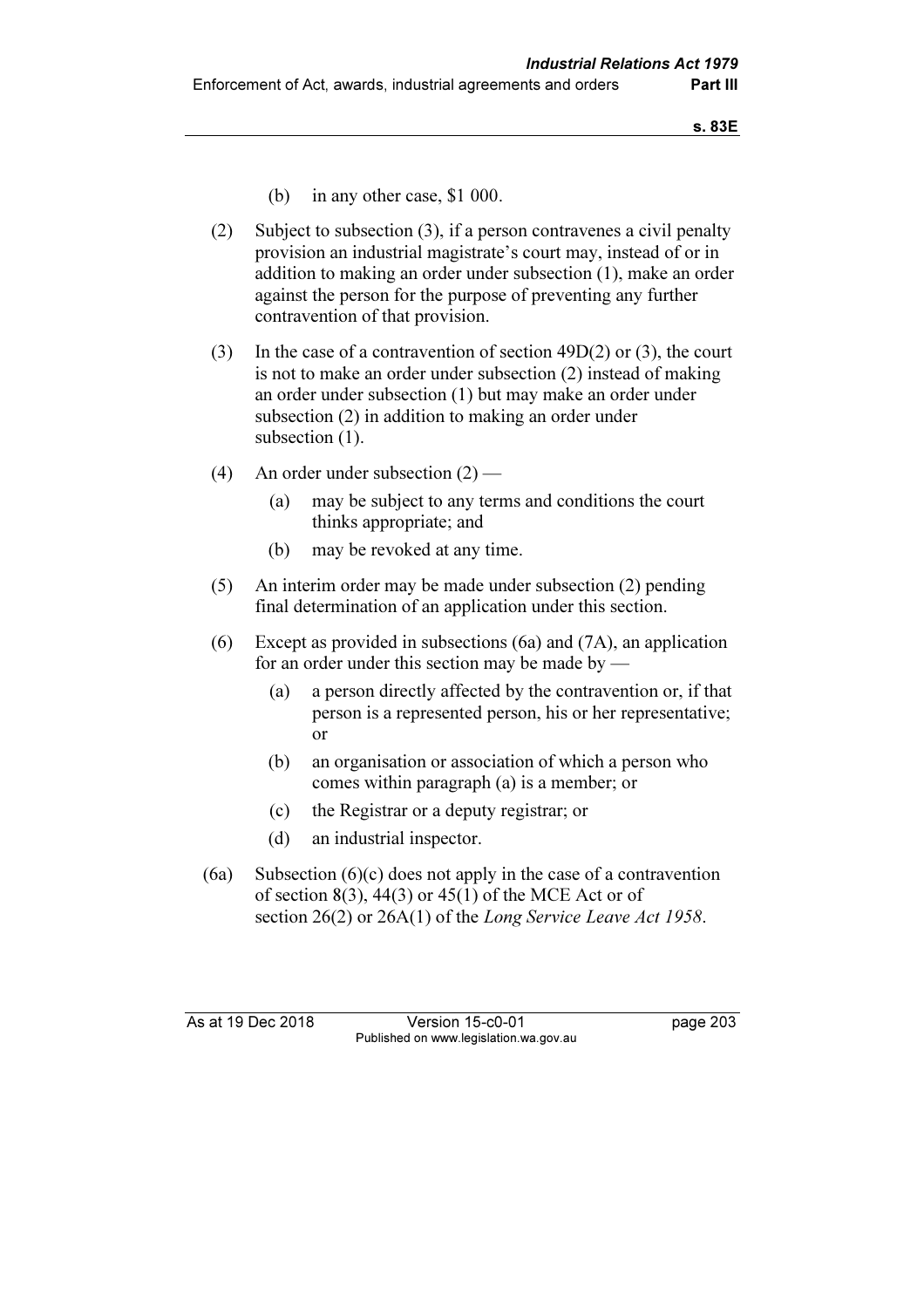s. 83E

| (7A) | In the case of a contravention of a provision under the |
|------|---------------------------------------------------------|
|      | Construction Industry Portable Paid Long Service Leave  |
|      | Act 1985 that is a civil penalty provision —            |

- (a) subsection (6) does not apply; and
- (b) an application for an order under this section may be made, with the written consent of the Construction Industry Long Service Leave Payments Board established under section 5 of that Act, by an officer of the Board.
- (7) An application under subsection (6) or (7A)(b) must be made in accordance with regulations made by the Governor.
- (8) The standard of proof to be applied in determining whether there has been a contravention of a civil penalty provision is the standard observed in civil proceedings.
- (9) A person must comply with an order made against him or her under subsection (2).

Penalty: \$5 000 and a daily penalty of \$500.

- (10) Where, on an application under subsection (6), the industrial magistrate's court does not make an order under subsection (1) or (2), the court may, by order, dismiss the application.
- (11) An order under subsection (1), (2) or (10) may be made in any case with or without costs, but in no case shall any costs be given against the Registrar, the deputy registrar, or an industrial inspector.
- (12) In proceedings under this section costs shall not be given to any party to the proceedings for the services of any legal practitioner or agent of that party unless, in the opinion of the industrial magistrate's court, the proceedings have been frivolously or vexatiously instituted or defended, as the case requires, by the other party.

[Section 83E inserted: No. 20 of 2002 s. 157; amended: No. 36 of 2006 s. 70; No. 53 of 2011 s. 31.]

page 204 Version 15-c0-01 As at 19 Dec 2018 Published on www.legislation.wa.gov.au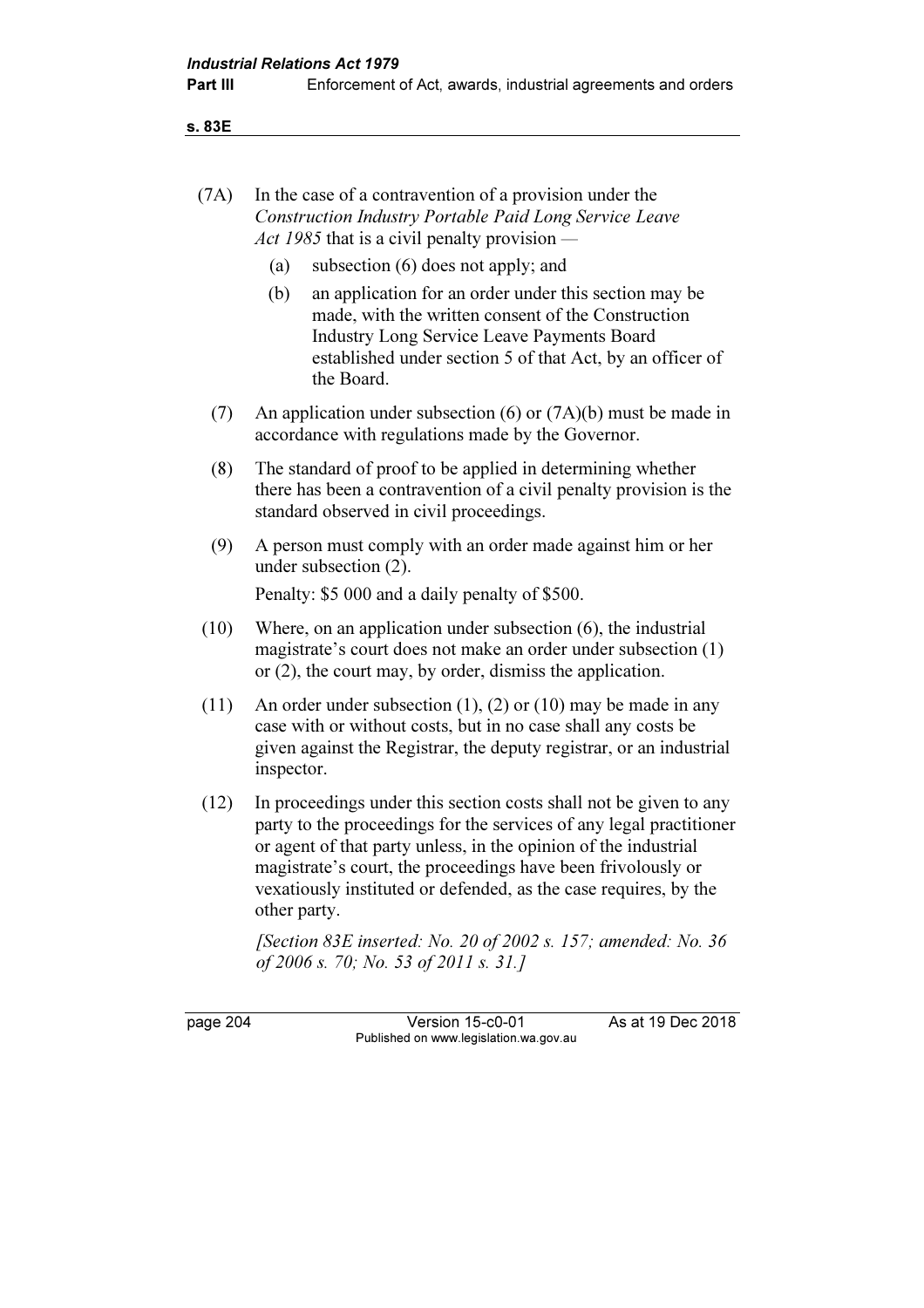# 83F. Costs and penalties, payment of

- (1) Where the industrial magistrate's court, by an order made under section 83, 83A, 83B or 83E, imposes a penalty or costs the industrial magistrate's court shall state in the order —
	- (a) the name of the person liable to pay the penalty or costs; and
	- (b) the name of the person to whom the penalty is, or costs are, payable.
- (2) An industrial magistrate's court imposing a penalty by order under section 83, 83A, 83B or 83E may order that the amount of the penalty, or part of that amount, be paid to  $-$ 
	- (a) a person directly affected by the conduct to which the contravention relates; or
	- (b) the applicant; or
	- (c) the Treasurer.
- (3) In making an order for payment to a person referred to in subsection  $(2)(a)$  the court must take into account any other compensation that the person has received or is likely to receive in respect of the conduct concerned.

[Section 83F inserted: No. 20 of 2002 s. 157.]

### 84. Appeal from industrial magistrate's court to Full Bench

- (1) In this section decision includes a penalty, order, order of dismissal, and any other determination of an industrial magistrate's court, but does not include a decision made by such a court in the exercise of the jurisdiction conferred on it by section 96J.
- (2) Subject to this section, an appeal lies to the Full Bench in the manner prescribed from any decision of an industrial magistrate's court.
- (3) An appeal under this section shall be instituted within 21 days from the date of the decision against which the appeal is brought

As at 19 Dec 2018 Version 15-c0-01 page 205 Published on www.legislation.wa.gov.au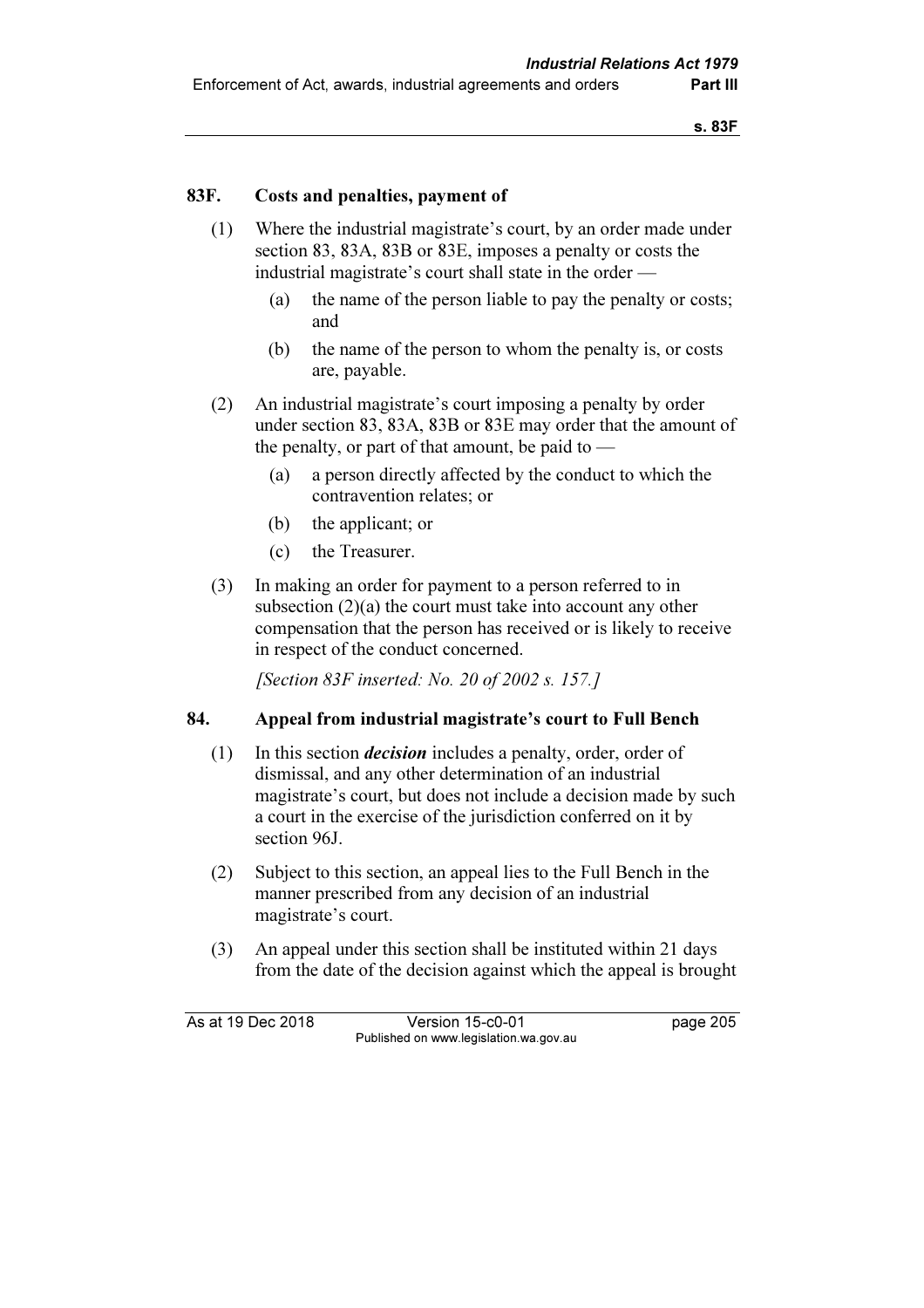s. 84A

and may be instituted by any party to the proceedings wherein the decision was made.

- (4) On the hearing of the appeal the Full Bench
	- (a) may confirm, reverse, vary, amend, rescind, set aside, or quash the decision the subject of the appeal; and
	- (b) may remit the matter to the industrial magistrate's court or to another industrial magistrate's court for further hearing and determination according to law; and
	- (c) subject to subsection (5), may make such order as to costs as the Full Bench considers appropriate.
- (5) In proceedings under this section costs shall not be given to any party to the proceedings for the services of any legal practitioner, or agent of that party unless, in the opinion of the Full Bench, the proceedings have been frivolously or vexatiously instituted or defended, as the case requires, by the other party.

 [Section 84 amended: No. 94 of 1984 s. 66; No. 44 of 1991 s. 8; No. 15 of 1993 s. 26; No. 20 of 2002 s. 113(4).]

# 84A. Certain contraventions of Act, enforcement of before Full Bench

- (1) Subject to this section, if a person contravenes or fails to comply with —
	- (a) any provision of this Act (other than section 42B(1), 44(3), 51S or 74) or an order or direction made or given under section 66 —
		- (i) the Minister; or
		- (ii) the Registrar or a deputy registrar; or
		- (iii) an industrial inspector; or
		- (iv) any organisation, association or employer with a sufficient interest in the matter;
- or

page 206 Version 15-c0-01 As at 19 Dec 2018 Published on www.legislation.wa.gov.au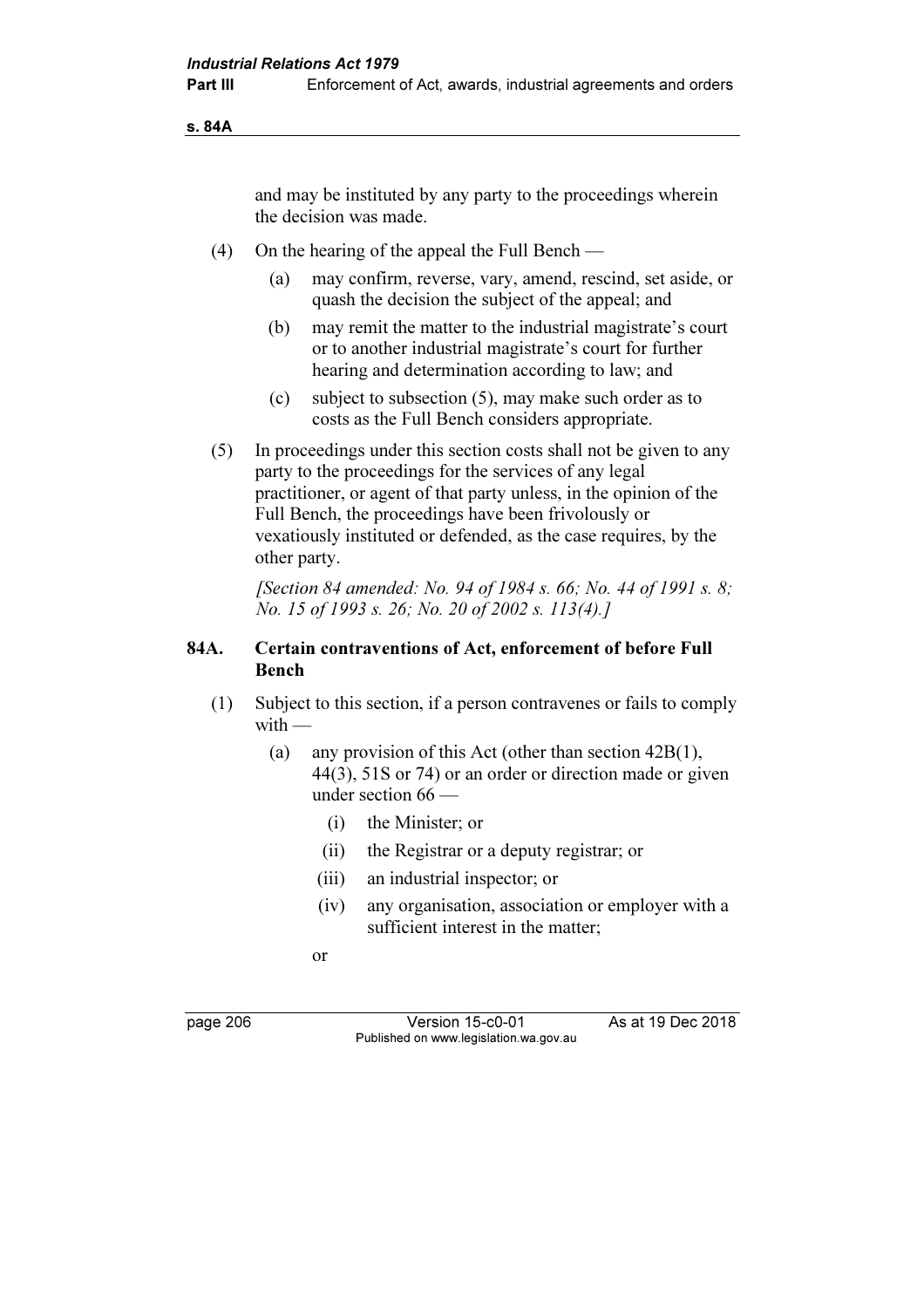(b) section 44(3) or a direction, order or declaration given or made under section 32 or 44, the Registrar or a deputy registrar at the direction of the Commission,

 may make application in the prescribed manner to the Full Bench for the enforcement of that provision, order, direction, declaration or section.

- $(1)$  deleted]
- (3) Subsection (1) does not apply to a contravention of or a failure to comply with —
	- (a) a civil penalty provision; or
	- (b) a provision of this Act if the contravention or failure constitutes an offence against this Act.
- (4) In dealing with an application under subsection (1) the Full Bench —
	- (a) shall have regard to the seriousness of the contravention or failure to comply, any undertakings that may be given as to future conduct, and any mitigating circumstances; and
	- (b) before proceeding to a hearing of the application, shall invite the parties to the application to confer with it, unless in the opinion of the Full Bench such a conference would be unavailing, with a view to an amicable resolution of the matter to which the application relates.
- (5) On the hearing of an application under subsection (1) the Full Bench may —
	- (a) if the contravention or failure to comply is proved
		- (i) accept any undertaking given; or
		- (ii) by order, issue a caution or impose such penalty as it considers just but not exceeding \$2 000 in the case of an employer, organisation, or association and \$500 in any other case; or

As at 19 Dec 2018 Version 15-c0-01 page 207 Published on www.legislation.wa.gov.au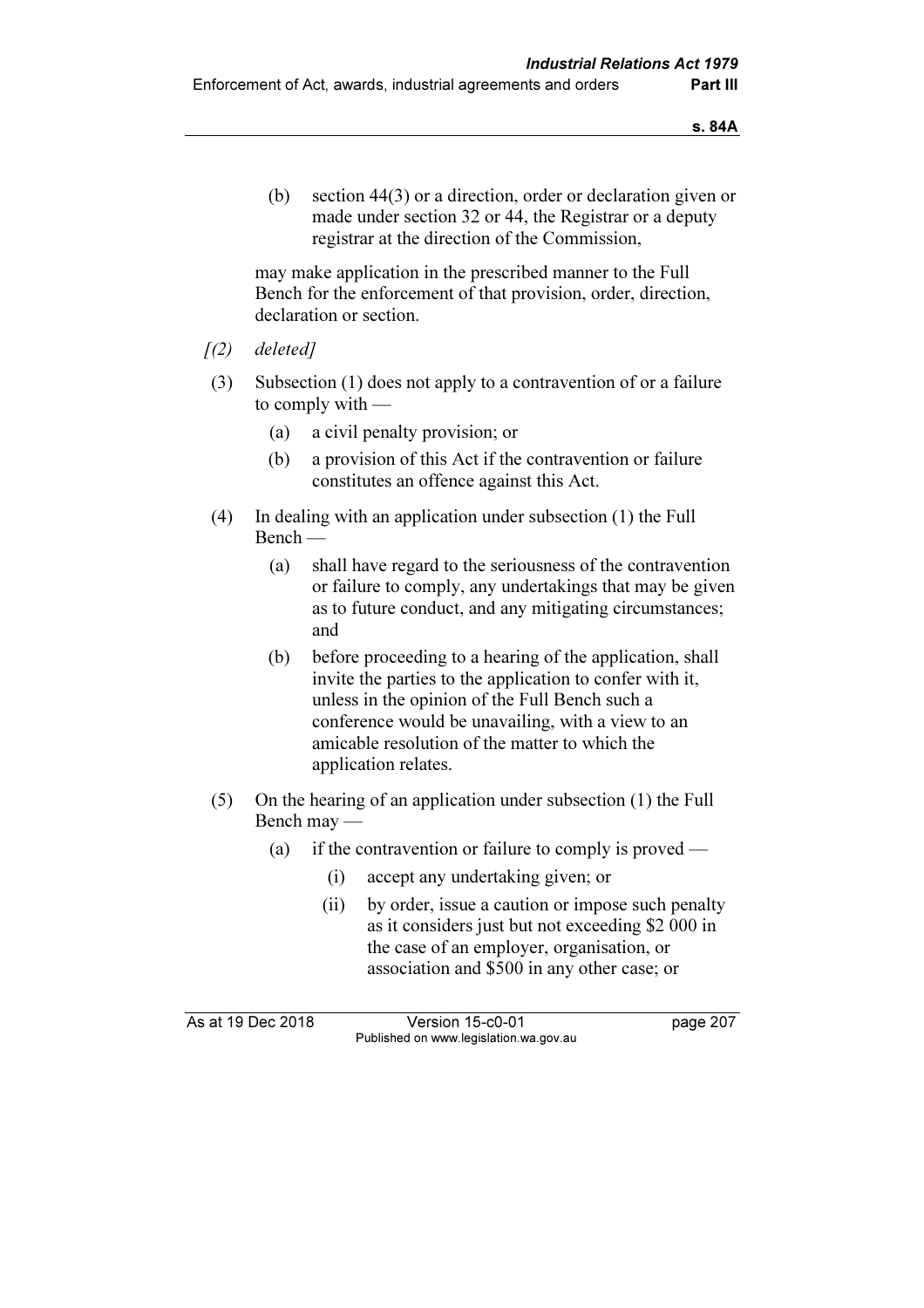s. 84A

 (iii) direct the Registrar or a deputy registrar to issue a summons under section 73(1);

or

(b) by order, dismiss the application,

 and subject to subsection (6), in any case with or without costs, but in no case shall any costs be given against the Minister, the Registrar, a deputy registrar, or an industrial inspector.

- (6) In proceedings under this section costs shall not be given to any party to the proceedings for the services of any legal practitioner or agent of that party unless, in the opinion of the Full Bench, the proceedings have been frivolously or vexatiously instituted or defended, as the case requires, by the other party.
- (7) Where the Full Bench, by an order made under this section, imposes a penalty or costs it shall state in the order the name of the person liable to pay the penalty or costs and the name of the person to whom the penalty or costs are payable.
- (8) The standard of proof to be applied by the Full Bench in proceedings under this section shall be the standard observed in civil proceedings.

 [Section 84A inserted: No. 94 of 1984 s. 52; amended: No. 119 of 1987 s. 21; No. 79 of 1995 s. 8(2); No. 20 of 2002 s. 134 and 158; No. 36 of 2006 s. 26.]

[Part IIIA (s. 84B-84O) deleted: No. 20 of 2002 s. 193(1).]

page 208 Version 15-c0-01 As at 19 Dec 2018 Published on www.legislation.wa.gov.au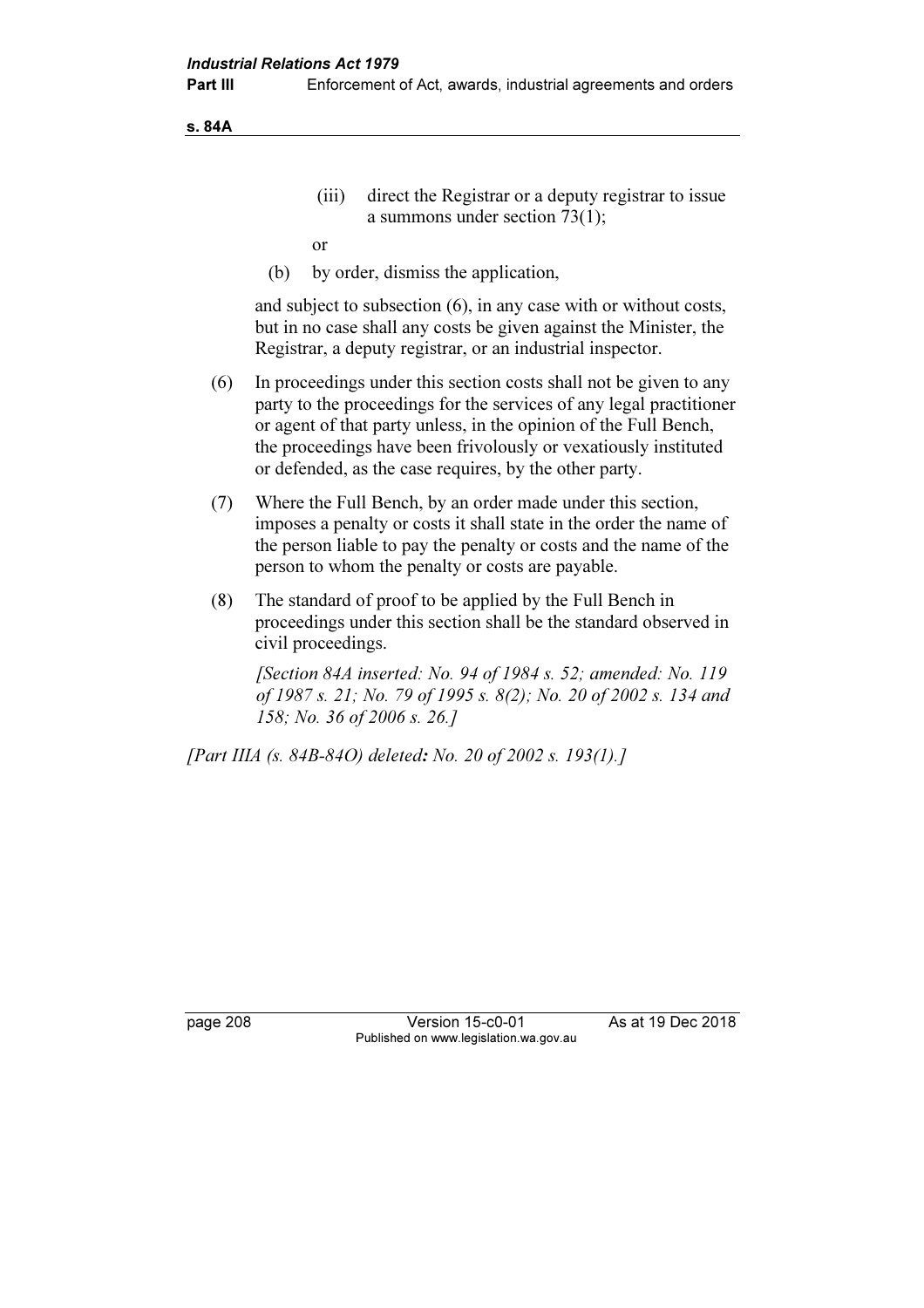# Part IV — Western Australian Industrial Appeal Court

# 85. Constitution of Court

- (1) The Court by the name "Western Australian Industrial Appeal Court" established under the repealed Act is, under that name, hereby continued in existence under and subject to this Act.
- (2) The Court shall consist of 4 members namely
	- (a) a judge who shall be the presiding judge; and
	- (b) a judge who shall be the deputy presiding judge; and
	- (c) 2 judges who shall be ordinary members.
- (3) The members of the Court shall be such judges as the Chief Justice of Western Australia shall from time to time nominate, either generally or for a specified time, to be members of the Court and the presiding judge and the deputy presiding judge shall be such of those members as the Chief Justice of Western Australia shall nominate to be the presiding judge and the deputy presiding judge, respectively.
- (3a) For the purpose of exercising its jurisdiction the Court shall be constituted by —
	- (a) the presiding judge, the deputy presiding judge and one of the ordinary members; or
	- (b) the presiding judge and the 2 ordinary members; or
	- (c) the deputy presiding judge and the 2 ordinary members.
- (3b) When the Court is constituted under subsection (3a)(c) a reference in section 87 or 88 to the presiding judge shall be read as a reference to the deputy presiding judge.
	- (4) The Court is a court of record and shall have an official seal.
	- (5) All courts and persons acting judicially shall take judicial notice of the seal of the Court affixed to a document and shall presume that it has been duly so affixed.

As at 19 Dec 2018 Version 15-c0-01 page 209 Published on www.legislation.wa.gov.au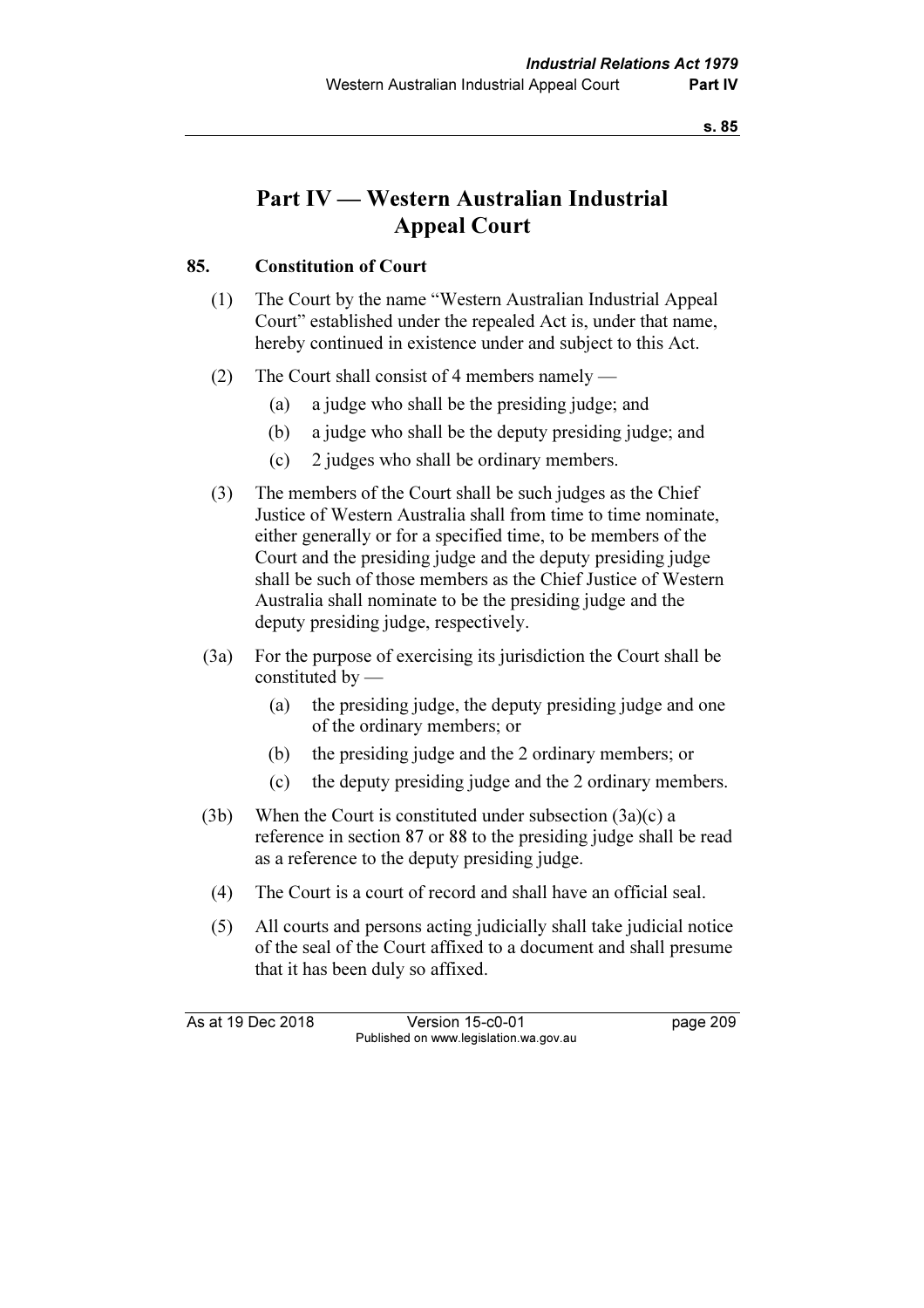- (6) Where a member of the Court is, or is expected to be, unable to attend to his duties under this Part, whether on account of illness or otherwise, the Chief Justice of Western Australia may appoint a judge to be acting presiding judge, acting deputy presiding judge or an acting ordinary member of the Court, as the case may require, for such period as the Chief Justice determines, and the appointment of the acting member of the Court authorises him to participate in the completion of the hearing and determination of any proceedings that he may be participating in at the expiration of that period so that he holds an appointment as an acting member of the Court during any further period while such hearing and determination are being completed.
- (7) Subject to subsection (9), the chief executive officer of the Registrar's Department is to be the clerk of the Court.
- (8) The Public Sector Management Act 1994 section 32(1) does not apply to the performance of functions of the clerk of the Court by the chief executive officer of the Registrar's Department.
- (9) The chief executive officer of the Registrar's Department may designate a Registrar's Department officer as the clerk of the Court.

[Section 85 amended: No. 94 of 1984 s. 53; No. 32 of 1994] s. 14; No. 53 of 2011 s. 43.]

# 86. Jurisdiction of Court

- (1) Subject to this Act, the Court has jurisdiction to hear and determine appeals under sections 90 and 96K.
- (2) In the exercise of its jurisdiction under this Act the Court may make such orders as it thinks just as to the costs and expenses (including the expenses of witnesses) of proceedings before the Court, including proceedings dismissed for want of jurisdiction, but costs shall not be given to any party to the proceedings for the services of any legal practitioner or agent of that party unless, in the opinion of the Court, the proceedings have been

page 210 Version 15-c0-01 As at 19 Dec 2018 Published on www.legislation.wa.gov.au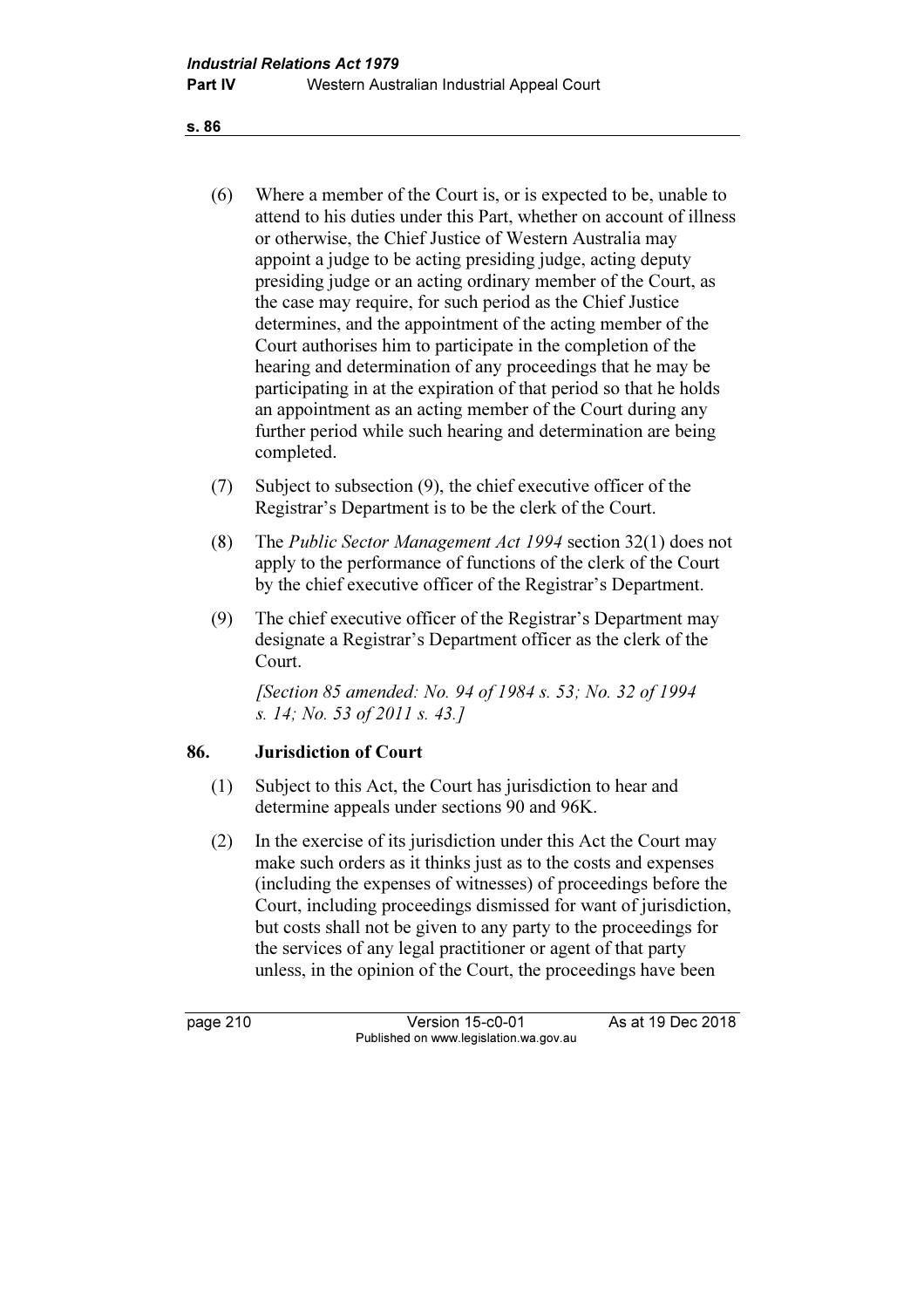frivolously or vexatiously instituted or defended, as the case requires, by the other party.

[Section 86 amended: No. 15 of 1993 s. 27.]

# 87. Decision of Court

- (1) When the members of the Court are divided in opinion on a question, the question shall be decided according to the decision of the majority of the members.
- (2) A decision, order, declaration, judgment, or penalty, given, made, or imposed by the Court in the exercise of its jurisdiction under this Act, shall not be liable to be challenged, appealed against, reviewed, quashed, or called in question by or in the Supreme Court or any other court.
- (3) A member of the Court authorised by the presiding judge, on the application of any party to any proceedings or matters before the Court, may on summons returnable before that member sitting in chambers, make in relation to that proceeding or matter any order that he thinks just as to any interlocutory proceeding to be taken before the hearing, including, without affecting the generality of the foregoing, the costs of the interlocutory proceeding, the issues to be submitted to the Court and the persons, if any, to be served with notice of those proceedings.
- (4) An order made by a member of the Court under subsection (3), does not prejudice the exercise by the Court of any power conferred on the Court by this Act.

[Section 87 amended: No. 94 of 1984 s. 66.]

### 88. Judgments, enforcement of

 $(1)$  In this section —

judgment includes an order, direction or decision.

As at 19 Dec 2018 Version 15-c0-01 page 211 Published on www.legislation.wa.gov.au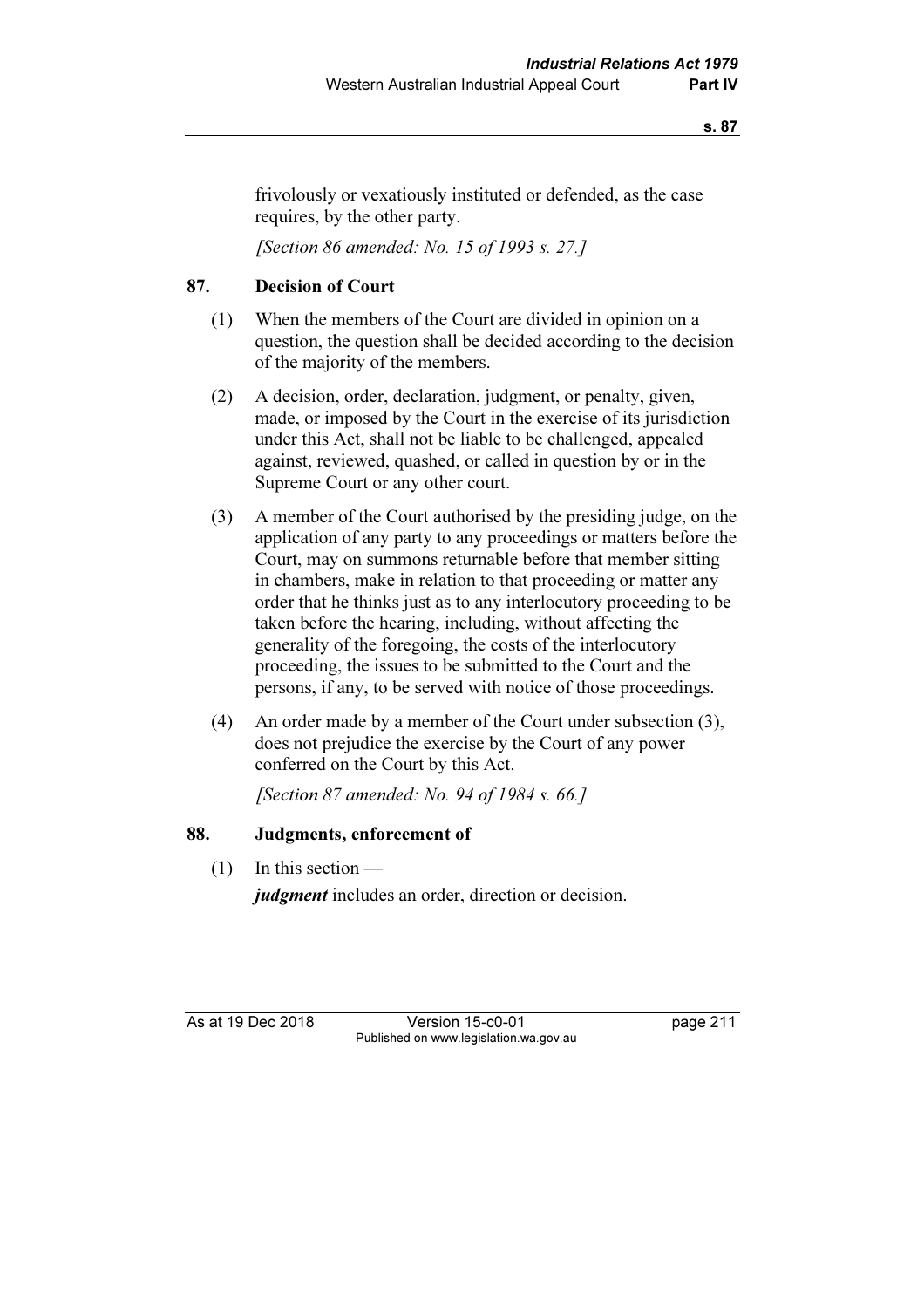- (2) A person to whom money is to be paid under a judgment of the Court may enforce it by lodging a copy of it, certified by a clerk of the court, and an affidavit stating to what extent it has not been complied with, with the Supreme Court.
- (3) If, or to the extent that, a judgment of the Court does not require the payment of money, a person entitled to the benefit of the judgment may enforce it by lodging a copy of it, certified by a clerk of the court, and an affidavit stating to what extent it has not been complied with, with the Supreme Court.
- (4) A judgment that is lodged with the Supreme Court under subsection (2) or (3) is to be taken to be a judgment of that court and may be enforced accordingly.

[Section 88 inserted: No. 59 of 2004 s. 111.]

[89. Deleted: No. 59 of 2004 s. 111.]

# 90. Appeal from Commission to Court

- (1) Subject to this section, an appeal lies to the Court in the manner prescribed from any decision of the Full Bench, the Commission on an application under section 49(11) or the Commission in Court Session —
	- (a) on the ground that the decision is in excess of jurisdiction in that the matter the subject of the decision is not an industrial matter; or
	- (b) on the ground that the decision is erroneous in law in that there has been an error in the construction or interpretation of any Act, regulation, award, industrial agreement or order in the course of making the decision appealed against; or
	- (c) on the ground that the appellant has been denied the right to be heard,

but upon no other ground.

page 212 Version 15-c0-01 As at 19 Dec 2018 Published on www.legislation.wa.gov.au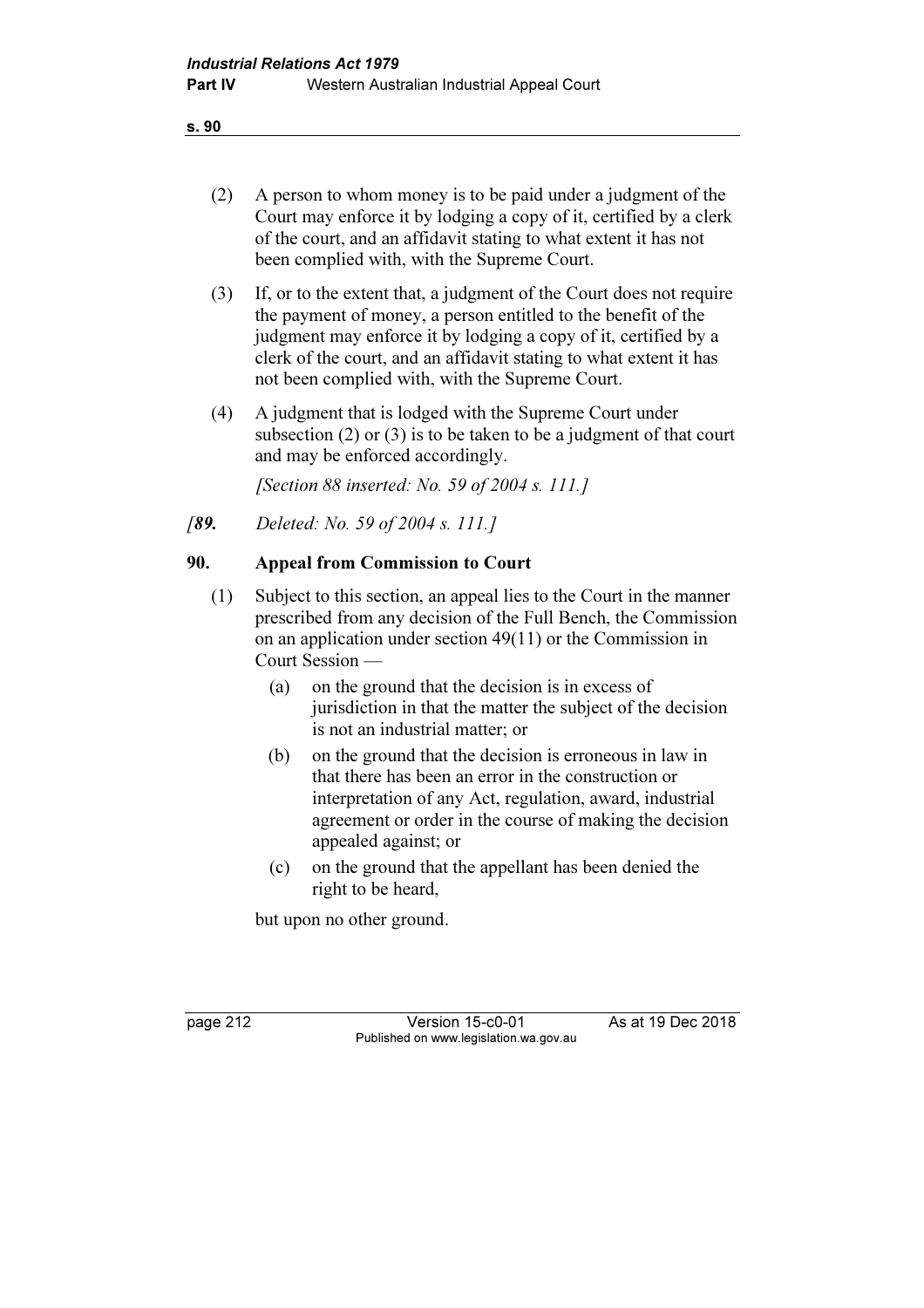- (2) An appeal under this section shall be instituted within 21 days from the date of the decision against which the appeal is brought and may be instituted —
	- (a) by any party to the proceedings wherein the decision was made; or
	- (b) by any other person who was an intervener in those proceedings.
- (3) On the hearing of the appeal the Court may confirm, reverse, vary, amend, rescind, set aside, or quash the decision the subject of appeal and may remit the matter to the Full Bench, the Commission on an application under section 49(11) or the Commission in Court Session, as the case requires, for further hearing and determination according to law.
- (3a) If any ground of the appeal is made out but the Court is satisfied that no injustice has been suffered by the appellant or a person who is a member of or represented by the appellant, the Court shall confirm the decision the subject of appeal unless it considers that there is good reason not to do so.
- (4) The Court may at any time, if it considers that to do so will not prejudice any party to an appeal under this section —
	- (a) correct clerical mistakes in its judgments or orders, or errors arising in its judgments or orders from accidental slips or omissions; and
	- (b) generally correct any minor irregularities in its proceedings.

 [Section 90 amended: No. 94 of 1984 s. 54; No. 119 of 1987 s. 22; No. 20 of 2002 s. 126; No. 8 of 2009 s. 77(5); No. 39 of 2018 s. 57.]

# 91. Representation before Court

- (1) Subject to this section, in proceedings before the Court under this Act, a party —
	- (a) may appear personally or by his agent; or

As at 19 Dec 2018 Version 15-c0-01 page 213 Published on www.legislation.wa.gov.au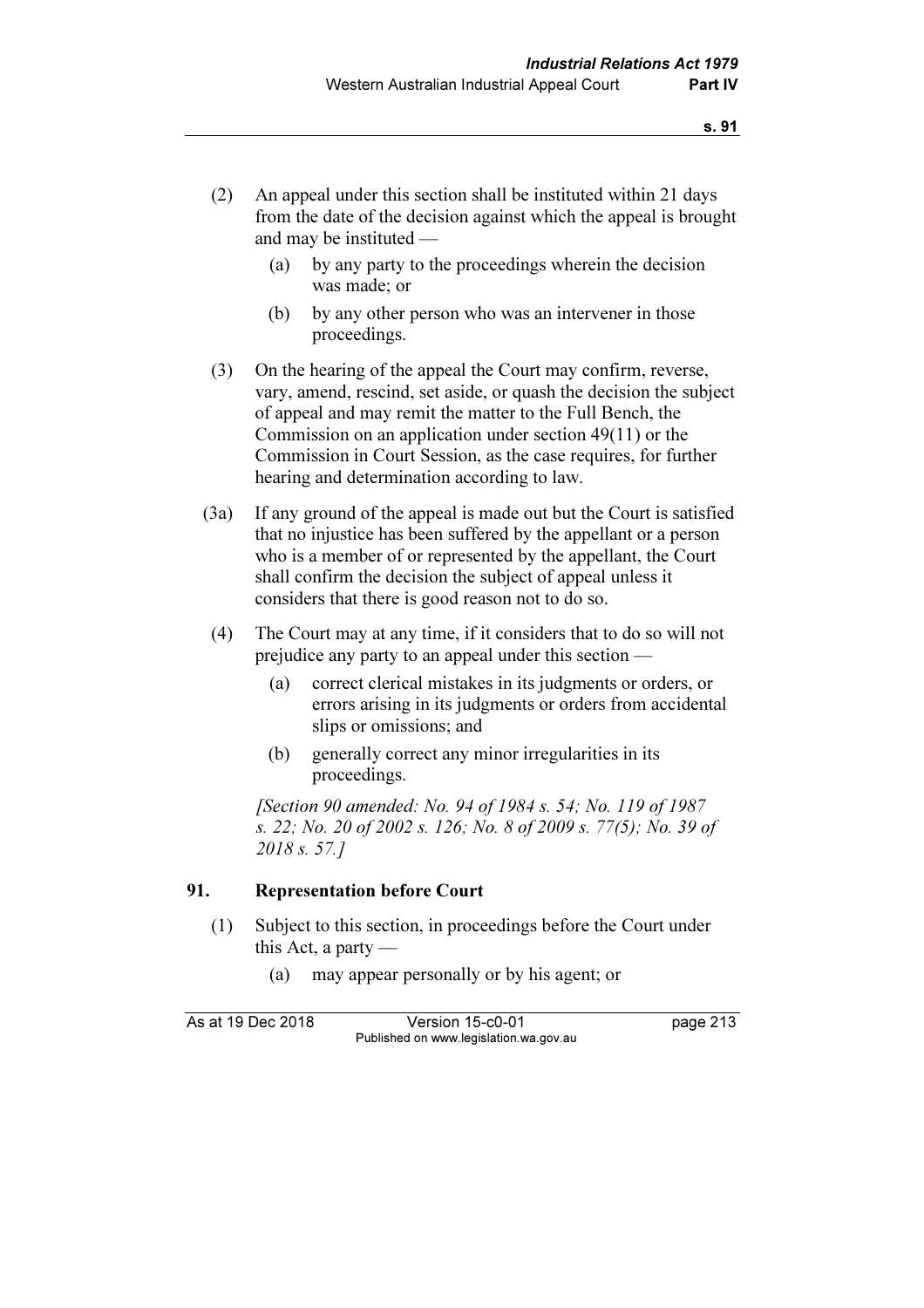- (b) may be represented by a legal practitioner.
- (2) In this section, *party* includes an intervener.

[Section 91 amended: No. 21 of 2008 s. 668(6).]

# 92. Contempt, Court's powers as to

- (1) The Court has the same power to punish contempts of its power and authority as has the Supreme Court in respect of contempts of Court, and without prejudicing the generality of the power, where the Court considers that a contempt may be appropriately punished by a fine, it may inflict a fine.
- (2) A person who counsels, procures, aids, abets, instigates, or incites a contempt of the Court is deemed to have committed a contempt and shall be punishable accordingly.
- (3) A person who by act or omission contravenes an order made by the Court in exercise of authority conferred by this Act commits a contempt of the Court.
- $(4)$  deleted]

 [Section 92 amended: No. 121 of 1982 s. 28; No. 39 of 2018 s. 58.]

page 214 Version 15-c0-01 As at 19 Dec 2018 Published on www.legislation.wa.gov.au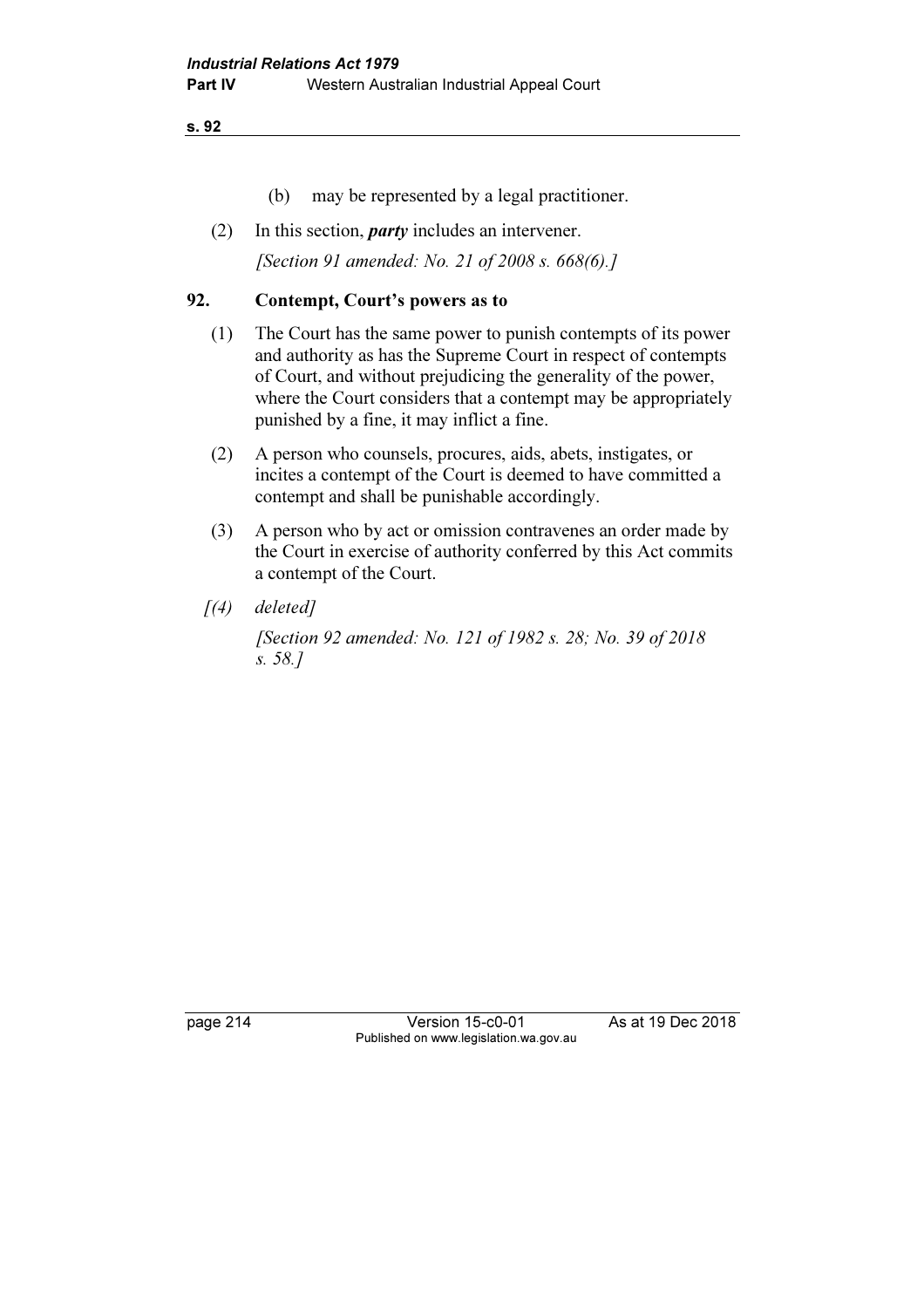# Part V — The Registrar and other officers of the Commission

[Heading amended: No. 94 of 1984 s. 55.]

# 93. Appointment and duties of officers

- (1) Subject to subsection (1AB), the chief executive officer of the Registrar's Department is to be the Registrar.
- (1AA) The Public Sector Management Act 1994 section 32(1) does not apply to the performance of functions of the Registrar by the chief executive officer of the Registrar's Department.
- (1AB) The chief executive officer of the Registrar's Department may, after consultation with the Chief Commissioner, designate a Registrar's Department officer as the Registrar.
- (1AC) The Registrar may designate a Registrar's Department officer as a deputy registrar.
- (1AD) There are to be as many deputy registrars as are necessary for the purposes of this Act.
	- (1a) Notwithstanding subsection (1) the Minister on the recommendation of the Chief Commissioner shall appoint as officers of the Commission such associates as he considers necessary, and such officers shall not be public service officers.
	- (2) The duties of officers of the Commission shall be as prescribed and as directed by the Commission.
	- (3A) Subsection (2) applies despite the Public Sector Management Act 1994 but if the chief executive officer of the Registrar's Department is the Registrar, nothing in that subsection affects the functions of the Registrar as chief executive officer.
		- (3) The Registrar shall publish in the *Industrial Gazette* and
			- (a) in a newspaper circulating throughout the State; or

As at 19 Dec 2018 Version 15-c0-01 page 215 Published on www.legislation.wa.gov.au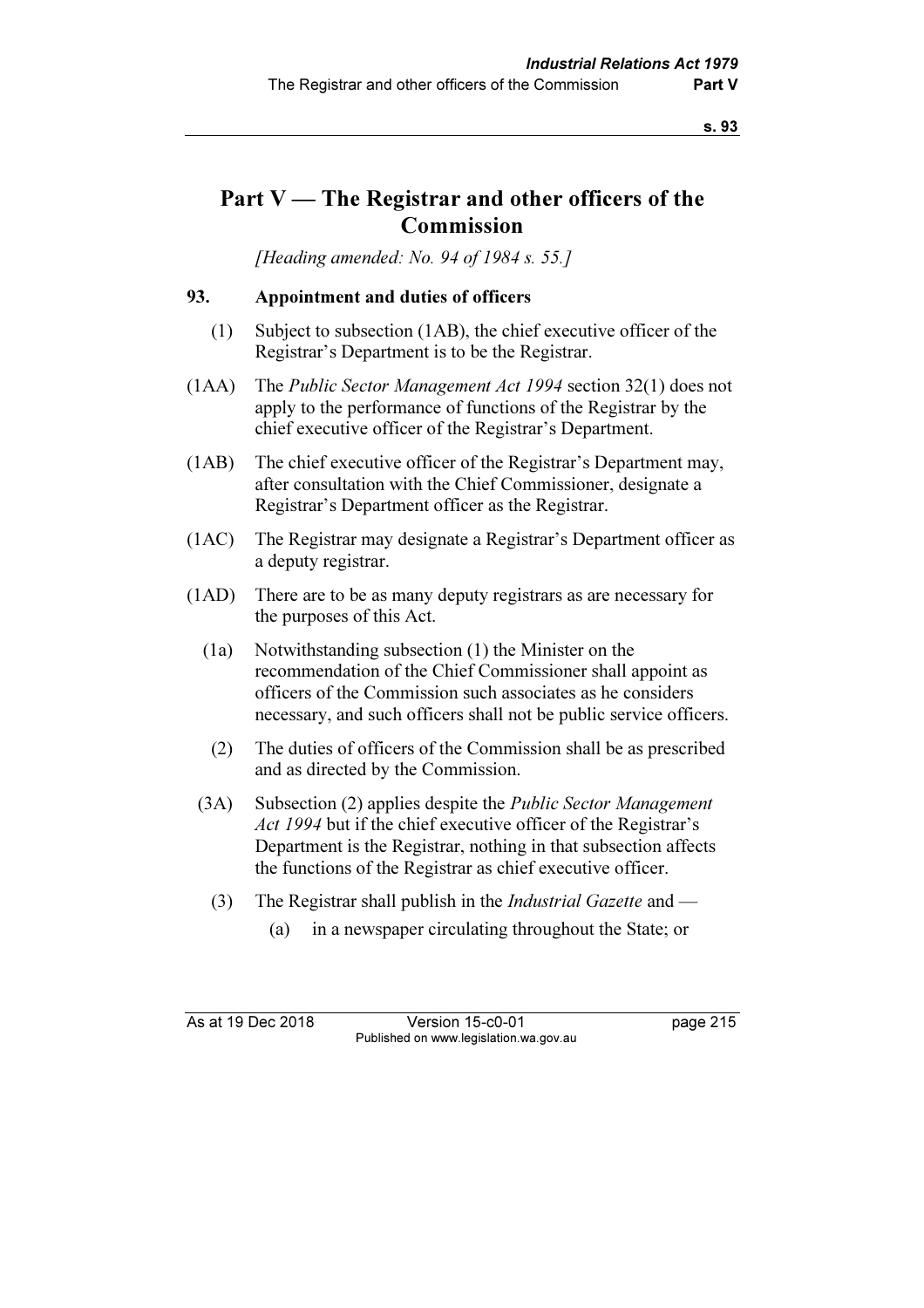(b) on an internet website maintained by the Commission,

 all awards and orders filed in his office and all notices and matters set out in Schedule 1.

- (4) The Industrial Gazette shall be published in such form and at such intervals as the Registrar, after consultation with the Chief Commissioner, directs.
- (5) Subject to provisions of or under any other Act relating to the maintenance, retention, or destruction of public or court records, the Registrar shall maintain or cause to be maintained in an accurate and convenient form the records of the Commission, including copies of all cancelled industrial agreements.
- (6) Subject to subsection (6a), the Registrar shall keep all awards under review and, where he considers it necessary or desirable or is directed by the Commission so to do, shall publish in the Industrial Gazette and —
	- (a) in a newspaper circulating throughout the State; or
	- (b) on an internet website maintained by the Commission,

a consolidation of any such award.

 (6a) The Registrar shall, during the period beginning on the commencement of section 23 of the Industrial Relations Amendment Act (No. 4) 1987 and ending on such day as is prescribed by regulations for the purposes of this subsection —

- (a) maintain at the premises of the Commission up to date consolidations of all awards and industrial agreements; and
- (b) provide the Government Printer with copies of up to date consolidations of those 50 awards and industrial agreements determined by him to be most in demand for printing and sale at a price per copy sufficient to defray the costs incurred by —
	- (i) the Registrar in complying with the requirements of this subsection; and

page 216 Version 15-c0-01 As at 19 Dec 2018 Published on www.legislation.wa.gov.au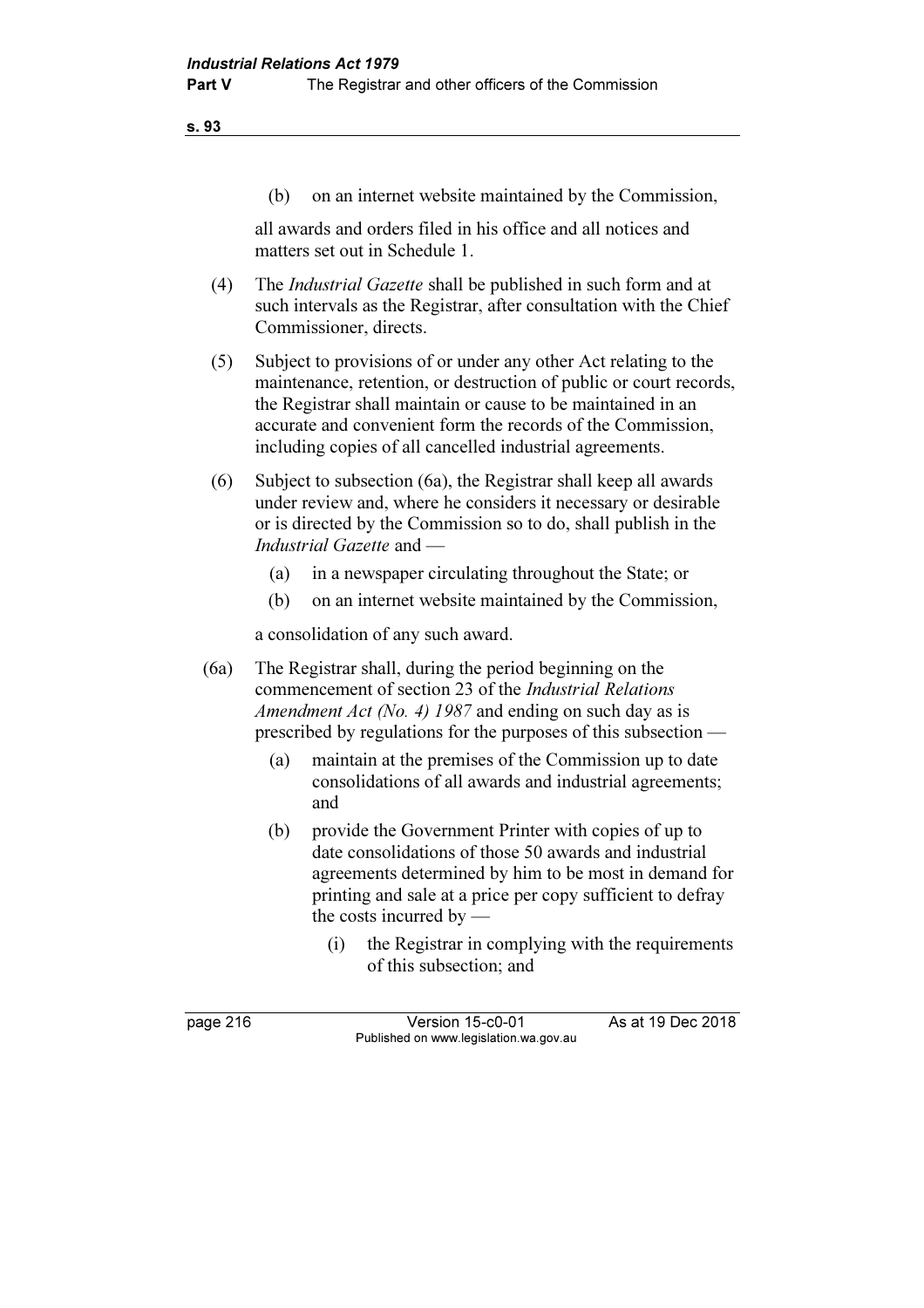(ii) the Government Printer in printing and selling those consolidations;

and

- (c) from time to time review and adjust the price referred to in paragraph (b).
- (7) Whenever the Registrar becomes aware of the occurrence or continuance of industrial action in any industry or is of the opinion that such industrial action is likely he shall forthwith acquaint the Chief Industrial Commissioner accordingly.
- (8) The Commission may at any time of its own motion direct the Registrar or any other officer of the Commission to make such investigations and reports in relation to any matter within the jurisdiction of the Commission as it deems necessary.
- (9) Subject to this Act, the Commission may direct the Registrar or a deputy registrar to make an application under section 77, 83, 83B, 83E or 84A or to institute proceedings for an offence against this Act.
- (10) In the carrying out and discharge of his duties under this Act the Registrar is entitled to the assistance of all officers of the Court and of the Commission.

 [Section 93 amended: No. 94 of 1984 s. 56; No. 119 of 1987 s. 23; No. 32 of 1994 s. 14; No. 1 of 1995 s. 53; No. 79 of 1995 s. 8(2); No. 20 of 2002 s. 135, 160(4) and 190(7)-(9); No. 53 of 2011 s. 44.]

# 94. Authority of officers to do acts as directed

 Wherever this Act authorises the Commission to direct the Registrar or any other officer of the Court or of the Commission to do any act or thing, this Act is to be construed as imposing on that officer the duty to do that act or thing and as empowering him to do so.

[Section 94 amended: No. 1 of 1995 s. 53.]

As at 19 Dec 2018 Version 15-c0-01 page 217 Published on www.legislation.wa.gov.au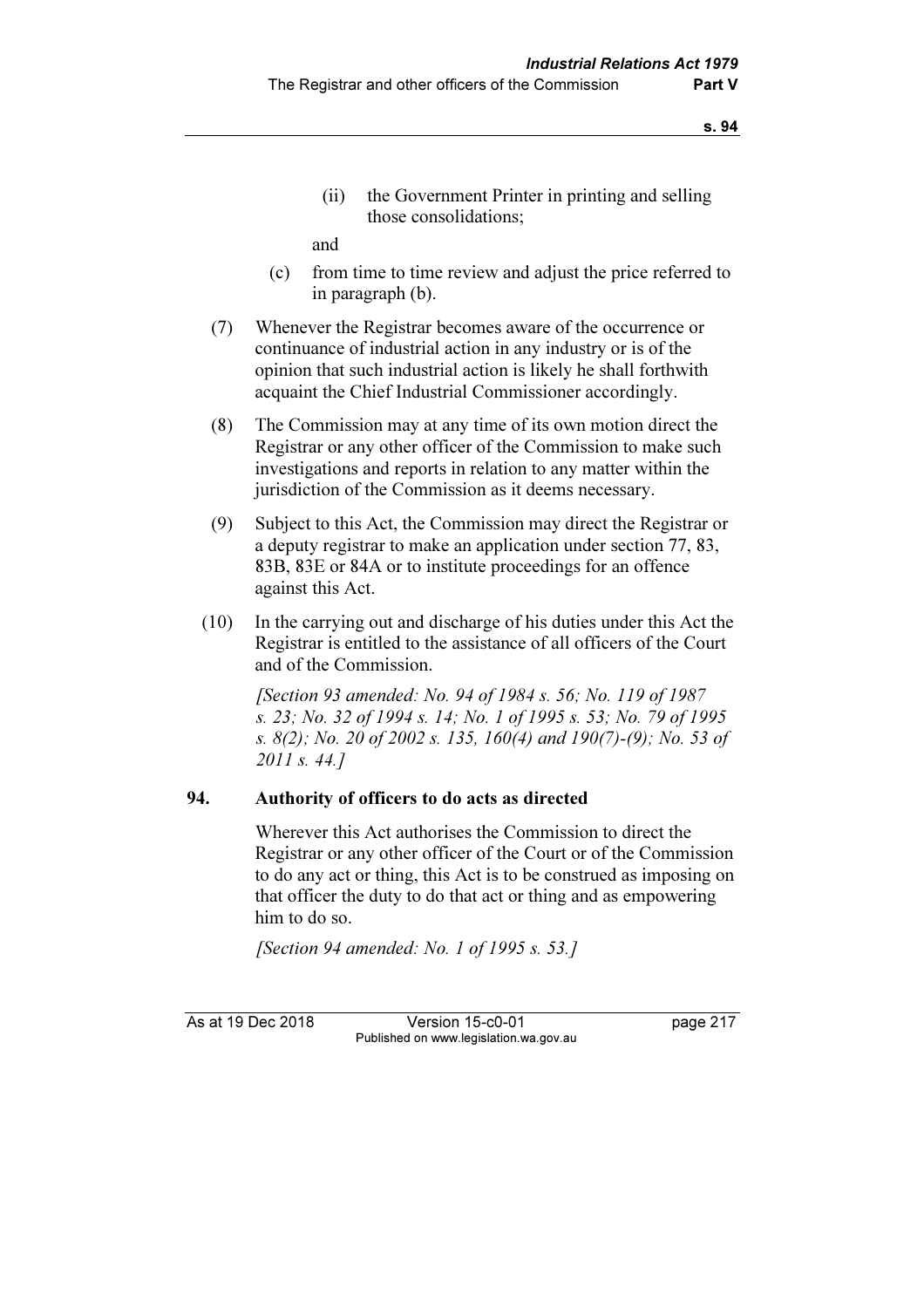### 95. Deputy registrar's functions

- (1) A deputy registrar shall have and may exercise such powers and authorities and discharge such duties of the Registrar as —
	- (a) the Registrar or the Chief Commissioner, after consultation with the Registrar, may in writing assign to him generally; or
	- (b) the Registrar or the Commission may assign to him in any particular case.
- (2) During the illness, temporary incapacity, or temporary absence from office of the Registrar, the designated deputy registrar shall have and may exercise the powers and authorities and shall discharge the duties of the Registrar under this Act.
- (3) In subsection (2) *designated deputy registrar* means
	- (a) if there is only one deputy registrar, that deputy registrar;
	- (b) if there are 2 or more deputy registrars, the deputy registrar designated by the Chief Commissioner.

[Section 95 inserted: No. 94 of 1984 s. 57.]

#### 96. Delegation by Commission to Registrar

(1) In this section —

**Registrar** means the Registrar or a deputy registrar.

- (2) Subject to subsection (3), the regulations may provide for and in relation to the delegation to a Registrar of all or any of the functions of the Commission in relation to the following —
	- (a) claims referred to in section  $29(1)(b)$ ;
	- (b) the review of awards for the purposes of section 40B;
	- (c) applications under section 49I(7).
- (3) The powers of the Commission
	- (a) to make an order under section 23A; and

page 218 Version 15-c0-01 As at 19 Dec 2018 Published on www.legislation.wa.gov.au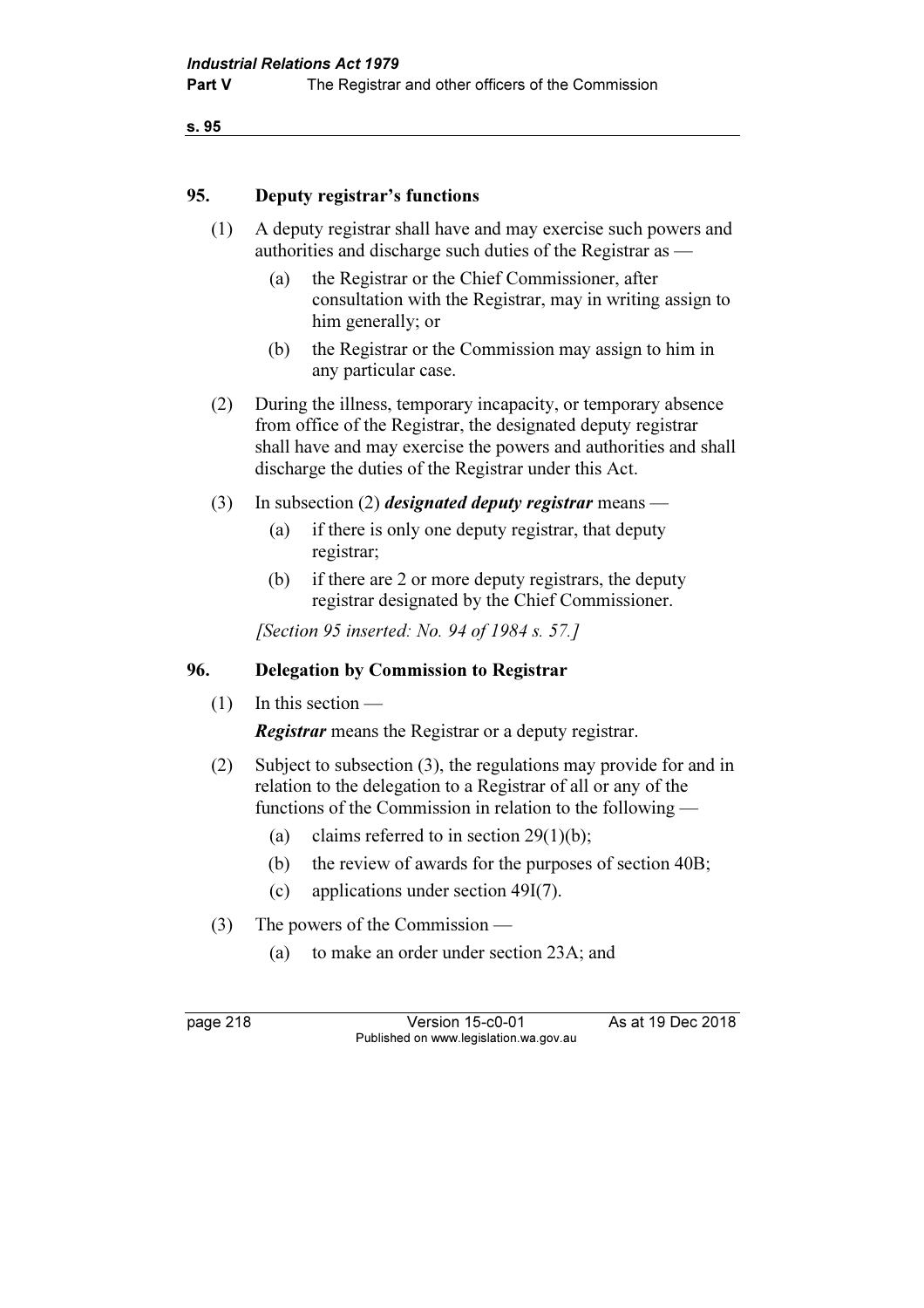- (b) to make an order that an employee has not been allowed by his or her employer a benefit to which he or she is entitled under his or her contract of service; and
- (c) to make an order under section 40B,

cannot be delegated to a Registrar.

- (4) The Chief Commissioner may from time to time give directions in writing to a Registrar with respect to the performance of any of the Registrar's functions under this section and the Registrar is to give effect to any such direction.
- (5) A direction may be either general or with respect to a particular matter.
- (6) A function performed by a Registrar as a delegate of the Commission is to be taken to be performed by the Commission.
- (7) A function may be performed by the Commission despite it being a delegated function.
- (8) Except as provided in subsection (4) and despite any other provision of this Act, the Public Sector Management Act 1994 or any other written law, a Registrar is not subject to the direction or control of any person in relation to the manner in which the Registrar performs a delegated function.
- (9) A party to proceedings in which a Registrar has performed a delegated function may, within the time prescribed by, or within such further time as is allowed in accordance with, the regulations, apply to the Commission to review a direction, determination or order made by a Registrar in the performance of the delegated function.
- (10) The Commission constituted by a commissioner may, on application under subsection (9), review the direction, determination or order and may —
	- (a) affirm the direction, determination or order; or
	- (b) revoke the direction, determination or order and make a direction, determination or order the Commission

As at 19 Dec 2018 Version 15-c0-01 page 219 Published on www.legislation.wa.gov.au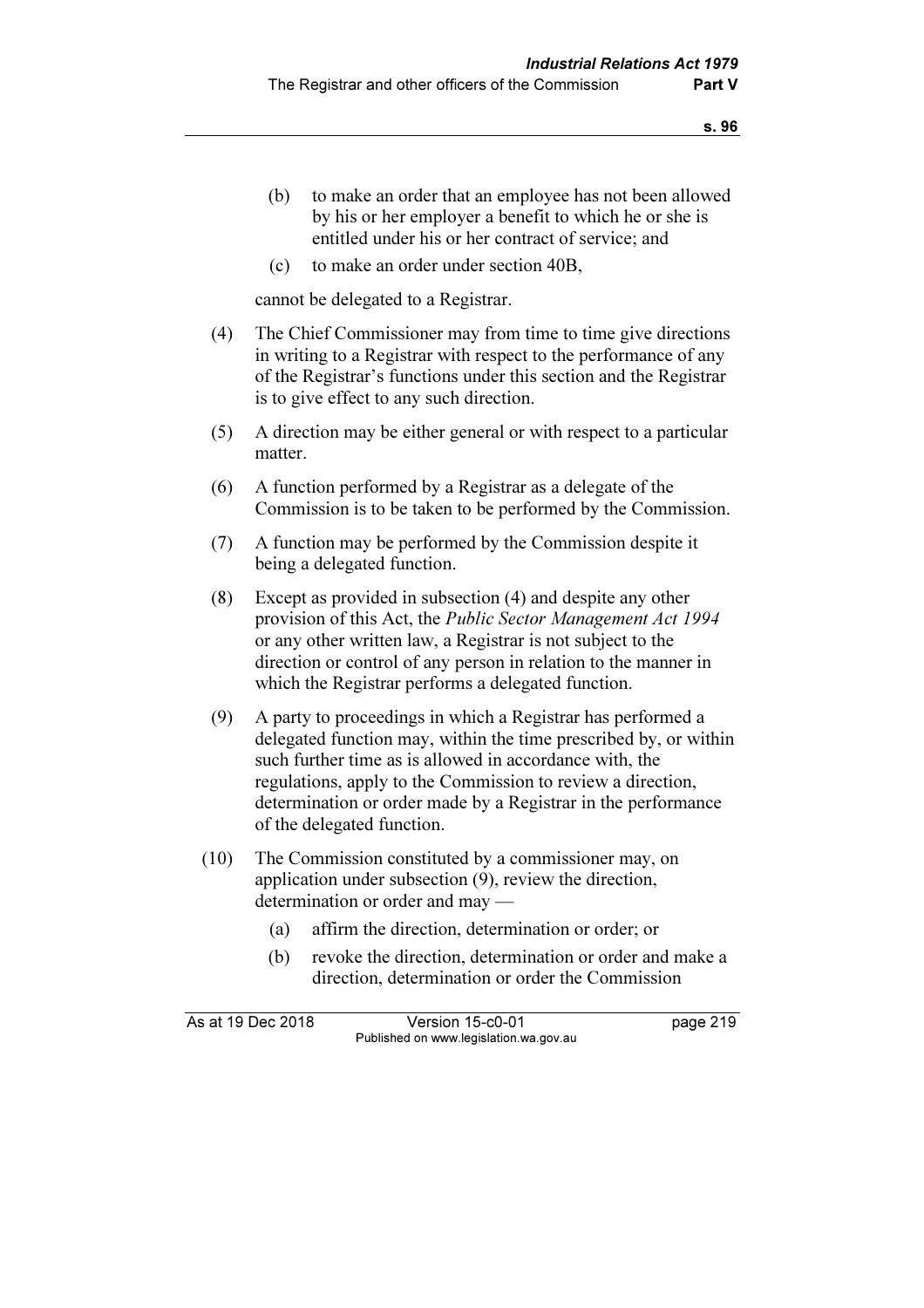considers appropriate with respect to the matter to which the performance of the delegated function related.

 (11) The Chief Commissioner of his or her own motion may review, or may assign a commissioner to review, a direction, determination or order made by a Registrar in the performance of a delegated function and the Commission constituted by the Chief Commissioner or the commissioner assigned may —

- (a) affirm the direction, determination or order; or
- (b) revoke the direction, determination or order and make a direction, determination or order the Commission considers appropriate with respect to the matter to which the performance of the delegated function related.
- (12) A review under subsection (11) may be carried out within the time prescribed by, or within such further time as is allowed in accordance with, the regulations.
- (13) The Chief Commissioner may make regulations for the purposes of this section.

[Section 96 inserted: No. 20 of 2002 s. 161.]

[Part VI deleted: No. 94 of 1984 s. 58.]

page 220 Version 15-c0-01 As at 19 Dec 2018 Published on www.legislation.wa.gov.au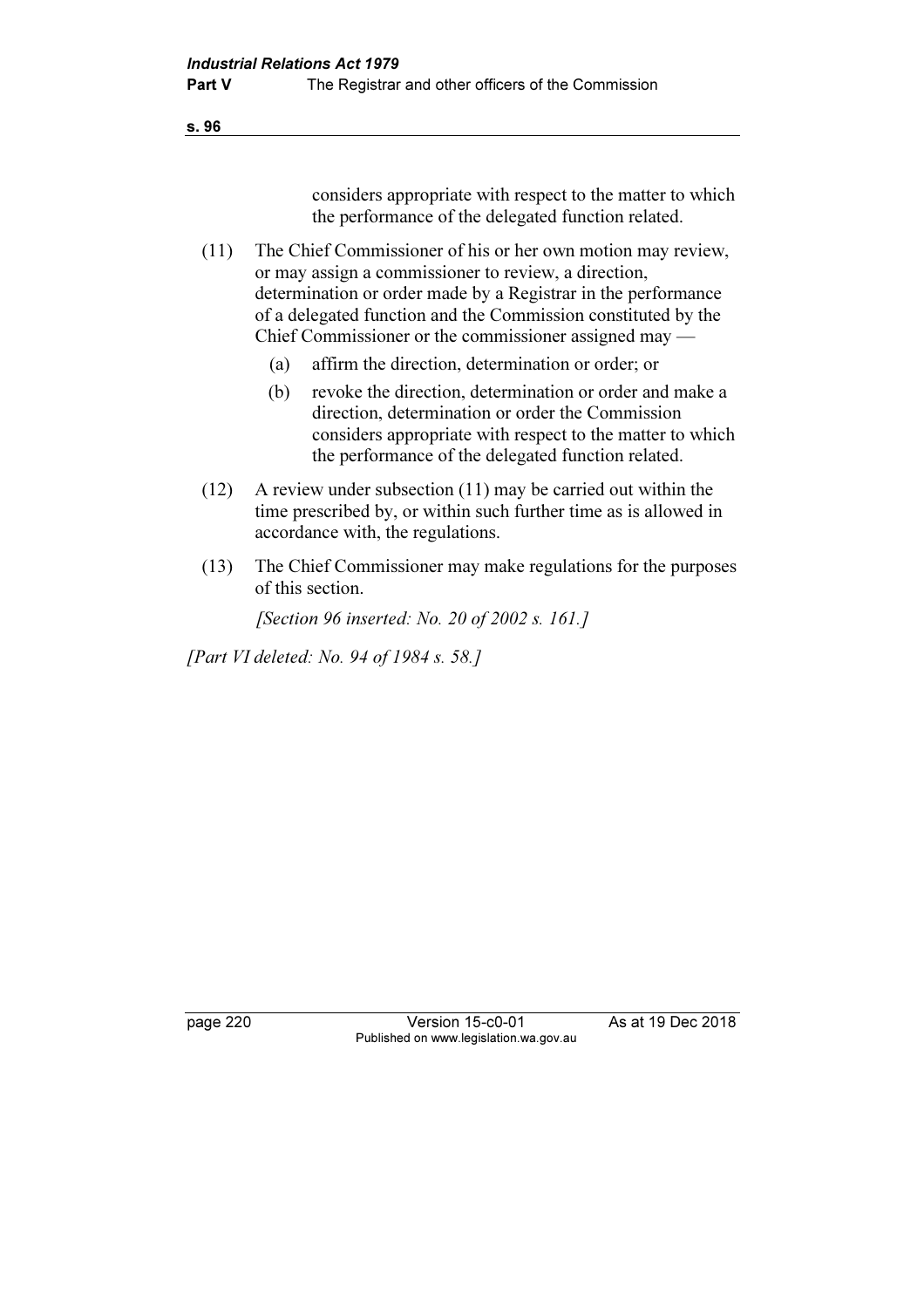s. 96A

# Part VIA — Freedom of association

[Heading inserted: No. 15 of 1993 s. 28.]

#### 96A. Terms used

In this Part, unless the contrary intention appears —

organisation means an organisation of employers or an organisation of employees;

#### organisation of employees means -

- (a) an organisation of employees, whether constituted, incorporated or registered under this Act or any other Act or under any Commonwealth Act and by whatever name called; or
- (b) an industrial association of employees registered under section 67; or
- (c) an association, society or other body that has applied to be constituted, incorporated or registered as an organisation of employees referred to in paragraph (a).

[Section 96A inserted: No. 15 of 1993 s. 28.]

### 96B. Awards etc. not to contain certain provisions about membership of organisations

- (1) An award, industrial agreement or order under this Act, or any arrangement between persons relating to employment must not —
	- (a) require a person
		- (i) to become or remain a member of an organisation; or
		- (ii) to cease to be a member of an organisation; or
		- (iii) not to become a member of an organisation; or
		- (iv) to treat another person less favourably or more favourably according to whether or not that other

As at 19 Dec 2018 Version 15-c0-01 page 221 Published on www.legislation.wa.gov.au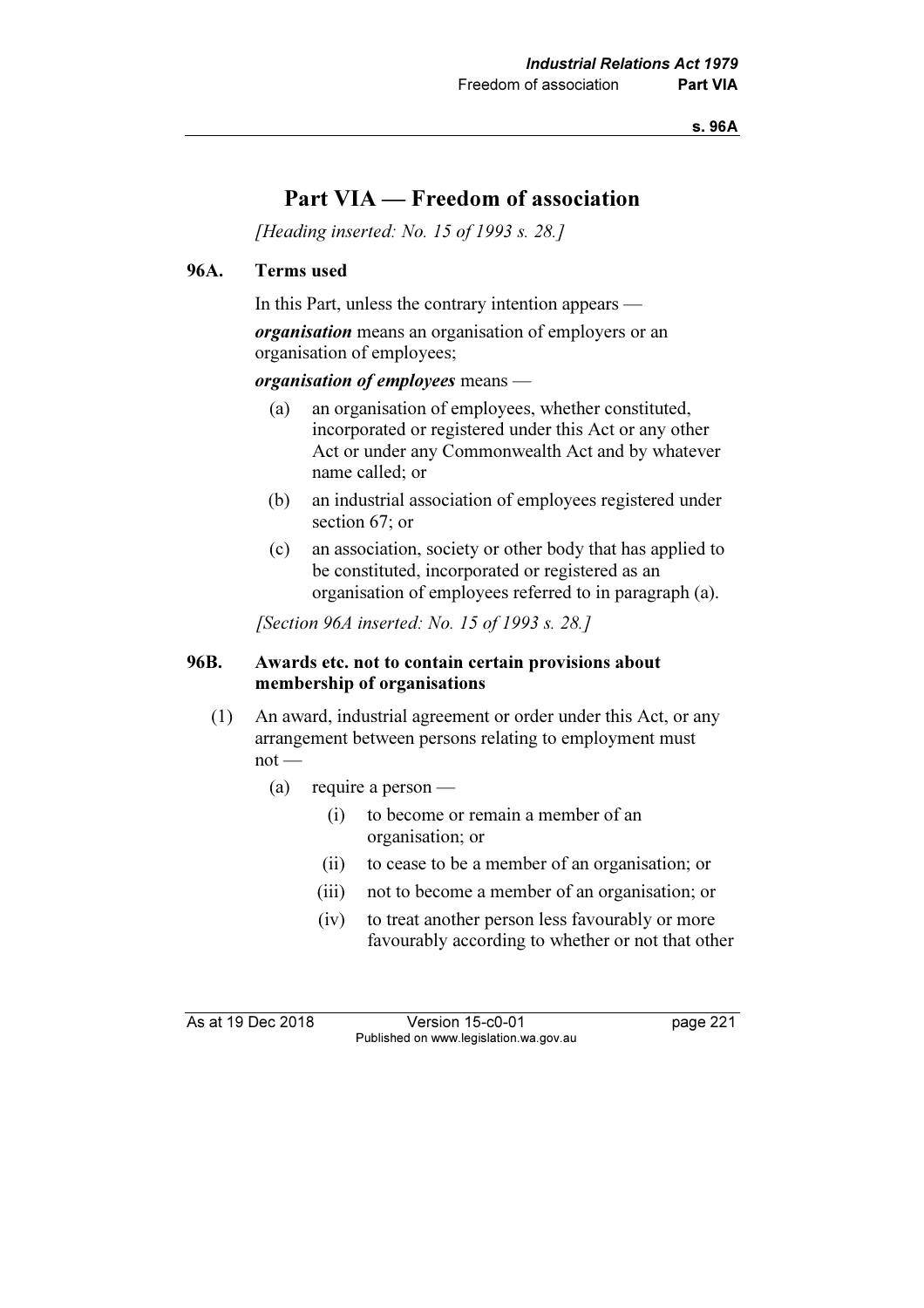#### s. 96C

person is, or will become or cease to be, a member of an organisation:

- or
- (b) confer on any person by reason of that person's membership or non-membership of an organisation any right to preferential employment or to be given preference in any aspect of employment.
- (2) The prohibition in subsection (1) extends to awards, industrial agreements, orders and arrangements that are in force at the commencement of section 28 of the Industrial Relations Amendment Act 1993.
- (3) A requirement that is contrary to this section is of no effect. [Section 96B inserted: No. 15 of 1993 s. 28.]

# 96C. Discrimination because of membership of organisation, offence

- (1) A person must not, in relation to any contract of employment or contract for services, treat another person less favourably or more favourably according to whether or not the person is, or will become or cease to be, a member or officer of an organisation.
- (2) A person must not conspire with another person to commit an offence against subsection (1).
- (3) It is not an offence against subsection (1) for a person to treat another person more favourably as part of a scheme whereby the cost of services provided to members of an organisation is less than the cost ordinarily charged by the person for those services.

Penalty applicable to subsections (1) and (2):

- (a) in the case of an individual, not less than \$400 nor more than \$5 000:
- (b) in any other case, not less than \$1 000 nor more than \$10 000; and a daily penalty of \$500.

[Section 96C inserted: No. 15 of 1993 s. 28.]

page 222 Version 15-c0-01 As at 19 Dec 2018 Published on www.legislation.wa.gov.au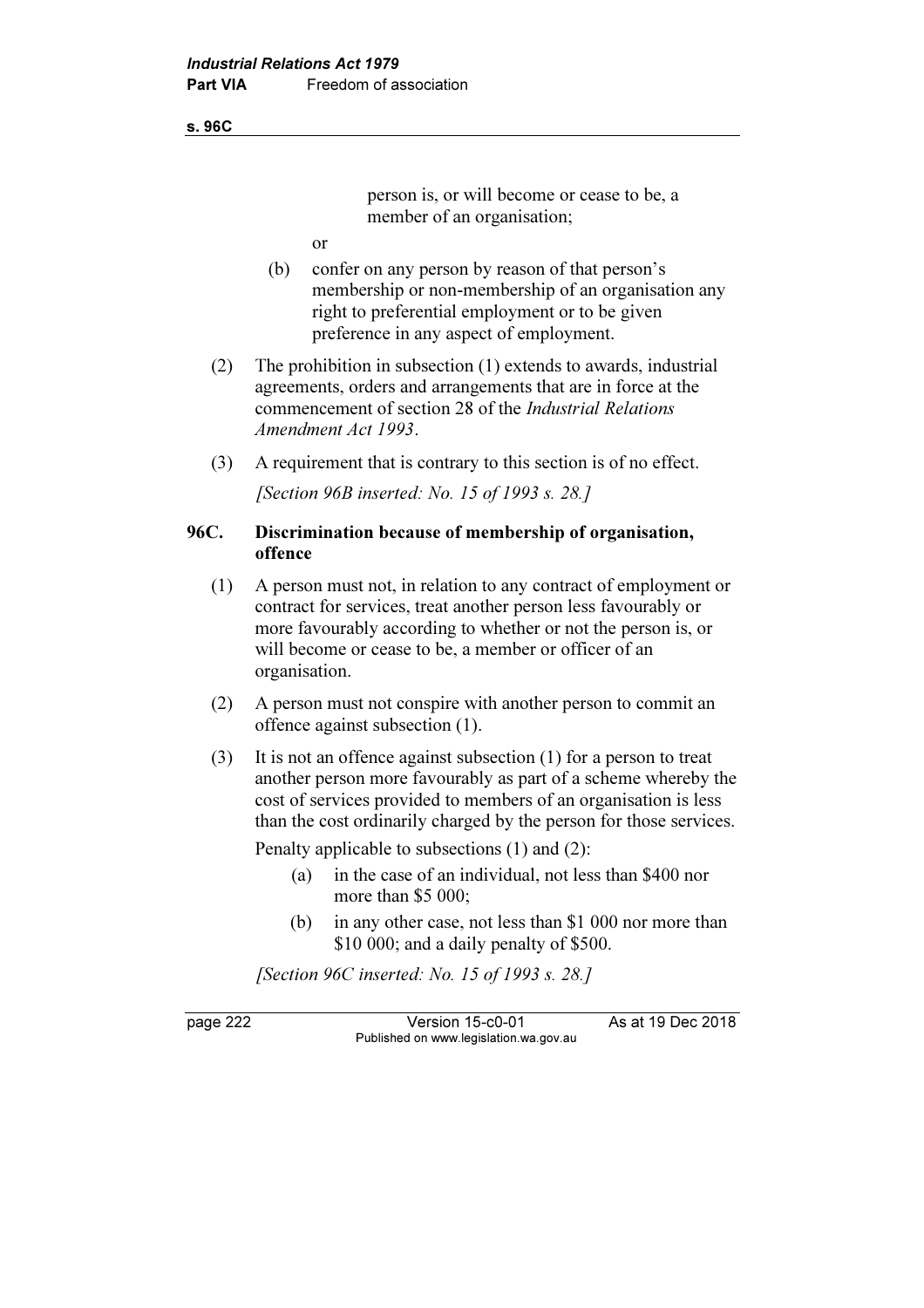# 96D. Discriminatory etc. acts against persons performing work for employers because of membership or non-membership of employee organisation, offence

- (1) A person must not refuse to employ another person on any ground that is forbidden for the purposes of this section.
- (2) A person, including an organisation of employees, must not on any ground that is forbidden for the purposes of this section —
	- (a) intimidate, prejudice, or threaten to prejudice, or attempt to induce another person to intimidate or prejudice, a person who performs work for an employer; or
	- (b) intimidate or induce, whether by threats or promises or otherwise, an employer to prejudice a person who performs or wishes to perform work for the employer; or
	- (c) directly or indirectly hinder or prevent the employment of a person or the promotion of an employee.
- (3) A person must not conspire with another person to commit an offence against subsection (1) or (2).

Penalty applicable to subsections (1), (2) and (3):

- (a) in the case of an individual, not less than \$400 nor more than \$5 000;
- (b) in any other case, not less than \$1 000 nor more than \$10 000; and a daily penalty of \$500.
- (4) The grounds that are forbidden for the purposes of this section are —
	- (a) that the person is or is intending to become a member or officer of an organisation of employees; or
	- (b) that the person is not, or is intending to not remain, a member or officer of an organisation of employees.
- (5) For the purposes of subsection (2) a person is prejudiced if  $-$ 
	- (a) the person is dismissed from employment; or
	- (b) the person is demoted or fails to get a promotion that the person could have reasonably expected; or

As at 19 Dec 2018 Version 15-c0-01 page 223 Published on www.legislation.wa.gov.au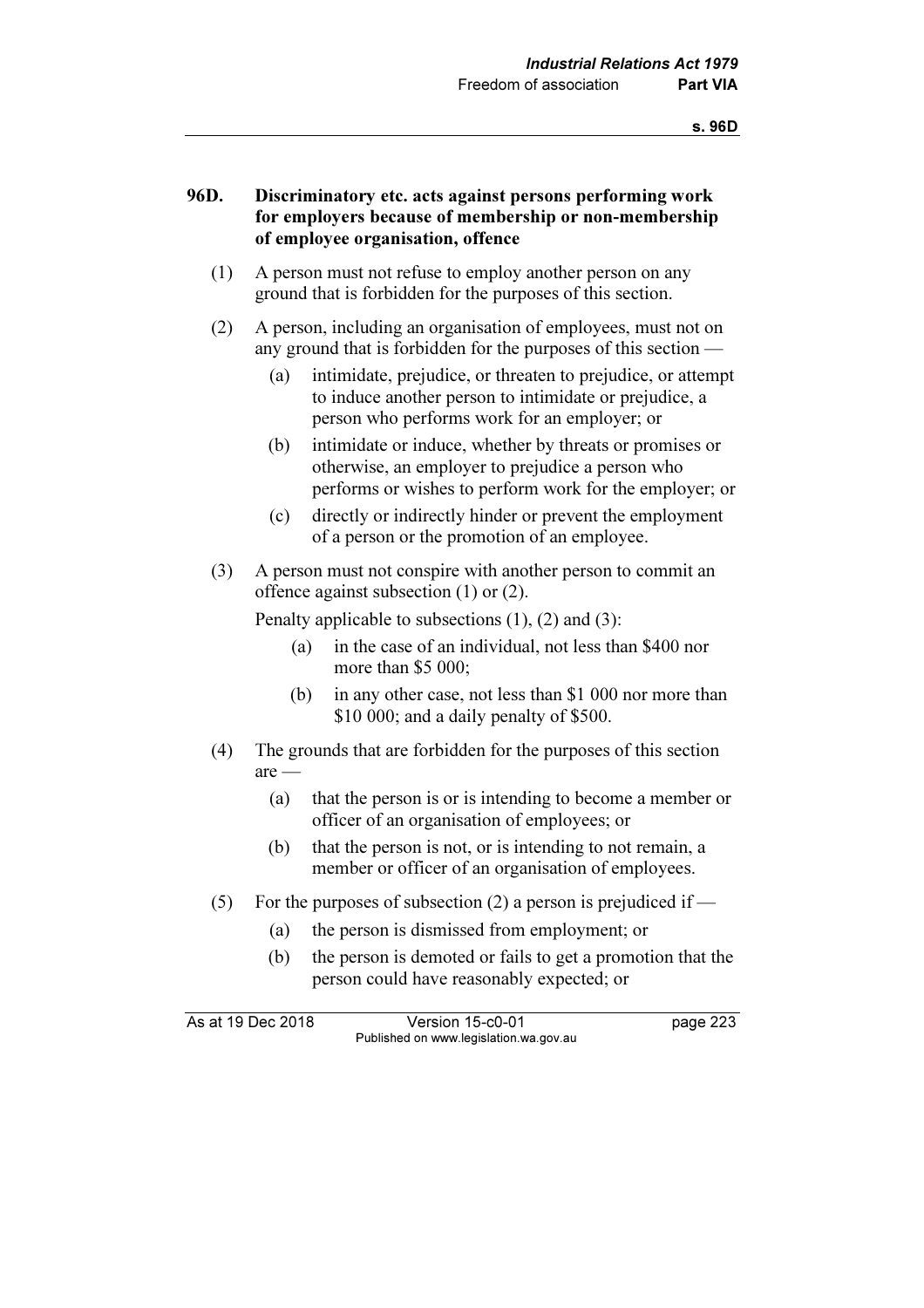#### s. 96E

- (c) the person's employment position is detrimentally altered; or
- (d) the person's pay or other terms and conditions of employment are detrimentally altered.

[Section 96D inserted: No. 15 of 1993 s. 28.]

# 96E. Discriminatory etc. acts against persons because of non-membership of employee organisation, offence

- (1) A person, including an organisation of employees, must not threaten that —
	- (a) discriminatory action will or may be taken against a second person; or
	- (b) the free and lawful exercise of a second person's trade, profession or occupation will or may be interfered with,

 by reason of the circumstance that the second person or a third person is not a member of an organisation of employees.

- (2) A person, including an organisation of employees, must not advise, encourage or incite a second person to take discriminatory action against a third person by reason of the circumstance that the third person or a fourth person is not a member of an organisation of employees.
- (3) A person, including an organisation of employees, must not take, or threaten to take, industrial action against an employer —
	- (a) with intent to coerce the employer to take discriminatory action against a second person by reason of the circumstance that the second person or a third person is not a member of an organisation of employees; or
	- (b) with intent to coerce the employer to join an organisation of employees.

Penalty applicable to subsections (1), (2) and (3):

 (a) in the case of an individual not less than \$400 nor more than \$5 000:

page 224 Version 15-c0-01 As at 19 Dec 2018 Published on www.legislation.wa.gov.au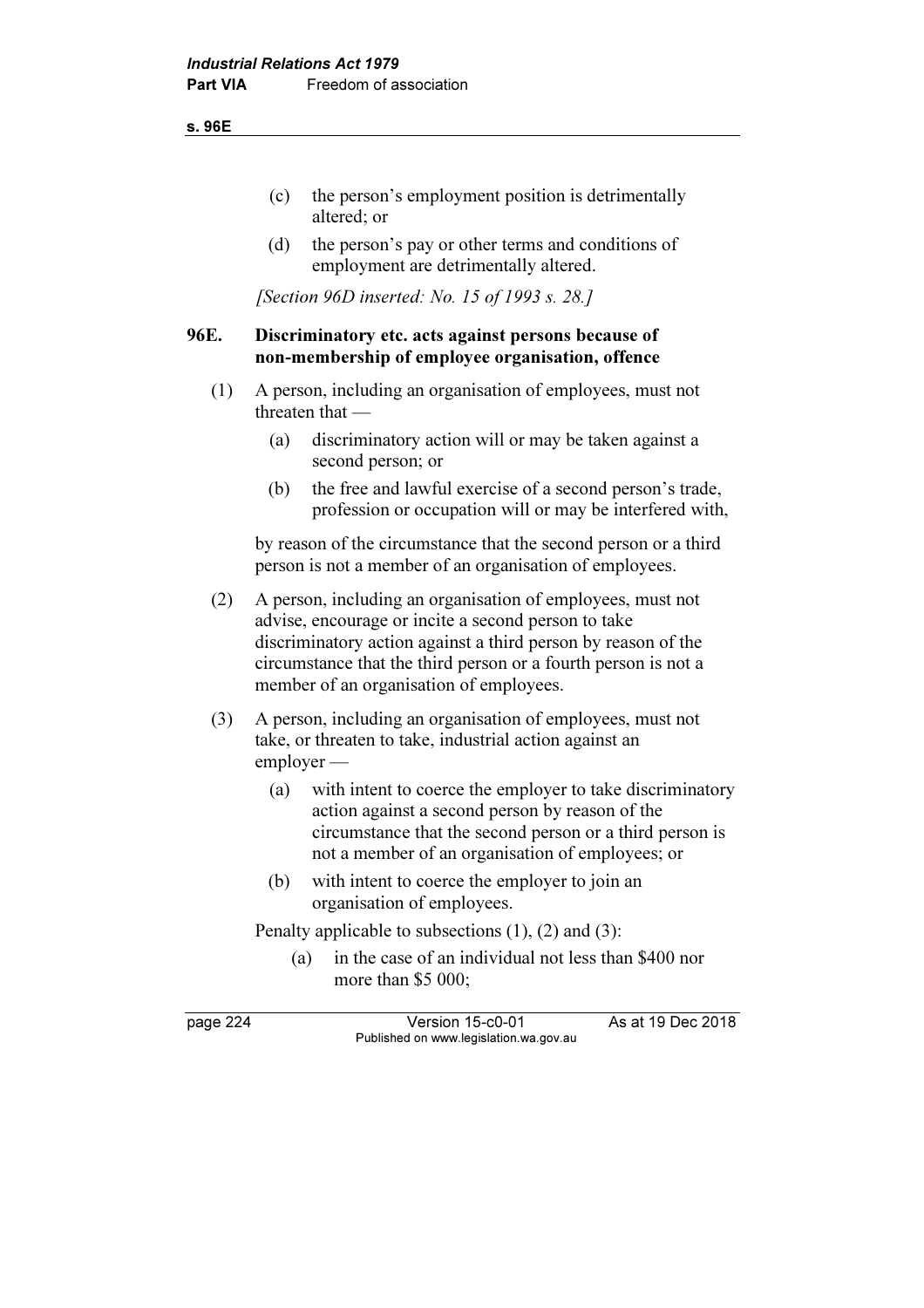- (b) in any other case, not less than \$1 000 nor more than \$10,000; and a daily penalty of \$500.
- (4) In this section —

discriminatory action, in relation to a person, means  $-$ 

- (a) refusing to make use of, or refusing to agree to make use of, any service offered by the person; or
- (b) refusing to receive, or refusing to agree to receive, any goods offered by the person; or
- (c) refusing to supply, or refusing to agree to supply, goods or services to the person.

[Section 96E inserted: No. 15 of 1993 s. 28.]

### 96F. Penalties under s. 96C, 96D and 96E, provisions about

- (1) The minimum penalties referred to in sections 96C, 96D and 96E are irreducible in mitigation notwithstanding anything in the Sentencing Act 1995 or any other Act.
- (2) Subject to subsection (3), if a penalty is imposed on an organisation of employees for an offence against section 96C, 96D or 96E and the organisation does not forthwith pay the penalty, the rights of the organisation and its members referred to in subsection (4) are suspended until the penalty is paid.
- (3) An industrial magistrate's court may permit an organisation of employees on which a penalty referred to in subsection (2) is imposed to pay that penalty within such period not exceeding 7 days from that imposition as the court thinks fit, in which case the rights referred to in subsection (2) are, if that penalty is not paid within that period, suspended from the end of that period until the penalty is paid.
- (4) In and with respect to any period during which rights are suspended under subsection  $(2)$  or  $(3)$  —
	- (a) a proceeding of any kind may not be instituted under this Act by or on behalf of the organisation concerned or any of its members; and

As at 19 Dec 2018 Version 15-c0-01 page 225 Published on www.legislation.wa.gov.au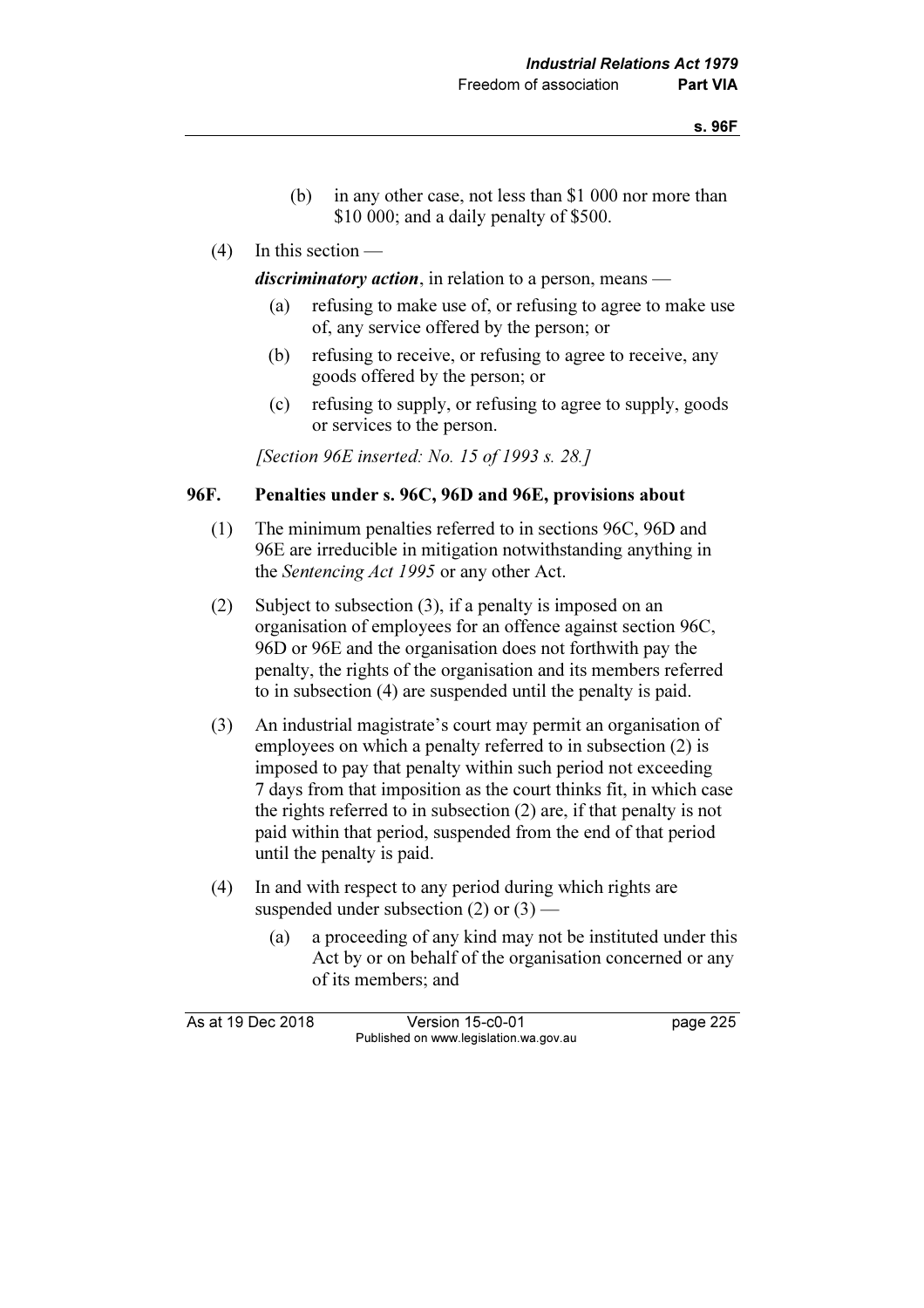s. 96G

- (b) the organisation concerned shall not be joined as an applicant in any proceeding referred to in paragraph (a); and
- (c) an award or order shall not be made or be deemed to have been made for the benefit of the organisation concerned or any of its members; and
- (d) rights or entitlements shall be deemed not to become due to the organisation or its members under this Act or any award or order in force thereunder.

 [Section 96F inserted: No. 15 of 1993 s. 28; amended: No. 78 of 1995 s. 53.]

# 96G. Criminal responsibility of officers etc. for offences in s. 96C, 96D and 96E

- (1) If an organisation of employees is guilty of an offence against section 96C, 96D or 96E, any officer or member of the organisation who was in any way, by act or omission and directly or indirectly, knowingly concerned in or party to the commission of that offence is also guilty of that offence.
- (2) If an officer or member of an organisation of employees is guilty of an offence against section 96C, 96D or 96E, the organisation is also guilty of that offence unless it is proved that all reasonable steps were taken by the organisation to prevent the commission by the organisation or its officers or members of offences against section 96C, 96D or 96E.

[Section 96G inserted: No. 15 of 1993 s. 28.]

# 96H. Criminal responsibility of corporations etc. for offences in s. 96C, 96D and 96E

 (1) If a corporation is guilty of an offence against section 96C, 96D or 96E any officer of the corporation who was in any way, by act or omission and directly or indirectly, knowingly concerned in or party to the commission of that offence is also guilty of that offence.

page 226 Version 15-c0-01 As at 19 Dec 2018 Published on www.legislation.wa.gov.au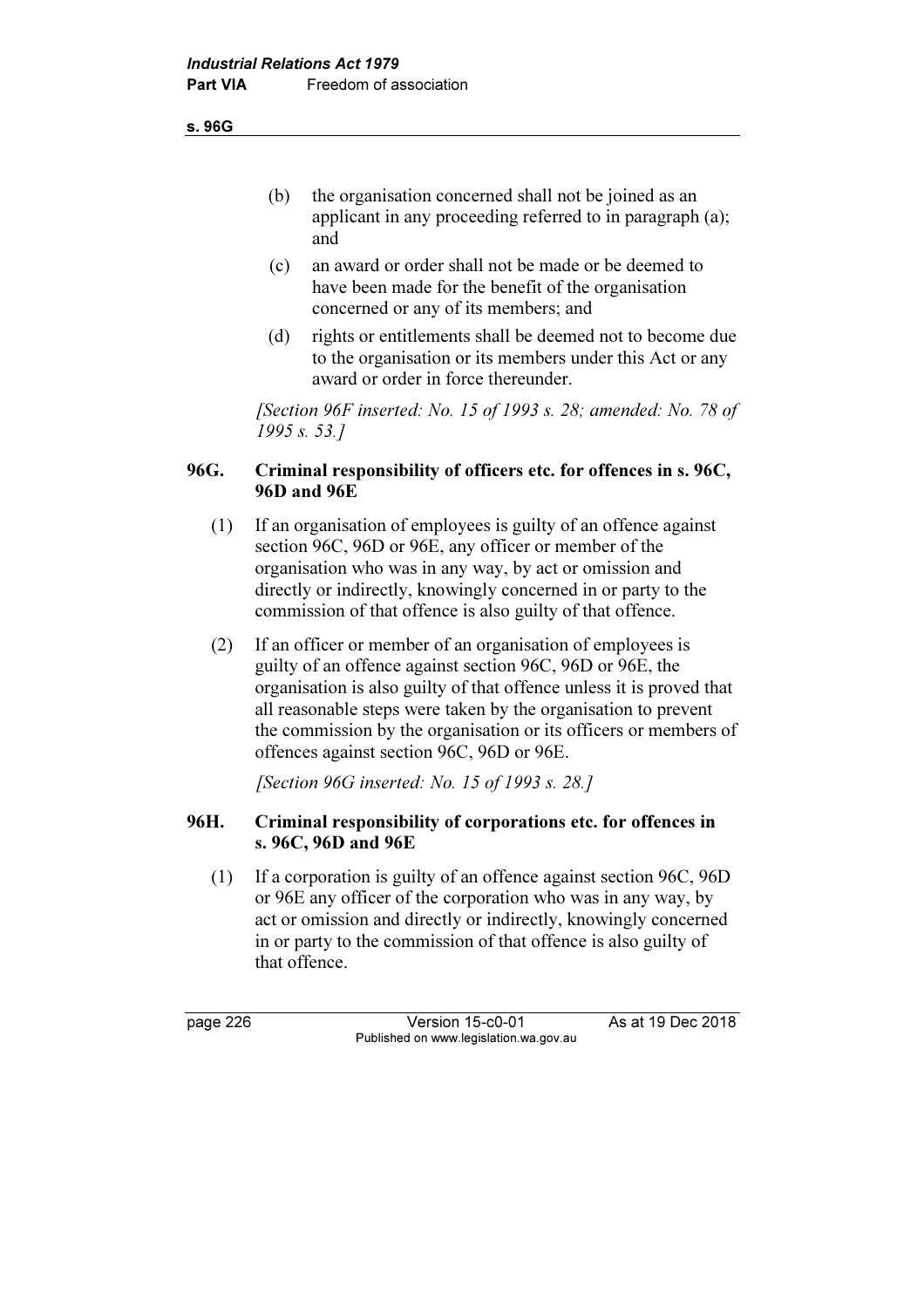- (2) If an officer of a corporation is guilty of an offence against section 96C, 96D or 96E, the corporation is also guilty of that offence unless it is proved that all reasonable steps were taken by the corporation to prevent the commission by the corporation or its officers of offences under section 96C, 96D or 96E.
- $(3)$  In this section —

corporation means a corporation within the meaning of the Corporations Act 2001 of the Commonwealth, other than an exempt body within the meaning of section 66A of that Act.

[Section 96H inserted: No. 15 of 1993 s. 28; amended: No. 10 of 2001 s. 113; No. 20 of 2003 s. 32.]

### 96I. Evidentiary provisions for s. 96C, 96D and 96E

- (1) Where in any proceedings for an offence against section 96C(1) it is proved that a person was treated less favourably or more favourably in relation to any contract of employment or contract for services —
	- (a) while the person was or was not a member or officer of an organisation; or
	- (b) after the person disclosed an intention to become or cease to be a member or officer of an organisation,

 it shall be taken to be proved, unless the contrary is shown, that the person was treated less favourably or more favourably in contravention of section 96C(1).

- (2) Where in any proceedings for an offence against section 96D(1) or (2) it is proved that a person was refused employment, or prejudiced (within the meaning of that section) or that the employment or promotion of a person was hindered or prevented —
	- (a) while the person was or was not a member or officer of an organisation of employees; or

As at 19 Dec 2018 Version 15-c0-01 page 227 Published on www.legislation.wa.gov.au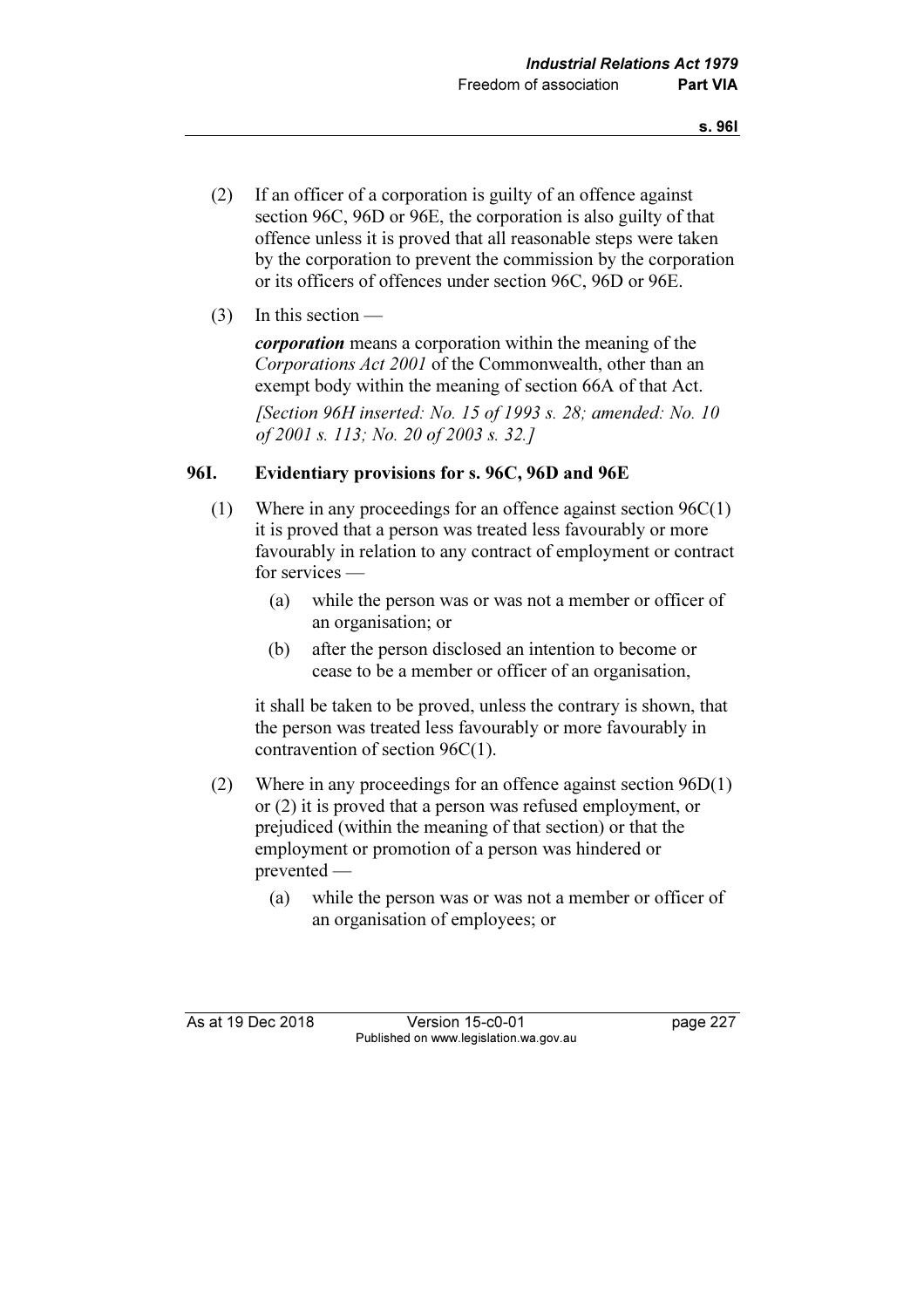it shall be taken to be proved, unless the contrary is shown, that the person was refused employment, or prejudiced, or that the employment or promotion of the person was hindered or prevented in contravention of section 96D(1) or (2) as the case may require.

 (3) Where in any proceedings for an offence against section 96E all the relevant facts and circumstances, other than the reason or intent of the action alleged in the charge, are proved, it lies on the accused to prove that that action was not actuated by that reason or taken with that intent.

 [Section 96I inserted: No. 15 of 1993 s. 28; amended: No. 84 of 2004 s. 80 and 82.]

# 96J. Court may order compliance with s. 96C, 96D or 96E

- (1) Where a person claims to have been affected by another person's failure to comply with section 96C, 96D or 96E the person may bring an action in an industrial magistrate's court against that other person for an order requiring the other person —
	- (a) to do any specified thing; or
	- (b) to cease any specified activity,

for the purpose of preventing any further breach of that section.

- (2) On an application under subsection (1), the industrial magistrate's court may make one or more of the orders applied for and —
	- (a) shall specify a time within which the order is to be obeyed (which time may be extended by the court); and
	- (b) may make the order subject to any terms and conditions it thinks appropriate.

s. 96J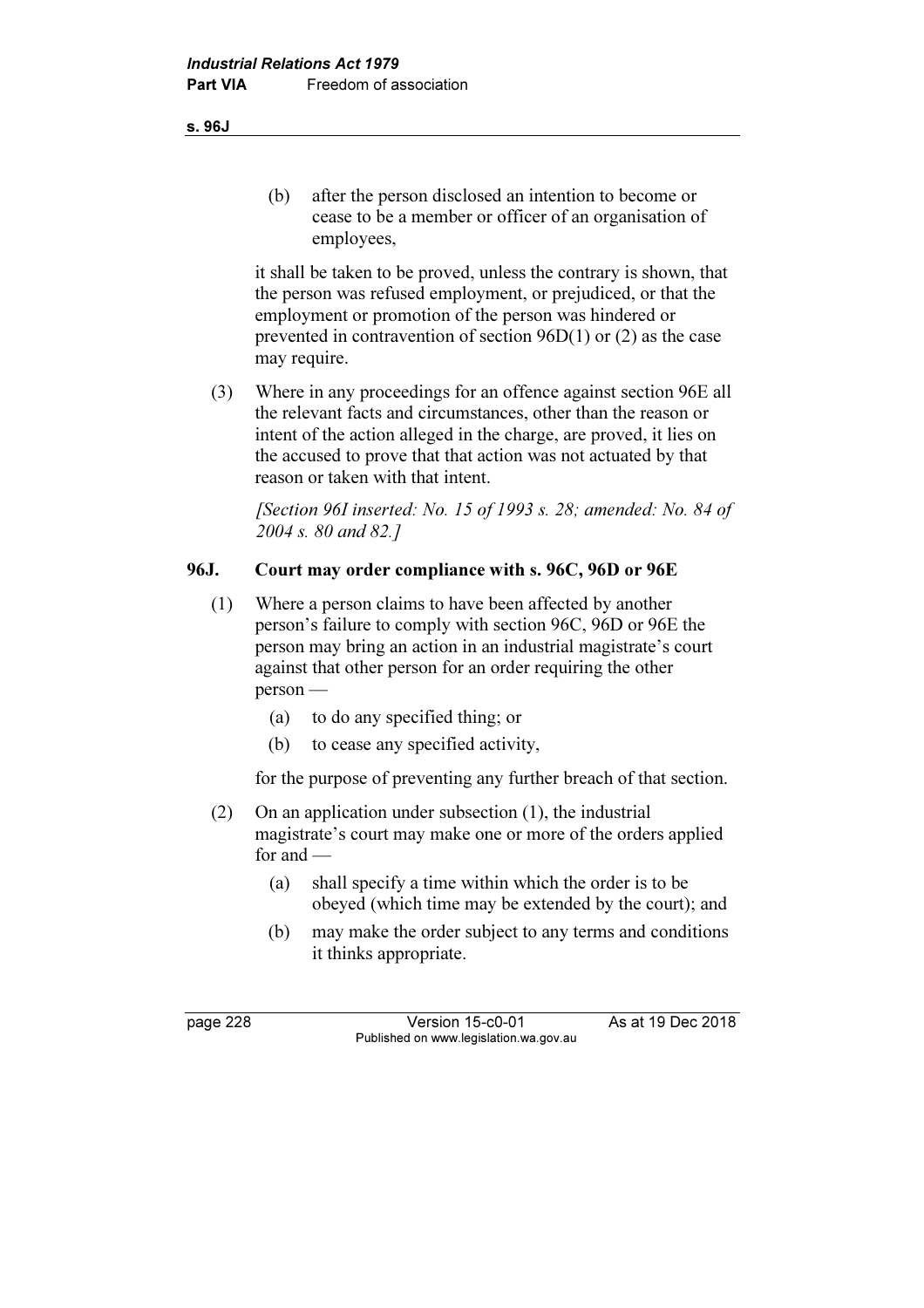- $(3)$  deleted]
- (4) A person who fails to comply with an order under this section is to be taken to commit a contempt of the Industrial Appeal Court and is punishable by that Court under section 92.

[Section 96J inserted: No. 15 of 1993 s. 28; amended: No. 79 of 1995 s. 26.]

# 96K. Appeal against decision under s. 96J

- (1) A party to proceedings under section 96J may appeal to the Industrial Appeal Court against a decision of the industrial magistrate's court in those proceedings in the manner and in the time prescribed by regulations made by the Industrial Appeal Court under section 113.
- (2) On the hearing of the appeal the Industrial Appeal Court may
	- (a) confirm the decision; or
	- (b) vary the decision; or
	- (c) set aside the decision and if it thinks  $fit -$ 
		- (i) make a decision in substitution for that decision; or
		- (ii) remit the matter for rehearing by the industrial magistrate's court with any direction that the Court thinks fit.

[Section 96K inserted: No. 15 of 1993 s. 28.]

### 96L. Other court orders after conviction under s. 96C, 96D or 96E

- (1) When a person has been convicted of an offence against section 96C, 96D or 96E the industrial magistrate's court by which the person was convicted may —
	- (a) if the person so convicted is an employer, order the employer —
		- (i) to reinstate the complainant if he or she was dismissed from employment; or

As at 19 Dec 2018 Version 15-c0-01 page 229 Published on www.legislation.wa.gov.au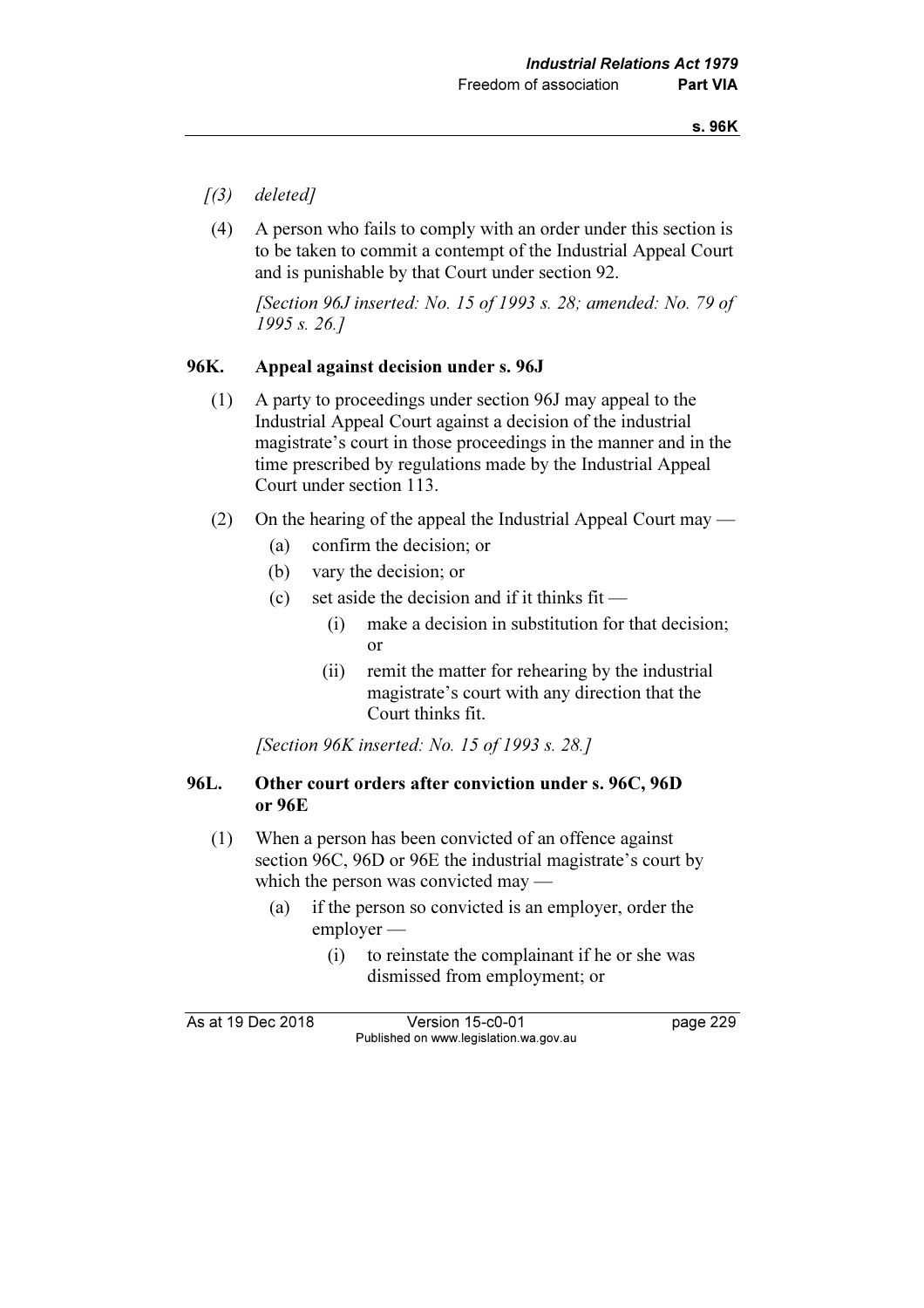s. 96L

| to pay to the complainant such sum of money as   |
|--------------------------------------------------|
| the court considers adequate as compensation for |
| loss of employment or loss of earnings; or       |

 (iii) both to reinstate the complainant and to pay him or her the sum of money referred to in subparagraph (ii),

as the court thinks fit; or

 (b) if the person so convicted is a person other than an employer, order that person to pay the complainant such sum of money as the court thinks fit,

 but the complainant is not entitled to compensation both under this section and otherwise for the same loss of employment or loss of earnings.

(2) In subsection (1) *complainant* means the person against whom the offence referred to in subsection (1) was committed.

[Section 96L inserted: No. 15 of 1993 s. 28.]

[96M. Deleted: No. 79 of 1995 s. 37.]

[Part VIB (s. 97-97M) deleted: No. 20 of 2002 s. 194(1).]

[Part VIC (s. 97N-97U) deleted: No. 20 of 2002 s. 195(1).]

page 230 Version 15-c0-01 As at 19 Dec 2018 Published on www.legislation.wa.gov.au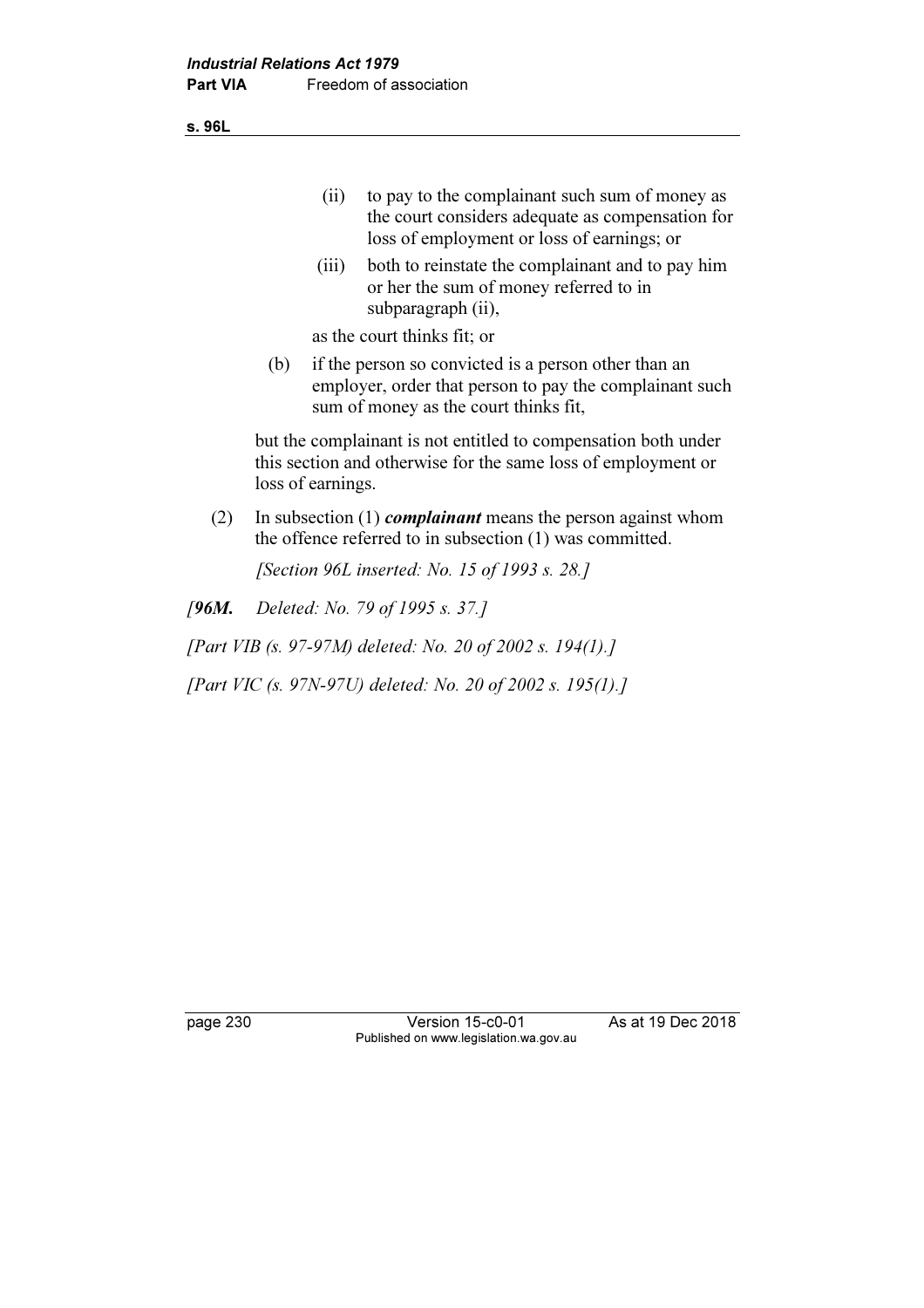# Part VID — Employer-employee agreements

[Heading inserted: No. 20 of 2002 s. 4.]

# Division 1 — Preliminary

[Heading inserted: No. 20 of 2002 s. 4.]

# 97U. Terms used

(1) In this Part, unless the contrary intention appears —

award, except in section 97UG(2)(c), Division 6 Subdivision 1 and sections 97YA(1)(a) and 97YB(2)(a), includes an industrial agreement or order of the Commission under this Act;

**bargaining agent** means a person appointed as a bargaining agent under section 97UJ;

cancellation agreement means an agreement under section 97UV(1);

**EEA** dispute provisions means the provisions included in an EEA for the purposes of section 97UN;

employment services for persons with disabilities means employment services —

- (a) that are provided for persons with disabilities who are eligible for the Supported Wage System; and
- (b) for which, at the relevant time, financial assistance has been granted under the Disability Services Act 1986 of the Commonwealth;

existing employee means an employee —

- (a) who signs; or
- (b) on whose behalf a representative signs,

 an EEA after commencing the employment to which the EEA relates;

new employee means an employee —

(a) who signs; or

As at 19 Dec 2018 Version 15-c0-01 page 231 Published on www.legislation.wa.gov.au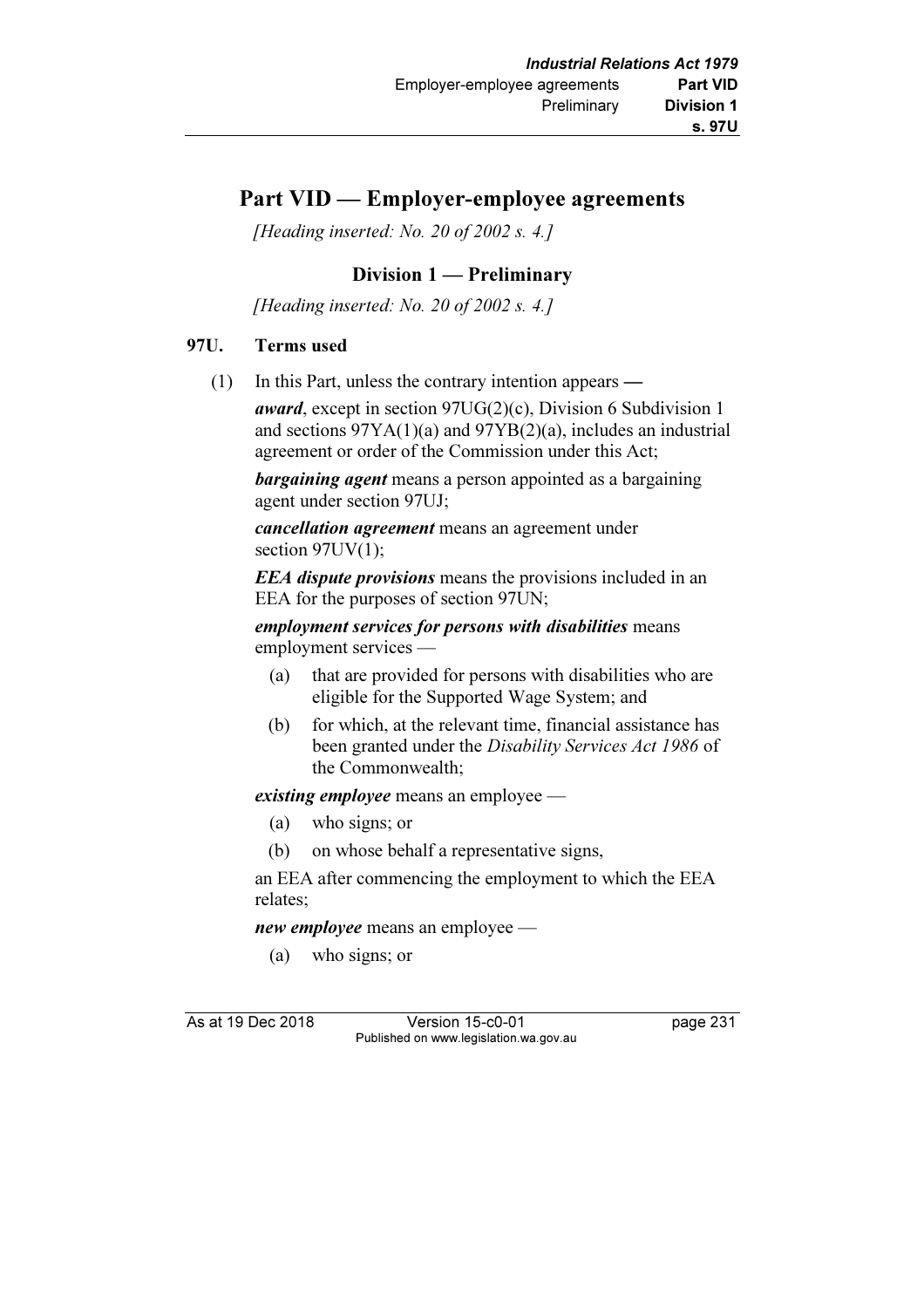(b) on whose behalf a representative signs,

 an EEA before, or at the time of, the commencement of the employment to which the EEA relates;

no-disadvantage test means the no-disadvantage test provided for by Division 6 Subdivision 1;

party, in relation to an EEA —

- (a) means the employer or employee; and
- (b) in the provisions mentioned in subsection (4), if the employee is a represented person, also means his or her representative;

regulations means regulations made by the Governor under section 97YJ;

relevant industrial authority means —

- (a) where the EEA relates to employment as a government officer to whom Part IIA Division 2 applies, the Commission constituted by a public service arbitrator under that Division; and
- (b) where the EEA relates to employment as a railway officer to whom Part IIA Division 3 applies, the Commission constituted by the Railways Classification Board under that Division; and
- (c) subject to paragraphs (a) and (b), the Commission constituted by a commissioner;

section 97UM signatory means a person who has signed an EEA for the purposes of section 97UM(2);

supported wage provisions means provisions that enable an employer to pay an employee with a disability a wage that is related to the employee's productive capacity;

**Supported Wage System** means the scheme established by the Commonwealth Government to promote the employment of persons whose productive capacity is reduced because of a disability.

page 232 Version 15-c0-01 As at 19 Dec 2018 Published on www.legislation.wa.gov.au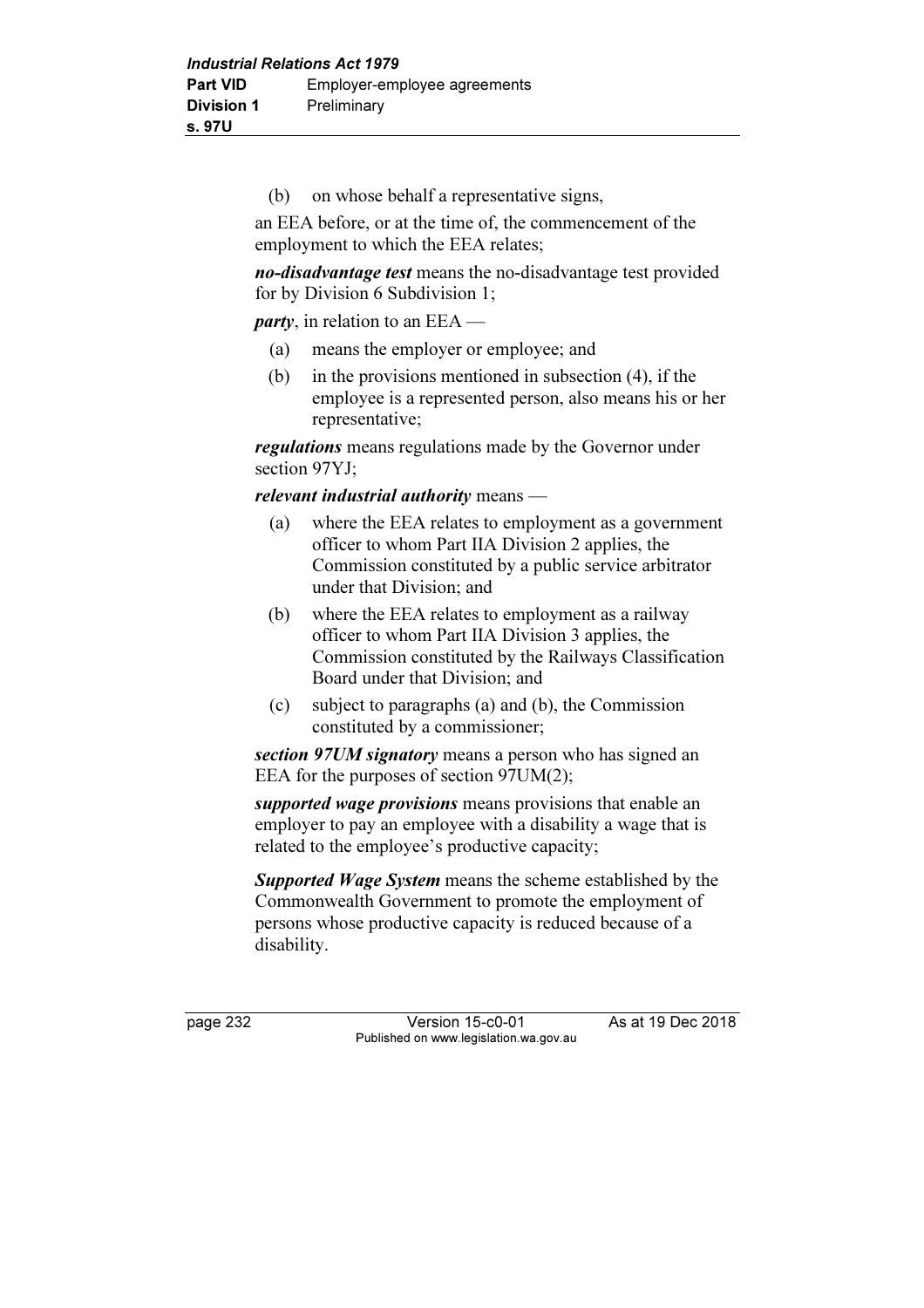- (2) References in this Part to employer and employee include, where the context so requires, a person who will be an employer or employee if a proposed EEA takes effect.
- (3) Subsection (2) is not to be taken as showing that the terms employer and employee, as defined in section  $7(1)$ , do not also include a prospective employer and a prospective employee for the purposes of other provisions of this Act, including without limitation the definition of *industrial matter*.
- (4) The provisions referred to in paragraph (b) of the definition of *party* in subsection (1) are sections  $29(1a)$ ,  $97UJ(4)$ ,  $97UK(2)$ , 97UL(3), 97UP, 97UY(1), 97VC, 97VD(2), 97VF(1), 97VG, 97VM(2), 97VN(2), 97VP(3), 97WG(1), 97WK(1) and (2) and 97WP(2).

[Section 97U inserted: No. 20 of 2002 s. 4; amended: No. 50 of 2016 s. 7.]

# Division 2 — The making of an EEA

[Heading inserted: No. 20 of 2002 s. 4.]

## 97UA. Employer and employee may make EEA

 A single employer and a single employee may make an agreement, called an employer-employee agreement, that deals with any industrial matter.

[Section 97UA inserted: No. 20 of 2002 s. 4.]

### 97UB. EEA may deal with post-employment matters

- (1) An EEA may deal with rights and obligations that are to take effect after the termination of employment between the persons who, before the termination, were the employer and the employee.
- (2) The provisions of this Act and of the EEA concerned apply in relation to the rights and obligations referred to in subsection (1) even though the employment has terminated.

[Section 97UB inserted: No. 20 of 2002 s. 4.]

As at 19 Dec 2018 Version 15-c0-01 page 233 Published on www.legislation.wa.gov.au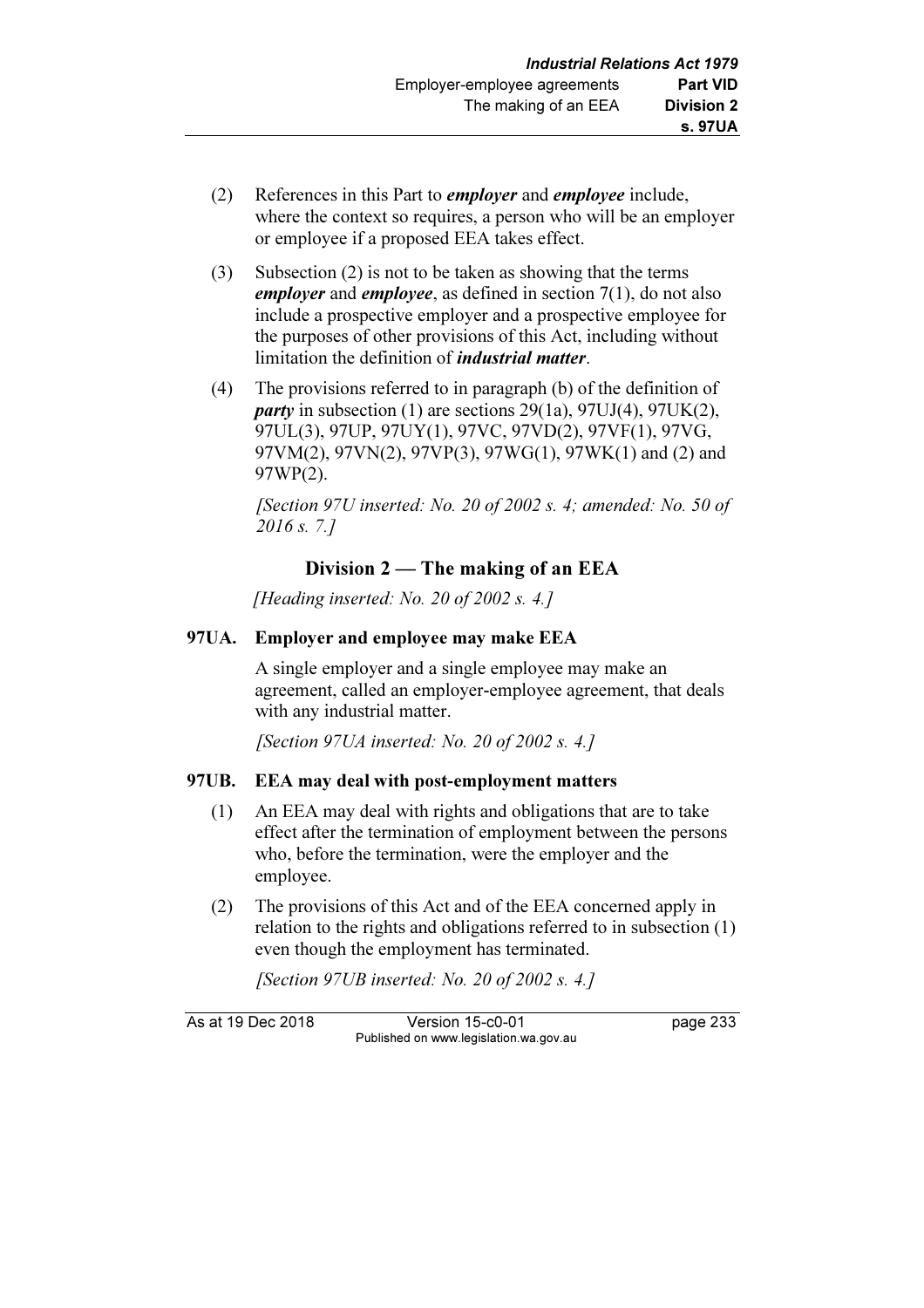### 97UC. Other provisions about making EEA

- (1) An EEA may be made before the commencement of the employment.
- (2) The ability of an employer and employee to make an EEA extends to any employment referred to in section 3(1).
- (3) The matters that may be dealt with in EEAs made with certain categories of employees are subject to the restrictions in —
	- (a) section 99(2)<sup>8</sup> of the *Public Sector Management* Act 1994; and
	- (b) section 16(4a) of the Port Authorities Act 1999.

[Section 97UC inserted: No. 20 of 2002 s. 4.]

# 97UD. Making of EEA by person with a mental disability

- (1) An EEA may be made for a represented person as an employee by the person's representative.
- (2) The EEA is to be made in the name of the represented person as an employee but is to be signed on his or her behalf by the representative.
- (3) An EEA so made has effect as if
	- (a) it were made by the represented person; and
	- (b) the represented person were of full legal capacity.

[Section 97UD inserted: No. 20 of 2002 s. 4.]

### 97UE. Effect of EEA

 (1) An EEA, while it has effect, operates to prevent from extending to the employee any award that would otherwise do so, including an award that comes into operation after the EEA takes effect.

page 234 Version 15-c0-01 As at 19 Dec 2018 Published on www.legislation.wa.gov.au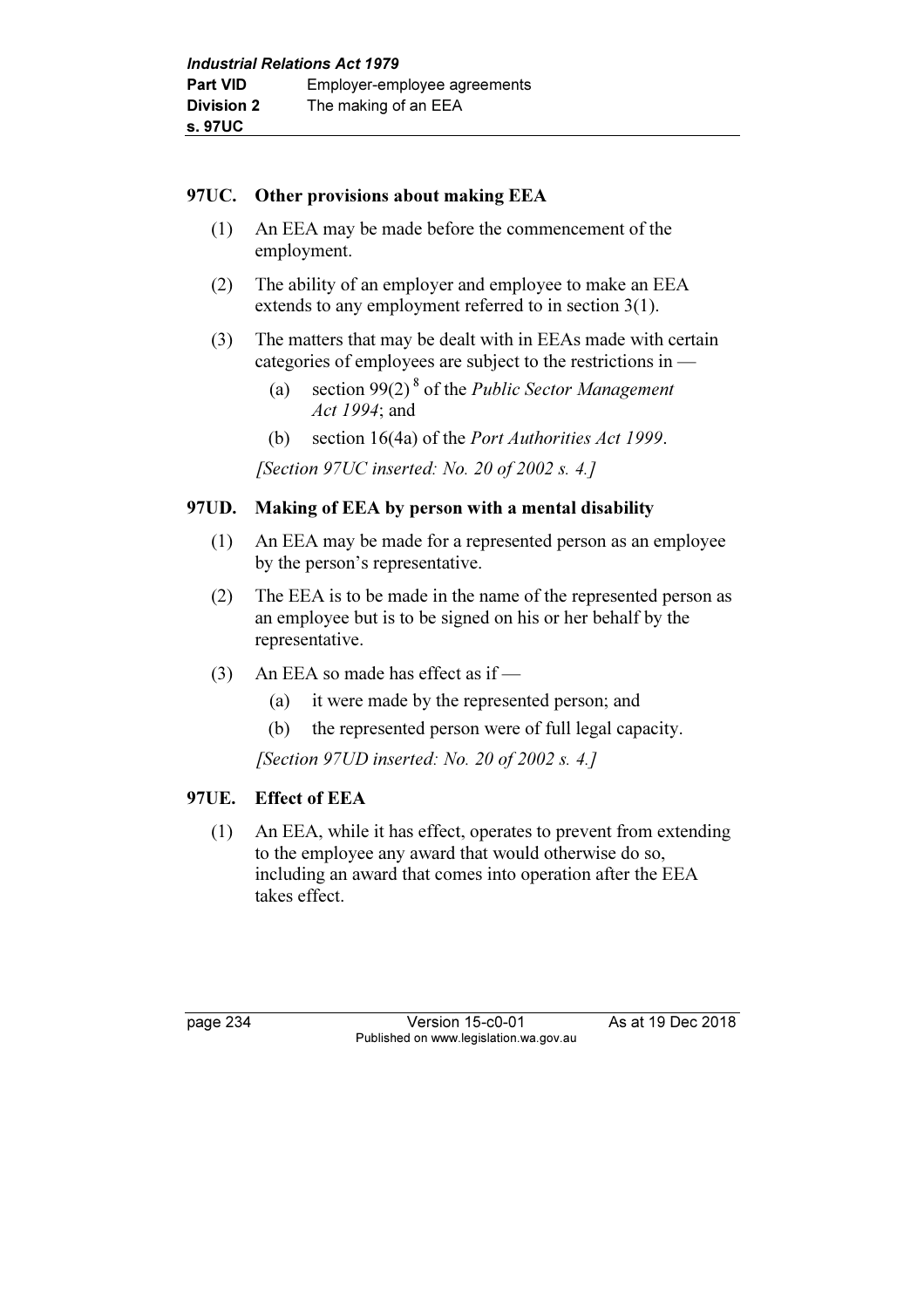- (2) An EEA, while it has effect, does not displace any contract of employment between an employer and an employee, but the EEA has effect —
	- (a) as if it formed part of that contract; and
	- (b) regardless of the provisions of that contract.
- (3) The provisions of an EEA have effect subject to section 5 of the MCE Act.

[Section 97UE inserted: No. 20 of 2002 s. 4.]

## 97UF. EEA not to be made while industrial agreement in operation

- (1) An EEA in respect of the employment of an employee cannot be made —
	- (a) during the term of an industrial agreement that extends to that employee; or
	- (b) during any period when such an agreement is continued in force by section 41(6).
- (2) For the purposes of subsection (1), an EEA is to be regarded as made when it has been signed by —
	- (a) the employer; and
	- (b) the employee or, where applicable, his or her representative,

 and, if section 97UM applies to the EEA, when it has also been signed by a section 97UM signatory.

- (3) Subsection (1) does not apply to an EEA if
	- (a) the industrial agreement concerned does not contain supported wage provisions; and
	- (b) employment under the EEA has been arranged through an entity that provides employment services for persons with disabilities.

[Section 97UF inserted: No. 20 of 2002 s. 4; amended: No. 50] of 2016 s. 8.]

As at 19 Dec 2018 Version 15-c0-01 page 235 Published on www.legislation.wa.gov.au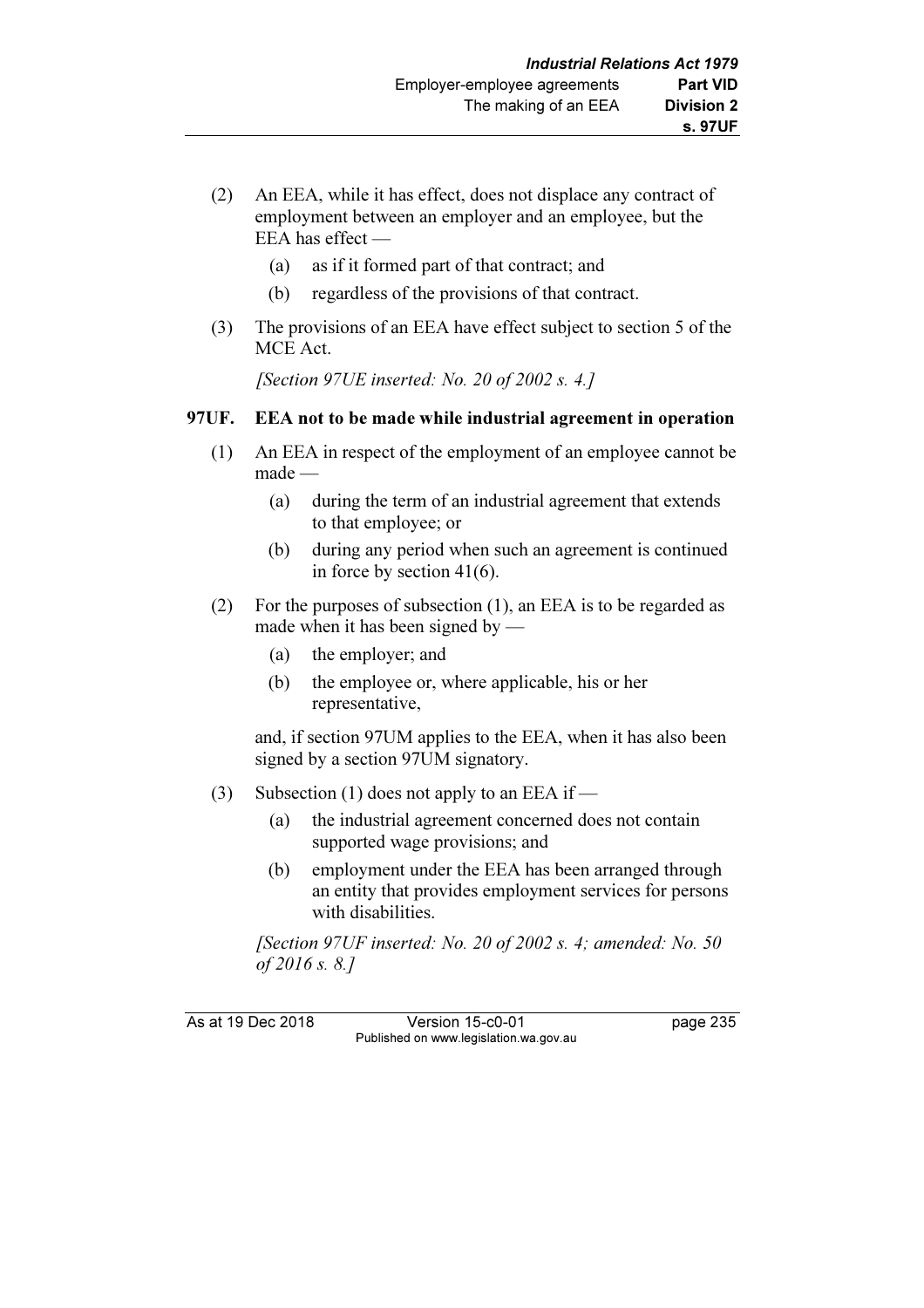# 97UG. Documents etc. to be given to employee before EEA signed

- (1) An employer must not make an EEA with an employee unless he or she has given a copy of certain documents —
	- (a) to the employee; or
	- (b) if the employee is a represented person, to his or her representative.
- (2) The documents are
	- (a) the proposed EEA; and
	- (b) the information statement prescribed under section 97UI; and
	- $\left( c \right)$  any
		- (i) award; or
		- (ii) relevant order as defined in section 97VR,

 that will extend to the employee if the EEA does not take effect.

- (3) It is sufficient for the purposes of subsections (1) and  $(2)(c)(i)$  if the employer gives a document —
	- (a) containing a summary of the award approved by the Registrar for the purposes of this section; and
	- (b) having a statement at the head of the document to the effect that it is a summary of the award so approved.
- (4) The documents must be given under subsection  $(1)$ 
	- (a) in the case of a new employee, not less than 5 days before the EEA is signed by the employee or his or her representative, as the case may be; or
	- (b) in the case of an existing employee, not less than 14 days before the EEA is so signed.
- (5) An employer must also comply with any regulations prescribing requirements for the giving of information or documents to an employee before an EEA is made.

page 236 Version 15-c0-01 As at 19 Dec 2018 Published on www.legislation.wa.gov.au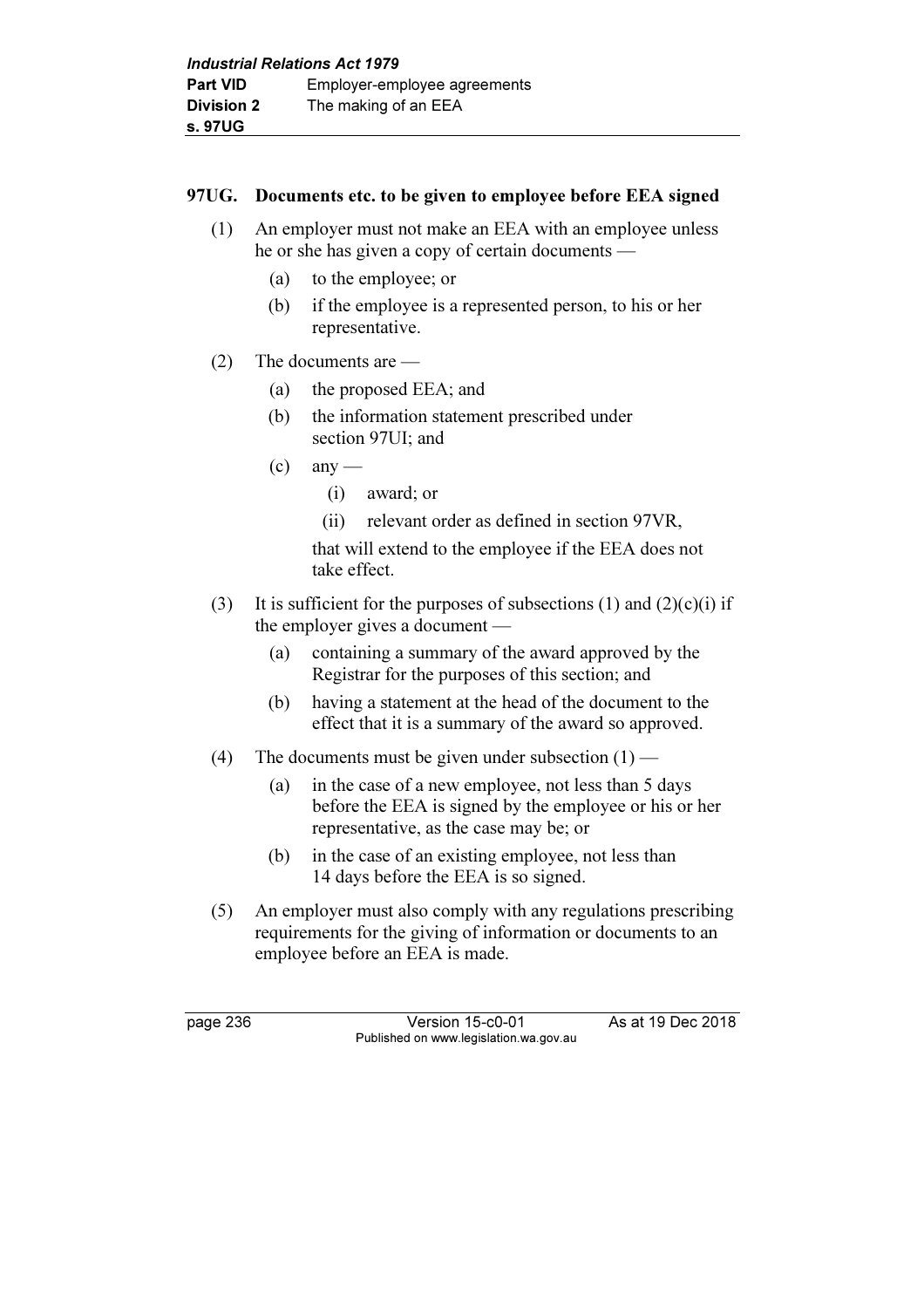- (6) A contravention of subsection (1) or (5) is not an offence but will, under Schedule 4 clause 1(1)(d), prevent the EEA from being in order for registration.
- (7) In subsections  $(2)(c)(i)$  and  $(3)$  —

award includes an enterprise order.

[Section 97UG inserted: No. 20 of 2002 s. 4; amended: No. 50 of 2016 s. 9.]

# 97UH. Application of s. 97UG if draft EEA amended

 $If -$ 

- (a) an employer has complied with section 97UG in relation to a proposed EEA; and
- (b) the proposed EEA is later amended, whether once or more than once, before it is signed —
	- (i) by the employee or his or her representative; and
	- (ii) if section 97UM applies to the EEA, by a section 97UM signatory,

 the employer is not required to comply with that section again in relation to the proposed EEA unless the employee in writing requests him or her to do so.

[Section 97UH inserted: No. 20 of 2002 s. 4.]

#### 97UI. EEA information statement, form of (s. 97UG(2)(b))

- (1) The Registrar is to prescribe, by order published in the Gazette, a form of information statement that is to be given to employees under section 97UG(2)(b).
- (2) The form must include information about the following matters —
	- (a) the effect of section 97UE; and
	- (b) the employee's rights under section 97UJ in relation to bargaining agents; and

As at 19 Dec 2018 Version 15-c0-01 page 237 Published on www.legislation.wa.gov.au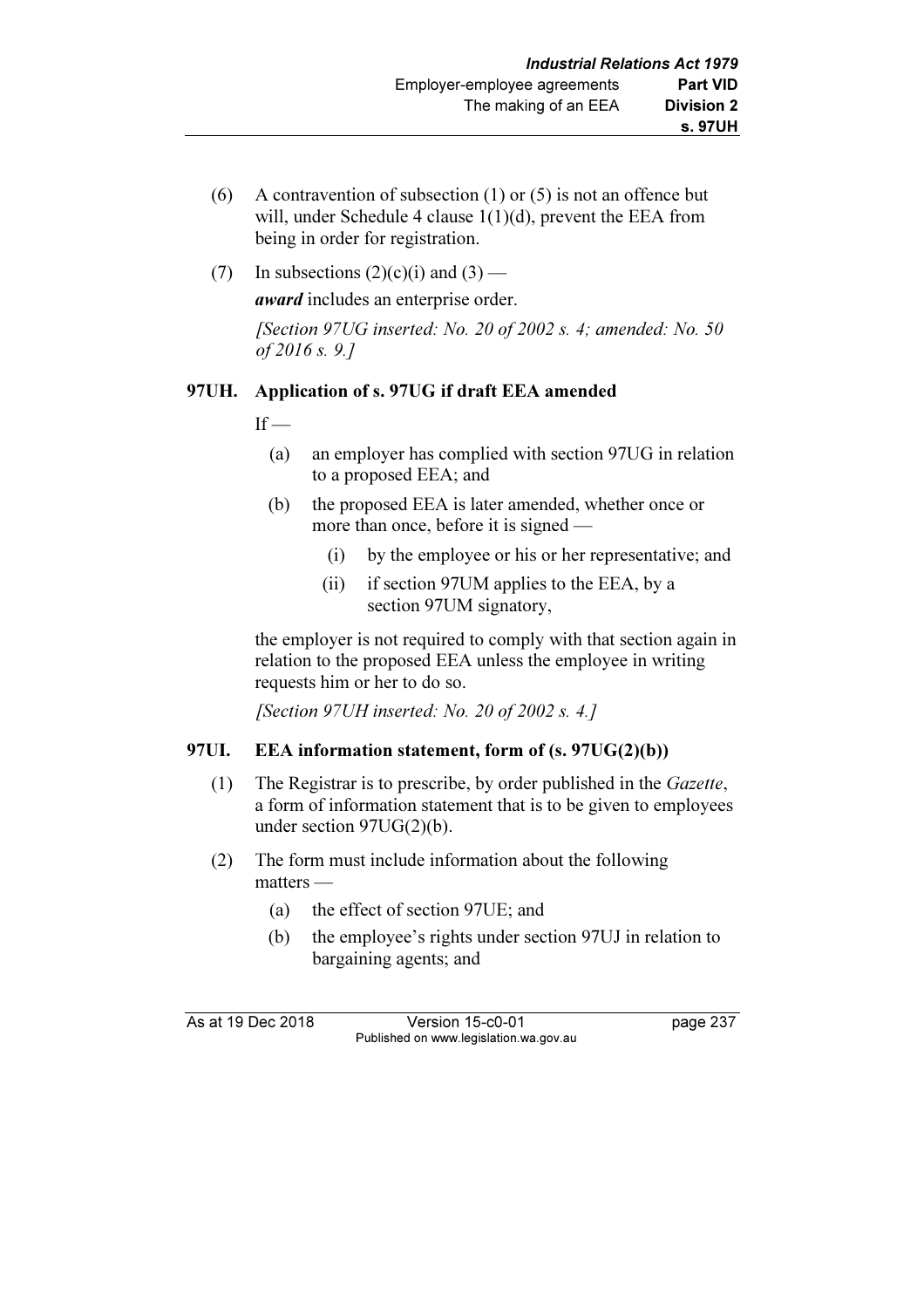- (c) the requirements of sections 97XZ, 97Y, 97YA, 97YB and 97YF; and
- (d) the commencement and expiry of an EEA as provided for by sections 97UQ, 97UR and 97US.
- (3) The form may contain other information that the Registrar considers should be included.

[Section 97UI inserted: No. 20 of 2002 s. 4.]

#### 97UJ. Bargaining agents, appointing etc.

- (1) An employer or employee may, by instrument in writing, appoint a person to be his or her bargaining agent —
	- (a) for the negotiation and making of an EEA; or
	- (b) in connection with the registration of an EEA; or
	- (c) for the negotiation and making of a cancellation agreement; or
	- (d) for the purpose of acting for him or her in connection with any question, dispute or difficulty that has arisen or may arise out of or in the course of the employment.
- (2) Any person may be appointed as a bargaining agent, including an organisation or association that is registered under Part II Division 4.
- (3) An appointment of a bargaining agent may be terminated at any time by notice of termination given in writing to the agent.
- (4) A copy of an instrument of appointment or a notice of termination must be given to the other party.
- (5) For the purposes of section 12 of the Legal Profession Act 2008 a bargaining agent is authorised —
	- (a) to appear for a party in proceedings as mentioned in section 97WJ; and
	- (b) to provide advice and other services in performing the functions referred to in subsection (1).

page 238 Version 15-c0-01 As at 19 Dec 2018 Published on www.legislation.wa.gov.au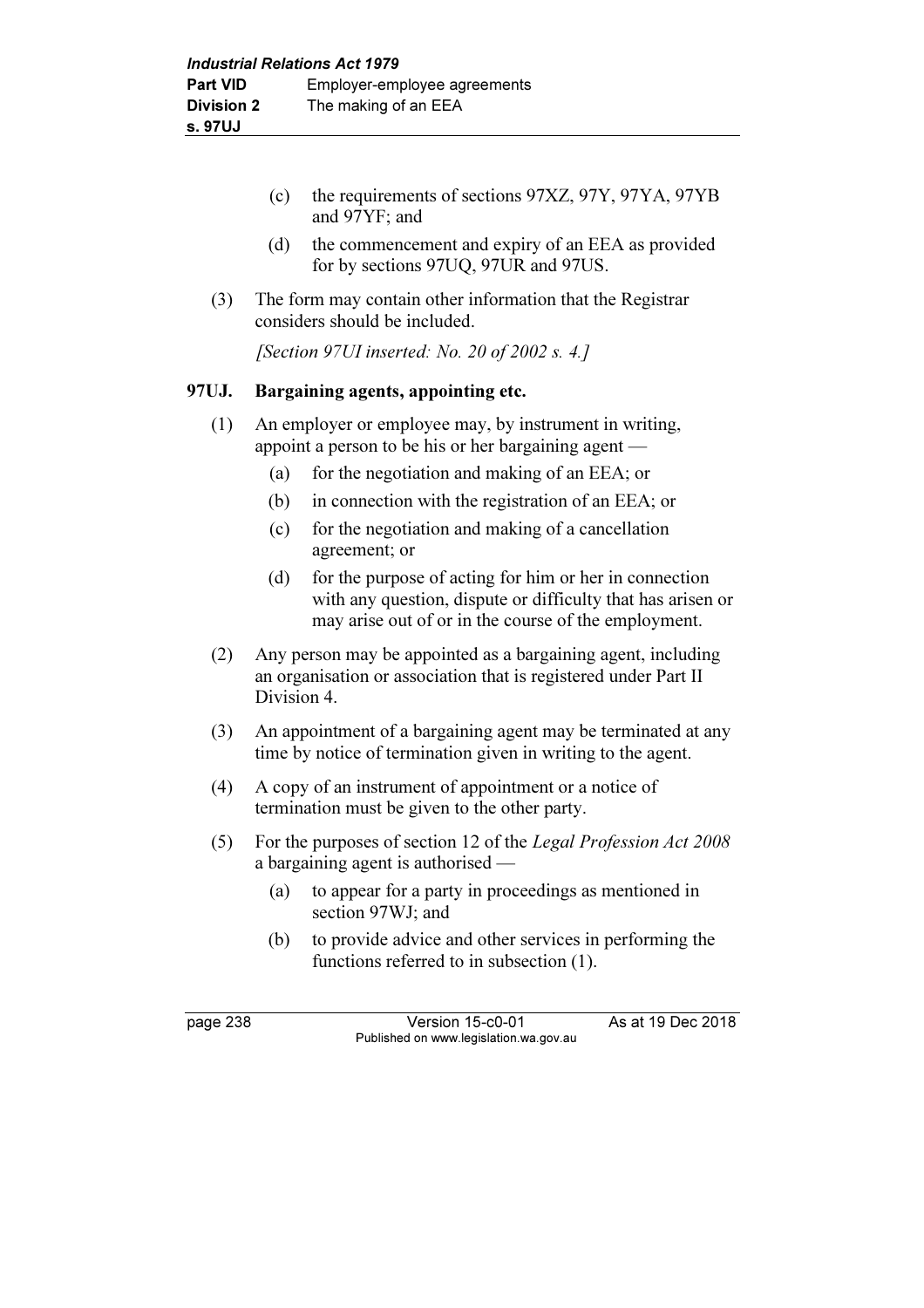(6) Subject to section  $112A(1a)(c)(i)$ , subsection  $(1)(d)$  does not affect the requirement of that section that only a person who is registered under that section may appear as an agent under section 31, 81E or 91.

[Section 97UJ inserted: No. 20 of 2002 s. 4; amended: No.  $65$ of 2003 s. 41(3); No. 21 of 2008 s. 668(5).]

## 97UK. Prohibited conduct relating to bargaining agents

- (1) An employer or employee or a representative must not refuse to recognise a bargaining agent of the other party if section 97UJ(4) has been complied with.
- (2) An employer or employee or a representative must not coerce or induce, or attempt to coerce or induce, the other party —
	- (a) to appoint, or not to appoint, a particular person as a bargaining agent; or
	- (b) to terminate the appointment of a bargaining agent.
- (3) A contravention of subsection (1) or (2) is not an offence but those subsections are civil penalty provisions for the purposes of section 83E.

[Section 97UK inserted: No. 20 of 2002 s. 4.]

# Division 3 — Form and content of EEA

[Heading inserted: No. 20 of 2002 s. 4.]

# 97UL. Form of EEA

- $(1)$  An EEA must
	- (a) be in writing; and
	- (b) name the employer and employee who are parties to it; and
	- (c) specify whether the employment to which it relates is full-time, part-time or casual; and

As at 19 Dec 2018 Version 15-c0-01 page 239 Published on www.legislation.wa.gov.au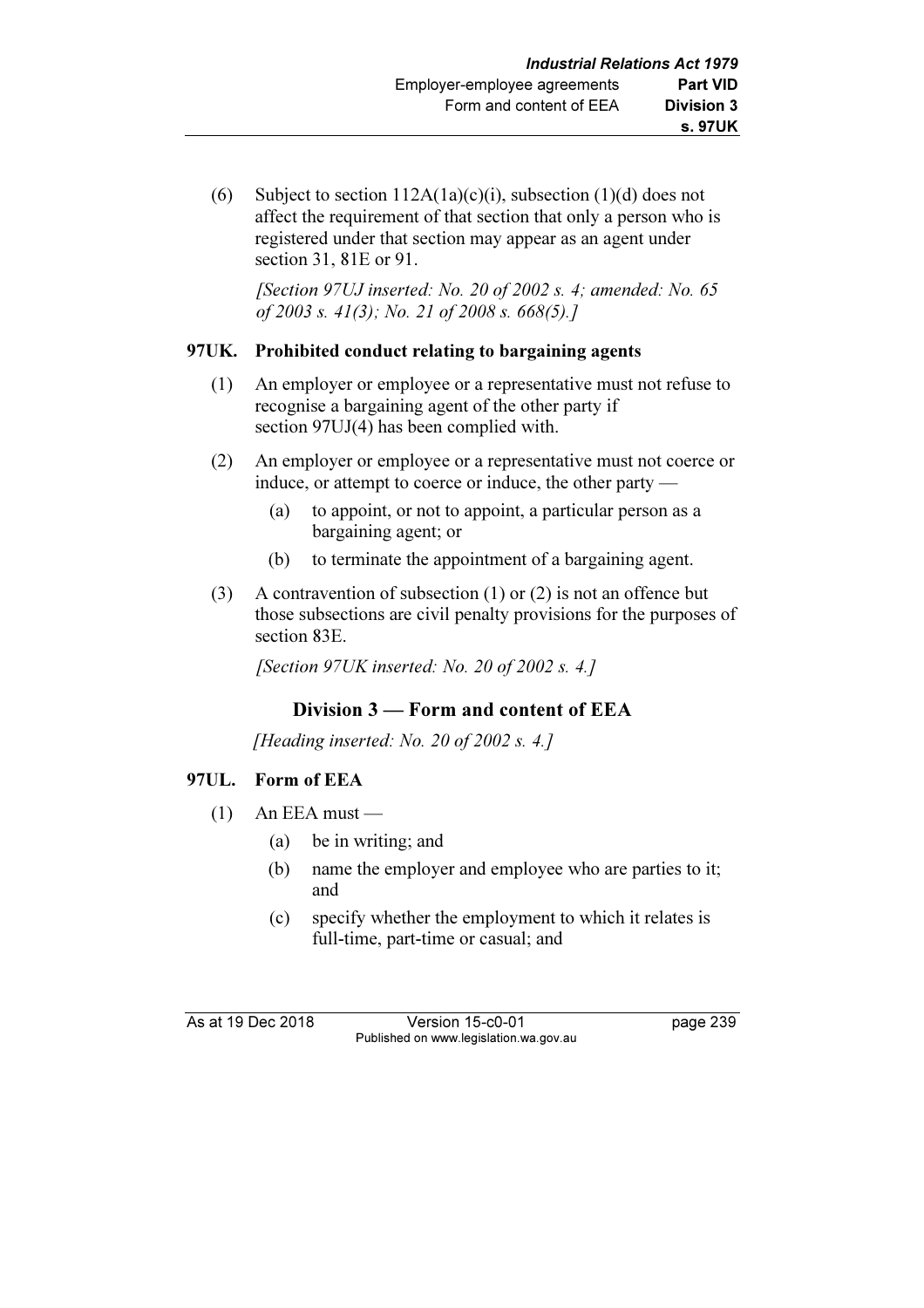- (d) be signed by
	- (i) the employer; and
	- (ii) the employee, or where applicable, his or her representative.
- (2) An EEA may be signed on behalf of a body corporate by an authorised officer, and need not be made under its seal.
- (3) The signature of
	- (a) the employer; and
	- (b) the employee or, where applicable, his or her representative,

 must be witnessed by a person who has reached 18 years of age and is not a party to the EEA.

[Section 97UL inserted: No. 20 of 2002 s. 4.]

#### 97UM. Additional formalities for EEA made with employee under 18

- (1) This section applies to an EEA made with a person as the employee who —
	- (a) is under 18 years of age; and
	- (b) is not a represented person.
- (2) For the purposes of this Act or any other law, the EEA can only have effect if after it has been signed by the employee it is also signed —
	- (a) by a person who is legally responsible for the day to day care and welfare of the employee; or
	- (b) in circumstances prescribed by the regulations, by a person who belongs to a class of persons so prescribed.
- (3) The signature of a person who signs an EEA under subsection (2) must be witnessed by a person who has reached 18 years of age and is not a party to the EEA.

page 240 Version 15-c0-01 As at 19 Dec 2018 Published on www.legislation.wa.gov.au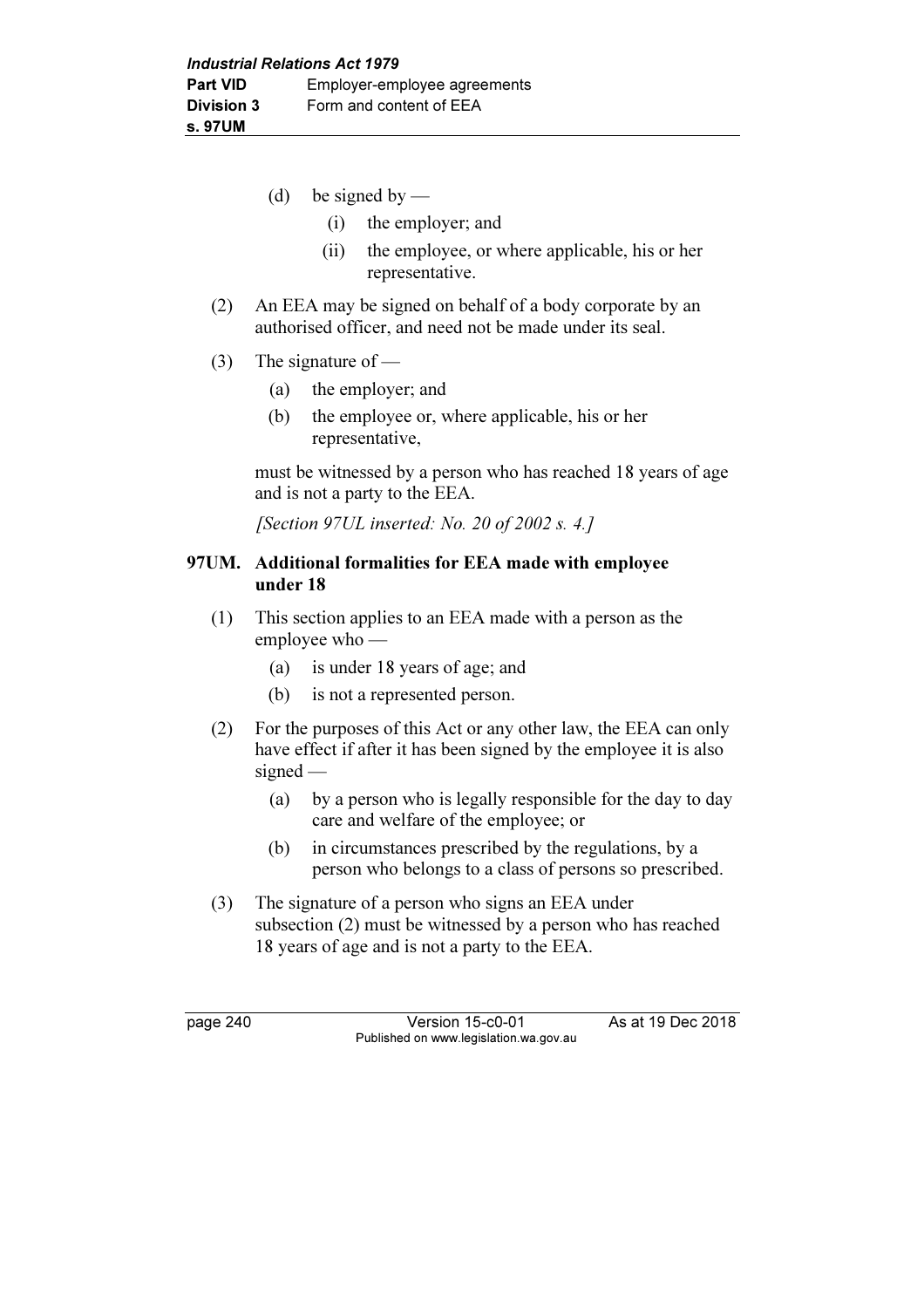(4) Subject to subsections (2) and (3), an EEA to which this section applies binds the employee as if he or she were of full age.

[Section 97UM inserted: No. 20 of 2002 s. 4.]

#### 97UN. EEA must provide for resolution of disputes

- (1) An EEA must include provisions for the resolution of any question, dispute or difficulty that arises out of or in the course of the employment.
- (2) EEA dispute provisions cannot confer jurisdiction on an arbitrator, including a relevant industrial authority acting under a provision mentioned in section 97UP, to enforce an EEA by making an order or determination that an industrial magistrate's court may make under section 83.
- (3) EEA dispute provisions have effect subject to Division 8.
- (4) The regulations may prescribe model provisions as a guide to the kind of provisions that may be inserted in an EEA for the purposes of subsection (1).
- (5) An EEA that sets out the model provisions in the way provided for by the regulations is to be taken to comply with subsection  $(1)$ .

[Section 97UN inserted: No. 20 of 2002 s. 4.]

# 97UO. EEA dispute provisions, content of

- (1) EEA dispute provisions must, if section 97UP does not apply
	- (a) provide for
		- (i) the referral to a single arbitrator of any question, dispute or difficulty that arises out of or in the course of the employment; and
		- (ii) the manner in which the referral is to be made; and

As at 19 Dec 2018 Version 15-c0-01 bag page 241 Published on www.legislation.wa.gov.au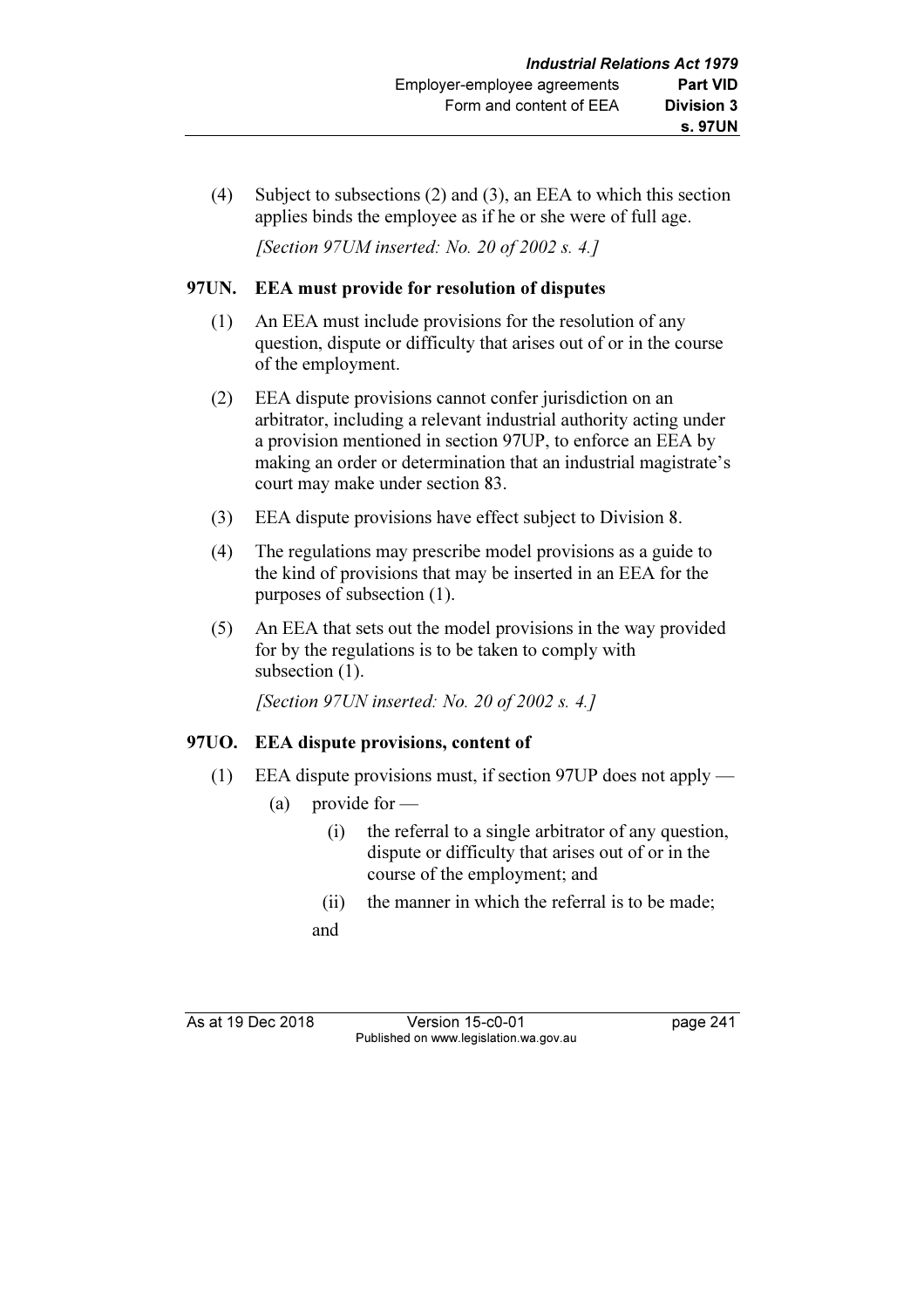|       | (b)         | provide for the appointment of an arbitrator by $-$                                                                                                                                                                             |
|-------|-------------|---------------------------------------------------------------------------------------------------------------------------------------------------------------------------------------------------------------------------------|
|       |             | naming the arbitrator, and if desired any alternate<br>(i)<br>arbitrator; or                                                                                                                                                    |
|       |             | setting out how an arbitrator is to be appointed;<br>(ii)                                                                                                                                                                       |
|       |             | and                                                                                                                                                                                                                             |
|       | (c)         | specify the means for making any new appointment that<br>may be required.                                                                                                                                                       |
| (2)   | applies $-$ | EEA dispute provisions must, including where section 97UP                                                                                                                                                                       |
|       | (a)         | require the parties to confer together and make a genuine<br>attempt to settle any question, dispute or difficulty that<br>arises out of or in the course of the employment; and                                                |
|       | (b)         | comply with any requirement of the regulations that<br>specifies any step, series of steps or process that is to be<br>part of the EEA dispute provisions; and                                                                  |
|       | (c)         | comply with any requirement of the regulations that<br>limits the time that the EEA dispute provisions may<br>allow for $-$                                                                                                     |
|       |             | (i)<br>doing any act; or                                                                                                                                                                                                        |
|       |             | taking any step or series of steps; or<br>(ii)                                                                                                                                                                                  |
|       |             | (iii)<br>completing any process,                                                                                                                                                                                                |
|       |             | specified in the regulations; and                                                                                                                                                                                               |
|       | (d)         | specify how any costs of an arbitration are to be borne,<br>which provision cannot make an employee liable for<br>more than the share of those costs that is prescribed by<br>the regulations at the time when the EEA is made. |
|       |             | [Section 97UO inserted: No. 20 of 2002 s. 4.]                                                                                                                                                                                   |
| 97UP. |             | Industrial authority may be specified as arbitrator                                                                                                                                                                             |
|       |             | EEA dispute provisions may provide for a party to refer to the                                                                                                                                                                  |

page 242 Version 15-c0-01 As at 19 Dec 2018

Published on www.legislation.wa.gov.au

relevant industrial authority, for arbitration in accordance with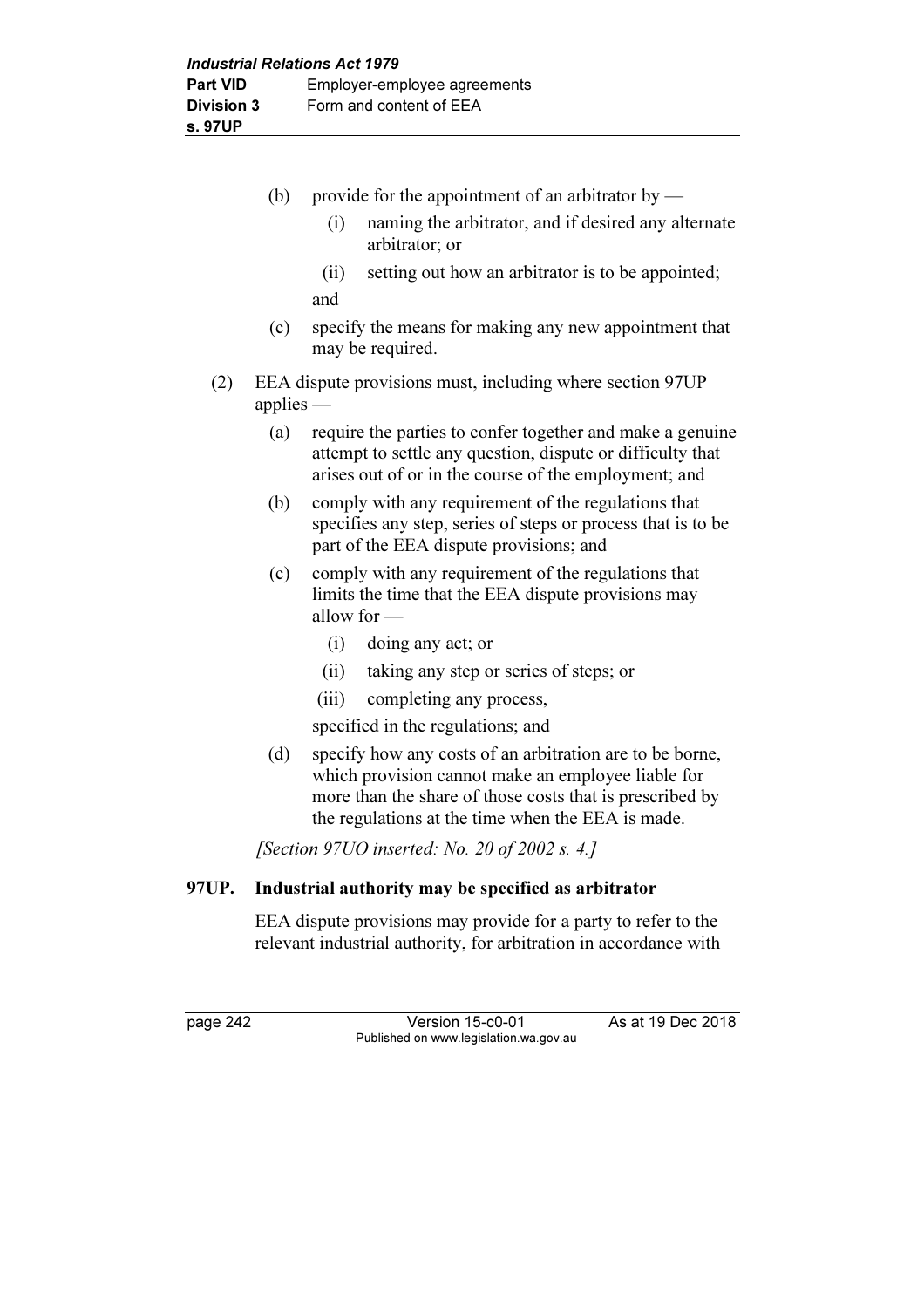section 97WI, any question, dispute or difficulty that arises out of or in the course of the employment.

[Section 97UP inserted: No. 20 of 2002 s. 4.]

# Division 4 — Commencement, duration and variation

[Heading inserted: No. 20 of 2002 s. 4.]

# 97UQ. New employee, when EEA commences

- (1) An EEA made with a new employee may take effect before it is registered under Division 5, but under section 97UZ will automatically terminate if it is not lodged for registration as mentioned in that section.
- (2) An EEA referred to in subsection (1) takes effect on
	- (a) the day on which the employment commences; or
	- (b) a later day provided for in the EEA.

[Section 97UQ inserted: No. 20 of 2002 s. 4.]

# 97UR. Existing employee, when EEA commences

- (1) An EEA made with an existing employee does not have effect unless it is registered under Division 5.
- (2) An EEA referred to in subsection (1) takes effect on
	- (a) the day after the day on which it is registered under Division 5; or
	- (b) a later day provided for in the EEA.

[Section 97UR inserted: No. 20 of 2002 s. 4.]

# 97US. Expiry of EEA

 (1) An EEA must provide for the day on which it expires which cannot be more than 3 years from and including the day on which it takes effect under section 97UQ or 97UR.

As at 19 Dec 2018 Version 15-c0-01 page 243 Published on www.legislation.wa.gov.au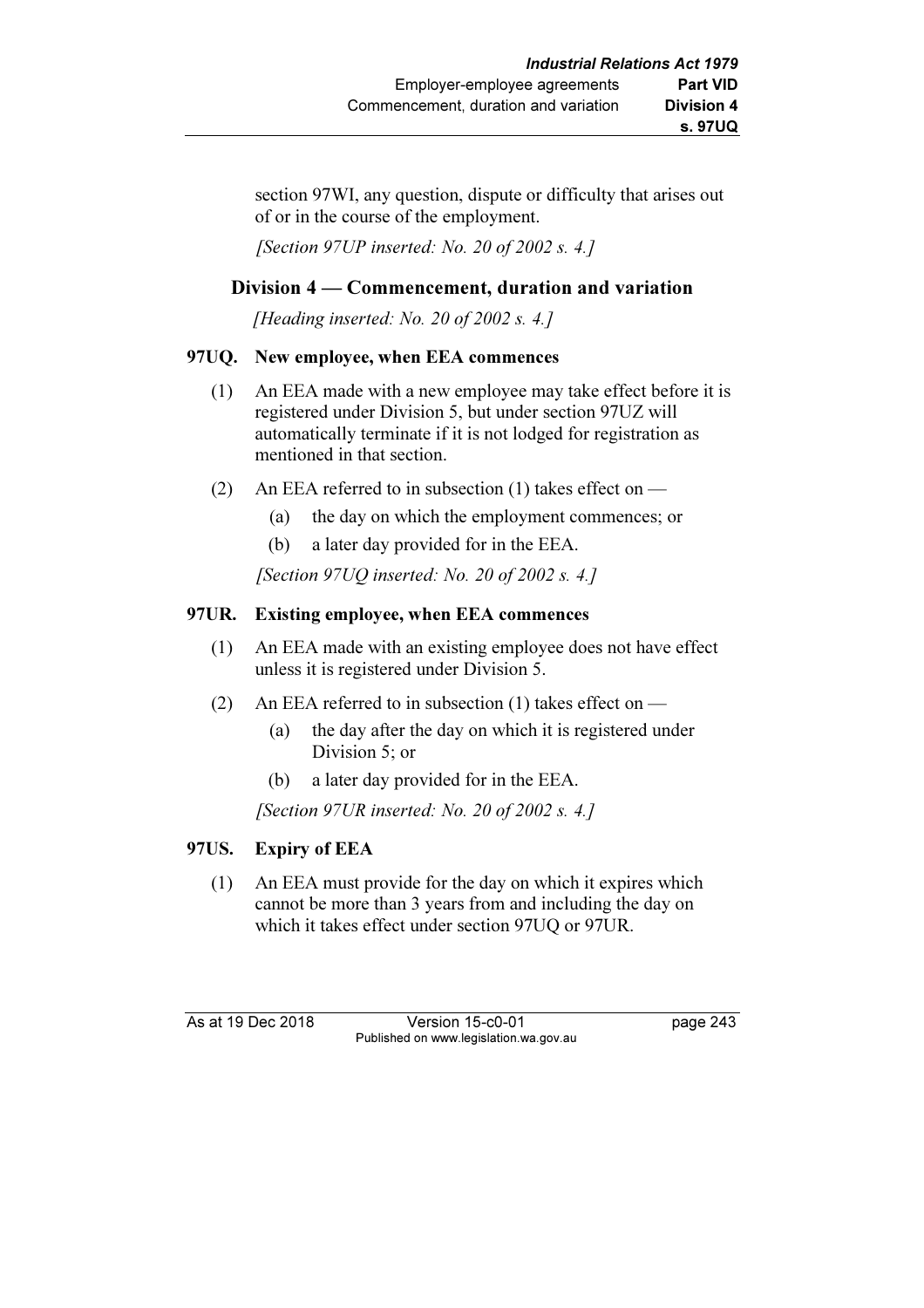(2) The expiry of an EEA does not of itself terminate the contract of employment between the employer and the employee.

[Section 97US inserted: No. 20 of 2002 s. 4.]

## 97UT. Employment conditions applicable on expiry of EEA

- (1) On the expiry of an  $EEA$ 
	- (a) any relevant award provisions extend to the employee unless a new EEA then takes effect; and
	- (b) to the extent that paragraph (a) does not apply, the employment of the employee becomes subject to a contract of employment containing the same provisions as those of the EEA that has expired other than —
		- (i) the provision specifying the term of the EEA; and
		- (ii) the EEA dispute provisions.
- (2) A contract referred to in subsection  $(1)(b)$ 
	- (a) has effect, and may be varied or terminated, as if it were a contract entered into between the employer and the employee; and
	- (b) has effect regardless of the provisions of any contract of employment referred to in section 97UE(2) between the employer and the employee.

[Section 97UT inserted: No. 20 of 2002 s. 4.]

#### 97UU. EEA cannot be varied

- (1) The parties to an EEA cannot vary the provisions of the EEA once it has been signed by —
	- (a) the employer; and
	- (b) the employee or, where applicable, his or her representative,

 or, if section 97UM applies to the EEA, once it has been signed by the employer, the employee and the section 97UM signatory.

page 244 Version 15-c0-01 As at 19 Dec 2018 Published on www.legislation.wa.gov.au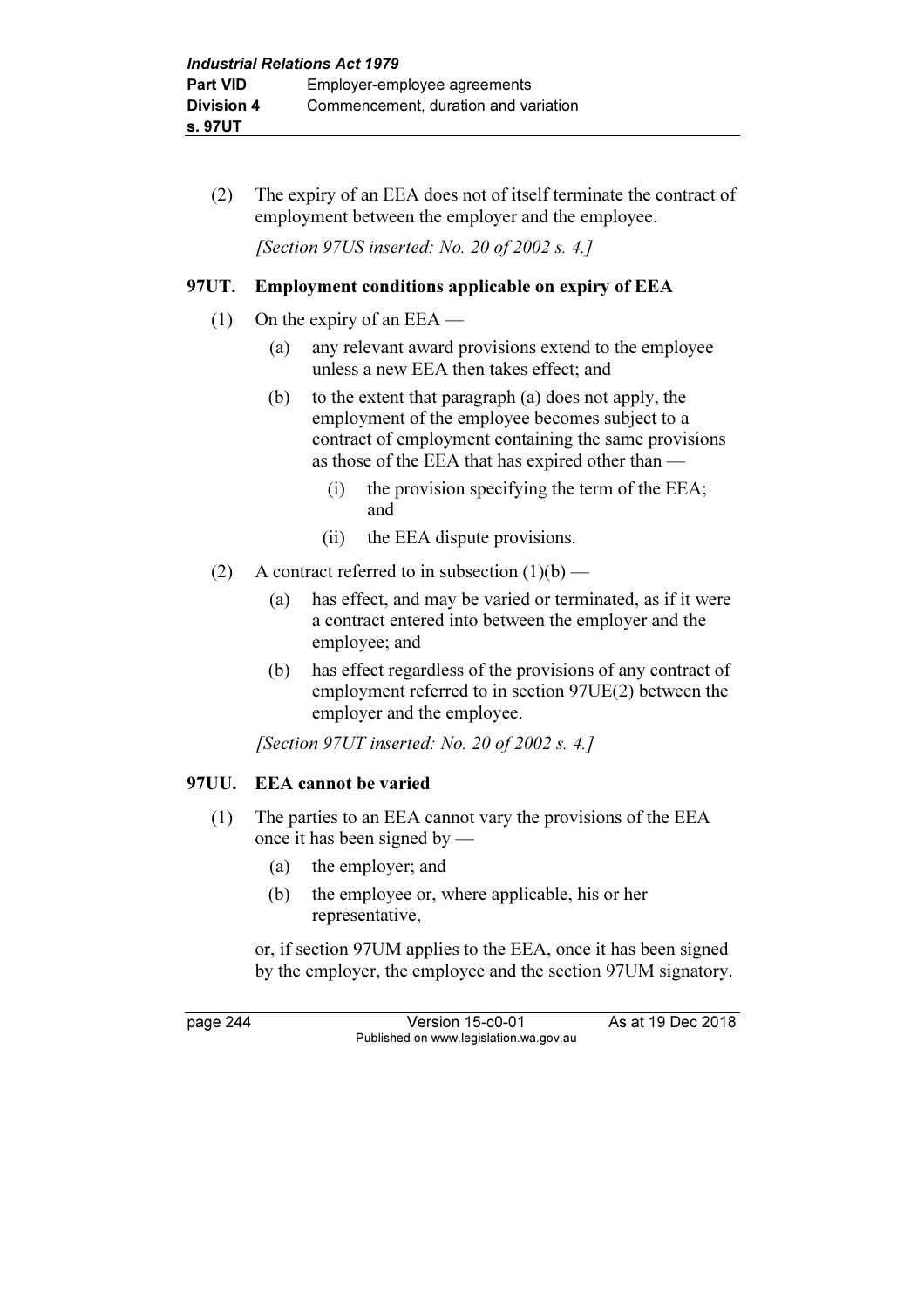- (2) Subsection (1) applies even though the EEA has not taken effect.
- (3) However, subsection (1) does not affect the provisions of
	- (a) section 97UV relating to the cancellation of an EEA; or
	- (b) sections 97VE and 97VO relating to the revision of an EEA so that it is in order for registration.

[Section 97UU inserted: No. 20 of 2002 s. 4.]

# 97UV. Cancelling EEA

- (1) The parties to an EEA may at any time make an agreement in writing cancelling the EEA with effect on and from a specified day.
- (2) Section 97UT applies on the cancellation of an EEA that has taken effect as if the EEA had expired. [Section 97UV inserted: No. 20 of 2002 s. 4.]

# 97UW. Termination of employment, effect of on EEA

 The termination of the contract of employment of an employee terminates an EEA that applies to the employment.

[Section 97UW inserted: No. 20 of 2002 s. 4.]

# Division 5 — Registration of EEAs

[Heading inserted: No. 20 of 2002 s. 4.]

# Subdivision 1 — Preliminary

[Heading inserted: No. 20 of 2002 s. 4.]

# 97UX. Delegation by Registrar

 (1) The Registrar may delegate to an officer of the Commission the performance of a function of the Registrar under this Division, other than this power of delegation.

As at 19 Dec 2018 Version 15-c0-01 page 245 Published on www.legislation.wa.gov.au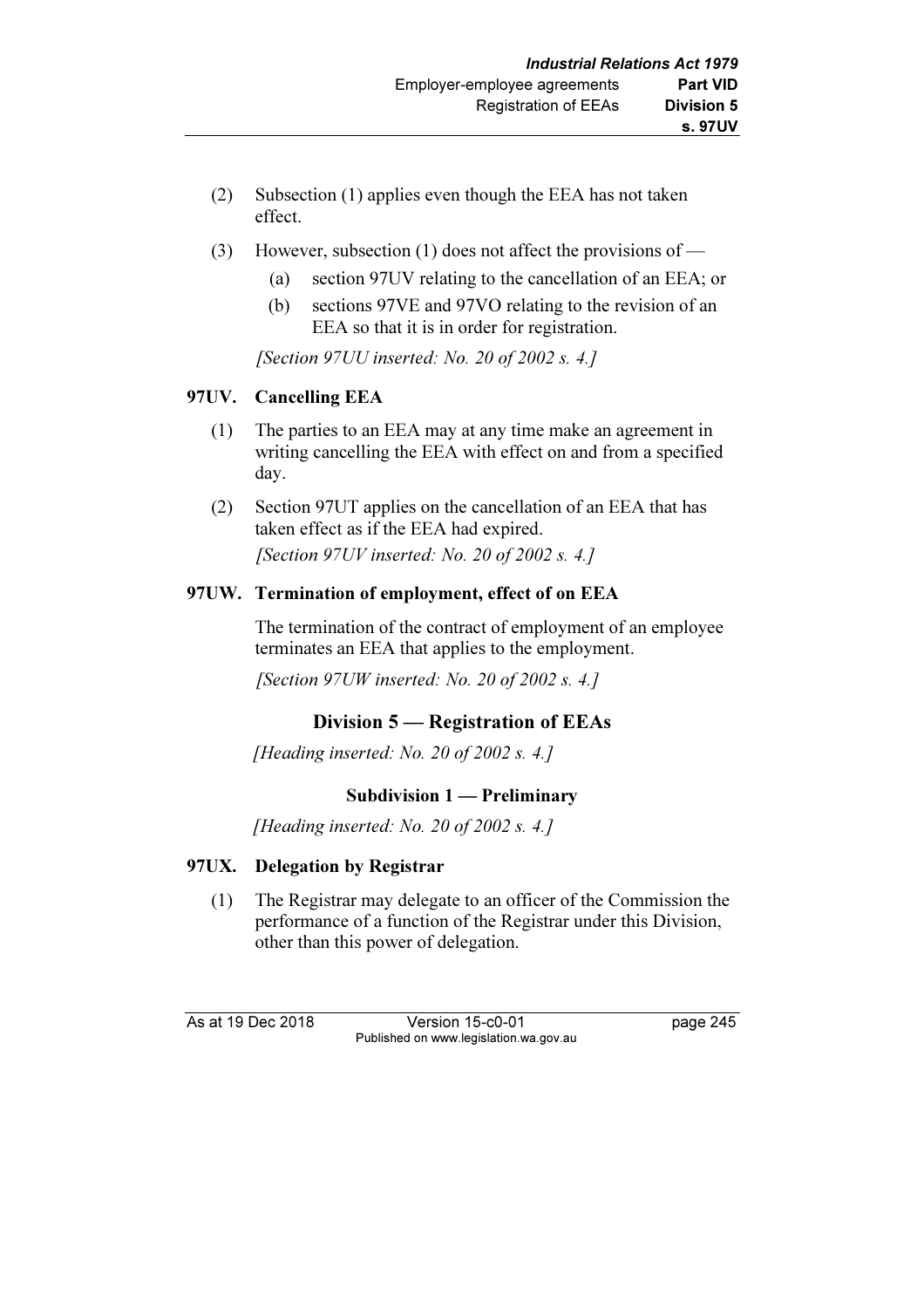- $(2)$  A delegation
	- (a) must be made by instrument in writing; and
	- (b) may be either general or as otherwise provided by the instrument.
- (3) An officer of the Commission performing a function under this Division is to be taken to do so in accordance with the terms of a delegation under this section, unless the contrary is shown.
- (4) A function performed by an officer of the Commission as a delegate of the Registrar is to be taken to be performed by the Registrar.

[Section 97UX inserted: No. 20 of 2002 s. 4.]

# Subdivision 2 — Registration

[Heading inserted: No. 20 of 2002 s. 4.]

# 97UY. Lodgment of EEA for registration

- (1) A party to an EEA may, in accordance with the regulations, lodge it with the Registrar for registration.
- (2) An EEA must be lodged not later than the end of the period beginning with the day of execution and ending with the 21st day after that day.
- (3) The Registrar is not to accept an EEA for registration if
	- (a) it is presented for lodgment after the end of the period referred to in subsection (2); or
	- (b) any provision of the regulations relating to lodgment has not been complied with.
- (4) The Registrar must issue to a person who has duly lodged an EEA under this section a receipt showing the day of lodgment.
- (5) The receipt must be issued within 7 days after the day of lodgment.

page 246 Version 15-c0-01 As at 19 Dec 2018 Published on www.legislation.wa.gov.au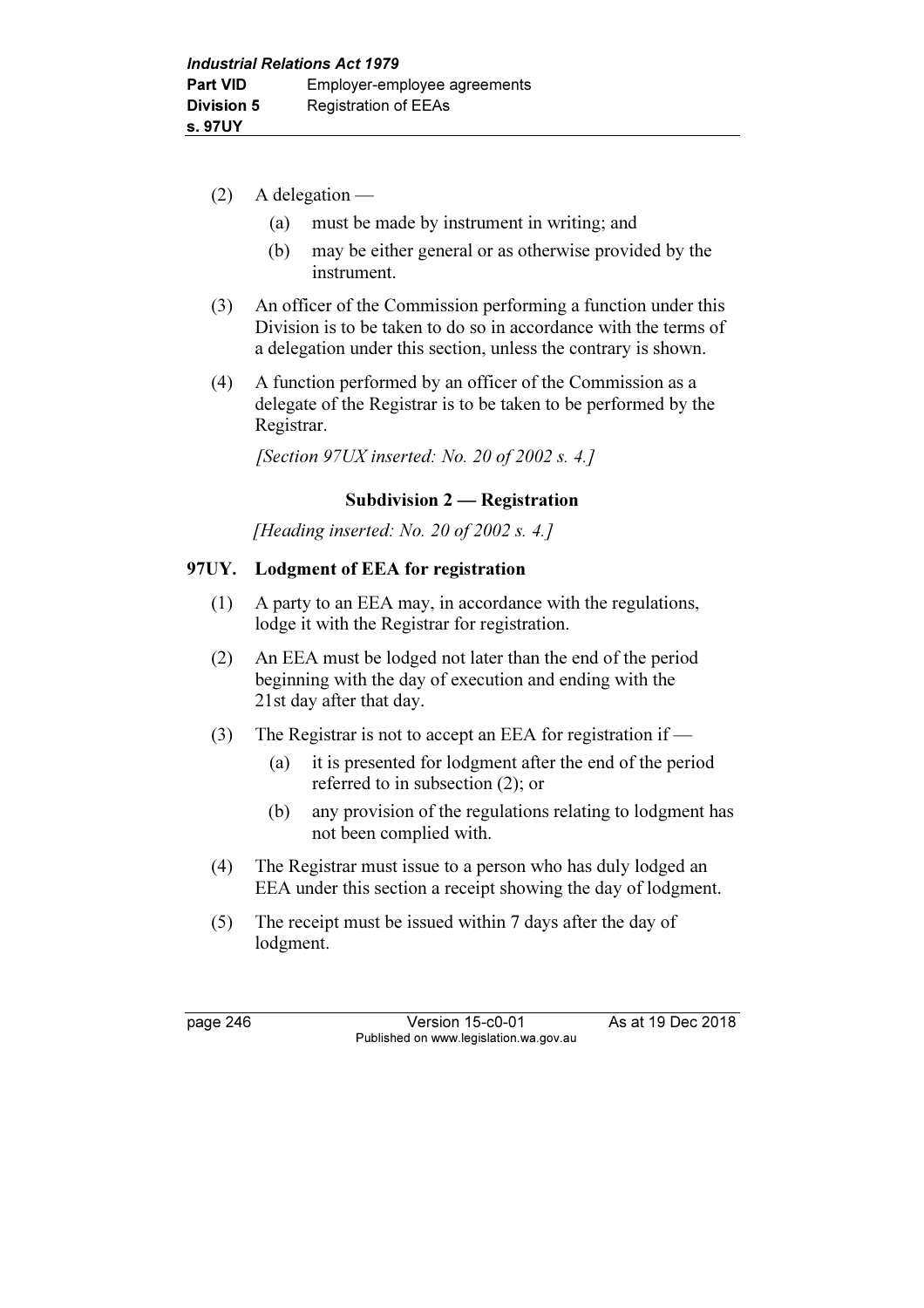(6) In subsection  $(2)$  —

## day of execution means —

- (a) the day on which the EEA was signed by
	- (i) the employer; and
	- (ii) the employee or, where applicable, his or her representative; and
	- (iii) if section 97UM applies, the section 97UM signatory;
- or
	- (b) if they signed on different days, the latest of those days.

[Section 97UY inserted: No. 20 of 2002 s. 4.]

# 97UZ. EEA with new employee, effect of not lodging

If an EEA made with a new employee —

- (a) has taken effect; but
- (b) is not lodged for registration within the period allowed by section 97UY(2),

 it ceases to have effect for the purposes of this Part immediately after the expiry of that period.

[Section 97UZ inserted: No. 20 of 2002 s. 4.]

#### 97V. Recovery of money if s. 97UZ applies

- (1) Where section 97UZ applies, either party may, subject to subsection (2), recover from the other any amount which, if the EEA had not taken effect, he or she —
	- (a) would have been entitled to receive; or
	- (b) would not have been required to pay,

 as the case may be, in respect of the period allowed by section 97UY(2) for lodgment.

 (2) The entitlement of an employee is to be determined for the purposes of subsection (1) as if any relevant award provision

As at 19 Dec 2018 Version 15-c0-01 page 247 Published on www.legislation.wa.gov.au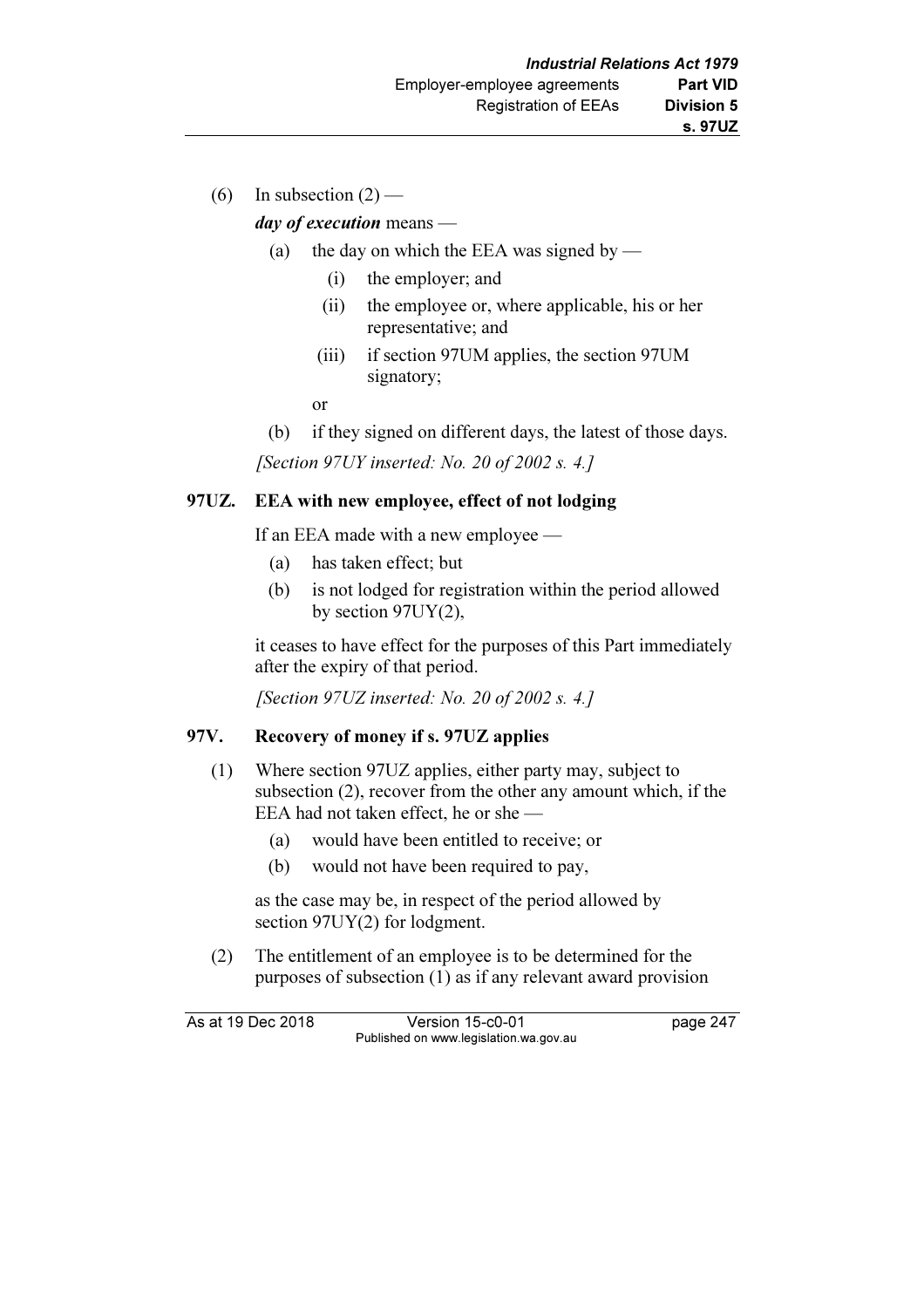extended to and bound the employer and the employee during the period referred to in that subsection.

 (3) An amount referred to in subsection (1) may be recovered by action in an industrial magistrate's court.

[Section 97V inserted: No. 20 of 2002 s. 4.]

#### 97VA. Employment conditions of new employee if EEA not lodged

- (1) If an EEA ceases to have effect under section 97UZ
	- (a) any relevant award provisions extend to the employee; or
	- (b) if there are no such provisions, his or her employment becomes subject to a contract of employment containing the same provisions as those of the EEA that was not lodged for registration within the allowed period, other  $than -$ 
		- (i) the provision specifying the term of the EEA; and
		- (ii) the EEA dispute provisions.
- (2) A contract referred to in subsection  $(1)(b)$ 
	- (a) has effect, and may be varied or terminated, as if it were a contract entered into between the employer and the employee; and
	- (b) has effect regardless of the provisions of any contract of employment referred to in section 97UE(2) between the employer and the employee.

[Section 97VA inserted: No. 20 of 2002 s. 4.]

#### 97VB. Registrar to be satisfied EEA is in order for registration

 Where an EEA is lodged under section 97UY, the Registrar must satisfy himself or herself that it is in order for registration as required by the provisions of Schedule 4.

[Section 97VB inserted: No. 20 of 2002 s. 4.]

page 248 Version 15-c0-01 As at 19 Dec 2018 Published on www.legislation.wa.gov.au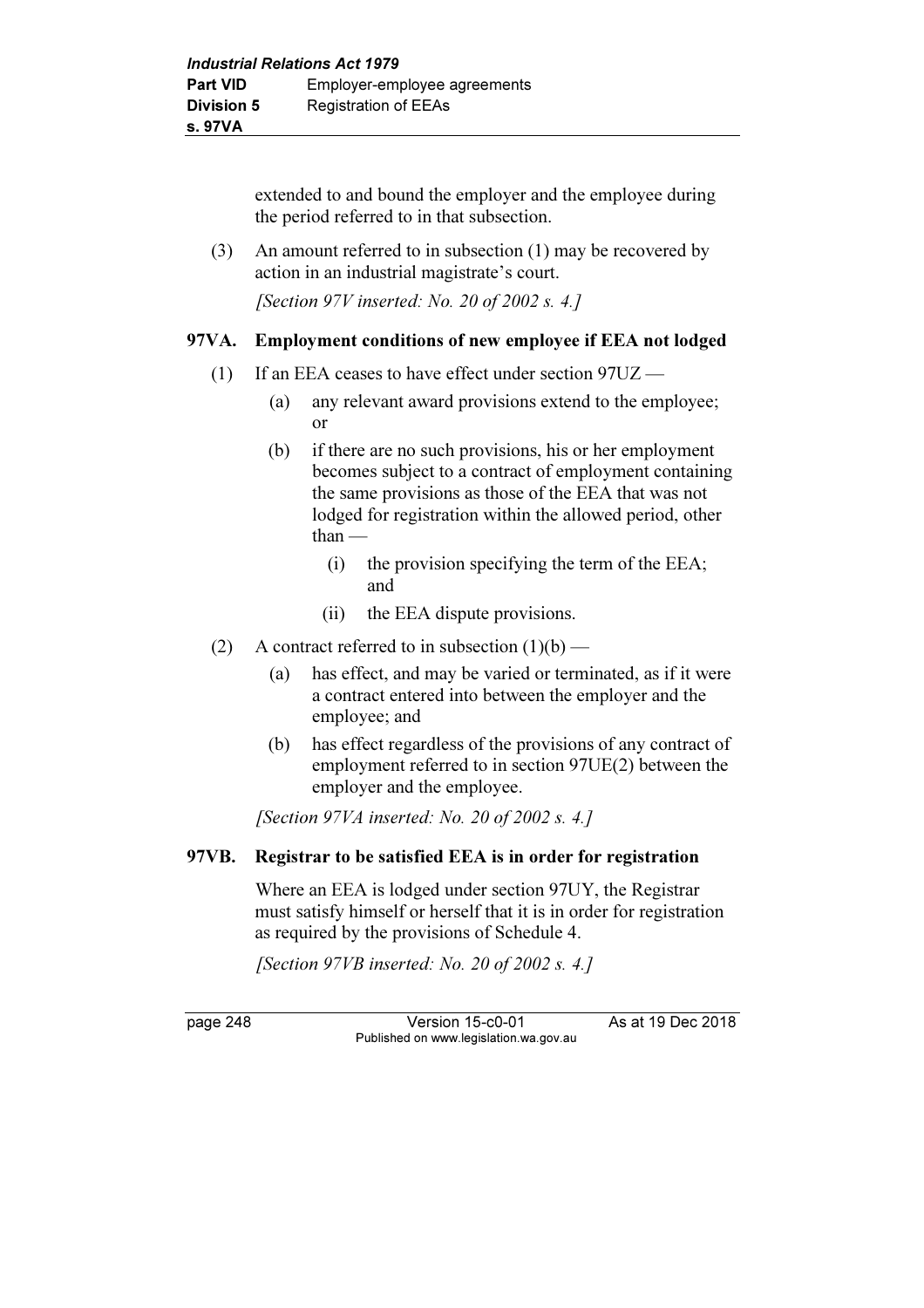## 97VC. Registrar's powers for s. 97VB

- (1) The Registrar may
	- (a) meet with the parties; and
	- (b) otherwise obtain information in any way that the Registrar thinks appropriate,

for the purposes of section 97VB.

- (2) A meeting may be held with the parties together or separately, and a party may be represented at a meeting by a bargaining agent.
- (3) A party to an EEA that has been lodged for registration, or his or her bargaining agent, may make written submissions to the Registrar for the purposes of section 97VB.
- (4) For the purposes of performing the function in section 97VB the Registrar, or a delegate of the Registrar, is an authorised person within the meaning of that term in Schedule 5.
- (5) In this section —

party includes a section 97UM signatory.

[Section 97VC inserted: No. 20 of 2002 s. 4.]

# 97VD. Registrar to notify parties of certain deficiencies in EEA

- (1) This section applies where the Registrar is not satisfied that an EEA is in order for registration for one or more of the following reasons —
	- (a) it does not comply with section 97UL, 97UN or 97US;
	- (b) it does not pass the no-disadvantage test;
	- (c) it purports to provide for a condition of employment that is less favourable to the employee than a minimum condition of employment under the MCE Act.

As at 19 Dec 2018 Version 15-c0-01 bag page 249 Published on www.legislation.wa.gov.au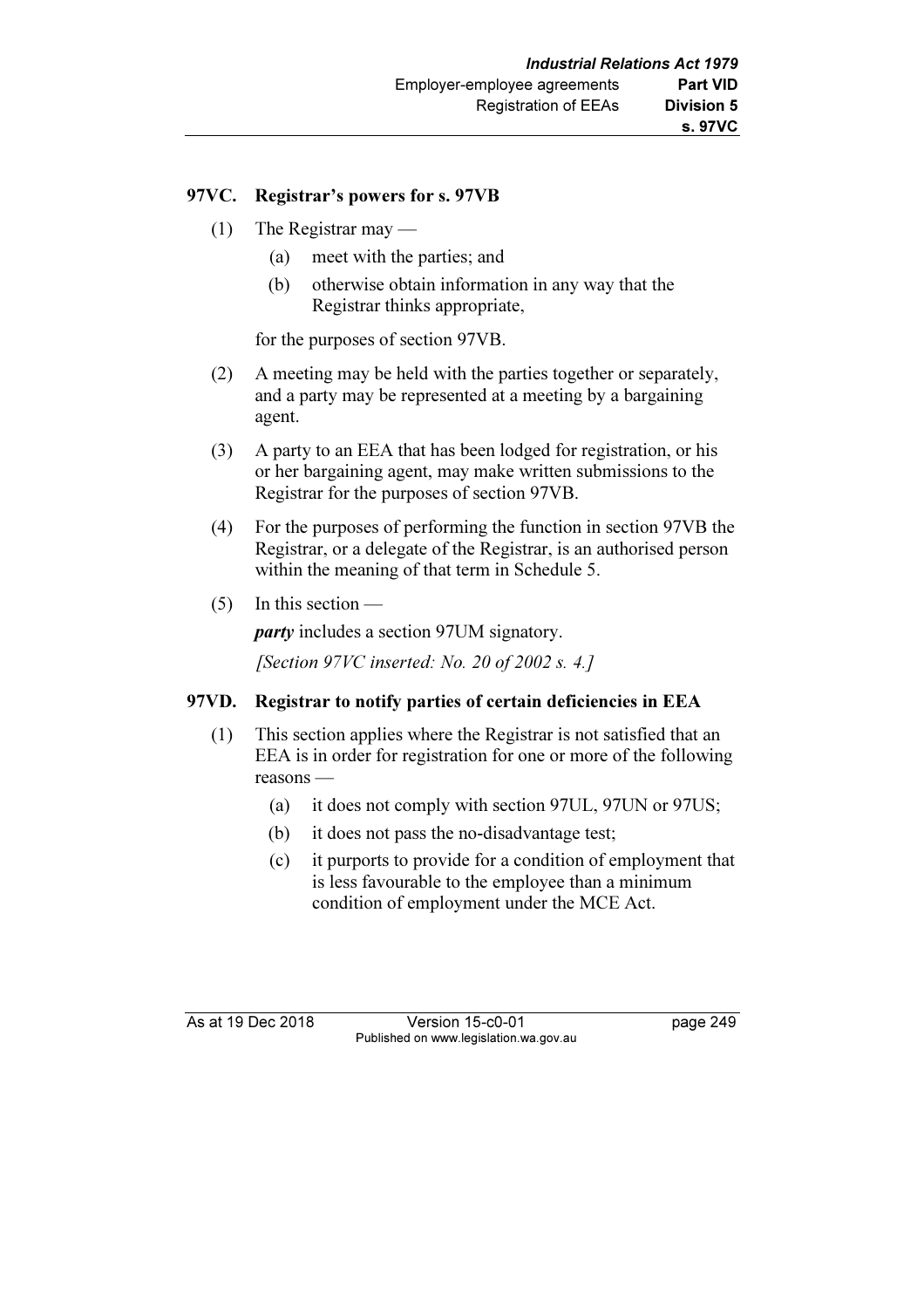- (2) Where this section applies the Registrar must give notice in writing to the parties setting out —
	- (a) the deficiencies in the EEA that, in his or her opinion, will make it necessary for the Registrar to refuse to register it; and
	- (b) the terms of subsection (1) of section 97VE and the period within which the parties may comply with that subsection.

[Section 97VD inserted: No. 20 of 2002 s. 4.]

# 97VE. Parties may correct deficiencies in EEA

- (1) If a notice is given to the parties under section 97VD they may, in accordance with the regulations, lodge a revised EEA with the Registrar within the time specified in the notice.
- (2) A revised EEA so lodged is to be treated as if it were an EEA duly lodged under section 97UY.
- (3) Section 97VD does not apply to a revised EEA lodged under subsection  $(1)$ .
- $(4)$  If
	- (a) the Registrar has given a notice under section 97VD; but
	- (b) a revised EEA is not lodged in accordance with subsection (1),

 the Registrar must determine under section 97VG that registration of the EEA is refused.

[Section 97VE inserted: No. 20 of 2002 s. 4.]

# 97VF. Registration of EEA

- (1) If the Registrar is satisfied that an EEA is in order for registration, the Registrar must —
	- (a) register the EEA; and

page 250 Version 15-c0-01 As at 19 Dec 2018 Published on www.legislation.wa.gov.au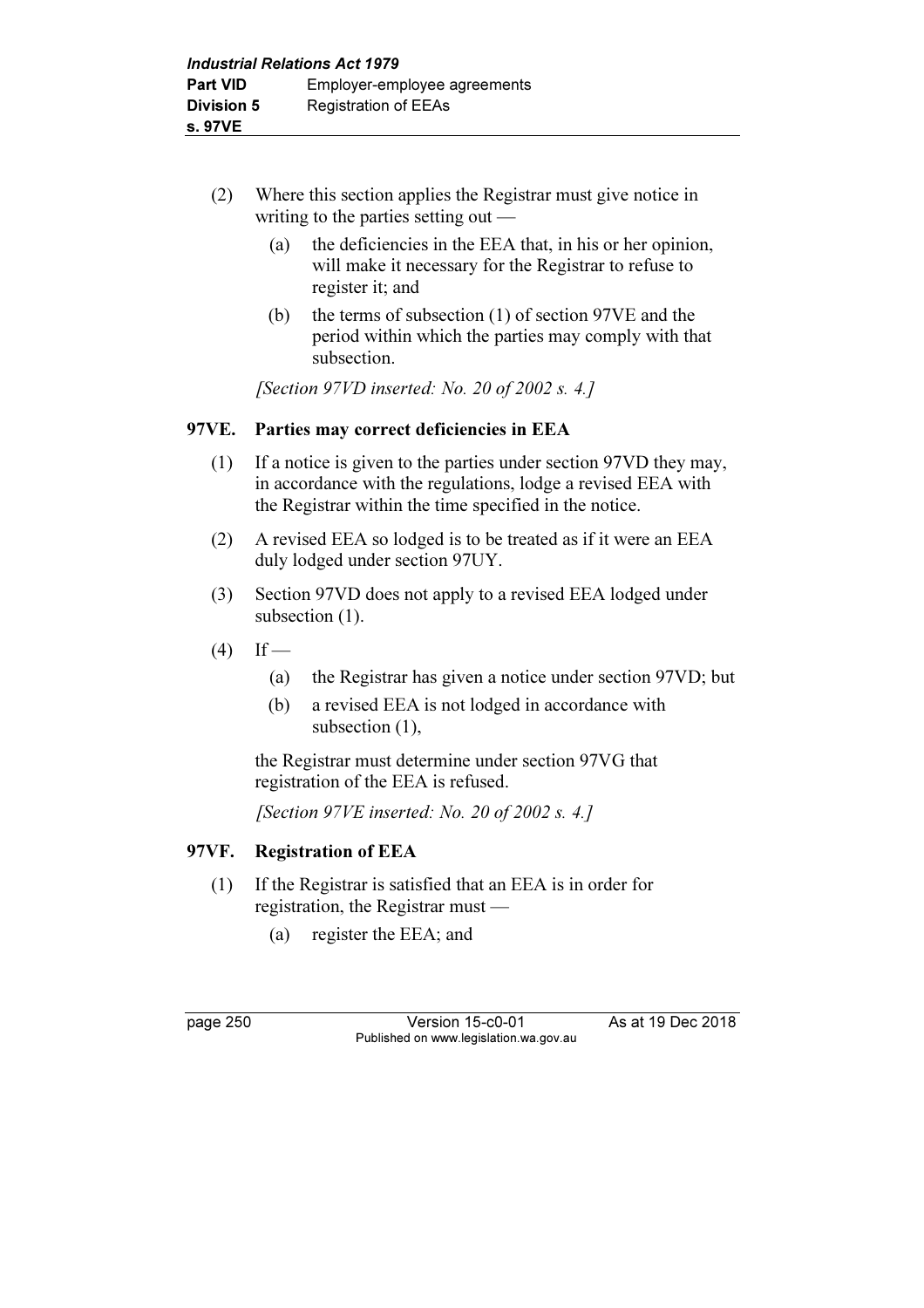- (b) give to each party notice in writing of the registration and of the day on which it occurred, not later than 7 days after that day.
- (2) The Registrar is not to register an EEA before the 14th day after the day on which it was lodged under section 97UY.

[Section 97VF inserted: No. 20 of 2002 s. 4.]

## 97VG. Refusal of registration of EEA

 If the Registrar is not satisfied that an EEA is in order for registration, the Registrar must —

- (a) determine that registration is refused; and
- (b) within 7 days after making that determination, give to each party a notice in writing of the refusal and of the reasons for it.

[Section 97VG inserted: No. 20 of 2002 s. 4.]

## 97VH. When refusal has effect

- (1) A refusal of registration comes into force
	- (a) on the expiry of the period of 14 days allowed by section 97VM(2) for the bringing of an appeal against the refusal without an appeal being duly brought; or
	- (b) if an appeal is duly brought, on the failure of the appeal.
- (2) For the purpose of subsection (1)(b) an appeal fails if
	- (a) the refusal of registration is confirmed under section 97VP(2); or
	- (b) the appeal is withdrawn or is dismissed by the relevant industrial authority for want of prosecution.

[Section 97VH inserted: No. 20 of 2002 s. 4.]

#### 97VI. EEA for new employee refused registration, effect ceases

If an EEA made with a new employee —

(a) has taken effect; but

As at 19 Dec 2018 Version 15-c0-01 page 251 Published on www.legislation.wa.gov.au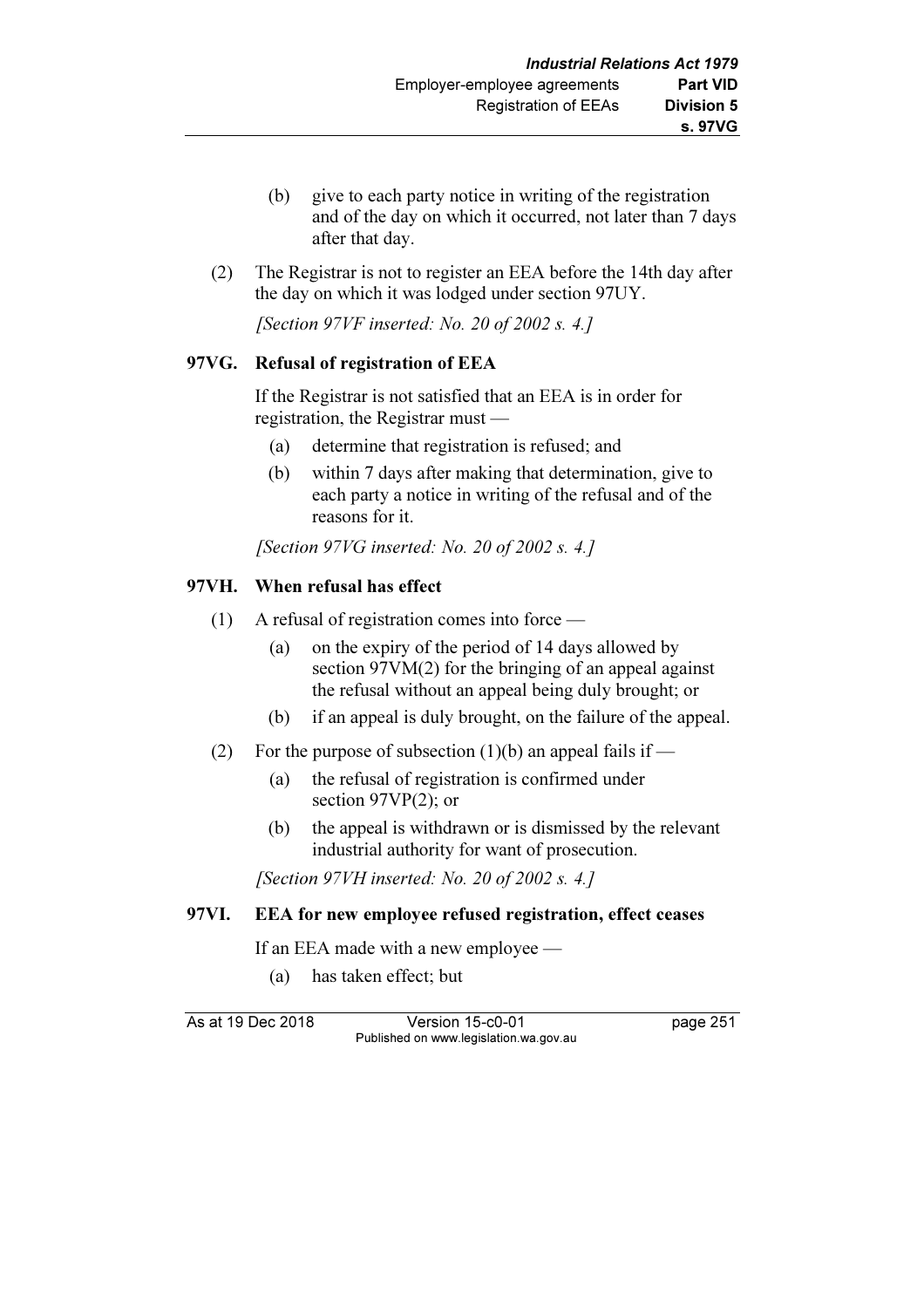(b) is refused registration under section 97VG,

 the EEA ceases to have effect for the purposes of this Part as from the day on which the refusal comes into force under section 97VH.

[Section 97VI inserted: No. 20 of 2002 s. 4.]

## 97VJ. Recovery of money if s. 97VI applies

- (1) Where section 97VI applies either party may, subject to subsection (2), recover from the other any amount which, if the EEA had not taken effect, he or she —
	- (a) would have been entitled to receive; or
	- (b) would not have been required to pay,

 as the case may be, in respect of the period between the day when the EEA took effect and the day on which the refusal of registration came into force.

- (2) The entitlement of an employee is to be determined for the purposes of subsection (1) as if any relevant award provision extended to and bound the employer and the employee during the period referred to in that subsection.
- (3) An amount referred to in subsection (1) may be recovered by action in an industrial magistrate's court.

[Section 97VJ inserted: No. 20 of 2002 s. 4.]

## 97VK. Employment conditions of new employee if registration refused

- (1) If an EEA ceases to have effect under section 97VI
	- (a) any relevant award provisions extend to the employee; or
	- (b) if there are no such provisions, his or her employment becomes subject to a contract of employment containing the same provisions as those of the EEA that was refused registration, other than —
		- (i) the provision specifying the term of the EEA; and

page 252 Version 15-c0-01 As at 19 Dec 2018 Published on www.legislation.wa.gov.au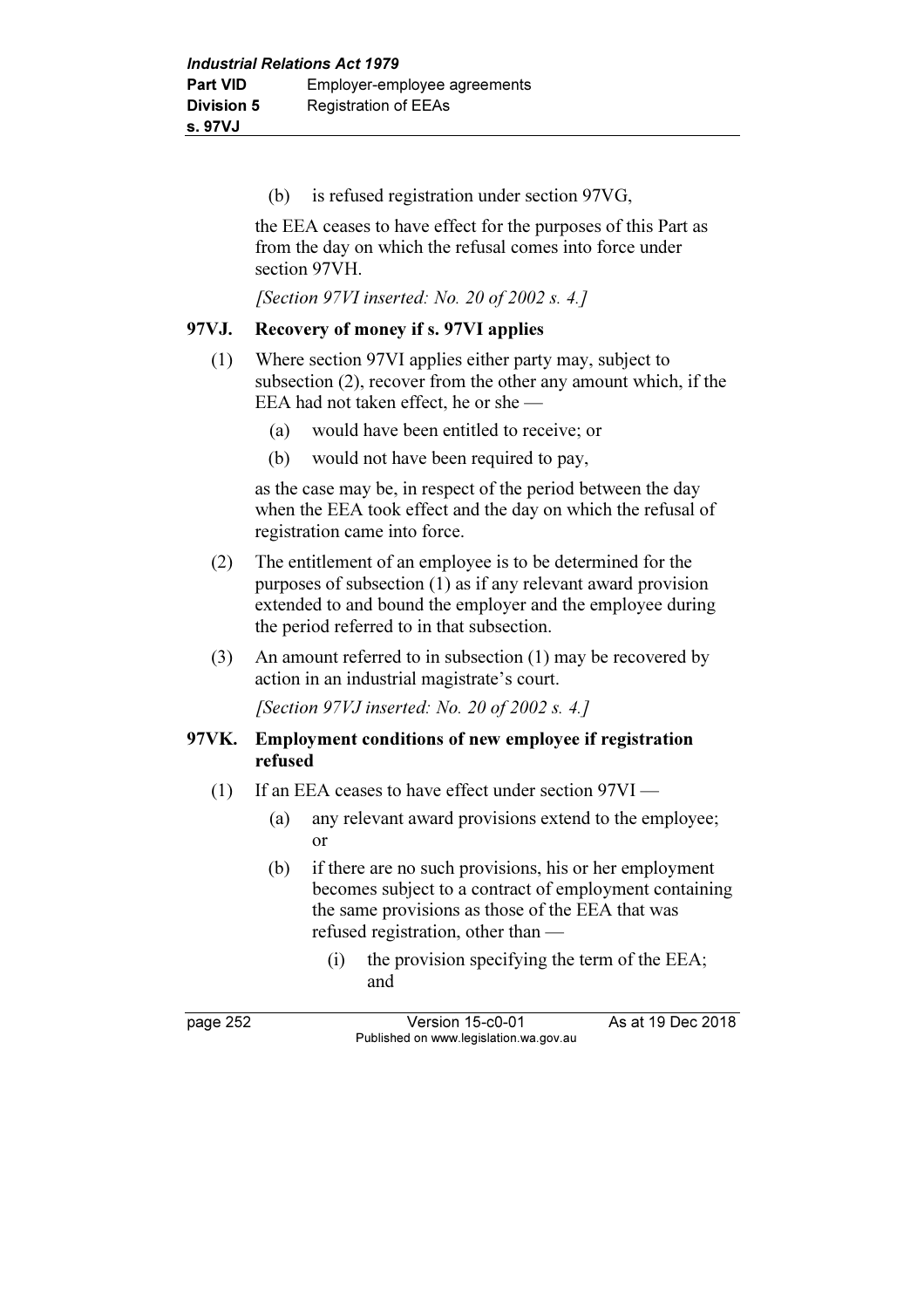- (ii) the EEA dispute provisions.
- (2) A contract referred to in subsection  $(1)(b)$ 
	- (a) has effect, and may be varied or terminated, as if it were a contract entered into between the employer and the employee; and
	- (b) has effect regardless of the provisions of any contract of employment referred to in section 97UE(2) between the employer and the employee.

[Section  $97VK$  inserted: No. 20 of 2002 s. 4.]

# 97VL. Registrar to provide copy of registered EEA

- (1) The Registrar must give a copy of an EEA that is registered
	- (a) to the employer and the employee; and
	- (b) where applicable, to the employee's representative.
- (2) The Registrar must comply with subsection (1) not later than 7 days after the day on which the EEA is registered —
	- (a) under section 97VF; or
	- (b) by order of a relevant industrial authority under section  $97VP(2)(b)$ .

[Section 97VL inserted: No. 20 of 2002 s. 4.]

# Subdivision 3 — Appeal against refusal of registration

[Heading inserted: No. 20 of 2002 s. 4.]

# 97VM. Appeal against refusal of registration

- (1) The employer or the employee under an EEA may appeal to the relevant industrial authority against a refusal by the Registrar to register the EEA.
- (2) An appeal must be brought within 14 days after the day on which the party received notice of the refusal under section 97VG.

As at 19 Dec 2018 Version 15-c0-01 page 253 Published on www.legislation.wa.gov.au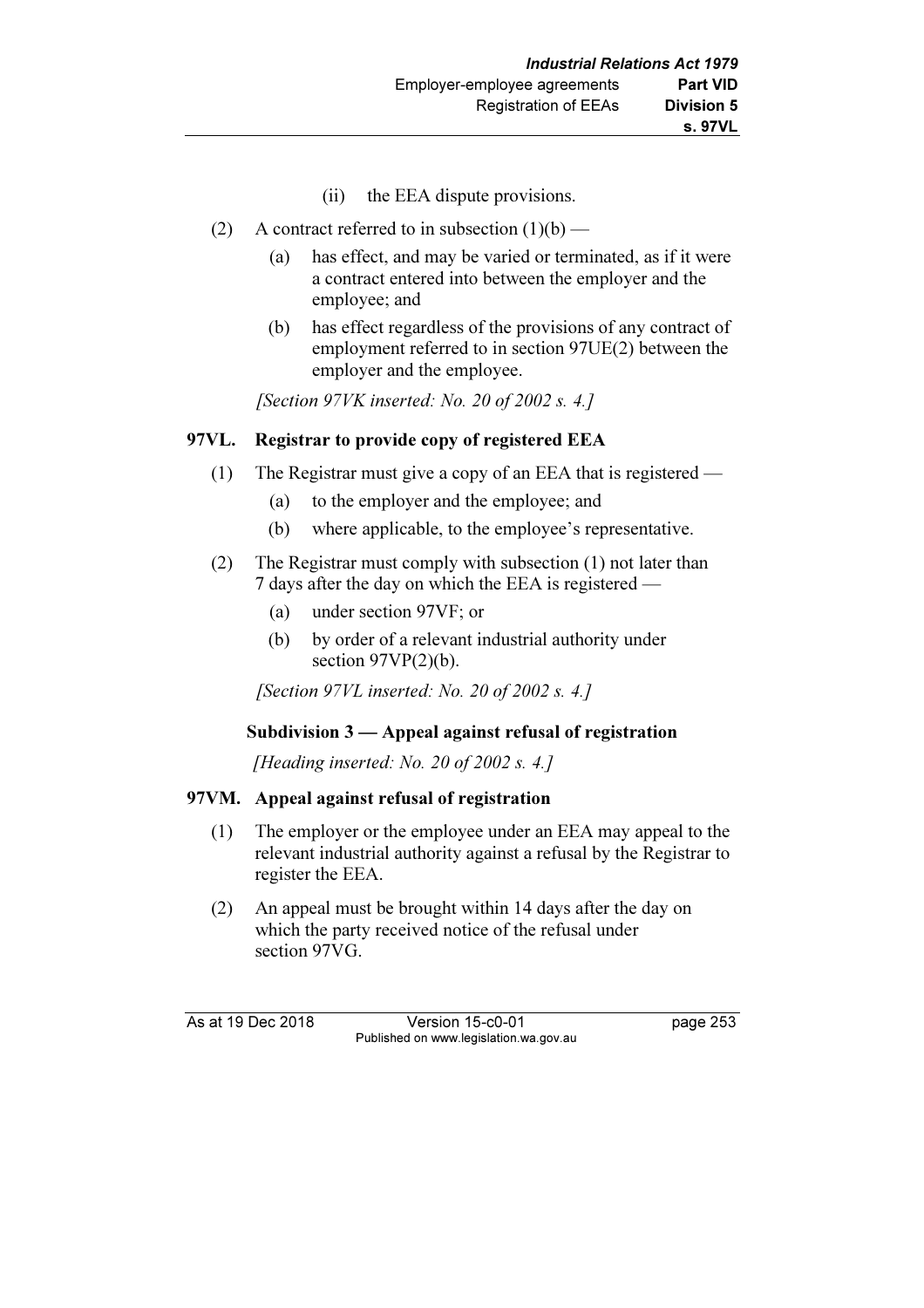(3) The time limit specified in subsection (2) cannot be extended under section 27(1)(n).

[Section 97VM inserted: No. 20 of 2002 s. 4.]

# 97VN. Relevant industrial authority to notify parties of certain deficiencies in EEA

- (1) This section applies on an appeal against a refusal by the Registrar to register an EEA for one or more of the following reasons —
	- (a) it does not comply with section 97UL, 97UN or 97US;
	- (b) it does not pass the no-disadvantage test;
	- (c) it purports to provide for a condition of employment that is less favourable to the employee than a minimum condition of employment under the MCE Act.
- (2) Where this section applies the relevant industrial authority may give notice in writing to the parties setting out —
	- (a) the deficiencies in the EEA that, in the opinion of that authority, make it necessary for registration to be refused; and
	- (b) the terms of subsection (1) of section 97VO and the period within which the parties may comply with that subsection.

[Section 97VN inserted: No. 20 of 2002 s. 4.]

# 97VO. Parties may correct deficiencies in EEA

- (1) If a notice is given to the parties under section 97VN they may, in accordance with the regulations, lodge a revised EEA with the relevant industrial authority within the time specified in the notice.
- $(2)$  If
	- (a) a revised EEA is so lodged; and

**Version 15-c0-01** As at 19 Dec 2018 Published on www.legislation.wa.gov.au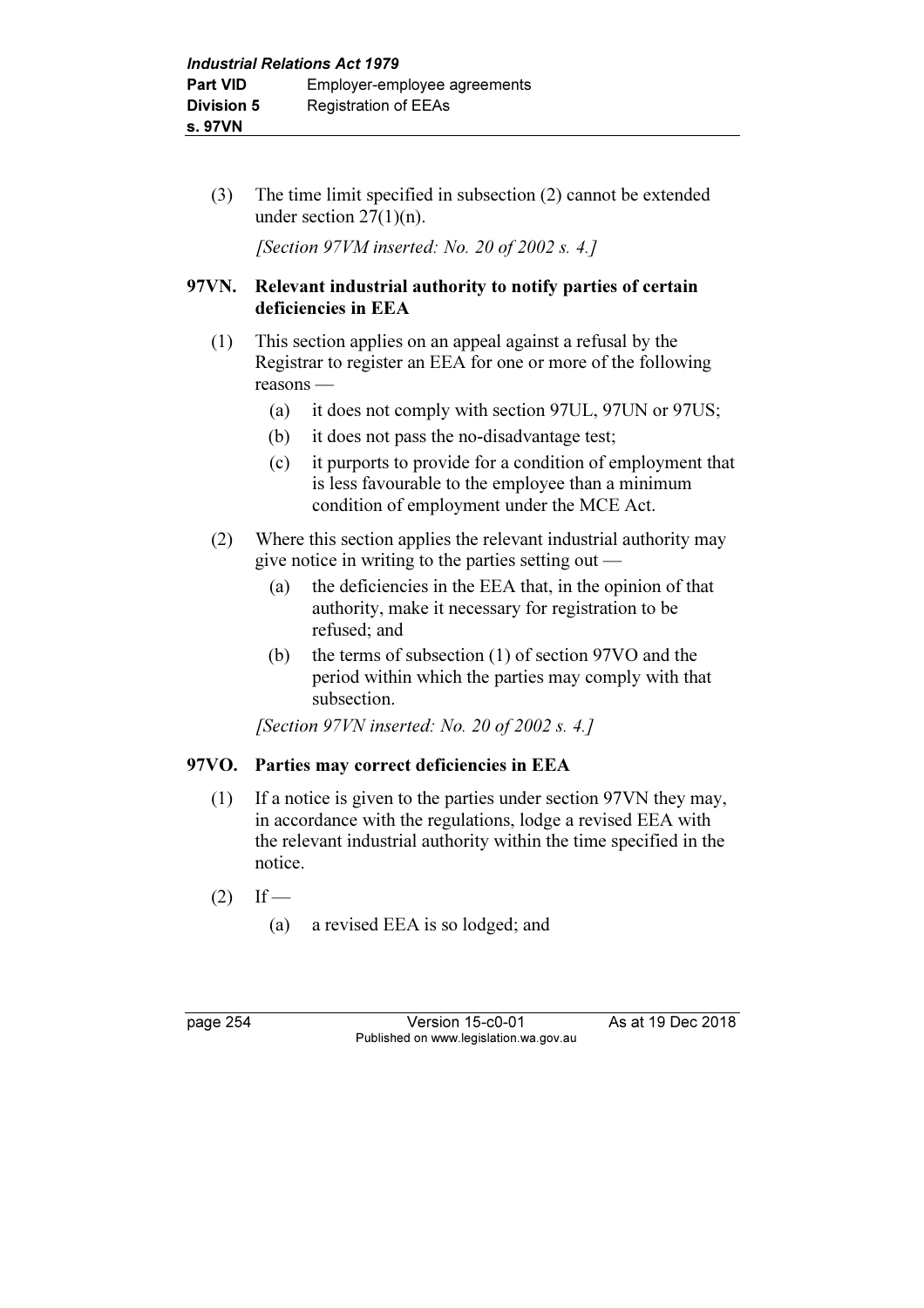(b) the relevant industrial authority is satisfied that it is in order for registration,

 the authority may cause it to be registered by disposing of the appeal in the manner provided for by section  $97VP(2)(b)(i)$ .

- $(3)$  If
	- (a) the relevant industrial authority has given a notice under section 97VN; but
	- (b) a revised EEA is not lodged in accordance with subsection  $(1)$ ,

 the authority must dispose of the appeal in the manner provided for by section  $97VP(2)(a)$ .

[Section 97VO inserted: No. 20 of 2002 s. 4.]

# 97VP. Determination of appeal

- (1) In determining an appeal the relevant industrial authority is not limited to the material that was before the Registrar, but may inform itself in such manner as it thinks fit.
- (2) On the determination of an appeal the relevant industrial authority may —
	- (a) confirm the refusal of registration; or
	- (b) set aside the refusal and
		- (i) order the Registrar to register the EEA; or
		- (ii) remit the matter to the Registrar for reconsideration with any direction or recommendation the relevant industrial authority thinks fit.
- (3) The relevant industrial authority must give the parties notice in writing of its determination within 7 days after it is made.

[Section 97VP inserted: No. 20 of 2002 s. 4.]

As at 19 Dec 2018 Version 15-c0-01 page 255 Published on www.legislation.wa.gov.au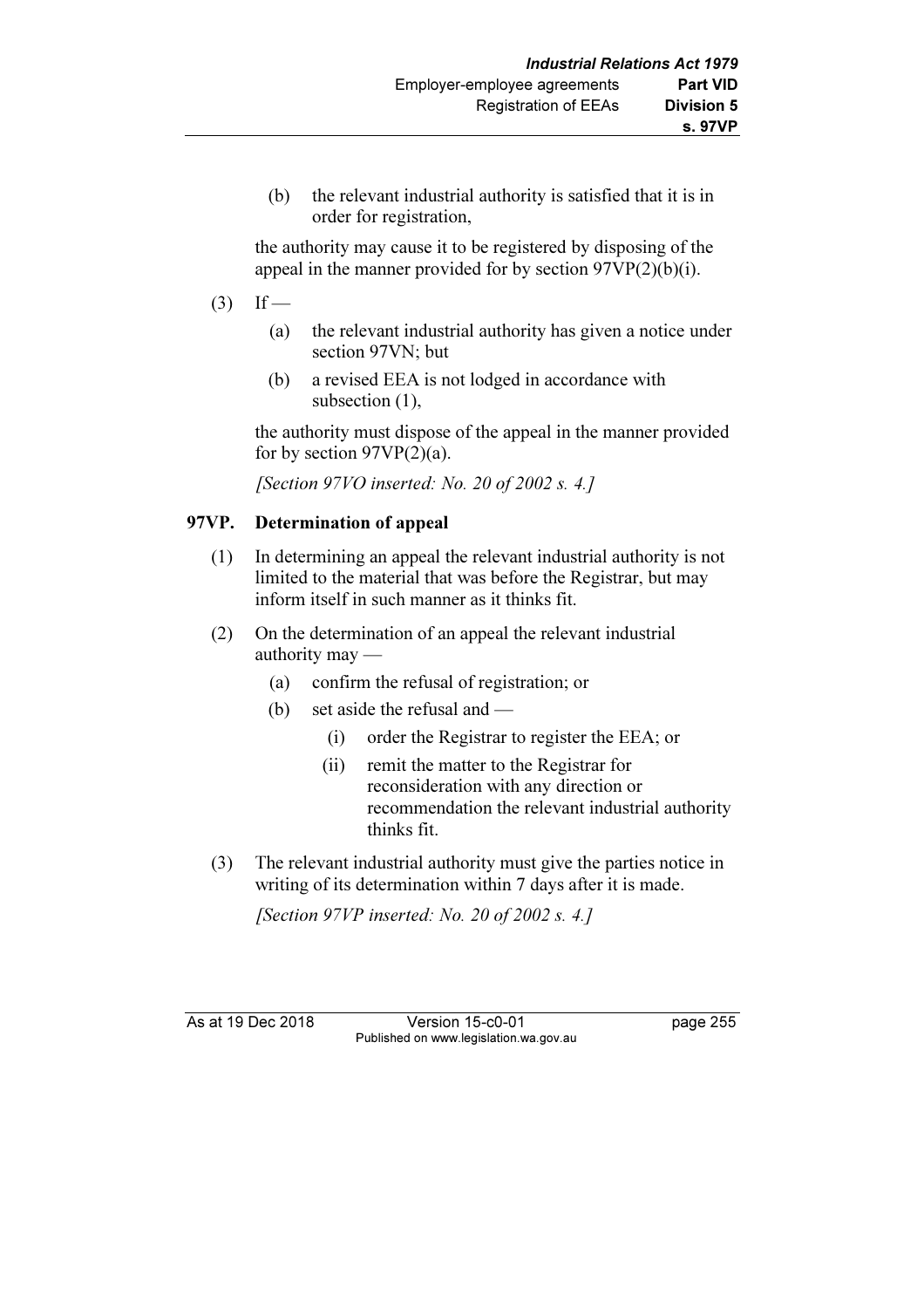## 97VQ. Procedure on appeal

- (1) The Commission may make regulations under section 113 providing for the practice and procedure to be followed for the purposes of appeals under this Subdivision.
- (2) Subject to subsection (1), the relevant industrial authority may exercise such of the powers set out in sections 27, 28 and 33 as the authority considers it necessary or expedient to exercise for the purposes of an appeal under this Subdivision.

[Section 97VQ inserted: No. 20 of 2002 s. 4.]

# Division 6 — No-disadvantage test

[Heading inserted: No. 20 of 2002 s. 4.]

## Subdivision 1 — Definition

[Heading inserted: No. 20 of 2002 s. 4.]

## 97VR. Terms used

In this Subdivision —

comparable award, in relation to an employee, means an award or awards regulating the terms and conditions of employment of employees engaged in the same kind of work as the employee;

relevant order means any order under this Act that is prescribed by the regulations for the purposes of section 97VS.

[Section  $97VR$  inserted: No. 20 of 2002 s. 4; amended: No. 50 of 2016 s. 10.]

#### 97VS. No-disadvantage test defined

(1) For the purposes of Schedule 4 clause  $1(1)(e)$ , an EEA passes the no-disadvantage test if it does not disadvantage the employee in relation to the terms and conditions of his or her employment.

page 256 Version 15-c0-01 As at 19 Dec 2018 Published on www.legislation.wa.gov.au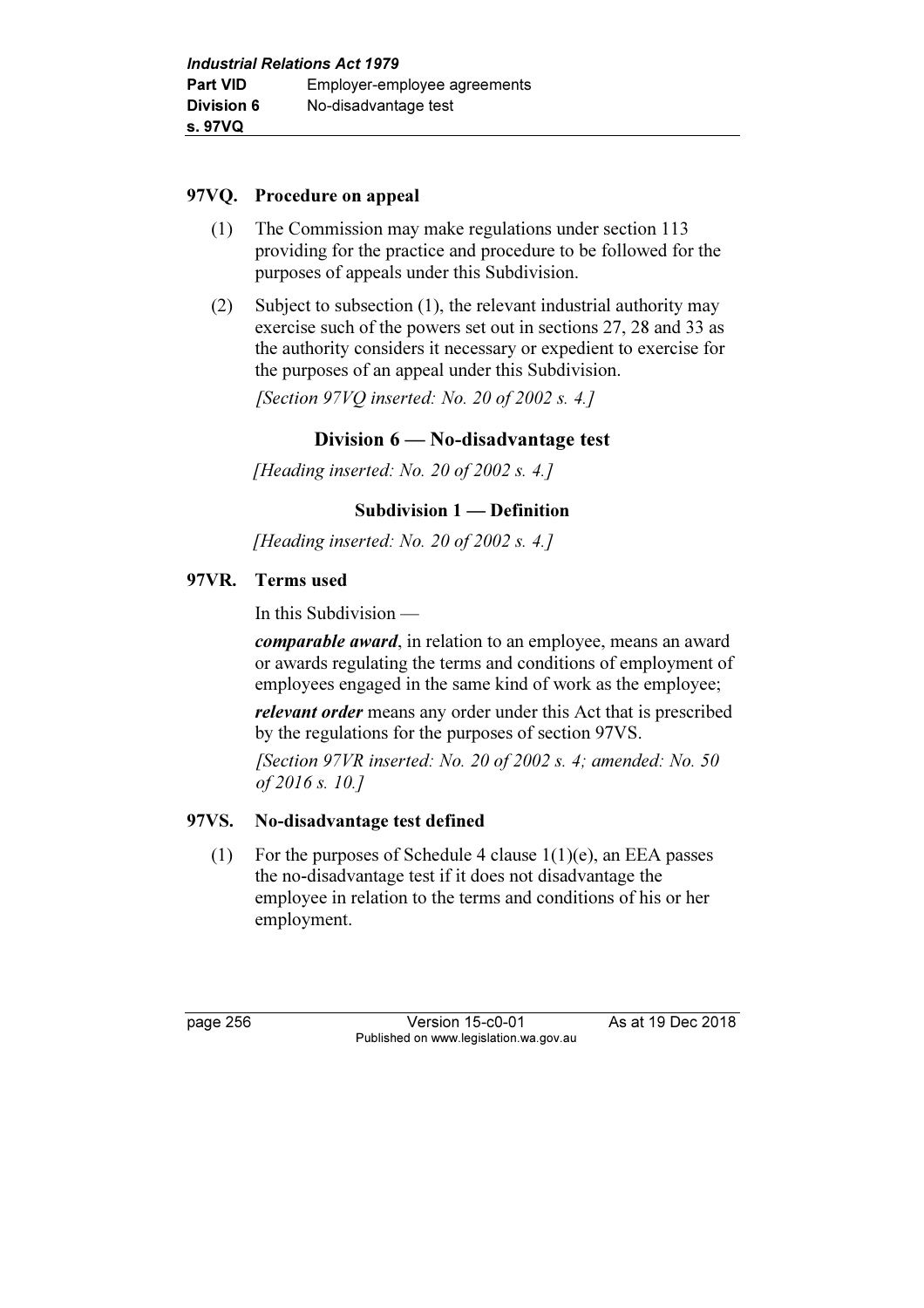- (2) An EEA disadvantages an employee as mentioned in subsection (1) only if its provisions result, on balance, in a reduction in the overall entitlements of the employee under —
	- (a) an award; or
	- (b) a relevant order,

to which this subsection applies.

- (3) Despite subsection (2), an EEA is to be taken to disadvantage the employee as mentioned in subsection  $(1)$  if —
	- (a) it confers on the employer a power to change any term or condition of the employment without the consent of the employee; and
	- (b) the employer could exercise the power in a way that would result, on balance, in a reduction in the overall entitlements of the employee referred to in subsection (2).
- (4) Subsection (2) applies to
	- (a) an award; or
	- (b) a relevant order,

 that the Registrar determines, whether under section 97VT or otherwise, would otherwise extend to the employee.

- (5) If the Registrar is satisfied that there is no award that would otherwise extend to the employee, subsection  $(2)$  applies to —
	- (a) any award, including an award made under the Fair Work Act 2009 (Commonwealth) or continued in existence under the Fair Work (Transitional Provisions and Consequential Amendments) Act 2009 (Commonwealth), that the Registrar determines, whether under section 97VT or otherwise, to be a comparable award; and
	- (b) a relevant order.

As at 19 Dec 2018 Version 15-c0-01 page 257 Published on www.legislation.wa.gov.au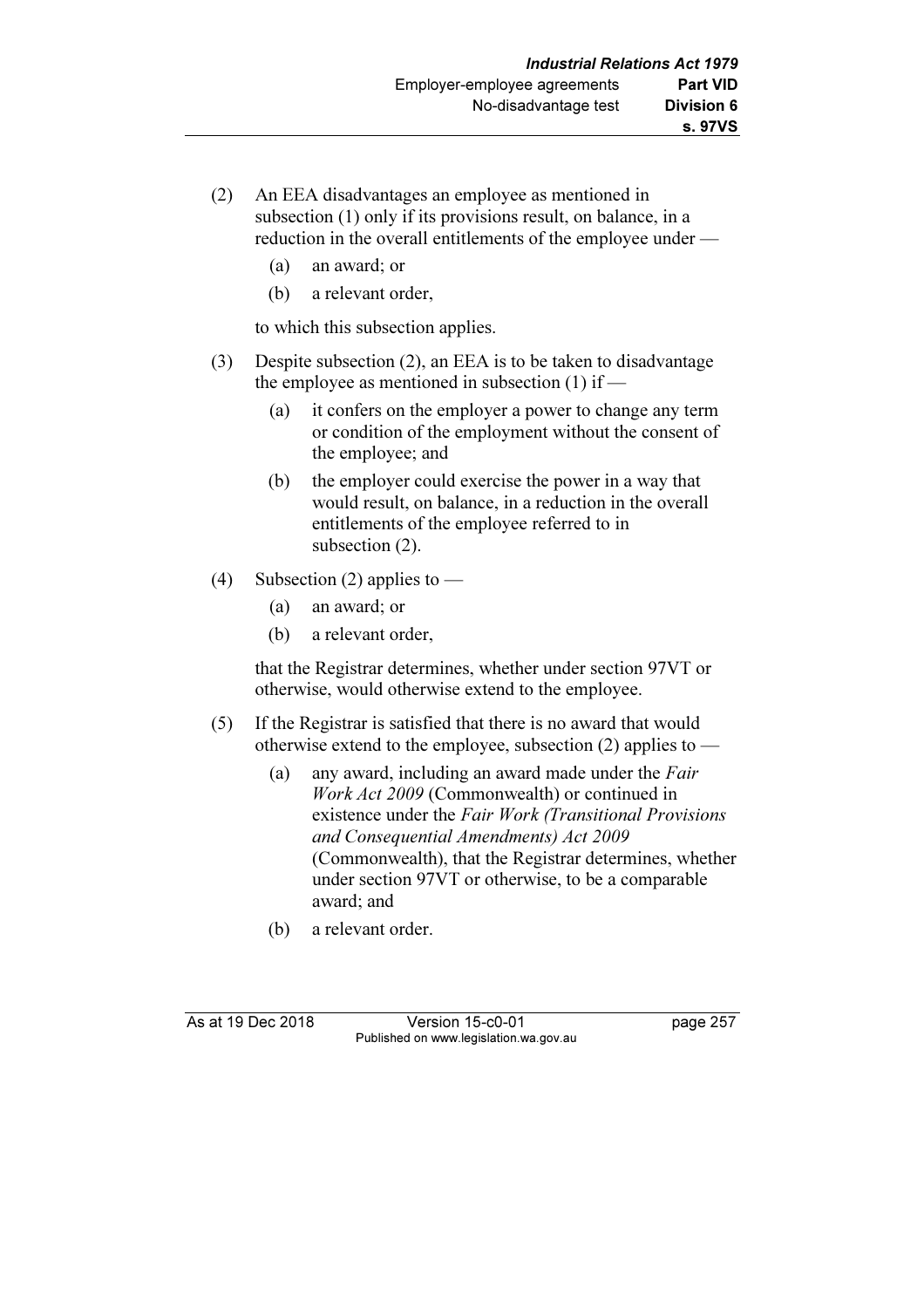- $(6)$  If
	- (a) the Registrar is not able to determine an award for the purposes of subsection (4) or (5); or
	- (b) section  $97VT(2)(b)$  applies,

 the EEA is to be taken not to disadvantage the employee in relation to the terms and conditions of his or her employment.

Note:

 By virtue of section 5(2) of the Minimum Conditions of Employment Act 1993 a provision of an employer-employee agreement is of no effect if it is less favourable to the employee than a minimum condition of employment under that Act.

[Section 97VS inserted: No. 20 of 2002 s. 4; amended: No. 53 of 2011 s. 38.1

## 97VT. Determining which award etc. is relevant for s. 97VS

- (1) If an employer
	- (a) proposes to enter into an EEA; but
	- (b) is unsure which award, comparable award or relevant order will be relevant to the employment for the purposes of section 97VS,

 the employer may apply in writing to the Registrar for the making of a determination of that matter.

- (2) Upon such an application being made the Registrar must
	- (a) determine which award, comparable award or relevant order will be relevant for the purposes of section 97VS; or
	- (b) determine that there is no such award, comparable award or relevant order.
- (3) A determination under subsection (2) is binding on the Registrar for the purposes of section 97VS if the EEA concerned is lodged for registration under Division 5, unless the Registrar

page 258 Version 15-c0-01 As at 19 Dec 2018 Published on www.legislation.wa.gov.au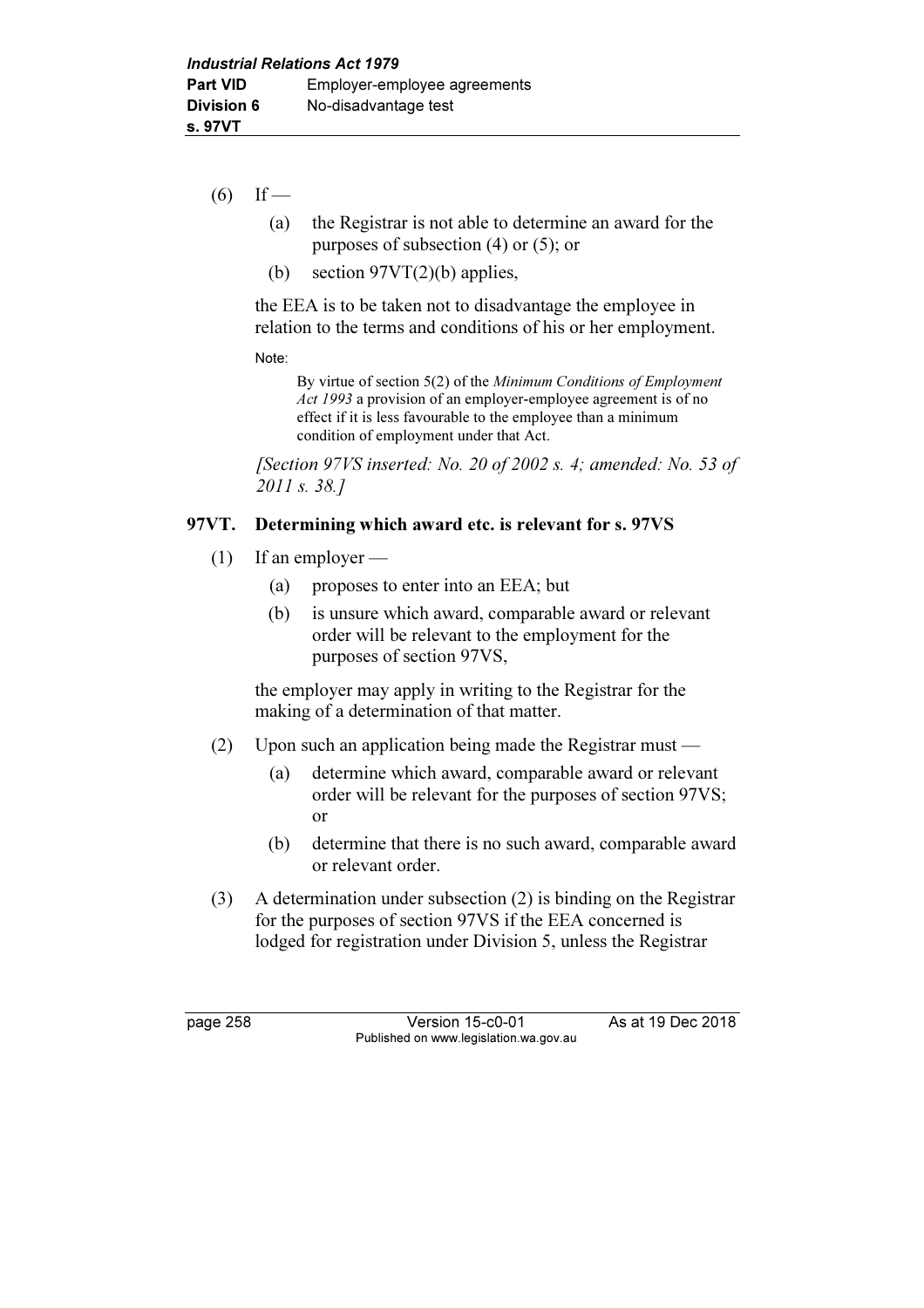considers that the circumstances existing at the time when the determination was made have changed in a material way.

[Section 97VT inserted: No. 20 of 2002 s. 4.]

## 97VU. All entitlements to be considered

 In comparing the entitlements of an employee under an EEA to the entitlements that would be provided to the employee under —

- (a) an award or a comparable award; or
- (b) a relevant order,

 the Registrar must take into account all relevant benefits whether in the form of money or otherwise.

[Section 97VU inserted: No. 20 of 2002 s. 4.]

## 97VV. Application of test if Supported Wage System applies

 An EEA does not disadvantage an employee in relation to his or her employment by reason only of a reduction of the employee's wages if —

- (a) the employee is eligible for the Supported Wage System; and
- (b) the EEA provides for the payment of wages to the employee at a rate that is not less than the rate set in accordance with that System for persons of a class that includes the employee.

[Section 97VV inserted: No. 20 of 2002 s. 4.]

As at 19 Dec 2018 Version 15-c0-01 page 259 Published on www.legislation.wa.gov.au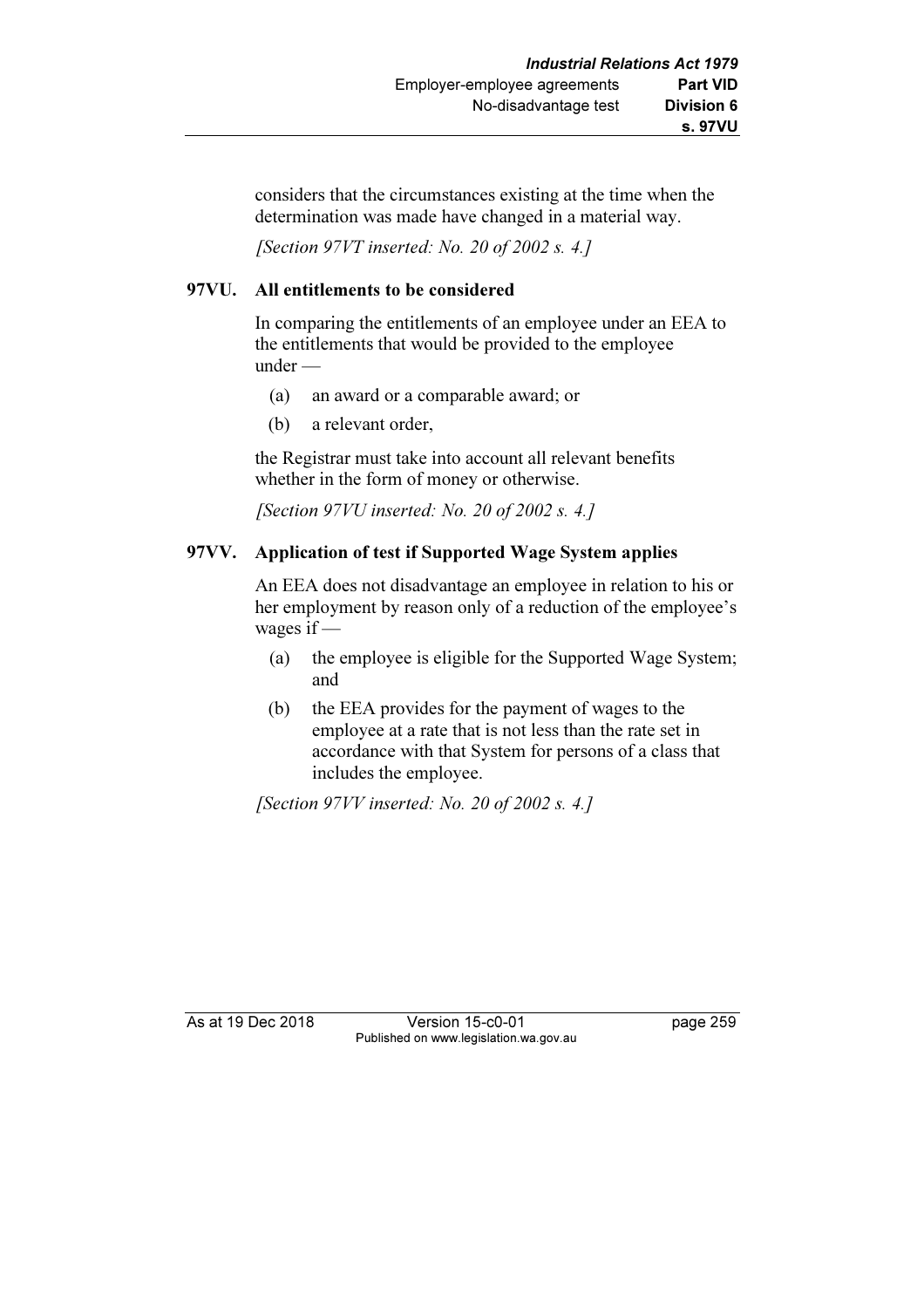## Subdivision 2 — Principles to be followed in application of no-disadvantage test

[Heading inserted: No. 20 of 2002 s. 4.]

#### 97VW. Term used: Commission

In this Subdivision —

Commission means the Commission in Court Session.

[Section 97VW inserted: No. 20 of 2002 s. 4.]

## 97VX. Commission to establish principles and guidelines

- (1) The Commission must prepare an instrument setting out the principles and guidelines that are to be followed by the Registrar in determining whether an EEA passes the no-disadvantage test.
- (2) The instrument must not be inconsistent with this Part.
- (3) Section 43(7), (8) and (9) of the Interpretation Act 1984 apply to the instrument as if it were subsidiary legislation.
- (4) Subject to section 97W, the Commission may amend the instrument or revoke it and substitute another instrument for it.
- (5) The Commission must cause the instrument, and any amendment or substituted instrument, to be published in the Industrial Gazette and —
	- (a) in a newspaper circulating throughout the State; or
	- (b) on an internet website maintained by the Commission.

[Section  $97VX$  inserted: No. 20 of 2002 s. 4.]

# 97VY. Registrar and Commission to give effect to s. 97VX instrument

 The provisions of an instrument under section 97VX are to be complied with —

 (a) by the Registrar and officers of the Commission in making determinations for the purposes of paragraph (e) of Schedule 4 clause 1(1); and

page 260 Version 15-c0-01 As at 19 Dec 2018 Published on www.legislation.wa.gov.au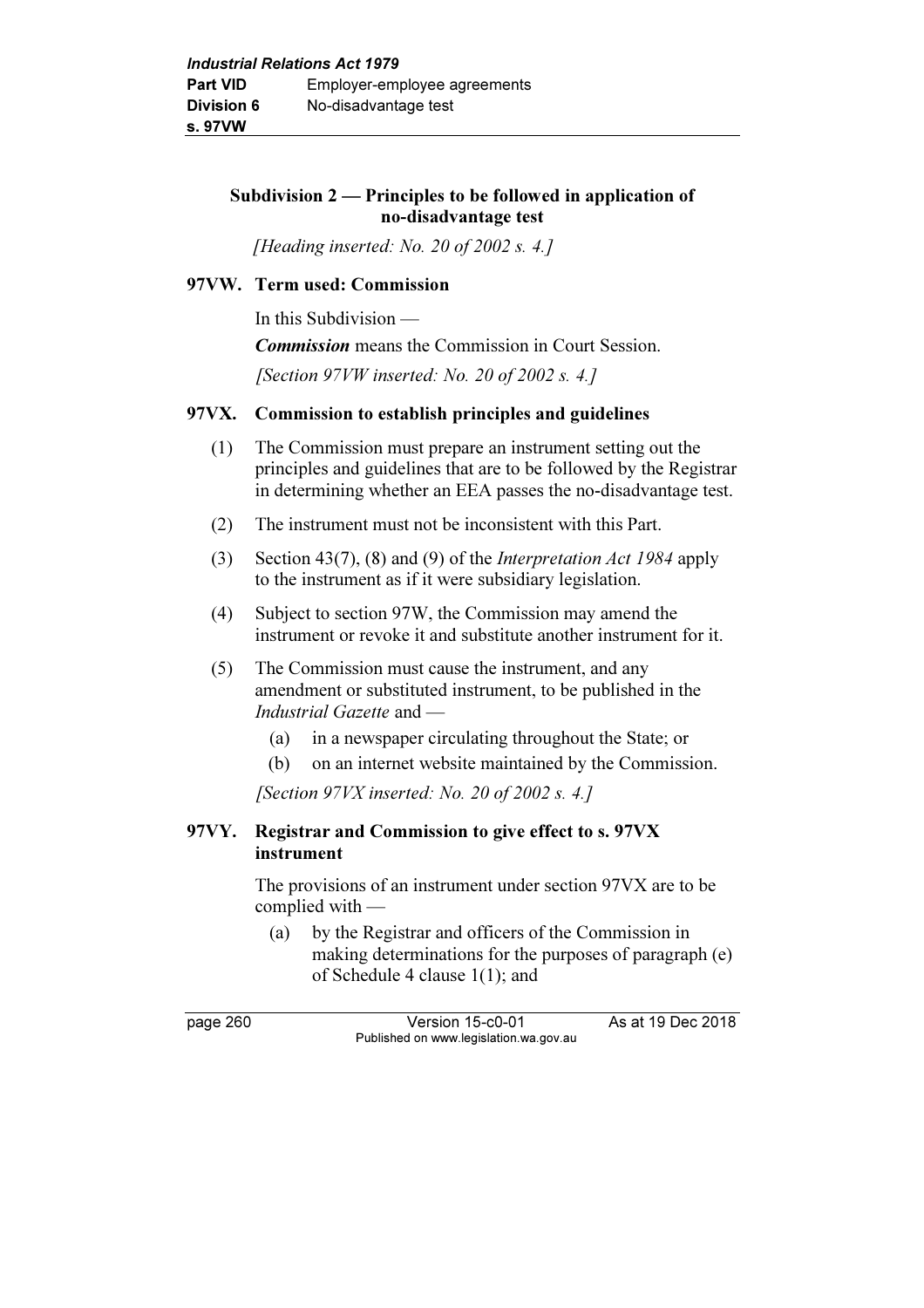(b) by the relevant industrial authority in the determination of an appeal under section 97VP, so far as it relates to a determination under that paragraph.

[Section 97VY inserted: No. 20 of 2002 s. 4.]

#### 97VZ. Minister or peak industry body may seek amendment etc. of s. 97VX instrument

- (1) The Minister or a peak industrial body may at any time apply to the Commission to have the instrument under section 97VX —
	- (a) amended so that it makes provision to the effect set out in the application; or
	- (b) replaced by a new instrument that makes provision to the effect set out in the application.
- (2) If an application is so made the Commission may
	- (a) exercise its powers under section 97VX(4); or
	- (b) decline to do so.
- (3) In subsection  $(1)$  —

peak industrial body means UnionsWA, the Chamber and the Mines and Metals Association.

 [Section 97VZ inserted: No. 20 of 2002 s. 4; amended: No. 53 of 2011 s. 48.]

## 97W. Public comment to be sought before s. 97VX instrument amended etc.

 Before the Commission exercises any power in section 97VX(4), whether on an application under section 97VZ or otherwise, it must call for public comment in accordance with section 97WA.

[Section 97W inserted: No. 20 of 2002 s. 4.]

As at 19 Dec 2018 Version 15-c0-01 page 261 Published on www.legislation.wa.gov.au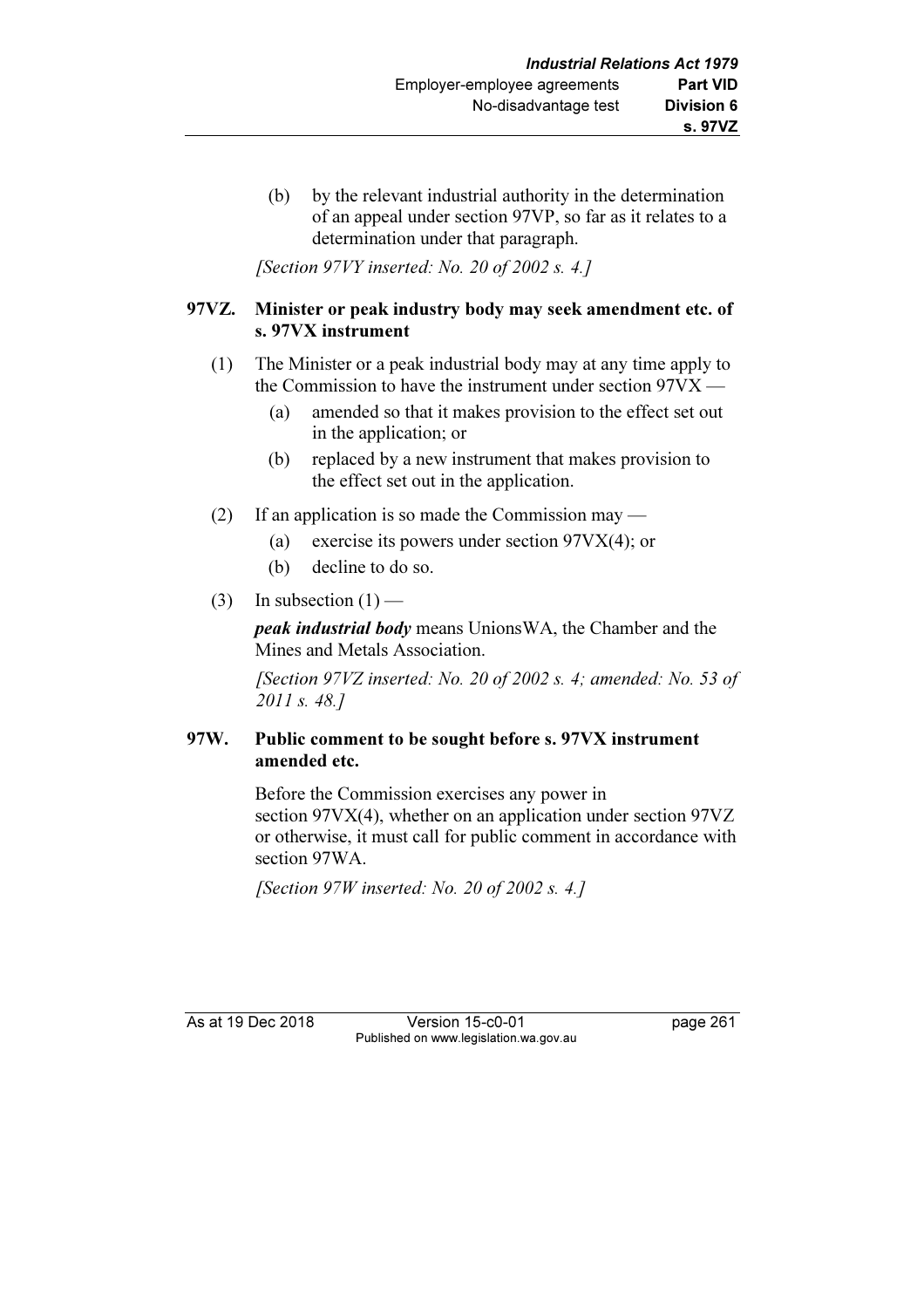#### 97WA. How public comment to be sought

- (1) Where this section applies the Commission must make available for public comment a draft (the *exposure draft*) of  $-$ 
	- (a) any proposed amendment to the instrument under section 97VX; or
	- (b) the instrument that is proposed to be substituted for that instrument,

as the case may be.

- (2) The Commission must
	- (a) cause a notice giving a general description of the exposure draft to be published in a daily newspaper circulating throughout the State; and
	- (b) include in the notice the following information
		- (i) the places at which a copy of the exposure draft may be obtained; and
		- (ii) a statement that written submissions on the exposure draft may be made to the Commission by any person within a specified period; and
		- (iii) the address to which the submissions may be delivered or posted.
- (3) The period specified under subsection  $(2)(b)(ii)$  must be not less than 30 days after notice has been published under subsection  $(2)(a)$ .
- (4) The Commission must have regard to any submission made in accordance with the notice.

[Section 97WA inserted: No. 20 of 2002 s. 4.]

page 262 Version 15-c0-01 As at 19 Dec 2018 Published on www.legislation.wa.gov.au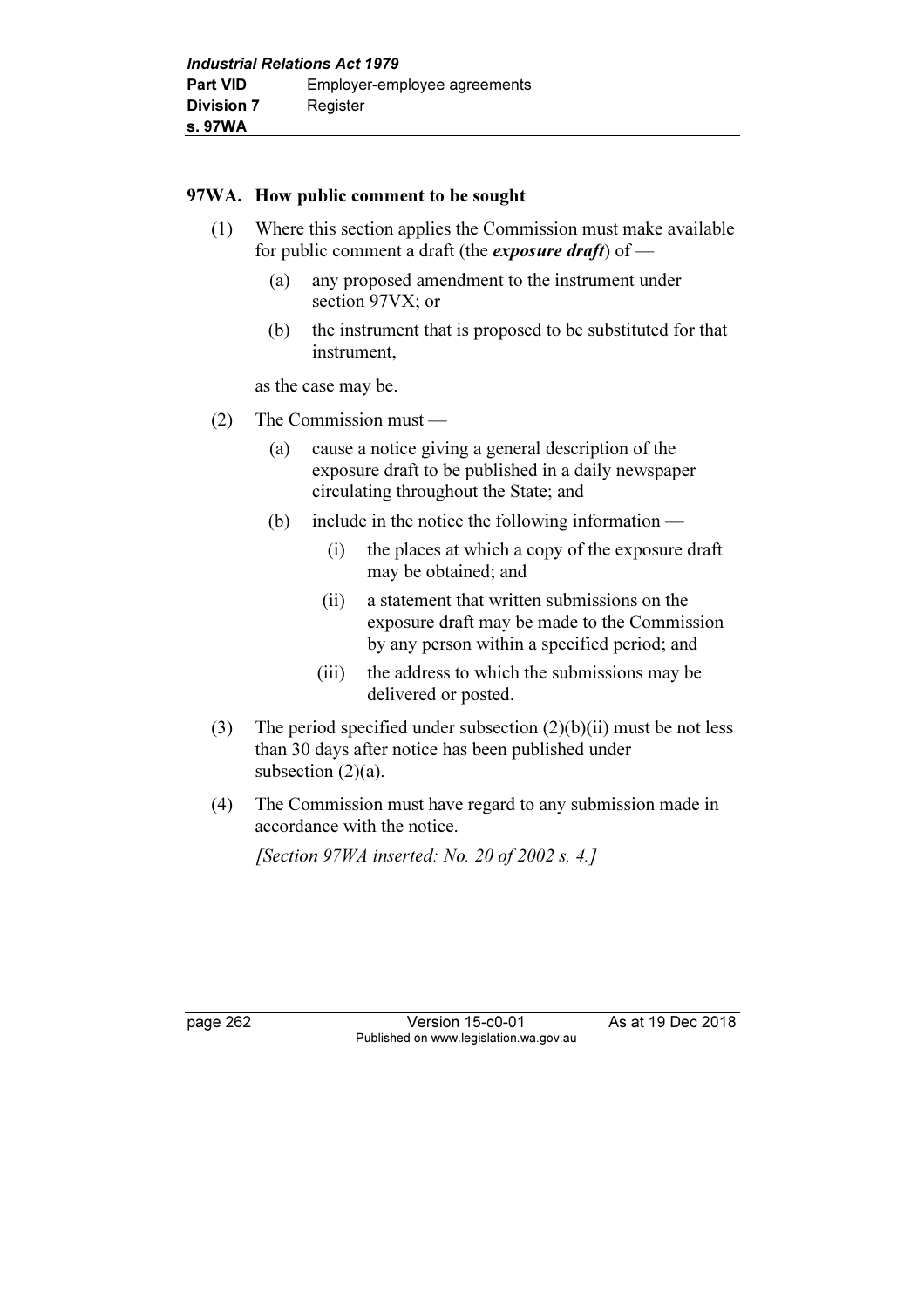# Division 7 — Register

[Heading inserted: No. 20 of 2002 s. 4.]

# 97WB. Terms used

(1) In this Division —

## protected information means —

- (a) the name of the employee under an EEA; and
- (b) the provisions of an EEA, or any particular provision, declared under section 97WE to be exempt from the operation of section 97WD(1); and
- (c) the address of the employee under an EEA.
- (2) In subsection  $(1)(a)$  and  $(b)$  —

**EEA** does not include an EEA that is made with a person who is an employee within the meaning in the Public Sector Management Act 1994.

[Section 97WB inserted: No. 20 of 2002 s. 4.]

# 97WC. Register of EEAs

- (1) The Registrar must keep a register for the purposes of Division 5.
- (2) The register
	- (a) must record particulars of every EEA that is registered under Division 5; and
	- (b) may do so in a form and manner determined by the Registrar.
- (3) The Registrar may determine that the register is to be in the form of information stored on a computer.

[Section 97WC inserted: No. 20 of 2002 s. 4.]

As at 19 Dec 2018 Version 15-c0-01 page 263 Published on www.legislation.wa.gov.au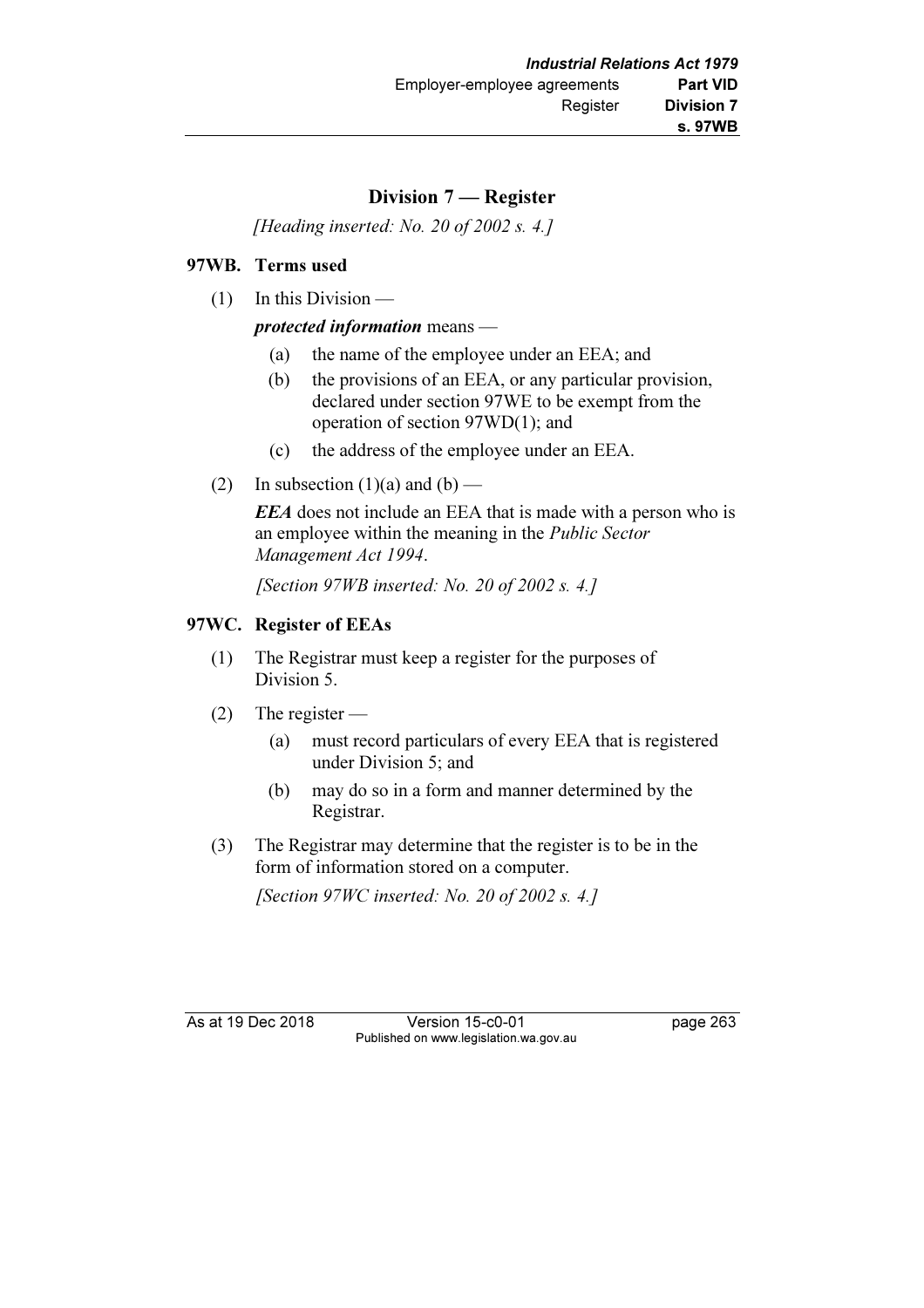## 97WD. Inspection of register

- (1) The Registrar must allow any person, on payment of the fee (if any) prescribed by the regulations, to inspect an EEA registered under Division 5.
- (2) Subsection (1) does not include the inspection of protected information.

[Section 97WD inserted: No. 20 of 2002 s. 4.]

## 97WE. Commission may exempt an EEA from inspection

- (1) The Commission may, by order
	- (a) exempt the provisions of an EEA, or any particular provision, from the operation of section 97WD(1); or
	- (b) vary an order so made,

if it considers that it is in the public interest to do so.

- (2) An order under subsection (1) may be revoked by the Commission if it considers that the continuation of the order is no longer in the public interest.
- (3) The powers of the Commission under this section are exercisable on application made by a party to the EEA concerned.
- (4) This section does not apply to an EEA that is made with a person who is an employee within the meaning in the Public Sector Management Act 1994.

[Section 97WE inserted: No. 20 of 2002 s. 4.]

# 97WF. Protected information not to be disclosed

- (1) A person to whom this subsection applies must not, directly or indirectly, record, disclose or make use of protected information obtained in the course of performing functions under this Part except —
	- (a) in the course of performing those functions; or
	- (b) as required or allowed by this Act or any other written law; or

page 264 Version 15-c0-01 As at 19 Dec 2018 Published on www.legislation.wa.gov.au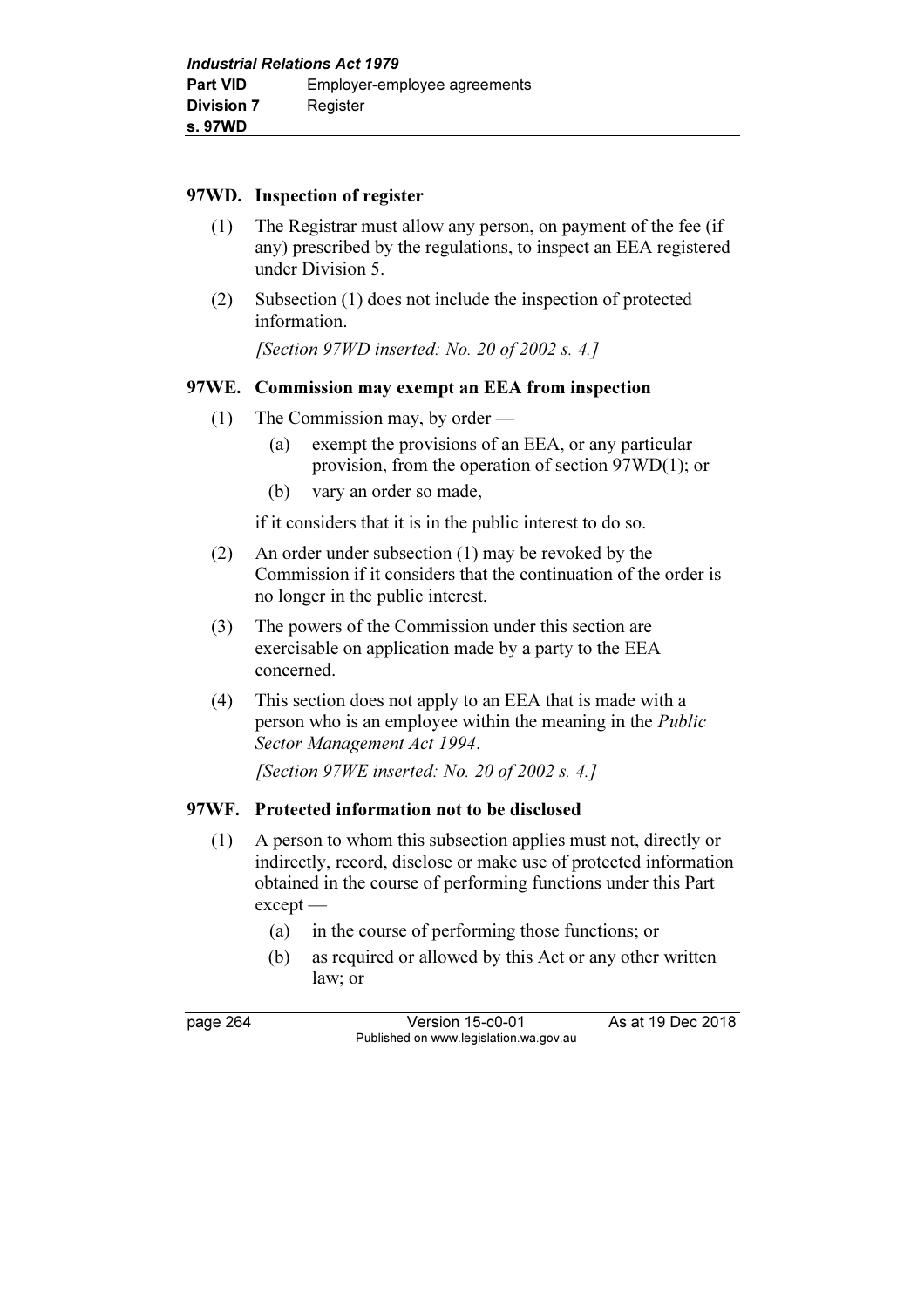- (c) for the purpose of proceedings in a court; or
- (d) with the written authority of the employer or employee to whom the protected information relates; or
- (e) in other circumstances prescribed by the regulations.

Penalty: \$5 000.

- (2) Subsection (1) applies to a person who
	- (a) holds or has held office as the Registrar or a deputy registrar; or
	- (b) otherwise is or has been an officer of the Commission.

[Section 97WF inserted: No. 20 of 2002 s. 4.]

# 97WG. Certified copies of EEAs

- (1) The Registrar or a deputy registrar may, on payment of the fee (if any) prescribed by the regulations, issue to a party or a section 97UM signatory to an EEA that is registered under Division 5 a certified copy of the EEA.
- (2) In all courts and proceedings a certified copy so issued is evidence of the EEA of which it is a copy.
- (3) A document that purports to be a certified copy of an EEA issued by the Registrar or a deputy registrar is to be taken to be such a copy unless the contrary is proved.

[Section 97WG inserted: No. 20 of 2002 s. 4.]

# Division 8 — Disputes

[Heading inserted: No. 20 of 2002 s. 4.]

# 97WH. Terms used

In this Division —

arbitrator means —

 (a) an arbitrator appointed by or under EEA dispute provisions; or

As at 19 Dec 2018 Version 15-c0-01 page 265 Published on www.legislation.wa.gov.au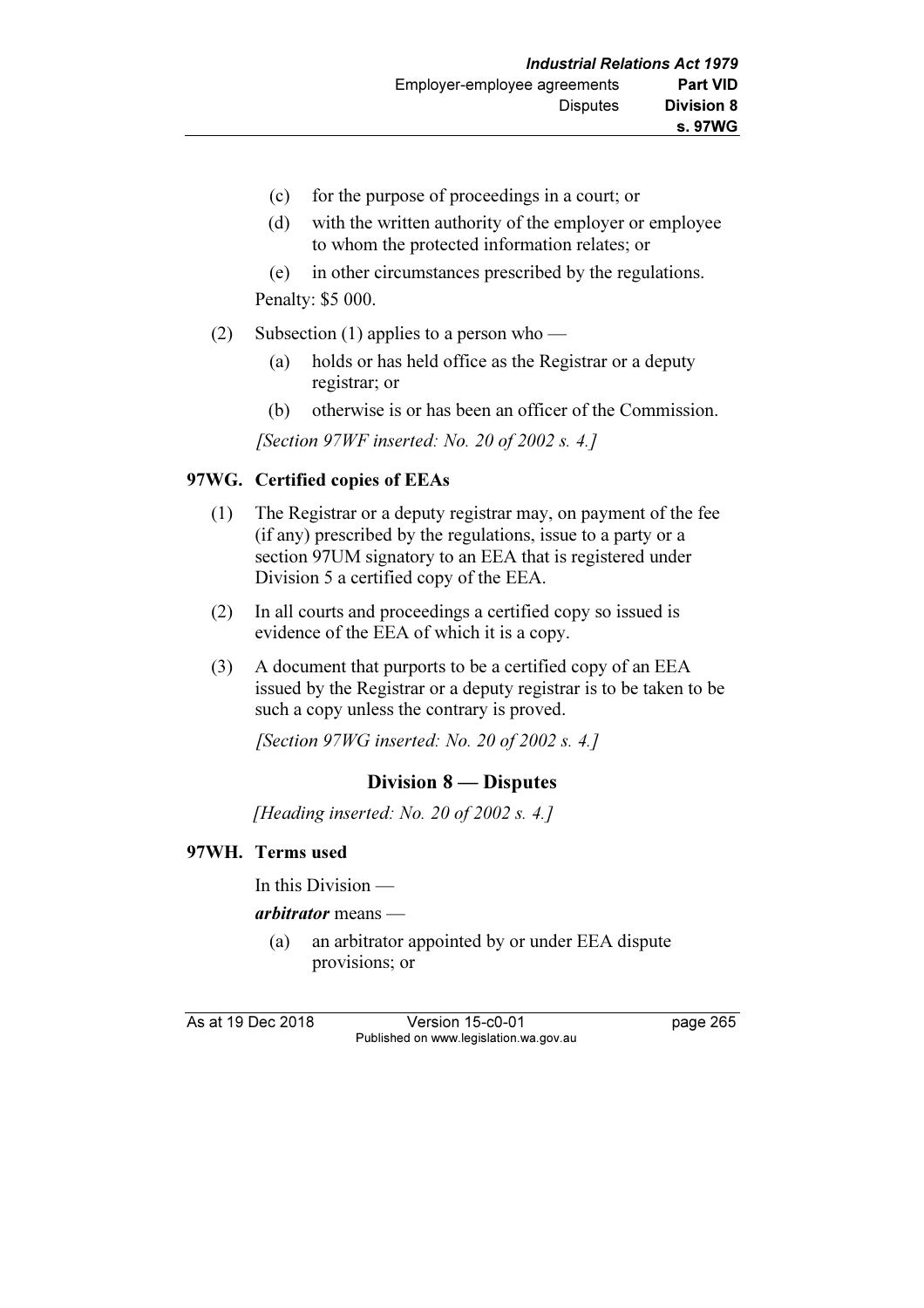(b) where a provision made under section 97UP applies, a relevant industrial authority;

dispute means a question, dispute or difficulty that has arisen out of or in the course of employment under an EEA.

[Section 97WH inserted: No. 20 of 2002 s. 4.]

## 97WI. Arbitration jurisdiction of relevant industrial authority

- (1) A relevant industrial authority has jurisdiction to deal with and determine any dispute that is referred to the authority for arbitration under a provision of the kind mentioned in section 97UP that is included in EEA dispute provisions.
- (2) In conducting an arbitration the relevant industrial authority
	- (a) must comply with the provisions of the EEA concerned; and
	- (b) may exercise powers under this Act, other than this Division, only to the extent that the authority is empowered by the provisions of the EEA to do so.

[Section 97WI inserted: No. 20 of 2002 s. 4.]

## 97WJ. Representation of parties

 An employer or an employee may be represented by his or her bargaining agent in connection with a dispute, including in proceedings before an arbitrator under EEA dispute provisions.

[Section 97WJ inserted: No. 20 of 2002 s. 4.]

#### 97WK. Alleged delay in dispute resolution, referral of to relevant industrial authority etc.

- (1) This section applies if
	- (a) a dispute has arisen (the original dispute); and
	- (b) a party to the EEA concerned alleges that the other party has failed to comply with any time limit included in the EEA dispute provisions under section 97UO(2)(c).

page 266 Version 15-c0-01 As at 19 Dec 2018 Published on www.legislation.wa.gov.au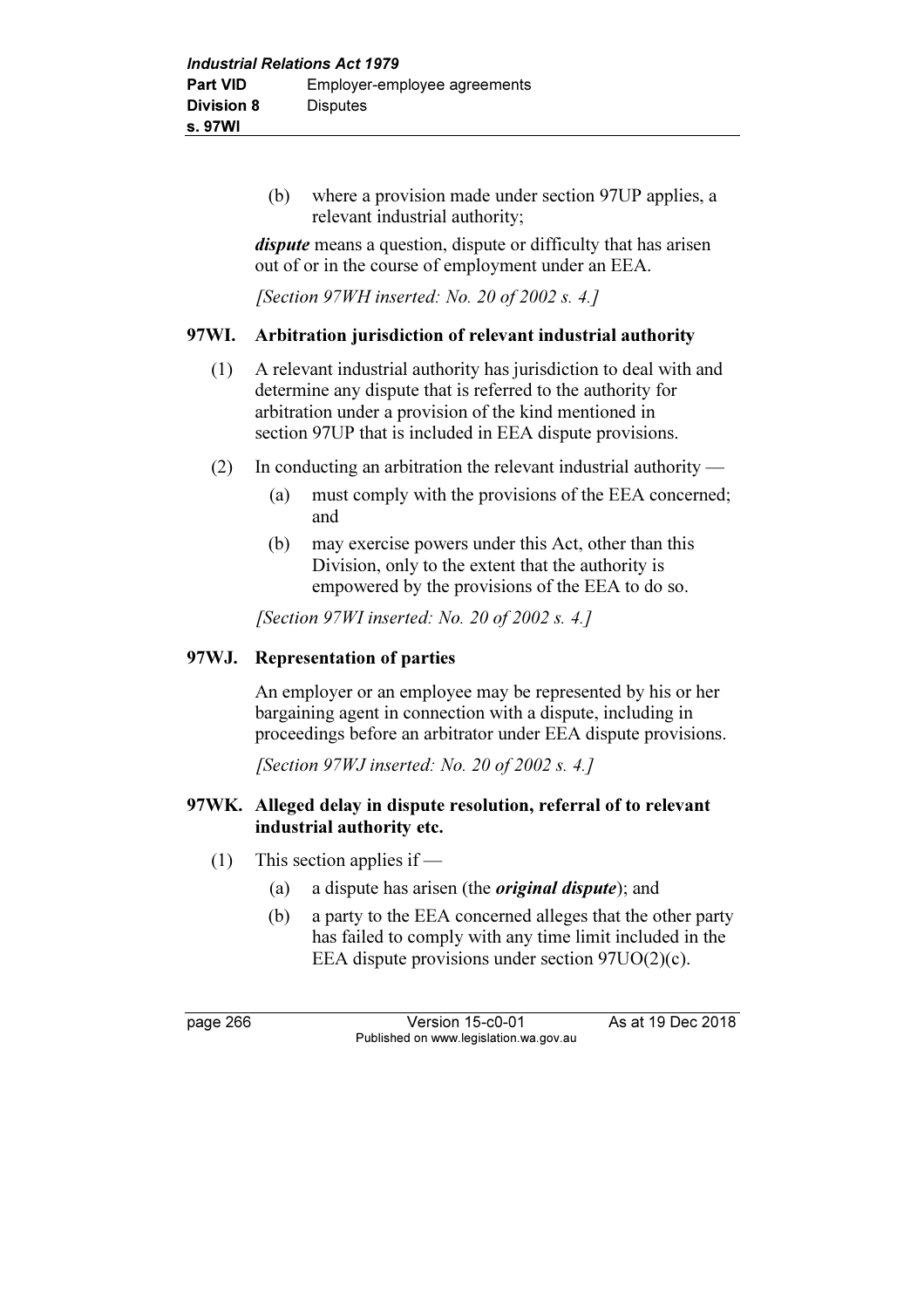- (2) The party who alleges the non-compliance may refer the allegation to the relevant industrial authority.
- (3) A referral under subsection (2) operates
	- (a) as a bar to the referral of the original dispute to arbitration; or
	- (b) as a stay of any arbitration proceedings that have been commenced in respect of that dispute,

 unless the referral is dismissed under subsection (6) or is sooner withdrawn.

- (4) If the relevant industrial authority is satisfied that the allegation is proved it must enter on and complete an arbitration of the original dispute in place of any other arbitrator provided for by, or that could be or has been appointed under, the EEA dispute provisions.
- (5) The relevant industrial authority
	- (a) has jurisdiction to act under subsection (4) despite the EEA dispute provisions; and
	- (b) when doing so has the same powers and duties in respect of the original dispute as an arbitrator acting under those provisions would have had.
- (6) If the relevant industrial authority is not satisfied that the allegation is proved —
	- (a) the authority must order that the matter be dismissed; and
	- (b) the EEA dispute provisions have effect as if there had been no referral under this section.

[Section  $97WK$  inserted: No. 20 of 2002 s. 4.]

# 97WL. Several disputes may be subject of one arbitration

- (1) This section applies where
	- (a) 2 or more employees have a dispute with the same employer; and

As at 19 Dec 2018 Version 15-c0-01 page 267 Published on www.legislation.wa.gov.au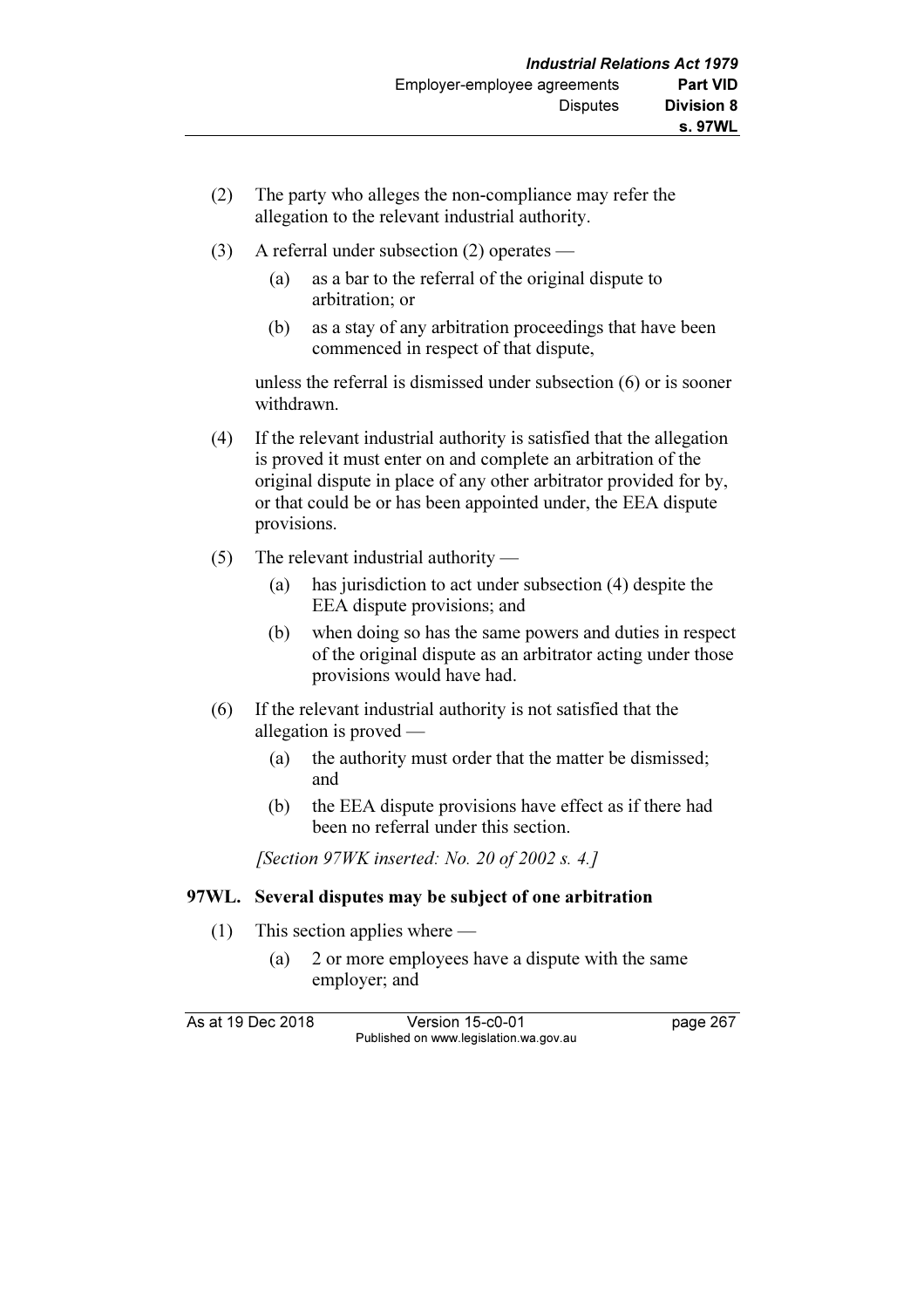- (b) the issues involved are substantially the same or similar in each case; and
- (c) the EEA dispute provisions in each EEA are substantially the same.
- (2) The employees may agree in writing that, subject to the approval of the arbitrator, all matters are to be heard and determined at the same time in one arbitration proceeding.
- (3) An agreement under subsection (2) must be made before an arbitrator has entered on the arbitration.
- (4) Subject to the approval mentioned in subsection (2), the employer must ensure that effect is given to the agreement, so long as it remains in force.

[Section 97WL inserted: No. 20 of 2002 s. 4.]

#### 97WM. Arbitrator's power to obtain information

 An arbitrator acting under EEA dispute provisions is an authorised person within the meaning of that term in Schedule 5.

[Section 97WM inserted: No. 20 of 2002 s. 4.]

#### 97WN. Orders and determinations of arbitrators

- (1) This section applies where
	- (a) a dispute has been referred to an arbitrator under EEA dispute provisions; or
	- (b) a relevant industrial authority is acting under section 97WK(4).
- (2) The powers conferred by this section are subject to the limitations that they do not empower an arbitrator —
	- (a) to enforce an EEA by making any order or determination that an industrial magistrate's court may make under section 83; or
	- (b) to make an order or determination that is in conflict, or is inconsistent, with the EEA or the contract of employment concerned.

page 268 Version 15-c0-01 As at 19 Dec 2018 Published on www.legislation.wa.gov.au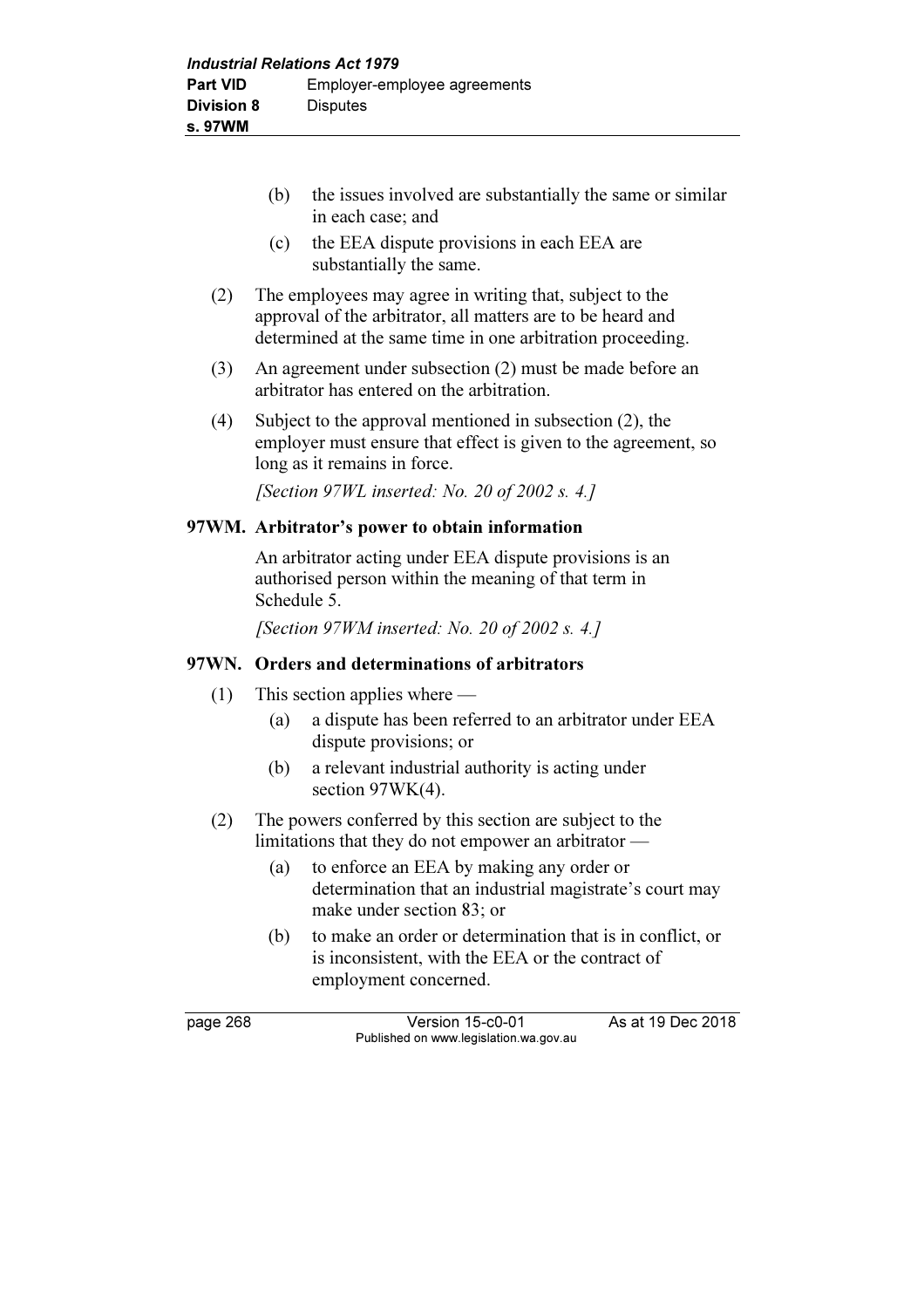- (3) An arbitrator may
	- (a) make one or more of the orders or determinations described in subsection (4); or
	- (b) refuse to make any order or determination if he or she considers that —
		- (i) the referral was vexatious; or
		- (ii) the subject matter of the dispute is lacking in substance.
- (4) An arbitrator may
	- (a) determine the meaning or effect of the EEA concerned; or
	- (b) order a party
		- (i) to do a specified thing; or
		- (ii) cease any specified activity;

or

- (c) make any other order or determination that he or she considers necessary or expedient to resolve the dispute.
- (5) If there is any conflict or inconsistency between the provisions of subsections (3) or (4) on the one hand and those of the EEA or the contract of employment concerned on the other, the latter prevail.

[Section 97WN inserted: No. 20 of 2002 s. 4.]

#### 97WO. Orders and determinations, form of etc.

An order or determination of an arbitrator —

- (a) must be in writing and accompanied by the reasons for its making; and
- (b) is final and not subject to appeal; and
- (c) must be complied with by the employer and the employee unless they agree in writing not to give effect to it.

[Section 97WO inserted: No. 20 of 2002 s. 4.]

As at 19 Dec 2018 Version 15-c0-01 page 269 Published on www.legislation.wa.gov.au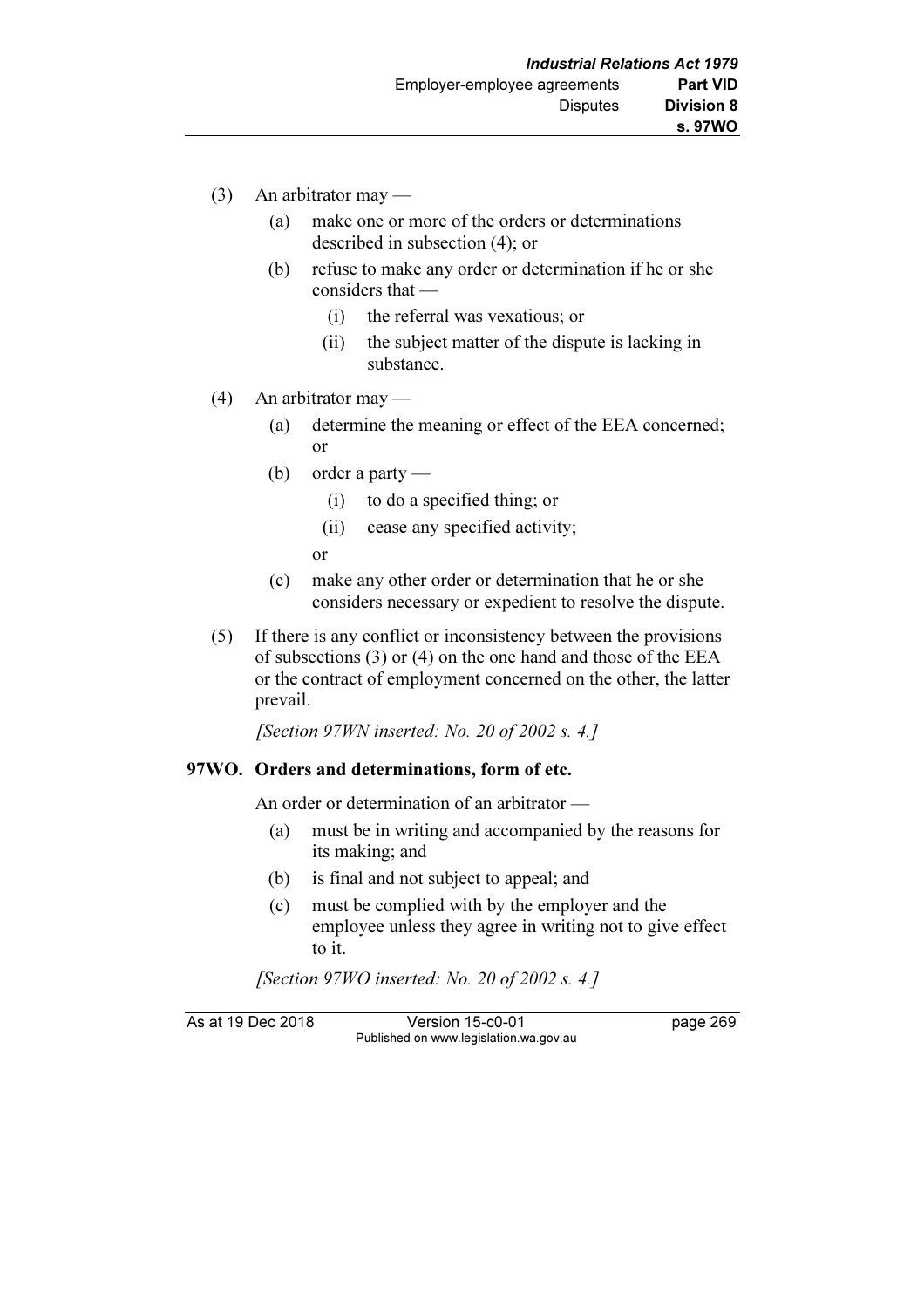#### 97WP. Enforcing orders and determinations

- (1) An order or determination referred to in section 97WN(4)(b) and (c) made by an arbitrator that is a relevant industrial authority is enforceable under section 83.
- (2) Where an order or determination referred to in section 97WN(4)(b) and (c) is made by an arbitrator that is not a relevant industrial authority, the arbitrator must, at the request of a party and in accordance with any requirements of the regulations, lodge a copy of the order or determination with the Commission.
- (3) An order or determination lodged under subsection (2) is enforceable under section 83 as if it were an order of the Commission.

[Section 97WP inserted: No. 20 of 2002 s. 4.]

## 97WQ. Industrial magistrate's court not bound by arbitrator's interpretation of EEA

 In any proceedings under section 83 for the enforcement of a provision of an EEA, an industrial magistrate's court is not bound by a determination of the meaning or effect of the provision made by an arbitrator under the EEA dispute provisions.

[Section 97WQ inserted: No. 20 of 2002 s. 4.]

# Division 9 — EEAs for persons with mental disabilities

[Heading inserted: No. 20 of 2002 s. 4.]

# Subdivision 1 — Preliminary

[Heading inserted: No. 20 of 2002 s. 4.]

# 97WR. Terms used

In this Division —

applicant means the person who has made an application under section 97WV or 97XM;

page 270 Version 15-c0-01 As at 19 Dec 2018 Published on www.legislation.wa.gov.au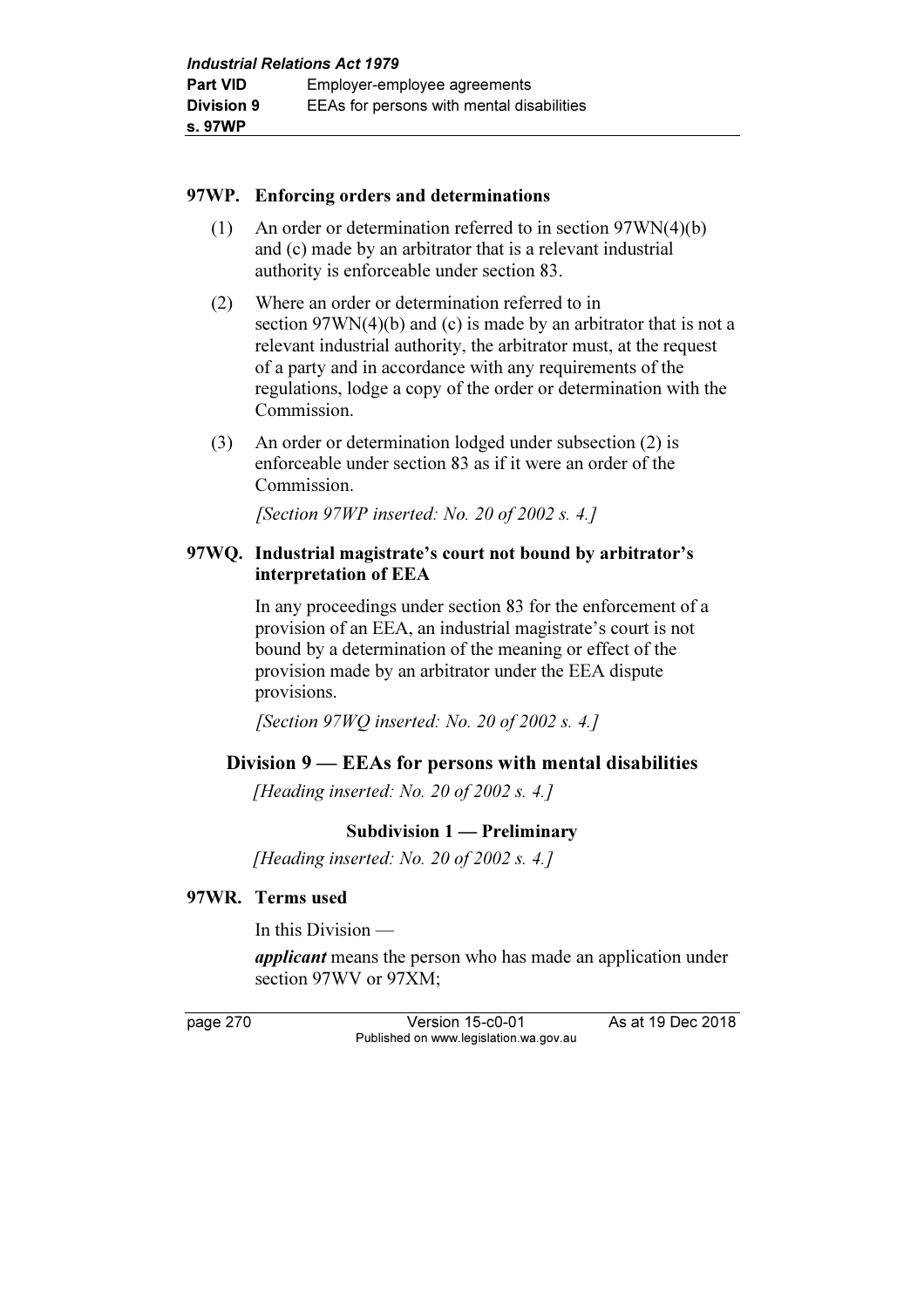medical practitioner means a person registered under the Health Practitioner Regulation National Law (Western Australia) in the medical profession;

 $$ 

- (a) an intellectual disability; or
- (b) a psychiatric condition; or
- (c) an acquired brain injury; or
- (d) dementia;

**person with a mental disability** means the person with a mental disability who has made an application under section 97WV or 97XM, or on whose behalf such an application has been made;

proposed representative has the meaning given by section  $97WV(3)$  or  $97XM(3)$ , as the case may be;

**Public Advocate** has the meaning given to that term in the Guardianship and Administration Act 1990 section 3;

revocation order has the meaning given by section 97XI(1).

[Section 97WR inserted: No. 20 of 2002 s. 4; amended: No. 55] of 2004 s. 469(2); No. 22 of 2008 Sch. 3 cl. 30(3); No. 35 of 2010 s. 100.]

# 97WS. Guardianship and Administration Act 1990, relationship of this Division to

- (1) An order cannot be made under section 97WZ or 97XN approving a representative of a person if a guardianship order is in force under which there is appointed —
	- (a) a plenary guardian of the person; or
	- (b) a limited guardian of the person in whom are vested functions that are conferred on a representative by sections 97UD and 97XD.
- (2) The making of a guardianship order in respect of a person automatically revokes an order under section 97WZ or 97XN

As at 19 Dec 2018 Version 15-c0-01 page 271 Published on www.legislation.wa.gov.au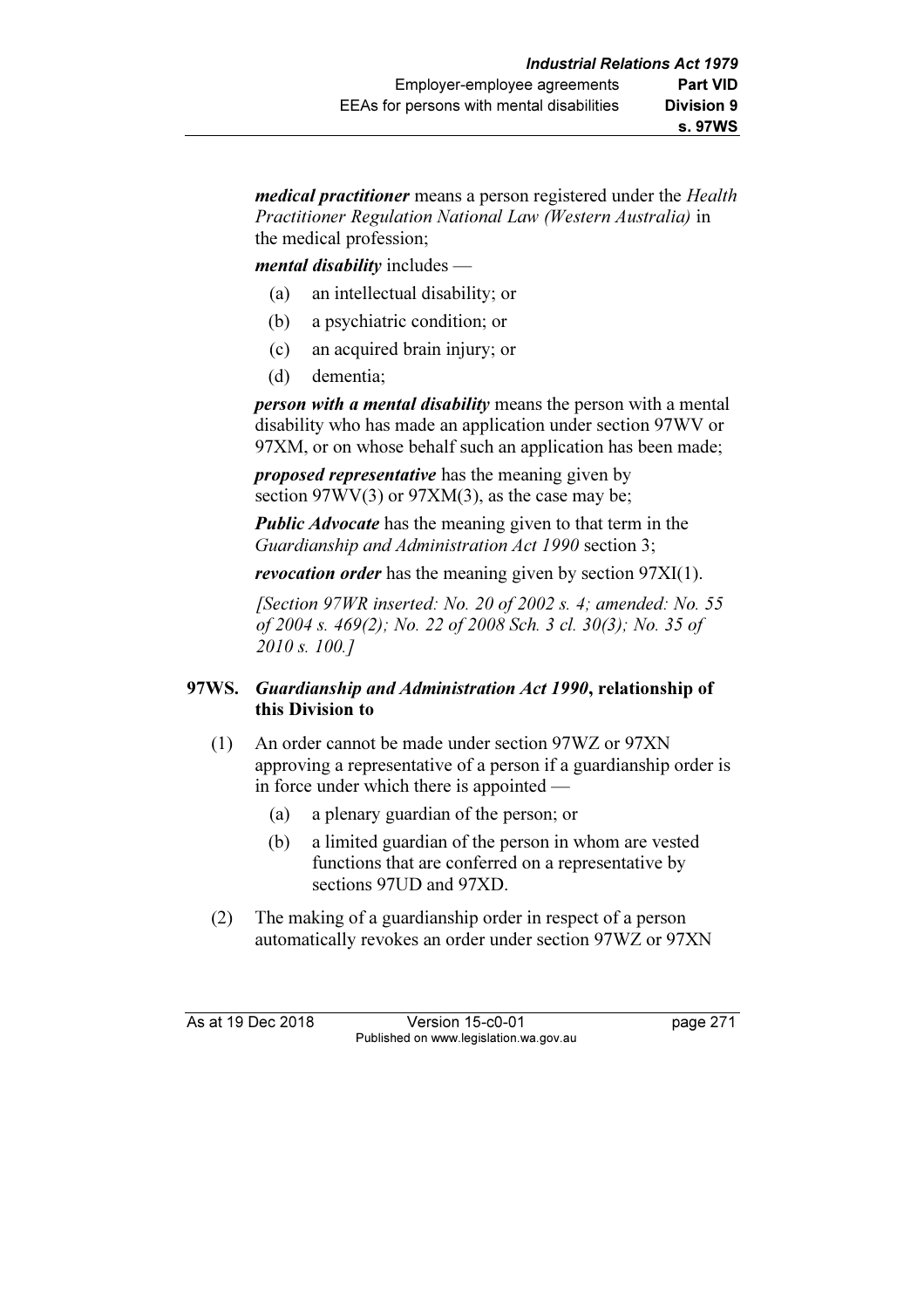approving a representative of the person if under the guardianship order there is appointed —

- (a) a plenary guardian of the person; or
- (b) a limited guardian of the person in whom are vested functions that are conferred on a representative by sections 97UD and 97XD.
- (3) The revocation of an order by operation of subsection (2) does not affect anything done in good faith by the representative concerned before he or she received notice of the revocation.
- (4) In this section and in section 97WU the expressions guardianship order, plenary guardian and limited guardian have the same meanings as they have in the *Guardianship and* Administration Act 1990.

[Section 97WS inserted: No. 20 of 2002 s. 4.]

### 97WT. Registrar to notify Public Advocate of applications and orders for approval of representative

- (1) The Registrar must give the Public Advocate notice in writing of every —
	- (a) application that is made under section 97WV or 97XM; and
	- (b) order that is made under section 97WZ or 97XN.
- (2) A notice under subsection  $(1)(a)$  must identify
	- (a) the person with a mental disability to whom the application relates; and
	- (b) the proposed representative.
- (3) A notice under subsection (1)(b) must identify
	- (a) the represented person; and
	- (b) the representative,

to whom the order relates.

page 272 Version 15-c0-01 As at 19 Dec 2018 Published on www.legislation.wa.gov.au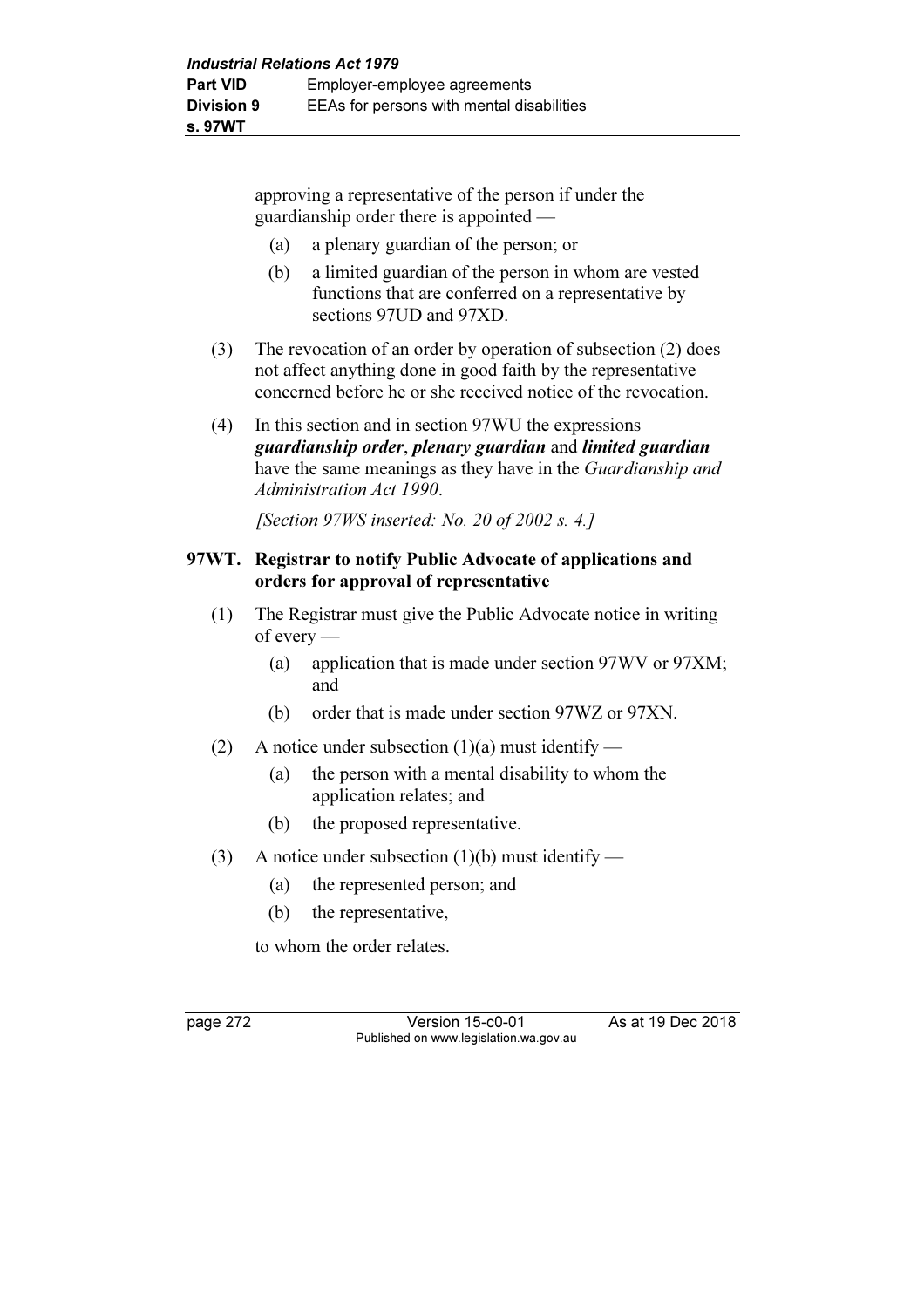(4) The Registrar must not dispose of an application under section 97WV or 97XM until the Public Advocate has given the Registrar the information required by section 97WU.

[Section  $97WT$  inserted: No. 20 of 2002 s. 4; amended: No. 55 of 2004 s. 469(8) and (9).]

### 97WU. Public Advocate to notify Registrar of relevant guardianship orders

- (1) Where the Public Advocate receives a notice under section 97WT he or she must —
	- (a) inform the Registrar in writing whether or not there is any relevant guardianship order in force in respect of the person with a mental disability or the represented person, as the case may be; and
	- (b) if there is such an order in force, provide the Registrar with particulars of it.
- (2) A guardianship order is relevant for the purposes of subsection (1) if it appoints —
	- (a) a plenary guardian; or
	- (b) a limited guardian in whom are vested functions that are conferred on a representative by sections 97UD and 97XD.
- (3) Where the Public Advocate
	- (a) has received notice under section 97WT of an order made under section 97WZ or 97XN; and
	- (b) the State Administrative Tribunal subsequently makes a guardianship order in respect of the represented person concerned that, by operation of section 97WS(2), automatically revokes the order referred to in paragraph (a),

 the Public Advocate must give the Registrar notice in writing of the guardianship order so made.

As at 19 Dec 2018 Version 15-c0-01 page 273 Published on www.legislation.wa.gov.au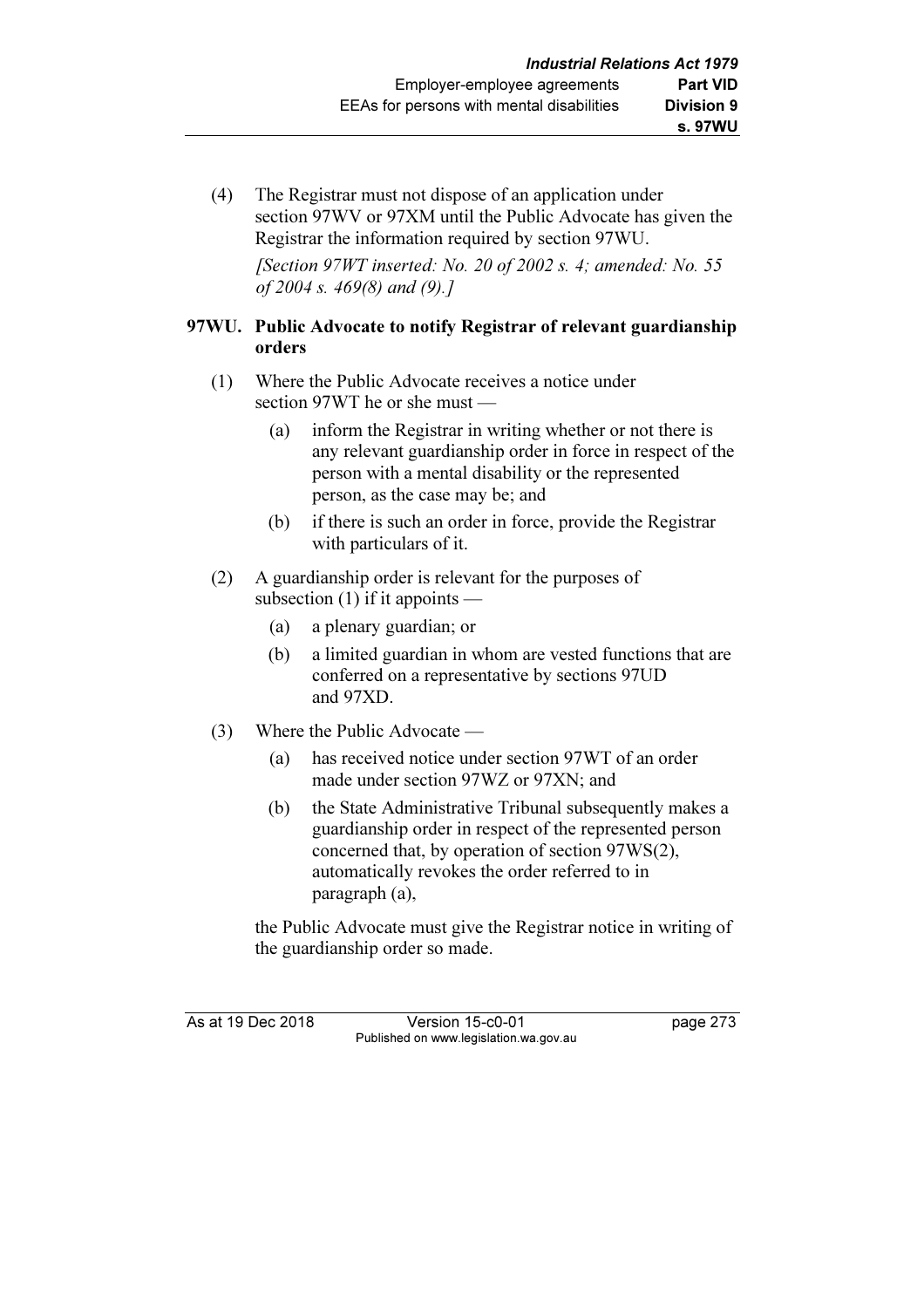(4) The Registrar must give to the representative and the employer concerned notice in writing of the revocation referred to in subsection  $(3)$ .

[Section 97WU inserted: No. 20 of 2002 s. 4; amended: No. 55 of 2004 s. 469(3), (4) and (9).]

### Subdivision 2 — Approval of person to act on behalf of person with a mental disability

[Heading inserted: No. 20 of 2002 s. 4.]

### 97WV. Application for approval

- (1) This section applies to a person
	- (a) who has the prospect of being employed by an employer under an EEA; but
	- (b) who is in general incapable, because of a mental disability, of making reasonable decisions on matters pertaining to an employer-employee relationship.
- (2) An application may be made to the Registrar by or on behalf of a person to whom this section applies for an order approving a person to act on his or her behalf in relation to —
	- (a) the making of an EEA as provided by section 97UD; and
	- (b) the matters referred to in section 97XD(1) in connection with an EEA so made.
- (3) The person sought to be approved (the proposed representative) must be one who satisfies the requirements of section 97WY.

[Section  $97WV$  inserted: No. 20 of 2002 s. 4.]

# 97WW. Requirements for s. 97WV application

- (1) An application under section 97WV must be made
	- (a) in the form prescribed under section 97WX; and
	- (b) in accordance with the regulations.
- (2) The proposed representative may be the applicant.

page 274 Version 15-c0-01 As at 19 Dec 2018 Published on www.legislation.wa.gov.au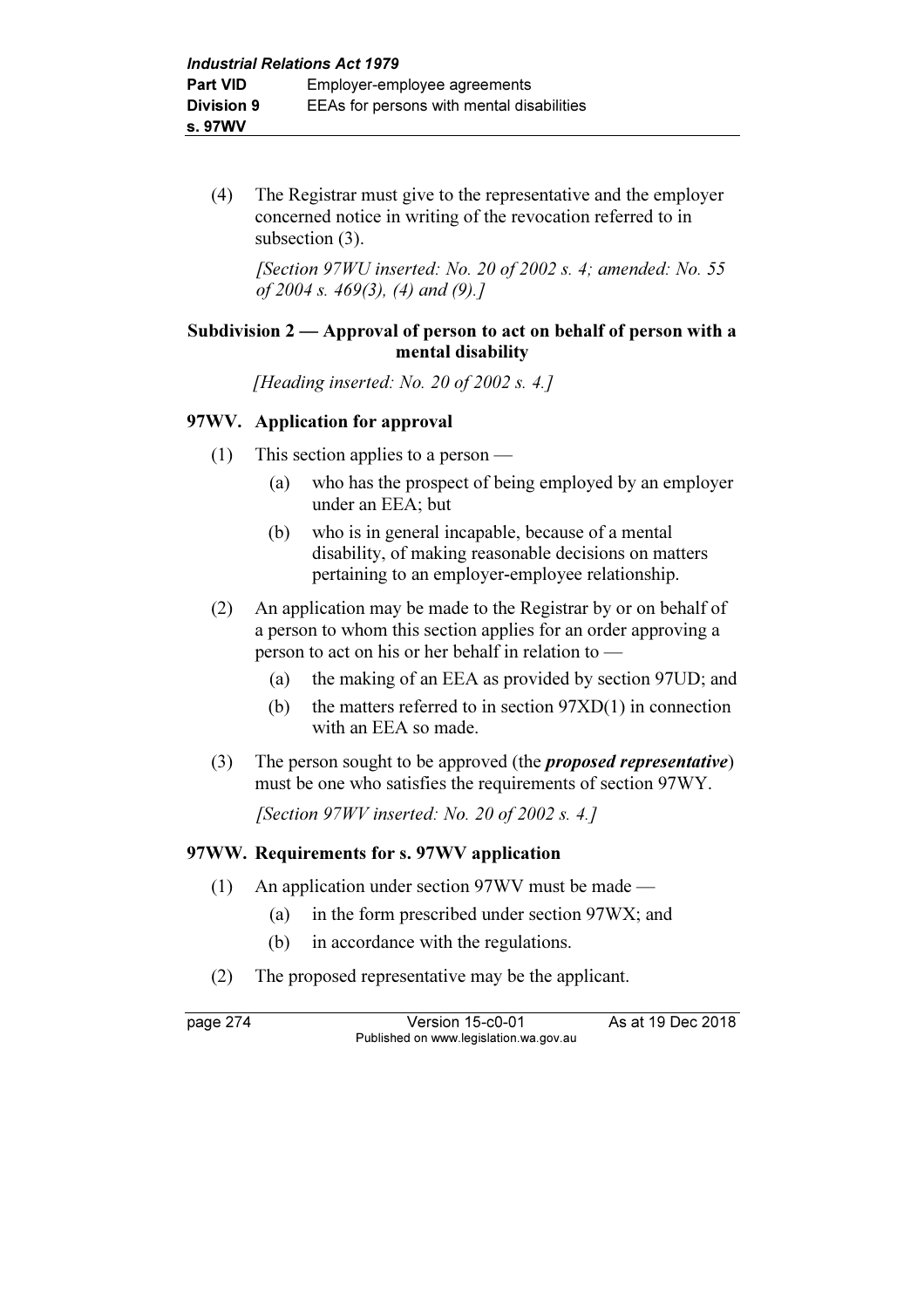- (3) An application must be accompanied by a certificate in respect of the person with a mental disability —
	- (a) in the form prescribed under section 97WX; and
	- (b) duly completed by a person who is stated in the form to be a medical practitioner.
- (4) The applicant must also provide such information and evidence as the Registrar may request in writing.

[Section 97WW inserted: No. 20 of 2002 s. 4.]

# 97WX. Forms for s. 97WW to be prescribed

- (1) The Registrar is to prescribe, by order published in the Gazette, the forms that are to be used for the purposes of section 97WW.
- (2) The form of application must include provision for the proposed representative to signify his or her consent to the application.
- (3) The form of certificate must be designed to show that, in the opinion of a medical practitioner, the person with a mental disability is in general incapable, because of the disability, of making reasonable decisions on matters pertaining to an employer-employee relationship.

[Section  $97WX$  inserted: No. 20 of 2002 s. 4.]

# 97WY. Who may be approved as a representative

- (1) A person may be approved under section 97WZ or 97XN only if he or she —
	- (a) is the spouse, or de facto partner, of the person with a mental disability and has reached 18 years of age; or
	- (b) is closely associated with the person with a mental disability and has reached 18 years of age; or
	- (c) belongs to a class of persons that is prescribed by the regulations.

As at 19 Dec 2018 Version 15-c0-01 page 275 Published on www.legislation.wa.gov.au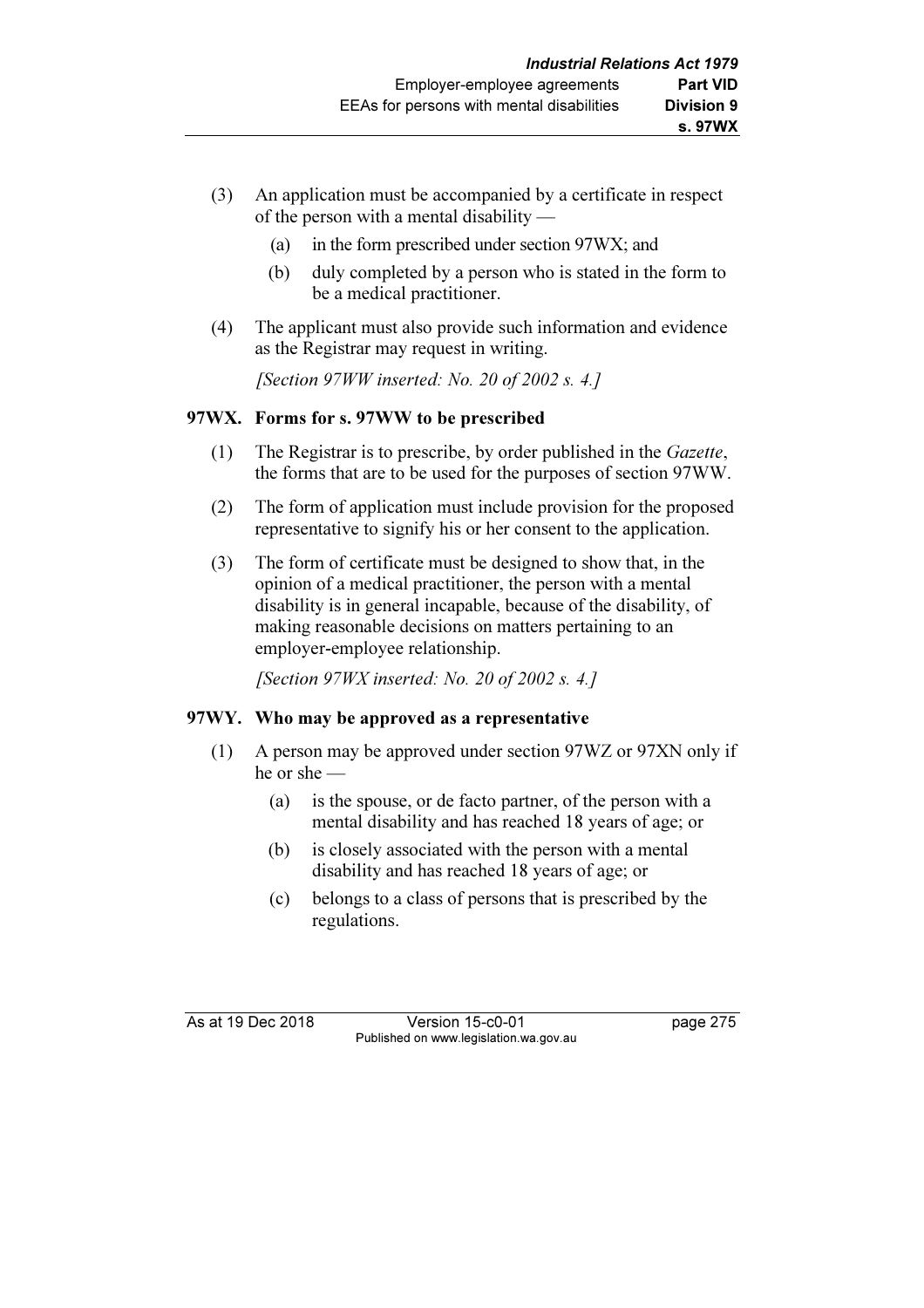- (2) For the purposes of subsection  $(1)(b)$ , a person is closely associated with the person with a mental disability if, and only if, the first-mentioned person —
	- (a) regularly provides or arranges for domestic services and support to; or
	- (b) maintains a close personal relationship with,

the person with a mental disability.

 (3) It is immaterial for the purposes of subsection (2) whether or not the person is related in any way to the person with a mental disability.

[Section  $97WY$  inserted: No. 20 of 2002 s. 4; amended: No. 28 of 2003 s. 90.]

# 97WZ. Approval of representative

- (1) Where an application is made under section 97WV, the Registrar must make an order approving the proposed representative if he or she is satisfied that —
	- (a) the application is not one that is prohibited by section 97WS(1); and
	- (b) section 97WW has been complied with; and
	- (c) the proposed representative
		- (i) satisfies the requirements of section 97WY; and
		- (ii) consents to the application.
- (2) The Registrar is to rely on the certificate given under section 97WW(3) and it is not his or her function to be satisfied —
	- (a) that the person with a mental disability is a person to whom section 97WV applies; or
	- (b) that the certificate has been correctly given.

page 276 Version 15-c0-01 As at 19 Dec 2018 Published on www.legislation.wa.gov.au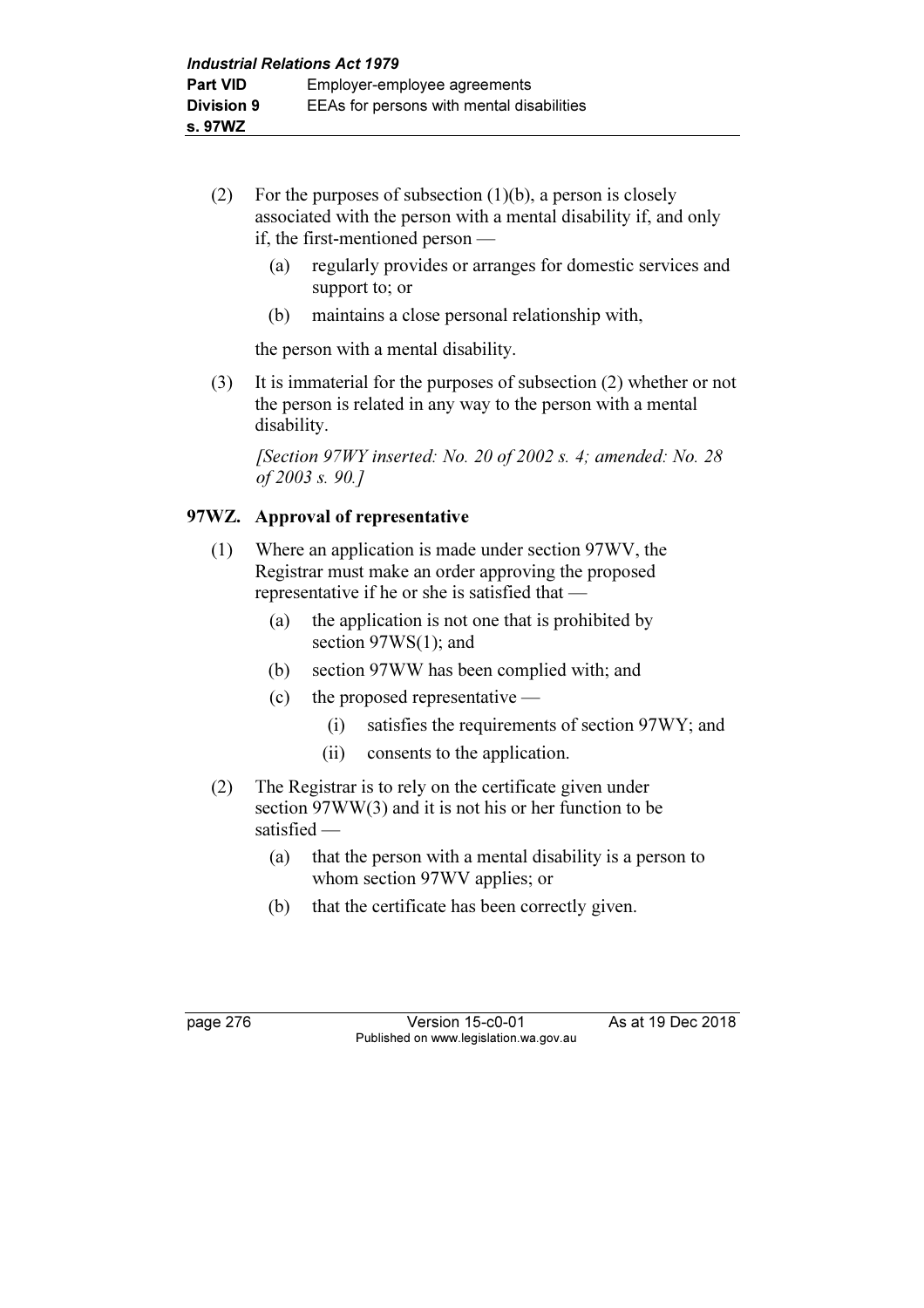- (3) The Registrar must give notice in writing of the making of an order under subsection (1) within 7 days after it is made to —
	- (a) the represented person, the applicant (if he or she was not the represented person) and the representative; and
	- (b) the Public Advocate.

[Section  $97WZ$  inserted: No. 20 of 2002 s. 4; amended: No. 55 of 2004 s. 469(8).]

# 97X. Effect of s. 97WZ order

 An order under section 97WZ authorises the person approved by the order (the *representative*), so long as the order remains in force, to act on behalf of the person with a mental disability (the *represented person*) in relation to  $-$ 

- (a) the making of one or more EEAs under section 97UD; and
- (b) the matters referred to in section 97XD(1).

[Section 97X inserted: No. 20 of 2002 s. 4.]

# 97XA. Refusal of approval

 If the Registrar is not satisfied as mentioned in section 97WZ(1) he or she must —

- (a) refuse to make an order under that section; and
- (b) within 7 days after doing so give the applicant and the proposed representative notice in writing of the refusal, including a statement of the reasons for it.

[Section 97XA inserted: No. 20 of 2002 s. 4.]

# 97XB. Appeal against refusal of approval

 (1) If the Registrar refuses to make an order under section 97WZ the person with a mental disability, or a person acting on his or her behalf, may appeal to the Commission against the refusal.

As at 19 Dec 2018 Version 15-c0-01 page 277 Published on www.legislation.wa.gov.au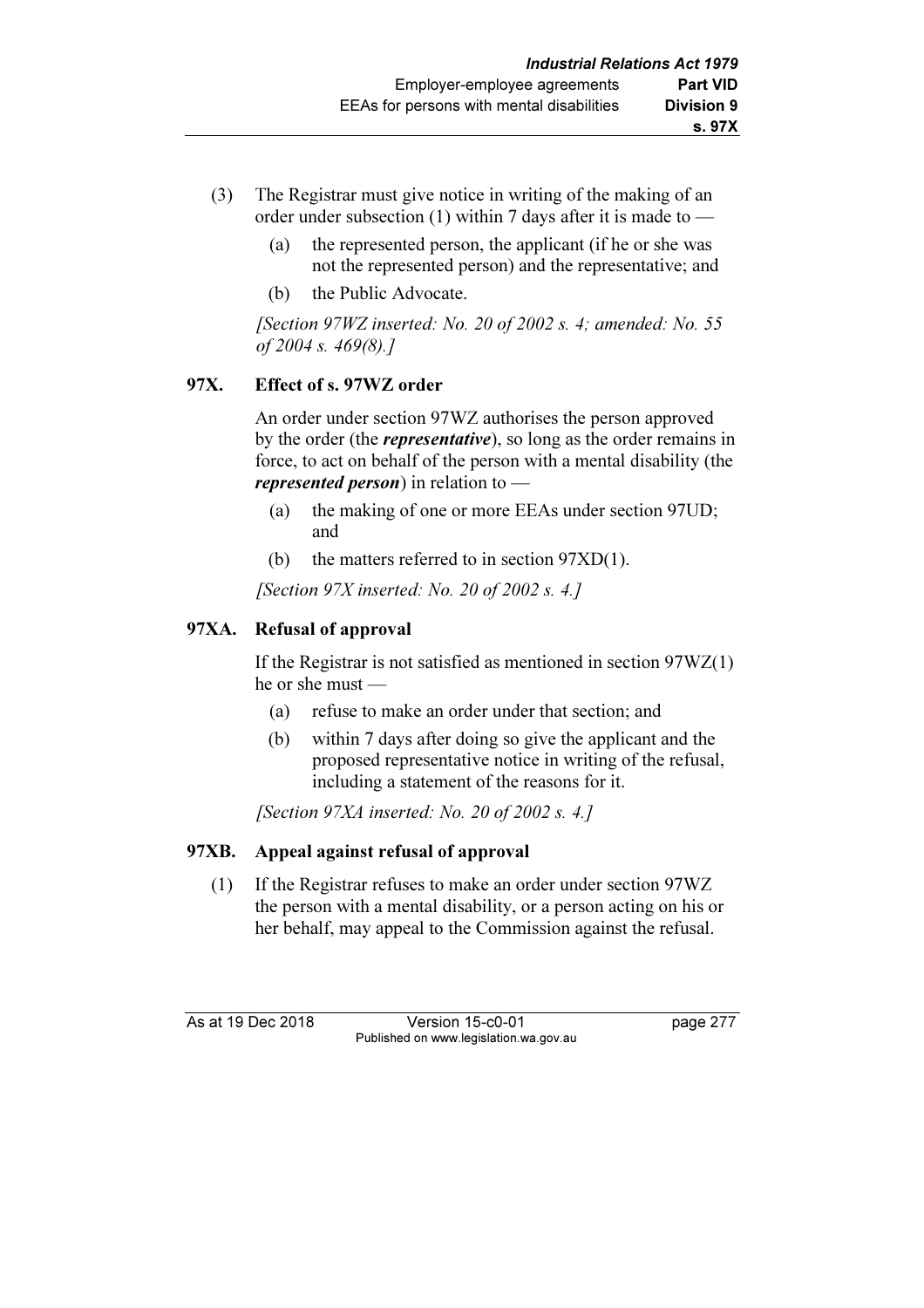(2) An appeal must be brought within 14 days after the day on which the applicant received notice of the refusal under section 97XA.

[Section 97XB inserted: No. 20 of 2002 s. 4.]

### 97XC. Determination of appeal

- (1) An appeal to the Commission under section 97XB must be heard and determined by a commissioner.
- (2) In determining an appeal the Commission is not limited to the material that was before the Registrar, but may inform itself in such manner as it thinks fit.
- (3) On the determination of an appeal the Commission may
	- (a) confirm the refusal to make an order; or
	- (b) quash the Registrar's determination and make an order approving the proposed representative; or
	- (c) remit the matter to the Registrar for reconsideration with any direction or recommendation the Commission thinks fit.
- (4) The Commission must give the appellant and the proposed representative notice in writing of its determination within 7 days after it is made.

[Section 97XC inserted: No. 20 of 2002 s. 4.]

### Subdivision 3 — Functions of representative

[Heading inserted: No. 20 of 2002 s. 4.]

#### 97XD. Functions

- (1) In addition to his or her functions under section 97UD, a representative —
	- (a) may act on behalf of the represented person in relation to the operation and enforcement of an EEA; and
	- (b) in particular, may perform any function described in subsection (2) on behalf of the represented person.

page 278 Version 15-c0-01 As at 19 Dec 2018 Published on www.legislation.wa.gov.au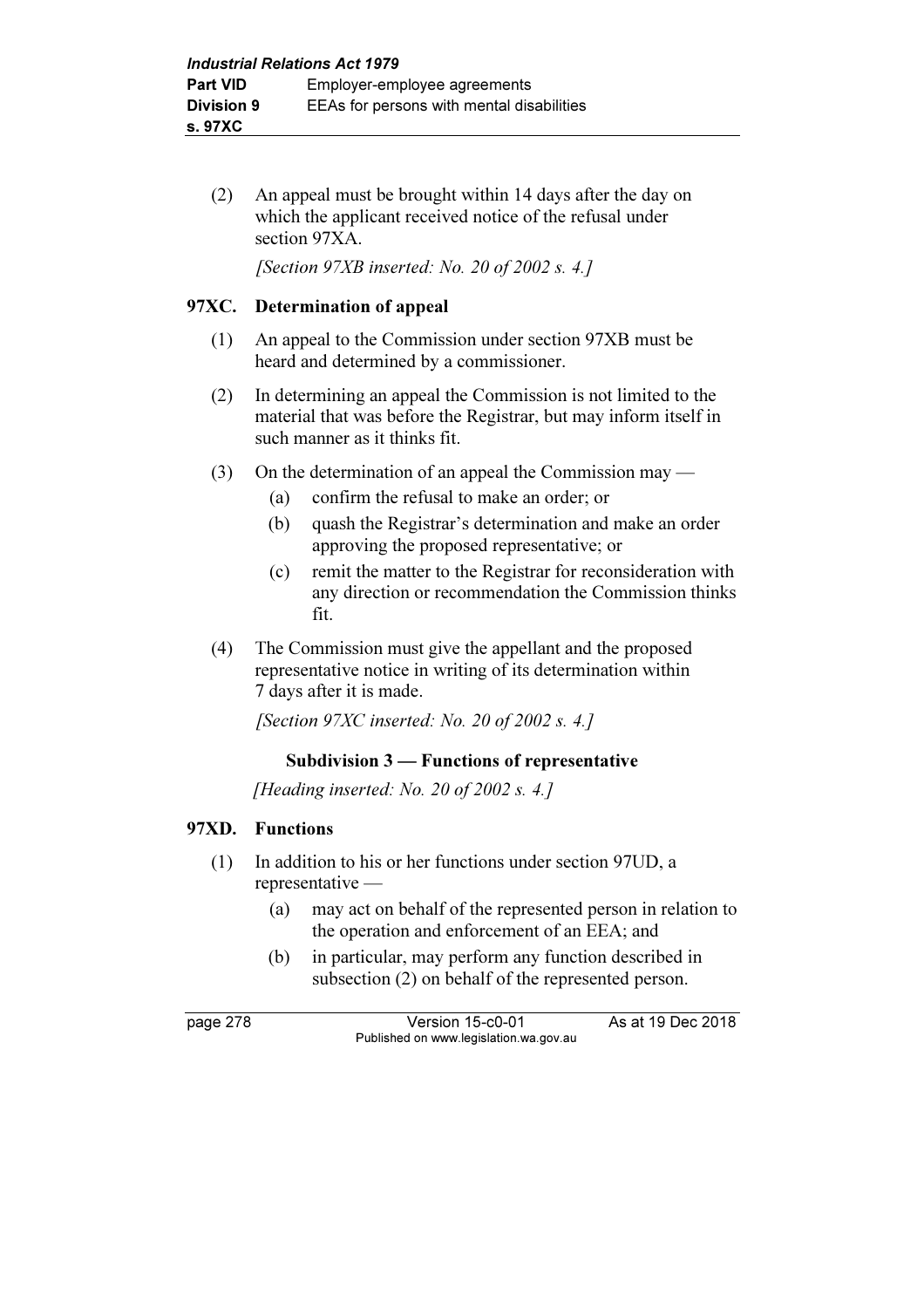- (2) The functions referred to in subsection  $(1)(b)$  are
	- (a) to make a request under section 97UH; and
	- (b) to appoint, or terminate the appointment of, a bargaining agent under section 97UJ; and
	- (c) to make a cancellation agreement; and
	- (d) to make and lodge a revised EEA under section 97VE(1) or  $97VO(1)$ ; and
	- (e) to recover any amount referred to in section 97V or 97VJ; and
	- (f) to bring an appeal under section 97VM; and
	- (g) to make an application referred to in section 97WE(3); and
	- (h) to give a written authority for the purposes of section  $97WF(1)(d)$ ; and
	- (i) to act on behalf of the represented person for the purpose of carrying out any EEA dispute provision; and
	- (j) to make a referral under section 97WK(2); and
	- (k) to refer a matter to the Commission as mentioned in section 29(1a).

[Section 97XD inserted: No. 20 of 2002 s. 4.]

#### 97XE. Effect of acts of representative

 The performance of a function referred to in section 97XD by a representative has effect as if —

- (a) it were the performance of the represented person; and
- (b) the represented person were of full legal capacity.

[Section 97XE inserted: No. 20 of 2002 s. 4.]

### 97XF. Duties of representative

 (1) In performing the functions referred to in section 97XD a representative is to act according to his or her opinion of the best interests of the represented person.

As at 19 Dec 2018 Version 15-c0-01 page 279 Published on www.legislation.wa.gov.au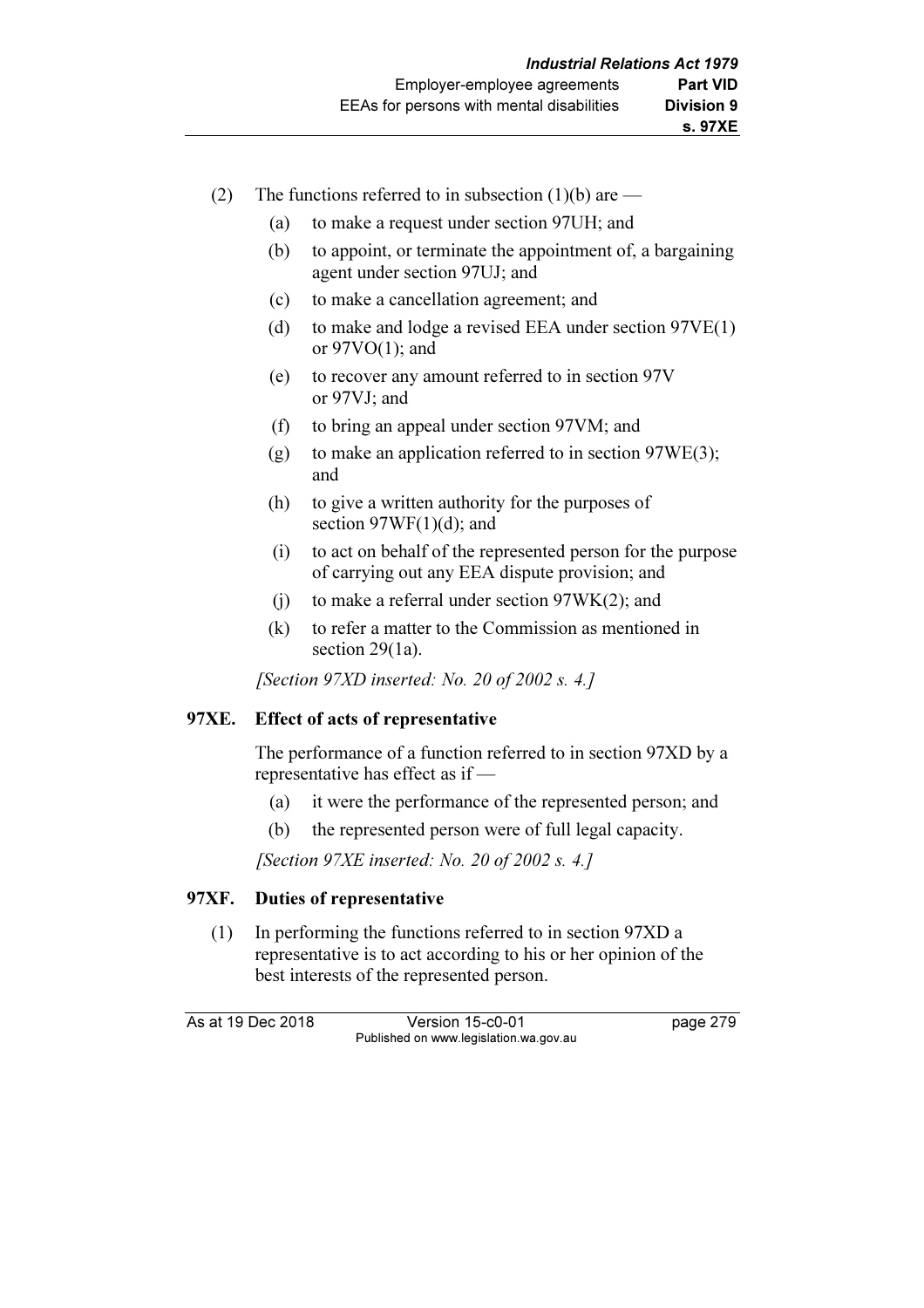- (2) Without limiting subsection (1), a representative acts in the best interests of the represented person if he or she acts as far as possible —
	- (a) as an advocate of the represented person in relation to any EEA; and
	- (b) in such a way as to encourage the represented person to become capable of making reasonable decisions on matters pertaining to an employer-employee relationship; and
	- (c) in such a way as to protect the represented person from abuse or exploitation in employment; and
	- (d) in consultation with, and taking into account the wishes of, the represented person.
- (3) A failure of a representative to observe the duty mentioned in subsection (1) does not give rise to any liability on the part of the representative, but this does not affect the operation of —
	- (a) Subdivision 4; or
	- (b) any other written law.

[Section 97XF inserted: No. 20 of 2002 s. 4.]

### Subdivision 4 — Termination of representative's authority to act

[Heading inserted: No. 20 of 2002 s. 4.]

#### 97XG. Duration of order approving representative

 An order under section 97WZ(1) or 97XN(1) remains in force until —

- (a) the representative resigns in accordance with section 97XH; or
- (b) the order is revoked
	- (i) by operation of section 97WS(2); or
	- (ii) by an order (a *revocation order*) made under section 97XK.

[Section 97XG inserted: No. 20 of 2002 s. 4.]

page 280 Version 15-c0-01 As at 19 Dec 2018 Published on www.legislation.wa.gov.au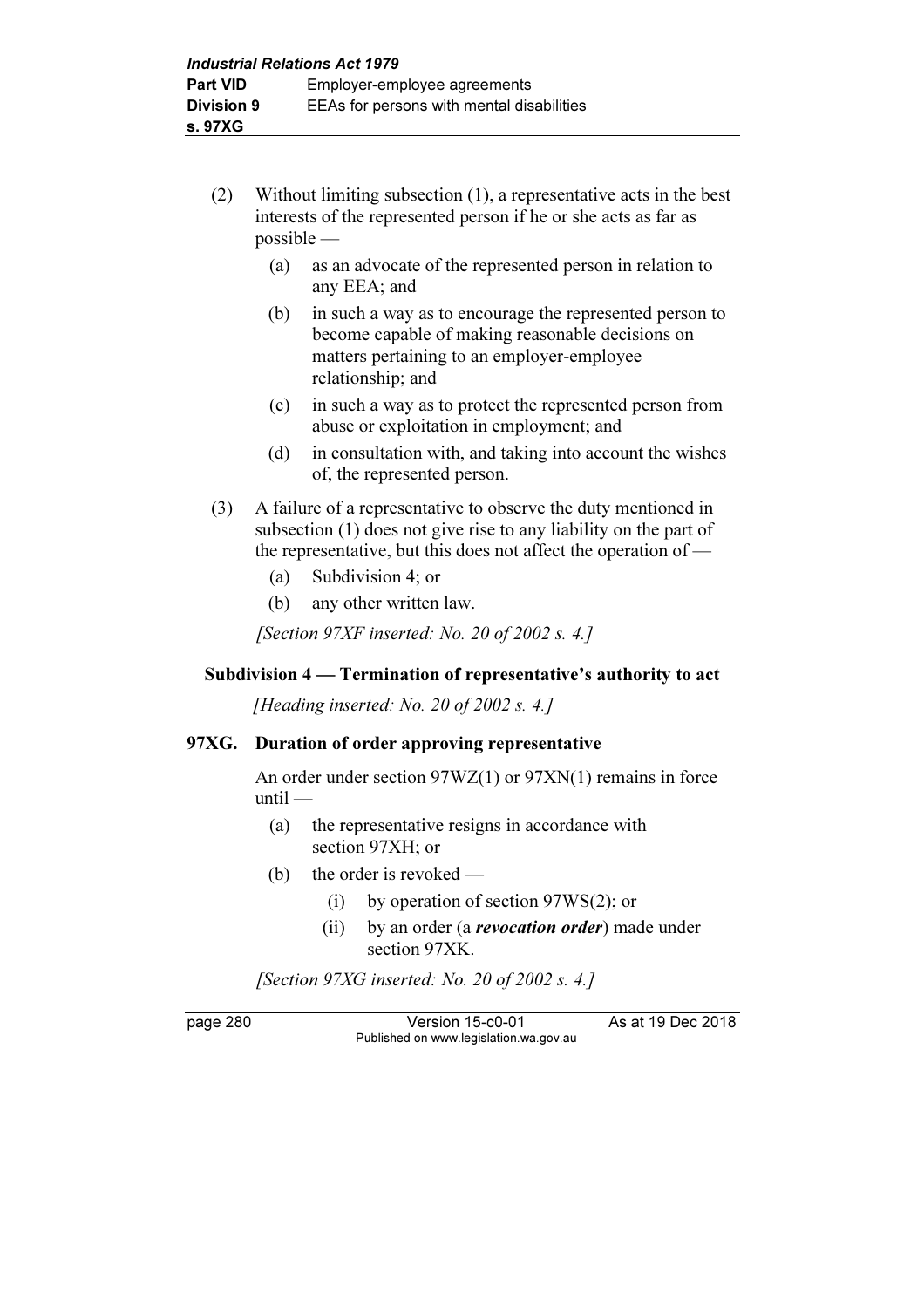#### 97XH. Resignation of representative

- (1) A representative may give notice in writing to the Registrar of his or her wish to resign from the position of representative.
- (2) Where notice is so given the Registrar must approve the resignation.
- (3) The resignation has effect
	- (a) on the day on which notice in writing of the approval is given to the representative by the Registrar; or
	- (b) on a later day specified by the Registrar in that notice.

[Section 97XH inserted: No. 20 of 2002 s. 4.]

#### 97XI. Revocation order, application to SAT for

- (1) An application may be made to the State Administrative Tribunal for an order (a *revocation order*) revoking an order under section 97WZ(1) or 97XN(1).
- (2) The application may be made by
	- (a) the represented person or a person acting on his or her behalf; or
	- (b) any other person who satisfies the State Administrative Tribunal that he or she has a sufficient interest in the application.
- (3) The application may only be made on one or more of the following grounds —
	- (a) that the represented person is no longer a person to whom section  $97WV(1)(b)$  applies;
	- (b) that the representative has failed to act in the best interests of the represented person;
	- (c) that it is for some other reason no longer in the interests of the represented person for the representative to act on his or her behalf.

[Section 97XI inserted: No. 20 of 2002 s. 4; amended: No. 55 of 2004 s. 469(5) and (10).]

As at 19 Dec 2018 Version 15-c0-01 page 281 Published on www.legislation.wa.gov.au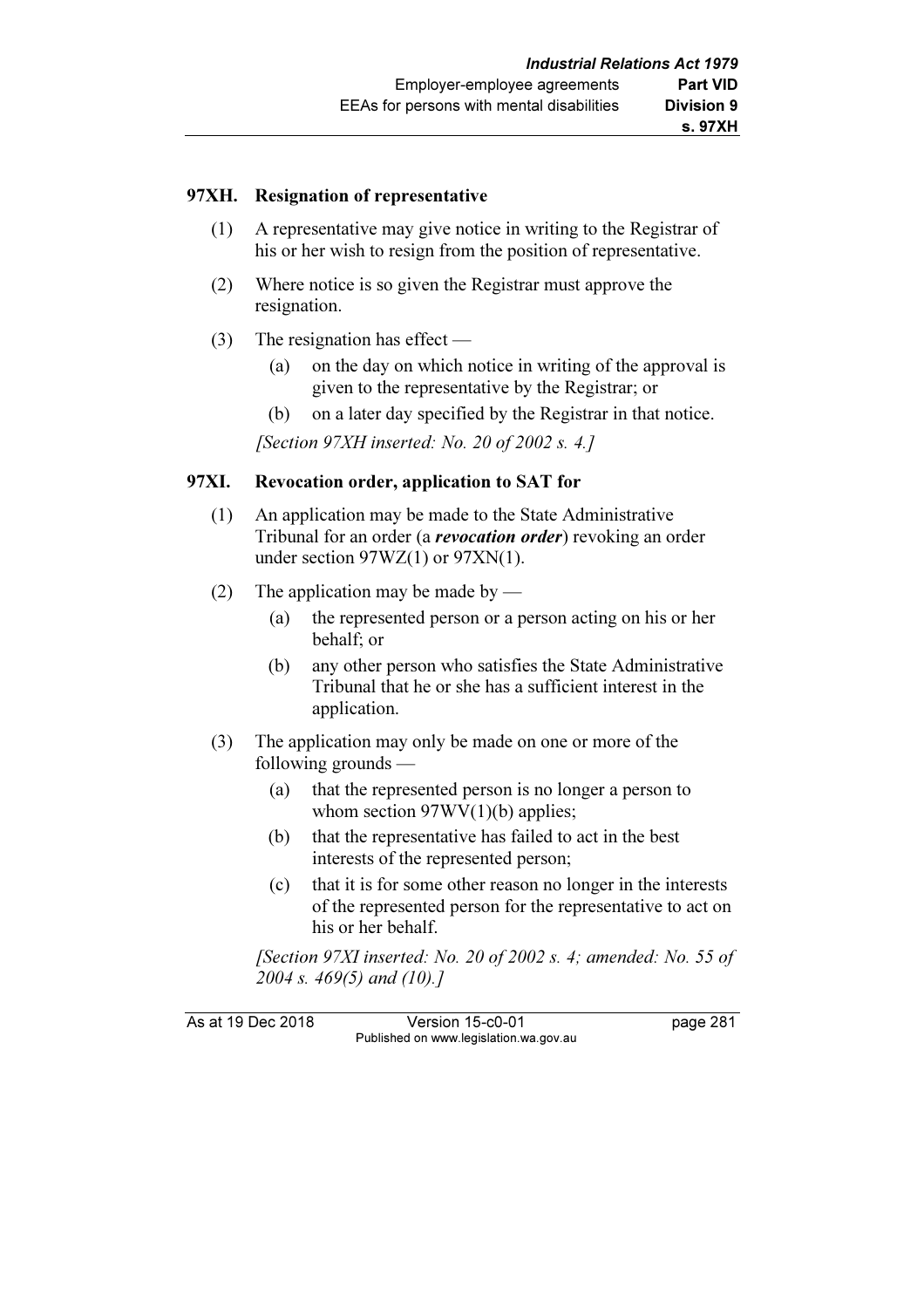### 97XJ. Right to be heard on s. 97XI application

- (1) The representative must be given a reasonable opportunity to be heard on an application for a revocation order.
- (2) The represented person, or another person acting on his or her behalf, must be given a reasonable opportunity to be heard if an application for a revocation order is made other than by or on behalf of the represented person.

[Section 97XJ inserted: No. 20 of 2002 s. 4.]

# 97XK. SAT may make revocation order

- (1) Where an application is made to it under section 97XI, the State Administrative Tribunal must make a revocation order if it is satisfied that —
	- (a) the grounds on which the application is made have been established; or
	- (b) it is for some other reason no longer in the interests of the represented person for the representative to act on his or her behalf.
- (2) Where the State Administrative Tribunal makes a revocation order it may also exercise the power conferred on the Registrar by subsection (1) of section 97XN if it is satisfied as to the matters set out in each of the paragraphs of that subsection, other than paragraph (c).
- (3) If the State Administrative Tribunal is not satisfied as mentioned in subsection (1) it must order that the application is refused.
- (4) The executive officer of the State Administrative Tribunal must give notice in writing to the Registrar of the determination of the State Administrative Tribunal.
- (5) An order under subsection (1) or (2) takes effect
	- (a) on the day on which notice of the order is given to the representative; or

page 282 Version 15-c0-01 As at 19 Dec 2018 Published on www.legislation.wa.gov.au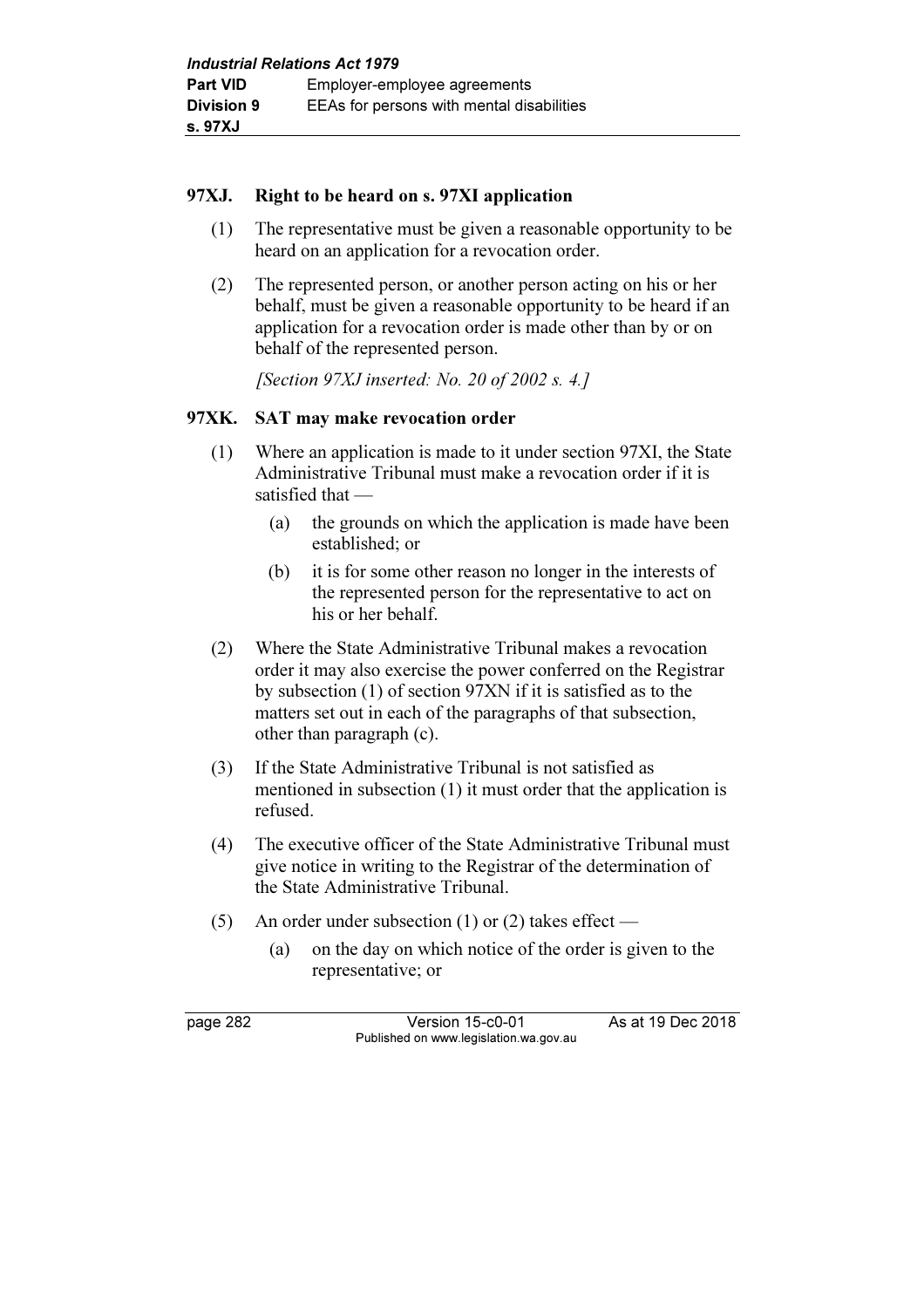(b) on a later day specified in the order.

[Section  $97XK$  inserted: No. 20 of 2002 s. 4; amended: No. 55 of 2004 s. 469(10).]

# 97XL. Guardianship and Administration Act 1990, application of for s. 97XK

- (1) The following provisions of the Guardianship and Administration Act 1990 apply for the purposes of section 97XK, with all necessary changes, in the same way as they apply for the purposes of that Act —
	- (a) sections 113 and 114 and Schedule 1 Part B, other than clause 13;
	- (b) clause 13(2) of Schedule 1 Part B, but subject to section 97XJ of this Act.
- (2) Part 3 Divisions 2A and 3 of the Guardianship and Administration Act 1990 do not apply to a determination of the State Administrative Tribunal under section 97XK.

[Section  $97XL$  inserted: No. 20 of 2002 s. 4; amended: No. 55 of 2004 s. 469(6), (7) and (10).]

# Subdivision 5 — Approval of new representative

[Heading inserted: No. 20 of 2002 s. 4.]

### 97XM. Application for new approval where representative dies or approval is revoked

- (1) This section applies where
	- (a) a representative dies; or
	- (b) the approval of a representative is revoked under subsection (1) of section 97XK without a new representative being approved under subsection (2) of that section.
- (2) An application may be made to the Registrar by or on behalf of the person who immediately before the death or revocation was

As at 19 Dec 2018 Version 15-c0-01 page 283 Published on www.legislation.wa.gov.au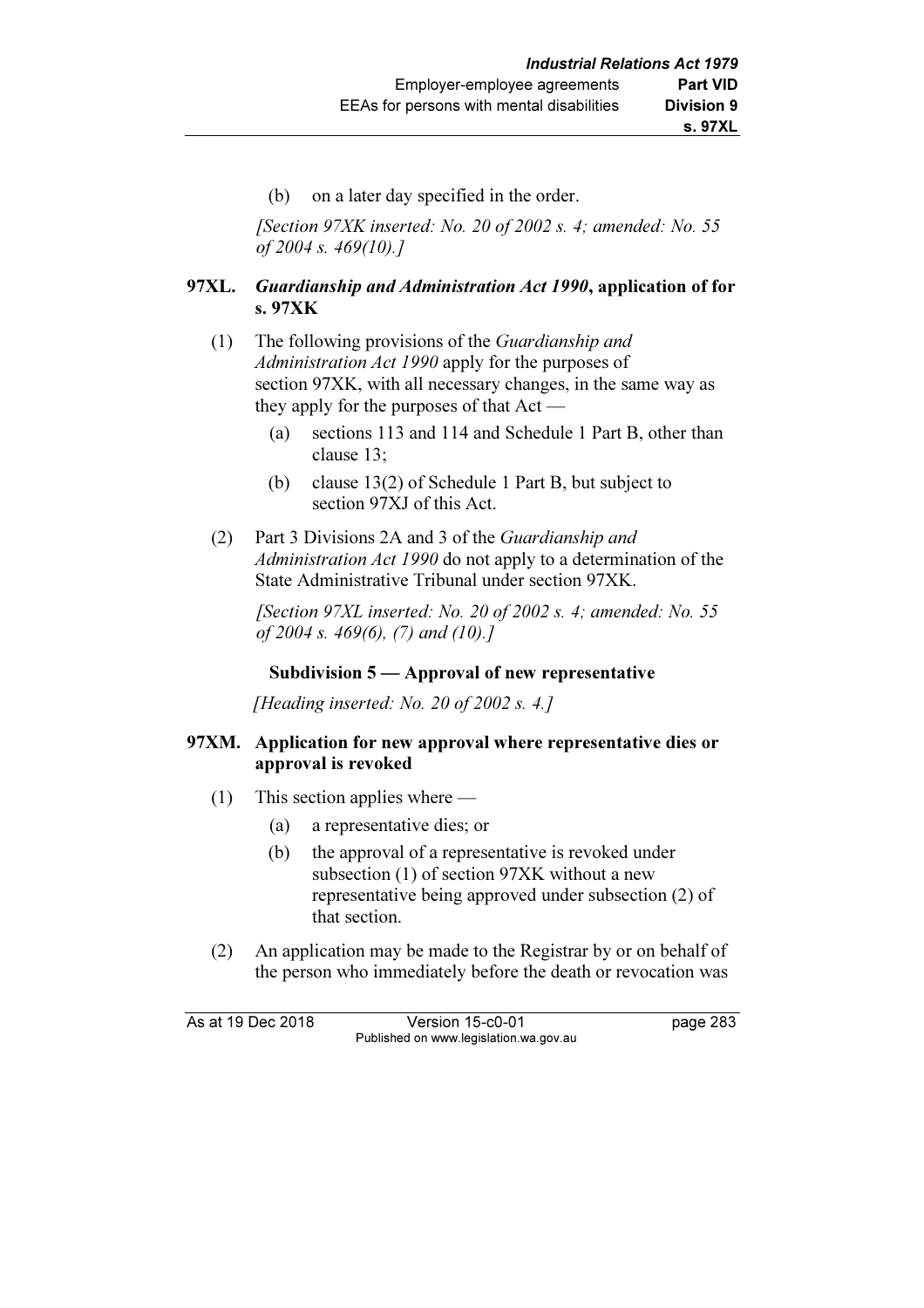the represented person for an order approving a person to act in place of the representative who has died or whose approval has been revoked.

- (3) The person sought to be approved (the *proposed representative*) must be one who satisfies the requirements of section 97WY.
- (4) The application must be made
	- (a) in the form prescribed under subsection (6); and
	- (b) in accordance with the regulations.
- (5) The proposed representative may be the applicant.
- (6) The Registrar is to prescribe, by order published in the Gazette, the form of application that is to be used for the purposes of subsection  $(2)$ .
- (7) The form must include provision for the proposed representative to signify his or her consent to the application.
- (8) The applicant must also provide such information and evidence as the Registrar may request in writing.

[Section 97XM inserted: No. 20 of 2002 s. 4.]

#### 97XN. Approval of representative

- (1) Where an application is made under section 97XM, the Registrar must make an order approving the proposed representative if he or she is satisfied that —
	- (a) the circumstances mentioned in subsection  $(1)(a)$  or  $(b)$ of that section apply; and
	- (b) the application is not one that is prohibited by section 97WS(1); and
	- (c) section 97XM(4) has been complied with; and
	- (d) the proposed representative
		- (i) satisfies the requirements of section 97WY; and
		- (ii) consents to the application.

page 284 Version 15-c0-01 As at 19 Dec 2018 Published on www.legislation.wa.gov.au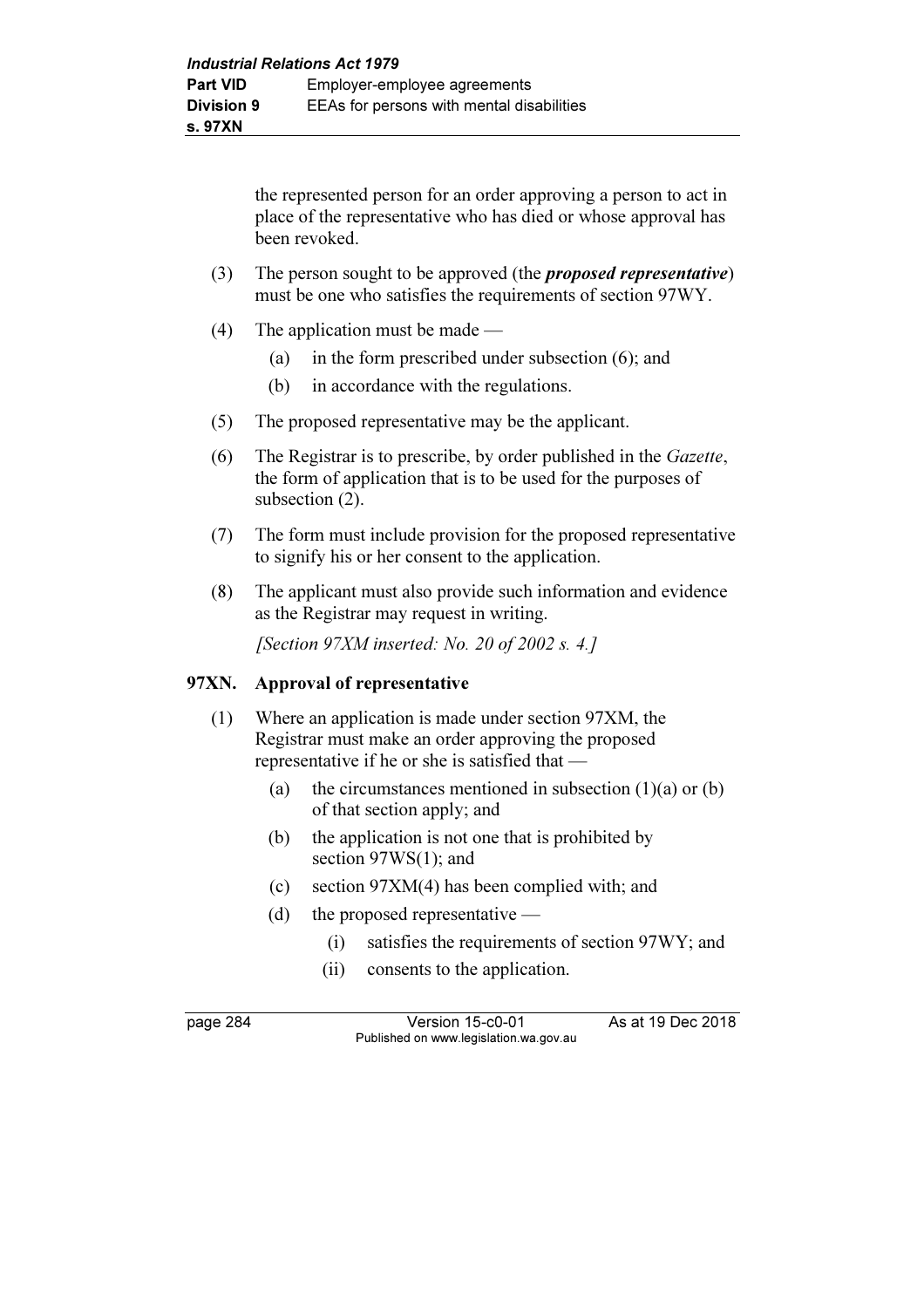- (2) The Registrar must give notice in writing of an order within 7 days after it is made to —
	- (a) the represented person, the applicant (if he or she was not the represented person) and the representative; and
	- (b) the Public Advocate.

[Section 97XN inserted: No. 20 of 2002 s. 4; amended: No. 55 of 2004 s. 469(8).]

# 97XO. Effect of s. 97XN order

 An order under section 97XN authorises the person approved by the order (the *representative*), so long as the order remains in force, to act on behalf of the person with a mental disability (the *represented person*) in relation to  $-$ 

- (a) the making of one or more EEAs under section 97UD; and
- (b) the matters referred to in section 97XD(1).

[Section 97XO inserted: No. 20 of 2002 s. 4.]

# 97XP. Refusal of approval

 If the Registrar is not satisfied as mentioned in section 97XN(1) he or she must —

- (a) refuse to make an order under that section; and
- (b) within 7 days after doing so give the applicant and the proposed representative notice in writing of the refusal, including a statement of the reasons for it.

[Section 97XP inserted: No. 20 of 2002 s. 4.]

# 97XQ. Appeal against refusal of approval

 Sections 97XB and 97XC apply where the Registrar refuses to make an order under section 97XN in the same way as they apply to a refusal of approval under section 97XA.

[Section 97XQ inserted: No. 20 of 2002 s. 4.]

As at 19 Dec 2018 Version 15-c0-01 page 285 Published on www.legislation.wa.gov.au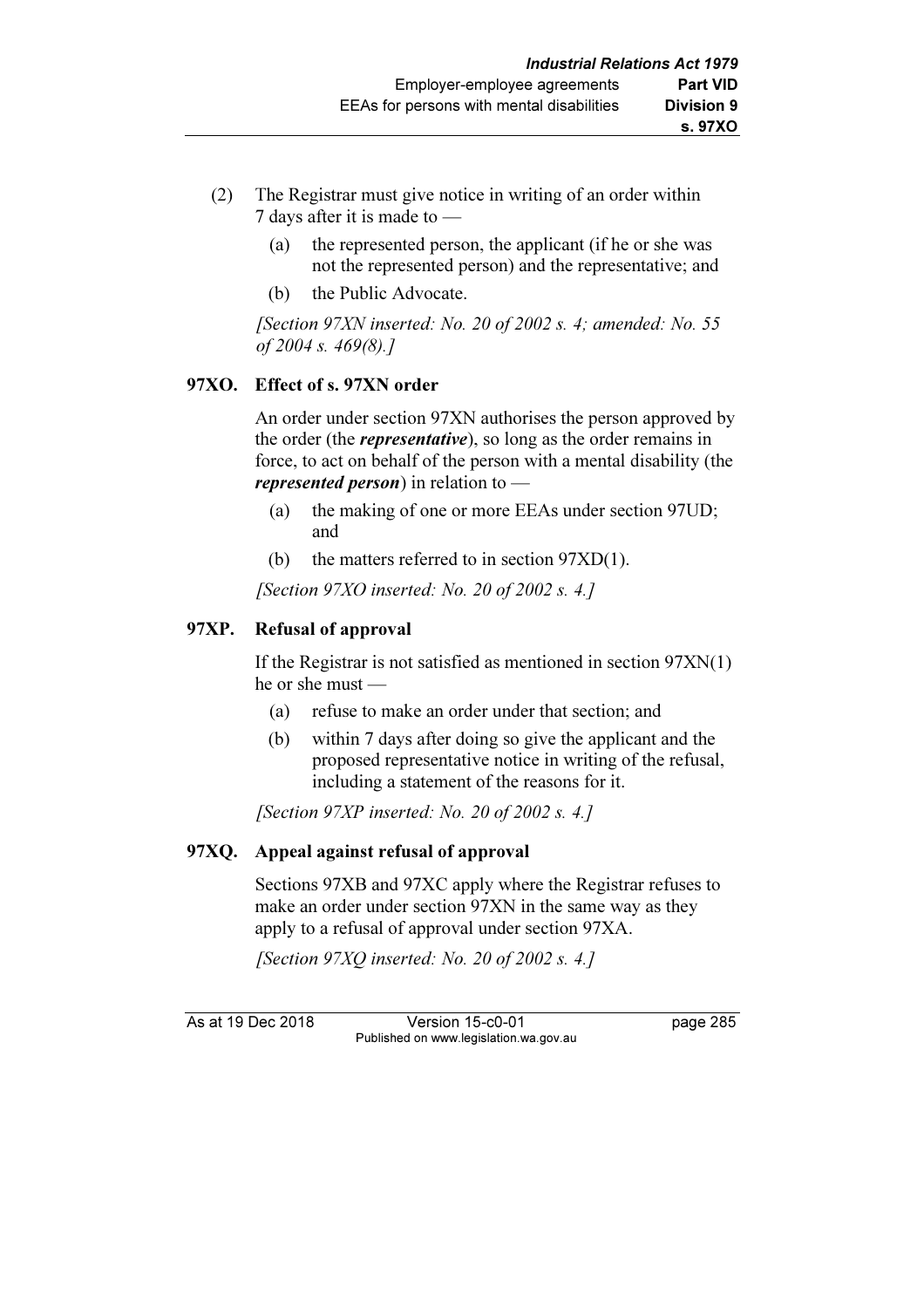#### Subdivision 6 — Miscellaneous

[Heading inserted: No. 20 of 2002 s. 4.]

#### 97XR. Registrar's powers for s. 97WV and 97XM

 For the purpose of determining an application under section 97WV or 97XM, the Registrar may —

- (a) meet with the persons who are concerned in the application; and
- (b) otherwise obtain information in any way that the Registrar thinks appropriate.

[Section 97XR inserted: No. 20 of 2002 s. 4.]

#### 97XS. EEA not affected by revocation of order or vacancy in position of representative

 An EEA to which a represented person is a party is not affected  $by -$ 

- (a) the operation of section 97WS(2); or
- (b) the fact that the position of representative is vacant because of —
	- (i) the making of a revocation order; or
	- (ii) the resignation or death of the representative.

[Section 97XS inserted: No. 20 of 2002 s. 4.]

### 97XT. Register of s. 97WZ and 97XN orders

- (1) The Registrar must keep a register for the purposes of this Division.
- (2) The register
	- (a) must record particulars of every order that is made under section 97WZ or 97XN; and
	- (b) may do so in a form and manner determined by the Registrar.

page 286 Version 15-c0-01 As at 19 Dec 2018 Published on www.legislation.wa.gov.au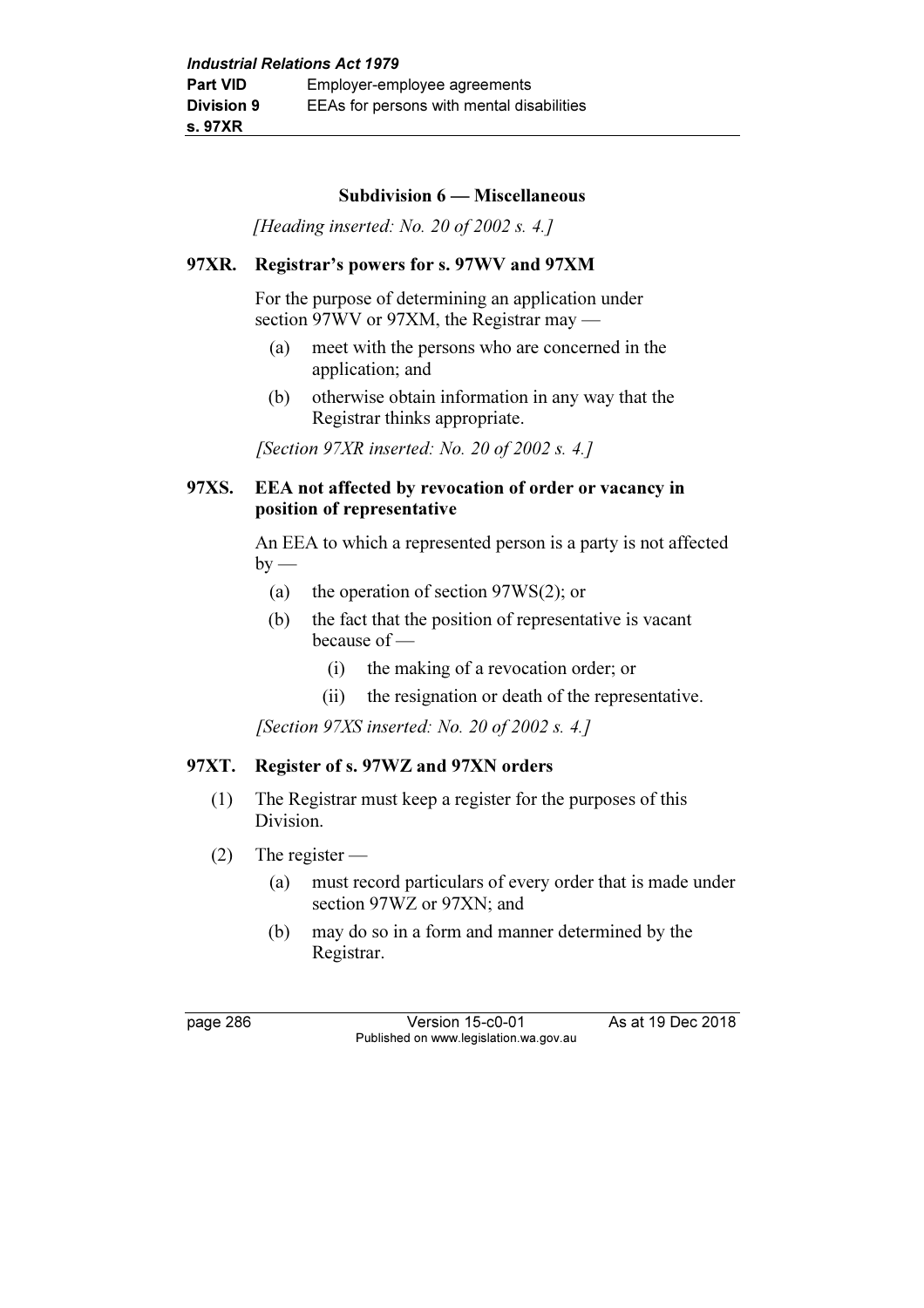- (3) The Registrar may determine that the register is to be in the form of information stored on a computer.
- (4) Subject to any restriction on inspection imposed by the regulations, the Registrar must allow any person to inspect the register on payment of the prescribed fee, if any.

[Section 97XT inserted: No. 20 of 2002 s. 4.]

# 97XU. Certified copies of registered entry

- (1) The Registrar or a deputy registrar may, on payment of the fee (if any) prescribed by the regulations, issue to any person a certified copy of an entry in the register kept under section 97XT.
- (2) In all courts and proceedings a certified copy so issued is evidence of the matters to which it relates.
- (3) A document that purports to be a certified copy of an entry in the register issued by the Registrar or a deputy registrar is to be taken to be such a copy unless the contrary is proved.

[Section 97XU inserted: No. 20 of 2002 s. 4.]

# 97XV. Information obtained under this Division not to be disclosed

- (1) A person to whom this subsection applies must not, directly or indirectly, record, disclose or make use of information obtained in the course of performing functions under this Division except —
	- (a) in the course of performing those functions; or
	- (b) as required or allowed by this Act or any other written law; or
	- (c) for the purpose of proceedings in a court; or
	- (d) with the written authority of each person to whom the information relates; or
	- (e) in other circumstances prescribed by the regulations.

Penalty: \$5 000.

As at 19 Dec 2018 Version 15-c0-01 page 287 Published on www.legislation.wa.gov.au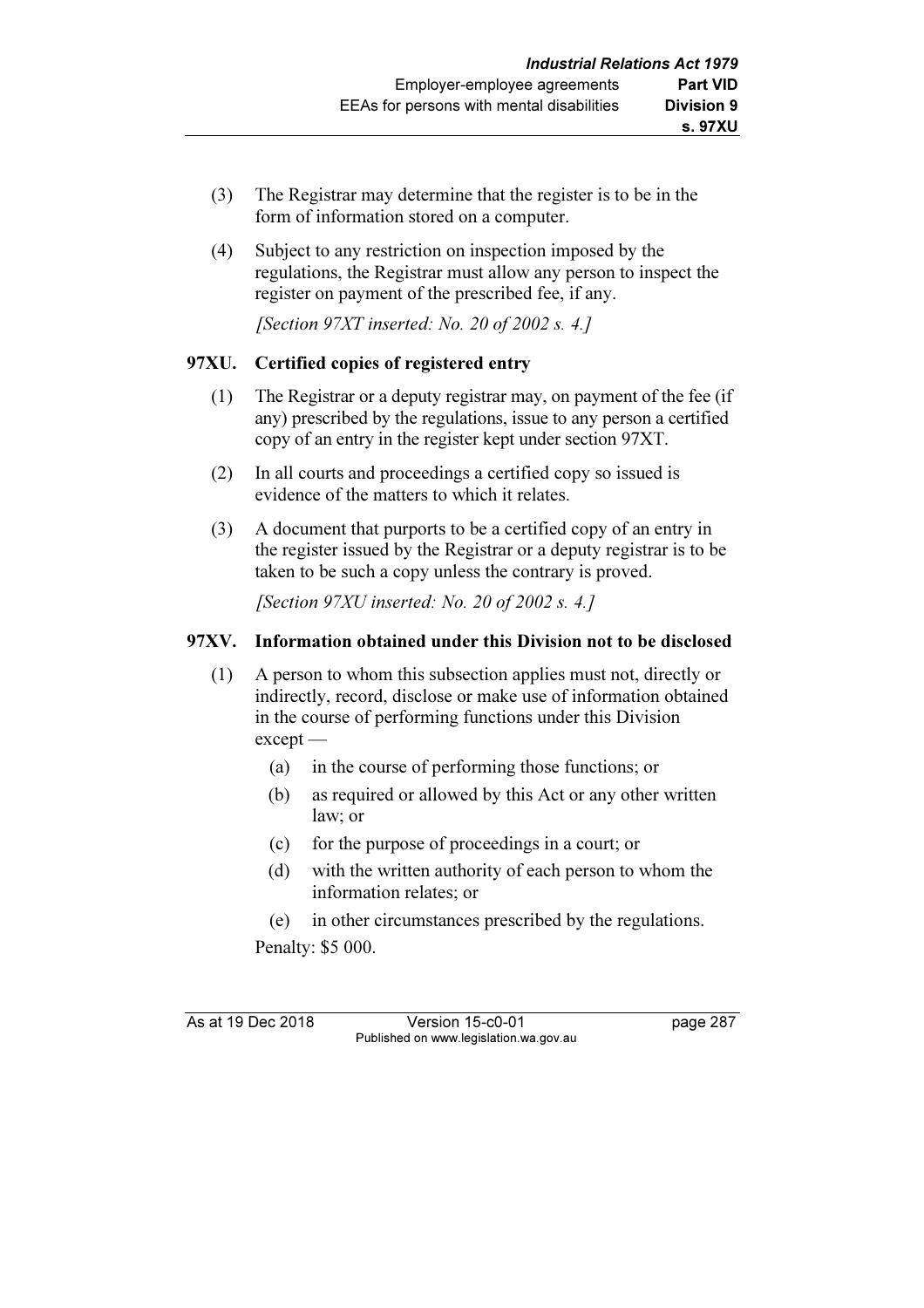- (2) Subsection (1) applies to a person who
	- (a) holds or has held office as the Registrar or a deputy registrar; or
	- (b) otherwise is or has been an officer of the Commission.

[Section 97XV inserted: No. 20 of 2002 s. 4.]

### 97XW. Procedure in proceedings under this Division

- (1) The Commission may make regulations under section 113 providing for the practice and procedure to be followed for the purposes of —
	- (a) an application under section 97WV, 97XI or 97XM; and
	- (b) an appeal under section 97XB or 97XQ.
- (2) Provision made under subsection (1)(a) must not be inconsistent with the provisions that have effect under section 97XL(1).
- (3) Subject to subsection (1)(b), the Commission may exercise such of the powers set out in sections 27, 28 and 33 as the Commission considers it is necessary or expedient to exercise for the purposes of an appeal under section 97XB or 97XQ.

[Section  $97XW$  inserted: No. 20 of 2002 s. 4.]

# Division 10 — Certain conduct prohibited

[Heading inserted: No. 20 of 2002 s. 4.]

# 97XX. Purpose of this Division

 The purpose of this Division is to ensure, as far as possible, that employees are given —

- (a) a genuine choice as to their employment arrangements; and
- (b) sufficient information to enable them to make informed choices about those arrangements.

[Section 97XX inserted: No. 20 of 2002 s. 4.]

page 288 Version 15-c0-01 As at 19 Dec 2018 Published on www.legislation.wa.gov.au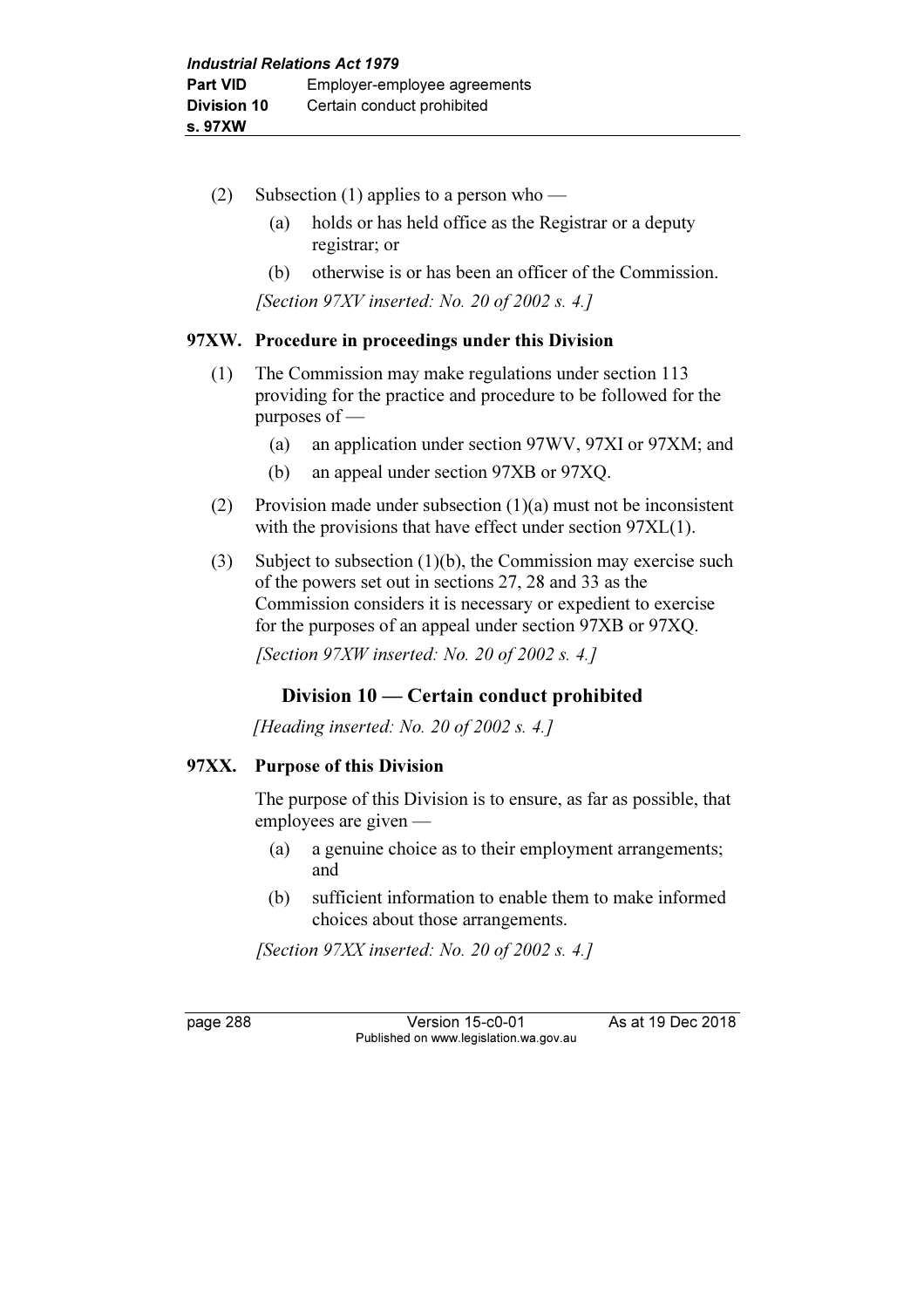#### 97XY. Enforcing prohibitions in this Division

 A contravention of section 97XZ, 97Y, 97YB, 97YD, 97YE or 97YF is not an offence but those sections —

- (a) are civil penalty provisions for the purposes of section 83E; and
- (b) in the case of sections 97YB and 97YF, are also enforceable under sections 97YC and 97YG respectively.

[Section  $97XY$  inserted: No. 20 of 2002 s. 4.]

#### 97XZ. Making employment etc. conditional on EEA being entered into prohibited

- (1) Except as provided by section 97YA, a person must not
	- (a) offer a person
		- (i) employment; or
		- (ii) a promotion or transfer in employment;

or

- (b) intimate to a person that he or she will be
	- (i) employed; or
	- (ii) promoted or transferred in employment,

 only if the person agrees to the employment or the continued employment, as the case may be, being under an EEA to be entered into.

- (2) Except as provided by section 97YA, a person must not
	- (a) offer a represented person
		- (i) employment; or
		- (ii) a promotion or transfer in employment;
		- or
	- (b) intimate to the representative of a represented person that the represented person will be —
		- (i) employed; or

As at 19 Dec 2018 Version 15-c0-01 page 289 Published on www.legislation.wa.gov.au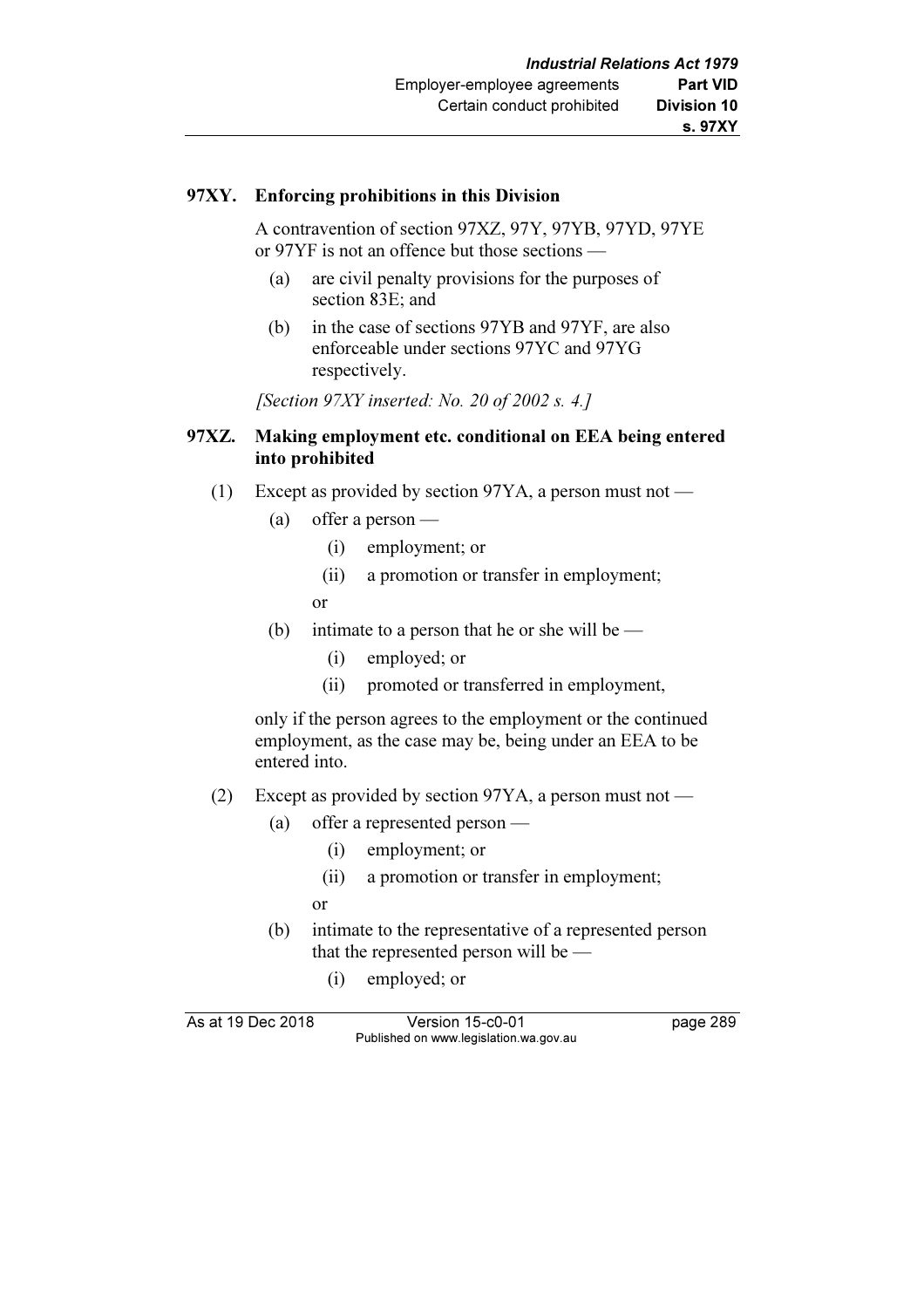(ii) promoted or transferred in employment,

 only if the representative agrees to the employment or the continued employment, as the case may be, being under an EEA to be entered into.

[Section  $97XZ$  inserted: No. 20 of 2002 s. 4.]

### 97Y. Certain advertising prohibited

 A person must not advertise the availability of employment in terms that show an intention that any employment relationship is to be under an EEA and not otherwise.

[Section 97Y inserted: No. 20 of 2002 s. 4.]

# 97YA. Exception to s. 97XZ and 97YB

- (1) Section 97XZ(1) or (2) or 97YB does not apply to an offer of employment made, or an intimation of employment given, that would otherwise come within that provision if —
	- (a) there is no award, enterprise order or industrial agreement containing supported wage provisions that extends to the employee; and
	- (b) the employment is being arranged through an entity that provides employment services for persons with disabilities.
- (2) In any proceedings under this Act it is for the person who made the offer or gave the intimation to satisfy the industrial magistrate's court that the exception in subsection (1) applies to the offer or intimation.

[Section 97YA inserted: No. 20 of 2002 s. 4; amended: No. 50 of 2016 s. 11.]

page 290 Version 15-c0-01 As at 19 Dec 2018 Published on www.legislation.wa.gov.au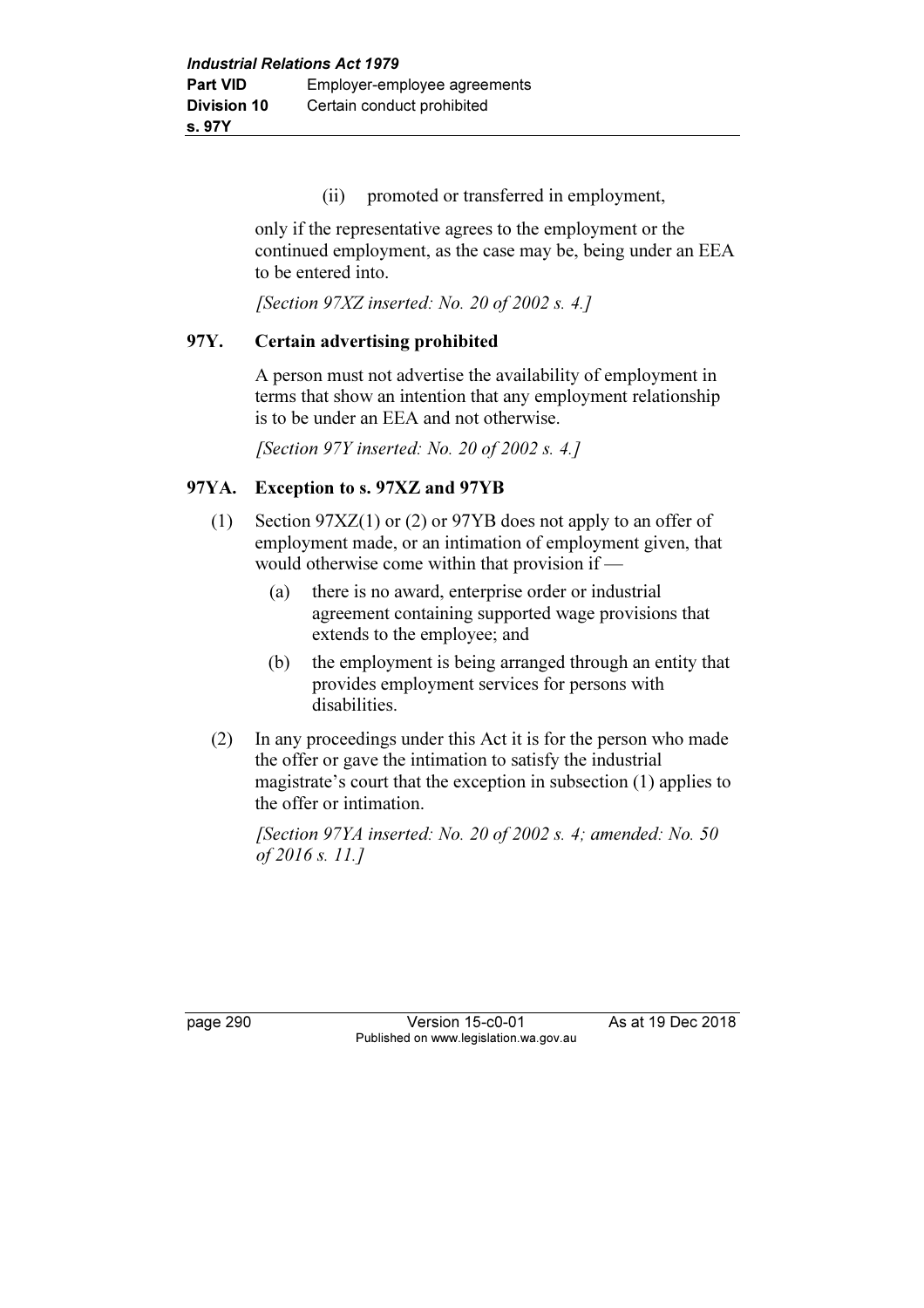# 97YB. Employer offering EEA to also offer other employment arrangements

- (1) This section applies where
	- (a) a person offers
		- (i) to employ a person; or
		- (ii) to promote or transfer an employee,

 in terms that the prospective or continued employment, as the case may be, is to be under an EEA to be entered into; and

- (b) the offer does not come within the exception in section 97YA.
- (2) Where this section applies the person must also offer the employee the choice of the employment or continued employment being —
	- (a) under any relevant award or enterprise order; or
	- (b) if there is no such award or enterprise order, under a contract of employment containing the same provisions as those of the proposed EEA other than —
		- (i) the provision specifying the term of the EEA; and
		- (ii) the EEA dispute provisions.
- (3) An offer required by subsection (2) must be made at the same time and in the same way as the offer referred to in subsection  $(1)$ .

[Section 97YB inserted: No. 20 of 2002 s. 4.]

# 97YC. Order for compliance with s. 97YB

 (1) If an industrial magistrate's court determines under section 83E that a person has contravened subsection (2) of section 97YB, the court may order the person to offer the employee the choices set out in that subsection.

As at 19 Dec 2018 Version 15-c0-01 page 291 Published on www.legislation.wa.gov.au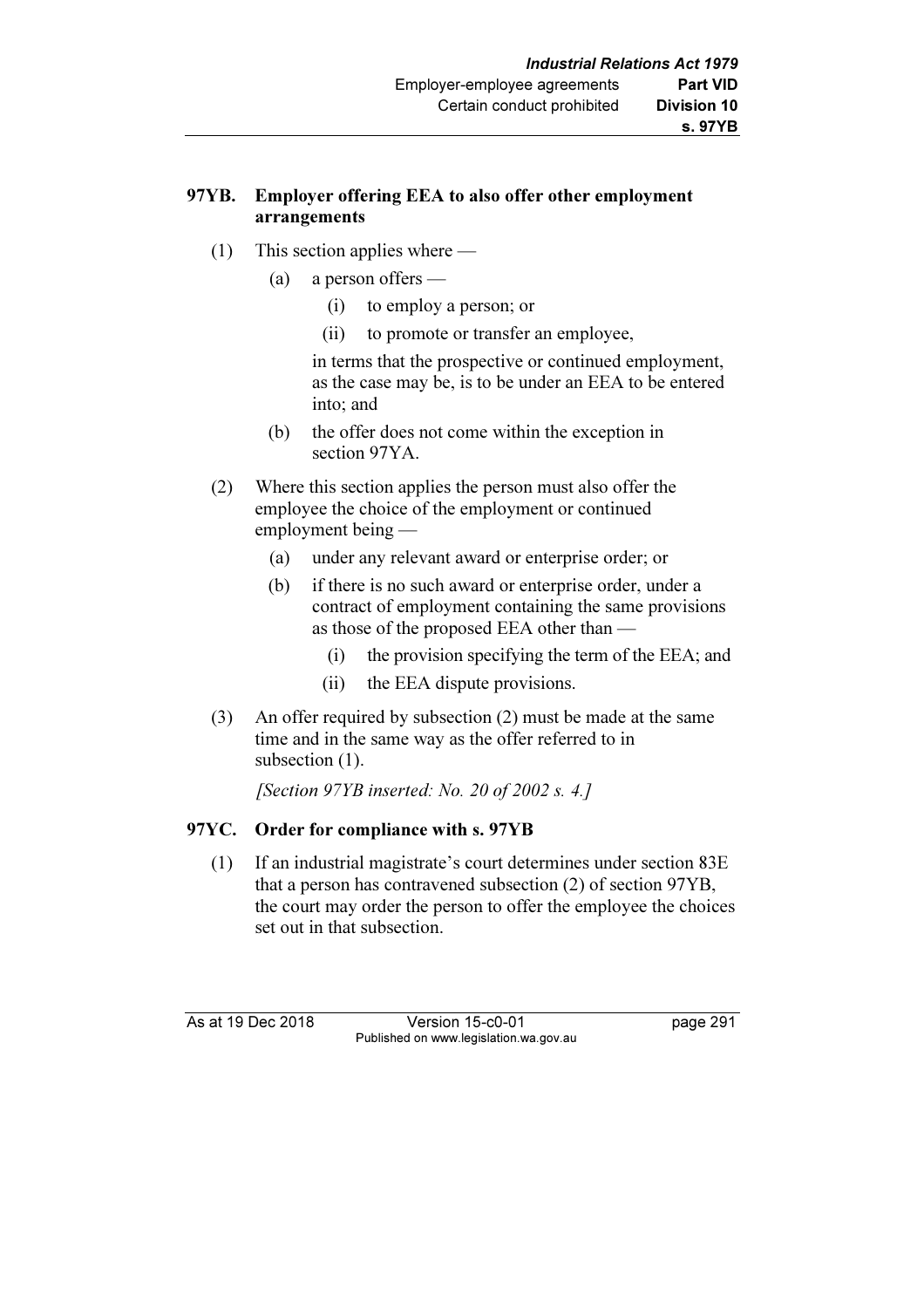- (2) It does not matter for the purposes of subsection (1) whether or not the employee agreed to the employment or continued employment being under the proposed EEA.
- (3) The court may make an order under this section in addition to imposing a penalty under section 83E.
- (4) A person must comply with an order made against him or her under this section.

Penalty: \$5 000 and a daily penalty of \$500.

[Section 97YC inserted: No. 20 of 2002 s. 4.]

#### 97YD. Threats and intimidation as to EEA prohibited

- (1) A person must not by threats or intimidation persuade or attempt to persuade another person to enter into, or not to enter into —
	- (a) an EEA; or
	- (b) an EEA that contains or does not contain particular provisions; or
	- (c) a cancellation agreement.
- (2) A person must not intimidate an employee, or threaten injury or harm to the person or property of an employee, because the employee is or is not a party to —
	- (a) an EEA; or
	- (b) an EEA that contains or does not contain particular provisions; or
	- (c) a cancellation agreement.
- (3) A person must not intimidate a representative, or threaten injury or harm to the person or property of a representative, because the represented person is or is not a party to  $-$ 
	- (a) an EEA; or
	- (b) an EEA that contains or does not contain particular provisions; or
	- (c) a cancellation agreement.

[Section 97YD inserted: No. 20 of 2002 s. 4.]

page 292 Version 15-c0-01 As at 19 Dec 2018 Published on www.legislation.wa.gov.au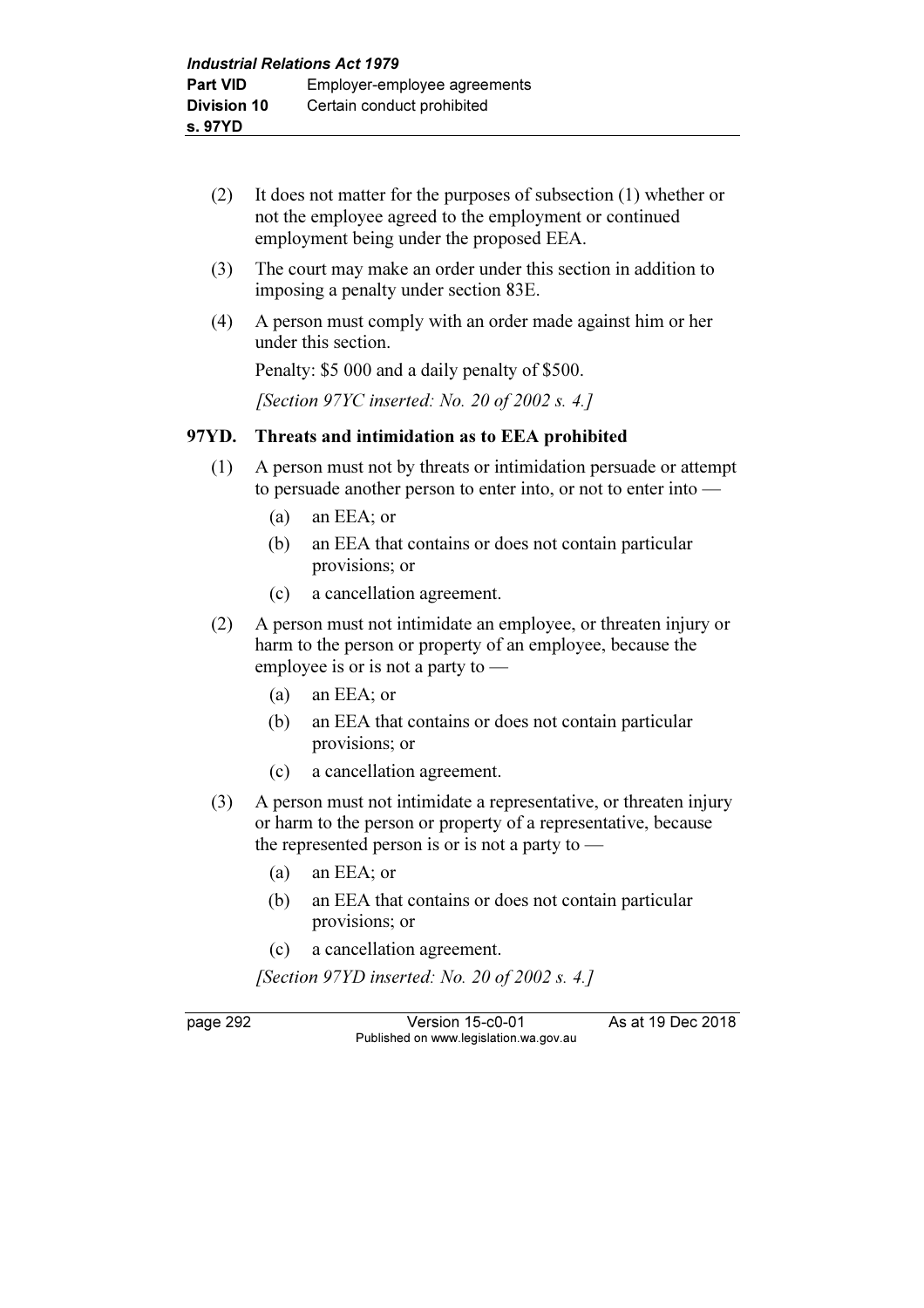### 97YE. Misinformation prohibited

 A person must not make or give to another person any misleading statement or information with intent to persuade that other person to enter into, or not to enter into —

- (a) an EEA; or
- (b) an EEA that contains or does not contain particular provisions; or
- (c) a cancellation agreement.

[Section 97YE inserted: No. 20 of 2002 s. 4.]

### 97YF. Dismissal etc. because of refusal to make or cancel EEA prohibited

An employer must not —

- (a) dismiss an employee; or
- (b) alter an employee's position to his or her disadvantage; or
- (c) refuse to promote or transfer an employee; or
- (d) otherwise injure an employee in relation to his or her employment,

 for the reason, or for reasons that include the reason, that the employee, or where applicable the representative of a represented person, has refused to enter into —

- (e) an EEA; or
- (f) an EEA that contains or does not contain particular provisions; or
- (g) a cancellation agreement.

[Section 97YF inserted: No. 20 of 2002 s. 4.]

# 97YG. Breach of s. 97YF, court orders that may be made for

 (1) If under section 83E an industrial magistrate's court determines that an employer has contravened section 97YF in relation to a

As at 19 Dec 2018 Version 15-c0-01 page 293 Published on www.legislation.wa.gov.au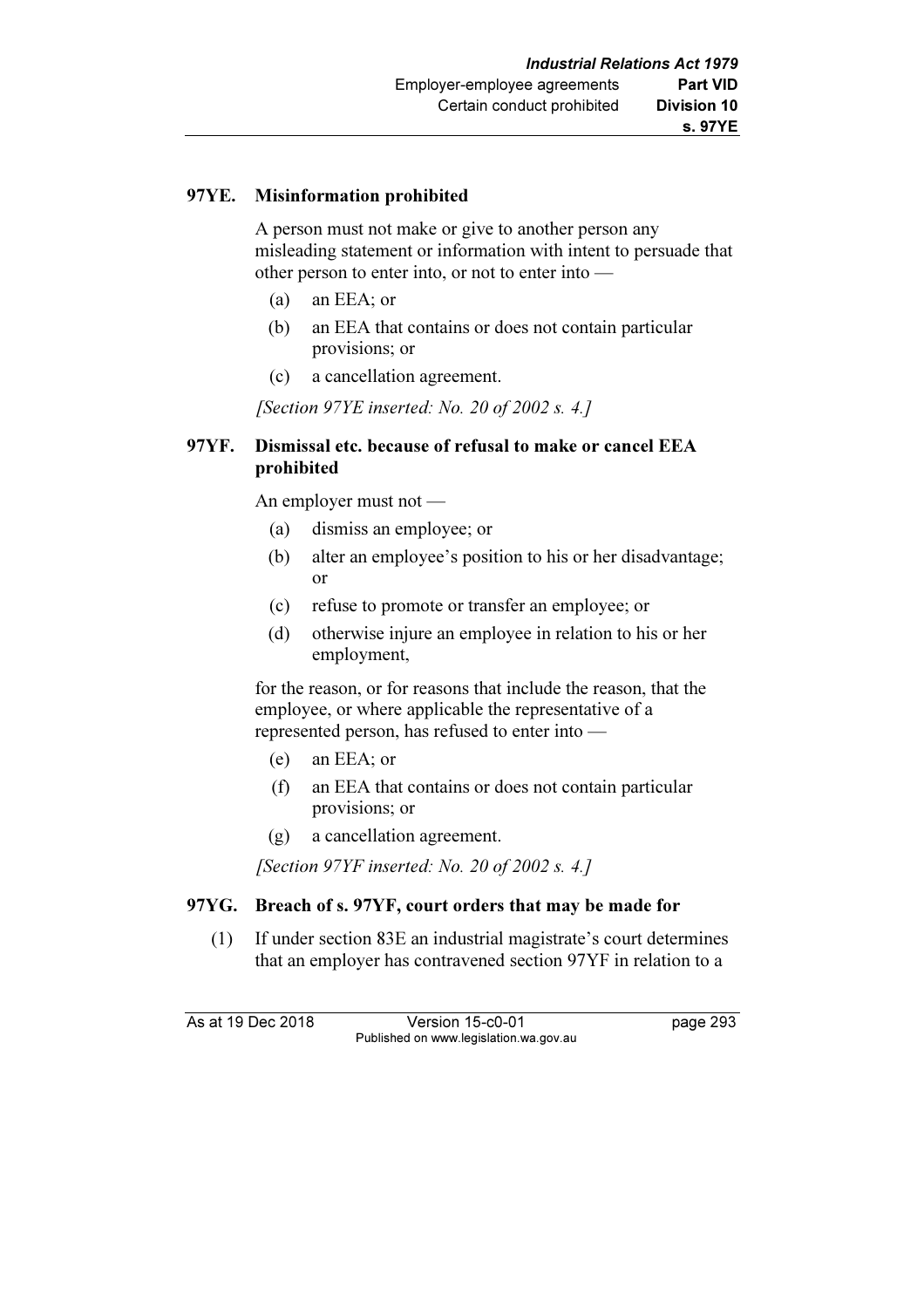person who is or was an employee, the court may make an order under this section.

- (2) The court may order the employer
	- (a) to reinstate the person if he or she was dismissed from employment; or
	- (b) subject to subsection (5), to pay to the person compensation for any loss or injury suffered as a result of the contravention,

or to do both of those things.

- (3) The court may make an order under this section in addition to imposing a penalty under section 83E.
- (4) A person is not entitled to compensation both under this section and otherwise for the same dismissal, loss or injury.
- (5) The court does not have jurisdiction under subsection (2) to order that there be paid —
	- (a) to an employee who has been dismissed, any amount exceeding 6 months' remuneration of the employee; and
	- (b) in any other case, any amount exceeding \$5 000 or such other amount as is prescribed by the regulations.
- (6) For the purposes of subsection  $(5)(a)$  the court may calculate the amount on the basis of an average rate received during any relevant period of employment.
- (7) A person must comply with an order made against him or her under this section.

Penalty: \$5 000 and a daily penalty of \$500.

[Section  $97YG$  inserted: No. 20 of 2002 s. 4.1]

# 97YH. Burden of proof in s. 97YF proceedings

 In any proceedings for a contravention of section 97YF, if it is proved that an employer took any course of action mentioned in that section against or in relation to an employee after the

page 294 Version 15-c0-01 As at 19 Dec 2018 Published on www.legislation.wa.gov.au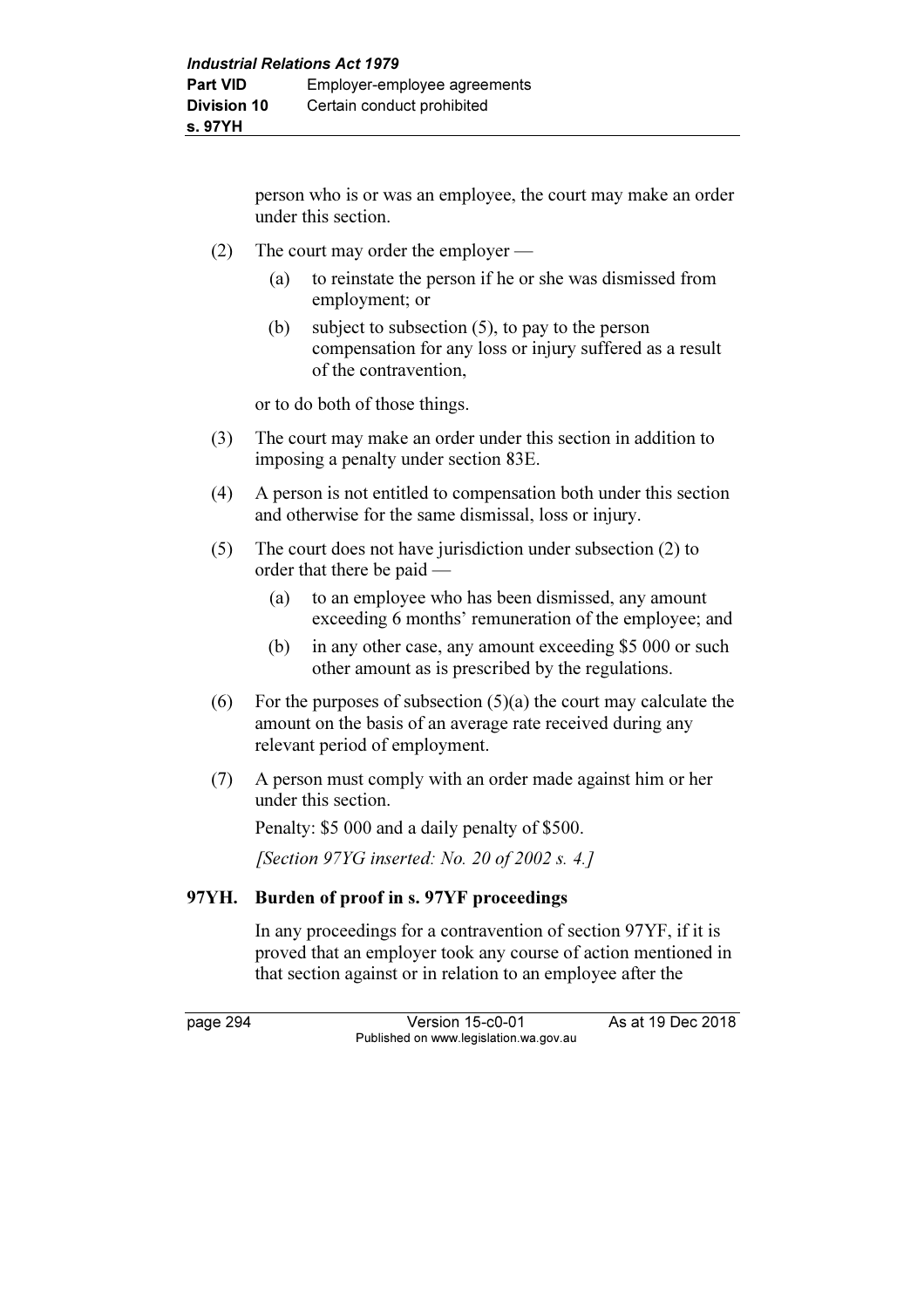employee, or where applicable the representative of a represented person, refused to enter into —

- (a) an EEA; or
- (b) an EEA that contains or does not contain particular provisions; or
- (c) a cancellation agreement,

 it is for the employer to prove that he or she took that course of action for some reason other than because the employee or representative refused to enter into any EEA or cancellation agreement, as the case may be.

[Section 97YH inserted: No. 20 of 2002 s. 4.]

# Division 11 — General

[Heading inserted: No. 20 of 2002 s. 4.]

### 97YI. Review of Div. 5, 6 and 7

- (1) The Commission in Court Session, as required by subsection  $(2)$ , is to —
	- (a) carry out a review of the operation and effectiveness of Divisions 5, 6 and 7, including Schedules 4 and 5; and
	- (b) submit a report based on the review to the Minister with any recommendation it thinks fit to make.
- (2) A review is to be carried out at such times as the Minister may in writing request.

[Section 97YI inserted: No. 20 of 2002 s. 4; amended: No. 50 of 2016 s. 17.]

# 97YJ. Regulations

 The Governor may make any regulation that is required or permitted to be made, or necessary or convenient, for the purposes of this Part.

[Section 97YJ inserted: No. 20 of 2002 s. 4.]

As at 19 Dec 2018 Version 15-c0-01 page 295 Published on www.legislation.wa.gov.au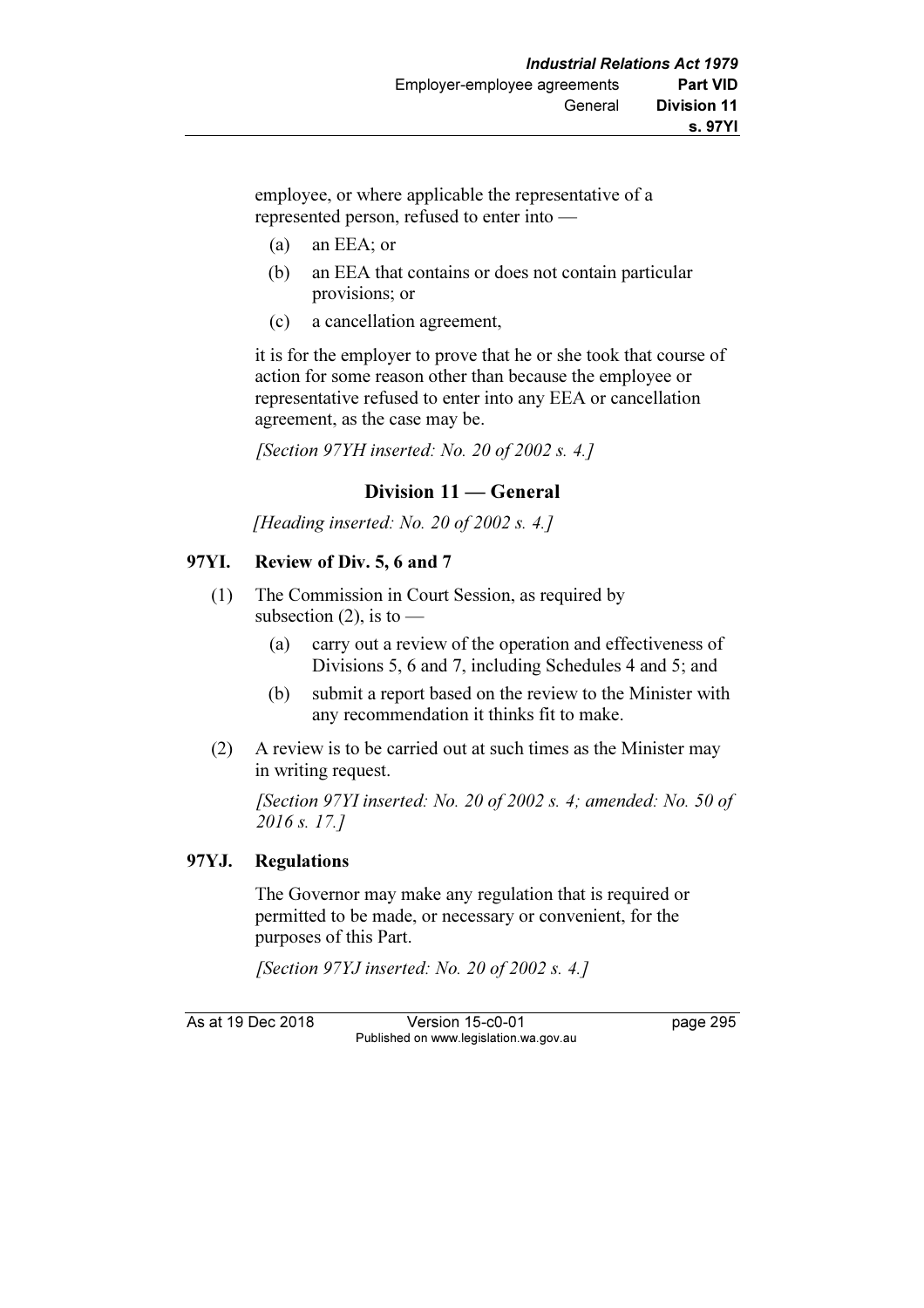s. 98

# Part VII — Miscellaneous

#### 98. Industrial inspectors, designation and functions of etc.

- (1) The CEO may designate a departmental officer as an industrial inspector.
- (2A) There are to be as many industrial inspectors as are necessary to perform the functions conferred on industrial inspectors by this Act or any other written law.
	- (2) Subject to this Act, an industrial inspector shall perform such duties and shall make such investigations and reports in relation to the observance of the provisions of this Act and of any instrument to which this section applies as the Minister directs.
	- (3) An industrial inspector may, for the purposes of carrying out his functions under this Act —
		- (a) enter any building, structure, conveyance or place of any kind whatsoever wherein or in respect of which there are reasonable grounds to suspect that any industry is being or has been carried on or any work is being done or has been done or commenced or any matter or thing is taking or has taken place (in this subsection called an industrial location) for the purpose of ascertaining whether or not the provisions of this Act or of any instrument to which this section applies are being or have been observed; and
		- (b) inspect and view any work, material, machinery, appliance, article, record, matter or thing whatsoever which is in an industrial location; and
		- (c) take with him into an industrial location any person he may require to provide assistance which he considers to be necessary; and
		- (d) question, either alone or in the presence of some other person, with respect to anything to which this Act relates any person he finds in an industrial location and, if he thinks fit, require written answers to be given; and

page 296 Version 15-c0-01 As at 19 Dec 2018 Published on www.legislation.wa.gov.au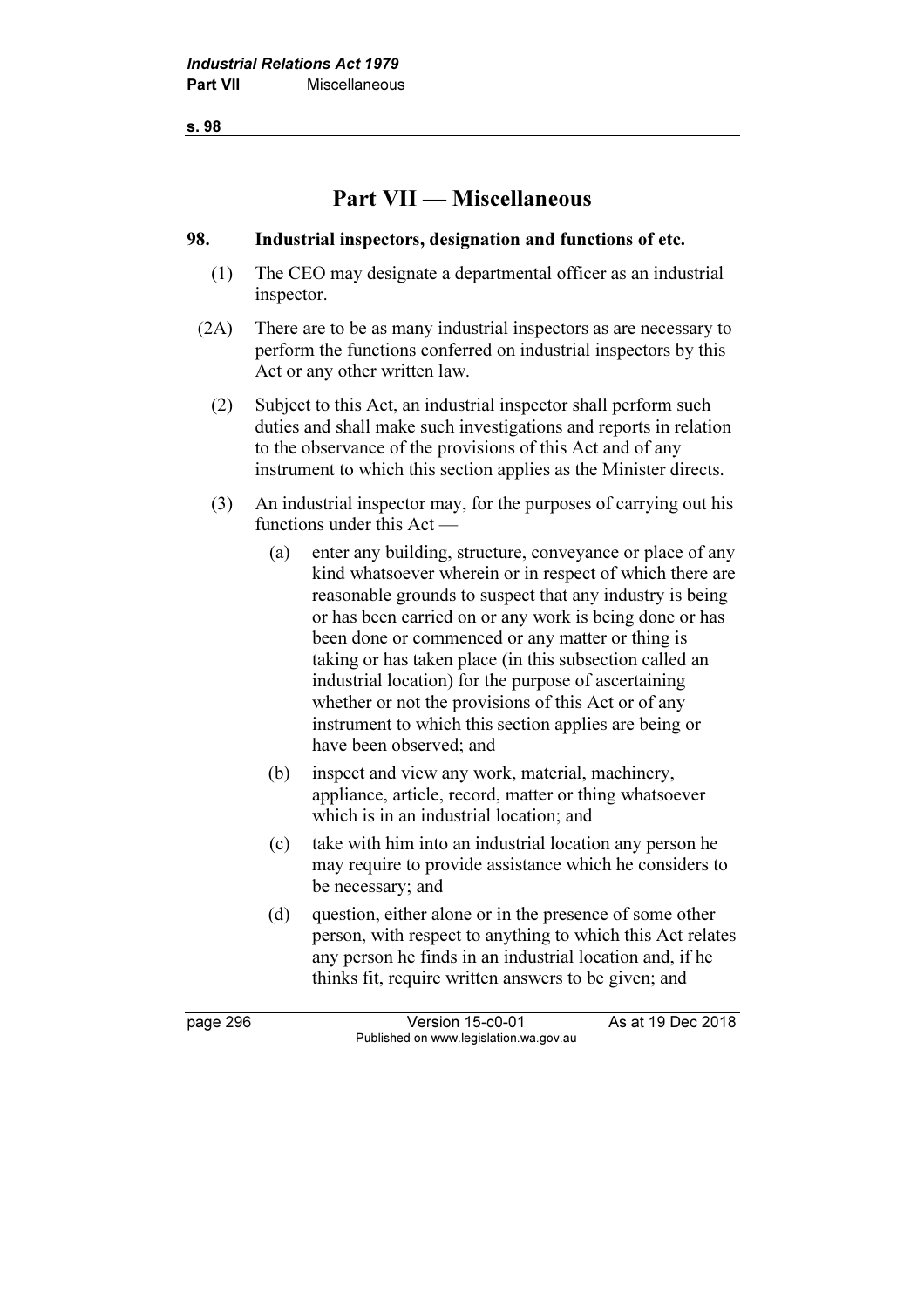- (e) by notice in writing or orally require a person having the control of, or access to, a record, whether kept in an industrial location entered by him under this subsection or elsewhere, to produce, exhibit, send or deliver that record for his examination in accordance with that requirement; and
- (f) examine, and seize or retain or take extracts from or copies of, any record produced, exhibited, sent or delivered for his inspection in compliance with a requirement made under this subsection; and
- (g) if he has reasonable cause to apprehend any obstruction in the carrying out of those functions, call to his assistance any member of the Police Force; and
- (h) exercise any power, other than a power referred to in paragraph  $(a)$ ,  $(b)$ ,  $(c)$ ,  $(d)$ ,  $(e)$ ,  $(f)$  or  $(g)$ , conferred on him by this Act or by any direction given thereunder.
- (4) When an industrial inspector uses the assistance of an interpreter, any question, inquiry or requirement put or made to a person by the interpreter on behalf of the industrial inspector shall for all purposes be deemed to be put or made to the person by the industrial inspector, and any answer or other statement given or made by the person to the interpreter shall for all purposes be deemed to be given or made to the industrial inspector.
- (5) A person who acts as an interpreter for an industrial inspector shall not, otherwise than for the purposes of this Act and to assist an industrial inspector in the performance of his duties under this Act, disclose to any person any information that he acquires in the performance of his duty as such an interpreter. Penalty: \$1 000.
- (6) In this section —

conveyance means vehicle, vessel, hovercraft, aircraft or other means of transportation made, adapted or used or intended to be used for the carriage of persons or goods;

As at 19 Dec 2018 Version 15-c0-01 page 297 Published on www.legislation.wa.gov.au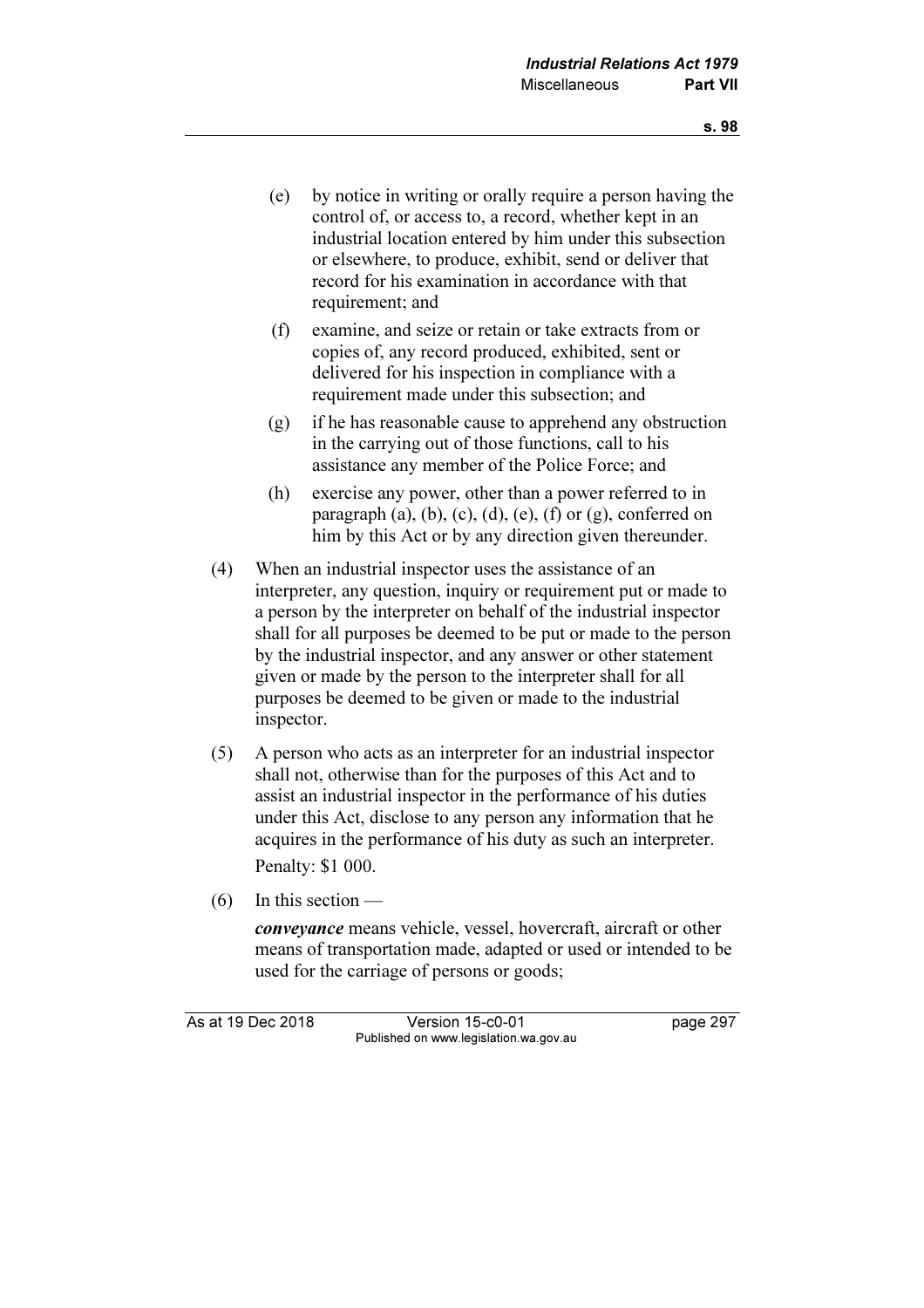s. 99A

instrument to which this section applies means  $-$ 

- (a) an award; and
- (b) an industrial agreement; and
- (c) an order made by the Commission; and
- (d) an employer-employee agreement or contract of employment to the extent, and only to the extent, that a condition is implied in that agreement or contract by section 5 of the MCE Act.
- (7) A reference to this Act in subsection (2), (3) or (5) includes a reference to another written law referred to in subsection (2A).

 [Section 98 amended: No. 121 of 1982 s. 32; No. 32 of 1994 s. 14; No. 79 of 1995 s. 38; No. 20 of 2002 s. 147; No. 14 of 2005 s. 9; No. 53 of 2011 s. 45; No. 39 of 2018 s. 59.]

#### 99A. Identity cards for industrial inspectors

- (1) Every industrial inspector is to be provided with an identity card signed by the CEO or a departmental officer authorised in that behalf by the CEO.
- (2) An identity card purporting to have been provided under subsection (1) is, without proof of the signature of the person purporting to have signed it or of the person's authority to have signed it, evidence in a court —
	- (a) of the appointment to which the identity card purports to relate; and
	- (b) of any other matter specified on the identity card.
- (3) If the designation of a person under section 98(1) is revoked or ceases to have effect, the person must, as soon as practicable, but within 21 days, after the designation is revoked or ceases to have effect, return the identity card to the CEO or a departmental officer authorised by the CEO to receive it, unless the person has a reasonable excuse.

Penalty: a fine of \$2 000.

[Section 99A inserted: No. 53 of 2011 s. 46.]

page 298 Version 15-c0-01 As at 19 Dec 2018 Published on www.legislation.wa.gov.au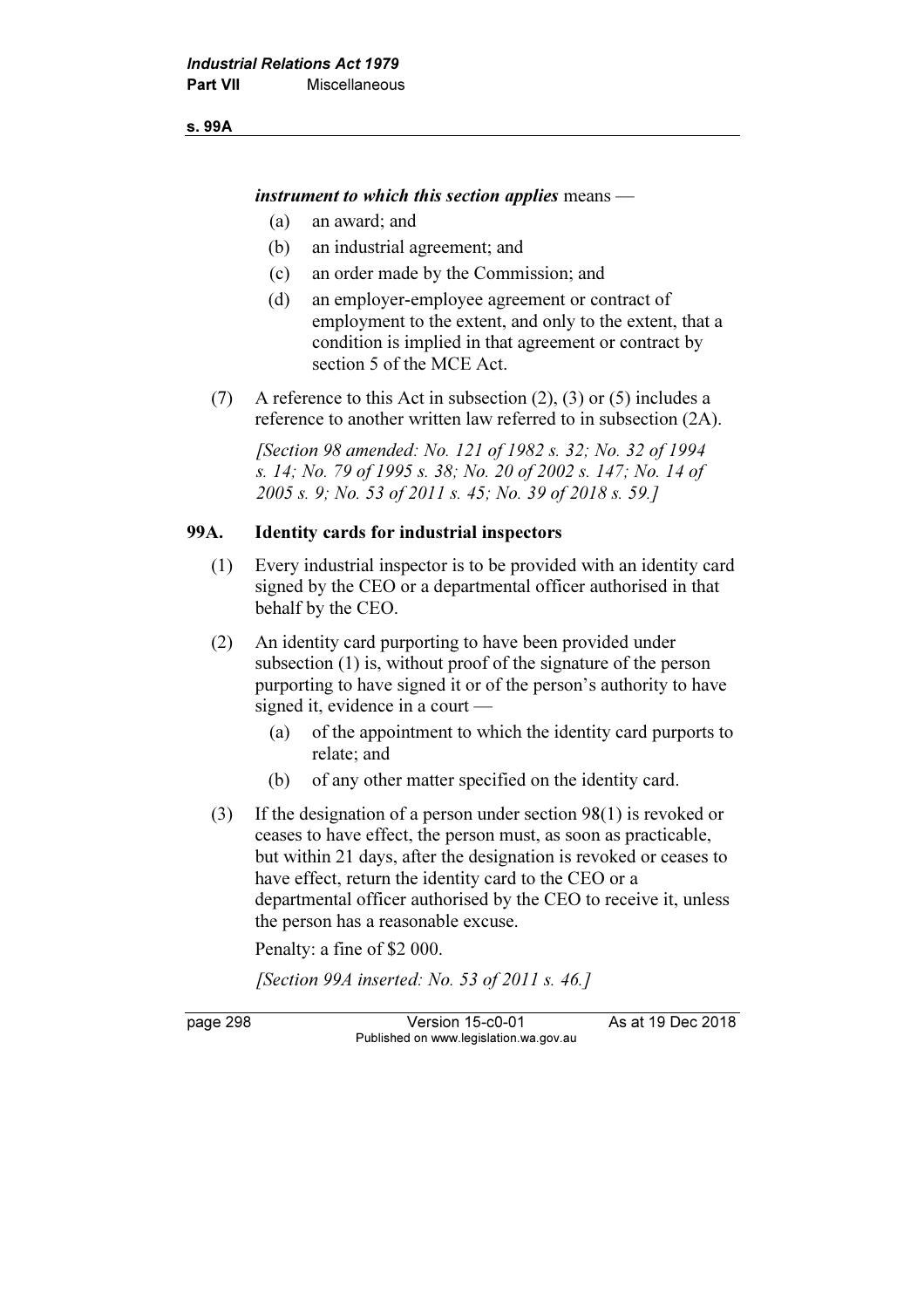### 99B. Production of identity card

- (1) An industrial inspector must, if requested to do so by a person in respect of whom the industrial inspector has exercised, or is about to exercise, a power under this Act or any other written law, produce the industrial inspector's identity card for the person's inspection.
- (2) Subsection (1) only applies if the industrial inspector is in the physical presence of the person in respect of whom the power has been, or is about to be, exercised.
- (3) If for any reason it is not practicable to comply with subsection (1), the industrial inspector must produce the identity card for inspection by the person at the first reasonable opportunity.

[Section 99B inserted: No. 53 of 2011 s. 46.]

#### 99C. Staff for Department

(1) In this section —

employed in the Department or the Registrar's Department includes seconded to perform functions or services for, or duties in the service of, that department.

- (2) As many public service officers are to be employed in the Department as are necessary for the purposes of this Act.
- (3) As many public service officers are to be employed in the Registrar's Department as are necessary —
	- (a) for the performance of the Court's functions; and
	- (b) for the performance of the Commission's functions; and
	- (c) otherwise for the purposes of this Act.

[Section 99C inserted: No. 53 of 2011 s. 46.]

As at 19 Dec 2018 Version 15-c0-01 page 299 Published on www.legislation.wa.gov.au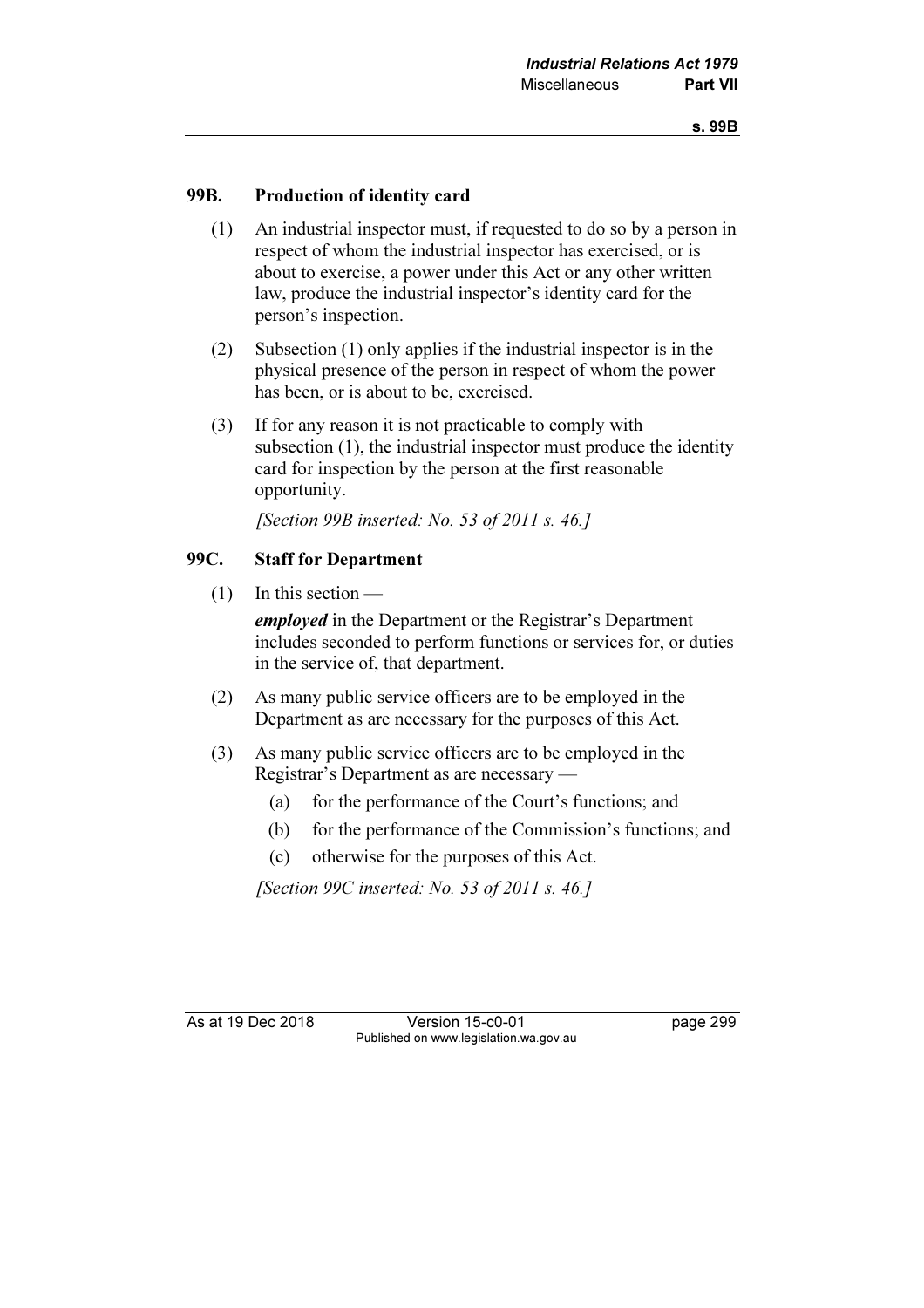s. 99D

#### 99D. Designation of officers, generally

- (1) This section applies to the following
	- (a) the designation of a person under section 85(9) to be the clerk of the Court;
	- (b) the designation of a person under section 93(1AB) to be the Registrar;
	- (c) the designation of a person under section  $93(1AC)$  to be a deputy registrar;
	- (d) the designation of a person under section  $98(1)$  to be an industrial inspector.
- (2) A designation is to be in writing and the Interpretation Act 1984 section 52 applies to it in the same way as that section applies to an appointment.
- (3) A designation referred to in subsection  $(1)(a)$ ,  $(b)$  or  $(c)$  ceases to have effect if the person designated ceases to be a Registrar's Department officer.
- (4) A designation referred to in subsection  $(1)(d)$  ceases to have effect if the person designated ceases to be a departmental officer.
- (5) The chief executive officer of the Registrar's Department, the Registrar or the CEO, as the case may be, may, in writing, delegate the power to make a designation to another person.

[Section 99D inserted: No. 53 of 2011 s. 46; amended: No. 39] of 2018 s. 60.]

# 99. Wage rates in awards not affected by repeal of basic wage provisions

 The repeal effected by this Act shall not affect the operation under this Act of any award or industrial agreement in force under the repealed Act immediately prior to the commencement of this Act in so far as the wage rates prescribed in any such

page 300 Version 15-c0-01 As at 19 Dec 2018 Published on www.legislation.wa.gov.au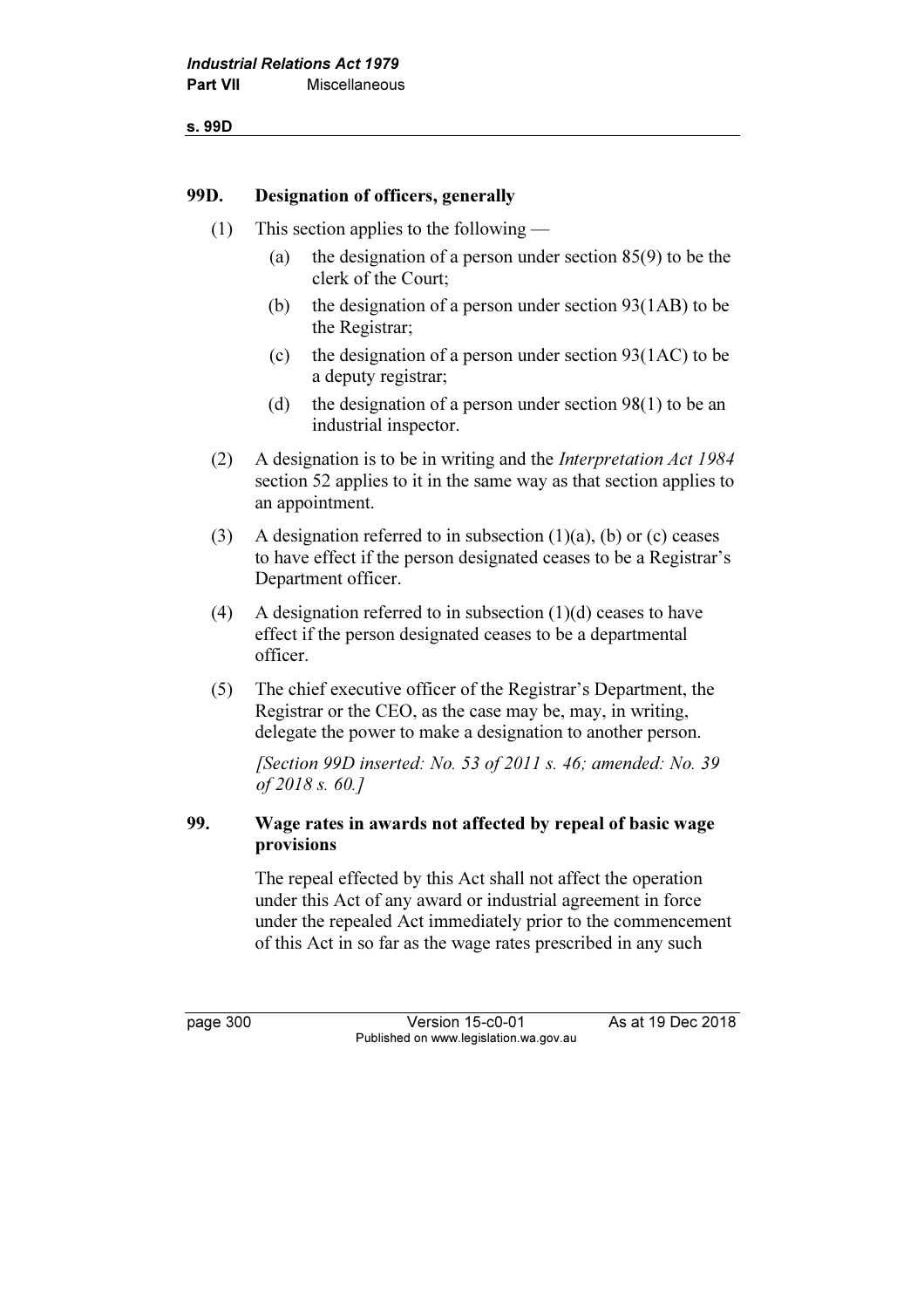award or industrial agreement included as a constituent a basic wage determined and declared under the repealed Act.

- [**100.** Deleted: No. 121 of 1982 s. 33.]
- [**101.** Deleted: No. 94 of 1984 s. 59.]

#### 102. Obstruction etc. prohibited

- $(1)$  A person shall not
	- (a) being lawfully required to do so fail to produce or exhibit, or allow to be examined, a record; or
	- (b) being lawfully asked a question by a person under this Act, fail to answer truthfully to the best of his knowledge, information and belief; or
	- (c) being an officer of an organisation, refuse to assist in the taking of any ballot by providing for the use of the returning officer or his assistants such register and lists of the members of the organisation as the returning officer requires; or
	- (d) falsely represent in an application made under this Act that he is a member of an organisation.
- (2) A person shall not
	- (a) resist or obstruct a person in the performance of a duty imposed or the exercise of a power conferred by or under this Act; or
	- (b) wilfully mislead a person in any particular likely to affect the exercise of a power so conferred or the discharge of a duty so imposed.
- (3) A contravention of subsection (1) or (2) is not an offence but those subsections are civil penalty provisions for the purposes of section 83E.

 [Section 102 amended: No. 121 of 1982 s. 34; No. 94 of 1984 s. 65; No. 1 of 1995 s. 53; No. 20 of 2002 s. 148 and 159.]

As at 19 Dec 2018 Version 15-c0-01 page 301 Published on www.legislation.wa.gov.au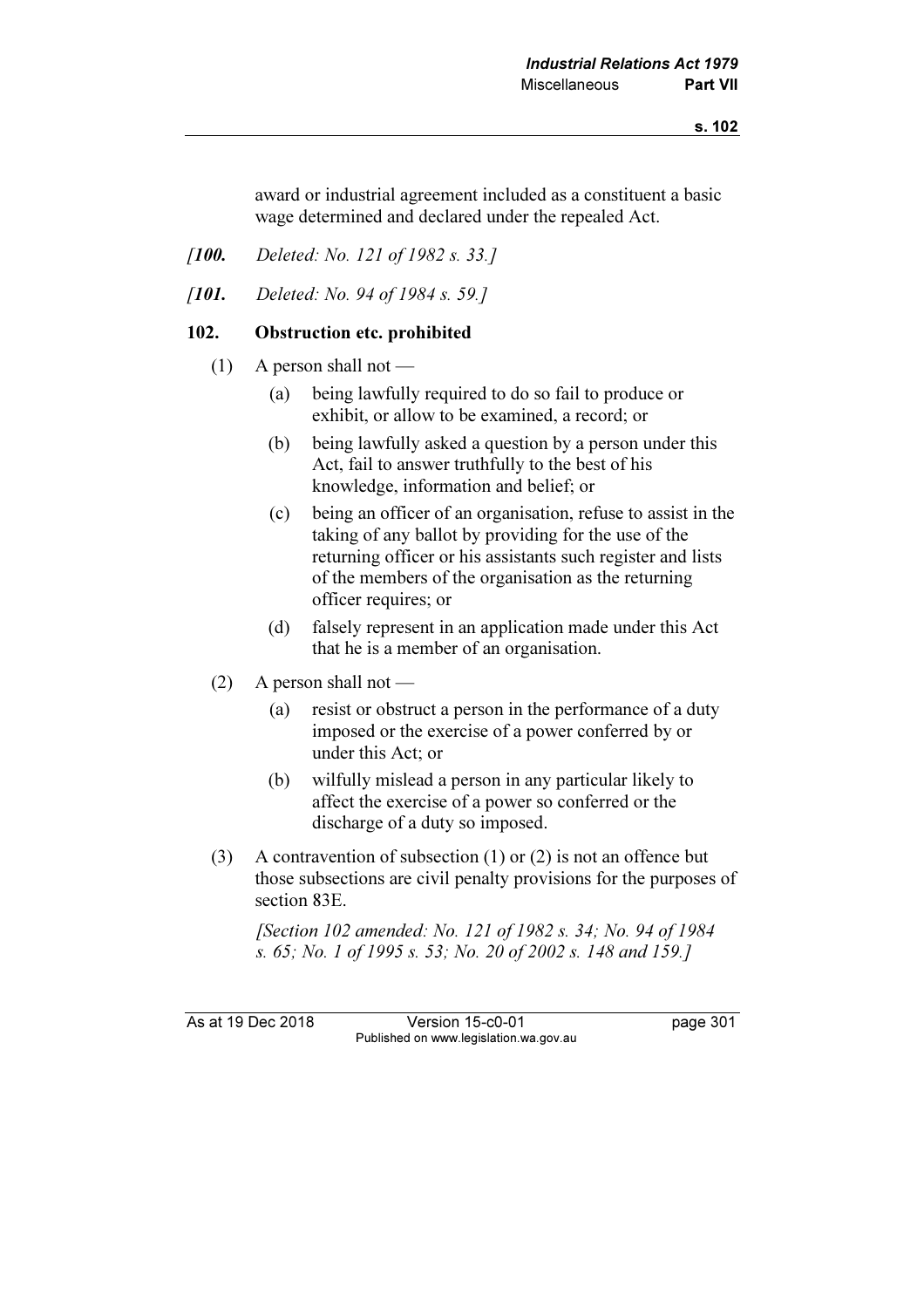#### 102A. Institution of certain proceedings, powers of Registrar etc. for

- (1) Subject to this Act, the Registrar or a deputy registrar may, of his own motion, and shall, if he is directed in accordance with this Act to do so, make an application under section 77, 83, 83B, 83E or 84A.
- (2) Subject to this Act, an industrial inspector may, of his own motion, make an application under section 77, 83, 83B, 83E or 84A.

[Section 102A inserted: No. 94 of 1984 s. 60; amended: No. 79 of 1995 s. 8(2) and 39; No. 20 of 2002 s. 160(5) and (6).]

#### 103. Certain applications may relate to more than one breach

- (1) Where it is alleged that one and the same breach has been committed by 2 or more persons or that related breaches have been committed respectively by 2 or more persons, the matters may be joined in the one application, notwithstanding that the breach or breaches are alleged to have been committed otherwise than at the same time, and notwithstanding that in cases where there is a principal respondent an application is not made in respect of the principal respondent or that the principal respondent is not amenable to proceedings.
- (2) The Full Bench or the industrial magistrate's court, as the case may be, may proceed to deal with the matters joined in the application together, but if of opinion that the respondent is likely to be prejudiced by the joinder, may require the applicant to elect upon which matter he will proceed, and may direct that the matter so elected shall be dealt with separately.
- (3) In this section —

application means an application made under section 77, 83, 83B, 83E or 84A;

**breach** means a contravention or failure to comply with a provision of this Act or an award, industrial agreement, employer-employee agreement, direction, order or declaration,

page 302 Version 15-c0-01 As at 19 Dec 2018 Published on www.legislation.wa.gov.au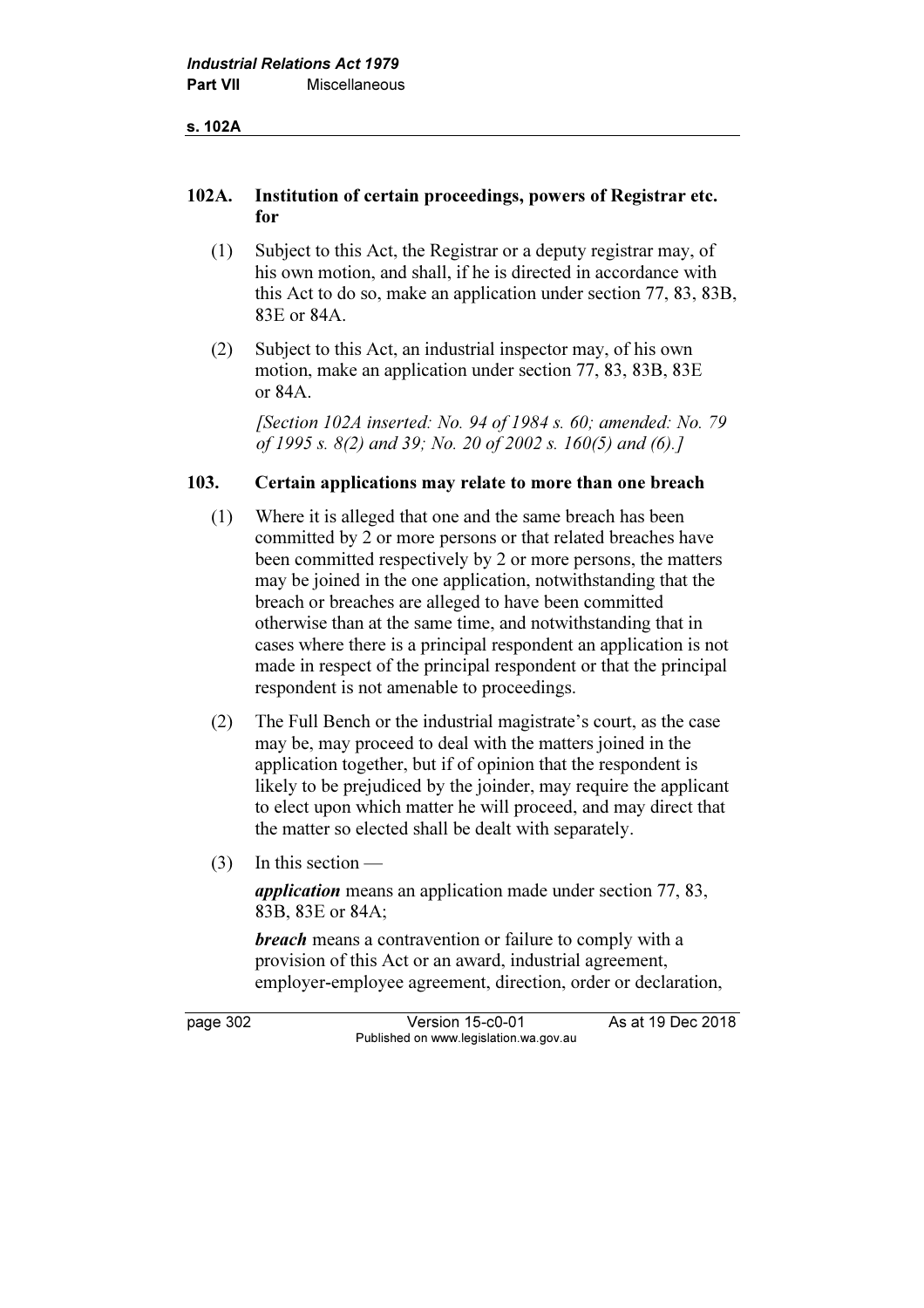but does not include a contravention or failure to comply that constitutes an offence against this Act.

 [Section 103 inserted: No. 94 of 1984 s. 60; amended: No. 44 of 1991 s. 8; No. 79 of 1995 s. 8(2); No. 20 of 2002 s. 15 and 160(7).]

#### 104. Prosecutions

- (1) A person authorised by the Minister to prosecute offences under this Act of a particular kind may commence and conduct a prosecution for an offence of that kind.
- (2) If a prosecution notice states that the prosecutor is authorised as referred to in subsection (1), that fact is to be taken to be proved in the absence of evidence to the contrary.
- (3) An industrial inspector may, of his own motion, commence and conduct a prosecution for an offence under this Act.
- (4) The Registrar or a deputy registrar may, of his own motion, and shall, if he is directed under this Act to do so, commence and conduct a prosecution for an offence under this Act.
- (5) A person not referred to in subsection  $(1)$ ,  $(3)$  or  $(4)$  may commence a prosecution for an offence under this Act but the charge must be dismissed for want of prosecution unless the court is satisfied that the prosecutor has been affected by the conduct giving rise to the offence.

[Section 104 inserted: No. 79 of 1995 s. 40; amended: No. 84 of 2004 s. 80.]

### 105. Awards etc., evidence of

 The production of the Government Gazette or the Industrial Gazette in which is published any award, industrial agreement. order, or notification made under the authority of this Act, or any of the notices or matters set out in Schedule 1 shall, before all courts and persons acting judicially, be evidence of the

As at 19 Dec 2018 Version 15-c0-01 page 303 Published on www.legislation.wa.gov.au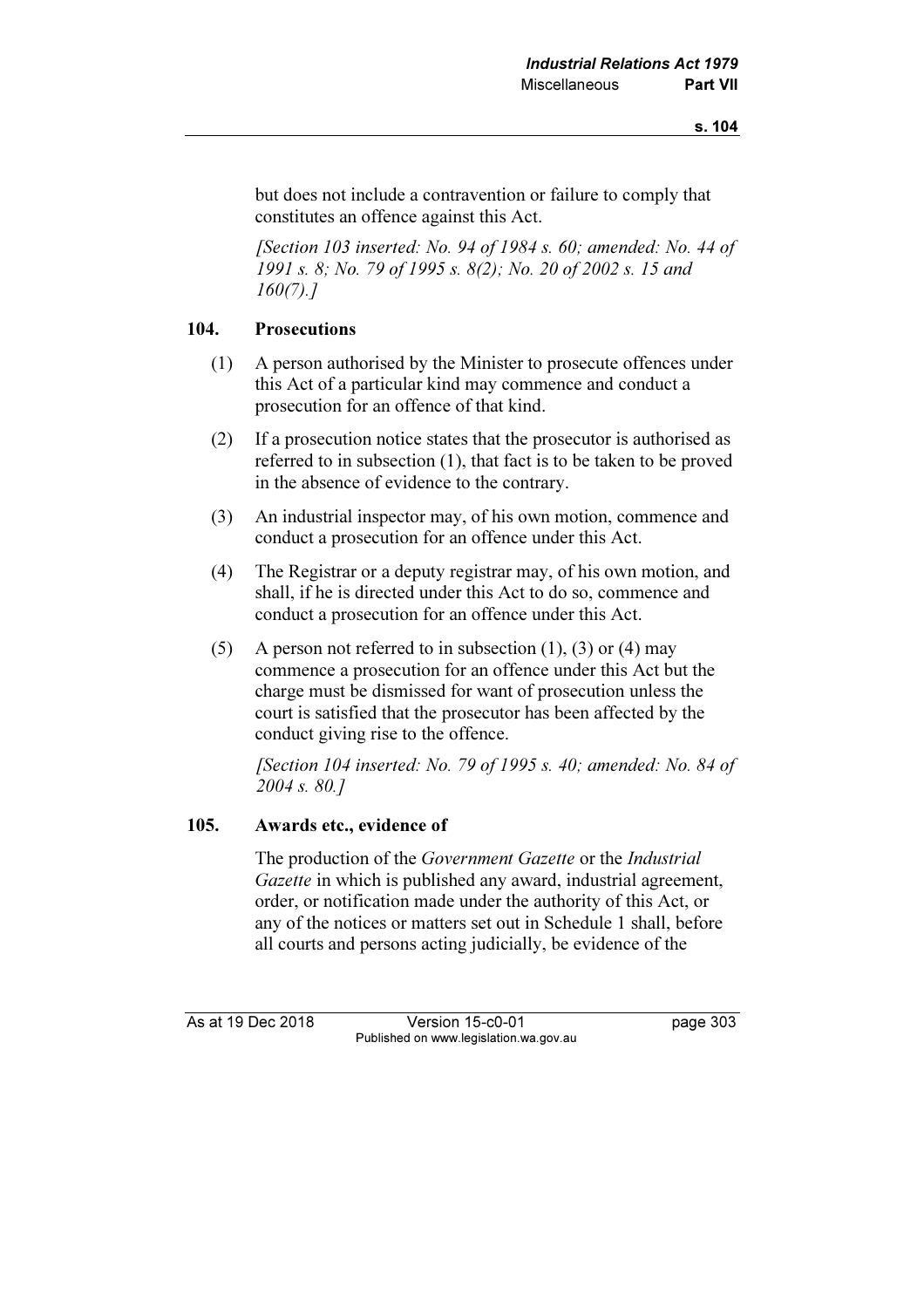#### s. 106

award, industrial agreement, order, notification, notice, or matter and of any of the matters stated therein.

[Section 105 amended: No. 94 of 1984 s. 66.]

### 106. Official signatures and appointments, judicial notice of

 All courts and all persons acting judicially shall take judicial notice of —

- (a) the official signature of any person holding  $-$ 
	- (i) an office under any provision of the Industrial Arbitration Act  $1912$  in force from time to time before the repeal of that Act;
	- (ii) the office of presiding judge, Chief Commissioner, Senior Commissioner, commissioner, industrial magistrate, clerk of the court, Registrar, deputy registrar, or industrial inspector;

and

 (b) the appointment and official character of any such person.

[Section 106 amended: No. 121 of 1982 s. 36; No. 94 of 1984] s. 66; No. 44 of 1991 s. 8; No. 39 of 2018 s. 61.]

### 107. No costs to be awarded against Registrar, deputy registrar or industrial inspector

 No order for costs shall be made against the Registrar, a deputy registrar, or an industrial inspector in proceedings instituted by him pursuant to a direction given under this Act.

[Section 107 amended: No. 94 of 1984 s. 66.]

### 108. Organisations and associations not affected by certain Imperial Acts

 An organisation or association shall not, on and from the date of its registration, and while so registered, be affected by the

page 304 Version 15-c0-01 As at 19 Dec 2018 Published on www.legislation.wa.gov.au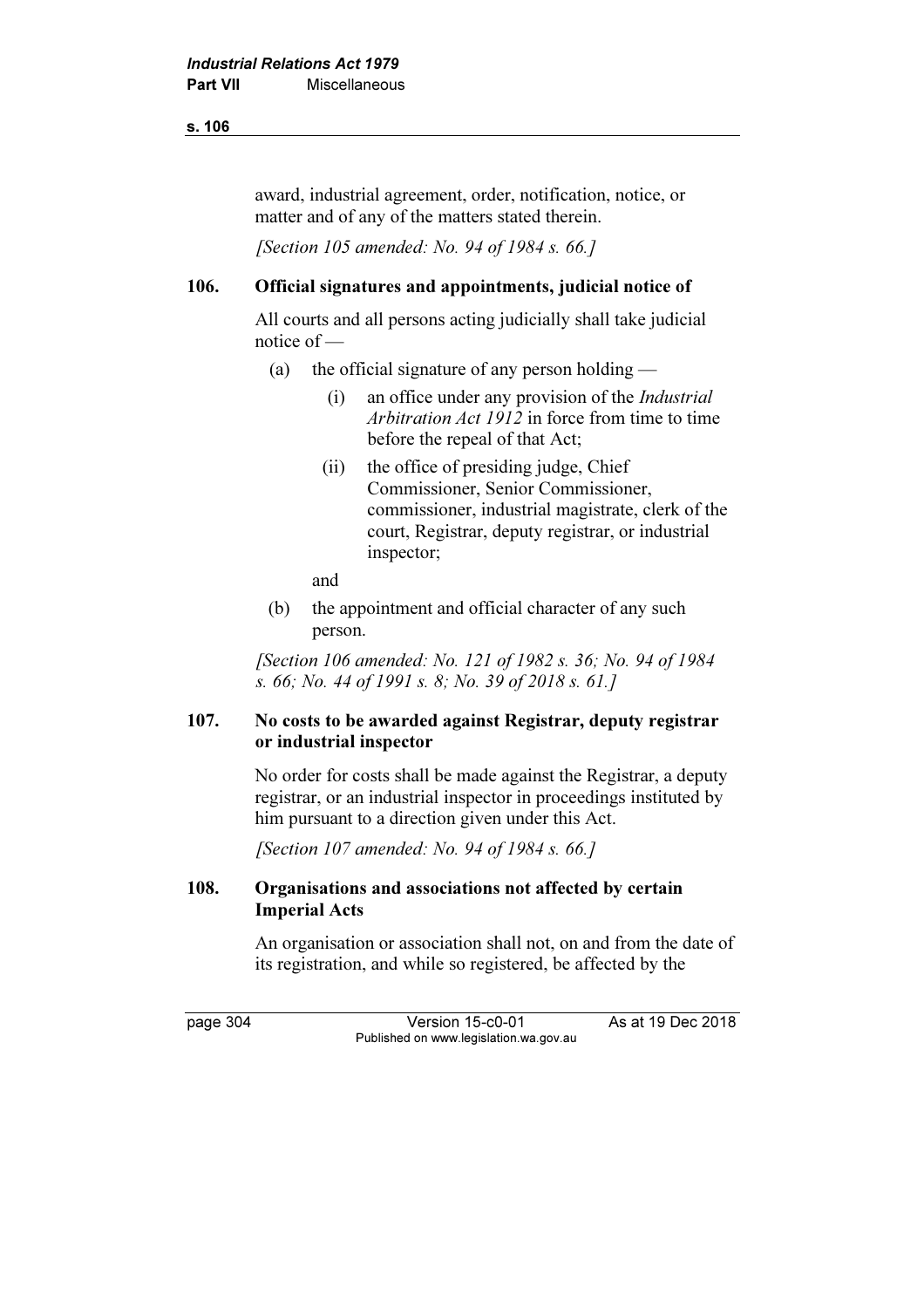provisions of any Act of the Imperial Parliament against corresponding societies or unlawful combinations in respect of any matters done in compliance with the registered rules of such organisation or association.

[Section 108 amended: No. 94 of 1984 s. 66.]

#### 109. Dues payable to organisation or association may be sued for

 All fines, subscriptions and levies payable under its rules to an organisation or association by any member thereof or to any association by any organisation represented therein may, in so far as they are owing to the organisation or association for any period subsequent to the registration thereof, be sued for and recovered in a court of competent jurisdiction as a debt due to the organisation or association, but every action for the recovery of such fines, subscriptions and levies shall be commenced within 12 months from the time when the cause of action arose.

[Section 109 amended: No. 94 of 1984 s. 66; No. 79 of 1995] s. 41.]

### 110. Disputes between organisation or association and its members, how to be determined

- (1) Every dispute between an organisation and any of its members, or between an association and any organisation represented therein, shall, subject to section 66, be decided in the manner directed by the rules of the organisation, or, as the case may be, by the rules of the association.
- (2) On the application of an organisation or association, an industrial magistrate's court may order the payment by any member or, in the case of an association, by any organisation represented therein of any fine, penalty, or subscription payable in pursuance of the rules of the organisation or the association, as the case may be, or any contribution, not exceeding \$20 in the case of any member, to a penalty incurred or money payable under an award or order.

[Section 110 amended: No. 94 of 1984 s. 66; No. 44 of 1991] s. 8.]

As at 19 Dec 2018 Version 15-c0-01 page 305 Published on www.legislation.wa.gov.au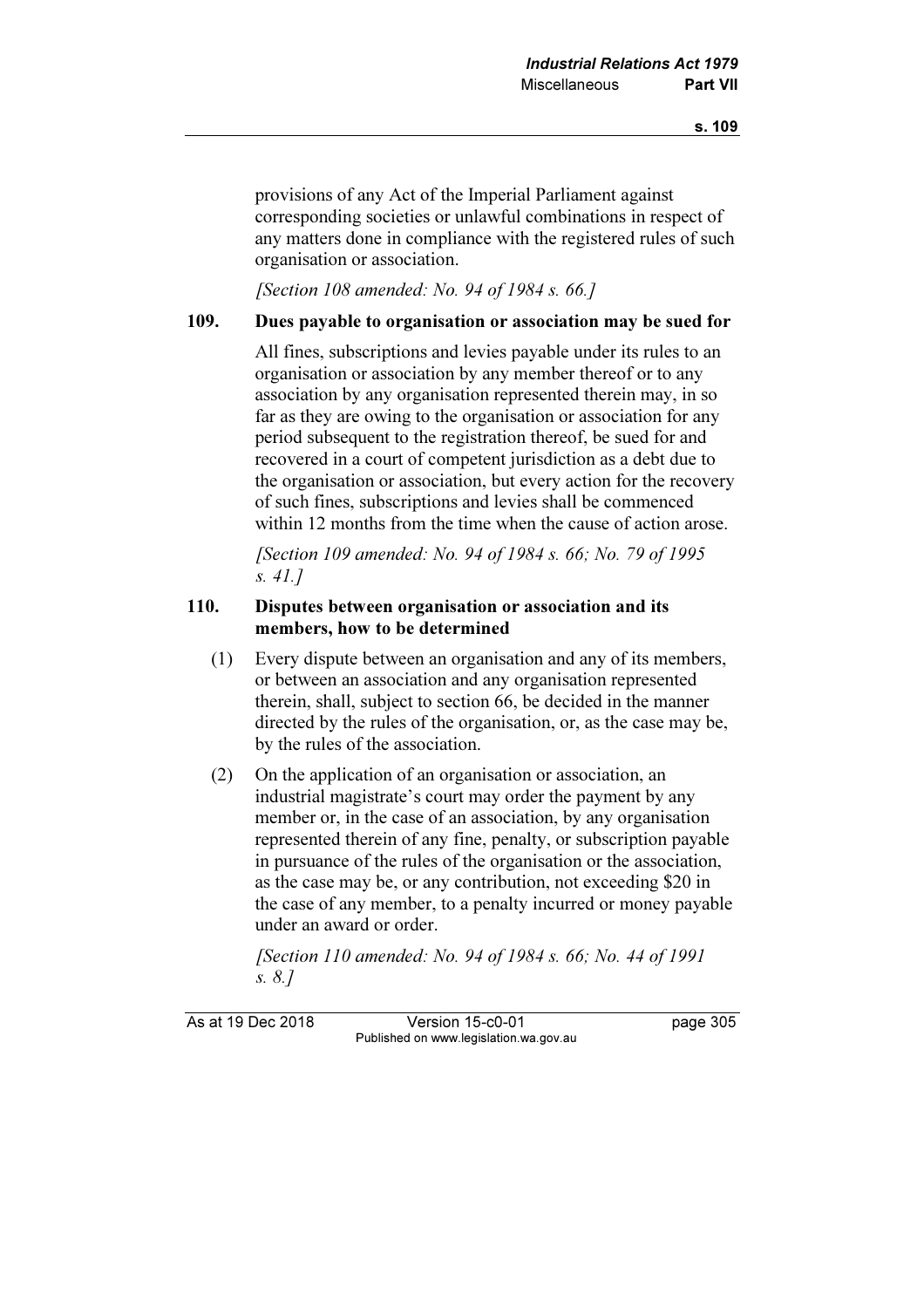#### 111. No premiums etc. to be taken for employment

- (1) An employer or employee or a person acting on behalf of an employer or employee shall not ask, demand, or receive, or pay or provide or offer to pay or provide, any premium, payment, or reward for or in respect of the employment or engagement of any employee in any industry which is the subject of an award or order, but this subsection does not apply to an employment or engagement through the agency of an employment agent acting in the ordinary course of his business under the Employment Agents Act 1976.
- (2) A person shall not accept for publication or publish in a newspaper, periodical, or otherwise any advertisement of an offer to accept or receive any premium, payment, or reward of a kind referred to in subsection (1).

Penalty: \$100.

- (3) Where any money is received in contravention of subsection (1) then, notwithstanding any proceedings under this Act in respect of the contravention, the money may be recovered in an industrial magistrate's court —
	- (a) by the person by whom or on whose behalf the money was paid; or
	- (b) by an industrial inspector on behalf of that person,

as a debt due to that person.

[Section 111 amended: No. 94 of 1984 s. 65 and 66; No. 1 of 1995 s. 53; No. 79 of 1995 s. 27.]

### 112. Certain rules of organisation as to penalties invalid

- (1) Where the rules of an organisation contain a provision that authorises or purports to authorise the imposition of a penalty by way of a fine or levy or otherwise on an employee who complies with his contract of service the provision is invalid.
- (2) An organisation or any person shall not enforce or attempt to enforce a provision that is invalid by virtue of subsection (1).

page 306 Version 15-c0-01 As at 19 Dec 2018 Published on www.legislation.wa.gov.au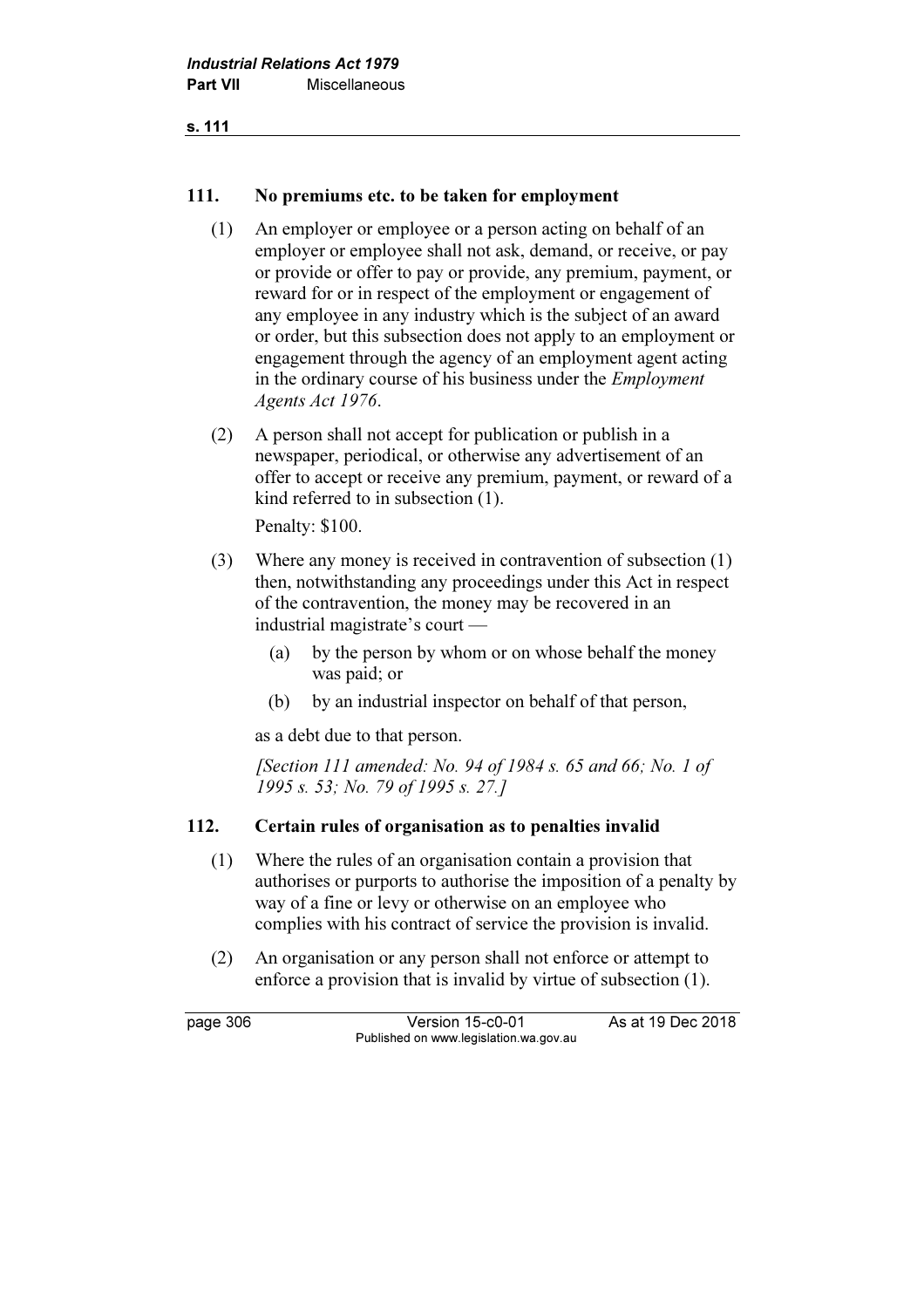- (3) Where any money is received in contravention of subsection (2) then, notwithstanding any proceedings under this Act in respect of the contravention, the money may be recovered in an industrial magistrate's court —
	- (a) by the person by whom or on whose behalf the money was paid; or
	- (b) by an industrial inspector on behalf of that person,

as a debt due to that person.

[Section 112 amended: No. 94 of 1984 s. 65 and 66; No. 1 of 1995 s. 53; No. 79 of 1995 s. 28.]

### 112A. Industrial agents, registration of

- (1) In this section a reference to carrying on business as an industrial agent is a reference to carrying on business as a person who does either or both of the following —
	- (a) appears as an agent under section 31, 81E or 91;
	- (b) provides advice or other services in relation to industrial matters.
- (1a) Despite subsection (1), a reference to carrying on business as an industrial agent does not include —
	- (a) carrying on business by an organisation, UnionsWA, the Chamber or the Mines and Metals Association; or
	- (b) carrying on business as a person who acts as a bargaining agent within the meaning of section 42B(4); or
	- (c) carrying on business as a person who
		- (i) appears in proceedings as provided by section 97WJ; or
		- (ii) provides advice or other services in relation to industrial matters, in the capacity of a bargaining agent under section 97UJ.

As at 19 Dec 2018 Version 15-c0-01 page 307 Published on www.legislation.wa.gov.au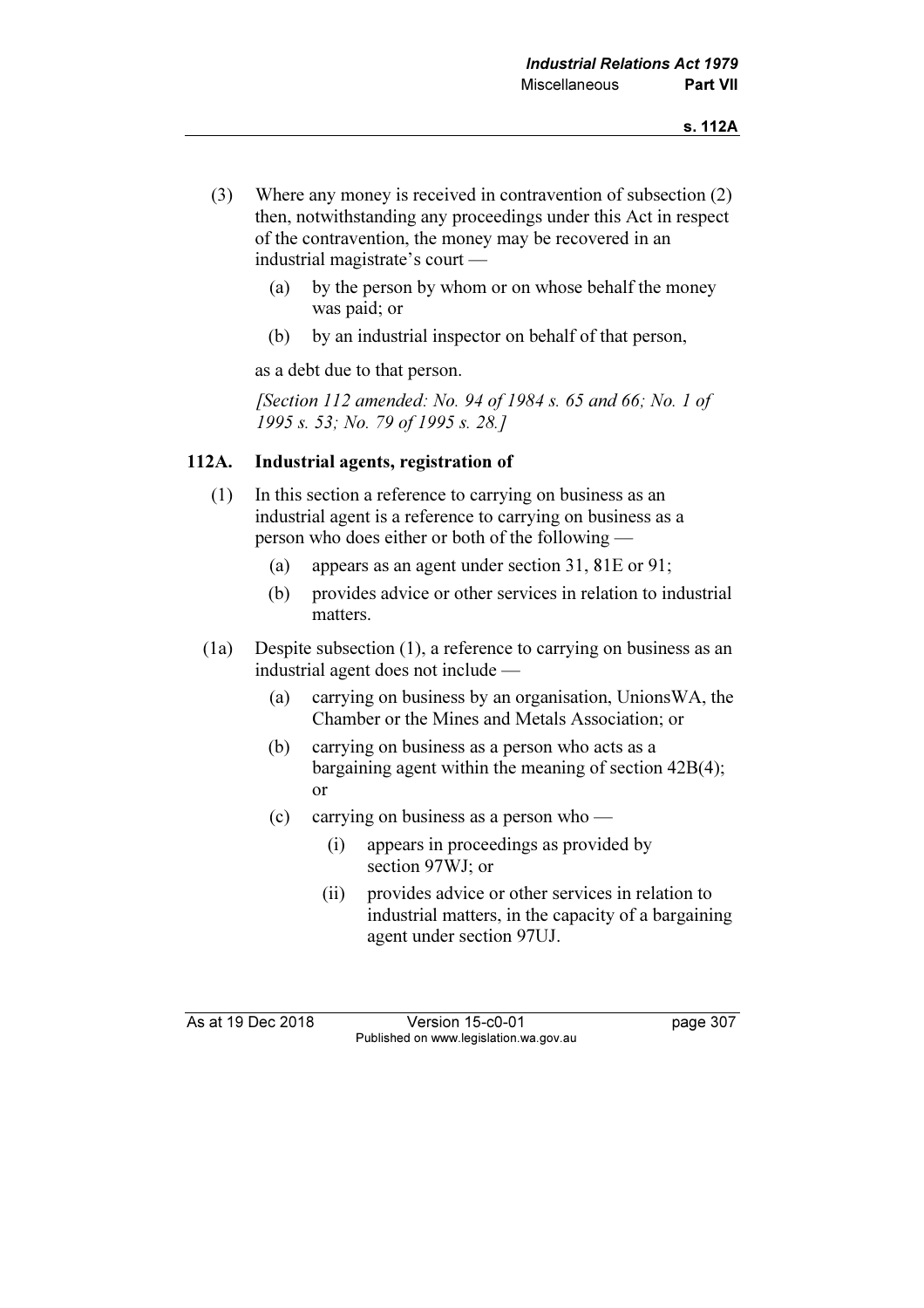### s. 112A

 (2) Except as provided under this section a person who, not being an industrial agent registered under this section or a legal practitioner, in any way carries on business as an industrial agent, or holds himself out as carrying on business as an industrial agent, commits an offence.

Penalty: \$2 000.

- (3) For the purposes of section 12 of the Legal Profession Act 2008 a person who is —
	- (a) registered under this section; or
	- (b) acting under a contract of employment for a person who is registered under this section; or
	- (c) an employee or officer of any organisation, UnionsWA, the Chamber, the Mines and Metals Association, or a prescribed body or class of body, acting on behalf of that body,

is authorised to —

- (d) appear for a party, person or body under section 31, 81E or 91; and
- (e) provide advice and other services in relation to industrial matters.
- (4) A person shall not be registered under this section unless that person can demonstrate that that person has professional indemnity insurance, or has sufficient material resources, of a prescribed kind to provide professional indemnity.
- (5) Regulations made by the Governor are to
	- (a) provide for a scheme of registration of persons for the purposes of this section and the procedure for obtaining registration; and
	- (b) prescribe a code of conduct for persons registered under this section; and

page 308 Version 15-c0-01 As at 19 Dec 2018 Published on www.legislation.wa.gov.au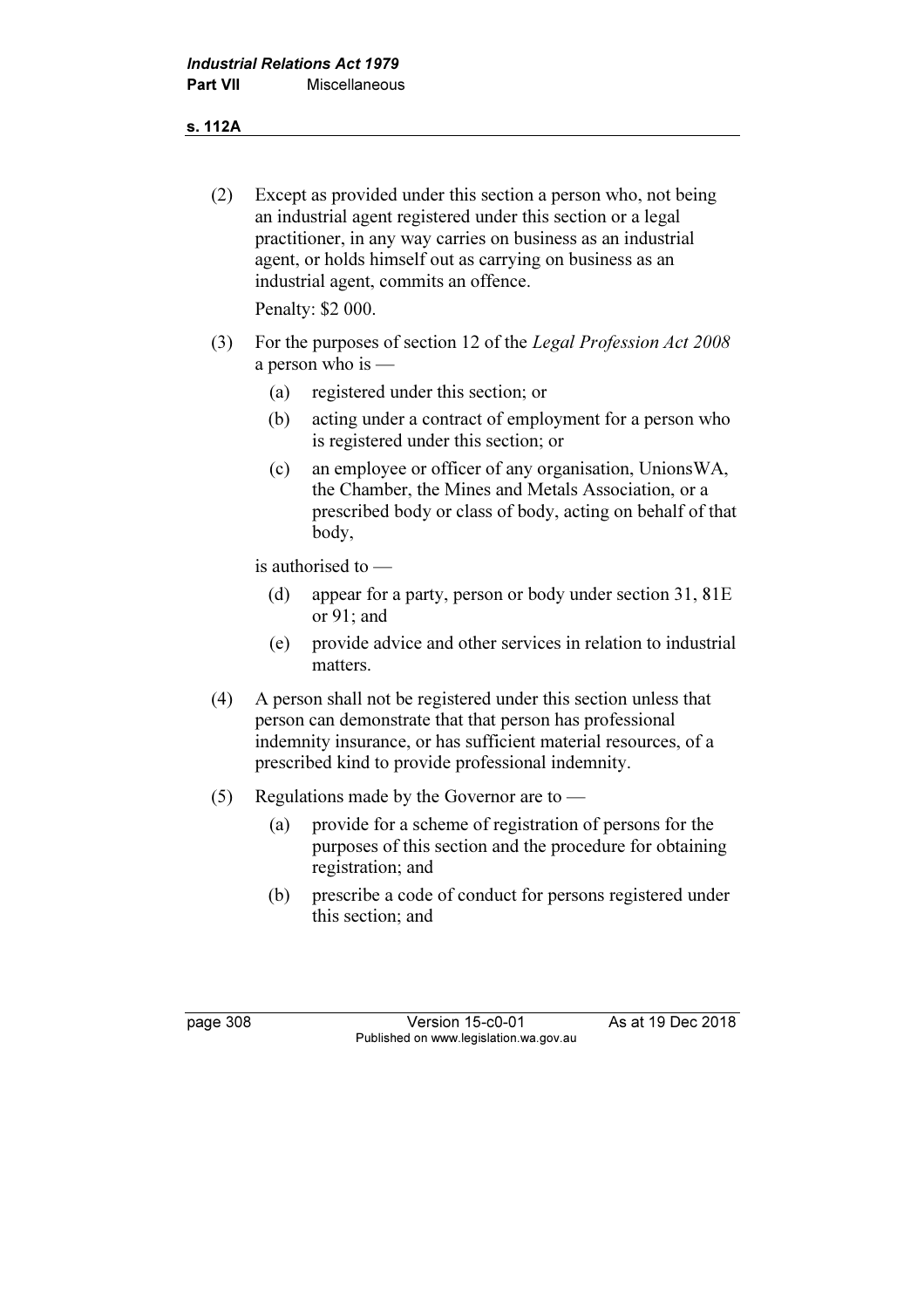- (c) prescribe the circumstances in which, and the procedures by which, a person may be disqualified from obtaining registration, or registration may be cancelled; and
- (d) provide for appeals to the Full Bench from disqualification or cancellation of registration; and
- (e) prescribe any matter or thing which is authorised or required to be prescribed for the purposes of this section.

[Section 112A inserted: No. 79 of 1995 s. 16; amended: No. 20 of 2002 s. 136; No. 65 of 2003 s. 41(3); No. 21 of 2008 s. 668(5); No. 53 of 2011 s. 48.]

## 113. Regulations

- (1) The Court with respect to any of the following purposes that relate to the Court, and the Chief Commissioner, after consultation with the other commissioners, with respect to any of those purposes that relate to the Commission may make regulations —
	- (a) prescribing or providing for the approval of the forms of certificates, notices, returns, or other instruments or documents to be used for the purposes of this Act; and
	- (b) prescribing the duties of the Registrar and of all other officers and persons acting in the administration of this Act; and
	- (ba) prescribing the practice and procedure to be followed in the mediation of a claim of harsh, oppressive or unfair dismissal, and other matters related to that mediation; and
		- (c) regulating the practice and procedure of the Court and the Commission and providing for the effective exercise of their jurisdiction and, without limiting the generality thereof, regulating —
			- (i) the times and places for the sitting of the Court and the Commission; and
			- (ii) the summoning of parties and of witnesses; and

As at 19 Dec 2018 Version 15-c0-01 page 309 Published on www.legislation.wa.gov.au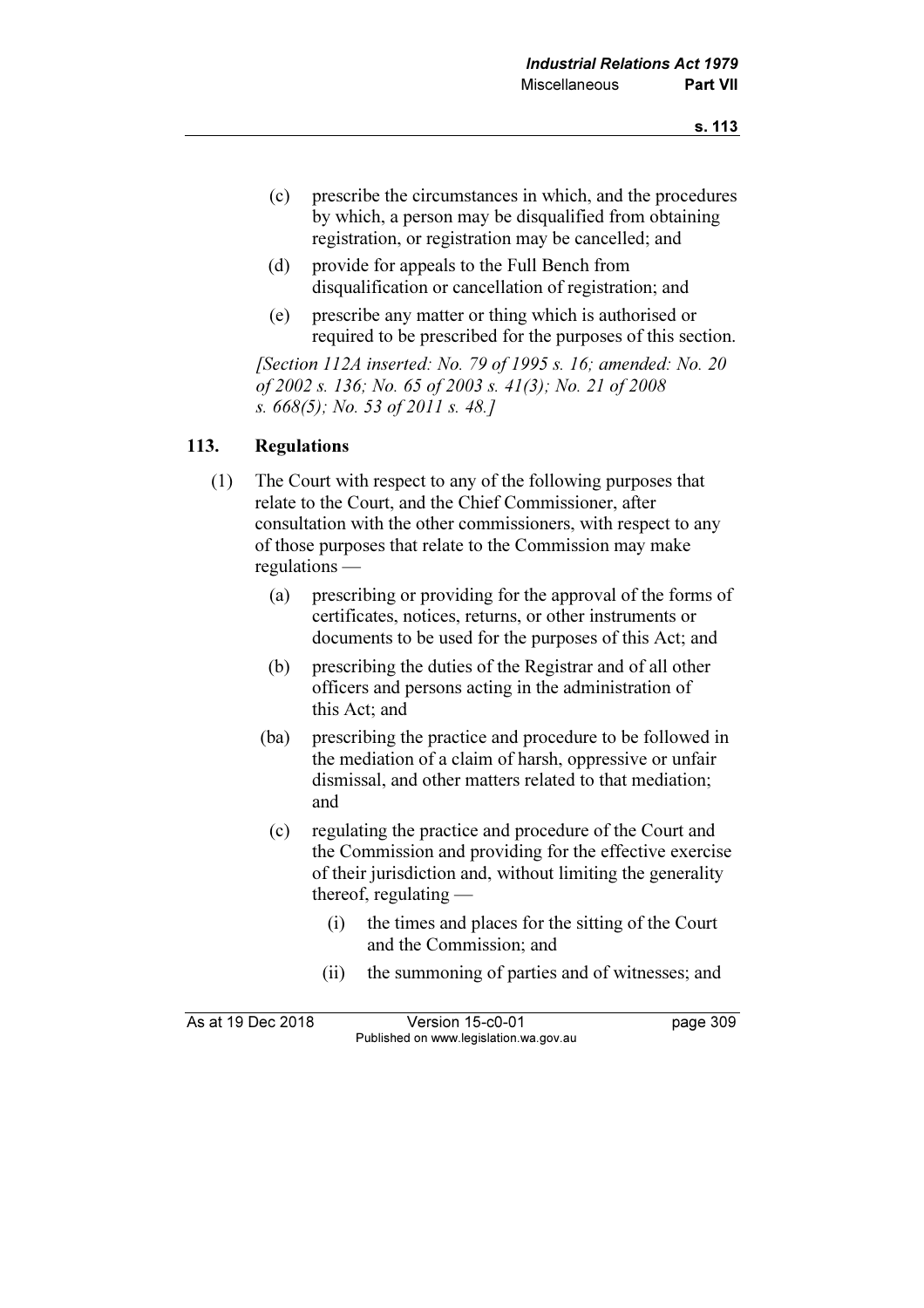s. 113

|      | (iii) |                                                                                                          | the allowances to witnesses; and                                                                                                                                                                           |  |
|------|-------|----------------------------------------------------------------------------------------------------------|------------------------------------------------------------------------------------------------------------------------------------------------------------------------------------------------------------|--|
|      | (iv)  | agreements;                                                                                              | the enforcement of the awards, orders,<br>judgments, directions, and sentences of the Court<br>and the Commission and of industrial                                                                        |  |
|      | and   |                                                                                                          |                                                                                                                                                                                                            |  |
| (d)  |       | without limiting paragraph (c), regulating the practice<br>and procedure to be followed in relation to — |                                                                                                                                                                                                            |  |
|      | (i)   | and                                                                                                      | appeals under section 33P of the <i>Police Act 1892</i> ;                                                                                                                                                  |  |
|      | (ii)  |                                                                                                          | the referral, bringing, hearing and determination<br>of matters, claims and appeals under —                                                                                                                |  |
|      |       | $\rm(I)$                                                                                                 | the Occupational Safety and Health<br>Act 1984; and                                                                                                                                                        |  |
|      |       | (II)                                                                                                     | the Mines Safety and Inspection<br>Act 1994; and                                                                                                                                                           |  |
|      |       | (IIIA)                                                                                                   | the Owner-Drivers (Contracts and<br>Disputes) Act 2007; and                                                                                                                                                |  |
|      |       | (III)                                                                                                    | the Petroleum and Geothermal Energy<br><i>Resources Act 1967</i> ; and                                                                                                                                     |  |
|      |       | (IV)                                                                                                     | the <i>Petroleum Pipelines Act 1969</i> ; and                                                                                                                                                              |  |
|      |       | (V)                                                                                                      | the Petroleum (Submerged Lands)<br>Act 1982;                                                                                                                                                               |  |
|      | and   |                                                                                                          |                                                                                                                                                                                                            |  |
| (da) |       | commissioners); and                                                                                      | providing for the payment of remuneration, travelling<br>and other allowances to members of constituent<br>authorities and their deputies (other than                                                      |  |
| (e)  |       |                                                                                                          | prescribing any act or thing necessary to supplement or<br>render more effectual the provisions of this Act as to<br>proceedings or the conduct of proceedings before the<br>Court and the Commission; and |  |
|      |       |                                                                                                          |                                                                                                                                                                                                            |  |

page 310 Version 15-c0-01 As at 19 Dec 2018 Published on www.legislation.wa.gov.au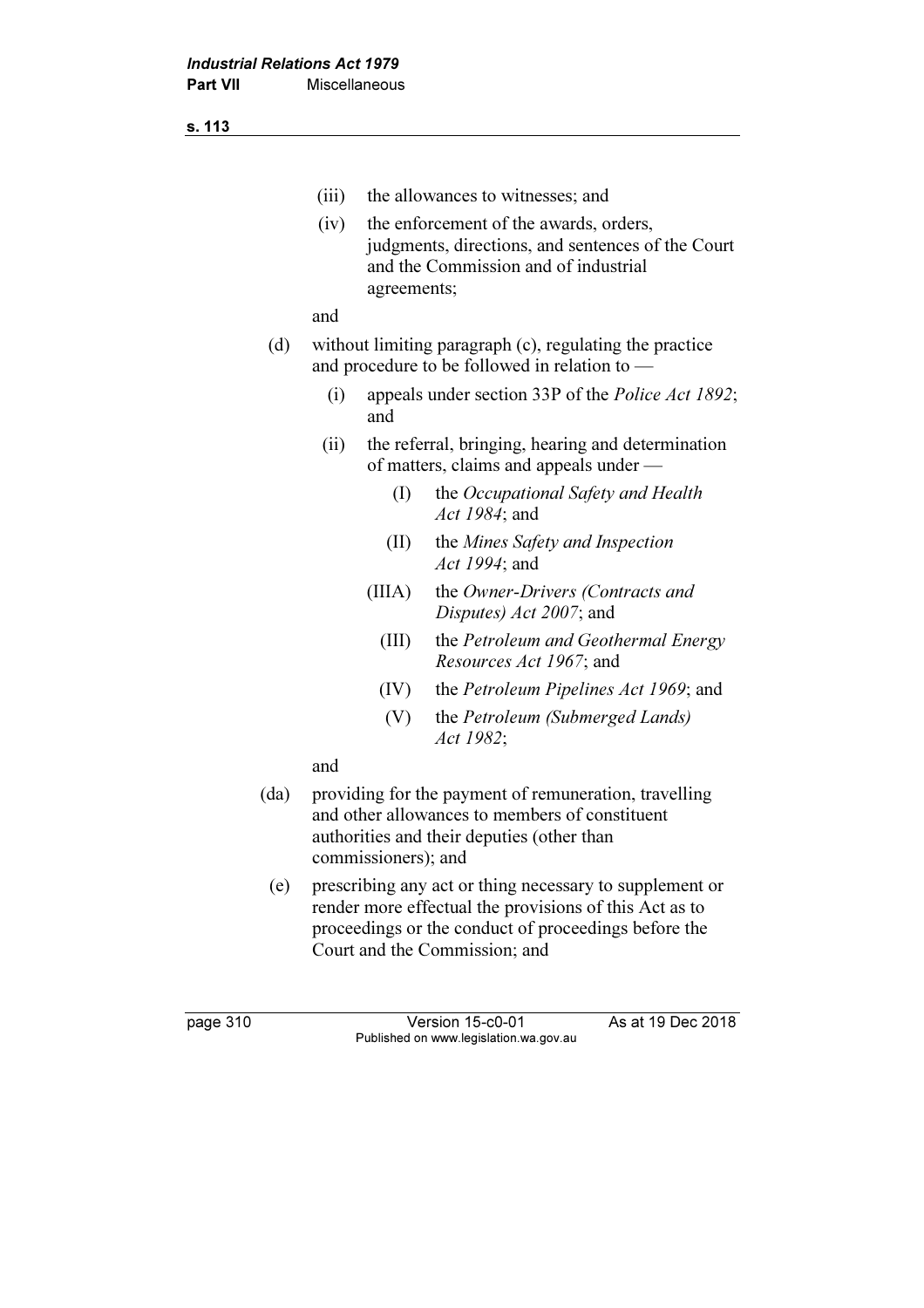(f) providing for any matters which by this Act are required or permitted to be prescribed or which it may be necessary or convenient to regulate (either generally or in any particular case) for giving effect to this Act,

 but regulations so made do not prevent the issuing by the Court or the Commission, and publication in the Industrial Gazette, of practice notes for the guidance of persons having business in the Court or the Commission.

- (2) Regulations made by the Commission shall, as far as practicable, prescribe or provide for the approval of one form for the reference of all matters to the Commission and may provide for the attachment thereto of such statements, statutory or other declarations, or other documents as the case may require.
- (3) The Governor may make regulations for the purpose of regulating the practice and procedure before an industrial magistrate's court, for and incidental to the exercise of its powers and jurisdiction under this Act, and prescribing the costs to be allowed in proceedings before an industrial magistrate's court, and the fees to be paid, and the allowances to witnesses in respect thereof.
- (3a) The Governor may make regulations in any case where this Act contemplates the making of regulations by the Governor.
- (3b) The Governor may make regulations prescribing what fees shall be paid in respect of any proceeding before the Court and the Commission, and the party by whom such fees shall be paid.
- (4) Any regulations made under this Act may provide that contravention of a regulation constitutes an offence and may provide for penalties not exceeding a fine of \$1 000 for offences against the regulations.

 [Section 113 amended: No. 121 of 1982 s. 37; No. 92 of 1984 s. 5; No. 94 of 1984 s. 61, 65 and 66; No. 44 of 1991 s. 8; No. 92 of 1994 s. 14; No. 1 of 1995 s. 13, 32 and 53; No. 3 of

As at 19 Dec 2018 Version 15-c0-01 page 311 Published on www.legislation.wa.gov.au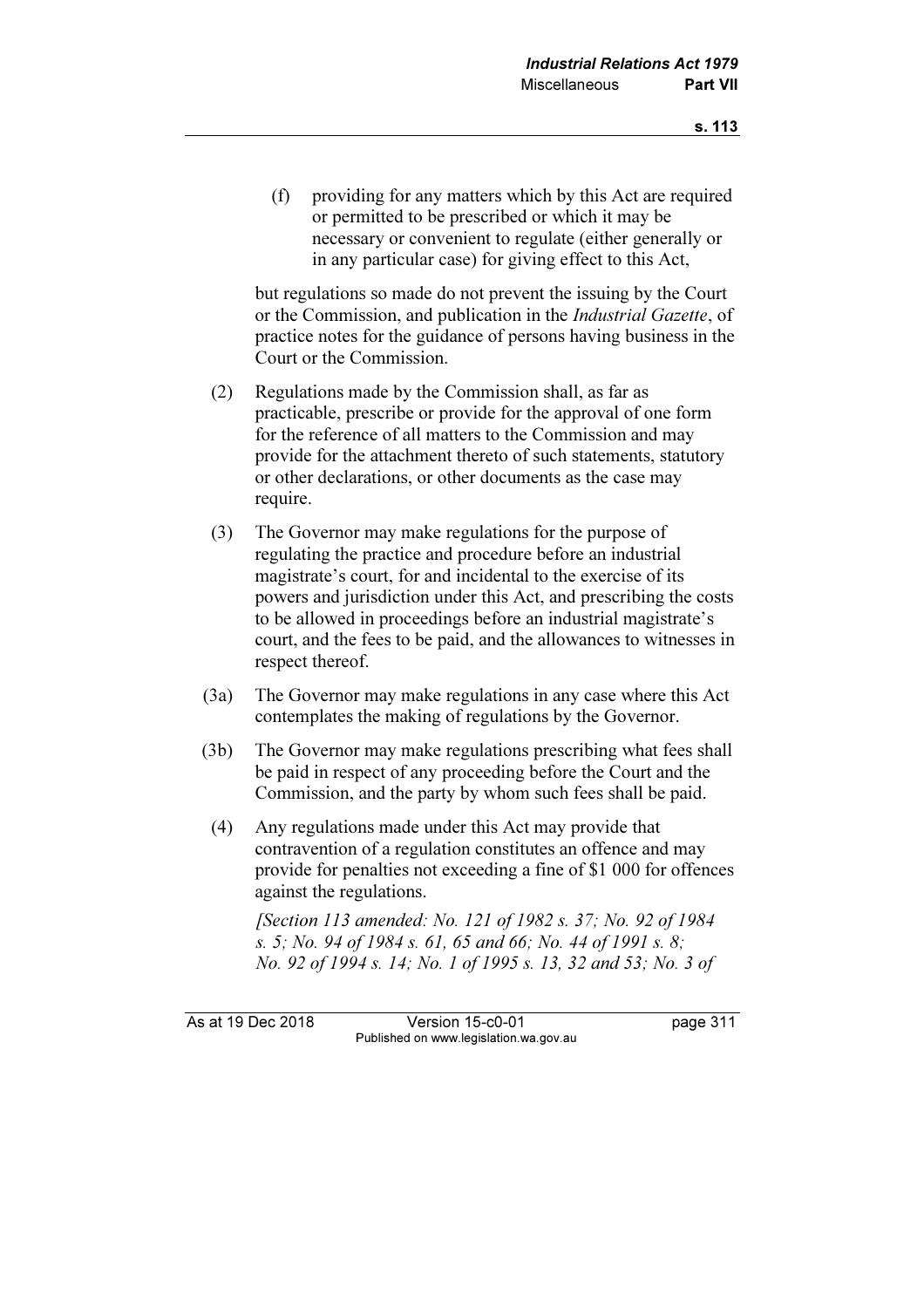### s. 114

1997 s. 38; No. 20 of 2002 s. 162; No. 7 of 2003 s. 10(2); No. 51 of 2004 s. 70(4); No. 68 of 2004 s. 87(4); No. 13 of 2005 s. 49(4)(b); No. 7 of 2007 s. 58; No. 35 of 2007 s. 97(4); No. 5 of 2008 s. 64; No. 53 of 2011 s. 47; No. 39 of 2018 s. 62.]

### 114. Contracting out from awards etc. prohibited

- (1) Subject to this Act, a person shall not be freed or discharged from any liability or penalty or from the obligation of any award, industrial agreement or order of the Commission by reason of any contract made or entered into by him or on his behalf, and every contract, in so far as it purports to annul or vary such award, industrial agreement or order of the Commission, shall, to that extent, be null and void without prejudice to the other provisions of the contract which shall be deemed to be severable from any provisions hereby annulled.
- (2) Each employee shall be entitled to be paid by his employer in accordance with any award, industrial agreement or order of the Commission binding on his employer and applicable to him and to the work performed, notwithstanding any contract or pretended contract to the contrary, and the employee may recover as wages the amount to which he is hereby declared entitled in any court of competent jurisdiction, but every action for the recovery of any such amount shall be commenced within 6 years from the time when the cause of action arose, and the employee is not entitled to recovery of wages under this subsection and otherwise, in respect of the same period.

 [Section 114 amended: No. 94 of 1984 s. 62; No. 119 of 1987 s. 24; No. 15 of 1993 s. 29; amended: Gazette 15 Aug 2003 p. 3686.]

### 115. Police officers, application of Act to (Sch. 3)

Schedule 3 has effect.

[Section 115 inserted: No. 58 of 2000 s. 4.]

page 312 Version 15-c0-01 As at 19 Dec 2018 Published on www.legislation.wa.gov.au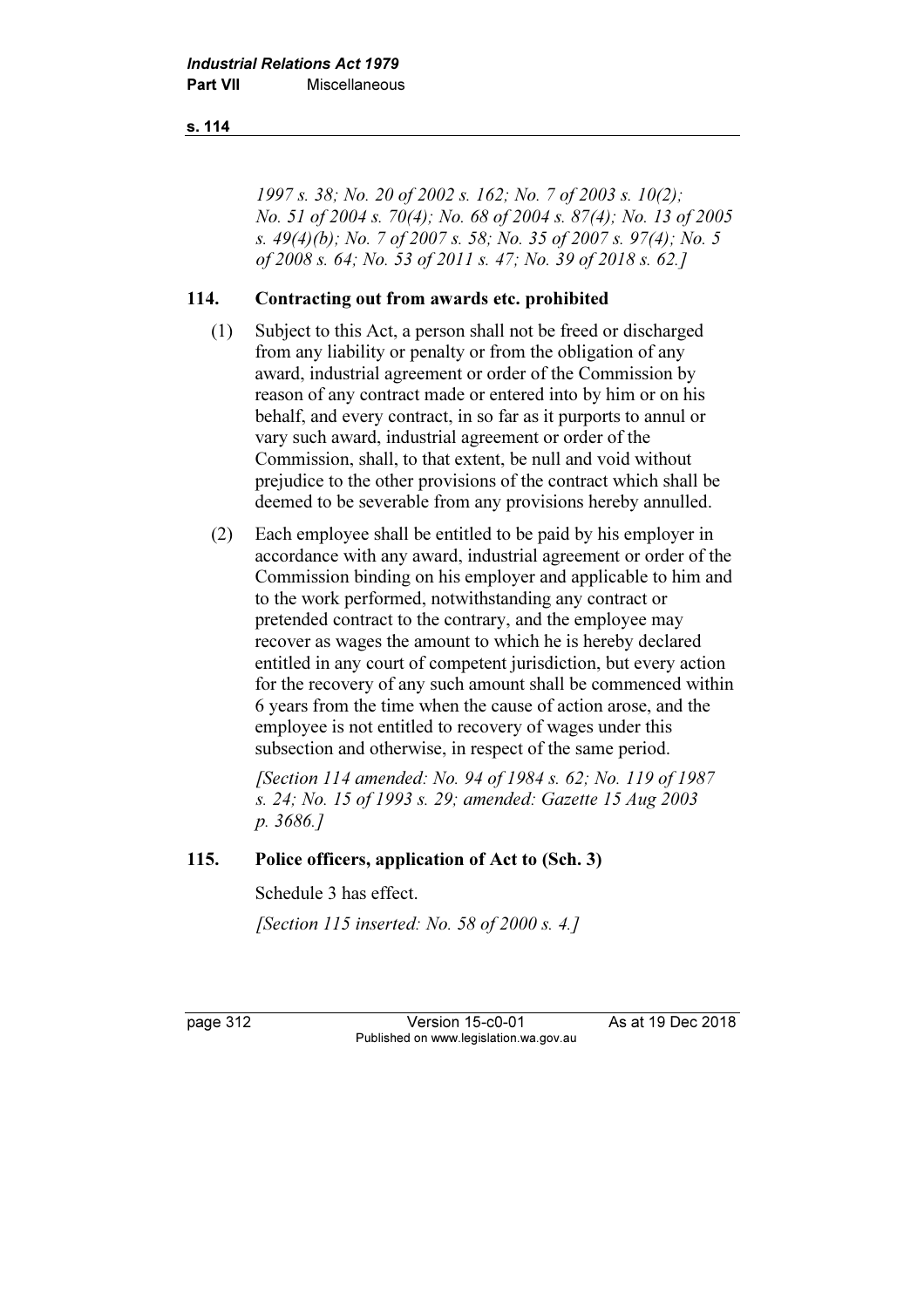### 116. Transitional provisions for Industrial Relations Amendment Act 2018

- (1) Schedule 6 sets out transitional provisions.
- (2) Schedule 6 does not affect the operation of the Interpretation Act 1984 Part V.

[Section 116 inserted: No. 39 of 2018 s. 63.]

[Part VIII deleted: No. 39 of 2018 s. 64.]

As at 19 Dec 2018 Version 15-c0-01 page 313 Published on www.legislation.wa.gov.au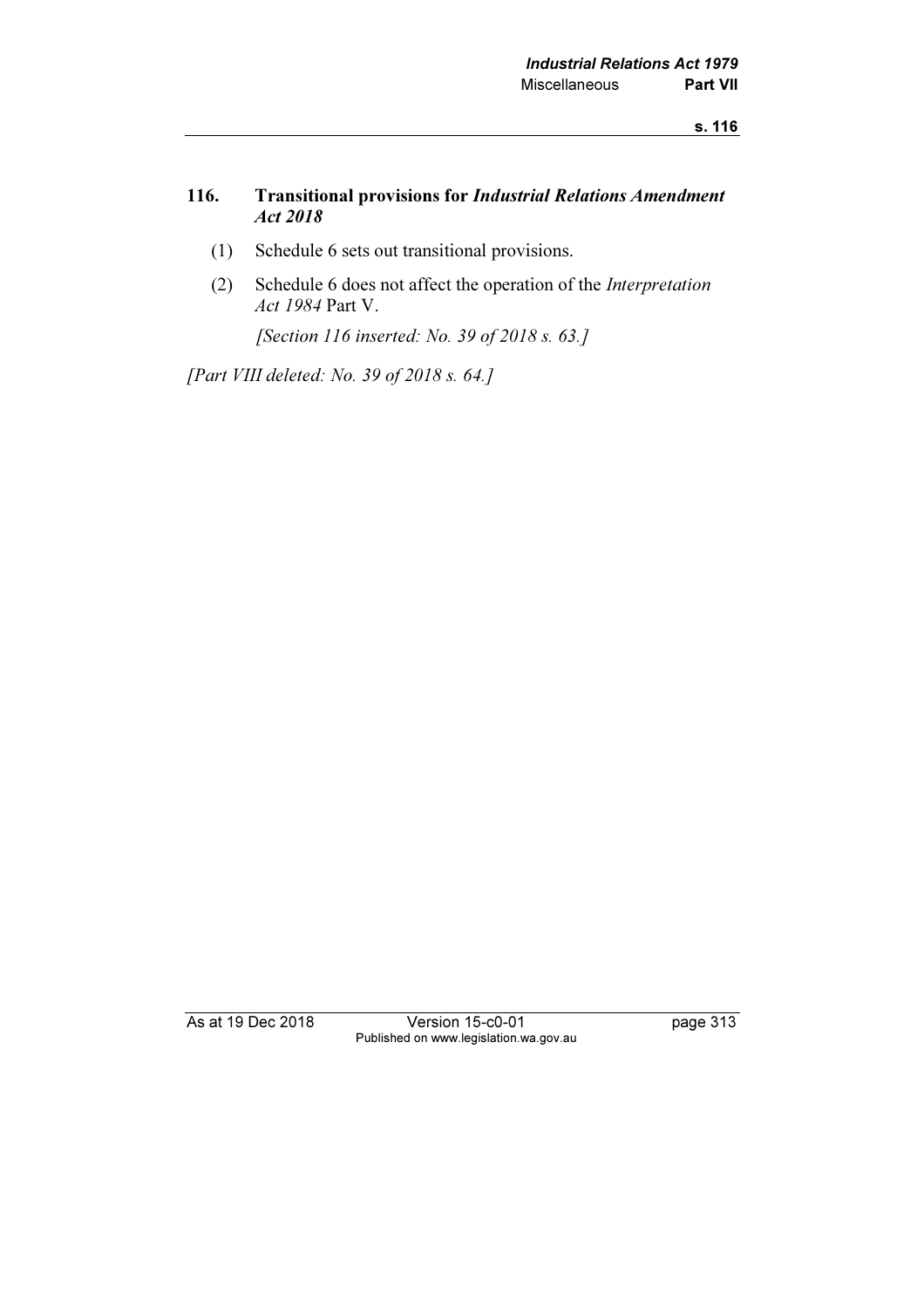# Schedule  $1 -$  Matters to be published in the "Western" Australian Industrial Gazette"

[s. 93(3) and 105]

[Heading amended: No. 19 of 2010 s. 4.]

- 1. Retirements from industrial agreements.
- 2. All decisions and published reasons for decision of
	- (a) the Court; and
	- (b) the Full Bench; and
	- $[(c)$  deleted]
	- (d) the Commission; and
	- (e) industrial magistrates; and
	- (f) Boards of Reference.
- 3. All directions and orders which alter the qualifications for membership of any organisation the area in respect of which the organisation is registered, or the name of the organisation.
- 4. A list of organisations registered under the Act and the registered offices of those organisations.
- 5. Notification of the appointment of any person as chairman or member of a Board of Reference.
- 6. Any matter which is prescribed or which is directed by the Court or the Chief Commissioner to be published or which the Registrar may consider should be published.

 [Schedule 1 amended: No. 94 of 1984 s. 66; No. 15 of 1993 s. 30; No. 79 of 1995 s. 42; No. 20 of 2002 s. 113(5) and 190(10); No. 39 of 2018 s. 65.]

[Schedule 2 deleted: No. 20 of 2002 s. 194(7).]

page 314 **Version 15-c0-01** As at 19 Dec 2018 Published on www.legislation.wa.gov.au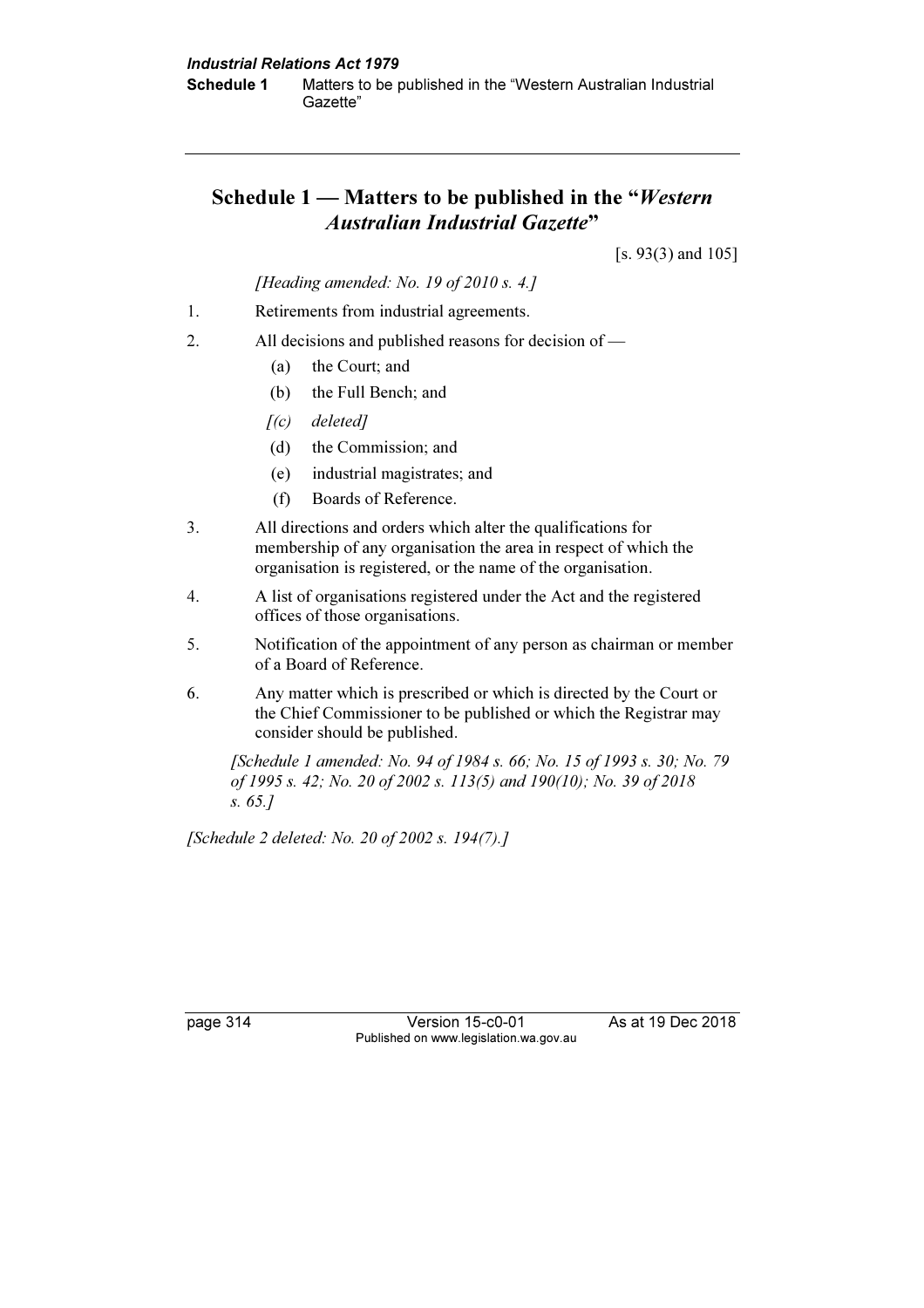## Schedule 3 — Police officers

[s. 115]

[Heading inserted: No. 58 of 2000 s. 5.]

#### 1. Term used: Arbitrator

In this Schedule —

Arbitrator has the same meaning as in section  $80C(1)$ .

 [Clause 1 inserted: No. 58 of 2000 s. 5; amended: No. 8 of 2008 s. 13 and 23(3).]

#### 2. Application of Act to police officer

- (1) Before the coming into operation of the Industrial Relations Amendment Act 2000 this Act is taken to have applied to and in respect of a police officer, and to have had effect accordingly, as if —
	- (a) the police officer were an employee; and
	- (b) the Minister for Police were the employer of the police officer.
- (2) On and from the coming into operation of the Industrial Relations Amendment Act 2000 this Act applies to and in respect of a police officer, and has effect accordingly, as if —
	- (a) the police officer were a government officer within the meaning of section 80C; and
	- (b) the Commissioner of Police were the employer, within the meaning of section 80C, of the police officer,

 and for that purpose, a reference in the Act to an employee is taken to include a reference to a government officer.

 (3) Despite subclause (2), an Arbitrator does not have jurisdiction to enquire into or deal with, or refer to the Commission in Court Session or the Full Bench, any matter relating to or arising from the transfer, demotion, reduction in salary, suspension from duty, removal, discharge, dismissal or cancellation of the appointment under the Police Act 1892 of a police officer, police auxiliary officer or Aboriginal police liaison officer or, in the case of a special constable, the cancellation under that Act of the constable's appointment.

 [Clause 2 inserted: No. 58 of 2000 s. 5; amended: No. 59 of 2006 s. 73; No. 42 of 2009 s. 19.]

As at 19 Dec 2018 Version 15-c0-01 page 315 Published on www.legislation.wa.gov.au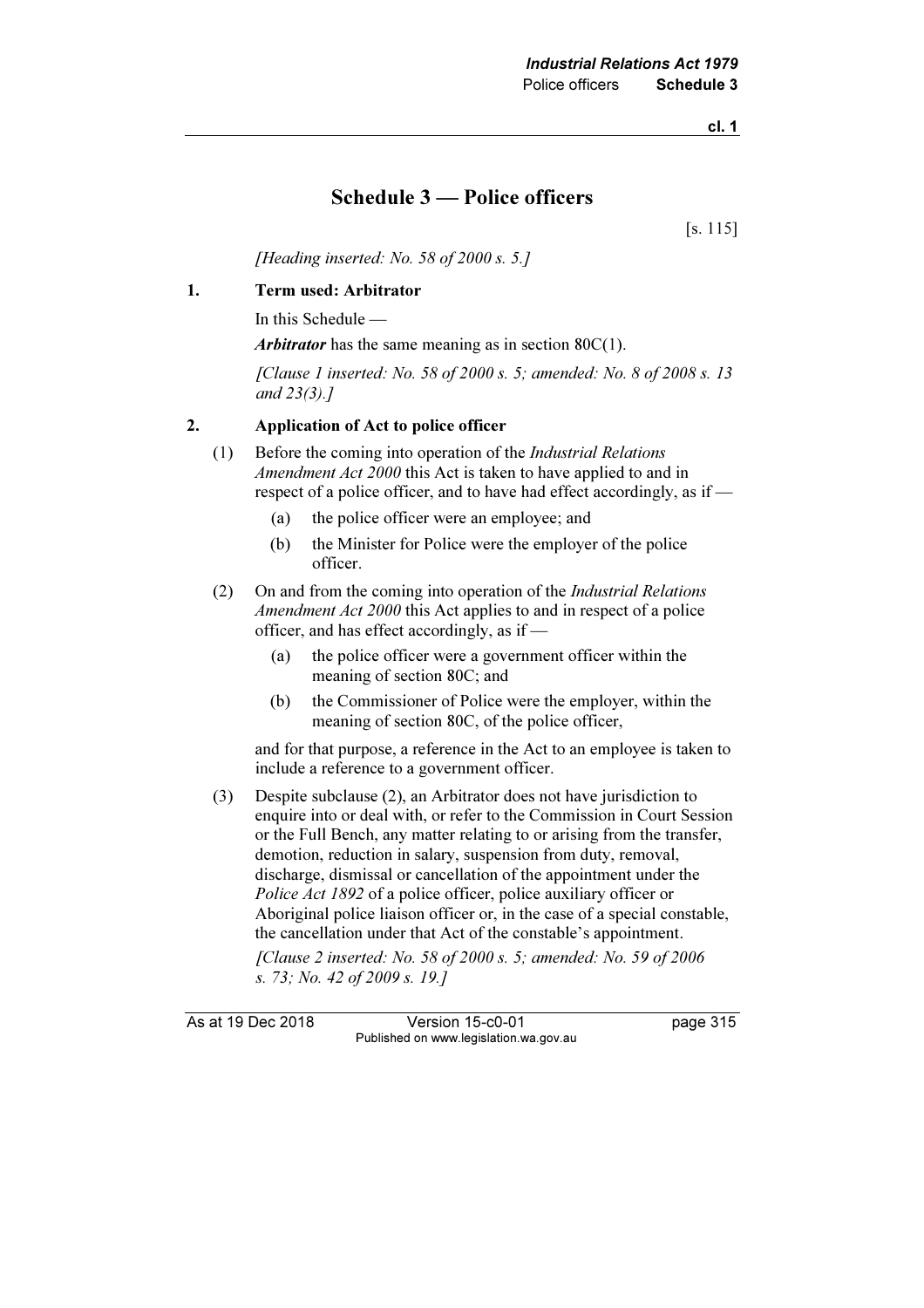#### 3. Western Australian Police Union of Workers, status of

 The Western Australian Police Union of Workers is taken to be, and to have always been, an organisation of employees.

[Clause 3 inserted: No. 58 of 2000 s. 5.]

page 316 Version 15-c0-01 As at 19 Dec 2018 Published on www.legislation.wa.gov.au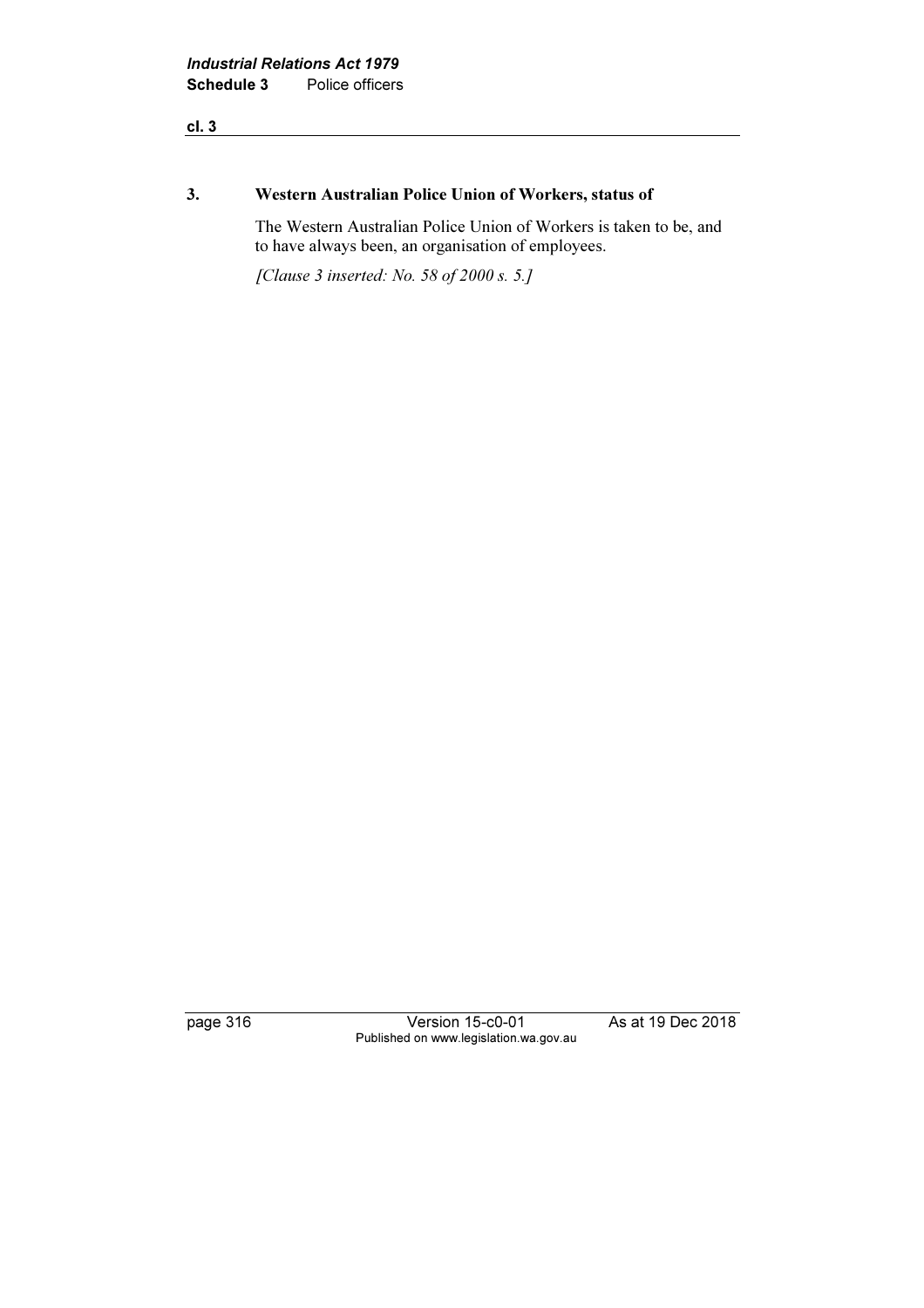## Schedule 4 — Registration requirements for EEAs

[s. 97VB]

[Heading inserted: No. 20 of 2002 s. 5.]

### 1. When EEA is in order for registration

- (1) An EEA is in order for registration if
	- (a) section 97UF(1) does not apply to it; and
	- (b) it complies with sections 97UL, 97UN and 97US; and
	- (c) if section 97UM applies, it has been signed in accordance with, and by a person who meets the requirements of, section 97UM(2); and
	- (d) the employer has complied with section 97UG; and
	- (e) it passes the no-disadvantage test; and
	- (f) it does not purport to provide for a condition of employment that is less favourable to the employee than a minimum condition of employment under the MCE Act; and
	- Note:

 If a provision of an employer-employee agreement is less favourable as mentioned in paragraph (f) it is of no effect by virtue of section 5(2) of the Minimum Conditions of Employment Act 1993.

- (g) in relation to the making of the EEA, the employer did not
	- (i) offer employment to the employee; or
	- (ii) intimate to the employee that he or she would be employed,

 only if he or she agreed to the employment being under an EEA; and

- (h) in relation to the making of the EEA, the employer did not
	- (i) offer the employee a transfer or promotion in his or her employment; or
	- (ii) intimate to the employee that he or she would be transferred or promoted,

 only if he or she agreed to the employment being under an EEA; and

As at 19 Dec 2018 Version 15-c0-01 page 317 Published on www.legislation.wa.gov.au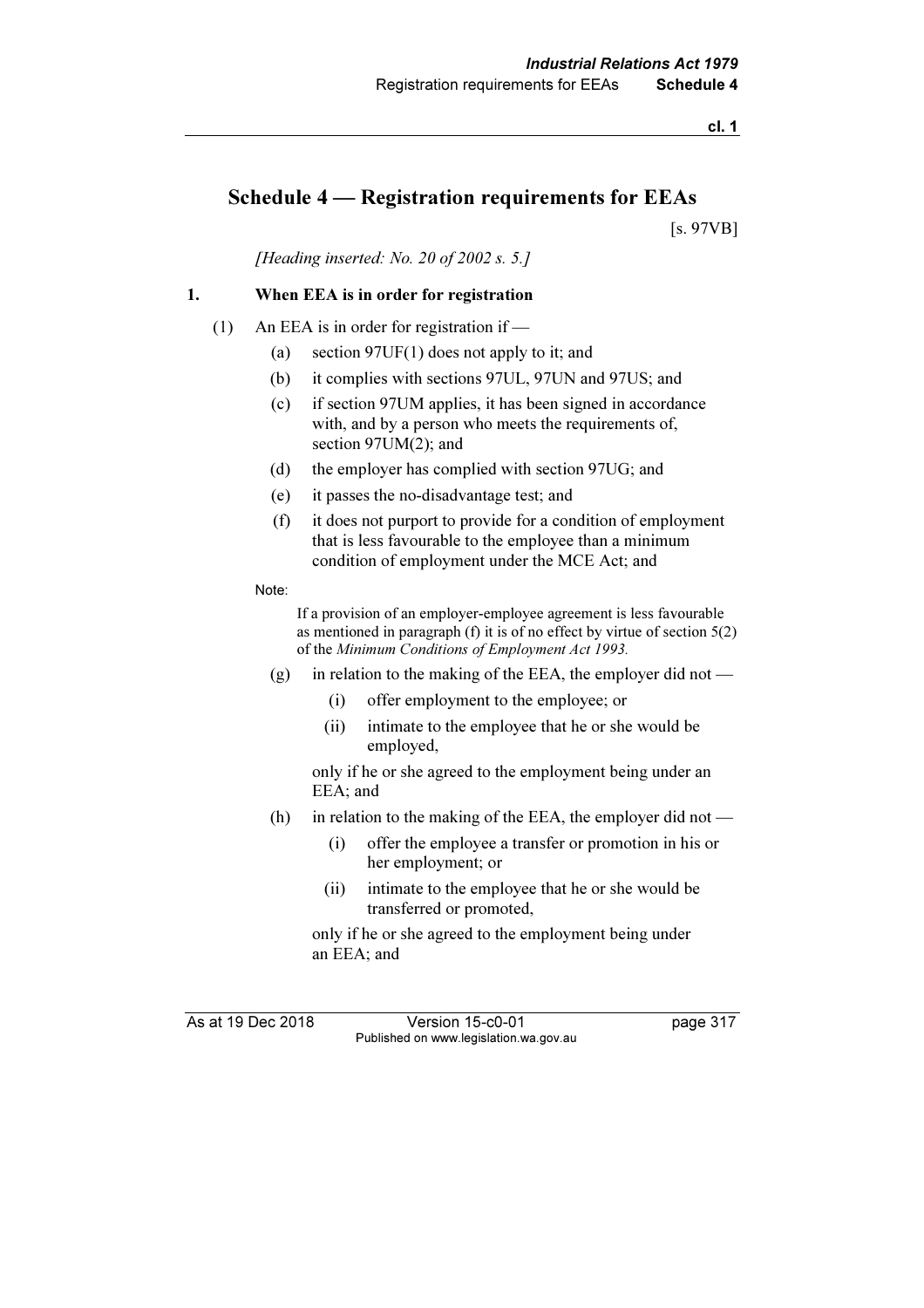(i) each party appears to understand his or her rights and obligations under the EEA; and

- (j) no party or a representative was persuaded by threats or intimidation to enter into the EEA; and
- (k) each party genuinely wishes to have the EEA registered.
- (2) Subclause (1)(g) does not apply to an offer of employment made, or an intimation of employment given, that would otherwise come within that provision if —
	- (a) there is no award or industrial agreement containing supported wage provisions that extends to the employee; and
	- (b) the employment was arranged through an entity that provides employment services for persons with disabilities.
- (3) In subclause (1)(i) and (k) —

party means —

- (a) the employer and the employee; or
- (b) if the employee is a represented person, the employer and the representative.

[Schedule 4 inserted: No. 20 of 2002 s. 5.]

page 318 Version 15-c0-01 As at 19 Dec 2018 Published on www.legislation.wa.gov.au

cl. 1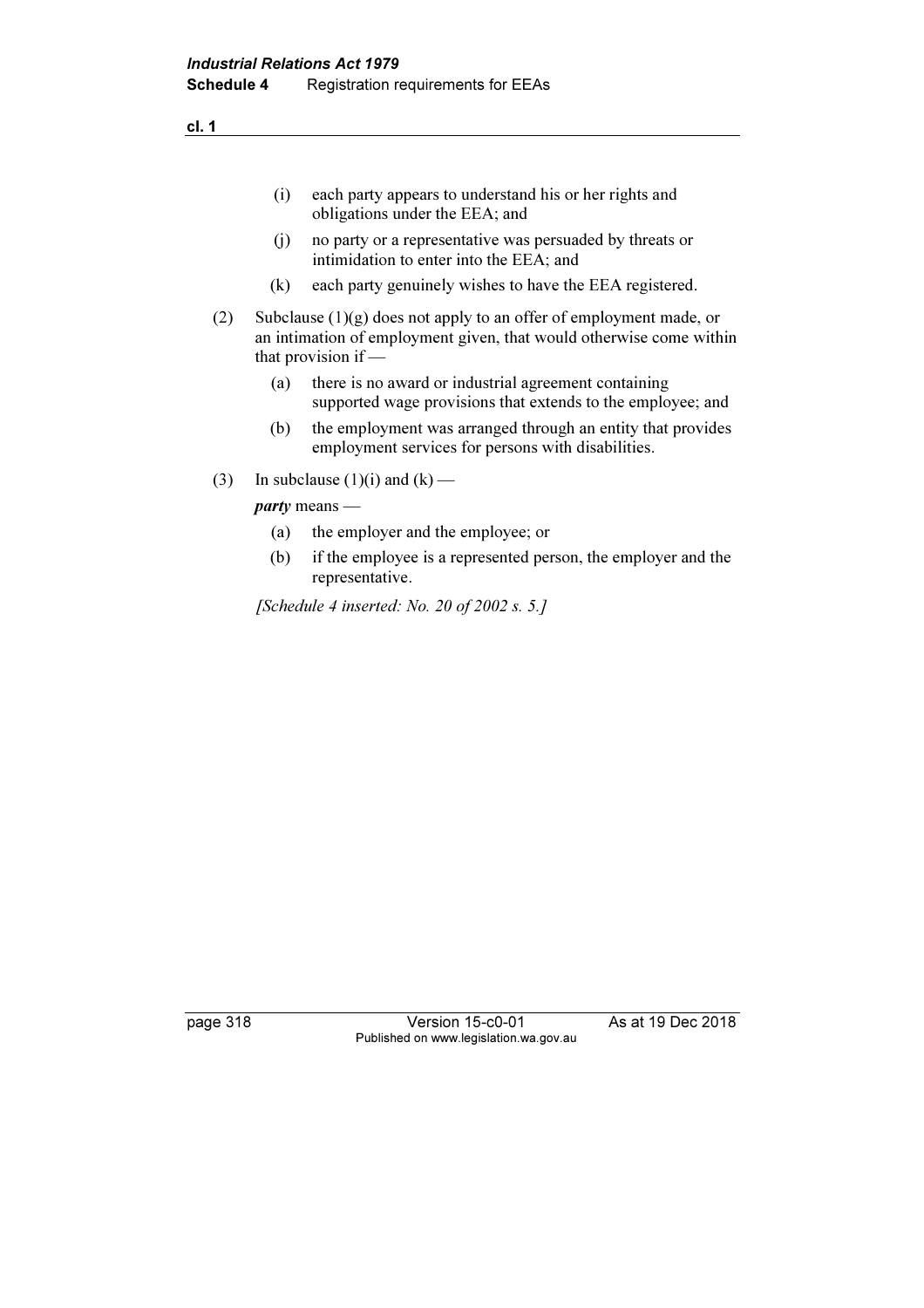## Schedule 5 — Powers to obtain information, and related provisions

[s. 97VC(4), 97WM]

[Heading inserted: No. 20 of 2002 s. 5.]

#### 1. Authorised person's powers to obtain information

An authorised person may —

- (a) by notice in writing require the attendance of any person at a place and time specified in the notice;
- (b) by notice in writing require any person to produce at a place and time specified in the notice any book, document or record that is in the possession or under the control of that person;
- (c) inspect any book, document or record produced and retain it for such reasonable period as he or she thinks fit, and make copies of it or any of its contents;
- (d) require any person to take an oath or make an affirmation and may administer an oath or affirmation to any person;
- (e) require any person to answer any question put to that person;
- (f) take statements and receive affidavits;
- (g) enter any relevant workplace.

[Clause 1 inserted: No. 20 of 2002 s. 5.]

#### 2. Obstructing authorised person

 A person must not hinder or obstruct an authorised person in the exercise of any power conferred by this Schedule.

Penalty: \$2 000.

[Clause 2 inserted: No. 20 of 2002 s. 5.]

#### 3. False statement to authorised person

 A person must not make a statement or give an answer to an authorised person if the first-mentioned person knows that the statement or answer is false or misleading in a material particular.

Penalty: \$2 000.

[Clause 3 inserted: No. 20 of 2002 s. 5.]

As at 19 Dec 2018 Version 15-c0-01 page 319 Published on www.legislation.wa.gov.au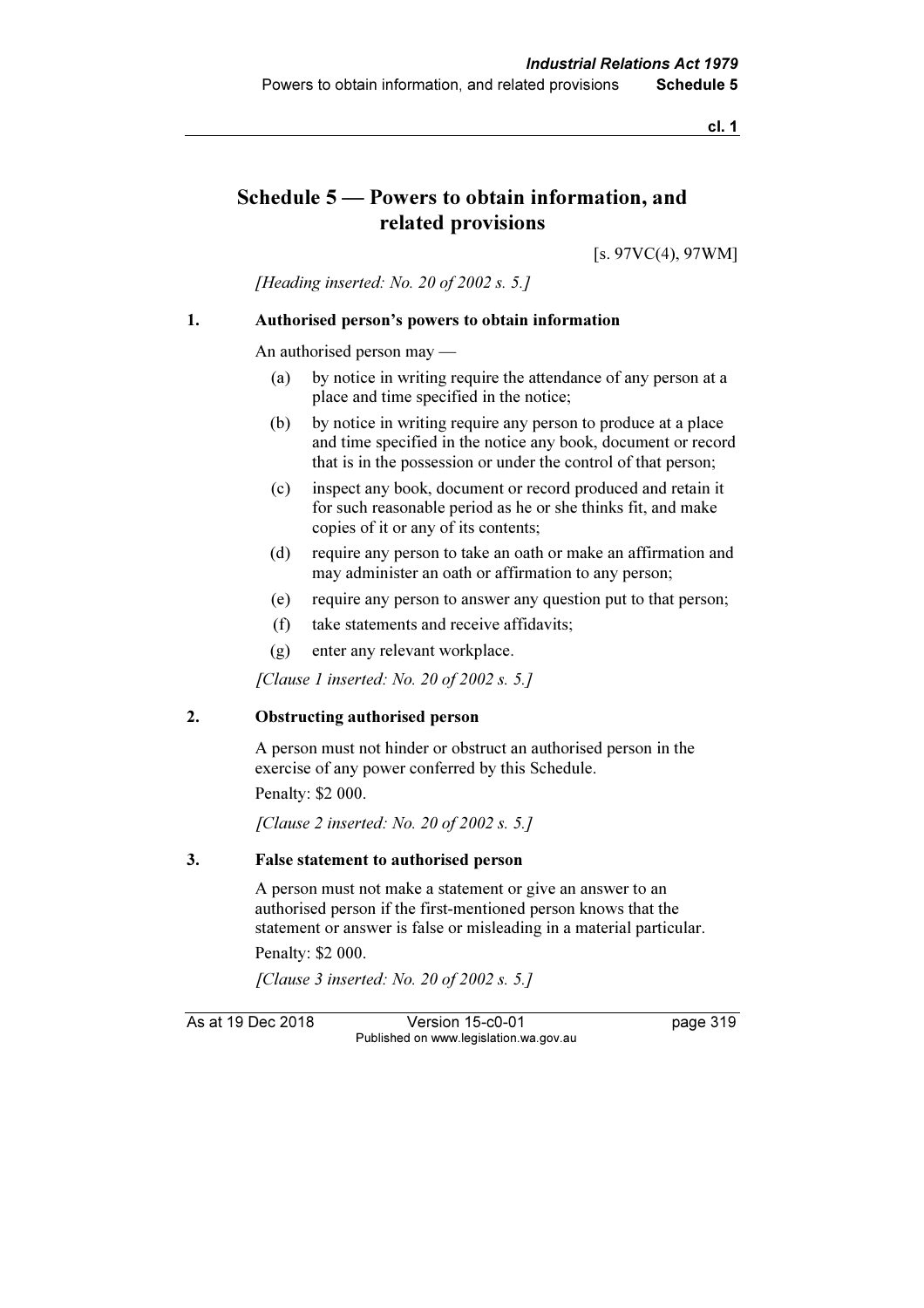#### 4. Failure to comply with cl. 1 requirement

- (1) A person must not, without lawful excuse, refuse or fail
	- (a) to attend; or
	- (b) to produce a book, document or record,

 as required by a notice under clause 1. Penalty: \$2 000.

- (2) A person must not, without lawful excuse, refuse or fail
	- (a) to be sworn or make an affirmation; or
	- (b) to answer a question,

when required to do so under clause 1.

Penalty: \$2 000.

[Clause 4 inserted: No. 20 of 2002 s. 5.]

### 5. Legal professional privilege overridden

 Nothing in this Schedule prevents a person from refusing to answer a question or produce a book, document or record because the answer would relate to, or the book, document or record contains, information in respect of which the person claims legal professional privilege.

[Clause 5 inserted: No. 20 of 2002 s. 5.]

#### 6. Incriminating answers or documents

- (1) It is not a lawful excuse for the purposes of clause 4 for a person to refuse to answer a question or produce a book, document or record on the grounds that the answer or the book, document or record might tend to incriminate the person, or make the person liable to a penalty.
- (2) Despite subclause (1), an answer given or any statement made for the purposes of clause 4 is not, except in proceedings under clause 2, 3 or 4, admissible in evidence in any civil or criminal proceedings against the person giving the answer or making the statement.

[Clause 6 inserted: No. 20 of 2002 s. 5.]

page 320 **Version 15-c0-01** As at 19 Dec 2018 Published on www.legislation.wa.gov.au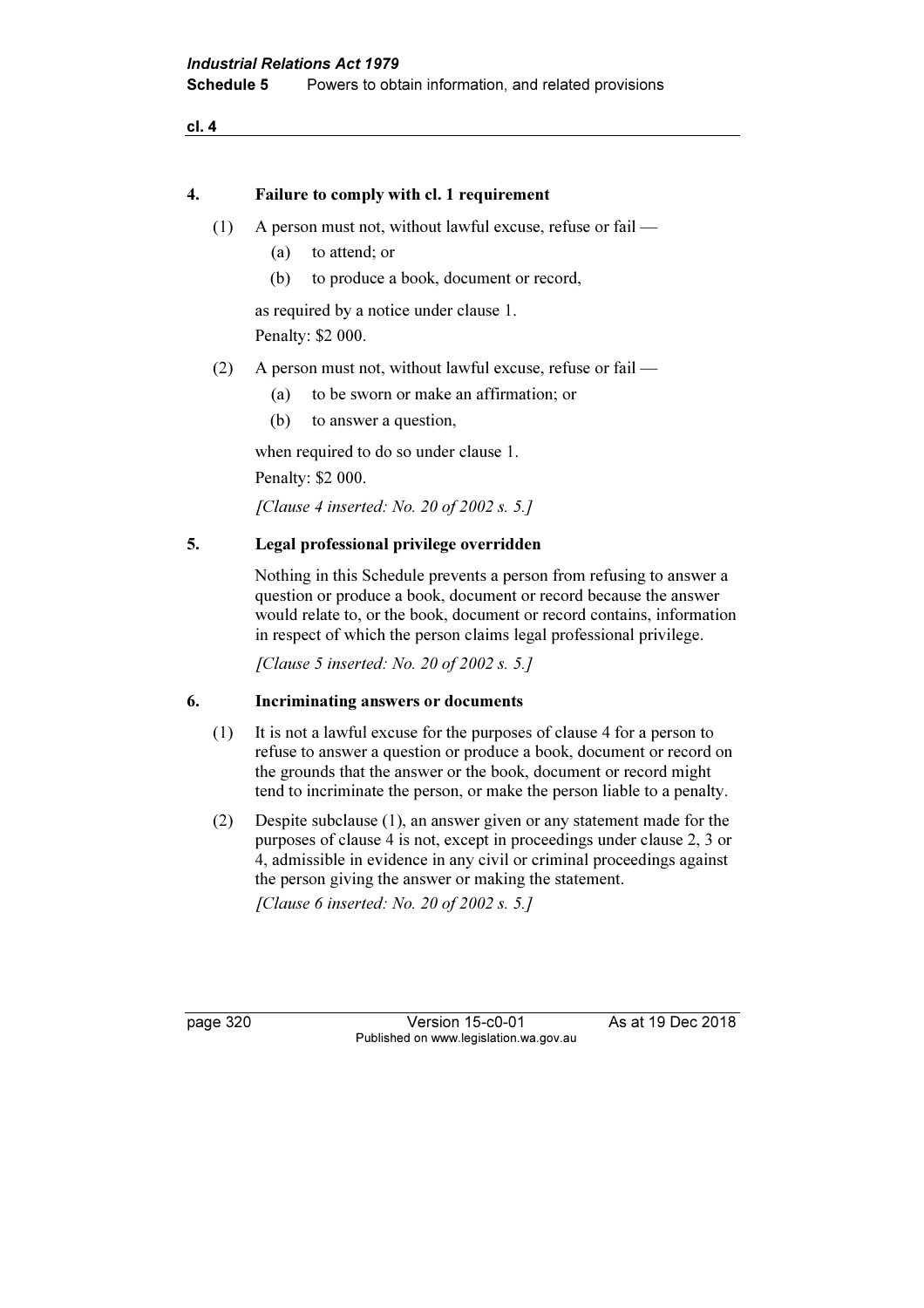## Schedule 6 — Transitional provisions

[s. 116]

[Heading inserted: No. 39 of 2018 s. 66.]

### Division 1 — Preliminary

[Heading inserted: No. 39 of 2018 s. 66.]

### 1. Terms used

In this Schedule —

amended Act means this Act as amended by the amending Act; amending Act means the Industrial Relations Amendment Act 2018;

commencement day means the day on which the amending Act section 66 comes into operation;

former, in relation to a section, means the section as in force immediately before commencement day;

former acting President — see clause  $2(1)$ ;

*matter* includes any application, reference, proceeding or appeal.

[Clause 1 inserted: No. 39 of 2018 s. 66.]

### Division 2 — Provisions for President

[Heading inserted: No. 39 of 2018 s. 66.]

### 2. Acting President: continuation in office

- (1) A person who holds the office of acting President immediately before commencement day (the former acting President) may, for a period approved by the Minister, remain in office with the functions and entitlements of the former acting President for the purpose of completing any matter or inquiry not completed by the former acting President before commencement day.
- (2) The Minister may extend, or further extend, the period approved under subclause (1) and may do so even if the period has expired.

[Clause 2 inserted: No. 39 of 2018 s. 66.]

As at 19 Dec 2018 Version 15-c0-01 page 321 Published on www.legislation.wa.gov.au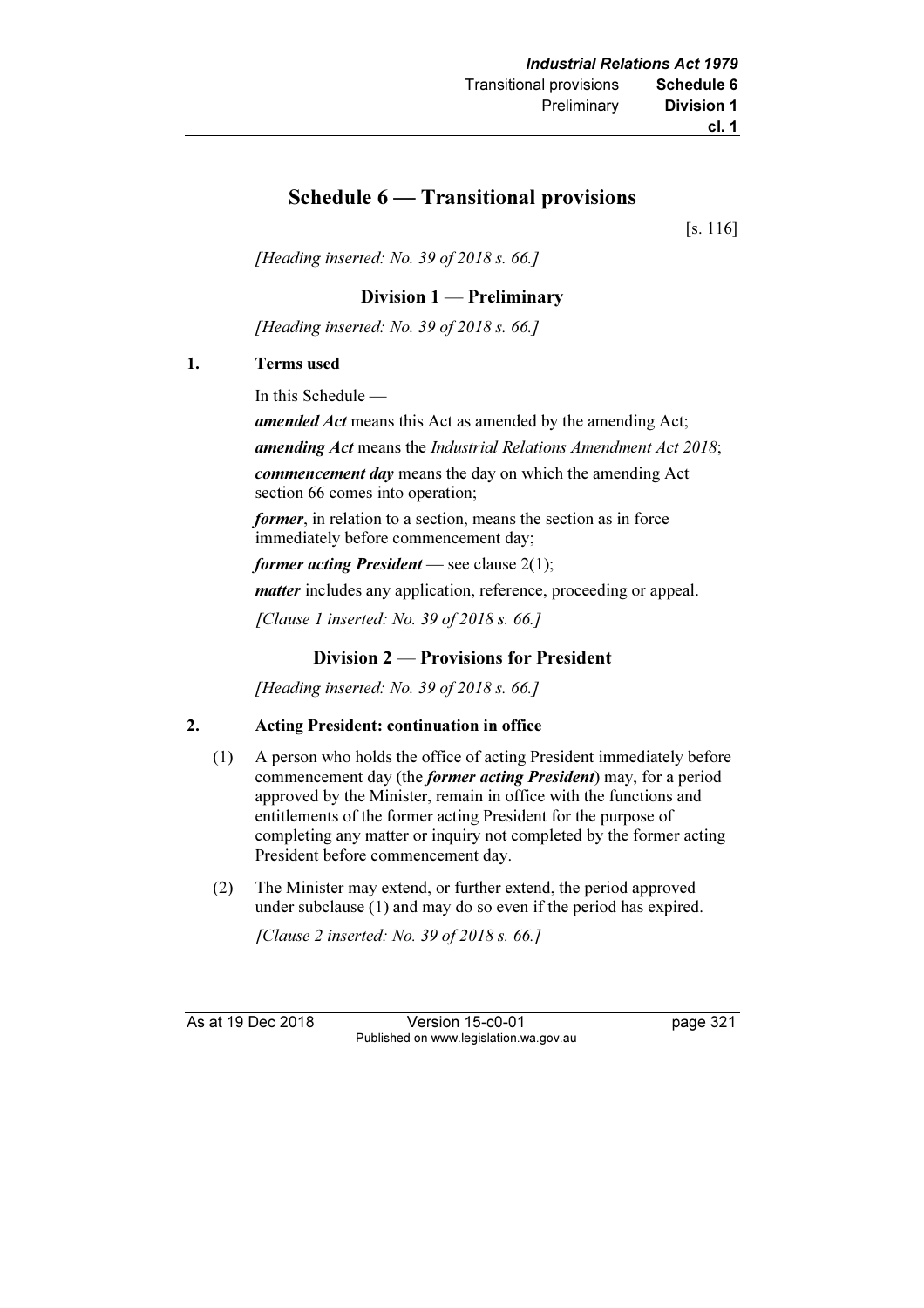### 3. Past President's pension entitlements

 Despite the amendments made by the amending Act section 19(3), former section 20(12) and (13) continues to apply in relation to a person who held office as President or acting President before commencement day or the surviving spouse, de facto partner or child of that person.

[Clause 3 inserted: No. 39 of 2018 s. 66.]

### 4. Judicial notice of signature and appointment of President

 All courts and persons acting judicially must take judicial notice of the official signature of every person who has remained in office under clause 2 or has at any time been or acted in the office of President of the Commission under the Act and of the fact that the person has held or acted in the office.

[Clause 4 inserted: No. 39 of 2018 s. 66.]

### Division 3 — Provisions for pending matters

[Heading inserted: No. 39 of 2018 s. 66.]

### 5. Pending matters

 $(1)$  In this clause —

**Commission** means the Commission constituted by the former acting President, or constituted including the former acting President;

former Act means the Act as in force immediately before commencement day.

- (2) A matter is to be dealt with in accordance with the relevant provisions of the amended Act if —
	- (a) the matter was before the Commission immediately before commencement day; but
	- (b) the Commission had not begun to hear the matter.
- (3) Except as provided in subclauses (4) and (5), if the Commission has begun or completed hearing a matter, but has not finally determined the matter immediately before commencement day, the matter is to continue to be dealt with on or after that day in accordance with the relevant provisions of the former Act.

page 322 Version 15-c0-01 As at 19 Dec 2018 Published on www.legislation.wa.gov.au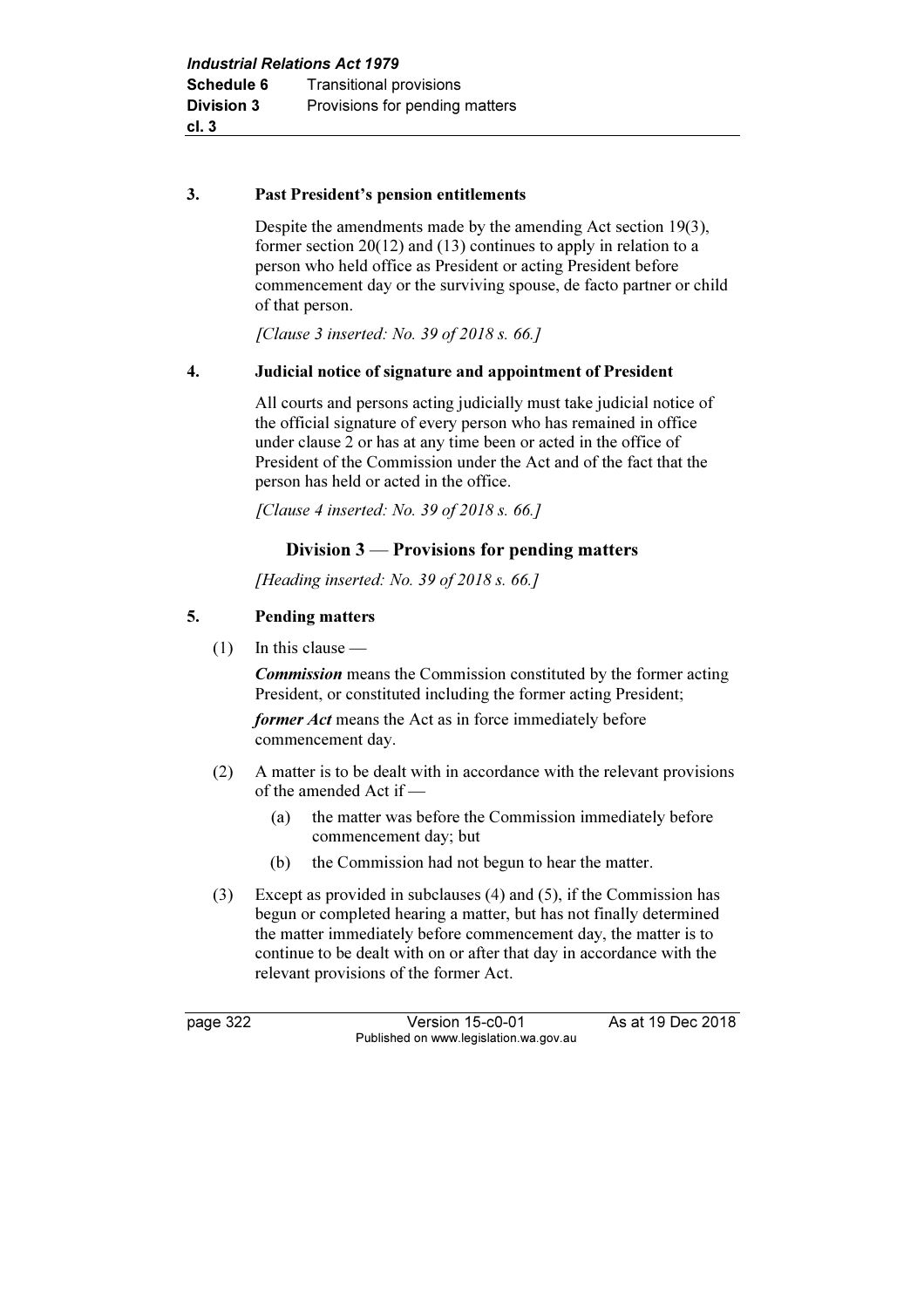- (4) A matter is to be dealt with in accordance with the relevant provisions of the amended Act if —
	- (a) the matter was before the Commission immediately before commencement day; and
	- (b) the Commission has begun or completed hearing a matter, but has not finally determined the matter; and
	- (c) the former acting President is not in the office of acting President immediately after commencement day, or ceases to remain in office after commencement day.
- (5) The Chief Commissioner may, after consulting with the former acting President, direct that —
	- (a) subclause (3) does not apply to a matter specified in the direction; and
	- (b) the matter is to be dealt with in accordance with the relevant provisions of the amended Act.
- (6) A direction under subclause (5) has effect in accordance with its terms.

[Clause 5 inserted: No. 39 of 2018 s. 66.]

### 6. Order under former s. 49 does not begin hearing of appeal

 An appeal under section 49 has not commenced to be heard merely because an application for an order under section 49(11) in respect of the decision appealed against has been made, heard or determined.

[Clause 6 inserted: No. 39 of 2018 s. 66.]

### 7. Notices and applications under former s. 55

- (1) If a notice published under former section 55(2) in relation to an application refers to the Full Bench, but on commencement day the Full Bench has not begun to hear the application, the reference is taken to be a reference to the Commission in Court Session.
- (2) If the hearing of an application made under former section 55 has not begun immediately before commencement day, the application must be dealt with under section 55 of the amended Act.

[Clause 7 inserted: No. 39 of 2018 s. 66.]

As at 19 Dec 2018 Version 15-c0-01 page 323 Published on www.legislation.wa.gov.au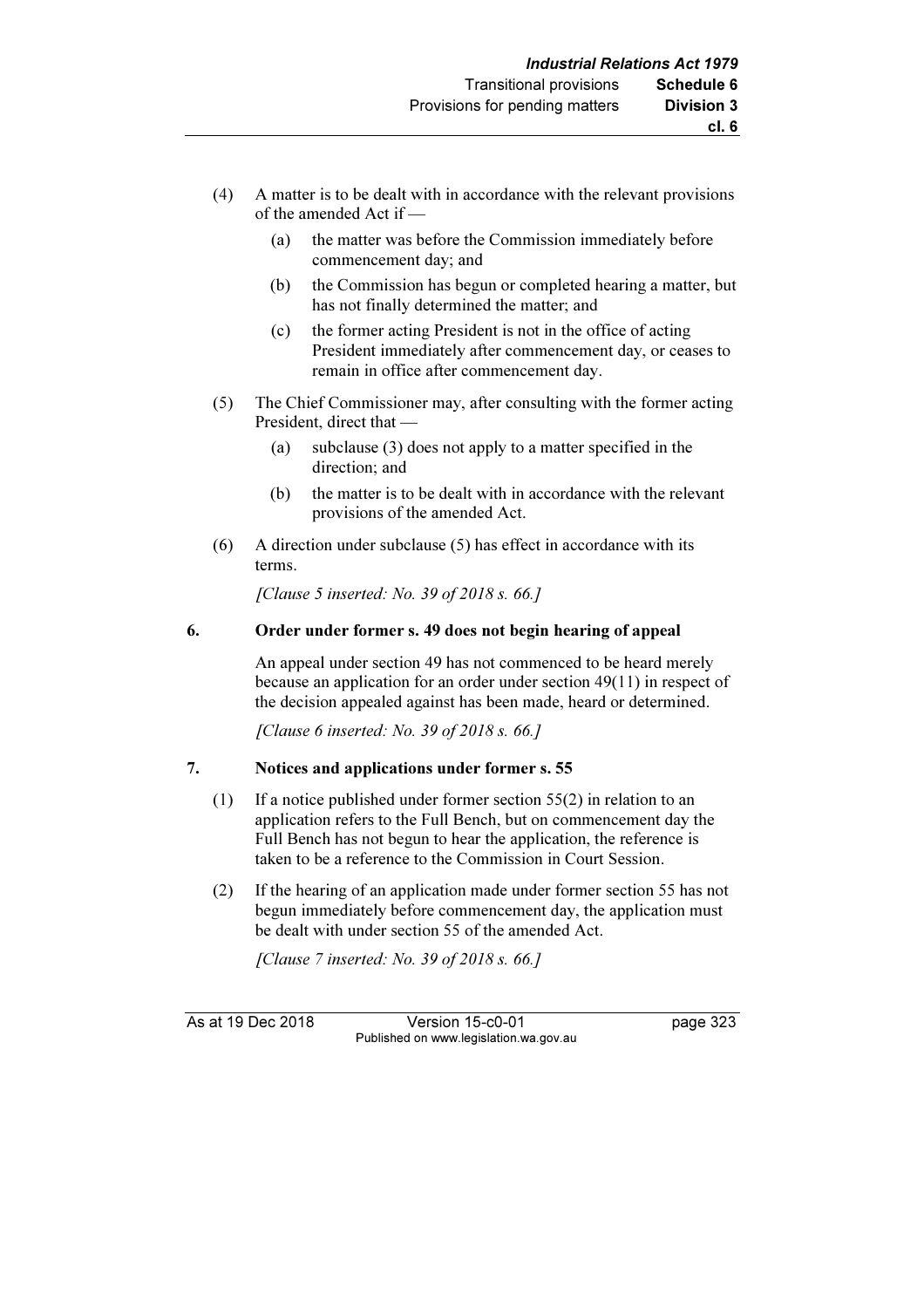#### 8. Summonses under former s. 73

(1) In this clause —

former section 73 summons means a summons issued under former section 73.

- (2) A former section 73 summons to appear before the Full Bench on a date that is on or after commencement day —
	- (a) is taken to be a summons issued under section 73 of the amended Act to appear before the Commission in Court Session on that date; and
	- (b) is to be dealt with under the amended Act as if it were a summons issued under section 73 of the amended Act to appear before the Commission in Court Session.

[Clause 8 inserted: No. 39 of 2018 s. 66.]

page 324 Version 15-c0-01 As at 19 Dec 2018 Published on www.legislation.wa.gov.au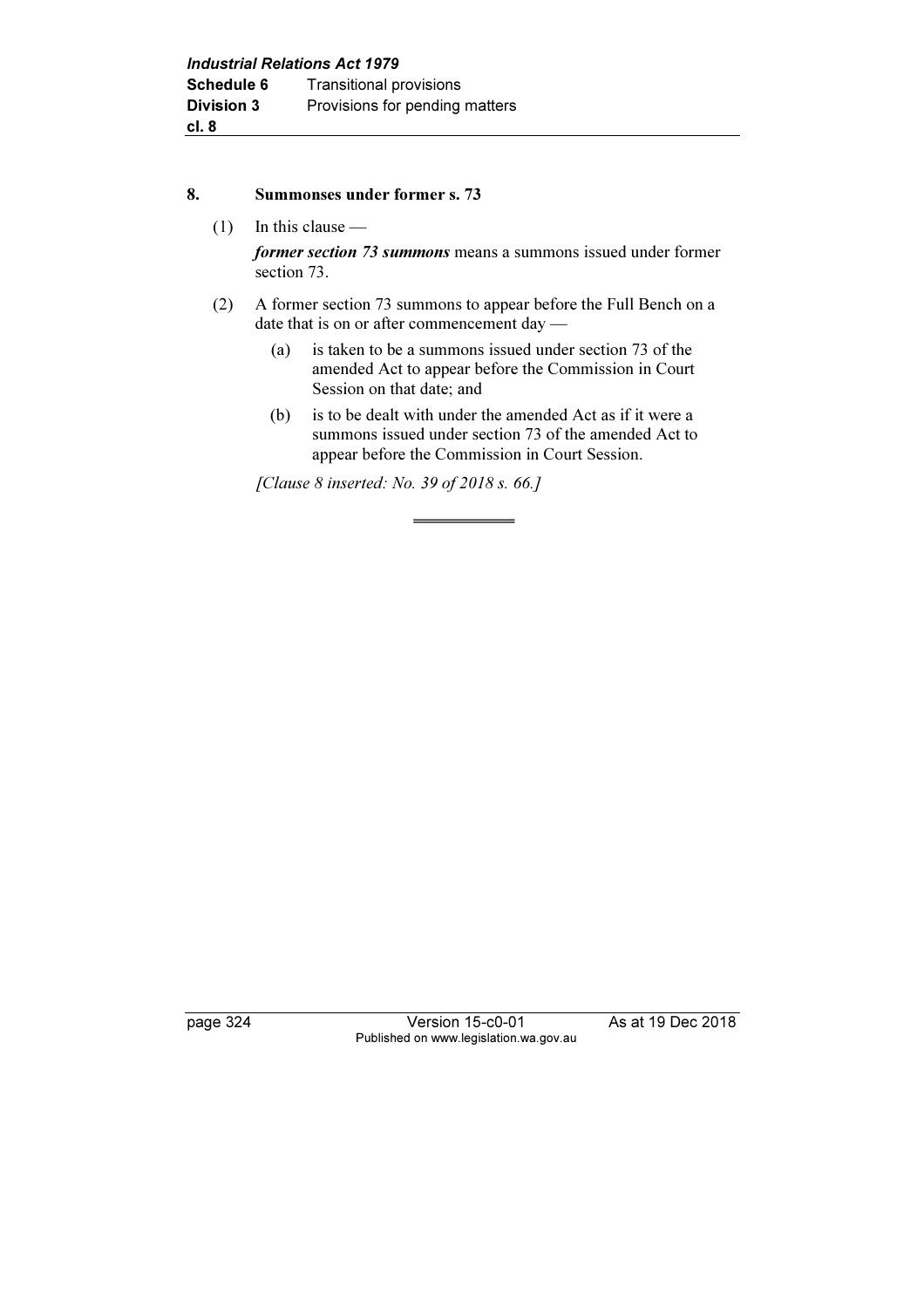### **Notes**

1 This is a compilation of the Industrial Relations Act 1979 and includes the amendments made by the other written laws referred to in the following table <sup>1a</sup>. The table also contains information about any reprint.

### Compilation table

| <b>Short title</b>                                                                                                                                                                                                                                                                                | <b>Number</b><br>and year | <b>Assent</b> | Commencement                                                                                                                                                        |
|---------------------------------------------------------------------------------------------------------------------------------------------------------------------------------------------------------------------------------------------------------------------------------------------------|---------------------------|---------------|---------------------------------------------------------------------------------------------------------------------------------------------------------------------|
| Industrial Arbitration<br>Act 1979 <sup>9</sup>                                                                                                                                                                                                                                                   | 114 of 1979               | 21 Dec 1979   | 1 Mar 1980 (see s. 2 and<br>Gazette 8 Feb 1980 p. 383)                                                                                                              |
| Industrial Arbitration<br>Amendment Act 1980                                                                                                                                                                                                                                                      | 82 of 1980                | 5 Dec 1980    | 5 Dec 1980                                                                                                                                                          |
| Industrial Arbitration<br>Amendment Act 1981                                                                                                                                                                                                                                                      | 11 of 1981                |               | 22 May 1981 22 May 1981                                                                                                                                             |
| Companies<br>(Consequential<br>Amendments) Act 1982<br>s.28                                                                                                                                                                                                                                       | 10 of 1982                |               | 14 May 1982 1 Jul 1982 (see s. 2(1) and<br>Gazette 25 Jun 1982 p. 2079)                                                                                             |
| Industrial Arbitration<br>Amendment Act<br>$(No. 2)$ 1982                                                                                                                                                                                                                                         | 121 of 1982               | 9 Dec 1982    | 9 Dec 1982                                                                                                                                                          |
| Reprint of the Industrial Arbitration Act 1979 approved 21 Mar 1983 (includes<br>amendments listed above)                                                                                                                                                                                         |                           |               |                                                                                                                                                                     |
| Industrial Arbitration<br>Amendment Act<br>$(No. 2)$ 1984                                                                                                                                                                                                                                         | 92 of 1984                |               | 29 Nov 1984 Act other than s. 4 and 5:<br>29 Nov 1984 (see s. 2(1));<br>s. 4 and 5: 1 Mar 1985<br>(see s. $2(2)$ and $(3)$ and <i>Gazette</i><br>1 Mar 1985 p. 778) |
| Acts Amendment and<br>Repeal (Industrial<br>Relations) Act<br>(No. 2) 1984 Pt. II                                                                                                                                                                                                                 | 94 of 1984                | 11 Dec 1984   | 1 Mar 1985 (see s. 2(2) and<br>Gazette 1 Mar 1985 p. 778)                                                                                                           |
| listed above)                                                                                                                                                                                                                                                                                     |                           |               | Reprint of the <i>Industrial Relations Act 1979</i> as at 12 May 1985 (includes amendments                                                                          |
| <b>Industrial Relations</b><br>Amendment Act 1985                                                                                                                                                                                                                                                 | 42 of 1985                |               | 13 May 1985 13 May 1985 (see s. 2)                                                                                                                                  |
| $\mathbf{D}$ , and $\mathbf{L}$ and $\mathbf{L}$ and $\mathbf{L}$ and $\mathbf{L}$ and $\mathbf{L}$ and $\mathbf{L}$ and $\mathbf{L}$ and $\mathbf{L}$ and $\mathbf{L}$ and $\mathbf{L}$ and $\mathbf{L}$ and $\mathbf{L}$ and $\mathbf{L}$ and $\mathbf{L}$ and $\mathbf{L}$ and $\mathbf{L}$ an |                           |               |                                                                                                                                                                     |

Reprint of the Industrial Relations Act 1979 as at 9 Jun 1985 (does not include amendments in the Industrial Relations Amendment Act 1985)

As at 19 Dec 2018 Version 15-c0-01 page 325 Published on www.legislation.wa.gov.au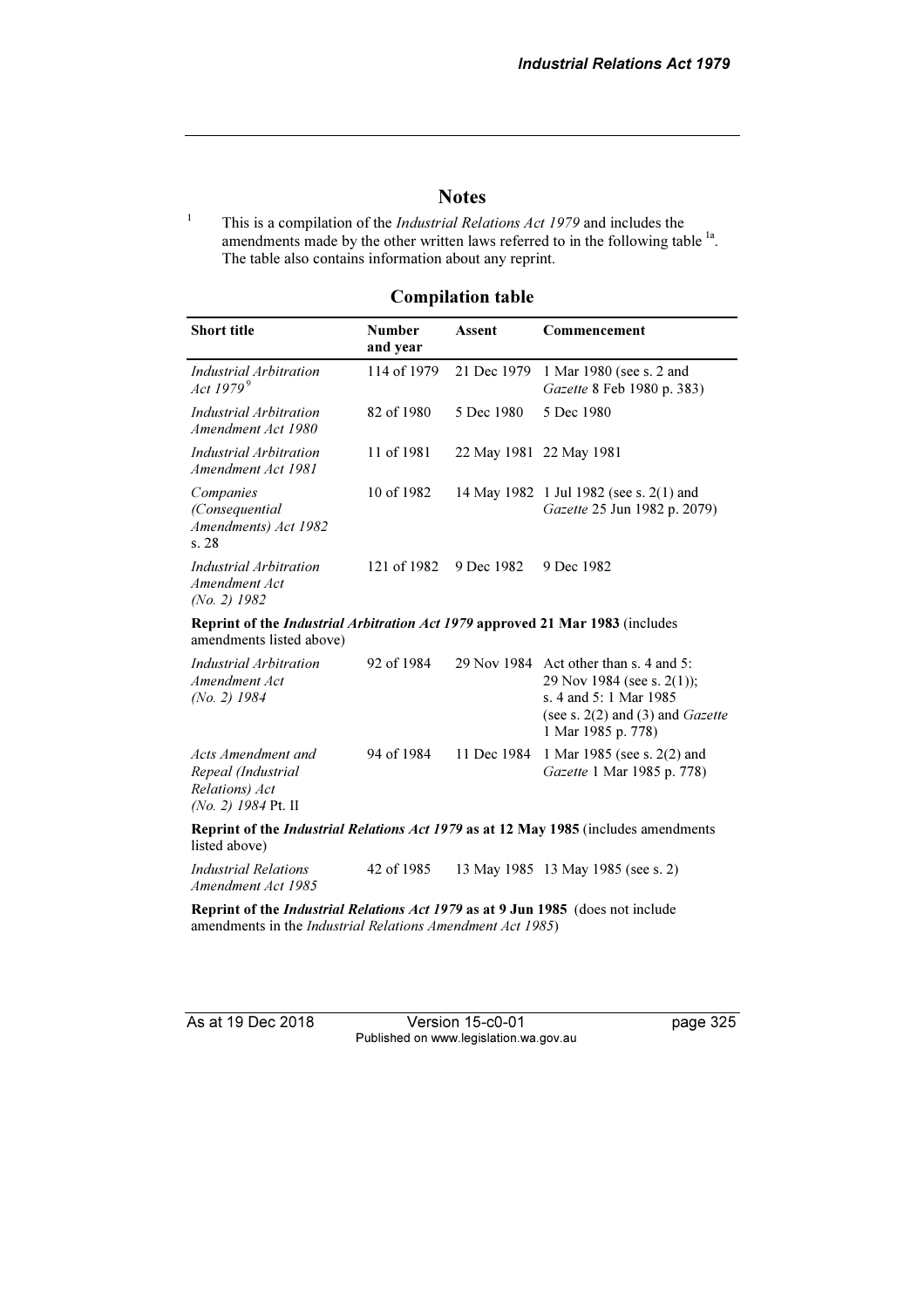| <b>Short title</b>                                                                                                                                                                               | <b>Number</b><br>and year                                | Assent      | Commencement                                                                                                                                                                                       |  |
|--------------------------------------------------------------------------------------------------------------------------------------------------------------------------------------------------|----------------------------------------------------------|-------------|----------------------------------------------------------------------------------------------------------------------------------------------------------------------------------------------------|--|
| <b>Acts Amendment</b><br>(Financial Administration<br>and Audit) Act 1985 s. $3$                                                                                                                 | 98 of 1985                                               | 4 Dec 1985  | 1 Jul 1986 (see s. 2 and Gazette<br>30 Jun 1986 p. 2255)                                                                                                                                           |  |
| Judges' Salaries and<br>Pensions Amendment<br>Act 1987 s. 8                                                                                                                                      | 82 of 1987                                               | 1 Dec 1987  | 1 Dec 1987 (see s. 2)                                                                                                                                                                              |  |
| The Rural and Industries<br>Bank of Western Australia<br>Act 1987 s. 38                                                                                                                          | 83 of 1987                                               | 1 Dec 1987  | 1 Apr 1988 (see s. 2)                                                                                                                                                                              |  |
| <b>Industrial Relations</b><br>Amendment Act<br>(No. 4) 1987                                                                                                                                     | 119 of 1987                                              | 31 Dec 1987 | s. 1 and 2: 31 Dec 1987;<br>Act other than s. 1, 2 and $7(1)$ :<br>4 Mar 1988 (see s. 2 and<br>Gazette 4 Mar 1988 p. 665);<br>s. $7(1)$ : 3 Nov 1992 (see s. 2)<br>and Gazette 3 Nov 1992 p. 5389) |  |
| <b>Acts Amendment</b><br>(Education) Act 1988 Pt. 6                                                                                                                                              | 7 of 1988                                                | 30 Jun 1988 | 8 Jul 1988 (see s. 2 and Gazette<br>8 Jul 1988 p. 2371)                                                                                                                                            |  |
| R & I Bank Act 1990<br>s. $45(1)$                                                                                                                                                                | 73 of 1990                                               | 20 Dec 1990 | 1 Jan 1991 (see s. 2(2) and<br>Gazette 28 Dec 1990 p. 6369)                                                                                                                                        |  |
| <b>Industrial Relations</b><br>Amendment Act 1990 <sup>10</sup>                                                                                                                                  | 99 of 1990<br>(as amended<br>by No. $1$ of<br>1995 s. 35 | 22 Dec 1990 | Act other than s. 10 and 14:<br>19 Jan 1991 (see s. $2(1)$ );<br>s. 10: 21 Jun 1991 (see s. $2(2)$ )<br>and Gazette 21 Jun 1991 p. 3005)                                                           |  |
| Reprint of the <i>Industrial Relations Act 1979</i> as at 12 Jun 1991 (includes amendments<br>listed above except those in the <i>Industrial Relations Amendment Act 1990</i> s. 10 and $1411$ ) |                                                          |             |                                                                                                                                                                                                    |  |

| Acts Amendment<br>(Industrial Magistrate's<br>Courts) Act 1991 Pt. 3 <sup>11</sup>                 | 44 of 1991 | 17 Dec 1991 | 3 Jan 1992 (see s. 2 and Gazette<br>3 Jan 1992 p. 41)           |
|----------------------------------------------------------------------------------------------------|------------|-------------|-----------------------------------------------------------------|
| Western Australian Land<br>Authority Act 1992 s. 49                                                | 35 of 1992 | 23 Jun 1992 | 1 Jul 1992 (see s. 2(2) and<br>Gazette 30 Jun 1992 p. 2869)     |
| Acts Amendment<br>(Parliamentary, Electorate)<br>and Gubernatorial Staff)<br>Act 1992 Pt. $4^{12}$ | 40 of 1992 | 2 Oct 1992  | 3 Nov 1992 (see s. 2 and<br>Gazette 3 Nov 1992 p. 5389)         |
| Financial Administration<br>Legislation Amendment<br><i>Act 1993 s.</i> 11                         | 6 of 1993  |             | 27 Aug 1993 1 Jul 1993 (see s. $2(1)$ )                         |
| <i>Industrial Relations</i><br>Amendment Act 1993 <sup>13</sup>                                    | 15 of 1993 | 29 Nov 1993 | 1 Dec 1993 (see s. 2 and <i>Gazette</i><br>30 Nov 1993 p. 6439) |

page 326 Version 15-c0-01 As at 19 Dec 2018 Published on www.legislation.wa.gov.au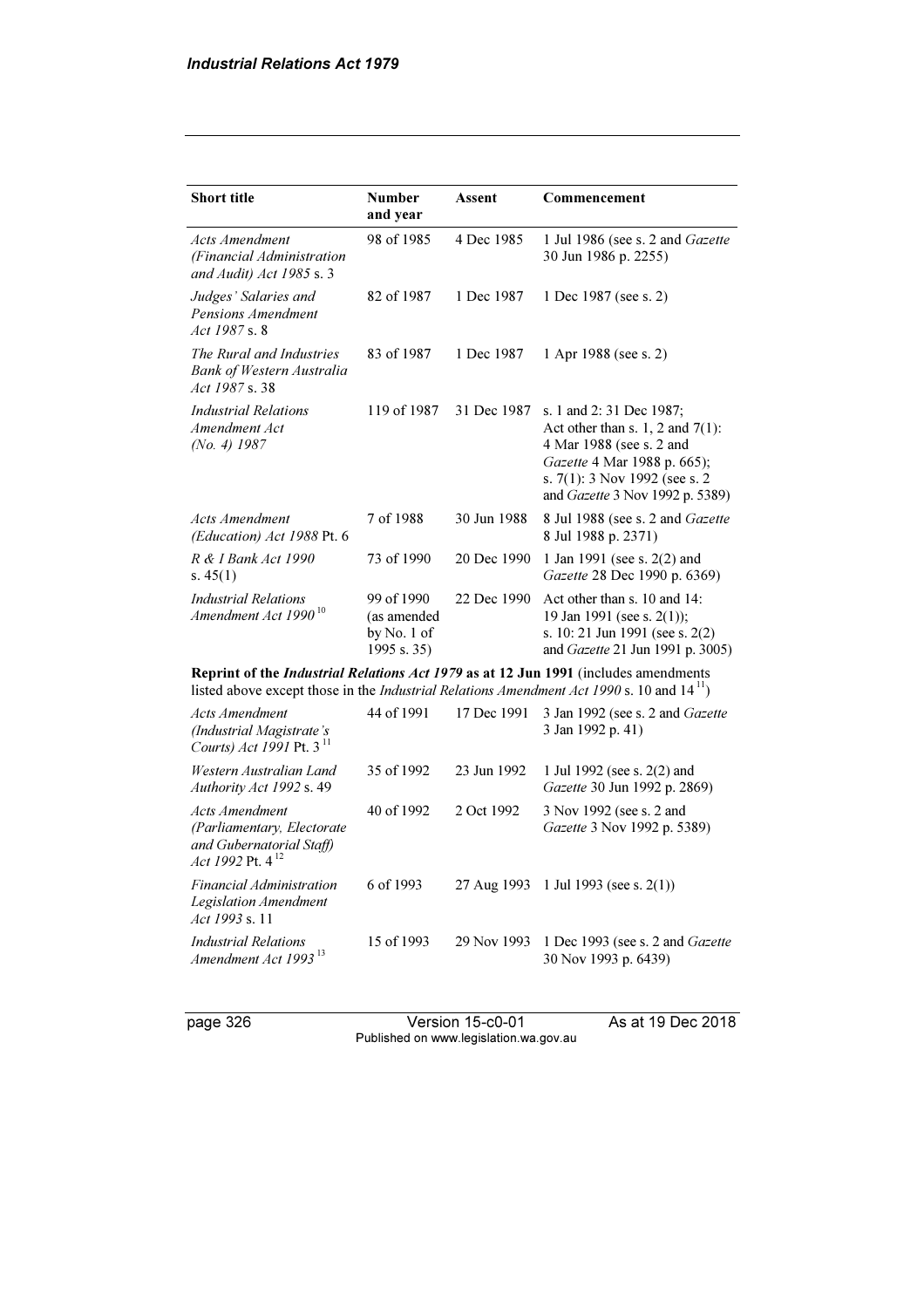| <b>Short title</b>                                                                        | <b>Number</b><br>and year                                       | Assent      | Commencement                                                                                                                                                                                                                                                                                                                                                                                                                                                                                        |
|-------------------------------------------------------------------------------------------|-----------------------------------------------------------------|-------------|-----------------------------------------------------------------------------------------------------------------------------------------------------------------------------------------------------------------------------------------------------------------------------------------------------------------------------------------------------------------------------------------------------------------------------------------------------------------------------------------------------|
| listed above except those in the Industrial Relations Amendment Act 1990 s. 14)           |                                                                 |             | Reprint of the Industrial Relations Act 1979 as at 11 May 1994 (includes amendments                                                                                                                                                                                                                                                                                                                                                                                                                 |
| Acts Amendment (Public<br>Sector Management)<br>Act 1994 s. 14                            | 32 of 1994                                                      | 29 Jun 1994 | 1 Oct 1994 (see s. 2 and Gazette<br>30 Sep 1994 p. 4948)                                                                                                                                                                                                                                                                                                                                                                                                                                            |
| Taxi Act 1994 s. 50                                                                       | 83 of 1994                                                      | 20 Dec 1994 | 10 Jan 1995 (see s. 2 and<br>Gazette 10 Jan 1995 p. 73)                                                                                                                                                                                                                                                                                                                                                                                                                                             |
| Acts Amendment (Fines,<br>Penalties and Infringement<br>Notices) Act 1994 Pt. 7           | 92 of 1994                                                      | 23 Dec 1994 | 1 Jan 1995 (see s. 2(1) and<br>Gazette 30 Dec 1994 p. 7211)                                                                                                                                                                                                                                                                                                                                                                                                                                         |
| Hospitals Amendment<br>Act 1994 s. $18^{14}$                                              | 103 of 1994<br>(as amended<br>by No. 79 of<br>1995 s. $36(4)$ ) | 11 Jan 1995 | 3 Feb 1995 (see s. 2 and Gazette<br>3 Feb 1995 p. 333)                                                                                                                                                                                                                                                                                                                                                                                                                                              |
| Industrial Legislation<br>Amendment Act 1995 <sup>15</sup>                                | 1 of 1995                                                       | 9 May 1995  | Act other than Pt. 3:<br>9 May 1995 (see s. 2(1));<br>Pt. 3: 1 Jan 1996 (see s. 2(2) and<br>Gazette 24 Nov 1995 p. 5389)                                                                                                                                                                                                                                                                                                                                                                            |
| Marketing of Potatoes<br>Amendment Act 1995 s. 58(5)                                      | 11 of 1995                                                      | 30 Jun 1995 | 4 Sep 1995 (see s. 2 and Gazette<br>1 Sep 1995 p. 4063)                                                                                                                                                                                                                                                                                                                                                                                                                                             |
| Occupational Safety and<br><b>Health Legislation</b><br>Amendment Act 1995 Pt. 4          | 30 of 1995                                                      | 11 Sep 1995 | 20 Jan 1996 (see s. 2 and<br>Gazette 19 Jan 1996 p. 201)                                                                                                                                                                                                                                                                                                                                                                                                                                            |
| Sentencing (Consequential<br>Provisions) Act 1995 Pt. 40                                  | 78 of 1995                                                      | 16 Jan 1996 | 4 Nov 1996 (see s. 2 and<br>Gazette 25 Oct 1996 p. 5632)                                                                                                                                                                                                                                                                                                                                                                                                                                            |
| <b>Industrial Relations</b><br>Legislation Amendment<br>and Repeal Act 1995 <sup>16</sup> | 79 of 1995                                                      | 16 Jan 1996 | Act other than Pt. 2 and 5 and<br>s. 12(1), 13, 35, 36 and 66(2):<br>16 Jan 1996 (see s. 3(1));<br>s. 66(2): 18 May 1996<br>(see s. $3(2)$ and Gazette<br>14 May 1996 p. 2019);<br>s. 12(1): 16 Jul 1996 (see s. 3(2)<br>and Gazette 15 Jul 1996<br>p. 3393);<br>Pt. 2 and s. 35 and 36:<br>1 Nov 1996 (see s. 3(2) and<br>Gazette 1 Nov 1996 p. 5765);<br>Pt. 5: 5 Dec 1997 (see s. 3(2) and<br>Gazette 4 Dec 1997 p. 7071);<br>s. 13: 1 Jan 1998 (see s. 3(2) and<br>Gazette 31 Dec 1997 p. 7609) |

As at 19 Dec 2018 Version 15-c0-01 page 327 Published on www.legislation.wa.gov.au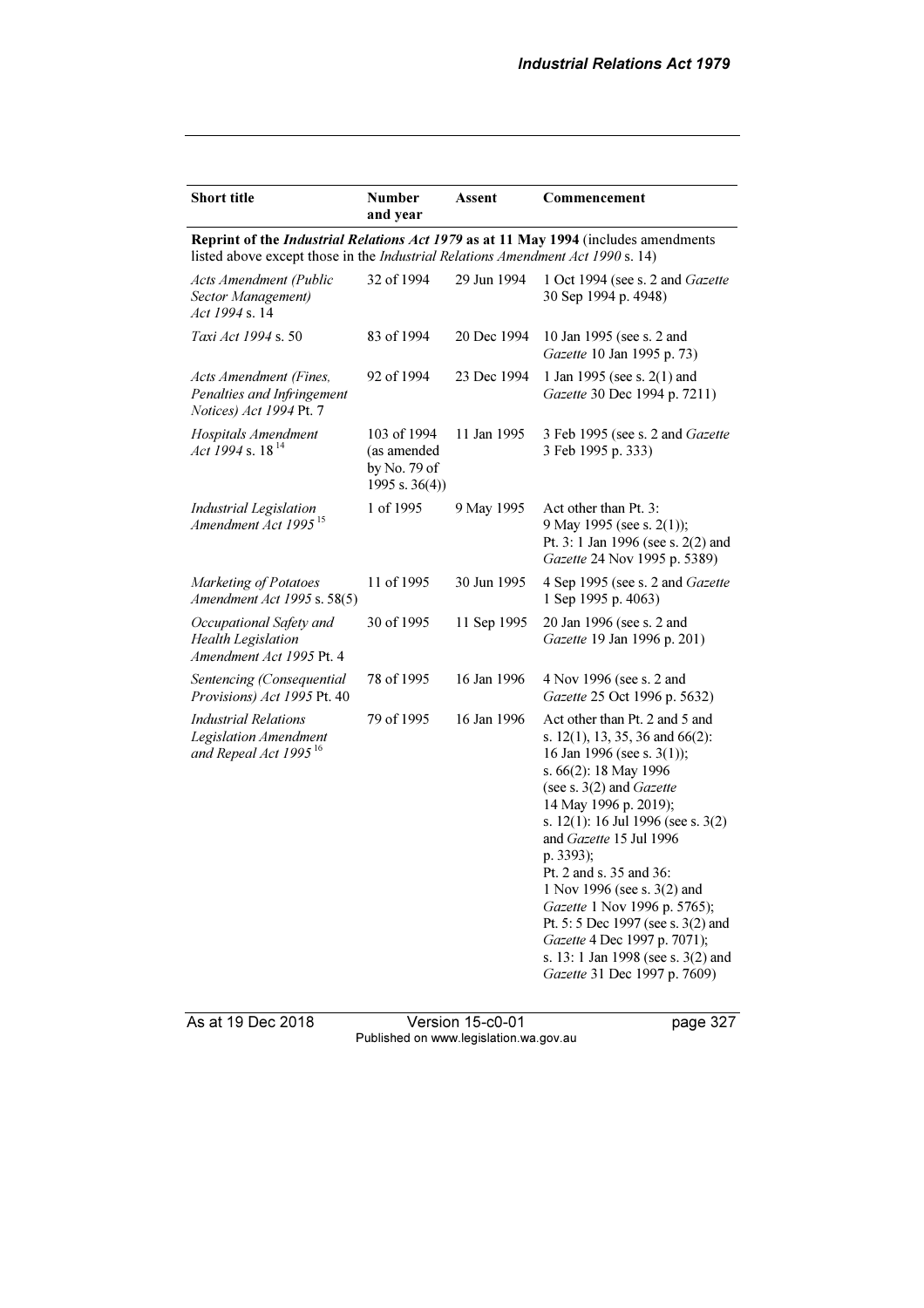| <b>Short title</b>                                                                                                                                                                                                                                                                                                   | <b>Number</b><br>and year                                                                                                                                | Assent      | Commencement                                                                                                                                                                                                                                                                                                                                                            |  |  |
|----------------------------------------------------------------------------------------------------------------------------------------------------------------------------------------------------------------------------------------------------------------------------------------------------------------------|----------------------------------------------------------------------------------------------------------------------------------------------------------|-------------|-------------------------------------------------------------------------------------------------------------------------------------------------------------------------------------------------------------------------------------------------------------------------------------------------------------------------------------------------------------------------|--|--|
| listed above except those in the Sentencing (Consequential Provisions) Act 1995 and the<br>35 and 36)                                                                                                                                                                                                                |                                                                                                                                                          |             | Reprint of the Industrial Relations Act 1979 as at 27 May 1996 (includes amendments<br>Industrial Relations Legislation Amendment and Repeal Act 1995 Pt. 2 and 5 and s. 12(1), 13,                                                                                                                                                                                     |  |  |
| <b>Local Government</b><br>(Consequential<br>Amendments) Act 1996 s. 4                                                                                                                                                                                                                                               | 14 of 1996                                                                                                                                               | 28 Jun 1996 | 1 Jul 1996 (see s. 2)                                                                                                                                                                                                                                                                                                                                                   |  |  |
| Vocational Education and<br>Training Act 1996<br>s. $71(1)^{17}$                                                                                                                                                                                                                                                     | 42 of 1996                                                                                                                                               | 16 Oct 1996 | 1 Jan 1997 (see s. 2 and Gazette<br>12 Nov 1996 p. 6301)                                                                                                                                                                                                                                                                                                                |  |  |
| Labour Relations<br>Legislation Amendment<br>Act 1997                                                                                                                                                                                                                                                                | 3 of 1997<br>(as amended<br>by No. 20 of<br>2002<br>s. $191(3)$                                                                                          | 23 May 1997 | s. 22-24, 29-33, 35(a) and 38:<br>23 May 1997 (see s. 2(1));<br>Pt. 2 and 4: 20 Jun 1997<br>(see s. $2(2)$ );<br>s. 34: 17 Oct 1997 (see s. 2(3)<br>and Gazette 30 Sep 1997<br>p. 5415);<br>Pt. 3 and s. 35(b), 36 and 37:<br>1 Jan 1998 (see s. 2(3) and<br>Gazette 31 Dec 1997 p. 7603);<br>Pt. 5: 5 Jun 1998 (see s. $2(3)$ )<br>and Gazette 24 Apr 1998<br>p. 2171) |  |  |
| Reprint of the <i>Industrial Relations Act 1979</i> as at 20 Jun 1997 (includes amendments<br>listed above except those in the Industrial Relations Legislation Amendment and Repeal<br>Act 1995 s. 13 and Pt. 5 and the Labour Relations Legislation Amendment Act 1997 Pt. 3<br>and 5 and s. 34, 35(b), 36 and 37) |                                                                                                                                                          |             |                                                                                                                                                                                                                                                                                                                                                                         |  |  |
| <b>School Education</b><br>Act 1999 s. 247                                                                                                                                                                                                                                                                           | 36 of 1999                                                                                                                                               | 2 Nov 1999  | 1 Jan 2001 (see s. 2 and Gazette<br>29 Dec 2000 p. 7904)                                                                                                                                                                                                                                                                                                                |  |  |
|                                                                                                                                                                                                                                                                                                                      | Reprint of the <i>Industrial Relations Act 1979</i> as at 4 Feb 2000 (includes amendments<br>listed above except those in the School Education Act 1999) |             |                                                                                                                                                                                                                                                                                                                                                                         |  |  |
| Industrial Relations<br>Amendment Act 2000                                                                                                                                                                                                                                                                           | 58 of 2000                                                                                                                                               | 4 Dec 2000  | 4 Dec 2000 (see s. 2)                                                                                                                                                                                                                                                                                                                                                   |  |  |
| Corporations<br>(Consequential<br>Amendments) Act 2001<br>Pt. 33                                                                                                                                                                                                                                                     | 10 of 2001                                                                                                                                               | 28 Jun 2001 | 15 Jul 2001 (see s. 2 and Gazette<br>29 Jun 2001 p. 3257 and Cwlth<br>Gazette 13 Jul 2001 No. S285)                                                                                                                                                                                                                                                                     |  |  |

page 328 Version 15-c0-01 As at 19 Dec 2018 Published on www.legislation.wa.gov.au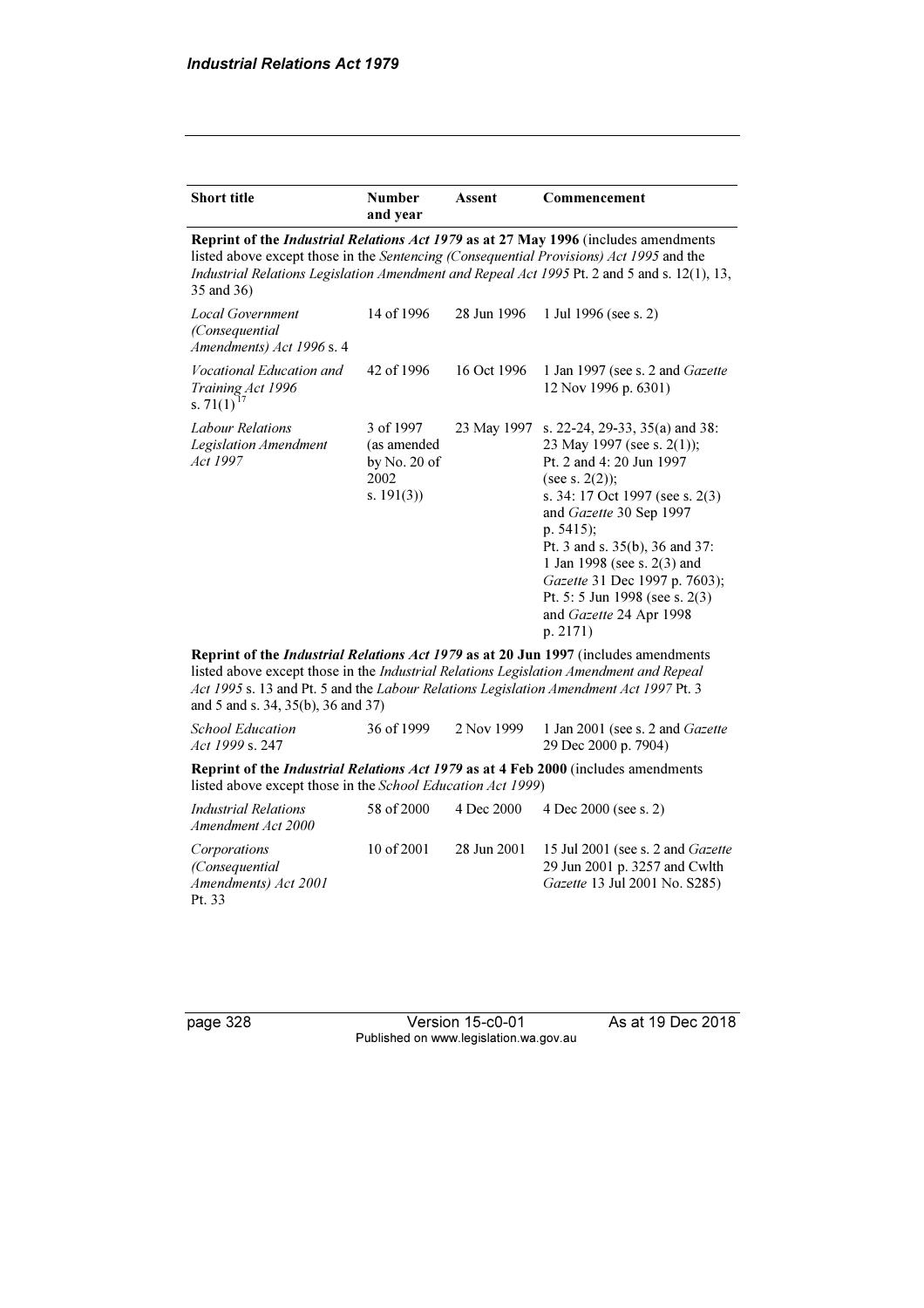| <b>Short title</b>                                                                                                                                              | <b>Number</b><br>and year | Assent      | Commencement                                                                                                                                                                                                                                                                                         |  |
|-----------------------------------------------------------------------------------------------------------------------------------------------------------------|---------------------------|-------------|------------------------------------------------------------------------------------------------------------------------------------------------------------------------------------------------------------------------------------------------------------------------------------------------------|--|
| Labour Relations Reform<br><i>Act 2002 Pt. 2 Div. 1-2.</i><br>Pt. 3 (s. 111-113), Pt. 4-9,<br>Pt. 10 Div. 2, Pt. 11 and<br>Sch. 1                               | 20 of 2002                | 8 Jul 2002  | s. 111(6): 8 Jul 2002<br>(see s. $2(3)$ );<br>Pt. 4-9, Pt. 10 Div. 2, Pt. 11 and<br>Sch. 1: 1 Aug 2002 (see s. 2 and<br>Gazette 26 Jul 2002 p. 3459);<br>Pt. 2 Div. 1-2, s. $111(1)$ -(5) and<br>112: 15 Sep 2002 (see s. 2 and<br>Gazette 6 Sep 2002 p. 4487);<br>s. 113: 15 Sep 2003 (see s. 2(4)) |  |
| Reprint of the Industrial Relations Act 1979 as at 8 Nov 2002 (includes amendments<br>listed above except those in the Labour Relations Reform Act 2002 s. 113) |                           |             |                                                                                                                                                                                                                                                                                                      |  |
| Police Amendment<br>Act 2003 s. 10                                                                                                                              | 7 of 2003                 | 27 Mar 2003 | 27 Aug 2003 (see s. 2 and<br>Gazette 26 Aug 2003 p. 3753)                                                                                                                                                                                                                                            |  |
| Corporations<br>(Consequential<br>Amendments) Act<br>(No. 2) 2003 Pt. 12                                                                                        | 20 of 2003                | 23 Apr 2003 | 15 Jul 2001 (see s. 2(1) and<br>Cwlth Gazette 13 Jul 2001<br>No. S285)                                                                                                                                                                                                                               |  |
| <b>Acts Amendment (Equality</b><br>of Status) Act 2003 Pt. 31                                                                                                   | 28 of 2003                | 22 May 2003 | 1 Jul 2003 (see s. 2 and <i>Gazette</i><br>30 Jun 2003 p. 2579)                                                                                                                                                                                                                                      |  |
| <b>Public Transport</b><br>Authority Act 2003 s. 147                                                                                                            | 31 of 2003                |             | 26 May 2003 1 Jul 2003 (see s. 2(1) and<br>Gazette 27 Jun 2003 p. 2384)                                                                                                                                                                                                                              |  |
| Labour Relations Reform (Consequential Amendments)<br>Regulations 2003 r. 4 published by Gazette 15 Aug 2003<br>p. 3685-92                                      |                           |             | 15 Sep 2003 (see r. 2)                                                                                                                                                                                                                                                                               |  |
| Acts Amendment and<br>Repeal (Courts and Legal<br>Practice) Act 2003 s. 41                                                                                      | 65 of 2003                | 4 Dec 2003  | 1 Jan 2004 (see s. 2 and <i>Gazette</i><br>30 Dec 2003 p. 5722)                                                                                                                                                                                                                                      |  |
| Statutes (Repeals and<br>Minor Amendments)<br>Act 2003 s.68                                                                                                     | 74 of 2003                | 15 Dec 2003 | 15 Dec 2003 (see s. 2)                                                                                                                                                                                                                                                                               |  |
| Reprint 9: The <i>Industrial Relations Act 1979</i> as at 18 Jun 2004 <sup>18</sup> (includes amendments<br>listed above)                                       |                           |             |                                                                                                                                                                                                                                                                                                      |  |
| Children and Community<br>Services Act 2004 Sch. 2<br>cl. $15$                                                                                                  | 34 of 2004                | 20 Oct 2004 | 1 Mar 2006 (see s. 2 and<br>Gazette 14 Feb 2006 p. 695)                                                                                                                                                                                                                                              |  |
| Occupational Safety and<br><b>Health Legislation</b><br>Amendment and Repeal<br>Act 2004 Pt. 6 Div. 2                                                           | 51 of 2004                | 12 Nov 2004 | 4 Apr 2005 (see s. 2 and<br>Gazette 14 Dec 2004<br>p. 5999-6000)                                                                                                                                                                                                                                     |  |

As at 19 Dec 2018 Version 15-c0-01 page 329 Published on www.legislation.wa.gov.au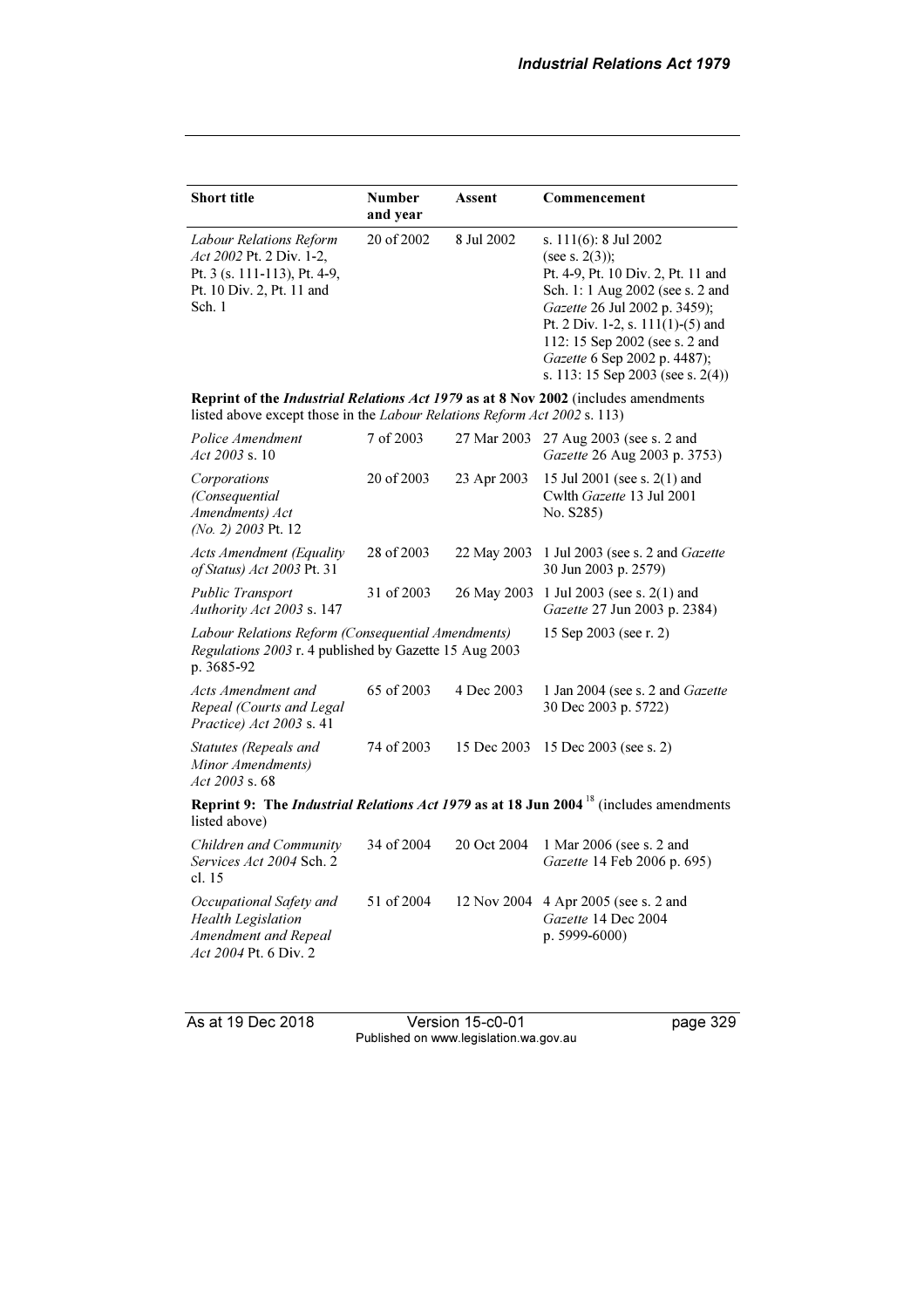| <b>Short title</b>                                                                                              | <b>Number</b><br>and year | Assent      | Commencement                                                                                                                                                                                      |
|-----------------------------------------------------------------------------------------------------------------|---------------------------|-------------|---------------------------------------------------------------------------------------------------------------------------------------------------------------------------------------------------|
| Courts Legislation<br>Amendment and Repeal<br>Act 2004 Pt. 14                                                   | 59 of 2004                | 23 Nov 2004 | 1 May 2005 (see s. 2 and<br>Gazette 31 Dec 2004 p. 7128)                                                                                                                                          |
| State Administrative<br>Tribunal (Conferral of<br>Jurisdiction) Amendment<br>and Repeal Act 2004<br>s. 469 $19$ | 55 of 2004                | 24 Nov 2004 | 24 Jan 2005 (see s. 2 and<br>Gazette 31 Dec 2004 p. 7130)                                                                                                                                         |
| Mines Safety and<br><b>Inspection Amendment</b><br>Act 2004 Pt. 7 Div. 2                                        | 68 of 2004                | 8 Dec 2004  | 4 Apr 2005 (see s. 2(3)(a) and<br>Gazette 14 Dec 2004<br>p. 5999-6000)                                                                                                                            |
| Criminal Procedure and<br>Appeals (Consequential<br>and Other Provisions)<br>Act 2004 s. 78, 80 and 82          | 84 of 2004                | 16 Dec 2004 | 2 May 2005 (see s. 2 and<br>Gazette 31 Dec 2004 p. 7129<br>(correction by Gazette<br>7 Jan 2005 p. 53))                                                                                           |
| listed above except those in the Children and Community Services Act 2004)                                      |                           |             | Reprint 10: The Industrial Relations Act 1979 as at 8 Jul 2005 <sup>18</sup> (includes amendments                                                                                                 |
| Petroleum Legislation<br>Amendment and Repeal<br>Act 2005 s. 49(1), (2)(b),<br>(3) and (4)(b) $^{20}$           | 13 of 2005                | 1 Sep 2005  | 28 Mar 2007 (see s. 2 and<br>Gazette 27 Mar 2007 p. 1405)                                                                                                                                         |
| <b>Industrial Relations</b><br>Amendment Act 2005                                                               | 14 of 2005                | 21 Sep 2005 | 22 Sep 2005 (see s. 2)                                                                                                                                                                            |
| Labour Relations<br>Legislation Amendment<br>Act 2006 Pt. 3-5 and 8 <sup>21</sup>                               | 36 of 2006                | 4 Jul 2006  | 4 Jul 2006 (see s. $2(1)$ )                                                                                                                                                                       |
|                                                                                                                 |                           |             | Reprint 11: The <i>Industrial Relations Act 1979</i> as at 3 Nov 2006 <sup>18</sup> (includes amendments<br>listed above except those in the Petroleum Legislation Amendment and Repeal Act 2005) |
| Criminal Investigation<br>(Consequential Provisions)<br>Act 2006 s.73                                           | 59 of 2006                |             | 16 Nov 2006 1 Jul 2007 (see s. 2 and Gazette<br>22 Jun 2007 p. 2838)                                                                                                                              |
| Financial Legislation<br>Amendment and Repeal<br><i>Act 2006 s.</i> 4                                           | 77 of 2006                | 21 Dec 2006 | 1 Feb 2007 (see s. 2(1) and<br>Gazette 19 Jan 2007 p. 137)                                                                                                                                        |
| Owner-Drivers (Contracts<br>and Disputes) Act 2007<br>s. 58                                                     | 7 of 2007                 | 6 Jun 2007  | 1 Aug 2008 (see s. 2 and<br>Gazette 18 Jul 2008 p. 3329)                                                                                                                                          |
| Petroleum Amendment<br><i>Act 2007</i> s. 97                                                                    | 35 of 2007                | 21 Dec 2007 | 19 Jan 2008 (see s. 2(b) and<br>Gazette 18 Jan 2008 p. 147)                                                                                                                                       |

page 330 Version 15-c0-01 As at 19 Dec 2018 Published on www.legislation.wa.gov.au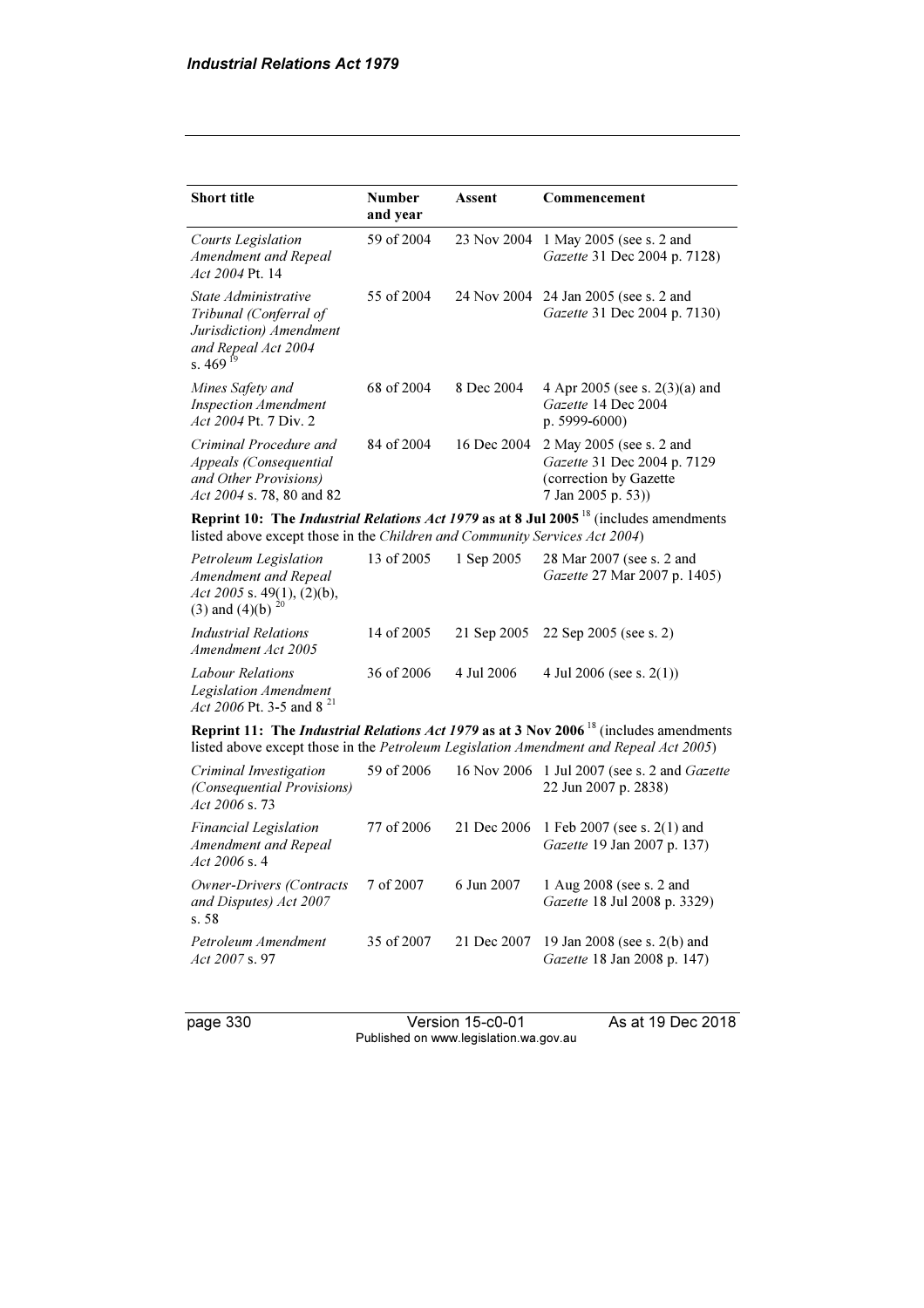| <b>Short title</b>                                                                      | <b>Number</b><br>and year | Assent      | Commencement                                                                                                                                                                                        |
|-----------------------------------------------------------------------------------------|---------------------------|-------------|-----------------------------------------------------------------------------------------------------------------------------------------------------------------------------------------------------|
| Acts Amendment (Justice)<br>Act 2008 Pt. 13                                             | 5 of 2008                 | 31 Mar 2008 | 30 Sep 2008 (see s. 2(d) and<br>Gazette 11 Jul 2008 p. 3253)                                                                                                                                        |
| Police Amendment<br>Act 2008 s. 13 and 23(3)                                            | 8 of 2008                 | 31 Mar 2008 | s. 13: 1 Apr 2008 (see s. 2(1));<br>s. 23(3): 21 Jun 2008 (see<br>s. $2(2)$ and Gazette 20 Jun 2008<br>p. 2706)                                                                                     |
| Legal Profession Act 2008<br>s. 668                                                     | 21 of 2008                |             | 27 May 2008 1 Mar 2009 (see s. 2(b) and<br>Gazette 27 Feb 2009 p. 511)                                                                                                                              |
| Medical Practitioners<br>Act 2008 Sch. 3 cl. 30                                         | 22 of 2008                |             | 27 May 2008 1 Dec 2008 (see s. 2 and<br>Gazette 25 Nov 2008 p. 4989)                                                                                                                                |
| Training Legislation<br>Amendment and Repeal<br>Act 2008 s. 53                          | 44 of 2008                | 10 Dec 2008 | 10 Jun 2009 (see s. $2(2)$ )                                                                                                                                                                        |
| Amendment and Repeal Act 2008)                                                          |                           |             | Reprint 12: The <i>Industrial Relations Act 1979</i> as at 2 Jan 2009 <sup>18</sup> (includes amendments<br>listed above except those in the Legal Profession Act 2008 and the Training Legislation |
| Statutes (Repeals and<br><b>Miscellaneous</b><br>Amendments) Act 2009<br>s. 77          | 8 of 2009                 |             | 21 May 2009 22 May 2009 (see s. 2(b))                                                                                                                                                               |
| Acts Amendment<br>(Bankruptcy) Act 2009 s. 45                                           | 18 of 2009                | 16 Sep 2009 | 17 Sep 2009 (see s. $2(b)$ )                                                                                                                                                                        |
| Occupational Safety and<br><b>Health Legislation</b><br>Amendment Act 2009 Pt. 3        | 36 of 2009                | 3 Dec 2009  | 31 Dec 2009 (see s. $2(c)$ )                                                                                                                                                                        |
| Police Amendment Act<br>2009 s. 19                                                      | 42 of 2009                | 3 Dec 2009  | 13 Mar 2010 (see s. 2(b) and<br>Gazette 12 Mar 2010 p. 941)                                                                                                                                         |
| listed above)                                                                           |                           |             | Reprint 13: The <i>Industrial Relations Act 1979</i> as at 9 Apr 2010 <sup>18</sup> (includes amendments                                                                                            |
| Standardisation of<br>Formatting Act 2010 s. 4                                          | 19 of 2010                | 28 Jun 2010 | 11 Sep 2010 (see s. 2(b) and<br>Gazette 10 Sep 2010 p. 4341)                                                                                                                                        |
| <b>Health Practitioner</b><br>Regulation National Law<br>(WA) Act 2010 Pt. 5<br>Div. 29 | 35 of 2010                | 30 Aug 2010 | 18 Oct 2010 (see s. 2(b) and<br>Gazette 1 Oct 2010 p. 5075-6)                                                                                                                                       |
| Public Sector Reform<br><i>Act 2010</i> s. 109                                          | 39 of 2010                | 1 Oct 2010  | 28 Mar 2011 (see s. 2(b) and<br>Gazette 5 Nov 2010 p. 5563)                                                                                                                                         |

As at 19 Dec 2018 Version 15-c0-01 page 331 Published on www.legislation.wa.gov.au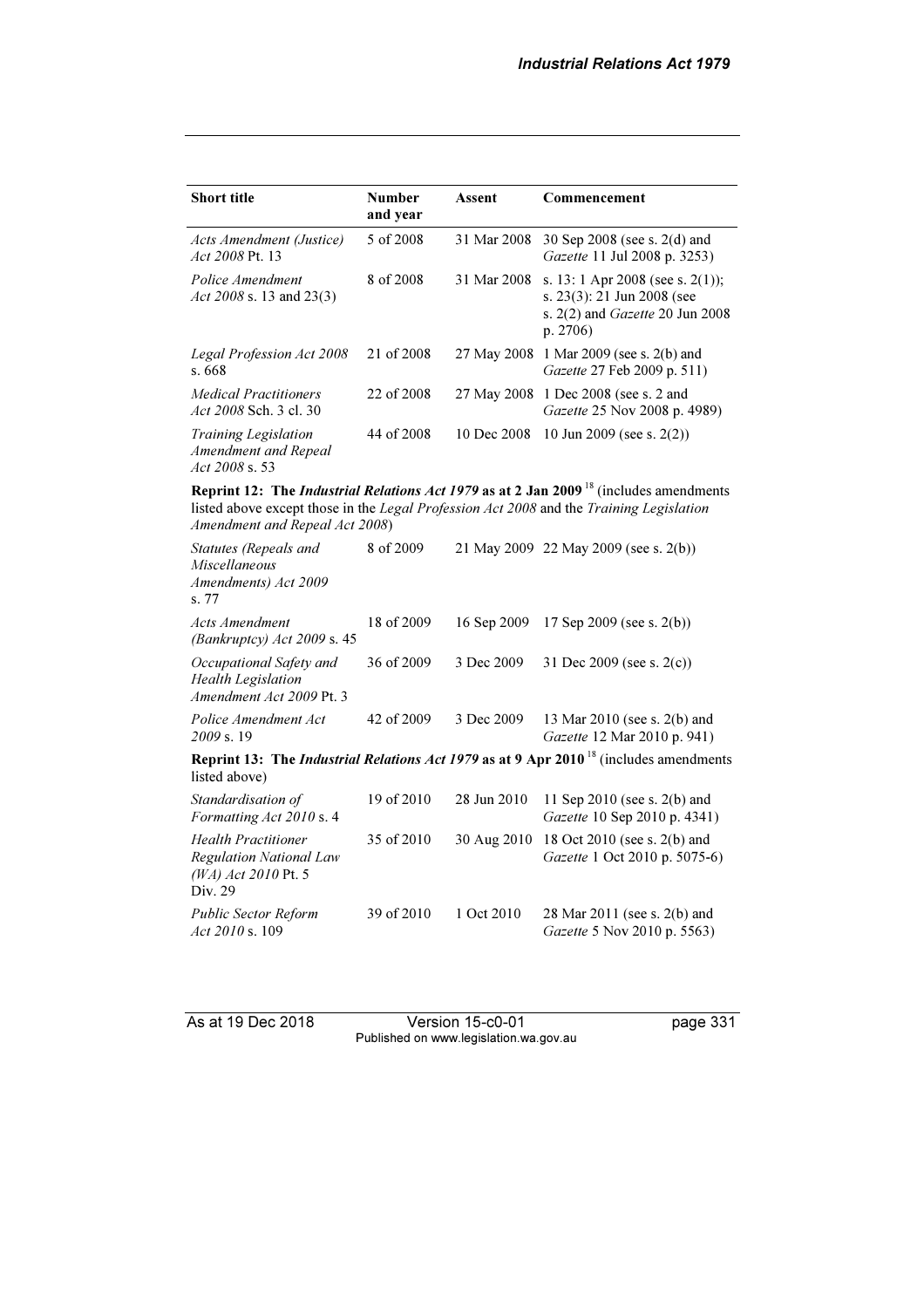| <b>Short title</b>                                                                                                         | <b>Number</b> | Assent      | Commencement                                                                                             |
|----------------------------------------------------------------------------------------------------------------------------|---------------|-------------|----------------------------------------------------------------------------------------------------------|
|                                                                                                                            | and year      |             |                                                                                                          |
| <b>Industrial Legislation</b><br>Amendment Act 2011 Pt. 3                                                                  | 53 of 2011    | 11 Nov 2011 | 1 Apr 2012 (see s. 2(b) and<br>Gazette 16 Mar 2012 p. 1246)                                              |
| <b>Reprint 14: The Industrial Relations Act 1979 as at 24 Aug 2012</b> <sup>18</sup> (includes<br>amendments listed above) |               |             |                                                                                                          |
| Workforce Reform<br>Act 2014 Pt. 2                                                                                         | 8 of 2014     |             | 20 May 2014 1 Jul 2014 (see s. 2(b) and<br>Gazette 27 Jun 2014 p. 2301)                                  |
| Health Services Act 2016<br>s. 295                                                                                         | 11 of 2016    |             | 26 May 2016 1 Jul 2016 (see s. 2(b) and<br>Gazette 24 Jun 2016 p. 2291)                                  |
| Local Government<br>Legislation Amendment<br>Act 2016 Pt. 3 Div. 18                                                        | 26 of 2016    | 21 Sep 2016 | 21 Jan 2017 (see s. 2(b) and<br>Gazette 20 Jan 2017 p. 648)                                              |
| Universities Legislation<br>Amendment Act 2016 Pt. 7<br>Div. 4                                                             | 32 of 2016    | 19 Oct 2016 | 2 Jan 2017 (see s. 2(b) and<br>Gazette 9 Dec 2016 p. 5557)                                               |
| Statutes (Repeals)<br><i>Act 2016</i> Pt. 2 Div 3 and<br>Pt. 3 Div. 2                                                      | 50 of 2016    |             | 28 Nov 2016 29 Nov 2016 (see s. 2(b))                                                                    |
| listed above)                                                                                                              |               |             | Reprint 15: The <i>Industrial Relations Act 1979</i> as at 3 Nov 2017 <sup>18</sup> (includes amendments |
| Industrial Relations<br>Amendment Act 2018 Pt. 2                                                                           | 39 of 2018    | 12 Dec 2018 | 19 Dec 2018 (see s. 2(b) and<br>Gazette 18 Dec 2018 p. 4835)                                             |

<sup>1a</sup> On the date as at which this compilation was prepared, provisions referred to in the following table had not come into operation and were therefore not included in this compilation. For the text of the provisions see the endnotes referred to in the table.

#### Provisions that have not come into operation

| <b>Short title</b>                                                                                  | <b>Number</b><br>and year | Assent     | Commencement                      |
|-----------------------------------------------------------------------------------------------------|---------------------------|------------|-----------------------------------|
| <b>State Superannuation</b><br>(Transitional and<br>Consequential Provisions)<br>Act 2000 s. $75^7$ | 43 of 2000                | 2 Nov 2000 | To be proclaimed (see s. $2(2)$ ) |

2 Repealed by the Fisheries Legislation (Consequential Provisions) Act 1991. Now see the Fisheries Management Act 1991 s. 4(1) (Cwlth).

page 332 Version 15-c0-01 As at 19 Dec 2018 Published on www.legislation.wa.gov.au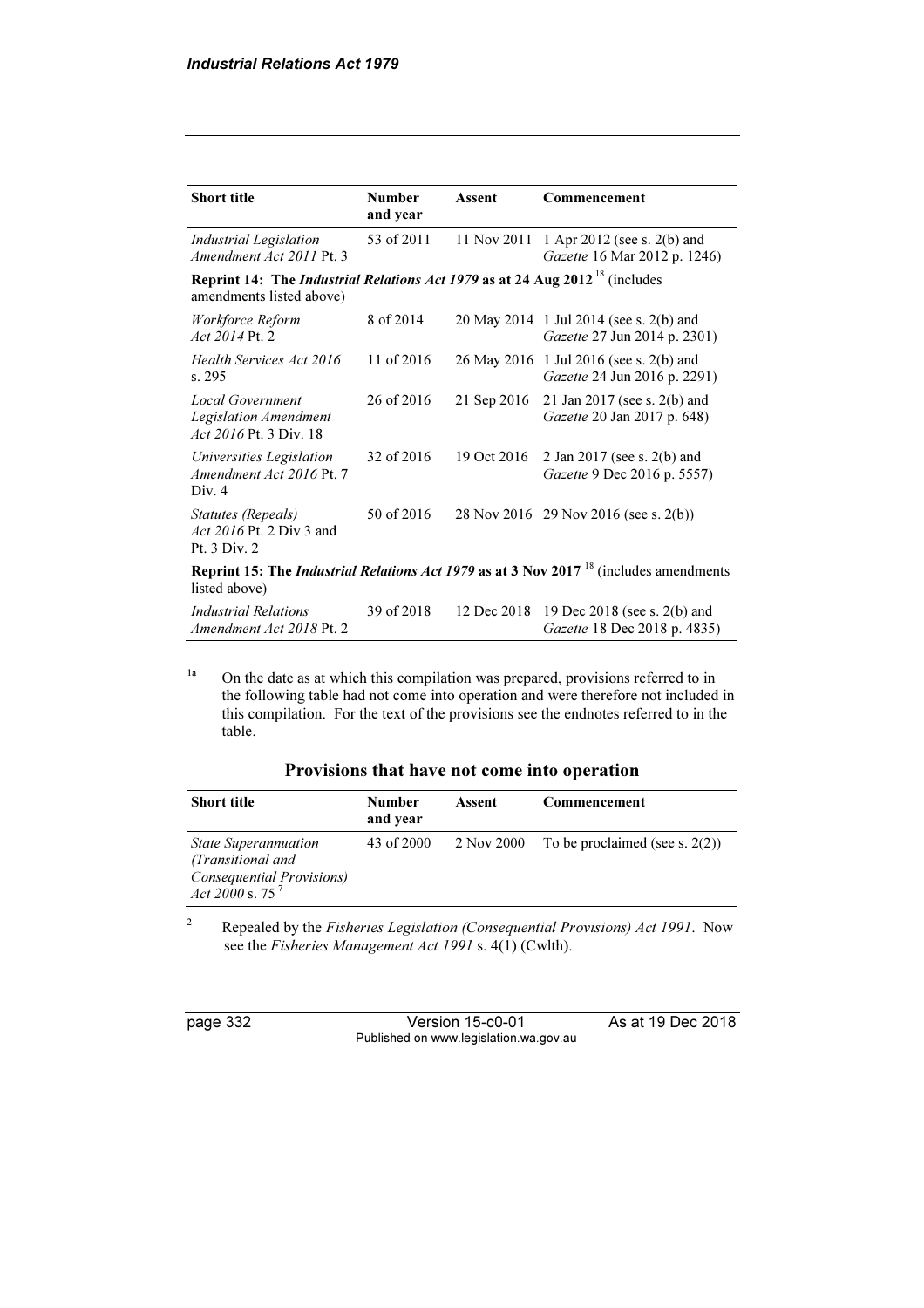- 3 Repealed by the Offshore Petroleum (Repeals andConsequential Amendments) Act 2006 s. 3 (Cwlth).
- 4 Repealed by the Fair Work (Transitional Provisions and Consequential Amendments) Act 2009 (Cwlth). Now see the Fair Work Act 2009 (Cwlth).
- 5 The Labour Relations Legislation Amendment Act 1997 s. 22 contains a transitional provision relating to claims made before that section came into operation. Sections 29, 32 and 34 contain transitional provisions in relation to awards, orders and industrial agreements in force when those sections came into operation. Section 29 was amended by the Labour Relations Reform Act 2002 s. 193(3).
- 6 The Superannuation and Family Benefits Act 1938 was repealed by the State Superannuation Act 2000 s. 39 but its provisions continue to apply to and in relation to certain schemes because of the State Superannuation (Transitional and Consequential Provisions) Act 2000 s. 26 and those provisions may be amended by regulations under subsection (3) of that section.
- <sup>7</sup> On the date as at which this compilation was prepared, the *State Superannuation* (Transitional and Consequential Provisions) Act 2000 s. 75 had not come into operation. It reads as follows:

#### 75. Various provisions repealed

The provisions listed in the Table to this section are repealed.

#### Table of provisions repealed

| Act                                  | <b>Provision</b>                          |
|--------------------------------------|-------------------------------------------|
| .                                    |                                           |
| <i>Industrial Relations Act 1979</i> | s. 20(8), $(8a)$ , $(8b)$ ,<br>(8c), (8d) |

- <sup>8</sup> Deleted by the *Public Sector Reform Act 2010* s. 57.
- <sup>9</sup> Now known as the *Industrial Relations Act 1979*; short title changed (see note under s. 1).
- <sup>10</sup> The *Industrial Relations Amendment Act 1990* s. 14 was deleted before it came into operation by the Industrial Legislation Amendment Act 1995 s. 35.
- <sup>11</sup> The Acts Amendment (Industrial Magistrate's Courts) Act 1991 s. 6 contains transitional provisions relating to persons who were industrial magistrates when that section commenced and to proceedings begun and decisions made before that commencement.

As at 19 Dec 2018 Version 15-c0-01 page 333 Published on www.legislation.wa.gov.au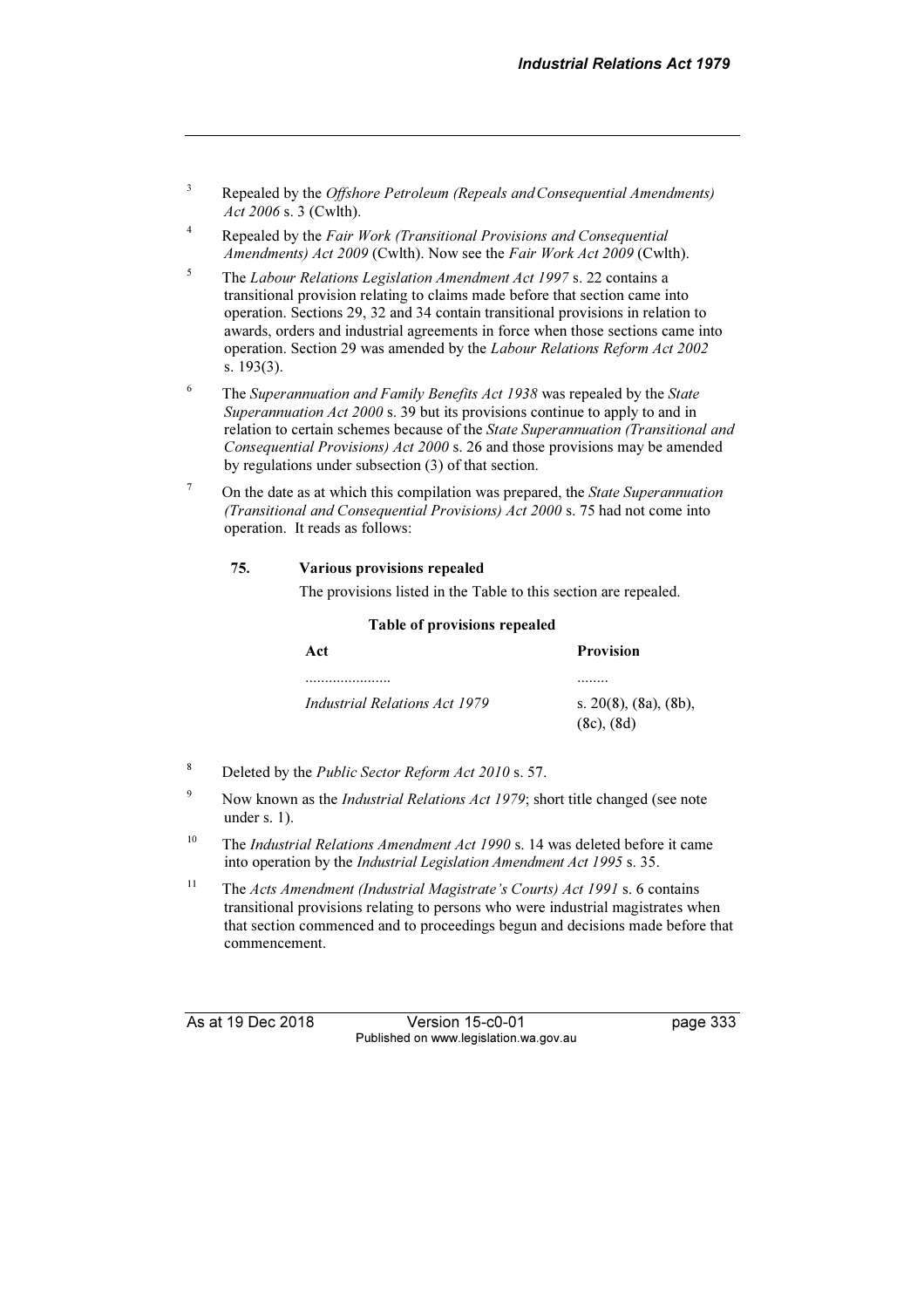- <sup>12</sup> The Acts Amendment (Parliamentary, Electorate and Gubernatorial Staff) Act 1992 s. 9(2) is a transitional provision that is spent.
- <sup>13</sup> The *Industrial Relations Amendment Act 1993* s. 15(2) is a transitional provision that is spent. Section 18 of that Act contains savings provisions relating to the Long Service Leave General Order.
- <sup>14</sup> The *Hospitals Amendment Act 1994* the Table to s. 18 it. 11 fourth paragraph was deleted before it came into operation by the Industrial Legislation Amendment and Repeal Act 1995 s. 36(4).
- <sup>15</sup> The *Industrial Legislation Amendment Act 1995* contains transitional and other provisions —
	- (a) in Part 2 Div. 3, relating to the Government School Teachers Tribunal;
	- (b) in s. 34, relating to the Promotions Appeal Board; and
	- (c) in s. 42, relating to dismissals occurring before the commencement of that section.
- <sup>16</sup> The Industrial Relations Legislation Amendment and Repeal Act 1995 s. 12 and 13 contain transitional provisions in relation to awards, orders and industrial agreements in force when those sections came into operation.
- <sup>17</sup> The *Vocational Education and Training Act 1996* Sch. 2 had not come into operation when it was deleted by the Training Legislation Amendment and Repeal Act 2008 s. 48.
- <sup>18</sup> Reprints before Reprint 9 are not numbered. Reprint 9 and subsequent reprints are numbered consecutively but are out by one number.
- <sup>19</sup> The State Administrative Tribunal (Conferral of Jurisdiction) Amendment and Repeal Act 2004 Pt. 5, the State Administrative Tribunal Act 2004 s. 167 and 169, and the State Administrative Tribunal Regulations 2004 r. 28 and 42 deal with certain transitional issues some of which may be relevant for this Act.
- <sup>20</sup> The Petroleum Legislation Amendment and Repeal Act 2005 s. 49(2)(a) and (4)(a) were repealed by the Statutes (Repeals and Minor Amendments) Act 2011 s. 24(2).
- <sup>21</sup> The *Labour Relations Legislation Amendment Act 2006* s. 22 contains transitional provisions.

page 334 Version 15-c0-01 As at 19 Dec 2018 Published on www.legislation.wa.gov.au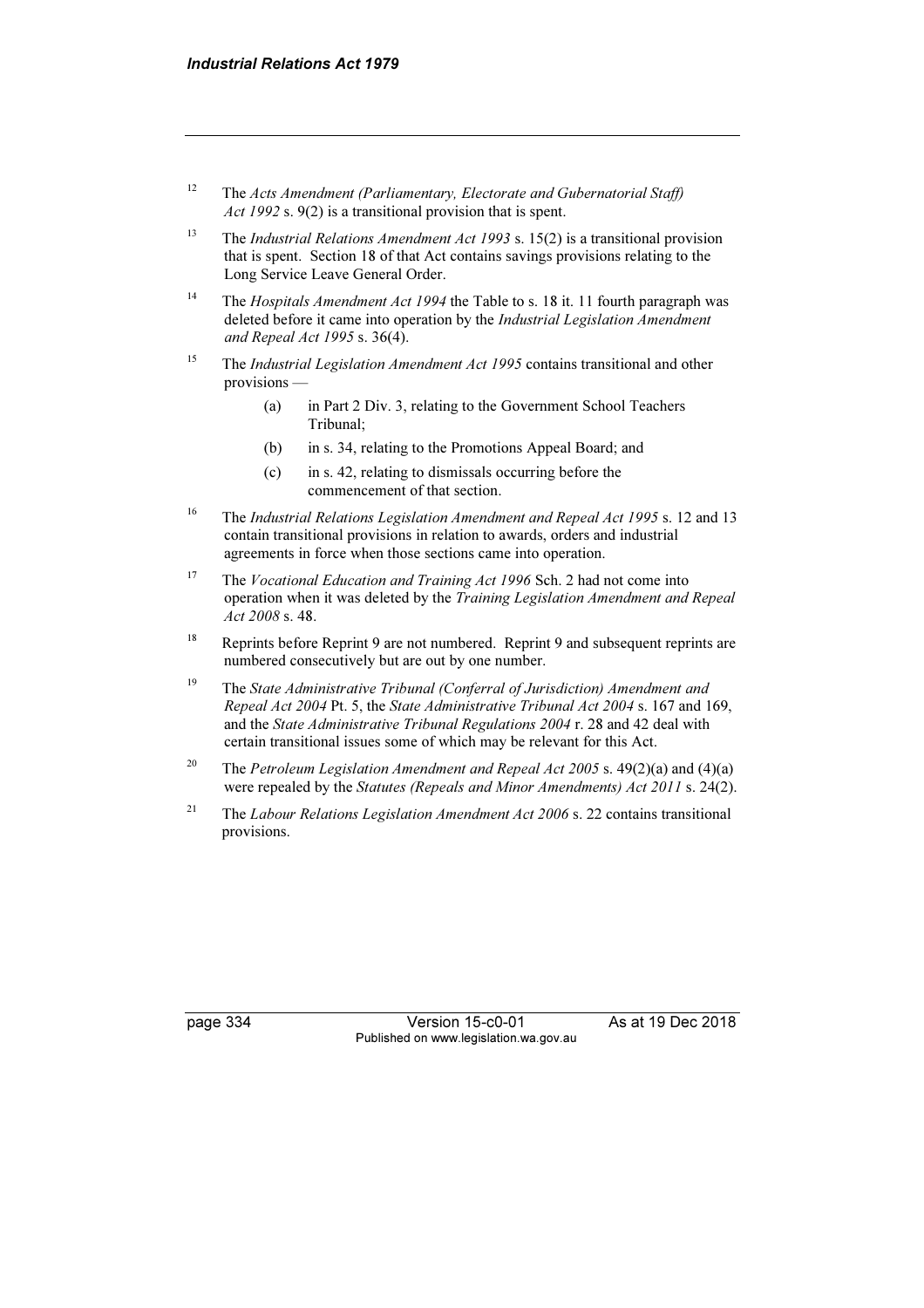# **Defined terms**

[This is a list of terms defined and the provisions where they are defined. The list is not part of the law.]

| Defined term | Provision(s)    |
|--------------|-----------------|
|              |                 |
|              |                 |
|              |                 |
|              |                 |
|              |                 |
|              |                 |
|              |                 |
|              |                 |
|              |                 |
|              |                 |
|              |                 |
|              |                 |
|              |                 |
|              |                 |
|              |                 |
|              |                 |
|              |                 |
|              |                 |
|              |                 |
|              |                 |
|              |                 |
|              |                 |
|              |                 |
|              |                 |
|              |                 |
|              |                 |
|              |                 |
|              |                 |
|              |                 |
|              |                 |
|              |                 |
|              |                 |
|              |                 |
|              |                 |
|              |                 |
|              |                 |
|              | Sch. 6 cl. 5(1) |
|              |                 |
|              |                 |
|              |                 |

As at 19 Dec 2018

Version 15-c0-01 Published on www.legislation.wa.gov.au page 335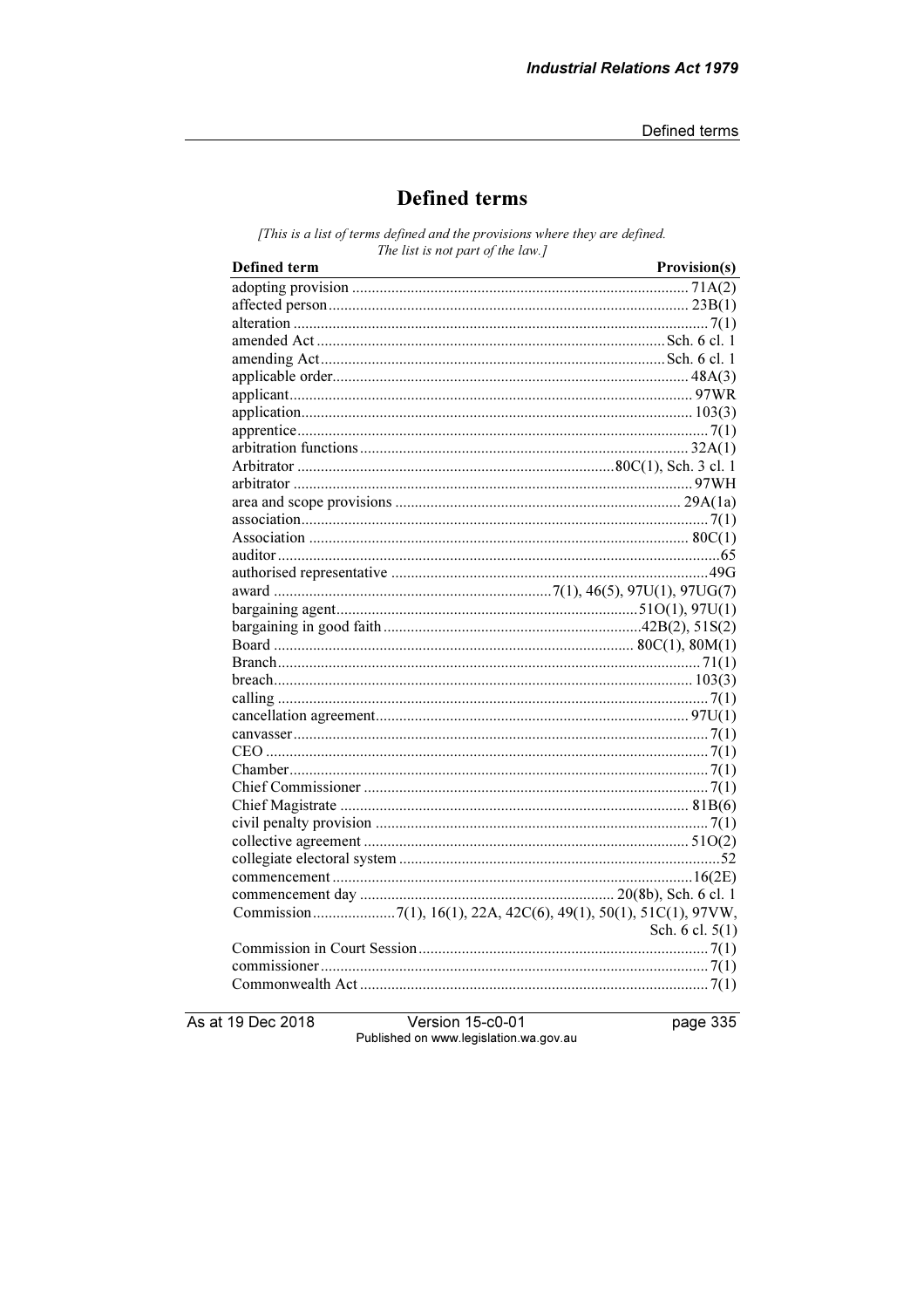#### Defined terms

page 336

Version 15-c0-01 Published on www.legislation.wa.gov.au As at 19 Dec 2018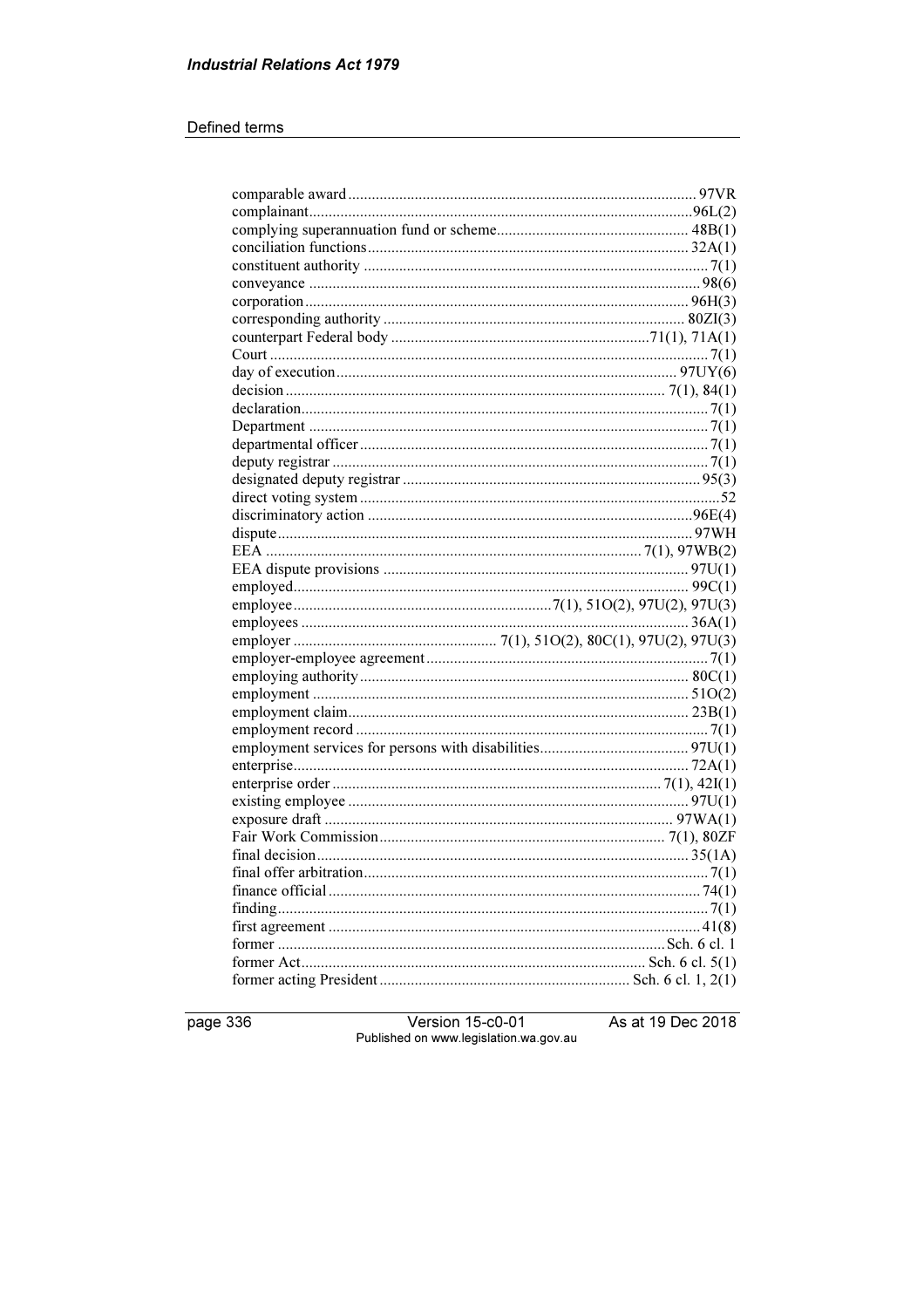As at 19 Dec 2018

Version 15-c0-01<br>Published on www.legislation.wa.gov.au

page 337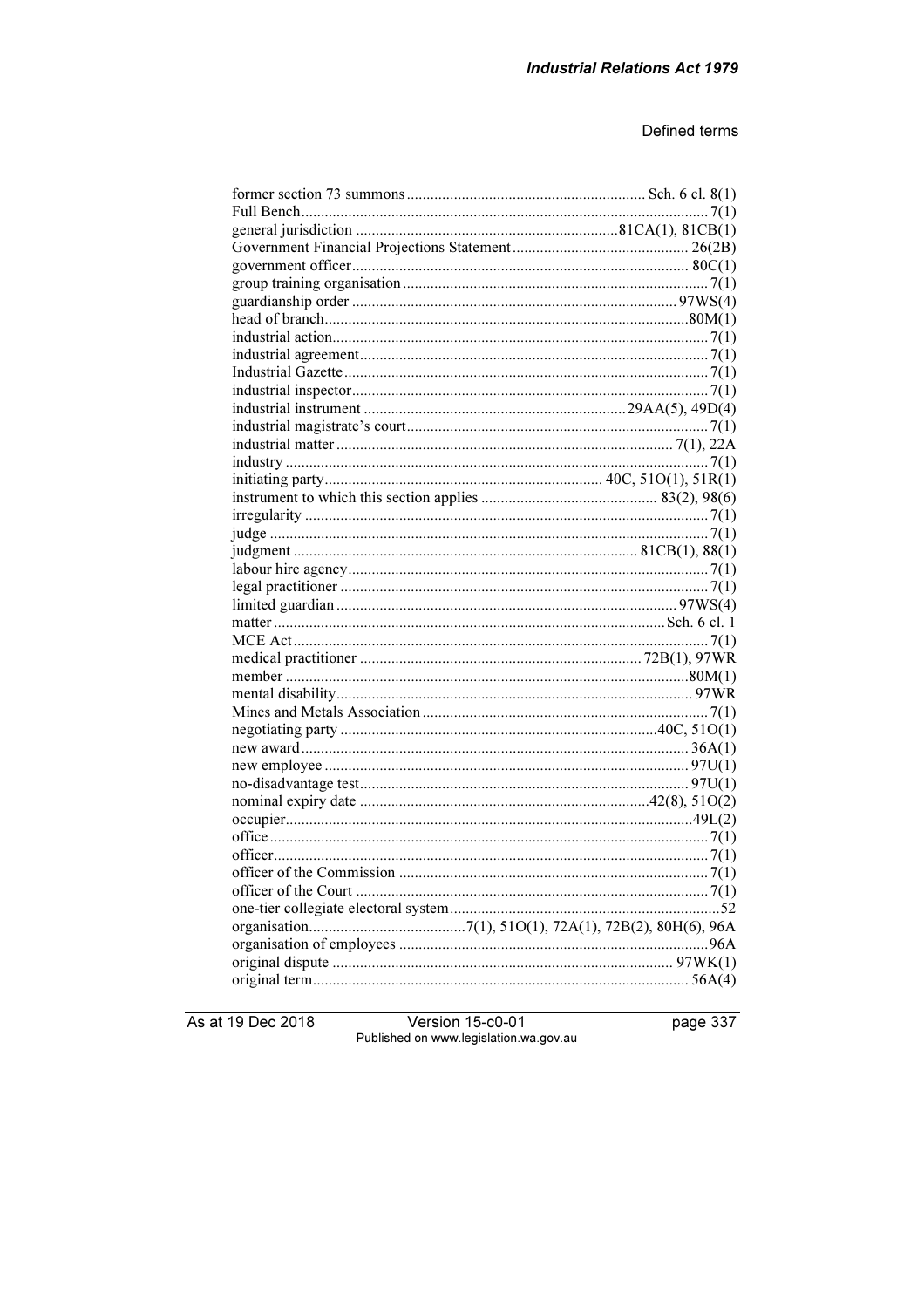#### Defined terms

page 338

Version 15-c0-01 Published on www.legislation.wa.gov.au As at 19 Dec 2018